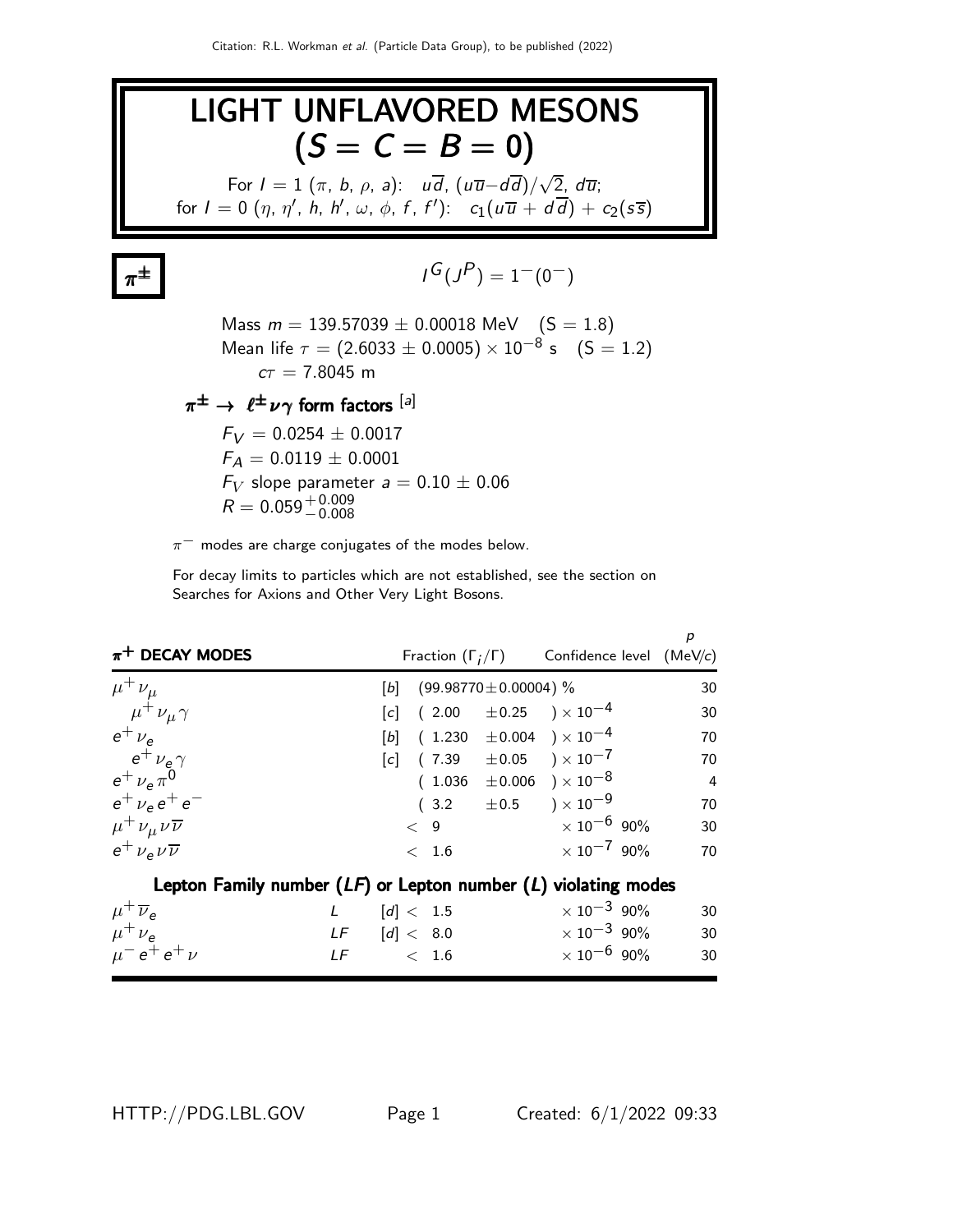$$
I^G(J^{PC}) = 1^-(0^{-+})
$$

Mass 
$$
m = 134.9768 \pm 0.0005
$$
 MeV  $(S = 1.1)$   
\n $m_{\pi^{\pm}} - m_{\pi^0} = 4.5936 \pm 0.0005$  MeV  
\nMean life  $\tau = (8.43 \pm 0.13) \times 10^{-17}$  s  $(S = 1.2)$   
\n $c\tau = 25.3$  nm

For decay limits to particles which are not established, see the appropriate Search sections ( $A^{\hat{0}}$  (axion) and Other Light Boson  $(X^{\hat{0}})$  Searches, etc.).

| $\pi^0$ DECAY MODES                  | Fraction $(\Gamma_i/\Gamma)$     | Scale $factor/$<br>Confidence level $(MeV/c)$ | $\overline{p}$ |
|--------------------------------------|----------------------------------|-----------------------------------------------|----------------|
| $2\gamma$                            |                                  | (98.823 $\pm$ 0.034) $\%$<br>$S = 1.5$        | 67             |
| $e^+e^-\gamma$                       |                                  | $(1.174 \pm 0.035)$ % S=1.5                   | 67             |
| $\gamma$ positronium                 | $(1.82 \pm 0.29) \times 10^{-9}$ |                                               | 67             |
| $e^+e^+e^-e^-$                       | $(3.34 \pm 0.16) \times 10^{-5}$ |                                               | 67             |
| $e^+e^-$                             | $(6.46 \pm 0.33) \times 10^{-8}$ |                                               | 67             |
| $4\gamma$                            | $\langle 2 \rangle$              | $\times$ 10 $^{-8}$ CL=90%                    | 67             |
| $\nu\overline{\nu}$                  | [e] < 4.4                        | $\times 10^{-9}$ CL=90%                       | 67             |
| $v_e \overline{v}_e$                 | < 1.7                            | $\times 10^{-6}$ CL=90%                       | 67             |
| $\nu_\mu \overline{\nu}_\mu$         | < 1.6                            | $\times 10^{-6}$ CL=90%                       | 67             |
| $\nu_{\tau}$ $\overline{\nu}_{\tau}$ | $\langle$ 2.1                    | $\times 10^{-6}$ CL=90%                       | 67             |
| $\gamma \nu \overline{\nu}$          | < 1.9                            | $\times 10^{-7}$ CL=90%                       | 67             |

Charge conjugation  $(C)$  or Lepton Family number  $(LF)$  violating modes

| $3\gamma$               | $C$ and $C$ | $\langle$ 3.1 | $\times$ 10 $^{-8}$ CL=90%      | 67 |
|-------------------------|-------------|---------------|---------------------------------|----|
| $\mu^+e^-$              | IF          | < 3.8         | $\times$ 10 $^{-10}$ CL $=$ 90% | 26 |
| $\mu^- e^+$             | I F         | $\langle$ 3.2 | $\times$ 10 $^{-10}$ CL=90%     | 26 |
| $\mu^+ e^- + \mu^- e^+$ | LF          | < 3.6         | $\times$ 10 $^{-10}$ CL $=$ 90% | 26 |

$$
\eta \qquad \qquad \text{if } (J^{PC}) = 0^+(0^-)
$$

Mass  $m = 547.862 \pm 0.017$  MeV Full width  $Γ = 1.31 ± 0.05$  keV

#### C-nonconserving decay parameters

| $\pi^+\pi^-\pi^0$ left-right asymmetry = $(0.09^{+0.11}_{-0.12}) \times 10^{-2}$ |
|----------------------------------------------------------------------------------|
| sextant asymmetry = $(0.12^{+0.10}_{-0.11}) \times 10^{-2}$                      |
| quadrant asymmetry = $(-0.09 \pm 0.09) \times 10^{-2}$                           |
| left-right asymmetry = $(0.9 \pm 0.4) \times 10^{-2}$                            |
| $\beta$ (D-wave) = -0.02 $\pm$ 0.07 (S = 1.3)                                    |
|                                                                                  |

### CP-nonconserving decay parameters

 $\pi^+\pi^-$  e $^+$  e $^-$  decay-plane asymmetry  $A_\phi=(-0.6\pm3.1)\times10^{-2}$ 

HTTP://PDG.LBL.GOV Page 2 Created: 6/1/2022 09:33

 $\pi^0$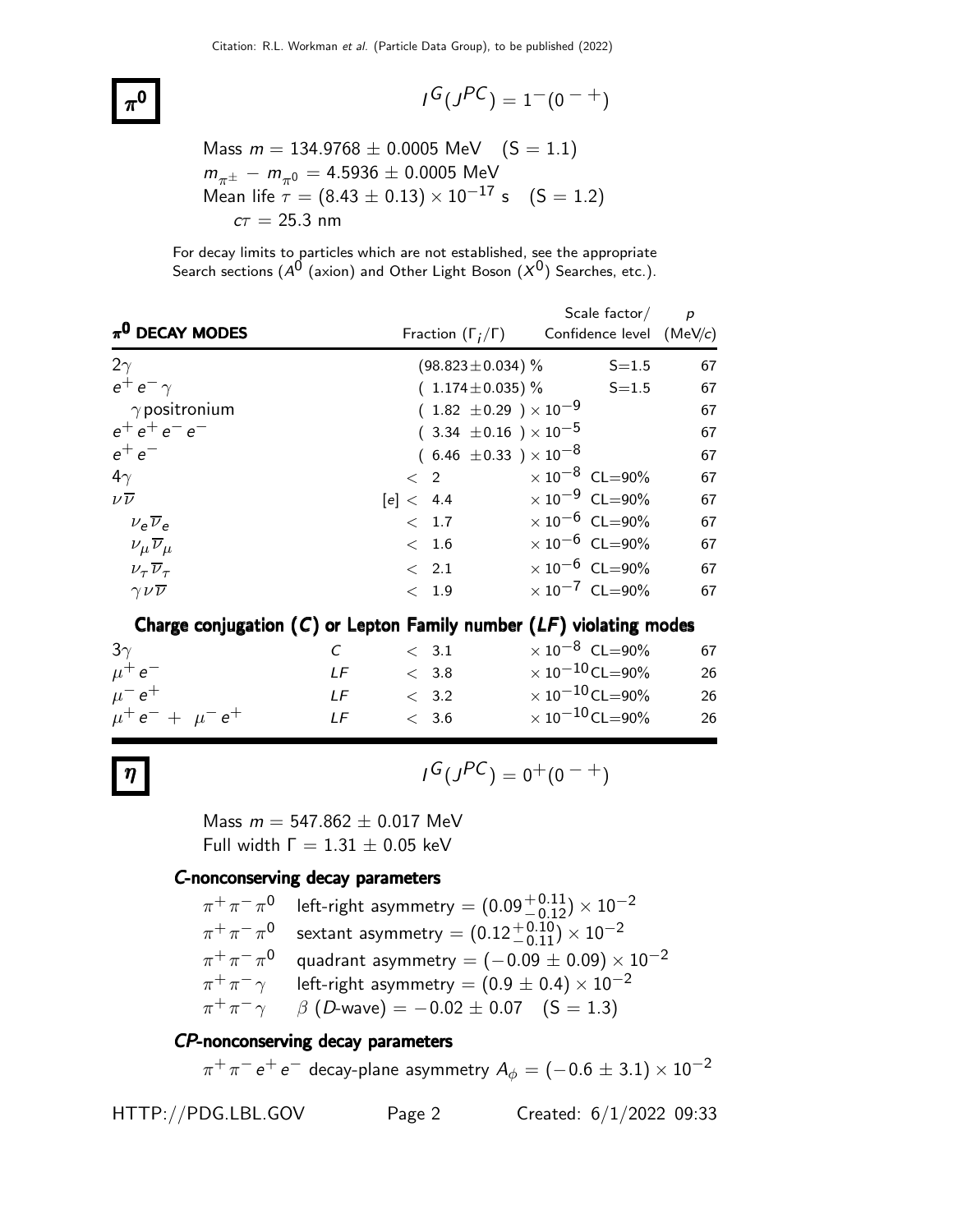### Other decay parameters

 $\pi^0\pi^0\pi^0$  Dalitz plot  $\alpha=-0.0288\pm0.0012$   $(\mathsf{S}=1.1)$ Parameter  $\Lambda$  in  $\eta \to \ell^+ \ell^- \gamma$  decay  $= 0.716 \pm 0.011$  GeV/ $c^2$ 

| $\eta$ DECAY MODES                  |       | Fraction $(\Gamma_i/\Gamma)$                |                                  | Scale factor/<br>Confidence level | $\boldsymbol{p}$<br>(MeV/c) |
|-------------------------------------|-------|---------------------------------------------|----------------------------------|-----------------------------------|-----------------------------|
|                                     |       | <b>Neutral modes</b>                        |                                  |                                   |                             |
| neutral modes                       |       | $(71.96 \pm 0.30)$ %                        |                                  | $S = 1.3$                         |                             |
| $2\gamma$                           |       | $(39.36 \pm 0.18)$ %                        |                                  | $S = 1.1$                         | 274                         |
| $3\pi^0$                            |       | $(32.57 \pm 0.21)$ %                        |                                  | $S = 1.2$                         | 179                         |
| $\pi^0 2\gamma$                     |       |                                             | $(2.55 \pm 0.22) \times 10^{-4}$ |                                   | 257                         |
| $2\pi^0 2\gamma$                    |       | < 1.2                                       | $\times\,10^{-3}$                | $CL = 90\%$                       | 238                         |
| $4\gamma$                           |       | $\langle$ 2.8                               | $\times$ $10^{-4}$               | $CL = 90\%$                       | 274                         |
| invisible                           |       | < 1.0                                       | $\times$ 10 $^{-4}$              | $CL = 90\%$                       |                             |
|                                     |       | <b>Charged modes</b>                        |                                  |                                   |                             |
| charged modes                       |       | $(28.04 \pm 0.30)$ %                        |                                  | $S = 1.3$                         |                             |
| $\pi^{+}\pi^{-}\pi^{0}$             |       | $(23.02 \pm 0.25)\%$                        |                                  | $S = 1.2$                         | 174                         |
| $\pi^+\pi^-\gamma$                  |       | $(4.28 \pm 0.07)\%$                         |                                  | $S = 1.1$                         | 236                         |
| $e^+e^-\gamma$                      |       |                                             | $(6.9 \pm 0.4) \times 10^{-3}$   | $S = 1.2$                         | 274                         |
| $\mu^+ \mu^- \gamma$                |       |                                             | $(3.1 \pm 0.4) \times 10^{-4}$   |                                   | 253                         |
| $e^+e^-$                            |       | $\langle 7$                                 | $\times$ $10^{-7}$               | $CL = 90\%$                       | 274                         |
| $\mu^+ \mu^-$                       |       |                                             | $(5.8 \pm 0.8) \times 10^{-6}$   |                                   | 253                         |
| $2e^{+}2e^{-}$                      |       |                                             | $(2.40 \pm 0.22) \times 10^{-5}$ |                                   | 274                         |
| $\pi^{+}\pi^{-}e^{+}e^{-}(\gamma)$  |       |                                             | $(2.68 \pm 0.11) \times 10^{-4}$ |                                   | 235                         |
| $e^+e^-\mu^+\mu^-$                  |       | < 1.6                                       | $\times$ 10 $^{-4}$              | $CL = 90\%$                       | 253                         |
| $2\mu + 2\mu$ <sup>-</sup>          |       | < 3.6                                       | $\times$ $10^{-4}$               | $CL = 90\%$                       | 161                         |
| $\mu^+ \mu^- \pi^+ \pi^-$           |       | 3.6<br>$\lt$                                | $\times$ $10^{-4}$               | $CL = 90\%$                       | 113                         |
| $\pi^+ e^- \overline{\nu}_e$ + c.c. |       | 1.7<br>$\lt$                                | $\times$ 10 <sup>-4</sup>        | $CL = 90\%$                       | 256                         |
| $\pi^+\pi^-2\gamma$                 |       | 2.1<br>$\lt$                                | $\times$ 10 <sup>-3</sup>        |                                   | 236                         |
| $\pi^+\pi^-\pi^0\gamma$             |       | < 6                                         | $\times$ $10^{-4}$               | $CL = 90\%$                       | 174                         |
| $\pi^{0} \mu^{+} \mu^{-} \gamma$    |       | < 3                                         | $\times$ 10 <sup>-6</sup>        | $CL = 90\%$                       | 210                         |
|                                     |       | Charge conjugation $(C)$ , Parity $(P)$ ,   |                                  |                                   |                             |
|                                     |       | Charge conjugation $\times$ Parity (CP), or |                                  |                                   |                             |
|                                     |       | Lepton Family number $(LF)$ violating modes |                                  |                                   |                             |
| $\pi^0 \gamma$                      | C     | [f] < 9                                     | $\times$ $10^{-5}$               | $CL = 90\%$                       | 257                         |
| $\pi^+\pi^-$                        | P, CP | < 4.4                                       | $\times$ 10 $^{-6}$              | $CL = 90\%$                       | 236                         |

| $\pi^+\pi^-$   | $P, CP \leq 4.4$ |         | $\times$ 10 $^{-6}$ CL=90%       | 236 |
|----------------|------------------|---------|----------------------------------|-----|
| $2\pi^0$       | P, CP            | < 3.5   | $\times 10^{-4}$ CL=90%          | 238 |
| $2\pi^0\gamma$ | $\mathcal{C}$    | $\lt$ 5 | $\times$ 10 <sup>-4</sup> CL=90% | 238 |
| $3\pi^0\gamma$ | $\mathcal{C}$    | $\lt$ 6 | $\times$ 10 <sup>-5</sup> CL=90% | 179 |
| $3\gamma$      | $\mathcal{C}$    | < 1.6   | $\times 10^{-5}$ CL=90% 274      |     |
|                |                  |         |                                  |     |

HTTP://PDG.LBL.GOV Page 3 Created: 6/1/2022 09:33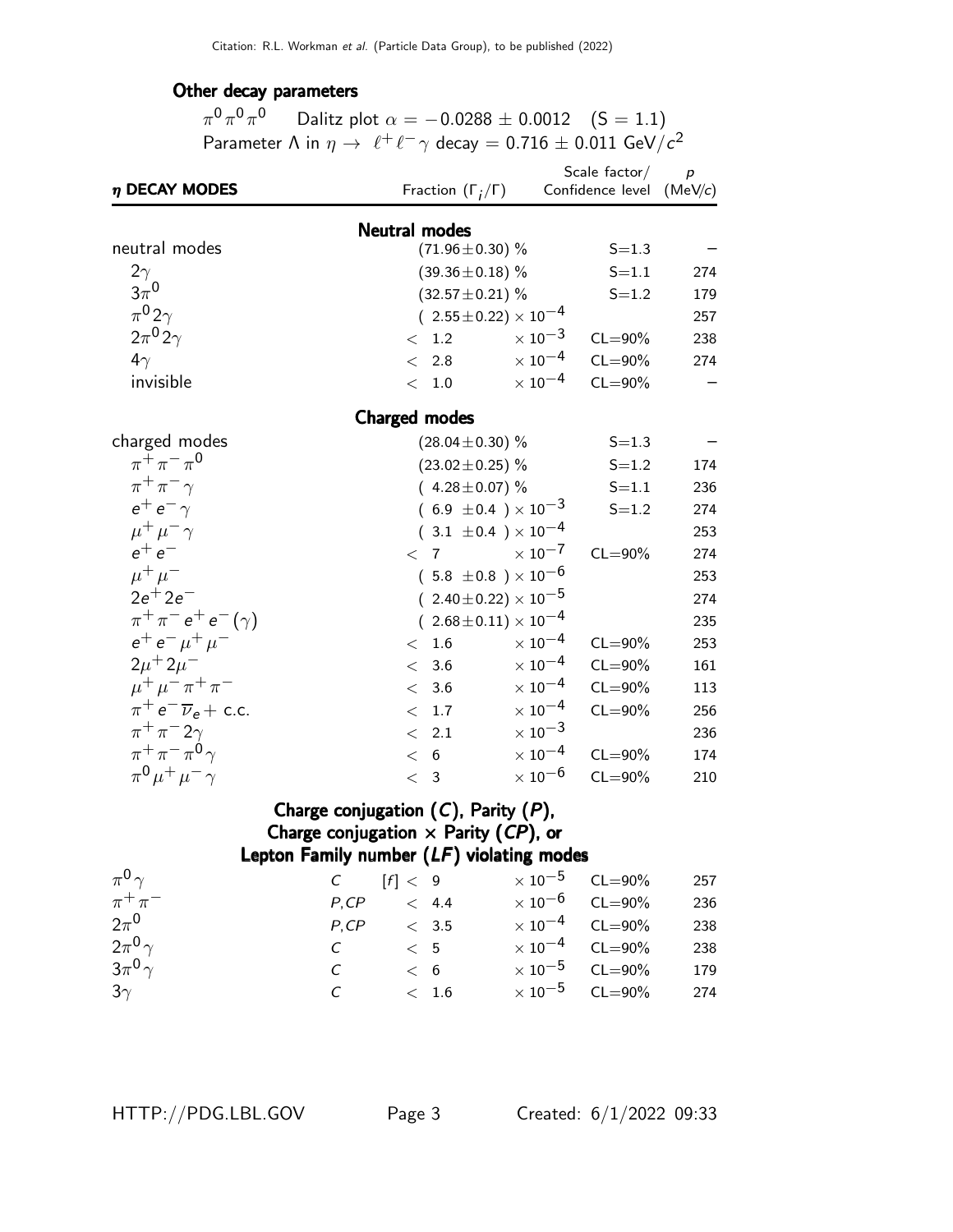Citation: R.L. Workman et al. (Particle Data Group), to be published (2022)

| $4\pi^0$                | $P,CP$ | $< 6.9$   | $< 10^{-7}$ | $CL=90\%$ | $40$  |
|-------------------------|--------|-----------|-------------|-----------|-------|
| $\pi^0 e^+ e^-$         | $C$    | $[g] < 8$ | $< 10^{-6}$ | $CL=90\%$ | $257$ |
| $\pi^0 \mu^+ \mu^-$     | $C$    | $[g] < 5$ | $< 10^{-6}$ | $CL=90\%$ | $210$ |
| $\mu^+ e^- + \mu^- e^+$ | $LF$   | $< 6$     | $< 10^{-6}$ | $CL=90\%$ | $264$ |

# $f_0(500)$

$$
I^G(J^{PC})=0^+(0^{++})
$$

also known as  $\sigma$ ; was  $f_0(600)$ 

See the review on "Scalar Mesons below 1 GeV." Mass (T-Matrix Pole  $\sqrt{s}$ ) = (400–550) $-i(200-350)$  MeV Mass (Breit-Wigner)  $=$  400 to 800 MeV Full width (Breit-Wigner)  $= 100$  to 800 MeV

| $f_0(500)$ DECAY MODES | Fraction $(\Gamma_i/\Gamma)$ | $p$ (MeV/c) |
|------------------------|------------------------------|-------------|
| $\pi\pi$               | seen                         |             |
| $\gamma\gamma$         | seen                         |             |

### $\rho(170)$  |  $\sqrt{25}$

$$
\iota^G(\jmath^{PC})=1^+(1^{--})
$$

See the review on "Spectroscopy of Light Meson Resonances."

Mass  $m = 775.26 \pm 0.23$  MeV Full width  $Γ = 149.1 ± 0.8$  MeV

| $\rho$ (770) DECAY MODES       | Fraction $(\Gamma_i/\Gamma)$              |                                             | Scale factor/ $p$<br>Confidence level (MeV/c) |     |
|--------------------------------|-------------------------------------------|---------------------------------------------|-----------------------------------------------|-----|
| $\pi\pi$                       | $\sim$ 100                                | $\frac{0}{0}$                               |                                               | 363 |
|                                | $\rho(770)^{\pm}$ decays                  |                                             |                                               |     |
| $\pi^{\pm}$                    | $(4.5 \pm 0.5) \times 10^{-4}$            |                                             | $S = 2.2$                                     | 375 |
| $\pi^{\pm}$ $\eta$             | < 6                                       | $\times$ 10 <sup>-3</sup>                   | $CL = 84\%$                                   | 152 |
| $\pi^{\pm} \pi^+ \pi^- \pi^0$  | 2.0<br>$\lt$                              | $\times$ 10 <sup>-3</sup>                   | $CL = 84%$                                    | 254 |
|                                | $\rho(770)^0$ decays                      |                                             |                                               |     |
| $\pi^+\pi^-\gamma$             | $(9.9 \pm 1.6) \times 10^{-3}$            |                                             |                                               | 362 |
| $\pi^{0}$ $\gamma$             | $(4.7 \pm 0.8) \times 10^{-4}$            |                                             | $S = 1.7$                                     | 376 |
| $\eta\gamma$                   |                                           | $3.00 \pm 0.21$ $\qquad$ $) \times 10^{-4}$ |                                               | 194 |
| $\pi^0 \pi^0 \gamma$           |                                           | $4.5 \pm 0.8$ ) $\times$ $10^{-5}$          |                                               | 363 |
| $\mu^+ \mu^-$                  | $(4.55 \pm 0.28) \times 10^{-5}$<br>$[h]$ |                                             |                                               | 373 |
| $e^+e^-$                       | $(4.72 \pm 0.05)$<br>[h]                  | ) $\times$ 10 $^{-5}$                       |                                               | 388 |
| $\pi^{+}\pi^{-}\pi^{0}$        | $(1.01 + 0.54 + 0.34) \times 10^{-4}$     |                                             |                                               | 323 |
| $\pi^{+}\pi^{-}\pi^{+}\pi^{-}$ |                                           | 1.8 $\pm 0.9$ ) $\times 10^{-5}$            |                                               | 251 |
| $\pi^+ \pi^- \pi^0 \pi^0$      | $1.6 \pm 0.8$                             | $) \times 10^{-5}$                          |                                               | 257 |

HTTP://PDG.LBL.GOV Page 4 Created: 6/1/2022 09:33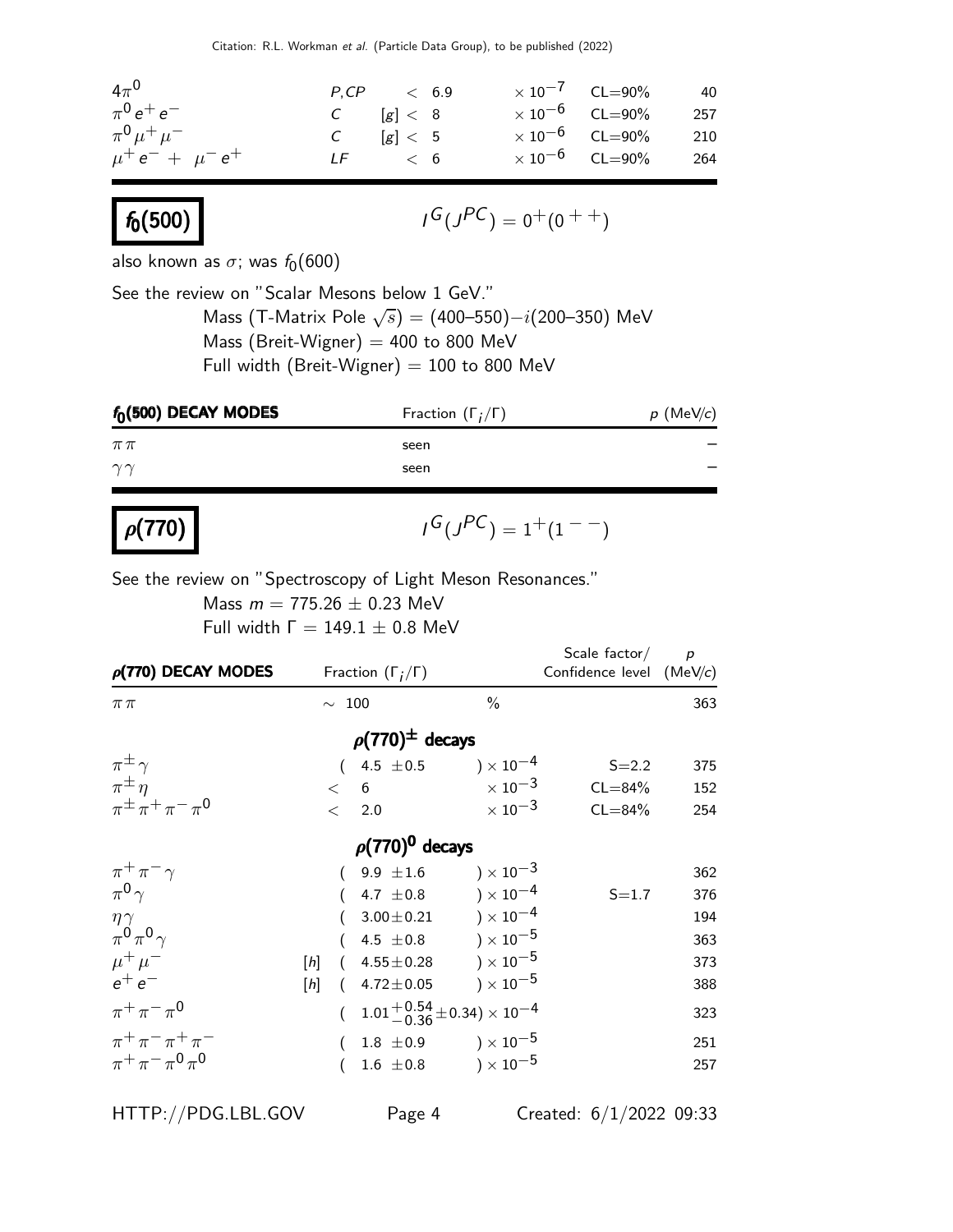$\pi^0\,e^+\,e$ −  $< 1.2$   $\times 10^{-5}$  CL=90% 376

## $\omega(782)$

$$
I^G(J^{PC})=0^-(1^{--})
$$

Mass  $m = 782.66 \pm 0.13$  MeV  $(S = 2.0)$ Full width  $Γ = 8.68 ± 0.13$  MeV

|                                          |                                                | Scale factor $/p$                       |     |
|------------------------------------------|------------------------------------------------|-----------------------------------------|-----|
| $\omega(782)$ DECAY MODES                | Fraction $(\Gamma_i/\Gamma)$                   | Confidence level (MeV/c)                |     |
| $\pi^{+}\pi^{-}\pi^{0}$                  | $(89.2 \pm 0.7)$ %                             |                                         | 327 |
| $\pi^0 \gamma$                           | $(8.35 \pm 0.27)\%$                            | $S = 2.2$                               | 380 |
| $\pi^+\pi^-$                             | $(1.53^{+0.11}_{-0.13})$ %                     | $S = 1.2$                               | 366 |
| neutrals (excluding $\pi^0 \gamma$ )     | $(7 \tfrac{+8}{-4}) \times 10^{-3}$            | $S = 1.1$                               |     |
| $\frac{\eta \gamma}{\pi^0 e^+ e^-}$      | $(4.5 \pm 0.4) \times 10^{-4}$                 | $S = 1.1$                               | 200 |
|                                          | $(7.7 \pm 0.6) \times 10^{-4}$                 |                                         | 380 |
| $\pi^{0} \mu^{+} \mu^{-}$                | $(1.34 \pm 0.18) \times 10^{-4}$               | $S = 1.5$                               | 349 |
| $-$ م $+$ م                              | $(7.38 \pm 0.22) \times 10^{-5}$               | $S = 1.9$                               | 391 |
| $\pi^+ \pi^- \pi^0 \pi^0$                | $< 2 \times 10^{-4}$                           | $CL = 90\%$                             | 262 |
| $\pi^+\pi^-\gamma$                       |                                                | $< 3.6$ $\times 10^{-3}$ CL=95%         | 366 |
| $\pi^+ \pi^- \pi^+ \pi^-$                | $<\phantom{0}1\phantom{.000000}\times 10^{-3}$ | $CL = 90\%$                             | 256 |
| $\pi^0 \pi^0 \gamma$                     | $(6.7 \pm 1.1) \times 10^{-5}$                 |                                         | 367 |
| $\eta \pi^0 \gamma$                      | $< 3.3 \times 10^{-5}$                         | $CL = 90\%$                             | 162 |
| $\mu^+ \mu^-$                            | $(7.4 \pm 1.8) \times 10^{-5}$                 |                                         | 377 |
| $3\gamma$                                | $< 1.9 \times 10^{-4}$                         | $CL = 95%$                              | 391 |
| Charge conjugation $(C)$ violating modes |                                                |                                         |     |
| $\eta \pi^0$                             | $C \quad < 2.1$                                | $\times$ 10 $^{-4}$<br>$CL = 90\%$      | 162 |
| $2\pi^0$                                 | $C \quad < 2.2$                                | $\times 10^{-4}$ CL=90%                 | 367 |
| $3\pi^0$                                 |                                                | $C \t 2.3 \t \times 10^{-4} \t CL=90\%$ | 330 |
| invisible                                |                                                | $< 7$ $\times 10^{-5}$ CL=90%           |     |

 $\eta'(958)$ 

$$
I^G(J^{PC}) = 0^+(0^{-+})
$$

Mass  $m = 957.78 \pm 0.06$  MeV Full width  $Γ = 0.188 ± 0.006$  MeV

| $\eta'$ (958) DECAY MODES                                       |                     | Fraction $(\Gamma_i/\Gamma)$ Confidence level (MeV/c) |     |
|-----------------------------------------------------------------|---------------------|-------------------------------------------------------|-----|
| $\pi^+\pi^-\eta$                                                | $(42.5 \pm 0.5)$ %  |                                                       | 232 |
| $\rho^0 \gamma$ (including non-resonant<br>$\pi^+ \pi^- \gamma$ | $(29.5 \pm 0.4)$ %  |                                                       | 165 |
| $\pi^0 \pi^0 \eta$                                              | $(22.4 \pm 0.5)$ %  |                                                       | 239 |
| $\omega \gamma$                                                 | $(2.52 \pm 0.07)$ % |                                                       | 159 |
| HTTP://PDG.LBL.GOV                                              | Page 5              | Created: $6/1/2022$ 09:33                             |     |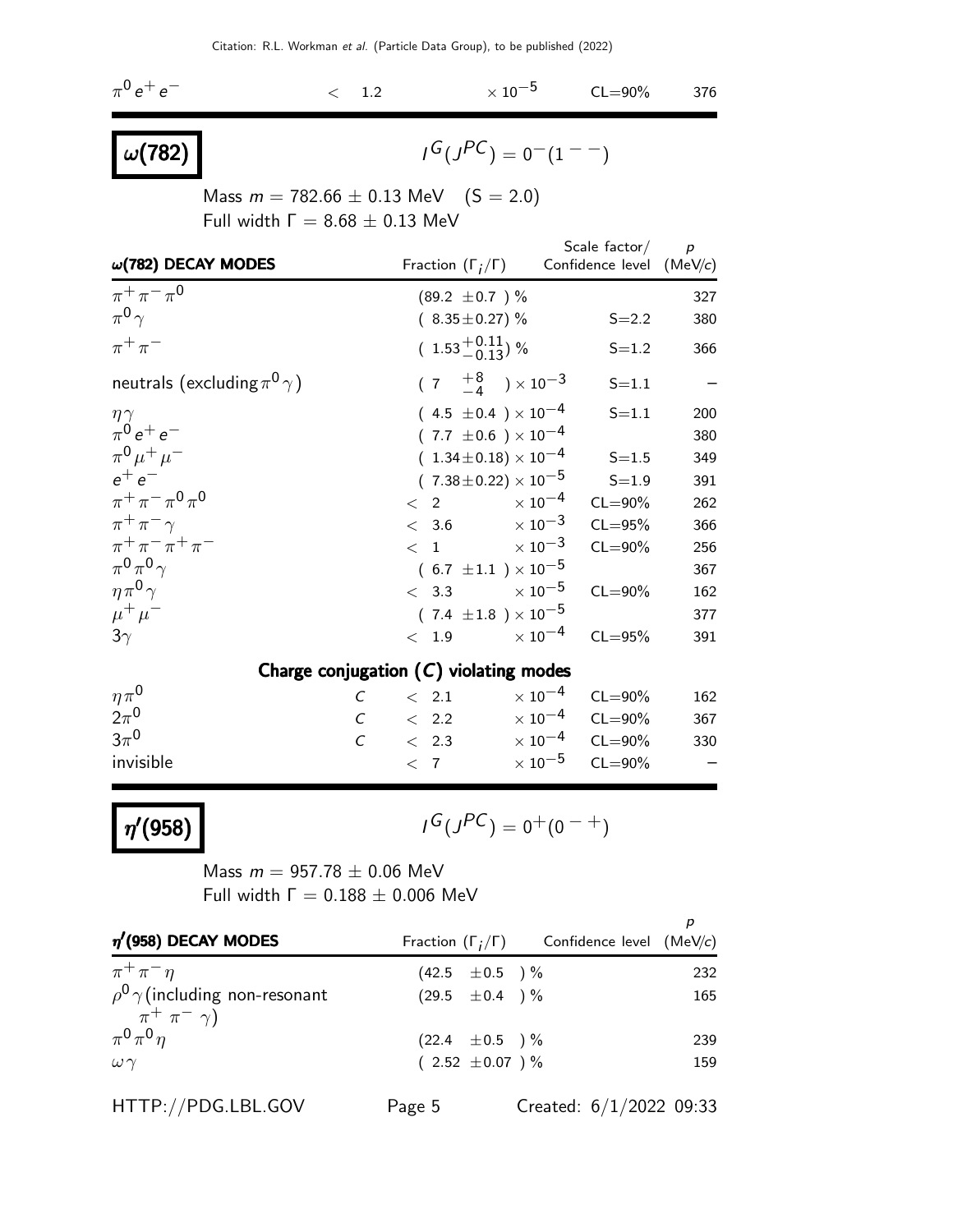| $\omega e^+e^-$                      | $(2.0 \pm 0.4) \times 10^{-4}$   |                           |     | 159                             |
|--------------------------------------|----------------------------------|---------------------------|-----|---------------------------------|
| $\gamma\, \gamma$                    | $(2.307 \pm 0.033)$ %            |                           |     | 479                             |
| $3\pi^0$                             | $(2.50 \pm 0.17) \times 10^{-3}$ |                           |     | 430                             |
| $\mu^+ \mu^- \gamma$                 | $(1.13 \pm 0.28) \times 10^{-4}$ |                           |     | 467                             |
| $\pi^+ \pi^- \mu^+ \mu^-$            | $(2.0 \pm 0.4) \times 10^{-5}$   |                           |     | 401                             |
| $\pi^{+}\pi^{-}\pi^{0}$              | $(3.61 \pm 0.17) \times 10^{-3}$ |                           |     | 428                             |
| $(\pi^+\pi^-\pi^0)$ S-wave           | $(3.8 \pm 0.5) \times 10^{-3}$   |                           |     | 428                             |
| $\pi^{\mp}\rho^{\pm}$                | $(7.4 \pm 2.3) \times 10^{-4}$   |                           |     | 106                             |
| $\pi^0 \rho^0$                       | $< 4$ %                          |                           | 90% | 111                             |
| $2(\pi^{+}\pi^{-})$                  | $(8.4 \pm 0.9) \times 10^{-5}$   |                           |     | 372                             |
| $\pi^{+}\pi^{-}2\pi^{0}$             | $(1.8 \pm 0.4) \times 10^{-4}$   |                           |     | 376                             |
| $2(\pi^+\pi^-)$ neutrals             | < 1                              | $\frac{0}{0}$             | 95% | $\hspace{0.1mm}-\hspace{0.1mm}$ |
| $2(\pi^{+}\pi^{-})\pi^{0}$           | < 1.8                            | $\times$ 10 <sup>-3</sup> | 90% | 298                             |
| $2(\pi^+\pi^-)2\pi^0$                | < 1                              | $\frac{0}{0}$             | 95% | 197                             |
| $3(\pi^{+}\pi^{-})$                  | < 3.1                            | $\times$ 10 $^{-5}$       | 90% | 189                             |
| $K^{\pm} \pi^{\mp}$                  | $\langle 4 \rangle$              | $\times$ 10 $^{-5}$       | 90% | 334                             |
| $\pi^{+}\pi^{-}e^{+}e^{-}$           | $(2.42 \pm 0.10) \times 10^{-3}$ |                           |     | 458                             |
| $\pi^+ e^- \nu_e + \text{c.c.}$      | $\langle$ 2.1                    | $\times$ $10^{-4}$        | 90% | 469                             |
| $\gamma e^+ e^-$                     | $(4.91 \pm 0.27) \times 10^{-4}$ |                           |     | 479                             |
| $\pi^0 \gamma \gamma$                | $(3.20 \pm 0.24) \times 10^{-3}$ |                           |     | 469                             |
| $\pi^0 \gamma \gamma$ (non resonant) | $(6.2 \pm 0.9) \times 10^{-4}$   |                           |     |                                 |
| $\eta\,\gamma\,\gamma$               | < 1.33                           | $\times$ $10^{-4}$        | 90% | 322                             |
| $4\pi^0$                             | < 4.94                           | $\times$ 10 $^{-5}$       | 90% | 380                             |
| $e^+e^-$                             | < 5.6                            | $\times$ 10 $^{-9}$       | 90% | 479                             |
| invisible                            | < 6                              | $\times$ $10^{-4}$        | 90% |                                 |

### Charge conjugation  $(C)$ , Parity  $(P)$ , Lepton family number (LF) violating modes

| $\pi^+\pi^-$          | P, CP         |           | < 1.8       | $\times$ 10 $^{-5}$       | 90% | 458 |
|-----------------------|---------------|-----------|-------------|---------------------------|-----|-----|
| $\pi^0\pi^0$          | P, CP         | $\lt$ 4   |             | $\times$ 10 $^{-4}$       | 90% | 459 |
| $\pi^{0} e^{+} e^{-}$ |               | [g] < 1.4 |             | $\times$ 10 <sup>-3</sup> | 90% | 469 |
| $\eta e^+ e^-$        | $\mathcal{C}$ | [g] < 2.4 |             | $\times$ 10 $^{-3}$       | 90% | 322 |
| $3\gamma$             |               |           | $\rm <~1.0$ | $\times$ 10 $^{-4}$       | 90% | 479 |
| $\mu^+ \mu^- \pi^0$   | C             | [g] < 6.0 |             | $\times$ 10 $^{-5}$       | 90% | 445 |
| $\mu^+ \mu^- \eta$    | C             | [g] < 1.5 |             | $\times$ 10 $^{-5}$       | 90% | 273 |
| $e\,\mu$              | LF            | < 4.7     |             | $\times$ 10 $^{-4}$       | 90% | 473 |

## $f_0(980)$

$$
I^G(J^{PC}) = 0^+(0^{++})
$$

See the review on "Scalar Mesons below 1 GeV." T-matrix pole  $\sqrt{s} = (980–1010) - i (20–35)$  MeV  $^{[i]}$ 

Mass  $m = 990 \pm 20$  MeV  $[*i*]$ 

Full width  $Γ = 10$  to 100 MeV [i]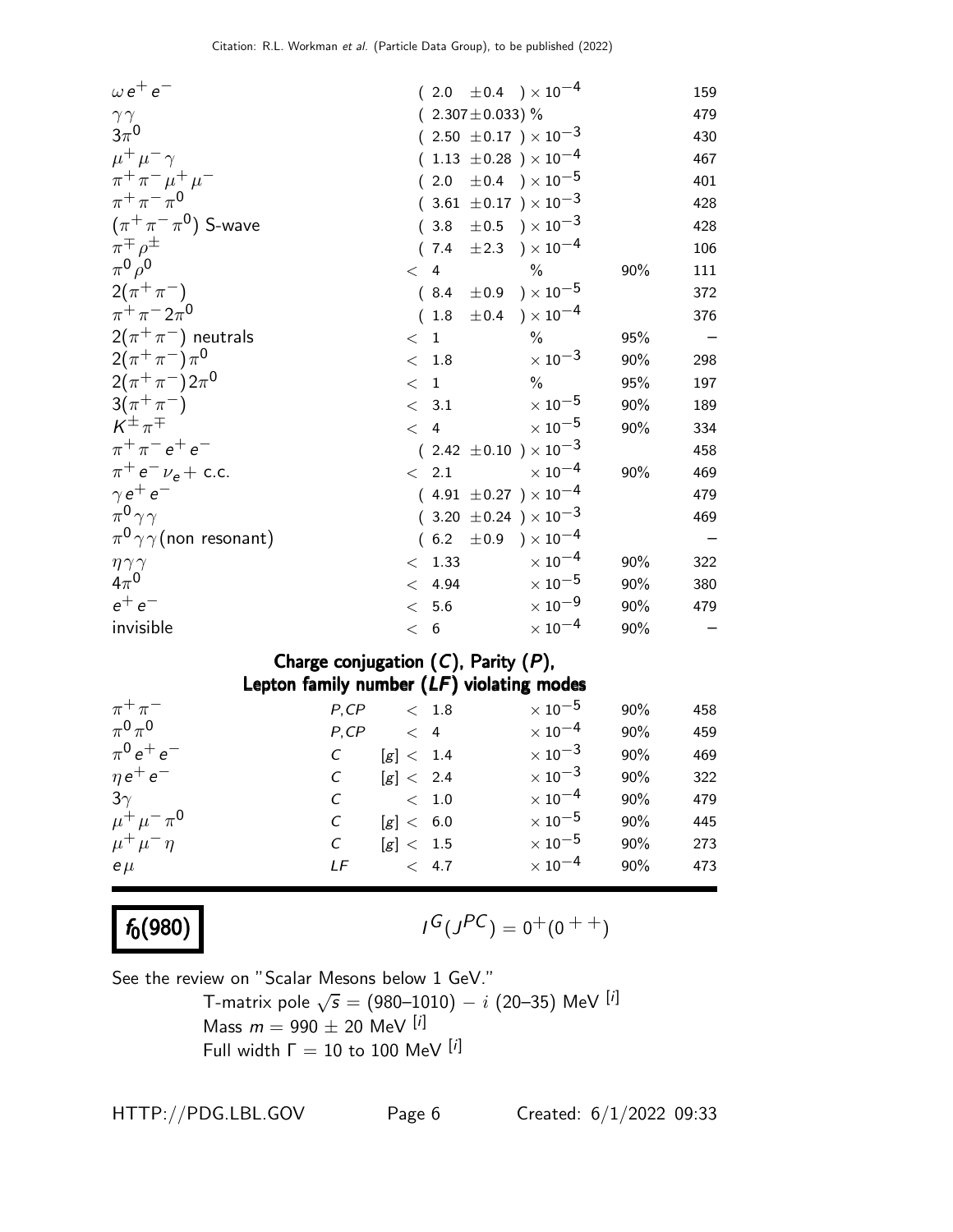| $f_0(980)$ DECAY MODES | Fraction $(\Gamma_i/\Gamma)$ | $p$ (MeV/c) |
|------------------------|------------------------------|-------------|
| $\pi\pi$               | seen                         | 476         |
| $K\overline{K}$        | seen                         | 36          |
| $\gamma\gamma$         | seen                         | 495         |

| $a_0(980)$ |  |
|------------|--|
|------------|--|

$$
I^G(J^{PC}) = 1^-(0^{++})
$$

See the review on "Scalar Mesons below 1 GeV."

T-matrix pole  $\sqrt{s}=(960–1030)-i$   $(20–70)$  MeV  $^{[i]}$ Mass  $m = 980 \pm 20$  MeV [i] Full width  $Γ = 50$  to 100 MeV [i]

| a <sub>0</sub> (980) DECAY MODES | Fraction $(\Gamma_i/\Gamma)$ | (MeV/c)<br>p |
|----------------------------------|------------------------------|--------------|
| $\eta\pi$                        | seen                         | 319          |
| $K\overline{K}$                  | seen                         |              |
| $\eta'$ $\pi$                    | seen                         |              |
| $\rho \pi$                       | not seen                     | 137          |
| $\gamma\gamma$                   | seen                         | 490          |

 $\phi(1020)$ 

$$
I^G(J^{PC})=0^-(1^{--})
$$

Mass  $m = 1019.461 \pm 0.016$  MeV Full width  $\Gamma = 4.249 \pm 0.013$  MeV  $(S = 1.1)$ 

| $\phi(1020)$ DECAY MODES       | Fraction $(\Gamma_i/\Gamma)$ Confidence level (MeV/c) |                                          | Scale factor $p$         |
|--------------------------------|-------------------------------------------------------|------------------------------------------|--------------------------|
| $K^+ K^-$                      |                                                       | $(49.1 \pm 0.5)$ % S=1.3                 | 127                      |
| $K_I^0 K_S^0$                  | $(33.9 \pm 0.4)$ %                                    |                                          | $S = 1.2$<br>110         |
| $\rho \pi + \pi^+ \pi^- \pi^0$ |                                                       | $(15.4 \pm 0.4)$ % S=1.2                 | $\overline{\phantom{0}}$ |
| $\eta \gamma$                  |                                                       | $(1.301 \pm 0.025)$ % S=1.2              | 363                      |
| $\pi^0 \gamma$                 | $(1.32 \pm 0.05) \times 10^{-3}$                      |                                          | 501                      |
| $l^+l^-$                       |                                                       |                                          | 510                      |
| $e^+e^-$                       |                                                       | $(2.979 \pm 0.033) \times 10^{-4}$ S=1.3 | 510                      |
| $\mu^+ \mu^-$                  | $(2.85 \pm 0.19) \times 10^{-4}$                      |                                          | 499                      |
| $\eta e^+ e^-$                 | $(1.08 \pm 0.04) \times 10^{-4}$                      |                                          | 363                      |
| $\pi^+\pi^-$                   | $(7.3 \pm 1.3) \times 10^{-5}$                        |                                          | 490                      |
| $\omega \pi^0$                 | $(4.7 \pm 0.5) \times 10^{-5}$                        |                                          | 171                      |
| $\omega \gamma$                | $< 5$ % CL=84%                                        |                                          | 209                      |
| $\rho\gamma$                   | $< 1.2 \times 10^{-5} \text{ CL} = 90\%$              |                                          | 215                      |
| $\pi^+\pi^-\gamma$             | $(4.1 \pm 1.3) \times 10^{-5}$                        |                                          | 490                      |
| $f_0(980)\gamma$               |                                                       | $(3.22 \pm 0.19) \times 10^{-4}$ S=1.1   | 29                       |

HTTP://PDG.LBL.GOV Page 7 Created: 6/1/2022 09:33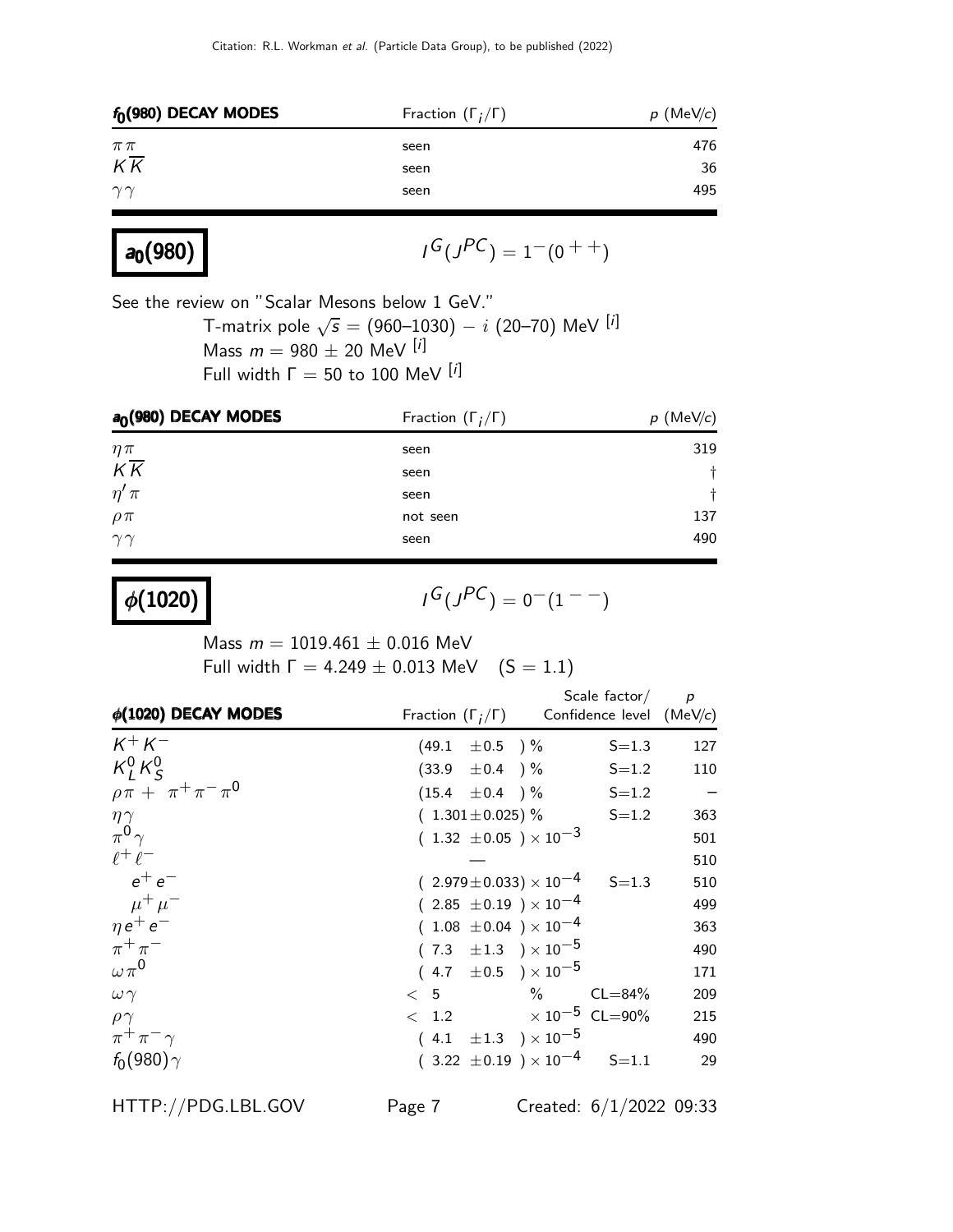| $\mid b_1(1235)\mid$                                              | Mass $m = 1229.5 + 3.2$ MeV $(5 = 1.6)$     | $I^G(J^{PC}) = 1^+(1^{+})$                                  |                     |
|-------------------------------------------------------------------|---------------------------------------------|-------------------------------------------------------------|---------------------|
| $\rho \pi$                                                        | seen                                        |                                                             | 305                 |
| $h_1(1170)$ DECAY MODES                                           | Fraction $(\Gamma_i/\Gamma)$                |                                                             | $p$ (MeV/c)         |
| Mass $m = 1166 \pm 6$ MeV<br>Full width $\Gamma = 375 \pm 35$ MeV |                                             |                                                             |                     |
| $h_1(1170)$                                                       |                                             | $I^G(J^{PC}) = 0^-(1^+)$                                    |                     |
| $e^{\pm}$ $\mu^{\mp}$                                             | $\langle$ 2<br>LF                           | $\times 10^{-6}$ CL=90%                                     | 504                 |
|                                                                   | Lepton Family number (LF) violating modes   |                                                             |                     |
| $\eta U \rightarrow \eta e^+ e^-$<br>invisible                    | < 1<br>< 1.7                                | $\times$ 10 <sup>-6</sup> CL=90%<br>$\times 10^{-4}$ CL=90% | —<br>$\overline{a}$ |
| $\eta\mu^+\mu^-$                                                  |                                             | $< 9.4 \times 10^{-6}$ CL=90%                               | 321                 |
| $\eta \pi^+ \pi^-$                                                |                                             | $<$ 1.8 $\times$ 10 <sup>-5</sup> CL=90%                    | 288                 |
| $\rho \gamma \gamma$                                              |                                             | $< 1.2$ $\times 10^{-4}$ CL=90%                             | 215                 |
| $\mu^+ \mu^- \gamma$                                              | $(1.4 \pm 0.5) \times 10^{-5}$              |                                                             | 499                 |
| $\eta \pi^0 \pi^0 \gamma$                                         | $\langle 2 \rangle$                         | $\times 10^{-5}$ CL=90%                                     | 293                 |
| $\eta$ '(958) $\gamma$                                            | $(6.21 \pm 0.21) \times 10^{-5}$            |                                                             | 60                  |
| $a_0(980)\gamma$<br>$K^0 \overline{K}{}^0 \gamma$                 | $(7.6 \pm 0.6) \times 10^{-5}$              | $<$ 1.9 $\times$ 10 $^{-8}$ CL=90%                          | 39<br>110           |
| $\pi^0 \eta \gamma$                                               | $(7.27 \pm 0.30) \times 10^{-5}$            | $S = 1.5$                                                   | 346                 |
| $\pi^{0} e^{+} e^{-}$                                             | $(1.33 \t + 0.07 \t - 0.10) \times 10^{-5}$ |                                                             | 501                 |
|                                                                   |                                             |                                                             | 342                 |
| $\pi^{+}\pi^{+}\pi^{-}\pi^{-}\pi^{0}$                             | $(3.9 \tfrac{+2.8}{-2.2}) \times 10^{-6}$   | $<$ 4.6 $\times$ 10 $^{-6}$ CL=90%                          | 410                 |
| $\pi^{+}\pi^{-}\pi^{+}\pi^{-}$                                    |                                             |                                                             |                     |
| $\pi^0 \pi^0 \gamma$                                              | $(1.12 \pm 0.06) \times 10^{-4}$            |                                                             | 492                 |

Mass  $m = 1229.5 \pm 3.2$  MeV  $(S = 1.6)$ Full width  $\Gamma = 142 \pm 9$  MeV  $(S = 1.2)$ 

| $b1$ (1235) DECAY MODES                                     | Fraction $(\Gamma_i/\Gamma)$ |                                | Confidence level $(MeV/c)$ |     |
|-------------------------------------------------------------|------------------------------|--------------------------------|----------------------------|-----|
| $\omega \pi$<br>$[D/S$ amplitude ratio = 0.277 $\pm$ 0.027] | seen                         |                                |                            | 348 |
| $\pi^{\pm}$                                                 |                              | $(1.6 \pm 0.4) \times 10^{-3}$ |                            | 607 |
| $\eta \rho$                                                 | seen                         |                                |                            | ŧ.  |
| $\pi^{+}\pi^{+}\pi^{-}\pi^{0}$                              | < 50                         | $\%$                           | 84%                        | 535 |
| $\mathcal{K}^*(892)^\pm \, \mathcal{K}^\mp$                 | seen                         |                                |                            | t.  |
| $(K\overline{K})^{\pm} \pi^0$                               | $\langle 8$                  | $\frac{0}{0}$                  | $90\%$                     | 248 |
| $K^0_s K^0_t \pi^{\pm}$                                     | < 6                          | $\frac{0}{0}$                  | $90\%$                     | 235 |

HTTP://PDG.LBL.GOV Page 8 Created: 6/1/2022 09:33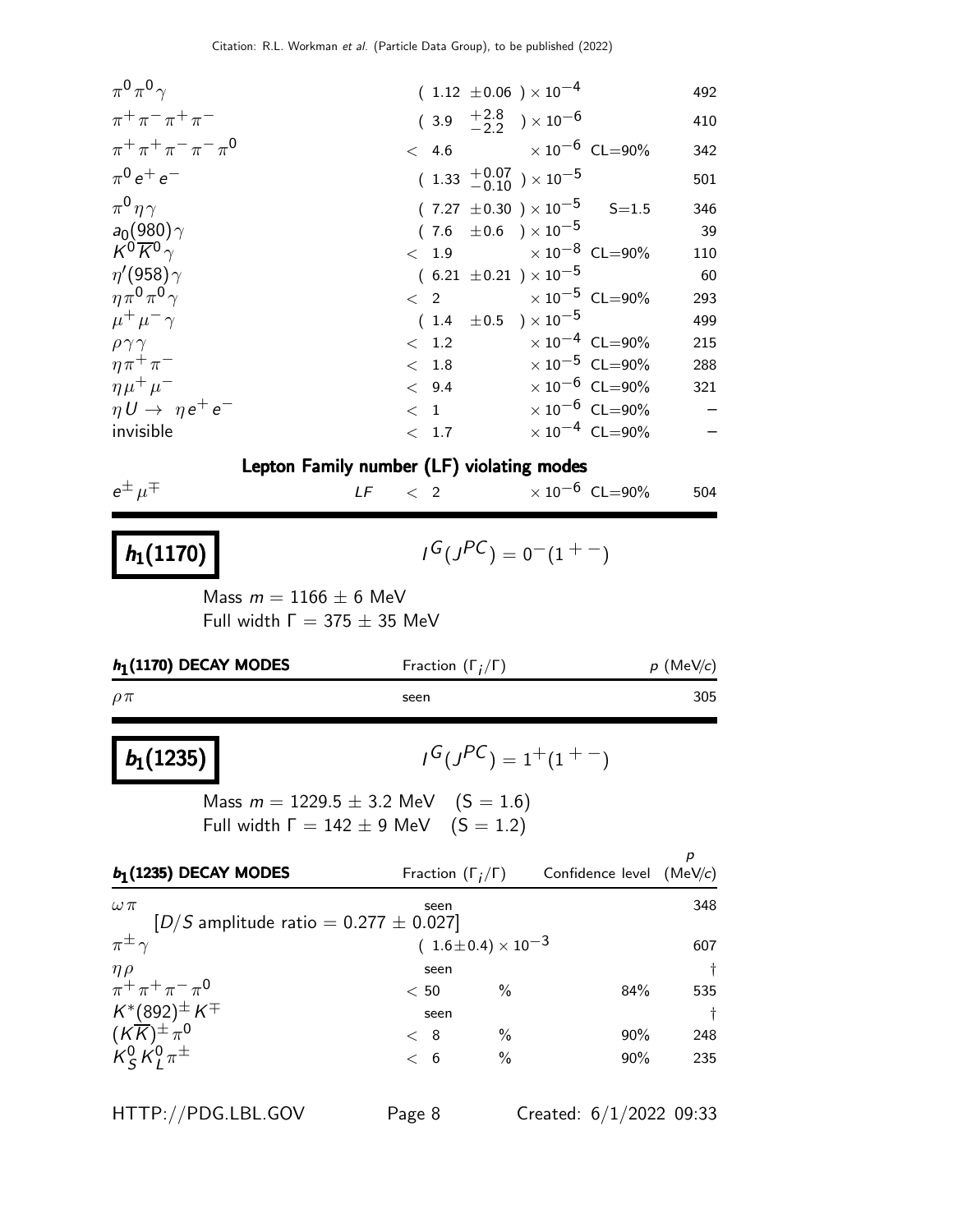| $\kappa_S^0 \kappa_S^0 \pi^\pm$ | $\langle 2 \rangle$ | $\%$ | 90% 235 |  |
|---------------------------------|---------------------|------|---------|--|
| $\phi \pi$                      | $< 1.5$ %           |      | 84% 147 |  |

 $a_1(1260)$  [j]

 $I^G(J^{PC}) = 1^-(1^{++})$ 

Mass  $m = 1230 \pm 40$  MeV  $[i]$ Full width  $\Gamma = 250$  to 600 MeV  $[i]$ 

| a <sub>1</sub> (1260) DECAY MODES                   | Fraction $(\Gamma_i/\Gamma)$ | $p$ (MeV/c) |  |  |
|-----------------------------------------------------|------------------------------|-------------|--|--|
| $3\pi$                                              | seen                         | 577         |  |  |
| $(\rho \pi)_{S-wave}, \rho \rightarrow \pi \pi$     | seen                         | 353         |  |  |
| $(\rho \pi)_{D-wave}, \rho \rightarrow \pi \pi$     | seen                         | 353         |  |  |
| $(\rho(1450)\pi)_{S-wave}, \rho \rightarrow \pi\pi$ | seen                         | $\dagger$   |  |  |
| $(\rho(1450)\pi)_{D-wave}, \rho \rightarrow \pi\pi$ | seen                         | $\dagger$   |  |  |
| $f_0(500)\pi$ , $f_0 \to \pi\pi$                    | seen                         |             |  |  |
| $f_0(980)\pi$ , $f_0 \to \pi\pi$                    | not seen                     | 179         |  |  |
| $f_0(1370)\pi$ , $f_0 \rightarrow \pi\pi$           | seen                         | Ť           |  |  |
| $f_2(1270)\pi$ , $f_2 \to \pi\pi$                   | seen                         | t           |  |  |
| $\pi^{+}\pi^{-}\pi^{0}$                             | seen                         | 576         |  |  |
| $_{\pi}0_{\pi}0_{\pi}0$                             | not seen                     | 577         |  |  |
| $KK\pi$                                             | seen                         | 250         |  |  |
| $K^*(892)K$                                         | seen                         | ŧ           |  |  |
| $\pi\gamma$                                         | seen                         | 608         |  |  |

## $f_2(1270)$

$$
I^G(J^{PC}) = 0^+(2^{++})
$$

Mass  $m = 1275.5 \pm 0.8$  MeV Full width  $\Gamma = 186.7^{+2.2}_{-2.5}$  MeV  $(S = 1.4)$ 

| f <sub>2</sub> (1270) DECAY MODES | Fraction $(\Gamma_i/\Gamma)$                   |                                  | Scale factor $/$ p<br>Confidence level (MeV/c) |     |
|-----------------------------------|------------------------------------------------|----------------------------------|------------------------------------------------|-----|
| $\pi\pi$                          | $(84.2 \tfrac{+2.9}{-0.9})$ %                  |                                  | $S = 1.1$                                      | 623 |
| $\pi^{+}\pi^{-}2\pi^{0}$          | $(7.7 \frac{+1.1}{-3.2})$ %                    |                                  | $S = 1.2$                                      | 563 |
| $K\overline{K}$                   | $(4.6 \tfrac{+0.5}{-0.4})\%$                   |                                  | $S = 2.7$                                      | 404 |
| $2\pi^{+} 2\pi^{-}$               | $(2.8 \pm 0.4) \%$                             |                                  | $S = 1.2$                                      | 560 |
| $\eta\eta$                        | $(4.0 \pm 0.8) \times 10^{-3}$                 |                                  | $S = 2.1$                                      | 326 |
| $4\pi^0$                          | $(3.0 \pm 1.0) \times 10^{-3}$                 |                                  |                                                | 565 |
| $\gamma\gamma$                    |                                                | $(1.42 \pm 0.24) \times 10^{-5}$ | $S = 1.4$                                      | 638 |
| $\eta \pi \pi$                    | < 8                                            | $\times$ 10 $^{-3}$              | $CL = 95%$                                     | 478 |
| $K^0 K^- \pi^+ + c.c.$            | $< 3.4 \times 10^{-3}$ CL=95%                  |                                  |                                                | 293 |
| $e^+e^-$                          | $<\hspace{1mm} 6 \hspace{1cm} \times 10^{-10}$ |                                  | $CL = 90\%$                                    | 638 |
| HTTP://PDG.LBL.GOV                | Page 9                                         |                                  | Created: $6/1/2022$ 09:33                      |     |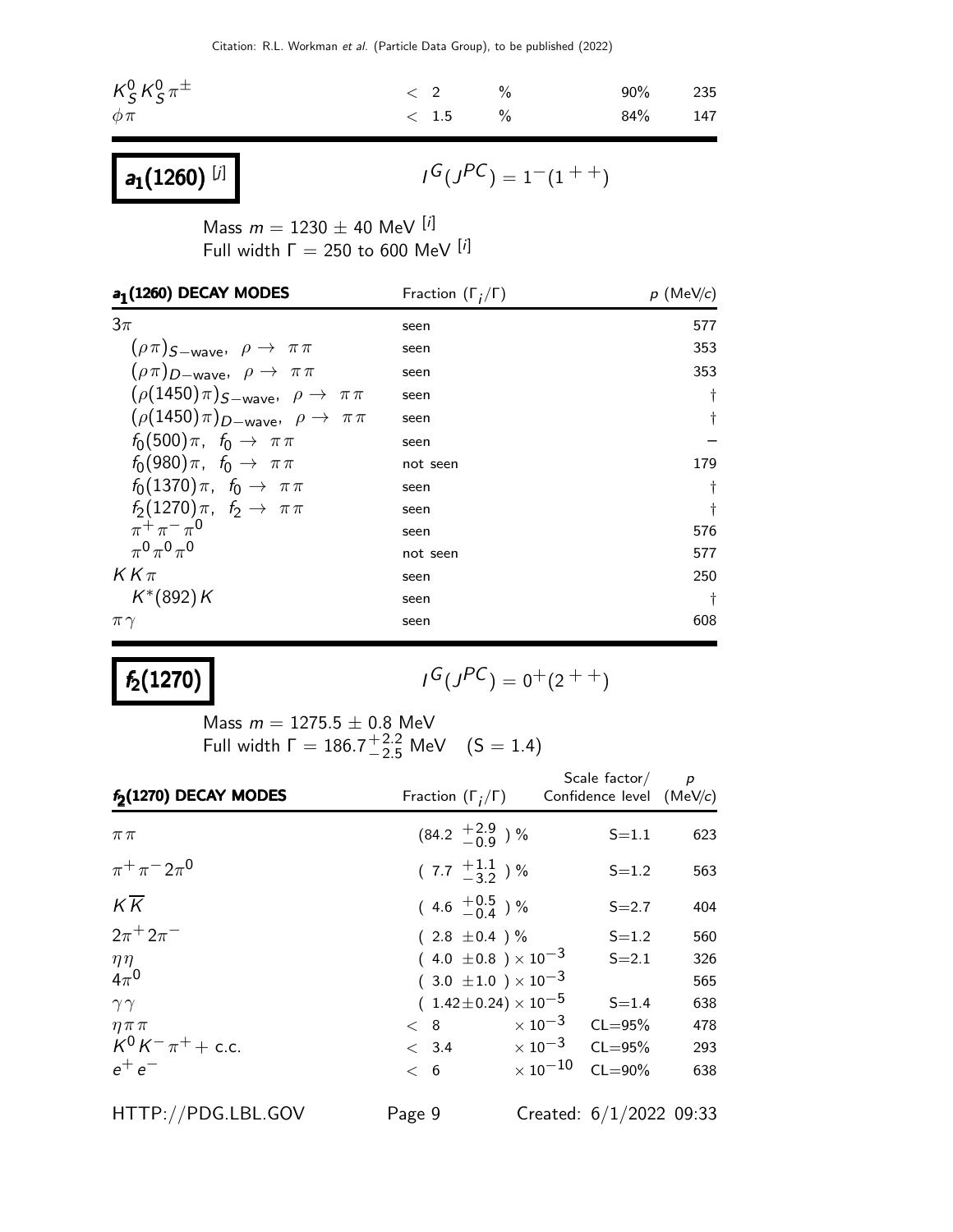## $f_1(1285)$

$$
I^G(J^{PC}) = 0^+(1^{++})
$$

Mass  $m = 1281.9 \pm 0.5$  MeV  $(S = 1.8)$ Full width  $Γ = 22.7 ± 1.1$  MeV  $(S = 1.5)$ 

|                                                |                                | Scale factor $/p$        |           |
|------------------------------------------------|--------------------------------|--------------------------|-----------|
| $f_1(1285)$ DECAY MODES                        | Fraction $(\Gamma_i/\Gamma)$   | Confidence level (MeV/c) |           |
| $4\pi$                                         | $(32.7 \pm 1.9)$ %             | $S = 1.2$                | 568       |
| $\pi^{0}\pi^{0}\pi^{+}\pi^{-}$                 | $(21.8 \pm 1.3)$ %             | $S = 1.2$                | 566       |
| $2\pi^+ 2\pi^-$                                | $(10.9 \pm 0.6)$ %             | $S = 1.2$                | 563       |
| $\rho^{0} \pi^{+} \pi^{-}$                     | $(10.9 \pm 0.6)$ %             | $S = 1.2$                | 336       |
| $\rho^0 \rho^0$                                | seen                           |                          | $\dagger$ |
| $4\pi^0$                                       | $< 7$ $\times 10^{-4}$         | $CL = 90\%$              | 568       |
| $\eta \pi^+ \pi^-$                             | $(35 \pm 15) \%$               |                          | 479       |
| $\eta \pi \pi$                                 | $(52.2 \pm 2.0)\%$             | $S = 1.2$                | 482       |
| $a_0(980)\pi$ [ignoring $a_0(980) \rightarrow$ | $(38 \pm 4) \%$                |                          | 238       |
| $K$ K                                          |                                |                          |           |
| $\eta \pi \pi$ [excluding $a_0(980) \pi$ ]     | $(14 \pm 4) \%$                |                          | 482       |
| $KK\pi$                                        | $(9.0 \pm 0.4)\%$              | $S = 1.1$                | 308       |
| $K\overline{K}$ <sup>*</sup> (892)             | not seen                       |                          | $\dagger$ |
| $\pi^{+}\pi^{-}\pi^{0}$                        | $(3.0 \pm 0.9) \times 10^{-3}$ |                          | 603       |
| $\rho^{\pm} \pi^{\mp}$                         | $< 3.1$ $\times 10^{-3}$       | $CL = 95%$               | 390       |
| $\gamma \rho^0$                                | $(6.1 \pm 1.0)\%$              | $S = 1.7$                | 406       |
| $\phi \gamma$                                  | $(7.4 \pm 2.6) \times 10^{-4}$ |                          | 236       |
| $e^+e^-$                                       | $< 9.4 \times 10^{-9}$         | $CL = 90\%$              | 641       |

## $\eta(1295)$

$$
I^G(J^{PC})=0^+(0^{\hspace{1pt}-+})
$$

See the review on "Spectroscopy of Light Meson Resonances." Mass  $m = 1294 \pm 4$  MeV  $(S = 1.6)$ Full width  $Γ = 55 ± 5$  MeV

| $\eta$ (1295) DECAY MODES            | Fraction $(\Gamma_i/\Gamma)$ | $p$ (MeV/c) |  |
|--------------------------------------|------------------------------|-------------|--|
| $\eta \pi^+ \pi^-$                   | seen                         | 487         |  |
| $\frac{a_0(980)\pi}{\eta\pi^0\pi^0}$ | seen                         | 248         |  |
|                                      | seen                         | 490         |  |
| $\eta(\pi\pi)$ S-wave                | seen                         |             |  |

### $\pi(1300)$

$$
I^G(J^{PC}) = 1^-(0^{-+})
$$

Mass  $m = 1300 \pm 100$  MeV <sup>[i]</sup> Full width  $\Gamma = 200$  to 600 MeV [i]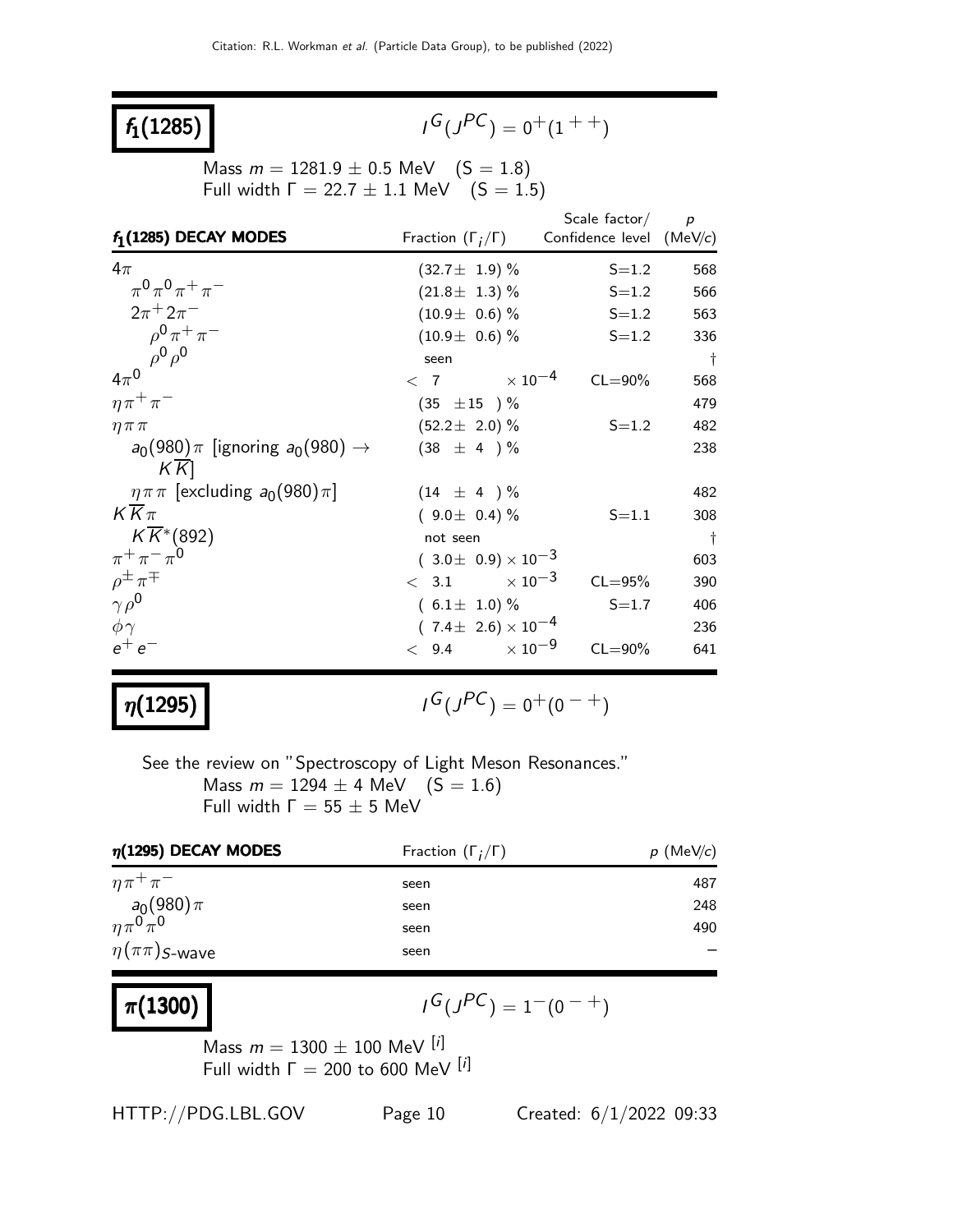| $\pi$ (1300) DECAY MODES | Fraction $(\Gamma_i/\Gamma)$ | $p$ (MeV/c) |
|--------------------------|------------------------------|-------------|
| $\rho\pi$                | seen                         | 404         |
| $\pi(\pi\pi)$ S-wave     | seen                         |             |

| $a_2(1320)$ |  |
|-------------|--|
|-------------|--|

$$
I^G(J^{PC}) = 1^-(2^{++})
$$

Mass  $m = 1318.2 \pm 0.6$  MeV (S = 1.2) Full width  $Γ = 107 ± 5$  MeV [i]

|                     | Confidence level $(MeV/c)$   |                                                                                                                             |
|---------------------|------------------------------|-----------------------------------------------------------------------------------------------------------------------------|
| $(70.1 \pm 2.7)$ %  | $S = 1.2$                    | 624                                                                                                                         |
| $(14.5 \pm 1.2) \%$ |                              | 535                                                                                                                         |
| $(10.6 \pm 3.2) \%$ | $S = 1.3$                    | 366                                                                                                                         |
| $(4.9 \pm 0.8)$ %   |                              | 437                                                                                                                         |
|                     |                              | 288                                                                                                                         |
|                     |                              | 652                                                                                                                         |
|                     |                              | 659                                                                                                                         |
| < 5                 | $CL = 90\%$                  | 659                                                                                                                         |
|                     | Fraction $(\Gamma_i/\Gamma)$ | $(5.5 \pm 0.9) \times 10^{-3}$<br>$(2.91 \pm 0.27) \times 10^{-3}$<br>$(9.4 \pm 0.7) \times 10^{-6}$<br>$\times$ 10 $^{-9}$ |

 $f_0(1370)$ 

 $G(J^{PC}) = 0^+(0^{++})$ 

See the review on "Spectroscopy of Light Meson Resonances." Mass  $m = 1200$  to 1500 MeV Full width  $\Gamma = 200$  to 500 MeV

| $f_0(1370)$ DECAY MODES  | Fraction $(\Gamma_i/\Gamma)$ | $p$ (MeV/c) |
|--------------------------|------------------------------|-------------|
| $\pi\pi$                 | seen                         | 672         |
| $4\pi$                   | seen                         | 617         |
| $4\pi^0$                 | seen                         | 617         |
| $2\pi^{+} 2\pi^{-}$      | seen                         | 612         |
| $\pi^{+}\pi^{-}2\pi^{0}$ | seen                         | 615         |
| $\rho \rho$              | seen                         | t           |
| $2(\pi\pi)$ S-wave       | seen                         |             |
| $\pi(1300)\pi$           | seen                         | $\dagger$   |
| $a_1(1260)\pi$           | seen                         | 35          |
| $\eta \eta$              | seen                         | 411         |
| $K\overline{K}$          | seen                         | 475         |
| $K\overline{K}n\pi$      | not seen                     | $\dagger$   |
| $6\pi$                   | not seen                     | 508         |
| $\omega\,\omega$         | not seen                     | $\dagger$   |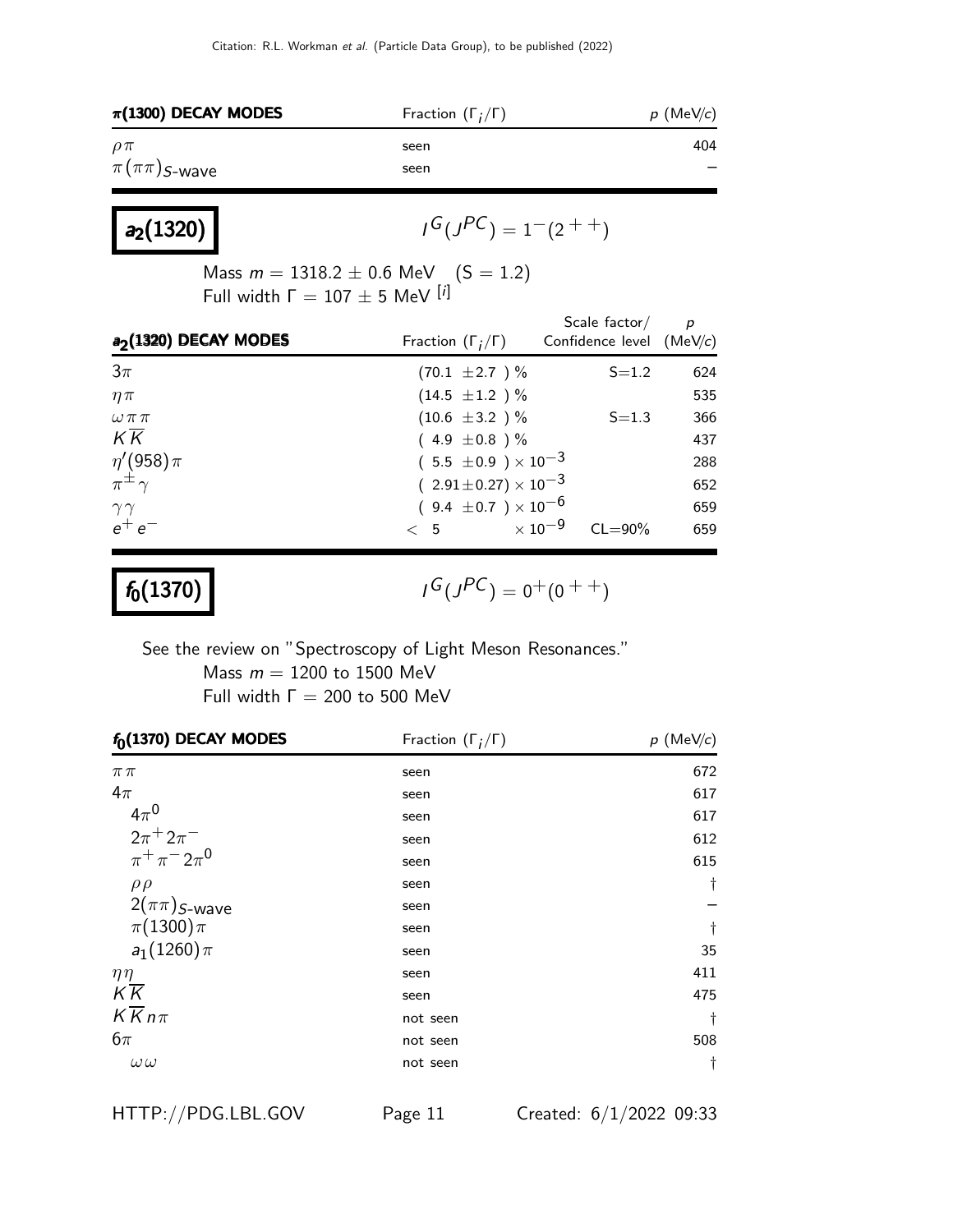| $\gamma \gamma$ | seen     | 685 |
|-----------------|----------|-----|
| $e^+e^-$        | not seen | 685 |
|                 |          |     |

$$
\mathsf{1}^G(\mathsf{1}^{PC}) = 1^-(1^{-+})
$$

Coupled channel analyses favor the existence of only one broad  $1 - +$ isovector state consistent with  $\pi_1(1600)$  in the 1400–1600 MeV region. See the review on "Spectroscopy of Light Meson Resonances." See also  $\pi_1(1600)$ . Mass  $m = 1354 \pm 25$  MeV  $(S = 1.8)$ 

Full width  $\Gamma = 330 \pm 35$  MeV

| $\pi_1(1400)$ DECAY MODES | Fraction $(\Gamma_i/\Gamma)$ | $p$ (MeV/c) |
|---------------------------|------------------------------|-------------|
| $n\pi^0$                  | seen                         | 557         |
| $\eta \pi^-$              | seen                         | 556         |
| $\rho(770)\pi$            | not seen                     | 442         |

| $\eta(1405)$ | $I^G(J^{PC}) = 0^+(0^{-+})$ |
|--------------|-----------------------------|
|--------------|-----------------------------|

See the review on "Spectroscopy of Light Meson Resonances." See also  $\eta$ (1475).

> Mass  $m = 1408.8 \pm 2.0$  MeV  $(S = 2.2)$ Full width  $\Gamma = 50.1 \pm 2.6$  MeV  $(S = 1.7)$

| $\eta(1405)$ DECAY MODES                                                         | Fraction $(\Gamma_i/\Gamma)$ | Confidence level (MeV/c) | р         |
|----------------------------------------------------------------------------------|------------------------------|--------------------------|-----------|
| $K\overline{K}\pi$                                                               | seen                         |                          | 424       |
| $\eta \pi \pi$                                                                   | seen                         |                          | 562       |
| $a_0(980)\pi$                                                                    | seen                         |                          | 345       |
| $\eta(\pi\pi)$ <sub>S-</sub> wave<br>$f_0(980)\pi^0 \rightarrow \pi^+\pi^-\pi^0$ | seen                         |                          |           |
|                                                                                  | not seen                     |                          |           |
| $f_0(980)\eta$                                                                   | seen                         |                          | $\dagger$ |
| $4\pi$                                                                           | seen                         |                          | 639       |
|                                                                                  | ${<}58%$                     | 99.85%                   | $\dagger$ |
| $\rho^0 \frac{\rho \rho}{\gamma}$                                                | seen                         |                          | 491       |
| $K^*(892)K$                                                                      | seen                         |                          | 123       |

 $h_1(1415)$ 

 $\pi_1(1400)$ 

$$
I^G(J^{PC}) = 0^-(1^{+-})
$$

was  $h_1(1380)$ 

Mass  $m = 1416 \pm 8$  MeV  $(S = 1.5)$ Full width  $Γ = 90 ± 15$  MeV

HTTP://PDG.LBL.GOV Page 12 Created: 6/1/2022 09:33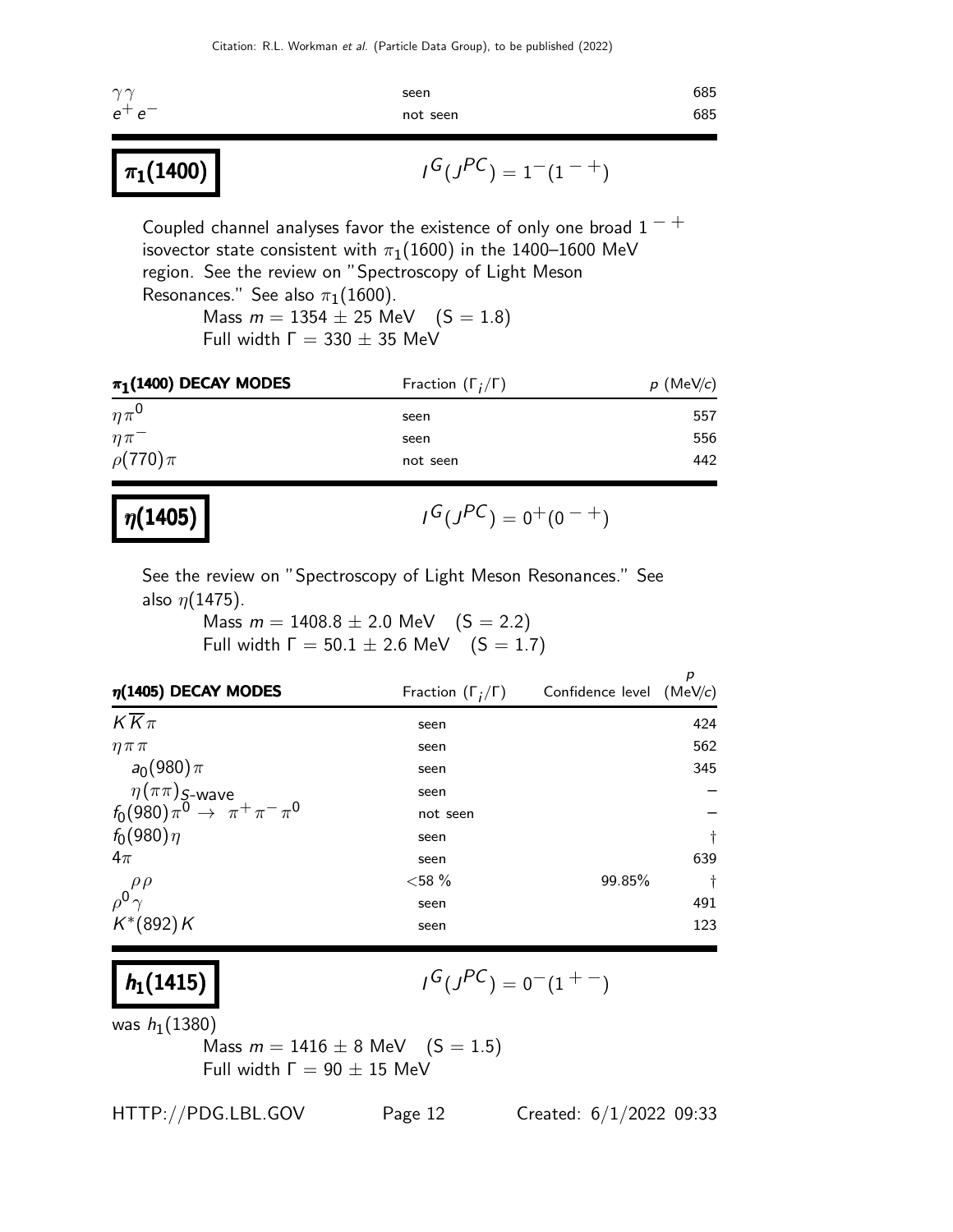## $f_1(1420)$

$$
I^G(J^{PC}) = 0^+(1^{++})
$$

See the review on "Spectroscopy of Light Meson Resonances." Mass  $m = 1426.3 \pm 0.9$  MeV  $(S = 1.1)$ Full width  $\Gamma = 54.5 \pm 2.6$  MeV

| $f_1(1420)$ DECAY MODES      | Fraction $(\Gamma_i/\Gamma)$ | $p$ (MeV/c) |
|------------------------------|------------------------------|-------------|
| $KK\pi$                      | seen                         | 438         |
| $K\overline{K}$ *(892)+ c.c. | seen                         | 163         |
| $\eta \pi \pi$               | possibly seen                | 573         |
| $\phi \gamma$                | seen                         | 349         |

 $\omega(1420)^{[k]}$ 

$$
I^G(J^{PC}) = 0^-(1^{--})
$$

Mass  $m = 1410 \pm 60$  MeV [i] Full width  $Γ = 290 ± 190$  MeV [i]

| $\omega(1420)$ DECAY MODES | Fraction $(\Gamma_i/\Gamma)$ | $p$ (MeV/c) |
|----------------------------|------------------------------|-------------|
| $\rho\pi$                  | seen                         | 480         |
| $\omega\pi\pi$             | seen                         | 437         |
| $b_1(1235)\pi$             | seen                         | 112         |
| $e^+e^-$                   | seen                         | 705         |
|                            |                              |             |

## $a_0(1450)$

 $G(J^{PC}) = 1-(0^{++})$ 

See the review on "Spectroscopy of Light Meson Resonances." Mass  $m = 1474 \pm 19$  MeV Full width  $\Gamma = 265 \pm 13$  MeV

Branching fractions are given relative to the one DEFINED AS 1.

| $a0(1450)$ DECAY MODES               | Fraction $(\Gamma_i/\Gamma)$ | $p$ (MeV/c) |
|--------------------------------------|------------------------------|-------------|
| $\pi\eta$                            | $0.093 \pm 0.020$            | 627         |
| $\frac{\pi\eta^{\prime}(958)}{K\,K}$ | $0.033 \pm 0.017$            | 410         |
|                                      | $0.082 \pm 0.028$            | 547         |
| $\omega \pi \pi$                     | <b>DEFINED AS 1</b>          | 484         |
| $a_0(980)\pi\pi$                     | seen                         | 342         |
| $\gamma\gamma$                       | seen                         | 737         |

HTTP://PDG.LBL.GOV Page 13 Created: 6/1/2022 09:33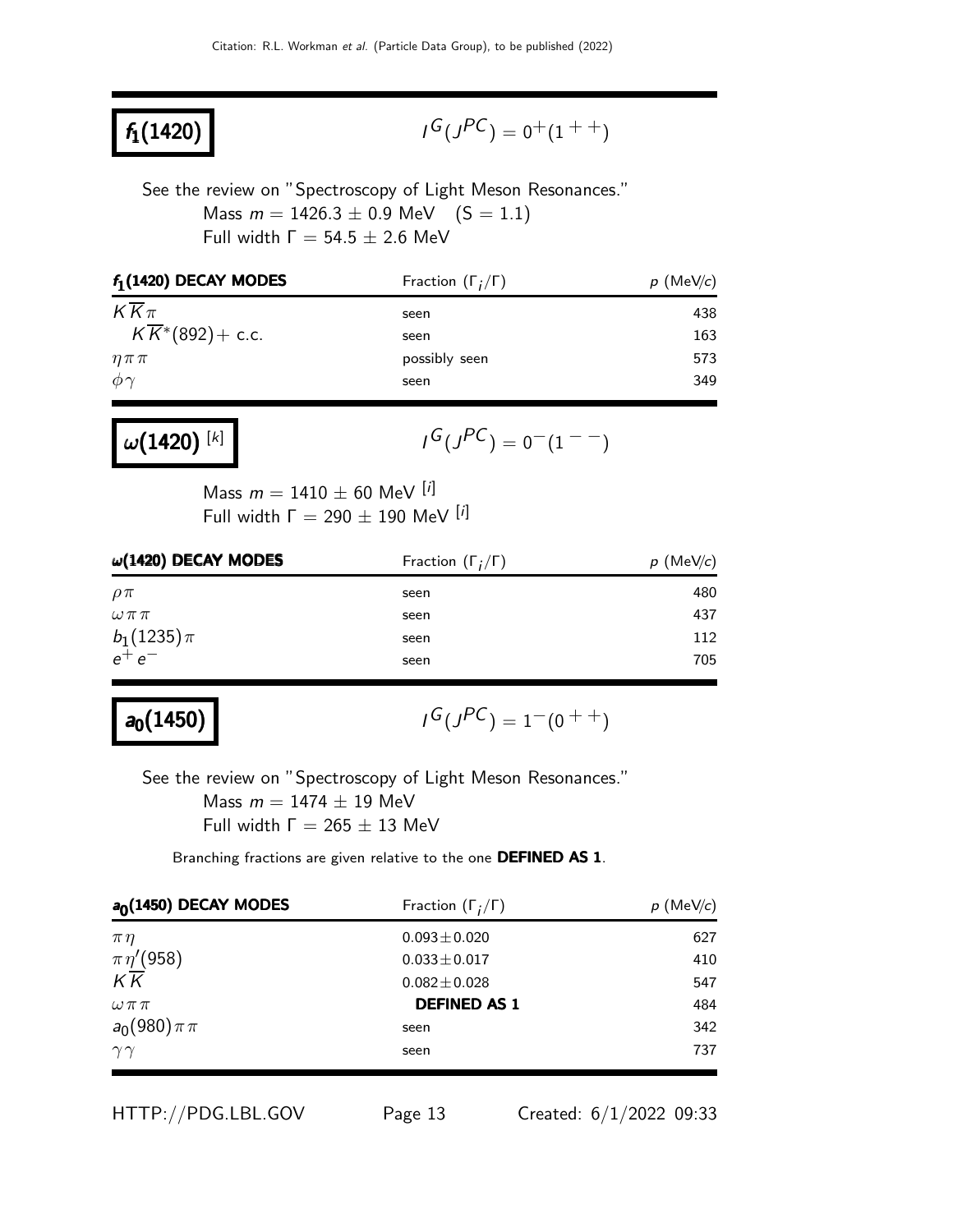## $ρ(1450)$

$$
I^G(J^{PC}) = 1^+(1^{--})
$$

See the review on "Spectroscopy of Light Meson Resonances." Mass  $m = 1465 \pm 25$  MeV [i] Full width  $Γ = 400 ± 60$  MeV [i]

| $\rho$ (1450) DECAY MODES                | Fraction $(\Gamma_i/\Gamma)$ | $p$ (MeV/c) |
|------------------------------------------|------------------------------|-------------|
| $\pi\pi$                                 | seen                         | 720         |
| $\pi^+\pi^-$                             | seen                         | 719         |
| $4\pi$                                   | seen                         | 669         |
| $e^+e^-$                                 | seen                         | 732         |
| $\eta \rho$                              | seen                         | 311         |
| $a_2(1320)\pi$                           | not seen                     | 55          |
| $K\overline{K}$                          | seen                         | 541         |
| $K^{+} K^{-}$                            | seen                         | 541         |
| $K\overline{K}$ <sup>*</sup> (892)+ c.c. | possibly seen                | 229         |
| $\eta\gamma$                             | seen                         | 630         |
| $f_0(500)\gamma$                         | not seen                     |             |
| $f_0(980)\gamma$                         | not seen                     | 398         |
| $f_0(1370)\gamma$                        | not seen                     | 92          |
| $f_2(1270)\gamma$                        | not seen                     | 177         |

### $\eta(1475)$

$$
I^G(J^{PC})=0^+(0^{\hspace{1pt}-+})
$$

See the review on "Spectroscopy of Light Meson Resonances." See also  $\eta$ (1405).

> Mass  $m = 1475 \pm 4$  MeV  $(S = 1.4)$ Full width  $\Gamma = 90 \pm 9$  MeV  $(S = 1.6)$

| $\eta$ (1475) DECAY MODES    | Fraction $(\Gamma_i/\Gamma)$ | $p$ (MeV/c) |
|------------------------------|------------------------------|-------------|
| $K\overline{K}\pi$           | seen                         | 477         |
| $K\overline{K}$ *(892)+ c.c. | seen                         | 244         |
| $a_0(980)\pi$                | seen                         | 396         |
| $\gamma\gamma$               | seen                         | 738         |
| $K_S^0 K_S^0 \eta$           | possibly seen                | $\ddagger$  |
| $\gamma \phi(1020)$          | possibly seen                | 385         |

HTTP://PDG.LBL.GOV Page 14 Created: 6/1/2022 09:33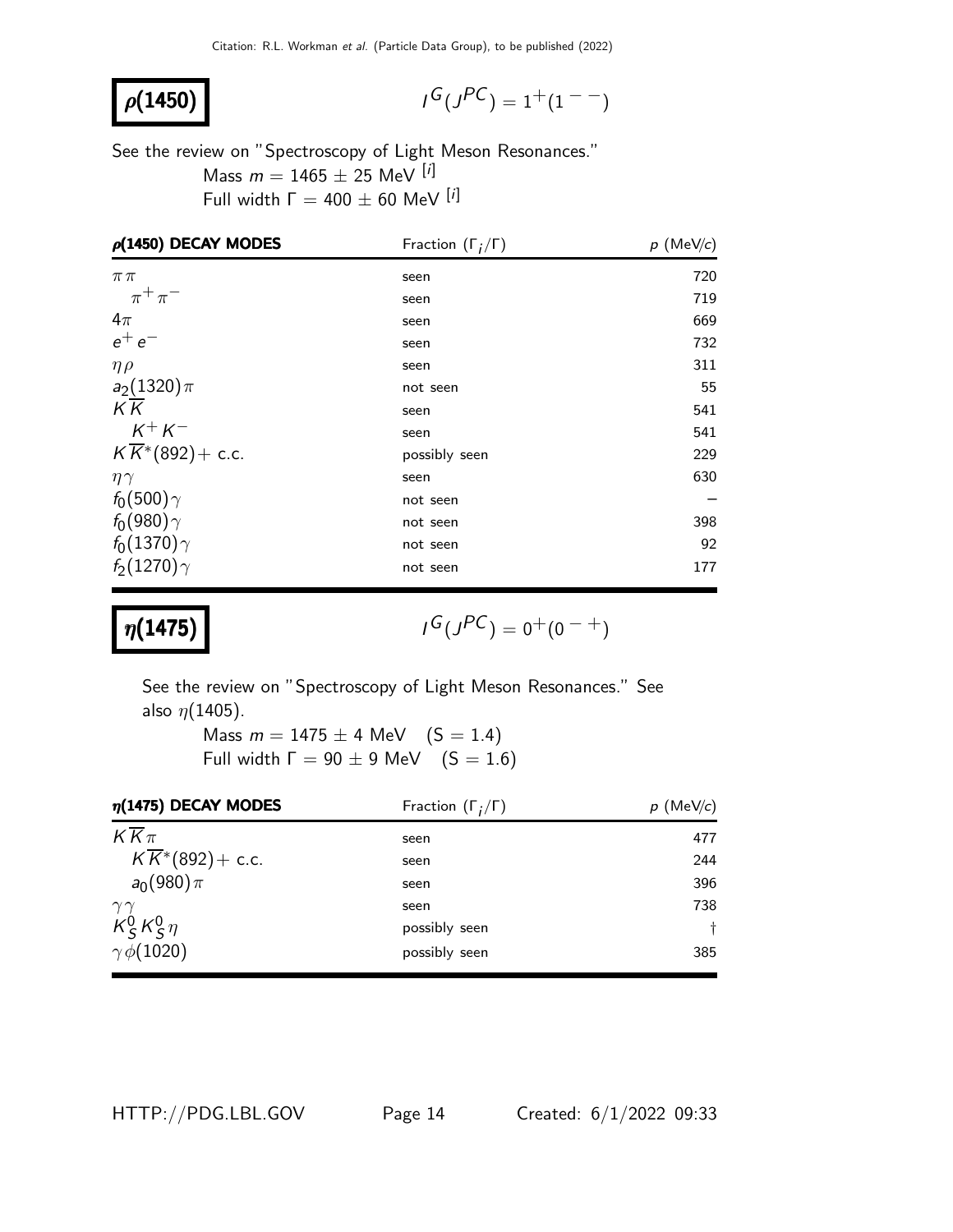### $f_0(1500)$

$$
I^G(J^{PC}) = 0^+(0^{++})
$$

See the review on "Spectroscopy of Light Meson Resonances." Mass  $m = 1506 \pm 6$  MeV  $(S = 1.4)$ Full width  $Γ = 112 ± 9$  MeV

| $f_0(1500)$ DECAY MODES  | Fraction $(\Gamma_i/\Gamma)$ | Scale factor $(MeV/c)$ | p         |
|--------------------------|------------------------------|------------------------|-----------|
| $\pi\pi$                 | $(34.5 \pm 2.2)\%$           | 1.2                    | 741       |
| $\pi^+\pi^-$             | seen                         |                        | 740       |
| $2\pi^0$                 | seen                         |                        | 741       |
| $4\pi$                   | $(48.9 \pm 3.3)\%$           | 1.2                    | 692       |
| $4\pi^0$                 | seen                         |                        | 692       |
| $2\pi + 2\pi^-$          | seen                         |                        | 687       |
| $2(\pi\pi)$ S-wave       | seen                         |                        |           |
| $\rho \rho$              | seen                         |                        | $\dagger$ |
| $\pi(1300)\pi$           | seen                         |                        | 145       |
| $a_1(1260)\pi$           | seen                         |                        | 219       |
| $\eta\eta$               | $(6.0 \pm 0.9)$ %            | 1.1                    | 517       |
| $\eta\eta^{\prime}(958)$ | $(2.2 \pm 0.8)\%$            | 1.4                    | 20        |
| $K\overline{K}$          | $(8.5 \pm 1.0)$ %            | 1.1                    | 569       |
| $\gamma\gamma$           | not seen                     |                        | 753       |

f ′  $\frac{1}{2}(1525)$  |

 $G(J^{PC}) = 0^+(2^{++})$ 

Mass  $m = 1517.4 \pm 2.5$  MeV  $(S = 2.8)$ Full width  $\Gamma = 86 \pm 5$  MeV  $(S = 2.2)$ 

| $f'_{2}(1525)$ DECAY MODES | Fraction $(\Gamma_i/\Gamma)$   | Scale factor $(MeV/c)$ |     |
|----------------------------|--------------------------------|------------------------|-----|
| K K                        | $(87.6 \pm 2.2)$ %             | 1.1                    | 576 |
| $\eta\eta$                 | $(11.6 \pm 2.2)\%$             | 1.1                    | 525 |
| $\pi\,\pi$                 | $(8.3 \pm 1.6) \times 10^{-3}$ |                        | 747 |
| $\gamma\gamma$             | $(9.5\pm1.1)\times10^{-7}$     | 11                     | 759 |

### $\pi_1(1600)$  |

$$
I^G(J^{PC}) = 1^-(1^{-+})
$$

See the review on "Spectroscopy of Light Meson Resonances" and a note in PDG 06, Journal of Physics G33 1 (2006). See also  $\pi_1(1400)$ .

Mass  $m = 1661^{+15}_{-11}$  MeV  $(S = 1.2)$ Full width  $\Gamma = 240 \pm 50$  MeV  $(S = 1.7)$ 

HTTP://PDG.LBL.GOV Page 15 Created: 6/1/2022 09:33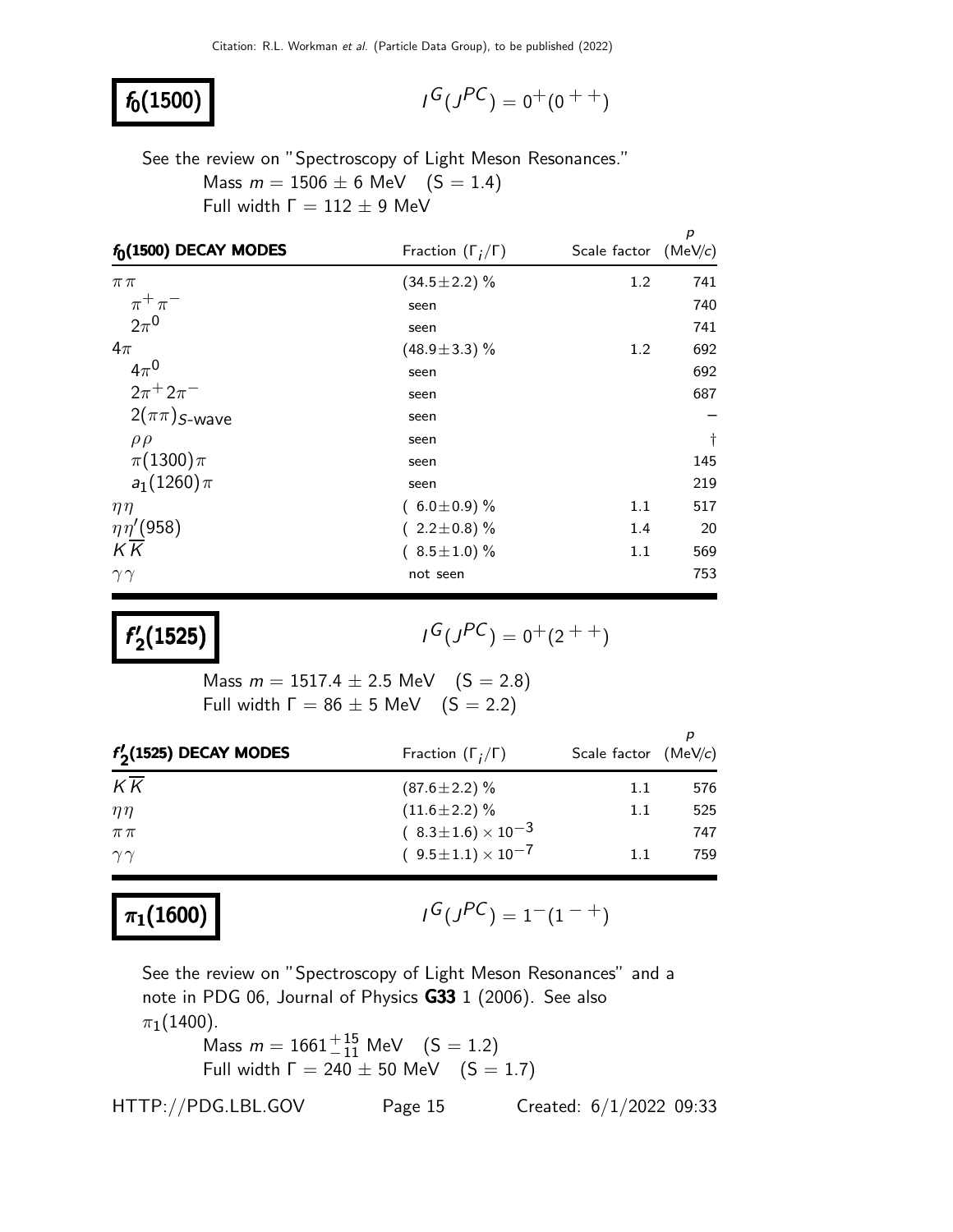| $\pi_1(1600)$ DECAY MODES     | Fraction $(\Gamma_i/\Gamma)$ | $p \text{ (MeV/c)}$ |  |
|-------------------------------|------------------------------|---------------------|--|
| $\pi\,\pi\,\pi$               | seen                         | 803                 |  |
| $\rho^{\bm 0} \, \pi^{\cdot}$ | seen                         | 641                 |  |
| $f_2(1270)\pi^-$              | not seen                     | 318                 |  |
| $b_1(1235)\pi$                | seen                         | 357                 |  |
| $\eta'(958)\pi^-$             | seen                         | 543                 |  |
| $f_1(1285)\pi$                | seen                         | 314                 |  |

# $a_1(1640)$

$$
G(J^{PC})=1^-(1^{++})
$$

Mass  $m = 1655 \pm 16$  MeV  $(S = 1.2)$ Full width  $Γ = 254 ± 40$  MeV  $(S = 1.8)$ 

| a <sub>1</sub> (1640) DECAY MODES | Fraction $(\Gamma_i/\Gamma)$ | $p \text{ (MeV/}c)$ |
|-----------------------------------|------------------------------|---------------------|
| $\pi\,\pi\,\pi$                   | seen                         | 800                 |
| $f_2(1270)\pi$                    | seen                         | 314                 |
| $\sigma \pi$                      | seen                         |                     |
| $\rho \pi$ S-wave                 | seen                         | 638                 |
| $\rho \pi_{D-wave}$               | seen                         | 638                 |
| $\omega \pi \pi$                  | seen                         | 607                 |
| $f_1(1285)\pi$                    | seen                         | 309                 |
| $a_1(1260)\eta$                   | not seen                     | t                   |

# $\eta_2(1645)$

$$
I^G(J^{PC}) = 0^+(2^{-+})
$$

Mass  $m = 1617 \pm 5$  MeV Full width  $Γ = 181 ± 11$  MeV

| $\eta_2(1645)$ DECAY MODES | Fraction $(\Gamma_i/\Gamma)$ | $p$ (MeV/c) |
|----------------------------|------------------------------|-------------|
| $a_2(1320)\pi$             | seen                         | 242         |
| $K\overline{K}\pi$         | seen                         | 580         |
| $K^*\overline{K}$          | seen                         | 404         |
| $\eta \pi^+ \pi^-$         | seen                         | 685         |
| $a_0(980)\pi$              | seen                         | 499         |
| $f_2(1270)\eta$            | not seen                     |             |

# $\omega(1650)^{[l]}$

$$
I^G(J^{PC})=0^-(1^{--})
$$

Mass  $m = 1670 \pm 30$  MeV  $[*i*]$ Full width  $Γ = 315 ± 35$  MeV [i]

HTTP://PDG.LBL.GOV Page 16 Created: 6/1/2022 09:33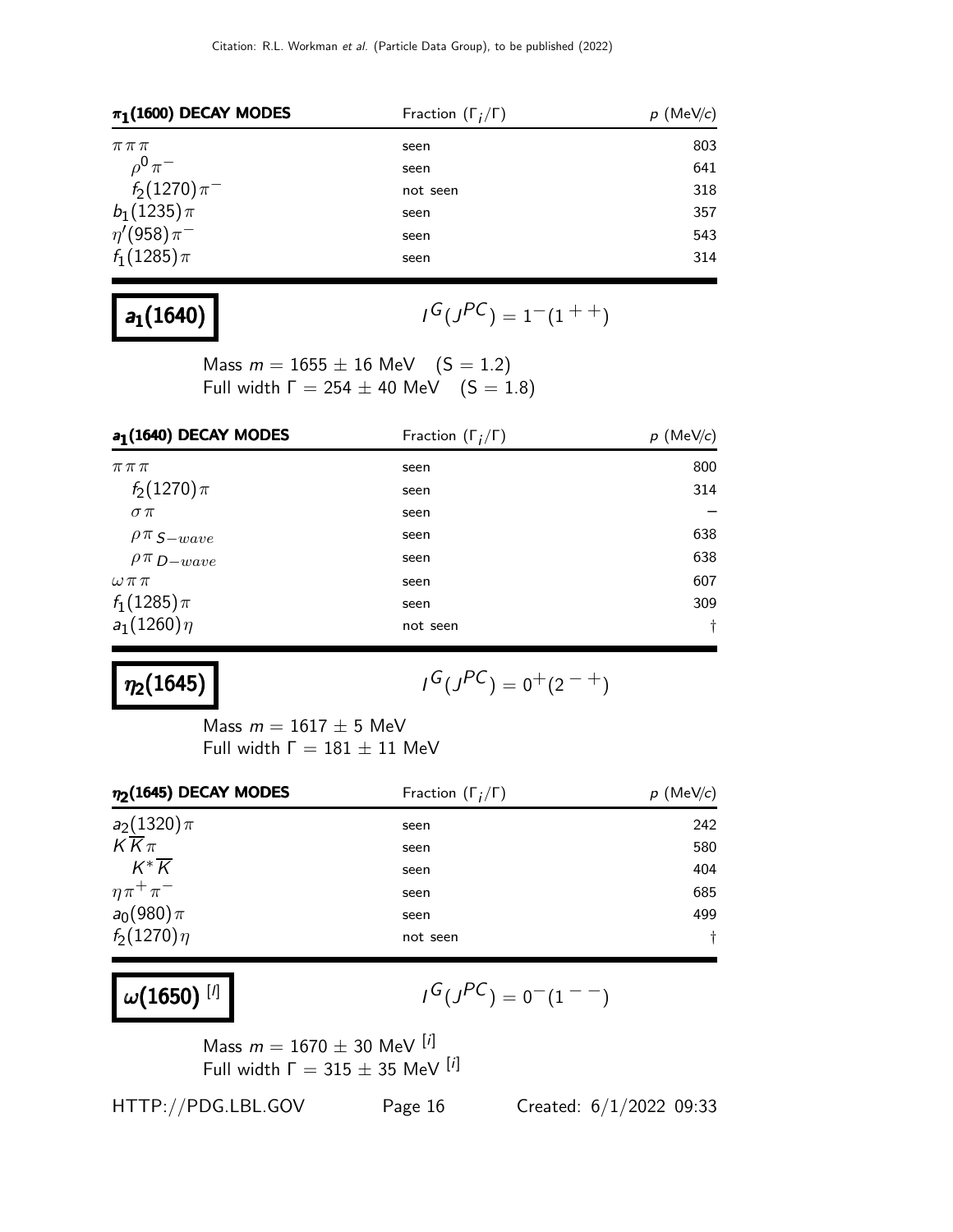| $\omega(1650)$ DECAY MODES    | Fraction $(\Gamma_i/\Gamma)$ | $p$ (MeV/c) |  |
|-------------------------------|------------------------------|-------------|--|
| $\rho\pi$                     | seen                         | 647         |  |
| $\rho(1450)\pi$               | seen                         | 145         |  |
| $\omega\,\pi\,\pi$            | seen                         | 617         |  |
| $\frac{\omega \eta}{e^+ e^-}$ | seen                         | 500         |  |
|                               | seen                         | 835         |  |
| $\pi^{0}$                     | not seen                     | 830         |  |

## $\omega_3(1670)$  |

$$
G(J^{PC})=0^-(3^{--})
$$

Mass  $m = 1667 \pm 4$  MeV Full width  $Γ = 168 ± 10$  MeV

| $\omega_3$ (1670) DECAY MODES | Fraction $(\Gamma_i/\Gamma)$ | $p$ (MeV/c) |  |
|-------------------------------|------------------------------|-------------|--|
| $\rho\pi$                     | seen                         | 645         |  |
| $\omega\pi\pi$                | seen                         | 615         |  |
| $b_1(1235)\pi$                | possibly seen                | 361         |  |

# $\boxed{\pi_2(1670)}$

 $G(J^{PC}) = 1-(2^{-+})$ 

Mass  $m = 1670.6^{+2.9}_{-1.2}$  MeV  $(S = 1.3)$ Full width  $\Gamma = 258^{+8}_{-9}$  MeV  $(S = 1.2)$ 

| $\pi_2$ (1670) DECAY MODES               | Fraction $(\Gamma_i/\Gamma)$   |                           | Confidence level (MeV/c) | р   |
|------------------------------------------|--------------------------------|---------------------------|--------------------------|-----|
| $3\pi$                                   | $(95.8 \pm 1.4)$ %             |                           |                          | 808 |
| $f_2(1270)\pi$                           | $(56.3 \pm 3.2)$ %             |                           |                          | 327 |
| $\rho \pi$                               | $(31 \pm 4) \%$                |                           |                          | 647 |
| $\sigma \pi$                             | $(10 \pm 4) \%$                |                           |                          |     |
| $\pi(\pi\pi)$ S-wave                     | $(8.7 \pm 3.4)\%$              |                           |                          |     |
| $\pi^{\pm} \pi^+ \pi^-$                  | $(53 \pm 4) \%$                |                           |                          | 806 |
| $K\overline{K}$ <sup>*</sup> (892)+ c.c. | $(4.2 \pm 1.4)$ %              |                           |                          | 453 |
| $\omega \rho$                            | $2.7 \pm 1.1$ ) %              |                           |                          | 302 |
| $\pi^{\pm}$                              | $(7.0 \pm 1.2) \times 10^{-4}$ |                           |                          | 829 |
| $\gamma\gamma$                           | $\langle$ 2.8                  | $\times$ 10 <sup>-7</sup> | 90%                      | 835 |
| $\eta \pi$                               | < 5                            | $\frac{0}{0}$             |                          | 739 |
| $\pi^{\pm} 2\pi^{+} 2\pi^{-}$            | < 5                            | $\%$                      |                          | 735 |
| $\rho(1450)\pi$                          | < 3.6                          | $\times$ 10 <sup>-3</sup> | 97.7%                    | 145 |
| $b_1(1235)\pi$                           | < 1.9                          | $\times$ 10 <sup>-3</sup> | 97.7%                    | 364 |
| $f_1(1285)\pi$                           | possibly seen                  |                           |                          | 322 |
| $a_2(1320)\pi$                           | not seen                       |                           |                          | 291 |

HTTP://PDG.LBL.GOV Page 17 Created: 6/1/2022 09:33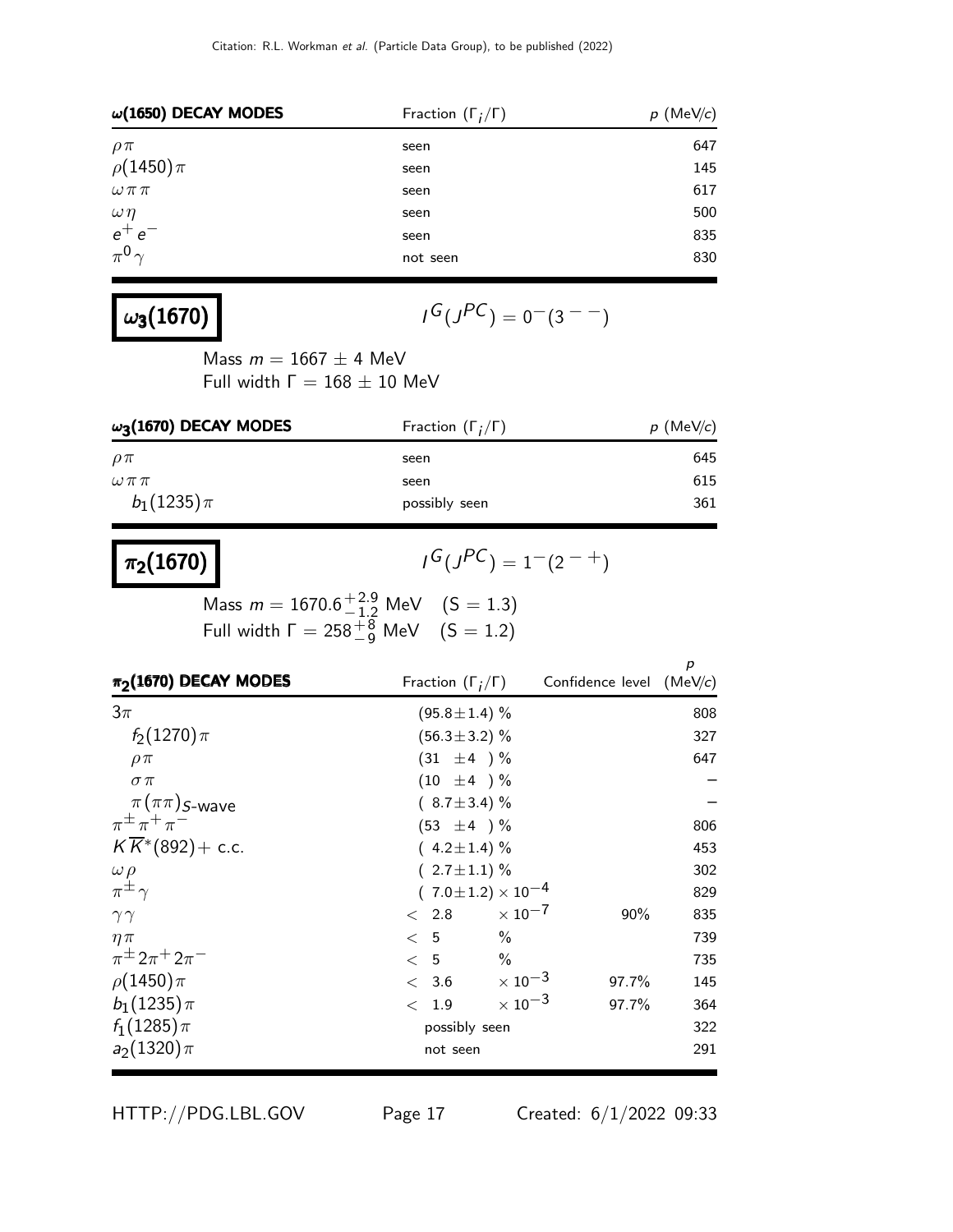## $\phi(1680)$

$$
I^G(J^{PC})=0^-(1^{--})
$$

Mass  $m = 1680 \pm 20$  MeV [i] Full width  $\Gamma = 150 \pm 50$  MeV  $[i]$ 

| $\phi(1680)$ DECAY MODES     | Fraction $(\Gamma_i/\Gamma)$ | (MeV/c)<br>р |
|------------------------------|------------------------------|--------------|
| $K\overline{K}$ *(892)+ c.c. | seen                         | 462          |
| $K^0$ $K \pi$                | seen                         | 621          |
| $K\overline{K}$              | seen                         | 680          |
| $e^+e^-$                     | seen                         | 840          |
| $\omega \pi \pi$             | not seen                     | 623          |
| $K^+ K^- \pi^+ \pi^-$        | seen                         | 544          |
| $\eta \phi$                  | seen                         | 290          |
| $\eta\gamma$                 | seen                         | 751          |

## $\rho_3(1690)$

$$
I^G(J^{PC})=1^+(3^{--})
$$

Mass  $m = 1688.8 \pm 2.1$  MeV Full width  $\Gamma = 161 \pm 10$  MeV  $(S = 1.5)$ 

| $\rho_3(1690)$ DECAY MODES    | Fraction $(\Gamma_i/\Gamma)$ | р<br>Scale factor $(MeV/c)$ |
|-------------------------------|------------------------------|-----------------------------|
| $4\pi$                        | $(71.1 \pm 1.9) \%$          | 790                         |
| $\pi^{\pm} \pi^+ \pi^- \pi^0$ | $(67 \pm 22)$ %              | 787                         |
| $\omega \pi$                  | $(16 \pm 6) \%$              | 655                         |
| $\pi\,\pi$                    | $(23.6 \pm 1.3) \%$          | 834                         |
| $K\overline{K}\pi$            | $(3.8 \pm 1.2) \%$           | 629                         |
| $K\overline{K}$               | $(1.58 \pm 0.26)\%$          | 685<br>1.2                  |
| $\eta \pi^+ \pi^-$            | seen                         | 727                         |
| $\rho(770)\eta$               | seen                         | 520                         |
| $\pi \pi \rho$                | seen                         | 633                         |
| $a_2(1320)\pi$                | seen                         | 307                         |
| $\rho \rho$                   | seen                         | 335                         |

## $\rho(1700)$

$$
I^G(J^{PC})=1^+(1^{--})
$$

See the review on "Spectroscopy of Light Meson Resonances."

Mass  $m = 1720 \pm 20$  MeV  $\left[i\right]$   $\left(n\rho^0\right)$  and  $\pi^+\pi^-$  modes) Full width  $\Gamma = 250 \pm 100$  MeV  $\left[ i \right]$   $\quad$   $(\eta \rho^0$  and  $\pi^+ \pi^-$  modes)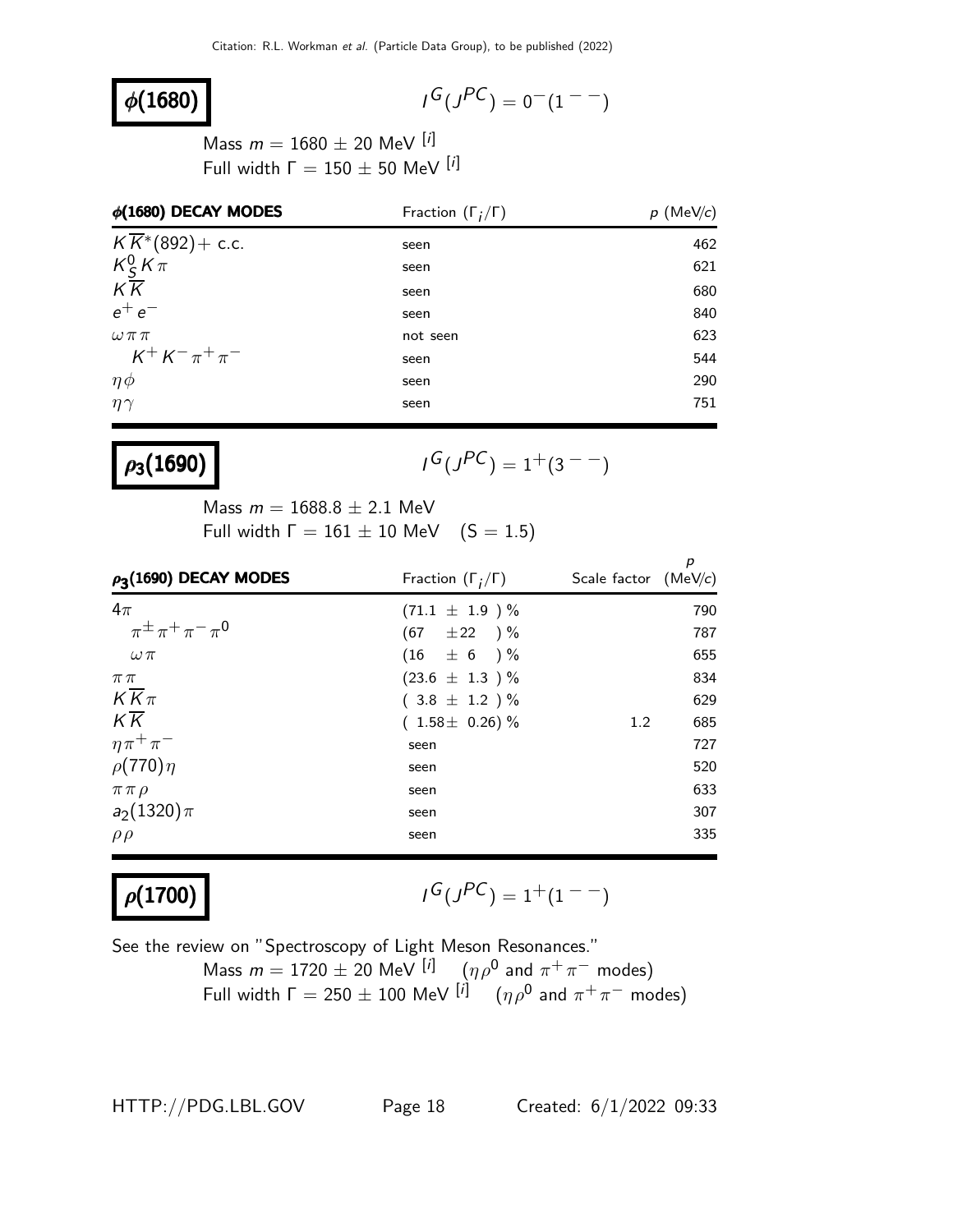| $\rho(1700)$ DECAY MODES                 | Fraction $(\Gamma_i/\Gamma)$ | $p \,$ (MeV/c) |
|------------------------------------------|------------------------------|----------------|
| $2(\pi^{+}\pi^{-})$                      | seen                         | 803            |
| $\rho \pi \pi$                           | seen                         | 653            |
| $\rho^{0} \pi^{+} \pi^{-}$               | seen                         | 651            |
| $\rho^{\pm} \pi^{\mp} \pi^{\prime}$      | seen                         | 652            |
| $a_1(1260)\pi$                           | seen                         | 404            |
| $h_1(1170)\pi$                           | seen                         | 450            |
| $\pi(1300)\pi$                           | seen                         | 349            |
| $\rho \rho$                              | seen                         | 372            |
| $\pi^+\pi^-$                             | seen                         | 849            |
| $\pi\pi$                                 | seen                         | 849            |
| $K\overline{K}$ <sup>*</sup> (892)+ c.c. | seen                         | 496            |
| $\eta \rho$                              | seen                         | 545            |
| $a_2(1320)\pi$                           | not seen                     | 334            |
| K K                                      | seen                         | 704            |
| $e^+e^-$                                 | seen                         | 860            |
| $\pi^0\omega$                            | seen                         | 674            |
| $\pi^0 \gamma$                           | not seen                     | 855            |

## $a_2(1700)$  |

$$
I^G(J^{PC}) = 1^-(2^{++})
$$

Mass  $m = 1698 \pm 40$  MeV Full width  $Γ = 265 ± 60$  MeV

| Fraction $(\Gamma_i/\Gamma)$ | $p$ (MeV/c) |
|------------------------------|-------------|
| $(3.6 \pm 1.1)$ %            | 754         |
| $(1.13\pm0.30)\times10^{-6}$ | 849         |
| seen                         | 664         |
| seen                         | 350         |
| $(1.9 \pm 1.2) \%$           | 691         |
| seen                         | 634         |
| seen                         | 338         |
|                              |             |

# $f_0(1710)$

$$
I^G(J^{PC}) = 0^+(0^{++})
$$

See the review on "Spectroscopy of Light Meson Resonances." Mass  $m = 1704 \pm 12$  MeV Full width  $Γ = 123 ± 18$  MeV

HTTP://PDG.LBL.GOV Page 19 Created: 6/1/2022 09:33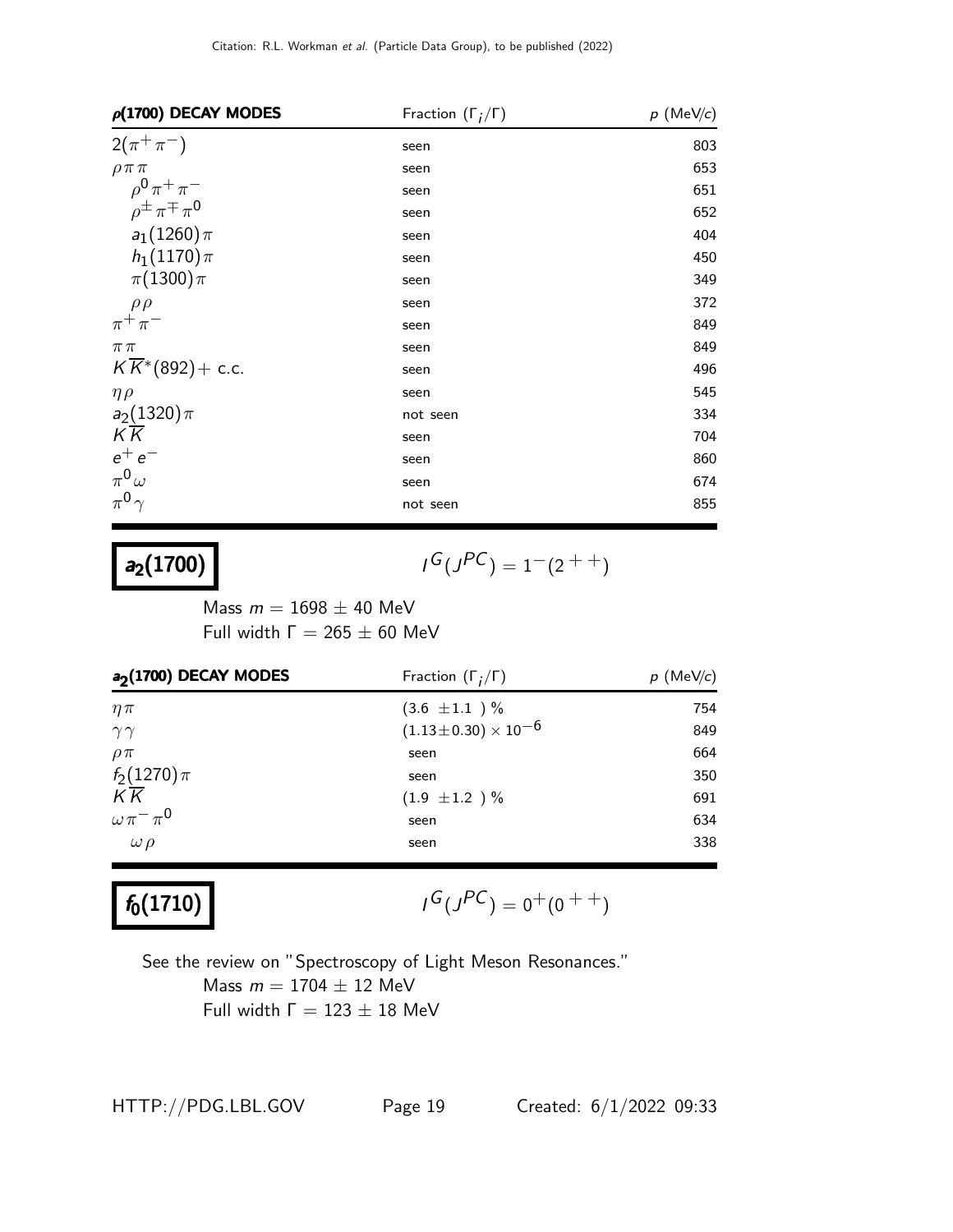| $f_0(1710)$ DECAY MODES | Fraction $(\Gamma_i/\Gamma)$ | $p$ (MeV/c) |
|-------------------------|------------------------------|-------------|
| $K\overline{K}$         | seen                         | 694         |
| $\eta\eta$              | seen                         | 652         |
| $\pi\,\pi$              | seen                         | 841         |
| $\gamma\gamma$          | seen                         | 852         |
| $\omega\,\omega$        | seen                         | 337         |
|                         |                              |             |

## $\pi(1800)$

$$
I^G(J^{PC})=1^-(0^{-+})
$$

Mass  $m = 1810^{+9}_{-11}$  MeV  $(S = 2.2)$ Full width  $\Gamma = 215 \frac{+7}{-8}$  MeV

| $\pi(1800)$ DECAY MODES  | Fraction $(\Gamma_i/\Gamma)$ | $p$ (MeV/c) |
|--------------------------|------------------------------|-------------|
| $\pi^{+}\pi^{-}\pi^{-}$  | seen                         | 878         |
| $f_0(500)\pi^-$          | seen                         |             |
| $f_0(980)\pi^-$          | seen                         | 624         |
| $f_0(1370)\pi^-$         | seen                         | 366         |
| $f_0(1500)\pi^-$         | not seen                     | 247         |
| $\rho \pi$               | not seen                     | 731         |
| $\eta \eta \pi^-$        | seen                         | 660         |
| $a_0(980)\eta$           | seen                         | 471         |
| $a_2(1320)\eta$          | not seen                     | $\dagger$   |
| $f_2(1270)\pi$           | not seen                     | 441         |
| $f_0(1370)\pi^-$         | not seen                     | 366         |
| $f_0(1500)\pi^-$         | seen                         | 247         |
| $\eta \eta' (958) \pi^-$ | seen                         | 373         |
| $K_0^*(1430)K^-$         | seen                         | t           |
| $K^*(892)K^-$            | not seen                     | 568         |

## $\phi_3(1850)$

$$
I^G(J^{PC})=0^-(3^{--})
$$

Mass  $m = 1854 \pm 7$  MeV Full width  $\Gamma = 87^{+28}_{-23}$  MeV  $(S = 1.2)$ 

| $\phi_3(1850)$ DECAY MODES   | Fraction $(\Gamma_i/\Gamma)$ | $p$ (MeV/c) |
|------------------------------|------------------------------|-------------|
| $K\overline{K}$              | seen                         | 785         |
| $K\overline{K}$ *(892)+ c.c. | seen                         | 602         |

HTTP://PDG.LBL.GOV Page 20 Created: 6/1/2022 09:33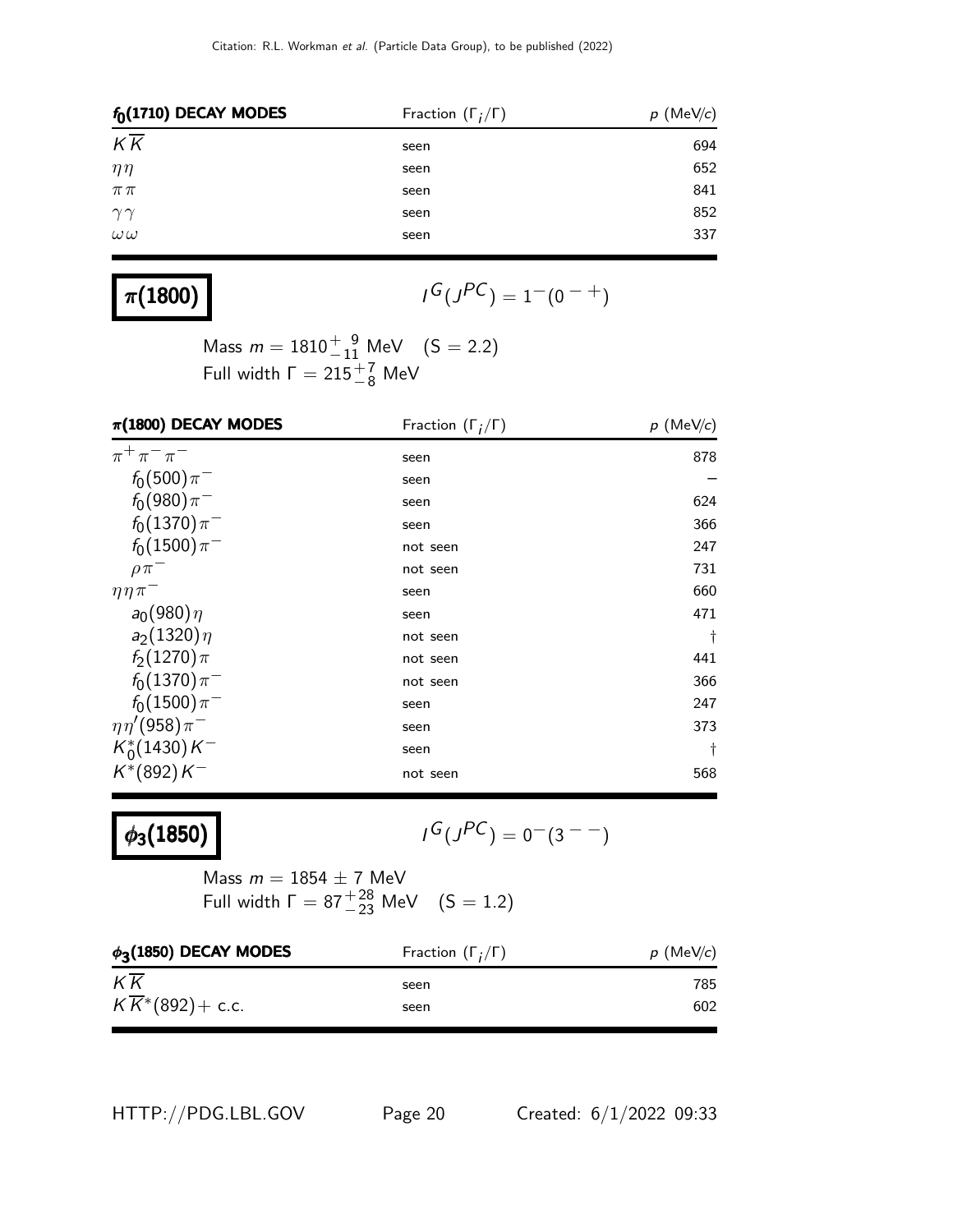## $\eta_2(1870)$

$$
I^G(J^{PC}) = 0^+(2^{-+})
$$

Mass  $m = 1842 \pm 8$  MeV Full width  $\Gamma = 225 \pm 14$  MeV

| $\eta_2(1870)$ DECAY MODES | Fraction $(\Gamma_i/\Gamma)$ | $p \text{ (MeV/}c)$ |
|----------------------------|------------------------------|---------------------|
| $\eta \pi \pi$             | seen                         | 816                 |
| $a_2(1320)\pi$             | seen                         | 434                 |
| $f_2(1270)\eta$            | seen                         | 119                 |
| $a_0(980)\pi$              | seen                         | 651                 |
| $\gamma\gamma$             | seen                         | 921                 |

## $\pi_2(1880)$

 $G(J^{PC}) = 1-(2^{-+})$ 

Mass  $m = 1874 \frac{+26}{5}$  MeV  $(S = 1.6)$ Full width  $\Gamma = 237^{+33}_{-30}$  MeV  $(S = 1.2)$ 

| $\pi_2$ (1880) DECAY MODES | Fraction $(\Gamma_i/\Gamma)$ | $p$ (MeV/c) |
|----------------------------|------------------------------|-------------|
| $\eta\eta\pi$              | seen                         | 702         |
| $a_0(980)\eta$             | seen                         | 528         |
| $a_2(1320)\eta$            | seen                         | 76          |
| $f_0(1500)\pi$             | seen                         | 308         |
| $f_1(1285)\pi$             | seen                         | 485         |
| $\omega\pi^-\pi^0$         | seen                         | 744         |

## $f_2(1950)$

 $G(J^{PC}) = 0^+(2^{++})$ 

Mass  $m = 1936 \pm 12$  MeV  $(S = 1.3)$ Full width  $\Gamma = 464 \pm 24$  MeV

| $f_2(1950)$ DECAY MODES       | Fraction $(\Gamma_i/\Gamma)$ | $p$ (MeV/c) |
|-------------------------------|------------------------------|-------------|
| $K^*(892)\overline{K}^*(892)$ | seen                         | 377         |
| $\pi^+\pi^-$                  | seen                         | 958         |
| $\pi^0\pi^0$                  | seen                         | 959         |
| $4\pi$                        | seen                         | 921         |
| $\eta\eta$                    | seen                         | 798         |
| $K\overline{K}$               | seen                         | 833         |
| $\gamma\gamma$                | seen                         | 968         |
| $p\overline{p}$               | seen                         | 238         |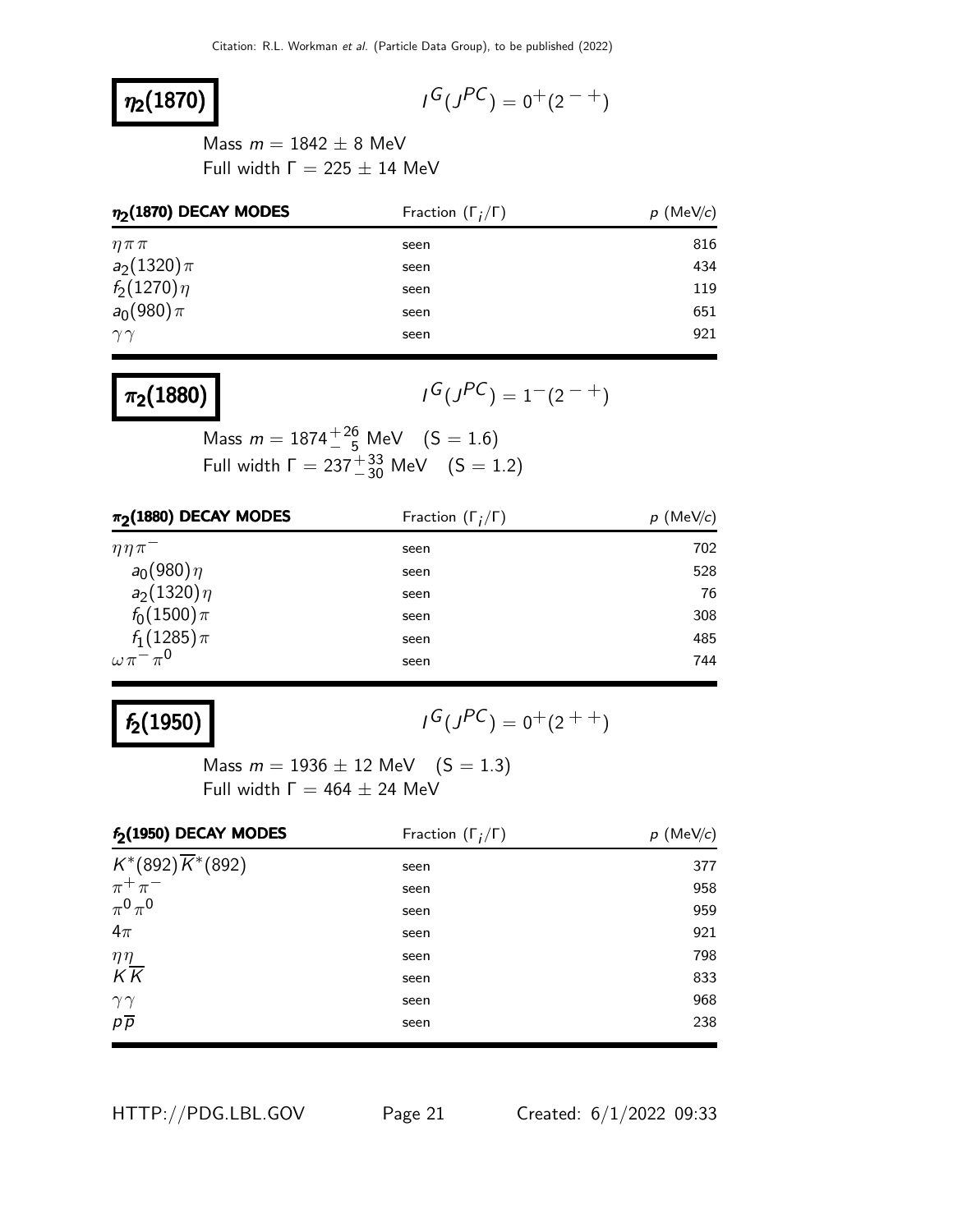$$
a_4(1970)
$$

$$
I^G(J^{PC}) = 1^-(4^{++})
$$

was *a*<sub>4</sub>(2040)

Mass  $m = 1967 \pm 16$  MeV  $(S = 2.1)$ Full width  $\Gamma = 324^{+15}_{-18}$  MeV

| a <sub>4</sub> (1970) DECAY MODES          | Fraction $(\Gamma_i/\Gamma)$ | $p \text{ (MeV/}c)$ |
|--------------------------------------------|------------------------------|---------------------|
| $K\overline{K}$                            | seen                         | 851                 |
| $\pi^{+}\pi^{-}\pi^{0}$                    | seen                         | 959                 |
| $\rho \pi$                                 | seen                         | 825                 |
|                                            | seen                         | 559                 |
| $f_2(1270)\pi$<br>$\omega \pi^{-} \pi^{0}$ | seen                         | 801                 |
| $\omega \rho$                              | seen                         | 601                 |
| $\eta \pi$                                 | seen                         | 902                 |
| $\eta'(958)\pi$                            | seen                         | 743                 |

## $f_2(2010)$

$$
I^G(J^{PC})=0^+(2^{++})
$$

Mass  $m = 2011^{+60}_{-80}$  MeV Full width  $\Gamma = 202 + 60$  MeV

| $f_2(2010)$ DECAY MODES | Fraction $(\Gamma_i/\Gamma)$ | $p$ (MeV/c) |
|-------------------------|------------------------------|-------------|
| $\phi\phi$              | seen                         |             |
| $K\overline{K}$         | seen                         | 876         |

# $f_4(2050)$

 $G(J^{PC}) = 0^+(4^{++})$ 

Mass  $m = 2018 \pm 11$  MeV  $(S = 2.1)$ Full width  $\Gamma = 237 \pm 18$  MeV  $(S = 1.9)$ 

| $f_4(2050)$ DECAY MODES    | Fraction $(\Gamma_i/\Gamma)$        | $p$ (MeV/c) |
|----------------------------|-------------------------------------|-------------|
| $\omega\omega$             | seen                                | 637         |
| $\pi\pi$                   | $(17.0 \pm 1.5)\%$                  | 1000        |
| $K\overline{K}$            | $(6.8^{+3.4}_{-1.8})\times 10^{-3}$ | 880         |
|                            | $(2.1 \pm 0.8) \times 10^{-3}$      | 848         |
| $\frac{\eta \eta}{4\pi^0}$ | $\frac{0}{0}$<br>$\langle$ 1.2      | 964         |
| $\gamma\gamma$             | seen                                | 1009        |
| $a_2(1320)\pi$             | seen                                | 567         |

HTTP://PDG.LBL.GOV Page 22 Created: 6/1/2022 09:33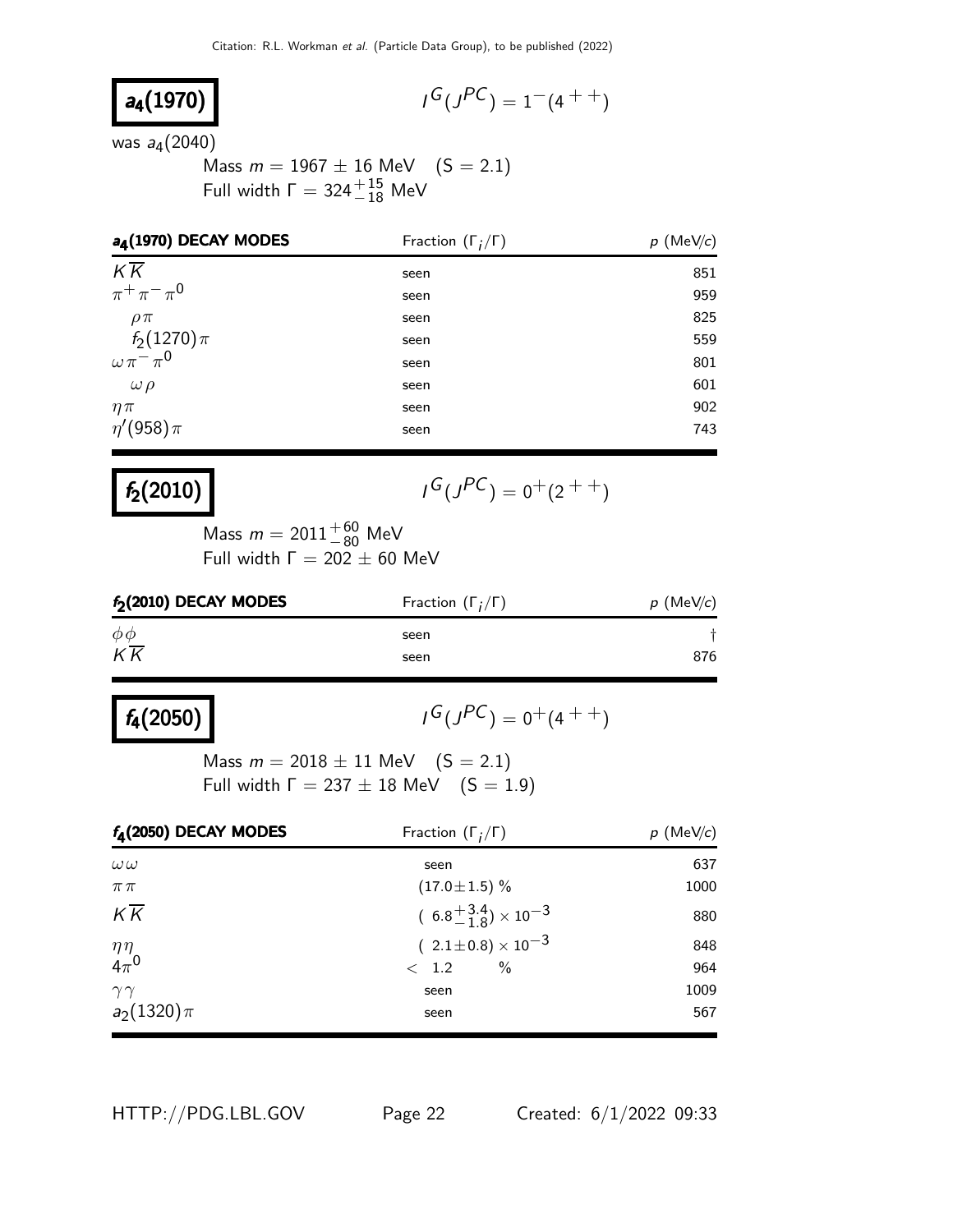### $\phi(2170)$

$$
I^G(J^{PC}) = 0^-(1^{--})
$$

Mass  $m = 2162 \pm 7$  MeV  $\binom{[i]}{[i]}$  (S = 1.1) Full width  $\Gamma = 100^{+31}_{-23}$  MeV  $[i]$   $(S = 2.5)$ 

| $\phi$ (2170) DECAY MODES                          | Fraction $(\Gamma_i/\Gamma)$ | $p$ (MeV/c) |
|----------------------------------------------------|------------------------------|-------------|
| $e^+e^-$                                           | seen                         | 1081        |
| $\phi f_0(980)$                                    | seen                         | 399         |
| $K^+ K^- f_0(980) \to$                             | seen                         |             |
| $K^+ K^- \pi^+ \pi^-$                              |                              |             |
| $K^+ K^- f_0(980) \rightarrow K^+ K^- \pi^0 \pi^0$ | seen                         |             |
| $K^{*0}K^{\pm}\pi^{\mp}$                           | not seen                     | 761         |
| $K^*(892)^0 \overline{K}^*(892)^0$                 | not seen                     | 612         |

### $f_2(2300)$

$$
I^G(J^{PC}) = 0^+(2^{++})
$$

Mass  $m = 2297 \pm 28$  MeV Full width  $Γ = 149 ± 40$  MeV

| $f2(2300)$ DECAY MODES                             | Fraction $(\Gamma_i/\Gamma)$ | $p$ (MeV/c) |
|----------------------------------------------------|------------------------------|-------------|
|                                                    | seen                         | 529         |
| $\frac{\phi \phi}{K \overline{K}}$                 | seen                         | 1037        |
| $\frac{\gamma \gamma}{\Lambda \overline{\Lambda}}$ | seen                         | 1149        |
|                                                    | seen                         | 273         |

## $f_2(2340)$

 $G(J^{PC}) = 0^+(2^{++})$ 

Mass  $m = 2345^{+50}_{-40}$  MeV Full width  $\Gamma = 322^{+70}_{-60}$  MeV

| $f_2(2340)$ DECAY MODES | Fraction $(\Gamma_i/\Gamma)$ | $p$ (MeV/c) |
|-------------------------|------------------------------|-------------|
| $\phi \phi$             | seen                         | 580         |
| $\eta\eta$              | seen                         | 1037        |

HTTP://PDG.LBL.GOV Page 23 Created: 6/1/2022 09:33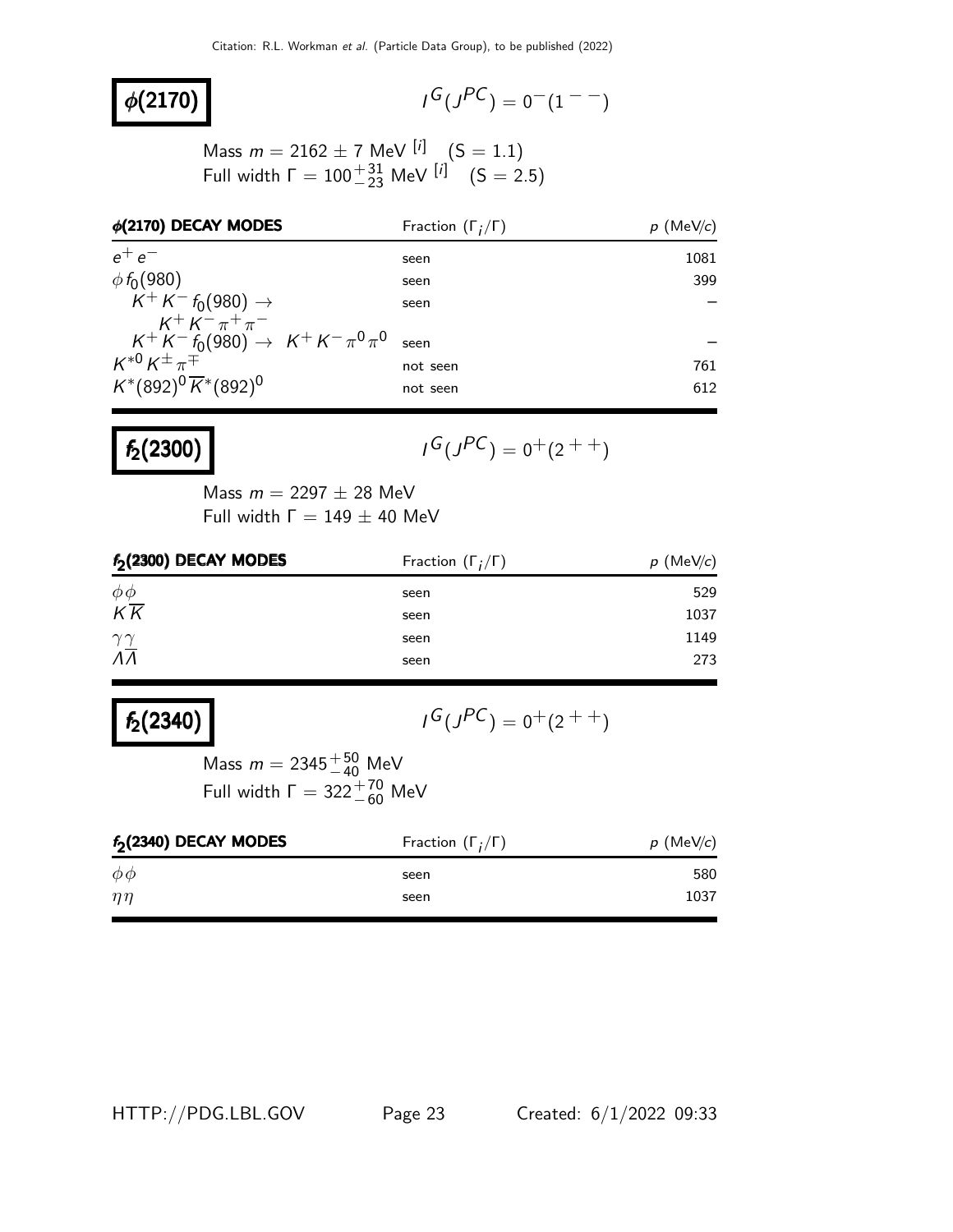

## K

$$
I(J^P) = \frac{1}{2}(0^-)
$$

Mass  $m = 493.677 \pm 0.016$  MeV  $\binom{[n]}{9}$  (S = 2.8) Mean life  $\tau = (1.2380 \pm 0.0020) \times 10^{-8}$  s  $(S = 1.8)$  $c\tau = 3.711 \text{ m}$ 

#### $CPT$  violation parameters ( $\Delta$  = rate difference/sum)

 $\Delta(K^{\pm}\rightarrow\ \mu^{\pm}\,\nu_{\mu})=(-0.27\pm0.21)\%$  $\Delta(\mathcal{K}^{\pm}\rightarrow\ \pi^{\pm}\pi^{0})=(0.4\pm0.6)\%$   $^{\left[o\right]}$ 

### $\mathcal{CP}$  violation parameters ( $\Delta$  = rate difference/sum)

 $\Delta(K^{\pm} \to \pi^{\pm} e^+ e^-) = (-2.2 \pm 1.6) \times 10^{-2}$  $\Delta(K^{\pm}\to~\pi^{\pm}\mu^+\mu^-)=0.010\pm0.023$  $\Delta(\mathcal{K}^{\pm}\rightarrow \ \pi^{\pm}\pi^{0}\gamma)=(0.0\pm1.2)\times10^{-3}$  $\Delta(K^{\pm} \to~\pi^{\pm}\pi^+\pi^-) = (0.04 \pm 0.06)\%$  $\Delta(K^{\pm} \to \pi^{\pm} \pi^0 \pi^0) = (-0.02 \pm 0.28)\%$ 

#### T violation parameters

$$
K^{+} \rightarrow \pi^{0} \mu^{+} \nu_{\mu} \qquad P_{T} = (-1.7 \pm 2.5) \times 10^{-3}
$$
  
\n
$$
K^{+} \rightarrow \mu^{+} \nu_{\mu} \gamma \qquad P_{T} = (-0.6 \pm 1.9) \times 10^{-2}
$$
  
\n
$$
K^{+} \rightarrow \pi^{0} \mu^{+} \nu_{\mu} \quad \text{Im}(\xi) = -0.006 \pm 0.008
$$

### Slope parameter  $\boldsymbol{g}^{\,[\rho]}$

(See Particle Listings for quadratic coefficients and alternative parametrization related to  $\pi\pi$  scattering)

$$
K^{\pm} \rightarrow \pi^{\pm} \pi^+ \pi^- \ g = -0.21134 \pm 0.00017
$$
  
\n
$$
(g_+ - g_-) / (g_+ + g_-) = (-1.5 \pm 2.2) \times 10^{-4}
$$
  
\n
$$
K^{\pm} \rightarrow \pi^{\pm} \pi^0 \pi^0 \ g = 0.626 \pm 0.007
$$
  
\n
$$
(g_+ - g_-) / (g_+ + g_-) = (1.8 \pm 1.8) \times 10^{-4}
$$

### $K^{\pm}$  decay form factors  $[a,q]$

Assuming  $\mu$ -e universality

$$
\lambda_{+}(\mathsf{K}_{\mu3}^{+}) = \lambda_{+}(\mathsf{K}_{e3}^{+}) = (2.959 \pm 0.025) \times 10^{-2}
$$
  

$$
\lambda_{0}(\mathsf{K}_{\mu3}^{+}) = (1.76 \pm 0.25) \times 10^{-2} \quad (S = 2.7)
$$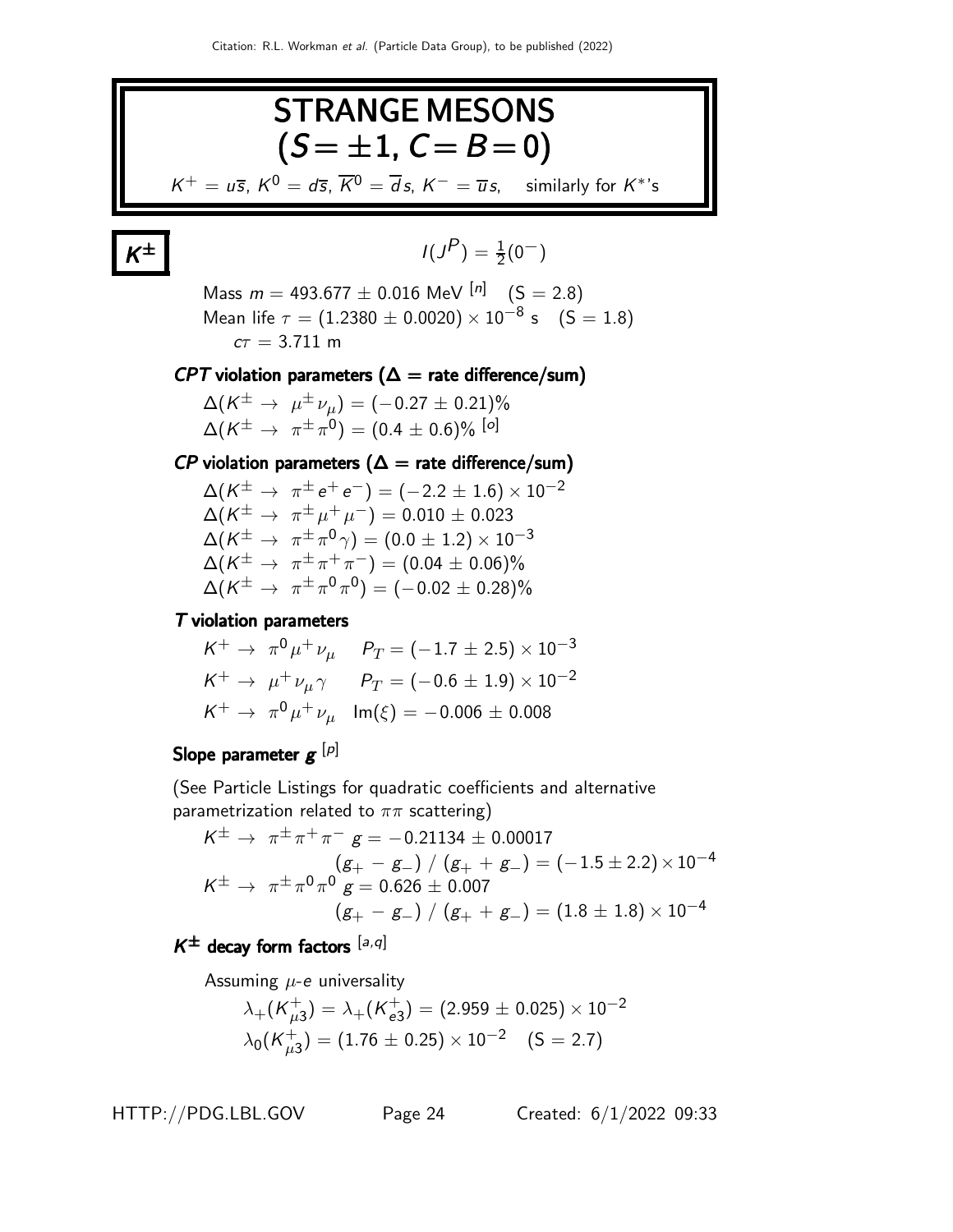Not assuming  $\mu$ -e universality

 $\lambda_+ (K_{e^2}^+)$  $_{e3}^{+})=(2.956\pm0.025)\times10^{-2}$  $\lambda_\pm(\overline{K}_{\mu_3}^+)$  $^{+}_{\mu \textrm{3}}) = (3.09 \pm 0.25) \times 10^{-2} \quad \textrm{(S = 1.5)}$  $\lambda_0$ (K $_{\mu_2}^+$  $^{+}_{\mu \text{3}}) = (1.73 \pm 0.27) \times 10^{-2} \quad \text{(S = 2.6)}$  $K_{e3}$  form factor quadratic fit  $\lambda^{\prime}{}_{+}$   $(\mathsf{K}_{\mathsf{e}3}^{\pm})$  linear coeff.  $=(2.59\pm0.04)\times10^{-2}$  $\lambda'' + (\mathsf{K}^\pm_{\mathsf{e}3})$  quadratic coeff.  $= (0.186 \pm 0.021) \times 10^{-2}$  $\lambda'+$  (LINEAR  $\kappa^{\pm}_{\mu 3}$  FORM FACTOR FROM QUADRATIC FIT)  $= (24 \pm 4) \times 10^{-3}$  $\lambda''_{\rm +}$  (QUADRATIC  $\kappa^\pm_{\mu3}$  FORM FACTOR)  $=(1.8\pm1.5)\times10^{-3}$  $M_V$  (VECTOR POLE MASS FOR  $K_{e3}^{\pm}$  DECAY) = 890.3  $\pm$  2.8 MeV  $M_V$  (VECTOR POLE MASS FOR  $K^\pm_{\mu3}$  DECAY) = 878  $\pm$  12 MeV  $M_S$  (SCALAR POLE MASS FOR  $K^\pm_{\mu3}$  DECAY) = 1215  $\pm$  50 MeV  $\Lambda_{+}$  (DISPERSIVE VECTOR FORM FACTOR IN  $\overline{\kappa}_{e3}^{\pm}$  DECAY) =  $(2.460 \pm 0.017) \times 10^{-2}$  $\Lambda_{+}$  (DISPERSIVE VECTOR FORM FACTOR IN  $\overline{\kappa}_{\mu 3}^{\pm}$  DECAY)  $=(25.4\pm0.9)\times10^{-3}$ In(C) (DISPERSIVE SCALAR FORM FACTOR in  $\mathcal{K}^{\pm}_{\mu 3}$  decays )  $= (182 \pm 16) \times 10^{-3}$  $K_{\rho}^+$  $\left|f_{\mathcal{S}}/f_{+}\right|=\left(-0.08\text{\textendash}^{+0.34}_{-0.40}\right)\times10^{-2}$  $K_{\rho}^+$  $\begin{array}{c|c} + \ e_3 & |f_7/f_+| = (-1.2 + 1.3) \end{array}$  $^{+1.3}_{-1.1}) \times 10^{-2}$  $K_{\mu}^+$  $^+_{\mu 3}$   $\big|f_{\mathsf{S}}/f_{+}\big| = (0.2 \pm 0.6) \times 10^{-2}$  $K_{\mu}^+$  $^+_{\mu 3}$   $\left|f_{\cal T}/f_+\right| = (-0.1\pm0.7)\times10^{-2}$  $K^+ \rightarrow e^+ \nu_e \gamma$   $\left| F_A + F_V \right| = 0.133 \pm 0.008$  (S = 1.3)  $K^+ \to \mu^+ \nu_\mu \gamma$   $\left| F_A + F_V \right| = 0.165 \pm 0.013$  $K^+ \to e^+ \nu_e \gamma$   $\left| F_A - F_V \right| < 0.49$ , CL = 90%  $K^+ \to \mu^+ \nu_\mu \gamma$   $|F_A - F_V| = -0.153 \pm 0.033$  (S = 1.1)

Charge radius

 $\left\langle r\right\rangle =0.560\pm0.031$  fm

Forward-backward asymmetry

$$
A_{FB}(K_{\pi\,\mu\,\mu}^{\pm}) = \frac{\Gamma(\cos(\theta_{K\,\mu})>0)-\Gamma(\cos(\theta_{K\,\mu})<0)}{\Gamma(\cos(\theta_{K\,\mu})>0)+\Gamma(\cos(\theta_{K\,\mu})<0)} < 2.3 \times 10^{-2}, \text{ CL}
$$
  
= 90%

HTTP://PDG.LBL.GOV Page 25 Created: 6/1/2022 09:33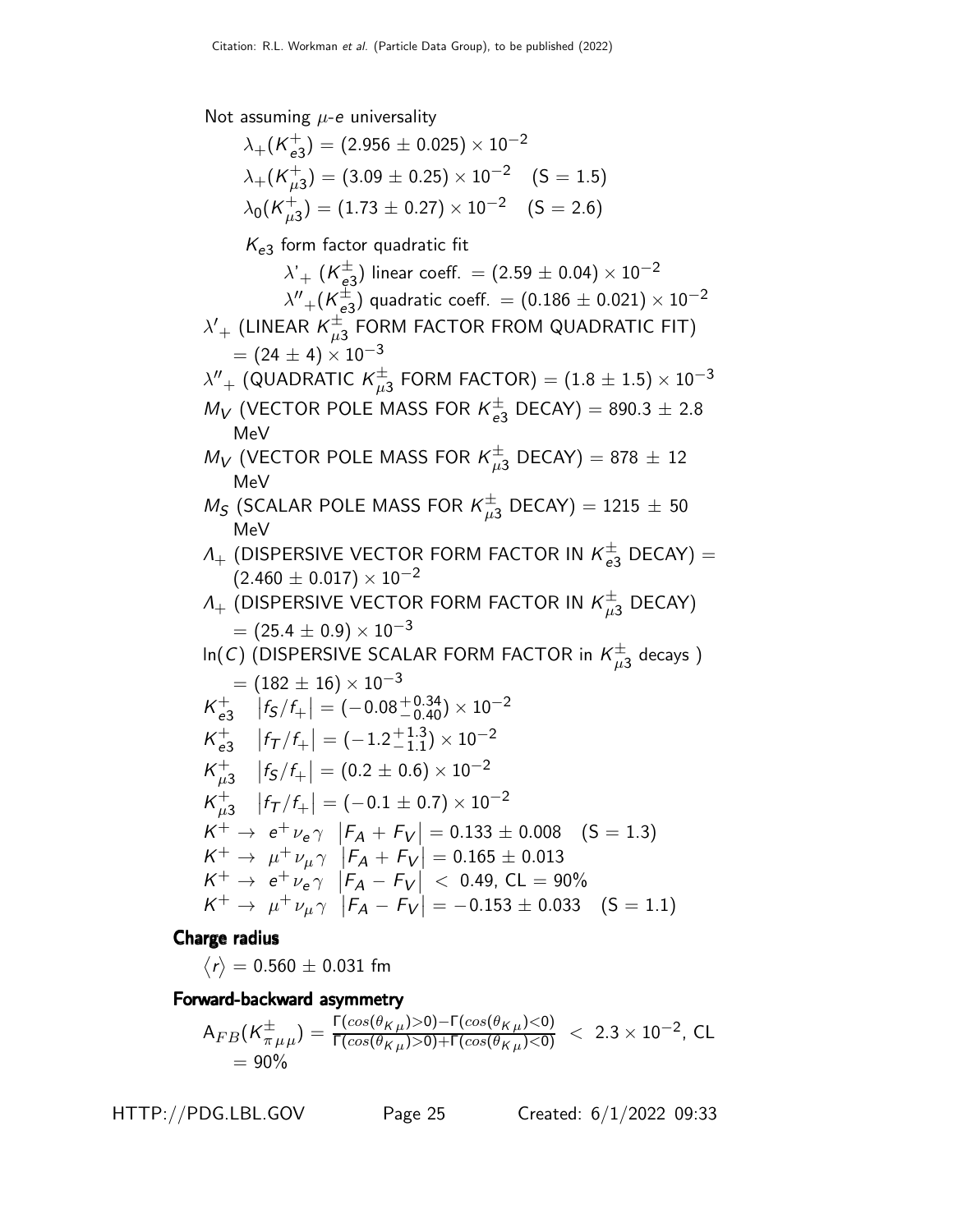$K^-$  modes are charge conjugates of the modes below.

| $K^+$ DECAY MODES                        |                       | Fraction $(\Gamma_i/\Gamma)$                                | Scale factor $/$ p<br>Confidence level (MeV/c) |     |
|------------------------------------------|-----------------------|-------------------------------------------------------------|------------------------------------------------|-----|
|                                          |                       | Leptonic and semileptonic modes                             |                                                |     |
| $e^+$ $\nu_e$                            | (                     | $1.582 \pm 0.007$ ) $\times$ $10^{-5}$                      |                                                | 247 |
| $\mu^+ \nu_\mu$                          |                       | 63.56 $\pm 0.11$ ) %                                        | $S = 1.2$                                      | 236 |
| $\pi^{0} e^{+} \nu_{e}$                  |                       | 5.07 $\pm$ 0.04 ) %                                         | $S = 2.1$                                      | 228 |
| Called $K_{e3}^+$ .                      |                       |                                                             |                                                |     |
| $\pi^{0} \mu^{+} \nu_{\mu}$              | $\left($              | 3.352 $\pm$ 0.033) %                                        | $S = 1.9$                                      | 215 |
| Called $\kappa_{\mu 3}^+$ .              |                       |                                                             |                                                |     |
| $\pi^{0} \pi^{0} e^{+} \nu_{e}$          |                       | 2.55 $\pm$ 0.04 $\mu$ $\times$ 10 <sup>-5</sup>             | $S = 1.1$                                      | 206 |
| $\pi^{+}\pi^{-}e^{+}\nu_{e}$             | $\left($              | $(4.247 \pm 0.024) \times 10^{-5}$                          |                                                | 203 |
| $\pi^+ \pi^- \mu^+ \nu_\mu$              | $\overline{(\ }$      | 1.4 $\pm 0.9$ ) $\times 10^{-5}$                            |                                                | 151 |
| $\pi^{0}\pi^{0}\pi^{0}e^{+}\nu_{e}$      |                       | 3.5 $\times 10^{-6}$                                        | $CL = 90\%$                                    |     |
|                                          | $\lt$                 |                                                             |                                                | 135 |
|                                          | <b>Hadronic modes</b> |                                                             |                                                |     |
| $\pi^+\pi^0$                             | (                     | 20.67 $\pm$ 0.08 ) %                                        | $S = 1.2$                                      | 205 |
| $\pi^{+}\pi^{0}\pi^{0}$                  |                       | 1.760 $\pm$ 0.023) %                                        | $S = 1.1$                                      | 133 |
| $\pi^{+}\pi^{+}\pi^{-}$                  |                       | 5.583 ± 0.024) $%$                                          |                                                | 125 |
|                                          |                       | Leptonic and semileptonic modes with photons                |                                                |     |
| $\mu^+ \nu_\mu \gamma$                   |                       | $[r,s]$ ( 6.2 $\pm 0.8$ ) $\times 10^{-3}$                  |                                                | 236 |
| $\mu^+ \nu_\mu \gamma(SD^+)$             |                       | $[a,t]$ ( 1.33 $\pm 0.22$ ) $\times 10^{-5}$                |                                                |     |
| $\mu^+ \nu_\mu \gamma (SD^+INT)$         | [a,t] <               | $\times$ 10 $^{-5}$<br>2.7                                  | $CL = 90\%$                                    |     |
| $\mu^+ \nu_\mu \gamma (SD^- + SD^-$ INT) |                       | $\times$ 10 $^{-4}$<br>[a,t] < 2.6                          | $CL = 90\%$                                    |     |
| $e^{\pm}$ $\nu_e \gamma$                 |                       | $(9.4 \pm 0.4) \times 10^{-6}$                              |                                                | 247 |
| $\pi^0 e^+ \nu_e \gamma$                 |                       | $[r,s]$ ( 2.66 $\pm 0.09$ ) $\times 10^{-4}$                |                                                | 228 |
| $\pi^0 e^+ \nu_e \gamma(SD)$             |                       | $[a,t] < 5.3$ $\times 10^{-5}$                              | $CL = 90\%$                                    | 228 |
| $\pi^0 \mu^+ \nu_\mu \gamma$             |                       | $[r,s]$ ( 1.25 $\pm$ 0.25 ) $\times$ 10 <sup>-5</sup>       |                                                | 215 |
| $\pi^{0} \pi^{0} e^{+} \nu_{e} \gamma$   | $\lt$                 | 5                                                           | $\times$ 10 $^{-6}$<br>$CL = 90\%$             | 206 |
|                                          |                       |                                                             |                                                |     |
|                                          |                       | Hadronic modes with photons or $\ell \overline{\ell}$ pairs |                                                |     |
| $\pi^+\pi^0\gamma(INT)$                  |                       | $(-4.2 \pm 0.9) \times 10^{-6}$                             |                                                |     |
| $\pi^+\pi^0\gamma(DE)$                   |                       | $[r,u]$ ( 6.0 $\pm$ 0.4 ) $\times$ 10 <sup>-6</sup>         |                                                | 205 |
| $\pi^+ \pi^0 e^+ e^-$                    | $\left($              | 4.24 $\pm$ 0.14 ) $\times$ 10 <sup>-6</sup>                 |                                                | 205 |
| $\pi^+ \pi^0 \pi^0 \gamma$               | $[r,s]$ (             | 7.6 $^{+6.0}_{-3.0}$ ) $\times 10^{-6}$                     |                                                | 133 |
| $\pi^+ \pi^+ \pi^- \gamma$               |                       | $[r,s]$ ( 7.1 $\pm 0.5$ ) $\times 10^{-6}$                  |                                                | 125 |
| $\pi^+ \gamma \gamma$                    | $[r]$ (               | $1.01 \pm 0.06$ ) $\times 10^{-6}$                          |                                                | 227 |
| $\pi$ <sup>+</sup> 3 $\gamma$            | [r] <                 | $1.0\,$                                                     | $\times\,10^{-4}$<br>$CL = 90\%$               | 227 |
| $\pi^+ e^+ e^- \gamma$                   | $\left($              | 1.19 $\pm 0.13$ ) $\times 10^{-8}$                          |                                                | 227 |
|                                          |                       |                                                             |                                                |     |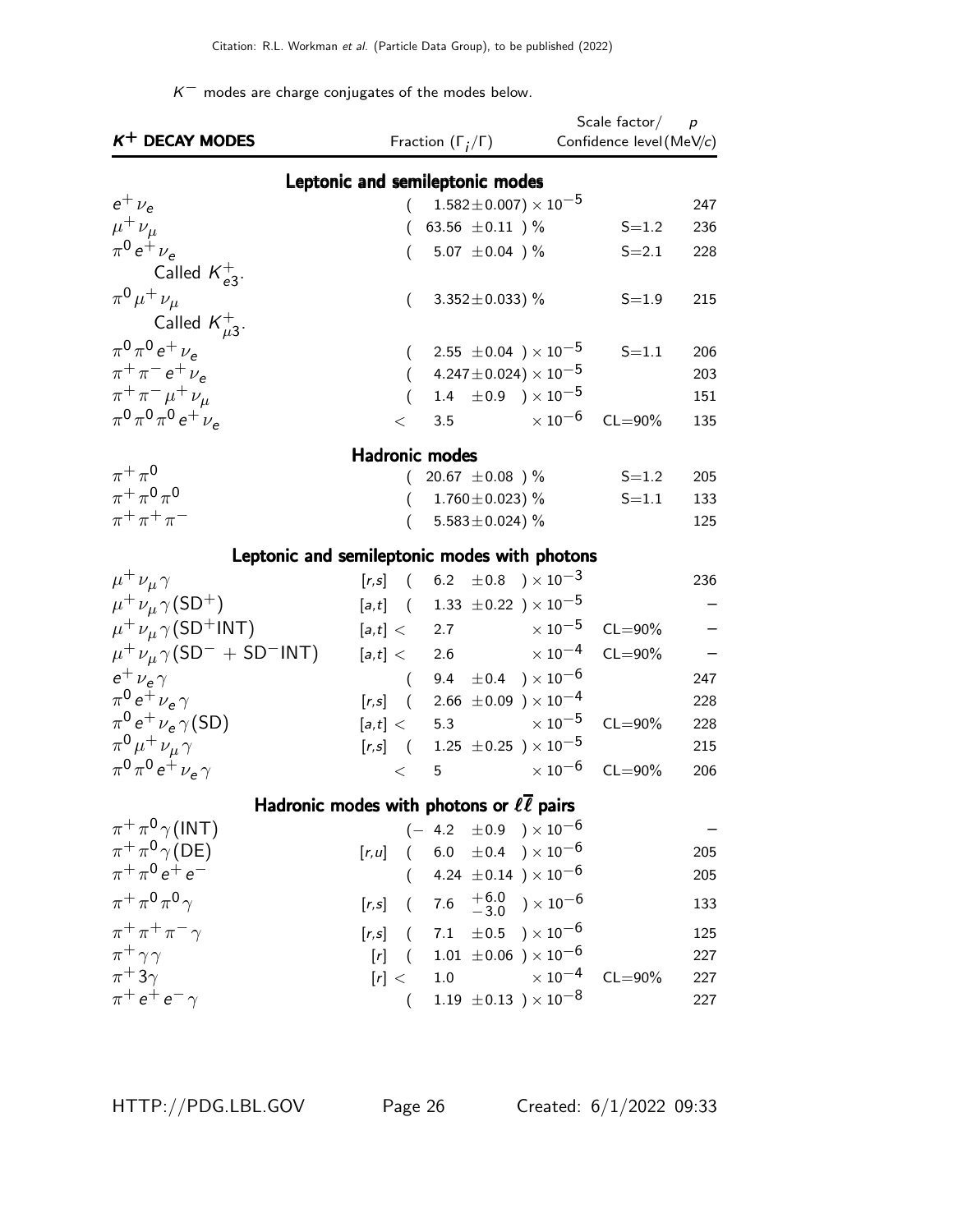#### Leptonic modes with  $\ell \bar{\ell}$  pairs

| $e^+ \nu_e \nu \overline{\nu}$     | < 6           |                                  | $\times 10^{-5}$ CL=90% 247  |     |
|------------------------------------|---------------|----------------------------------|------------------------------|-----|
| $\mu^+ \nu_\mu \nu \overline{\nu}$ | $\langle$ 1.0 |                                  | $\times\,10^{-6}$ CL=90% 236 |     |
| $e^+ \nu_e e^+ e^-$                |               | $(2.48 \pm 0.20) \times 10^{-8}$ |                              | 247 |
| $\mu^+ \nu_\mu e^+ e^-$            |               | $(7.06 \pm 0.31) \times 10^{-8}$ |                              | 236 |
| $e^+ \nu_e \mu^+ \mu^-$            |               | $(1.7 \pm 0.5) \times 10^{-8}$   |                              | 223 |
| $\mu^+ \nu_\mu \mu^+ \mu^-$        |               | $< 4.1$ $\times 10^{-7}$ CL=90%  |                              | 185 |

Lepton family number ( $LF$ ), Lepton number ( $L$ ),  $\Delta S = \Delta Q$  (SQ) violating modes, or  $\Delta S = 1$  weak neutral current (S1) modes

| $\pi^+ \pi^+ e^- \overline{\nu}_e$     | <b>SQ</b> | $\lt$                 | 1.3                                                              | $\times$ 10 $^{-8}$               | $CL = 90\%$                       | 203 |
|----------------------------------------|-----------|-----------------------|------------------------------------------------------------------|-----------------------------------|-----------------------------------|-----|
| $\pi^+ \pi^+ \mu^- \overline{\nu}_\mu$ | SQ        |                       | $< 3.0 \times 10^{-6}$                                           |                                   | $CL = 95%$                        | 151 |
| $\pi^{+} e^{+} e^{-}$                  | S1        | $\left($              | 3.00 $\pm$ 0.09 $\mathrm{)}\times10^{-7}$                        |                                   |                                   | 227 |
| $\pi^+ \mu^+ \mu^-$                    | S1        |                       | $9.4\phantom{0}\pm0.6\phantom{0})\times10^{-8}$                  |                                   | $S = 2.6$                         | 172 |
| $\pi^+ \nu \overline{\nu}$             | S1        |                       | $1.14\begin{array}{l}+0.40\\-0.33\end{array}\big)\times10^{-10}$ |                                   |                                   | 227 |
| $\pi^+\pi^0\nu\overline{\nu}$          | S1        | $\lt$                 | 4.3                                                              | $\times 10^{-5}$ CL=90%           |                                   | 205 |
| $\mu^{-} \nu e^{+} e^{+}$              | LF        | $\lt$                 | 2.1                                                              | $\times$ 10 $^{-8}$               | $CL = 90\%$                       | 236 |
| $\mu^+ \nu_{\rm e}$                    | LF        | $\lceil d \rceil < 1$ | $\overline{4}$                                                   | $\times 10^{-3}$ CL=90%           |                                   | 236 |
| $\pi^+ \mu^+ e^-$                      | LF        | $\lt$                 | 1.3                                                              |                                   | $\times$ 10 <sup>-11</sup> CL=90% | 214 |
| $\pi^{+} \mu^{-} e^{+}$                | LF        | $\lt$                 | 6.6                                                              | $\times 10^{-11}$ CL=90%          |                                   | 214 |
| $\pi^{-} \mu^{+} e^{+}$                | L         | $\,<\,$               | 4.2                                                              | $\times$ 10 <sup>-11</sup> CL=90% |                                   | 214 |
| $\pi^{-} e^{+} e^{+}$                  | L         | $\,<$                 | 2.2                                                              |                                   | $\times$ 10 $^{-10}$ CL=90%       | 227 |
| $\pi^{-} \mu^{+} \mu^{+}$              | L         | $\lt$                 | 4.2                                                              |                                   | $\times$ 10 <sup>-11</sup> CL=90% | 172 |
| $\mu^+ \overline{\nu}_e$               | L         | $\lceil d \rceil <$   | 3.3                                                              |                                   | $\times 10^{-3}$ CL=90%           | 236 |
| $\pi^0 e^+ \overline{\nu}_e$           | L         | $\lt$                 | $\overline{\mathbf{3}}$                                          |                                   | $\times 10^{-3}$ CL=90%           | 228 |
| $\pi^+$                                |           | [v] <                 | 2.3                                                              | $\times$ 10 $^{-9}$               | $CL = 90\%$                       | 227 |
|                                        |           |                       |                                                                  |                                   |                                   |     |

**0** 
$$
I(J^P) = \frac{1}{2}(0^-)
$$

50%  $K_S$ , 50%  $K_L$ 

 $K^0$ 

Mass  $m = 497.611 \pm 0.013$  MeV  $(S = 1.2)$  $m_{K^0} - m_{K^{\pm}} = 3.934 \pm 0.020$  MeV  $(S = 1.6)$ 

#### Mean square charge radius

 $\left\langle r^2\right\rangle =-0.077\pm0.010$  fm<sup>2</sup>

### T-violation parameters in  $K^0$ - $\overline{K}{}^0$  mixing  $^{[q]}$

Asymmetry  $A_{\mathcal{T}}$  in  $\mathcal{K}^0\text{-}\overline{\mathcal{K}}{}^0$  mixing  $= (6.6 \pm 1.6) \times 10^{-3}$ 

### CP-violation parameters

 $Re(\epsilon) = (1.596 \pm 0.013) \times 10^{-3}$ 

HTTP://PDG.LBL.GOV Page 27 Created: 6/1/2022 09:33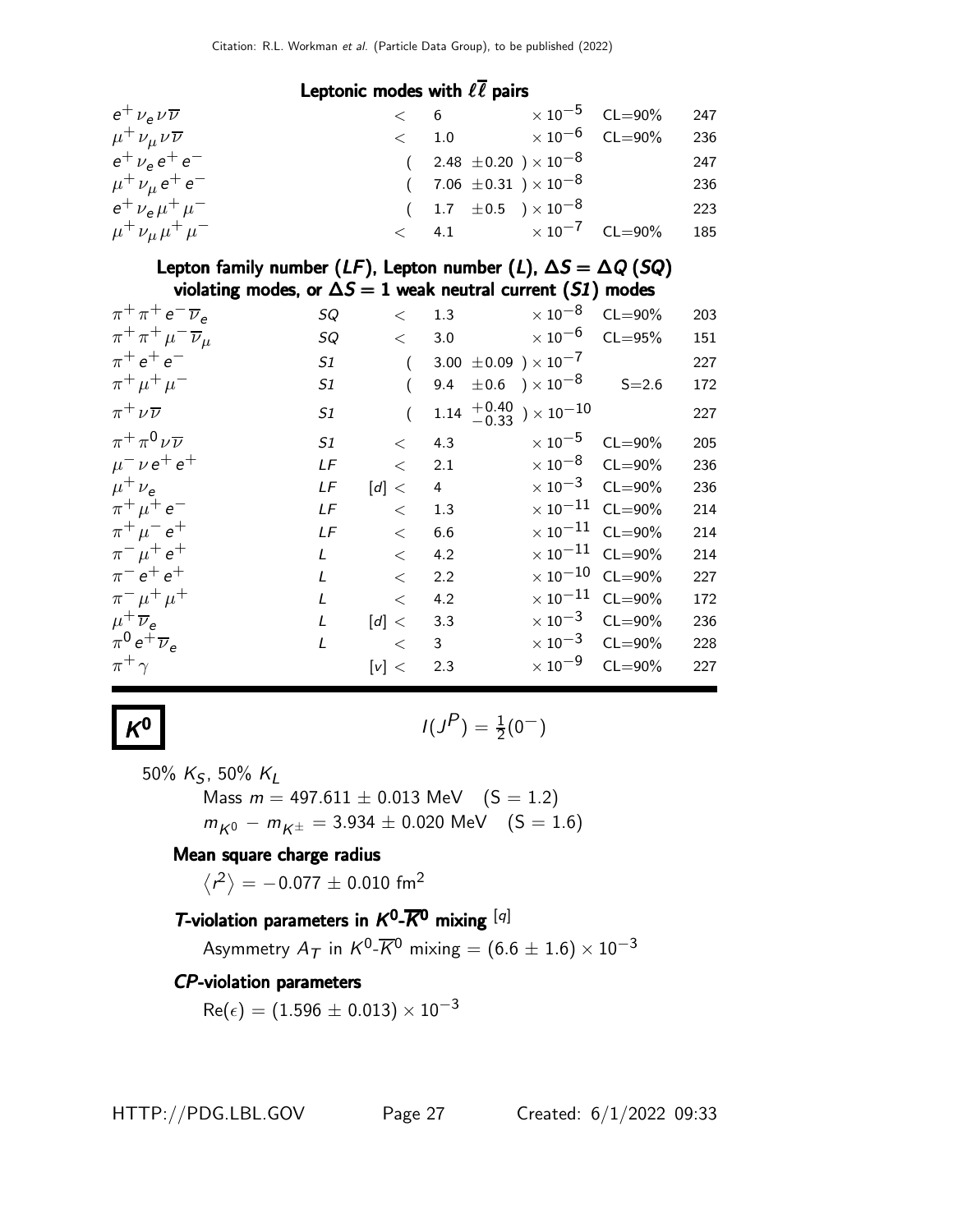#### $CPT$ -violation parameters [q]

Re  $\delta = (2.5 \pm 2.3) \times 10^{-4}$ Im  $\delta = (-1.5 \pm 1.6) \times 10^{-5}$ Re(y),  $K_{e3}$  parameter = (0.4  $\pm$  2.5)  $\times$  10<sup>-3</sup>  $Re(x_{-})$ ,  $K_{e3}$  parameter =  $(-2.9 \pm 2.0) \times 10^{-3}$  $\left| m_{K^0} - m_{\overline{K}^0} \right| / m_{\text{average}} < 6 \times 10^{-19}, \text{CL} = 90\%$  [×]  $(\Gamma_{K^0} - \Gamma_{\overline{K^0}})/m_{\text{average}} = (8 \pm 8) \times 10^{-18}$ 

#### Tests of  $\Delta S = \Delta Q$

K 0 S  $Re(x_{+})$ ,  $K_{e3}$  parameter =  $(-0.9 \pm 3.0) \times 10^{-3}$ 

$$
I(J^P) = \frac{1}{2}(0^-)
$$

Mean life  $\tau = (0.8954 \pm 0.0004) \times 10^{-10}$  s  $(S = 1.1)$  Assuming CPT Mean life  $\tau = (0.89564 \pm 0.00033) \times 10^{-10}$  s Not assuming CPT  $c\tau = 2.6844$  cm Assuming CPT

#### $\mathsf{CP}\text{-}\mathsf{violation}$  parameters  $[\mathsf{y}]$

$$
Im(\eta_{+-0}) = -0.002 \pm 0.009
$$
  
\n
$$
Im(\eta_{000}) = -0.001 \pm 0.016
$$
  
\n
$$
|\eta_{000}| = |A(K_S^0 \to 3\pi^0)/A(K_L^0 \to 3\pi^0)| < 0.0088, CL = 90%
$$
  
\n*CP* asymmetry *A* in  $\pi^+\pi^-e^+e^- = (-0.4 \pm 0.8)$ %

| $K0C$ DECAY MODES                              | Fraction $(\Gamma_i/\Gamma)$ Confidence level (MeV/c) | Scale factor $\frac{\rho}{\rho}$ |     |
|------------------------------------------------|-------------------------------------------------------|----------------------------------|-----|
|                                                |                                                       |                                  |     |
|                                                | <b>Hadronic modes</b>                                 |                                  |     |
| $\pi^0\pi^0$                                   | $(30.69 \pm 0.05)\%$                                  |                                  | 209 |
| $\pi^+\pi^-$                                   | $(69.20 \pm 0.05)$ %                                  |                                  | 206 |
| $\pi^{+}\pi^{-}\pi^{0}$                        | $(3.5 \frac{+1.1}{-0.9}) \times 10^{-7}$              |                                  | 133 |
|                                                | Modes with photons or $\ell \overline{\ell}$ pairs    |                                  |     |
| $\pi^+\pi^-\gamma$                             | $[s,z]$ ( 1.79 ± 0.05) $\times 10^{-3}$               |                                  | 206 |
| $\pi^{+}\pi^{-}$ e <sup>+</sup> e <sup>-</sup> | $(4.79 \pm 0.15) \times 10^{-5}$                      |                                  | 206 |
| $\pi^0 \gamma \gamma$                          | [z] $(4.9 \pm 1.8) \times 10^{-8}$                    |                                  | 230 |
| $\gamma\gamma$                                 | $(2.63 \pm 0.17) \times 10^{-6}$                      | $S = 3.1$                        | 249 |
|                                                | Semileptonic modes                                    |                                  |     |
| $\pi^{\pm}e^{\mp} \nu_{\rm e}$                 | [aa] $(7.04 \pm 0.08) \times 10^{-4}$                 |                                  | 229 |
| HTTP://PDG.LBL.GOV                             | Page 28                                               | Created: $6/1/2022$ 09:33        |     |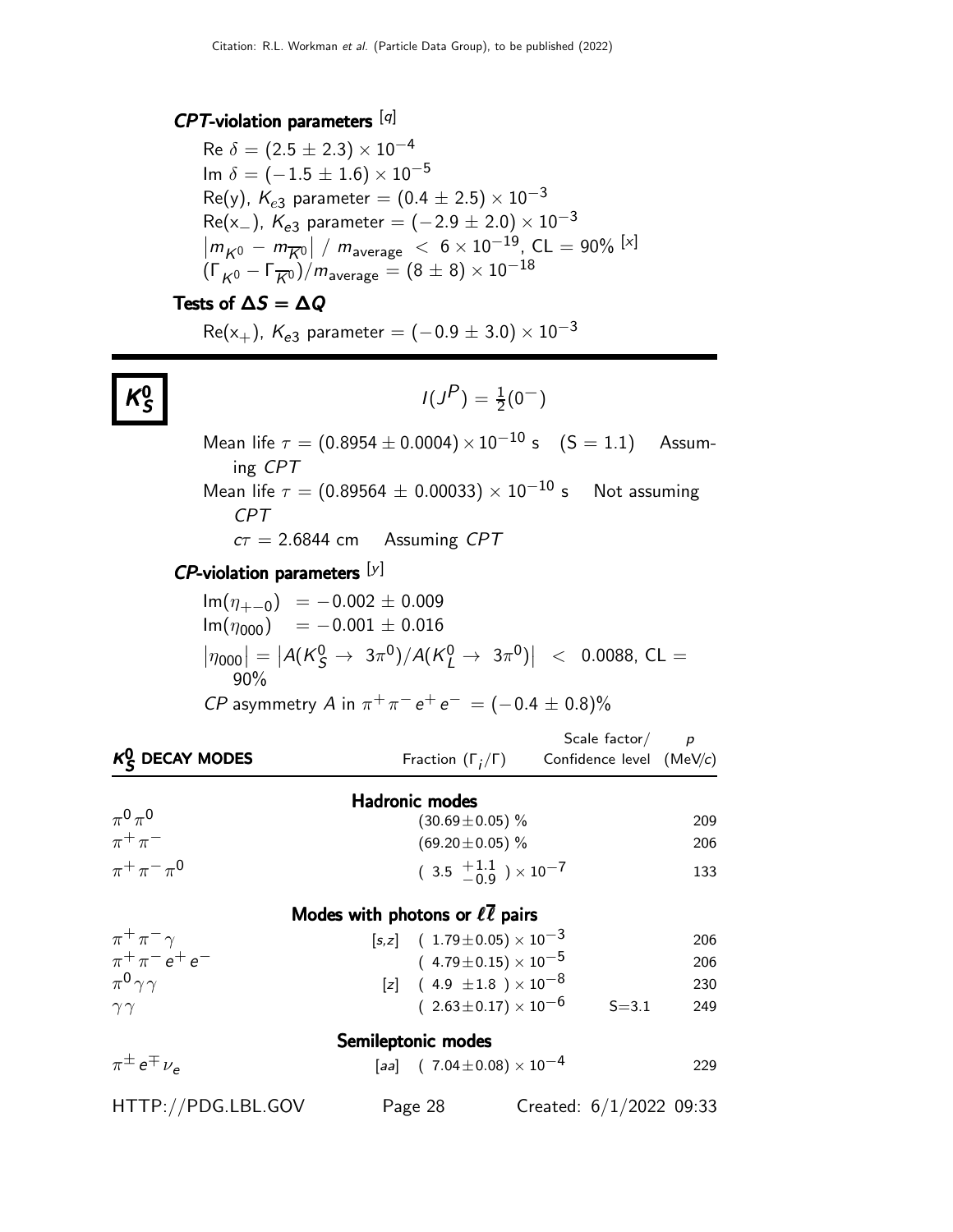| CP violating (CP) and $\Delta S = 1$ weak neutral current (S1) modes |    |                                                   |                                  |                         |     |
|----------------------------------------------------------------------|----|---------------------------------------------------|----------------------------------|-------------------------|-----|
| $3\pi^0$                                                             |    | < 2.6                                             |                                  | $\times 10^{-8}$ CL=90% | 139 |
| $\mu^+ \mu^-$                                                        | S1 | $<$ 2.1 $\times$ 10 $^{-10}$ CL=90%               |                                  |                         | 225 |
| $e^+e^-$                                                             | S1 | < 9                                               | $\times$ 10 <sup>-9</sup> CL=90% |                         | 249 |
| $\pi^{0}e^{+}e^{-}$                                                  |    | $51$ [z] $(3.0 \frac{+1.5}{-1.2}) \times 10^{-9}$ |                                  |                         | 230 |
| $\pi^{0} \mu^{+} \mu^{-}$                                            |    | S1 $(2.9 \tfrac{+1.5}{-1.2}) \times 10^{-9}$      |                                  |                         | 177 |

$$
K^0_L
$$

$$
I(J^P) = \frac{1}{2}(0^-)
$$

$$
m_{K_L} - m_{K_S}
$$
  
= (0.5293 ± 0.0009) × 10<sup>10</sup>  $\hbar$  s<sup>-1</sup> (S = 1.3) Assuming CPT  
= (3.484 ± 0.006) × 10<sup>-12</sup> MeV Assuming CPT  
= (0.5289 ± 0.0010) × 10<sup>10</sup>  $\hbar$  s<sup>-1</sup> Not assuming CPT  
Mean life  $\tau$  = (5.116 ± 0.021) × 10<sup>-8</sup> s (S = 1.1)  
 $c\tau$  = 15.34 m

### Slope parameters [p]

(See Particle Listings for other linear and quadratic coefficients)

 $K_{\frac{L}{2}}^{0} \rightarrow \pi^{+}\pi^{-}\pi^{0}$ :  $g = 0.678 \pm 0.008$  (S = 1.5)  $K^{\overline{0}}_{\overline{h}} \rightarrow \pi^+ \pi^- \pi^0$ :  $h = 0.076 \pm 0.006$  ${\cal K}^{\bar 0}_L \rightarrow \ \pi^+ \pi^- \pi^0$ :  $k=0.0099\pm 0.0015$  $K^{\bar{0}}_L \rightarrow \pi^0 \pi^0 \pi^0$ :  $h = (0.6 \pm 1.2) \times 10^{-3}$ 

### $K_L$  decay form factors [q]

Linear parametrization assuming  $\mu$ -e universality

$$
\lambda_{+}(\mathcal{K}_{\mu3}^{0}) = \lambda_{+}(\mathcal{K}_{e3}^{0}) = (2.82 \pm 0.04) \times 10^{-2} \quad (S = 1.1)
$$
  

$$
\lambda_{0}(\mathcal{K}_{\mu3}^{0}) = (1.38 \pm 0.18) \times 10^{-2} \quad (S = 2.2)
$$

Quadratic parametrization assuming  $\mu$ -e universality

$$
\lambda'_{+} (K_{\mu 3}^{0}) = \lambda'_{+} (K_{e3}^{0}) = (2.40 \pm 0.12) \times 10^{-2} \quad (S = 1.2)
$$
  
\n
$$
\lambda''_{+} (K_{\mu 3}^{0}) = \lambda''_{+} (K_{e3}^{0}) = (0.20 \pm 0.05) \times 10^{-2} \quad (S = 1.2)
$$
  
\n
$$
\lambda_{0} (K_{\mu 3}^{0}) = (1.16 \pm 0.09) \times 10^{-2} \quad (S = 1.2)
$$

Pole parametrization assuming  $\mu$ -e universality

$$
M_V^{\mu} (K_{\mu 3}^0) = M_V^e (K_{e3}^0) = 878 \pm 6 \text{ MeV} \quad (S = 1.1)
$$
  

$$
M_S^{\mu} (K_{\mu 3}^0) = 1252 \pm 90 \text{ MeV} \quad (S = 2.6)
$$

Dispersive parametrization assuming  $\mu$ -e universality

$$
A_{+} = (2.51 \pm 0.06) \times 10^{-2} \quad (S = 1.5)
$$
  
ln(C) = (1.75 \pm 0.18) \times 10^{-1} \quad (S = 2.0)

HTTP://PDG.LBL.GOV Page 29 Created: 6/1/2022 09:33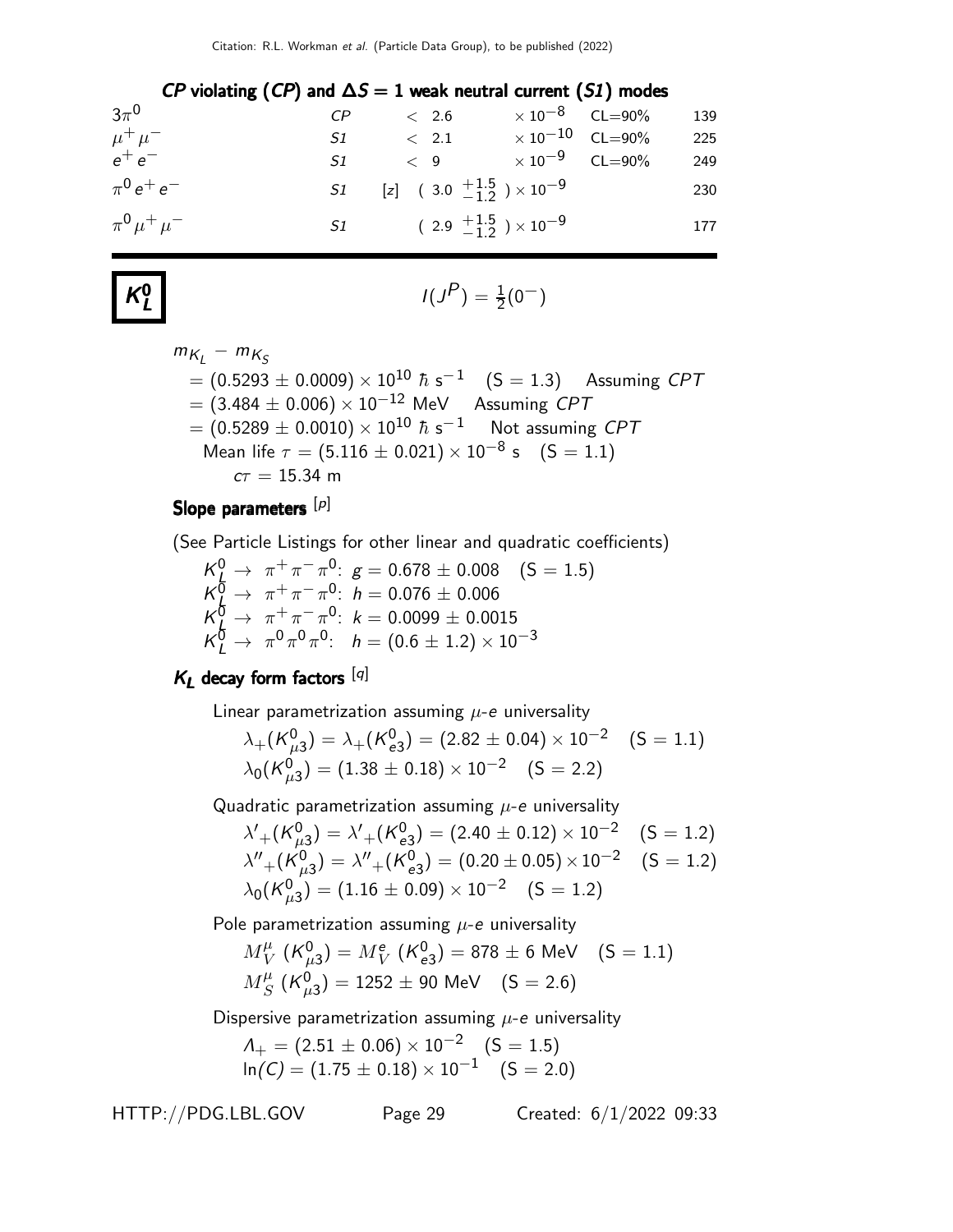$$
K_{e3}^{0} |f_{5}/f_{+}| = (1.5^{+1.4}_{-1.6}) \times 10^{-2}
$$
  
\n
$$
K_{e3}^{0} |f_{7}/f_{+}| = (5^{+4}_{-5}) \times 10^{-2}
$$
  
\n
$$
K_{\mu3}^{0} |f_{7}/f_{+}| = (12 \pm 12) \times 10^{-2}
$$
  
\n
$$
K_{L} \rightarrow \ell^{+} \ell^{-} \gamma, K_{L} \rightarrow \ell^{+} \ell^{-} \ell^{+} \ell^{+}: \alpha_{K^{*}} = -0.205 \pm 0.022 \text{ (S = 1.8)}
$$
  
\n
$$
K_{L}^{0} \rightarrow \ell^{+} \ell^{-} \gamma, K_{L}^{0} \rightarrow \ell^{+} \ell^{-} \ell^{+} \ell^{+}: \alpha_{DIP} = -1.69 \pm 0.08 \text{ (S = 1.7)}
$$
  
\n
$$
K_{L} \rightarrow \pi^{+} \pi^{-} e^{+} e^{-}: a_{1}/a_{2} = -0.737 \pm 0.014 \text{ GeV}^{2}
$$
  
\n
$$
K_{L} \rightarrow \pi^{0} 2\gamma: a_{V} = -0.43 \pm 0.06 \text{ (S = 1.5)}
$$

## $\mathsf{CP}\text{-}$ violation parameters  $[\mathsf{y}]$

$$
A_L = (0.332 \pm 0.006)\%
$$
  
\n
$$
|\eta_{00}| = (2.220 \pm 0.011) \times 10^{-3} \quad (S = 1.8)
$$
  
\n
$$
|\eta_{+-}| = (2.232 \pm 0.011) \times 10^{-3} \quad (S = 1.8)
$$
  
\n
$$
|\epsilon| = (2.228 \pm 0.011) \times 10^{-3} \quad (S = 1.8)
$$
  
\n
$$
|\eta_{00}/\eta_{+-}| = 0.9950 \pm 0.0007 \, [bb] \quad (S = 1.6)
$$
  
\n
$$
Re(\epsilon'/\epsilon) = (1.66 \pm 0.23) \times 10^{-3} \, [bb] \quad (S = 1.6)
$$

### Assuming CPT

$$
\phi_{+-} = (43.51 \pm 0.05)^{\circ} \quad (S = 1.2)
$$
  
\n
$$
\phi_{00} = (43.52 \pm 0.05)^{\circ} \quad (S = 1.3)
$$
  
\n
$$
\phi_{\epsilon} = \phi_{SW} = (43.52 \pm 0.05)^{\circ} \quad (S = 1.2)
$$
  
\n
$$
\text{Im}(\epsilon'/\epsilon) = -(\phi_{00} - \phi_{+-})/3 = (-0.002 \pm 0.005)^{\circ} \quad (S = 1.7)
$$

### Not assuming CPT

$$
\phi_{+-} = (43.4 \pm 0.5)^{\circ} \quad (S = 1.2)
$$
\n
$$
\phi_{00} = (43.7 \pm 0.6)^{\circ} \quad (S = 1.2)
$$
\n
$$
\phi_{\epsilon} = (43.5 \pm 0.5)^{\circ} \quad (S = 1.3)
$$
\n*CP* asymmetry *A* in  $K_L^0 \rightarrow \pi^+ \pi^- e^+ e^- = (13.7 \pm 1.5)\%$   
\n*BCP* from  $K_L^0 \rightarrow e^+ e^- e^+ e^- = -0.19 \pm 0.07$   
\n
$$
\gamma_{CP}
$$
 from  $K_L^0 \rightarrow e^+ e^- e^+ e^- = 0.01 \pm 0.11 \quad (S = 1.6)$   
\n*j* for  $K_L^0 \rightarrow \pi^+ \pi^- \pi^0 = 0.0012 \pm 0.0008$   
\n*f* for  $K_L^0 \rightarrow \pi^+ \pi^- \pi^0 = 0.004 \pm 0.006$   
\n
$$
|\eta_{+-\gamma}| = (2.35 \pm 0.07) \times 10^{-3}
$$
  
\n
$$
\phi_{+-\gamma} = (44 \pm 4)^{\circ}
$$
  
\n
$$
|\epsilon'_{+-\gamma}|/\epsilon \langle 0.3, CL = 90\%
$$
  
\n
$$
|g_{E1}|
$$
 for  $K_L^0 \rightarrow \pi^+ \pi^- \gamma \langle 0.21, CL = 90\%$ 

HTTP://PDG.LBL.GOV Page 30 Created: 6/1/2022 09:33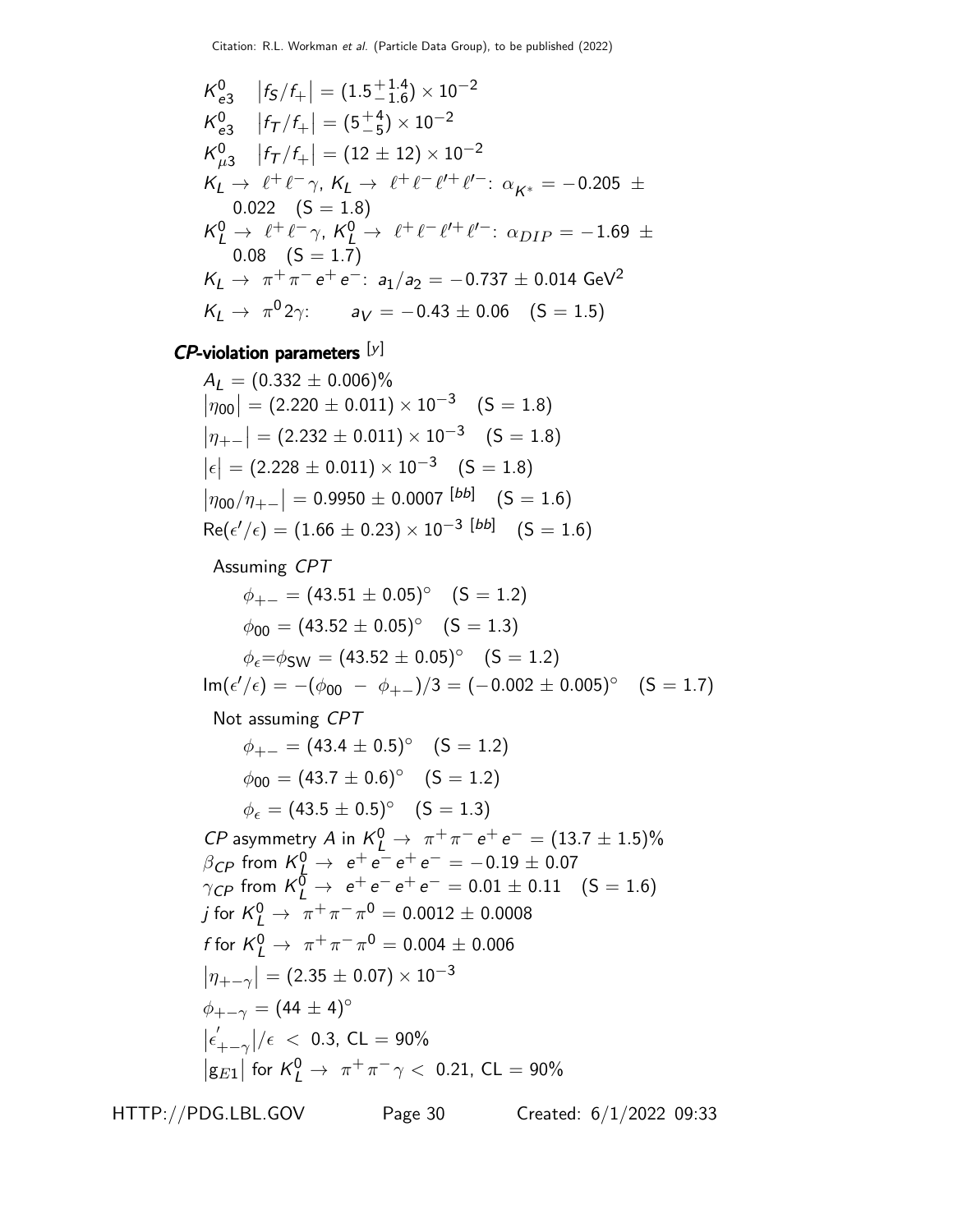#### T-violation parameters

 ${\sf Im}(\xi)$  in  ${\sf K}^0_{\mu3}=-0.007\pm0.026$ 

#### CPT invariance tests

 $\phi_{00}$  –  $\phi_{+-}$  =  $(0.34 \pm 0.32)$ °  $Re(\frac{2}{3}\eta_{+-} + \frac{1}{3})$  $(\frac{1}{3}\eta_{00})-\frac{A_L}{2}=(-3\pm35)\times10^{-6}$ 

## $\Delta S = -\Delta Q$  in  $K^0_{\ell 3}$  decay

 $Re x = -0.002 \pm 0.006$  $Im x = 0.0012 \pm 0.0021$ 

| $K_I^0$ DECAY MODES                                                                |     | Fraction $(\Gamma_i/\Gamma)$                               | Scale factor $/$ p<br>Confidence level (MeV/c) |     |  |
|------------------------------------------------------------------------------------|-----|------------------------------------------------------------|------------------------------------------------|-----|--|
|                                                                                    |     | Semileptonic modes                                         |                                                |     |  |
| $\pi^{\pm} e^{\mp} \nu_e$<br>Called $K_{e3}^0$ .                                   |     | [aa] $(40.55 \pm 0.11)$ %                                  | $S = 1.7$                                      | 229 |  |
| $\pi^{\pm}\,\mu^{\mp}\,\nu_{\mu}$<br>Called $K_{\mu 3}^0$ .                        |     | [aa] $(27.04 \pm 0.07)$ %                                  | $S = 1.1$                                      | 216 |  |
| $(\pi \mu \text{atom}) \nu$                                                        |     | $(1.05 \pm 0.11) \times 10^{-7}$                           |                                                | 188 |  |
| $\pi^0 \pi^{\pm} e^{\mp} \nu$                                                      |     | [aa] $(5.20 \pm 0.11) \times 10^{-5}$                      |                                                | 207 |  |
| $\pi^{\pm}e^{\mp}$ $\nu e^+e^-$                                                    |     | [aa] $(1.26 \pm 0.04) \times 10^{-5}$                      |                                                | 229 |  |
| Hadronic modes, including Charge conjugation $\times$ Parity Violating (CPV) modes |     |                                                            |                                                |     |  |
| $3\pi^0$                                                                           |     | $(19.52 \pm 0.12)$ %                                       | $S = 1.6$                                      | 139 |  |
| $\pi^{+}\pi^{-}\pi^{0}$                                                            |     | $(12.54 \pm 0.05)$ %                                       |                                                | 133 |  |
| $\pi^+\pi^-$                                                                       |     | $CPV$ [cc] $(1.967 \pm 0.010) \times 10^{-3}$              | $S = 1.5$                                      | 206 |  |
| $\pi^0\pi^0$                                                                       | CPV | $(8.64 \pm 0.06) \times 10^{-4}$                           | $S = 1.8$                                      | 209 |  |
|                                                                                    |     | Semileptonic modes with photons                            |                                                |     |  |
| $\pi^{\pm} e^{\mp} \nu_e \gamma$                                                   |     | [s,aa,dd] $(3.79 \pm 0.06) \times 10^{-3}$                 |                                                | 229 |  |
| $\pi^{\pm} \mu^{\mp} \nu_{\mu} \gamma$                                             |     | $(5.65 \pm 0.23) \times 10^{-4}$                           |                                                | 216 |  |
|                                                                                    |     | Hadronic modes with photons or $\ell\overline{\ell}$ pairs |                                                |     |  |
| $\pi^0 \pi^0 \gamma$                                                               |     | < 2.43                                                     | $\times$ 10 <sup>-7</sup><br>$CL = 90\%$       | 209 |  |
| $\pi^+\pi^-\gamma$                                                                 |     | $[s,dd]$ (4.15 $\pm 0.15$ ) × 10 <sup>-5</sup>             | $S = 2.8$                                      | 206 |  |
| $\pi^+\pi^-\gamma(DE)$                                                             |     | $(2.84 \pm 0.11) \times 10^{-5}$                           | $S = 2.0$                                      | 206 |  |
| $\pi^0 2\gamma$                                                                    |     | [dd] $(1.273 \pm 0.033) \times 10^{-6}$                    |                                                | 230 |  |
| $\pi^0 \gamma e^+ e^-$                                                             |     | $(1.62 \pm 0.17) \times 10^{-8}$                           |                                                | 230 |  |
| Other modes with photons or $\ell \overline{\ell}$ pairs                           |     |                                                            |                                                |     |  |
| $2\gamma$                                                                          |     | $(5.47 \pm 0.04) \times 10^{-4}$                           | $S = 1.1$                                      | 249 |  |
| $3\gamma$                                                                          |     | < 7.4                                                      | $\times\,10^{-8}$<br>$CL = 90\%$               | 249 |  |
| $e^+e^-\gamma$                                                                     |     | $(9.4 \pm 0.4) \times 10^{-6}$                             | $S = 2.0$                                      | 249 |  |
| $\mu^+ \mu^-$                                                                      |     | $(3.59 \pm 0.11) \times 10^{-7}$                           | $S = 1.3$                                      | 225 |  |
|                                                                                    |     |                                                            |                                                |     |  |

HTTP://PDG.LBL.GOV Page 31 Created: 6/1/2022 09:33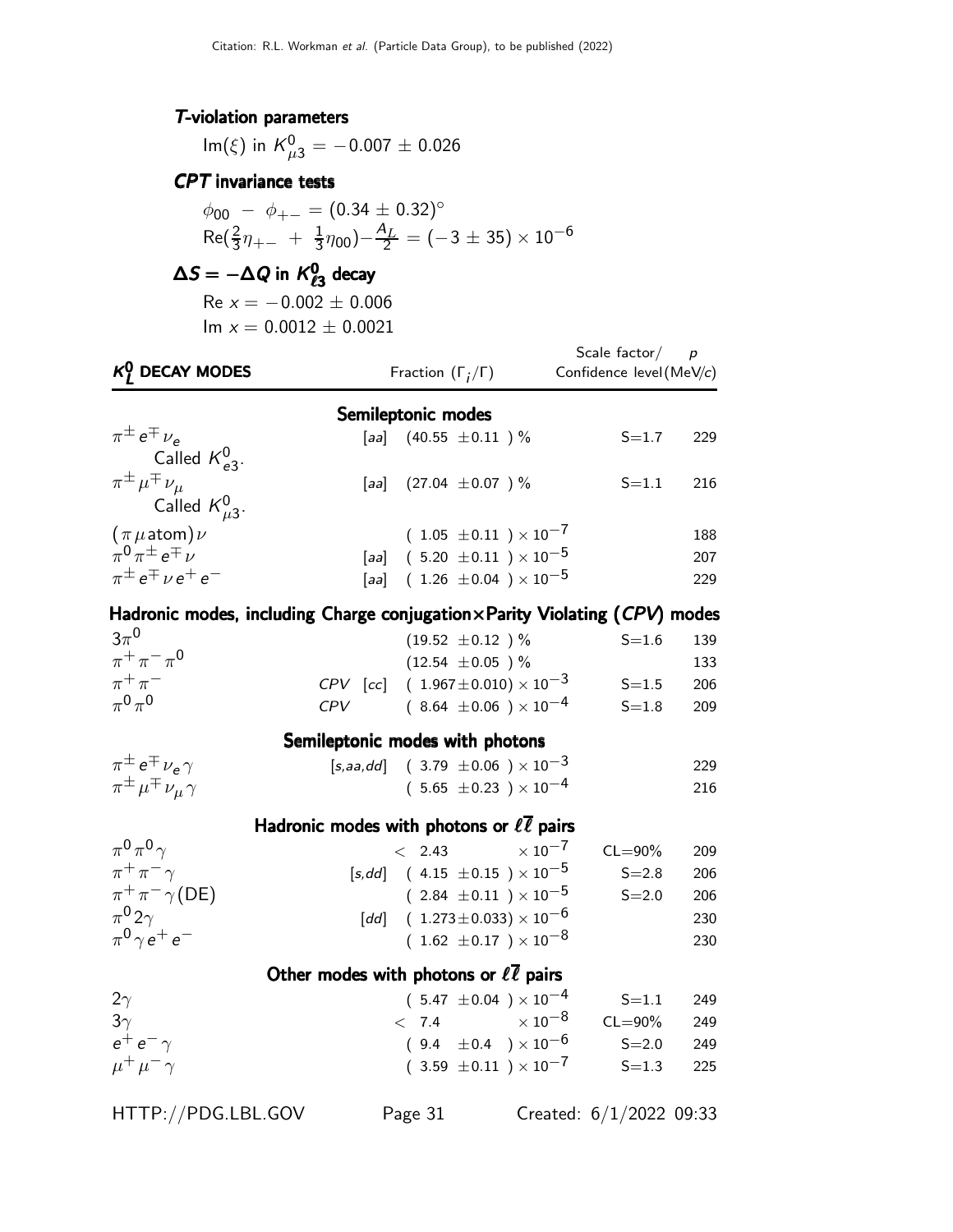| $e^+e^-\gamma\gamma$        | [dd] $(5.95 \pm 0.33) \times 10^{-7}$   | 249 |
|-----------------------------|-----------------------------------------|-----|
| $\mu^+ \mu^- \gamma \gamma$ | [dd] $(1.0 + 0.8 + 0.8) \times 10^{-8}$ | 225 |

#### Charge conjugation  $\times$  Parity (CP) or Lepton Family number (LF) violating modes, or  $\Delta S = 1$  weak neutral current (S1) modes

| $\mu^+ \mu^-$                            | S1                                    | $(6.84 \pm 0.11) \times 10^{-9}$                                                            |                      |             | 225  |
|------------------------------------------|---------------------------------------|---------------------------------------------------------------------------------------------|----------------------|-------------|------|
| $e^+e^-$                                 | S1                                    | $(\begin{array}{cc} 9 & \begin{array}{c} +6 \\ -4 \end{array} \end{array}) \times 10^{-12}$ |                      |             | 249  |
| $\pi^{+}\pi^{-}e^{+}e^{-}$               | S1                                    | [dd] $(3.11 \pm 0.19) \times 10^{-7}$                                                       |                      |             | 206  |
| $\pi^{0}\pi^{0}e^{+}e^{-}$               | S1                                    | $< 6.6$ $\times 10^{-9}$                                                                    |                      | $CL = 90\%$ | 209  |
| $\pi^{0}\pi^{0}\mu^{+}\mu^{-}$           | S1                                    | $<$ 9.2 $\times\ 10^{-11}$                                                                  |                      | $CL = 90\%$ | - 57 |
| $\mu^+ \mu^- e^+ e^-$                    | S1 $(2.69 \pm 0.27) \times 10^{-9}$   |                                                                                             |                      |             | 225  |
| $e^+e^-e^+e^-$                           | $51$ $(3.56 \pm 0.21) \times 10^{-8}$ |                                                                                             |                      |             | 249  |
| $\pi^{0} \mu^{+} \mu^{-}$                | $CP, S1$ [ee] $< 3.8$                 |                                                                                             | $\times$ 10 $^{-10}$ | $CL = 90\%$ | 177  |
| $\pi^{0} e^{+} e^{-}$                    | CP, S1 [ee] < 2.8                     |                                                                                             | $\times$ 10 $^{-10}$ | $CL = 90\%$ | 230  |
| $\pi^0\nu\overline{\nu}$                 | CP, S1 [ff] < 3.0                     |                                                                                             | $\times$ 10 $^{-9}$  | $CL = 90\%$ | 230  |
| $\pi^0 \pi^0 \nu \overline{\nu}$         | $S1 \qquad \qquad < 8.1$              |                                                                                             | $\times$ 10 $^{-7}$  | $CL = 90\%$ | 209  |
| $e^{\pm}$ $\mu^{\mp}$                    | $LF$ [aa] < 4.7                       |                                                                                             | $\times$ 10 $^{-12}$ | $CL = 90\%$ | 238  |
| $e^{\pm}e^{\pm}$ $\mu^{\mp}$ $\mu^{\mp}$ | $LF$ [aa] < 4.12                      |                                                                                             | $\times$ 10 $^{-11}$ | $CL = 90\%$ | 225  |
| $\pi^0 \mu^{\pm} e^{\mp}$                | LF $[aa] < 7.6$                       |                                                                                             | $\times$ 10 $^{-11}$ | $CL = 90\%$ | 217  |
| $\pi^{0}\pi^{0}\mu^{\pm}e^{\mp}$         | $\langle 1.7$<br>LF                   |                                                                                             | $\times$ 10 $^{-10}$ | $CL = 90\%$ | 159  |
| Lorentz invariance violating modes       |                                       |                                                                                             |                      |             |      |
| $\pi^{0}$                                |                                       | $< 1.7 \times 10^{-7}$                                                                      |                      | $CL = 90\%$ | 230  |

#### K ∗  $\binom{1}{0}$   $(1)$

$$
I(J^P) = \frac{1}{2}(0^+)
$$

also known as  $\kappa$ ; was  $\mathcal{K}^*_0(800)$ 

See the review on "Scalar Mesons below 1 GeV." Mass (T-Matrix Pole  $\sqrt{s})=(630\text{--}730)-i$  (260–340) MeV Mass (Breit-Wigner) =  $845 \pm 17$  MeV Full width (Breit-Wigner) =  $468 \pm 30$  MeV

| $K_0^*(700)$ DECAY MODES | Fraction $(\Gamma_i/\Gamma)$ | $p$ (MeV/c) |
|--------------------------|------------------------------|-------------|
| $K\pi$                   | 100 $%$                      | 256         |

## $K^*(892)$   $1(J$

## $(P) = \frac{1}{2}(1^{-})$

Mass (T-Matrix Pole  $\sqrt{s}$ ) = (890  $\pm$  14)  $-$  i (26  $\pm$  6) MeV  $\mathcal{K}^*(892)^\pm$  hadroproduced mass  $m = 891.67 \pm 0.26$  MeV  $K^{*}(892)^{\pm}$  in  $\tau$  decays mass  $m = 895.5 \pm 0.8$  MeV  $K^*(892)^0$  mass  $m = 895.55 \pm 0.20$  MeV  $(S = 1.7)$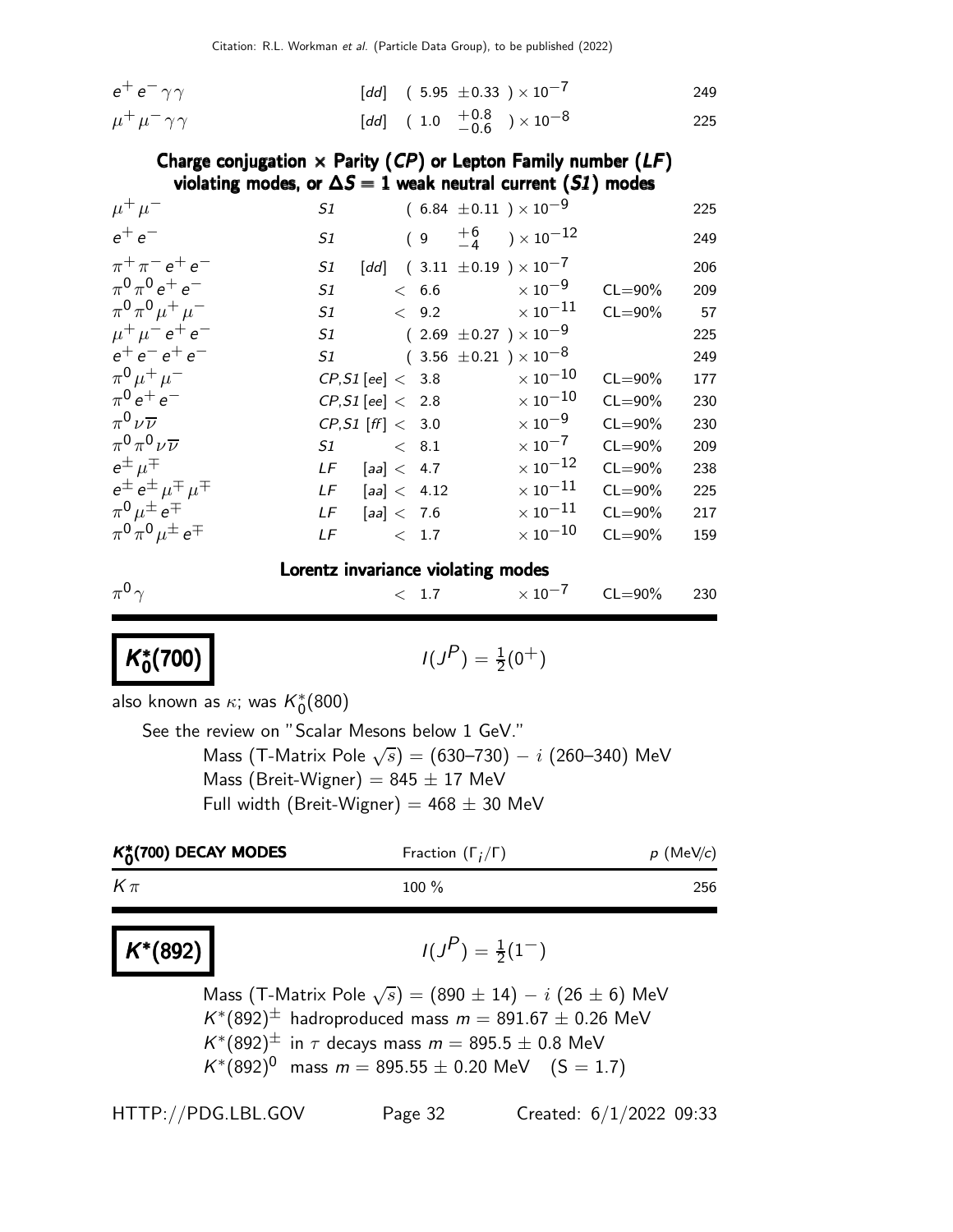$K^*(892)^\pm$  hadroproduced full width  $\Gamma = 51.4 \pm 0.8$  MeV  $K^*(892)^\pm$  in  $\tau$  decays full width  $\Gamma = 46.2 \pm 1.3$  MeV  $K^*(892)^0$  full width  $\Gamma = 47.3 \pm 0.5$  MeV  $(S = 1.9)$ 

| $K^*(892)$ DECAY MODES |                                | Fraction $(\Gamma_i/\Gamma)$ Confidence level (MeV/c) |     |
|------------------------|--------------------------------|-------------------------------------------------------|-----|
| $K\pi$                 | $\sim 100$                     |                                                       | 289 |
| $K^0\gamma$            | $(2.46\pm0.21)\times10^{-3}$   |                                                       | 307 |
| $K^{\pm}$              | $(9.8 \pm 0.9) \times 10^{-4}$ |                                                       | 309 |
| $K\pi\pi$              | $< 7 \times 10^{-4}$           | 95%                                                   | 223 |

## $K_1(1270)$

 $(P) = \frac{1}{2}(1^+)$ 

Mass  $m = 1253 \pm 7$  MeV  $(S = 2.2)$ Full width  $\Gamma = 90 \pm 20$  MeV  $[i]$ 

| $K_1(1270)$ DECAY MODES       | Fraction $(\Gamma_i/\Gamma)$ | Scale factor $(MeV/c)$ |           |
|-------------------------------|------------------------------|------------------------|-----------|
| $K \rho$                      | $(38 \pm 13) \%$             | $2.2^{\circ}$          |           |
| $K_0^*(1430)\pi$              | $(28 \pm 4) \%$              |                        | $^{+}$    |
| $K^*(892)\pi$                 | $(21 \pm 10) \%$             | $2.2^{\circ}$          | 286       |
| $K\omega$                     | $(11.0 \pm 2.0)$ %           |                        | $\dagger$ |
| $K f_0(1370)$<br>$\gamma K^0$ | $(3.0 \pm 2.0)\%$            |                        | t         |
|                               | seen                         |                        | 528       |

## $K_1(1400)$

$$
I(J^P) = \frac{1}{2}(1^+)
$$

Mass  $m = 1403 \pm 7$  MeV Full width  $\Gamma = 174 \pm 13$  MeV  $(S = 1.6)$ 

| $K_1(1400)$ DECAY MODES | Fraction $(\Gamma_i/\Gamma)$ | $p$ (MeV/c) |
|-------------------------|------------------------------|-------------|
| $K^*(892)\pi$           | $(94 \pm 6) \%$              | 402         |
| $K \rho$                | $(3.0 \pm 3.0)$ %            | 293         |
| $K f_0(1370)$           | $(2.0 \pm 2.0)$ %            | $\ddagger$  |
| $K\omega$               | $(1.0 \pm 1.0) \%$           | 284         |
| $K_0^*(1430)\pi$        | not seen                     | $\dagger$   |
| $\gamma K^0$            | seen                         | 613         |
| $K\phi$                 | seen                         | $\dagger$   |

## $K^*(1410)$   $1(J$

 $(P) = \frac{1}{2}(1^{-})$ 

Mass  $m = 1414 \pm 15$  MeV  $(S = 1.3)$ Full width  $\Gamma = 232 \pm 21$  MeV  $(S = 1.1)$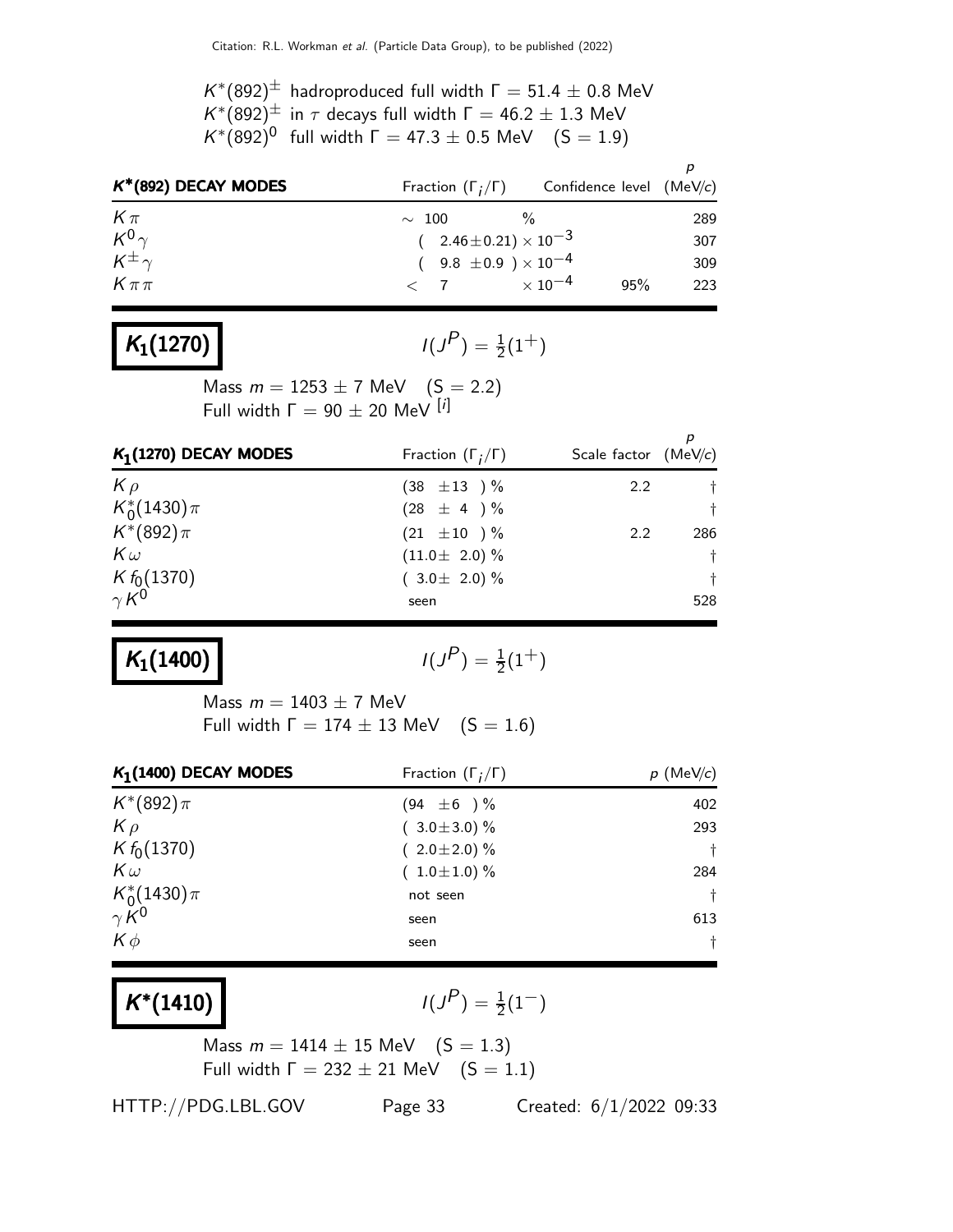| $K^*(1410)$ DECAY MODES  | Fraction $(\Gamma_i/\Gamma)$ |                     | Confidence level (MeV/c) |     |
|--------------------------|------------------------------|---------------------|--------------------------|-----|
| $K^*(892)\pi$            | > 40                         | $\%$                | 95%                      | 410 |
| $K\pi$                   | $(6.6 \pm 1.3)$ %            |                     |                          | 612 |
| $K \rho$<br>$\gamma K^0$ | $\langle$ 7                  | $\frac{0}{0}$       | 95%                      | 305 |
|                          | $\langle$ 2.3                | $\times$ 10 $^{-4}$ | $90\%$                   | 619 |
| $K\phi$                  | seen                         |                     |                          | t   |

#### K ∗  $\binom{1430}{0}$  /(J

$$
I(J^P) = \frac{1}{2}(0^+)
$$

Mass  $m = 1425 \pm 50$  MeV [i] Full width  $\Gamma = 270 \pm 80$  MeV  $[i]$ 

| $K_0^*(1430)$ DECAY MODES | Fraction $(\Gamma_i/\Gamma)$          | $p \,$ (MeV/c) |
|---------------------------|---------------------------------------|----------------|
| $K\pi$                    | $(93 \pm 10) \%$                      | 619            |
| $K\eta$                   | $(8.6 \frac{+}{-} \frac{2.7}{3.4})$ % | 486            |
| $K \eta' (958)$           | seen                                  |                |

#### K ∗  $\binom{2}{2}(1430)$   $\binom{1}{3}$

$$
I(J^P) = \frac{1}{2}(2^+)
$$

$$
K_2^*(1430)^{\pm} \text{ mass } m = 1427.3 \pm 1.5 \text{ MeV} \quad (S = 1.3)
$$
\n
$$
K_2^*(1430)^0 \text{ mass } m = 1432.4 \pm 1.3 \text{ MeV}
$$
\n
$$
K_2^*(1430)^{\pm} \text{ full width } \Gamma = 100.0 \pm 2.1 \text{ MeV}
$$
\n
$$
K_2^*(1430)^0 \text{ full width } \Gamma = 109 \pm 5 \text{ MeV} \quad (S = 1.9)
$$

| $K_{2}^{*}(1430)$ DECAY MODES | Fraction $(\Gamma_i/\Gamma)$            |                                         | $\boldsymbol{p}$<br>Confidence level $(MeV/c)$ |  |
|-------------------------------|-----------------------------------------|-----------------------------------------|------------------------------------------------|--|
| $K\pi$                        | $(49.9 \pm 1.2)$ %                      |                                         | 620                                            |  |
| $K^*(892)\pi$                 | $(24.7 \pm 1.5)$ %                      |                                         | 420                                            |  |
| $K^*(892)\pi\pi$              | $(13.4 \pm 2.2)\%$                      |                                         | 373                                            |  |
| $K \rho$                      | $(8.7 \pm 0.8)\%$                       | $S = 1.2$                               | 320                                            |  |
| $K\omega$                     | $(2.9 \pm 0.8)$ %                       |                                         | 313                                            |  |
| $K^+\gamma$                   | $(2.4 \pm 0.5) \times 10^{-3}$          | $S = 1.1$                               | 628                                            |  |
| $K\eta$                       | $(1.5\frac{+3.4}{-1.0}) \times 10^{-3}$ | $S = 1.3$                               | 488                                            |  |
| $K\omega\pi$                  | < 7.2                                   | $\times$ 10 <sup>-4</sup><br>$CL = 95%$ | 106                                            |  |
| $K^0\gamma$                   | $\lt$ 9                                 | $\times$ 10 $^{-4}$<br>$CL = 90\%$      | 627                                            |  |

HTTP://PDG.LBL.GOV Page 34 Created: 6/1/2022 09:33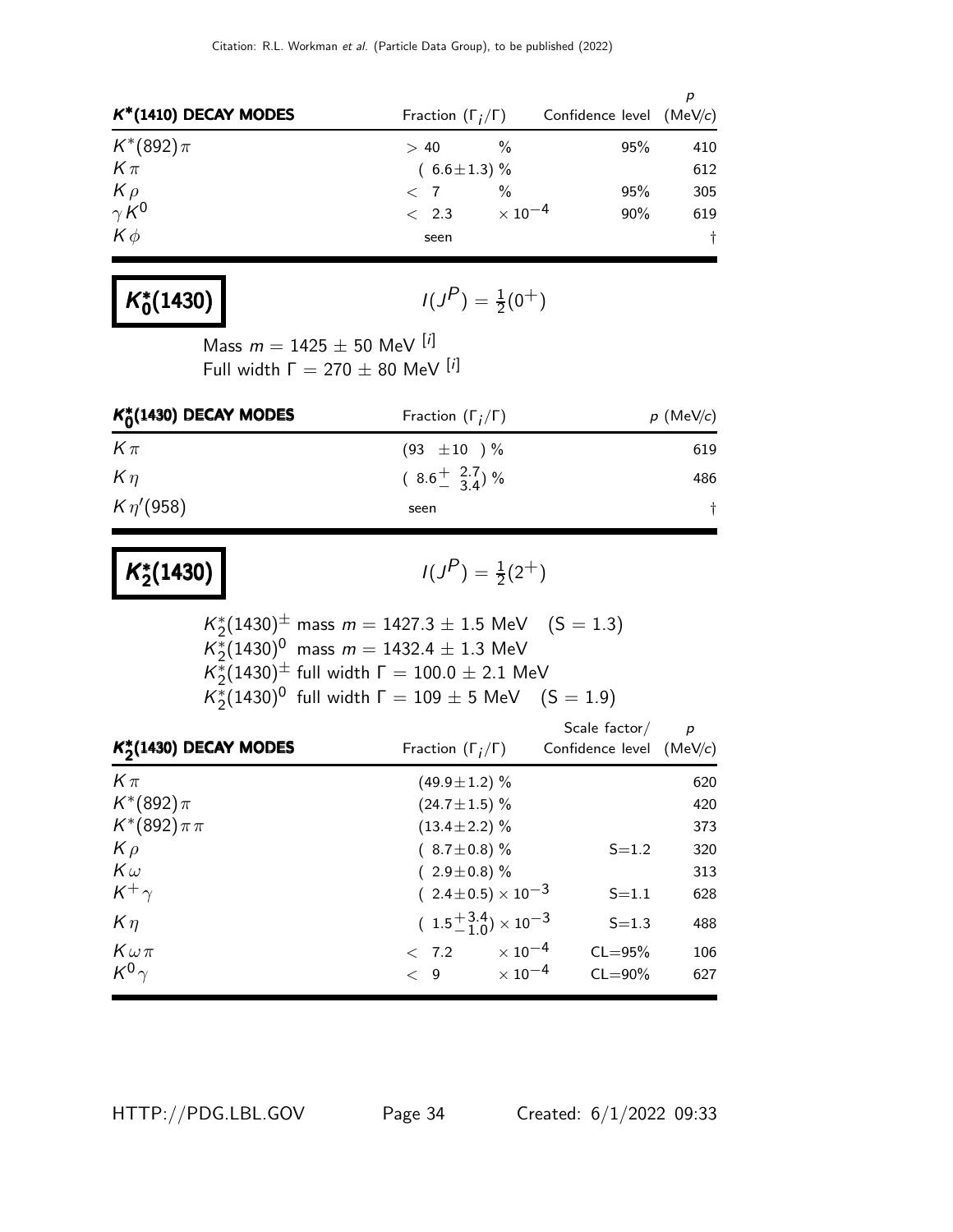| $K(1460)$ DECAY MODES | Fraction $(\Gamma_i/\Gamma)$ | $p$ (MeV/c) |
|-----------------------|------------------------------|-------------|
| $K^*(892)\pi$         | seen                         |             |
| $K \rho$              | seen                         |             |
| $K_0^*(1430)\pi$      | seen                         |             |
| $K\phi$               | seen                         |             |
|                       |                              |             |

## $K_1(1650)$

 $K(1460)$ 

$$
I(J^P) = \frac{1}{2}(1^+)
$$

Mass  $m = 1650 \pm 50$  MeV Full width  $Γ = 150 ± 50$  MeV

| $K^*(1680)$ | $I(J^P) = \frac{1}{2}(1^-)$ |
|-------------|-----------------------------|
|             | Mass $m = 1718 \pm 18$ MeV  |

Full width  $\Gamma = 322 \pm 110$  MeV  $(S = 4.2)$ 

| $K^*(1680)$ DECAY MODES | Fraction $(\Gamma_i/\Gamma)$ | $p$ (MeV/c) |
|-------------------------|------------------------------|-------------|
| $K\pi$                  | $(38.7 \pm 2.5)\%$           | 782         |
| $K \rho$                | $(31.4 + 5.0)$ %             | 571         |
| $K^*(892)\pi$           | $(29.9 + \frac{2.2}{5.0})$ % | 618         |
| $K\phi$                 | seen                         | 387         |
| $K\eta$                 | $(1.4\frac{+1.0}{0.8})\%$    | 683         |

# $K_2(1770)$  [gg]

 $I(J^P) = \frac{1}{2}(2^-)$ 

Mass  $m = 1773 \pm 8$  MeV Full width  $Γ = 186 ± 14$  MeV

| $K2(1770)$ DECAY MODES | Fraction $(\Gamma_i/\Gamma)$ | $p$ (MeV/c) |
|------------------------|------------------------------|-------------|
| $K\pi\pi$              |                              | 794         |
| $K_2^*(1430)\pi$       | seen                         | 287         |
| $K^*(892)\pi$          | seen                         | 654         |
| $K f_2(1270)$          | seen                         | 53          |
| $K\phi$                | seen                         | 441         |
| $K\omega$              | seen                         | 607         |

HTTP://PDG.LBL.GOV Page 35 Created: 6/1/2022 09:33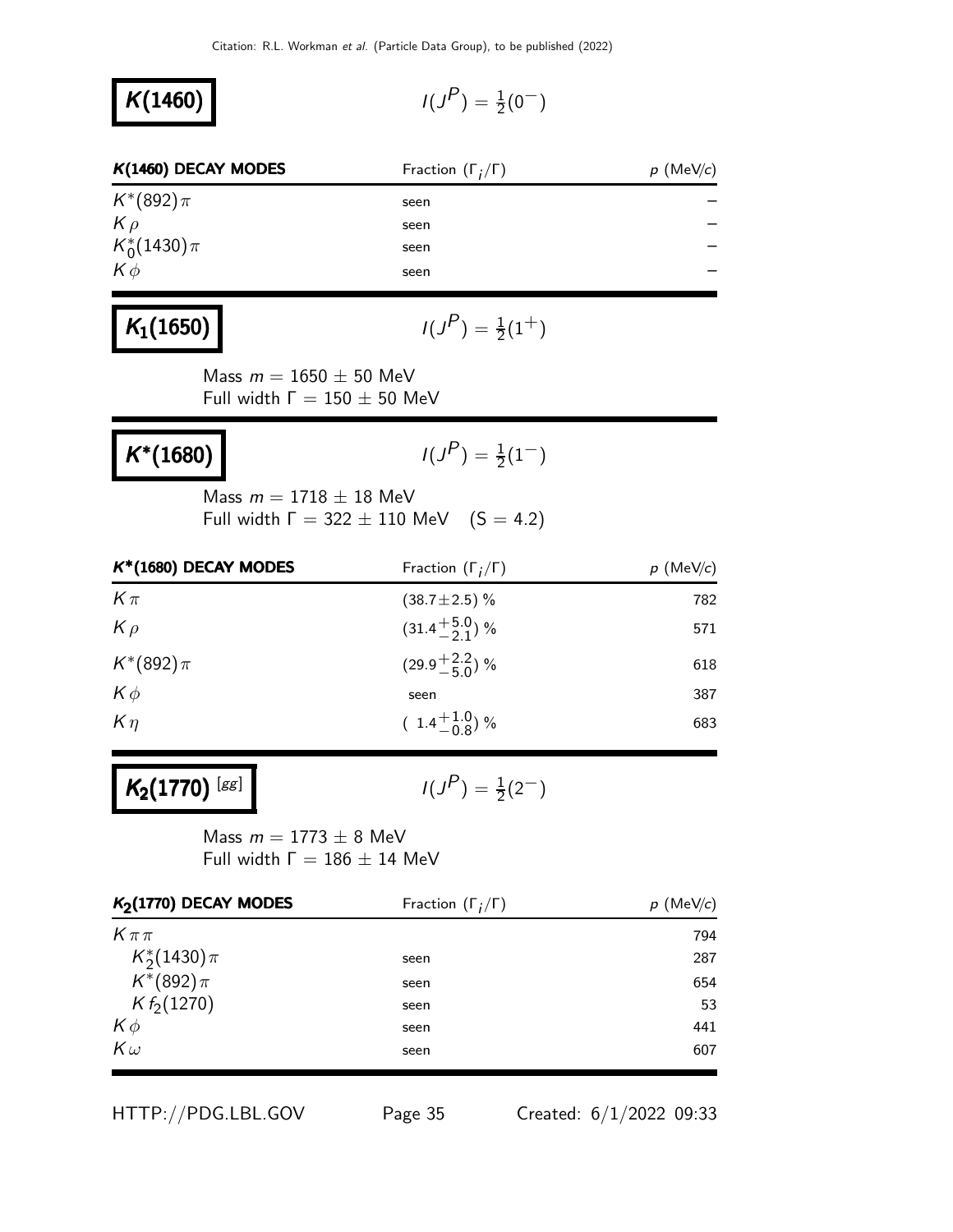#### K ∗ **3**(1780)  $\vert$   $\vert$   $\vert$

$$
I(J^P) = \frac{1}{2}(3^-)
$$

Mass  $m = 1779 \pm 8$  MeV  $(S = 1.2)$ Full width  $Γ = 161 ± 17$  MeV  $(S = 1.1)$ 

| $K_2^*(1780)$ DECAY MODES | Fraction $(\Gamma_i/\Gamma)$ | Confidence level (MeV/c) |     |
|---------------------------|------------------------------|--------------------------|-----|
| $K \rho$                  | $(31 \pm 9) \%$              |                          | 616 |
| $K^*(892)\pi$             | $(20 \pm 5) \%$              |                          | 657 |
| $K\pi$                    | $(18.8 \pm 1.0) \%$          |                          | 815 |
| $K\eta$                   | $(30 \pm 13) \%$             |                          | 721 |
| $K_2^*(1430)\pi$          | $\%$<br>< 16                 | 95%                      | 292 |

# $K_2(1820)$ <sup>[gg]</sup>

 $I(J^P) = \frac{1}{2}(2^-)$ 

Mass  $m = 1819 \pm 12$  MeV Full width  $\Gamma = 264 \pm 34$  MeV

| $K2(1820)$ DECAY MODES | Fraction $(\Gamma_i/\Gamma)$ | $p$ (MeV/c) |
|------------------------|------------------------------|-------------|
| $K\pi\pi$              | seen                         | 819         |
| $K_2^*(1430)\pi$       | seen                         | 328         |
| $K^*(892)\pi$          | seen                         | 683         |
| $K f_2(1270)$          | seen                         | 191         |
| $K\omega$              | seen                         | 640         |
| $K\phi$                | seen                         | 483         |

#### K ∗  $\binom{2}{2}(1980)$   $\binom{1}{3}(1980)$

 $P$ ) =  $\frac{1}{2}(2^{+})$ 

Mass  $m = 1994^{+60}_{-50}$  MeV  $(S = 2.8)$ Full width  $\Gamma = 348^{+50}_{-30}$  MeV  $(S = 1.3)$ 

| $K_2^*(1980)$ DECAY MODES | Fraction $(\Gamma_i/\Gamma)$ | $p$ (MeV/c) |
|---------------------------|------------------------------|-------------|
| $K^*(892)\pi$             | possibly seen                | 791         |
| $K \rho$                  | possibly seen                | 762         |
| $K f_2(1270)$             | possibly seen                | 424         |
| $K\phi$                   | seen                         | 627         |
| $K\eta$                   | seen                         | 850         |
|                           |                              |             |

HTTP://PDG.LBL.GOV Page 36 Created: 6/1/2022 09:33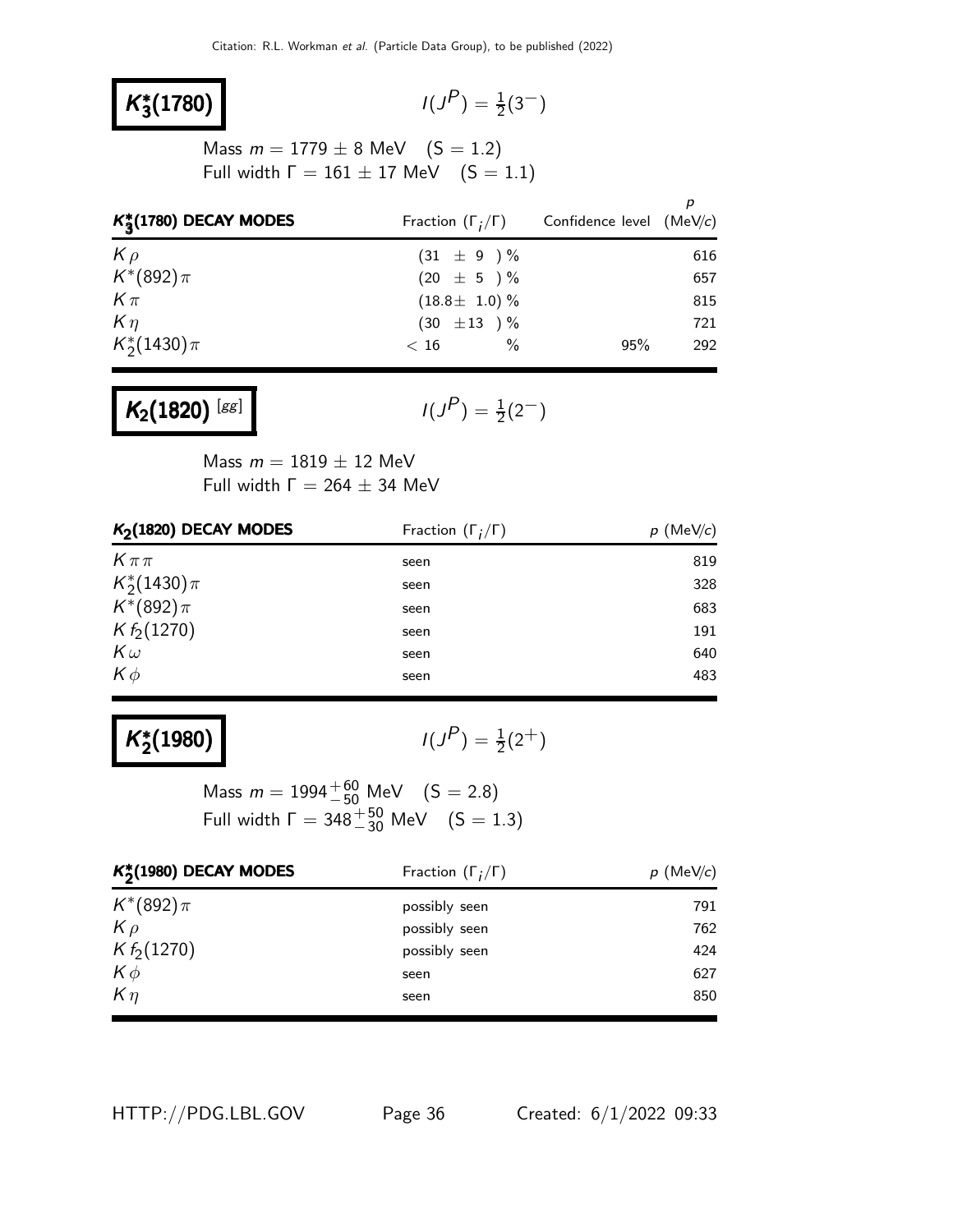#### K ∗  $\binom{*}{4}(2045)$  /(J

$$
I(J^P) = \frac{1}{2}(4^+)
$$

Mass  $m = 2048^{+8}_{-9}$  MeV  $(S = 1.1)$ Full width  $\Gamma = 199^{+27}_{-19}$  MeV

| $K_A^*(2045)$ DECAY MODES | Fraction $(\Gamma_i/\Gamma)$ | $p$ (MeV/c) |  |
|---------------------------|------------------------------|-------------|--|
| $K\pi$                    | $(9.9 \pm 1.2)$ %            | 960         |  |
| $K^*(892)\pi\pi$          | $(9 \pm 5) \%$               | 804         |  |
| $K^*(892)\pi\pi\pi$       | $(7 \pm 5) \%$               | 770         |  |
| $\rho K \pi$              | $(5.7 \pm 3.2)$ %            | 744         |  |
| $\omega K\pi$             | $(5.0 \pm 3.0)$ %            | 740         |  |
| $\phi K \pi$              | $(2.8 \pm 1.4)$ %            | 597         |  |
| $\phi K^{*}(892)$         | $(1.4 \pm 0.7)\%$            | 368         |  |

# CHARMED MESONS  $(C = \pm 1)$

 $D^+ = c\overline{d}$ ,  $D^0 = c\overline{u}$ ,  $\overline{D}^0 = \overline{c} u$ ,  $D^- = \overline{c} d$ , similarly for  $D^*$ 's

|--|

$$
\pm \qquad I(J^P) = \frac{1}{2}(0^-)
$$

Mass  $m = 1869.66 \pm 0.05$  MeV Mean life  $\tau = (1033 \pm 5) \times 10^{-15}$  s  $c\tau = 309.8 \mu m$ 

#### c-quark decays

 $\Gamma(c \to \ell^+$  anything)/ $\Gamma(c \to \text{ anything}) = 0.096 \pm 0.004$  [hh]  $\Gamma(c \to D^*(2010)^+$  anything)/ $\Gamma(c \to$  anything) = 0.255  $\pm$  0.017

#### CP-violation decay-rate asymmetries

 $A_{CP}(\mu^{\pm}\nu) = (8 \pm 8)\%$  $A_{CP}(K^0_L \, e^\pm \, \nu) = (-0.6 \pm 1.6)\%$ L  $A_{C P}(K^{\bar{0}}_{S})$  $(\frac{0}{5}\pi^{\pm}) = (-0.41 \pm 0.09)\%$  $A_{C P} (K^{\bar{0}}_L$  $L \xrightarrow{0} K^{\pm}$ ) in  $D^{\pm} \rightarrow K_{L}^{0}$  $\frac{0}{L}K^\pm = (-4.2 \pm 3.4) \times 10^{-2}$  $A_{CP}(K^{\pm 2\pi^{\pm}}) = (-0.18 \pm 0.16)\%$  $A_{CP}(K^{\mp}\pi^{\pm}\pi^{\pm}\pi^0)=(-0.3\pm0.7)\%$  $A_{C P}$ (K $_{S}^0$  $\frac{0}{\mathcal{S}}\pi^{\pm}\pi^{0}) = (-0.1\pm0.7)\%$  $A_{C P}$ (K $_{S}^{\bar{0}}$  $\frac{1}{S}\pi^{\pm}\eta)$  in  $D^{\pm}\to~{\sf K}^0_S$  $\frac{0}{\mathcal{S}}\pi^{\pm}\eta = (-0.9 \pm 3.1) \times 10^{-2}$  $A_{C P}(K^{\bar 0}_S$  $(\bar{\mathcal{S}}_S^{\bar{\mathcal{I}}} \pi^{\pm}\pi^+\pi^-) = (0.0 \pm 1.2)\%$  $A_{CP} (K^{\pm} \pi^+ \pi^- \pi^0)$  in  $D^{\pm} \to K^{\pm} \pi^+ \pi^- \pi^0 = -0.04 \pm 0.06$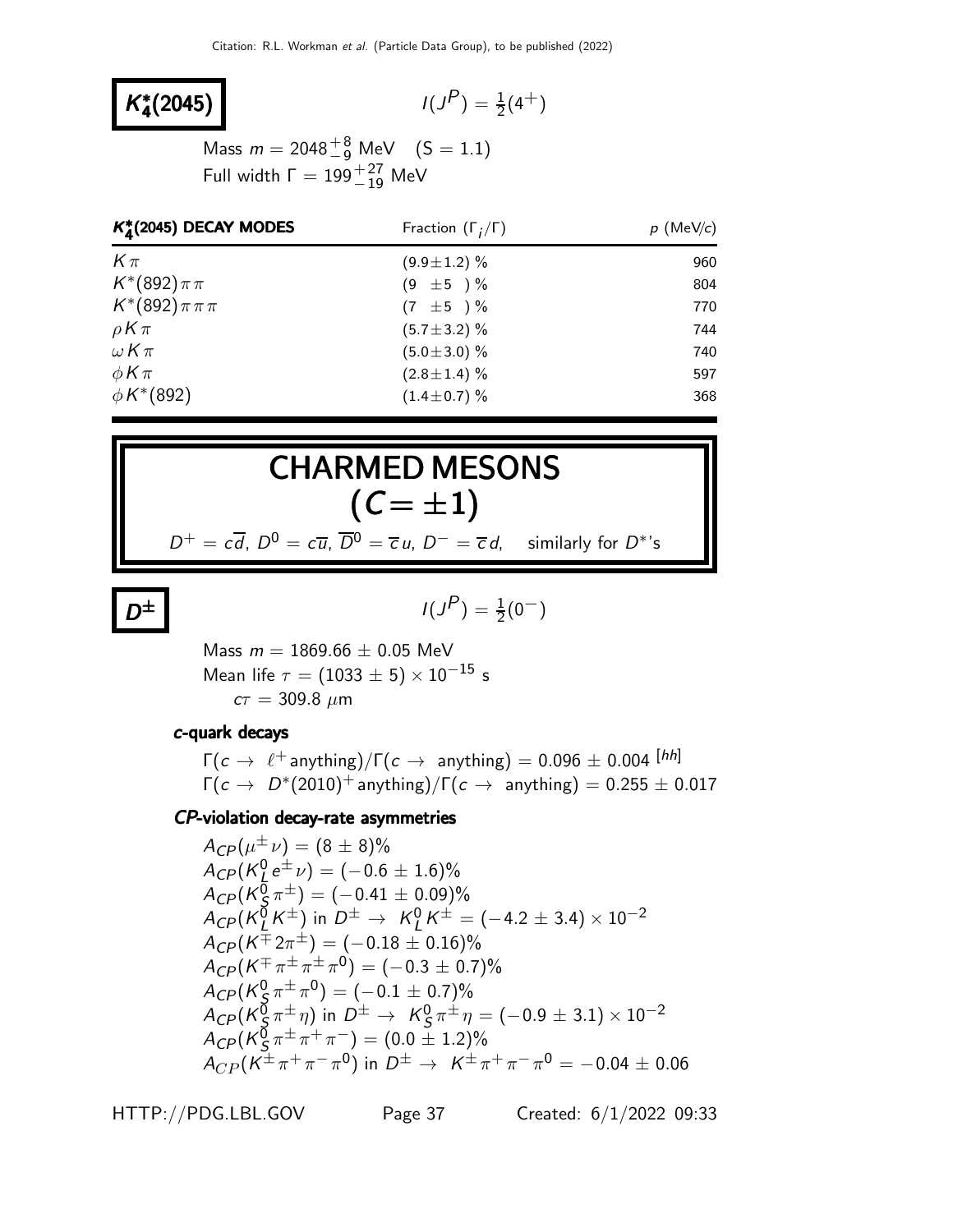$$
A_{CP}(\pi^{\pm}\pi^0) = (0.4 \pm 1.3)\% \quad (S = 1.7)
$$
  
\n
$$
A_{CP}(\pi^{\pm}\eta) = (0.3 \pm 0.8)\% \quad (S = 1.2)
$$
  
\n
$$
A_{CP}(\pi^{\pm}\pi^0\eta) \text{ in } D^{\pm} \rightarrow \pi^{\pm}\pi^0\eta = (-6 \pm 7) \times 10^{-2}
$$
  
\n
$$
A_{CP}(\pi^{\pm}\eta\eta) \text{ in } D^{\pm} \rightarrow \pi^{\pm}\eta\eta = (8 \pm 9) \times 10^{-2}
$$
  
\n
$$
A_{CP}(\pi^{\pm}\eta'(958)) = (-0.6 \pm 0.7)\%
$$
  
\n
$$
A_{CP}(\overline{K}^0/K^0K^{\pm}) = (0.11 \pm 0.17)\%
$$
  
\n
$$
A_{CP}(K_S^0K^{\pm}\pi^0) \text{ in } D^{\pm} \rightarrow K_S^0K^{\pm}\pi^0 = (1 \pm 4) \times 10^{-2}
$$
  
\n
$$
A_{CP}(K_L^0K^{\pm}\pi^0) \text{ in } D^{\pm} \rightarrow K_L^0K^{\pm}\pi^0 = (-1 \pm 4) \times 10^{-2}
$$
  
\n
$$
A_{CP}(K^{\pm}K^{\mp}\pi) \text{ in } D^{\pm} \rightarrow K_L^0K^{\pm}\pi^0 = (-1 \pm 4) \times 10^{-2}
$$
  
\n
$$
A_{CP}(K^{\pm}K^{\pm}\pi^0) = (0.37 \pm 0.29)\%
$$
  
\n
$$
A_{CP}(K^{\pm}K^{\pm}(1430)^0) = (8\frac{1}{6})\%
$$
  
\n
$$
A_{CP}(K^{\pm}K^{\pm}_{2}(1430)^0) = (43\frac{120}{26})\%
$$
  
\n
$$
A_{CP}(K^{\pm}K^{\pm}_{2}(1430)^0) = (-12\frac{113}{13})\%
$$
  
\n
$$
A_{CP}(K^{\pm}K^{\pm}_{2}(1430)^0) = (-12\frac{118}{13})\%
$$
  
\n
$$
A_{CP}(K^{\pm}\pi
$$

### $\chi^2$  tests of CP-violation (CPV)

**tests of CP-violation (CPV)**<br>Local CPV in  $D^{\pm} \rightarrow \pi^{+} \pi^{-} \pi^{\pm} = 78.1\%$ Local CPV in  $D^{\pm} \rightarrow K^{+} K^{-} \pi^{\pm} = 31\%$ 

# $\cal CP$  violating asymmetries of  $\cal P$ -odd ( $\cal T$ -odd) moments

 $A_{\mathcal{T}}(K^0_S$  $\frac{0}{S}\, {\cal K}^{\pm}\, \pi^+\, \pi^-\big) = (-\,12\,\pm\,11)\times 10^{-3}\,$   $[{\it ii}]$ 

 $D^+$  form factors

$$
f_{+}(0)|V_{cs}| \text{ in } \overline{K}^{0} \ell^{+} \nu_{\ell} = 0.719 \pm 0.011 \quad (S = 1.6)
$$
  
\n
$$
r_{1} \equiv a_{1}/a_{0} \text{ in } \overline{K}^{0} \ell^{+} \nu_{\ell} = -2.13 \pm 0.14
$$
  
\n
$$
r_{2} \equiv a_{2}/a_{0} \text{ in } \overline{K}^{0} \ell^{+} \nu_{\ell} = -3 \pm 12 \quad (S = 1.5)
$$
  
\n
$$
f_{+}(0)|V_{cd}| \text{ in } \pi^{0} \ell^{+} \nu_{\ell} = 0.1407 \pm 0.0025
$$
  
\n
$$
r_{1} \equiv a_{1}/a_{0} \text{ in } \pi^{0} \ell^{+} \nu_{\ell} = -2.00 \pm 0.13
$$
  
\n
$$
r_{2} \equiv a_{2}/a_{0} \text{ in } \pi^{0} \ell^{+} \nu_{\ell} = -4 \pm 5
$$
  
\n
$$
f_{+}(0)|V_{cd}| \text{ in } D^{+} \rightarrow \eta \ell^{+} \nu_{\ell} \quad (\ell = e \text{ or } \nu) = (8.4 \pm 0.4) \times 10^{-2}
$$
  
\n
$$
r_{1} \equiv a_{1}/a_{0} \text{ in } D^{+} \rightarrow \eta e^{+} \nu_{e} = -5.3 \pm 2.7 \quad (S = 1.9)
$$
  
\n
$$
r_{v} \equiv V(0)/A_{1}(0) \text{ in } D^{+} \rightarrow \omega e^{+} \nu_{e} = 1.24 \pm 0.11
$$
  
\n
$$
r_{2} \equiv A_{2}(0)/A_{1}(0) \text{ in } D^{+} \rightarrow \omega e^{+} \nu_{e} = 1.06 \pm 0.16
$$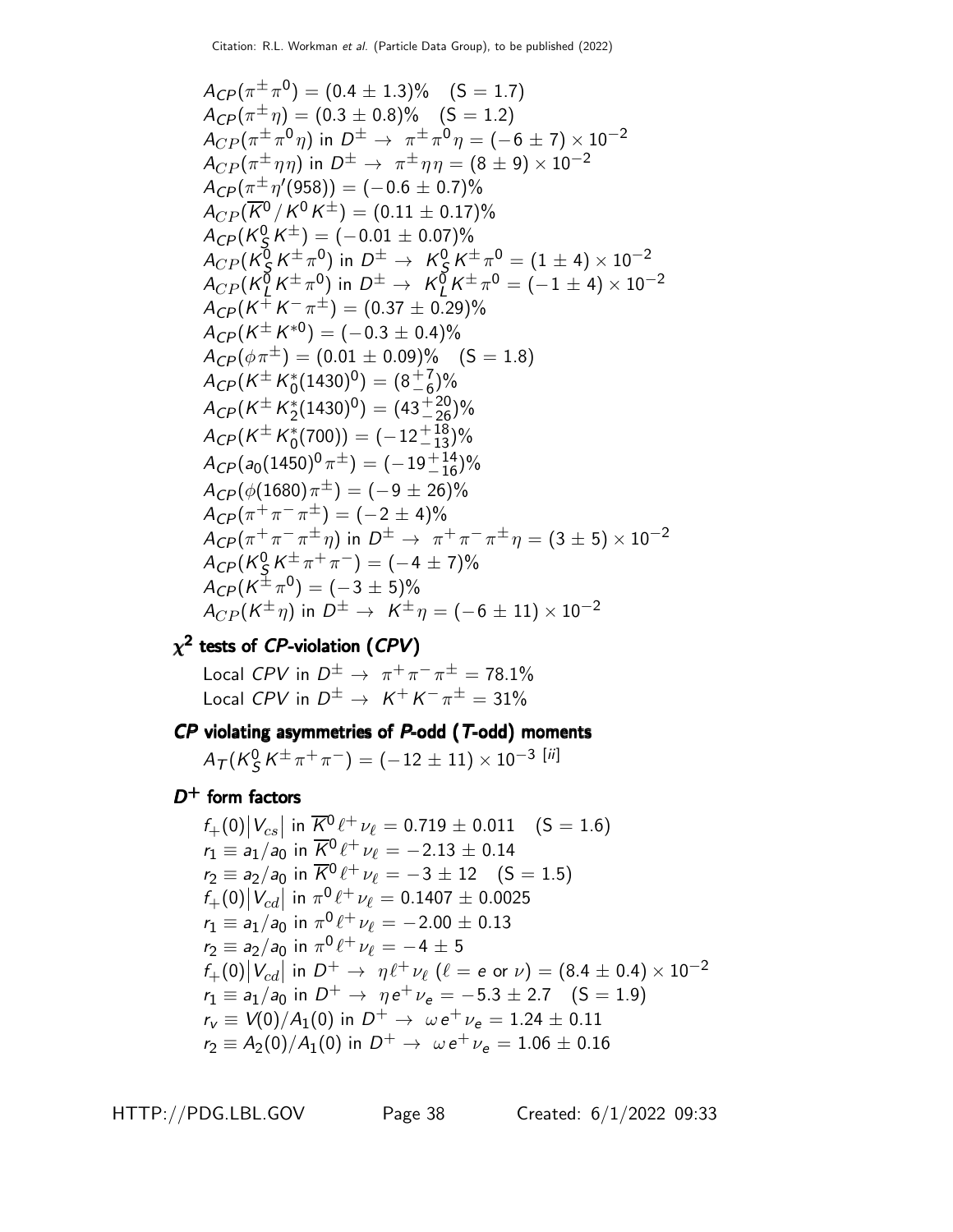$$
r_v \equiv V(0)/A_1(0) \text{ in } D^+, D^0 \rightarrow \rho e^+ \nu_e = 1.64 \pm 0.10 \quad (S = 1.2)
$$
  
\n
$$
r_2 \equiv A_2(0)/A_1(0) \text{ in } D^+, D^0 \rightarrow \rho e^+ \nu_e = 0.84 \pm 0.06
$$
  
\n
$$
r_v \equiv V(0)/A_1(0) \text{ in } \overline{K}^*(892)^0 \ell^+ \nu_\ell = 1.49 \pm 0.05 \quad (S = 2.1)
$$
  
\n
$$
r_2 \equiv A_2(0)/A_1(0) \text{ in } \overline{K}^*(892)^0 \ell^+ \nu_\ell = 0.802 \pm 0.021
$$
  
\n
$$
r_3 \equiv A_3(0)/A_1(0) \text{ in } \overline{K}^*(892)^0 \ell^+ \nu_\ell = 0.0 \pm 0.4
$$
  
\n
$$
\Gamma_L/\Gamma_T \text{ in } \overline{K}^*(892)^0 \ell^+ \nu_\ell = 1.13 \pm 0.08
$$
  
\n
$$
\Gamma_+/\Gamma_- \text{ in } \overline{K}^*(892)^0 \ell^+ \nu_\ell = 0.22 \pm 0.06 \quad (S = 1.6)
$$

Most decay modes (other than the semileptonic modes) that involve a neutral  $K$  meson are now given as  $K^0_{\mathcal{S}}$  modes, not as  $\overline{K}{}^0$  modes. Nearly always it is a  $K^0$  that is measured, and interference between Cabibbo-allowed and doubly Cabibbo-suppressed modes can invalidate the assumption that 2 Γ $(K_S^0)$  = Γ $(\overline{K}^0)$ .

| $D^+$ DECAY MODES                                                                               |                                  | Scale factor $/$                 | $\boldsymbol{p}$ |
|-------------------------------------------------------------------------------------------------|----------------------------------|----------------------------------|------------------|
|                                                                                                 | Fraction $(\Gamma_j/\Gamma)$     | Confidence level $(MeV/c)$       |                  |
|                                                                                                 | <b>Inclusive modes</b>           |                                  |                  |
| $e^+$ semileptonic                                                                              | $(16.07 \pm 0.30)$ %             |                                  |                  |
| $\mu^+$ anything                                                                                | $(17.6 \pm 3.2)$ %               |                                  |                  |
| $K^-$ anything                                                                                  | $(25.7 \pm 1.4)$ %               |                                  |                  |
| $\overline{K}{}^0$ anything $+$ K <sup>0</sup> anything                                         | $(61 \pm 5) \%$                  |                                  |                  |
| $K^+$ anything                                                                                  | $(5.9 \pm 0.8)$ %                |                                  |                  |
| $K^*(892)^-$ anything                                                                           | $(6 \pm 5) \%$                   |                                  |                  |
| $\overline{K}$ <sup>*</sup> (892) <sup>0</sup> anything                                         | $(23 \pm 5) \%$                  |                                  |                  |
| $K^*(892)^0$ anything                                                                           | $< 6.6$ %                        | $CL = 90\%$                      |                  |
| $\eta$ anything                                                                                 | $(6.3 \pm 0.7)$ %                |                                  |                  |
| $\eta'$ anything                                                                                | $(1.04 \pm 0.18) \%$             |                                  |                  |
| $\phi$ anything                                                                                 | $(1.12 \pm 0.04) \%$             |                                  |                  |
|                                                                                                 | Leptonic and semileptonic modes  |                                  |                  |
| $e^+$ $\nu_e$                                                                                   | < 8.8                            | $\times$ 10 $^{-6}$ CL=90%       | 935              |
| $\gamma e^+ \nu_e$                                                                              | < 3.0                            | $\times$ 10 $^{-5}$ CL $=$ 90%   | 935              |
| $\mu^+ \nu_\mu$                                                                                 | $(3.74 \pm 0.17) \times 10^{-4}$ |                                  | 932              |
| $\tau^+ \nu_{\tau}$                                                                             | $(1.20 \pm 0.27) \times 10^{-3}$ |                                  | 90               |
| $\overline{K}$ <sup>0</sup> $e^+$ $\nu_e$                                                       | $(8.72 \pm 0.09)$ %              |                                  | 869              |
| $\overline{K}{}^0 \mu^+ \nu_\mu$                                                                | $(8.76 \pm 0.19) \%$             |                                  | 865              |
| $K^{-} \pi^{+} e^{+} \nu_{e}$                                                                   |                                  | $(4.02 \pm 0.18)$ % S=3.2        | 864              |
| $\overline{K}^*(892)^0 e^+ \nu_e$ , $\overline{K}^*(892)^0 \rightarrow$                         | $(3.77 \pm 0.17)$ %              |                                  | 722              |
| $K^{-} \pi^{+}$<br>$(K^{-} \pi^{+})$ [0.8–1.0]GeV $e^{+} \nu_{e}$                               | $(3.39 \pm 0.09)$ %              |                                  | 864              |
| $(K^-\pi^+)_{S-wave} e^+\nu_e$                                                                  | $(2.28 \pm 0.11) \times 10^{-3}$ |                                  |                  |
| $\overline{K}^*(1410)^0 e^+ \nu_e$ ,<br>$K^*(1410)^0 \rightarrow K^-\pi^+$                      | < 6                              | $\times$ 10 $^{-3}$ CL $=$ 90%   |                  |
| $\overline{K}_{2}^{*}(1430)^{0}e^{+}\nu_{e}$<br>$\overline{K}_2^*(1430)^0 \rightarrow K^-\pi^+$ | < 5                              | $\times$ 10 <sup>-4</sup> CL=90% |                  |
| HTTP://PDG.LBL.GOV                                                                              | Page 39                          | Created: $6/1/2022$ 09:33        |                  |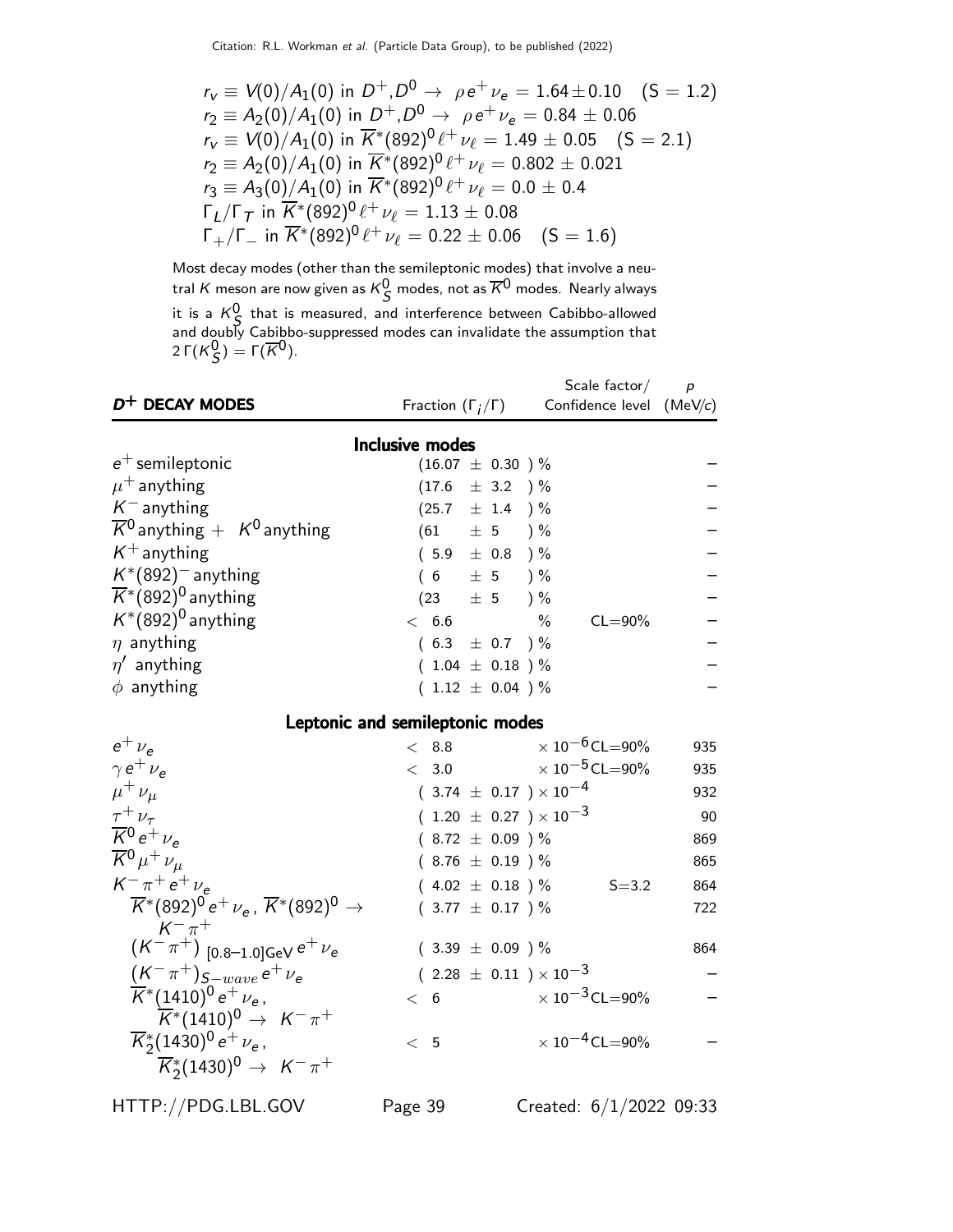| $K^-\pi^+e^+\nu_e$ nonresonant                                      |     |       |          |                             | $< 7$ $\times 10^{-3}$ CL=90%                     |           | 864 |
|---------------------------------------------------------------------|-----|-------|----------|-----------------------------|---------------------------------------------------|-----------|-----|
| $\overline{K}$ *(892) <sup>0</sup> e <sup>+</sup> $\nu_e$           |     |       |          | $(5.40 \pm 0.10) \%$        |                                                   | $S = 1.1$ | 722 |
| $K^{-} \pi^{+} \mu^{+} \nu_{\mu}$                                   |     |       |          | $(3.65 \pm 0.34)$ %         |                                                   |           | 851 |
| $\overline{K}^*(892)^0 \mu^+ \nu_\mu$ ,                             |     |       |          | $(3.52 \pm 0.10) \%$        |                                                   |           | 717 |
| $\overline{K}^*(892)^0 \rightarrow K^- \pi^+$                       |     |       |          |                             |                                                   |           |     |
| $K^-\pi^+\mu^+\nu_\mu$ nonresonant                                  |     |       |          |                             | $(1.9 \pm 0.5) \times 10^{-3}$                    |           | 851 |
| $\overline{K}^*(892)^0 \mu^+ \nu_\mu$                               |     |       |          | $(5.27 \pm 0.15)$ %         |                                                   |           | 717 |
| $K^- \pi^+ \pi^0 \mu^+ \nu_\mu$                                     |     |       |          |                             | $< 1.5$ $\times 10^{-3}$ CL=90%                   |           | 825 |
| $\overline{K}_1(1270)^0 e^+ \nu_e, \ \overline{K}_1^0 \rightarrow$  |     |       |          |                             | $(1.06 \pm 0.15) \times 10^{-3}$                  |           |     |
| $\frac{K^-\pi^+\pi^0}{K_0^*(1430)^0\mu^+\nu_\mu}$                   |     |       |          | $\langle$ 2.3               | $\times$ 10 $^{-4}$ CL $=$ 90%                    |           | 380 |
| $\overline{K}^*(1680)^0 \mu^+ \nu_\mu$                              |     |       |          | < 1.5                       | $\times$ 10 $^{-3}$ CL $=$ 90%                    |           | 105 |
| $\pi^{0} e^{+} \nu_{e}$                                             |     |       |          |                             | $(3.72 \pm 0.17) \times 10^{-3}$ S=2.0            |           | 930 |
| $\pi^{0} \mu^{+} \nu_{\mu}$                                         |     |       |          |                             | $(3.50 \pm 0.15) \times 10^{-3}$                  |           | 927 |
| $\eta e^+ \nu_e$                                                    |     |       |          |                             | $(1.11 \pm 0.07) \times 10^{-3}$                  |           | 855 |
| $\eta\mu^+\nu_\mu$                                                  |     |       |          |                             | $(1.04 \pm 0.11) \times 10^{-3}$                  |           | 851 |
| $\pi^{-}$ $\pi^{+}$ e <sup>+</sup> $\nu_{e}$                        |     |       |          |                             | $(2.45 \pm 0.10) \times 10^{-3}$                  |           | 924 |
| $f_0(500)^0 e^+ \nu_e$ , $f_0(500)^0 \rightarrow$                   |     |       |          |                             | $(6.3 \pm 0.5) \times 10^{-4}$                    |           |     |
| $\pi^+\pi^-$                                                        |     |       |          |                             |                                                   |           |     |
| $ho^0 e^+ \nu_e$                                                    |     |       |          |                             | $(2.18 + \frac{0.17}{0.25}) \times 10^{-3}$       |           | 774 |
| $\rho^{0} \mu^{+} \nu_{\mu}$                                        |     |       |          |                             | $(2.4 \pm 0.4) \times 10^{-3}$                    |           | 770 |
| $\omega e^+ \nu_e$                                                  |     |       |          |                             | $(1.69 \pm 0.11) \times 10^{-3}$                  |           | 771 |
| $\omega \mu^+ \nu_\mu$                                              |     |       |          |                             | $(1.77 \pm 0.21) \times 10^{-3}$                  |           | 767 |
| $\eta$ '(958) e <sup>+</sup> $\nu_e$                                |     |       |          |                             | $(2.0 \pm 0.4) \times 10^{-4}$                    |           | 690 |
| $a(980)^{0} e^{+} \nu_{e}$ , $a(980)^{0} \rightarrow \eta \pi^{0}$  |     |       |          |                             | $(1.7 \frac{+}{0.7}) \times 10^{-4}$              |           |     |
| $b_1(1235)^0 e^+ \nu_e$ , $b_1^0 \rightarrow \omega \pi^0$          |     | $\lt$ |          |                             | 1.75 $\times 10^{-4}$ CL=90%                      |           |     |
| $\phi e^+ \nu_e$                                                    |     | $\lt$ |          | 1.3                         | $\times$ 10 $^{-5}$ CL $=$ 90%                    |           | 657 |
| $D^0 e^+ \nu_e$                                                     |     |       |          | < 1.0                       | $\times$ 10 $^{-4}$ CL $=$ 90%                    |           | 5   |
| Hadronic modes with a $\overline{K}$ or $\overline{K}K\overline{K}$ |     |       |          |                             |                                                   |           |     |
| $\frac{K^0_S \pi^+}{K^0_I \pi^+}$                                   |     |       |          | $(1.562 \pm 0.031)$ %       |                                                   | $S = 1.7$ | 863 |
|                                                                     |     |       |          | $(1.46 \pm 0.05)$ %         |                                                   |           | 863 |
| $K^{-}2\pi^{+}$                                                     | [j] |       |          | $(9.38 \pm 0.16)$ %         |                                                   | $S = 1.6$ | 846 |
| $(K^-\pi^+)_{S-wave}\pi^+$                                          |     |       |          | $(7.52 \pm 0.17)$ %         |                                                   |           | 846 |
| $\overline{K}_{0}^{*}(1430)^{0}\pi^{+}$ ,                           |     |       |          | $[kk]$ (1.25 $\pm$ 0.06 ) % |                                                   |           | 382 |
| $\overline{K}_{0}^{*}(1430)^{0} \rightarrow K^{-} \pi^{+}$          |     |       |          |                             |                                                   |           |     |
| $\overline{K}$ *(892) <sup>0</sup> $\pi$ <sup>+</sup> ,             |     |       |          | $(1.04 \pm 0.12)$ %         |                                                   |           | 714 |
| $\overline{K}^*(892)^0 \rightarrow K^-\pi^+$                        |     |       |          |                             |                                                   |           |     |
| $\overline{K}^*(1410)^0 \pi^+$ , $\overline{K}^{*0} \rightarrow$    |     |       | not seen |                             |                                                   |           | 381 |
| $\frac{K^-\pi^+}{K_2^*(1430)^0\pi^+}$                               |     |       |          |                             | $[kk]$ (2.3 $\pm$ 0.7 ) $\times$ 10 <sup>-4</sup> |           | 371 |
| $\overline{K}_2^*(1430)^0 \rightarrow K^-\pi^+$                     |     |       |          |                             |                                                   |           |     |
|                                                                     |     |       |          |                             |                                                   |           |     |

HTTP://PDG.LBL.GOV Page 40 Created: 6/1/2022 09:33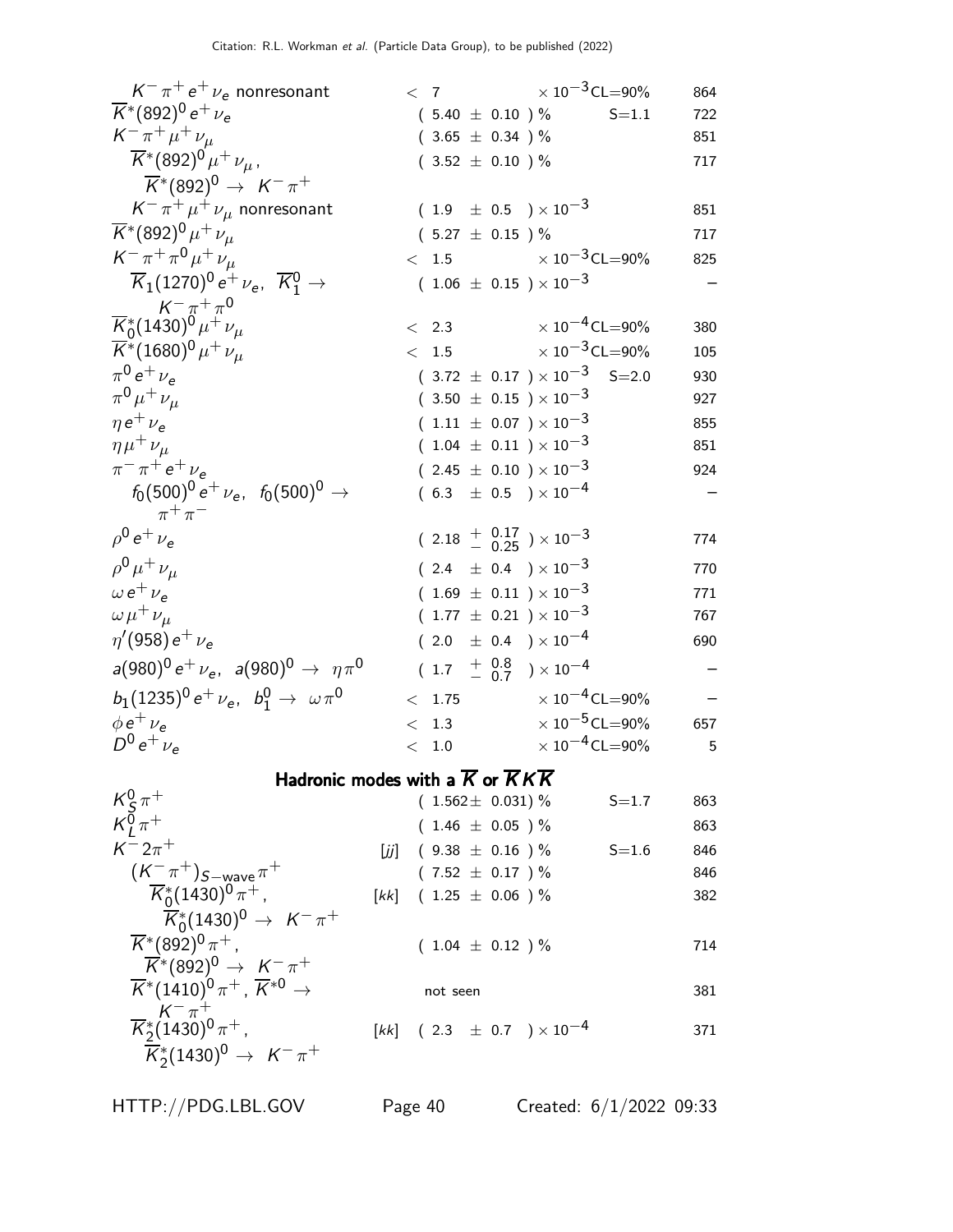| $\overline{K}$ <sup>*</sup> (1680) <sup>0</sup> $\pi$ <sup>+</sup> ,                                                         |       |                     |                                  | $[kk]$ (2.2 $\pm$ 1.1 ) × 10 <sup>-4</sup>                         |           | 58          |
|------------------------------------------------------------------------------------------------------------------------------|-------|---------------------|----------------------------------|--------------------------------------------------------------------|-----------|-------------|
| $\overline{K}^*(1680)^0 \rightarrow K^-\pi^+$                                                                                |       |                     |                                  |                                                                    |           |             |
| $K^{-}(2\pi^{+})_{I=2}$                                                                                                      |       |                     | $(1.45 \pm 0.26) \%$             |                                                                    |           |             |
| $K_S^0 \pi^+ \pi^0$                                                                                                          | [زنر] |                     | $(7.36 \pm 0.21)$ %              |                                                                    |           | 845         |
| $K_S^0 \rho^+$                                                                                                               |       |                     | $(6.14 \frac{+}{0.60})$ %        |                                                                    |           | 677         |
| $K_S^0 \rho (1450)^+$ , $\rho^+ \to \pi^+ \pi^0$                                                                             |       |                     |                                  | $(1.5 \tfrac{+1.2}{-1.4}) \times 10^{-3}$                          |           |             |
| $\overline{K}$ *(892) <sup>0</sup> $\pi$ <sup>+</sup> ,<br>$\overline{K}$ *(892) <sup>0</sup> $\rightarrow$ $K^0_S \pi^0$    |       |                     |                                  | ( 2.64 $\pm$ 0.32 ) $\times$ 10 $^{-3}$                            |           | 714         |
| $\overline{K}_{0}^{*}(1430)^{0}\pi^{+}$ , $\overline{K}_{0}^{*0}$ $\rightarrow$<br>$K^0_s \pi^0$                             |       |                     |                                  | $(2.7 \pm 0.9) \times 10^{-3}$                                     |           |             |
| $\overline{K}^*_0(1680)^0 \pi^+$ , $\overline{K}^{*0}_0 \rightarrow$<br>$K^0_s \pi^0$                                        |       |                     |                                  |                                                                    |           |             |
| $\overline{\kappa}^0 \pi^+$ , $\overline{\kappa}^0 \to K^0_S \pi^0$                                                          |       |                     |                                  | $(6 + \frac{5}{4}) \times 10^{-3}$                                 |           |             |
| $K^0_S \pi^+ \pi^0$ nonresonant                                                                                              |       |                     |                                  | $(3 \pm 4) \times 10^{-3}$                                         |           | 845         |
| $K^0$ <sub>S</sub> $\pi^+\pi^0$ nonresonant and<br>$\overline{\kappa}^0 \pi^+$                                               |       |                     | $(1.37 \pm 0.21 \atop - 0.40)$ % |                                                                    |           |             |
| $(K_{\mathsf{S}}^0 \pi^0)_{S{\rm-wave}} \pi^+$                                                                               |       |                     | $(1.27 \frac{+}{0.33})\%$        |                                                                    |           | 845         |
| $K_S^0 \pi^+ \eta$                                                                                                           |       |                     | $(1.31 \pm 0.05) \%$             |                                                                    |           | 722         |
| $K_S^0 \pi^+ \eta' (958)$                                                                                                    |       |                     |                                  | $(1.90 \pm 0.21) \times 10^{-3}$                                   |           | 481         |
| $K^- 2\pi^+ \pi^0$                                                                                                           | $[1]$ |                     | $(6.25 \pm 0.18)$ %              |                                                                    |           | 817         |
| $K_S^0 2\pi^+\pi^-$                                                                                                          | $[1]$ |                     | $(3.10 \pm 0.09)$ %              |                                                                    |           | 814         |
| $K^-2\pi^+\eta$                                                                                                              |       |                     |                                  | ( $1.35~\pm~0.12~$ ) $\times~10^{-3}$                              |           | 657         |
| $K_S^0 \pi^+ \pi^0 \eta$                                                                                                     |       |                     |                                  | $(1.22 \pm 0.25) \times 10^{-3}$                                   |           | 657         |
| $K^- 3\pi^+\pi^-$                                                                                                            | [زنر] |                     |                                  | $(5.7 \pm 0.5) \times 10^{-3}$                                     | $S = 1.1$ | 772         |
| $\overline{K}$ *(892) <sup>0</sup> 2 $\pi$ <sup>+</sup> $\pi$ <sup>-</sup> ,<br>$\overline{K}^*(892)^0 \rightarrow K^-\pi^+$ |       |                     |                                  | $(1.2 \pm 0.4) \times 10^{-3}$                                     |           | 645         |
| $\overline{K}$ *(892) <sup>0</sup> $\rho$ <sup>0</sup> $\pi$ <sup>+</sup> ,                                                  |       |                     |                                  | $(2.3 \pm 0.4) \times 10^{-3}$                                     |           | 239         |
| $\overline{K}^*(892)^0 \rightarrow K^-\pi^+$                                                                                 |       |                     |                                  |                                                                    |           |             |
| $\overline{K}$ *(892) <sup>0</sup> a <sub>1</sub> (1260) <sup>+</sup><br>$K^ \rho^0 2\pi^+$                                  |       |                     |                                  | [nn] $(9.3 \pm 1.9) \times 10^{-3}$                                |           | $\ddot{\ }$ |
| $K^-3\pi^+\pi^-$ nonresonant                                                                                                 |       |                     |                                  | $(1.72 \pm 0.28) \times 10^{-3}$                                   |           | 524         |
| $K^+2K_s^0$                                                                                                                  |       |                     |                                  | $(4.0 \pm 2.9) \times 10^{-4}$<br>$(2.54 \pm 0.13) \times 10^{-3}$ |           | 772         |
| $K^+ K^- K^0_S \pi^+$                                                                                                        |       |                     |                                  |                                                                    |           | 545         |
|                                                                                                                              |       |                     |                                  | $(2.4 \pm 0.5) \times 10^{-4}$                                     |           | 436         |
|                                                                                                                              |       | <b>Pionic modes</b> |                                  |                                                                    |           |             |
| $\pi^+\pi^0$                                                                                                                 |       |                     |                                  | $(1.247 \pm 0.033) \times 10^{-3}$                                 |           | 925         |
| $2\pi^{+}\pi^{-}$                                                                                                            |       |                     |                                  | $(~3.27~\pm~0.18~$ $)\times 10^{-3}$                               |           | 909         |
| $0^0 \pi^+$                                                                                                                  |       |                     |                                  | $(8.3 \pm 1.5) \times 10^{-4}$                                     |           | 767         |
| $\pi^+ (\pi^+ \pi^-)_{S-wave}$                                                                                               |       |                     |                                  | $(~1.83~\pm~0.16~$ $)\times 10^{-3}$                               |           | 909         |
| $\sigma \pi^+$ , $\sigma \rightarrow \pi^+ \pi^-$                                                                            |       |                     |                                  | $(1.38 \pm 0.12) \times 10^{-3}$                                   |           |             |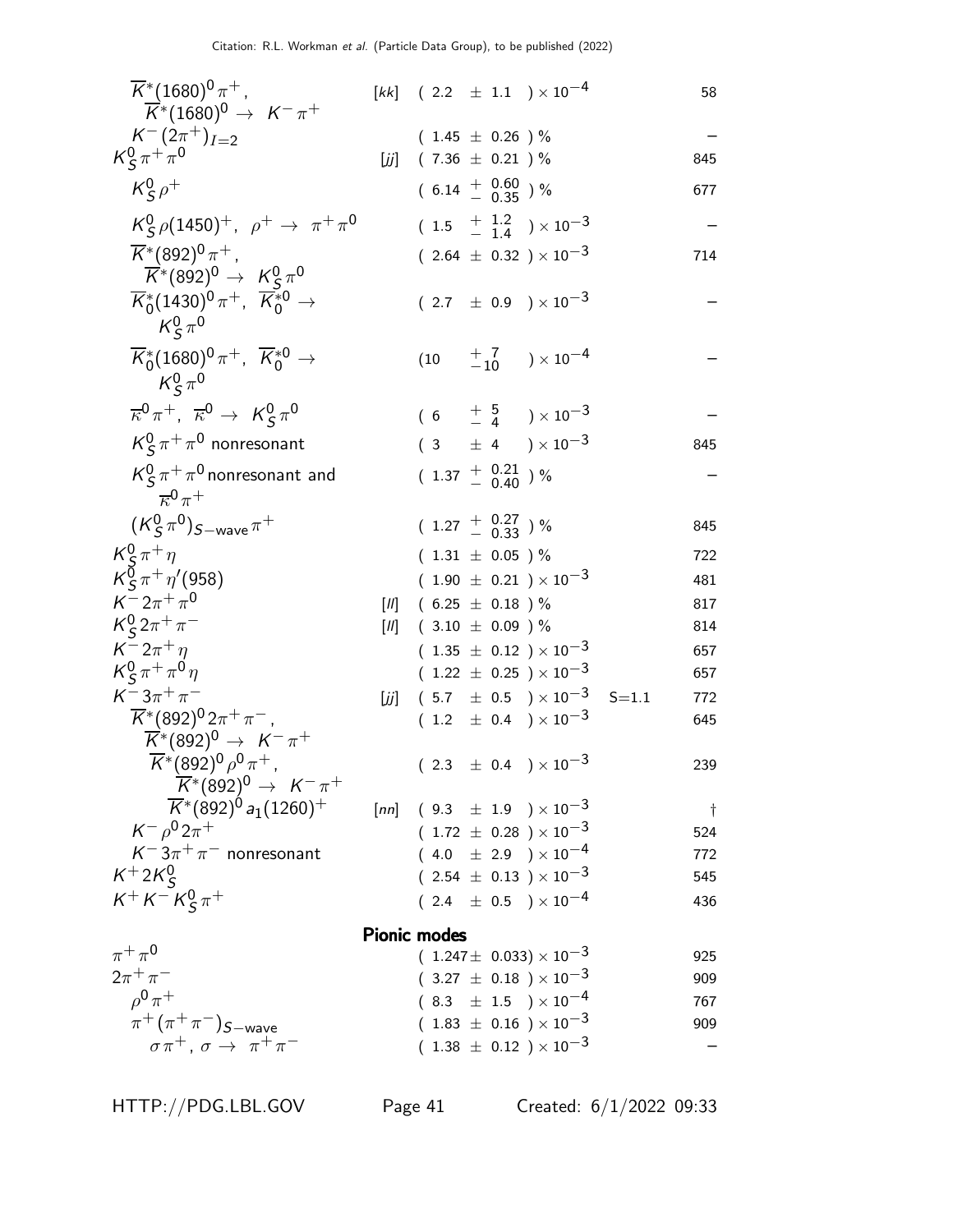| $f_0(980)\pi^+$ ,                                                                   | $(1.56 \pm 0.33) \times 10^{-4}$                                      | 669 |
|-------------------------------------------------------------------------------------|-----------------------------------------------------------------------|-----|
| $f_0(980) \to \pi^+ \pi^-$                                                          |                                                                       |     |
| $f_0(1370)\pi^+$ ,                                                                  | $(8 \pm 4) \times 10^{-5}$                                            |     |
| $f_0(1370) \to \pi^+ \pi^-$                                                         |                                                                       |     |
| $f_2(1270)\pi^+$ ,                                                                  | $(5.0 \pm 0.9) \times 10^{-4}$                                        | 485 |
| $f_2(1270) \to \pi^+\pi^-$                                                          |                                                                       |     |
| $\rho (1450)^0 \pi^+$ ,<br>$\rho(1450)^0 \to \pi^+ \pi^-$                           | $\times$ 10 <sup>-5</sup> CL=95%<br>< 8                               | 338 |
| $f_0(1500)\pi^+$ ,                                                                  | $(1.1 \pm 0.4) \times 10^{-4}$                                        |     |
| $f_0(1500) \to \pi^+\pi^-$                                                          |                                                                       |     |
| $f_0(1710)\pi^+$ ,                                                                  | $\times$ 10 <sup>-5</sup> CL=95%<br>< 5                               |     |
| $f_0(1710) \to \pi^+ \pi^-$                                                         |                                                                       |     |
| $f_0(1790)\pi^+$ ,                                                                  | $\times$ 10 <sup>-5</sup> CL=95%<br>< 7                               |     |
| $f_0(1790) \to \pi^+\pi^-$                                                          |                                                                       |     |
| $(\pi^+\pi^+)_{S-wave}\pi^-$                                                        | $\times$ 10 $^{-4}$ CL $=$ 95%<br>< 1.2                               | 909 |
| $2\pi^+\pi^-$ nonresonant                                                           | $\times$ 10 $^{-4}$ CL=95%<br>< 1.1                                   | 909 |
| $\pi^+ 2\pi^0$                                                                      | $(4.7 \pm 0.4) \times 10^{-3}$                                        | 910 |
| $2\pi^+\pi^-\pi^0$                                                                  | $(1.16 \pm 0.08)$ %                                                   | 883 |
| $3\pi^{+}2\pi^{-}$                                                                  | $(1.66 \pm 0.16) \times 10^{-3}$ S=1.1                                | 845 |
| $\eta \pi^+$                                                                        | $(3.77 \pm 0.09) \times 10^{-3}$                                      | 848 |
| $\eta \pi^+ \pi^0$                                                                  | $(2.05\ \pm\ 0.35\ ) \times 10^{-3}$<br>$S = 2.2$                     | 831 |
| $\eta 2\pi^+\pi^-$                                                                  | $(3.41 \pm 0.20) \times 10^{-3}$                                      | 798 |
| $\eta \pi^+ 2\pi^0$                                                                 | $(3.20 \pm 0.33) \times 10^{-3}$                                      | 801 |
| $\eta \eta \pi^+$                                                                   | $(2.96 \pm 0.26) \times 10^{-3}$                                      | 700 |
| $\omega \pi^+$                                                                      | $(2.8 \pm 0.6) \times 10^{-4}$                                        | 764 |
| $\omega \pi^+ \pi^0$<br>$\eta^\prime$ (958) $\pi^+$                                 | $(3.9 \pm 0.9) \times 10^{-3}$                                        | 742 |
| $\eta^\prime(958)\pi^+\pi^0$                                                        | $(4.97 \pm 0.19) \times 10^{-3}$                                      | 681 |
|                                                                                     | $(1.6 \pm 0.5) \times 10^{-3}$                                        | 654 |
|                                                                                     | Hadronic modes with a $K\overline{K}$ pair                            |     |
| $K^0_s K^+$                                                                         | $(3.04 \pm 0.09) \times 10^{-3}$ S=2.2                                | 793 |
| $K^{\breve{\text{O}}}_I K^+$                                                        | $(3.21 \pm 0.16) \times 10^{-3}$                                      | 793 |
| $K_S^0 K^+\pi^0$                                                                    | $(5.07 \pm 0.30) \times 10^{-3}$                                      | 744 |
| $K^*(892)^+ K^0_S$<br>$\overline{K}^*(892)^0 K^+$<br>$K^0_L K^+_{\pi}$ <sup>0</sup> | $(2.89 \pm 0.30) \times 10^{-3}$                                      | 612 |
|                                                                                     | $(5.2 \pm 1.4) \times 10^{-4}$                                        | 613 |
|                                                                                     | $(5.24 \pm 0.31) \times 10^{-3}$                                      | 744 |
| $K^{+} K^{-} \pi^{+}$<br>[jj]                                                       | $(9.68 \pm 0.18) \times 10^{-3}$                                      | 744 |
| $K^+\overline{K}{}^*(892)^0$ ,                                                      | $(2.49 + \begin{array}{c} 0.08 \\ - 0.13 \end{array}) \times 10^{-3}$ | 613 |
| $\overline{K}^*(892)^0 \rightarrow K^-\pi^+$                                        |                                                                       |     |
| $K^+ \overline{K}^*_0 (1430)^0$ ,                                                   | $(1.82 \pm 0.35) \times 10^{-3}$                                      |     |
| $\overline{K}^*_0(1430)^0 \rightarrow K^- \pi^+$                                    |                                                                       |     |
| $K^+ \overline{K}_2^* (1430)^0$ , $\overline{K}_2^* \rightarrow$                    | $(1.6 \frac{+1.2}{-0.8}) \times 10^{-4}$                              |     |
| $K^- \pi^+$                                                                         |                                                                       |     |
|                                                                                     |                                                                       |     |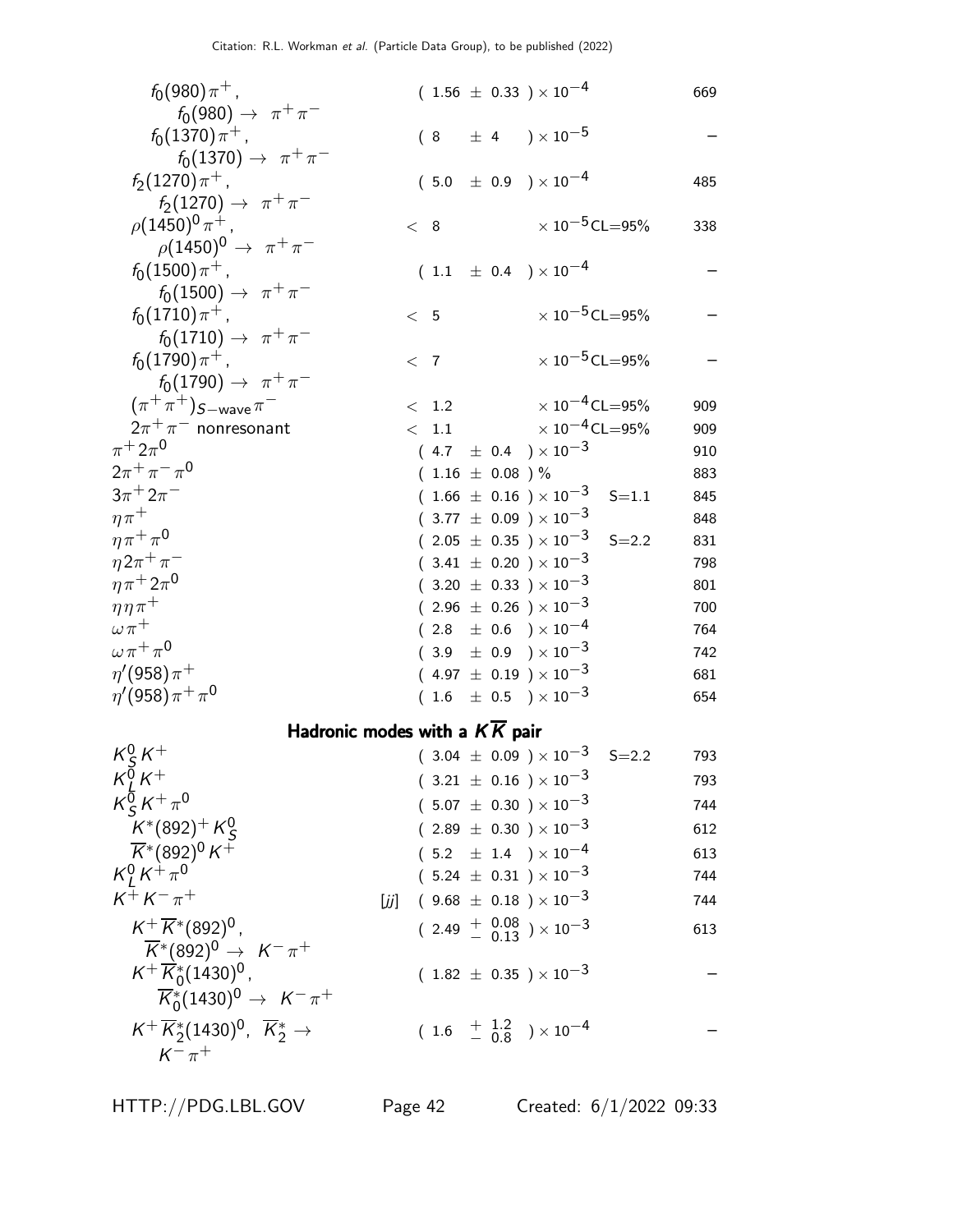| $K^+\overline{K}_0^*(700)$ , $\overline{K}_0^* \rightarrow K^-\pi^+$                                                                            | $(6.8 + \frac{3.5}{2.1}) \times 10^{-4}$    |     |
|-------------------------------------------------------------------------------------------------------------------------------------------------|---------------------------------------------|-----|
| $a_0(1450)^0 \pi^+$ , $a_0^0 \to$<br>$K^+ K^-$                                                                                                  | $(4.5 + 7.0 + 7.0) \times 10^{-4}$          |     |
| $\phi(1680)\pi^+$ , $\phi \rightarrow K^+K^-$                                                                                                   | $(4.9 + \frac{4.0}{1.9}) \times 10^{-5}$    |     |
| $\phi \pi^+$ , $\phi \rightarrow K^+ K^-$                                                                                                       | $(2.69 + \frac{0.07}{0.08}) \times 10^{-3}$ | 647 |
| $\phi\pi^+$                                                                                                                                     | $(5.70 \pm 0.14) \times 10^{-3}$            | 647 |
| $K^+ K^- \pi^+ \pi^0$                                                                                                                           | $(6.62 \pm 0.32) \times 10^{-3}$            | 682 |
|                                                                                                                                                 | $(2.70 \pm 0.13) \times 10^{-3}$            | 741 |
| $\frac{168}{108}$ $\frac{168}{108}$ $\frac{168}{108}$ $\frac{168}{108}$ $\frac{168}{108}$ $\frac{168}{108}$ $\frac{168}{108}$ $\frac{168}{108}$ | $(1.34 \pm 0.21) \times 10^{-3}$            | 679 |
| $K_S^0 K^+\eta$                                                                                                                                 | $(1.8 \pm 0.5) \times 10^{-4}$              | 516 |
| $K^{+} K^{0}_{S} \pi^{+} \pi^{-}$                                                                                                               | $(1.89 \pm 0.13) \times 10^{-3}$            | 678 |
|                                                                                                                                                 | $(5.8 \pm 1.3) \times 10^{-4}$              | 683 |
| $\frac{1}{\kappa_S^0} \frac{1}{\kappa^6 \pi^6}$<br>$\frac{1}{\kappa_S^6} \frac{1}{\kappa^6 \pi^6}$                                              | $(2.27 \pm 0.13) \times 10^{-3}$            | 678 |
| $K^{+} K^{-} 2\pi^{+} \pi^{-}$                                                                                                                  | $(2.3 \pm 1.2) \times 10^{-4}$              | 601 |
|                                                                                                                                                 |                                             |     |

A few poorly measured branching fractions:

| $\phi \pi^+ \pi^0$                | $(2.3 \pm 1.0) \%$           |                  | 619   |
|-----------------------------------|------------------------------|------------------|-------|
| $\phi \rho^+$                     |                              | $< 1.5$ % CL=90% | - 260 |
| $K^+ K^- \pi^+ \pi^0$ non- $\phi$ | $(1.5 \tfrac{+0.7}{-0.6})\%$ |                  | 682   |

### Doubly Cabibbo-suppressed modes

| $K^+\pi^0$                                                            | $(2.08 \pm 0.21) \times 10^{-4}$<br>$S = 1.4$        | 864 |
|-----------------------------------------------------------------------|------------------------------------------------------|-----|
| $K^+\eta$                                                             | $(1.25 \pm 0.16) \times 10^{-4}$ S=1.1               | 776 |
| $K^+ \eta' (958)$                                                     | $(1.85 \pm 0.20) \times 10^{-4}$                     | 571 |
| $K^+\pi^+\pi^-$                                                       | $(4.91 \pm 0.09) \times 10^{-4}$                     | 846 |
| $K^+ \rho^0$                                                          | $(1.9 \pm 0.5) \times 10^{-4}$                       | 679 |
| $K^*(892)^0 \pi^+$ , $K^*(892)^0 \rightarrow$                         | $(2.3 \pm 0.4) \times 10^{-4}$                       | 714 |
| $K^+\pi^-$<br>$K^+ f_0(980)$ , $f_0(980) \rightarrow$<br>$\pi^+\pi^-$ | $(4.4 \pm 2.6) \times 10^{-5}$                       |     |
| $K_2^*(1430)^0 \pi^+$ , $K_2^*(1430)^0 \rightarrow$                   | $(3.9 \pm 2.7) \times 10^{-5}$                       |     |
| $K^+\pi^-$<br>$K^+\pi^+\pi^-$ nonresonant                             | not seen                                             | 846 |
| $K^+\pi^+\pi^-\pi^0$                                                  | $(1.21 \pm 0.09) \times 10^{-3}$                     | 817 |
| $K^+\pi^+\pi^-\pi^0$ nonresonant                                      | $(1.10 \pm 0.07) \times 10^{-3}$                     | 817 |
| $K^+\omega$                                                           | $(5.7 \tfrac{+}{2} \tfrac{2.5}{2.1}) \times 10^{-5}$ | 675 |
| $2K^{+}K^{-}$                                                         | $(6.14 \pm 0.11) \times 10^{-5}$                     | 550 |
| $\phi(1020)^0 K^+$                                                    | $\epsilon$ 2.1 $\times 10^{-5}$ CL=90%               |     |
| $K^+\phi(1020)$ , $\phi \rightarrow K^+K^-$                           | $(4.4 \pm 0.6) \times 10^{-6}$                       |     |
| $K^{+}(K^{+}K^{-})$ $_{S-wave}$                                       | $(5.77 \pm 0.12) \times 10^{-5}$                     | 550 |
|                                                                       |                                                      |     |

HTTP://PDG.LBL.GOV Page 43 Created: 6/1/2022 09:33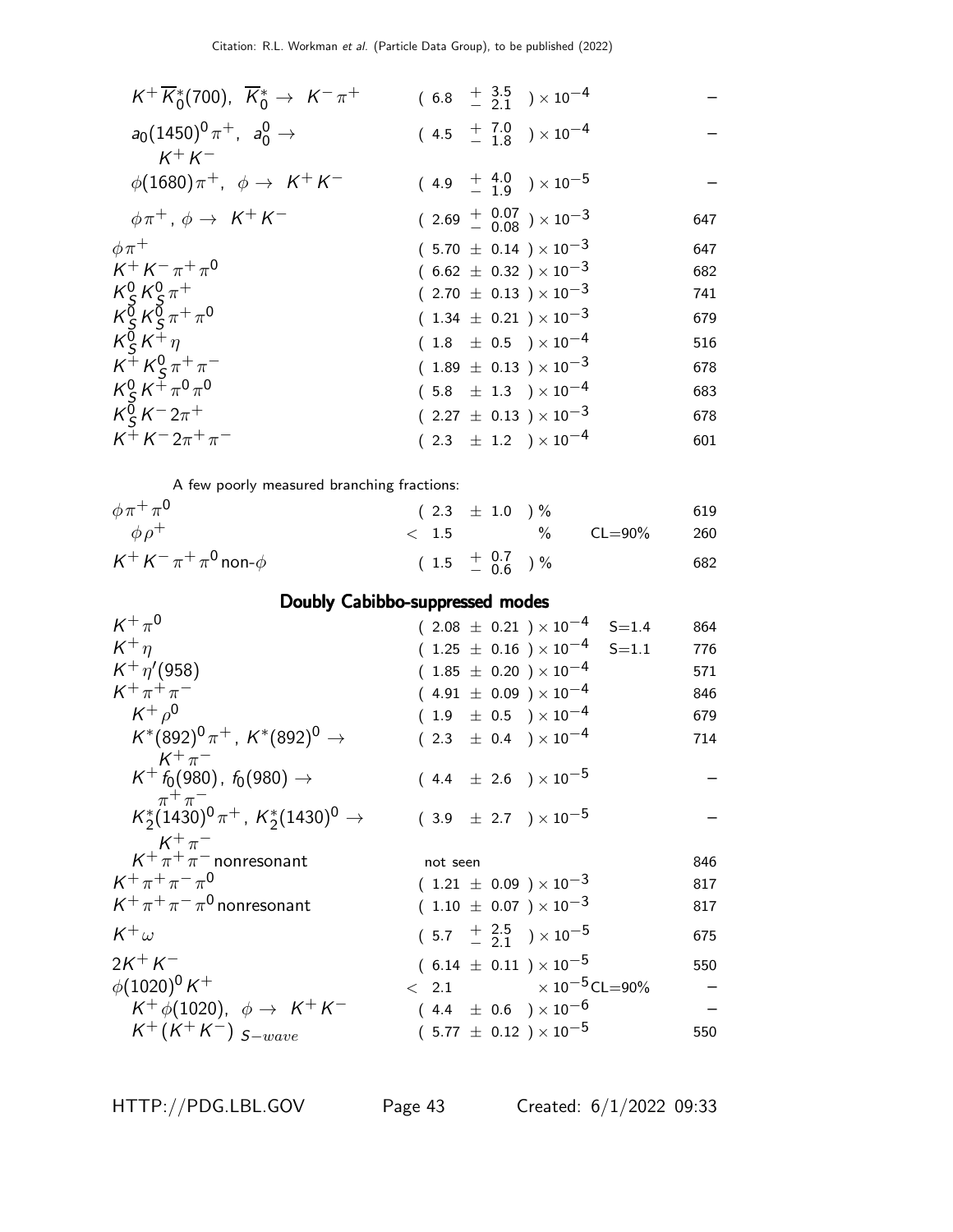### $\Delta C = 1$  weak neutral current (C1) modes, or Lepton Family number (LF), or Lepton number  $(L)$ , or Baryon number  $(B)$  violating modes

| C1            |       |         |                                                                                                                                                              | $\times$ 10 <sup>-6</sup> CL=90% | 930                                                                                                                                                                                                                                                                                                                                                                                                                                                                                                                                                                                                                                         |
|---------------|-------|---------|--------------------------------------------------------------------------------------------------------------------------------------------------------------|----------------------------------|---------------------------------------------------------------------------------------------------------------------------------------------------------------------------------------------------------------------------------------------------------------------------------------------------------------------------------------------------------------------------------------------------------------------------------------------------------------------------------------------------------------------------------------------------------------------------------------------------------------------------------------------|
|               |       | $1.4\,$ |                                                                                                                                                              | $\times$ $10^{-5}$ CL=90%        | 925                                                                                                                                                                                                                                                                                                                                                                                                                                                                                                                                                                                                                                         |
|               |       |         | $+$ 1.4<br>- 0.9                                                                                                                                             | ) $\times$ 10 $^{-6}$            |                                                                                                                                                                                                                                                                                                                                                                                                                                                                                                                                                                                                                                             |
| C1            |       |         |                                                                                                                                                              | $\times$ 10 <sup>-8</sup> CL=90% | 918                                                                                                                                                                                                                                                                                                                                                                                                                                                                                                                                                                                                                                         |
|               |       |         |                                                                                                                                                              | ) $\times$ 10 $^{-6}$            |                                                                                                                                                                                                                                                                                                                                                                                                                                                                                                                                                                                                                                             |
| C1            |       | 5.6     |                                                                                                                                                              | $\times$ 10 <sup>-4</sup> CL=90% | 757                                                                                                                                                                                                                                                                                                                                                                                                                                                                                                                                                                                                                                         |
|               |       |         |                                                                                                                                                              |                                  | 870                                                                                                                                                                                                                                                                                                                                                                                                                                                                                                                                                                                                                                         |
|               | $\lt$ | 1.5     |                                                                                                                                                              |                                  | 864                                                                                                                                                                                                                                                                                                                                                                                                                                                                                                                                                                                                                                         |
|               | $\lt$ | 2.6     |                                                                                                                                                              |                                  |                                                                                                                                                                                                                                                                                                                                                                                                                                                                                                                                                                                                                                             |
|               | $<\,$ | $1.1\,$ |                                                                                                                                                              | $\times$ 10 <sup>-5</sup> CL=90% | 792                                                                                                                                                                                                                                                                                                                                                                                                                                                                                                                                                                                                                                         |
|               |       |         |                                                                                                                                                              | $\times$ 10 <sup>-8</sup> CL=90% | 856                                                                                                                                                                                                                                                                                                                                                                                                                                                                                                                                                                                                                                         |
| LF            |       |         |                                                                                                                                                              |                                  | 927                                                                                                                                                                                                                                                                                                                                                                                                                                                                                                                                                                                                                                         |
| LF            |       | 2.2     |                                                                                                                                                              | $\times$ 10 <sup>-7</sup> CL=90% | 927                                                                                                                                                                                                                                                                                                                                                                                                                                                                                                                                                                                                                                         |
| LF            |       |         |                                                                                                                                                              | $\times$ 10 <sup>-8</sup> CL=90% | 866                                                                                                                                                                                                                                                                                                                                                                                                                                                                                                                                                                                                                                         |
| LF            |       | 1.0     |                                                                                                                                                              |                                  | 866                                                                                                                                                                                                                                                                                                                                                                                                                                                                                                                                                                                                                                         |
| L             | $\lt$ | 5.3     |                                                                                                                                                              |                                  | 930                                                                                                                                                                                                                                                                                                                                                                                                                                                                                                                                                                                                                                         |
| L             | $\lt$ | 1.4     |                                                                                                                                                              |                                  | 918                                                                                                                                                                                                                                                                                                                                                                                                                                                                                                                                                                                                                                         |
| $\mathcal{L}$ | $\lt$ | 1.3     |                                                                                                                                                              |                                  | 927                                                                                                                                                                                                                                                                                                                                                                                                                                                                                                                                                                                                                                         |
| L             |       | 5.6     |                                                                                                                                                              |                                  | 757                                                                                                                                                                                                                                                                                                                                                                                                                                                                                                                                                                                                                                         |
| L             | $\lt$ | 9       |                                                                                                                                                              |                                  | 870                                                                                                                                                                                                                                                                                                                                                                                                                                                                                                                                                                                                                                         |
|               |       | 3.3     |                                                                                                                                                              |                                  | 863                                                                                                                                                                                                                                                                                                                                                                                                                                                                                                                                                                                                                                         |
|               | $\lt$ | 8.5     |                                                                                                                                                              |                                  | 864                                                                                                                                                                                                                                                                                                                                                                                                                                                                                                                                                                                                                                         |
| L             | $\lt$ | 1.0     |                                                                                                                                                              |                                  | 856                                                                                                                                                                                                                                                                                                                                                                                                                                                                                                                                                                                                                                         |
| L             | $\,<$ | 1.9     |                                                                                                                                                              |                                  | 866                                                                                                                                                                                                                                                                                                                                                                                                                                                                                                                                                                                                                                         |
| $\mathcal{L}$ | $\lt$ | 8.5     |                                                                                                                                                              |                                  | 703                                                                                                                                                                                                                                                                                                                                                                                                                                                                                                                                                                                                                                         |
| L, B          | $\lt$ | $1.1\,$ |                                                                                                                                                              |                                  | 602                                                                                                                                                                                                                                                                                                                                                                                                                                                                                                                                                                                                                                         |
| L, B          |       |         |                                                                                                                                                              |                                  | 602                                                                                                                                                                                                                                                                                                                                                                                                                                                                                                                                                                                                                                         |
| L, B          | $\,<$ | 1.7     |                                                                                                                                                              |                                  | 554                                                                                                                                                                                                                                                                                                                                                                                                                                                                                                                                                                                                                                         |
| L, B          |       | 1.3     |                                                                                                                                                              |                                  | 554                                                                                                                                                                                                                                                                                                                                                                                                                                                                                                                                                                                                                                         |
|               |       |         | $\rm <~1.1$<br>$\lt$<br>< 6.7<br>$[oo]$ $(1.8)$<br>$\lt$<br>[pp] < 8.5<br>[pp] < 5.4<br>< 2.1<br>$\lt$<br>< 7.5<br>$\lt$<br>$\lt$<br>$\lt$<br>< 6.5<br>$\lt$ | $[oo]$ (1.7)                     | $\pm$ 0.8<br>$\times$ 10 <sup>-7</sup> CL=90%<br>$\times$ 10 <sup>-5</sup> CL=90%<br>$\times$ 10 <sup>-5</sup> CL=90%<br>$\times$ $10^{-7}$ CL=90%<br>$\times$ $10^{-7}$ CL=90%<br>$\times$ $10^{-7}$ CL=90%<br>$\times$ 10 <sup>-8</sup> CL=90%<br>$\times$ $10^{-7}$ CL=90%<br>$\times$ 10 <sup>-4</sup> CL=90%<br>$\times$ $10^{-7}$ CL=90%<br>$\times$ 10 $^{-6}$ CL=90%<br>$\times$ 10 $^{-6}$ CL=90%<br>$\times$ $10^{-5}$ CL=90%<br>$\times$ $10^{-6}$ CL=90%<br>$\times$ 10 <sup>-4</sup> CL=90%<br>$\times$ 10 <sup>-6</sup> CL=90%<br>$\times$ $10^{-7}$ CL=90%<br>$\times$ 10 $^{-6}$ CL=90%<br>$\times$ 10 <sup>-6</sup> CL=90% |

$$
D^0
$$

**0** 
$$
I(J^P) = \frac{1}{2}(0^-)
$$

Mass  $m = 1864.84 \pm 0.05$  MeV  $m_{D^\pm} - m_{D^0} = 4.822 \pm 0.015$  MeV Mean life  $\tau = (410.3 \pm 1.0) \times 10^{-15}$  s  $cτ = 123.01 \; \mu m$ 

#### Mixing and related parameters

$$
\left| m_{D_1^0} - m_{D_2^0} \right| = (0.997 \pm 0.116) \times 10^{10} \hbar \text{ s}^{-1}
$$
  

$$
(\Gamma_{D_1^0} - \Gamma_{D_2^0})/\Gamma = 2y = (1.23 \pm 0.11) \times 10^{-2}
$$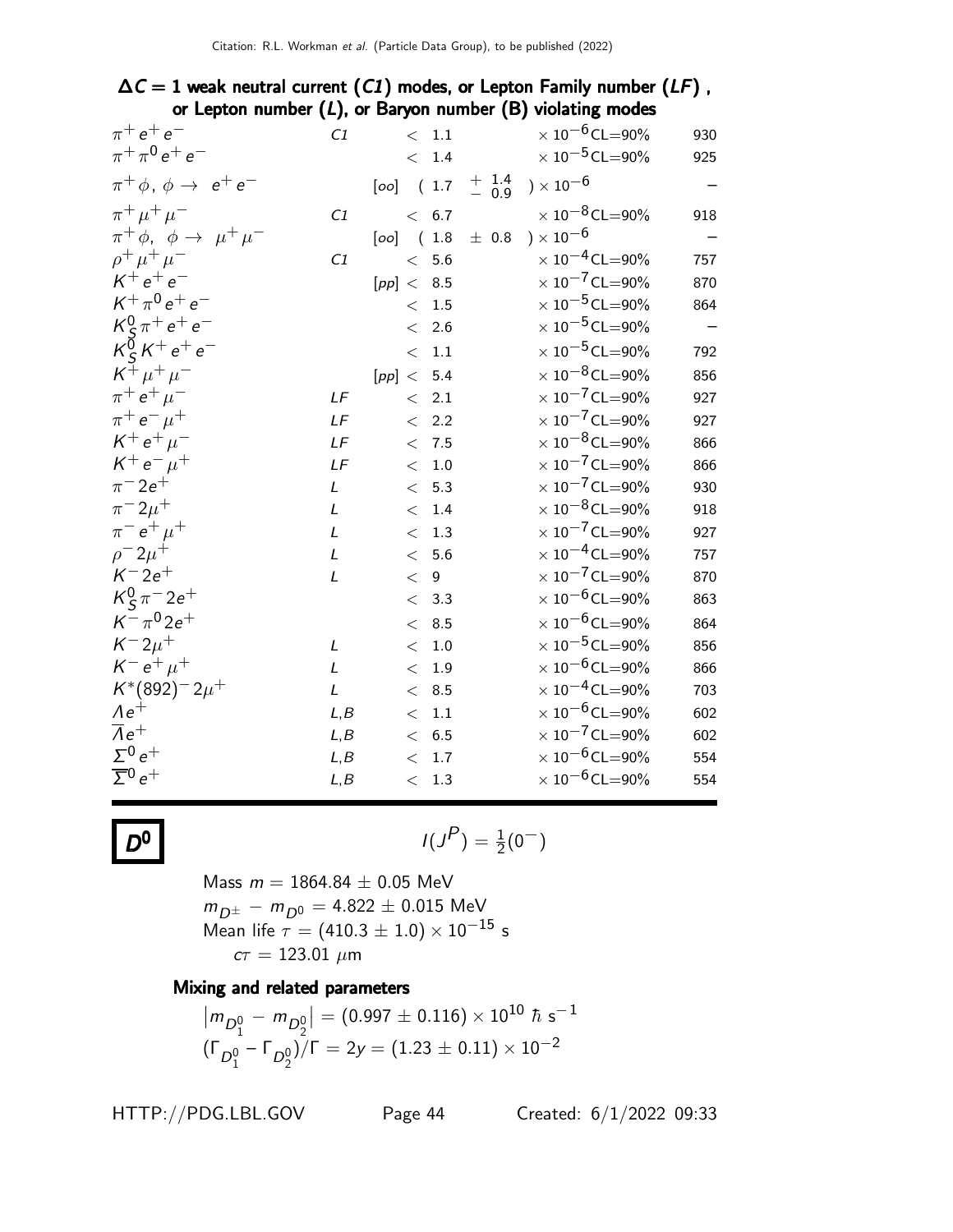$|q/p| = 0.995 \pm 0.016$  $A_{\Gamma} = (0.089 \pm 0.113) \times 10^{-3}$  $\phi^{{\cal K}^0_S\,\pi\,\pi}=0.02^{\,+\,0.04}_{\,-\,0.05}$  $K^+\pi^-$  relative strong phase: cos  $\delta = 0.97 \pm 0.11$  $\mathcal{K}^-\, \pi^+\, \pi^0$  coherence factor  $R^{\vphantom{*}}_{\mathcal{K}\, \pi\, \pi^0} = 0.792\pm0.033$  $K^-\pi^+\pi^0$  average relative strong phase  $\delta^{K}\pi\pi^0=(198\pm 10)^\circ$  $K^-\pi^-2\pi^+$  coherence factor  $R_{K3\pi} = 0.52^{+0.10}_{-0.09}$  $K^-\pi^-2\pi^+$  average relative strong phase  $\delta^{K3\pi}=$  $(149 + \frac{26}{16})^{\circ}$   $(S = 1.4)$  $D^0 \to K^-\pi^- 2\pi^+$ ,  $R_{K3\pi}$  (y cos $\delta^{K3\pi} - \times \sin \delta^{K3\pi}$ ) = (-3.0  $\pm$  $(0.7) \times 10^{-3}$  TeV<sup>-1</sup>  $K^0_S$  $\frac{0}{S}\textit{K}^+\pi^-$  coherence factor  $\textsf{R}_{\textit{K}^0_S\textit{K}\pi}=0.70\pm0.08$  $K^0_S$  $\frac{0}{S}\, {\cal K}^+\, \pi^-$  average relative strong phase  $\delta^{{\cal K}^0_S\, {\cal K}\, \pi} = (0 \pm 16)^\circ$  $\mathsf{K}^\ast\,\mathsf{K}$  coherence factor  $\mathsf{R}_{\mathsf{K}^\ast\,\mathsf{K}}=0.94\pm0.12$  $K^*K$  average relative strong phase  $\delta^{K^*K}=(-17\pm18)^\circ$ 

### $CP$ -violation decay-rate asymmetries (labeled by the  $D^0$  decay)

 $A_{CP}(K^+K^-)=(-0.07\pm0.11)\%$  $A_{C P} (2K^0_S$  $S(S) = (-1.9 \pm 1.1)\%$  (S = 1.1)  $A_{CP}(\pi^+\pi^-)=(0.13\pm0.14)\%$  $A_{CP}(\pi^0\pi^0) = (0.0\pm 0.6)\%$  $A_{CP}(\rho \gamma) = (6 \pm 15) \times 10^{-2}$  $A_{CP}(\phi \gamma) = (-9 \pm 7) \times 10^{-2}$  $A_{CP}(\overline{K}^*(892) ^0\, \gamma) = (-0.3 \pm 2.0) \times 10^{-2}$  $A_{CP}(\pi^+\pi^-\pi^0) = (0.3 \pm 0.4)\%$  $A_{CP}(\eta \pi^+ \pi^-)$  in  $D^0$ ,  $\overline{D}{}^0 \to \eta \pi^+ \pi^- = (0.9 \pm 1.3) \times 10^{-2}$  $A_{CP}(\rho(770)^+ \, \pi^- \rightarrow \ \pi^+ \, \pi^- \, \pi^0) = (1.2 \pm 0.9) \%$  [qq]  $A_{CP}(\rho(770)^{0}\pi^{0}\rightarrow\pi^{+}\pi^{-}\pi^{0})=(-3.1\pm3.0)\%$  [qq]  $A_{CP}(\rho(770)^{-}\pi^{+} \rightarrow \pi^{+}\pi^{-}\pi^{0}) = (-1.0 \pm 1.7)\%$  [qq]  $A_{CP}(\rho(1450)^+ \, \pi^- \rightarrow \ \pi^+ \, \pi^- \, \pi^0) = (0 \pm 70)\%$  [qq]  $A_{CP}(\rho(1450)^{0}\,\pi^{0}\rightarrow\ \pi^{+}\,\pi^{-}\,\pi^{0})=(-20\pm40)\%$  [qq]  $A_{CP}(\rho(1450)^{-}\,\pi^{+}\rightarrow\ \pi^{+}\,\pi^{-}\,\pi^{0})=(6\pm9)\%$  [qq]  $A_{CP}(\rho(1700)^+ \pi^- \rightarrow \pi^+ \pi^- \pi^0) = (-5 \pm 14)\%$  [qq]  $A_{CP}(\rho(1700)^{0}\,\pi^{0}\rightarrow\,\,\pi^{+}\,\pi^{-}\,\pi^{0})=(13\pm9)\%$  [qq]  $A_{CP}(\rho(1700)^{-}\pi^{+} \rightarrow \pi^{+}\pi^{-}\pi^{0}) = (8 \pm 11)\%$  [qq]  $A_{CP} (f_0(980)\pi^0\rightarrow\ \pi^+\pi^-\pi^0) = (0\pm 35)\%$  [qq]  $A_{CP} (f_0(1370)\pi^0 \rightarrow \ \pi^+ \pi^- \pi^0) = (25 \pm 18)\%$  [qq]  $A_{CP} (f_0(1500)\pi^0 \rightarrow \ \pi^+ \pi^- \pi^0) = (0 \pm 18)\%$  [qq]  $A_{CP} (f_0(1710)\pi^0 \rightarrow\ \pi^+ \pi^- \pi^0) = (0\pm 24)\%$  [qq]  $A_{CP} (f_2(1270) \pi^0 \rightarrow \pi^+ \pi^- \pi^0) = (-4 \pm 6)\%$  [qq]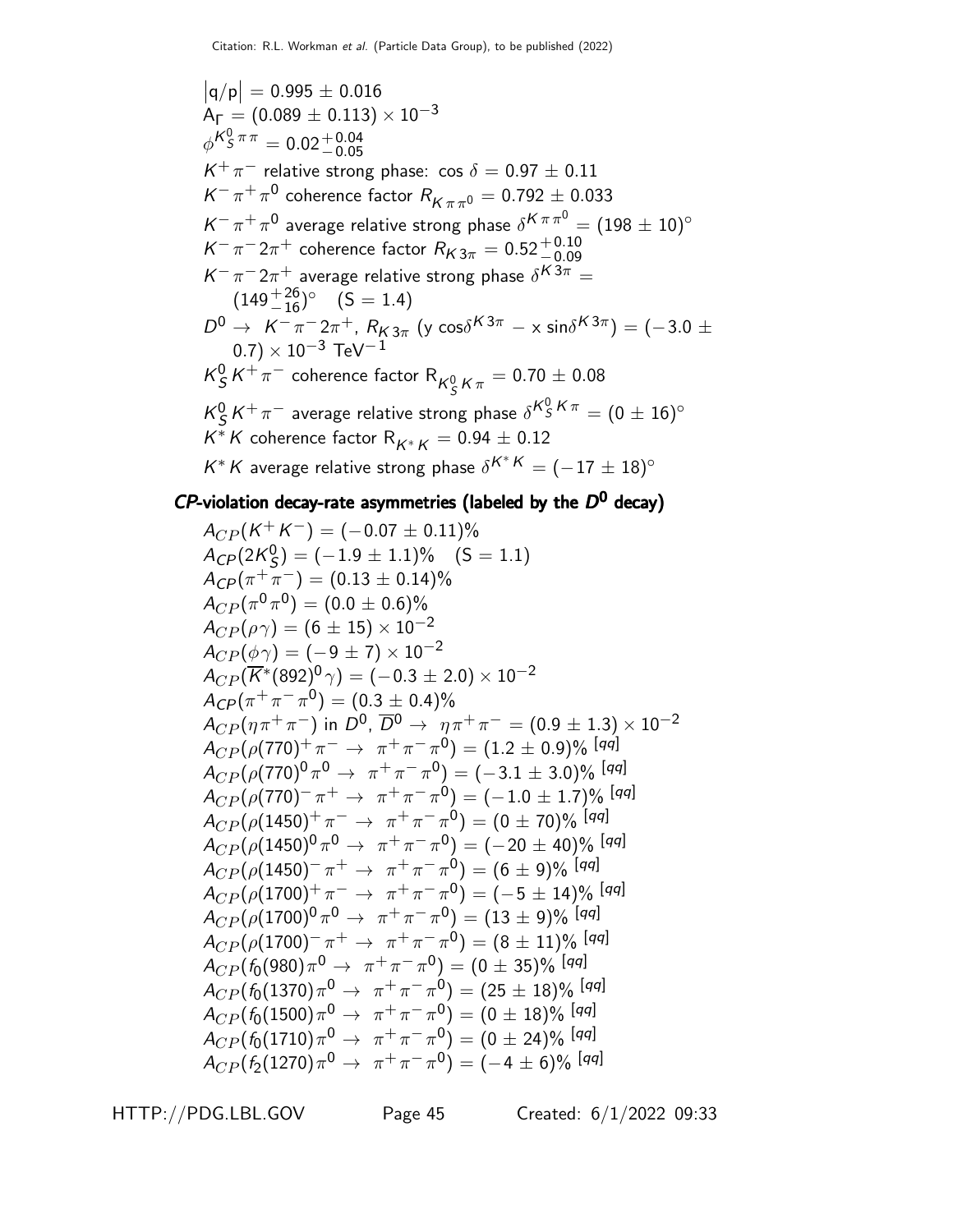$$
A_{CP}(\sigma(400)\pi^{0} \rightarrow \pi^{+}\pi^{-}\pi^{0}) = (6 \pm 8)\% \text{ [qq]}
$$
\n
$$
A_{CP}(\text{nonresonant }\pi^{+}\pi^{-}\pi^{0}) = (-13 \pm 23)\% \text{ [qq]}
$$
\n
$$
A_{CP}(\sigma_{1}(1260)^{+}\pi^{-} \rightarrow 2\pi^{+}2\pi^{-}) = (5 \pm 6)\% \text{A}_{CP}(\sigma_{1}(1260)^{-}\pi^{+} \rightarrow 2\pi^{+}2\pi^{-}) = (14 \pm 18)\% \text{A}_{CP}(\pi(1300)^{-}\pi^{-} \rightarrow 2\pi^{+}2\pi^{-}) = (-2 \pm 15)\% \text{A}_{CP}(\pi(1300)^{-}\pi^{-} \rightarrow 2\pi^{+}2\pi^{-}) = (-6 \pm 30)\% \text{A}_{CP}(\pi_{2}(1670)^{+}\pi^{-} \rightarrow 2\pi^{+}2\pi^{-}) = (7 \pm 18)\% \text{A}_{CP}(\sigma_{1}(1640)^{+}\pi^{-} \rightarrow 2\pi^{+}2\pi^{-}) = (7 \pm 18)\% \text{A}_{CP}(\sigma_{1}(700)^{0} \rightarrow 2\pi^{+}2\pi^{-}) = (7 \pm 18)\% \text{A}_{CP}(\sigma_{1}(700)^{0} \rightarrow 2\pi^{+}2\pi^{-}) = (-6 \pm 6)\% \text{A}_{CP}(\sigma_{1}(700)^{0} \rightarrow 2\pi^{+}2\pi^{-}) = (-15 \pm 19)\% \text{A}_{CP}(\sigma_{1}(700)^{0} \rightarrow 2\pi^{+}2\pi^{-}) = (-15 \pm 19)\% \text{A}_{CP}(\sigma_{1}(700)^{0} \rightarrow 2\pi^{+}2\pi^{-}) = (-15 \pm 19)\% \text{A}_{CP}(\sigma_{1}(700)^{0} \rightarrow 2\pi^{+}2\pi^{-}) = (-15 \pm 19)\% \text{[sq]}
$$
\n
$$
A_{CP}(\pi^{+}\pi^{-}\pi^{-}\eta) = (-1.0 \pm 1.7)\% \text{A}_{CP}(\pi^{+}\pi^{-}\eta) = (-1.0 \pm 1.7)\% \text{A}_{CP}(\pi^{+}\pi^{-}\eta) = (-1.1 \pm 2.2)\% \text{[sq]}
$$
\n
$$
A_{CP
$$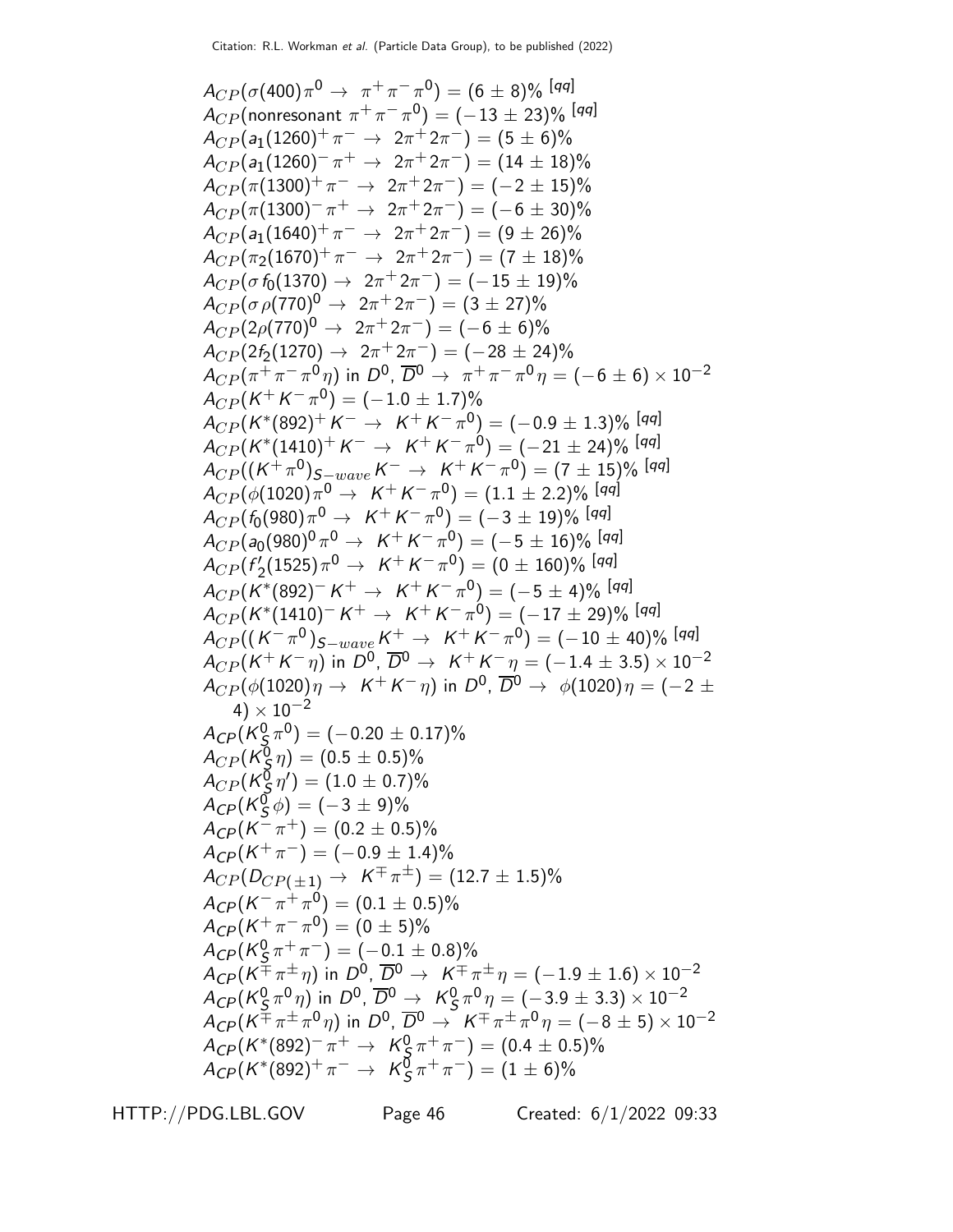$$
A_{CP}(\overline{K}^{0}\rho \rightarrow K_{S}^{0}\pi^{+}\pi^{-}) = (-0.1 \pm 0.5)\%
$$
  
\n
$$
A_{CP}(\overline{K}^{0}\omega \rightarrow K_{S}^{0}\pi^{+}\pi^{-}) = (-13 \pm 7)\%
$$
  
\n
$$
A_{CP}(\overline{K}^{0}6(980) \rightarrow K_{S}^{0}\pi^{+}\pi^{-}) = (-13 \pm 7)\%
$$
  
\n
$$
A_{CP}(\overline{K}^{0}6(1270) \rightarrow K_{S}^{0}\pi^{+}\pi^{-}) = (-4 \pm 5)\%
$$
  
\n
$$
A_{CP}(\overline{K}^{0}6(1370) \rightarrow K_{S}^{0}\pi^{+}\pi^{-}) = (-1 \pm 9)\%
$$
  
\n
$$
A_{CP}(\overline{K}^{0}6(1370) \rightarrow K_{S}^{0}\pi^{+}\pi^{-}) = (-1 \pm 9)\%
$$
  
\n
$$
A_{CP}(\overline{K}^{0}6(600) \rightarrow K_{S}^{0}\pi^{+}\pi^{-}) = (-3 \pm 5)\%
$$
  
\n
$$
A_{CP}(K_{0}^{*}(1430) \rightarrow \pi^{+} \rightarrow K_{S}^{0}\pi^{+}\pi^{-}) = (12 \pm 15)\%
$$
  
\n
$$
A_{CP}(K_{0}^{*}(1430) \rightarrow \pi^{-} \rightarrow K_{S}^{0}\pi^{+}\pi^{-}) = (12 \pm 15)\%
$$
  
\n
$$
A_{CP}(K_{0}^{*}(1430) \rightarrow \pi^{-} \rightarrow K_{S}^{0}\pi^{+}\pi^{-}) = (12 \pm 15)\%
$$
  
\n
$$
A_{CP}(K_{0}^{*}(1430) \rightarrow \pi^{-} \rightarrow K_{S}^{0}\pi^{+}\pi^{-}) = (12 \pm 15)\%
$$
  
\n
$$
A_{CP}(K_{0}^{*}(1430) \rightarrow \pi^{-} \rightarrow K_{S}^{0}\pi^{+}\pi^{-}) = (12 \pm 15)\%
$$
  
\n
$$
A_{CP}(K_{1}^{*}(1430) \rightarrow \pi^{-} \rightarrow K_{S}^{0}\pi^{+}\pi^{-}) = (12 \pm 15)\%
$$
  
\n
$$
A_{CP}(K_{1}^{*}(143
$$

### $CP$ -even fractions (labeled by the  $D^0$  decay)

CP-even fraction in  $D^0 \rightarrow \pi^+\pi^-\pi^0$  decays =  $(97.3 \pm 1.7)\%$ *CP*-even fraction in  $D^0 \rightarrow K^+ K^- \pi^0$  decays =  $(73 \pm 6)\%$ CP-even fraction in  $D^0 \rightarrow \pi^+ \pi^- \pi^+ \pi^-$  decays =  $(76.9 \pm 2.3)\%$  $CP$ -even fraction in  $D^0 \rightarrow K^0_S$  $\frac{0}{5} \pi^+ \pi^- \pi^0$  decays  $= (23.8 \pm 1.7)\%$ *CP*-even fraction in  $D^0 \rightarrow K^+ K^- \pi^+ \pi^-$  decays =  $(75 \pm 4)\%$ 

HTTP://PDG.LBL.GOV Page 47 Created: 6/1/2022 09:33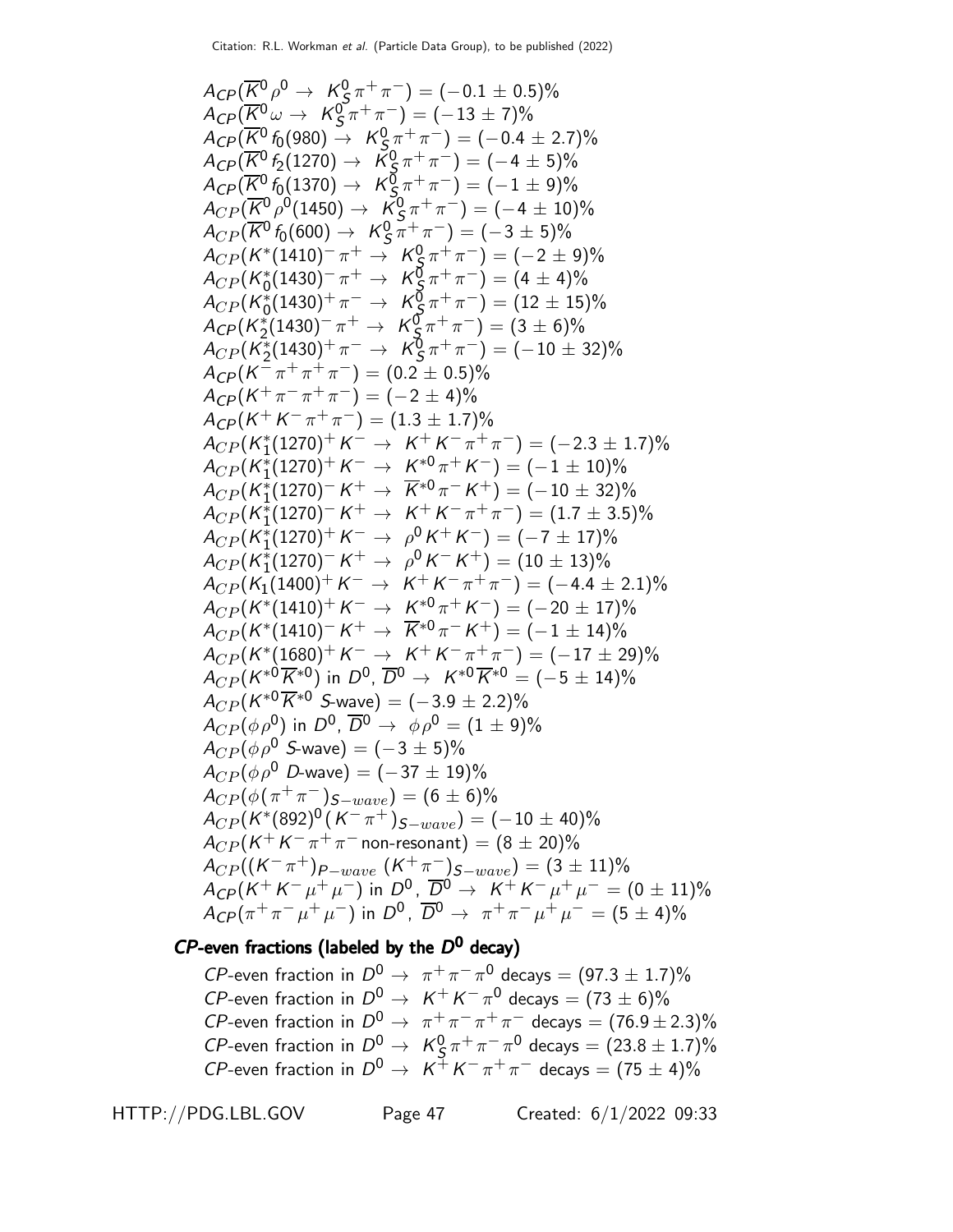#### CP-violation asymmetry difference

$$
\Delta A_{CP} = A_{CP}(K^+K^-) - A_{CP}(\pi^+\pi^-) = (-0.154 \pm 0.029)\%
$$

### $\chi^{\mathbf{2}}$  tests of  ${\it CP\text{-}violation}$  ( ${\it CPV})$  p-values

Local CPV in  $D^0$ ,  $\overline{D}^0 \rightarrow \pi^+ \pi^- \pi^0 = 4.9\%$ Local CPV in  $D^0$ ,  $\overline{D}^0 \to \pi^+ \pi^- \pi^+ \pi^- = (0.6 \pm 0.2)\%$ Local  $CPV$  in  $D^0$ ,  $\overline{D}{}^0 \rightarrow K^0_S$  $\frac{0}{5}\pi^+\pi^-\,=\,96\%$ Local CPV in  $D^0$ ,  $\overline{D}{}^0 \rightarrow K^+ K^- \pi^0 = 16.6\%$ Local CPV in  $D^0$ ,  $\overline{D}{}^0 \rightarrow K^+ K^- \pi^+ \pi^- = 9.1\%$ 

#### T-violation decay-rate asymmetry

$$
A_{\text{Tviol}}(K^{+}K^{-}\pi^{+}\pi^{-}) = (2.9 \pm 2.2) \times 10^{-3} \text{ [ii]}
$$
  
\n
$$
A_{\text{Tviol}}(K_{S}\pi^{+}\pi^{-}\pi^{0}) \text{ in } D^{0}, \overline{D}^{0} \to K_{S}\pi^{+}\pi^{-}\pi^{0} = (-0.3^{+1.4}_{-1.6}) \times 10^{-3}
$$

#### CPT-violation decay-rate asymmetry

 $A_{CPT}(K^{+}\pi^{\pm})=0.008\pm0.008$ 

#### Form factors

$$
r_V \equiv V(0)/A_1(0) \text{ in } D^0 \rightarrow K^*(892)^{-} \ell^{+} \nu_{\ell} = 1.46 \pm 0.07
$$
  
\n
$$
r_2 \equiv A_2(0)/A_1(0) \text{ in } D^0 \rightarrow K^*(892)^{-} \ell^{+} \nu_{\ell} = 0.68 \pm 0.06
$$
  
\n
$$
f_{+}(0) \text{ in } D^0 \rightarrow K^{-} \ell^{+} \nu_{\ell} = 0.736 \pm 0.004
$$
  
\n
$$
f_{+}(0)|V_{cs}| \text{ in } D^0 \rightarrow K^{-} \ell^{+} \nu_{\ell} = 0.7166 \pm 0.0030
$$
  
\n
$$
r_1 \equiv a_1/a_0 \text{ in } D^0 \rightarrow K^{-} \ell^{+} \nu_{\ell} = -2.40 \pm 0.16
$$
  
\n
$$
r_2 \equiv a_2/a_0 \text{ in } D^0 \rightarrow K^{-} \ell^{+} \nu_{\ell} = 5 \pm 4
$$
  
\n
$$
f_{+}(0) \text{ in } D^0 \rightarrow \pi^{-} \ell^{+} \nu_{\ell} = 0.637 \pm 0.009
$$
  
\n
$$
f_{+}(0)|V_{cd}| \text{ in } D^0 \rightarrow \pi^{-} \ell^{+} \nu_{\ell} = 0.1436 \pm 0.0026 \quad (S = 1.5)
$$
  
\n
$$
r_1 \equiv a_1/a_0 \text{ in } D^0 \rightarrow \pi^{-} \ell^{+} \nu_{\ell} = -1.97 \pm 0.28 \quad (S = 1.4)
$$
  
\n
$$
r_2 \equiv a_1/a_0 \text{ in } D^0 \rightarrow \pi^{-} \ell^{+} \nu_{\ell} = -0.2 \pm 2.2 \quad (S = 1.7)
$$

Most decay modes (other than the semileptonic modes) that involve a neutral  $K$  meson are now given as  $K^0_S$  modes, not as  $\overline{K}{}^0$  modes. Nearly always it is a  $K^0_S$  that is measured, and interference between Cabibbo-allowed and doubly Cabibbo-suppressed modes can invalidate the assumption that 2 Γ $(K_S^0) = \Gamma(\overline{K}^0)$ .

| D <sup>0</sup> DECAY MODES | Fraction $(\Gamma_i/\Gamma)$ |         |                         |                                     | Scale factor $p$<br>Confidence leve(MeV/c) |  |
|----------------------------|------------------------------|---------|-------------------------|-------------------------------------|--------------------------------------------|--|
|                            | <b>Topological modes</b>     |         |                         |                                     |                                            |  |
| 0-prongs                   |                              |         | $[rr]$ (15 $\pm$ 6 ) %  |                                     |                                            |  |
| 2-prongs                   |                              |         | $(71 + 6)$ %            |                                     |                                            |  |
| 4-prongs                   |                              |         | [ss] $(14.6 \pm 0.5)$ % |                                     |                                            |  |
| 6-prongs                   |                              |         |                         | [tt] $(6.5 \pm 1.3) \times 10^{-4}$ |                                            |  |
| HTTP://PDG.LBL.GOV         |                              | Page 48 |                         |                                     | Created: $6/1/2022$ 09:33                  |  |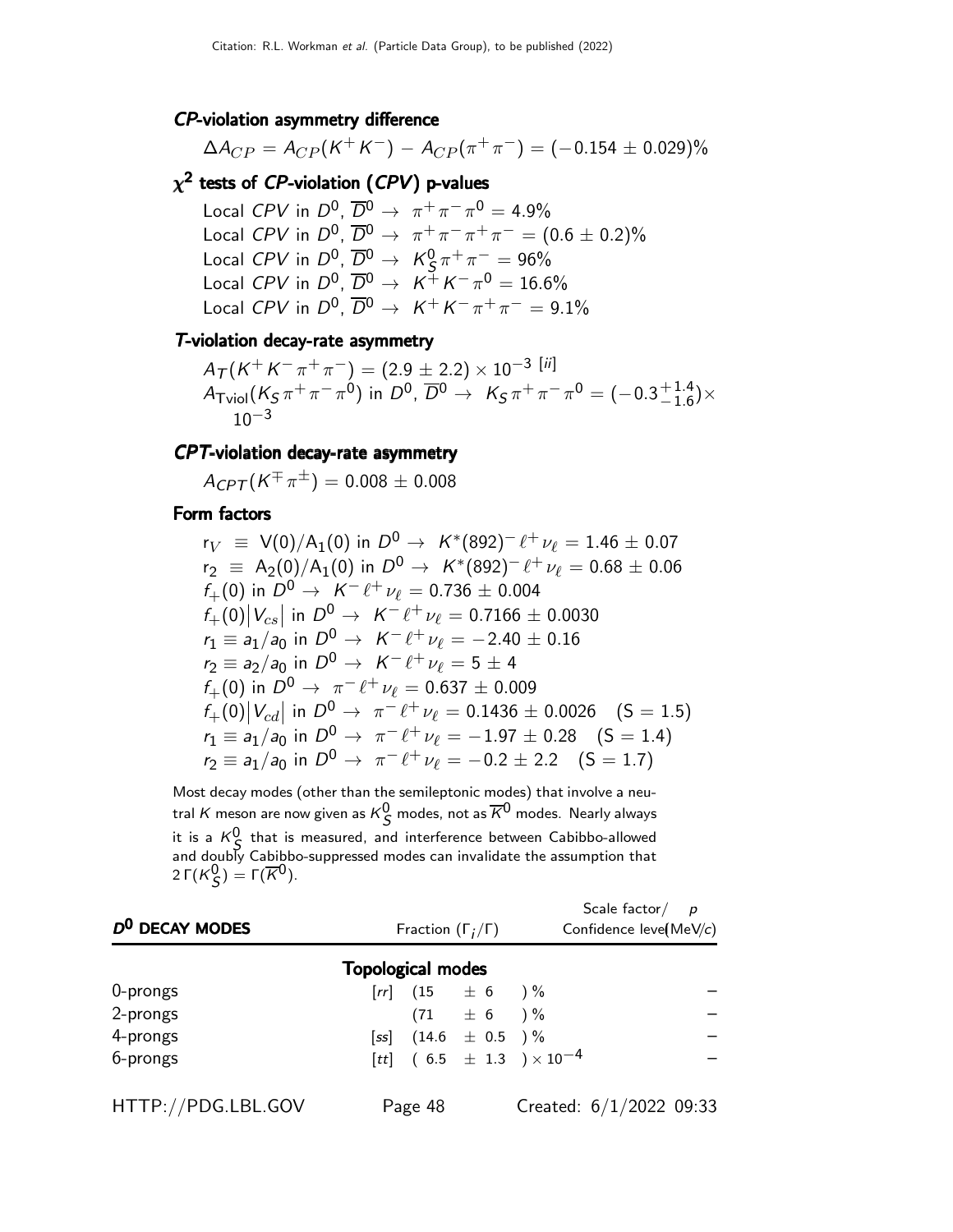#### Inclusive modes

| $(6.49 \pm 0.11)$ %<br> uu   |             |
|------------------------------|-------------|
| $(6.8 \pm 0.6)$ %            |             |
| $(54.7 \pm 2.8)$ %           | $S = 1.3$   |
| (47)<br>± 4<br>$\frac{9}{6}$ |             |
| $(3.4 \pm 0.4)$ %            |             |
| $(15 \pm 9) \%$              |             |
| $(9 \pm 4) \%$               |             |
| $\%$<br>< 3.6                | $CL = 90\%$ |
| $(2.8 \pm 1.3) \%$           |             |
| $(9.5 \pm 0.9)$ %            |             |
| $(2.48 \pm 0.27) \%$         |             |
| $(1.08 \pm 0.04) \%$         |             |
| $\times$ 10 $^{-5}$<br>< 9.4 | $CL = 90\%$ |
|                              |             |

Semileptonic modes

| $K^- e^+ \nu_e$                                            | $(3.549 \pm 0.026)\%$                     | $S = 1.2$   | 867 |
|------------------------------------------------------------|-------------------------------------------|-------------|-----|
| $K^- \mu^+ \nu_\mu$                                        | $(3.41 \pm 0.04)$ %                       |             | 864 |
| $K^*(892)^- e^+ \nu_e$                                     | $(2.15 \pm 0.16) \%$                      |             | 719 |
| $K^*(892)^-\mu^+\nu_\mu$                                   | $(1.89 \pm 0.24) \%$                      |             | 714 |
| $K^{-} \pi^{0} e^{+} \nu_{e}$                              | $(1.6 \tfrac{+1.3}{-0.5})\%$              |             | 861 |
| $\overline{K}^0 \pi^- e^+ \nu_e$                           | $(1.44 \pm 0.04) \%$                      |             | 860 |
| $(\overline{K}^0 \pi^-)$ $_{\mathcal{S}-wave}$ $e^+ \nu_e$ | $(7.9 \pm 1.7) \times 10^{-4}$            |             | 860 |
| $K^{-} \pi^{+} \pi^{-} e^{+} \nu_{e}$                      | $(2.8 + \frac{1.4}{1.1}) \times 10^{-4}$  |             | 843 |
| $K_1(1270)^- e^+ \nu_e$                                    | $(1.01 \pm 0.18) \times 10^{-3}$          |             | 511 |
| $K^- \pi^+ \pi^- \mu^+ \nu_\mu$                            | $\times$ 10 $^{-3}$<br>< 1.3              | $CL = 90\%$ | 821 |
| $(\,\overline{K}{}^*(892)\pi)^-\mu^+\,\nu_\mu$             | $< 1.5 \times 10^{-3}$                    | $CL = 90\%$ | 692 |
| $\pi^{-} e^{+} \nu_{e}$                                    | $(2.91 \pm 0.04) \times 10^{-3}$          |             | 927 |
| $\pi^{-} \mu^{+} \nu_{\mu}$                                | $(2.67 \pm 0.12) \times 10^{-3}$          | $S = 1.3$   | 924 |
| $\pi^{-} \pi^{0} e^{+} \nu_{e}$                            | $(1.45 \pm 0.07) \times 10^{-3}$          |             | 922 |
| $\rho^- e^+ \nu_e$                                         | $(1.50 \pm 0.12) \times 10^{-3}$          | $S = 1.9$   | 771 |
| $\rho^- \mu^+ \nu_\mu$                                     | $(1.35 \pm 0.13) \times 10^{-3}$          |             | 767 |
| $a(980)^- e^+ \nu_e$ , $a^- \rightarrow \eta \pi^-$        | $(1.33 + 0.34 \over 0.30) \times 10^{-4}$ |             |     |
| $b_1(1235)^- e^+ \nu_e, b_1^- \rightarrow \omega \pi^-$    | $\times$ 10 $^{-4}$<br>< 1.12             | $CL = 90\%$ |     |

### Hadronic modes with one  $\overline{K}$

| $K^{-} \pi^{+}$                                       | $(3.947 \pm 0.030)$ %    |                                          | $S = 1.2$ | 861 |
|-------------------------------------------------------|--------------------------|------------------------------------------|-----------|-----|
|                                                       | $(1.240 \pm 0.022)\%$    |                                          |           | 860 |
| $K_S^0 \pi^0$<br>$K_L^0 \pi^0$<br>$K_S^0 \pi^+ \pi^-$ |                          | $(10.0 \pm 0.7) \times 10^{-3}$          |           | 860 |
|                                                       | [jj] $(2.80 \pm 0.18)$ % |                                          | $S = 1.1$ | 842 |
| $K_{\rm c}^0\rho^0$                                   |                          | $(6.3 + \frac{0.6}{0.8}) \times 10^{-3}$ |           | 674 |
| $K^0_S\omega$ , $\omega \rightarrow \pi^+\pi^-$       |                          | $(2.0 \pm 0.6) \times 10^{-4}$           |           | 670 |
|                                                       |                          |                                          |           |     |

HTTP://PDG.LBL.GOV Page 49 Created: 6/1/2022 09:33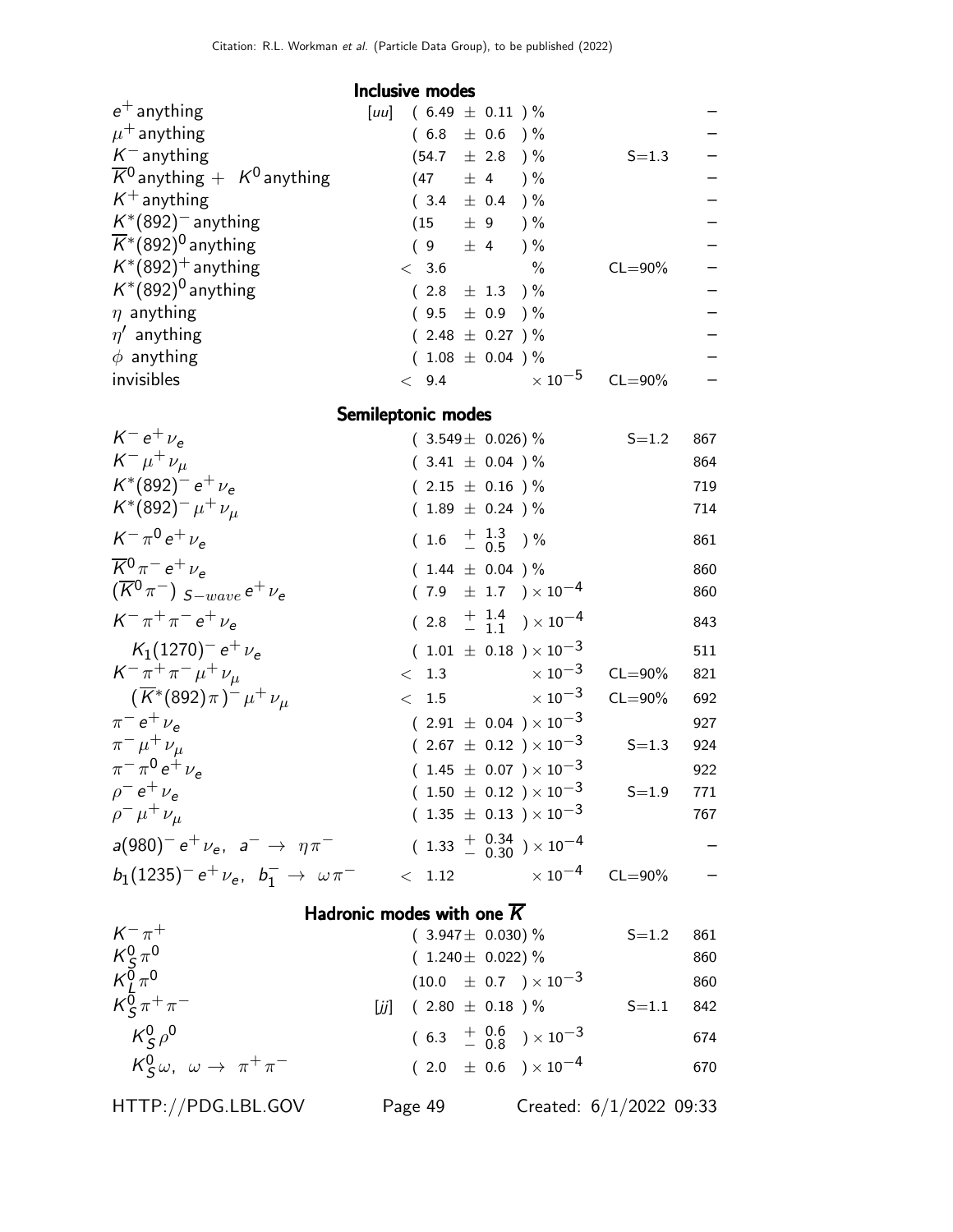| $K_S^0(\pi^+\pi^-)_{S-wave}$                                                        |            |                             |  | $(3.3 \pm 0.8) \times 10^{-3}$                                          |            | 842        |
|-------------------------------------------------------------------------------------|------------|-----------------------------|--|-------------------------------------------------------------------------|------------|------------|
| $K_S^0$ $f_0$ (980), $f_0 \to \pi^+ \pi^-$                                          |            |                             |  | $(1.20 + 0.40 + 0.23) \times 10^{-3}$                                   |            | 549        |
| $K_S^0$ $f_0$ (1370), $f_0 \to \pi^+ \pi^-$                                         |            |                             |  | $(2.8 + 0.9 + 1.3) \times 10^{-3}$                                      |            | $\dagger$  |
| $K_S^0 f_2(1270), f_2 \to \pi^+ \pi^-$                                              |            |                             |  | $(9 +10 \over -6) \times 10^{-5}$                                       |            | 262        |
| $K^*(892)^-\pi^+, K^{*-}\to$<br>$K^0_S \pi^-$                                       |            | $(1.64 \frac{+}{-} 0.14) %$ |  |                                                                         |            | 711        |
| $K_0^*(1430)^{-} \pi^+$ , $K_0^{*-} \to$<br>$K^0_S \pi^-$                           |            |                             |  | $(2.67 + \begin{array}{c} 0.40 \\ - 0.33 \end{array}) \times 10^{-3}$   |            | 378        |
| $K_2^*(1430)^-\pi^+$ , $K_2^{*-}$ $\rightarrow$<br>$K^0_s \pi^-$                    |            |                             |  | $(3.4 + \frac{1.9}{-1.0}) \times 10^{-4}$                               |            | 367        |
| $K^*(1680)^{-} \pi^+$ , $K^{*-} \to$<br>$K^0_s \pi^-$                               |            |                             |  | $(4.4 \pm 3.5) \times 10^{-4}$                                          |            | 46         |
| $K^*(892)^+ \pi^-$ , $K^{*+} \to$<br>$K^0_s \pi^+$                                  |            |                             |  | [vv] $(1.13 + \begin{matrix} 0.60 \\ 0.34 \end{matrix}) \times 10^{-4}$ |            | 711        |
| $K_0^*(1430)^+\pi^-$ , $K_0^{*+}\to$<br>$K^0_s \pi^+$                               | [vv] < 1.4 |                             |  | $\times$ 10 $^{-5}$                                                     | $CL = 95%$ |            |
| $K_2^*(1430)^+\pi^-$ , $K_2^{*+} \rightarrow$<br>$K^0_s \pi^+$                      | [vv] < 3.4 |                             |  | $\times$ 10 $^{-5}$                                                     | $CL = 95%$ |            |
| $K_S^0 \pi^+ \pi^-$ nonresonant                                                     |            |                             |  | $(2.5 + 6.0 + 16) \times 10^{-4}$                                       |            | 842        |
| $K^{-} \pi^{+} \pi^{0}$                                                             | [زز]       | $(14.4 \pm 0.5)$ %          |  |                                                                         | $S = 2.0$  | 844        |
| $K^ \rho^+$                                                                         |            | $(11.2 \pm 0.7)$ %          |  |                                                                         |            | 675        |
| $K^- \rho (1700)^+$ , $\rho^+ \to \pi^+ \pi^0$                                      |            |                             |  | $(8.2 \pm 1.8) \times 10^{-3}$                                          |            | $\ddagger$ |
| $K^*(892)^-\pi^+$ , $K^*(892)^-\to$<br>$K^{-} \pi^{0}$                              |            | $(2.31 + 0.40)$ %           |  |                                                                         |            | 711        |
| $\overline{K}^*$ (892) <sup>0</sup> $\pi^0$ , $\overline{K}^*(892)^0 \to$           |            | $(1.95 \pm 0.24) \%$        |  |                                                                         |            | 711        |
| $K^{-}$ $\pi^{+}$<br>$K_0^*(1430)^{-} \pi^+$ , $K_0^{*-} \to$<br>$K^{-} \pi^{0}$    |            |                             |  | $(4.8 \pm 2.2) \times 10^{-3}$                                          |            | 378        |
| $\overline{K}_{0}^{*}(1430)^{0}\pi^{0}$ , $\overline{K}_{0}^{*0}$ $\rightarrow$     |            |                             |  | $(5.9 + \frac{5.0}{1.6}) \times 10^{-3}$                                |            | 379        |
| $K^{-} \pi^{+}$<br>$K^{*}(1680)^{-} \pi^{+}$ , $K^{*-} \to$<br>$K^-\pi^0$           |            |                             |  | $(1.9 \pm 0.7) \times 10^{-3}$                                          |            | 46         |
| $K^-\pi^+\pi^0$ nonresonant                                                         |            | $(1.15 \frac{+}{0.20})\%$   |  |                                                                         |            | 844        |
| $K_S^0 2\pi^0$                                                                      |            |                             |  | $(9.1 \pm 1.1) \times 10^{-3}$                                          | $S = 2.2$  | 843        |
|                                                                                     |            |                             |  | $(2.6 \pm 0.7) \times 10^{-3}$                                          |            |            |
| $\frac{K_S^0}{K^*(892)^0 \pi^0}$ , $K^{*0} \rightarrow K_S^0 \pi^0$                 |            |                             |  | $(8.1 \pm 0.7) \times 10^{-3}$                                          |            | 711        |
| $\overline{K}^*(1430)^0 \pi^0$ , $\overline{K}^{*0}$ $\rightarrow$<br>$K_S^0 \pi^0$ |            |                             |  | $(4 \pm 23) \times 10^{-5}$                                             |            |            |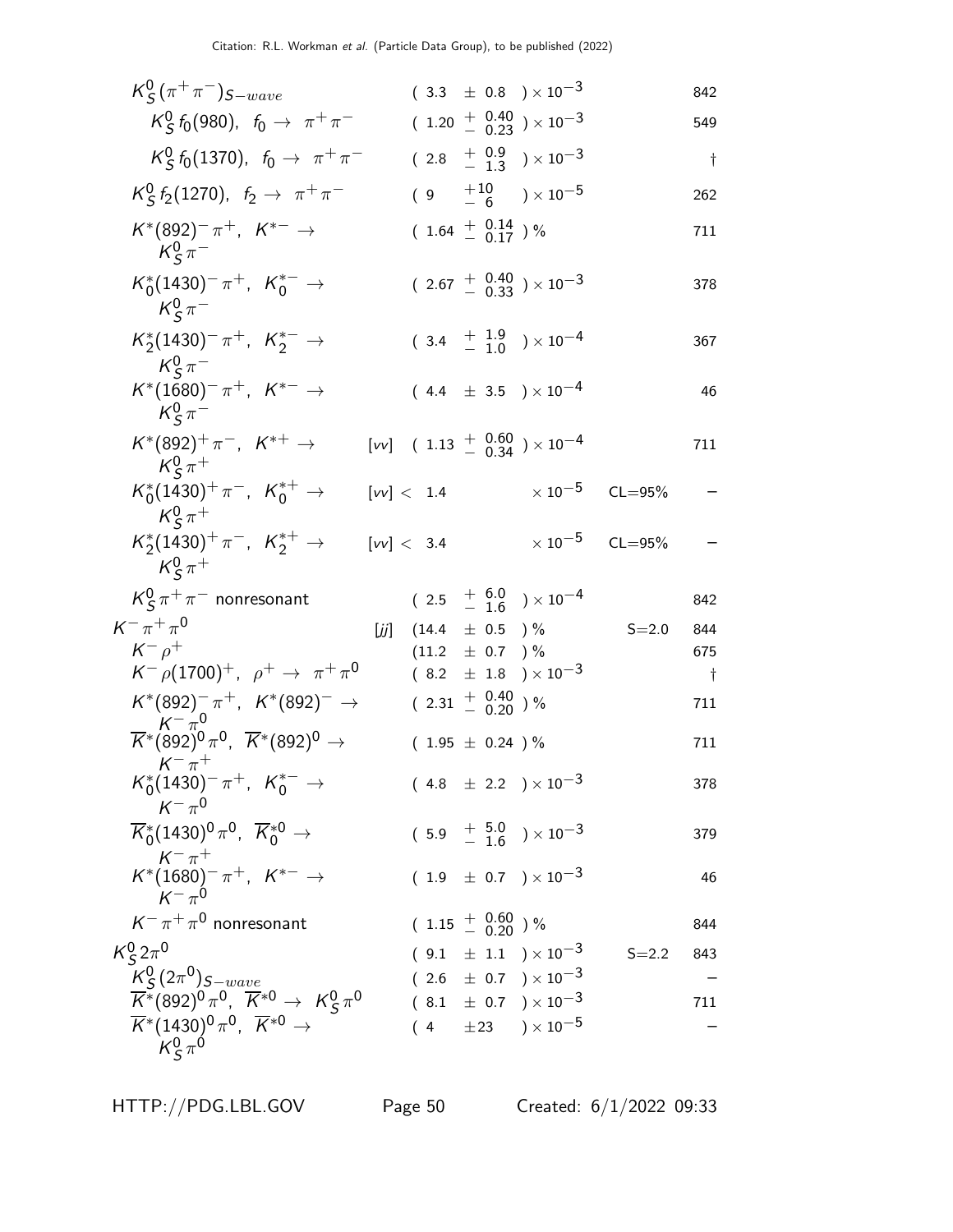| $\overline{K}{}^*(1680)^0 \pi^0$ , $\overline{K}{}^{*0} \to$<br>$K^0_S \pi^0$                                          |     |                          |  | $(1.0 \pm 0.4) \times 10^{-3}$                                   |           |     |
|------------------------------------------------------------------------------------------------------------------------|-----|--------------------------|--|------------------------------------------------------------------|-----------|-----|
| $K_S^0$ $f_2$ (1270), $f_2 \to 2\pi^0$                                                                                 |     |                          |  | $(2.3 \pm 1.1) \times 10^{-4}$                                   |           |     |
| $2K_{\mathcal{S}}^0$ , one $K_{\mathcal{S}}^0 \rightarrow 2\pi^0$                                                      |     |                          |  | $(3.2 \pm 1.1) \times 10^{-4}$                                   |           |     |
| $K^{-}2\pi^{+}\pi^{-}$                                                                                                 | [j] | $(8.22 \pm 0.14)$ %      |  |                                                                  | $S = 1.1$ | 813 |
| $K^-\pi^+\rho^0$ total                                                                                                 |     | $(6.87 \pm 0.31)$ %      |  |                                                                  |           | 609 |
| $K^-\pi^+\rho^0$ 3-body                                                                                                |     |                          |  | $(6.1 \pm 1.6) \times 10^{-3}$                                   |           | 609 |
| $\overline{K}^*(892)^0 \rho^0$ , $\overline{K}^{*0}$ $\rightarrow$                                                     |     | $(1.01 \pm 0.05)$ %      |  |                                                                  |           | 416 |
| $\frac{K^-\pi^+}{K^*(892)^0\rho^0}$ transverse,                                                                        |     |                          |  |                                                                  |           |     |
| $\overline{K}^{*0} \rightarrow K^{-} \pi^{+}$                                                                          |     | $(1.2 \pm 0.4)$ %        |  |                                                                  |           | 417 |
| $K^- a_1 (1260)^+$ , $a_1^+ \rightarrow$<br>$ho^0 \pi^+$                                                               |     | $(4.32 \pm 0.32)$ %      |  |                                                                  |           | 327 |
| $K_1(1270)^{-} \pi^{+}$ , $K_1^{-}$ $\rightarrow$<br>$K^-\pi^+\pi^-$ total                                             |     |                          |  | $(3.9 \pm 0.4) \times 10^{-3}$                                   |           |     |
| $K_1(1270)^{-} \pi^{+}$ , $K_1^{-}$ $\rightarrow$<br>$\overline{K}^*(892)^0 \pi^-$ , $\overline{K}^{*0}$ $\rightarrow$ |     |                          |  | $(6.6 \pm 2.3) \times 10^{-4}$                                   |           | 484 |
| $K^- \pi^+$                                                                                                            |     |                          |  |                                                                  |           |     |
| $K^- 2\pi^+\pi^-$ nonresonant                                                                                          |     | $(1.81 \pm 0.07)$ %      |  |                                                                  |           | 813 |
| $K_S^0 \pi^+ \pi^- \pi^0$                                                                                              |     | $[xx]$ (5.2 $\pm$ 0.6 )% |  |                                                                  |           | 813 |
| $K_S^0 \eta$ , $\eta \to \pi^+ \pi^- \pi^0$                                                                            |     |                          |  | $(1.17 \pm 0.03) \times 10^{-3}$                                 |           | 772 |
| $K^0_S \omega$ , $\omega \to \pi^+ \pi^- \pi^0$                                                                        |     |                          |  | $(9.9 \pm 0.6) \times 10^{-3}$                                   |           | 670 |
| $K^{-} \pi^{+} 2 \pi^{0}$                                                                                              |     | $(8.86 \pm 0.23)$ %      |  |                                                                  |           | 815 |
| $K^- 2\pi^+ \pi^- \pi^0$                                                                                               |     | $(4.3 \pm 0.4)$ %        |  |                                                                  |           | 771 |
| $\overline{K}^*(892)^0 \pi^+ \pi^- \pi^0$ , $\overline{K}^{*0} \rightarrow$<br>$K^{-}$ $\pi^{+}$                       |     | $(1.3 \pm 0.6)$ %        |  |                                                                  |           | 643 |
| $K^-\pi^+\omega$ , $\omega \to \pi^+\pi^-\pi^0$                                                                        |     | $(2.8 \pm 0.5)$ %        |  |                                                                  |           | 605 |
| $\overline{K}^*(892)^0\omega$ , $\overline{K}^{*0}$ $\rightarrow$                                                      |     |                          |  | $(6.5 \pm 3.0) \times 10^{-3}$                                   |           | 410 |
| $K^-\pi^+$ , $\omega \rightarrow$                                                                                      |     |                          |  |                                                                  |           |     |
| $K_S^0 \eta \pi^0 \frac{\pi^+ \pi^- \pi^0}{\pi^+ \pi^-}$                                                               |     | $(1.01 \pm 0.05)$ %      |  |                                                                  |           | 721 |
| $K_S^0$ a <sub>0</sub> (980), a <sub>0</sub> $\rightarrow \eta \pi^0$                                                  |     | $(1.20 \pm 0.28)$ %      |  |                                                                  |           |     |
| $\overline{K}^*(892)^0 \eta$ , $\overline{K}^{*0} \rightarrow K^0_S \pi^0$                                             |     |                          |  | $(2.9 \pm 0.7) \times 10^{-3}$                                   |           |     |
| $K^-\pi^+\eta$                                                                                                         |     | $(1.88 \pm 0.05)$ %      |  |                                                                  | $S = 1.4$ | 721 |
| $K^*(892)^0 \eta$ , $K^{*0} \to K^- \pi^+$                                                                             |     |                          |  |                                                                  |           |     |
|                                                                                                                        |     |                          |  | $(8.9 + \begin{matrix} 0.8 \\ -0.6 \end{matrix}) \times 10^{-3}$ |           |     |
| $a_0(980)^+ K^-$ , $a_0^+ \rightarrow \eta \pi^+$                                                                      |     |                          |  | $(7.4 \frac{+}{-} \frac{0.9}{0.7}) \times 10^{-3}$               |           |     |
| $K_2^*(1980)^-\pi^+$ , $K_2^{*-} \to$                                                                                  |     |                          |  | $(2.2 + \frac{1.7}{1.9}) \times 10^{-4}$                         |           |     |
| $K^{-} \pi^{+\pi^{0} \eta}_{\pi^{0} \eta}$                                                                             |     |                          |  | $(4.49 \pm 0.27) \times 10^{-3}$                                 |           | 656 |
|                                                                                                                        |     |                          |  | $(2.80 \pm 0.21) \times 10^{-3}$                                 |           | 651 |
| $\frac{K_S^0 \pi^+ \pi^- \eta}{K_S^0 2 \pi^0 \eta}$                                                                    |     |                          |  | $(1.76 \pm 0.26) \times 10^{-3}$                                 |           | 656 |
| $K_S^{\bar{0}} 2\pi^+ 2\pi^-$                                                                                          |     |                          |  | $(2.66 \pm 0.30) \times 10^{-3}$                                 |           | 768 |

HTTP://PDG.LBL.GOV Page 51 Created: 6/1/2022 09:33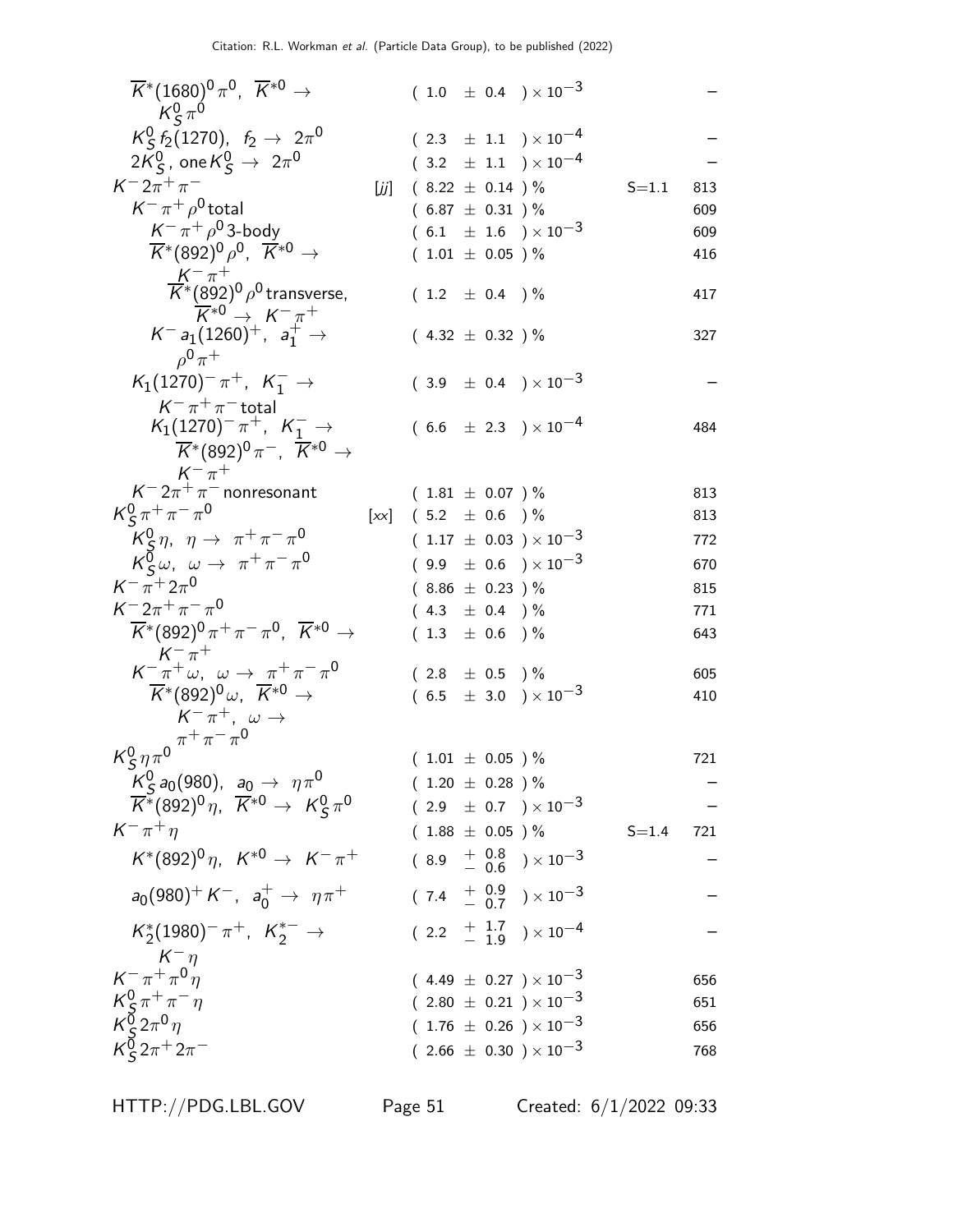$$
K_S^0 \rho^0 \pi^+ \pi^-, \text{ no } K^*(892)^- \qquad (1.1 \pm 0.7) \times 10^{-3} \qquad -
$$
  
\n
$$
K^*(892)^- 2\pi^+ \pi^-, \qquad (5 \pm 7) \times 10^{-4} \qquad 642
$$
  
\n
$$
K^*(892)^- \rightarrow K_S^0 \pi^-, \qquad (1.6 \pm 0.6) \times 10^{-3} \qquad 230
$$
  
\n
$$
K^*(892)^- \rightarrow K_S^0 \pi^- \qquad (1.6 \pm 0.6) \times 10^{-3} \qquad 230
$$
  
\n
$$
K_S^0 2\pi^+ 2\pi^- \text{ nonresonant} \qquad < 1.2 \qquad \times 10^{-3} \qquad \text{CL=90\%} \qquad 768
$$
  
\n
$$
K^- 3\pi^+ 2\pi^- \qquad (2.2 \pm 0.6) \times 10^{-4} \qquad 713
$$

Fractions of some of the following modes with resonances have already appeared above as submodes of particular charged-particle modes. These nine modes below are all corrected for unseen decays of the resonances.

|         |                     |                                                                                                                                                                                                                                                              | 772         |
|---------|---------------------|--------------------------------------------------------------------------------------------------------------------------------------------------------------------------------------------------------------------------------------------------------------|-------------|
|         |                     |                                                                                                                                                                                                                                                              | 670         |
|         |                     |                                                                                                                                                                                                                                                              | 565         |
|         |                     |                                                                                                                                                                                                                                                              | 643         |
|         |                     |                                                                                                                                                                                                                                                              | 583         |
|         |                     |                                                                                                                                                                                                                                                              | 605         |
|         |                     |                                                                                                                                                                                                                                                              | 410         |
|         |                     |                                                                                                                                                                                                                                                              | 479         |
|         |                     |                                                                                                                                                                                                                                                              | 479         |
| $<$ 1.0 | $\times$ 10 $^{-3}$ |                                                                                                                                                                                                                                                              | 119         |
|         |                     | $(5.09 \pm 0.13) \times 10^{-3}$<br>$(1.11 \pm 0.06) \%$<br>$(9.49 \pm 0.32) \times 10^{-3}$<br>$(1.9 \pm 0.9)$ %<br>$(1.41 \pm 0.12) \%$<br>$(3.1 \pm 0.6) \%$<br>$(1.1 \pm 0.5)$ %<br>$(6.43 \pm 0.34) \times 10^{-3}$<br>$(2.52 \pm 0.27) \times 10^{-3}$ | $CL = 90\%$ |

#### Hadronic modes with three K's

| $K_S^0 K^+ K^-$                                                               | $(4.42 \pm 0.32) \times 10^{-3}$ |                     |                         | 544       |
|-------------------------------------------------------------------------------|----------------------------------|---------------------|-------------------------|-----------|
| $K_S^0$ $a_0$ (980) <sup>0</sup> , $a_0^0 \rightarrow K^+ K^-$                | $(2.9 \pm 0.4) \times 10^{-3}$   |                     |                         |           |
| $K^- a_0(980)^+$ , $a_0^+ \rightarrow$                                        | $(5.9 \pm 1.8) \times 10^{-4}$   |                     |                         |           |
| $K^+ K^0_S$                                                                   |                                  |                     |                         |           |
| $K^+ a_0(980)^-, a_0^- \rightarrow$                                           | $\langle$ 1.1                    |                     | $\times 10^{-4}$ CL=95% |           |
| $K^- K^0_S$                                                                   |                                  |                     |                         |           |
| $K_S^0$ $f_0(980)$ , $f_0 \to K^+ K^-$                                        | $\lt$ 9                          | $\times$ 10 $^{-5}$ | $CL = 95%$              |           |
| $K^0_S \phi$ , $\phi \rightarrow K^+ K^-$                                     | $(2.03 \pm 0.15) \times 10^{-3}$ |                     |                         | 520       |
| $K_S^0$ $f_0$ (1370), $f_0 \to K^+ K^-$                                       | $(1.7 \pm 1.1) \times 10^{-4}$   |                     |                         |           |
| $3K_c^0$                                                                      | $(7.5 \pm 0.7) \times 10^{-4}$   |                     | $S = 1.4$               | 539       |
| $K^{+}2K^{-}\pi^{+}$                                                          | $(2.25 \pm 0.32) \times 10^{-4}$ |                     |                         | 434       |
| $K^+ K^- \overline{K}^*(892)^0$ , $\overline{K}^{*0}$ $\rightarrow$           | $(4.5 \pm 1.8) \times 10^{-5}$   |                     |                         | $\dagger$ |
| $K^{-}$ $\pi^{+}$                                                             |                                  |                     |                         |           |
| $K^-\pi^+\phi$ , $\phi \rightarrow K^+K^-$                                    | $(4.0 \pm 1.7) \times 10^{-5}$   |                     |                         | 422       |
| $\phi \overline{K}^*(892)^0$ , $\phi \rightarrow K^+K^-$ ,                    | $(1.08 \pm 0.21) \times 10^{-4}$ |                     |                         | $\dagger$ |
| $\overline{K}^{*0} \rightarrow K^{-} \pi^{+}$<br>$K^+ 2K^- \pi^+$ nonresonant | $(3.4 \pm 1.5) \times 10^{-5}$   |                     |                         | 434       |
|                                                                               |                                  |                     |                         |           |
| $2K_S^0 K^{\pm} \pi^{\mp}$                                                    | $(5.9 \pm 1.3) \times 10^{-4}$   |                     |                         | 427       |

HTTP://PDG.LBL.GOV Page 52 Created: 6/1/2022 09:33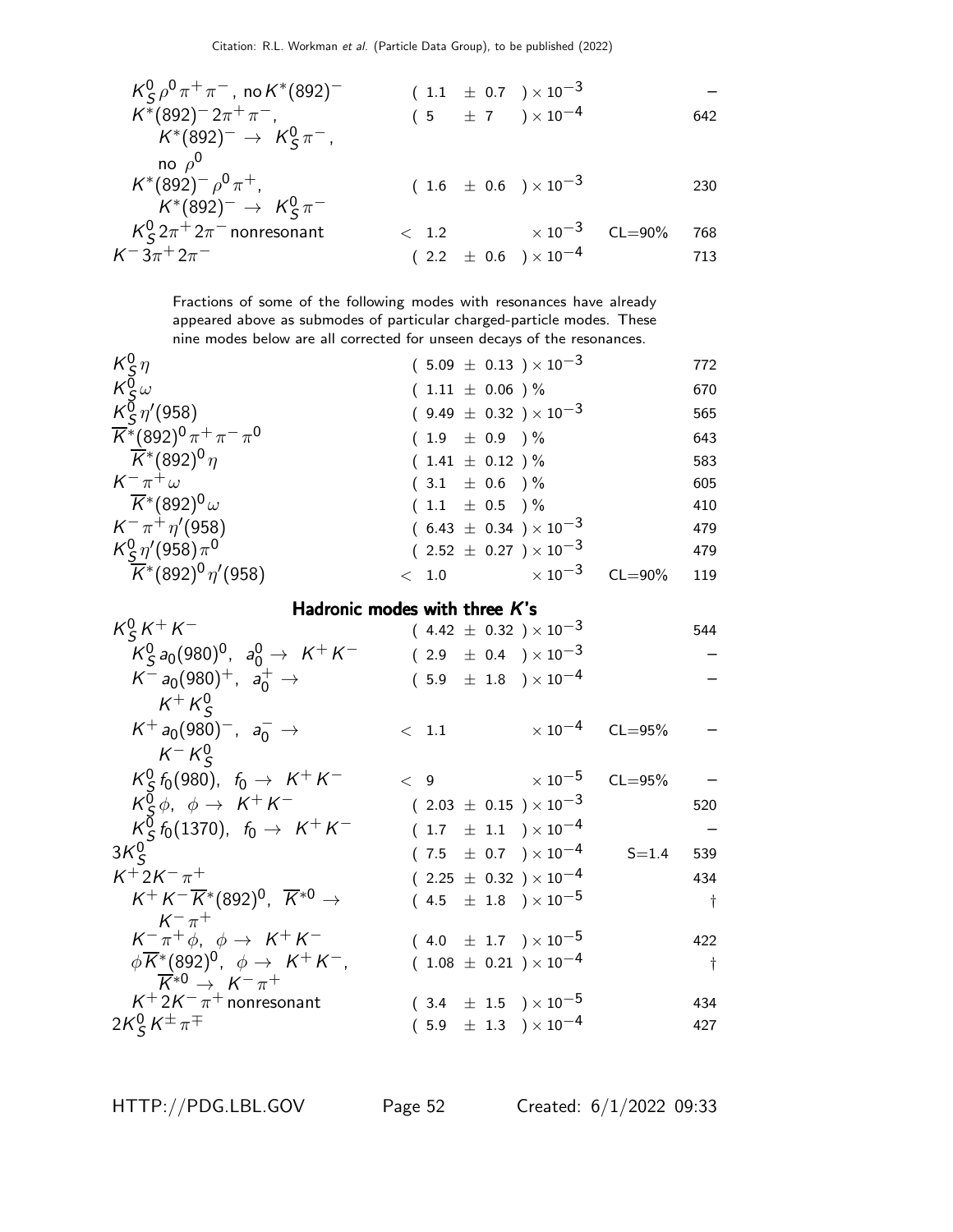#### Pionic modes  $\pi^+\pi$  $(1.454 \pm 0.024) \times 10^{-3}$  S=1.4 922<br>  $(8.26 \pm 0.25) \times 10^{-4}$  923  $2\pi^0$  $(8.26 \pm 0.25) \times 10^{-4}$  923<br>  $(1.49 \pm 0.06) \%$  S=2.1 907  $\pi^+ \pi^- \pi^0$  $(1.49 \pm 0.06) \%$  S=2.1 907<br> $(1.01 + 0.04) \%$  764  $\rho^+\pi$  $(1.01 \pm 0.04) \%$  $\rho^{\mathbf{0}}\,\pi^{\mathbf{0}}$  $(3.86 \pm 0.23) \times 10^{-3}$  764  $\rho^+ \pi$  $(5.15 \pm 0.25) \times 10^{-3}$  764  $\rho(1450)^{+}\pi^{-}$ ,  $\rho^{+} \to \pi^{+}\pi^{0}$  $(1.6 \pm 2.1) \times 10^{-5}$  –  $\rho (1450)^{0} \pi^{0}, \;\; \rho^{0} \rightarrow \;\; \pi^{+} \pi$  $(4.5 \pm 2.0) \times 10^{-5}$  $\rho(1450)^{-} \pi^{+}, \rho^{-} \to \pi^{-} \pi^{0}$  $(2.7 \pm 0.4) \times 10^{-4}$  $\rho(1700)^+ \pi^-$ ,  $\rho^+ \to \pi^+ \pi^0$  $(6.1 \pm 1.5) \times 10^{-4}$  $\rho (1700)^{0} \pi^{0}, \rho^{0} \to \pi^{+} \pi$  $(7.4 \pm 1.8) \times 10^{-4}$  $\rho(1700)^{-} \pi^{+}, \rho^{-} \to \pi^{-} \pi^{0}$  $(4.8 \pm 1.1) \times 10^{-4}$  $f_0(980)\pi^0$ ,  $f_0 \to \pi^+\pi^ (3.7 \pm 0.9) \times 10^{-5}$  $f_0(500)\pi^0$ ,  $f_0 \to \pi^+ \pi^ (1.22 \pm 0.22) \times 10^{-4}$  $f_0(1370)\pi^0$ ,  $f_0 \to \pi^+\pi^ (5.5 \pm 2.1) \times 10^{-5}$  $f_0(1500)\pi^0$ ,  $f_0 \to \pi^+\pi^ (5.8 \pm 1.6) \times 10^{-5}$  $f_0(1710)\pi^0$ ,  $f_0 \to \pi^+ \pi^ (4.6 \pm 1.6) \times 10^{-5}$  $f_2(1270)\pi^0$ ,  $f_2 \to \pi^+\pi^ (1.97 \pm 0.21) \times 10^{-4}$  –<br>  $(1.3 \pm 0.4) \times 10^{-4}$  907  $\pi^+ \pi^- \pi$  $(1.3 \pm 0.4) \times 10^{-4}$  $3\pi^0$  $(2.0 \pm 0.5) \times 10^{-4}$  908  $2\pi$ <sup>+</sup>  $2\pi$  $(7.56 \pm 0.20) \times 10^{-3}$  880  $a_1(1260)^+ \pi^-$ ,  $a_1^+$   $\to$  $2\pi^+\pi^-$ total  $(4.53 \pm 0.31) \times 10^{-3}$  $a_1(1260)^+\pi^-$ ,  $a_1^+$  →  $\rho^{\bm 0}\pi^+$  S-wave  $(3.13 \pm 0.21) \times 10^{-3}$  $a_1(1260)^+ \pi^-$ ,  $a_1^+$  →  $\rho^{\bm{0}}\pi^+$  D-wave  $(1.9 \pm 0.5) \times 10^{-4}$  $a_1(1260)^+ \pi^-$ ,  $a_1^+$   $\rightarrow$  $\sigma \pi^+$  $(6.4 \pm 0.7) \times 10^{-4}$  $a_1(1260)^- \pi^+$ ,  $a_1^-$  →  $\rho^{\bm 0} \pi^-$  S-wave  $(2.3 \pm 0.9) \times 10^{-4}$  $a_1(1260)^{-} \pi^{+}$ ,  $a_1^{-}$  $(6.0 \pm 3.4) \times 10^{-5}$  $\pi(1300)^+\, \pi^-$ ,  $\pi(1300)^+$   $\to$  $\sigma \pi^+$  $(5.1 \pm 2.7) \times 10^{-4}$  $\pi(1300)^-\pi^+$ ,  $\pi(1300)^-\to$  $\sigma \pi^ (2.3 \pm 2.2) \times 10^{-4}$  $a_1(1640)^+ \pi^-$ ,  $a_1^+$  →  $\rho^{\bm{0}}\pi^+$  D-wave  $(3.2 \pm 1.6) \times 10^{-4}$  $a_1(1640)^+ \pi^-$ ,  $a_1^+$  $(1.8 \pm 1.4) \times 10^{-4}$  $\pi_2(1670)^+ \pi^-, \pi_2^+ \to$  $f_2(1270)^0 \pi^+$ ,  $f_2^0 \to$  $\pi^+\pi^ (2.0 \pm 0.9) \times 10^{-4}$  $\pi_2(1670)^+ \, \pi^-$ ,  $\pi_2^+ \rightarrow \sigma \, \pi^+$  ( 2.6  $\pm$  1.0 )  $\times\,10^{-4}$  –

HTTP://PDG.LBL.GOV Page 53 Created: 6/1/2022 09:33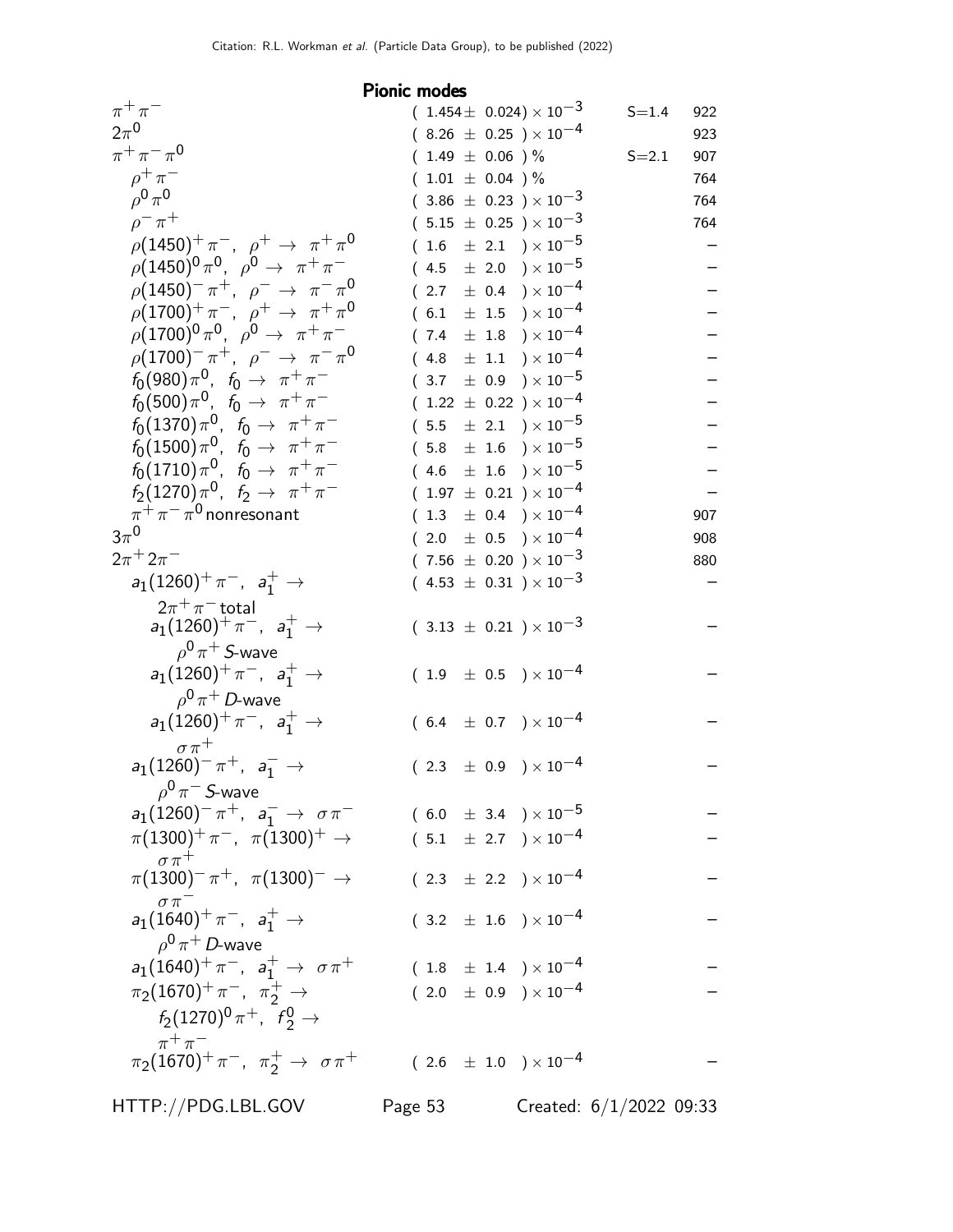| $2\rho^0$ total                                                                                                                                                                                                            |      |  |                     |  |  | $(1.85 \pm 0.13) \times 10^{-3}$      |             | 518        |
|----------------------------------------------------------------------------------------------------------------------------------------------------------------------------------------------------------------------------|------|--|---------------------|--|--|---------------------------------------|-------------|------------|
| $2\rho^0$ , parallel helicities                                                                                                                                                                                            |      |  |                     |  |  | $(8.3 \pm 3.2) \times 10^{-5}$        |             |            |
| $2\rho^0$ , perpendicular helici-<br>ties                                                                                                                                                                                  |      |  |                     |  |  | $(4.8 \pm 0.6) \times 10^{-4}$        |             |            |
| $2\rho^0$ , longitudinal helicities                                                                                                                                                                                        |      |  |                     |  |  | $(1.27 \pm 0.10) \times 10^{-3}$      |             |            |
| $2\rho(770)^{0}$ , <i>S</i> -wave                                                                                                                                                                                          |      |  |                     |  |  | $(1.8 \pm 1.3) \times 10^{-4}$        |             |            |
| $2\rho(770)^{0}$ , <i>P</i> -wave                                                                                                                                                                                          |      |  |                     |  |  | $(5.3 \pm 1.3) \times 10^{-4}$        |             |            |
| $2\rho(770)^{0}$ , <i>D</i> -wave                                                                                                                                                                                          |      |  |                     |  |  | $(6.2 \pm 3.0) \times 10^{-4}$        |             |            |
| Resonant $(\pi^+\pi^-)\pi^+\pi^-$                                                                                                                                                                                          |      |  |                     |  |  | $(1.51 \pm 0.12) \times 10^{-3}$      |             |            |
| 3-body total                                                                                                                                                                                                               |      |  |                     |  |  |                                       |             |            |
| $\sigma \pi^+ \pi^-$                                                                                                                                                                                                       |      |  |                     |  |  | $(6.2 \pm 0.9) \times 10^{-4}$        |             |            |
| $\sigma$ $\rho$ (770) <sup>0</sup>                                                                                                                                                                                         |      |  |                     |  |  | $(5.0 \pm 2.5) \times 10^{-4}$        |             |            |
| $f_0(980)\pi^+\pi^-$ , $f_0 \to$                                                                                                                                                                                           |      |  |                     |  |  | $(1.8 \pm 0.5) \times 10^{-4}$        |             |            |
| $\pi^+\pi^-$                                                                                                                                                                                                               |      |  |                     |  |  |                                       |             |            |
| $f_2(1270)\pi^+\pi^-$ , $f_2 \to$                                                                                                                                                                                          |      |  |                     |  |  | $(3.7 \pm 0.6) \times 10^{-4}$        |             |            |
| $\pi^+\pi^-$                                                                                                                                                                                                               |      |  |                     |  |  |                                       |             |            |
| $2f_2(1270)$ , $f_2 \to \pi^+\pi^-$                                                                                                                                                                                        |      |  |                     |  |  | $(1.6 \pm 1.8) \times 10^{-4}$        |             |            |
| $f_0(1370)\sigma$ , $f_0 \rightarrow$                                                                                                                                                                                      |      |  |                     |  |  | $(1.6 \pm 0.5) \times 10^{-3}$        |             |            |
| $\pi^+ \pi^- 2\pi^0 \pi^+ \pi^-$                                                                                                                                                                                           |      |  |                     |  |  |                                       |             |            |
| $\eta \pi^0$                                                                                                                                                                                                               |      |  | $(1.02 \pm 0.09)$ % |  |  | [yy] $(6.3 \pm 0.6) \times 10^{-4}$   | $S = 1.1$   | 882<br>846 |
| $\omega \pi^0$                                                                                                                                                                                                             |      |  |                     |  |  | [yy] $(1.17 \pm 0.35) \times 10^{-4}$ |             | 761        |
| $\omega\eta$                                                                                                                                                                                                               |      |  |                     |  |  | $(1.98 \pm 0.18) \times 10^{-3}$      | $S = 1.1$   | 648        |
| $2\pi^+ 2\pi^- \pi^0$                                                                                                                                                                                                      |      |  |                     |  |  | $(4.2 \pm 0.5) \times 10^{-3}$        |             | 844        |
| $\eta \pi^+ \pi^-$                                                                                                                                                                                                         | [yy] |  |                     |  |  | $(1.16 \pm 0.07) \times 10^{-3}$      |             | 827        |
| $\omega \pi^+ \pi^-$                                                                                                                                                                                                       | [yy] |  |                     |  |  | $(1.33 \pm 0.20) \times 10^{-3}$      |             | 738        |
| $\omega\pi^{0}\pi^{0}$                                                                                                                                                                                                     |      |  | < 1.10              |  |  | $\times$ 10 <sup>-3</sup>             | $CL = 90\%$ | 740        |
| $\eta 2\pi^0$                                                                                                                                                                                                              |      |  |                     |  |  | $(3.8 \pm 1.3) \times 10^{-4}$        |             | 829        |
| $\pi^{+}\pi^{-}\pi^{0}\eta$                                                                                                                                                                                                |      |  |                     |  |  | $(3.23 \pm 0.22) \times 10^{-3}$      |             | 797        |
| $3\pi + 3\pi^-$                                                                                                                                                                                                            |      |  |                     |  |  | $(4.3 \pm 1.2) \times 10^{-4}$        |             | 795        |
| $\eta'(958)\pi^{0}$                                                                                                                                                                                                        |      |  |                     |  |  | $(9.2 \pm 1.0) \times 10^{-4}$        |             | 678        |
| $\eta'(958)\pi^{+}\pi^{-}$                                                                                                                                                                                                 |      |  |                     |  |  | $(4.5 \pm 1.7) \times 10^{-4}$        |             | 650        |
| $2\eta$                                                                                                                                                                                                                    |      |  |                     |  |  | $(2.11 \pm 0.19) \times 10^{-3}$      | $S = 2.2$   | 754        |
| $2\eta\pi^0$                                                                                                                                                                                                               |      |  |                     |  |  | $(7.3 \pm 2.2) \times 10^{-4}$        |             | 699        |
| $3\eta$                                                                                                                                                                                                                    |      |  | < 1.3               |  |  | $\times$ 10 $^{-4}$                   | $CL = 90\%$ | 421        |
| $\eta\eta' (958)$                                                                                                                                                                                                          |      |  |                     |  |  | $(1.01 \pm 0.19) \times 10^{-3}$      |             | 537        |
| Hadronic modes with a $K\overline{K}$ pair                                                                                                                                                                                 |      |  |                     |  |  |                                       |             |            |
| $K^+ K^-$                                                                                                                                                                                                                  |      |  |                     |  |  | $(4.08 \pm 0.06) \times 10^{-3}$      | $S = 1.6$   | 791        |
| $2K_{\mathcal{S}}^0$                                                                                                                                                                                                       |      |  |                     |  |  | $(1.41 \pm 0.05) \times 10^{-4}$      | $S = 1.1$   | 789        |
|                                                                                                                                                                                                                            |      |  |                     |  |  | $(3.3 \pm 0.5) \times 10^{-3}$        | $S = 1.1$   | 739        |
| $\begin{array}{r} \displaystyle \mathcal{K}^0_S \ \displaystyle \overline{\mathcal{K}}^-\pi^+ \ \displaystyle \overline{\mathcal{K}}^*(892)^0 \, \mathcal{K}^0_S, \ \ \overline{\mathcal{K}}^{*0} \rightarrow \end{array}$ |      |  |                     |  |  | $(8.2 \pm 1.6) \times 10^{-5}$        |             | 608        |
| $\begin{array}{c} {\cal K}^-\pi^+\\ {\cal K}^*(892)^+{\cal K}^-, ~~{\cal K}^{*+}\rightarrow \end{array}$                                                                                                                   |      |  |                     |  |  |                                       |             |            |
|                                                                                                                                                                                                                            |      |  |                     |  |  | $(1.89 \pm 0.30) \times 10^{-3}$      |             |            |
| $K^0_s \pi^+$                                                                                                                                                                                                              |      |  |                     |  |  |                                       |             |            |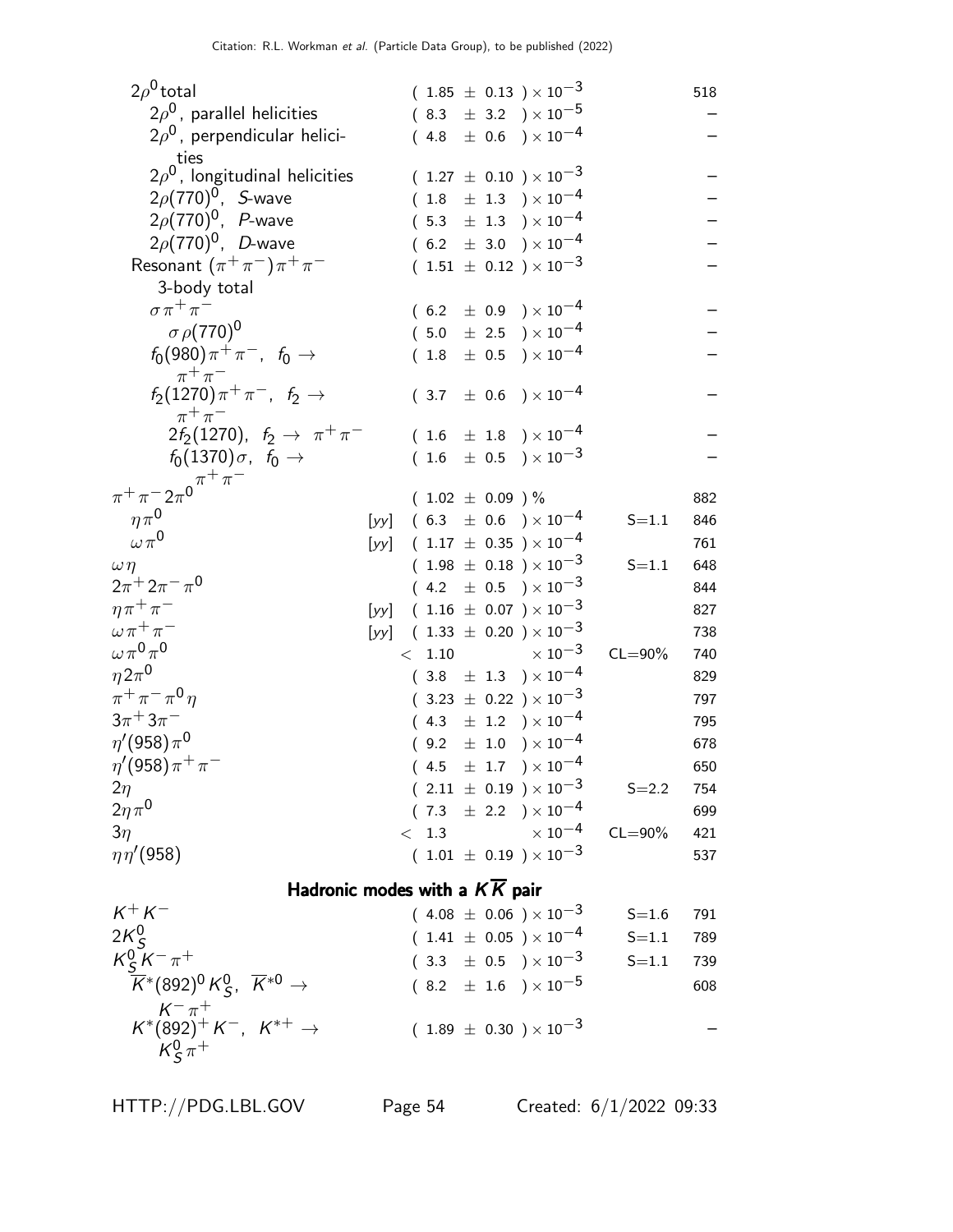| $\overline{K}^*(1410)^0 K^0_S$ , $\overline{K}^{*0}$ $\rightarrow$       |       | $(1.3 \pm 1.9) \times 10^{-4}$                                         |                  |
|--------------------------------------------------------------------------|-------|------------------------------------------------------------------------|------------------|
| $K^- \pi^+$<br>$K^*(1410)^+ K^-$ , $K^{*+} \rightarrow$<br>$K^0_s \pi^+$ |       | $(3.2 \pm 1.9) \times 10^{-4}$                                         |                  |
| $(K^-\pi^+)_{S-wave}\,K^0_S$                                             |       | $(6.0 \pm 2.9) \times 10^{-4}$                                         | 739              |
| $(K_S^0 \pi^+)_{S-wave} K^-$                                             |       | $(3.9 \pm 1.0) \times 10^{-4}$                                         | 739              |
| $a_0(980)^-\pi^+$ , $a_0^ \rightarrow$ $K^0_S K^-$                       |       | $(1.3 \pm 1.4) \times 10^{-4}$                                         |                  |
| $a_0(1450)^- \pi^+$ , $a_0^ \rightarrow$<br>$K^0_S K^-$                  |       | $(2.5 \pm 2.0) \times 10^{-5}$                                         |                  |
| $a_2(1320)^{-} \pi^{+}$ , $a_2^{-} \rightarrow$<br>$K_S^0 K^-$           |       | $(5 \pm 5) \times 10^{-6}$                                             |                  |
| $\rho(1450)^{-} \pi^{+}$ , $\rho^{-} \to K^{0}_{S} K^{-}$                |       | $(4.6 \pm 2.5) \times 10^{-5}$                                         |                  |
| $K_S^0 K^+ \pi^-$                                                        |       | $(2.17 \pm 0.34) \times 10^{-3}$                                       | $S = 1.1$<br>739 |
| $K^*(892)^0 K^0_S$ , $K^{*0}$ $\rightarrow$                              |       | $(1.12 \pm 0.21) \times 10^{-4}$                                       | 608              |
| $K^+\pi^-$<br>$K^*(892)^- K^+$ , $K^{*-}$ $\rightarrow$<br>$K_S^0 \pi^-$ |       | $(6.2 \pm 1.0) \times 10^{-4}$                                         |                  |
| $K^*(1410)^0 K^0_S$ , $K^{*0} \rightarrow$<br>$K^+\pi^+$                 |       | $(5 \pm 8) \times 10^{-5}$                                             |                  |
| $K^*(1410)^- K^+$ , $K^{*-} \to$<br>$K^0_S \pi^-$                        |       | $(2.6 \pm 2.0) \times 10^{-4}$                                         |                  |
| $(K^{+}\pi^{-})_{S-wave}K_{S}^{0}$                                       |       | $(3.7 \pm 1.9) \times 10^{-4}$                                         | 739              |
| $(K_S^0 \pi^-)_{S-wave} K^+$                                             |       | $(1.4 \pm 0.6) \times 10^{-4}$                                         | 739              |
| $a_0(980)^+ \pi^-$ , $a_0^+ \to K_S^0 K^+$                               |       | $(6 \pm 4) \times 10^{-4}$                                             |                  |
| $a_0(1450)^+ \pi^-$ , $a_0^+ \to$<br>$K^0_s K^+$                         |       | $(3.2 \pm 2.5) \times 10^{-5}$                                         |                  |
| $\rho(1700)^{+}\pi^{-}$ , $\rho^{+} \to K^{0}_{S}K^{+}$                  |       | $(1.1 \pm 0.6) \times 10^{-5}$                                         |                  |
| $K^+ K^- \pi^0$                                                          |       | $(3.42 \pm 0.14) \times 10^{-3}$                                       | 743              |
| $K^*(892)^+ K^-$ , $K^*(892)^+$ $\rightarrow$<br>$K^+\pi^0$              |       | $(1.52 \pm 0.07) \times 10^{-3}$                                       |                  |
| $K^*(892)^- K^+$ , $K^*(892)^ \rightarrow$                               |       | $(\phantom{-}5.4\phantom{0}\pm\phantom{0}0.4\phantom{0})\times10^{-4}$ |                  |
| $(\overset{\circ}{K^{+}}\overset{\sim}{\pi}{}^0)_{S-wave}\,K^{-}$        |       | $(2.43 \pm 0.18) \times 10^{-3}$                                       | 743              |
| $(K^-\pi^0)_{S-wave}K^+$                                                 |       | $(1.3 \pm 0.5) \times 10^{-4}$                                         | 743              |
| $f_0(980)\pi^0$ , $f_0 \to K^+K^-$                                       |       | $(3.6 \pm 0.6) \times 10^{-4}$                                         |                  |
| $\phi \pi^0$ , $\phi \rightarrow K^+ K^-$                                |       | $(6.6 \pm 0.4) \times 10^{-4}$                                         |                  |
| $2K_S^0 \pi^0$                                                           | < 5.9 | $\times$ 10 $^{-4}$                                                    | 740              |
| $K^+ K^- \eta$                                                           |       | $(5.9 \pm 1.9) \times 10^{-5}$                                         | 514              |
| $\phi(1020)\eta$                                                         |       | $(1.84 \pm 0.12) \times 10^{-4}$                                       | 489              |
| $K^+ K^- \eta$ nonresonant                                               |       | $(9.9 + \begin{array}{cc} 0.9 \\ - 0.8 \end{array}) \times 10^{-5}$    | 514              |
| $2K_S^0 \eta$                                                            |       | $(1.3 \pm 0.6) \times 10^{-4}$                                         | 508              |
| $K^+ K^- \pi^0 \pi^0$                                                    |       | $(6.9 \pm 0.8) \times 10^{-4}$                                         | 681              |

HTTP://PDG.LBL.GOV Page 55 Created: 6/1/2022 09:33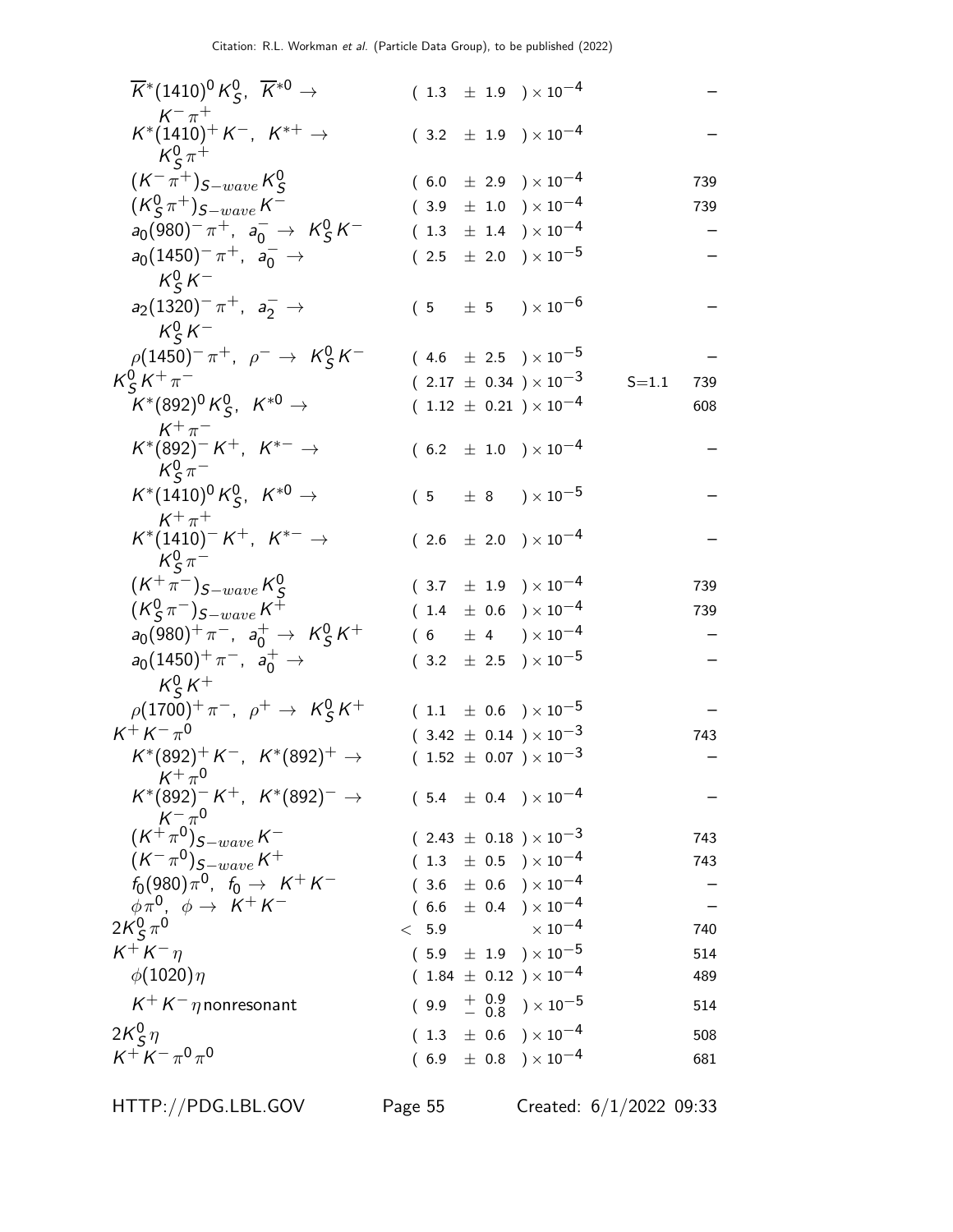| $K^+ K^- \pi^+ \pi^-$                                                                               |       | $(2.47 \pm 0.11) \times 10^{-3}$                                 |             | 677 |
|-----------------------------------------------------------------------------------------------------|-------|------------------------------------------------------------------|-------------|-----|
| $\phi(\pi^+\pi^-)_{S-wave}, \phi \rightarrow$                                                       |       | $(10 \t\pm 5 \t)\times 10^{-5}$                                  |             | 614 |
| $K^+ K^-$                                                                                           |       |                                                                  |             |     |
| $(\phi \rho^0)_{S-wave}, \phi \rightarrow K^+ K^-$                                                  |       | $(6.9 \pm 0.6) \times 10^{-4}$                                   |             | 250 |
| $(\phi \rho^0)_{P-wave}, \phi \rightarrow K^+ K^-$                                                  |       | $(4.0 \pm 1.9) \times 10^{-5}$                                   |             |     |
| $(\phi \rho^0)_{D-wave}, \phi \rightarrow K^+ K^-$                                                  |       | $(4.2 \pm 1.4) \times 10^{-5}$                                   |             |     |
| $(K^*(892)^0\overline{K}^*(892)^0)_{S-wave},$                                                       |       | $(2.24 \pm 0.13) \times 10^{-4}$                                 |             |     |
| $K^{*0} \rightarrow K^{\pm} \pi^{\mp}$<br>$(K^{*}(892)^{0} K^{*}(892)^{0})_{P-wave}$                |       |                                                                  |             |     |
|                                                                                                     |       | $(1.20 \pm 0.08) \times 10^{-4}$                                 |             |     |
| $\begin{array}{c} K^*\to K^{\pm}\pi^{\mp}\ (K^*(892)^0\overline{K^*(892)^0})_{D-wave}, \end{array}$ |       |                                                                  |             |     |
|                                                                                                     |       | $(4.7 \pm 0.4) \times 10^{-5}$                                   |             |     |
| $K^* \rightarrow K^{\pm} \pi^{\mp}$                                                                 |       |                                                                  |             |     |
| $K^*(892)^0(K^-\pi^+)_{S-wave}$                                                                     |       | $(1.4 \pm 0.6) \times 10^{-4}$                                   |             |     |
| 3-body, $K^{*0} \rightarrow K^+\pi^-$                                                               |       |                                                                  |             |     |
| $K_1(1270)^+ K^-$ , $K_1^+ \rightarrow$                                                             |       | $(1.4 \pm 0.9) \times 10^{-4}$                                   |             |     |
| $K^{*0}\pi^+$                                                                                       |       |                                                                  |             |     |
| $K_1(1270)^+ K^-$ , $K_1^+ \rightarrow$                                                             |       | $(1.5 \pm 0.5) \times 10^{-4}$                                   |             |     |
| $K^*(1430)^0 \pi^+$ , $K^{*0}$ $\rightarrow$                                                        |       |                                                                  |             |     |
| $K^+\pi^-$                                                                                          |       |                                                                  |             |     |
| $K_1(1270)^+ K^-$ , $K_1^+ \rightarrow$                                                             |       | $(2.2 \pm 0.6) \times 10^{-4}$                                   |             |     |
| $\rho^0 K^+$                                                                                        |       |                                                                  |             |     |
| $K_1(1270)^+ K^-$ , $K_1^+ \rightarrow$                                                             |       | $(1.5 \pm 1.2) \times 10^{-5}$                                   |             |     |
| $\omega(782)K^+$ , $\omega \rightarrow \pi^+\pi^-$                                                  |       |                                                                  |             |     |
| $K_1(1270)^- K^+$ , $K_1^ \rightarrow$                                                              |       | $(1.3 \pm 0.4) \times 10^{-4}$                                   |             |     |
| $\rho^0 K^-$                                                                                        |       |                                                                  |             |     |
| $K_1(1400)^+ K^-$ , $K_1^+ \rightarrow$                                                             |       | $(4.6 \pm 0.4) \times 10^{-4}$                                   |             |     |
| $K^*(892)^0 \pi^+, K^{*0} \to$                                                                      |       |                                                                  |             |     |
| $K^+\pi^-$                                                                                          |       |                                                                  |             |     |
| $\mathsf{K}^*(1410)^- \mathsf{K}^+$ , $\mathsf{K}^{*-} \rightarrow$                                 |       | $(7.0 \pm 1.1) \times 10^{-5}$                                   |             |     |
| $\overline{K}^{*0}\pi^-$<br>$K_1(1680)^+ K^-$ , $K_1^+ \rightarrow$                                 |       |                                                                  |             |     |
| $K^{*0}\pi^+$ , $K^{*0} \to K^+\pi^-$                                                               |       | $(8.9 \pm 3.2) \times 10^{-5}$                                   |             |     |
| $K^+ K^- \pi^+ \pi^-$ non-resonant                                                                  |       |                                                                  |             |     |
| $2K_S^0 \pi^+ \pi^-$                                                                                |       | $(2.7 \pm 0.6) \times 10^{-4}$<br>$(5.3 \pm 0.9) \times 10^{-4}$ |             |     |
|                                                                                                     |       |                                                                  |             | 673 |
| $K_S^0 K^- \pi^+ \pi^0$                                                                             |       | $(1.32 \pm 0.16) \times 10^{-3}$                                 |             | 677 |
| $K_S^0 K^+ \pi^- \pi^0$                                                                             |       | $(6.5 \pm 0.7) \times 10^{-4}$                                   |             | 677 |
| $K_S^0 K^- 2\pi^+\pi^-$                                                                             | < 1.4 | $\times$ 10 $^{-4}$                                              | $CL = 90\%$ | 595 |
| $K^+ K^- \pi^+ \pi^- \pi^0$                                                                         |       | $(3.1 \pm 2.0) \times 10^{-3}$                                   |             | 600 |

Other  $K \overline{K} X$  modes. They include all decay modes of the  $\phi$ ,  $\eta$ , and  $\omega$ .

| $\phi \pi^0$ | $(1.17 \pm 0.04) \times 10^{-3}$ | 645 |
|--------------|----------------------------------|-----|
| $\phi\eta$   | $(1.8~\pm~0.5~)\times10^{-4}$    | 489 |
| $\phi\omega$ | $(6.5 \pm 1.0) \times 10^{-4}$   | 238 |

HTTP://PDG.LBL.GOV Page 56 Created: 6/1/2022 09:33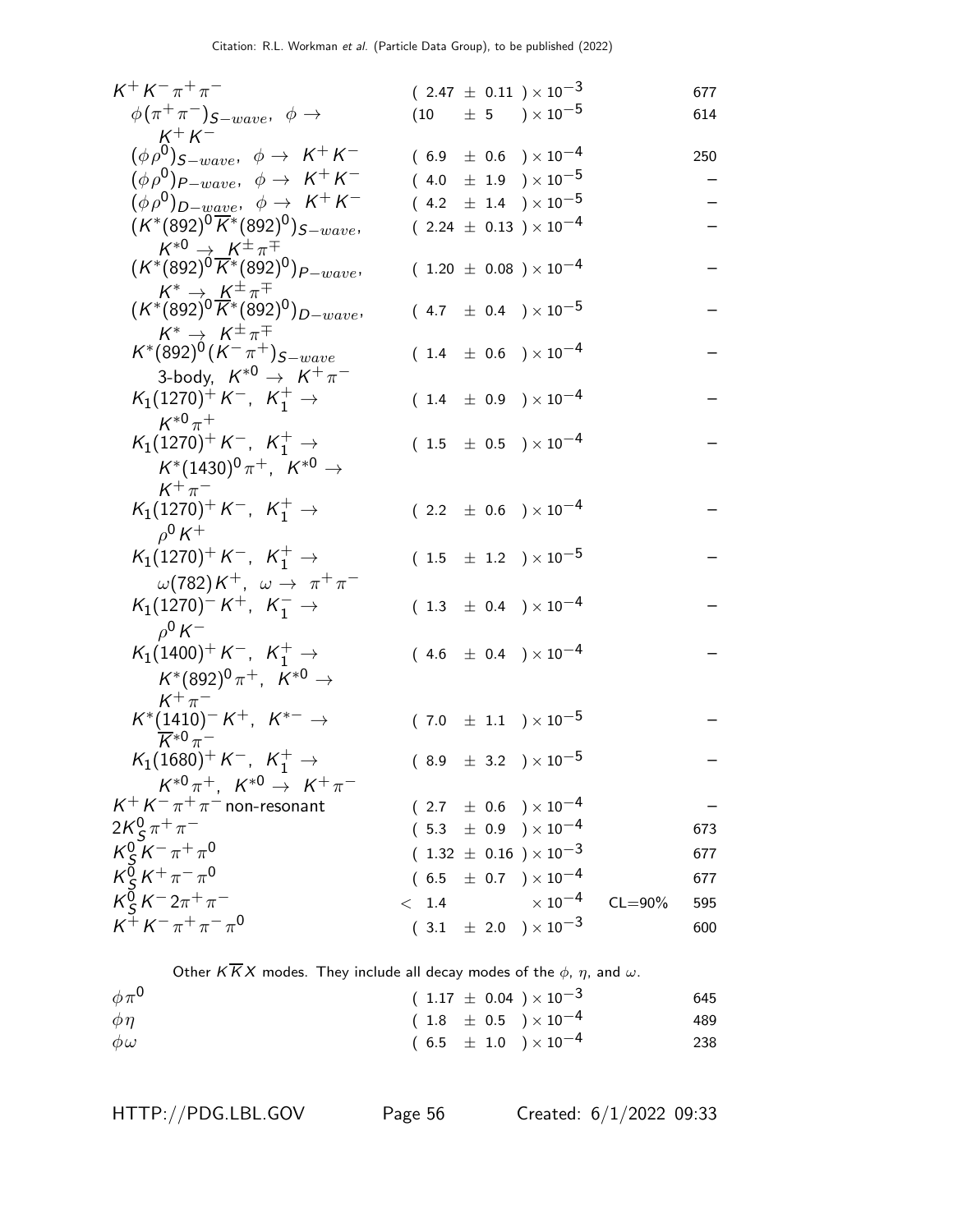| $\rho^0 \gamma$                             | $(1.82 \pm 0.32) \times 10^{-5}$ |                            | 771 |
|---------------------------------------------|----------------------------------|----------------------------|-----|
| $\omega\gamma$                              | $\langle 2.4 \rangle$            | $\times$ 10 $^{-4}$ CL=90% | 768 |
| $\phi\gamma$                                | $(2.81 \pm 0.19) \times 10^{-5}$ |                            | 654 |
| $\overline{K}$ *(892) <sup>0</sup> $\gamma$ | $(4.1 \pm 0.7) \times 10^{-4}$   |                            | 719 |

Doubly Cabibbo suppressed (DC) modes or

 $\Delta C = 2$  forbidden via mixing (C2M) modes

| $K^+ \ell^- \overline{\nu}_\ell$ via $\overline{D}{}^0$   |    | < 2.2 | $\times$ 10 $^{-5}$                       | $CL = 90\%$ |     |
|-----------------------------------------------------------|----|-------|-------------------------------------------|-------------|-----|
| K <sup>+</sup> or $K^*(892)^+e^ \overline{\nu}_e$ via     |    | < 6   | $\times$ 10 <sup>-5</sup>                 | $CL = 90\%$ |     |
| $\overline{D}{}^0$                                        |    |       |                                           |             |     |
| $K^+\pi^-$                                                | DC |       | $(1.50 \pm 0.07) \times 10^{-4}$          | $S = 3.0$   | 861 |
| $K^+\pi^-$ via DCS                                        |    |       | $(1.363 \pm 0.025) \times 10^{-4}$        |             |     |
| $K^+\pi^-$ via $\overline{D}{}^0$                         |    | 1.6   | $\times$ 10 <sup>-5</sup>                 | $CL = 95%$  | 861 |
| $K^0_S \pi^+ \pi^-$ in $D^0 \rightarrow \overline{D}{}^0$ |    | < 1.8 | $\times$ 10 <sup>-4</sup>                 | $CL = 95%$  |     |
| $K^*(892)^+\pi^-$ , $K^{*+}\to$<br>$K_{\rm s}^0 \pi^+$    | DC |       | $(1.13 + 0.60 \n- 0.34) \times 10^{-4}$   |             | 711 |
| $K_0^*(1430)^+\pi^-$ , $K_0^{*+}\to DC$                   |    | < 1.4 | $\times\,10^{-5}$                         |             |     |
| $K^0_s \pi^+$                                             |    |       |                                           |             |     |
| $K_2^*(1430)^+\pi^-$ , $K_2^{*+}$ $\rightarrow$ DC        |    | < 3.4 | $\times$ $10^{-5}$                        |             |     |
| $K^0_s \pi^+$                                             |    |       |                                           |             |     |
| $K^+\pi^-\pi^0$                                           | DC |       | $(3.05 \pm 0.15) \times 10^{-4}$          |             | 844 |
| $K^+\pi^-\pi^0$ via $\overline{D}{}^0$                    |    |       | $(7.6 \tfrac{+0.5}{-0.6}) \times 10^{-4}$ |             |     |
| $K^+\pi^+2\pi^-$ via DCS                                  |    |       | $(2.49 \pm 0.07) \times 10^{-4}$          |             |     |
| $K^+\pi^+2\pi^-$                                          | DC |       | $(2.65 \pm 0.06) \times 10^{-4}$          |             | 813 |
| $K^+\pi^+2\pi^-$ via $\overline{D}{}^0$                   |    |       | $(7.9 \pm 3.0) \times 10^{-6}$            |             | 812 |
| $\mu^-$ anything via $\overline{D}{}^0$                   |    | < 4   | $\times$ 10 <sup>-4</sup>                 | $CL = 90\%$ |     |

#### $\Delta\mathcal{C}=1$  weak neutral current  $(\mathcal{C}1)$  modes, Lepton Family number (LF) violating modes,

|                                  |    |               | Lepton $(L)$ or Baryon $(B)$ number violating modes |             |                          |
|----------------------------------|----|---------------|-----------------------------------------------------|-------------|--------------------------|
| $\gamma\gamma$                   | C1 | < 8.5         | $\times$ 10 <sup>-7</sup>                           | $CL = 90\%$ | 932                      |
| $e^+e^-$                         | C1 | < 7.9         | $\times$ 10 $^{-8}$                                 | $CL = 90\%$ | 932                      |
| $\mu^+ \mu^-$                    | C1 | < 6.2         | $\times$ 10 $^{-9}$                                 | $CL = 90\%$ | 926                      |
| $\pi^{0} e^{+} e^{-}$            | C1 | < 4           | $\times$ 10 $^{-6}$                                 | $CL = 90\%$ | 928                      |
| $\pi^{0} \mu^{+} \mu^{-}$        | C1 | < 1.8         | $\times$ 10 $^{-4}$                                 | $CL = 90\%$ | 915                      |
| $\eta e^+ e^-$                   | C1 | < 3           | $\times$ 10 $^{-6}$                                 | $CL = 90\%$ | 852                      |
| $\eta \mu^+ \mu^-$               | C1 | < 5.3         | $\times$ 10 $^{-4}$                                 | $CL = 90\%$ | 838                      |
| $\pi^{+}\pi^{-}e^{+}e^{-}$       | C1 | < 7           | $\times$ 10 $^{-6}$                                 | $CL = 90\%$ | 922                      |
| $\rho^0 e^+ e^-$                 | C1 | < 1.0         | $\times$ 10 $^{-4}$                                 | $CL = 90\%$ | 771                      |
| $\pi^+ \pi^- \mu^+ \mu^-$        | C1 | (9.6)         | $\pm$ 1.2 $\rightarrow$ $\times$ 10 <sup>-7</sup>   |             | 894                      |
| $\pi^+\pi^-\mu^+\mu^-$ (non-res) |    | $~<~$ 5.5 $~$ | $\times$ 10 $^{-7}$                                 | $CL = 90\%$ | $\overline{\phantom{a}}$ |
| $ho^0 \mu^+ \mu^-$               | C1 | $\langle$ 2.2 | $\times$ 10 $^{-5}$                                 | $CL = 90\%$ | 754                      |
| $\omega e^+e^-$                  | C1 | < 6           | $\times$ 10 $^{-6}$                                 | $CL = 90\%$ | 768                      |
|                                  |    |               |                                                     |             |                          |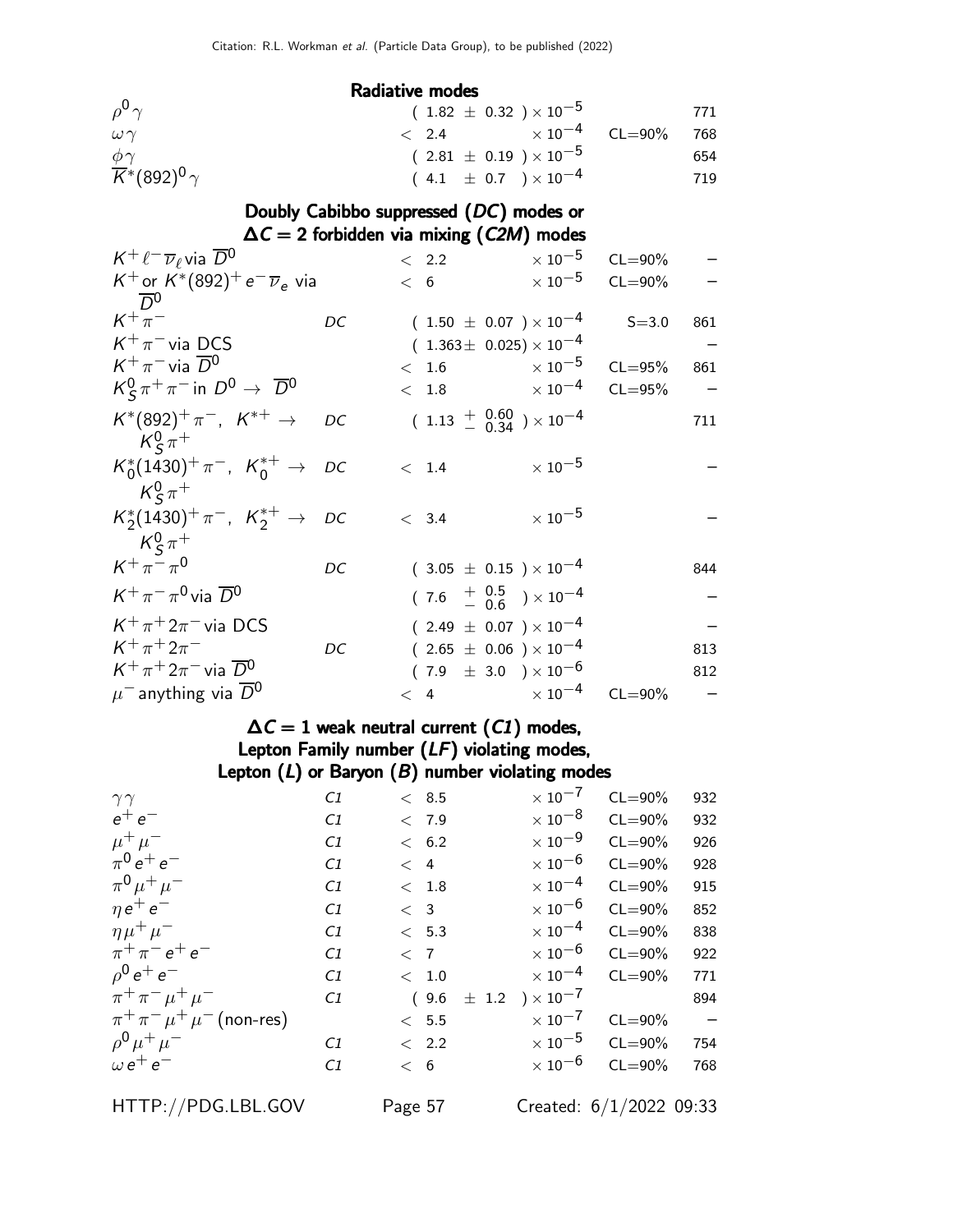| $\omega \mu^+ \mu^-$                                                     | C <sub>1</sub> |                     | < 8.3             |  | $\times$ $10^{-4}$              | $CL = 90\%$ | 751 |
|--------------------------------------------------------------------------|----------------|---------------------|-------------------|--|---------------------------------|-------------|-----|
| $K^- K^+ e^+ e^-$                                                        | C1             |                     | $\rm <~1.1$       |  | $\times$ 10 $^{-5}$             | $CL = 90\%$ | 791 |
| $\phi e^+ e^-$                                                           | C1             |                     | < 5.2             |  | $\times$ $10^{-5}$              | $CL = 90\%$ | 654 |
| $K^- K^+ \mu^+ \mu^-$                                                    | C1             |                     |                   |  | $(1.54~\pm~0.32~)\times10^{-7}$ |             | 710 |
| $K^- K^+ \mu^+ \mu^-$ (non-res)                                          |                |                     | < 3.3             |  | $\times$ 10 $^{-5}$             | $CL = 90\%$ |     |
| $\phi \mu^+ \mu^-$                                                       | C1             |                     | < 3.1             |  | $\times$ 10 $^{-5}$             | $CL = 90\%$ | 631 |
| $\overline{K}{}^0 e^+ e^-$                                               |                | [pp] < 2.4          |                   |  | $\times$ $10^{-5}$              | $CL = 90\%$ | 866 |
| $\overline{K}{}^0\mu^+\mu^-$                                             |                | [pp] < 2.6          |                   |  | $\times$ $10^{-4}$              | $CL = 90\%$ | 852 |
| $K^-\pi^+e^+e^-$ , 675 <                                                 |                |                     |                   |  | $(4.0 \pm 0.5) \times 10^{-6}$  |             |     |
| $m_{ee}$ < 875 MeV                                                       |                |                     |                   |  |                                 |             |     |
| $K^-\pi^+e^+e^-$ , 1.005 <                                               |                | < 5                 |                   |  | $\times$ 10 $^{-7}$             | $CL = 90\%$ |     |
| $m_{ee}$ < 1.035 GeV                                                     |                |                     |                   |  |                                 |             |     |
| $\overline{\mathsf{K}}^*(892)^0$ e <sup>+</sup> e <sup>-</sup>           |                | [pp] < 4.7          |                   |  | $\times$ 10 $^{-5}$             | $CL = 90\%$ | 719 |
| $K^{-} \pi^{+} \mu^{+} \mu^{-}$                                          | C <sub>1</sub> |                     | < 3.59            |  | $\times$ 10 <sup>-4</sup>       | $CL = 90\%$ | 829 |
| $K^{-} \pi^{+} \mu^{+} \mu^{-}$ , 675 <                                  |                |                     |                   |  | $(4.2 \pm 0.4) \times 10^{-6}$  |             |     |
| $m_{\mu\mu}$ < 875 MeV                                                   |                |                     |                   |  |                                 |             |     |
| $\overline{K}$ *(892) <sup>0</sup> $\mu$ <sup>+</sup> $\mu$ <sup>-</sup> |                | [pp] < 2.4          |                   |  | $\times$ 10 $^{-5}$             | $CL = 90\%$ | 700 |
| $\pi^+ \pi^- \pi^0 \mu^+ \mu^-$                                          | C1             |                     | < 8.1             |  | $\times$ 10 $^{-4}$             | $CL = 90\%$ | 863 |
| $\mu^{\pm} e^{\mp}$                                                      | LF             | [aa] < 1.3          |                   |  | $\times\,10^{-8}$               | $CL = 90\%$ | 929 |
| $\pi^0 e^{\pm} \mu^{\mp}$                                                | $L\sqrt{F}$    | $[aa]< 8.0$         |                   |  | $\times$ 10 $^{-7}$             | $CL = 90\%$ | 924 |
| $\eta e^{\pm} \mu^{\mp}$                                                 | LF             | [aa] < 2.25         |                   |  | $\times\,10^{-6}$               | $CL = 90\%$ | 848 |
| $\pi^+\pi^-e^{\pm}\mu^{\mp}$                                             | LF             | [aa] < 1.71         |                   |  | $\times$ 10 $^{-6}$             | $CL = 90\%$ | 911 |
| $\rho^0 e^{\pm} \mu^{\mp}$                                               | LF             | [aa] $< 5.0$        |                   |  | $\times$ 10 $^{-7}$             | $CL = 90\%$ | 767 |
| $\omega e^{\pm} \mu^{\mp}$                                               | LF             | [aa] < 1.71         |                   |  | $\times$ 10 $^{-6}$             | $CL = 90\%$ | 764 |
| $K^- K^+ e^{\pm} \mu^{\mp}$                                              | $L\sqrt{F}$    | [aa] < 1.00         |                   |  | $\times$ 10 $^{-6}$             | $CL = 90\%$ | 754 |
| $\phi e^{\pm} \mu^{\mp}$                                                 | LF             | [aa] $< 5.1$        |                   |  | $\times$ 10 <sup>-7</sup>       | $CL = 90\%$ | 648 |
| $\overline{\mathcal{K}}{}^0 e^{\pm} \mu^{\mp}$                           | LF             | [aa] < 1.74         |                   |  | $\times$ 10 $^{-6}$             | $CL = 90\%$ | 863 |
| $K^-\pi^+e^{\pm}\mu^{\mp}$                                               | $L\digamma$    | [aa] < 1.90         |                   |  | $\times$ 10 $^{-6}$             | $CL = 90\%$ | 848 |
| $\overline{K}^*(892)^0 e^{\pm} \mu^{\mp}$                                | LF             | [aa] < 1.25         |                   |  | $\times$ 10 $^{-6}$             | $CL = 90\%$ | 714 |
| $2\pi^{-} 2e^{+}$                                                        | $\mathcal{L}$  |                     | < 9.1             |  | $\times$ 10 $^{-7}$             | $CL = 90\%$ | 922 |
| $2\pi^{-}2\mu^{+}$                                                       | L              |                     | $\rm <~1.52$      |  | $\times$ 10 $^{-6}$             | $CL = 90\%$ | 894 |
| $K^{-} \pi^{-} 2e^{+}$                                                   | L              |                     | < 5.0             |  | $\times$ 10 $^{-7}$             | $CL = 90\%$ | 861 |
| $K^{-} \pi^{-} 2 \mu^{+}$                                                | L              |                     | $< 5.3$           |  | $\times$ 10 $^{-7}$             | $CL = 90\%$ | 829 |
| $2K^- 2e^+$                                                              | L              |                     | < 3.4             |  | $\times$ 10 $^{-7}$             | $CL = 90\%$ | 791 |
| $2K^{-}2\mu^{+}$                                                         | L              |                     | $<\phantom{0}1.0$ |  | $\times$ 10 $^{-7}$             | $CL = 90\%$ | 710 |
| $\pi^{-} \pi^{-} e^{+} \mu^{+}$                                          | L              |                     | $< 3.06$          |  | $\times$ 10 <sup>-6</sup>       | $CL = 90\%$ | 911 |
| $K^{-} \pi^{-} e^{+} \mu^{+}$                                            | L              | $\lt$               | 2.10              |  | $\times$ $10^{-6}$              | $CL = 90\%$ | 848 |
| $2K^- e^+ \mu^+$                                                         | L              | $\lt$               | 5.8               |  | $\times$ 10 $^{-7}$             | $CL = 90\%$ | 754 |
| $pe^-$                                                                   | L, B           | [zz] <              | 1.0               |  | $\times$ 10 $^{-5}$             | $CL = 90\%$ | 696 |
| $\overline{p}e^+$                                                        |                | $L,B$ [aaa] $< 1.1$ |                   |  | $\times$ 10 $^{-5}$             | $CL = 90\%$ | 696 |
|                                                                          |                |                     |                   |  |                                 |             |     |

HTTP://PDG.LBL.GOV Page 58 Created: 6/1/2022 09:33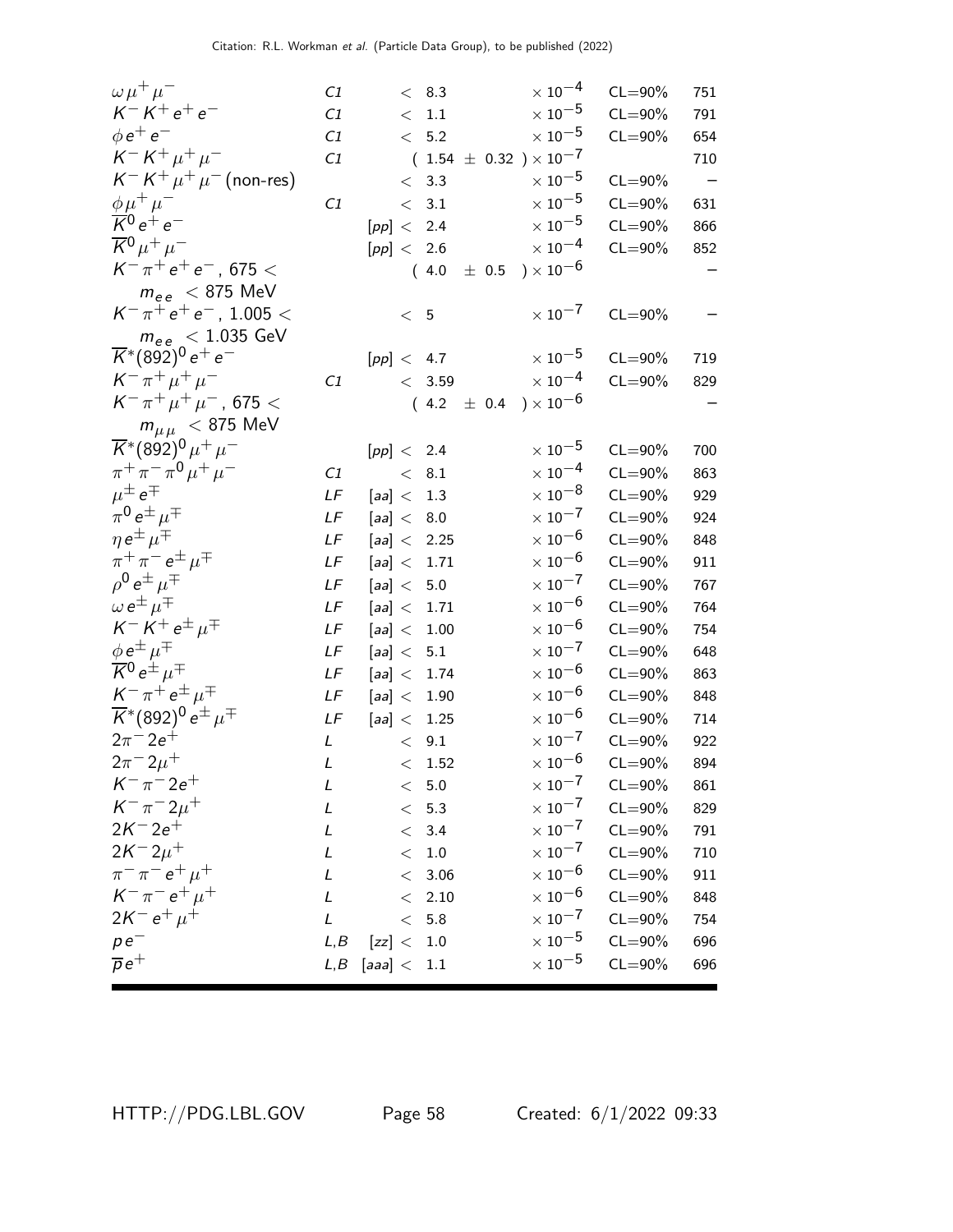# $D^*(2007)^0$  /(J

 $\binom{P}{1} = \frac{1}{2}(1^{-})$ I, J, P need confirmation.

Mass  $m = 2006.85 \pm 0.05$  MeV  $(S = 1.1)$  $m_{D*0} - m_{D^0} = 142.014 \pm 0.030$  MeV (S = 1.5) Full width  $\overline{\Gamma}$  < 2.1 MeV, CL = 90%

 $\overline{D}$ <sup>\*</sup>(2007)<sup>0</sup> modes are charge conjugates of modes below.

| $D^*(2007)^0$ DECAY MODES | Fraction $(\Gamma_i/\Gamma)$     | $p$ (MeV/c) |  |
|---------------------------|----------------------------------|-------------|--|
| $D^{0} \pi^{0}$           | $(64.7 \pm 0.9)$ %               | 43          |  |
| $D^0$                     | $(35.3 \pm 0.9)$ %               | 137         |  |
| $D^0 e^+ e^-$             | $(3.91 \pm 0.33) \times 10^{-3}$ | 137         |  |

#### $D^*(2010)^{\pm}$  |  $1(J)$  $(P) = \frac{1}{2}(1^{-})$ I, J, P need confirmation. Mass  $m = 2010.26 \pm 0.05$  MeV  $m_{D^*(2010)^+} - m_{D^+} = 140.603 \pm 0.015$  MeV  $m_{D^* (2010)^+} - m_{D^0} = 145.4258 \pm 0.0017$  MeV Full width  $Γ = 83.4 ± 1.8$  keV

 $D*(2010)^-$  modes are charge conjugates of the modes below.

| $D^*(2010)^{\pm}$ DECAY MODES | Fraction $(\Gamma_i/\Gamma)$ | $p$ (MeV/c) |  |
|-------------------------------|------------------------------|-------------|--|
| $D^0 \pi^+$                   | $(67.7 \pm 0.5)$ %           | 39          |  |
| $D^+\pi^0$                    | $(30.7 \pm 0.5)\%$           | 38          |  |
| $D^+\gamma$                   | $(1.6 \pm 0.4)\%$            | 136         |  |

#### D\*∼  $\binom{*}{0}$ (2300)

 $(P) = \frac{1}{2}(0^+)$ 

was  $D_0^*(2400)$ 

Mass  $m = 2343 \pm 10$  MeV  $(S = 1.5)$ Full width  $Γ = 229 + 16$  MeV

| $D_{0}^{*}(2300)$ DECAY MODES | Fraction $(\Gamma_i/\Gamma)$ | $p$ (MeV/c) |
|-------------------------------|------------------------------|-------------|
| $D\pi^{\pm}$                  | seen                         |             |

HTTP://PDG.LBL.GOV Page 59 Created: 6/1/2022 09:33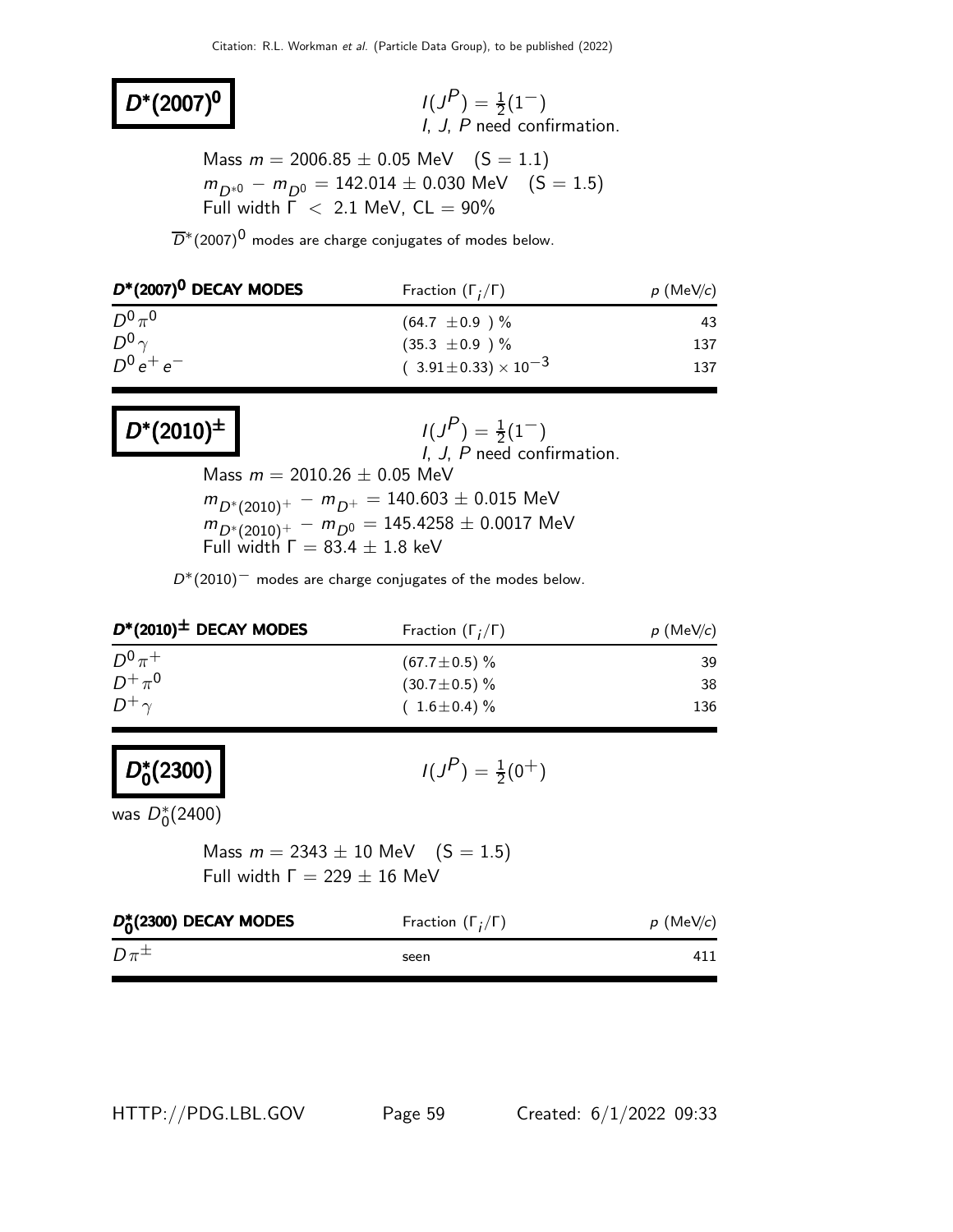## $D_1(2420)$

$$
I(J^P) = \frac{1}{2}(1^+)
$$

Mass  $m = 2422.1 \pm 0.6$  MeV  $(S = 1.7)$  $m_{D_1(2420)^0} - m_{D^{*+}} = 411.8 \pm 0.6 \text{ MeV} \quad (\text{S} = 1.7)$  $m_{D_1(2420)^{\pm}} - m_{D_1(2420)^0} = 4 \pm 4$  MeV Full width  $\Gamma = 31.3 \pm 1.9$  MeV  $(S = 2.8)$ 

 $D_1(2420)$  modes are charge conjugates of modes below.

| $D_1(2420)$ DECAY MODES                                           | Fraction $(\Gamma_i/\Gamma)$    | $p$ (MeV/c) |  |
|-------------------------------------------------------------------|---------------------------------|-------------|--|
| $D^*(2007)^0 \pi$                                                 | seen                            | 359         |  |
| $D_1(2430)^0$                                                     | $I(J^{P}) = \frac{1}{2}(1^{+})$ |             |  |
| Mass $m = 2412 \pm 9$ MeV<br>Full width $\Gamma = 314 \pm 29$ MeV |                                 |             |  |

| $p \,$ (MeV/c)<br>Fraction $(\Gamma_i/\Gamma)$ |
|------------------------------------------------|
| 345                                            |
|                                                |

D<sup>\*</sup>  $\binom{2}{2}$ (2460)

$$
I(J^P) = \frac{1}{2}(2^+)
$$

Mass 
$$
m = 2461.1^{+0.7}_{-0.8}
$$
 MeV  $(S = 6.2)$   
\n $m_{D_2^*(2460)^0} - m_{D_1^*} = 591.5^{+0.7}_{-0.8}$  MeV  $(S = 5.9)$   
\n $m_{D_2^*(2460)^0} - m_{D_{2+}^*} = 450.9^{+0.7}_{-0.8}$  MeV  $(S = 5.9)$   
\n $m_{D_2^*(2460)^{\pm}} - m_{D_2^*(2460)^0} = 2.4 \pm 1.7$  MeV  
\nFull width  $\Gamma = 47.3 \pm 0.8$  MeV  $(S = 1.5)$ 

 $\overline{D}_2^*(2460)$  modes are charge conjugates of modes below.

| $D_{2}^{*}(2460)$ DECAY MODES | Fraction $(\Gamma_i/\Gamma)$ | $p$ (MeV/c) |
|-------------------------------|------------------------------|-------------|
| $D\pi^-$                      | seen                         | 509         |
| $D^*(2010)\pi^-$              | seen                         | 389         |

#### D<sup>∗</sup>  $\frac{1}{3}(2750)$   $(1)$

$$
I(J^P) = \frac{1}{2}(3^-)
$$

 $)$ 

Mass  $m = 2763.1 \pm 3.2$  MeV  $(S = 2.1)$ Full width  $Γ = 66 ± 5$  MeV

HTTP://PDG.LBL.GOV Page 60 Created: 6/1/2022 09:33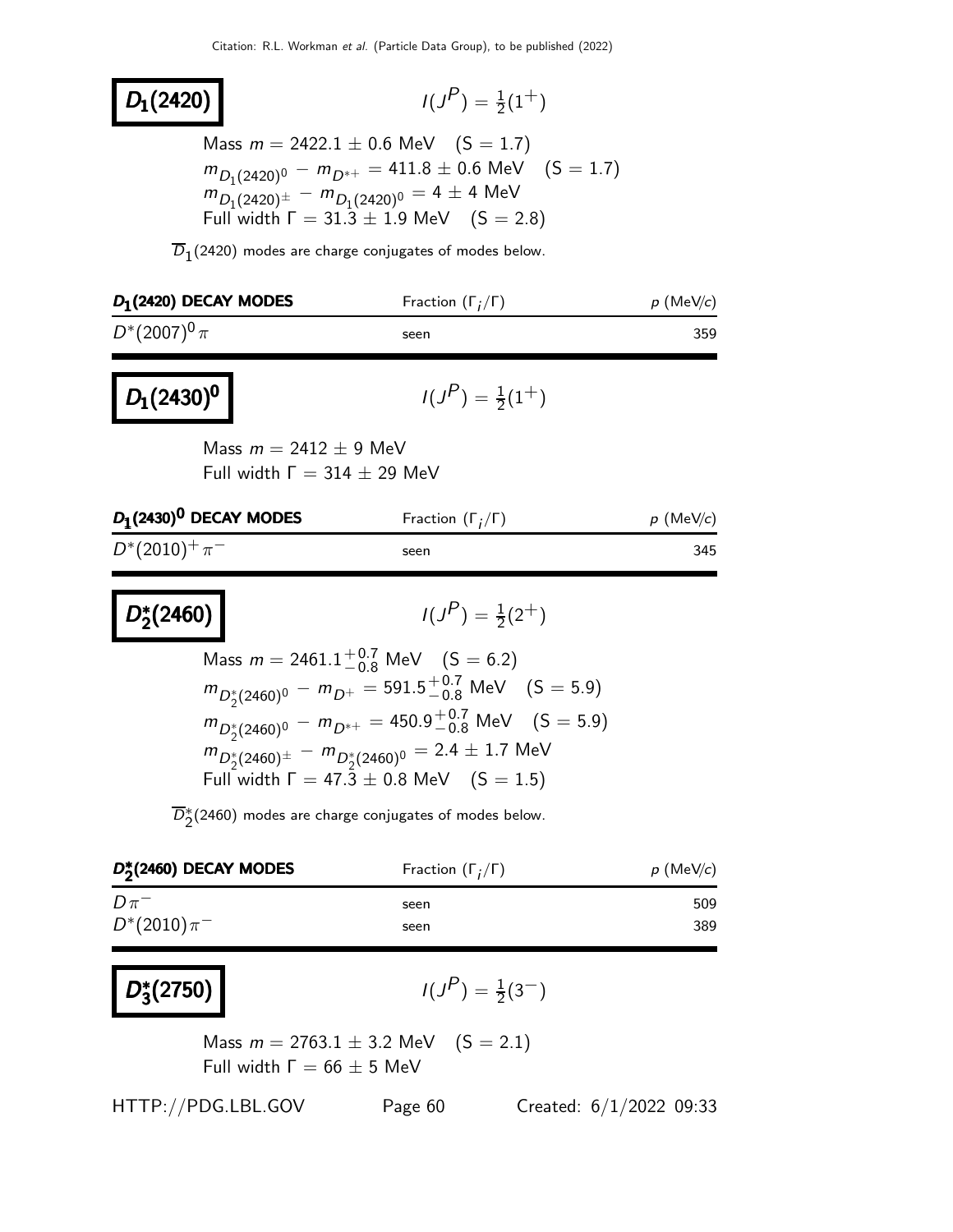| $D_2^*(2750)$ DECAY MODES | Fraction $(\Gamma_i/\Gamma)$ | $p$ (MeV/c) |  |
|---------------------------|------------------------------|-------------|--|
| $D\pi$                    | seen                         | 743         |  |
| $D^+\pi^-$                | seen                         | 739         |  |
| $D^0 \pi^{\pm}$           | seen                         | 743         |  |
| $D^*\pi$                  | seen                         | 639         |  |
| $D^{*+}\pi^-$             | seen                         | 639         |  |
|                           |                              |             |  |





$$
I(J^P)=0(0^-)
$$

Mass  $m = 1968.35 \pm 0.07$  MeV  $m_{D_c^{\pm}}^{\phantom{\pm}}-m_{D^{\pm}}^{\phantom{\pm}}=98.69\pm0.05$  MeV Mean life  $\tau = (504 \pm 4) \times 10^{-15}$  s  $(S = 1.2)$  $c\tau = 151.2 \ \mu m$ 

#### CP-violating decay-rate asymmetries

 $A_{CP}(\mu^{\pm}\,\nu)=(-0.2\pm 2.5)\%$  $A_{CP}(\tau^{\pm} \nu)$  in  $D_s^+ \to \tau^+ \nu_{\tau}$ ,  $D_s^- \to \tau^- \overline{\nu}_{\tau} = (3 \pm 5)\%$  $A_{CP} (K^\pm K_S^0$  $S_{\rm S}^{0}$ ) = (0.09  $\pm$  0.26)%  $A_{CP} (K^\pm K^0_L$  $L^{0}$ ) in  $D_{s}^{\pm}$  →  $K^{\pm}K_{L}^{0}$  = (-1.1 ± 2.7) × 10<sup>-2</sup>  $A_{CP}(K^+K^-\pi^\pm)=(-0.5\pm0.9)\%$  $A_{CP}(\phi \pi^{\pm}) = (-0.38 \pm 0.27)\%$  $A_{CP}(\mathsf{K}^{\pm}\mathsf{K}_{\mathsf{S}}^{\mathsf{0}}$  $\Gamma^0_{\!S_\mu} \pi^0) = (-2 \pm 6)\%$  $A_{CP} (2K^0_S$  $\left(\frac{0}{5}\pi^{\pm}\right) = (3 \pm 5)\%$  $A_{CP}(K^+K^-\pi^\pm\pi^0)=(0.0\pm 3.0)\%$  $A_{CP} (K^{\pm} K^0_S$  $(\frac{0}{5} \pi^+ \pi^-) = (-6 \pm 5)\%$  $A_{CP}$ (K $_{\cal S}^0$  $\frac{6}{5}K^{\pm}2\pi^{\pm}$  =  $(4.1 \pm 2.8)\%$  $A_{CP}(\pi^{\mp}\pi^{-}\pi^{\pm})=(-0.7\pm3.1)\%$  $A_{CP}(\pi^{\pm}\eta) = (0.3\pm0.4)\%$  $A_{CP}(\pi^{\pm}\,\eta') = (-0.9\pm 0.5)\%$  $A_{CP}(\eta \, \pi^{\pm} \, \pi^{\textsf{0}}) = (-1 \pm 4)\%$  $A_{CP}(\eta^{\prime}\pi^{\pm}\pi^{0}) = (0\pm8)\%$  $A_{CP}(K^{\pm}\pi^{0}) = (2 \pm 4)\%$  (S = 1.2)

HTTP://PDG.LBL.GOV Page 61 Created: 6/1/2022 09:33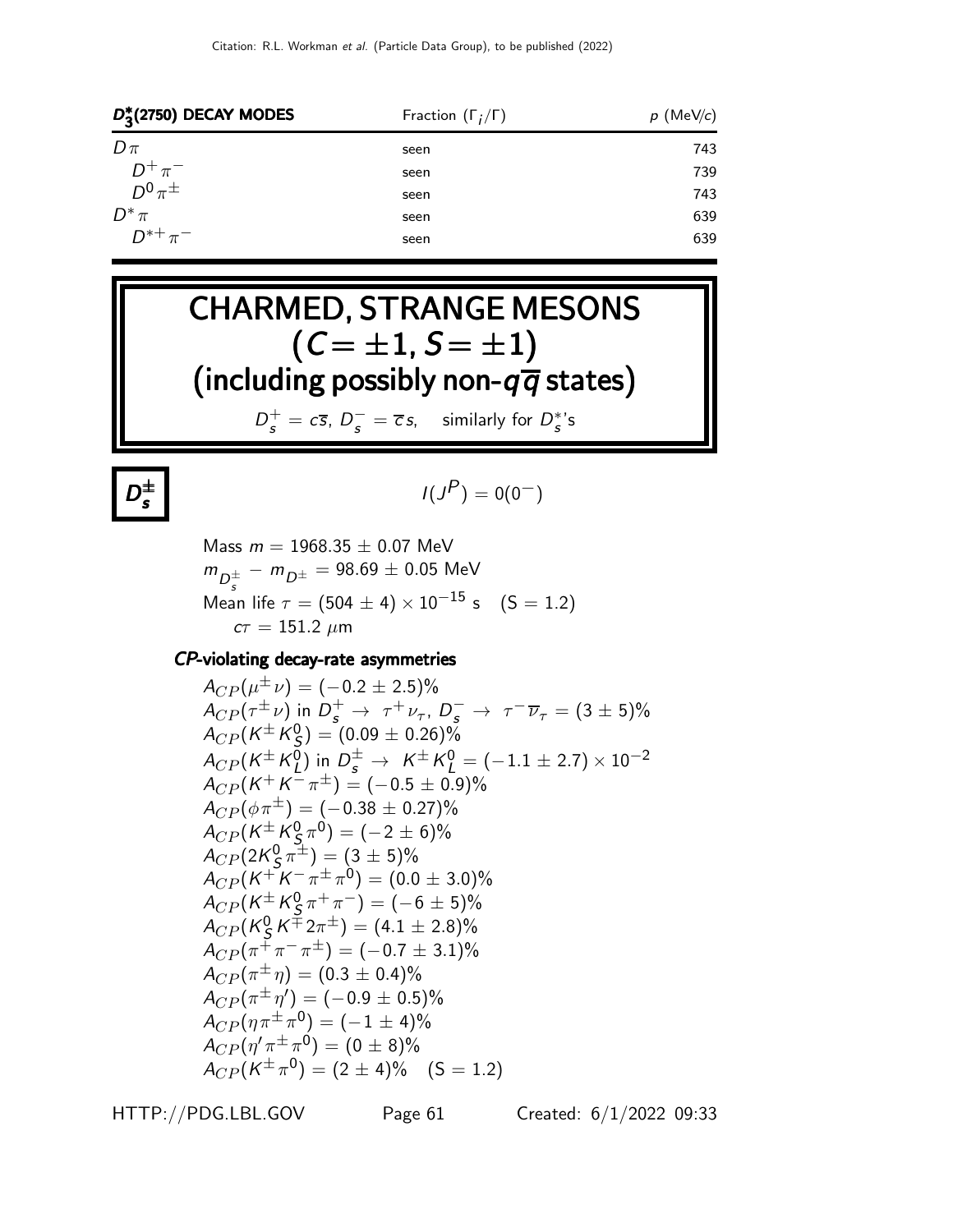$A_{CP}(\overline{K}^0/K^0 \pi^{\pm}) = (0.4 \pm 0.5)\%$  $A_{CP}$ (K $^0_S$  $(\c{S}\,\pi^\pm)=(0.20\pm 0.18)\%$  $A_{CP}(K^{\pm}\pi^{+}\pi^{-}) = (4 \pm 5)\%$  $A_{CP}$ (K $_{\cal S}^0$  $\frac{0}{\mathsf{S}}\pi^+\pi^0)$  in  $D_s^\pm\to~\mathsf{K}^0_\mathsf{S}$  $\frac{0}{\mathcal{S}}\pi^+\pi^0 = (3\pm6)\%$  $A_{CP} (K^{\pm}\eta) = (1.8 \pm 1.9)\%$  $A_{CP}(K^{\pm}\eta^{\prime}(958)) = (6 \pm 19)\%$ 

 $CP$  violating asymmetries of  $P$ -odd ( $T$ -odd) moments

 $A_{\mathcal{T}}(\mathcal{K}^0_S$  $\frac{0}{S}\, {\cal K}^{\pm}\, \pi^+\, \pi^-\big) = (-\,14\,\pm\,8)\times 10^{-3}\,$   $[{\rm\it ii}]$ 

## $D_s^+ \rightarrow \phi \ell^+ \nu_{\ell}$  form factors

$$
r_2 = 0.84 \pm 0.11 \quad (S = 2.4)
$$
  
\n
$$
r_v = 1.80 \pm 0.08
$$
  
\n
$$
\Gamma_L/\Gamma_T = 0.72 \pm 0.18
$$
  
\n
$$
f_+(0) |V_{cs}| \text{ in } D_s^+ \rightarrow \eta e^+ \nu_e = 0.446 \pm 0.007
$$
  
\n
$$
f_+(0) |V_{cs}| \text{ in } D_s^+ \rightarrow \eta' e^+ \nu_e = 0.48 \pm 0.05
$$
  
\n
$$
f_+(0) |V_{cd}| \text{ in } D_s^+ \rightarrow K^0 e^+ \nu_e = 0.162 \pm 0.019
$$
  
\n
$$
r_v \equiv V(0)/A_1(0) \text{ in } D_s^+ \rightarrow K^*(892)^0 e^+ \nu_e = 1.7 \pm 0.4
$$
  
\n
$$
r_2 \equiv A_2(0)/A_1(0) \text{ in } D_s^+ \rightarrow K^*(892)^0 e^+ \nu_e = 0.77 \pm 0.29
$$
  
\n
$$
f_{D_s^+} |V_{cs}| \text{ in } D_s^+ \rightarrow \mu^+ \nu_\mu = 243 \pm 5 \text{ MeV}
$$
  
\n
$$
f_{D_s^+} |V_{cs}| \text{ in } D_s^+ \rightarrow \tau^+ \nu_\tau = 245.3 \pm 3.0 \text{ MeV}
$$

Unless otherwise noted, the branching fractions for modes with a resonance in the final state include all the decay modes of the resonance.  $D_s^-$  modes are charge conjugates of the modes below.

| <b>DECAY MODES</b>                                |       | Fraction $(\Gamma_i/\Gamma)$       |                   |      | Scale $factor/$<br>Confidence level $(MeV/c)$ | $\overline{p}$ |
|---------------------------------------------------|-------|------------------------------------|-------------------|------|-----------------------------------------------|----------------|
|                                                   |       | Inclusive modes                    |                   |      |                                               |                |
| $e^+$ semileptonic                                |       | [ <i>bbb</i> ] $(6.33 \pm 0.15)$ % |                   |      |                                               |                |
| $\pi^+$ anything                                  |       | $(119.3 \pm 1.4)$ %                |                   |      |                                               |                |
| $\pi^-$ anything                                  |       | $(43.2 \pm 0.9)$ %                 |                   |      |                                               |                |
| $\pi^0$ anything                                  |       | $(123 + 7)$ %                      |                   |      |                                               |                |
| $K^-$ anything                                    |       | $(18.7 \pm 0.5)$ %                 |                   |      |                                               |                |
| $K^+$ anything                                    |       | $(28.9 \pm 0.7)$ %                 |                   |      |                                               |                |
| $K^0_S$ anything                                  |       | $(19.0 \pm 1.1)$ %                 |                   |      |                                               |                |
| $\eta$ anything                                   | [ccc] | $(29.9 \pm 2.8)$ %                 |                   |      |                                               |                |
| $\omega$ anything                                 |       | $(6.1 \pm 1.4)$ %                  |                   |      |                                               |                |
| $\eta'$ anything                                  | [ddd] | $(10.3 \pm 1.4)$ %                 |                   |      | $S = 1.1$                                     |                |
| $f_0(980)$ anything, $f_0 \rightarrow \pi^+\pi^-$ |       | < 1.3                              |                   | $\%$ | $CL = 90\%$                                   |                |
| $\phi$ anything                                   |       | $(15.7 \pm 1.0)$ %                 |                   |      |                                               |                |
| $K^+ K^-$ anything                                |       | $(15.8 \pm 0.7)$ %                 |                   |      |                                               |                |
| $K_S^0 K^+$ anything                              |       |                                    | 5.8 $\pm 0.5$ ) % |      |                                               |                |

HTTP://PDG.LBL.GOV Page 62 Created: 6/1/2022 09:33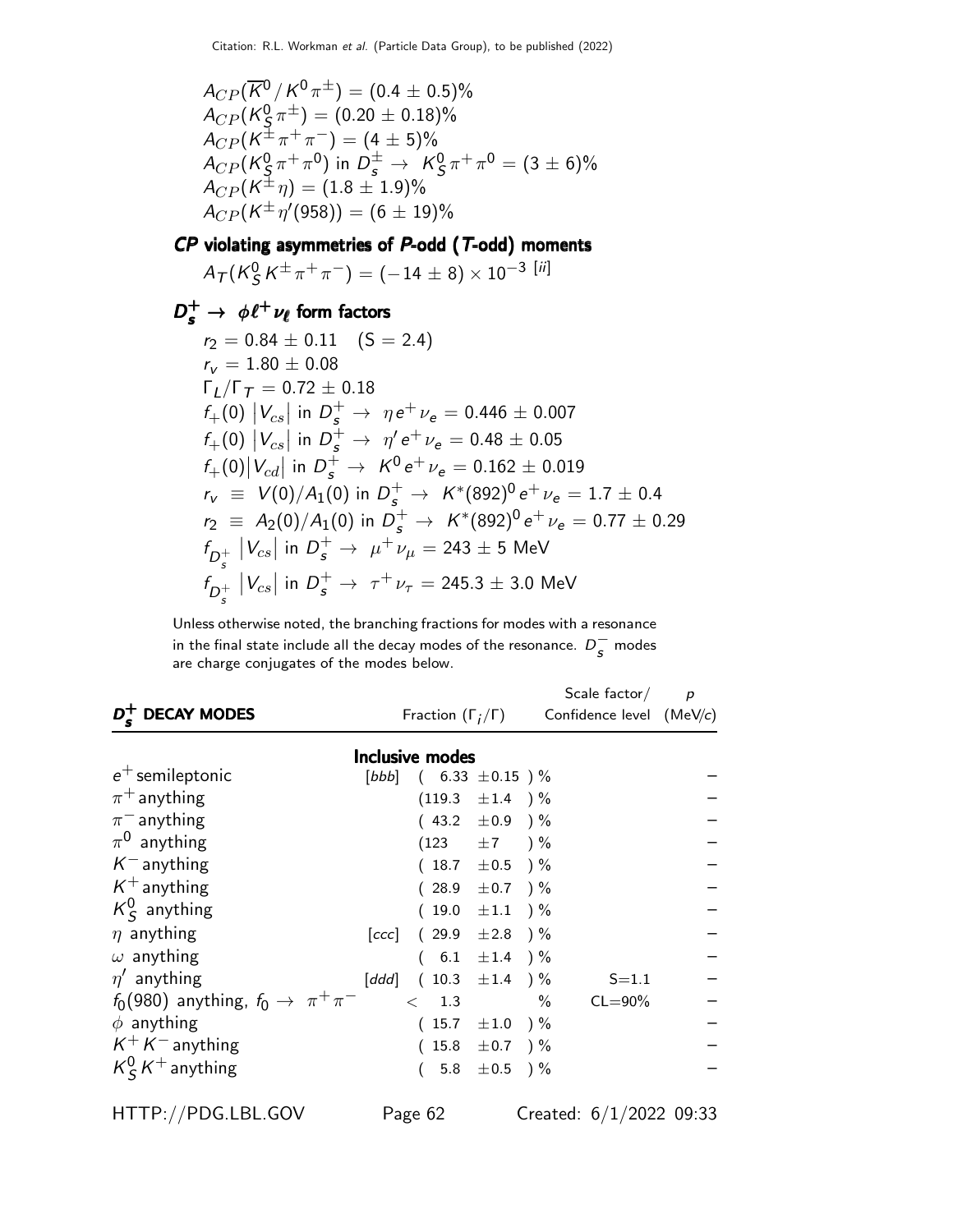|  | $\times$ 10 $^{-3}$ CL=90%       |                                          |
|--|----------------------------------|------------------------------------------|
|  | $\times$ 10 <sup>-4</sup> CL=90% |                                          |
|  | $\lt$ 2.6<br>< 6                 | $(1.9 \pm 0.4)$ %<br>$(1.70 \pm 0.32)$ % |

### Leptonic and semileptonic modes

| $e^+$ $\nu_e$                                     |                                                  | $< 8.3 \times 10^{-5}$ CL=90%                          | 984 |
|---------------------------------------------------|--------------------------------------------------|--------------------------------------------------------|-----|
| $\mu^+ \nu_\mu$                                   | $(5.43 \pm 0.15) \times 10^{-3}$                 |                                                        | 981 |
| $\tau^+ \nu_\tau$                                 | $(5.32 \pm 0.11) \%$                             |                                                        | 182 |
| $\gamma e^+ \nu_e$                                |                                                  | $\epsilon$ 1.3 $\times 10^{-4}$ CL=90%                 | 984 |
| $K^{+} K^{-} e^{+} \nu_{e}$                       |                                                  |                                                        | 851 |
| $\phi e^+ \nu_e$                                  |                                                  | [eee] $(2.39 \pm 0.16) \%$ S=1.3                       | 720 |
| $\phi \mu^+ \nu_\mu$                              | $(1.9 \pm 0.5)$ %                                |                                                        | 715 |
| $\eta e^+ \nu_e + \eta'(958) e^+ \nu_e$           | [eee] $(3.03 \pm 0.24)$ %                        |                                                        |     |
| $\eta e^+ \nu_e$                                  | [eee] $(2.32 \pm 0.08)$ %                        |                                                        | 908 |
| $\eta'(958) e^+ \nu_e$                            | [eee] (8.0 $\pm$ 0.7 ) $\times$ 10 <sup>-3</sup> |                                                        | 751 |
| $\eta\mu^+\nu_\mu$                                | $(2.4 \pm 0.5)$ %                                |                                                        | 905 |
| $\eta'(958)\mu^{+}\nu_{\mu}$                      | $(1.1 \pm 0.5)$ %                                |                                                        | 747 |
| $\omega e^+ \nu_{\rm e}$                          |                                                  | $[{\text{fff}}] < 2.0 \times 10^{-3} \text{CL} = 90\%$ | 829 |
| $K^0 e^+ \nu_e$                                   | $(3.4 \pm 0.4) \times 10^{-3}$                   |                                                        | 921 |
| $K^*(892)^0 e^+ \nu_e$                            |                                                  | [eee] $(2.15 \pm 0.28) \times 10^{-3}$ S=1.1           | 782 |
| $a_0(980)^0 e^+ \nu_e$ , $a_0(980)^0 \rightarrow$ |                                                  | $\langle 1.2 \times 10^{-4} \text{CL} = 90\%$          |     |
| $\pi^0 \eta$                                      |                                                  |                                                        |     |

## Hadronic modes with a  $K\overline{K}$  pair

| $K^+ K^0_c$                                                      | $(1.453 \pm 0.035)$ %                       |           | 850 |
|------------------------------------------------------------------|---------------------------------------------|-----------|-----|
| $K^+ K^{\sigma}$                                                 | $(1.49 \pm 0.06) \%$                        |           | 850 |
| $K^+\overline{K^0}$                                              | $(2.95 \pm 0.14)$ %                         |           | 850 |
| $K^{+} K^{-} \pi^{+}$<br>[زز]                                    | $(5.38 \pm 0.10) \%$                        | $S = 1.1$ | 805 |
| $\phi \pi^+$                                                     | [eee,ggg] $(4.5 \pm 0.4)$ %                 |           | 712 |
| $\phi \pi^+$ , $\phi \rightarrow K^+ K^-$                        | [ggg] $(2.22 \pm 0.06)$ %                   |           | 712 |
| $K^+\overline{K}^*(892)^0$ , $\overline{K}^{*0}$ $\rightarrow$   | $(2.58 \pm 0.06)$ %                         |           | 416 |
| $K^{-} \pi^{+}$                                                  |                                             |           |     |
| $f_0(980)\pi^+$ , $f_0 \to K^+K^-$                               | $(1.11 \pm 0.19)$ %                         |           | 732 |
| $f_0(1370)\pi^+$ , $f_0 \to K^+K^-$                              | 7.1 $\pm 2.9$ $\times 10^{-4}$              |           |     |
| $f_0(1710)\pi^+$ , $f_0 \to K^+K^-$                              | $(6.7 \pm 2.8) \times 10^{-4}$              |           | 198 |
| $K^+ \overline{K}^*_0 (1430)^0$ , $\overline{K}^*_0 \rightarrow$ | 1.76 $\pm$ 0.25 ) $\times$ 10 <sup>-3</sup> |           | 218 |
|                                                                  |                                             |           |     |
| $K^{+} K^{0}_{\varsigma} \pi^{0}$                                | $(1.52 \pm 0.22)$ %                         |           | 805 |
| $2K_{\rm c}^{0} \pi^{+}$                                         | $(7.7 \pm 0.6) \times 10^{-3}$              |           | 802 |
| $K^0 \overline{K}{}^0 \pi^+$                                     |                                             |           | 802 |
| $K^*(892)^+$ K <sup>0</sup>                                      | [eee] $(5.4 \pm 1.2)$ %                     |           | 683 |
| $K^+ K^- \pi^+ \pi^0$                                            | $(5.50 \pm 0.24)$ %                         | $S = 1.3$ | 748 |
| $\phi \rho^+$                                                    | [eee] $(5.59 \pm 0.34)$ %                   |           | 401 |
|                                                                  |                                             |           |     |

HTTP://PDG.LBL.GOV Page 63 Created: 6/1/2022 09:33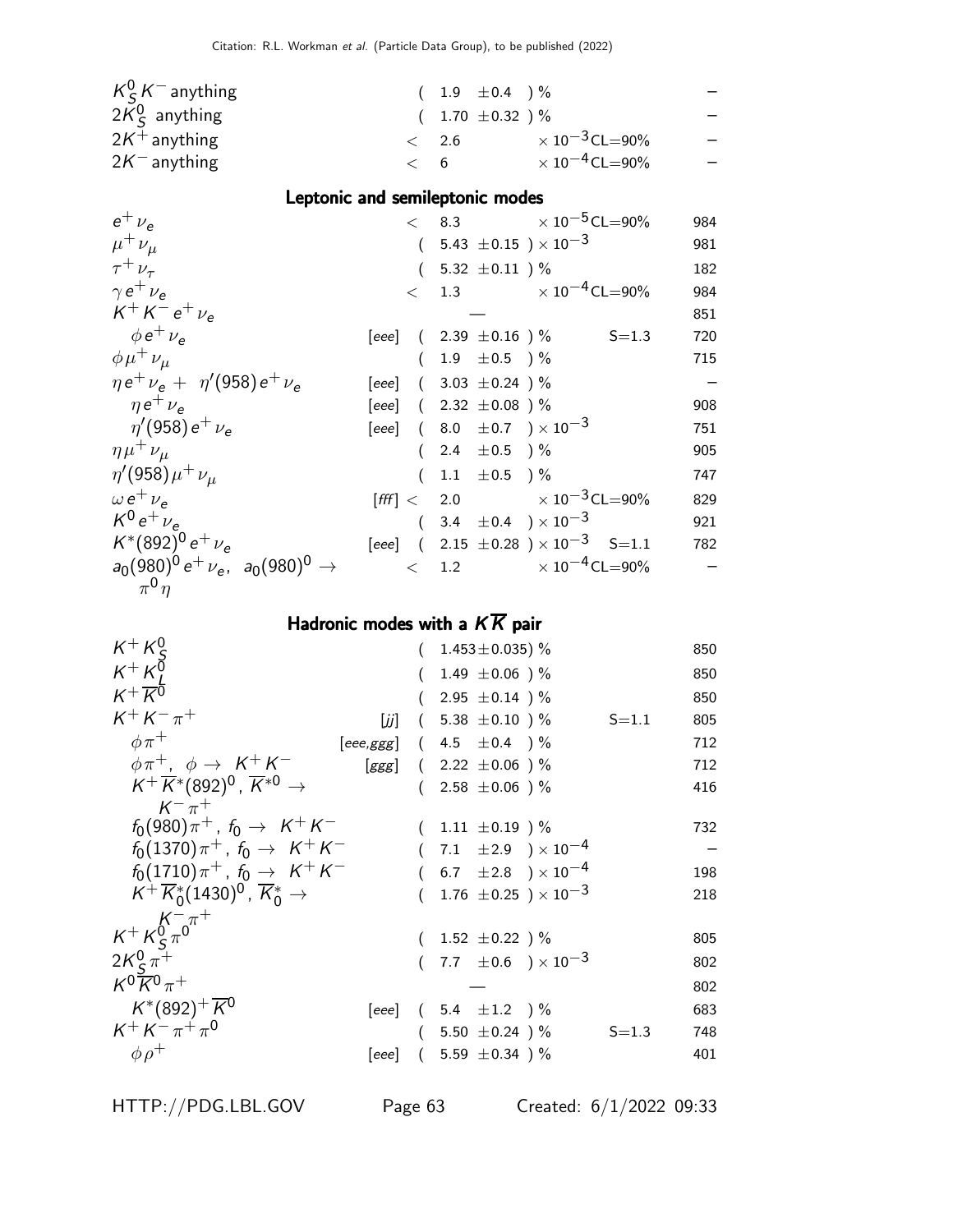| $\overline{K}_1(1270)^0 K^+$ ,                                                                                  |       |   |     |                           | $(5.7 \pm 0.6) \times 10^{-3}$                  |           |     |
|-----------------------------------------------------------------------------------------------------------------|-------|---|-----|---------------------------|-------------------------------------------------|-----------|-----|
| $\overline{K}_1(1270)^0 \rightarrow K^- \rho^+$<br>$\overline{K}_1(1270)^0 K^+$ ,                               |       |   |     | $(1.31 \pm 0.25)$ %       |                                                 |           |     |
| $\overline{\mathcal{K}}_1(1270)^0\rightarrow\;\mathcal{K}^*(892)\pi$                                            |       |   |     |                           |                                                 |           |     |
| $\overline{K}_1(1400)^0 K^+$ ,                                                                                  |       |   |     | 2.0 $\pm$ 0.4 $)$ %       |                                                 |           |     |
| $\overline{\mathsf{K}}_1(1400)^0\rightarrow\;\mathsf{K}^*(892)\pi$                                              |       |   |     |                           |                                                 |           |     |
| $a_0(980)^0 \rho^+$ , $a_0(980)^0 \rightarrow$<br>$K^+ K^-$                                                     |       |   |     |                           | $(1.9 \pm 0.4) \times 10^{-3}$                  |           |     |
| $f_1(1420)^0 \pi^+$ , $f_1(1420)^0 \rightarrow$<br>$K^*(892)^{\pm} K^{\pm}$                                     |       |   |     |                           | $(3.9 \pm 0.7) \times 10^{-3}$                  |           |     |
| $f_1(1420)^0 \pi^+$ , $f_1(1420)^0 \rightarrow$<br>$a_0(980)^0 \pi^0$ , $a_0(980)^0 \rightarrow$                |       |   |     |                           | $(4.0 \pm 1.4) \times 10^{-4}$                  |           |     |
| $K^+ K^-$<br>$\eta(1475)\pi^+$ , $\eta(1475) \to$<br>$a_0(980)^0 \pi^0$ , $a_0(980)^0 \to$                      |       |   |     |                           | $(7.0 \pm 2.8) \times 10^{-4}$                  |           |     |
| $K^+ K^-$<br>$K_S^0 K^- 2\pi^+$                                                                                 |       |   |     |                           | $(1.53 \pm 0.08) \%$                            | $S = 1.5$ | 744 |
| $K^*(892)^+\overline{K}^*(892)^0$                                                                               | [eee] |   |     | $(5.64 \pm 0.35)$ %       |                                                 |           | 417 |
| $\eta(1475)K_S^0$ , $\eta \rightarrow$                                                                          |       |   |     |                           | $(3.4 \pm 1.0) \times 10^{-4}$                  |           |     |
| $K^*(892)^0 \pi^+, K^{*0} \to$<br>$K^{-} \pi^{+}$                                                               |       |   |     |                           |                                                 |           |     |
| $\eta(1475)\pi^+$ , $\eta \rightarrow$<br>$K^*(892)^+ K^-$ , $\overline{K}^{*+}$ $\rightarrow$<br>$K^0_S \pi^+$ |       |   |     |                           | $(3.4 \pm 1.0) \times 10^{-4}$                  |           |     |
| $\eta(1475)\pi^+$ , $\eta \rightarrow$                                                                          |       |   |     |                           | $(1.7 \pm 0.9) \times 10^{-3}$                  |           |     |
| $a_0(980)^- \pi^+$ , $a_0^ \rightarrow$<br>$K_S^0 K^-$                                                          |       |   |     |                           |                                                 |           |     |
| $f_1(1285)\pi^+$ , $f_1 \to$                                                                                    |       |   |     |                           | $(3.4 \pm 0.8) \times 10^{-4}$                  |           |     |
| $a_0(980)^- \pi^+$ , $a_0^ \rightarrow$<br>$K_S^0 K^-$                                                          |       |   |     |                           |                                                 |           |     |
| $K^{+} K^{0}_{S} \pi^{+} \pi^{-}$                                                                               |       |   |     |                           | $(9.5 \pm 0.8) \times 10^{-3}$ S=1.1 744        |           |     |
| $K^{+} K^{-} 2\pi^{+} \pi^{-}$                                                                                  |       |   |     |                           | $(8.6 \pm 1.5) \times 10^{-3}$                  |           | 673 |
| $\phi 2\pi^+\pi^-$                                                                                              |       |   |     | [eee] $(1.21 \pm 0.16)$ % |                                                 |           | 640 |
| $\phi \rho^0 \pi^+$ , $\phi \rightarrow K^+ K^-$                                                                |       |   |     |                           | $(6.4 \pm 1.3) \times 10^{-3}$                  |           | 181 |
| $\phi a_1(1260)^+$ , $\phi \rightarrow$                                                                         |       |   |     |                           | $(7.4 \pm 1.2) \times 10^{-3}$                  |           | t   |
| $K^+ K^-$ , $a_1^+ \rightarrow$                                                                                 |       |   |     |                           |                                                 |           |     |
| $0^0 \pi^+$<br>$\phi 2\pi^+\pi^-$ non- $\rho$ , $\phi \rightarrow$                                              |       |   |     |                           | $(1.8 \pm 0.7) \times 10^{-3}$                  |           |     |
| $\mathsf{K}^+\mathsf{K}^-\overset{\mathsf{K}^+}{\rho^0}\overset{\mathsf{K}^-}{\pi^+}$ non- $\phi$               |       | < | 2.6 |                           | $\times$ 10 $^{-4}$ CL $=$ 90%                  |           | 249 |
| $K^+ K^- 2\pi^+\pi^-$ nonresonant                                                                               |       |   |     |                           | $(9 \pm 7) \times 10^{-4}$                      |           | 673 |
| $2K_{\mathsf{S}}^{0} 2\pi^{+} \pi^{-}$                                                                          |       |   |     |                           | $7.8\phantom{0}\pm3.3\phantom{0})\times10^{-4}$ |           | 669 |
|                                                                                                                 |       |   |     |                           |                                                 |           |     |

HTTP://PDG.LBL.GOV Page 64 Created: 6/1/2022 09:33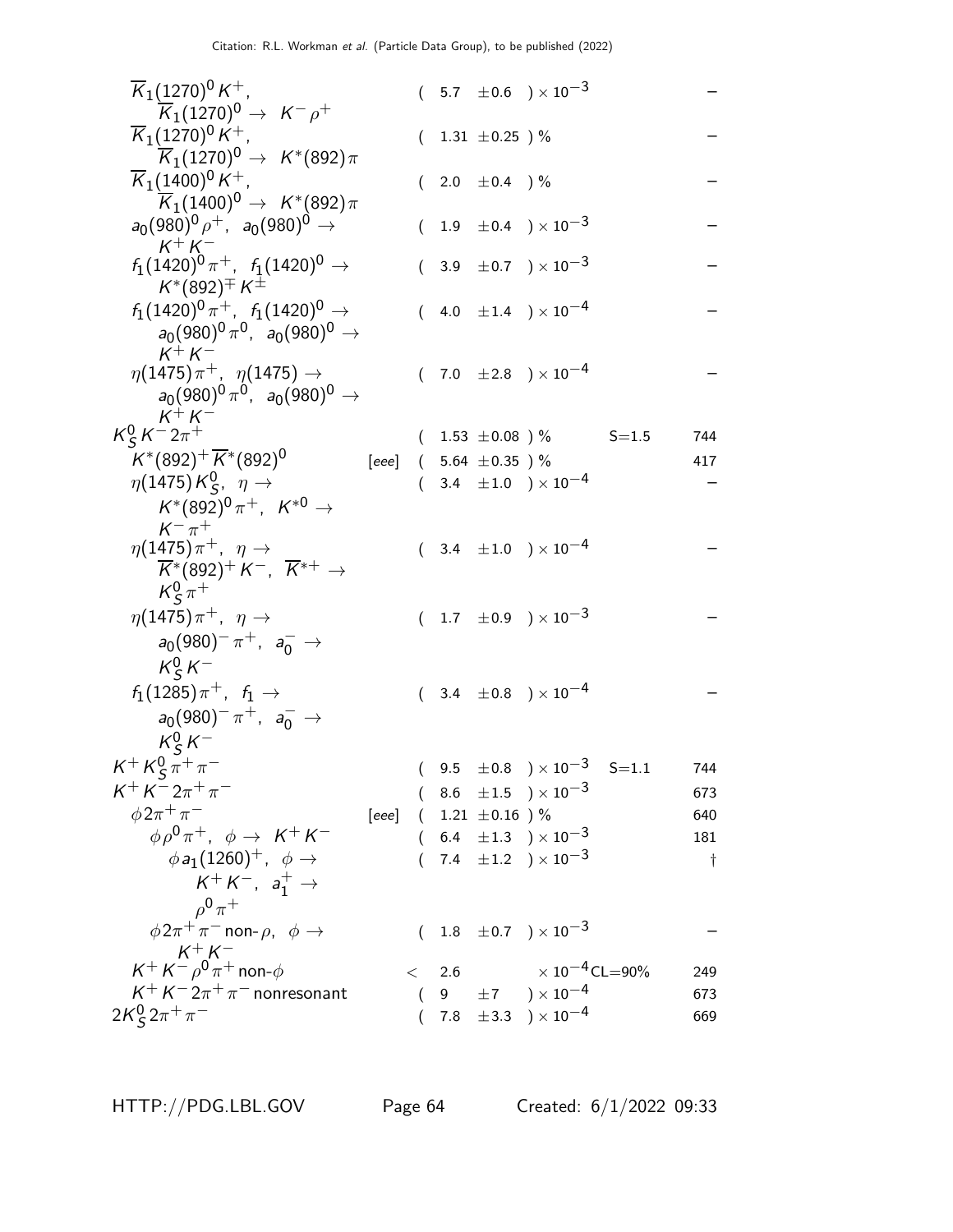Hadronic modes without K's  $\pi^+\pi$  $<$  1.2  $\times 10^{-4}$ CL=90% 975<br>( 1.08  $\pm$ 0.04 )% 959  $2\pi^+\pi$  $(1.08 \pm 0.04)$  %  $\rho^{\bm 0} \pi$  $(1.9 \pm 1.2) \times 10^{-4}$  825<br>  $(9.0 \pm 0.4) \times 10^{-3}$  959  $\pi^+(\pi^+\pi$  $[hhh]$  ( 9.0  $\pm$  0.4 ) $\times$   $10^{-3}$  959<br>(  $1.09 + 0.19$  )  $\times$   $10^{-3}$  559  $f_2(1270)\pi^+$ ,  $f_2 \to \pi^+ \pi^ (1.09 \pm 0.19) \times 10^{-3}$  $\rho (1450)^0 \pi^+$ ,  $\rho^0 \to \pi^+ \pi^ (2.9 \pm 1.9) \times 10^{-4}$  421  $\pi^+2\pi^0$  $(6.5 \pm 1.3) \times 10^{-3}$  961  $2\pi^{+}\pi^{-}\pi$  $\sim$  0  $\sim$  935  $\eta \pi^+$  [eee] (  $1.68 \pm 0.09$  ) % S=1.1 902<br>  $\omega \pi^+$  [eee] (  $1.92 \pm 0.30$  )  $\times 10^{-3}$  822  $[eee]$  ( 1.92  $\pm$  0.30 ) × 10<sup>-3</sup> 822  $3\pi^+2\pi$  $(7.9 \pm 0.8) \times 10^{-3}$  899  $2\pi^+\pi^-2\pi$ 0  $-$  902  $\eta \rho^+$  [eee] ( 8.9  $\pm$  0.8 ) % 724  $\eta\pi^+\pi^0$  $(9.5 \pm 0.5)$  % 885  $\eta$  (  $\pi^+\pi^0$  $(5.1 \pm 3.1) \times 10^{-3}$  885<br>  $(3.12 \pm 0.16)$ % 855  $2\pi^+\pi$  $(3.12 \pm 0.16)$  %  $a_1(1260)^+ \eta$ ,  $a_1^+ \rightarrow$  $\rho(770)^0 \, \pi^+$ ,  $\rho^0 \rightarrow$  $\pi^+ \pi^ (1.73 \pm 0.16)$  %  $a_1(1260)^+ \eta$ ,  $a_1^+ \rightarrow$  $f_0(500)\pi^+$ ,  $f_0 \to \pi^+\pi^ (2.5 \pm 0.9) \times 10^{-3}$  $a_0(980)^{+0} \pi^{0+}$  $a_0(980)^{+0} \rightarrow \eta \pi^{+0}$  $(2.2 \pm 0.4)$  %  $a_0(980)^+$   $\rho(770)^0$ ,  $a_0^+$   $\rightarrow$  $n\pi$ <sup>+</sup>  $(\phantom{-}2.1\phantom{0}\pm0.9\phantom{0})\times10^{-3}$  $\eta(1405)\,\pi^+$ ,  $\eta(1405)\to$  $a_0(980)^- \pi^+$ ,  $a_0^ \to$  $n\pi^ (2.2 \pm 0.7) \times 10^{-4}$  $\eta(1405)\,\pi^+,\;\; \eta(1405)\rightarrow$  $a_0(980)^+ \pi^-$ ,  $a_0^+ \to$  $n\pi$ <sup>+</sup>  $(2.2 \pm 0.7) \times 10^{-4}$  $f_1(1420)\pi^+$ ,  $f_1 \rightarrow$  $a_0(980)^- \pi^+$ ,  $a_0^ \to$  $n\pi^ ($  5.9  $\pm 1.8$   $)\times 10^{-4}$  $f_1(1420)\pi^+$ ,  $f_1 \to$  $a_0(980)^+ \pi^-$ ,  $a_0^+ \to$  $n\pi$ <sup>+</sup>  $(5.3 \pm 1.8) \times 10^{-4}$  $\omega\pi^+\pi^0$  $[eee]$  ( 2.8  $\pm 0.7$  ) % 802  $3\pi^{+} 2\pi^{-} \pi^{0}$  $(4.9 \pm 3.2) \%$  856  $\omega 2\pi^+\pi$  $[eee]$  ( 1.6  $\pm 0.5$  ) % 766  $\eta^\prime(958)\pi$  $[ddd, eee]$   $( 3.94 \pm 0.25 ) \%$  743  $3\pi + 2\pi - 2\pi$  $\sim$  803

HTTP://PDG.LBL.GOV Page 65 Created: 6/1/2022 09:33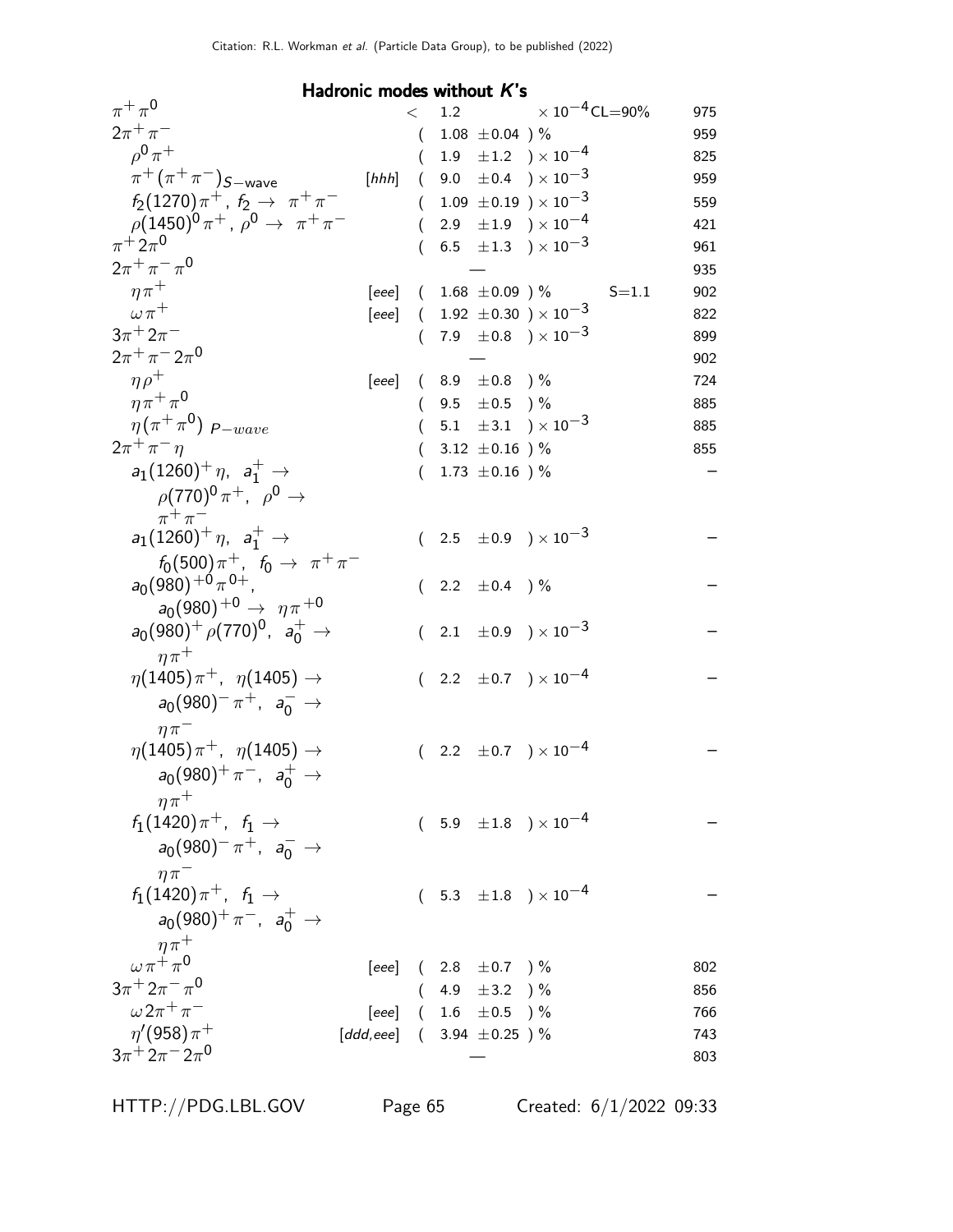| $\omega \eta \pi^+$                                                                             | $[eee] < 2.13$ %                                |       |                                                       |      | $CL = 90\%$                          | 654 |  |
|-------------------------------------------------------------------------------------------------|-------------------------------------------------|-------|-------------------------------------------------------|------|--------------------------------------|-----|--|
| $\eta'(958)\rho^+$                                                                              | [ddd,eee] $(5.8 \pm 1.5) \%$                    |       |                                                       |      |                                      | 465 |  |
| $\eta'(958)\pi^{+}\pi^{0}$                                                                      |                                                 |       | $(5.6 \pm 0.8)$ %                                     |      |                                      | 720 |  |
| $\eta^\prime$ (958) $\pi^+\pi^0$ nonresonant                                                    | $\lt$                                           | 5.1   |                                                       | $\%$ | $CL = 90\%$                          | 720 |  |
|                                                                                                 | Modes with one or three K's                     |       |                                                       |      |                                      |     |  |
| $K^+\pi^0$                                                                                      |                                                 |       | 7.4 $\pm 0.5$ ) $\times 10^{-4}$                      |      |                                      | 917 |  |
| $K_S^0 \pi^+$                                                                                   |                                                 |       | 1.10 $\pm$ 0.05 $) \times 10^{-3}$                    |      |                                      | 916 |  |
| $K^+\eta$                                                                                       | [eee]                                           |       | $(1.73 \pm 0.08) \times 10^{-3}$                      |      |                                      | 835 |  |
| $K^+\omega$                                                                                     | [eee] $(8.7 \pm 2.5) \times 10^{-4}$            |       |                                                       |      |                                      | 741 |  |
| $K^+ \eta' (958)$                                                                               | [eee]                                           |       | $(2.64 \pm 0.24) \times 10^{-3}$                      |      |                                      | 646 |  |
| $K^+ \pi^+ \pi^-$                                                                               | $\left($                                        |       | 6.5 $\pm$ 0.4 $\rightarrow$ $\times$ 10 <sup>-3</sup> |      |                                      | 900 |  |
| $K^+ \rho^0$                                                                                    | $\left($                                        |       | 2.5 $\pm$ 0.4 $\rightarrow$ $\times$ 10 <sup>-3</sup> |      |                                      | 745 |  |
| $K^+$ $\rho$ (1450) <sup>0</sup> , $\rho$ <sup>0</sup> $\rightarrow \pi^+ \pi^-$                |                                                 |       | 6.9 $\pm 2.4$ ) $\times 10^{-4}$                      |      |                                      |     |  |
| $K^*(892)^0 \pi^+$ , $K^{*0}$ $\rightarrow$                                                     | (                                               |       | 1.40 $\pm$ 0.24 ) $\times$ 10 <sup>-3</sup>           |      |                                      | 775 |  |
| $K^+\pi^-$<br>$K^*(1410)^0\pi^+$ , $K^{*0} \rightarrow$                                         |                                                 |       | 1.22 $\pm$ 0.28 $) \times 10^{-3}$                    |      |                                      |     |  |
| $\mathit{K}^+\pi^-$<br>$\mathit{K}^*(1430)^0\pi^+$ , $\mathit{K}^{*0}\rightarrow$<br>$K^+\pi^-$ |                                                 |       | 5.0 $\pm$ 3.4 $\rightarrow$ $\times$ 10 <sup>-4</sup> |      |                                      |     |  |
| $K^+\pi^+\pi^-$ nonresonant                                                                     | $\left($                                        |       | 1.03 $\pm$ 0.34 $\mu$ $\times$ 10 <sup>-3</sup>       |      |                                      | 900 |  |
| $K^{0}\pi^{+}\pi^{0}$                                                                           | $\left($                                        |       | 1.08 $\pm$ 0.06 ) %                                   |      |                                      | 899 |  |
| $K_S^0 2\pi^+\pi^-$                                                                             | $\left($                                        |       | 2.8 $\pm 1.0$ ) $\times 10^{-3}$                      |      |                                      | 870 |  |
| $K^+\omega\pi^0$                                                                                | [eee] < 8.2                                     |       |                                                       |      | $\times$ 10 $^{-3}$ CL $=$ 90%       | 684 |  |
| $K^+\omega\pi^+\pi^-$                                                                           | [eee] < 5.4                                     |       |                                                       |      | $\times$ 10 <sup>-3</sup> CL=90%     | 603 |  |
| $K^+\omega\eta$                                                                                 | [eee] < 7.9                                     |       |                                                       |      | $\times$ 10 $^{-3}$ CL=90%           | 366 |  |
| $2K^{+}K^{-}$                                                                                   |                                                 |       | $(2.15 \pm 0.20) \times 10^{-4}$                      |      |                                      | 628 |  |
| $\phi K^+$ , $\phi \rightarrow K^+ K^-$                                                         | $\left($                                        |       | 8.8 $\pm 2.0$ ) $\times 10^{-5}$                      |      |                                      |     |  |
|                                                                                                 | Doubly Cabibbo-suppressed modes                 |       |                                                       |      |                                      |     |  |
| $2K^{+}\pi^{-}$                                                                                 | $\left($                                        |       | $1.276 \pm 0.031 \times 10^{-4}$                      |      |                                      | 805 |  |
| $K^+ K^*(892)^0$ , $K^{*0} \rightarrow$<br>$K^+\pi^-$                                           | $\left($                                        |       | 6.0 $\pm$ 3.4 $\rightarrow$ $\times$ 10 <sup>-5</sup> |      |                                      |     |  |
|                                                                                                 | Baryon-antibaryon mode                          |       |                                                       |      |                                      |     |  |
| $p\overline{n}$                                                                                 |                                                 |       | $(1.22 \pm 0.11) \times 10^{-3}$                      |      |                                      | 295 |  |
| $p\overline{p}e^{+}\nu_{e}$                                                                     |                                                 |       |                                                       |      | $< 2.0 \times 10^{-4}$ CL=90%        | 296 |  |
|                                                                                                 |                                                 |       |                                                       |      |                                      |     |  |
|                                                                                                 | $\Delta C = 1$ weak neutral current (C1) modes, |       |                                                       |      |                                      |     |  |
|                                                                                                 | Lepton family number $(LF)$ , or                |       |                                                       |      |                                      |     |  |
|                                                                                                 | Lepton number $(L)$ violating modes             |       |                                                       |      |                                      |     |  |
| $\pi^+ e^+ e^-$                                                                                 |                                                 |       |                                                       |      | $[pp] < 5.5$ $\times 10^{-6}$ CL=90% | 979 |  |
| $\pi^+ \phi$ , $\phi \rightarrow e^+ e^-$                                                       |                                                 |       | $[oo]$ ( 6 $+8$ ) $\times 10^{-6}$                    |      |                                      |     |  |
| $\pi^+ \mu^+ \mu^-$                                                                             |                                                 |       |                                                       |      | $[pp] < 1.8$ $\times 10^{-7}$ CL=90% | 968 |  |
| $K^+e^+e^-$                                                                                     | C1                                              |       |                                                       |      | $< 3.7 \times 10^{-6}$ CL=90%        | 922 |  |
| $K^+ \mu^+ \mu^-$                                                                               | C1                                              | < 1.4 |                                                       |      | $\times$ 10 <sup>-7</sup> CL=90%     | 909 |  |
| HTTP://PDG.LBL.GOV                                                                              | Page 66                                         |       |                                                       |      | Created: $6/1/2022$ 09:33            |     |  |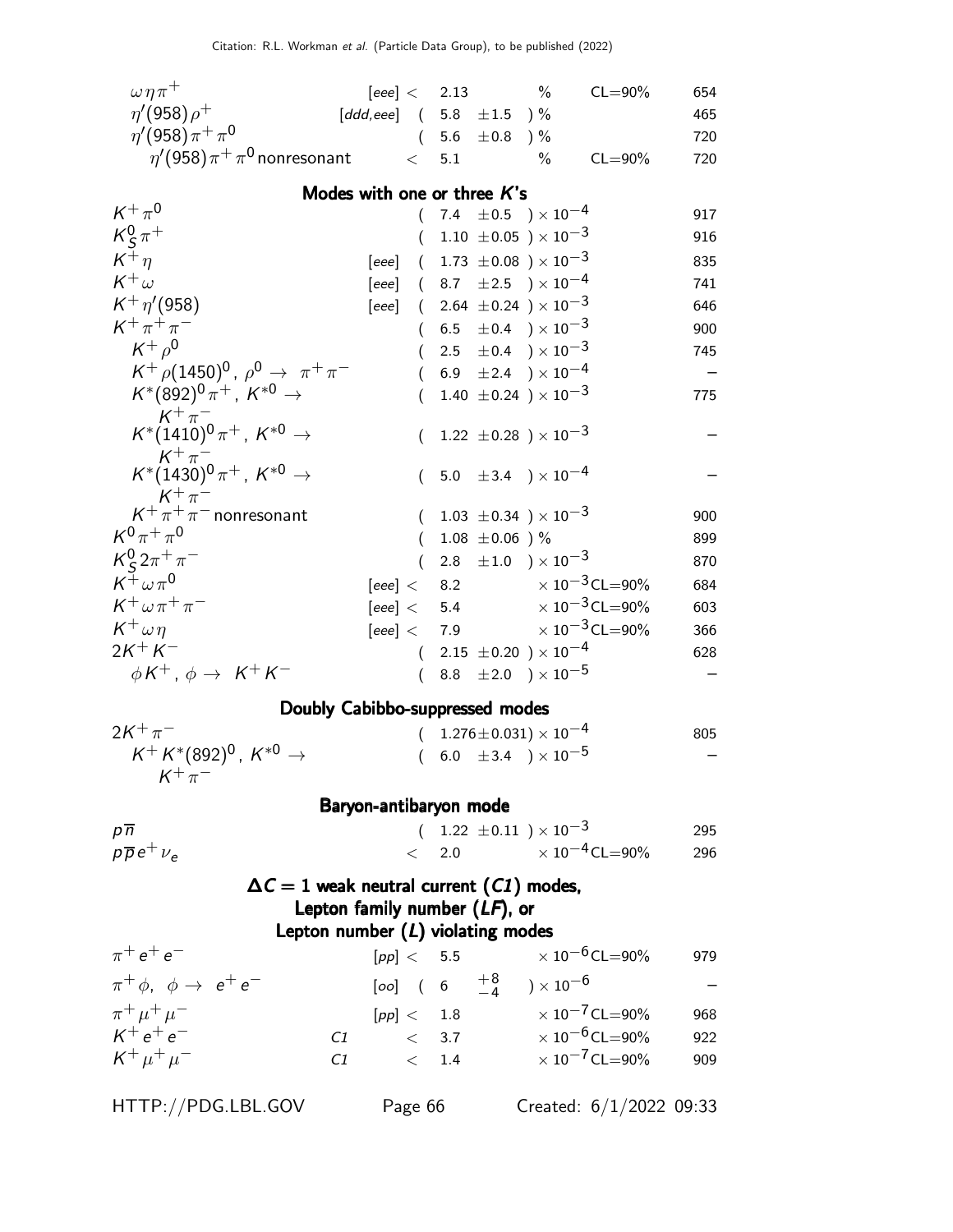| $K^*(892)^+ \mu^+ \mu^-$ | C1            |               | < 1.4 | $\times$ 10 <sup>-3</sup> CL=90% | 765 |
|--------------------------|---------------|---------------|-------|----------------------------------|-----|
| $\pi^+ e^+ \mu^-$        | LF            | $\langle 1.1$ |       | $\times$ 10 <sup>-6</sup> CL=90% | 976 |
| $\pi^+ e^- \mu^+$        | LF            | < 9.4         |       | $\times$ 10 <sup>-7</sup> CL=90% | 976 |
| $K^+ e^+ \mu^-$          | LF            | $<$ 7.9       |       | $\times$ 10 <sup>-7</sup> CL=90% | 919 |
| $K^+e^- \mu^+$           | LF            |               | < 5.6 | $\times$ 10 <sup>-7</sup> CL=90% | 919 |
| $\pi^{-} 2e^{+}$         | L             |               | < 1.4 | $\times$ 10 <sup>-6</sup> CL=90% | 979 |
| $\pi^{-} 2\mu^{+}$       | L             |               | < 8.6 | $\times$ 10 <sup>-8</sup> CL=90% | 968 |
| $\pi^- e^+ \mu^+$        | L             |               | < 6.3 | $\times$ 10 <sup>-7</sup> CL=90% | 976 |
| $K^- 2e^+$               | $\mathbf{I}$  | < 7.7         |       | $\times$ 10 <sup>-7</sup> CL=90% | 922 |
| $K^- 2\mu^+$             | $\mathcal{L}$ |               | < 2.6 | $\times$ 10 <sup>-8</sup> CL=90% | 909 |
| $K^- e^+ \mu^+$          | L             |               | < 2.6 | $\times$ 10 <sup>-7</sup> CL=90% | 919 |
| $K^*(892)^-2\mu^+$       | $\mathbf{I}$  | $<$ 1.4       |       | $\times$ 10 <sup>-3</sup> CL=90% | 765 |

 $D^*^{\pm}$ s

D ∗

 $I(J^P) = 0(2^?)$ 

 ${\color{black} J^P}$  is natural, width and decay modes consistent with  $1^-$  .

Mass  $m = 2112.2 \pm 0.4$  MeV  $m_{D_s^{*\pm}} - m_{D_s^{\pm}} = 143.8 \pm 0.4$  MeV Full width  $\Gamma$   $<$  1.9 MeV, CL  $=$  90%

 $D_{S}^{*-}$  modes are charge conjugates of the modes below.

| $D_{c}^{*+}$ DECAY MODES                           | Fraction $(\Gamma_i/\Gamma)$   | $p$ (MeV/c) |
|----------------------------------------------------|--------------------------------|-------------|
|                                                    | $(93.5 \pm 0.7)\%$             | 139         |
|                                                    | $(5.8 \pm 0.7)\%$              | 48          |
| $D_s^+ \gamma$<br>$D_s^+ \pi^0$<br>$D_s^+ e^+ e^-$ | $(6.7 \pm 1.6) \times 10^{-3}$ | 139         |

 $v_{\rm s0}^{\ast}(2317)^{\pm}$  $_{\rm s0}^{\ast}(2317)^{\pm}$  $s_{\rm s0}(2317)^{\pm}$   $1(J_0)$  $I(J^P) = 0(0^+)$ J, P need confirmation.  $J^{\textstyle P}$  is natural, low mass consistent with  $0^+$ .

See the review on "Heavy Non- $q\overline{q}$  Mesons." Mass  $m = 2317.8 \pm 0.5$  MeV  $m_{D_{s0}^{\dagger}(2317)^{\pm}} - m_{D_{s}^{\pm}} = 349.4 \pm 0.5$  MeV Full width  $\Gamma$  < 3.8 MeV,  $CL = 95\%$ 

 $D_{s0}^{*}(2317)^{-}$  modes are charge conjugates of modes below.

| $D_{\text{c}0}^*(2317)$ <sup><math>\pm</math></sup> DECAY MODES | Fraction $(\Gamma_i/\Gamma)$ | Confidence level (MeV/c)  |     |
|-----------------------------------------------------------------|------------------------------|---------------------------|-----|
| $D_{c}^{+}\pi^{0}$                                              | $(100^{+}_{-20})$ %          |                           | 298 |
| $D_{\epsilon}^{+}\gamma$                                        | $< 5 \frac{9}{6}$            | $90\%$                    | 323 |
| HTTP://PDG.LBL.GOV                                              | Page 67                      | Created: $6/1/2022$ 09:33 |     |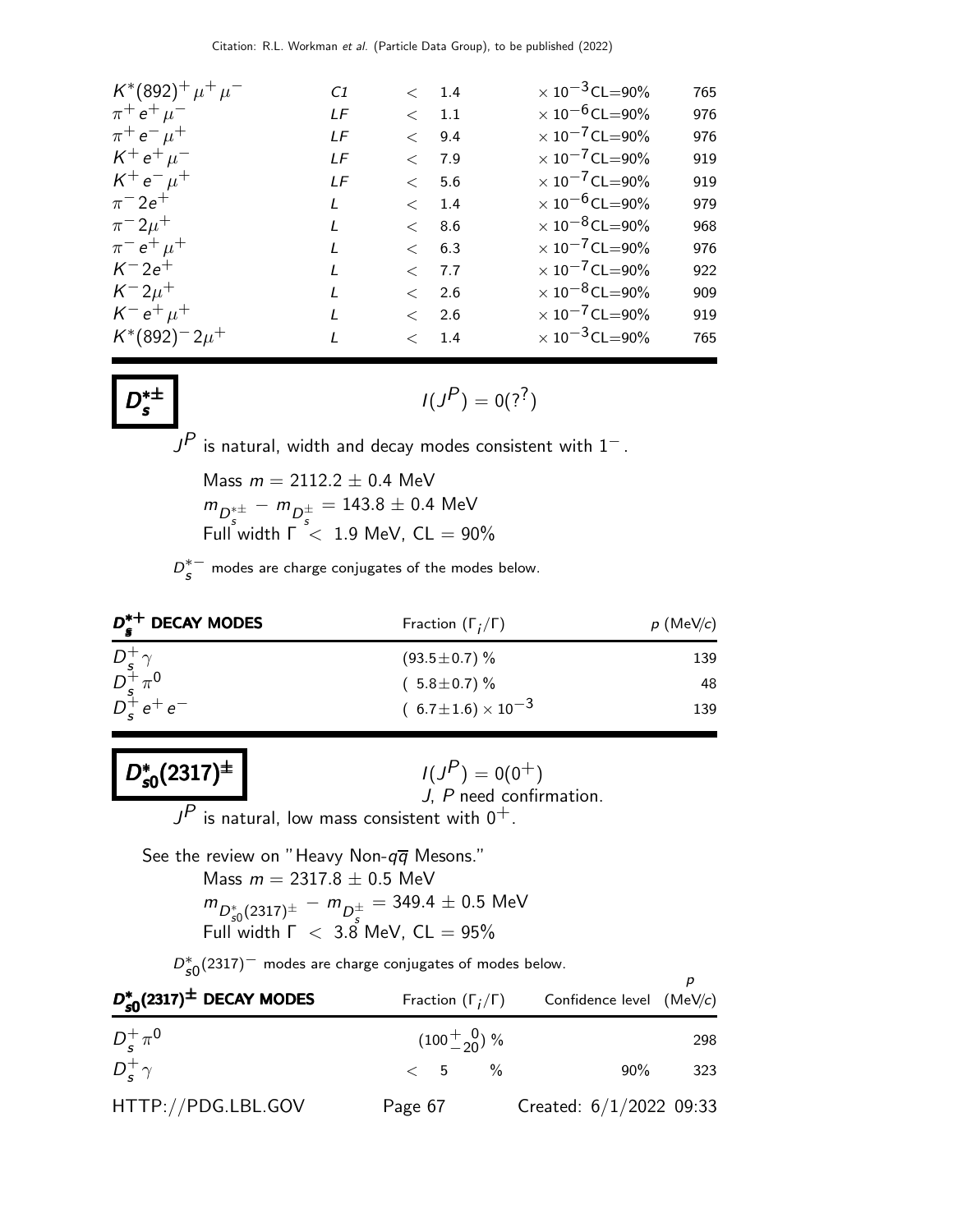| $D_{s}^{*}(2112)^{+}\gamma$            | < 6 %                |               | 90% |     |
|----------------------------------------|----------------------|---------------|-----|-----|
| $D_{\rm s}^+\gamma\gamma$              | $<$ 18               |               | 95% | 323 |
| $D_s^*(2112)^+\pi^0$                   | $<$ 11               | $\frac{0}{0}$ | 90% |     |
| $D_s^+\pi^+\pi^-$<br>$D_s^+\pi^0\pi^0$ | $< 4 \times 10^{-3}$ |               | 90% | 194 |
|                                        | not seen             |               |     | 205 |
|                                        |                      |               |     |     |

# $D_{s1}(2460)^{\pm}$

$$
I(J^P)=0(1^+)
$$

See the review on "Heavy Non- $q\overline{q}$  Mesons."

Mass  $m = 2459.5 \pm 0.6$  MeV  $(S = 1.1)$  $m_{D_{s1}(2460)^{\pm}} - m_{D_{s}^{*\pm}} = 347.3 \pm 0.7 \,\, \text{MeV} \quad \, (\text{S} = 1.2)$  $m_{D_{s1}(2460)^{\pm}} - m_{D_{s}^{\pm}} = 491.1 \pm 0.6 \,\, \text{MeV} \quad \, (\text{S} = 1.1)$ Full width  $\Gamma$  < 3.5 MeV, CL = 95%

 $D_{\bf s1}(2460)^+$  modes are charge conjugates of the modes below.

| $D_{s1}(2460)^+$ DECAY MODES                                                                                                   | Fraction $(\Gamma_i/\Gamma)$          | Scale factor/<br>Confidence level $(MeV/c)$ | $\overline{D}$ |
|--------------------------------------------------------------------------------------------------------------------------------|---------------------------------------|---------------------------------------------|----------------|
| $\begin{array}{l} \displaystyle D_s^{*+}\,\pi^0\\ \displaystyle D_s^+\,\gamma\\ \displaystyle D_s^+\,\pi^+\,\pi^- \end{array}$ | $(48 \pm 11)^{\frac{0}{2}}$           |                                             | 297            |
|                                                                                                                                | $(18 \pm 4) \%$                       |                                             | 442            |
|                                                                                                                                | $(4.3 \pm 1.3)$ %                     | $S = 1.1$                                   | 363            |
| $D_{\epsilon}^{*+}\gamma$                                                                                                      | $\%$<br>$\langle 8 \rangle$           | $CL = 90\%$                                 | 323            |
| $D_{s0}^*(2317)^+ \gamma$                                                                                                      | $(3.7 \frac{+}{2} 5.0 \frac{0}{4})$ % |                                             | 138            |

# $D_{s1}(2536)^{\pm}$

 $I(J^P) = 0(1^+)$ J, P need confirmation.

Mass  $m = 2535.11 \pm 0.06$  MeV  $m_{D_{s1}(2536)^{\pm}} - m_{D_{s}^{*}(2111)} = 422.9 \pm 0.4$  MeV  $m_{D_{s1}(2536)^{\pm}}~-~m_{D^*(2010)^{\pm}}=524.85\pm0.04~\text{MeV}$  $m_{D_{s^1}(2536)^{\pm}} - m_{D^*(2007)^0} = 528.26 \pm 0.05$  MeV  $(S = 1.2)$ Full width  $\Gamma = 0.92 \pm 0.05$  MeV

Branching fractions are given relative to the one DEFINED AS 1.  $D_{\bf s1}(2536)^-$  modes are charge conjugates of the modes below.

| $D_{s1}(2536)^+$ DECAY MODES | Fraction $(\Gamma_i/\Gamma)$ | Confidence level $(MeV/c)$ |     |
|------------------------------|------------------------------|----------------------------|-----|
| $D^*(2010)^+ K^0$            | $0.85 \pm 0.12$              |                            | 149 |
| $(D^*(2010)^+ K^0)_{S-wave}$ | $0.61 \pm 0.09$              |                            | 149 |
| $D^+\pi^- K^+$               | $0.028 \pm 0.005$            |                            | 176 |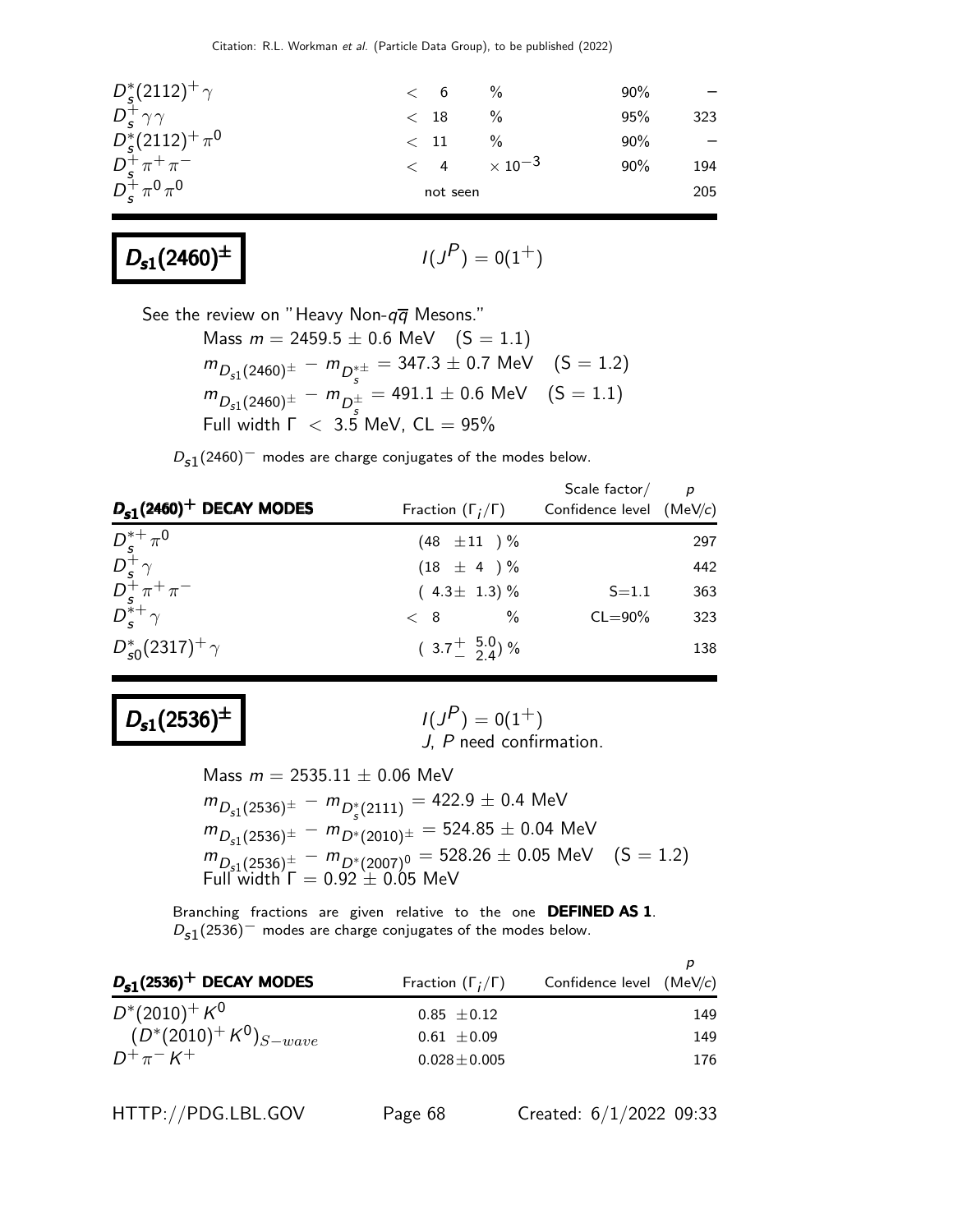| $D^*(2007)^0 K^+$         | <b>DEFINED AS 1</b> |     | 167 |
|---------------------------|---------------------|-----|-----|
| $D^+ K^0$                 | ${<}0.34$           | 90% | 381 |
| $D^0 K^+$                 | ${<}0.12$           | 90% | 391 |
| $D_{s}^{*+}\gamma$        | possibly seen       |     | 388 |
| $D_{s}^{+}\pi^{+}\pi^{-}$ | seen                |     | 437 |

$$
I(J^P) = 0(2^+)
$$

Mass  $m = 2569.1 \pm 0.8$  MeV  $(S = 2.4)$  $m_{D_{s2}^*(2573)} - m_{D^0} = 704 \pm 3.2$  MeV Full width  $\Gamma = 16.9 \pm 0.7$  MeV

 $D_{s2}^*(2573)^-$  modes are charge conjugates of the modes below.

| $D_{\epsilon 2}^*(2573)^+$ DECAY MODES | Fraction $(\Gamma_i/\Gamma)$ | $p$ (MeV/c) |
|----------------------------------------|------------------------------|-------------|
| $D^0 K^+$                              | seen                         | 431         |
| $D^*(2007)^0 K^+$                      | not seen                     | 238         |
| $D^{+}K_S^0$<br>$D^{*+}K_S^0$          | seen                         | 422         |
|                                        | seen                         | 225         |

D ∗  $D_{s1}^{*}(2700)^{\pm}$  |  $1(J)$ 

D<sup>∗</sup>

$$
I(J^P)=0(1^-)
$$

Mass  $m = 2714 \pm 5$  MeV  $(S = 1.5)$ Full width  $Γ = 122 ± 10$  MeV

| $D_{c1}^*(2700)^{\pm}$ DECAY MODES  | Fraction $(\Gamma_i/\Gamma)$ | $p$ (MeV/c) |
|-------------------------------------|------------------------------|-------------|
| $D^0 K^+$                           | seen                         | 579         |
| $D^{+} K^{0}_{S}$<br>$D^{*0} K^{+}$ | seen                         | 573         |
|                                     | seen                         | 438         |
| $D^{*+} K_{S}^{0}$                  | seen                         | 431         |
|                                     |                              |             |

D<sup>∗</sup>  $D_{s3}^*(2860)^{\pm}$  $s_3^*(2860)^{\pm}$   $1(J_3)$ 

$$
I(J^P)=0(3^-)
$$

Mass  $m = 2860 \pm 7$  MeV Full width  $Γ = 53 ± 10$  MeV

| $D_{\epsilon 3}^*(2860)^{\pm}$ DECAY MODES | Fraction $(\Gamma_i/\Gamma)$ | $p$ (MeV/c)             |
|--------------------------------------------|------------------------------|-------------------------|
| $D^0 K^+$                                  | seen                         | 710                     |
| $D^+ K^0_S$                                | seen                         | 704                     |
| HTTP://PDG.LBL.GOV                         | Page 69                      | Created: 6/1/2022 09:33 |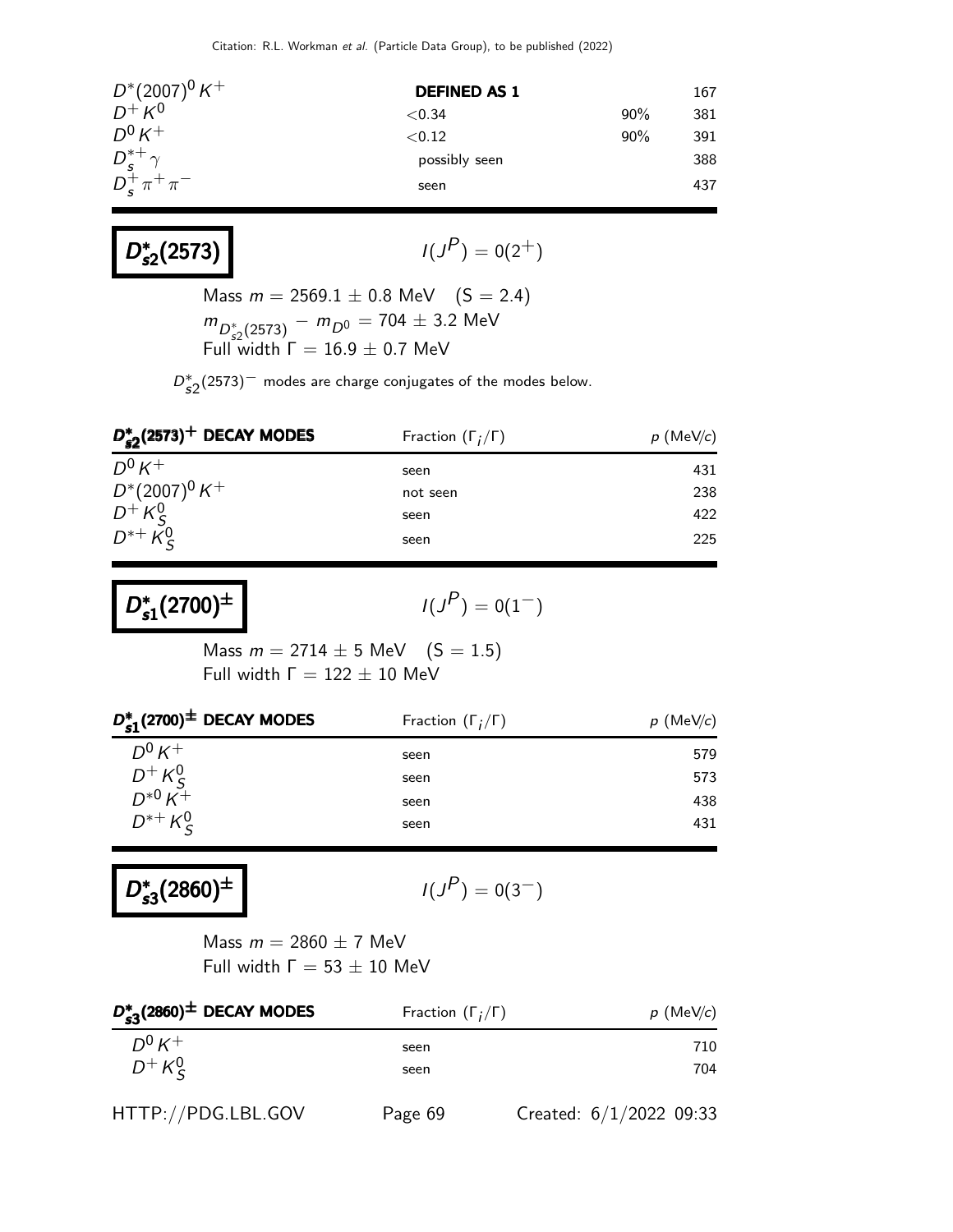

### B-particle organization

Many measurements of  $B$  decays involve admixtures of  $B$ hadrons. Previously we arbitrarily included such admixtures in the  $B^\pm$  section, but because of their importance we have created two new sections: " $B^\pm/B^0$  Admixture" for  $\varUpsilon(4S)$ results and " $B^{\pm}/B^0/B_s^0$  $\frac{0}{s}/b$ -baryon Admixture" for results at higher energies. Most inclusive decay branching fractions and  $\chi_b$  at high energy are found in the Admixture sections.  $B^0$ - $\overline{B}{}^0$  mixing data are found in the  $B^0$  section, while  $B^0_s$ s -  $\overline{B^0_s}$  mixing data and  $B\text{-}\overline{B}$  mixing data for a  $B^0/B^0_s$ <sup>u</sup> admixture are found in the  $B_s^0$  $S^0$  section. *CP*-violation data are found in the  $B^\pm$ ,  $B^0$ , and  $\bar{B}^\pm$   $B^0$  Admixture sections.  $b$ -baryons are found near the end of the Baryon section.

The organization of the  $B$  sections is now as follows, where bullets indicate particle sections and brackets indicate reviews.

 $\bullet$   $B^{\pm}$ 

mass, mean life, CP violation, branching fractions

 $\bullet$   $B^0$ 

mass, mean life,  $B^0$ - $\overline{B}{}^0$  mixing, CP violation, branching fractions

 $\bullet$   $B^{\pm}/B^0$  Admixtures

CP violation, branching fractions

 $\bullet$   $B^{\pm}/B^0/B_s^0$  $\frac{0}{s}/b$ -baryon Admixtures

mean life, production fractions, branching fractions

 $\bullet$   $B^*$ 

mass

HTTP://PDG.LBL.GOV Page 70 Created: 6/1/2022 09:33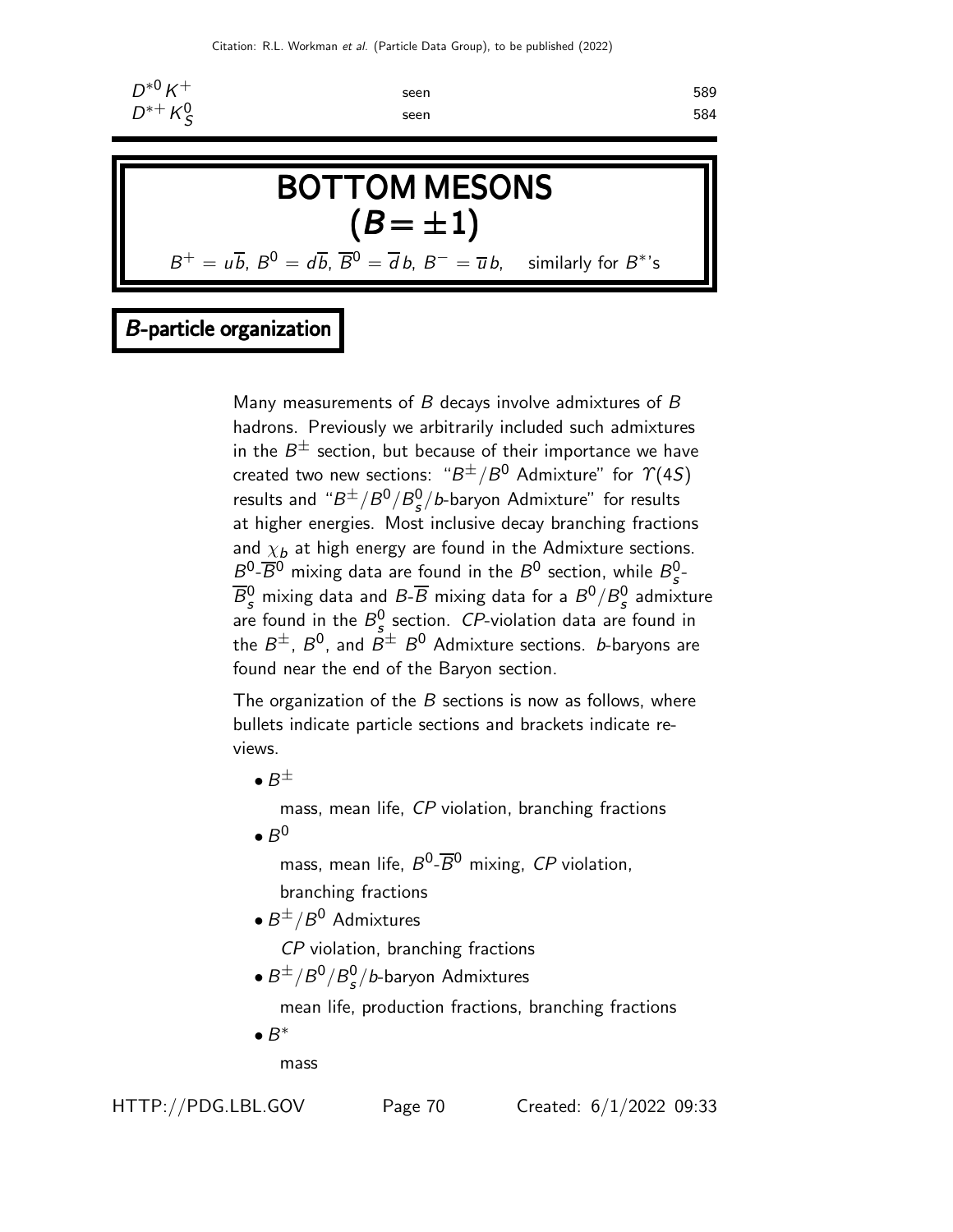•  $B_1(5721)^+$ 

mass

- $B_1(5721)^0$ mass
- $\bullet B_2^*(5747)^+$

mass

 $\bullet B_2^*(5747)^0$ 

mass

 $\bullet$   $B_J^*(5970)^+$ 

mass

 $\bullet B_J^*(5970)^0$ 

mass

 $\bullet$   $B_s^0$ s

mass, mean life,  $B_s^0$  $\frac{0}{s}$ - $\overline{B}_{s}^{0}$  mixing, CP violation,

branching fractions

 $\bullet$   $B_s^*$ 

mass

•  $B_{s1}(5830)^{0}$ 

mass

•  $B_{s2}^*(5840)^0$ mass

 $\bullet$   $B_c^{\pm}$ 

mass, mean life, branching fractions

At the end of Baryon Listings:

 $\bullet$   $\Lambda_b$ mass, mean life, branching fractions

•  $\Lambda_b(5912)^0$ 

mass, mean life

•  $\Lambda_b(5920)^0$ 

mass, mean life

 $\bullet$   $\Sigma_b$ 

mass

 $\bullet$   $\Sigma^*_b$ 

mass

HTTP://PDG.LBL.GOV Page 71 Created: 6/1/2022 09:33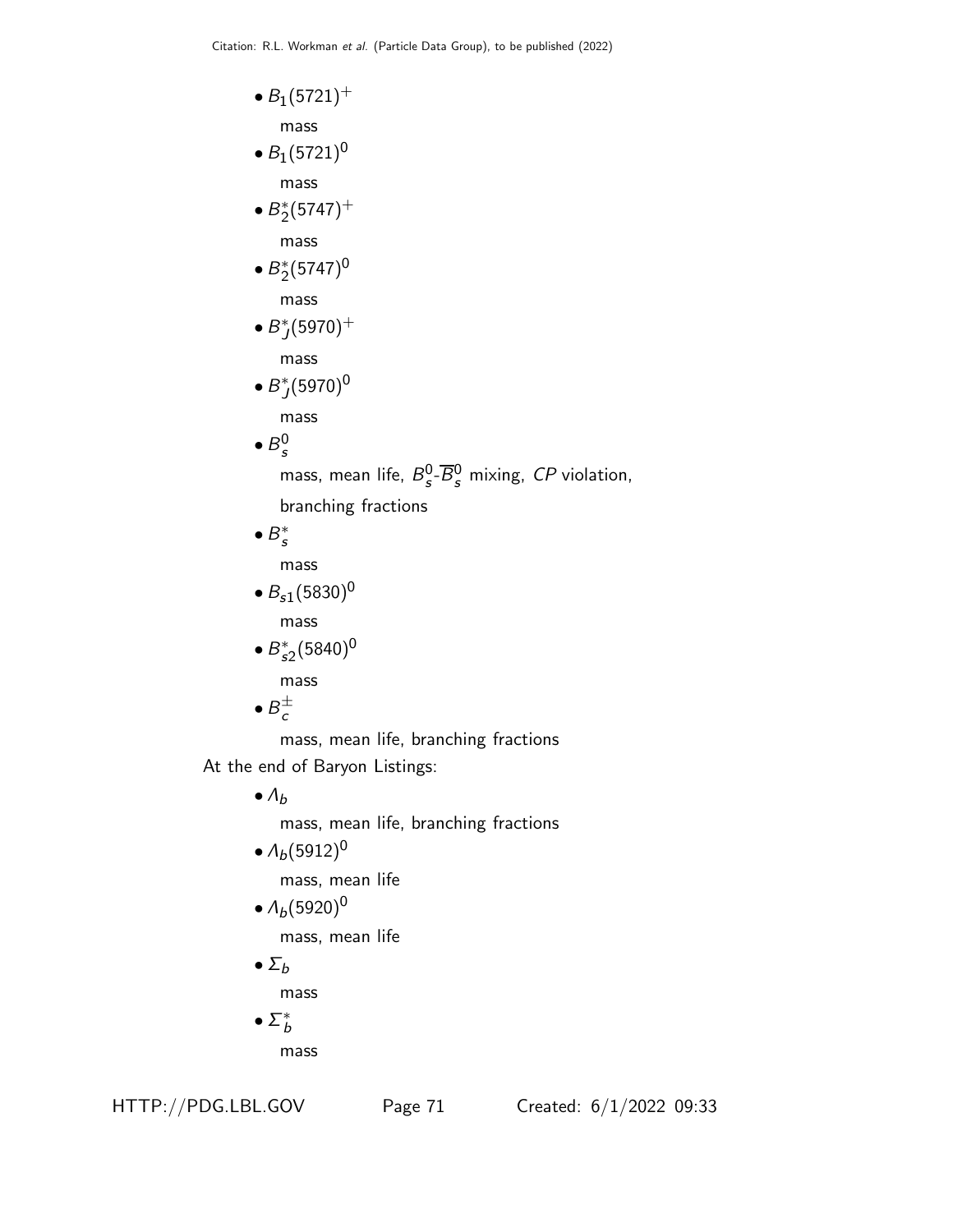$\bullet \equiv^0_b$  $_b^0, \equiv_b^$ mass, mean life, branching fractions  $\bullet \equiv'_{b} (5935)^$ mass

\n- $$
\Xi_b(5945)^0
$$
 mass
\n- $\Xi_b^*(5955)^-$
\n

mass

 $\bullet$   $\Omega_b^-$ 

mass, branching fractions

• b-baryon Admixture mean life, branching fractions

# $B^\pm$

$$
I(J^P) = \frac{1}{2}(0^-)
$$

I, J, P need confirmation. Quantum numbers shown are quark-model predictions.

Mass 
$$
m_{B^{\pm}} = 5279.34 \pm 0.12
$$
 MeV  
Mean life  $\tau_{B^{\pm}} = (1.638 \pm 0.004) \times 10^{-12}$  s  
 $c\tau = 491.1 \ \mu m$ 

CP violation

$$
A_{CP}(B^+ \to J/\psi(1S)K^+) = (1.8 \pm 3.0) \times 10^{-3} \quad (S = 1.5)
$$
  
\n
$$
A_{CP}(B^+ \to J/\psi(1S)\pi^+) = (1.8 \pm 1.2) \times 10^{-2} \quad (S = 1.3)
$$
  
\n
$$
A_{CP}(B^+ \to J/\psi \rho^+) = -0.05 \pm 0.05
$$
  
\n
$$
A_{CP}(B^+ \to J/\psi K^*(892)^+) = -0.048 \pm 0.033
$$
  
\n
$$
A_{CP}(B^+ \to \eta_c K^+) = 0.01 \pm 0.07 \quad (S = 2.2)
$$
  
\n
$$
A_{CP}(B^+ \to \psi(2S)\pi^+) = 0.03 \pm 0.06
$$
  
\n
$$
A_{CP}(B^+ \to \psi(2S)K^+) = 0.012 \pm 0.020 \quad (S = 1.5)
$$
  
\n
$$
A_{CP}(B^+ \to \psi(2S)K^*(892)^+) = 0.08 \pm 0.21
$$
  
\n
$$
A_{CP}(B^+ \to \chi_{c1}(1P)\pi^+) = 0.07 \pm 0.18
$$
  
\n
$$
A_{CP}(B^+ \to \chi_{c1}(K^+) = -0.20 \pm 0.18 \quad (S = 1.5)
$$
  
\n
$$
A_{CP}(B^+ \to \chi_{c1} K^+) = -0.009 \pm 0.033
$$
  
\n
$$
A_{CP}(B^+ \to \chi_{c1} K^*(892)^+) = 0.5 \pm 0.5
$$
  
\n
$$
A_{CP}(B^+ \to D^0 \ell^+ \nu_\ell) = (-0.14 \pm 0.20) \times 10^{-2}
$$
  
\n
$$
A_{CP}(B^+ \to \overline{D}^0 \pi^+) = -0.007 \pm 0.007
$$
  
\n
$$
A_{CP}(B^+ \to D_{CP(+1)} \pi^+) = 0.017 \pm 0.026
$$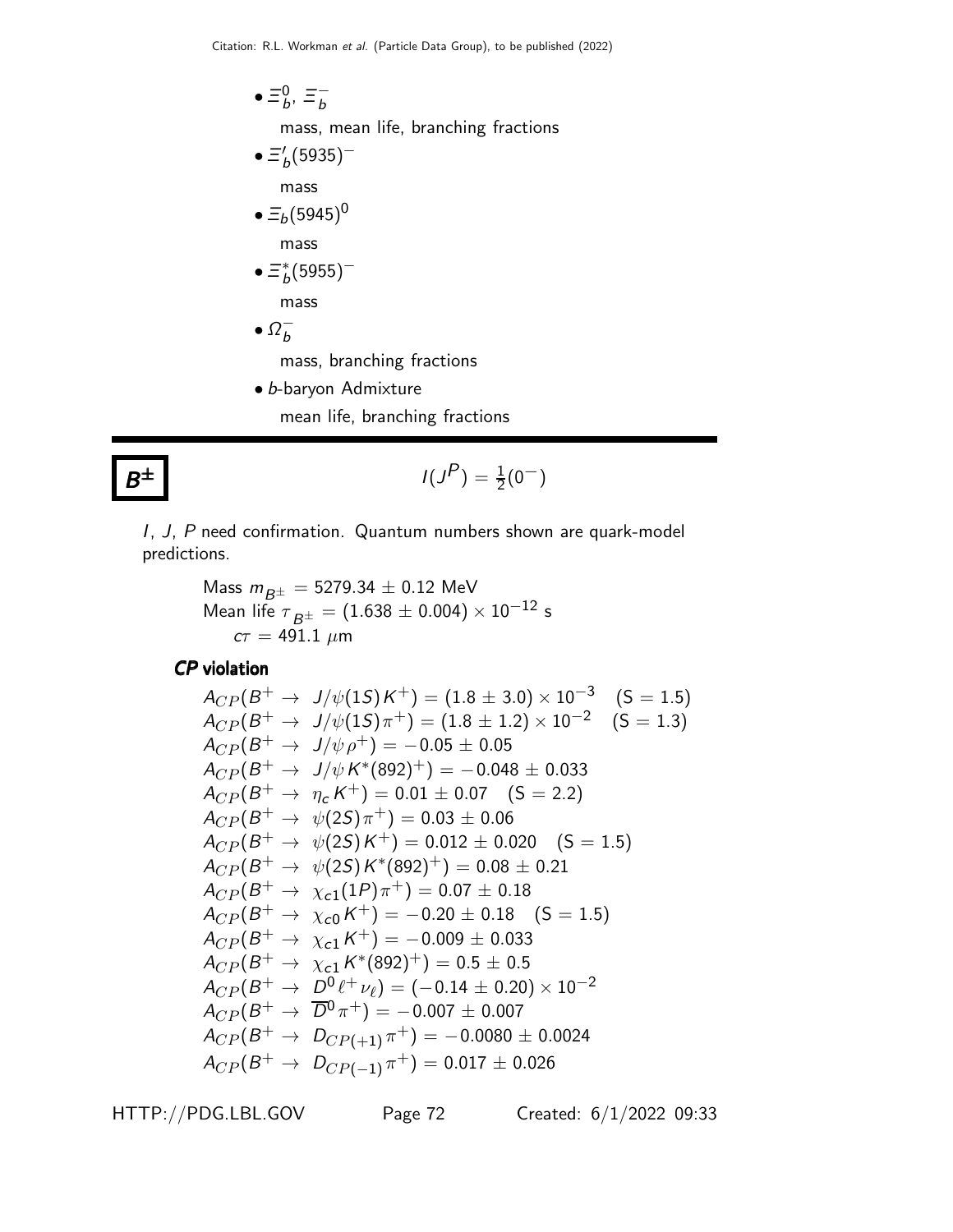ACP ([K ∓ π ± π <sup>+</sup> π <sup>−</sup> ]<sup>D</sup> π <sup>+</sup>) = 0.<sup>02</sup> <sup>±</sup> <sup>0</sup>.<sup>05</sup> ACP (B <sup>+</sup> <sup>→</sup> [<sup>π</sup> <sup>+</sup> π <sup>+</sup> π − π <sup>−</sup> ]<sup>D</sup> K <sup>+</sup>) = 0.<sup>10</sup> <sup>±</sup> <sup>0</sup>.<sup>04</sup> ACP (B <sup>+</sup> <sup>→</sup> [<sup>π</sup> <sup>+</sup> π − π <sup>+</sup> π − ]D K ∗ (892)+) = 0.<sup>02</sup> <sup>±</sup> <sup>0</sup>.<sup>11</sup> ACP (B <sup>+</sup> <sup>→</sup> <sup>D</sup> <sup>0</sup>K <sup>+</sup>) = <sup>−</sup>0.<sup>017</sup> <sup>±</sup> <sup>0</sup>.<sup>005</sup> ACP ([K ∓ π ± π <sup>+</sup> π <sup>−</sup> ]<sup>D</sup> K <sup>+</sup>) = <sup>−</sup>0.<sup>31</sup> <sup>±</sup> <sup>0</sup>.<sup>11</sup> ACP (B <sup>+</sup> <sup>→</sup> [<sup>π</sup> <sup>+</sup> π <sup>+</sup> π − π <sup>−</sup> ]<sup>D</sup> π <sup>+</sup>) = (−<sup>4</sup> <sup>±</sup> 8) <sup>×</sup> <sup>10</sup>−<sup>3</sup> ACP (B <sup>+</sup> <sup>→</sup> [<sup>K</sup> − π <sup>+</sup> ]<sup>D</sup> K <sup>+</sup>) = <sup>−</sup>0.<sup>58</sup> <sup>±</sup> <sup>0</sup>.<sup>21</sup> ACP (B <sup>+</sup> <sup>→</sup> [<sup>K</sup> − π <sup>+</sup> π 0 ]<sup>D</sup> K <sup>+</sup>) = 0.<sup>07</sup> <sup>±</sup> <sup>0</sup>.30 (S = 1.5) ACP (B <sup>+</sup> <sup>→</sup> [<sup>K</sup> <sup>+</sup> K − π 0 ]D K <sup>+</sup>) = 0.<sup>30</sup> <sup>±</sup> <sup>0</sup>.<sup>20</sup> ACP (B <sup>+</sup> <sup>→</sup> [<sup>π</sup> <sup>+</sup> π − π 0 ]D K <sup>+</sup>) = 0.<sup>05</sup> <sup>±</sup> <sup>0</sup>.<sup>09</sup> ACP (B <sup>+</sup> <sup>→</sup> <sup>D</sup> <sup>0</sup>K ∗ (892)+) = <sup>−</sup>0.<sup>007</sup> <sup>±</sup> <sup>0</sup>.<sup>019</sup> ACP (B <sup>+</sup> <sup>→</sup> [<sup>K</sup> − π <sup>+</sup> ]<sup>D</sup> K ∗ (892)+) = <sup>−</sup>0.<sup>75</sup> <sup>±</sup> <sup>0</sup>.<sup>16</sup> ACP (B <sup>+</sup> <sup>→</sup> [<sup>K</sup> − π <sup>+</sup> π − π <sup>+</sup> ]<sup>D</sup> K ∗ (892)+) = <sup>−</sup>0.<sup>45</sup> <sup>±</sup> <sup>0</sup>.<sup>25</sup> ACP (B <sup>+</sup> <sup>→</sup> [<sup>K</sup> − π <sup>+</sup> ]<sup>D</sup> π <sup>+</sup>) = 0.<sup>00</sup> <sup>±</sup> <sup>0</sup>.<sup>09</sup> ACP (B <sup>+</sup> <sup>→</sup> [<sup>K</sup> − π <sup>+</sup> π 0 ]D π <sup>+</sup>) = 0.<sup>35</sup> <sup>±</sup> <sup>0</sup>.<sup>16</sup> ACP (B <sup>+</sup> <sup>→</sup> [<sup>K</sup> <sup>+</sup> K − π 0 ]D π <sup>+</sup>) = <sup>−</sup>0.<sup>03</sup> <sup>±</sup> <sup>0</sup>.<sup>04</sup> ACP (B <sup>+</sup> <sup>→</sup> [<sup>π</sup> <sup>+</sup> π − π 0 ]D π <sup>+</sup>) = <sup>−</sup>0.<sup>016</sup> <sup>±</sup> <sup>0</sup>.<sup>020</sup> ACP (B <sup>+</sup> <sup>→</sup> [<sup>K</sup> − π + ] (<sup>D</sup> <sup>π</sup>) π <sup>+</sup>) = <sup>−</sup>0.<sup>09</sup> <sup>±</sup> <sup>0</sup>.<sup>27</sup> ACP (B <sup>+</sup> <sup>→</sup> [<sup>K</sup> − π + ] (<sup>D</sup> <sup>γ</sup>) π <sup>+</sup>) = <sup>−</sup>0.<sup>7</sup> <sup>±</sup> <sup>0</sup>.<sup>6</sup> ACP (B <sup>+</sup> <sup>→</sup> [<sup>K</sup> − π + ] (<sup>D</sup> <sup>π</sup>)K <sup>+</sup>) = 0.<sup>8</sup> <sup>±</sup> <sup>0</sup>.<sup>4</sup> ACP (B <sup>+</sup> <sup>→</sup> [<sup>K</sup> − π + ] (<sup>D</sup> <sup>γ</sup>)K <sup>+</sup>) = 0.<sup>4</sup> <sup>±</sup> <sup>1</sup>.<sup>0</sup> ACP (B <sup>+</sup> <sup>→</sup> [<sup>π</sup> <sup>+</sup> π − π 0 ]D K <sup>+</sup>) = <sup>−</sup>0.<sup>02</sup> <sup>±</sup> <sup>0</sup>.<sup>15</sup> ACP (B <sup>+</sup> <sup>→</sup> [<sup>K</sup> 0 S K <sup>+</sup> π <sup>−</sup> ]<sup>D</sup> K <sup>+</sup>) = 0.<sup>10</sup> <sup>±</sup> <sup>0</sup>.<sup>09</sup> ACP (B <sup>+</sup> <sup>→</sup> [<sup>K</sup> 0 S K − π <sup>+</sup> ]<sup>D</sup> K <sup>+</sup>) = <sup>−</sup>0.<sup>04</sup> <sup>±</sup> <sup>0</sup>.<sup>08</sup> ACP (B <sup>+</sup> <sup>→</sup> [<sup>K</sup> 0 S K − π <sup>+</sup> ]<sup>D</sup> π <sup>+</sup>) = 0.<sup>003</sup> <sup>±</sup> <sup>0</sup>.<sup>015</sup> ACP (B <sup>+</sup> <sup>→</sup> [<sup>K</sup> 0 S K <sup>+</sup> π <sup>−</sup> ]<sup>D</sup> π <sup>+</sup>) = <sup>−</sup>0.<sup>034</sup> <sup>±</sup> <sup>0</sup>.<sup>020</sup> ACP (B <sup>+</sup> <sup>→</sup> [<sup>K</sup> ∗ (892)− K <sup>+</sup> ]<sup>D</sup> K <sup>+</sup>) = 0.<sup>08</sup> <sup>±</sup> <sup>0</sup>.<sup>05</sup> ACP (B <sup>+</sup> <sup>→</sup> [<sup>K</sup> ∗ (892)<sup>+</sup> K <sup>−</sup> ]<sup>D</sup> K <sup>+</sup>) = 0.<sup>02</sup> <sup>±</sup> <sup>0</sup>.<sup>10</sup> ACP (B <sup>+</sup> <sup>→</sup> [<sup>K</sup> ∗ (892)<sup>+</sup> K <sup>−</sup> ]<sup>D</sup> π <sup>+</sup>) = 0.<sup>007</sup> <sup>±</sup> <sup>0</sup>.<sup>017</sup> ACP (B <sup>+</sup> <sup>→</sup> [<sup>K</sup> ∗ (892)− K <sup>+</sup> ]<sup>D</sup> π <sup>+</sup>) = <sup>−</sup>0.<sup>020</sup> <sup>±</sup> <sup>0</sup>.<sup>011</sup> ACP (B <sup>+</sup> <sup>→</sup> <sup>D</sup>CP(+ 1)<sup>K</sup> <sup>+</sup> ACP(B ) <sup>+</sup> <sup>→</sup> <sup>D</sup>CP(+ 1)<sup>K</sup> <sup>+</sup> ACP(B <sup>+</sup> D ) CP(+ 1)K ACP(B )<sup>+</sup> DCP(+ 1)K )= 0.132 ± 0.015 (S = 1.8) AADS(B <sup>+</sup> <sup>→</sup> D K <sup>+</sup>) = <sup>−</sup>0.<sup>451</sup> <sup>±</sup> <sup>0</sup>.<sup>026</sup> AADS(B <sup>+</sup> <sup>→</sup> <sup>D</sup> <sup>π</sup> <sup>+</sup>) = 0.<sup>129</sup> <sup>±</sup> <sup>0</sup>.<sup>014</sup> AADS(B <sup>+</sup> <sup>→</sup> <sup>D</sup> ∗ (D γ)K <sup>+</sup>) = <sup>−</sup>0.<sup>6</sup> <sup>±</sup> <sup>1</sup>.<sup>3</sup> AADS(B <sup>+</sup> <sup>→</sup> <sup>D</sup> ∗ (D π 0 )K <sup>+</sup>) = 0.<sup>72</sup> <sup>±</sup> <sup>0</sup>.<sup>29</sup> AADS(B <sup>+</sup> <sup>→</sup> <sup>D</sup> ∗ (D γ)π <sup>+</sup>) = 0.<sup>08</sup> <sup>±</sup> <sup>0</sup>.<sup>13</sup> AADS(B <sup>+</sup> <sup>→</sup> <sup>D</sup> ∗ (D π 0 )π <sup>+</sup>) = <sup>−</sup>0.<sup>14</sup> <sup>±</sup> <sup>0</sup>.<sup>06</sup> AADS(B <sup>+</sup> <sup>→</sup> [<sup>K</sup> − π <sup>+</sup> ]<sup>D</sup> K <sup>+</sup> π − π <sup>+</sup>) = <sup>−</sup>0.<sup>33</sup> <sup>±</sup> <sup>0</sup>.<sup>35</sup> AADS(B <sup>+</sup> <sup>→</sup> [<sup>K</sup> − π <sup>+</sup> ]<sup>D</sup> π <sup>+</sup> π − π <sup>+</sup>) = <sup>−</sup>0.<sup>01</sup> <sup>±</sup> <sup>0</sup>.<sup>09</sup> ACP (B <sup>+</sup> <sup>→</sup> <sup>D</sup>CP(−1)<sup>K</sup> <sup>+</sup>) = <sup>−</sup>0.<sup>10</sup> <sup>±</sup> <sup>0</sup>.<sup>07</sup> ACP (B <sup>+</sup> <sup>→</sup> [<sup>K</sup> <sup>+</sup> K <sup>−</sup> ]<sup>D</sup> K <sup>+</sup> π − π <sup>+</sup>) = <sup>−</sup>0.<sup>04</sup> <sup>±</sup> <sup>0</sup>.<sup>06</sup>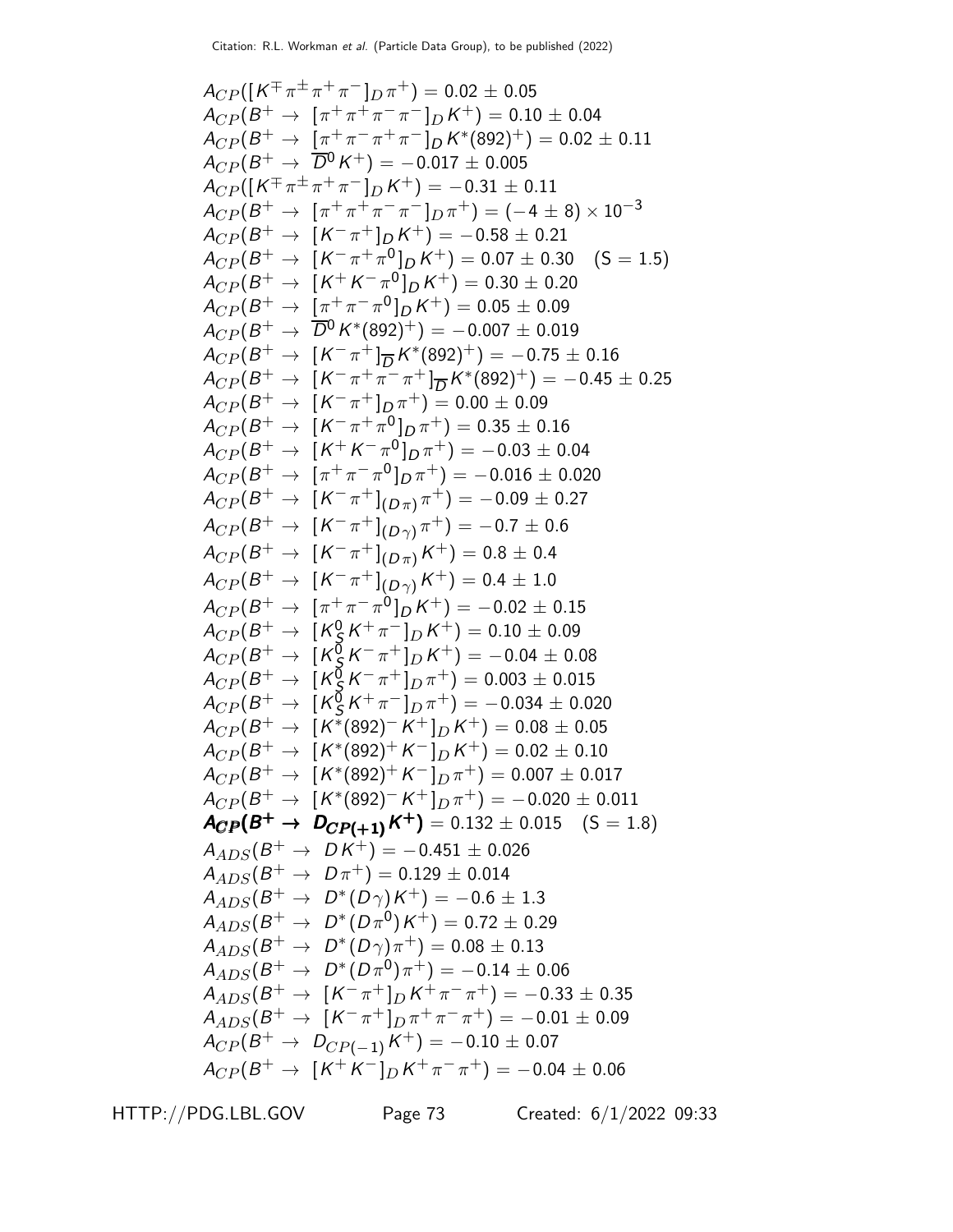$$
A_{CP}(B^+ \rightarrow [\pi^+\pi^-]_D K^+ \pi^- \pi^+) = -0.05 \pm 0.10
$$
  
\n
$$
A_{CP}(B^+ \rightarrow [K^-\pi^+]_D K^+\pi^-\pi^+) = 0.013 \pm 0.023
$$
  
\n
$$
A_{CP}(B^+ \rightarrow [K^+K^-]_D \pi^+\pi^-\pi^+) = -0.019 \pm 0.015
$$
  
\n
$$
A_{CP}(B^+ \rightarrow [\pi^+\pi^-]_D \pi^+\pi^-\pi^+) = -0.002 \pm 0.011
$$
  
\n
$$
A_{CP}(B^+ \rightarrow [K^-\pi^+]_D \pi^+ \pi^-\pi^+) = -0.002 \pm 0.011
$$
  
\n
$$
A_{CP}(B^+ \rightarrow [D^0 \sigma^+]_D^0 - 0.004 \pm 0.0021 (S = 1.1)
$$
  
\n
$$
A_{CP}(B^+ \rightarrow [D^0 \sigma^+]) = 0.010 \pm 0.007
$$
  
\n
$$
A_{CP}(B^+ \rightarrow D^{\ast 0} \sigma^+) = 0.012 \pm 0.010 (S = 1.5)
$$
  
\n
$$
A_{CP}(B^+ \rightarrow D^{\ast 0} \sigma^+) = 0.012 \pm 0.010 (S = 1.5)
$$
  
\n
$$
A_{CP}(B^+ \rightarrow D^{\ast 0} \sigma^0)
$$
  
\n
$$
A_{CP}(B^+ \rightarrow D^{\ast 0} \sigma^0) = 0.07 \pm 0.10
$$
  
\n
$$
A_{CP}(B^+ \rightarrow D^{\ast 0} \sigma^0) = -0.05 \pm 0.16
$$
  
\n
$$
A_{CP}(B^+ \rightarrow D^{\ast 0} \sigma^0) = -0.05 \pm 0.11
$$
  
\n
$$
A_{CP}(B^+ \rightarrow D^{\ast 0} \sigma^0) = -0.05 \pm 0.13
$$
  
\n
$$
A_{CP}(B^+ \rightarrow D^{\ast 0} \sigma^0) = -0.05 \pm 0.13
$$
  
\n
$$
A_{CP}(B^+ \rightarrow D^{\
$$

HTTP://PDG.LBL.GOV Page 74 Created: 6/1/2022 09:33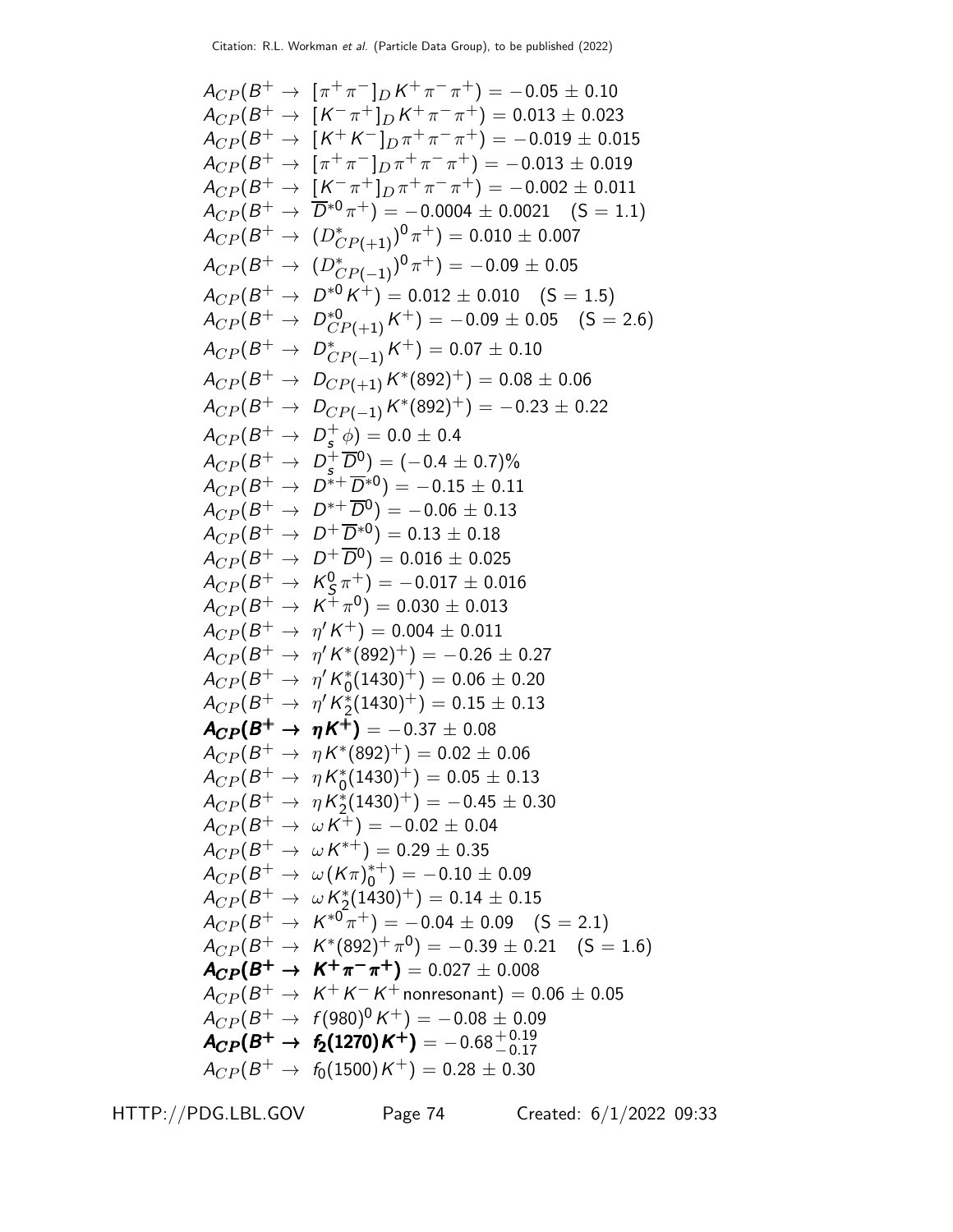$A_{CP}(B^+ \rightarrow f_2'(1525)^0 K^+) = -0.08^{+0.05}_{-0.04}$  $A_{CP}(B^+ \rightarrow \rho^0 K^+) = 0.37 \pm 0.10$  $A_{CP} (B^+ \rightarrow K^0 \pi^+ \pi^0) = 0.07 \pm 0.06$  $A_{CP}(B^+ \rightarrow~\textit{K}_{0}^{*}(1430)^{0}\pi^{+})=0.061\pm0.032$  $A_{CP} (B^+ \rightarrow~ \textit{K}_{0}^{*}(1430)^+ \pi^{0}) = 0.26 ^{+0.18}_{-0.14}$  $-0.14$  $A_{CP}(B^+ \rightarrow K_2^*(1430)^0 \pi^+) = 0.05^{+0.29}_{-0.24}$  $A_{CP}(B^+ \rightarrow K^+ \pi^0 \pi^0) = -0.06 \pm 0.07$  $A_{CP} (B^+ \rightarrow~ \mathit{K}^0 \rho^+) = -0.03 \pm 0.15$  $A_{CP}(B^+ \rightarrow K^{*+} \pi^+ \pi^-) = 0.07 \pm 0.08$  $A_{CP} (B^+ \rightarrow \ \rho^0 \, K^{*}(892)^+) = 0.31 \pm 0.13$  $A_{CP}(B^+ \rightarrow K^*(892)^+ f_0(980)) = -0.15 \pm 0.12$  $A_{CP}(B^+ \rightarrow \; a_1^+)$  $_1^+$  K  $^0)$   $= 0.12 \pm 0.11$  $A_{CP}(B^+ \rightarrow \ b_1^+)$  $_1^+$  K  $^0)$   $=-0.03\pm0.15$  $A_{CP} (B^+ \rightarrow \; \bar{K^*}(892)^0 \rho^+) = -0.01 \pm 0.16$  $A_{CP}(B^+ \rightarrow b_1^0)$  $\frac{1}{10}(K^+) = -0.46 \pm 0.20$  $A_{CP}(B^+ \rightarrow~\overline{\cal K}^0{\cal K}^+) = 0.04 \pm 0.14$  $A_{CP}(B^+ \rightarrow K_S^0)$  $S(S^+K^+) = -0.21 \pm 0.14$  $A_{CP}(B^+ \rightarrow K^+ K^0_S$  $^0_S$ K $^0_S$  $S_{\rm S}^{0}$ ) = 0.025  $\pm$  0.031  $A_{CP}(B^+ \to K^+ K^- \pi^+) = -0.122 \pm 0.021$  $A_{CP}(B^+ \rightarrow K^+ K^- \pi^+$  nonresonant)  $= -0.11 \pm 0.06$  $A_{CP}(B^+ \rightarrow K^+ \overline{K}^*(892)^0) = 0.12 \pm 0.10$  $A_{CP}(B^+ \rightarrow~\textit{K}^+ \overline{\textit{K}}_{0}^*(1430)^{0}) = 0.10 \pm 0.17$  $A_{CP}(B^+ \rightarrow \ \phi \pi^+) = 0.1 \pm 0.5$  $A_{CP}(B^+ \rightarrow \pi^+(K^+K^-)_{S-wave}) = -0.66 \pm 0.04$  $A_{CP}(B^+ \to K^+K^-K^+) = -0.033 \pm 0.008$  $A_{CP}(B^+ \rightarrow \phi K^+) = 0.024 \pm 0.028 \quad (S = 2.3)$  $A_{CP}(B^+ \rightarrow~\textit{X}_{0} (1550) \,\mathit{K}^+)= -\,0.04 \pm 0.07$  $A_{CP} (B^+ \rightarrow~\mathcal{K}^{*+} \mathcal{K}^+ \mathcal{K}^-) = 0.11 \pm 0.09$  $A_{CP} (B^+ \rightarrow \,\, \phi K^{*}(892)^+) = -0.01 \pm 0.08$  $A_{CP} (B^+ \rightarrow \ \phi(K \pi)_0^{*+}) = 0.04 \pm 0.16$  $A_{CP} (B^+ \rightarrow \,\, \phi K_1(1270)^+) = 0.15 \pm 0.20$  $A_{CP}(B^+ \rightarrow \,\, \phi \, K_2^*(1430)^+) = -0.23 \pm 0.20$  $A_{CP}(B^+ \rightarrow~K^+ \overline{\phi} \phi) = -0.08 \pm 0.07$  $A_{CP} (B^+ \rightarrow~\textit{K}^+[\phi \, \phi]_{\eta_{\textit{c}}}) = 0.10 \pm 0.08$  $A_{CP} (B^+ \rightarrow~\mathcal{K}^*(892)^+ \gamma) = 0.014 \pm 0.018$  $A_{CP} (B^+ \rightarrow \ X_{\mathsf{s}} \, \gamma) = 0.028 \pm 0.019$  $A_{CP} (B^+ \rightarrow \ \eta \, \mathcal{K}^+ \, \gamma) = -\,0.12 \,\pm\, 0.07$  $A_{CP}(B^+ \rightarrow \phi K^+ \gamma) = -0.13 \pm 0.11 \quad (\textsf{S} = 1.1)$  $A_{CP}(B^+ \to \rho^+ \gamma) = -0.11 \pm 0.33$  $A_{CP}(B^+ \rightarrow \pi^+ \pi^0) = 0.03 \pm 0.04$  $A_{CP}(B^+ \rightarrow \pi^+ \pi^- \pi^+) = 0.057 \pm 0.013$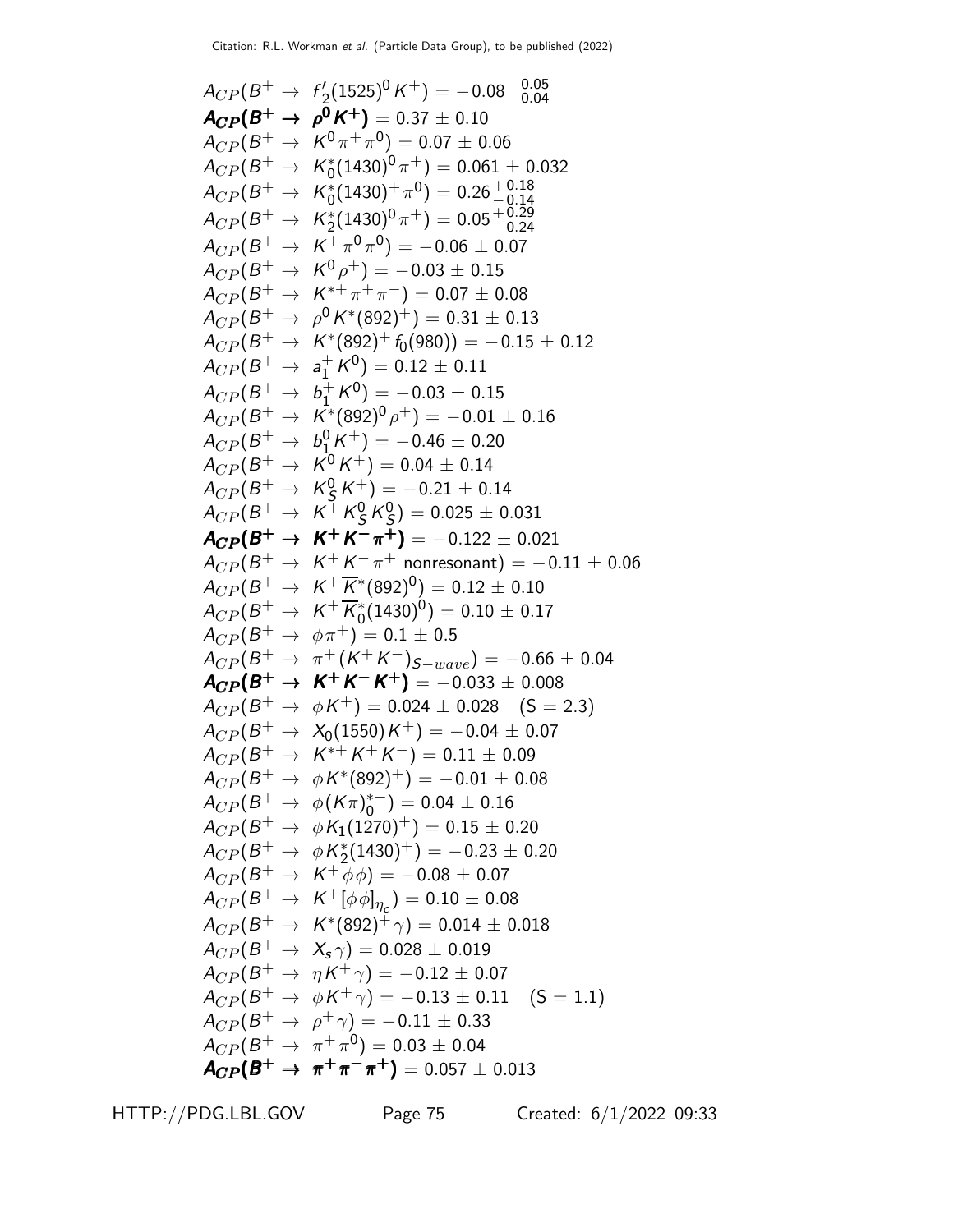$$
A_{CP}(B^+ \rightarrow \rho^0 \pi^+) = 0.009 \pm 0.019
$$
  
\n
$$
A_{CP}(B^+ \rightarrow \rho^0 (1450) \pi^+) = 0.40 \pm 0.06
$$
  
\n
$$
A_{CP}(B^+ \rightarrow \rho^0 (1450) \pi^+) = -0.11 \pm 0.05
$$
  
\n
$$
A_{CP}(B^+ \rightarrow \rho^0 (1450) \pi^+) = -0.80 \pm 0.28
$$
  
\n
$$
A_{CP}(B^+ \rightarrow \rho^0 (1370) \pi^+) = 0.72 \pm 0.22
$$
  
\n
$$
A_{CP}(B^+ \rightarrow \pi^+ \pi^- \pi^+ \text{ nonresonant}) = -0.14^{+0.23}_{-0.16}
$$
  
\n
$$
A_{CP}(B^+ \rightarrow \rho^+ \rho^0) = -0.05 \pm 0.05
$$
  
\n
$$
A_{CP}(B^+ \rightarrow \omega \pi^+) = -0.04 \pm 0.05
$$
  
\n
$$
A_{CP}(B^+ \rightarrow \omega \rho^+) = -0.20 \pm 0.09
$$
  
\n
$$
A_{CP}(B^+ \rightarrow \eta \pi^+) = -0.14 \pm 0.07
$$
 (S = 1.4)  
\n
$$
A_{CP}(B^+ \rightarrow \eta \rho^+) = 0.11 \pm 0.11
$$
  
\n
$$
A_{CP}(B^+ \rightarrow \eta \rho^+) = 0.06 \pm 0.16
$$
  
\n
$$
A_{CP}(B^+ \rightarrow \rho^0 \pi^+) = 0.00 \pm 0.04
$$
  
\n
$$
A_{CP}(B^+ \rightarrow \rho \overline{\rho} \pi^+) = 0.00 \pm 0.04
$$
 (S = 2.2)  
\n
$$
A_{CP}(B^+ \rightarrow \rho \overline{\rho} \pi^+) = 0.00 \pm 0.04
$$
 (S = 2.2)  
\n
$$
A_{CP}(B^+ \rightarrow \rho \overline{\rho} \pi^+) = 0.00 \pm 0.04
$$
 (S = 2.2)  
\n
$$
A_{CP}(B^+ \rightarrow \
$$

 $B^-\,$  modes are charge conjugates of the modes below. Modes which do not identify the charge state of the B are listed in the  $B^{\pm}/B^0$  ADMIXTURE section.

The branching fractions listed below assume 50%  $B^0\overline{B}^0$  and 50%  $B^+$   $B^$ production at the  $\Upsilon(4S)$ . We have attempted to bring older measurements up to date by rescaling their assumed  $\Upsilon(4S)$  production ratio to 50:50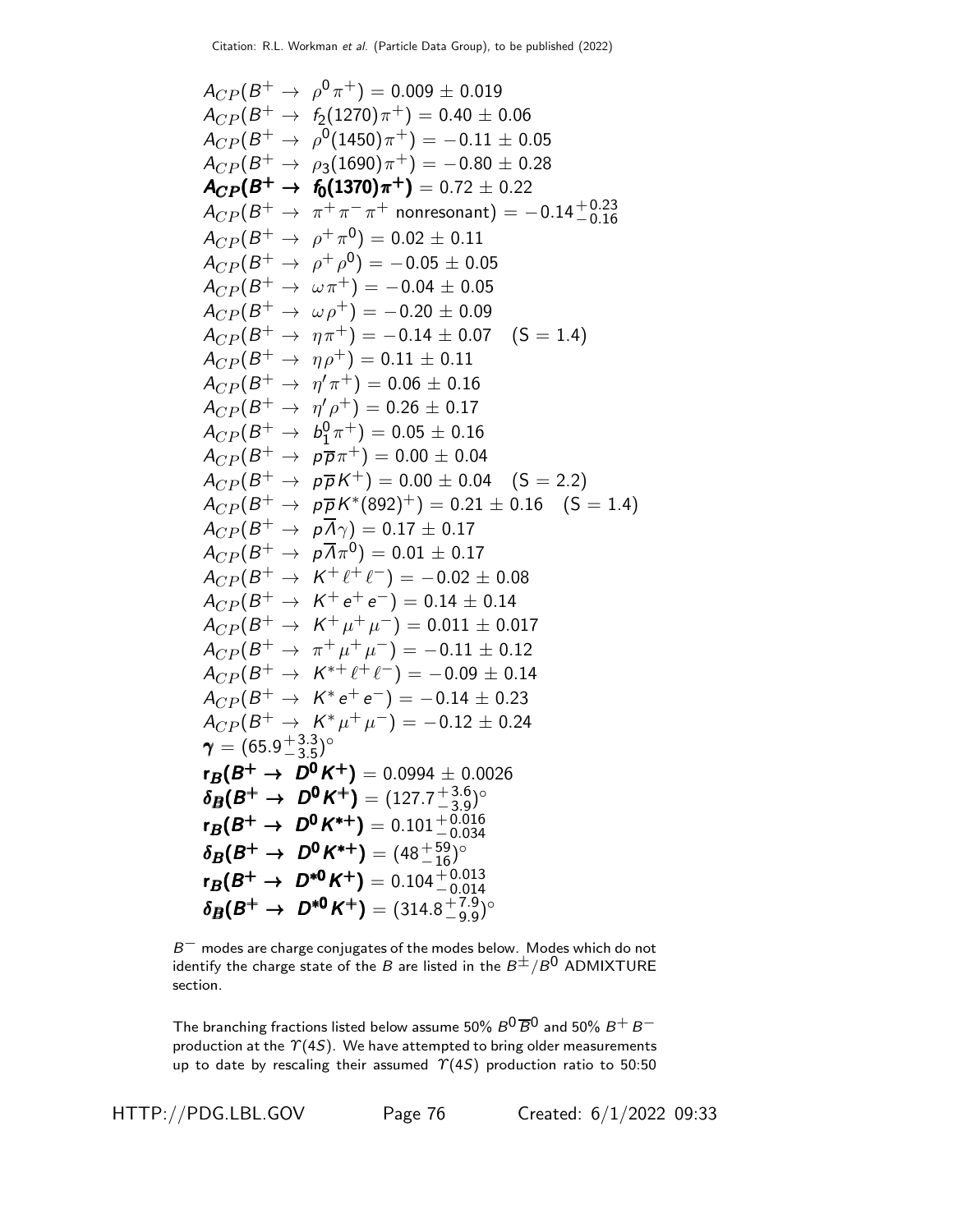and their assumed D,  $D_s$ ,  $D^*$ , and  $\psi$  branching ratios to current values whenever this would affect our averages and best limits significantly.

Indentation is used to indicate a subchannel of a previous reaction. All resonant subchannels have been corrected for resonance branching fractions to the final state so the sum of the subchannel branching fractions can exceed that of the final state.

For inclusive branching fractions, e.g.,  $B \to D^{\pm}X$ , the values usually are multiplicities, not branching fractions. They can be greater than one.

| $B^+$ DECAY MODES                                                                                         |          | Fraction $(\Gamma_i/\Gamma)$ |  |                                                                  | Scale factor/<br>Confidence level (MeV/c) | $\boldsymbol{p}$ |
|-----------------------------------------------------------------------------------------------------------|----------|------------------------------|--|------------------------------------------------------------------|-------------------------------------------|------------------|
| Semileptonic and leptonic modes                                                                           |          |                              |  |                                                                  |                                           |                  |
| $\ell^+ \nu_\ell X$<br>$\left[\ddot{iii}\right]$                                                          |          | $(10.99 \pm 0.28)$ %         |  |                                                                  |                                           |                  |
| $e^{\pm} \nu_{\rm e} X_c$                                                                                 |          | $(10.8 \pm 0.4)$ %           |  |                                                                  |                                           |                  |
| $\ell^+ \nu_\ell X_u$                                                                                     | (        |                              |  | $1.65 \pm 0.21$ ) $\times 10^{-3}$                               |                                           |                  |
| $D\ell^+\nu_\ell X$                                                                                       |          | 9.6 $\pm$ 0.7 ) %            |  |                                                                  |                                           |                  |
| $\overline{D}^0\ell^+\nu_\ell$<br>[iii]                                                                   |          | $(2.30 \pm 0.09)$ %          |  |                                                                  |                                           | 2310             |
| $\overline{D}{}^0\tau^+\nu_\tau$                                                                          | $\left($ |                              |  | 7.7 $\pm$ 2.5 $\times 10^{-3}$                                   |                                           | 1911             |
| $\overline{D}^*(2007)^0 \ell^+ \nu_\ell$<br>$\left[\ddot{m}\right]$                                       |          | $(5.58 \pm 0.22)$ %          |  |                                                                  |                                           | 2258             |
| $\overline{D}^*(2007)^0 \tau^+ \nu_\tau$                                                                  |          | $(1.88 \pm 0.20)$ %          |  |                                                                  |                                           | 1839             |
| $D^- \pi^+ \ell^+ \nu_\ell$                                                                               | (        |                              |  | 4.4 $\pm$ 0.4 $) \times 10^{-3}$                                 |                                           | 2306             |
| $\overline{D}_0^*(2420)^0 \ell^+ \nu_\ell$ , $\overline{D}_0^{*0}$ $\rightarrow$                          |          |                              |  | 2.5 $\pm$ 0.5 $\times$ 10 <sup>-3</sup>                          |                                           |                  |
|                                                                                                           |          |                              |  |                                                                  |                                           |                  |
| $\overline{D}_2^*(2460)^0 \ell^+ \nu_\ell, \ \overline{D}_2^{*0} \rightarrow$                             | (        |                              |  | $1.53~\pm~0.16~$ ) $\times\,10^{-3}$                             |                                           | 2065             |
| $D^{(-)}_{n} n^{+}_{\pi}$<br>$D^{(+)}_{n} n^{+}_{\pi} \nu_{\ell} (n \geq 1)$                              |          |                              |  |                                                                  |                                           |                  |
|                                                                                                           |          | $1.85~\pm~0.25$ ) $\%$       |  |                                                                  |                                           |                  |
| $D^{*-}\pi^+\ell^+\nu_{\ell}$                                                                             |          |                              |  | $(6.0 \pm 0.4) \times 10^{-3}$                                   |                                           | 2254             |
| $\overline{D}_1(2420)^0 \ell^+ \nu_\ell, \ \overline{D}^0_1 \rightarrow$                                  | (        |                              |  | 3.03 $\pm$ 0.20 ) $\times$ 10 <sup>-3</sup>                      |                                           | 2084             |
| $\overline{D}_1^{\prime} (2430)^0 \ell^+ \nu_{\ell} , \ \ \overline{D}_1^{\prime 0} \rightarrow$          |          |                              |  |                                                                  |                                           |                  |
|                                                                                                           |          |                              |  | $(2.7 \pm 0.6) \times 10^{-3}$                                   |                                           |                  |
| $D_2^{*-} \pi^+$<br>$\overline{D}_2^*(2460)^0 \ell^+ \nu_{\ell}$                                          |          |                              |  |                                                                  |                                           |                  |
|                                                                                                           | (        |                              |  | $1.01 \pm 0.24$ ) $\times 10^{-3}$                               | $S = 2.0$                                 | 2065             |
| $\overline{D}_{2}^{*0} \rightarrow D^{*-} \pi^{+}$ $\overline{D}^{0} \pi^{+} \pi^{-} \ell^{+} \nu_{\ell}$ |          |                              |  |                                                                  |                                           |                  |
|                                                                                                           |          |                              |  | $1.6 \pm 0.4$ ) $\times 10^{-3}$                                 |                                           | 2301             |
| $\overline{D}^{*0}\pi^+\pi^-\ell^+\nu_\ell$                                                               |          | 8                            |  | $\pm$ 5 $\rightarrow$ $\times$ 10 <sup>-4</sup>                  |                                           | 2248             |
| $D_{s}^{(*)-} K^{+} \ell^{+} \nu_{\ell}$                                                                  |          |                              |  | 6.1 $\pm$ 1.0 $) \times 10^{-4}$                                 |                                           |                  |
| $D_{s}^- K^+ \ell^+ \nu_{\ell}$                                                                           | (        | 3.0                          |  | $\begin{array}{c} + 1.4 \\ - 1.2 \end{array}$ ) $\times 10^{-4}$ |                                           | 2242             |
| $D_{\circ}^{*-} K^{+} \ell^{+} \nu_{\ell}$                                                                |          |                              |  | $2.9 \pm 1.9$ $) \times 10^{-4}$                                 |                                           | 2185             |
| $\pi^0 \ell^+ \nu_\ell$                                                                                   | (        |                              |  | 7.80 $\pm$ 0.27 $) \times 10^{-5}$                               |                                           | 2638             |
| $\eta \ell^+ \nu_\ell$                                                                                    | (        |                              |  | 3.9 $\pm$ 0.5 $\right) \times 10^{-5}$                           |                                           | 2611             |
| $\eta' \ell^+ \nu_\ell$                                                                                   |          | 2.3                          |  | $\pm$ 0.8 $\$ \times 10^{-5}                                     |                                           | 2553             |
| $\omega \ell^+ \nu_\ell$<br>[iii]                                                                         | $\left($ |                              |  | $1.19 \pm 0.09$ ) $\times 10^{-4}$                               |                                           | 2582             |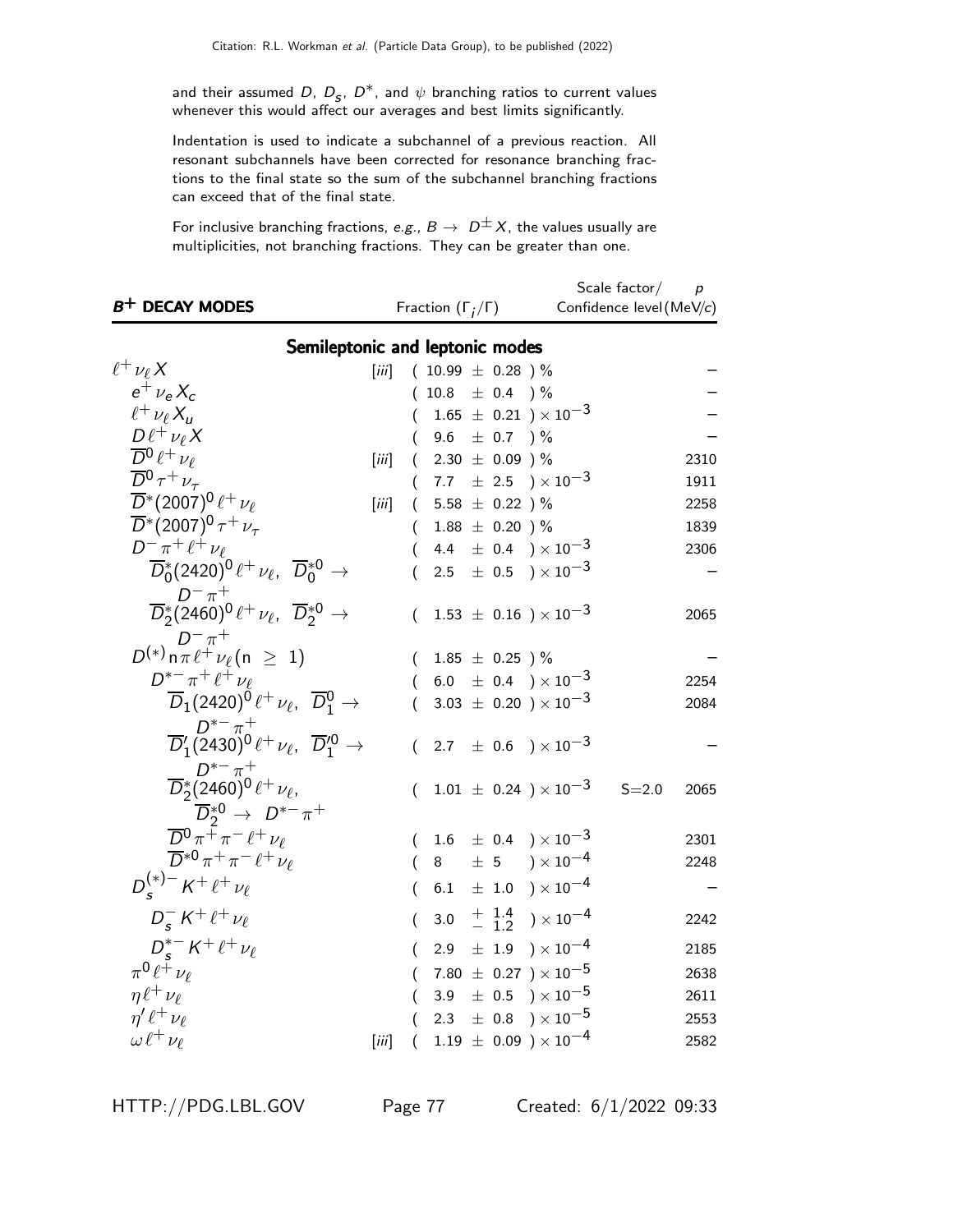| $\rho^0 \ell^+ \nu_\ell$        | [iii]                             |                                                          |                                         | $(1.58 \pm 0.11) \times 10^{-4}$                     |                                          | 2583 |
|---------------------------------|-----------------------------------|----------------------------------------------------------|-----------------------------------------|------------------------------------------------------|------------------------------------------|------|
| $\pi^+\pi^-\ell^+\nu_\ell$      |                                   | $\left($                                                 |                                         | 2.3 $\pm$ 0.4 $\rightarrow$ 10 <sup>-4</sup>         |                                          | 2636 |
| $p\overline{p}\ell^+\nu_\ell$   |                                   | $\overline{(\ }$                                         |                                         | 5.8 $\frac{+}{-}$ $\frac{2.6}{2.3}$ $\times 10^{-6}$ |                                          | 2467 |
| $p\overline{p}\mu^+\nu_\mu$     |                                   | $\left($                                                 |                                         | 5.32 $\pm$ 0.34 $) \times 10^{-6}$                   |                                          | 2446 |
| $p\overline{p}e^{+}\nu_{e}$     |                                   | $\overline{(\ }$                                         |                                         | 8.2 $+4.0$ $\times 10^{-6}$                          |                                          | 2467 |
| $e^+$ $\nu_e$                   | $<\,$                             |                                                          |                                         | 9.8 $\times 10^{-7}$ CL=90%                          |                                          | 2640 |
| $\mu^+ \nu_\mu$                 | $\lt$                             | 8.6                                                      |                                         |                                                      | $\times 10^{-7}$ CL=90%                  | 2639 |
| $\tau^+ \nu_\tau$               |                                   | $\overline{(\ }$                                         |                                         |                                                      | $1.09 \pm 0.24$ $) \times 10^{-4}$ S=1.2 | 2341 |
| $\ell^+\nu_\ell\gamma$          | $\lt$                             | 3.0                                                      |                                         |                                                      | $\times$ 10 $^{-6}$ CL=90%               | 2640 |
| $e^+$ $\nu_e \gamma$            | $\,<\,$                           | 4.3                                                      |                                         |                                                      | $\times$ 10 $^{-6}$ CL=90%               | 2640 |
| $\mu^+ \nu_\mu \gamma$          | $\lt$                             | 3.4                                                      |                                         |                                                      | $\times$ 10 <sup>-6</sup> CL=90%         | 2639 |
| $\mu^+ \mu^- \mu^+ \nu_\mu$     | $\lt$                             | 1.6                                                      |                                         |                                                      | $\times$ 10 <sup>-8</sup> CL=95%         | 2634 |
|                                 | Inclusive modes                   |                                                          |                                         |                                                      |                                          |      |
| $D^0 X$<br>$\overline{D}{}^0 X$ |                                   |                                                          | 8.6 $\pm$ 0.7 ) %                       |                                                      |                                          |      |
| $D^+X$                          |                                   | 79 $\pm$ 4 $\frac{1}{6}$<br>$\left($                     |                                         |                                                      |                                          |      |
| $D^- X$                         |                                   |                                                          | 2.5 $\pm$ 0.5 $\frac{1}{2}$             |                                                      |                                          |      |
|                                 |                                   | $\left($                                                 | 9.9 $\pm$ 1.2 ) %                       |                                                      |                                          |      |
| $D_s^+ X$                       |                                   | $\overline{(\ }$                                         | 7.9 $\frac{+}{-}$ $\frac{1.4}{1.3}$ ) % |                                                      |                                          |      |
| $D_s^- X$                       |                                   | $\overline{(\ }$                                         | $1.10^{+ 0.40}_{- 0.32}$ )%             |                                                      |                                          |      |
| $\Lambda_c^+ X$                 |                                   | $2.1 \quad {+\;\; 0.9 \atop - \;\; 0.6}$ ) %<br>$\left($ |                                         |                                                      |                                          |      |
| $\overline{\Lambda}_{c}^{-} X$  |                                   | $\overline{(\ }$                                         | 2.8 $\frac{+}{-}$ $\frac{1.1}{0.9}$ ) % |                                                      |                                          |      |
| $\overline{c}X$                 |                                   | $(97 \pm 4) \%$                                          |                                         |                                                      |                                          |      |
| c X                             |                                   | $(23.4 + \frac{2.2}{1.8})\%$                             |                                         |                                                      |                                          |      |
| $c/\overline{c}X$               |                                   | $(120 \pm 6$                                             |                                         | $)$ %                                                |                                          |      |
|                                 | D, $D^*$ , or $D_s$ modes         |                                                          |                                         |                                                      |                                          |      |
| $\overline{D}{}^0\pi^+$         |                                   |                                                          |                                         | $4.68 \pm 0.13$ ) $\times 10^{-3}$                   |                                          | 2308 |
| $D_{CP(+1)} \pi^+$              |                                   |                                                          |                                         | [ <i>iii</i> ] $(2.05 \pm 0.20) \times 10^{-3}$      |                                          |      |
| $D_{CP(-1)} \pi^+$              | [ززز]                             |                                                          |                                         | $(2.1 \pm 0.4) \times 10^{-3}$                       |                                          |      |
| $\overline{D}{}^0 \rho^+$       |                                   |                                                          | 1.34 $\pm$ 0.18 ) %                     |                                                      |                                          | 2237 |
| $\overline{D}{}^0 K^+$          |                                   |                                                          |                                         | $(3.69 \pm 0.16) \times 10^{-4}$                     |                                          | 2281 |
| $D_{CP(+1)}K^{+}$               | [ززز]                             |                                                          |                                         | $(1.83 \pm 0.08) \times 10^{-4}$                     |                                          |      |
| $D_{C P(-1)} K^{+}$             | [زنزل]                            |                                                          |                                         | $(1.99 \pm 0.19) \times 10^{-4}$                     |                                          |      |
| $D^0 K^+$                       |                                   |                                                          |                                         | $(3.64 \pm 0.25) \times 10^{-6}$                     |                                          | 2281 |
| $[K^-\pi^+]_D K^+$              | $\left\lceil kkk\right\rceil <\,$ | 2.8                                                      |                                         |                                                      | $\times 10^{-7}$ CL=90%                  |      |
| $[K^+\pi^-]_D K^+$              | $\left\lceil kkk\right\rceil <\,$ | $2.0$                                                    |                                         |                                                      | $\times 10^{-5}$ CL=90%                  |      |
| $[K^-\pi^+\pi^0]_D K^+$         |                                   | seen                                                     |                                         |                                                      |                                          |      |
| $[K^+\pi^-\pi^0]_D^K K^+$       |                                   | seen                                                     |                                         |                                                      |                                          |      |
| $[K^-\pi^+\pi^+\pi^-]_D K^+$    |                                   | seen                                                     |                                         |                                                      |                                          |      |

HTTP://PDG.LBL.GOV Page 78 Created: 6/1/2022 09:33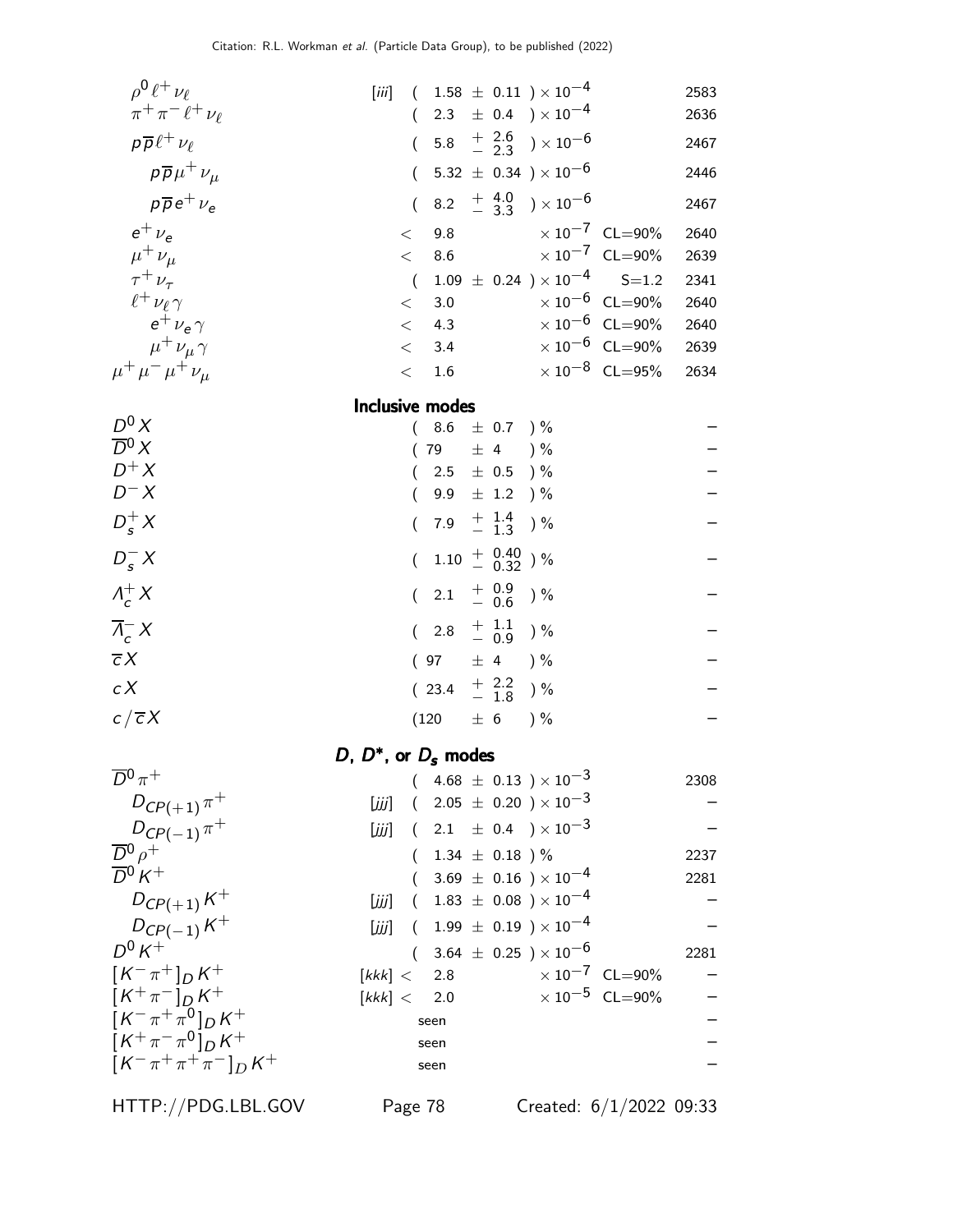| $[K^+\pi^-\pi^+\pi^-]_D K^+$                                                               |       |          | seen            |         |                                                                            |                                 |      |
|--------------------------------------------------------------------------------------------|-------|----------|-----------------|---------|----------------------------------------------------------------------------|---------------------------------|------|
| $[K^{-}\pi^{+}]_{D}\pi^{+}$                                                                | [kkk] |          | (6.3)           |         | $\pm$ 1.1 $\rightarrow$ $\times$ 10 <sup>-7</sup>                          |                                 |      |
| $[K^{+}\pi^{-}]_{D}\pi^{+}$                                                                |       |          |                 |         | $1.7 \pm 0.4$ ) $\times 10^{-4}$                                           |                                 |      |
| $[K^-\pi^+\pi^0]_{D}\pi^+$                                                                 |       |          | seen            |         |                                                                            |                                 |      |
| $[K^+\pi^-\pi^0]_{D}\pi^+$                                                                 |       |          | seen            |         |                                                                            |                                 |      |
| $[K^-\pi^+\pi^+\pi^-]_{D}\pi^+$                                                            |       |          | seen            |         |                                                                            |                                 |      |
| $[K^+\pi^-\pi^+\pi^-]_{D}\pi^+$                                                            |       |          | seen            |         |                                                                            |                                 |      |
| $[\pi^{+}\pi^{-}\pi^{0}]_{D}K^{-}$                                                         |       |          | (4.6)           |         | $\pm$ 0.9 $\mathrm{)}\times10^{-6}$                                        |                                 |      |
| $[K_S^0 K^+\pi^-]_D K^+$                                                                   |       |          | seen            |         |                                                                            |                                 |      |
| $\left[K_S^0 K^- \pi^+\right]_D K^+$                                                       |       |          | seen            |         |                                                                            |                                 |      |
| $[K^*(892)^+ K^-]_D K^+$                                                                   |       |          | seen            |         |                                                                            |                                 |      |
| $[K_S^0 K^- \pi^+]_D \pi^+$                                                                |       |          | seen            |         |                                                                            |                                 |      |
| $[K^*(892)^+K^-]_D\pi^+$                                                                   |       |          | seen            |         |                                                                            |                                 |      |
| $\left[ K_S^0 K^+ \pi^- \right]_{D} \pi^+$                                                 |       |          | seen            |         |                                                                            |                                 |      |
| $[K^*(892)^-K^+]_{D} \pi^+$                                                                |       |          | seen            |         |                                                                            |                                 |      |
| $\overline{D}{}^0 K^*(892)^+$                                                              |       |          | 5.3             |         | $\pm$ 0.4 ) $\times$ 10 <sup>-4</sup>                                      |                                 | 2213 |
| $D_{CP(-1)} K^*(892)^+$                                                                    | [ززز] | $\left($ | 2.7             |         | $\pm$ 0.8 $\mathrm{)}\times10^{-4}$                                        |                                 |      |
| $D_{CP(+1)} K^*(892)^+$                                                                    | [iii] | $\left($ | 6.2             |         | $\pm$ 0.7 ) $\times$ 10 <sup>-4</sup>                                      |                                 |      |
| $D^0 K^*(892)^+$                                                                           |       | $\left($ | 5.4             |         | $\begin{array}{cc} +& 1.8\ -& 4.0 \end{array}$ ) $\times$ 10 <sup>-6</sup> |                                 | 2213 |
| $\overline{D}{}^0 K^+ \pi^+ \pi^-$                                                         |       |          | 5.2             |         | $\pm$ 2.1 $) \times 10^{-4}$                                               |                                 | 2237 |
| $\overline{D}^0 K^+ \overline{K}^0$                                                        |       |          |                 |         | $5.5 \pm 1.6$ $) \times 10^{-4}$                                           |                                 | 2189 |
| $\overline{D}{}^0 K^+ \overline{K}{}^*(892)^0$                                             |       |          |                 |         | 7.5 $\pm$ 1.7 $) \times 10^{-4}$                                           |                                 | 2072 |
| $\overline{D}{}^0\pi^+\pi^+\pi^-$                                                          |       |          | 5.6             |         | $\pm$ 2.1 ) $\times 10^{-3}$                                               | $S = 3.6$                       | 2289 |
| $\overline{D}{}^0 \pi^+ \pi^+ \pi^-$ nonresonant                                           |       |          |                 |         | $5 \pm 4$ $\times 10^{-3}$                                                 |                                 | 2289 |
| $\overline{D}{}^0 \pi^+ \rho^0$                                                            |       |          | 4.2             |         | $\pm$ 3.0 $\rightarrow$ $\times 10^{-3}$                                   |                                 | 2208 |
| $\overline{D}{}^0$ a <sub>1</sub> (1260) <sup>+</sup>                                      |       |          | $4\overline{ }$ | $\pm$ 4 | ) $\times$ 10 $^{-3}$                                                      |                                 | 2123 |
| $\overline{D}{}^0\omega \pi^+$                                                             |       |          | 4.1             |         | $\pm$ 0.9 $\mathrm{)}\times10^{-3}$                                        |                                 | 2206 |
| $D^{*}(2010)^{-} \pi^{+} \pi^{+}$                                                          |       |          |                 |         | $1.35 \pm 0.22$ ) × $10^{-3}$                                              |                                 | 2247 |
| $D^*(2010)^{-} K^+\pi^+$                                                                   |       |          |                 |         | 8.2 $\pm$ 1.4 $\rightarrow$ $\times 10^{-5}$                               |                                 | 2206 |
| $\overline{D}_1(2420)^0 \, \pi^+, \ \overline{D}{}^0_1 \rightarrow$                        |       |          |                 |         | 8.4 $\pm$ 1.5 $\rightarrow$ 10 <sup>-4</sup>                               |                                 | 2081 |
| $D^*(2010)^{-} \pi^+$                                                                      |       |          |                 |         |                                                                            |                                 |      |
| $D^- \pi^+ \pi^+$                                                                          |       |          |                 |         | $(1.07 \pm 0.05) \times 10^{-3}$                                           |                                 | 2299 |
| $D^- K^+ \pi^+$                                                                            |       |          |                 |         | $(7.7 \pm 0.5) \times 10^{-5}$                                             |                                 | 2260 |
| $D_0^*(2300)^0 K^+$ , $D_0^{*0} \to$                                                       |       |          |                 |         | $(6.1 \pm 2.4) \times 10^{-6}$                                             |                                 |      |
| $D^{-}{}_{0}^{+}$<br>$D_{2}^{*}(2460)^{0} K^{+}$ , $D_{2}^{*0}$ $\rightarrow$              |       |          |                 |         | $2.32~\pm~0.23~)\times10^{-5}$                                             |                                 |      |
| $\begin{array}{ccc} D^-\pi^+ & D^+_{1}(2760)^0 \, K^+ & D^{*0}_{1}\rightarrow \end{array}$ |       |          |                 |         | $(3.6 \pm 1.2) \times 10^{-6}$                                             |                                 |      |
| $D^{+} K^{D^{-} \pi^{+}}$                                                                  |       |          |                 |         |                                                                            | $\times 10^{-6}$ CL=90%         | 2278 |
| $D^{+} K^{+} \pi^{-}$                                                                      |       |          | $\langle$ 2.9   |         | $(5.6 \pm 1.1) \times 10^{-6}$                                             |                                 | 2260 |
| $D_2^*(2460)^0 K^+$ , $D_2^{*0} \rightarrow$                                               |       |          |                 |         |                                                                            | $< 6.3$ $\times 10^{-7}$ CL=90% |      |
| $D^+\pi^-$                                                                                 |       |          |                 |         |                                                                            |                                 |      |
| HTTP://PDG.LBL.GOV                                                                         |       | Page 79  |                 |         |                                                                            | Created: $6/1/2022$ 09:33       |      |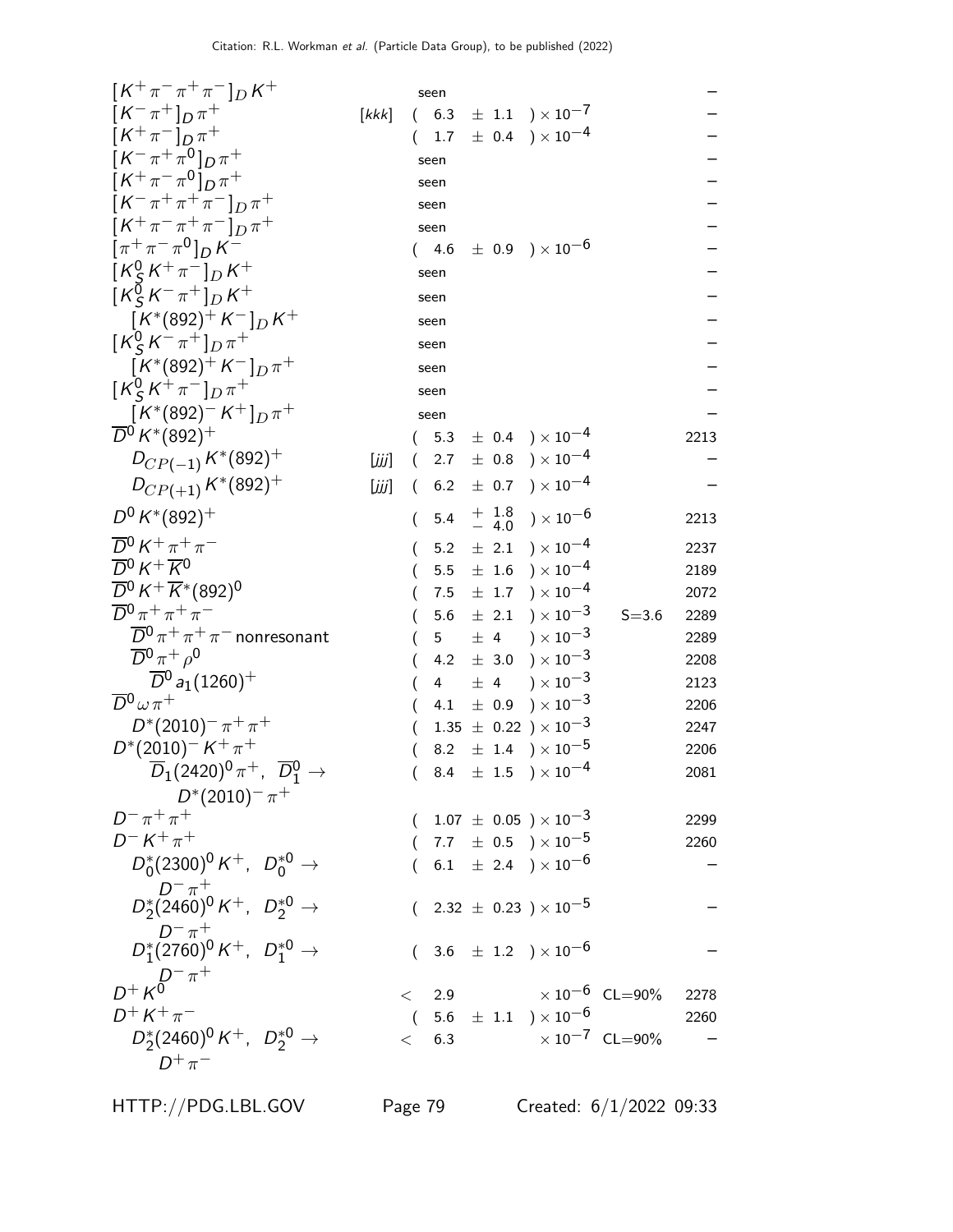| $D^{+} K^{*0}$                                                                                          |         | $\,<\,$        | 4.9     |                    |                                                                               | $\times 10^{-7}$ CL=90%          | 2211 |
|---------------------------------------------------------------------------------------------------------|---------|----------------|---------|--------------------|-------------------------------------------------------------------------------|----------------------------------|------|
| $D^+\overline{K}{}^{*0}$                                                                                |         | $\lt$          | 1.4     |                    |                                                                               | $\times\,10^{-6}$ CL=90%         | 2211 |
| $\overline{D}^*(2007)^0 \pi^+$                                                                          |         |                |         |                    | $5.18 \pm 0.15$ $) \times 10^{-3}$                                            |                                  | 2256 |
| $\overline{D}_{CP(+1)}^{*0}$ $\pi^+$                                                                    | $[III]$ | (              | 2.9     |                    | $\pm$ 0.6 $\mathrm{)}\times10^{-3}$                                           |                                  |      |
| $D_{CP(-1)}^{*0} \pi^+$                                                                                 | $[III]$ | (              | 2.6     |                    | $\pm$ 1.0 $\rightarrow$ $\times 10^{-3}$                                      |                                  |      |
| $\overline{D}^*(2007)^0 \omega \pi^+$                                                                   |         |                |         |                    | 4.5 $\pm$ 1.2 $) \times 10^{-3}$                                              |                                  | 2149 |
| $\overline{D}^*(2007)^0 \rho^+$                                                                         |         |                | 9.8     |                    | $\pm$ 1.7 $\rightarrow$ $\times$ 10 <sup>-3</sup>                             |                                  | 2181 |
| $\overline{D}$ *(2007) <sup>0</sup> K <sup>+</sup>                                                      |         |                |         |                    | 4.20 $+$ $\begin{array}{c} 0.31 \\ - 0.28 \end{array}$ ) $\times 10^{-4}$     |                                  | 2227 |
| $\overline{D}^{*0}_{CP(+1)}K^+$                                                                         | $[III]$ | $\left($       |         |                    | $2.75 \pm 0.35$ ) × $10^{-4}$                                                 |                                  |      |
| $\overline{D}^{*0}_{CP(-1)}K^+$                                                                         | $[III]$ |                |         |                    | $2.31 \pm 0.31$ ) $\times 10^{-4}$                                            |                                  |      |
| $D^*(2007)^0 K^+$                                                                                       |         | €              |         |                    | 4.5 $\pm$ 1.2 $) \times 10^{-6}$                                              |                                  | 2227 |
| $\overline{D}^*(2007)^0 K^*(892)^+$                                                                     |         |                |         |                    | 8.1 $\pm$ 1.4 $) \times 10^{-4}$                                              |                                  | 2156 |
| $\overline{D}^*(2007)^0$ K <sup>+</sup> $\overline{K}^0$                                                |         | $\lt$          | 1.06    |                    |                                                                               | $\times$ $10^{-3}$ $\,$ CL=90%   | 2132 |
| $\overline{D}^*(2007)^0$ K <sup>+</sup> $\overline{K}^*(892)^0$                                         |         | $\left($       |         |                    | $1.5 \pm 0.4$ $) \times 10^{-3}$                                              |                                  | 2009 |
| $\overline{D}^*(2007)^0 \pi^+ \pi^+ \pi^-$                                                              |         |                |         | $1.03 \pm 0.12$ )% |                                                                               |                                  | 2236 |
| $\overline{D}^*(2007)^0 a_1(1260)^+$                                                                    |         |                | 1.9     | $\pm$ 0.5 ) %      |                                                                               |                                  | 2063 |
| $\overline{D}^*(2007)^0 \pi^- \pi^+ \pi^+ \pi^0$                                                        |         |                | $1.8\,$ | $\pm$ 0.4 ) %      |                                                                               |                                  | 2219 |
| $\overline{D}^{*0}3\pi$ <sup>+</sup> 2 $\pi$ <sup>-</sup>                                               |         |                | 5.7     |                    | $\pm$ 1.2 $) \times 10^{-3}$                                                  |                                  | 2196 |
| $D^*(2010)^+ \pi^0$                                                                                     |         | $\,<\,$        | 3.6     |                    | $\times$ 10 $^{-6}$                                                           |                                  | 2255 |
| $D^*(2010)^+ K^0$                                                                                       |         | $\lt$          | 9.0     |                    |                                                                               | $\times 10^{-6}$ CL=90%          | 2225 |
| $D^*(2010)^{-} \pi^+ \pi^+ \pi^0$                                                                       |         | $\overline{(}$ | 1.5     | $\pm$ 0.7 ) %      |                                                                               |                                  | 2235 |
| $D^*(2010)^{-} \pi^+ \pi^+ \pi^+ \pi^-$                                                                 |         |                | 2.6     |                    | $\pm$ 0.4 ) $\times$ 10 <sup>-3</sup>                                         |                                  | 2217 |
| $\overline{D}^{**0}\pi^+$                                                                               | [nnn]   |                | 5.7     |                    | $\pm$ 1.2 $\rightarrow$ $\times$ 10 <sup>-3</sup>                             |                                  |      |
| $\overline{D}_1^*(2420)^0 \pi^+$                                                                        |         |                | 1.5     |                    | $\pm$ 0.6 ) $\times$ 10 <sup>-3</sup>                                         | $S = 1.3$                        | 2081 |
| $\overline{D}_1(2420)^0 \pi^+ \times B(\overline{D}^0_1 \rightarrow$                                    |         |                | 2.5     | $+$ 1.6<br>- 1.4   | ) $\times$ 10 $^{-4}$                                                         | $S = 3.9$                        | 2081 |
| $\overline{D}{}^0\pi^+\pi^-)$                                                                           |         |                |         |                    |                                                                               |                                  |      |
| $\overline{D}_1(2420)^0 \pi^+ \times B(\overline{D}^0_1 \rightarrow$                                    |         | $\left($       |         |                    | 2.2 $\pm$ 1.0 $) \times 10^{-4}$                                              |                                  | 2081 |
| $\overline{D}{}^0 \pi^+ \pi^-$ (nonresonant))                                                           |         |                |         |                    |                                                                               |                                  |      |
| $\overline{D}_1(2430)^0 \pi^+$ , $\overline{D}_1^0 \rightarrow$                                         |         |                |         |                    | $( \phantom{0}3.5 \phantom{0} \pm \phantom{0}0.6 \phantom{0}) \times 10^{-4}$ |                                  | 2079 |
| $D^{*}(2010)^{-} \pi^{+}$                                                                               |         |                |         |                    |                                                                               |                                  |      |
| $\overline{D}(2550)^{0} \pi^{+}$ , $\overline{D}^{0} \to$                                               |         |                |         |                    | $(7.2 \pm 1.4) \times 10^{-5}$                                                |                                  |      |
| $D^{*}(2010)^{-} \pi^{+}$                                                                               |         |                |         |                    |                                                                               |                                  |      |
| $\overline{D}^*_{I}(2600)^0 \pi^+$ , $\overline{D}^{*0}_{I} \rightarrow$                                |         |                |         |                    | $(6.8 \pm 1.3) \times 10^{-5}$                                                |                                  |      |
| $D^{*}(2010)^{-} \pi^{+}$                                                                               |         |                |         |                    |                                                                               |                                  |      |
| $\overline{D}_2^*(2462)^0 \pi^+, \ \overline{D}_2^{*0} \to D^- \pi^+$                                   |         |                |         |                    | $(3.56 \pm 0.24) \times 10^{-4}$                                              |                                  |      |
| $\overline{D}_2^*(2462)^0 \pi^+$ , $\overline{D}_2^{*0}$ $\rightarrow$                                  |         |                |         |                    | 2.2 $\pm$ 1.0 $) \times 10^{-4}$                                              |                                  |      |
| $\overline{D}{}^0 \pi^- \pi^+$                                                                          |         |                |         |                    |                                                                               |                                  |      |
| $\overline{D}_2^*(2462)^0 \pi^+$ , $\overline{D}_2^{*0}$ $\rightarrow$                                  |         | $\lt$          | 1.7     |                    |                                                                               | $\times$ 10 <sup>-4</sup> CL=90% |      |
| $\overline{D}^0 \pi^- \pi^+$ (nonresonant)<br>$\overline{D}_2^*(2462)^0 \pi^+, \overline{D}_2^{*0} \to$ |         |                |         |                    |                                                                               |                                  |      |
|                                                                                                         |         |                |         |                    | $(2.2 \pm 1.1) \times 10^{-4}$                                                |                                  |      |
| $D^{*}(2010)^{-} \pi^{+}$                                                                               |         |                |         |                    |                                                                               |                                  |      |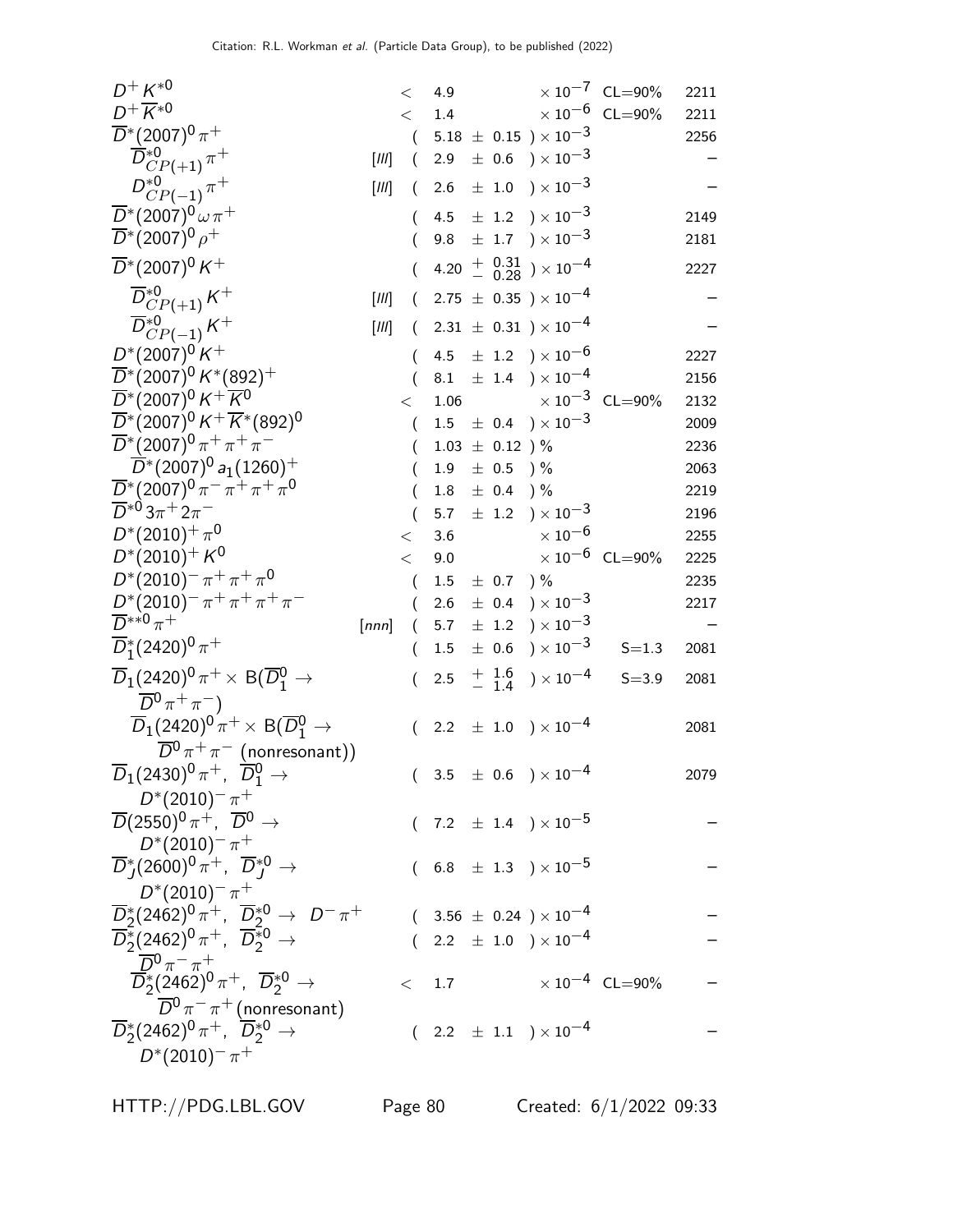| $\overline{D}_0^*(2400)^0 \pi^+$                                                                                  |          |           |  | $(6.4 \pm 1.4) \times 10^{-4}$            |                                  | 2136 |
|-------------------------------------------------------------------------------------------------------------------|----------|-----------|--|-------------------------------------------|----------------------------------|------|
| $\times$ B( $\overline{D}_0^*(2400)^0 \rightarrow D^-\pi^+)$                                                      |          |           |  |                                           |                                  |      |
| $\overline{D}_1(2421)^0 \pi^+$ , $\overline{D}_1^0 \to D^{*-} \pi^+$                                              |          |           |  | $(7.4 \pm 1.0) \times 10^{-4}$            |                                  |      |
| $\overline{D}_2^*(2462)^0 \pi^+$ , $\overline{D}_2^{*0}$ $\rightarrow$                                            | (        |           |  | $1.98 \pm 0.30$ ) $\times 10^{-4}$        |                                  |      |
| $D^{*-} \pi^+$<br>$\overline{D}'_1(2427)^0 \pi^+$ , $\overline{D}'^0_1 \rightarrow$                               |          |           |  | $(3.5 \pm 0.9) \times 10^{-4}$ S=1.5      |                                  |      |
| $\overline{D}_1(\overline{2420})^0 \pi^+ \!\times\! {\rm B}(\overline{D}_1^0\to$<br>$\overline{D}^{*0}\pi^+\pi^-$ | < 6      |           |  |                                           | $\times 10^{-6}$ CL=90%          | 2081 |
| $\overline{D}_1^*(2420)^0 \rho^+$                                                                                 |          | $<$ 1.4   |  |                                           | $\times 10^{-3}$ CL=90%          | 1996 |
| $\overline{D}_2^*(2460)^0 \pi^+$                                                                                  |          | $\lt$ 1.3 |  |                                           | $\times 10^{-3}$ CL=90%          | 2063 |
| $\overline{D_2^*}(2460)^0 \pi^+ \times B(\overline{D}_2^{*0} \rightarrow$                                         |          | < 2.2     |  |                                           | $\times$ 10 <sup>-5</sup> CL=90% | 2063 |
| $\overline{D}^{*0}\pi^+\pi^-$                                                                                     |          |           |  |                                           |                                  |      |
| $\overline{D}_1^*(2680)^0\,\pi^+$ , $\overline{D}_1^*(2680)^0\to$                                                 |          |           |  | $(8.4 \pm 2.1) \times 10^{-5}$            |                                  |      |
| $\overline{D}$ $(\overline{2740})^0 \pi^+$ , $\overline{D}{}^0 \rightarrow$                                       | (        |           |  | $3.3$ $\pm$ $1.5$ $)\times 10^{-5}$       |                                  |      |
| $D^{*}(2010)^{-} \pi^{+}$<br>$\overline{D}_3^*(2750)^0 \pi^+$ , $\overline{D}_3^{*0}$ $\rightarrow$               | €        |           |  | $1.10 \pm 0.32$ ) $\times 10^{-5}$        |                                  | 1913 |
| $D^{*}(2010)^{-} \pi^{+}$                                                                                         |          |           |  |                                           |                                  |      |
| $\overline{D}_3^*(2760)^0 \pi^+$ ,                                                                                | (        |           |  | $1.00 \pm 0.22$ ) $\times 10^{-5}$        |                                  |      |
| $\overline{D}_3^*(2760)^0 \pi^+ \to D^- \pi^+$                                                                    |          |           |  |                                           |                                  |      |
| $\overline{D}_2^*(3000)^0 \pi^+,$                                                                                 |          |           |  | $(2.0 \pm 1.4) \times 10^{-6}$            |                                  |      |
| $\overline{D}_2^*(3000)^0 \pi^+ \to D^- \pi^+$                                                                    |          |           |  |                                           |                                  |      |
| $\overline{D}_2^*(2460)^0 \rho^+$                                                                                 |          |           |  | $< 4.7 \times 10^{-3} \text{ CL} = 90\%$  |                                  | 1977 |
| $\overline{D}{}^0 D^+_s$                                                                                          | $\left($ |           |  | 9.0 $\pm$ 0.9 $) \times 10^{-3}$          |                                  | 1815 |
| $D_{s0}^*(2317)^+ \overline{D}^0$ , $D_{s0}^{*+} \rightarrow$                                                     |          |           |  | $(8.0 + \frac{1.6}{1.3}) \times 10^{-4}$  |                                  | 1605 |
| $D_s^+\pi^0$<br>$D_{s0}(2317)^{+} \overline{D}{}^{0} \times$                                                      |          |           |  |                                           |                                  |      |
|                                                                                                                   | $\lt$    | 7.6       |  |                                           | $\times$ 10 <sup>-4</sup> CL=90% | 1605 |
| $B(D_{s0}(2317)^{+} \rightarrow D_{s}^{*+}\gamma)$<br>$D_{s0}(2317)^{+}\overline{D}^{*}(2007)^{0}$ ×              |          |           |  | $(9 \pm 7) \times 10^{-4}$                |                                  |      |
|                                                                                                                   |          |           |  |                                           |                                  | 1511 |
| $B(D_{s0}(2317)^{+} \rightarrow D_{s}^{+} \pi^{0})$                                                               |          |           |  |                                           |                                  |      |
| $D_{sJ}(2457)^{+}$ $\overline{D}{}^{0}$                                                                           |          |           |  | $(3.1 + \frac{1.0}{0.9}) \times 10^{-3}$  |                                  |      |
| $D_{sJ}(2457)^+\overline{D}{}^0\times$                                                                            |          |           |  | $(4.6 \tfrac{+1.3}{-1.1}) \times 10^{-4}$ |                                  |      |
| $B(D_{sJ}(2457)^{+} \to D_{s}^{+}\gamma)$                                                                         |          |           |  |                                           |                                  |      |
| $D_{s,J}(2457)^{+} \overline{D}{}^{0} \times$                                                                     |          | < 2.2     |  |                                           | $\times 10^{-4}$ CL=90%          |      |
| $B(D_{sJ}(2457)^+\rightarrow$                                                                                     |          |           |  |                                           |                                  |      |
| $D_{\epsilon}^{+} \pi^{+} \pi^{-}$                                                                                |          |           |  |                                           |                                  |      |
| $D_{sJ}(2457)^+\overline{D}{}^0\times$                                                                            | $\lt$    | 2.7       |  |                                           | $\times 10^{-4}$ CL=90%          |      |
| $B(D_{sJ}(2457)^+ \rightarrow D_s^+\pi^0)$                                                                        |          |           |  |                                           |                                  |      |

HTTP://PDG.LBL.GOV Page 81 Created: 6/1/2022 09:33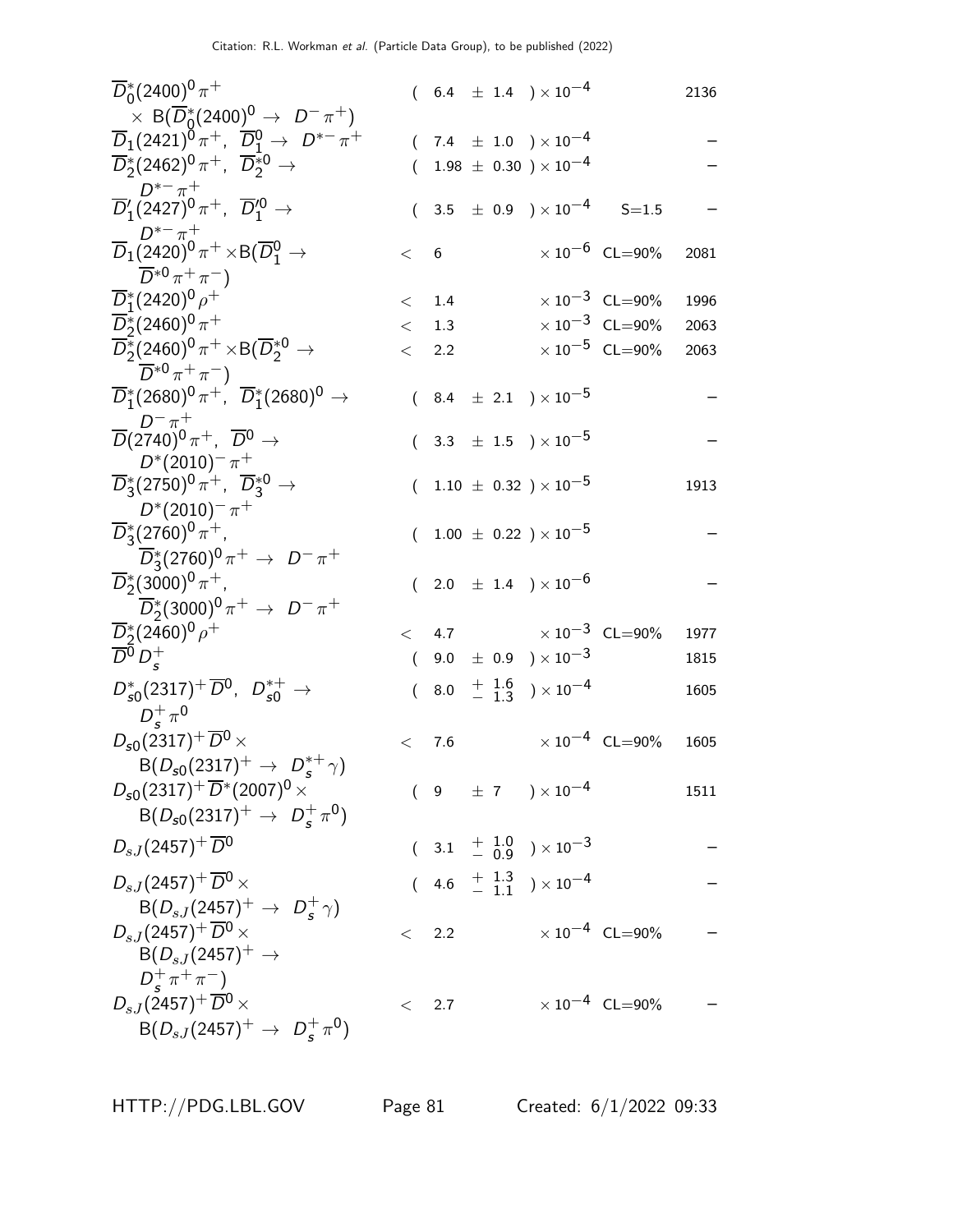| $D_{sJ}(2457)^+\overline{D}{}^0\times$                                                                    |          | < 9.8 |                    |                                              | $\times 10^{-4}$ CL=90%          |      |
|-----------------------------------------------------------------------------------------------------------|----------|-------|--------------------|----------------------------------------------|----------------------------------|------|
| $B(D_{sJ}(2457)^{+} \rightarrow D_{s}^{*+}\gamma)$                                                        |          |       |                    |                                              |                                  |      |
| $D_{sJ}(2457)^{+}\overline{D}^{*}(2007)^{0}$                                                              | $\left($ |       | $1.20 \pm 0.30$ )% |                                              |                                  |      |
| $D_{sJ}(2457)^{+}\overline{D}^{*}(2007)^{0}\times$                                                        | $\left($ |       |                    | 1.4 $+$ 0.7 $\rightarrow$ 10 <sup>-3</sup>   |                                  |      |
| $B(D_{sJ}(2457)^{+} \to D_{s}^{+}\gamma)$                                                                 |          |       |                    |                                              |                                  |      |
| $\overline{D}{}^0$ $D_{s1}(2536)^+$ $\times$                                                              |          |       |                    | $(4.0 \pm 1.0) \times 10^{-4}$               |                                  | 1447 |
| $B(D_{s1}(2536)^+ \rightarrow$                                                                            |          |       |                    |                                              |                                  |      |
| $D^*(2007)^0 K^+ +$                                                                                       |          |       |                    |                                              |                                  |      |
| $D^*(2010)^+ K^0$                                                                                         |          |       |                    |                                              |                                  |      |
| $\overline{D}{}^0 D_{s1}(2536)^+$ ×                                                                       |          |       |                    | $(2.2 \pm 0.7) \times 10^{-4}$               |                                  | 1447 |
| $B(D_{s1}(2536)^+ \rightarrow$                                                                            |          |       |                    |                                              |                                  |      |
| $D^*(2007)^0 K^+$                                                                                         |          |       |                    |                                              |                                  |      |
| $\overline{D}^*(2007)^0 D_{s1}(2536)^+$ $\times$                                                          |          |       |                    | $(5.5 \pm 1.6) \times 10^{-4}$               |                                  | 1339 |
| $B(D_{s1}(2536)^+ \rightarrow$                                                                            |          |       |                    |                                              |                                  |      |
| $D^*(2007)^0 K^+)$<br>$\overline{D}{}^0\, D_{\mathsf{s}1}(2536)^+\,\times$                                |          |       |                    |                                              |                                  |      |
| $B(D_{s1}(2536)^+\rightarrow D^{*+}K^0)$                                                                  |          |       |                    | $(2.3 \pm 1.1) \times 10^{-4}$               |                                  | 1447 |
| $\overline{D}{}^0$ $D_{s,I}(2700)^+$ $\times$                                                             |          |       |                    | $(5.6 \pm 1.8) \times 10^{-4}$ S=1.7         |                                  |      |
| $B(D_{sJ}(2700)^+ \to D^0 K^+)$                                                                           |          |       |                    |                                              |                                  |      |
| $\overline{D}^{*0} D_{s1}(2536)^{+}$ , $D_{s1}^{+} \rightarrow$                                           | (        |       |                    | 3.9 $\pm$ 2.6 $\right) \times 10^{-4}$       |                                  | 1339 |
| $D^{*+} K^0$                                                                                              |          |       |                    |                                              |                                  |      |
| $\overline{D}{}^0\, D_{sJ}(2573)^+$ , $D_{sJ}^+ \rightarrow$                                              |          |       |                    | $(8 \pm 15) \times 10^{-6}$                  |                                  |      |
| $D^0 K^+$                                                                                                 |          |       |                    |                                              |                                  |      |
| $\overline{D}^{*0} D_{sJ}$ (2573), $D_{sJ}^+ \rightarrow$                                                 | $\lt$ 2  |       |                    |                                              | $\times$ 10 <sup>-4</sup> CL=90% | 1306 |
| $D^0 K^+$                                                                                                 |          |       |                    |                                              |                                  |      |
| $\overline{D}{}^*(2007)^0\, D_{sJ}(2573),\ \ D_{sJ}^+\rightarrow$                                         | < 5      |       |                    |                                              | $\times 10^{-4}$ CL=90%          | 1306 |
| $D^0 D_s^8 + D^0 K^+$                                                                                     |          |       |                    |                                              |                                  |      |
|                                                                                                           |          |       |                    | $(7.6 \pm 1.6) \times 10^{-3}$               |                                  | 1734 |
| $\overline{D}^*(2007)^0 D_s^+$                                                                            |          |       |                    | 8.2 $\pm$ 1.7 $) \times 10^{-3}$             |                                  | 1737 |
| $\overline{D}^*(2007)^0 D_s^{*+}$                                                                         | €        |       | $1.71 \pm 0.24$ )% |                                              |                                  | 1651 |
| $D^{(*)+} \overline{D}^{**0}$                                                                             |          |       | 2.7 $\pm$ 1.2 ) %  |                                              |                                  |      |
| $\overline{D}$ *(2007) <sup>0</sup> $D$ *(2010) <sup>+</sup>                                              |          |       |                    | 8.1 $\pm$ 1.7 $\right) \times 10^{-4}$       |                                  | 1713 |
| $\overline{D}{}^0 D^* (2010)^+$ +                                                                         | $\,<\,$  | 1.30  |                    | $\%$                                         | $CL = 90\%$                      | 1792 |
| $\overline{D}^*(2007)^0 D^+$                                                                              |          |       |                    |                                              |                                  |      |
| $\overline{D}{}^0 D^* (2010)^+$                                                                           | €        |       |                    | $3.9 \pm 0.5$ $) \times 10^{-4}$             |                                  | 1792 |
| $\overline{D}{}^0 D^+$                                                                                    |          |       |                    | 3.8 $\pm$ 0.4 $\rightarrow$ $\times 10^{-4}$ |                                  | 1866 |
| $\overline{D}{}^0 D^+ K^0$                                                                                |          |       |                    | $1.55 \pm 0.21$ $) \times 10^{-3}$           |                                  | 1571 |
| $D^{+}\overline{D}^{*}(2007)^{0}$                                                                         |          |       |                    | 6.3 $\pm$ 1.7 $\right) \times 10^{-4}$       |                                  | 1791 |
| $\overline{D}^*(2007)^0 D^+ K^0$                                                                          |          |       |                    | 2.1 $\pm$ 0.5 $\right) \times 10^{-3}$       |                                  | 1475 |
| $\overline{D}{}^0\,D^*(2010)^+\,K^0$                                                                      |          |       |                    | 3.8 $\pm$ 0.4 $\right) \times 10^{-3}$       |                                  | 1476 |
| $\overline{D}$ *(2007) <sup>0</sup> $D$ *(2010) <sup>+</sup> K <sup>0</sup><br>$\overline{D}{}^0 D^0 K^+$ |          |       |                    | 9.2 $\pm$ 1.2 $\right) \times 10^{-3}$       |                                  | 1362 |
| $\overline{D}^*(2007)^0 D^0 K^+$                                                                          |          |       |                    | $1.45 \pm 0.33$ $)\times 10^{-3}$            | $S = 2.6$                        | 1577 |
|                                                                                                           |          |       |                    | $2.26 \pm 0.23$ ) $\times 10^{-3}$           |                                  | 1481 |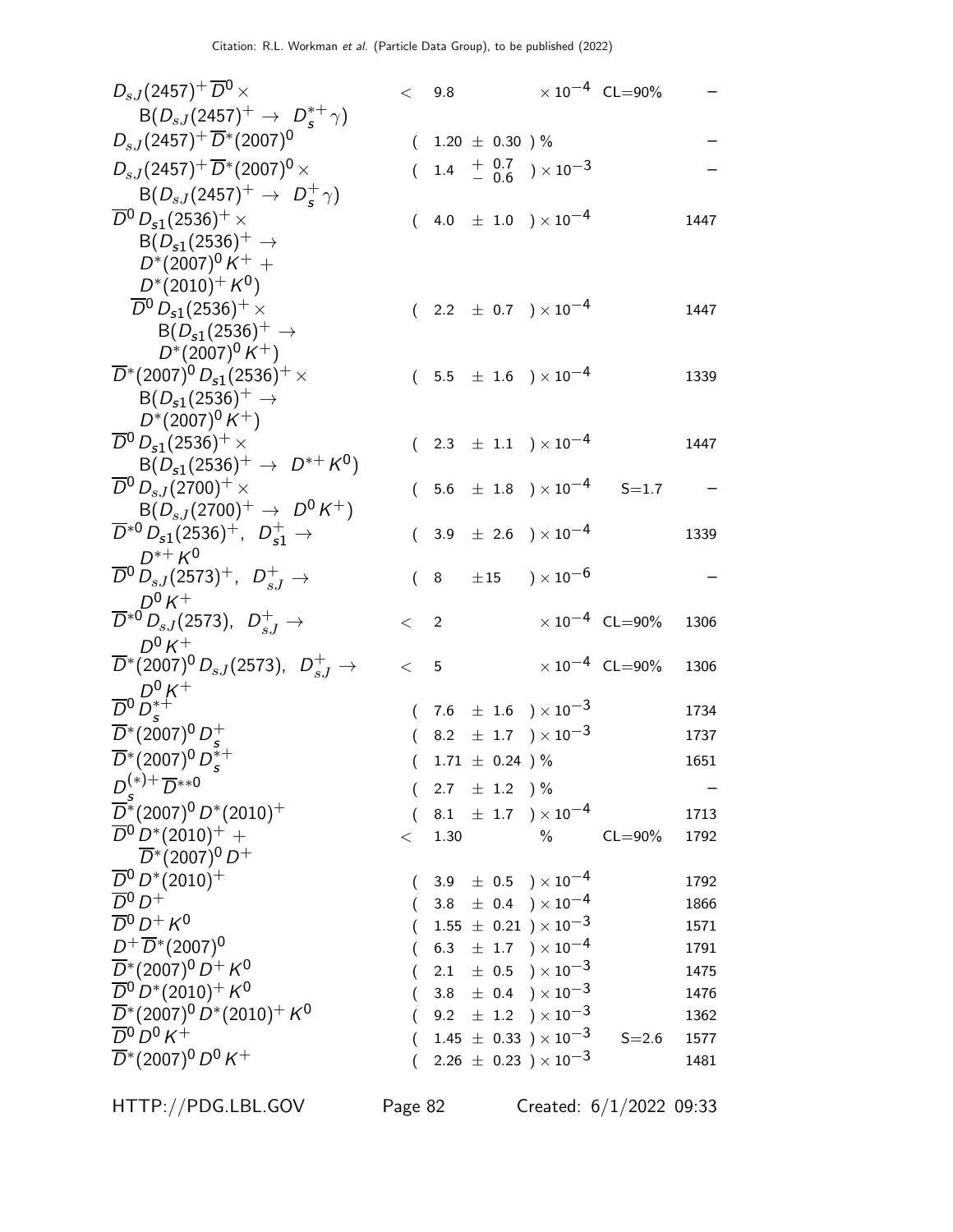| $\overline{D}{}^0\,D^*(2007)^0\,K^+$                                                                                                                         |                         |                  |           | 6.3 $\pm$ 0.5 $\times$ 10 <sup>-3</sup>   |                                  | 1481 |
|--------------------------------------------------------------------------------------------------------------------------------------------------------------|-------------------------|------------------|-----------|-------------------------------------------|----------------------------------|------|
| $\overline{D}^*(2007)^0 D^*(2007)^0 K^+$                                                                                                                     |                         |                  |           | $1.12 \pm 0.13$ )%                        |                                  | 1368 |
| $D^{-} D^{+} K^{+}$                                                                                                                                          |                         | 2.2              |           | $\pm$ 0.7 ) $\times$ 10 $^{-4}$           |                                  | 1571 |
| $X_0(2900) D^+$ , $X_0 \to$<br>$D^- K^+$                                                                                                                     |                         | 1.2              |           | $\pm$ 0.5 $\mathrm{)}\times10^{-5}$       |                                  |      |
| $X_1(2900) D^+$ , $X_1 \to$<br>$D^- K^+$                                                                                                                     | $\left($                | 6.7              |           | $\pm$ 2.3 ) $\times 10^{-5}$              |                                  |      |
| $D^- D^+ K^+$ nonresonant                                                                                                                                    |                         | 5.3              |           | $\pm$ 1.8 $\$ x 10^{-5}                   |                                  | 1571 |
| $D^- D^*(2010)^+ K^+$                                                                                                                                        |                         | 6.3              |           | $\pm$ 1.1 $)\times 10^{-4}$               |                                  | 1475 |
| $D^*(2010)^- D^+ K^+$                                                                                                                                        |                         |                  |           | 6.0 $\pm$ 1.3 $) \times 10^{-4}$          |                                  | 1475 |
| $D^*(2010)^- D^*(2010)^+ K^+$                                                                                                                                |                         |                  |           | 1.32 $\pm$ 0.18 $) \times 10^{-3}$        |                                  | 1363 |
| $(\overline{D} + \overline{D}^*) (D + D^*) K$                                                                                                                |                         |                  |           | 4.05 $\pm$ 0.30 ) %                       |                                  |      |
|                                                                                                                                                              | (                       | 1.6              |           | $\pm$ 0.5 $\mathrm{)}\times10^{-5}$       |                                  | 2270 |
| $\begin{array}{l} D_s^+\pi^0\\ D_s^{*+}\pi^0\\ D_s^{+}\eta\\ D_s^{*+}\eta\\ D_s^{*+}\rho^0\\ D_s^{*+}\omega\\ D_s^{*+}\omega\\ D_s^{*+}\omega\\ \end{array}$ | $<\,$                   | 2.6              |           |                                           | $\times 10^{-4}$ CL=90%          | 2215 |
|                                                                                                                                                              | $<\,$                   | 4                |           |                                           | $\times 10^{-4}$ CL=90%          | 2235 |
|                                                                                                                                                              | $<\,$                   | 6                |           |                                           | $\times 10^{-4}$ CL=90%          | 2178 |
|                                                                                                                                                              | $<\,$                   | 3.0              |           |                                           | $\times 10^{-4}$ CL=90%          | 2197 |
|                                                                                                                                                              | $<\,$                   | 4                |           |                                           | $\times 10^{-4}$ CL=90%          | 2138 |
|                                                                                                                                                              | $<\,$                   | 4                |           |                                           | $\times 10^{-4}$ CL=90%          | 2195 |
|                                                                                                                                                              | $<\,$                   | $\boldsymbol{6}$ |           |                                           | $\times 10^{-4}$ CL=90%          | 2136 |
| $D_s^+ a_1(1260)^0$                                                                                                                                          | $\,<$                   | 1.8              |           |                                           | $\times 10^{-3}$ CL=90%          | 2079 |
| $D_s^{*+}$ a <sub>1</sub> (1260) <sup>0</sup>                                                                                                                | $<\,$                   | 1.3              |           |                                           | $\times 10^{-3}$ CL=90%          | 2015 |
| $D_s^+ K^+ K^-$<br>$D_s^+ K^+ K^-$<br>$D_s^+ \phi$<br>$D_s^+ K^0$<br>$D_s^+ K^* (892)^0$<br>$D_s^+ K^{*0}$<br>$D_s^+ K^{*0}$                                 | $\overline{(}$          | 7.2              | $\pm$ 1.1 | ) $\times$ 10 $^{-6}$                     |                                  | 2149 |
|                                                                                                                                                              | $<\,$                   | 4.2              |           |                                           | $\times 10^{-7}$ CL=90%          | 2141 |
|                                                                                                                                                              | $<\,$                   | 1.2              |           |                                           | $\times 10^{-5}$ CL=90%          | 2079 |
|                                                                                                                                                              | $<\,$                   | 8                |           |                                           | $\times 10^{-4}$ CL=90%          | 2242 |
|                                                                                                                                                              | $<\,$                   | 9                |           |                                           | $\times 10^{-4}$ CL=90%          | 2185 |
|                                                                                                                                                              | $<\,$                   | 4.4              |           |                                           | $\times 10^{-6}$ CL=90%          | 2172 |
|                                                                                                                                                              | $<\,$                   | 3.5              |           |                                           | $\times$ $10^{-6}$ $\,$ CL=90%   | 2172 |
| $D_{s}^{\tilde{*}+}\overline{K}{}^{*}(892)^{0}$                                                                                                              |                         | 3.5              |           |                                           | $\times 10^{-4}$ CL=90% 2112     |      |
| $D_{s}^{-} \pi^{+} K^{+}$                                                                                                                                    |                         |                  |           | $(1.80 \pm 0.22) \times 10^{-4}$          |                                  | 2222 |
| $D_{s}^{*-} \pi^{+} K^{+}$                                                                                                                                   |                         |                  |           | $(1.45 \pm 0.24) \times 10^{-4}$          |                                  | 2164 |
| $D_{s}^{-} \pi^{+} K^{*}(892)^{+}$                                                                                                                           |                         | < 5              |           |                                           | $\times$ 10 $^{-3}$ CL=90%       | 2138 |
| $D_{s}^{*-} \pi^{+} K^{*}(892)^{+}$                                                                                                                          |                         |                  |           |                                           | $< 7$ $\times 10^{-3}$ CL=90%    | 2076 |
|                                                                                                                                                              |                         |                  |           | $(9.7 \pm 2.1) \times 10^{-6}$            |                                  | 2149 |
| $\begin{array}{c} D_s^- K^+ K^+ \\ D_s^{*-} K^+ K^+ \end{array}$                                                                                             | $\lt$                   |                  |           |                                           | 1.5 $\times 10^{-5}$ CL=90%      | 2088 |
|                                                                                                                                                              |                         |                  |           |                                           |                                  |      |
|                                                                                                                                                              | <b>Charmonium modes</b> |                  |           |                                           |                                  |      |
| $\eta_c K^+$                                                                                                                                                 | $\left($                |                  |           | $1.09 \pm 0.08$ ) × $10^{-3}$             |                                  | 1751 |
| $\eta_c K^+$ , $\eta_c \to K_S^0 K^\mp \pi^\pm$                                                                                                              | $\left($                |                  |           | 2.7 $\pm$ 0.6 $\right) \times 10^{-5}$    |                                  |      |
| $\eta_c K^*(892)^+$                                                                                                                                          |                         |                  |           | $(1.1 \tfrac{+0.5}{-0.4}) \times 10^{-3}$ |                                  | 1646 |
| $\eta_c K^+\pi^+\pi^-$                                                                                                                                       | $\lt$                   | 3.9              |           |                                           | $\times$ 10 <sup>-4</sup> CL=90% | 1684 |
| HTTP://PDG.LBL.GOV                                                                                                                                           | Page 83                 |                  |           |                                           | Created: $6/1/2022$ 09:33        |      |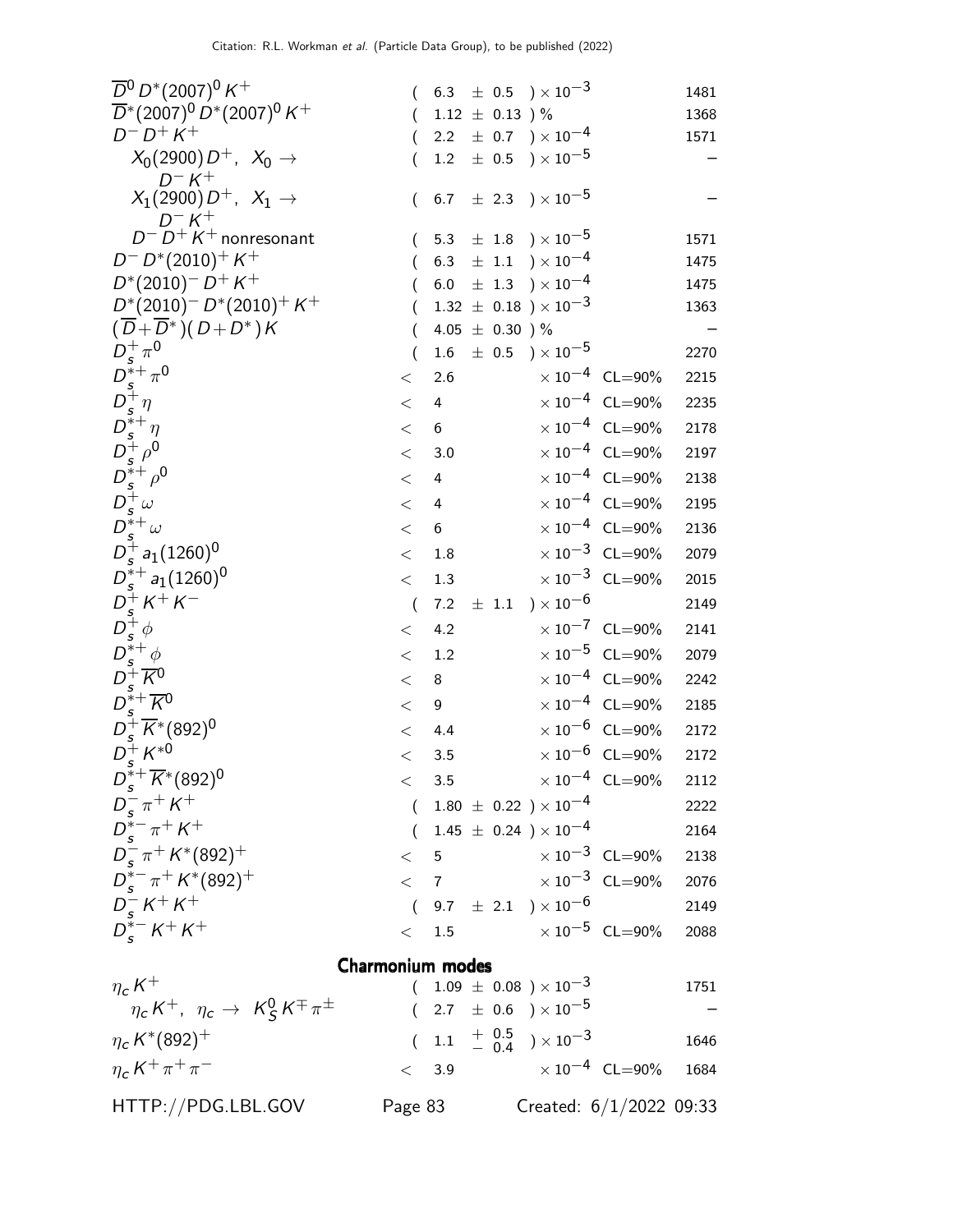| $\eta_c K^+ \omega(782)$                                        |          | < 5.3     |                      |                                     | $\times 10^{-4}$ CL=90%                                                    | 1475 |
|-----------------------------------------------------------------|----------|-----------|----------------------|-------------------------------------|----------------------------------------------------------------------------|------|
| $\eta_c K^+ \eta$                                               |          | $\lt$ 2.2 |                      |                                     | $\times$ 10 <sup>-4</sup> CL=90%                                           | 1588 |
| $\eta_c K^+\pi^0$                                               |          | < 6.2     |                      |                                     | $\times$ 10 <sup>-5</sup> CL=90%                                           | 1723 |
| $\eta_c(2S)K^+$                                                 |          |           |                      | $(4.4 \pm 1.0) \times 10^{-4}$      |                                                                            | 1320 |
| $\eta_c(2S)K^+$ , $\eta_c \rightarrow p\overline{p}$            | $\left($ | 3.5       |                      | $\pm$ 0.8 $\mathrm{)}\times10^{-8}$ |                                                                            |      |
| $\eta_c(2S)K^+$ , $\eta_c \rightarrow$<br>$K_S^0 K^\mp \pi^\pm$ | $\left($ |           | 3.4 $+$ 2.3<br>- 1.6 | ) $\times$ 10 <sup>-6</sup>         |                                                                            |      |
| $\eta_c(2S)K^+$ , $\eta_c \to p\overline{p}\pi^+\pi^-$          |          |           |                      | $(1.12 \pm 0.18) \times 10^{-6}$    |                                                                            |      |
| $h_c(1P)K^+$ , $h_c \rightarrow J/\psi \pi^+ \pi^-$             | $\lt$    | 3.4       |                      |                                     | $\times$ 10 $^{-6}$ CL=90%                                                 | 1401 |
| $X(3730)^0 K^+$ , $X^0 \to \eta_c \eta$                         | $\lt$    | 4.6       |                      |                                     | $\times 10^{-5}$ CL=90%                                                    |      |
| $X(3730)^0 K^+$ , $X^0 \to \eta_c \pi^0$                        | $\lt$    | 5.7       |                      |                                     | $\times 10^{-6}$ CL=90%                                                    |      |
| $\eta_{c2}(1D)K^+$ , $\eta_{c2} \rightarrow h_c \gamma$         | $\lt$    | 3.7       |                      |                                     | $\times$ 10 <sup>-5</sup> CL=90%                                           |      |
| $\eta_{c2}(1D)\pi^+K^0_S$ , $\eta_{c2} \rightarrow h_c \gamma$  | $\lt$    | 1.1       |                      |                                     | $\times 10^{-4}$ CL=90%                                                    |      |
| $\psi_2(3823)K^+$ , $\psi_2 \rightarrow$                        | $\left($ |           |                      | $2.8 \pm 0.6$ $) \times 10^{-7}$    |                                                                            |      |
| $J/\psi \pi^+ \pi^-$                                            |          |           |                      |                                     |                                                                            |      |
| $\chi_{c1}(3872)K^+$                                            |          |           |                      | $(2.1 \pm 0.7) \times 10^{-4}$      |                                                                            | 1141 |
| $\chi_{c0}(3915)K^+$                                            | $\lt$    |           |                      |                                     | 2.8 $\times 10^{-4}$ CL=90%                                                | 1101 |
| $\chi_{c0}(3915)K^+$ , $\chi_{c0} \to D^+D^-$                   | $\left($ |           |                      | 8.1 $\pm$ 3.3 $) \times 10^{-6}$    |                                                                            |      |
| $\chi_{c0}(3915)K^+$ , $\chi_{c0} \rightarrow \eta_c \eta$      | $\lt$    | 4.7       |                      |                                     | $\times$ 10 $^{-5}$ CL=90%                                                 |      |
| $(Xchi)_{c0}(3915)K^{+}$ , $\chi_{c0} \to$                      | $\lt$    | 1.7       |                      |                                     | $\times 10^{-5}$ CL=90%                                                    | -    |
| $\eta_c\pi^0$                                                   |          |           |                      |                                     |                                                                            |      |
| $X(4014)^0 K^+$ , $X^0 \to \eta_c \eta$                         |          | < 3.9     |                      |                                     | $\times 10^{-5}$ CL=90%                                                    |      |
| $X(4014)^0 K^+$ , $X^0 \rightarrow \eta_c \pi^0$                | $\lt$    | 1.2       |                      |                                     | $\times$ 10 <sup>-5</sup> CL=90%                                           |      |
| $Z_c(3900)^0 K^+$ , $Z_c^0 \to$                                 | $\lt$    | 4.7       |                      |                                     | $\times$ 10 <sup>-5</sup> CL=90%                                           |      |
| $\eta_c \pi^+ \pi^-$                                            |          |           |                      |                                     |                                                                            |      |
| $X(4020)^{0} K^{+}$ , $X^{0} \rightarrow$                       | $\lt$    | $1.6\,$   |                      |                                     | $\times 10^{-5}$ CL=90%                                                    |      |
| $\eta_c \pi^+ \pi^-$                                            |          |           |                      |                                     |                                                                            |      |
| $\chi_{c1}(3872) K^{*}(892)^{+}$                                |          | < 6       |                      |                                     | $\times$ 10 <sup>-4</sup> CL=90%                                           | 940  |
| $\chi_{c1}(3872)^+ K^0$ , $\chi_{c1}^+$ $\to$<br>[000] < 6.1    |          |           |                      |                                     | $\times$ 10 <sup>-6</sup> CL=90%                                           |      |
| $J/\psi(1S)\pi^{+}\pi^{0}$                                      |          |           |                      |                                     |                                                                            |      |
| $\chi_{c1}($ 3872) K $^0$ $\pi^+$                               |          |           |                      |                                     | $\left(\begin{array}{ccc} 2.8 & \pm\ 1.2 \end{array}\right)\times 10^{-4}$ | 1085 |
| $Z_c(4430)^+ K^0$ , $Z_c^+ \rightarrow J/\psi \pi^+$            |          | $<$ 1.5   |                      |                                     | $\times 10^{-5}$ CL=95%                                                    |      |
| $Z_c(4430)^+ K^0$ , $Z_c^+ \rightarrow$                         | $\lt$    | 4.7       |                      |                                     | $\times$ $10^{-5}$ $\,$ CL=95%                                             |      |
| $\psi(2S)\pi^+$                                                 |          |           |                      |                                     |                                                                            |      |
| $\psi(4230)^0 K^+$ , $\psi^0 \to$                               | $\lt$    | 1.56      |                      |                                     | $\times 10^{-5}$ CL=95%                                                    |      |
| $J/\psi \pi^+ \pi^-$                                            |          |           |                      |                                     |                                                                            |      |
| $\chi_{c0}(3915)K^+$ , $\chi_{c0} \rightarrow J/\psi \gamma$    |          | $<$ 1.4   |                      |                                     | $\times$ 10 <sup>-5</sup> CL=90%                                           |      |
| $\chi_{c0}(3915)K^+$ , $\chi_{c0} \rightarrow$                  | $\lt$    | 3.8       |                      |                                     | $\times$ 10 $^{-5}$ CL=90%                                                 |      |
| $\chi_{c1}(1P)\pi^0$                                            |          |           |                      |                                     |                                                                            |      |
| $X(3930)^0 K^+$ , $X^0 \rightarrow J/\psi \gamma$               | $\lt$    |           |                      |                                     | 2.5 $\times 10^{-6}$ CL=90%                                                |      |
| $J/\psi(1S)K^+$                                                 | $\left($ |           |                      | $1.020 \pm 0.019 \times 10^{-3}$    |                                                                            | 1684 |
| $J/\psi(1S)K^0\pi^+$                                            |          |           |                      | $(1.14 \pm 0.11) \times 10^{-3}$    |                                                                            | 1651 |
| $J/\psi(1S)K^+\pi^+\pi^-$                                       |          |           |                      |                                     | $(8.1 \pm 1.3) \times 10^{-4}$ S=2.5                                       | 1612 |
|                                                                 |          |           |                      |                                     |                                                                            |      |

HTTP://PDG.LBL.GOV Page 84 Created: 6/1/2022 09:33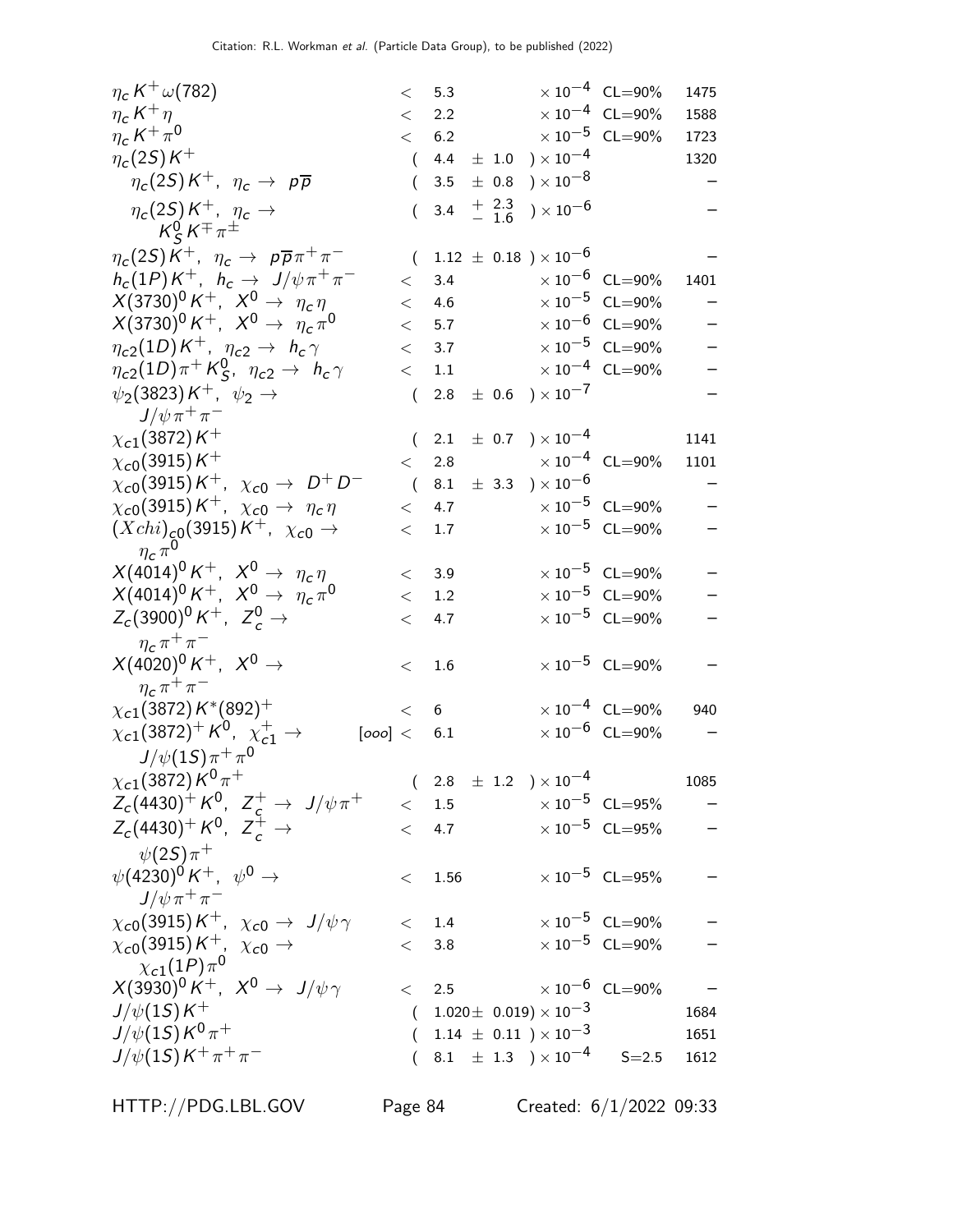| $J/\psi(1S)K^+K^-K^+$                                              |          |                     |  | $(3.37 \pm 0.29) \times 10^{-5}$                                      |                                | 1252 |
|--------------------------------------------------------------------|----------|---------------------|--|-----------------------------------------------------------------------|--------------------------------|------|
| $\chi_{c0}(3915)K^+$ , $\chi_{c0}\to p\overline{p}$                |          |                     |  | $<$ 7.1 $\times 10^{-8}$ CL=95%                                       |                                |      |
| $J/\psi(1S) K^*(892)^+$                                            | $\left($ |                     |  | $1.43 \pm 0.08$ ) $\times 10^{-3}$                                    |                                | 1571 |
| $J/\psi(1S) K(1270)^+$                                             | $\left($ |                     |  | $1.8 \pm 0.5$ $\times 10^{-3}$                                        |                                | 1402 |
| $J/\psi(15)K(1400)^+$                                              | $\lt$    |                     |  | 5 $\times 10^{-4}$ CL=90%                                             |                                | 1308 |
| $J/\psi(1S)\eta K^+$                                               |          |                     |  | $(1.24 \pm 0.14) \times 10^{-4}$                                      |                                | 1510 |
| $\chi_{c1-odd}(3872)K^{+}$ ,                                       |          |                     |  | $< 3.8$ $\times 10^{-6}$ CL=90%                                       |                                |      |
| $\chi_{c1-odd} \rightarrow J/\psi \eta$                            |          |                     |  |                                                                       |                                |      |
| $\psi(4160)K^+$ , $\psi \rightarrow J/\psi \eta$                   |          |                     |  | $<$ 7.4 $\times 10^{-6}$ CL=90%                                       |                                |      |
| $J/\psi(1S)\eta' K^+$                                              | $\lt$    |                     |  | 8.8 $\times 10^{-5}$ CL=90%                                           |                                | 1273 |
| $J/\psi(1S)\phi K^+$                                               |          |                     |  | $(5.0 \pm 0.4) \times 10^{-5}$                                        |                                | 1227 |
| $J/\psi(1S) K_1(1650)$ , $K_1 \to$<br>$\phi K^+$                   |          | $(6 + 10$<br>$-6$   |  | $) \times 10^{-6}$                                                    |                                |      |
| $J/\psi(1S) K^*(1680)^+$ , $K^* \to$<br>$\phi K^+$                 |          |                     |  | $(3.4 + \frac{1.9}{2.2}) \times 10^{-6}$                              |                                |      |
| $J/\psi(1S) K^*_{2}(1980)$ , $K^*_{2} \rightarrow$<br>$\phi K^+$   |          |                     |  | $(1.5 \frac{+}{-} \frac{0.9}{0.5}) \times 10^{-6}$                    |                                |      |
| $J/\psi(15)K(1830)^{+}$ ,<br>$K(1830)^+$ $\rightarrow \phi K^+$    |          |                     |  | $(1.3 \frac{+1.3}{-1.1}) \times 10^{-6}$                              |                                |      |
| $\chi_{c1}(4140)K^+$ , $\chi_{c1} \rightarrow$<br>$J/\psi(1S)\phi$ |          |                     |  | $(10 \pm 4) \times 10^{-6}$                                           |                                |      |
| $\chi_{c1}(4274)K^+$ , $\chi_{c1} \rightarrow$<br>$J/\psi(1S)\phi$ |          |                     |  | $(3.6 \tfrac{+}{-} \tfrac{2.2}{1.8}) \times 10^{-6}$                  |                                |      |
| $\chi_{c0}(4500)K^+$ , $\chi_c^0 \rightarrow$<br>$J/\psi(1S)\phi$  |          |                     |  | $(3.3 \tfrac{+}{-} \tfrac{2.1}{1.7}) \times 10^{-6}$                  |                                |      |
| $\chi_{c0}(4700)K^+$ , $\chi_{c0} \rightarrow$<br>$J/\psi(1S)\phi$ |          |                     |  | $(6 + \frac{5}{4}) \times 10^{-6}$                                    |                                |      |
| $J/\psi(15)\omega K^+$                                             |          |                     |  | $(3.20 + \begin{array}{c} 0.60 \\ - 0.32 \end{array}) \times 10^{-4}$ |                                | 1388 |
| $\chi_{c0}(3915)K^+$ , $\chi_{c0} \rightarrow$<br>$J/\psi \omega$  |          | $(3.0 + 0.9 - 0.7)$ |  | $) \times 10^{-5}$                                                    |                                | 1103 |
| $J/\psi(1S)\pi^+$                                                  |          |                     |  | $3.92~\pm~0.08$ $)\times 10^{-5}$                                     |                                | 1728 |
| $J/\psi(1S)\pi^+\pi^+\pi^+\pi^-\pi^-$                              |          |                     |  | $1.17 \pm 0.13$ ) $\times 10^{-5}$                                    |                                | 1635 |
| $\psi(2S)\pi^+\pi^+\pi^-$                                          |          |                     |  | $1.9 \pm 0.4$ $) \times 10^{-5}$                                      |                                | 1304 |
| $J/\psi(1S)\rho^+$                                                 |          |                     |  | 4.1 $\pm$ 0.5 $\right) \times 10^{-5}$                                | $S = 1.4$                      | 1611 |
| $J/\psi(1S)\pi^+\pi^0$ nonresonant                                 | $\,<\,$  | 7.3                 |  |                                                                       | $\times 10^{-6}$ CL=90%        | 1717 |
| $J/\psi(1S) a_1(1260)^+$                                           | $\,<\,$  | 1.2                 |  |                                                                       | $\times 10^{-3}$ CL=90%        | 1415 |
| $J/\psi(1S) p \overline{p} \pi^+$                                  | $\lt$    | 5.0                 |  |                                                                       | $\times 10^{-7}$ CL=90%        | 643  |
| $J/\psi(1S)p\overline{\Lambda}$                                    | $\left($ |                     |  | $1.46 \pm 0.12$ ) × $10^{-5}$                                         |                                | 567  |
| $J/\psi(1S)\overline{\Sigma}^0 p$                                  | $\,<\,$  | 1.1                 |  |                                                                       | $\times 10^{-5}$ CL=90%        |      |
| $J/\psi(15)D^+$                                                    | $\,<\,$  | 1.2                 |  |                                                                       | $\times 10^{-4}$ CL=90%        | 871  |
| $J/\psi(1S)\overline{D}{}^0\pi^+$                                  | $\lt$    | 2.5                 |  |                                                                       | $\times$ $10^{-5}$ $\,$ CL=90% | 665  |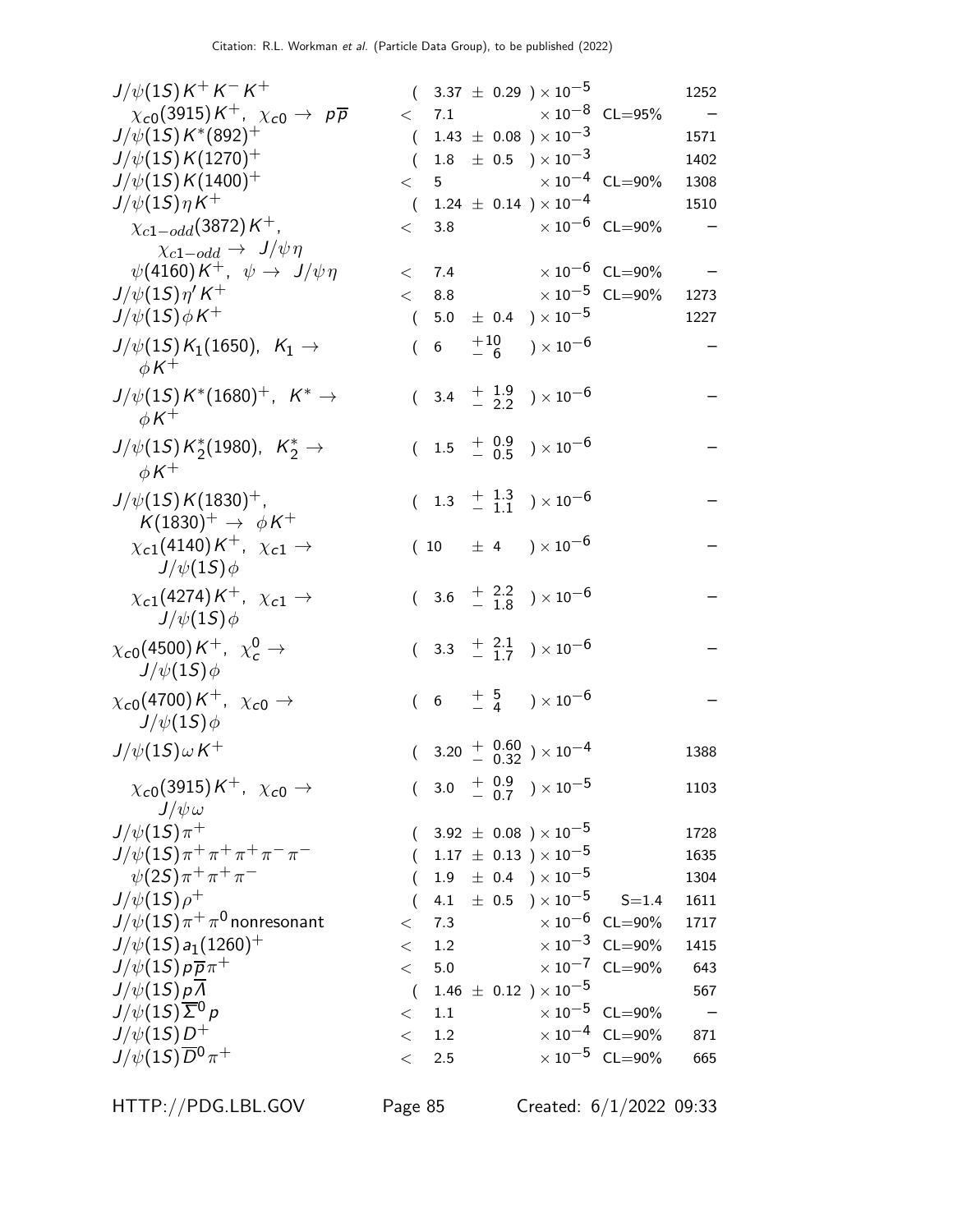| $\psi(2S)\pi^+$                                                               |                  |                |         | $2.44 \pm 0.30$ ) $\times 10^{-5}$                |                                 | 1347 |
|-------------------------------------------------------------------------------|------------------|----------------|---------|---------------------------------------------------|---------------------------------|------|
| $\psi(2S)K^+$                                                                 |                  |                |         | $(6.24 \pm 0.20) \times 10^{-4}$                  |                                 | 1284 |
| $\psi(2S)K^*(892)^+$                                                          |                  | 6.7            |         | $\pm$ 1.4 $\rightarrow$ $\times 10^{-4}$          | $S = 1.3$                       | 1116 |
| $\psi(2S)K^{+}\pi^{+}\pi^{-}$                                                 |                  | 4.3            |         | $\pm$ 0.5 $\$ \times 10^{-4}                      |                                 | 1179 |
| $\psi(2S)\phi(1020)K^+$                                                       |                  | 4.0            |         | $\pm$ 0.7 ) $\times$ 10 <sup>-6</sup>             |                                 | 418  |
| $\psi(3770)K^+$                                                               |                  | 4.3            |         | $\pm$ 1.1 $\rightarrow$ $\times$ 10 <sup>-4</sup> |                                 | 1218 |
| $\psi(3770)K + \psi \rightarrow D^0\overline{D}^0$                            |                  | 1.5            |         | $\pm$ 0.5 $\mathrm{)}\times10^{-4}$               | $S = 1.4$                       | 1218 |
| $\psi$ (3770) $K + , \psi \rightarrow D^+ D^-$                                |                  | 9.4            |         | $\pm$ 3.5 $\rightarrow$ $\times$ 10 <sup>-5</sup> |                                 | 1218 |
| $\psi(3770)K^+$ , $\psi \rightarrow p\overline{p}$                            | $\,<\,$          | $\overline{2}$ |         |                                                   | $\times 10^{-7}$ CL=95%         |      |
| $\psi(4040)K^+$                                                               | $\lt$            | 1.3            |         |                                                   | $\times 10^{-4}$ CL=90%         | 1003 |
| $\psi(4040)K^+$ , $\psi \rightarrow D^+D^-$                                   | $\overline{(}$   | 1.1            |         | $\pm$ 0.5 $\rightarrow$ $\times 10^{-5}$          |                                 |      |
| $\psi(4160)K^+$                                                               | (                | 5.1            |         | $\pm$ 2.7 ) $\times 10^{-4}$                      |                                 | 868  |
| $\psi(4160)K^+$ , $\psi \rightarrow \overline{D}{}^0D^0$                      |                  | 8              | $\pm$ 5 | ) $\times$ $10^{-5}$                              |                                 |      |
| $\psi(4160)K^+$ , $\psi \rightarrow D^+D^-$                                   |                  | 1.5            |         | $\pm$ 0.6 $\$ x 10^{-5}                           |                                 |      |
| $\psi(4415)K^+$ , $\psi \rightarrow D^+D^-$                                   |                  | 2.0            |         | $\pm$ 0.8 ) $\times$ 10 <sup>-5</sup>             |                                 |      |
| $\chi_{c0}\pi^+$ , $\chi_{c0}\to \pi^+\pi^-$                                  | $\lt$            | $\mathbf{1}$   |         | $\times$ 10 <sup>-7</sup> CL=90%                  |                                 | 1531 |
| $\chi_{\rm c0}\,K^+$                                                          | $\overline{(\ }$ |                |         | $1.51$ + $0.15$ $) \times 10^{-4}$                |                                 | 1478 |
| $\chi_{c0}\,K^*(892)^+$                                                       | $\lt$            | 2.1            |         | $\times$ 10 <sup>-4</sup> CL=90%                  |                                 | 1341 |
| $\chi_{c1}(1P)\pi^{+}$                                                        | $\left($         |                |         | 2.2 $\pm$ 0.5 $\right) \times 10^{-5}$            |                                 | 1468 |
| $\chi_{c1}(1P)K^+$                                                            | $\left($         |                |         | 4.74 $\pm$ 0.22 $) \times 10^{-4}$                |                                 | 1412 |
| $\chi_{c1}(1P)\,{\rm K}^*(892)^+$                                             |                  | 3.0            |         | $\pm$ 0.6 ) $\times$ 10 <sup>-4</sup>             | $S = 1.1$                       | 1265 |
| $\chi_{c1}(1P)K^0\overset{.}{\pi}{}^+$                                        |                  | 5.8            |         | $\pm$ 0.4 ) $\times$ 10 <sup>-4</sup>             |                                 | 1370 |
| $\chi_{c1}(1P)\,K^+\,\pi^0$                                                   | $\left($         |                |         | $3.29 \pm 0.35$ ) × 10 <sup>-4</sup>              |                                 | 1373 |
| $\chi_{c1}(1P)K^+\pi^+\pi^-$                                                  | (                |                |         | 3.74 $\pm$ 0.30 $) \times 10^{-4}$                |                                 | 1319 |
| $\chi_{c1}(2P)K^+$ , $\chi_{c1}(2P) \rightarrow$                              | $\,<\,$          | 1.1            |         |                                                   | $\times 10^{-5}$ CL=90%         |      |
| $\pi^{+}\pi^{-}\chi_{c1}(1P)$                                                 |                  |                |         |                                                   |                                 |      |
| $\chi_{c2}\,K^+$                                                              | $\left($         |                |         | 1.1 $\pm$ 0.4 $\rightarrow$ 10 <sup>-5</sup>      |                                 | 1379 |
| $\chi_{c2}K^+$ , $\chi_{c2} \to p\overline{p}\pi^+\pi^-$                      | $\lt$            | 1.9            |         | $\times$ 10 <sup>-7</sup>                         |                                 |      |
| $\chi_{c2} K^{*}(892)$ <sup>T</sup>                                           | $\lt$            | 1.2            |         |                                                   | $\times 10^{-4}$ CL=90%         | 1228 |
| $\chi_{c2}\,K^0\,\pi^+$                                                       | $\left($         |                |         | $1.16 \pm 0.25$ ) $\times 10^{-4}$                |                                 | 1336 |
| $\chi_{c2}\,K^+\,\pi^0$                                                       |                  |                |         |                                                   | $< 6.2$ $\times 10^{-5}$ CL=90% | 1339 |
| $\chi_{c2}\,K^+\,\pi^+\,\pi^-$                                                |                  |                |         | $(1.34 \pm 0.19) \times 10^{-4}$                  |                                 | 1284 |
| $\chi_{c2}(3930)K^+$ , $\chi_{c2} \to D^+D^-$ (1.6 ± 0.6 ) × 10 <sup>-5</sup> |                  |                |         |                                                   |                                 |      |
| $\chi_{c2}(3930)\pi^+$ , $\chi_{c2} \to \pi^+\pi^-$                           |                  |                |         | $<$ 1 $\times 10^{-7}$ CL=90%                     |                                 | 1437 |
| $h_c(1P)K^+$                                                                  |                  |                |         | $(3.7 \pm 1.2) \times 10^{-5}$                    |                                 | 1401 |
| $h_c(1P)K^+$ , $h_c\to~\rho\overline{\rho}$                                   |                  |                |         | $< 6.4 \times 10^{-8} \text{ CL} = 95\%$          |                                 |      |
| K or $K^*$ modes                                                              |                  |                |         |                                                   |                                 |      |
| $K^0\pi^+$                                                                    |                  |                |         | $(2.37 \pm 0.08) \times 10^{-5}$                  |                                 | 2614 |
| $K^+\pi^0$                                                                    |                  |                |         | $(1.29 \pm 0.05) \times 10^{-5}$                  |                                 | 2615 |
| $\eta^{\prime} K^+$                                                           |                  |                |         | $(7.04 \pm 0.25) \times 10^{-5}$                  |                                 | 2528 |
| $\eta^{\prime} K^{*}(892)^{+}$                                                |                  |                |         | $(4.8 + \frac{1.8}{1.6}) \times 10^{-6}$          |                                 | 2472 |
| $\eta' K_0^*(1430)^+$                                                         |                  |                |         | $(5.2 \pm 2.1) \times 10^{-6}$                    |                                 |      |
|                                                                               |                  |                |         |                                                   |                                 |      |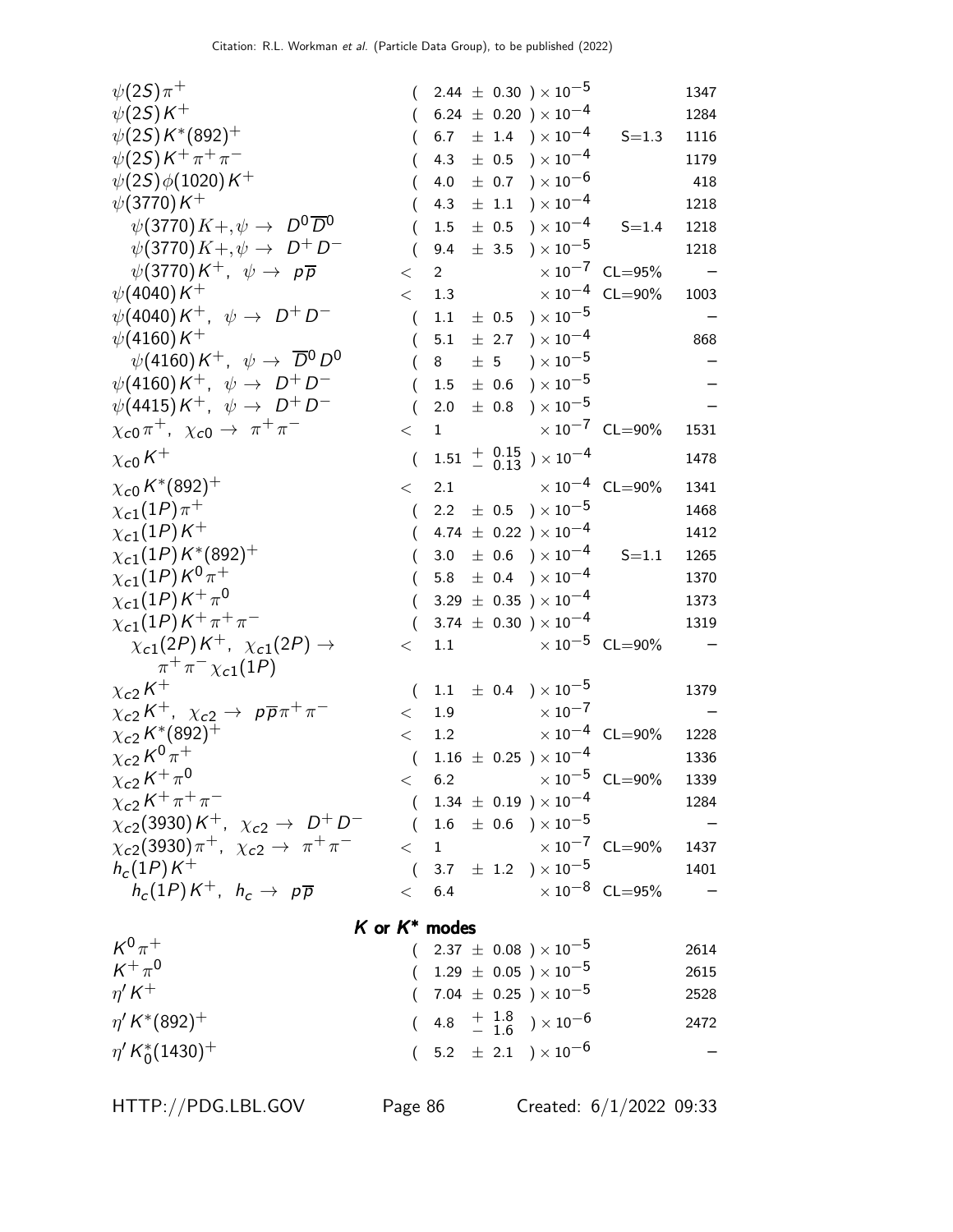| $\eta^{\prime} K_2^*(1430)^+$                                              |          | 2.8                                                         |                    | $\pm$ 0.5 $\mathrm{)}\times10^{-5}$                                       |                       |                                  | 2346 |
|----------------------------------------------------------------------------|----------|-------------------------------------------------------------|--------------------|---------------------------------------------------------------------------|-----------------------|----------------------------------|------|
| $\eta K^+$                                                                 |          | 2.4                                                         |                    | $\pm$ 0.4 ) $\times$ 10 <sup>-6</sup>                                     |                       | $S = 1.7$                        | 2588 |
| $\eta K^{*}(892)^{+}$                                                      |          |                                                             |                    | $1.93 \pm 0.16$ ) $\times 10^{-5}$                                        |                       |                                  | 2534 |
| $\eta K_0^*(1430)^+$                                                       |          | $1.8\,$                                                     |                    | $\pm$ 0.4 ) $\times$ 10 <sup>-5</sup>                                     |                       |                                  |      |
| $\eta K_2^*(1430)^+$                                                       |          | 9.1                                                         | $\pm$ 3.0          |                                                                           | $) \times 10^{-6}$    |                                  | 2414 |
| $\eta(1295)K^+\times B(\eta(1295)\rightarrow$<br>$\eta \pi \pi$ )          |          | 2.9                                                         | $+ 0.8$<br>$- 0.7$ |                                                                           | ) $\times$ 10 $^{-6}$ |                                  | 2455 |
| $\eta(1405)\,$ K $^+\times$ B( $\eta(1405)\rightarrow$<br>$\eta \pi \pi$ ) | $\lt$    | 1.3                                                         |                    |                                                                           |                       | $\times$ 10 <sup>-6</sup> CL=90% | 2425 |
| $\eta(1405)K^+\times B(\eta(1405) \rightarrow$<br>$K^*K$                   | $\lt$    | 1.2                                                         |                    |                                                                           |                       | $\times 10^{-6}$ CL=90%          | 2425 |
| $\eta(1475)K^+\times B(\eta(1475)\rightarrow$<br>$K^* K$                   | $\left($ |                                                             |                    | $1.38 \begin{array}{c} + & 0.21 \\ - & 0.18 \end{array}$ $\times 10^{-5}$ |                       |                                  | 2407 |
| $f_1(1285)K^+$                                                             | $\lt$    | 2.0                                                         |                    |                                                                           |                       | $\times$ 10 $^{-6}$ CL=90%       | 2458 |
| $f_1(1420)K^+\times$ B $(f_1(1420)\rightarrow$<br>$\eta \pi \pi$ )         | $\lt$    | 2.9                                                         |                    |                                                                           |                       | $\times$ 10 $^{-6}$ CL=90%       | 2420 |
| $f_1(1420)K^+\times B(f_1(1420)\rightarrow$<br>$K^* K$                     | $\lt$    | 4.1                                                         |                    |                                                                           |                       | $\times$ 10 $^{-6}$ CL=90%       | 2420 |
| $\phi(1680)K^+\times B(\phi(1680)\rightarrow$<br>$K^* K$                   | $\lt$    | 3.4                                                         |                    |                                                                           |                       | $\times$ 10 $^{-6}$ CL=90%       | 2344 |
| $f_0(1500)K^+$                                                             | (        |                                                             |                    | 3.7 $\pm$ 2.2 $) \times 10^{-6}$                                          |                       |                                  | 2398 |
| $\omega K^+$                                                               | $\left($ | 6.5                                                         |                    | $\pm$ 0.4 ) $\times$ 10 <sup>-6</sup>                                     |                       |                                  | 2558 |
| $\omega$ K*(892) <sup>+</sup>                                              | $\lt$    | 7.4                                                         |                    |                                                                           |                       | $\times$ 10 <sup>-6</sup> CL=90% | 2503 |
| $\omega(K\pi)_{0}^{*+}$                                                    | $\left($ | 2.8                                                         |                    | $\pm$ 0.4 ) $\times$ 10 <sup>-5</sup>                                     |                       |                                  |      |
| $\omega K_0^*(1430)^+$                                                     | (        | 2.4                                                         | $\pm$ 0.5          |                                                                           | $) \times 10^{-5}$    |                                  |      |
| $\omega K_{2}^{*}(1430)^{+}$                                               |          | 2.1                                                         | $\pm$ 0.4          |                                                                           | $) \times 10^{-5}$    |                                  | 2379 |
| $a_0(980)^+ K^0 \times B(a_0(980)^+ \rightarrow$                           | $\lt$    | 3.9                                                         |                    |                                                                           |                       | $\times 10^{-6}$ CL=90%          |      |
| $\eta \pi^+$ )                                                             |          |                                                             |                    |                                                                           |                       |                                  |      |
| $a_0(980)^0 K^+ \times B(a_0(980)^0 \rightarrow$<br>$\eta \pi^0$ )         | $\,<\,$  | 2.5                                                         |                    |                                                                           |                       | $\times 10^{-6}$ CL=90%          |      |
| $K^*(892)^0 \pi^+$                                                         |          | $(1.01 \pm 0.08) \times 10^{-5}$                            |                    |                                                                           |                       |                                  | 2562 |
| $K^*(892)^+\pi^0$                                                          |          | $(6.8 \pm 0.9) \times 10^{-6}$                              |                    |                                                                           |                       |                                  | 2563 |
| $K^+\pi^-\pi^+$                                                            |          | $(5.10 \pm 0.29) \times 10^{-5}$                            |                    |                                                                           |                       |                                  | 2609 |
| $K^+\pi^-\pi^+$ nonresonant                                                |          |                                                             |                    | $1.63 + 0.21 \over 0.15$ ) × 10 <sup>-5</sup>                             |                       |                                  | 2609 |
| $\omega(782)K^+$                                                           |          | $6\phantom{.0} \pm\phantom{0}9\phantom{.0} )\times 10^{-6}$ |                    |                                                                           |                       |                                  | 2558 |
| $K^+ f_0(980) \times B(f_0(980) \rightarrow$<br>$\pi^+\pi^-$               |          | 9.4 $\frac{+}{-}$ $\frac{1.0}{1.2}$ $\times 10^{-6}$        |                    |                                                                           |                       |                                  | 2522 |
| $f_2(1270)^0 K^+$                                                          |          | $(1.07 \pm 0.27) \times 10^{-6}$                            |                    |                                                                           |                       |                                  |      |
| $f_0(1370)^0$ K $^+$ $\times$                                              | $\lt$    | 1.07                                                        |                    |                                                                           |                       | $\times$ 10 $^{-5}~$ CL $=$ 90%  |      |
| $B(f_0(1370)^0 \to \pi^+\pi^-)$                                            |          |                                                             |                    |                                                                           |                       |                                  |      |
| $\rho^0$ (1450) K $^+$ $\times$                                            | $\,<\,$  | 1.17                                                        |                    |                                                                           |                       | $\times$ 10 $^{-5}$ CL=90%       |      |
| $B(\rho^0(1450) \to \pi^+\pi^-)$                                           |          |                                                             |                    |                                                                           |                       |                                  |      |

HTTP://PDG.LBL.GOV Page 87 Created: 6/1/2022 09:33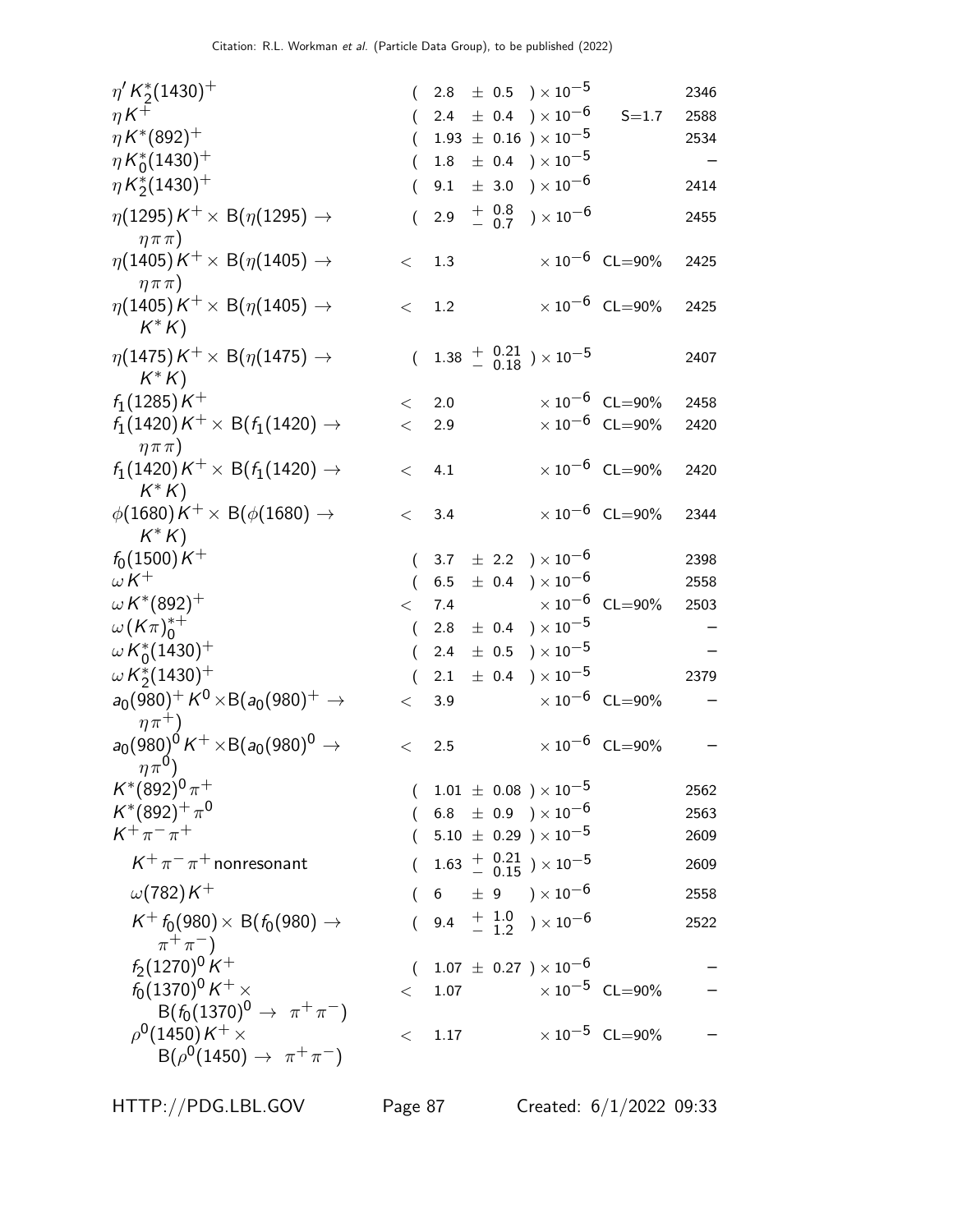| $f'_{2}(1525)K^{+}\times$                       | $\lt$            | 3.4     |                  |                                                                                 | $\times 10^{-6}$ CL=90%          | 2394 |
|-------------------------------------------------|------------------|---------|------------------|---------------------------------------------------------------------------------|----------------------------------|------|
| $B(f'_2(1525) \to \pi^+\pi^-)$                  |                  |         |                  |                                                                                 |                                  |      |
| $K^+\rho^0$                                     | €                | 3.7     |                  | $\pm$ 0.5 $\mathrm{)}\times10^{-6}$                                             |                                  | 2559 |
| $K_0^*(1430)^0 \pi^+$                           | $\left($         | 3.9     | $+ 0.6$<br>- 0.5 | ) $\times$ 10 $^{-5}$                                                           | $S = 1.4$                        | 2445 |
| $K_2^*(1430)^0 \pi^+$                           | (                | 5.6     | $+2.2$<br>- 1.5  | ) $\times$ 10 $^{-6}$                                                           |                                  | 2445 |
| $K^*(1410)^0 \pi^+$                             | $\lt$            | 4.5     |                  |                                                                                 | $\times 10^{-5}$ CL=90%          | 2448 |
| $K^*(1680)^0 \pi^+$                             | $\lt$            | 1.2     |                  |                                                                                 | $\times$ $10^{-5}$ $\,$ CL=90%   | 2358 |
| $K^+\pi^0\pi^0$                                 | $\left($         |         |                  | $1.62 \pm 0.19$ ) $\times 10^{-5}$                                              |                                  | 2610 |
| $f_0(980)K^+\times {\rm B} (f_0\to \pi^0\pi^0)$ |                  | $2.8\,$ |                  | $\pm$ 0.8 ) $\times$ 10 <sup>-6</sup>                                           |                                  | 2522 |
| $K^{-} \pi^{+} \pi^{+}$                         | $\,<\,$          | 4.6     |                  |                                                                                 | $\times$ 10 <sup>-8</sup> CL=90% | 2609 |
| $K^-\pi^+\pi^+$ nonresonant                     | $<\,$            | 5.6     |                  |                                                                                 | $\times 10^{-5}$ CL=90%          | 2609 |
| $K_1(1270)^0 \pi^+$                             | $\,<\,$          | 4.0     |                  |                                                                                 | $\times 10^{-5}$ CL=90%          | 2489 |
| $K_1(1400)^0 \pi^+$                             | $\,<\,$          | 3.9     |                  |                                                                                 | $\times 10^{-5}$ CL=90%          | 2451 |
| $K^{0}\pi^{+}\pi^{0}$                           | $\,<$            | 6.6     |                  |                                                                                 | $\times$ 10 <sup>-5</sup> CL=90% | 2609 |
| $K_0^*(1430)^+\pi^0$                            | $\overline{(\ }$ |         |                  | $1.19 + 0.20$ $) \times 10^{-5}$                                                |                                  |      |
| $K^0\rho^+$                                     |                  | 7.3     |                  | $^{+\hspace{+0.4em}1.0}_{-\hspace{+0.4em}1.2}$ $\hspace{1em}$ $)\times 10^{-6}$ |                                  | 2558 |
| $K^*(892)^+\pi^+\pi^-$                          |                  | 7.5     | $\pm$ 1.0        | ) $\times$ 10 $^{-5}$                                                           |                                  | 2557 |
| $K^*(892)^+$ $\rho^0$                           |                  | 4.6     | $\pm$ 1.1        | ) $\times$ $10^{-6}$                                                            |                                  | 2504 |
| $K^*(892)^+ f_0(980)$                           |                  | 4.2     | $\pm$ 0.7        | ) $\times$ 10 $^{-6}$                                                           |                                  | 2466 |
| $a_1^+ K^0$                                     |                  | 3.5     | $\pm$ 0.7        | ) $\times$ 10 $^{-5}$                                                           |                                  |      |
| $b_1^+ K^0 \times B(b_1^+ \to \omega \pi^+)$    |                  | 9.6     | $\pm$ 1.9        | ) $\times$ 10 <sup>-6</sup>                                                     |                                  |      |
| $K^*(892)^0 \rho^+$                             | (                | 9.2     | $\pm$ 1.5        | ) $\times$ 10 $^{-6}$                                                           |                                  | 2504 |
| $K_1(1400)^+$ $\rho^0$                          | $\,<\,$          | 7.8     |                  |                                                                                 | $\times 10^{-4}$ CL=90%          | 2388 |
| $K_2^*(1430)^+$ $\rho^0$                        | $\lt$            | 1.5     |                  |                                                                                 | $\times$ 10 <sup>-3</sup> CL=90% | 2381 |
| $b_1^0 K^+ \times B(b_1^0 \to \omega \pi^0)$    | $\left($         | 9.1     | $\pm$ 2.0        | $)\times10^{-6}$                                                                |                                  |      |
| $b_1^+ K^{*0} \times B(b_1^+ \to \omega \pi^+)$ | $\,<\,$          | 5.9     |                  |                                                                                 | $\times 10^{-6}$ CL=90%          |      |
| $b_1^0 K^{*+} \times B(b_1^0 \to \omega \pi^0)$ | $\lt$            | 6.7     |                  |                                                                                 | $\times$ $10^{-6}$ $\,$ CL=90%   |      |
| $K^+\overline{K}{}^0$                           |                  |         |                  | $1.31 \pm 0.17$ $) \times 10^{-6}$ S=1.2                                        |                                  | 2593 |
| $\overline{K}{}^0 K^+\pi^0$                     | $\lt$            | 2.4     |                  | $\times$ 10 $^{-5}$ CL=90%                                                      |                                  | 2578 |
| $K^+ K^0_S K^0_S$                               | $\left($         |         |                  | $1.05 \pm 0.04$ $)\times 10^{-5}$                                               |                                  | 2521 |
| $f_0(980)K^+$ , $f_0 \to K^0_S K^0_S$           |                  |         |                  | $1.47 \pm 0.33$ ) $\times 10^{-5}$                                              |                                  |      |
| $f_0(1710)K^+$ , $f_0 \to K^0_S K^0_S$          |                  |         |                  | 4.8 $\frac{+}{-}$ 4.0 $\rightarrow$ 10 <sup>-7</sup>                            |                                  |      |
| $K^+ K^0_S K^0_S$ nonresonant                   | (                |         |                  | 2.0 $\pm$ 0.4 $) \times 10^{-5}$                                                |                                  | 2521 |
| $K_S^0 K_S^0 \pi^+$                             | $\lt$            | 5.1     |                  | $\times$ 10 $^{-7}$ CL=90%                                                      |                                  | 2577 |
| $K^{+} K^{-} \pi^{+}$                           | $\left($         |         |                  | $5.2 \pm 0.4$ $) \times 10^{-6}$                                                |                                  | 2578 |
| $K^+ K^- \pi^+$ nonresonant                     |                  |         |                  | $(1.68 \pm 0.26) \times 10^{-6}$                                                |                                  | 2578 |
| $K^+ \overline{K}{}^*(892)^0$                   |                  |         |                  | $5.9 \pm 0.8$ $) \times 10^{-7}$                                                |                                  | 2540 |
| $K^+ \overline{K}^*_{0}(1430)^0$                |                  |         |                  | 3.8 $\pm$ 1.3 $\rightarrow$ 10 <sup>-7</sup>                                    |                                  | 2421 |
| $\pi^+ (K^+ K^-)$ $_{S-wave}$                   |                  |         |                  | 8.5 $\pm$ 0.9 $) \times 10^{-7}$                                                |                                  | 2578 |
| $K^+ K^+ \pi^-$                                 | $\,<\,$          | 1.1     |                  |                                                                                 | $\times 10^{-8}$ CL=90%          | 2578 |
|                                                 |                  |         |                  |                                                                                 |                                  |      |

HTTP://PDG.LBL.GOV Page 88 Created: 6/1/2022 09:33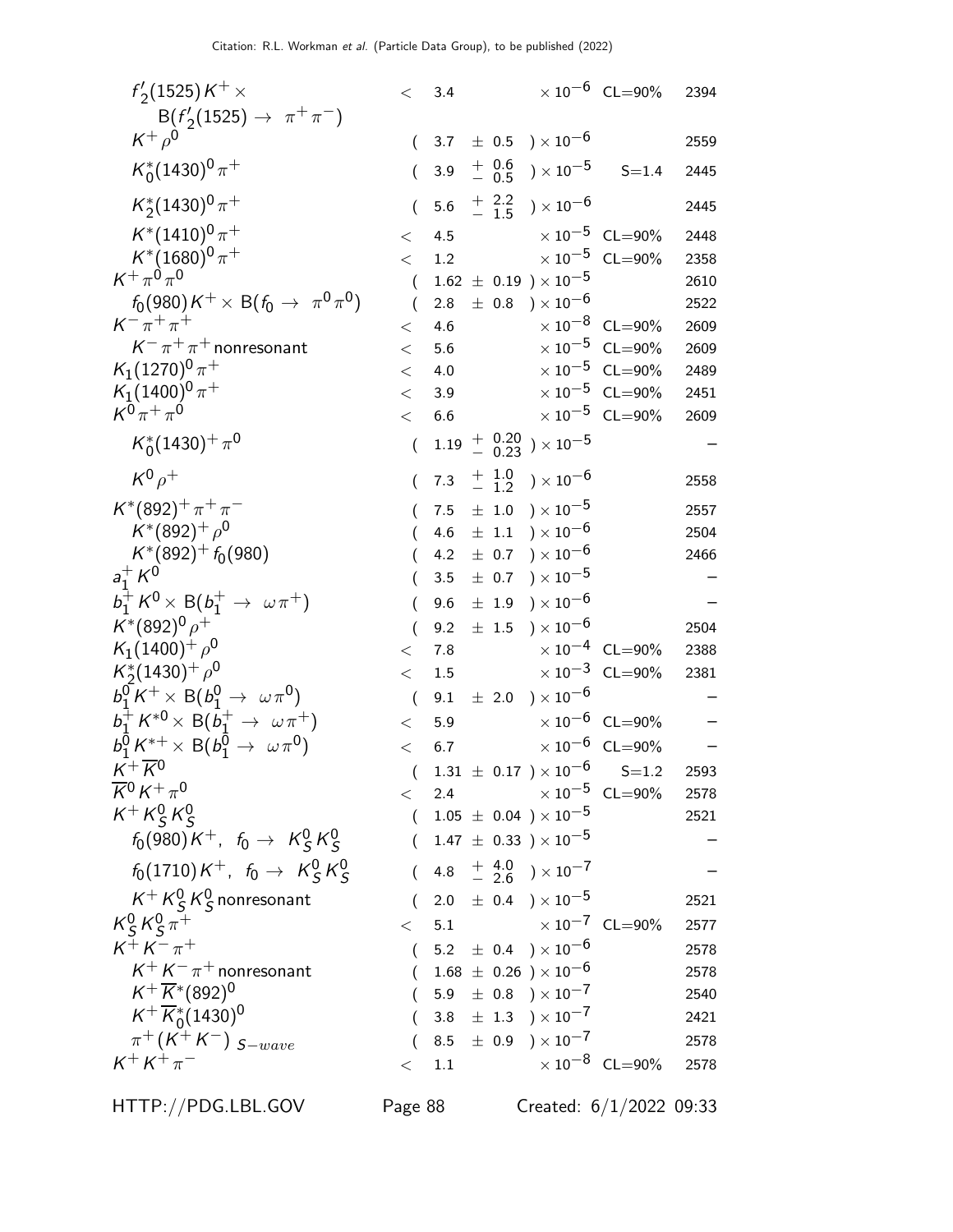| $K^+ K^+ \pi^-$ nonresonant                                             | $\lt$            |         |           | 8.79 $\times 10^{-5}$ CL=90%                                                       |                                  | 2578 |
|-------------------------------------------------------------------------|------------------|---------|-----------|------------------------------------------------------------------------------------|----------------------------------|------|
| $f'_{2}(1525)K^{+}$                                                     | $\left($         |         |           | $1.8 \pm 0.5$ $) \times 10^{-6}$                                                   | $S = 1.1$                        | 2394 |
| $K^{*+}\pi^+K^-$                                                        | $\lt$            | 1.18    |           | $\times$ 10 <sup>-5</sup> CL=90%                                                   |                                  | 2524 |
| $K^*(892)^+ K^*(892)^0$                                                 | $\left($         |         |           | 9.1 $\pm$ 2.9 $) \times 10^{-7}$                                                   |                                  | 2485 |
| $K^{*+} K^+ \pi^-$                                                      | $\lt$            | 6.1     |           | $\times$ 10 $^{-6}$ CL=90%                                                         |                                  | 2524 |
| $K^{+} K^{-} K^{+}$                                                     | $\left($         |         |           | $3.40 \pm 0.14$ ) $\times 10^{-5}$                                                 | $S = 1.4$                        | 2523 |
| $K^+\phi$                                                               |                  | 8.8     |           | $^{+\hspace{1mm}0.7}_{-\hspace{1mm}0.6}\hspace{1mm}$ ) $\times\hspace{1mm}10^{-6}$ | $S = 1.1$                        | 2516 |
| $f_0(980)K^+\times \mathsf{B}(f_0(980)\to$<br>$K^+ K^-$                 | $\left($         | 9.4     |           | $\pm$ 3.2 ) $\times$ 10 <sup>-6</sup>                                              |                                  | 2522 |
| $a_2(1320)K^+\times$<br>$B(a_2(1320) \to K^+K^-)$                       | $\lt$            | 1.1     |           |                                                                                    | $\times 10^{-6}$ CL=90%          | 2449 |
| $X_0(1550)K^+\times$<br>$B(X_0(1550) \to K^+K^-)$                       | $\left($         |         |           | 4.3 $\pm$ 0.7 $) \times 10^{-6}$                                                   |                                  |      |
| $\phi(1680)K^+\times \ {\sf B}(\phi(1680)\to$<br>$K^+K^-$               | $\,<$            | 8       |           |                                                                                    | $\times 10^{-7}$ CL=90%          | 2344 |
| $f_0(1710)K^+\times\,\operatorname{\sf B}(f_0(1710)\to$<br>$K^{+}K^{-}$ | $\left($         |         |           | $1.1 \pm 0.6$ $) \times 10^{-6}$                                                   |                                  | 2336 |
| $K^+ K^- K^+$ nonresonant                                               |                  |         |           | $(2.38 + \frac{0.28}{0.50}) \times 10^{-5}$                                        |                                  | 2523 |
| $K^*(892)^+ K^+ K^-$                                                    |                  | 3.6     |           | $\pm$ 0.5 $\mathrm{)}\times10^{-5}$                                                |                                  | 2466 |
| $K^*(892)^+ \phi$                                                       |                  | 10.0    |           | $\pm$ 2.0 ) $\times$ 10 <sup>-6</sup>                                              | $S = 1.7$                        | 2460 |
| $\phi(K\pi)_{0}^{*+}$                                                   | $\left($         | 8.3     |           | $\pm$ 1.6 ) $\times$ 10 $^{-6}$                                                    |                                  |      |
| $\phi K_1(1270)^+$                                                      | $\overline{(\ }$ | 6.1     |           | $\pm$ 1.9 $\rightarrow$ $\times 10^{-6}$                                           |                                  | 2380 |
| $\phi K_1(1400)^+$                                                      | $\,<\,$          | 3.2     |           |                                                                                    | $\times 10^{-6}$ CL=90%          | 2339 |
| $\phi K^{*}(1410)^{+}$                                                  | $\lt$            | 4.3     |           |                                                                                    | $\times 10^{-6}$ CL=90%          |      |
| $\phi\,K_0^*(1430)^+$                                                   | $\left($         | 7.0     |           | $\pm$ 1.6 $\mathrm{)}\times10^{-6}$                                                |                                  |      |
| $\phi K_2^*(1430)^+$                                                    | $\left($         | 8.4     | $\pm$ 2.1 | $)\times10^{-6}$                                                                   |                                  | 2332 |
| $\phi K_2^*(1770)^+$                                                    | $\,<\,$          | 1.50    |           |                                                                                    | $\times 10^{-5}$ CL=90%          | —    |
| $\phi K_2^*(1820)^+$                                                    | $\lt$            | 1.63    |           |                                                                                    | $\times 10^{-5}$ CL=90%          |      |
| $a_1^+ K^{*0}$                                                          | $\lt$            | 3.6     |           |                                                                                    | $\times$ 10 <sup>-6</sup> CL=90% |      |
| $K^+\phi\phi$                                                           | $\left($         |         |           | 4.2 $\pm$ 0.8 $) \times 10^{-6}$ S=2.2                                             |                                  | 2306 |
| $\eta' \eta' K^+$                                                       | $\lt$            | 2.5     |           | $\times$ 10 $^{-5}~$ CL=90%                                                        |                                  | 2338 |
| $\omega \phi K^+$                                                       | $\,<\,$          | $1.9\,$ |           |                                                                                    | $\times 10^{-6}$ CL=90%          | 2374 |
| $X(1812)K^+\times B(X\to \omega\phi)$                                   | $\lt$            | 3.2     |           |                                                                                    | $\times 10^{-7}$ CL=90%          |      |
| $K^*(892)^+$ $\gamma$                                                   | $\left($         |         |           | 3.92 $\pm$ 0.22 $) \times 10^{-5}$                                                 | $S = 1.7$                        | 2564 |
| $K_1(1270)^+$ $\gamma$                                                  | $\left($         |         |           | 4.4 $+$ 0.7 $\rightarrow$ 10 <sup>-5</sup>                                         |                                  | 2491 |
| $\eta K^+ \gamma$                                                       |                  |         |           | 7.9 $\pm$ 0.9 $) \times 10^{-6}$                                                   |                                  | 2588 |
| $\eta' K^+ \gamma$                                                      |                  |         |           | 2.9 $\frac{+}{-}$ $\frac{1.0}{0.9}$ $\times 10^{-6}$                               |                                  | 2528 |
| $\phi K^+ \gamma$                                                       |                  |         |           | $2.7 \pm 0.4$ $) \times 10^{-6}$                                                   | $S = 1.2$                        | 2516 |
| $K^+\pi^-\pi^+\gamma$                                                   |                  |         |           | $2.58 \pm 0.15$ ) $\times 10^{-5}$                                                 | $S = 1.3$                        | 2609 |
| $K^{*}(892)^{0}\pi^{+}\gamma$                                           |                  |         |           | $2.33 \pm 0.12$ ) $\times 10^{-5}$                                                 |                                  | 2562 |
| $K^+\rho^0\gamma$                                                       |                  |         |           | 8.2 $\pm$ 0.9 $) \times 10^{-6}$                                                   |                                  | 2559 |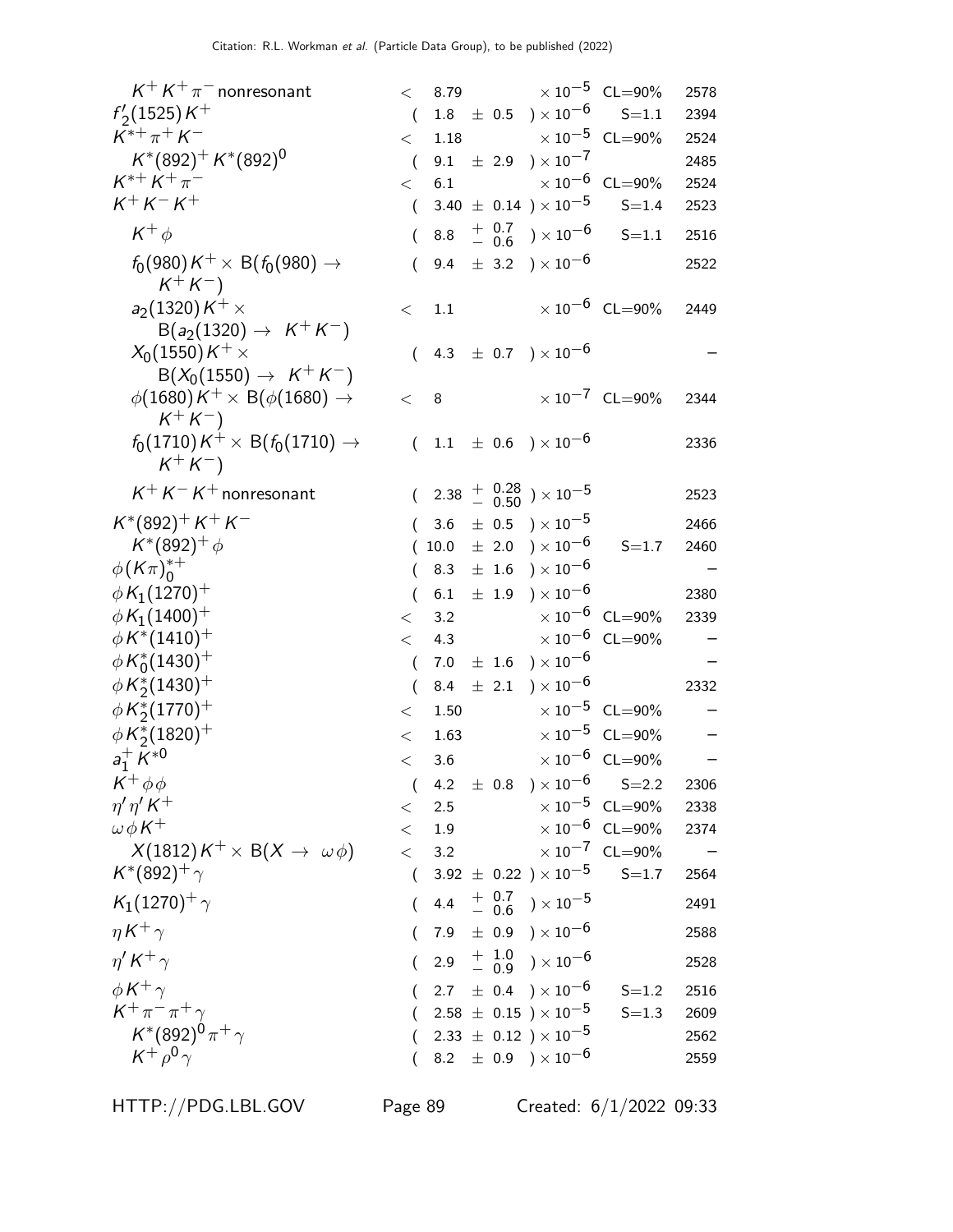| $(K^+\pi^-)_{\rm NR}\pi^+\gamma$                                 |                  |     |           | $(9.9 \tfrac{+1.7}{-2.0}) \times 10^{-6}$                                  |                         | 2609         |
|------------------------------------------------------------------|------------------|-----|-----------|----------------------------------------------------------------------------|-------------------------|--------------|
| $K^0\pi^+\pi^0\gamma$                                            |                  |     |           | 4.6 $\pm$ 0.5 $\times$ 10 <sup>-5</sup>                                    |                         | 2609         |
| $K_1(1400)^+$ $\gamma$                                           |                  | (10 |           | $\begin{array}{cc} +&5\ & -&4 \end{array}$ $)\times10^{-6}$                |                         | 2453         |
| $K^*(1410)^+$ $\gamma$                                           |                  |     |           | $(2.7 + \frac{0.8}{0.6}) \times 10^{-5}$                                   |                         |              |
| $K_0^*(1430)^0 \pi^+ \gamma$                                     |                  |     |           | 1.32 $+$ 0.26 $\rightarrow$ 10 <sup>-6</sup>                               |                         | 2445         |
| $K_2^*(1430)^+$ $\gamma$                                         | $\left($         |     |           | $1.4 \pm 0.4$ ) $\times 10^{-5}$                                           |                         | 2447         |
| $K^*(1680)^+$ $\gamma$                                           | $\left($         |     |           | 6.7 $\frac{+}{-}$ $\frac{1.7}{1.4}$ $\times 10^{-5}$                       |                         | 2360         |
| $K_3^*(1780)^+$ $\gamma$                                         | $\lt$            | 3.9 |           | $\times$ 10 $^{-5}~$ CL=90%                                                |                         | 2340         |
| $K_{4}^{*}(2045)^{+}\gamma$                                      | $\lt$            | 9.9 |           |                                                                            | $\times 10^{-3}$ CL=90% | 2242         |
| Light unflavored meson modes                                     |                  |     |           |                                                                            |                         |              |
| $\rho^+\gamma$                                                   |                  | 9.8 |           | $\pm$ 2.5 $\rm) \times 10^{-7}$                                            |                         | 2583         |
| $\pi^+\pi^0$                                                     |                  |     |           | 5.5 $\pm$ 0.4 $) \times 10^{-6}$                                           | $S = 1.2$               | 2636         |
| $\pi^{+}\pi^{+}\pi^{-}$                                          |                  |     |           | $1.52 \pm 0.14$ ) × $10^{-5}$                                              |                         | 2630         |
| $\rho^{0} \pi^{+}$                                               |                  |     |           | 8.3 $\pm$ 1.2 $) \times 10^{-6}$                                           |                         | 2581         |
| $\pi^+$ $f_0(980)$ , $f_0 \to \pi^+ \pi^-$                       | $\lt$            | 1.5 |           | $\times$ 10 $^{-6}$ CL=90%                                                 |                         | 2545         |
| $\pi^+ f_2(1270)$                                                | $\left($         |     |           | 2.2 $+$ 0.7 $\rightarrow$ 10 <sup>-6</sup>                                 |                         | 2484         |
| $\rho (1450)^0 \pi^+$ , $\rho^0 \to \pi^+ \pi^-$                 | $\overline{(\ }$ |     |           | $1.4 \quad {+\;\; 0.6 \atop - \;\; 0.9} \quad )\times 10^{-6}$             |                         | 2434         |
| $\rho (1450)^0 \pi^+$ , $\rho^0 \to K^+ K^-$                     | $\left($         |     |           | $1.60 \pm 0.14$ ) $\times 10^{-6}$                                         |                         |              |
| $f_0(1370)\pi^+$ , $f_0 \to \pi^+\pi^-$                          | $\lt$            | 4.0 |           | $\times$ 10 $^{-6}$ CL=90%                                                 |                         | 2460         |
| $f_0(500)\pi^+$ , $f_0 \to \pi^+\pi^-$                           | $\lt$            | 4.1 |           | $\times$ 10 $^{-6}$ CL=90%                                                 |                         |              |
| $\pi^+\pi^-\pi^+$ nonresonant                                    | $\overline{(\ }$ |     |           | 5.3 $\frac{+}{-}$ $\frac{1.5}{1.1}$ $\times 10^{-6}$                       |                         | 2630         |
| $\pi^+\,\pi^0\,\pi^0$                                            | $\lt$            | 8.9 |           |                                                                            | $\times 10^{-4}$ CL=90% | 2631         |
| $\rho^+\pi^0$                                                    | $\left($         |     |           | $1.09 \pm 0.14$ ) × $10^{-5}$                                              |                         | 2581         |
| $\pi^+ \pi^- \pi^+ \pi^0$                                        | $\lt$            | 4.0 |           | $\times$ 10 <sup>-3</sup> CL=90%                                           |                         | 2622         |
| $\rho^+ \rho^0$                                                  | $\left($         |     |           | $2.40 \pm 0.19$ ) $\times 10^{-5}$                                         |                         | 2523         |
| $\rho^+ \, f_0(980), \; \; f_0 \, \rightarrow \; \pi^+ \, \pi^-$ | $\lt$            |     |           | 2.0 $\times 10^{-6}$ CL=90%                                                |                         | 2486         |
| $a_1(1260)^{+}\pi^0$<br>$a_1(1260)^0 \pi^+$                      |                  |     |           | $2.6 \pm 0.7$ $) \times 10^{-5}$                                           |                         | 2494         |
| $\omega \pi^+$                                                   |                  |     |           | $2.0 \pm 0.6$ $) \times 10^{-5}$<br>6.9 $\pm$ 0.5 $\right) \times 10^{-6}$ |                         | 2494<br>2580 |
| $\omega \rho^+$                                                  |                  |     |           | $1.59 \pm 0.21$ ) $\times 10^{-5}$                                         |                         | 2522         |
| $\eta\pi^+$                                                      |                  |     |           | $4.02 \pm 0.27$ ) $\times 10^{-6}$                                         |                         | 2609         |
| $\eta \rho^+$                                                    |                  | 7.0 |           | $\pm$ 2.9 ) $\times 10^{-6}$                                               | $S = 2.8$               | 2553         |
| $\eta^\prime\,\pi^+$                                             |                  | 2.7 | $\pm$ 0.9 | ) $\times$ $10^{-6}$                                                       | $S = 1.9$               | 2551         |
| $\eta' \rho^+$                                                   |                  | 9.7 |           | $\pm$ 2.2 $\rightarrow \times 10^{-6}$                                     |                         | 2492         |
| $\phi \pi^+$                                                     |                  | 3.2 | $\pm$ 1.5 | $)\times10^{-8}$                                                           |                         | 2539         |
| $\phi \rho^+$                                                    | $\,<\,$          | 3.0 |           |                                                                            | $\times 10^{-6}$ CL=90% | 2480         |
| $a_0(980)^0 \pi^+$ , $a_0^0 \to \eta \pi^0$                      | $\,<\,$          | 5.8 |           |                                                                            | $\times 10^{-6}$ CL=90% |              |
| $a_0(980)^+\pi^0$ , $a_0^+ \rightarrow \eta \pi^+$               | $<\,$            | 1.4 |           |                                                                            | $\times 10^{-6}$ CL=90% |              |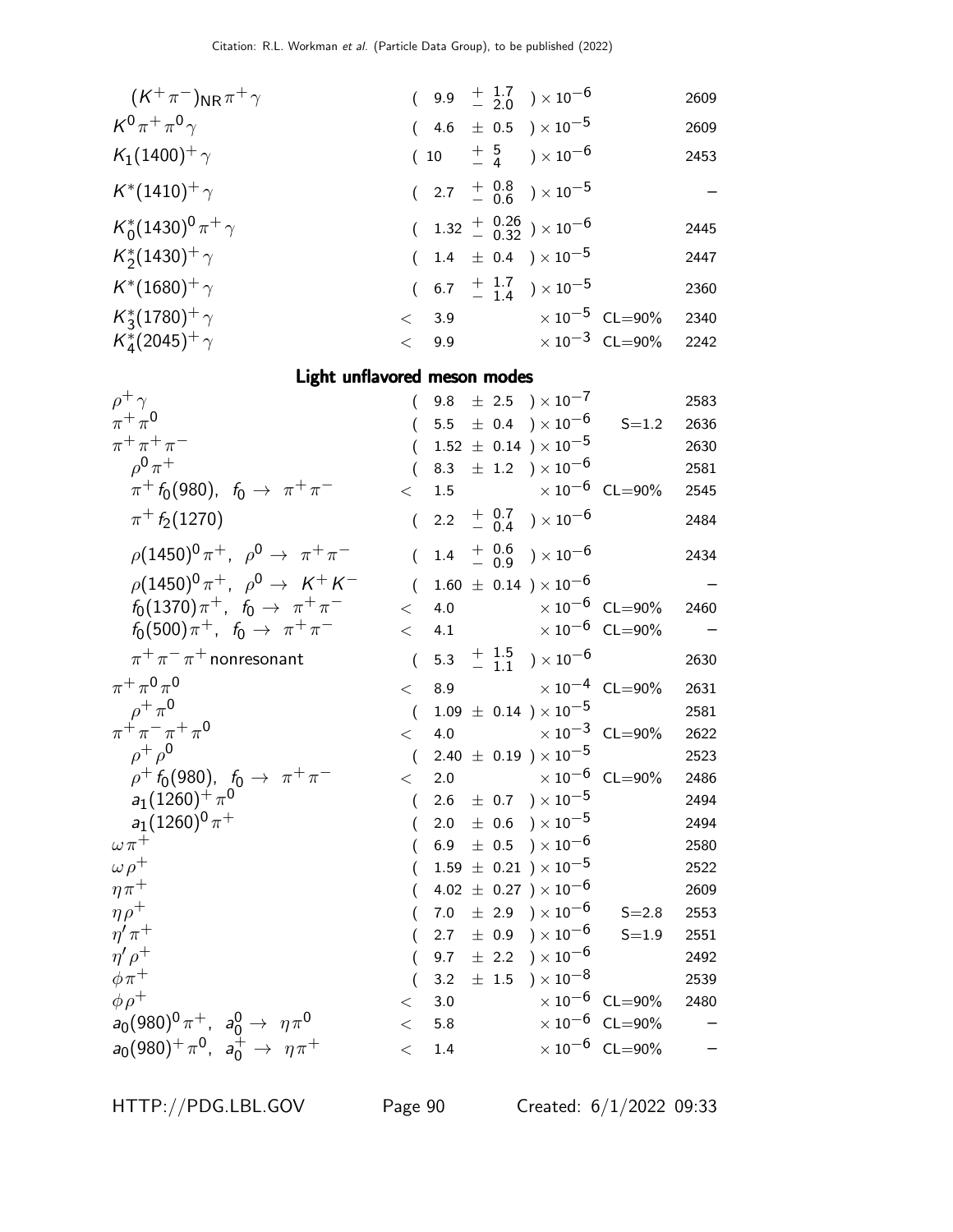| $\pi^+ \pi^+ \pi^+ \pi^- \pi^-$               |               | $<\phantom{00}8.6$ |                                       | $\times$ 10 <sup>-4</sup> CL=90% | 2608 |
|-----------------------------------------------|---------------|--------------------|---------------------------------------|----------------------------------|------|
| $\rho^{0}$ a <sub>1</sub> (1260) <sup>+</sup> |               | $<\phantom{0}6.2$  | $\times$ 10 <sup>-4</sup> CL=90%      |                                  | 2433 |
| $\rho^{0}$ a <sub>2</sub> (1320) <sup>+</sup> |               | $<\phantom{0}7.2$  | $\times$ 10 <sup>-4</sup> CL=90% 2410 |                                  |      |
| $b_1^0 \pi^+$ , $b_1^0 \to \omega \pi^0$      |               |                    | $(6.7 \pm 2.0) \times 10^{-6}$ -      |                                  |      |
| $b_1^+\pi^0$ , $b_1^+\to \omega\pi^+$         |               | < 3.3              |                                       | $\times 10^{-6}$ CL=90% -        |      |
| $\pi^+ \pi^+ \pi^+ \pi^- \pi^- \pi^0$         |               | $\lt$ 6.3          |                                       | $\times 10^{-3}$ CL=90% 2592     |      |
| $b_1^+ \rho^0$ , $b_1^+ \to \omega \pi^+$     |               | < 5.2              |                                       | $\times 10^{-6}$ CL=90% -        |      |
| $a_1(1260)^+ a_1(1260)^0$                     | $\langle$ 1.3 |                    |                                       | % CL=90% 2336                    |      |
| $b_1^0 \rho^+$ , $b_1^0 \to \omega \pi^0$     |               | < 3.3              |                                       | $\times 10^{-6}$ CL=90% –        |      |
|                                               |               |                    |                                       |                                  |      |

#### Charged particle  $(h^{\pm})$  modes

| $h^{\pm} = K^{\pm}$ or $\pi^{\pm}$            |                                                    |                         |      |
|-----------------------------------------------|----------------------------------------------------|-------------------------|------|
| $h^+ \pi^0$                                   | $(1.6 \frac{+}{-} \frac{0.7}{0.6}) \times 10^{-5}$ |                         | 2636 |
| $\omega h^+$                                  | $(1.38 \frac{+}{0.24}) \times 10^{-5}$             |                         | 2580 |
| $h^+X^0$ (Familon)                            | $\lt$ 4.9                                          | $\times 10^{-5}$ CL=90% |      |
| $K^+\dot{X}^0$ , $X^0 \rightarrow \mu^+\mu^-$ | $\lt$ 1                                            | $\times 10^{-7}$ CL=95% |      |

## Baryon modes

| $p\overline{p}\pi^+$                                                       |                                       |  | $(1.62 \pm 0.20) \times 10^{-6}$                                   |                                                      | 2439   |
|----------------------------------------------------------------------------|---------------------------------------|--|--------------------------------------------------------------------|------------------------------------------------------|--------|
| $p\overline{p}\pi$ <sup>+</sup> nonresonant                                |                                       |  |                                                                    | $<$ 5.3 $\times 10^{-5}$ CL=90% 2439                 |        |
| $p\overline{p}\pi^+\pi^0$                                                  | $\left($                              |  | 4.6 $\pm$ 1.3 $) \times 10^{-6}$                                   |                                                      | 2407   |
| $p\overline{p}K^+$                                                         | $\left($                              |  |                                                                    | 5.9 $\pm$ 0.5 $\mathrm{)} \times 10^{-6}$ S=1.5 2348 |        |
| $\Theta(1710)^{++}$ $\overline{p}$ , $\Theta^{++}$ $\rightarrow$<br>$pK^+$ | $[ppp] < 9.1$ $\times 10^{-8}$ CL=90% |  |                                                                    |                                                      |        |
| $f_J(2220)K^+$ , $f_J \rightarrow p\overline{p}$                           | $[ppp] < 4.1$ $\times 10^{-7}$ CL=90% |  |                                                                    |                                                      | 2135   |
| $p\overline{\Lambda}(1520)$                                                |                                       |  | $(3.1 \pm 0.6) \times 10^{-7}$                                     |                                                      | 2322   |
| $p\overline{p}K^+$ nonresonant                                             |                                       |  | $< 8.9$ $\times 10^{-5}$ CL=90%                                    |                                                      | 2348   |
| $p\overline{p}K^{*}(892)^{+}$                                              | $\left($                              |  | 3.6 $+$ 0.8 $\rightarrow$ 10 <sup>-6</sup>                         |                                                      | 2215   |
| $f_J(2220)K^{*+}$ , $f_J \rightarrow p\overline{p}$                        | $\lt$                                 |  | 7.7 $\times 10^{-7}$ CL=90%                                        |                                                      | 2059   |
| $p\Lambda$                                                                 |                                       |  | $(2.4 + \frac{1.0}{0.9}) \times 10^{-7}$                           |                                                      | 2430   |
| $p\overline{\Lambda}\gamma$                                                |                                       |  | $(2.4 + \frac{0.5}{0.4}) \times 10^{-6}$                           |                                                      | 2430   |
| $p\overline{\Lambda}\pi^0$                                                 |                                       |  | $(3.0 + \begin{array}{cc} 0.7 \\ -0.6 \end{array}) \times 10^{-6}$ |                                                      | 2402   |
| $p\overline{\Sigma}$ (1385) <sup>0</sup>                                   |                                       |  | $< 4.7 \times 10^{-7} \text{ CL} = 90\%$                           |                                                      | 2362   |
| $\Delta^+ \overline{\Lambda}$                                              |                                       |  | $< 8.2$ $\times 10^{-7}$ CL=90%                                    |                                                      | $\sim$ |
| $p\overline{\Sigma}\gamma$                                                 | $\lt$                                 |  | 4.6 $\times 10^{-6}$ CL=90%                                        |                                                      | 2413   |
| $p\overline{\Lambda}\pi^+\pi^-$                                            |                                       |  | $(1.13 \pm 0.13) \times 10^{-5}$                                   |                                                      | 2367   |
| $\rho\overline{\Lambda}\pi^+\pi^-$ nonresonant                             | $\left($                              |  | 5.9 $\pm$ 1.1 $) \times 10^{-6}$                                   |                                                      | 2367   |
| $\rho \overline{\Lambda} \rho^0$ , $\rho^0 \rightarrow \pi^+ \pi^-$        |                                       |  | 4.8 $\pm$ 0.9 $) \times 10^{-6}$                                   |                                                      | 2214   |
| $p\overline{\Lambda}f_2(1270)$ , $f_2 \rightarrow \pi^+\pi^-$              |                                       |  | 2.0 $\pm$ 0.8 $) \times 10^{-6}$                                   |                                                      | 2026   |
| $p\overline{\Lambda}K^{+}K^{-}$                                            |                                       |  | 4.1 $\pm$ 0.7 $) \times 10^{-6}$                                   |                                                      | 2132   |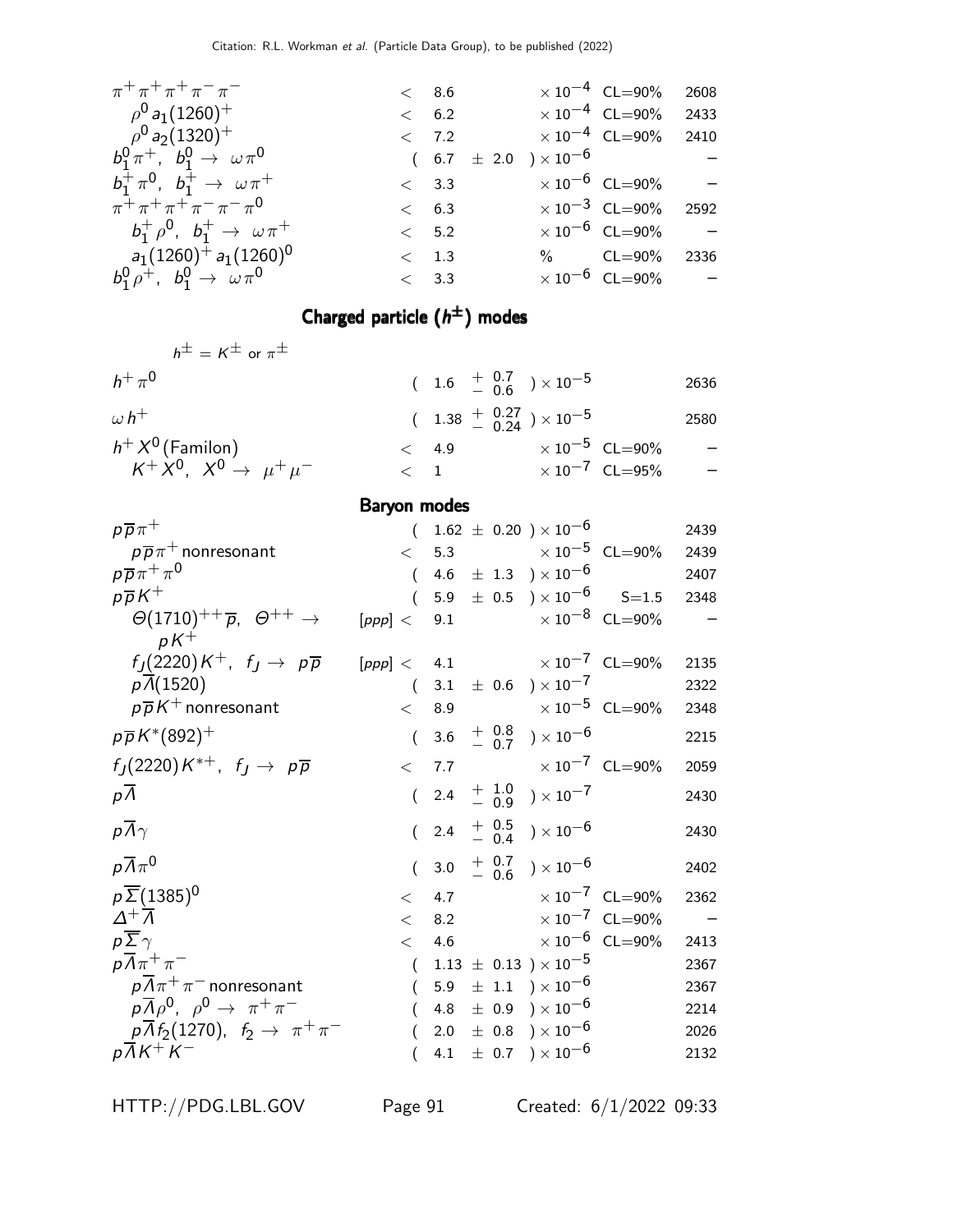| $p \Lambda \phi$                                                                                                                                                                                                                                                                                                                                                                                                                                                  |                | 8.0     |                   | $\pm$ 2.2 ) $\times 10^{-7}$                 |                                  | 2119 |
|-------------------------------------------------------------------------------------------------------------------------------------------------------------------------------------------------------------------------------------------------------------------------------------------------------------------------------------------------------------------------------------------------------------------------------------------------------------------|----------------|---------|-------------------|----------------------------------------------|----------------------------------|------|
| $\overline{p}AK^+K^-$                                                                                                                                                                                                                                                                                                                                                                                                                                             |                | 3.7     | $\pm$ 0.6         | $)\times10^{-6}$                             |                                  | 2132 |
| $\Lambda \overline{\Lambda} \pi^+$                                                                                                                                                                                                                                                                                                                                                                                                                                | $\,<\,$        | 9.4     |                   |                                              | $\times 10^{-7}$ CL=90%          | 2358 |
| $\overline{\Lambda\Lambda K^+}$                                                                                                                                                                                                                                                                                                                                                                                                                                   | $\overline{(}$ | 3.4     |                   | $\pm$ 0.6 $\mathrm{)}\times10^{-6}$          |                                  | 2251 |
| $\overline{\Lambda K^{*+}}$                                                                                                                                                                                                                                                                                                                                                                                                                                       | (              | 2.2     | $^+$ 1.2<br>- 0.9 | ) $\times$ 10 $^{-6}$                        |                                  | 2098 |
| $\lambda(1520)\overline{\Lambda}K^+$                                                                                                                                                                                                                                                                                                                                                                                                                              | $\overline{(}$ | $2.2\,$ |                   | $\pm$ 0.7 ) $\times$ 10 <sup>-6</sup>        |                                  | 2126 |
| $\Lambda$ $(1520)$ K <sup>+</sup>                                                                                                                                                                                                                                                                                                                                                                                                                                 | $\,<\,$        | 2.08    |                   | $\times$ 10 <sup>-6</sup>                    |                                  | 2126 |
| $\overline{\Delta}{}^0$ p                                                                                                                                                                                                                                                                                                                                                                                                                                         | $\,<\,$        | 1.38    |                   | $\times$ 10 $^{-6}$                          | $CL = 90\%$                      | 2403 |
| $\varDelta^{++}\overline{\rho}$                                                                                                                                                                                                                                                                                                                                                                                                                                   | $<\,$          | $1.4\,$ |                   |                                              | $\times 10^{-7}$ CL=90%          | 2403 |
| $D^+ p \overline{p}$                                                                                                                                                                                                                                                                                                                                                                                                                                              | $\,<\,$        | 1.5     |                   |                                              | $\times 10^{-5}$ CL=90%          | 1860 |
| $D^*(2010)^+ p\overline{p}$                                                                                                                                                                                                                                                                                                                                                                                                                                       | $\,<\,$        | 1.5     |                   |                                              | $\times$ 10 <sup>-5</sup> CL=90% | 1786 |
| $\overline{D}{}^0 p \overline{p} \pi^+$                                                                                                                                                                                                                                                                                                                                                                                                                           | (              |         |                   | 3.72 $\pm$ 0.27 $) \times 10^{-4}$           |                                  | 1789 |
| $\overline{D}^{*0} p \overline{p} \pi^+$                                                                                                                                                                                                                                                                                                                                                                                                                          | (              |         |                   | 3.73 $\pm$ 0.32 $) \times 10^{-4}$           |                                  | 1709 |
| $D^- p \overline{p} \pi^+ \pi^-$                                                                                                                                                                                                                                                                                                                                                                                                                                  | (              |         |                   | $1.66 \pm 0.30$ ) $\times 10^{-4}$           |                                  | 1705 |
| $D^{*-} p \overline{p} \pi^+ \pi^-$                                                                                                                                                                                                                                                                                                                                                                                                                               |                |         |                   | $1.86 \pm 0.25$ ) × $10^{-4}$                |                                  | 1621 |
| $p\overline{A^0}\overline{D^0}$                                                                                                                                                                                                                                                                                                                                                                                                                                   |                |         |                   | $1.43 \pm 0.32$ ) × $10^{-5}$                |                                  |      |
| $p\overline{A}^0\overline{D}{}^*(2007)^0$                                                                                                                                                                                                                                                                                                                                                                                                                         | $\lt$          | 5       |                   |                                              | $\times 10^{-5}$ CL=90%          |      |
| $\overline{\Lambda}_c^- p \pi^+$                                                                                                                                                                                                                                                                                                                                                                                                                                  | $\overline{(}$ | 2.3     |                   | $\pm$ 0.4 ) $\times$ 10 <sup>-4</sup>        | $S = 2.2$                        | 1980 |
| $\overline{\Lambda}_c^- \Delta(1232)^{++}$                                                                                                                                                                                                                                                                                                                                                                                                                        | $\,<\,$        | 1.9     |                   |                                              | $\times 10^{-5}$ CL=90%          | 1928 |
| $\overline{\Lambda}_c^- \Delta_X (1600)^{++}$                                                                                                                                                                                                                                                                                                                                                                                                                     | (              | 4.7     |                   | $\pm$ 1.0 $\mathrm{)}\times10^{-5}$          |                                  |      |
| $\Lambda_c^- \Delta_X (2420)^{++}$                                                                                                                                                                                                                                                                                                                                                                                                                                |                | 3.7     |                   | $\pm$ 0.8 ) $\times$ 10 <sup>-5</sup>        |                                  |      |
| $(\Lambda_c^- p)_s \pi^+$<br>[qqq]                                                                                                                                                                                                                                                                                                                                                                                                                                | (              | 3.1     | $\pm$ 0.7         | $)\times10^{-5}$                             |                                  |      |
| $\overline{\Sigma}_c(2520)^0 p$                                                                                                                                                                                                                                                                                                                                                                                                                                   | $\lt$          | 3       |                   |                                              | $\times 10^{-6}$ CL=90%          | 1904 |
| $\overline{\Sigma}_c(2800)^0 p$                                                                                                                                                                                                                                                                                                                                                                                                                                   | $\overline{(}$ | 2.6     |                   | $\pm$ 0.9 $\mathrm{)}\times10^{-5}$          |                                  |      |
| $\Lambda_c^- p \pi^+ \pi^0$                                                                                                                                                                                                                                                                                                                                                                                                                                       | (              | 1.8     | $\pm$ 0.6         | $) \times 10^{-3}$                           |                                  | 1935 |
| $\overline{\Lambda}_{c}^{-} p \pi^{+} \pi^{+} \pi^{-}$                                                                                                                                                                                                                                                                                                                                                                                                            | (              | 2.2     | $\pm$ 0.7         | $) \times 10^{-3}$                           |                                  | 1880 |
| $\overline{\Lambda}_{c}^{-} p \pi^{+} \pi^{+} \pi^{-} \pi^{0}$                                                                                                                                                                                                                                                                                                                                                                                                    | $\,<\,$        | 1.34    |                   | $\%$                                         | $CL = 90\%$                      | 1823 |
| $\Lambda_c^+ \Lambda_c^- K^+$                                                                                                                                                                                                                                                                                                                                                                                                                                     | $\left($       | 4.9     |                   | $\pm$ 0.7 ) $\times$ 10 $^{-4}$              |                                  | 739  |
| $\Xi_c(2930)\Lambda_c^+$ , $\Xi_c \to K^+\Lambda_c^-$                                                                                                                                                                                                                                                                                                                                                                                                             | $\overline{(}$ | 1.7     | $\pm$ 0.5         | $)\times10^{-4}$                             |                                  |      |
| $\overline{\Sigma}_c(2455)^0 p$                                                                                                                                                                                                                                                                                                                                                                                                                                   |                |         |                   | 2.9 $\pm$ 0.7 $) \times 10^{-5}$             |                                  | 1938 |
| $\frac{\overline{\Sigma}_c (2455)^0 p \pi^0}{\overline{\Sigma}_c (2455)^0 p \pi^- \pi^+}$                                                                                                                                                                                                                                                                                                                                                                         |                |         |                   | $3.5 \pm 1.1$ $) \times 10^{-4}$             |                                  | 1896 |
|                                                                                                                                                                                                                                                                                                                                                                                                                                                                   |                |         |                   | 3.5 $\pm$ 1.1 $) \times 10^{-4}$             |                                  | 1845 |
| $\overline{\Sigma}_c (2455)^{--} p \pi^+ \pi^+$                                                                                                                                                                                                                                                                                                                                                                                                                   |                |         |                   | $2.37 \pm 0.20$ ) $\times 10^{-4}$           |                                  | 1845 |
|                                                                                                                                                                                                                                                                                                                                                                                                                                                                   | $\lt$          | 1.9     |                   | $\times$ 10 $^{-4}~$ CL $=$ 90%              |                                  |      |
|                                                                                                                                                                                                                                                                                                                                                                                                                                                                   | $\left($       |         |                   | 9.5 $\pm$ 2.3 $) \times 10^{-4}$             |                                  | 1144 |
| $\frac{\sum_{c} (2433)}{\prod_{c} (2593)^{-}} / \frac{p_{\pi} \cdot \pi}{\prod_{c} (2625)^{-}} p_{\pi} + \frac{\overline{=}0}{\overline{=}0} \Lambda_{c}^{+}$<br>$\overline{=}0 \Lambda_{c}^{+}$ , $\overline{=}0 \rightarrow \overline{=} + \pi^{-}$<br>$\overline{=}0 \Lambda_{c}^{+}$ , $\overline{=}0 \rightarrow \Lambda K^{+} \pi^{-}$<br>$\overline{=}0 \Lambda_{c}^{+}$ , $\overline{=}0 \rightarrow \rho K^{-} K^{-} \pi^{+}$<br>$\Lambda_{c}^{+} \over$ | $\left($       |         |                   | $1.76 \pm 0.29$ ) $\times 10^{-5}$           |                                  | 1144 |
|                                                                                                                                                                                                                                                                                                                                                                                                                                                                   | $\left($       |         |                   | $1.14 \pm 0.26$ ) × $10^{-5}$                |                                  | 1144 |
|                                                                                                                                                                                                                                                                                                                                                                                                                                                                   |                |         |                   | 5.5 $\pm$ 1.9 $) \times 10^{-6}$             |                                  |      |
|                                                                                                                                                                                                                                                                                                                                                                                                                                                                   | $\lt$          | 6.5     |                   | $\times$ 10 $^{-4}~$ CL $=$ 90%              |                                  | 1023 |
|                                                                                                                                                                                                                                                                                                                                                                                                                                                                   | $\lt$          | 7.9     |                   |                                              | $\times$ 10 <sup>-4</sup> CL=90% |      |
| $\Lambda_c^+ \overline{\Xi}_c (2790)^0$                                                                                                                                                                                                                                                                                                                                                                                                                           | $\left($       |         |                   | 1.1 $\pm$ 0.4 $\rightarrow$ 10 <sup>-3</sup> |                                  |      |
|                                                                                                                                                                                                                                                                                                                                                                                                                                                                   |                |         |                   |                                              |                                  |      |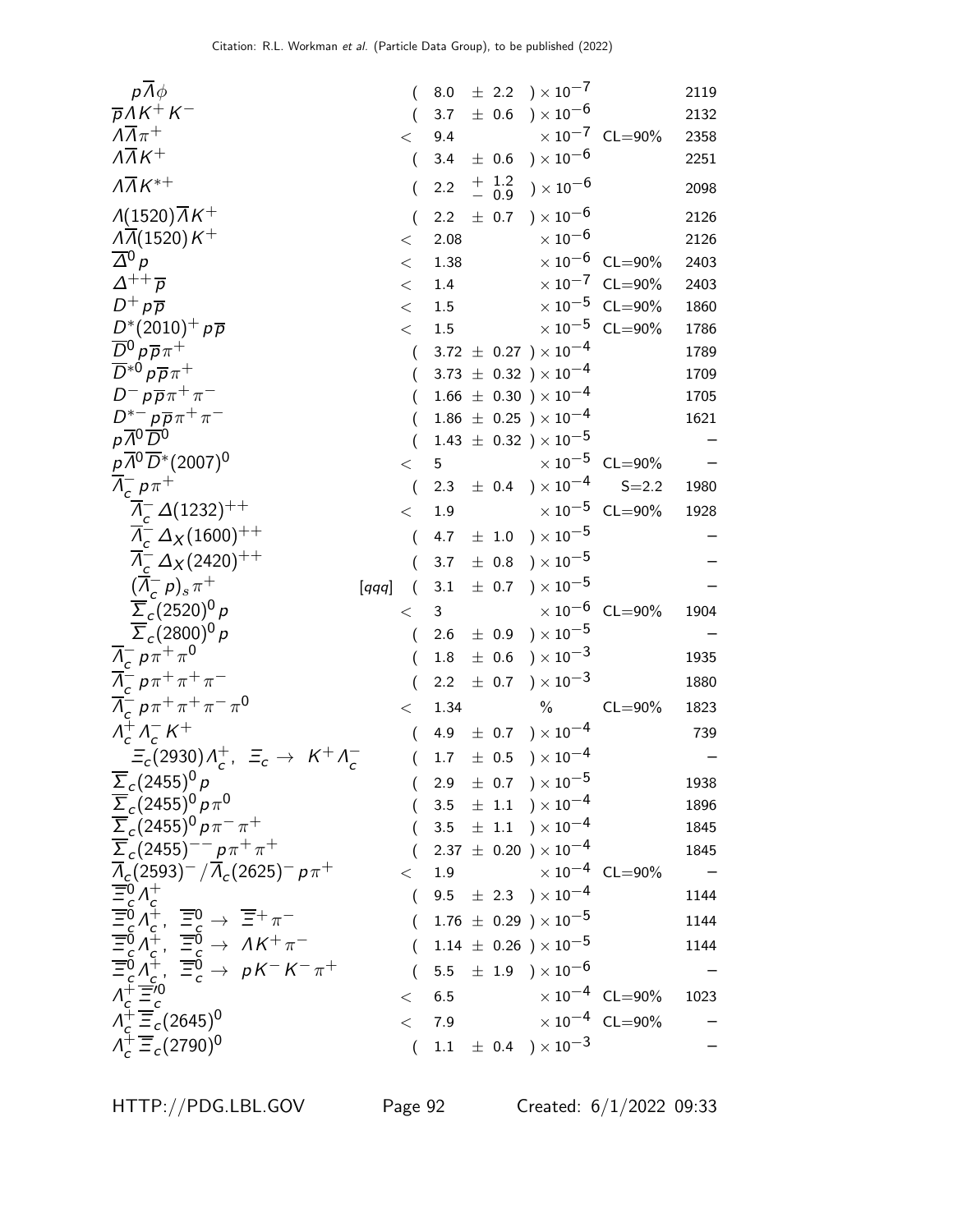### Lepton Family number  $(LF)$  or Lepton number  $(L)$  or Baryon number  $(B)$ violating modes, or/and  $\Delta B = 1$  weak neutral current (B1) modes

| $\pi^+ \ell^+ \ell^-$                 | B1          | $\lt$               | 4.9                                         |                                               | $\times 10^{-8}$ CL=90%          | 2638 |
|---------------------------------------|-------------|---------------------|---------------------------------------------|-----------------------------------------------|----------------------------------|------|
| $\pi^+ e^+ e^-$                       | B1          | $\lt$               | $8.0\,$                                     |                                               | $\times\,10^{-8}$ CL=90%         | 2638 |
| $\pi^+ \mu^+ \mu^-$                   | B1          | $\overline{(}$      | $1.78 \pm 0.23$ ) $\times 10^{-8}$          |                                               |                                  | 2634 |
| $\pi^+ \nu \overline{\nu}$            | B1          | $\lt$               | 1.4                                         |                                               | $\times 10^{-5}$ CL=90%          | 2638 |
| $K^+ \ell^+ \ell^-$                   | B1          | $\sqrt{ }$<br>[iii] | 4.7 $\pm$ 0.5 $\right) \times 10^{-7}$      |                                               | $S = 2.3$                        | 2617 |
| $K^+e^+e^-$                           | B1          | $\overline{(}$      | 5.6                                         | $\pm$ 0.6 $\mathrm{)}\times10^{-7}$           |                                  | 2617 |
| $K^+ \mu^+ \mu^-$                     | B1          | $\left($            | 4.53 $\pm$ 0.35 $\times 10^{-7}$            |                                               | $S = 1.8$                        | 2612 |
| $K^+ \mu^+ \mu^-$ nonreso-            | B1          | $\left($            | 4.37 $\pm$ 0.27 ) $\times$ 10 <sup>-7</sup> |                                               |                                  | 2612 |
| nant                                  |             |                     |                                             |                                               |                                  |      |
| $K^+\tau^+\tau^-$                     | B1          | $\lt$               | 2.25                                        |                                               | $\times 10^{-3}$ CL=90%          | 1687 |
| $K^+\overline{\nu}\nu$                | ${\it B1}$  | $\,<\,$             | 1.6                                         |                                               | $\times 10^{-5}$ CL=90%          | 2617 |
| $\rho^+ \nu \overline{\nu}$           | B1          | $\,<\,$             | 3.0                                         |                                               | $\times 10^{-5}$ CL=90%          | 2583 |
| $K^*(892)^+ \ell^+ \ell^-$            | B1          | [iii]<br>$\sqrt{ }$ | $1.01 \pm 0.11$ ) $\times 10^{-6}$          |                                               | $S = 1.1$                        | 2564 |
| $K^*(892)^+ e^+ e^-$                  | B1          | $\left($            | $1.55\,$                                    | $^{+}_{-}$ $^{0.40}_{-0.31}$ $)\times10^{-6}$ |                                  | 2564 |
| $K^*(892)^+ \mu^+ \mu^-$              | B1          | $\left($            | 9.6                                         | $\pm$ 1.0 $) \times 10^{-7}$                  |                                  | 2560 |
| $K^*(892)^+\nu\overline{\nu}$         | B1          | $\,<\,$             | 4.0                                         |                                               | $\times 10^{-5}$ CL=90%          | 2564 |
| $K^+ \pi^+ \pi^- \mu^+ \mu^-$         | B1          | $\left($            | $\pm$ 0.4<br>4.3                            | ) $\times$ 10 $^{-7}$                         |                                  | 2593 |
| $\phi K^+ \mu^+ \mu^-$                | B1          | $\overline{(\ }$    | $+2.1$<br>- 1.7<br>$7.9$                    | ) $\times$ 10 <sup>-8</sup>                   |                                  | 2490 |
| $\Lambda$ p $\nu\overline{\nu}$       |             | $<\,$               | 3.0                                         |                                               | $\times 10^{-5}$ CL=90%          | 2430 |
| $\pi^+ e^+ \mu^-$                     | LF          | $<\,$               | 6.4                                         |                                               | $\times$ 10 <sup>-3</sup> CL=90% | 2637 |
| $\pi^+ e^- \mu^+$                     | LF          | $\lt$               | 6.4                                         |                                               | $\times$ 10 <sup>-3</sup> CL=90% | 2637 |
| $\pi^+ e^{\pm} \mu^{\mp}$             | LF          | $<\,$               | 1.7                                         |                                               | $\times$ 10 <sup>-7</sup> CL=90% | 2637 |
| $\pi^{+} e^{+} \tau^{-}$              | LF          | $\,<$               | 7.4                                         |                                               | $\times$ 10 <sup>-5</sup> CL=90% | 2338 |
| $\pi^+ e^- \tau^+$                    | LF          | $\,<$               | 2.0                                         |                                               | $\times 10^{-5}$ CL=90%          | 2338 |
| $\pi^+ e^{\pm} \tau^{\mp}$            | LF          | $<\,$               | 7.5                                         |                                               | $\times$ 10 <sup>-5</sup> CL=90% | 2338 |
| $\pi^+\mu^+\tau^-$                    | LF          | $<\,$               | 6.2                                         |                                               | $\times$ 10 <sup>-5</sup> CL=90% | 2334 |
| $\pi^{+}\mu^{-}\tau^{+}$              | LF          | $<\,$               | 4.5                                         |                                               | $\times$ 10 <sup>-5</sup> CL=90% | 2334 |
| $\pi^+ \mu^{\pm} \tau^{\mp}$          | LF          | $\,<$               | 7.2                                         |                                               | $\times$ 10 <sup>-5</sup> CL=90% | 2334 |
| $K^+ e^+ \mu^-$                       | $L\digamma$ | $\,<$               | 7.0                                         |                                               | $\times 10^{-9}$ CL=90%          | 2616 |
| $K^+ e^- \mu^+$                       | LF          | $<\,$               | $6.4$                                       |                                               | $\times$ 10 <sup>-9</sup> CL=90% | 2616 |
| $K^+ e^{\pm} \mu^{\mp}$               | LF          | $\,<\,$             | 9.1                                         |                                               | $\times$ 10 <sup>-8</sup> CL=90% | 2616 |
| $K^+e^+\tau^-$                        | LF          | $\,<\,$             | 4.3                                         |                                               | $\times$ 10 <sup>-5</sup> CL=90% | 2312 |
| $K^+e^-\tau^+$                        | LF          | $\lt$               | 1.5                                         |                                               | $\times$ 10 <sup>-5</sup> CL=90% | 2312 |
| $K^+e^{\pm} \tau^{\mp}$               | LF          | $\lt$               | 3.0                                         |                                               | $\times$ 10 <sup>-5</sup> CL=90% | 2312 |
| $K^+ \mu^+ \tau^-$                    | LF          | $\,<$               | 4.5                                         |                                               | $\times$ 10 <sup>-5</sup> CL=90% | 2298 |
| $K^+ \mu^- \tau^+$                    | LF          | $\lt$               | $2.8\,$                                     |                                               | $\times$ 10 <sup>-5</sup> CL=90% | 2298 |
| $K^+\mu^{\pm}\tau^{\mp}$              | $L\digamma$ | $\,<$               | 4.8                                         |                                               | $\times$ 10 <sup>-5</sup> CL=90% | 2298 |
| $K^*(892)^+ e^+ \mu^-$                | LF          | $<\,$               | $1.3\,$                                     |                                               | $\times$ 10 <sup>-6</sup> CL=90% | 2563 |
| $K^*(892)^+e^- \mu^+$                 | LF          | $\lt$               | 9.9                                         |                                               | $\times$ 10 <sup>-7</sup> CL=90% | 2563 |
| $K^*(892)^+ e^{\pm} \mu^{\mp}$        | LF          | $\,<\,$             | 1.4                                         |                                               | $\times$ 10 <sup>-6</sup> CL=90% | 2563 |
| $\pi^-$ e <sup>+</sup> e <sup>+</sup> | L           | $\lt$               | 2.3                                         |                                               | $\times$ 10 <sup>-8</sup> CL=90% | 2638 |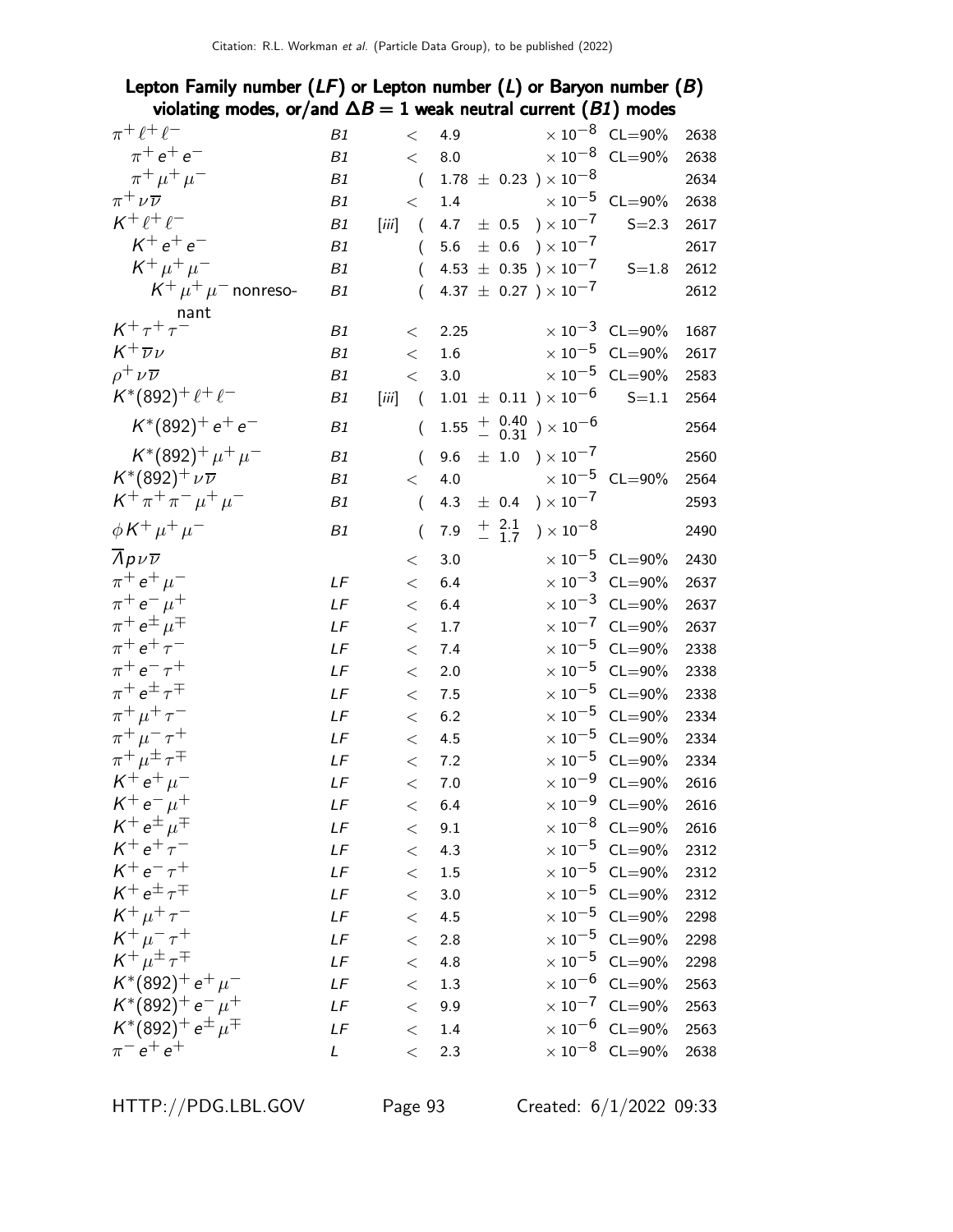| $\pi^{-} \mu^{+} \mu^{+}$                       | L            | $\lt$   | 4.0     | $\times$ 10 <sup>-9</sup> CL=95% | 2634 |
|-------------------------------------------------|--------------|---------|---------|----------------------------------|------|
| $\pi^- e^+ \mu^+$                               | L            | $\lt$   | 1.5     | $\times 10^{-7}$ CL=90%          | 2637 |
| $\rho^- e^+ e^+$                                | $\mathbf{I}$ | $\,<\,$ | 1.7     | $\times 10^{-7}$ CL=90%          | 2583 |
| $\rho^- \mu^+ \mu^+$                            | L            | $\lt$   | 4.2     | $\times 10^{-7}$ CL=90%          | 2578 |
| $\rho^- e^+ \mu^+$                              | $\mathbf{I}$ | $\lt$   | 4.7     | $\times 10^{-7}$ CL=90%          | 2582 |
| $K^- e^+ e^+$                                   | $\mathbf{I}$ | $\lt$   | 3.0     | $\times$ 10 <sup>-8</sup> CL=90% | 2617 |
| $K^- \mu^+ \mu^+$                               | L            | $\lt$   | 4.1     | $\times 10^{-8}$ CL=90%          | 2612 |
| $K^- e^+ \mu^+$                                 | L            | $\lt$   | 1.6     | $\times 10^{-7}$ CL=90%          | 2616 |
| $K^*(892)^- e^+ e^+$                            | L            | $\lt$   | 4.0     | $\times 10^{-7}$ CL=90%          | 2564 |
| $K^*(892)^- \mu^+ \mu^+$                        | $\mathbf{I}$ | $\lt$   | 5.9     | $\times 10^{-7}$ CL=90%          | 2560 |
| $K^*(892)^- e^+ \mu^+$                          | L            | $\lt$   | 3.0     | $\times 10^{-7}$ CL=90%          | 2563 |
| $D^ \rm e^+$ $\rm e^+$                          | L            | $\,<\,$ | 2.6     | $\times$ 10 <sup>-6</sup> CL=90% | 2309 |
| $D^- e^+ \mu^+$                                 | L            | $\,<\,$ | $1.8\,$ | $\times$ 10 <sup>-6</sup> CL=90% | 2307 |
| $D^{-} \mu^{+} \mu^{+}$                         | L            | $\lt$   | 6.9     | $\times$ 10 <sup>-7</sup> CL=95% | 2303 |
| $D^{*-}\mu^+\mu^+$                              | L            | $\lt$   | 2.4     | $\times 10^{-6}$ CL=95%          | 2251 |
| $rac{D_5^- \mu^+ \mu^+}{D^0 \pi^- \mu^+ \mu^+}$ | L            | $\,<\,$ | 5.8     | $\times 10^{-7}$ CL=95%          | 2267 |
|                                                 | L            | $\lt$   | 1.5     | $\times$ 10 $^{-6}$ CL=95%       | 2295 |
| $\Lambda^{0}$ $\mu^{+}$                         | L, B         | $\,<\,$ | 6       | $\times$ 10 <sup>-8</sup> CL=90% |      |
| $\Lambda^{0}e^{+}$                              | L, B         | $\lt$   | 3.2     | $\times$ 10 <sup>-8</sup> CL=90% |      |
| $\overline{\Lambda}{}^0\mu^+$                   | L, B         | $\lt$   | 6       | $\times 10^{-8}$ CL=90%          |      |
| $\overline{\Lambda}{}^0 e^+$                    | L, B         | $\,<$   | 8       | $\times$ 10 $^{-8}$ CL=90%       |      |
|                                                 |              |         |         |                                  |      |

 $B^0$ 

**0** 
$$
I(J^P) = \frac{1}{2}(0^-)
$$

I, J, P need confirmation. Quantum numbers shown are quark-model predictions.

> Mass  $m_{B^0} = 5279.66 \pm 0.12$  MeV  $m_{B^0} - m_{B^{\pm}} = 0.32 \pm 0.05$  MeV Mean life  $T_{B^0} = (1.519 \pm 0.004) \times 10^{-12}$  s  $c\tau = 455.4 \; \mu m$  $\tau_{B^+}/\tau_{B^0} = 1.076 \pm 0.004$  (direct measurements)

# $B^0$ - $\overline{B}{}^0$  mixing parameters

 $\chi_d$   $(B^0\text{-}\overline{B^0}$  mixing probability)  $=0.1858\pm0.0011$  $\Delta m_{B^0} = m_{B^0_H} - m_{B^0_L} = (0.5065 \pm 0.0019) \times 10^{12}~\hbar~\hbox{s}^{-1}$  $= (3.334 \pm 0.013) \times 10^{-10}$  MeV  $x_d = \Delta m_{B^0} / \Gamma_{B^0} = 0.769 \pm 0.004$  $Re(\lambda_{CP} / |\lambda_{CP}|)$  Re(z) = 0.047  $\pm$  0.022  $\Delta\Gamma$  Re(z) = -0.007 ± 0.004 ps<sup>-1</sup>  $Re(z) = (-4 \pm 4) \times 10^{-2}$  (S = 1.4)  $Im(z) = (-0.8 \pm 0.4) \times 10^{-2}$ 

HTTP://PDG.LBL.GOV Page 94 Created: 6/1/2022 09:33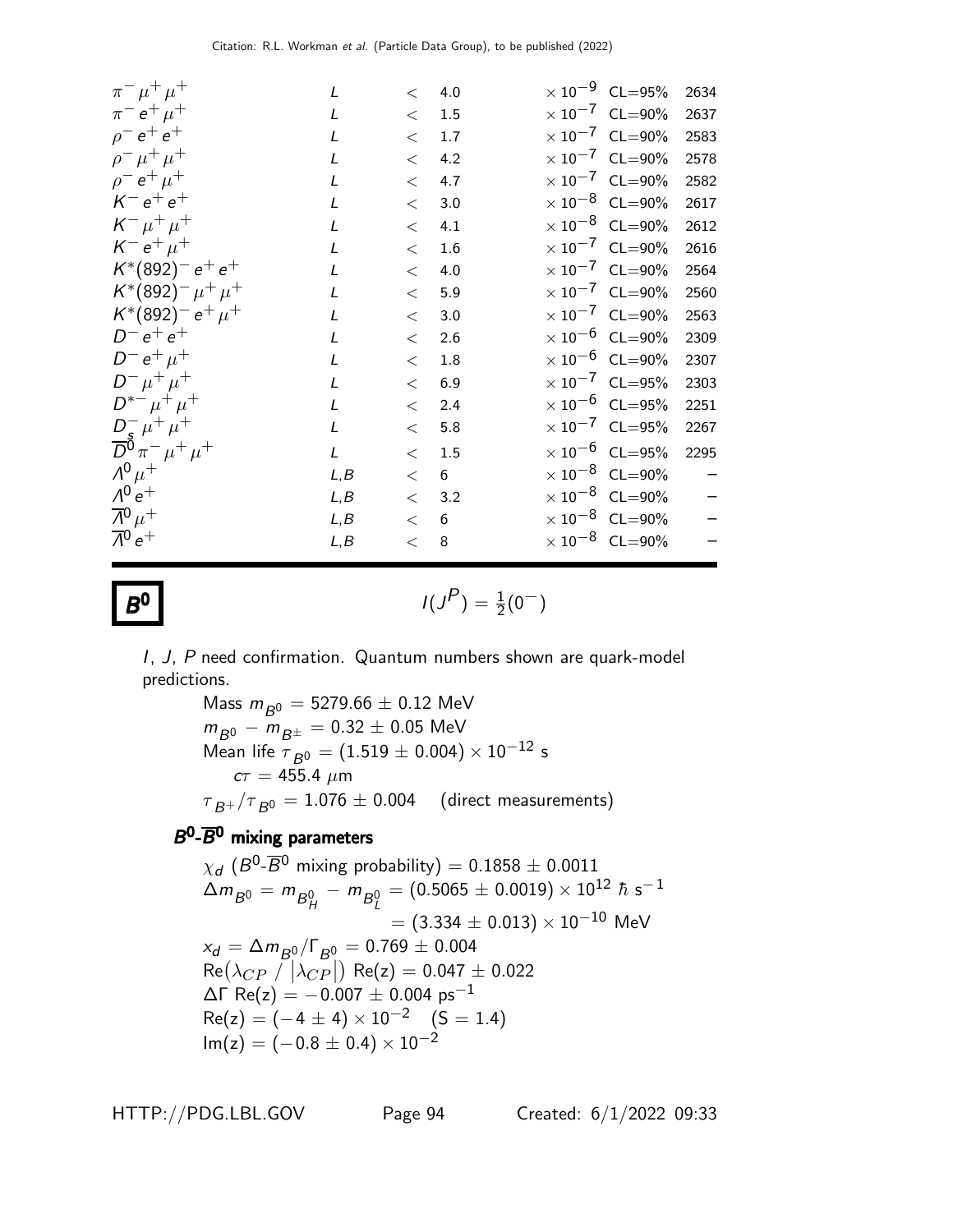# CP violation parameters

$$
Re(\epsilon_{B0})/(1+|\epsilon_{B0}|^2) = (-0.5 \pm 0.4) \times 10^{-3}
$$
\n
$$
A_{\Gamma/CP}(B^0 \leftrightarrow \overline{B}^0) = 0.005 \pm 0.018
$$
\n
$$
A_{CP}(B^0 \rightarrow D^*(2010)^+ D^-) = 0.013 \pm 0.014
$$
\n
$$
A_{CP}(B^0 \rightarrow [K^+ \pi^-]_{D} K^*(892)^0) = -0.05 \pm 0.10
$$
\n
$$
A_{CP}(B^0 \rightarrow [K^+ \pi^-]_{D} K^*(892)^0) = 0.047 \pm 0.029
$$
\n
$$
A_{CP}(B^0 \rightarrow [K^+ \pi^+ \pi^+ \pi^-]_{D} K^*(892)^0) = 0.19 \pm 0.19
$$
\n
$$
A_{CP}(B^0 \rightarrow [K^+ \pi^+ \pi^+ \pi^-]_{D} K^*(892)^0) = 0.19 \pm 0.19
$$
\n
$$
A_{CP}(B^0 \rightarrow [K^+ \pi^+ \pi^+ \pi^-]_{D} K^*(892)^0) = -0.10 \pm 0.24
$$
\n
$$
R_d^+ = \Gamma(B^0 \rightarrow [\pi^+ K^+]_{D} K^*(92)^0) = 0.19 \pm 0.19
$$
\n
$$
0.064 \pm 0.021
$$
\n
$$
R_d^- = \Gamma(\overline{B^0} \rightarrow [\pi^- K^+]_{D} K^*(92)^0) = -0.18 \pm 0.14
$$
\n
$$
A_{CP}(B^0 \rightarrow [\pi^+ \pi^- \pi^-]_{D} K^*(922)^0) = -0.18 \pm 0.15
$$
\n
$$
R_d^+ = \Gamma(B^0 \rightarrow [\pi^+ \pi^- \pi^-]_{D} K^*(922)^0) = -0.03 \pm 0.15
$$
\n
$$
R_d^+ = \Gamma(B^0 \rightarrow [\pi^+ \pi^- \pi^-]_{D} K^*(922)^0) = -0.03 \pm 0.15
$$
\n
$$
R_d^- = \Gamma(\overline{B^0} \rightarrow [\pi^+ \pi^+ \pi^-]_{D
$$

HTTP://PDG.LBL.GOV Page 95 Created: 6/1/2022 09:33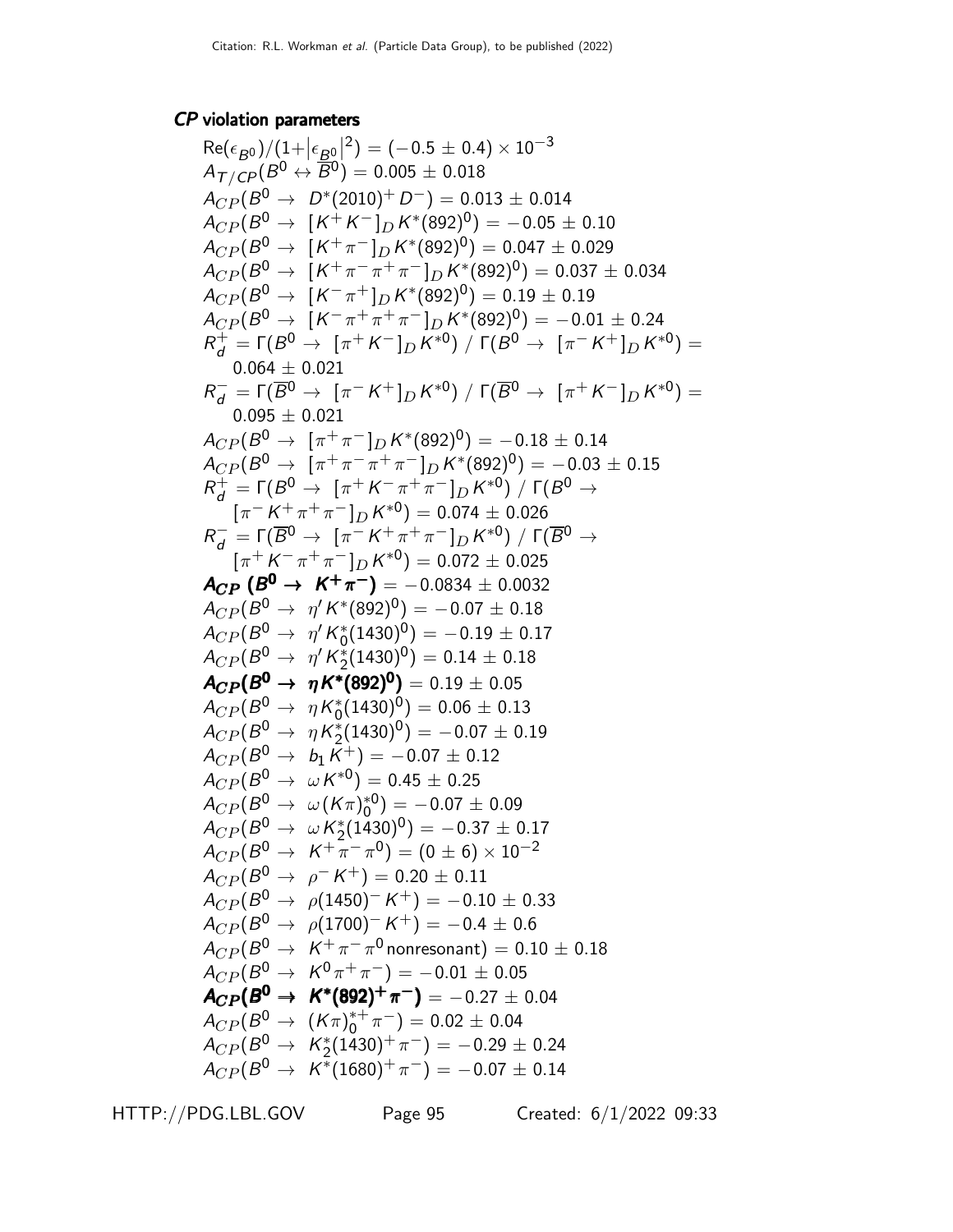$$
A_{CP}(B^0 \rightarrow f_0(980)K_9^0) = 0.28 \pm 0.31
$$
  
\n
$$
A_{CP}(B^0 \rightarrow (K\pi)_0^{*0} \pi^0) = -0.15 \pm 0.11
$$
  
\n
$$
A_{CP}(B^0 \rightarrow K^{*0} \pi^0) = -0.15 \pm 0.13
$$
  
\n
$$
A_{CP}(B^0 \rightarrow K^{*0} \times 892)^0 \pi^+ \pi^-) = 0.07 \pm 0.05
$$
  
\n
$$
A_{CP}(B^0 \rightarrow K^{*0} \times 892)^0 \rho^0) = -0.06 \pm 0.09
$$
  
\n
$$
A_{CP}(B^0 \rightarrow K^{*0} \times 892)^0 \rho^0) = -0.06 \pm 0.09
$$
  
\n
$$
A_{CP}(B^0 \rightarrow K^{*0} \times 892)^0 \rho^0) = -0.05 \pm 0.7
$$
  
\n
$$
A_{CP}(B^0 \rightarrow K^{*0} \times 892)^0 \rho^0) = 0.01 \pm 0.05
$$
  
\n
$$
A_{CP}(B^0 \rightarrow K^{*0} \times 892)^0 \rho^0) = 0.02 \pm 0.4
$$
  
\n
$$
A_{CP}(B^0 \rightarrow K^{*0} \times 892)^0 \rho^0) = 0.02 \pm 0.4
$$
  
\n
$$
A_{CP}(B^0 \rightarrow K^{*0} \times 892)^0 \rho^0) = 0.02 \pm 0.4
$$
  
\n
$$
A_{CP}(B^0 \rightarrow K^{*0} \times 892)^0 \rho^0) = 0.01 \pm 0.10
$$
  
\n
$$
A_{CP}(B^0 \rightarrow K^{*0} \times 892)^0 \rho^0) = -0.006 \pm 0.011
$$
  
\n
$$
A_{CP}(B^0 \rightarrow K^{*0} \times 892)^0 \gamma^0) = -0.008 \pm 0.15
$$
  
\n
$$
A_{CP}(B^0 \rightarrow K^{*0} \times 892)^0 \gamma^0) = -0.008 \pm 0.11
$$
<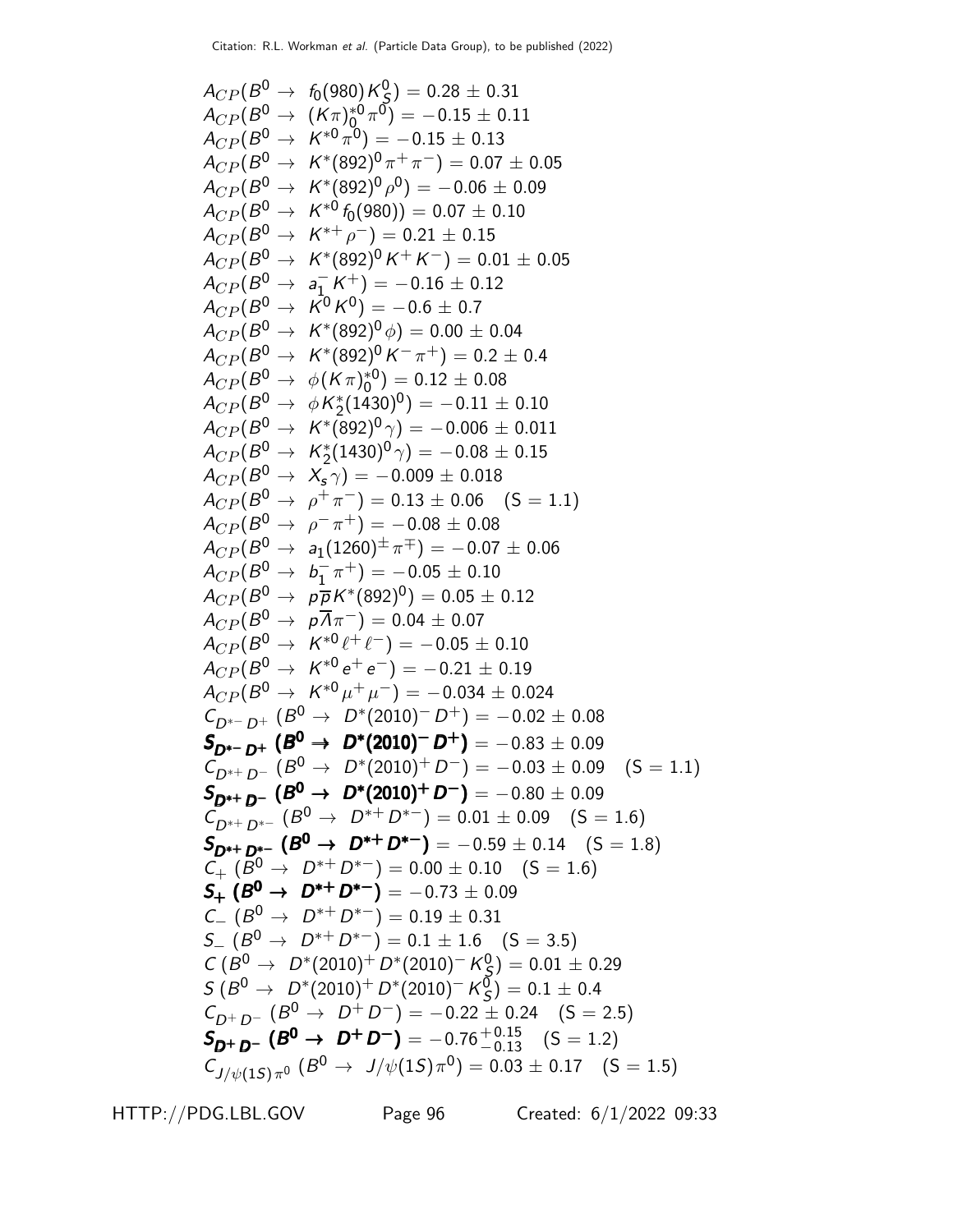SJ/ψ(1S)π<sup>0</sup> (B <sup>0</sup> <sup>→</sup> <sup>J</sup>/ψ(1S)<sup>π</sup> <sup>0</sup> ) <sup>J</sup>/ψ(1S)π<sup>0</sup> <sup>0</sup> <sup>→</sup><sup>0</sup> <sup>S</sup> <sup>J</sup>/ψ(1S)π(<sup>B</sup> <sup>0</sup> J/ψ(1S)<sup>0</sup> ) J/ψ(1S)π<sup>0</sup> <sup>0</sup> = −0.88 ± 0.32 (S = 2.2) C(B <sup>0</sup> <sup>→</sup> <sup>J</sup>/ψ(1S)<sup>ρ</sup> 0 ) = −0.06 ± 0.06 S(B <sup>0</sup> <sup>→</sup> <sup>J</sup>/ψ(1S)<sup>ρ</sup> <sup>0</sup> S(B ) <sup>0</sup> <sup>→</sup> <sup>J</sup>/ψ(1S)<sup>ρ</sup> <sup>0</sup> S( ) <sup>0</sup><sup>→</sup> <sup>J</sup>(1S)<sup>ρ</sup> <sup>0</sup> <sup>S</sup>()0<sup>→</sup> <sup>J</sup>(1S)<sup>ρ</sup> 0 ) <sup>=</sup> <sup>−</sup>0.66+ 0.<sup>16</sup> −0.12 C D (∗) CP h 0 (B <sup>0</sup> <sup>→</sup> <sup>D</sup> (∗) CP h 0 ) = −0.02 ± 0.08 S D (∗) CP h 0 (B <sup>0</sup> <sup>→</sup> <sup>D</sup> (∗) CP h <sup>0</sup> S ) D <sup>∗</sup>CP <sup>h</sup> 0 (B <sup>0</sup><sup>→</sup> <sup>D</sup> (∗) CP h <sup>0</sup>S ) D (∗) CP <sup>0</sup> (→ D (∗) CP <sup>h</sup><sup>0</sup> <sup>S</sup> ) D <sup>∗</sup>CP <sup>0</sup> (→ D (∗) CP <sup>h</sup><sup>0</sup> ) = −0.66 ± 0.12 CK<sup>0</sup> <sup>π</sup><sup>0</sup> (B <sup>0</sup> <sup>→</sup> <sup>K</sup> 0 π 0 ) = 0.00 ± 0.13 (S = 1.4) SK<sup>0</sup> <sup>π</sup><sup>0</sup> (B <sup>0</sup> <sup>→</sup> <sup>K</sup> 0 π <sup>0</sup> <sup>S</sup> ) <sup>K</sup><sup>0</sup> <sup>π</sup><sup>0</sup> (<sup>B</sup> → K π <sup>S</sup> ) <sup>K</sup><sup>0</sup> <sup>π</sup><sup>0</sup> (<sup>0</sup> <sup>π</sup><sup>0</sup> <sup>S</sup> )K<sup>0</sup> <sup>π</sup><sup>0</sup> ( <sup>π</sup> )= 0.58 ± 0.17 C η ′(958)K<sup>0</sup> S (B <sup>0</sup> <sup>→</sup> <sup>η</sup> ′ (958)K 0 S ) = −0.04 ± 0.20 (S = 2.5) S η ′(958)K<sup>0</sup> S (B <sup>0</sup> <sup>→</sup> <sup>η</sup> ′ (958)K 0 S ) = 0.43 ± 0.17 (S = 1.5) Cη ′ <sup>K</sup><sup>0</sup> (B <sup>0</sup> <sup>→</sup> <sup>η</sup> ′K 0 ) = −0.06 ± 0.04 Sη ′ <sup>K</sup><sup>0</sup> (B <sup>0</sup> <sup>→</sup> <sup>η</sup> ′K <sup>0</sup> S ) <sup>η</sup> <sup>K</sup><sup>0</sup> (B <sup>0</sup> <sup>→</sup> <sup>η</sup> ′K <sup>0</sup> S ) η ′K(B <sup>0</sup> <sup>→</sup> ′<sup>K</sup> S ) <sup>η</sup>K(B <sup>0</sup> <sup>→</sup> ′<sup>K</sup> ) = 0.63 ± 0.06 C<sup>ω</sup> <sup>K</sup><sup>0</sup> S (B <sup>0</sup> <sup>→</sup> <sup>ω</sup><sup>K</sup> 0 S ) = 0.0 ± 0.4 (S = 3.0) S<sup>ω</sup> <sup>K</sup><sup>0</sup> S (B <sup>0</sup> <sup>→</sup> <sup>ω</sup><sup>K</sup> 0 S ) = 0.70 ± 0.21 C (B <sup>0</sup> <sup>→</sup> <sup>K</sup> 0 S π 0 π 0 ) = −0.21 ± 0.20 S (B <sup>0</sup> <sup>→</sup> <sup>K</sup> 0 S π 0π 0 ) = 0.89+ 0.<sup>27</sup> −0.30 C ρ <sup>0</sup> K<sup>0</sup> S (B <sup>0</sup> <sup>→</sup> <sup>ρ</sup> <sup>0</sup>K 0 S ) = −0.04 ± 0.20 S ρ <sup>0</sup> K<sup>0</sup> S (B <sup>0</sup> <sup>→</sup> <sup>ρ</sup> <sup>0</sup>K 0 S ) = 0.50+ 0.<sup>17</sup> −0.21 <sup>C</sup>f<sup>0</sup> <sup>K</sup><sup>0</sup> S (B <sup>0</sup> <sup>→</sup> <sup>f</sup>0(980)<sup>K</sup> 0 S ) = 0.29 ± 0.20 <sup>S</sup>f<sup>0</sup> <sup>K</sup><sup>0</sup> S (B <sup>0</sup> <sup>→</sup> <sup>f</sup>0(980)<sup>K</sup> 0 S S ) f<sup>0</sup> K<sup>S</sup> (B <sup>0</sup><sup>→</sup> <sup>f</sup>0(980)<sup>K</sup> 0S S ) <sup>f</sup><sup>0</sup> <sup>0</sup> S (B <sup>0</sup> f0(980)K<sup>0</sup> <sup>S</sup><sup>S</sup> )f<sup>0</sup> <sup>S</sup> (B <sup>0</sup>f0(980)K0S) <sup>=</sup> <sup>−</sup>0.<sup>50</sup> <sup>±</sup> <sup>0</sup>.<sup>16</sup> S <sup>f</sup><sup>2</sup> <sup>K</sup><sup>0</sup> S (B <sup>0</sup> <sup>→</sup> <sup>f</sup>2(1270)<sup>K</sup> 0 S ) = −0.5 ± 0.5 <sup>C</sup>f<sup>2</sup> <sup>K</sup><sup>0</sup> S (B <sup>0</sup> <sup>→</sup> <sup>f</sup>2(1270)<sup>K</sup> 0 S ) = 0.3 ± 0.4 <sup>S</sup>f<sup>x</sup> <sup>K</sup><sup>0</sup> S (B <sup>0</sup> <sup>→</sup> <sup>f</sup><sup>x</sup> (1300)K 0 S ) = −0.2 ± 0.5 <sup>C</sup>f<sup>x</sup> <sup>K</sup><sup>0</sup> S (B <sup>0</sup> <sup>→</sup> <sup>f</sup><sup>x</sup> (1300)K 0 S ) = 0.13 ± 0.35 SK<sup>0</sup> <sup>π</sup><sup>+</sup> <sup>π</sup><sup>−</sup> (B <sup>0</sup> <sup>→</sup> <sup>K</sup> 0 π <sup>+</sup> π <sup>−</sup> nonresonant) = −0.01 ± 0.33 CK<sup>0</sup> <sup>π</sup><sup>+</sup> <sup>π</sup><sup>−</sup> (B <sup>0</sup> <sup>→</sup> <sup>K</sup> 0 π <sup>+</sup> π <sup>−</sup> nonresonant) = 0.01 ± 0.26 CK<sup>0</sup> S K0 S (B <sup>0</sup> <sup>→</sup> <sup>K</sup> 0 S K 0 S ) = 0.0 ± 0.4 (S = 1.4) SK<sup>0</sup> S K<sup>0</sup> S (B <sup>0</sup> <sup>→</sup> <sup>K</sup> 0 S K 0 S ) = −0.8 ± 0.5 CK<sup>+</sup> <sup>K</sup><sup>−</sup> <sup>K</sup><sup>0</sup> S (B <sup>0</sup> <sup>→</sup> <sup>K</sup> <sup>+</sup> K − K 0 S nonresonant) = 0.06 ± 0.08 SK<sup>+</sup> <sup>K</sup><sup>−</sup> <sup>K</sup><sup>0</sup> S (B <sup>0</sup> <sup>→</sup> <sup>K</sup> <sup>+</sup> K − K 0 S S nonresonant) KK−K<sup>0</sup> S (B <sup>0</sup> <sup>→</sup> <sup>K</sup> <sup>+</sup> K − K 0 <sup>S</sup>S nonresonant) <sup>K</sup><sup>+</sup> <sup>K</sup><sup>−</sup> <sup>K</sup><sup>0</sup> S (B <sup>0</sup> <sup>→</sup> <sup>K</sup> K− K S S KK−K<sup>0</sup> S (B <sup>0</sup> <sup>→</sup> <sup>K</sup> K− K <sup>S</sup>= −0.66 ± 0.11 CK<sup>+</sup> <sup>K</sup><sup>−</sup> <sup>K</sup><sup>0</sup> S (B <sup>0</sup> <sup>→</sup> <sup>K</sup> <sup>+</sup> K − K 0 S inclusive) = 0.01 ± 0.09 SK<sup>+</sup> <sup>K</sup><sup>−</sup> <sup>K</sup><sup>0</sup> S (B <sup>0</sup> <sup>→</sup> <sup>K</sup> <sup>+</sup> K − K 0 S S inclusive) KK−K<sup>0</sup> S (B <sup>0</sup> <sup>→</sup> <sup>K</sup> <sup>+</sup> K − K 0 <sup>S</sup>S inclusive) <sup>K</sup><sup>+</sup> <sup>K</sup><sup>−</sup> <sup>K</sup><sup>0</sup> S (B <sup>0</sup> <sup>→</sup> <sup>K</sup> K− K S S inclusive) KK−K<sup>0</sup> S (B <sup>0</sup> <sup>→</sup> <sup>K</sup> K− K <sup>S</sup>inclusive) = −0.65 ± 0.12 CφK<sup>0</sup> S (B <sup>0</sup> <sup>→</sup> <sup>φ</sup><sup>K</sup> 0 S ) = 0.01 ± 0.14

HTTP://PDG.LBL.GOV Page 97 Created: 6/1/2022 09:33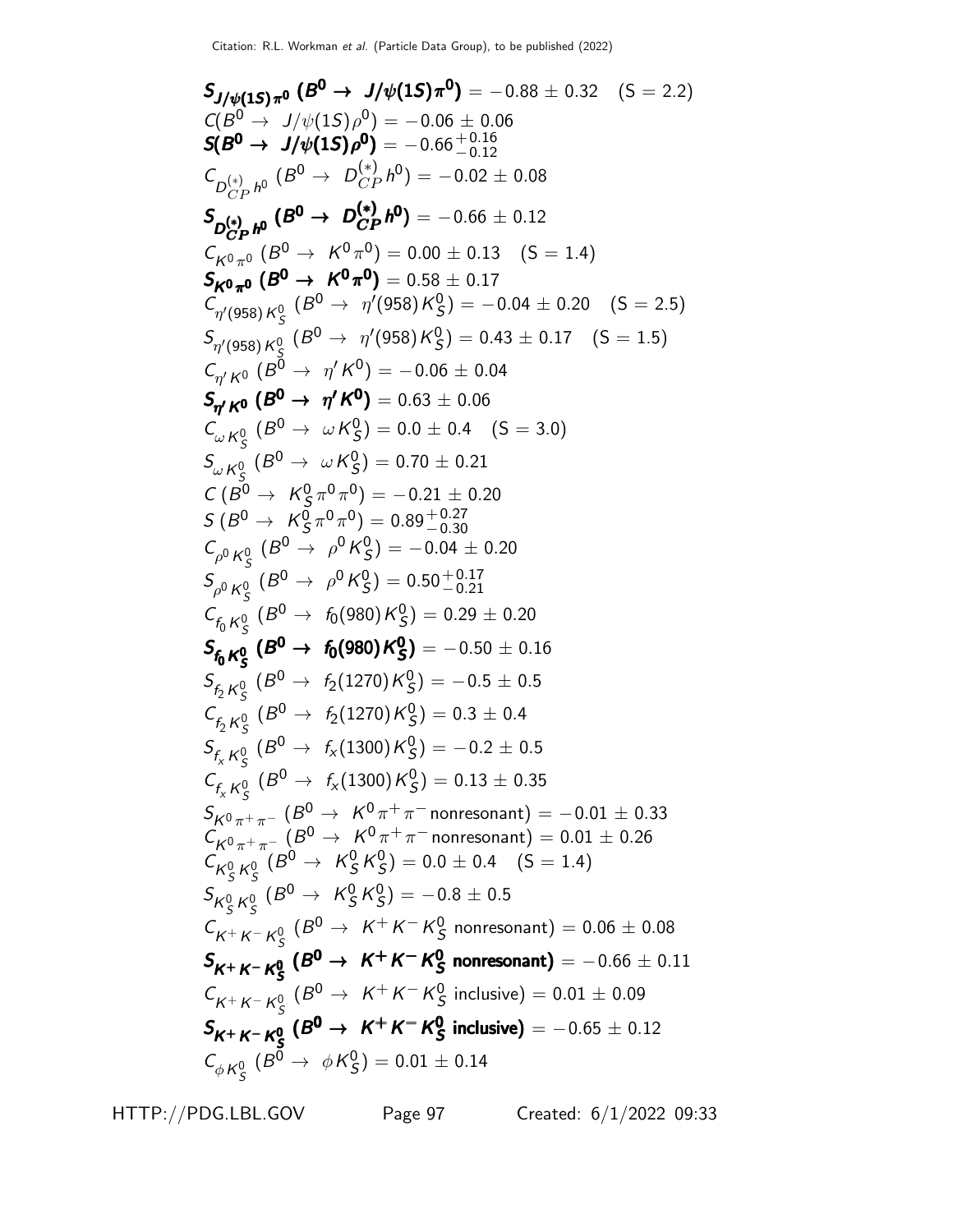$$
S_{\phi}K_{S}^{o} (B^{0} \rightarrow \phi K_{S}^{o}) = 0.59 \pm 0.14
$$
  
\n
$$
C_{K_{S}K_{S}K_{S}}(B^{0} \rightarrow K_{S}K_{S}K_{S}) = -0.14 \pm 0.12
$$
  
\n
$$
S_{K_{S}K_{S}K_{S}}(B^{0} \rightarrow K_{S}K_{S}K_{S}) = -0.82 \pm 0.17
$$
  
\n
$$
C_{K_{S}^{0} \pi^{0}}(B^{0} \rightarrow K_{S}^{0} \pi^{0} \gamma) = 0.36 \pm 0.33
$$
  
\n
$$
S_{K_{S}^{0} \pi^{0}}(B^{0} \rightarrow K_{S}^{0} \pi^{0} \gamma) = -0.8 \pm 0.6
$$
  
\n
$$
C_{K_{S}^{0} \pi^{+} \pi^{-}}(B^{0} \rightarrow K_{S}^{0} \pi^{+} \pi^{-} \gamma) = -0.39 \pm 0.20
$$
  
\n
$$
S_{K_{S}^{0} \pi^{+} \pi^{-}}(B^{0} \rightarrow K_{S}^{0} \pi^{+} \pi^{-} \gamma) = 0.14 \pm 0.25
$$
  
\n
$$
C_{K^{*0} \gamma} (B^{0} \rightarrow K^{*}(892)^{0} \gamma) = -0.04 \pm 0.16 \text{ (S = 1.2)}
$$
  
\n
$$
S_{K^{*0} \gamma} (B^{0} \rightarrow K^{*}(892)^{0} \gamma) = -0.15 \pm 0.22
$$
  
\n
$$
C_{K^{0} \phi \gamma} (B^{0} \rightarrow R^{0} \gamma) = 0.1 \pm 0.4 \text{ (S = 1.4)}
$$
  
\n
$$
S_{K^{0} \phi \gamma} (B^{0} \rightarrow R^{0} \gamma) = -0.5 \pm 0.5 \text{ (S = 1.2)}
$$
  
\n
$$
S_{K^{0} \phi \gamma} (B^{0} \rightarrow K^{0} \phi \gamma) = -0.4 \pm 0.5
$$
  
\n
$$
S_{K^{0} \phi \gamma} (B^{0} \rightarrow K^{0} \phi \gamma) = -0.4 \pm 0.5
$$
  
\n

HTTP://PDG.LBL.GOV Page 98 Created: 6/1/2022 09:33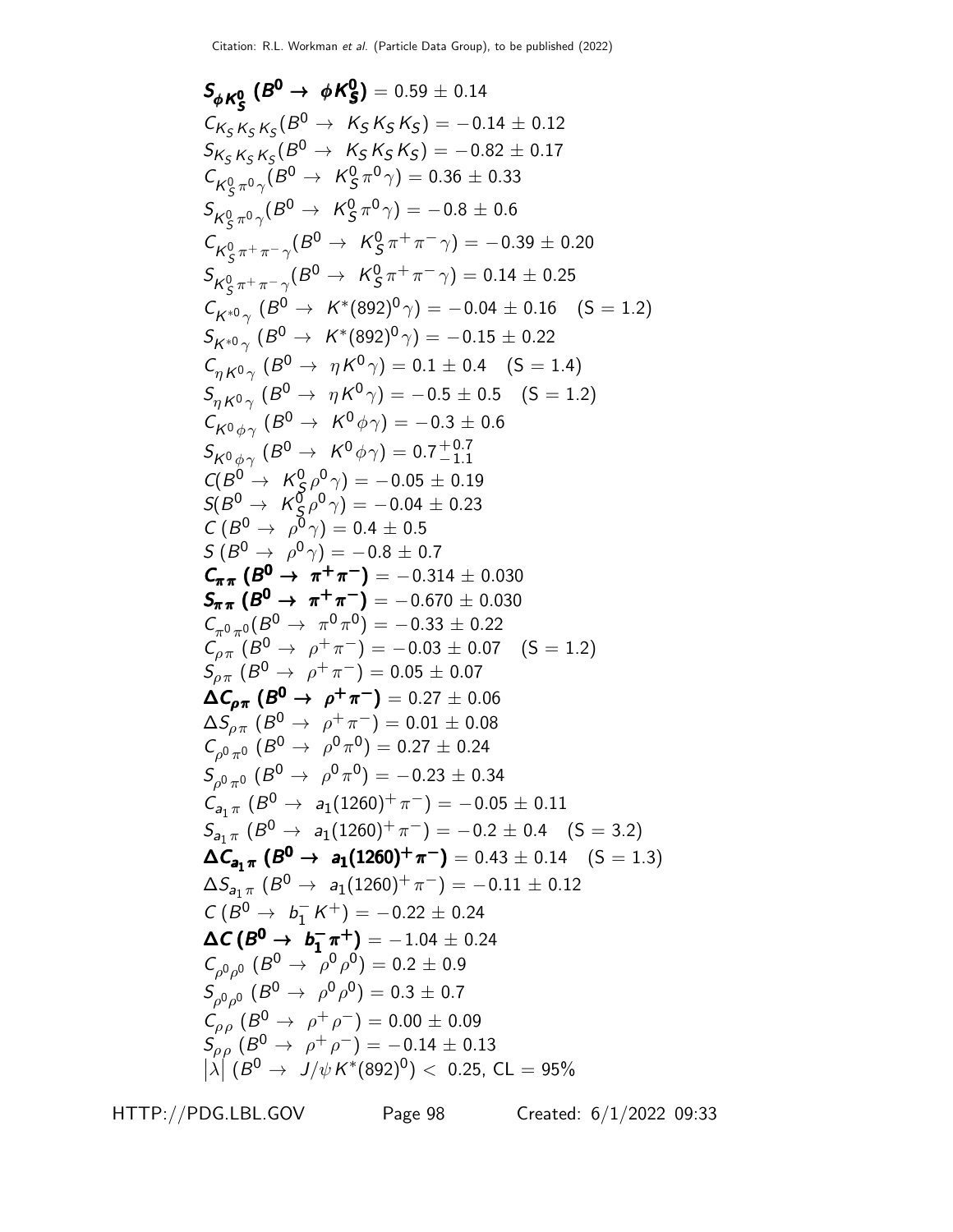cos 2β (B <sup>0</sup> <sup>→</sup> <sup>J</sup>/ψ<sup>K</sup> ∗ (892)<sup>0</sup> ) = 1.7 + 0.7 −0.9 (S = 1.6) cos 2β (B <sup>0</sup> <sup>→</sup> [<sup>K</sup> 0 S π <sup>+</sup> π <sup>−</sup> ]D(∗) h 0 ) = 0.91 ± 0.25 (S<sup>+</sup> + S−)/2 (B <sup>0</sup> <sup>→</sup> <sup>D</sup> ∗− π <sup>+</sup>) = <sup>−</sup>0.<sup>039</sup> <sup>±</sup> <sup>0</sup>.<sup>011</sup> (S<sup>−</sup> − S+)/2 (B <sup>0</sup> <sup>→</sup> <sup>D</sup> ∗− π <sup>+</sup>) = <sup>−</sup>0.<sup>009</sup> <sup>±</sup> <sup>0</sup>.<sup>015</sup> (S<sup>+</sup> + S−)/2 (B <sup>0</sup> <sup>→</sup> <sup>D</sup> − π <sup>+</sup>) = <sup>−</sup>0.<sup>046</sup> <sup>±</sup> <sup>0</sup>.<sup>023</sup> (S<sup>−</sup> − S+)/2 (B <sup>0</sup> <sup>→</sup> <sup>D</sup> − π <sup>+</sup>) = <sup>−</sup>0.<sup>022</sup> <sup>±</sup> <sup>0</sup>.<sup>021</sup> S<sup>+</sup> (B <sup>0</sup> <sup>→</sup> <sup>D</sup> − π <sup>+</sup>) = 0.<sup>058</sup> <sup>±</sup> <sup>0</sup>.<sup>023</sup> S<sup>−</sup> (B <sup>0</sup> <sup>→</sup> <sup>D</sup> <sup>+</sup> π <sup>−</sup>) = 0.038 ± 0.021 (S<sup>+</sup> + S−)/2 (B <sup>0</sup> <sup>→</sup> <sup>D</sup> − ρ <sup>+</sup>) = <sup>−</sup>0.<sup>024</sup> <sup>±</sup> <sup>0</sup>.<sup>032</sup> (S<sup>−</sup> − S+)/2 (B <sup>0</sup> <sup>→</sup> <sup>D</sup> − ρ <sup>+</sup>) = <sup>−</sup>0.<sup>10</sup> <sup>±</sup> <sup>0</sup>.<sup>06</sup> C <sup>η</sup><sup>c</sup> <sup>K</sup><sup>0</sup> S (B <sup>0</sup> <sup>→</sup> <sup>η</sup><sup>c</sup> <sup>K</sup> 0 S ) = 0.08 ± 0.13 S <sup>η</sup><sup>c</sup> <sup>K</sup><sup>0</sup> S (B <sup>0</sup> <sup>→</sup> <sup>η</sup><sup>c</sup> <sup>K</sup> 0 S ) <sup>η</sup><sup>c</sup> <sup>K</sup>0→<sup>c</sup> <sup>0</sup><sup>S</sup> <sup>S</sup> <sup>η</sup><sup>c</sup> <sup>K</sup><sup>0</sup> S(<sup>B</sup> <sup>0</sup> <sup>c</sup> K S ) <sup>η</sup><sup>c</sup> <sup>K</sup>0<sup>c</sup> <sup>S</sup> = 0.93 ± 0.17 C<sup>c</sup> c K(∗)0 (B <sup>0</sup> <sup>→</sup> <sup>c</sup> c K(∗)0) = (−0.<sup>5</sup> <sup>±</sup> <sup>1</sup>.5) <sup>×</sup> <sup>10</sup>−<sup>2</sup> sin(2β) = 0.699 ± 0.017 CJ/ψ(nS)K<sup>0</sup> (B <sup>0</sup> <sup>→</sup> <sup>J</sup>/ψ(nS)<sup>K</sup> 0 ) = (−0.<sup>8</sup> <sup>±</sup> <sup>1</sup>.7) <sup>×</sup> <sup>10</sup>−<sup>2</sup> SJ/ψ(nS)K<sup>0</sup> (B <sup>0</sup> <sup>→</sup> <sup>J</sup>/ψ(nS)<sup>K</sup> <sup>0</sup> ) <sup>J</sup>/ψ(nS)K<sup>0</sup> <sup>0</sup> <sup>0</sup> <sup>S</sup> <sup>J</sup>/ψ(nS)0<sup>→</sup> <sup>J</sup>/ψ(nS)K<sup>0</sup> ) J/ψ(nS)<sup>00</sup> = 0.701 ± 0.017 CJ/ψ <sup>K</sup>∗<sup>0</sup> (B <sup>0</sup> <sup>→</sup> <sup>J</sup>/ψ<sup>K</sup> ∗0 ) = 0.03 ± 0.10 SJ/ψ <sup>K</sup>∗<sup>0</sup> (B <sup>0</sup> <sup>→</sup> <sup>J</sup>/ψ<sup>K</sup> ∗0 ) = 0.60 ± 0.25 C <sup>χ</sup>c<sup>0</sup> <sup>K</sup><sup>0</sup> S (B <sup>0</sup> <sup>→</sup> <sup>χ</sup>c0<sup>K</sup> 0 S ) = −0.3 + 0.5 −0.4 S <sup>χ</sup>c<sup>0</sup> <sup>K</sup><sup>0</sup> S (B <sup>0</sup> <sup>→</sup> <sup>χ</sup>c0<sup>K</sup> 0 S ) = −0.7 ± 0.5 C <sup>χ</sup>c<sup>1</sup> <sup>K</sup><sup>0</sup> S (B <sup>0</sup> <sup>→</sup> <sup>χ</sup>c1<sup>K</sup> 0 S ) = 0.06 ± 0.07 S <sup>χ</sup>c<sup>1</sup> <sup>K</sup><sup>0</sup> S (B <sup>0</sup> <sup>→</sup> <sup>χ</sup>c1<sup>K</sup> 0 S <sup>S</sup> ) <sup>χ</sup>c<sup>1</sup> <sup>K</sup><sup>S</sup> (B <sup>0</sup><sup>→</sup> <sup>χ</sup>c1<sup>K</sup> 0S S ) <sup>χ</sup>cK<sup>0</sup> S(<sup>B</sup> <sup>0</sup> <sup>→</sup> <sup>χ</sup>c<sup>0</sup> S <sup>S</sup> ) <sup>χ</sup>cKS(<sup>B</sup> <sup>0</sup><sup>→</sup> <sup>χ</sup>c0<sup>S</sup> ) = 0.63 ± 0.10 sin(2βeff)(B <sup>0</sup> <sup>→</sup> <sup>φ</sup><sup>K</sup> 0 ) = 0.22 ± 0.30 sin(2βeff)(B <sup>0</sup> <sup>→</sup> φK<sup>∗</sup> 0 (1430)<sup>0</sup> ) = 0.97+ 0.<sup>03</sup> −0.52 sin(2βeff)(B <sup>0</sup> <sup>→</sup> <sup>K</sup> <sup>+</sup> K − K 0 S sin(2βeff)(B ) <sup>0</sup><sup>→</sup> <sup>K</sup> <sup>+</sup>K −K <sup>0</sup>Ssin(2<sup>β</sup> ) eff)(<sup>B</sup> <sup>0</sup> <sup>→</sup> <sup>K</sup> K− K S sin(2βeff)(B ) <sup>0</sup><sup>→</sup> <sup>K</sup> K−K <sup>S</sup>) = 0.77+ 0.<sup>13</sup> −0.12 sin(2βeff)(B <sup>0</sup> <sup>→</sup> [<sup>K</sup> 0 S π <sup>+</sup> π <sup>−</sup> ]D(∗) h 0 ) = 0.80 ± 0.16 βeff(B <sup>0</sup> <sup>→</sup> [<sup>K</sup> 0 S π <sup>+</sup> π <sup>−</sup> ]D(∗) h 0 ) = (22 ± 5)◦ 2βeff(B <sup>0</sup> <sup>→</sup> <sup>J</sup>/ψ ρ<sup>0</sup> ) = (42+ 10 <sup>−</sup>11) ◦ λ  (<sup>B</sup> <sup>0</sup> <sup>→</sup> [<sup>K</sup> 0 S π <sup>+</sup> π <sup>−</sup> ]D(∗) h 0 ) = 1.01 ± 0.08 sin(2<sup>β</sup> <sup>+</sup> <sup>γ</sup>) <sup>&</sup>gt; <sup>0</sup>.40, CL = 90% 2 β + γ = (83 ± 60)◦ α = (85.2 + 4.8 −4.3 ) ◦ x+(B <sup>0</sup> <sup>→</sup> D K∗<sup>0</sup> ) = 0.04 ± 0.17 x−(B <sup>0</sup> <sup>→</sup> D K∗<sup>0</sup> ) = −0.16 ± 0.14 y+(B <sup>0</sup> <sup>→</sup> D K∗<sup>0</sup> ) = −0.68 ± 0.22 y−(B <sup>0</sup> <sup>→</sup> D K∗<sup>0</sup> ) = 0.20 ± 0.25 (S = 1.2) rB<sup>0</sup> (B <sup>0</sup> <sup>→</sup> D K∗<sup>0</sup> ) <sup>B</sup>0→∗<sup>0</sup> <sup>r</sup> <sup>B</sup>(<sup>→</sup> D K) <sup>B</sup>→= 0.257+ 0.<sup>021</sup> −0.023 δB<sup>0</sup> (B <sup>0</sup> <sup>→</sup> D K∗<sup>0</sup> <sup>δ</sup> ) <sup>B</sup><sup>0</sup> (<sup>B</sup> <sup>0</sup> <sup>→</sup> D K∗<sup>0</sup> δ ) <sup>B</sup><sup>0</sup> (B <sup>0</sup> D K∗<sup>0</sup> <sup>δ</sup>) <sup>B</sup><sup>0</sup> (<sup>B</sup> <sup>0</sup> D K∗<sup>0</sup> ) = (194.1 + 9.6 −8.8 ) ◦

HTTP://PDG.LBL.GOV Page 99 Created: 6/1/2022 09:33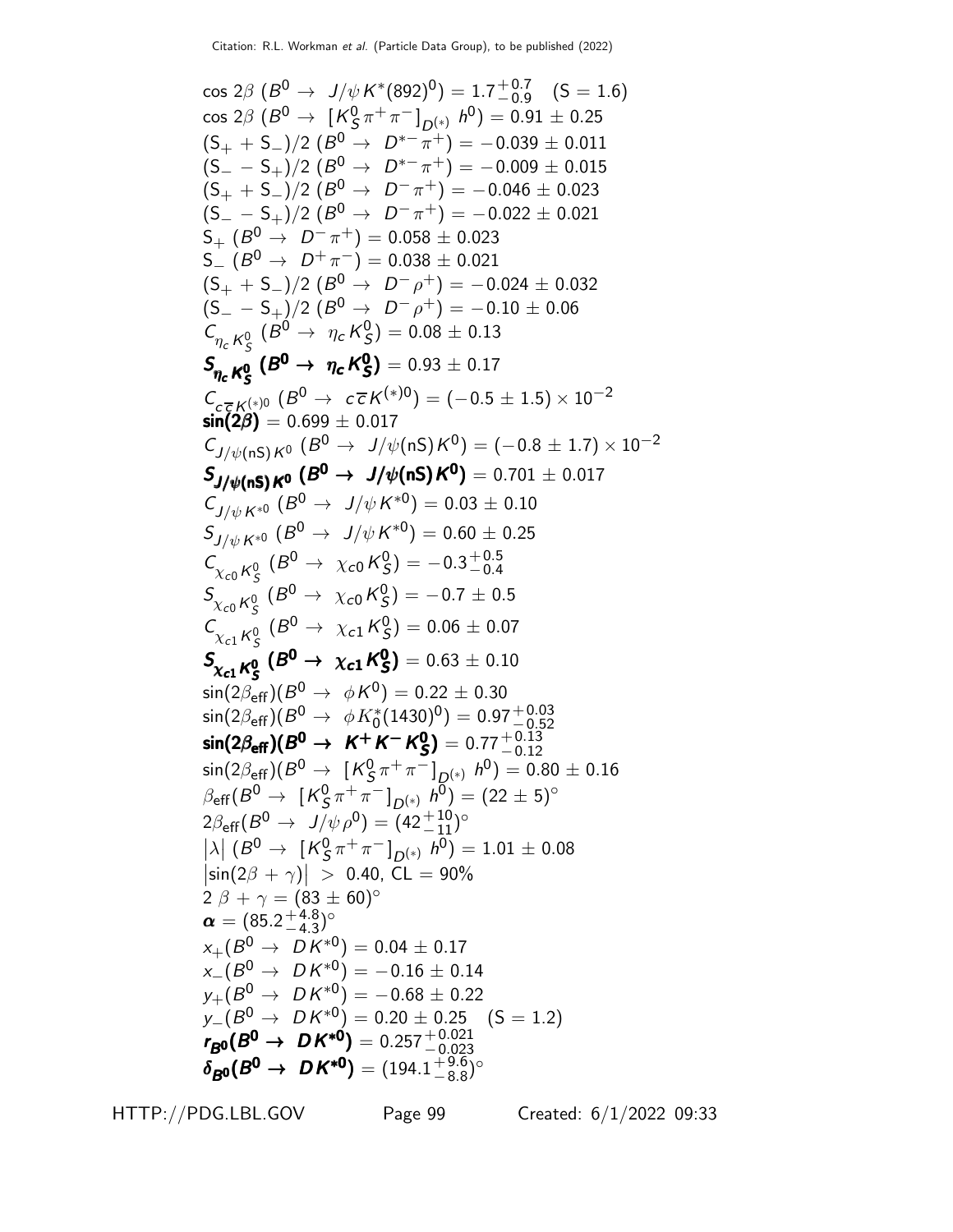$\overline B^0$  modes are charge conjugates of the modes below. Reactions indicate the weak decay vertex and do not include mixing. Modes which do not identify the charge state of the B are listed in the  $B^{\pm}/B^0$  ADMIXTURE section.

The branching fractions listed below assume 50%  $B^0\overline{B}{}^0$  and 50%  $B^+$   $B^$ production at the  $\Upsilon(4S)$ . We have attempted to bring older measurements up to date by rescaling their assumed  $\Upsilon(4S)$  production ratio to 50:50 and their assumed D,  $D_s$ ,  $D^*$ , and  $\psi$  branching ratios to current values whenever this would affect our averages and best limits significantly.

Indentation is used to indicate a subchannel of a previous reaction. All resonant subchannels have been corrected for resonance branching fractions to the final state so the sum of the subchannel branching fractions can exceed that of the final state.

For inclusive branching fractions, e.g.,  $B \to D^{\pm}X$ , the values usually are multiplicities, not branching fractions. They can be greater than one.

|                                                               |                         |       |                                                              | Scale $factor/$          |      |
|---------------------------------------------------------------|-------------------------|-------|--------------------------------------------------------------|--------------------------|------|
| <b>B<sup>0</sup> DECAY MODES</b>                              |                         |       | Fraction $(\Gamma_i/\Gamma)$                                 | Confidence level (MeV/c) |      |
| $\ell^+ \nu_\ell X$                                           | $\left[\ddot{m}\right]$ |       | $(10.33 \pm 0.28)\%$                                         |                          |      |
| $e^{\dagger} \nu_{\rm e} X_c$                                 |                         |       | $10.1 \pm 0.4$ )%                                            |                          |      |
| $\ell^+ \nu_\ell X$                                           |                         |       | $1.51\pm 0.19 \times 10^{-3}$                                |                          |      |
| $D\ell^+\nu_\ell X$                                           |                         |       | $9.3 \pm 0.8$ )%                                             |                          |      |
| $D^-\ell^+\nu_\ell$                                           | [iii]                   |       | 2.24 $\pm$ 0.09) %                                           |                          | 2309 |
| $D^{-} \tau^{+} \nu_{\tau}$                                   |                         |       | $1.05\pm 0.23)$ %                                            |                          | 1909 |
| $D^*(2010)^- \ell^+ \nu_\ell$                                 | $\left[\ddot{m}\right]$ | (     | 4.97 $\pm$ 0.12) $\%$                                        |                          | 2257 |
| $D^{*}(2010)^{-} \tau^{+} \nu_{\tau}$                         |                         |       | $1.58 \pm 0.09$ ) %                                          | $S = 1.1$                | 1838 |
| $\overline{D}{}^0 \pi^- \ell^+ \nu_\ell$                      |                         |       | 4.1 $\pm$ 0.5 ) $\times$ 10 <sup>-3</sup>                    |                          | 2308 |
| $D_0^*(2300)^- \ell^+ \nu_{\ell}$ , $D_0^{*-} \rightarrow$    |                         |       | 3.0 $\pm$ 1.2 ) $\times$ 10 <sup>-3</sup>                    | $S = 1.8$                |      |
| $\overline{D}{}^0\pi^-$                                       |                         |       |                                                              |                          |      |
| $D_2^*(2460)^- \ell^+ \nu_\ell$ , $D_2^{*-} \rightarrow$      |                         |       | $1.21 \pm 0.33) \times 10^{-3}$                              | $S = 1.8$                | 2065 |
| $\overline{D}{}^0 \pi^-$                                      |                         |       |                                                              |                          |      |
| $\overline{D}^{(*)}$ n $\pi \ell^+ \nu_\ell$ (n $\geq 1$ )    |                         |       | 2.3 $\pm$ 0.5 ) $\%$                                         |                          |      |
| $\overline{D}^{*0}\pi^{-}\ell^{+}\nu_{\ell}$                  |                         |       | 5.8 $\pm$ 0.8 $\times$ 10 $^{-3}$                            | $S = 1.4$                | 2256 |
| $D_1(2420)^- \ell^+ \nu_{\ell}$ , $D_1^- \rightarrow$         |                         |       | $2.80 \pm 0.28 \times 10^{-3}$                               |                          |      |
| $\overline{D}^{*0}\pi^-$                                      |                         |       |                                                              |                          |      |
| $D'_1(2430)^- \ell^+ \nu_{\ell}$ , $D'^-_{1} \rightarrow$     |                         |       | $(3.1 \pm 0.9) \times 10^{-3}$                               |                          |      |
| $\overline{D}^{*0}\pi^-$                                      |                         |       |                                                              |                          |      |
| $D_2^*(2460)^- \ell^+ \nu_\ell, D_2^{*-} \rightarrow$         |                         |       | $(6.8 \pm 1.2) \times 10^{-4}$                               |                          | 2065 |
| $\overline{D}^{*0}\pi^-$<br>$D^- \pi^+ \pi^- \ell^+ \nu_\ell$ |                         |       |                                                              |                          |      |
| $D^{*-}\pi^+\pi^- \ell^+\nu_{\ell}$                           |                         |       | $(1.3 \pm 0.5) \times 10^{-3}$                               |                          | 2299 |
|                                                               |                         |       | $1.4 \pm 0.5$ ) × $10^{-3}$                                  |                          | 2247 |
| $\rho^- \ell^+ \nu_\ell$<br>$\pi^{-} \ell^{+} \nu_{\ell}$     | [iii]                   | (     | $2.94 \pm 0.21 \times 10^{-4}$                               |                          | 2583 |
| $\pi^{-}$ $\tau^{+}$ $\nu_{\tau}$                             | $\left[\ddot{m}\right]$ |       | $(1.50\pm 0.06)\times 10^{-4}$<br>$\times$ 10 $^{-4}$ CL=90% |                          | 2638 |
|                                                               |                         | $\lt$ | 2.5                                                          |                          | 2339 |

HTTP://PDG.LBL.GOV Page 100 Created: 6/1/2022 09:33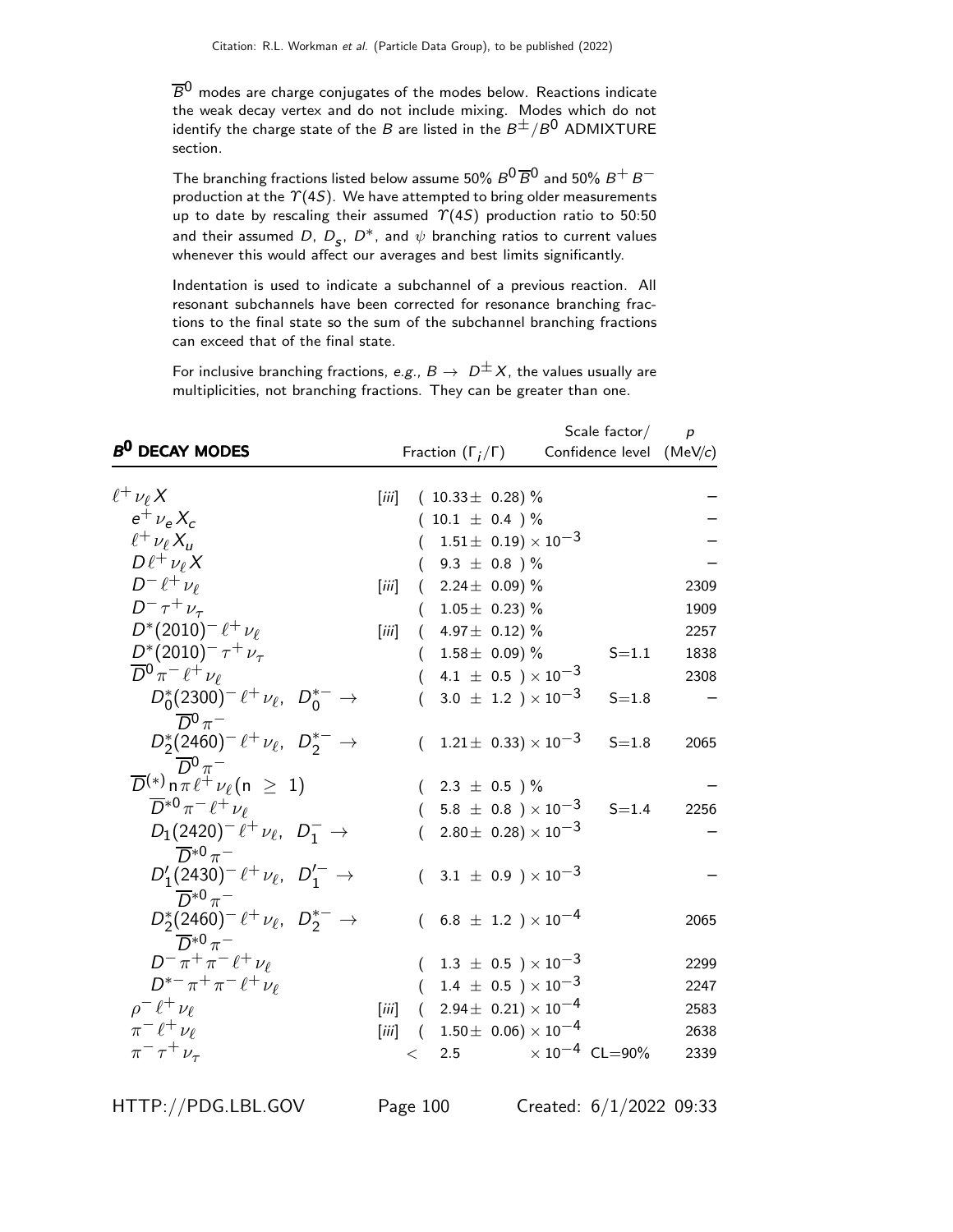## Inclusive modes

| $K^{\pm}X$                     | $(78 \pm 8) \%$                        |             |  |
|--------------------------------|----------------------------------------|-------------|--|
| $D^0 X$                        | $(8.1 \pm 1.5) \%$                     |             |  |
| $\overline{D}{}^0 X$           | $(47.4 \pm 2.8) \%$                    |             |  |
| $D^+X$                         | $< 3.9$ %                              | $CL = 90\%$ |  |
| $D^- X$                        | $(36.9 \pm 3.3)$ %                     |             |  |
| $D_s^+ X$                      | $(10.3 \frac{+}{-} \frac{2.1}{1.8})$ % |             |  |
|                                | $\%$<br>$\lt$ 2.6                      | $CL = 90\%$ |  |
| $D_s^- X$<br>$\Lambda_c^+ X$   | $\%$<br>$\langle$ 3.1                  | $CL = 90\%$ |  |
| $\overline{\Lambda}_{c}^{-} X$ | $(5.0 \pm \frac{2.1}{1.5})\%$          |             |  |
| $\overline{c}X$                | $(95 \pm 5) \%$                        |             |  |
| c X                            | $(24.6 \pm 3.1)$ %                     |             |  |
| $\overline{c}/cX$              | $(119 \pm 6) \%$                       |             |  |
|                                |                                        |             |  |

## D,  $D^*$ , or  $D_s$  modes

| $D^{-} \pi^{+}$                                  |          | $(2.51 \pm 0.08) \times 10^{-3}$        | 2306 |
|--------------------------------------------------|----------|-----------------------------------------|------|
| $D^ \rho^+$                                      |          | $(7.6 \pm 1.2) \times 10^{-3}$          | 2235 |
| $D^- K^0 \pi^+$                                  |          | $(4.9 \pm 0.9) \times 10^{-4}$          | 2259 |
| $D^- K^*(892)^+$                                 |          | 4.5 $\pm$ 0.7 $) \times 10^{-4}$        | 2211 |
| $D^- \omega \pi^+$                               |          | $2.8 \pm 0.6$ ) $\times 10^{-3}$        | 2204 |
| $D-K^+$                                          |          | $2.05 \pm 0.08 \times 10^{-4}$          | 2279 |
| $D^- K^+ \pi^+ \pi^-$                            |          | $3.5 \pm 0.8$ ) $\times 10^{-4}$        | 2236 |
| $D^- K^+ \overline{K}{}^0$                       | $\lt$    | $\times$ 10 <sup>-4</sup> CL=90%<br>3.1 | 2188 |
| $D^- K^+ \overline{K}{}^*(892)^0$                | (        | $8.8 \pm 1.9$ ) $\times 10^{-4}$        | 2070 |
| $\overline{D}{}^0 \pi^+ \pi^-$                   |          | $(8.8 \pm 0.5) \times 10^{-4}$          | 2301 |
| $D^{*}(2010)^{-} \pi^{+}$                        |          | $2.74\pm\ 0.13)\times 10^{-3}$          | 2255 |
| $\overline{D}{}^0 K^+ K^-$                       |          | 6.1 $\pm$ 0.5 $\times$ 10 <sup>-5</sup> | 2191 |
| $D^- \pi^+ \pi^+ \pi^-$                          |          | $6.0 \pm 0.6$ ) $\times 10^{-3}$        | 2287 |
| $(D^{-}\pi^{+}\pi^{+}\pi^{-})$ nonresonant       |          | $3.9 \pm 1.9$ ) $\times 10^{-3}$        | 2287 |
| $D^{-} \pi^{+} \rho^{0}$                         |          | $1.1 \pm 1.0$ ) $\times 10^{-3}$        | 2206 |
| $D^-$ a <sub>1</sub> (1260) <sup>+</sup>         |          | $6.0 \pm 3.3$ ) × $10^{-3}$             | 2121 |
| $D^{*}(2010)^{-} \pi^{+} \pi^{0}$                |          | $1.5 \pm 0.5$ )%                        | 2248 |
| $D^*(2010)^ \rho^+$                              |          | $6.8~\pm~0.9~\rm )\times 10^{-3}$       | 2180 |
| $D^*(2010)^{-}K^+$                               |          | $2.12 \pm 0.15 \times 10^{-4}$          | 2226 |
| $D^*(2010)^- K^0 \pi^+$                          |          | $3.0~\pm~0.8~$ ) $\times~10^{-4}$       | 2205 |
| $D^*(2010)^- K^*(892)^+$                         |          | 3.3 $\pm$ 0.6 $\times$ 10 <sup>-4</sup> | 2155 |
| $D^*(2010)^{-} K^+ \overline{K}{}^{0}$           | $\lt$    | 4.7 $\times 10^{-4}$ CL=90%             | 2131 |
| $D^*(2010)^- K^+ \overline{K}{}^*(892)^0$        | $\left($ | $1.29\pm~0.33)\times10^{-3}$            | 2007 |
| $D^{*}(2010)^{-} \pi^{+} \pi^{+} \pi^{-}$        |          | $(7.21 \pm 0.29) \times 10^{-3}$        | 2235 |
| $(D^*(2010)^{-} \pi^{+} \pi^{+} \pi^{-})$ non-   |          | $0.0 \pm 2.5$ ) $\times 10^{-3}$        | 2235 |
| resonant                                         |          |                                         |      |
| $D^{*}(2010)^{-} \pi^{+} \rho^{0}$               |          | $(5.7 \pm 3.2) \times 10^{-3}$          | 2150 |
| $D^*(2010)^-$ a <sub>1</sub> (1260) <sup>+</sup> |          | 1.30 $\pm$ 0.27) %                      | 2061 |

HTTP://PDG.LBL.GOV Page 101 Created: 6/1/2022 09:33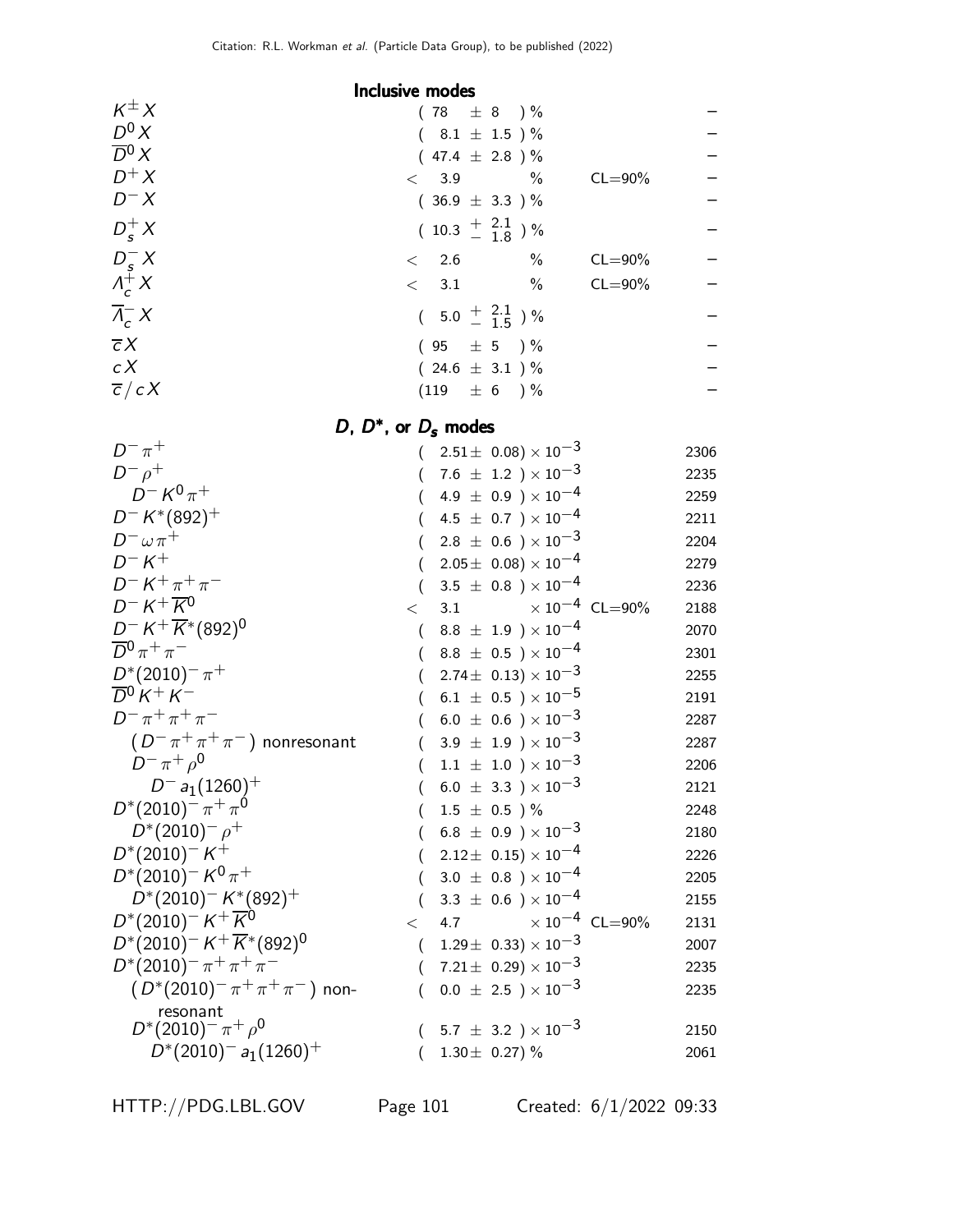| $\overline{D}_1(2420)^0 \pi^- \pi^+$ , $\overline{D}_1^0 \rightarrow$                                                                                                                                                                  |       |         |           | $(1.47\pm 0.35)\times 10^{-4}$                                                                                                                                                                           |                                          |                                      |
|----------------------------------------------------------------------------------------------------------------------------------------------------------------------------------------------------------------------------------------|-------|---------|-----------|----------------------------------------------------------------------------------------------------------------------------------------------------------------------------------------------------------|------------------------------------------|--------------------------------------|
| $D^{*-} \pi^+$<br>$D^*(2010)^{-} K^{+} \pi^{-} \pi^{+}$<br>$D^*(2010)^{-} \pi^+ \pi^+ \pi^- \pi^0$<br>$D^{*-}3\pi^+2\pi^-$<br>$D^{*}(2010)^{-} \omega \pi^{+}$<br>$\overline{D}_1(2430)^0\,\omega, \;\; \overline{D}{}^0_1\rightarrow$ |       |         |           | $(4.7 \pm 0.4) \times 10^{-4}$<br>1.76 $\pm$ 0.27) %<br>4.7 $\pm$ 0.9 $\times$ 10 <sup>-3</sup><br>$(2.46\pm 0.18) \times 10^{-3}$<br>$(2.7 + \begin{array}{c} 0.8 \\ - 0.4 \end{array}) \times 10^{-4}$ | $S = 1.2$                                | 2181<br>2218<br>2195<br>2148<br>1992 |
| $D^{*-} \pi^+$<br>$D^{*-} \rho (1450)^+$ , $\rho^+ \to \omega \pi^+$                                                                                                                                                                   |       |         |           | $(1.07 \frac{+}{0.34}) \times 10^{-3}$                                                                                                                                                                   |                                          |                                      |
| $\overline{D}_1(2420)^0 \omega$ , $\overline{D}_1^0 \rightarrow$                                                                                                                                                                       |       |         |           | $(7.0 \pm 2.2) \times 10^{-5}$                                                                                                                                                                           |                                          | 1995                                 |
| $\overline{D}^{*-}_2\pi^+_{(2460)^0\omega, \ \overline{D}^0_2} \rightarrow$                                                                                                                                                            |       |         |           | 4.0 $\pm$ 1.4 $) \times 10^{-5}$                                                                                                                                                                         |                                          | 1975                                 |
| $D^{*-} \pi^+$<br>$D^{*-}b_1(1235)^+$ , $b_1^+ \rightarrow$                                                                                                                                                                            |       | $\lt$ 7 |           |                                                                                                                                                                                                          | $\times$ 10 $^{-5}~$ CL $=$ 90%          |                                      |
| $\overline{D}^{**-\frac{\omega\pi^+}{\pi^+}}$                                                                                                                                                                                          | [nnn] |         |           | $(1.9 \pm 0.9) \times 10^{-3}$                                                                                                                                                                           |                                          |                                      |
|                                                                                                                                                                                                                                        |       |         |           |                                                                                                                                                                                                          |                                          |                                      |
| $D_1(2420)^{-} \pi^{+}$ , $D_1^{-}$ $\rightarrow$                                                                                                                                                                                      |       |         |           | $(9.9 \frac{+}{0.25}) \times 10^{-5}$                                                                                                                                                                    |                                          |                                      |
| $D^{-} \pi^{+} \pi^{-}$<br>$D_1(2420)^{-} \pi^{+}$ , $D_1^{-} \to$                                                                                                                                                                     |       |         |           |                                                                                                                                                                                                          | $< 3.3 \times 10^{-5}$ CL=90%            |                                      |
| $D^{*-}\pi^+\pi^-$<br>$\overline{D}_2^*(2460)^{-} \pi^+, (D_2^*)^{-} \to$                                                                                                                                                              |       |         |           | $(2.38 \pm 0.16) \times 10^{-4}$                                                                                                                                                                         |                                          | 2062                                 |
| $D^0\pi^-$<br>$\overline{D}_0^*(2400)^{-} \pi^+$ , $(D_0^*)^{-} \to$                                                                                                                                                                   |       |         |           | $(7.6 \pm 0.8) \times 10^{-5}$                                                                                                                                                                           |                                          | 2090                                 |
| $D^0\pi^-$<br>$D_{2}^{*}(2460)^{-} \pi^{+}$ , $(D_{2}^{*})^{-} \rightarrow$                                                                                                                                                            |       |         | $\lt$ 2.4 |                                                                                                                                                                                                          | $\times$ 10 $^{-5}$ CL=90%               |                                      |
| $D^{*-}\pi^+\pi^-$<br>$\overline{D}_2^*(2460)^ \rho^+$                                                                                                                                                                                 |       |         |           |                                                                                                                                                                                                          | $< 4.9 \times 10^{-3} \text{ CL} = 90\%$ | 1974                                 |
| $D^{\overline{0}}\overline{D}{}^0$                                                                                                                                                                                                     |       |         |           | $(1.4 \pm 0.7) \times 10^{-5}$                                                                                                                                                                           |                                          | 1868                                 |
| $D^{*0} \overline{D}{}^0$                                                                                                                                                                                                              |       | $\lt$   |           |                                                                                                                                                                                                          | 2.9 $\times 10^{-4}$ CL=90%              | 1794                                 |
| $D^-D^+$                                                                                                                                                                                                                               |       |         |           | $(2.11 \pm 0.18) \times 10^{-4}$                                                                                                                                                                         |                                          | 1864                                 |
| $D^{\pm} D^{*\mp}$ ( <i>CP</i> -averaged)                                                                                                                                                                                              |       |         |           | $6.1 \pm 0.6$ ) $\times 10^{-4}$                                                                                                                                                                         |                                          |                                      |
| $D^{-} D_{s}^{+}$                                                                                                                                                                                                                      |       |         |           | $(7.2 \pm 0.8) \times 10^{-3}$                                                                                                                                                                           |                                          | 1812                                 |
| $D^*(2010)^- D_s^+$                                                                                                                                                                                                                    |       |         |           | $(8.0 \pm 1.1) \times 10^{-3}$                                                                                                                                                                           |                                          | 1735                                 |
| $D^{-} D_{c}^{*+}$                                                                                                                                                                                                                     |       |         |           | $7.4~\pm~1.6~$ ) $\times\,10^{-3}$                                                                                                                                                                       |                                          | 1732                                 |
| $D^*(2010)^- D_s^{*+}$                                                                                                                                                                                                                 |       |         |           | $1.77 \pm 0.14$ ) %                                                                                                                                                                                      |                                          | 1649                                 |
| $D_{s0}(2317)^{-} K^{+}$ , $D_{s0}^{-}$ $\rightarrow$                                                                                                                                                                                  |       |         |           | $(4.2 \pm 1.4) \times 10^{-5}$                                                                                                                                                                           |                                          | 2097                                 |
| $D_{\rm s}^-\pi^0$                                                                                                                                                                                                                     |       |         |           |                                                                                                                                                                                                          |                                          |                                      |
| $D_{s0}(2317)^{-} \pi^{+}$ , $D_{s0}^{-}$ $\rightarrow$                                                                                                                                                                                |       |         | $\lt$ 2.5 |                                                                                                                                                                                                          | $\times 10^{-5}$ CL=90%                  | 2128                                 |
| $D_{\rm s}^-\pi^0$<br>$D_{sJ}(2457)^{-}K^{+}$ , $D_{s,I}^{-}$ $\rightarrow$                                                                                                                                                            |       | $\lt$   | 9.4       |                                                                                                                                                                                                          | $\times 10^{-6}$ CL=90%                  |                                      |
| $D_{\rm s}^{-} \pi^{0}$                                                                                                                                                                                                                |       |         |           |                                                                                                                                                                                                          |                                          |                                      |

HTTP://PDG.LBL.GOV Page 102 Created: 6/1/2022 09:33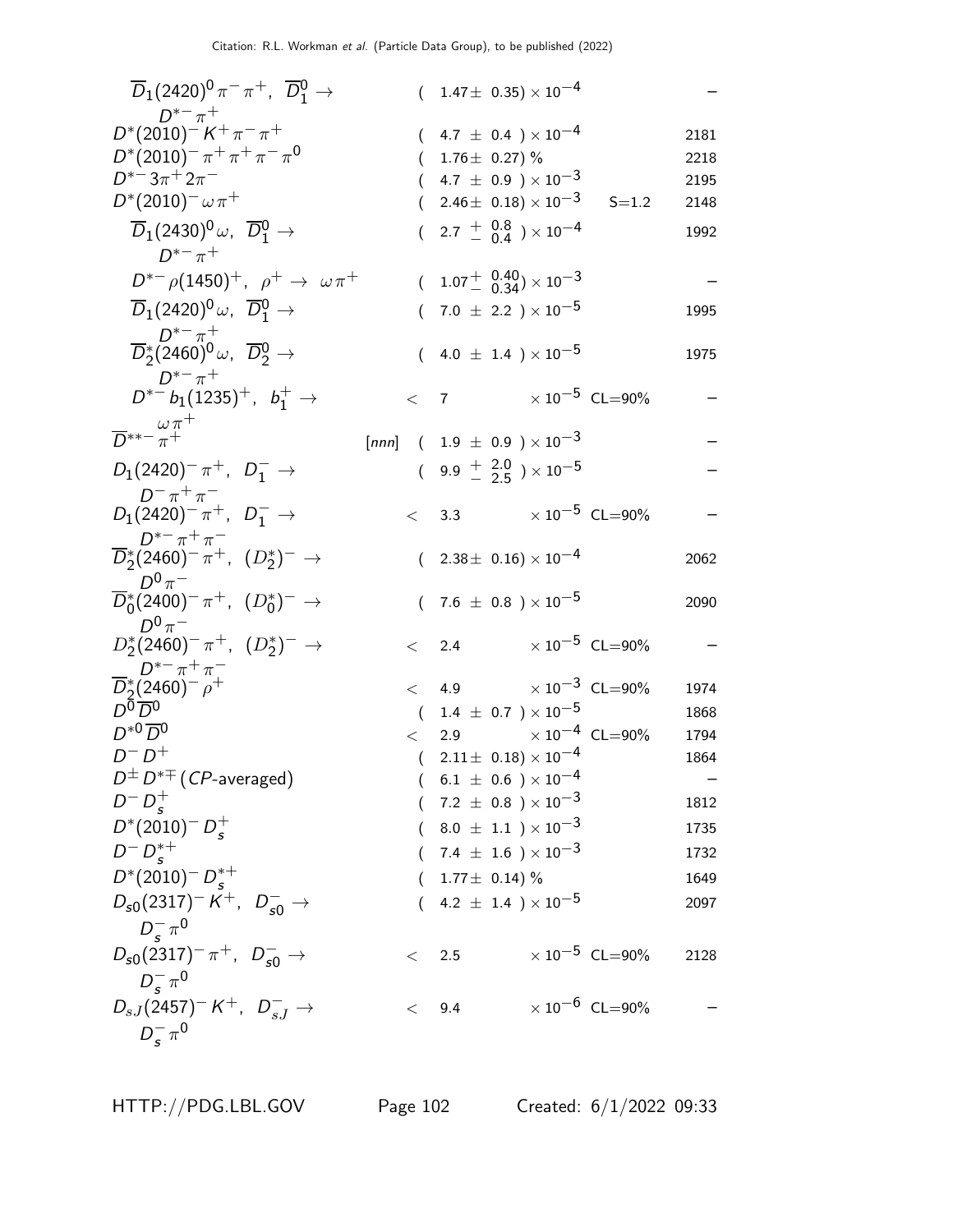| $D_{sJ}(2457)^{-} \pi^{+}$ , $D_{sJ}^{-}$ $\rightarrow$            | < 4.0   |                                                    |                                 | $\times$ $10^{-6}\,$ CL=90%      |      |
|--------------------------------------------------------------------|---------|----------------------------------------------------|---------------------------------|----------------------------------|------|
| $D_s^- \pi^0$                                                      |         |                                                    |                                 |                                  |      |
| $D_s^- D_s^+$                                                      |         | $< 3.6 \times 10^{-5} \text{ CL} = 90\%$           |                                 |                                  | 1759 |
| $D_{s}^{*-} D_{s}^{+}$                                             |         | $<$ 1.3                                            | $\times$ 10 $^{-4}~$ CL=90%     |                                  | 1674 |
| $D_s^{*-} D_s^{*+}$                                                |         | $<$ 2.4 $\times 10^{-4}$ CL=90%                    |                                 |                                  | 1583 |
| $D_{s0}^*(2317)^+ D^-$ , $D_{s0}^{*+} \rightarrow$                 |         | $(1.06 \pm 0.16) \times 10^{-3}$ S=1.1             |                                 |                                  | 1602 |
| $D_{\rm c}^+\pi^0$                                                 |         |                                                    |                                 |                                  |      |
| $D_{s0}(2317)^+ D^-$ , $D_{s0}^+ \rightarrow$                      |         | < 9.5                                              | $\times$ 10 $^{-4}~$ CL $=$ 90% |                                  |      |
| $D_{c}^{*+}\gamma$                                                 |         |                                                    |                                 |                                  |      |
| $D_{s0}(2317)^{+} D^{*}(2010)^{-}$ ,                               |         | $(1.5 \pm 0.6) \times 10^{-3}$                     |                                 |                                  | 1509 |
| $D_{s0}^{+} \to D_{s}^{+} \pi^{0}$                                 |         |                                                    |                                 |                                  |      |
| $D_{sJ}(2457)^+D^-$                                                |         | $(3.5 \pm 1.1) \times 10^{-3}$                     |                                 |                                  |      |
| $D_{sJ}(2457)^+ D^-$ , $D_{sJ}^+ \to$                              |         | $(6.5 \frac{+}{-} \frac{1.7}{1.4}) \times 10^{-4}$ |                                 |                                  |      |
| $D_{\rm c}^{+}\gamma$                                              |         |                                                    |                                 |                                  |      |
| $D_{sJ}(2457)^+ D^-$ , $D_{sJ}^+ \rightarrow$                      | < 6.0   |                                                    | $\times$ 10 $^{-4}~$ CL $=$ 90% |                                  |      |
| $D_{c}^{*+}\gamma$                                                 |         |                                                    |                                 |                                  |      |
| $D_{sJ}(2457)^+ D^-$ , $D_{sJ}^+ \to$                              | < 2.0   |                                                    |                                 | $\times$ 10 <sup>-4</sup> CL=90% |      |
| $D_{\rm s}^{+} \pi^{+} \pi^{-}$                                    |         |                                                    |                                 |                                  |      |
| $D_{sJ}(2457)^+ D^-$ , $D_{sJ}^+ \to$                              | < 3.6   |                                                    |                                 | $\times$ 10 <sup>-4</sup> CL=90% |      |
| $D_{\rm c}^+\pi^0$                                                 |         |                                                    |                                 |                                  |      |
| $D^*(2010)^{-} D_{sJ}(2457)^{+}$                                   |         | $(9.3 \pm 2.2) \times 10^{-3}$                     |                                 |                                  |      |
| $D_{sJ}(2457)^+ D^{*}(2010)$ , $D_{sJ}^+ \rightarrow$              |         | $(2.3 \frac{+}{0.9}) \times 10^{-3}$               |                                 |                                  |      |
| $D_{\varsigma}^{+}\gamma$                                          |         |                                                    |                                 |                                  |      |
| $D^{-} D_{s1}(2536)^{+}$ , $D_{s1}^{+} \rightarrow$                |         | $(2.8 \pm 0.7) \times 10^{-4}$                     |                                 |                                  | 1444 |
| $D^{*0}K^+ + D^{*+}K^0$                                            |         |                                                    |                                 |                                  |      |
| $D^{-} D_{s1}(2536)^{+}$ , $D_{s1}^{+} \rightarrow$<br>$D^{*0}K^+$ |         | $(1.7 \pm 0.6) \times 10^{-4}$                     |                                 |                                  | 1444 |
| $D^{-} D_{s1}(2536)^{+}$ , $D_{s1}^{+} \rightarrow$                |         | $(2.6 \pm 1.1) \times 10^{-4}$                     |                                 |                                  | 1444 |
| $D^{*+} K^0$                                                       |         |                                                    |                                 |                                  |      |
| $D^*(2010)^{-} D_{s1}(2536)^{+}$ ,                                 |         | $(5.0 \pm 1.4) \times 10^{-4}$                     |                                 |                                  | 1336 |
| $D_{s1}^+$ $\rightarrow$ $D^{*0}K^+$ + $D^{*+}K^0$                 |         |                                                    |                                 |                                  |      |
| $D^*(2010)^{-} D_{s1}(2536)^{+}$ ,                                 |         | $(3.3 \pm 1.1) \times 10^{-4}$                     |                                 |                                  | 1336 |
| $D_{s1}^+$ $\rightarrow$ $D^{*0}$ K <sup>+</sup>                   |         |                                                    |                                 |                                  |      |
| $D^{*-} D_{s1}(2536)^+$ , $D_{s1}^+$ $\rightarrow$<br>$D^{*+} K^0$ |         | $(5.0 \pm 1.7) \times 10^{-4}$                     |                                 |                                  | 1336 |
| $D^{-} D_{sJ}(2573)^{+}$ , $D_{sJ}^{+} \rightarrow$                |         | $(3.4 \pm 1.8) \times 10^{-5}$                     |                                 |                                  | 1414 |
| $D^0 K^+$                                                          |         |                                                    |                                 |                                  |      |
| $D^*(2010)^{-} D_{sJ}(2573)^{+}$ ,                                 | $\lt$ 2 |                                                    |                                 | $\times$ 10 <sup>-4</sup> CL=90% | 1304 |
| $D_{s,I}^{+} \to D^{0}K^{+}$                                       |         |                                                    |                                 |                                  |      |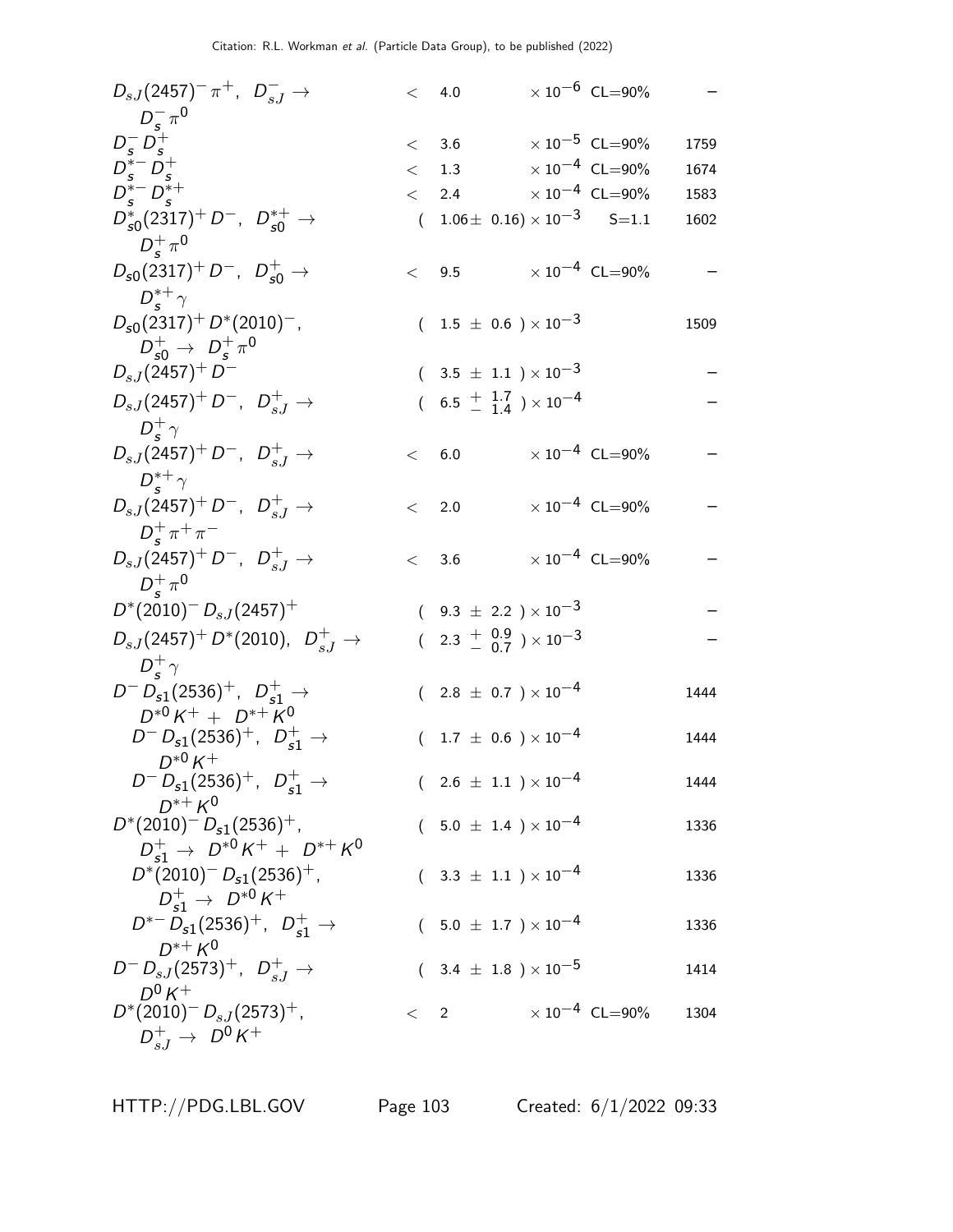| $D^{-} D_{sJ}(2700)^{+}$ , $D_{sJ}^{+} \rightarrow$<br>$D^0 K^+$                                                     |                  | $(7.1 \pm 1.2) \times 10^{-4}$                                     |                                  |      |
|----------------------------------------------------------------------------------------------------------------------|------------------|--------------------------------------------------------------------|----------------------------------|------|
| $D^+\pi^-$                                                                                                           |                  | 7.3 $\pm$ 1.2 $) \times 10^{-7}$                                   |                                  | 2306 |
|                                                                                                                      | $\left($         | $2.03\pm$ 0.18) $\times$ $10^{-5}$                                 |                                  | 2270 |
| $D_s^+\pi^-$<br>$D_s^{*+}\rho^-$<br>$D_s^{*+}\rho^-$<br>$D_s^{*+}\rho^-$<br>$D_s^{*+}\rho_0^-$<br>$D_s^{*+}\rho_0^-$ | $\overline{(\ }$ | 2.1 $\pm$ 0.4 ) $\times$ 10 <sup>-5</sup> S=1.4                    |                                  | 2215 |
|                                                                                                                      | $\lt$            | $\times$ 10 $^{-5}$ CL=90%<br>2.4                                  |                                  | 2197 |
|                                                                                                                      | $\left($         | 4.1 $\pm$ 1.3 $) \times 10^{-5}$                                   |                                  | 2138 |
|                                                                                                                      | $\,<$            | $\times$ 10 $^{-5}$ CL=90%<br>1.9                                  |                                  |      |
|                                                                                                                      | $<\,$            | 3.6                                                                | $\times 10^{-5}$ CL=90%          |      |
| $D_s^+ a_1(1260)^-$                                                                                                  | $<\,$            | 2.1                                                                | $\times 10^{-3}$ CL=90%          | 2080 |
| $D_s^{*+} a_1(1260)^-$                                                                                               | $<\,$            | 1.7                                                                | $\times 10^{-3}$ CL=90%          | 2015 |
| $D_s^+ a_2^-$                                                                                                        | $\lt$            | 1.9                                                                | $\times 10^{-4}$ CL=90%          |      |
|                                                                                                                      | $\lt$            | 2.0                                                                | $\times 10^{-4}$ CL=90%          |      |
|                                                                                                                      | $\left($         | 2.7 $\pm$ 0.5 $\times10^{-5}$                                      | $S = 2.7$                        | 2242 |
| $D_{s}^{*+}A_{2}^{-}$<br>$D_{s}^{-}K^{+}$<br>$D_{s}^{*-}K^{+}$                                                       | $\left($         | $2.19\pm 0.30 \times 10^{-5}$                                      |                                  | 2185 |
| $D_s^- K^*(892)^+$                                                                                                   | $\left($         | $3.5 \pm 1.0$ ) × 10 <sup>-5</sup>                                 |                                  | 2172 |
| $D_s^{*-} K^{*}(892)^+$                                                                                              |                  | 3.2 $\frac{+}{-}$ $\frac{1.5}{1.3}$ $\times 10^{-5}$               |                                  | 2112 |
| $D_s^- \pi^+ K^0$                                                                                                    | $\left($         | 9.7 $\pm$ 1.4 $) \times 10^{-5}$                                   |                                  | 2222 |
| $D_s^{*-} \pi^+ K^0$                                                                                                 | $\lt$            | $\times$ 10 $^{-4}~$ CL $=$ 90%<br>1.10                            |                                  | 2164 |
| $D_s^- K^+ \pi^+ \pi^-$                                                                                              |                  | $(1.7 \pm 0.5) \times 10^{-4}$                                     |                                  | 2198 |
| $D_{s}^{-} \pi^{+} K^{*}(892)^{0}$                                                                                   | $\lt$            | $3.0\,$                                                            | $\times 10^{-3}$ CL=90%          | 2138 |
|                                                                                                                      | $\lt$            | 1.6                                                                | $\times$ 10 <sup>-3</sup> CL=90% | 2076 |
| $\frac{D_{s}^{*-}\pi^{+}}{D^0}K^0$ K <sup>0</sup>                                                                    |                  | $(5.2 \pm 0.7) \times 10^{-5}$                                     |                                  | 2280 |
| $\overline{D}{}^0 K^+\pi^-$                                                                                          | $\left($         | 8.8 $\pm$ 1.7 ) $\times$ 10 <sup>-5</sup>                          |                                  | 2261 |
| $\overline{D}{}^0 K^{*}(892)^{0}$                                                                                    | $\overline{(\ }$ | 4.5 $\pm$ 0.6 ) $\times$ 10 <sup>-5</sup>                          |                                  | 2213 |
| $\overline{D}{}^0$ K <sup>*</sup> (1410) <sup>0</sup>                                                                | $\lt$            | $\times$ 10 $^{-5}$ CL=90%<br>6.7                                  |                                  | 2062 |
| $\overline{D}{}^0 K_0^*(1430)^0$                                                                                     | $\left($         | 7 $\pm$ 7 $\right) \times 10^{-6}$                                 |                                  | 2058 |
| $\overline{D}{}^0 K_2^*(1430)^0$                                                                                     | $\left($         | $2.1 \pm 0.9$ ) $\times 10^{-5}$                                   |                                  | 2057 |
| $D_0^*(2300)^- K^+$ , $D_0^{*-}$ $\rightarrow$<br>$\overline{D}{}^0\pi^-$                                            |                  | $(1.9 \pm 0.9) \times 10^{-5}$                                     |                                  |      |
| $D_2^*(2460)^- K^+$ , $D_2^{*-} \rightarrow$                                                                         |                  | $2.03\pm$ 0.35) $\times$ $10^{-5}$                                 |                                  | 2029 |
| $\overline{D}{}^0 \pi^-$                                                                                             |                  |                                                                    |                                  |      |
| $D_3^*(2760)^- K^+$ , $D_3^{*-} \rightarrow$                                                                         | $\lt$            | $\times$ 10 $^{-6}$ CL=90%<br>1.0                                  |                                  |      |
| $\overline{D}{}^0 \pi^-$<br>$\overline{D}{}^0 K^+ \pi^-$ nonresonant                                                 |                  | $< 3.7 \times 10^{-5} \text{ CL} = 90\%$                           |                                  | 2261 |
| $[K^+K^-]_D K^*(892)^0$                                                                                              | (                | 4.2 $\pm$ 0.7 $)\times10^{-5}$                                     |                                  |      |
| $[\pi^+\pi^-]_D K^*(892)^0$                                                                                          |                  | $6.0~\pm~1.1~$ ) $\times\,10^{-5}$                                 |                                  |      |
| $\frac{\pi^+ \pi^- \pi^+ \pi^-}{D} \kappa^{*0}$<br>$\overline{D}{}^0 \pi^0$                                          |                  | $4.6~\pm~0.9~$ ) $\times\,10^{-5}$                                 |                                  |      |
| $\overline{D}{}^0 \rho^0$                                                                                            |                  | $2.63\pm\ 0.14) \times 10^{-4}$                                    |                                  | 2308 |
| $\overline{D}{}^0f_2$                                                                                                | (                | $(3.21 \pm 0.21) \times 10^{-4}$<br>$1.56\pm\ 0.21)\times 10^{-4}$ |                                  | 2237 |
|                                                                                                                      |                  |                                                                    |                                  |      |

HTTP://PDG.LBL.GOV Page 104 Created: 6/1/2022 09:33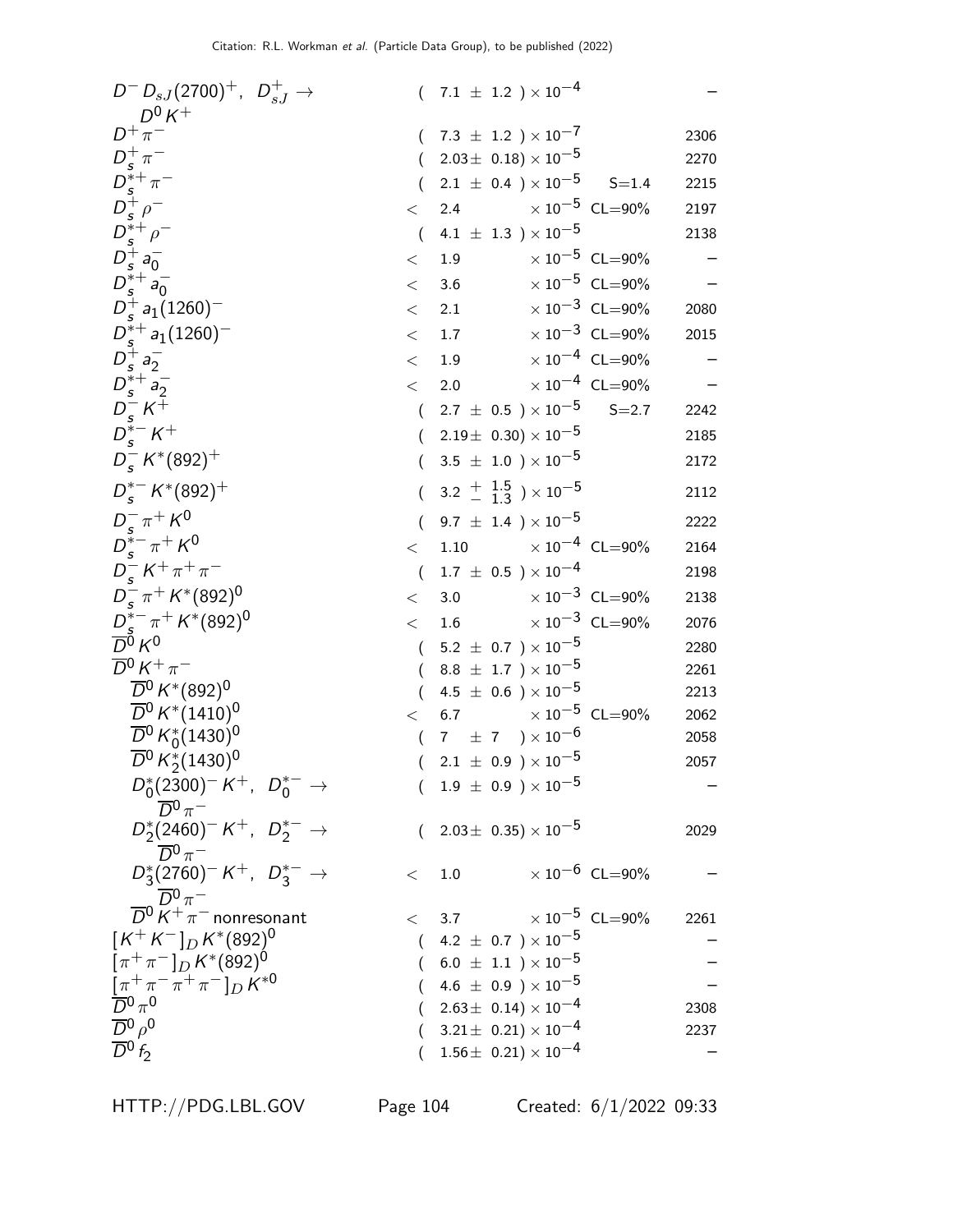| $\overline{D}{}^0\eta$                                                      |                         |   | $(2.36 \pm 0.32) \times 10^{-4}$ S=2.5     |                           | 2274 |
|-----------------------------------------------------------------------------|-------------------------|---|--------------------------------------------|---------------------------|------|
| $\overline{D}{}^0\eta'$                                                     |                         |   | $(1.38\pm 0.16)\times 10^{-4}$             | $S = 1.3$                 | 2198 |
| $\overline{D}{}^0\omega$                                                    |                         |   | $(2.54 \pm 0.16) \times 10^{-4}$           |                           | 2235 |
| $D^0\phi$                                                                   | $\lt$                   |   | 2.3 $\times 10^{-6}$ CL=95%                |                           | 2183 |
| $D^0 K^+ \pi^-$                                                             | $\left($                |   | 5.3 $\pm$ 3.2 $) \times 10^{-6}$           |                           | 2261 |
| $D^0 K^*(892)^0$                                                            | $\left($                |   | 3.0 $\pm$ 0.6 ) $\times$ 10 <sup>-6</sup>  |                           | 2213 |
| $\overline{D}^{*0}$ $\gamma$                                                | $\lt$                   |   | 2.5 $\times 10^{-5}$ CL=90%                |                           | 2258 |
| $\overline{D}$ *(2007) <sup>0</sup> $\pi$ <sup>0</sup>                      |                         |   | $2.2 \pm 0.6$ $) \times 10^{-4}$ S=2.6     |                           | 2256 |
| $\overline{D}^*(2007)^0 \rho^0$                                             | $\lt$                   |   | 5.1 $\times 10^{-4}$ CL=90%                |                           | 2182 |
| $\overline{D}^*(2007)^0 \eta$                                               | $\left($                |   | 2.3 $\pm$ 0.6 $\times$ 10 <sup>-4</sup>    | $S = 2.8$                 | 2220 |
| $\bar{D}^*(2007)^0 \eta'$                                                   | €                       |   | $1.40 \pm 0.22 \times 10^{-4}$             |                           | 2141 |
| $\overline{D}^*(2007)^0 \pi^+ \pi^-$                                        |                         |   | $(6.2 \pm 2.2) \times 10^{-4}$             |                           | 2249 |
| $\overline{D}$ *(2007) <sup>0</sup> K <sup>0</sup>                          |                         |   | 3.6 $\pm$ 1.2 ) $\times$ 10 <sup>-5</sup>  |                           | 2227 |
| $\overline{D}^*(2007)^0 K^*(892)^0$                                         | $\lt$                   |   | 6.9 $\times 10^{-5}$ CL=90%                |                           | 2157 |
| $D^*(2007)^0 K^*(892)^0$                                                    | $\lt$                   |   | 4.0 $\times 10^{-5}$ CL=90%                |                           | 2157 |
| $D^*(2007)^0 \pi^+ \pi^+ \pi^- \pi^-$                                       | $\left($                |   | 2.7 $\pm$ 0.5 $\times 10^{-3}$             |                           | 2219 |
| $D^*(2010)^+ D^*(2010)^-$                                                   | $\left($                |   | $8.0 \pm 0.6$ ) $\times 10^{-4}$           |                           | 1711 |
| $\overline{D}^*(2007)^0\,\omega$                                            |                         |   | $3.6 \pm 1.1$ ) $\times 10^{-4}$           | $S = 3.1$                 | 2180 |
| $D^*(2010)^+D^-$                                                            | $\overline{(\ }$        |   | $6.1~\pm~1.5~$ ) $\times~10^{-4}$          | $S = 1.6$                 | 1790 |
| $D^*(2007)^0 \overline{D}^*(2007)^0$                                        | $\lt$                   | 9 | $\times$ 10 $^{-5}$ CL=90%                 |                           | 1715 |
| $D^{-}D^{0}K^{+}$                                                           | $\left($                |   | $1.07\pm\ 0.11)\times 10^{-3}$             |                           | 1574 |
| $D^- D^{*}(2007)^0 K^+$                                                     |                         |   | $(3.5 \pm 0.4) \times 10^{-3}$             |                           | 1478 |
| $D^*(2010)^- D^0 K^+$                                                       | (                       |   | 2.47 $\pm$ 0.21) $\times$ 10 <sup>-3</sup> |                           | 1479 |
| $D^*(2010)^- D^*(2007)^0 K^+$                                               | $\left($                |   | $1.06 \pm 0.09$ ) %                        |                           | 1366 |
| $D^{-} D^{+} K^{0}$                                                         | $\left($                |   | 7.5 $\pm$ 1.7 $) \times 10^{-4}$           |                           | 1568 |
| $D^*(2010)^{-} D^{+} K^0 +$                                                 | $\left($                |   | 6.4 $\pm$ 0.5 $) \times 10^{-3}$           |                           | 1473 |
| $D^- D^*(2010)^+ K^0$                                                       |                         |   |                                            |                           |      |
| $D^*(2010)^- D^*(2010)^+ K^0$                                               |                         |   | $(8.1 \pm 0.7) \times 10^{-3}$             |                           | 1360 |
| $D^{*-} D_{s1}(2536)^+$ , $D_{s1}^+$ $\rightarrow$                          |                         |   | 8.0 $\pm$ 2.4 ) $\times$ 10 <sup>-4</sup>  |                           | 1336 |
| $D^{*+} K^0$                                                                |                         |   |                                            |                           |      |
| $\overline{D}{}^0 D^0 K^0$                                                  | €                       |   | $2.7~\pm~1.1~$ $)\times10^{-4}$            |                           | 1574 |
| $D^{0}\overline{D}{}^{0}K^{+}\pi^{-}$                                       |                         |   | $(3.5 \pm 0.5) \times 10^{-4}$             |                           | 1476 |
| $\overline{D}{}^0 D^* (2007)^0 K^0 +$                                       |                         |   | $1.1 \pm 0.5$ ) $\times 10^{-3}$           |                           | 1478 |
| $\overline{D}$ *(2007) <sup>0</sup> $D^0$ K <sup>0</sup>                    |                         |   |                                            |                           |      |
| $\overline{D}$ *(2007) <sup>0</sup> $D$ *(2007) <sup>0</sup> K <sup>0</sup> |                         |   | 2.4 $\pm$ 0.9 $) \times 10^{-3}$           |                           | 1365 |
| $(\overline{D} + \overline{D}^*) (D + D^*) K$                               | (                       |   | 3.68 $\pm$ 0.26) %                         |                           |      |
|                                                                             | <b>Charmonium modes</b> |   |                                            |                           |      |
| $\eta_c K^0$                                                                |                         |   | $(8.0 \pm 1.1) \times 10^{-4}$             |                           | 1751 |
| $\eta_c(1S)K^+\pi^-$                                                        |                         |   | $(6.0 \pm 0.7) \times 10^{-4}$             |                           | 1722 |
| $\eta_c(1S)K^+\pi^-(NR)$                                                    |                         |   | $(6.2 \pm 1.3) \times 10^{-5}$             |                           |      |
| $X(4100)^- K^+$ , $X^- \rightarrow$                                         |                         |   | $(2.0 \pm 1.0) \times 10^{-5}$             |                           |      |
| $\eta_c \pi^-$                                                              |                         |   |                                            |                           |      |
| $\eta_c(1S)K^*(1410)^0$                                                     |                         |   | $1.9~\pm~1.5~$ $)\times10^{-4}$            |                           | 1395 |
| $\eta_c(15) K_0^*(1430)^0$                                                  | €                       |   | $1.6 \pm 0.4$ ) $\times 10^{-4}$           |                           | 1388 |
|                                                                             |                         |   |                                            |                           |      |
| HTTP://PDG.LBL.GOV                                                          | Page 105                |   |                                            | Created: $6/1/2022$ 09:33 |      |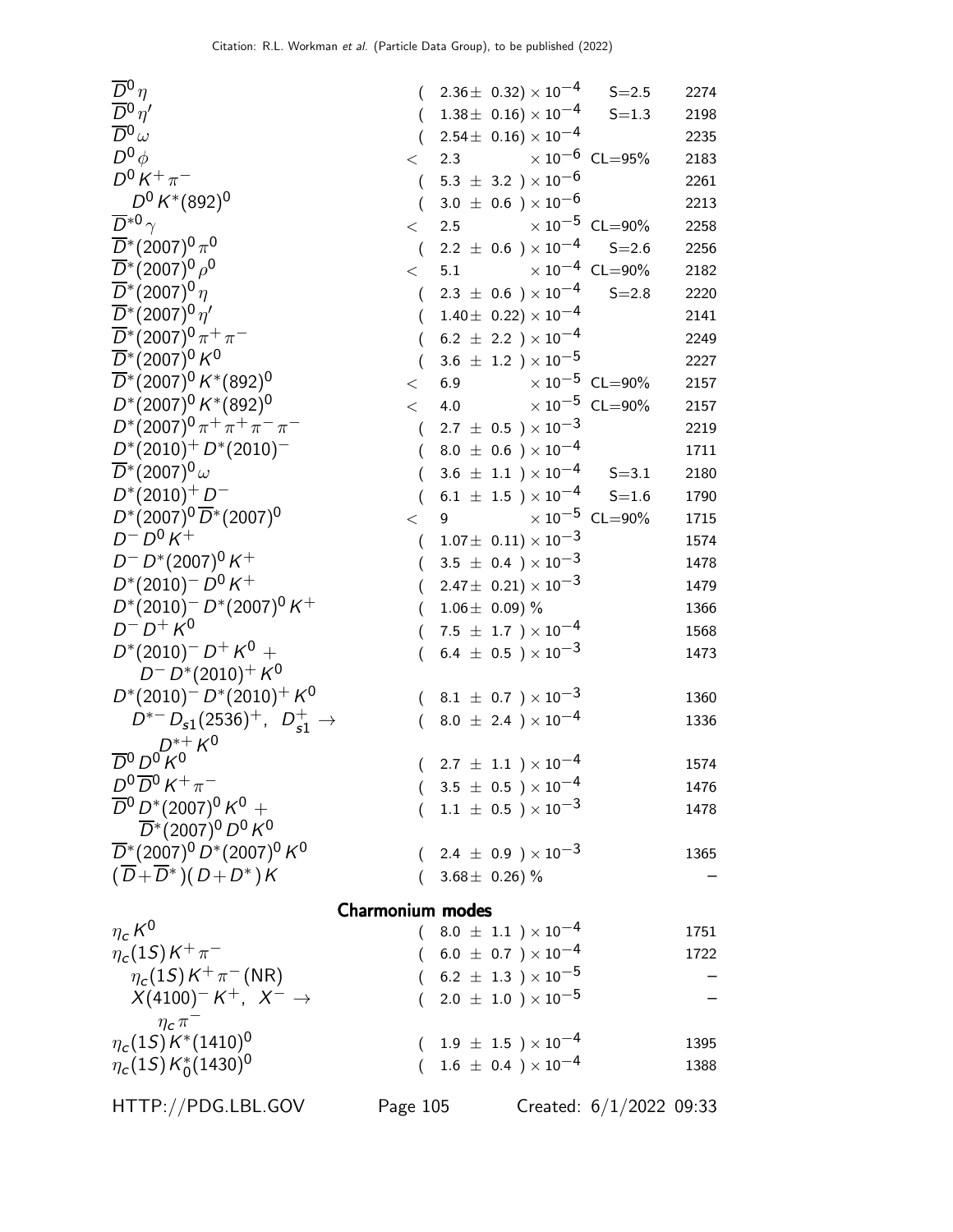| $\eta_c(1S) K^*_2(1430)^0$                                    |          |         | $(5.0 \frac{+}{2} \frac{2.3}{27}) \times 10^{-5}$    |           | 1386 |
|---------------------------------------------------------------|----------|---------|------------------------------------------------------|-----------|------|
| $\eta_c(15) K^*(1680)^0$                                      |          |         | $(3 \pm 4) \times 10^{-5}$                           |           | 1166 |
| $\eta_c(1S) K_0^*(1950)^0$                                    |          |         | $(4.4 \frac{+}{-} \frac{3.0}{4.0}) \times 10^{-5}$   |           |      |
| $\eta_c K^*(892)^0$                                           |          |         | $(5.2 \frac{+}{0.9}) \times 10^{-4}$ S=1.6           |           | 1646 |
| $\eta_c(2S)K_S^0$ , $\eta_c \to p\overline{p}\pi^+\pi^-$      | $\left($ |         | 4.2 $\frac{+}{-}$ $\frac{1.4}{1.2}$ $\times 10^{-7}$ |           |      |
| $\eta_c(2S)K^{*0}$                                            | $\lt$    |         | 3.9 $\times 10^{-4}$ CL=90%                          |           | 1159 |
| $h_c(1P)K_S^0$                                                |          | $<$ 1.4 | $\times$ $10^{-5}$                                   |           | 1401 |
| $h_c(1P) K^{*0}$                                              |          |         | $< 4$ $\times 10^{-4}$ CL=90%                        |           | 1253 |
| $J/\psi(1S)K^0$                                               |          |         | $(8.91 \pm 0.21) \times 10^{-4}$                     |           | 1683 |
| $J/\psi(1S)K^{+}\pi^{-}$                                      |          |         | $(1.15 \pm 0.05) \times 10^{-3}$                     |           | 1652 |
| $J/\psi(1S)K^*(892)^0$                                        |          |         | $(1.27 \pm 0.05) \times 10^{-3}$                     |           | 1572 |
| $J/\psi(1S)\eta K_S^0$                                        |          |         | $(5.4 \pm 0.9) \times 10^{-5}$                       |           | 1508 |
| $J/\psi(1S)\eta^{\prime}K_S^0$                                | $\lt$    |         | 2.5 $\times 10^{-5}$ CL=90%                          |           | 1271 |
| $J/\psi(1S)\phi K^0$                                          |          |         | $(4.9 \pm 1.0) \times 10^{-5}$                       | $S = 1.3$ | 1224 |
| $J/\psi(1S)\omega K^0$                                        | $\left($ |         | $2.3 \pm 0.4$ ) $\times 10^{-4}$                     |           | 1386 |
| $\chi_{c0}(3915)$ , $\chi_{c0} \to J/\psi \omega$             |          |         | $(2.1 \pm 0.9) \times 10^{-5}$                       |           | 1102 |
| $J/\psi(1S) K(1270)^{0}$                                      |          |         | $(1.3 \pm 0.5) \times 10^{-3}$                       |           | 1402 |
| $J/\psi(1S)\pi^0$                                             | $\left($ |         | $1.66 \pm 0.10 \times 10^{-5}$                       |           | 1728 |
| $J/\psi(1S)\eta$                                              | $\left($ |         | $1.08 \pm 0.23 \times 10^{-5}$                       | $S = 1.5$ | 1673 |
| $J/\psi(15)\pi^{+}\pi^{-}$                                    |          |         | $(4.00 \pm 0.15) \times 10^{-5}$                     |           | 1716 |
| $J/\psi(1S)\pi^+\pi^-$ nonresonant                            | $\lt$    |         | 1.2 $\times 10^{-5}$ CL=90%                          |           | 1716 |
| $J/\psi(1S) f_0(500)$ , $f_0 \to \pi \pi$                     |          |         | $(8.8 \frac{+}{-} \frac{1.2}{1.6}) \times 10^{-6}$   |           |      |
| $J/\psi(1S) f_2$                                              |          |         | $(3.3 \frac{+}{0.5}) \times 10^{-6}$ S=1.5           |           |      |
| $J/\psi(1S)\rho^0$                                            |          |         | $(2.55 \frac{+}{0.16}) \times 10^{-5}$               |           | 1612 |
| $J/\psi(1S) f_0(980)$ , $f_0 \to$<br>$\pi^+\pi^-$             | $\lt$    |         | 1.1 $\times 10^{-6}$ CL=90%                          |           |      |
| $J/\psi(1S)\rho(1450)^{0}$ , $\rho^{0} \rightarrow$           |          |         | $(2.9 + \frac{1.6}{0.7}) \times 10^{-6}$             |           |      |
| $\pi\pi$<br>$J/\psi \rho (1700)^0$ , $\rho^0 \to \pi^+ \pi^-$ |          |         | $(2.0 \pm 1.3) \times 10^{-6}$                       |           |      |
| $J/\psi(1S)\omega$                                            |          |         | $(1.8 \frac{+}{-} 0.7) \times 10^{-5}$               |           | 1609 |
| $J/\psi(1S)K^{+}K^{-}$                                        |          |         | $(2.54 \pm 0.35) \times 10^{-6}$                     |           | 1534 |
| $J/\psi(1S) a_0(980)$ , $a_0 \rightarrow$<br>$K^{+} K^{-}$    | $\left($ |         | 4.7 $\pm$ 3.4 $\times$ 10 <sup>-7</sup>              |           |      |
| $J/\psi(1S)\phi$                                              |          |         | $< 1.1 \times 10^{-7}$ CL=90%                        |           | 1520 |
| $J/\psi(1S)\eta'(958)$                                        |          |         | $(7.6 \pm 2.4) \times 10^{-6}$                       |           | 1546 |
| $J/\psi(1S)K^0\pi^+\pi^-$                                     |          |         | $(4.5 \pm 0.4) \times 10^{-4}$                       |           | 1611 |
| $J/\psi(1S)K^0 K^-\pi^+ +$ c.c.                               |          |         | $<$ 2.1 $\times 10^{-5}$ CL=90%                      |           | 1467 |
| $J/\psi(1S)K^0K^+K^-$                                         |          |         | $(2.5 \pm 0.7) \times 10^{-5}$                       | $S = 1.8$ | 1249 |
| $J/\psi(1S)K^{0}\rho^{0}$                                     |          |         | $(5.4 \pm 3.0) \times 10^{-4}$                       |           | 1390 |
|                                                               |          |         |                                                      |           |      |

HTTP://PDG.LBL.GOV Page 106 Created: 6/1/2022 09:33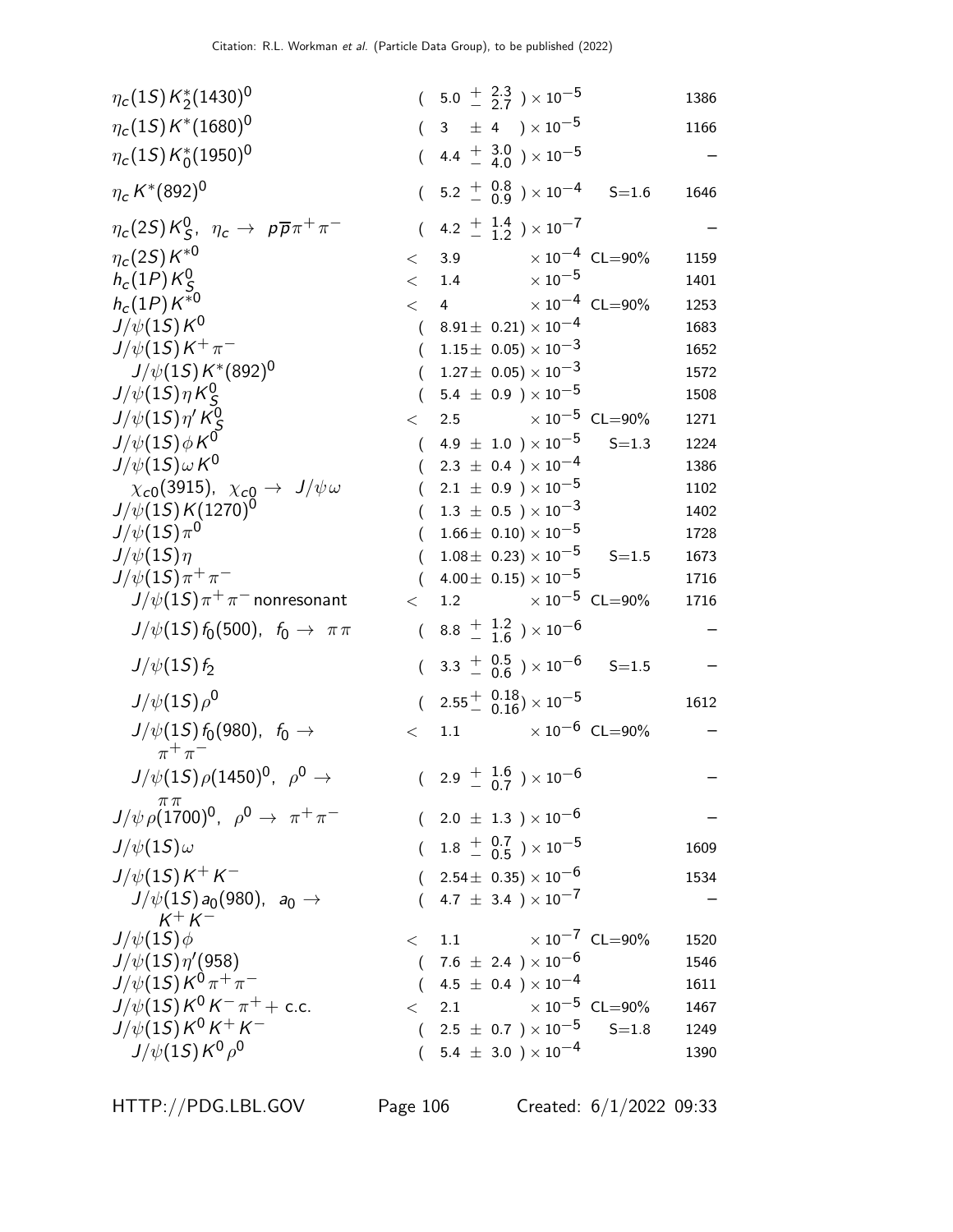| $J/\psi(1S) K^*(892)^{+} \pi^-$                               |                     | $(8 \pm 4) \times 10^{-4}$                                       |                     |                                  | 1515         |
|---------------------------------------------------------------|---------------------|------------------------------------------------------------------|---------------------|----------------------------------|--------------|
| $J/\psi(1S)\pi^+\pi^-\pi^+\pi^-$                              |                     | $(1.44 \pm 0.12) \times 10^{-5}$                                 |                     |                                  | 1670         |
| $J/\psi(1S) f_1(1285)$                                        |                     | 8.4 $\pm$ 2.1 $) \times 10^{-6}$                                 |                     |                                  | 1385         |
| $J/\psi(1S) K^{*}(892)^{0} \pi^{+} \pi^{-}$                   | $\left($            | $6.6 \pm 2.2$ ) $\times 10^{-4}$                                 |                     |                                  | 1447         |
| $\eta_{c2}(1D)K_S^0$ , $\eta_{c2} \rightarrow h_c \gamma$     | $\lt$               | $\times$ 10 $^{-5}$ CL=90%<br>3.5                                |                     |                                  |              |
| $\eta_{c2}(1D)\pi^- K^+$ , $\eta_{c2} \rightarrow h_c \gamma$ | $\lt$               | 1.0                                                              |                     | $\times$ 10 <sup>-4</sup> CL=90% |              |
| $\chi_{c1}(3872)^- K^+$                                       | $\lt$               | $5^{\circ}$                                                      |                     | $\times 10^{-4}$ CL=90%          |              |
| $\chi_{c1}(3872)^{-} K^{+}$ ,                                 |                     | [000] < 4.2                                                      |                     | $\times 10^{-6}$ CL=90%          |              |
| $\chi_{c1}(3872)^-\rightarrow$                                |                     |                                                                  |                     |                                  |              |
| $J/\psi(1S)\pi^{-}\pi^{0}$                                    |                     |                                                                  |                     |                                  |              |
| $\chi_{c1}(3872) K^0$                                         |                     | $(1.1 \pm 0.4) \times 10^{-4}$                                   |                     |                                  | 1140         |
| $\chi_{c1}(3872) K^{*}(892)^{0}$                              |                     | $(1.0 \pm 0.5) \times 10^{-4}$                                   |                     |                                  | 940          |
| $\chi_{c1}(3872)K^{+}\pi^{-}$                                 |                     | $(2.1 \pm 0.8) \times 10^{-4}$                                   |                     |                                  | 1087         |
| $\chi_{c1}(3872)\gamma$                                       | $\lt$               | 1.3 $\times 10^{-5}$ CL=90%                                      |                     |                                  | 1220         |
| $Z_c(4430)^{\pm} K^{\mp}$ , $Z_c^{\pm} \rightarrow$           |                     | $(6.0 + \frac{3.0}{2.4}) \times 10^{-5}$                         |                     |                                  | 583          |
| $\psi(2S)\pi^{\pm}$                                           |                     |                                                                  |                     |                                  |              |
| $Z_c(4430)^{\pm} K^{\mp}$ , $Z_c^{\pm} \rightarrow$           |                     | $(5.4 \frac{+}{-} 4.0 \over 1.2) \times 10^{-6}$                 |                     |                                  | 583          |
| $J/\psi\pi^{\pm}$                                             |                     |                                                                  |                     |                                  |              |
| $Z_c(3900)^{\pm} K^{\mp}$ , $Z_c^{\pm} \rightarrow$           | $\lt$ 9             |                                                                  | $\times$ 10 $^{-7}$ |                                  |              |
| $J/\psi\pi^{\pm}$                                             |                     |                                                                  |                     |                                  |              |
|                                                               |                     |                                                                  |                     |                                  |              |
| $Z_c(4200)^{\pm} K^{\mp}$ , $X^{\pm} \rightarrow$             |                     | $(2.2 \frac{+}{-} 1.3 \over 0.8) \times 10^{-5}$                 |                     |                                  |              |
| $J/\psi \pi^{\pm}$                                            |                     |                                                                  |                     |                                  |              |
| $J/\psi(1S) p\overline{p}$                                    |                     | $(4.5 \pm 0.6) \times 10^{-7}$                                   |                     |                                  | 862          |
| $J/\psi(1S)\gamma$                                            | $\lt$               | 1.5 $\times 10^{-6}$ CL=90%                                      |                     |                                  | 1732         |
| $J/\psi(15)\overline{D}^0$<br>$\psi(2S)\pi^0$                 | $\lt$               | 1.3 $\times 10^{-5}$ CL=90%                                      |                     |                                  | 877          |
| $\psi(2S)K^0$                                                 | $\left($            | $1.17\pm\ 0.19) \times 10^{-5}$                                  |                     |                                  | 1348         |
| $\psi(3770)K^0$ , $\psi \rightarrow \overline{D}{}^0 D^0$     | $\sqrt{2}$<br>$\lt$ | $5.8 \pm 0.5$ ) $\times 10^{-4}$<br>1.23 $\times 10^{-4}$ CL=90% |                     |                                  | 1283<br>1217 |
| $\psi$ (3770) $K^0$ , $\psi \rightarrow D^- D^+$              | $\lt$               | 1.88 $\times 10^{-4}$ CL=90%                                     |                     |                                  | 1217         |
| $\psi(2S)\pi^{+}\pi^{-}$                                      |                     | $(2.24 \pm 0.35) \times 10^{-5}$                                 |                     |                                  | 1332         |
| $\psi(2S)K^{+}\pi^{-}$                                        |                     | 5.8 $\pm$ 0.4 $) \times 10^{-4}$                                 |                     |                                  | 1239         |
| $\psi(25)K^*(892)^0$                                          |                     | $5.9 \pm 0.4$ ) $\times 10^{-4}$                                 |                     |                                  | 1116         |
| $\chi_{c0}K^0$                                                |                     | $1.9 \pm 0.4$ ) $\times 10^{-4}$                                 |                     |                                  | 1477         |
| $\chi_{c0}\,K^*(892)^0$                                       |                     | $1.7 \pm 0.4$ ) $\times 10^{-4}$                                 |                     |                                  | 1342         |
| $\chi_{c1}\pi^0$                                              |                     | $1.12 \pm 0.28 \times 10^{-5}$                                   |                     |                                  | 1468         |
| $\chi_{c1}K^0$                                                |                     | $(3.95\pm 0.27)\times 10^{-4}$                                   |                     |                                  | 1411         |
| $\chi_{c1}\pi^{-}K^{+}$                                       |                     | $4.97 \pm 0.30 \times 10^{-4}$                                   |                     |                                  | 1371         |
| $\chi_{c1} K^{*}(892)^{0}$                                    |                     | $2.38\pm 0.19 \times 10^{-4}$                                    |                     | $S = 1.2$                        | 1265         |
| $X(4051)^-K^+$ , $X^- \rightarrow$                            |                     | 3.0 $\frac{+}{-}$ 4.0 $\rightarrow$ 10 <sup>-5</sup>             |                     |                                  |              |
| $\chi_{c1} \pi^-$                                             |                     |                                                                  |                     |                                  |              |
| $X(4248)^- K^+$ , $X^- \rightarrow$                           |                     | $(4.0 + {}^{20.0}_{-1.0}) \times 10^{-5}$                        |                     |                                  |              |
|                                                               |                     |                                                                  |                     |                                  |              |
| $\chi_{c1} \pi$                                               |                     |                                                                  |                     |                                  |              |

HTTP://PDG.LBL.GOV Page 107 Created: 6/1/2022 09:33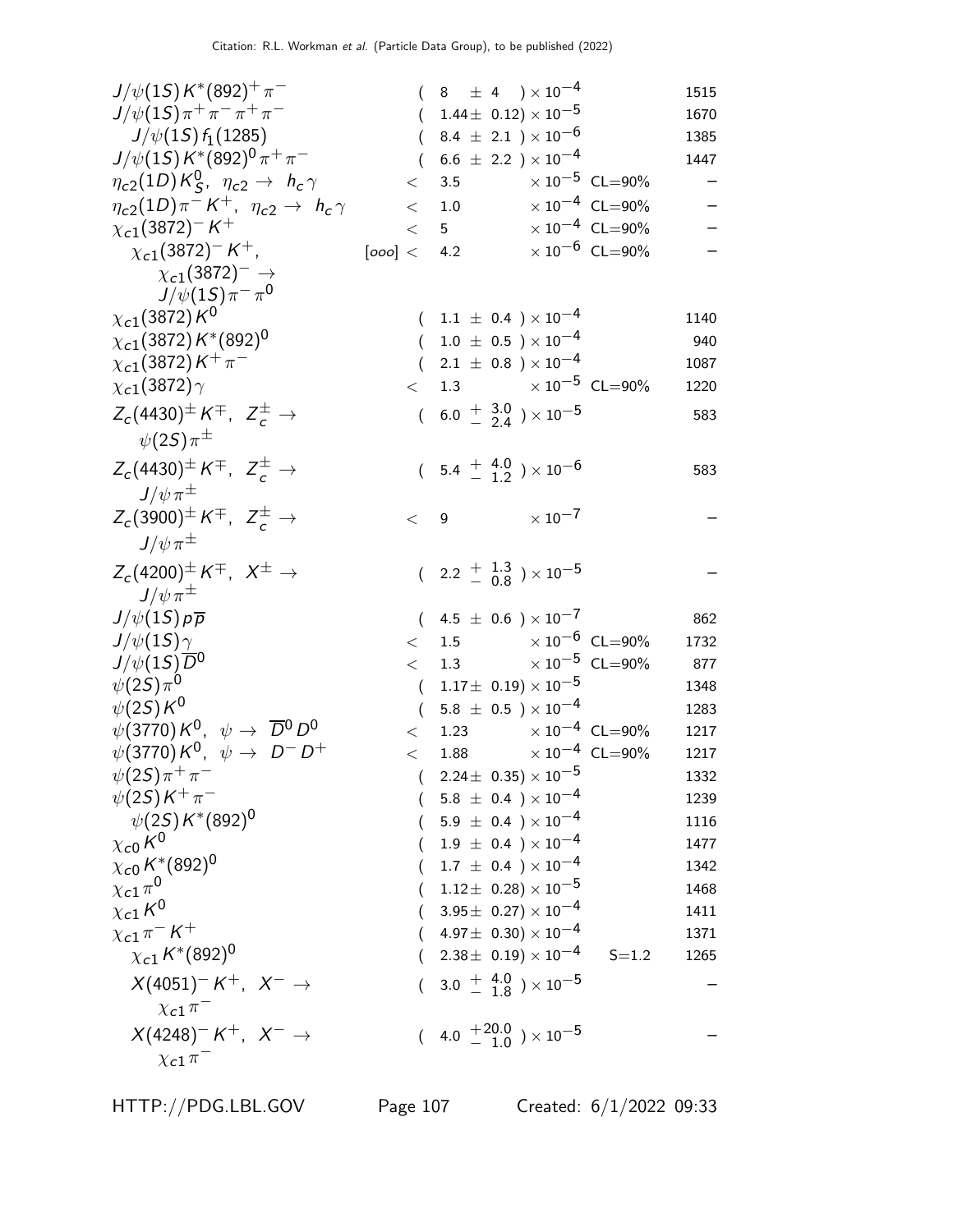| $\chi_{c1} \pi^+ \pi^- K^0$                       |
|---------------------------------------------------|
| $\chi_{c1} \pi^- \pi^0 K^+$                       |
| $\chi_{c2}K^0$                                    |
| $\chi_{c2} K^{*}(892)^{0}$                        |
| $\chi_{c2}\pi^{-}K^{+}$                           |
| $\chi_{c2} \pi^+ \pi^- K^0$                       |
| $\chi_{c2}\pi^{-}\pi^{0}K^{+}$                    |
| $\psi(4660) K^0$ , $\psi \rightarrow A_c^+ A_c^-$ |
| $\psi(4230)^0 K^0$ , $\psi^0 \rightarrow$         |
| $J/\psi\pi^+\pi^-$                                |

| $+_{\pi^-}$ K <sup>0</sup>                                 | $(3.2 \pm 0.5) \times 10^{-4}$           |                                  | 1318                     |
|------------------------------------------------------------|------------------------------------------|----------------------------------|--------------------------|
| $^{-}$ $\pi^0$ K $^+$                                      | $(3.5 \pm 0.6) \times 10^{-4}$           |                                  | 1321                     |
| $\overline{0}$                                             | $< 1.5 \times 10^{-5} \text{ CL} = 90\%$ |                                  | 1379                     |
| $*(892)^0$                                                 | $(4.9 \pm 1.2) \times 10^{-5}$ S=1.1     |                                  | 1228                     |
| $-k$ +                                                     | $(7.2 \pm 1.0) \times 10^{-5}$           |                                  | 1338                     |
| $^+ \pi^-$ K <sup>0</sup>                                  | < 1.70                                   | $\times$ 10 <sup>-4</sup> CL=90% | 1282                     |
| $\overline{\phantom{a}}$ $\pi^0$ K <sup>+</sup>            | $< 7.4 \times 10^{-5}$ CL=90%            |                                  | 1286                     |
| $\phi(0) K^0$ , $\psi \rightarrow A_c^+ A_c^-$             | $\langle$ 2.3                            | $\times 10^{-4}$ CL=90%          | $\overline{\phantom{0}}$ |
| $(60)^0$ K <sup>O</sup> , $\psi^0 \rightarrow \frac{1}{2}$ | $\langle$ 1.7                            | $\times 10^{-5}$ CL=90%          | $\overline{\phantom{0}}$ |
|                                                            |                                          |                                  |                          |

#### $K$  or  $K^*$  modes

| $K^+\pi^-$                                                         | $\left($         |     | $1.96\pm~0.05)\times10^{-5}$                    |                                  | 2615 |
|--------------------------------------------------------------------|------------------|-----|-------------------------------------------------|----------------------------------|------|
| $K^0\pi^0$                                                         |                  |     | $(9.9 \pm 0.5) \times 10^{-6}$                  |                                  | 2615 |
| $\eta^{\prime} K^0$                                                |                  |     | $6.6~\pm~0.4~$ ) $\times\,10^{-5}$              | $S = 1.4$                        | 2528 |
| $\eta^{\prime} K^{*}(892)^{0}$                                     |                  |     | $2.8~\pm~0.6~$ ) $\times\,10^{-6}$              |                                  | 2472 |
| $\eta' K_0^*(1430)^0$                                              |                  |     | $($ 6.3 $\pm$ 1.6 $)\times10^{-6}$              |                                  | 2346 |
| $\eta' K_2^*(1430)^0$                                              | (                |     | $1.37\pm 0.32 \times 10^{-5}$                   |                                  | 2346 |
| $\eta K^0$                                                         | (                |     | $1.23^{+}_{-}$ $^{0.27}_{0.24}) \times 10^{-6}$ |                                  | 2587 |
| $\eta K^{*}(892)^{0}$                                              | (                |     | $1.59\pm 0.10 \times 10^{-5}$                   |                                  | 2534 |
| $\eta K_0^*(1430)^0$                                               | (                |     | $1.10\pm~0.22)\times10^{-5}$                    |                                  | 2415 |
| $\eta K_2^*(1430)^0$                                               | $\overline{(\ }$ |     | 9.6 $\pm$ 2.1 ) $\times$ 10 <sup>-6</sup>       |                                  | 2414 |
| $\omega K^{\bar{0}}$                                               |                  |     | 4.8 $\pm$ 0.4 ) $\times$ 10 <sup>-6</sup>       |                                  | 2557 |
| $a_0(980)^0 K^0$ , $a_0^0 \rightarrow \eta \pi^0$                  | $\lt$            | 7.8 |                                                 | $\times$ 10 <sup>-6</sup> CL=90% |      |
| $b_1^0 K^0$ , $b_1^0 \to \omega \pi^0$                             | $\lt$            | 7.8 |                                                 | $\times 10^{-6}$ CL=90%          |      |
| $a_0(980)^{\pm} K^{\mp}$ , $a_0^{\pm} \to \eta \pi^{\pm}$          | $\lt$            | 1.9 |                                                 | $\times$ $10^{-6}\,$ CL=90%      |      |
| $b_1^- K^+$ , $b_1^- \to \omega \pi^-$                             | $\overline{(}$   |     | 7.4 $\pm$ 1.4 $) \times 10^{-6}$                |                                  |      |
| $b_1^{\overline{0}} K^{*0}, b_1^{\overline{0}} \to \omega \pi^0$   | $\,<\,$          | 8.0 |                                                 | $\times 10^{-6}$ CL=90%          |      |
| $b_1^- K^{*+}, b_1^- \to \omega \pi^-$                             | $\lt$            | 5.0 |                                                 | $\times 10^{-6}$ CL=90%          |      |
| $a_0(1450)^{\pm} K^{\mp}$ , $a_0^{\pm} \rightarrow \eta \pi^{\pm}$ | $\lt$            | 3.1 |                                                 | $\times$ $10^{-6}\,$ CL=90%      |      |
| $K_S^0 X^0$ (Familon)                                              | $\lt$            | 5.3 |                                                 | $\times$ $10^{-5}\,$ CL=90%      |      |
| $\omega K^{*}(892)^{0}$                                            | $\left($         |     | 2.0 $\pm$ 0.5 $)\times10^{-6}$                  |                                  | 2503 |
| $\omega(K\pi)_0^{*0}$                                              | $\left($         |     | $1.84\pm\;$ 0.25) $\times\;10^{-5}$             |                                  |      |
| $\omega K_0^*(1430)^0$                                             | (                |     | $1.60 \pm 0.34 \times 10^{-5}$                  |                                  | 2380 |
| $\omega K_2^*(1430)^0$                                             | (                |     | $1.01 \pm 0.23 \times 10^{-5}$                  |                                  | 2380 |
| $\omega K^+\pi^-$ nonresonant                                      |                  |     | $(5.1 \pm 1.0) \times 10^{-6}$                  |                                  | 2542 |
| $K^+\pi^-\pi^0$                                                    |                  |     | $3.78\pm 0.32 \times 10^{-5}$                   |                                  | 2609 |
| $K^+ \rho^-$                                                       | $\left($         |     | $7.0~\pm~0.9~$ $)\times10^{-6}$                 |                                  | 2559 |
| $K^+$ $\rho$ (1450) <sup>-1</sup>                                  | $\left($         |     | $2.4 \pm 1.2$ ) $\times 10^{-6}$                |                                  |      |
| $K^+$ $\rho$ (1700) <sup>-</sup>                                   |                  |     | 6 $\pm$ 7 $) \times 10^{-7}$                    |                                  |      |
| $(K^+\pi^-\pi^0)$ nonresonant                                      |                  |     | $(2.8 \pm 0.6) \times 10^{-6}$                  |                                  | 2609 |
| $(K\pi)_0^{*+}\pi^-$ , $(K\pi)_0^{*+}$ $\to$                       | $\left($         |     | 3.4 $\pm$ 0.5 $\times$ 10 <sup>-5</sup>         |                                  |      |
| $K^+\pi^0$                                                         |                  |     |                                                 |                                  |      |

HTTP://PDG.LBL.GOV Page 108 Created: 6/1/2022 09:33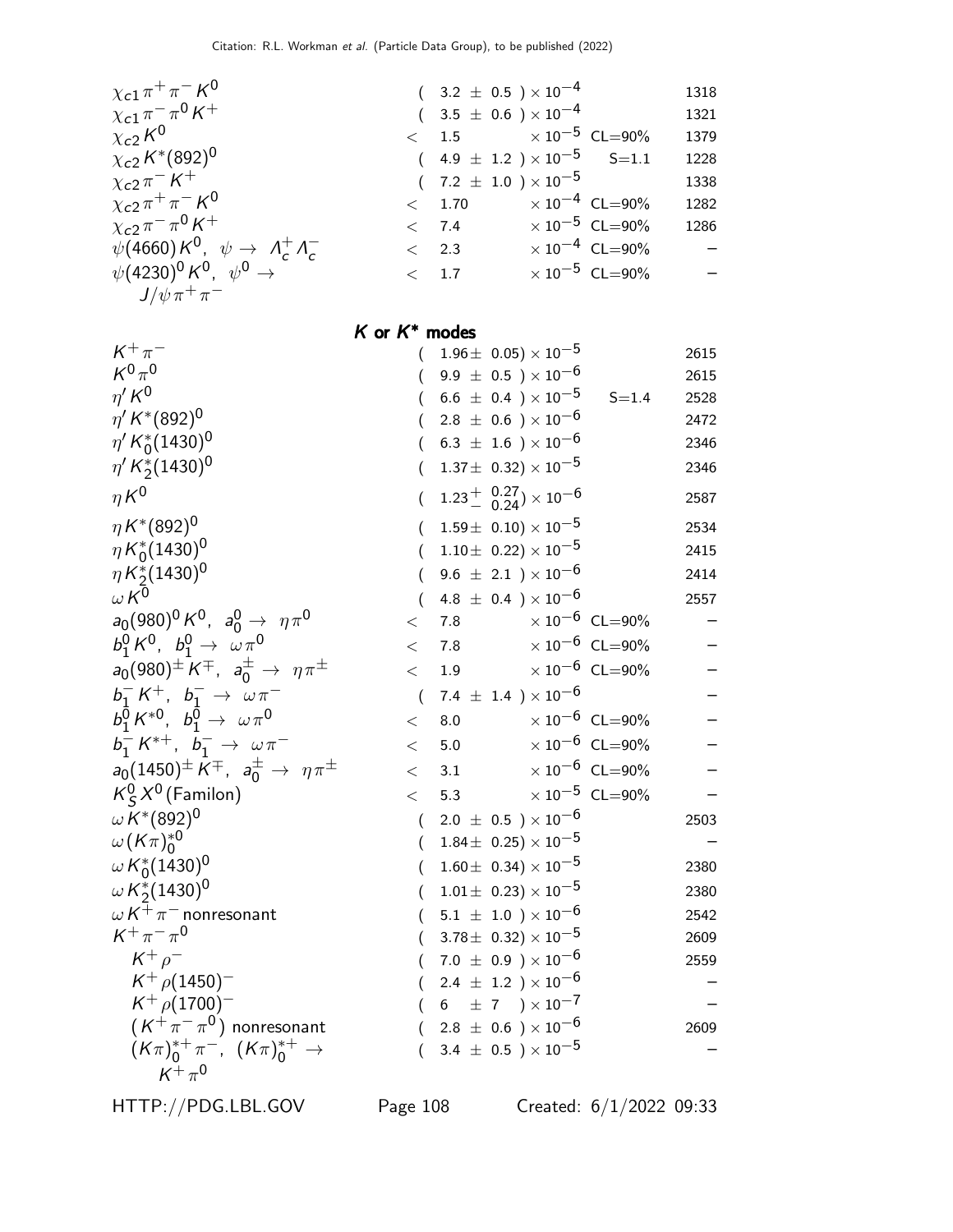| $(K\pi)^{*0}_{0}\pi^{0}$ , $(K\pi)^{*0}_{0} \to$                   |          | $(8.6 \pm 1.7) \times 10^{-6}$                                           |                            |      |
|--------------------------------------------------------------------|----------|--------------------------------------------------------------------------|----------------------------|------|
| $\kappa^+_{2} \pi^-$<br>$\kappa^*_{2}$ (1430) <sup>0</sup> $\pi^0$ | $\lt$    | 4.0                                                                      | $\times$ 10 $^{-6}$ CL=90% | 2445 |
| $K^*(1680)^0 \pi^0$                                                |          | $<$ 7.5 $\times 10^{-6}$ CL=90%                                          |                            | 2358 |
| $K_{x}^{*0}\pi^{0}$                                                |          | [rrr] $(6.1 \pm 1.6) \times 10^{-6}$                                     |                            |      |
| $K^{0}\pi^{+}\pi^{-}$                                              | (        | $4.97\pm 0.18 \times 10^{-5}$                                            |                            | 2609 |
| $K^0 \pi^+ \pi^-$ nonresonant                                      |          | $1.39^{+}$ $\frac{0.26}{0.18}$ $\times 10^{-5}$                          | $S = 1.6$                  | 2609 |
| $K^0\rho^0$                                                        |          | 3.4 $\pm$ 1.1 $) \times 10^{-6}$                                         | $S = 2.3$                  | 2558 |
| $K^*(892)^+\pi^-$                                                  |          | 7.5 $\pm$ 0.4 $) \times 10^{-6}$                                         |                            | 2563 |
| $K_0^*(1430)^+\pi^-$                                               |          | 3.3 $\pm$ 0.7 $\times$ 10 <sup>-5</sup>                                  | $S = 2.0$                  |      |
| $K^{*+}_{\nu} \pi^-$                                               |          | [rrr] $(5.1 \pm 1.6) \times 10^{-6}$                                     |                            |      |
| $K^*(1410)^+\pi^-$ , $K^{*+}\to$<br>$K^0\pi^+$                     | $\lt$    | $\times$ 10 $^{-6}$ CL=90%<br>3.8                                        |                            |      |
| $(K \pi)^{*+}_{0} \pi^{-}$ , $(K \pi)^{*+}_{0} \to$<br>$K^0\pi^+$  |          | $(1.62 \pm 0.13) \times 10^{-5}$                                         |                            |      |
| $f_0(980)K^0$ , $f_0 \to \pi^+\pi^-$                               |          | $8.1~\pm~0.8~$ ) $\times\,10^{-6}$                                       | $S = 1.3$                  | 2522 |
| $K^0 f_0(500)$                                                     |          | $(1.6 \frac{+}{-} 1.6^{2.5}) \times 10^{-7}$                             |                            |      |
| $K^0 f_0(1500)$                                                    | $\left($ | $1.3~\pm~0.8~$ $)\times10^{-6}$                                          |                            | 2397 |
| $f_2(1270)K^0$                                                     |          | $(2.7 \frac{+}{-} \frac{1.3}{1.2}) \times 10^{-6}$                       |                            | 2459 |
| $f_{\rm x}(1300) K0, f_{\rm x} \rightarrow \pi^+ \pi^-$            |          | $1.8 \pm 0.7$ ) $\times 10^{-6}$                                         |                            |      |
| $K^*(892)^0 \pi^0$                                                 |          | $3.3 \pm 0.6$ ) $\times 10^{-6}$                                         |                            | 2563 |
| $K_2^*(1430)^+\pi^-$                                               |          | $3.65 \pm 0.34 \times 10^{-6}$                                           |                            | 2445 |
| $K^*(1680)^+ \pi^-$                                                |          | $1.41 \pm 0.10 \times 10^{-5}$                                           |                            | 2358 |
| $K^+\pi^-\pi^+\pi^-$                                               |          | $[sss] < 2.3$ $\times 10^{-4}$ CL=90%                                    |                            | 2600 |
| $\rho^0 K^+ \pi^-$                                                 |          | $2.8 \pm 0.7$ ) $\times 10^{-6}$                                         |                            | 2543 |
| $f_0(980)K^+\pi^-$ , $f_0 \to \pi\pi$                              |          | $1.4 \begin{array}{l} + & 0.5 \\ - & 0.6 \end{array}$ $\times 10^{-6}$   |                            | 2506 |
| $K^+\pi^-\pi^+\pi^-$ nonresonant                                   | $\lt$    | $\times$ 10 $^{-6}\,$ CL $=$ 90%<br>2.1                                  |                            | 2600 |
| $K^*(892)^0 \pi^+ \pi^-$                                           | $\left($ | 5.5 $\pm$ 0.5 $\times$ 10 <sup>-5</sup>                                  |                            | 2557 |
| $\mathcal{K}^{*}(892)^{0}\rho^{0}$                                 |          | $3.9 \pm 1.3$ $\times 10^{-6}$ S=1.9                                     |                            | 2504 |
| $K^*(892)^0 f_0(980)$ , $f_0 \to \pi \pi$                          |          | $(3.9 \pm 2.1 \atop - 1.8) \times 10^{-6}$ S=3.9                         |                            | 2466 |
| $K_1(1270)^+\pi^-$                                                 | $\lt$    | $\times$ 10 $^{-5}$ CL=90%<br>3.0                                        |                            | 2489 |
| $K_1(1400)^{+}\pi^-$                                               |          | $<$ 2.7 $\times 10^{-5}$ CL=90%                                          |                            | 2451 |
| $a_1(1260)^-K^+$<br>$K^*(892)^+$ $\rho^-$                          |          | [sss] $(1.6 \pm 0.4) \times 10^{-5}$<br>$(1.03 \pm 0.26) \times 10^{-5}$ |                            | 2471 |
| $K_0^*(1430)^+$ $\rho^-$                                           |          | 2.8 $\pm$ 1.2 $)\times$ 10 $^{-5}$                                       |                            | 2504 |
| $K_1(1400)^0 \rho^0$                                               | $\lt$    | $\times$ 10 <sup>-3</sup> CL=90%<br>$3.0\,$                              |                            | 2388 |
| $K_0^*(1430)^0 \rho^0$                                             | $\left($ | 2.7 $\pm$ 0.6 $\times$ 10 <sup>-5</sup>                                  |                            | 2381 |
| $K_0^*(1430)^0 f_0(980)$ , $f_0 \to \pi \pi$                       |          | $(2.7 \pm 0.9) \times 10^{-6}$                                           |                            |      |
| $K_2^*(1430)^0 f_0(980)$ , $f_0 \to \pi \pi$                       |          | $(8.6 \pm 2.0) \times 10^{-6}$                                           |                            |      |
| $K^+ K^-$                                                          |          | $7.8~\pm~1.5~$ ) $\times\,10^{-8}$                                       |                            | 2593 |
| $K^0 \overline{K}{}^0$                                             |          | $1.21 \pm 0.16 \times 10^{-6}$                                           |                            | 2593 |
|                                                                    |          |                                                                          |                            |      |

HTTP://PDG.LBL.GOV Page 109 Created: 6/1/2022 09:33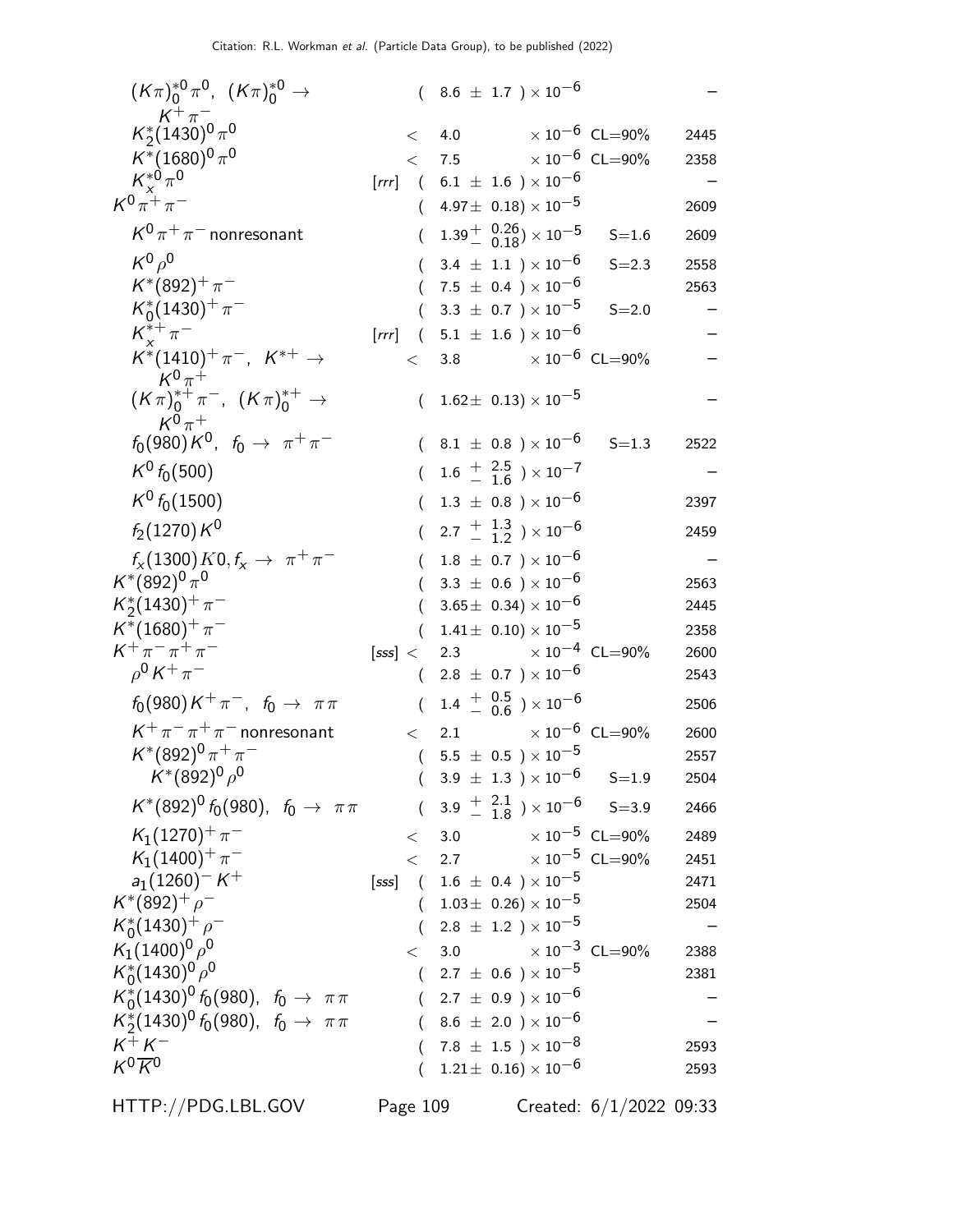| $K^0 K^- \pi^+$                                                      | $\left($         | $6.7~\pm~0.5~$ ) $\times\,10^{-6}$                                |                                  | 2578 |
|----------------------------------------------------------------------|------------------|-------------------------------------------------------------------|----------------------------------|------|
| $K^{*}(892)^{\pm} K^{\mp}$                                           | $\lt$            | 4                                                                 | $\times$ 10 <sup>-7</sup> CL=90% | 2540 |
| $\overline{K}^{*0}K^{0} + K^{*0}\overline{K}^{0}$                    | $\lt$            | 9.6 $\times 10^{-7}$ CL=90%                                       |                                  |      |
| $K^+ K^- \pi^0$                                                      | $\overline{(\ }$ | 2.2 $\pm$ 0.6 $\times$ 10 $^{-6}$                                 |                                  | 2579 |
| $K_S^0 K_S^0 \pi^0$                                                  | $\lt$            | 9 $\times 10^{-7}$ CL=90%                                         |                                  | 2578 |
| $\begin{array}{c} K_S^3 K_S^3 \eta \\ K_S^0 K_S^0 \eta' \end{array}$ | $\lt$            | 1.0 $\times 10^{-6}$ CL=90%                                       |                                  | 2515 |
|                                                                      | $\lt$            | 2.0                                                               | $\times$ 10 $^{-6}$ CL=90%       | 2453 |
| $K^{\breve{\mathrm{O}}} K^{\breve{+}} K^-$                           | $\overline{(\ }$ | $2.68 \pm 0.11 \times 10^{-5}$                                    |                                  | 2522 |
| $K^0\phi$                                                            | $\left($         | 7.3 $\pm$ 0.7 $\times$ 10 <sup>-6</sup>                           |                                  | 2516 |
| $f_0(980)K^0$ , $f_0 \to K^+K^-$                                     | $\left($         | 7.0 $\frac{+}{-}$ 3.5 $\rightarrow$ 10 <sup>-6</sup>              |                                  |      |
| $f_0(1500) K^0$                                                      |                  | $(1.3 \frac{+}{-} 0.7) \times 10^{-5}$                            |                                  | 2397 |
| $f'_2(1525)^0 K^0$                                                   | $\overline{(\ }$ | $3\quad \frac{+}{-}\quad \frac{5}{4}$ ) $\times$ 10 <sup>-7</sup> |                                  |      |
| $f_0(1710)K^0$ , $f_0 \to K^+K^-$                                    |                  | 4.4 $\pm$ 0.9 ) $\times$ 10 <sup>-6</sup>                         |                                  |      |
| $K^0 K^+ K^-$ nonresonant                                            |                  | 3.3 $\pm$ 1.0 $\times$ 10 $^{-5}$                                 |                                  | 2522 |
| $K_S^0 K_S^0 K_S^0$                                                  |                  | $6.0~\pm~0.5~$ ) $\times\,10^{-6}$                                | $S = 1.1$                        | 2521 |
| $f_0(980)K^0$ , $f_0 \to K^0_S K^0_S$                                |                  | $2.7 \pm 1.8$ ) $\times 10^{-6}$                                  |                                  |      |
| $f_0(1710)K^0$ , $f_0 \to K_S^0 K_S^0$                               |                  | $5.0 \div 5.0$ $\times 10^{-7}$                                   |                                  |      |
| $f_2(2010) K^0$ , $f_2 \rightarrow K_S^0 K_S^0$                      | $\left($         | $5 \pm 6$ $) \times 10^{-7}$                                      |                                  |      |
| $K_S^0 K_S^0 K_S^0$ nonresonant                                      | $\overline{(\ }$ | $1.33\pm 0.31 \times 10^{-5}$                                     |                                  | 2521 |
| $K_S^0 K_S^0 K_I^0$                                                  | $\lt$            | 1.6                                                               | $\times$ 10 $^{-5}$ CL=90%       | 2521 |
| $K^*(892)^0 K^+ K^-$                                                 | $\overline{(\ }$ | $2.75 \pm 0.26 \times 10^{-5}$                                    |                                  | 2467 |
| $K^*(892)^0 \phi$                                                    | $\left($         | $1.00\pm 0.05 \times 10^{-5}$                                     |                                  | 2460 |
| $K^+ K^- \pi^+ \pi^-$ nonresonant                                    | $\lt$            | 7.17 $\times 10^{-5}$ CL=90%                                      |                                  | 2559 |
| $K^*(892)^0 K^- \pi^+$                                               | $\left($         | $4.5 \pm 1.3$ ) $\times 10^{-6}$                                  |                                  | 2524 |
| $K^*(892)^0 \overline{K}^*(892)^0$                                   | $\left($         | $8.3 \pm 2.4$ $\times 10^{-7}$ S=1.5                              |                                  | 2485 |
| $K^+ K^+ \pi^- \pi^-$ nonresonant                                    | $\lt$            | $6.0\,$                                                           | $\times$ 10 $^{-6}$ CL=90%       | 2559 |
| $K^*(892)^0 K^+\pi^-$                                                | $\lt$            | 2.2 $\times 10^{-6}$ CL=90%                                       |                                  | 2524 |
| $K^*(892)^0 K^*(892)^0$                                              | $\lt$            | 2 $\times 10^{-7}$ CL=90%                                         |                                  | 2485 |
| $K^*(892)^+ K^*(892)^-$                                              | $\lt$            | 2.0                                                               | $\times 10^{-6}$ CL=90%          | 2485 |
| $K_1(1400)^0 \phi$                                                   | $\lt$            | 5.0                                                               | $\times\,10^{-3}$ CL=90%         | 2339 |
| $\phi(K\pi)_{0}^{*0}$                                                | $\sqrt{2}$       | 4.3 $\pm$ 0.4 $) \times 10^{-6}$                                  |                                  |      |
| $\phi$ (K $\pi$ ) <sup>*0</sup> (1.60 $<$ m $_K$ $<$ 2.15) [ttt] $<$ |                  | 1.7                                                               | $\times 10^{-6}$ CL=90%          |      |
| $K_0^*(1430)^{\bar{0}}K^{-}\pi^+$                                    | $\lt$            | 3.18                                                              | $\times$ 10 <sup>-5</sup> CL=90% | 2403 |
| $K_0^*(1430)^0 \overline{K}^*(892)^0$                                |                  | $<$ 3.3 $\times 10^{-6}$ CL=90%                                   |                                  | 2360 |
| $K_0^*(1430)^0 \overline{K}_0^*(1430)^0$                             | $\lt$            | 8.4                                                               | $\times\,10^{-6}$ CL=90%         | 2222 |
| $K_0^*(1430)^0 \phi$                                                 | $\left($         | 3.9 $\pm$ 0.8 $) \times 10^{-6}$                                  |                                  | 2333 |
| $K_0^*(1430)^0 K^*(892)^0$                                           | $\lt$            | 1.7                                                               | $\times 10^{-6}$ CL=90%          | 2360 |
| $K_0^*(1430)^0 K_0^*(1430)^0$                                        | $\lt$            | 4.7                                                               | $\times 10^{-6}$ CL=90%          | 2222 |
| $K^*(1680)^0 \phi$                                                   |                  | < 3.5                                                             | $\times 10^{-6}$ CL=90%          | 2238 |
| $K^*(1780)^0 \phi$                                                   | $\lt$            | 2.7                                                               | $\times$ $10^{-6}\,$ CL=90%      |      |
|                                                                      |                  |                                                                   |                                  |      |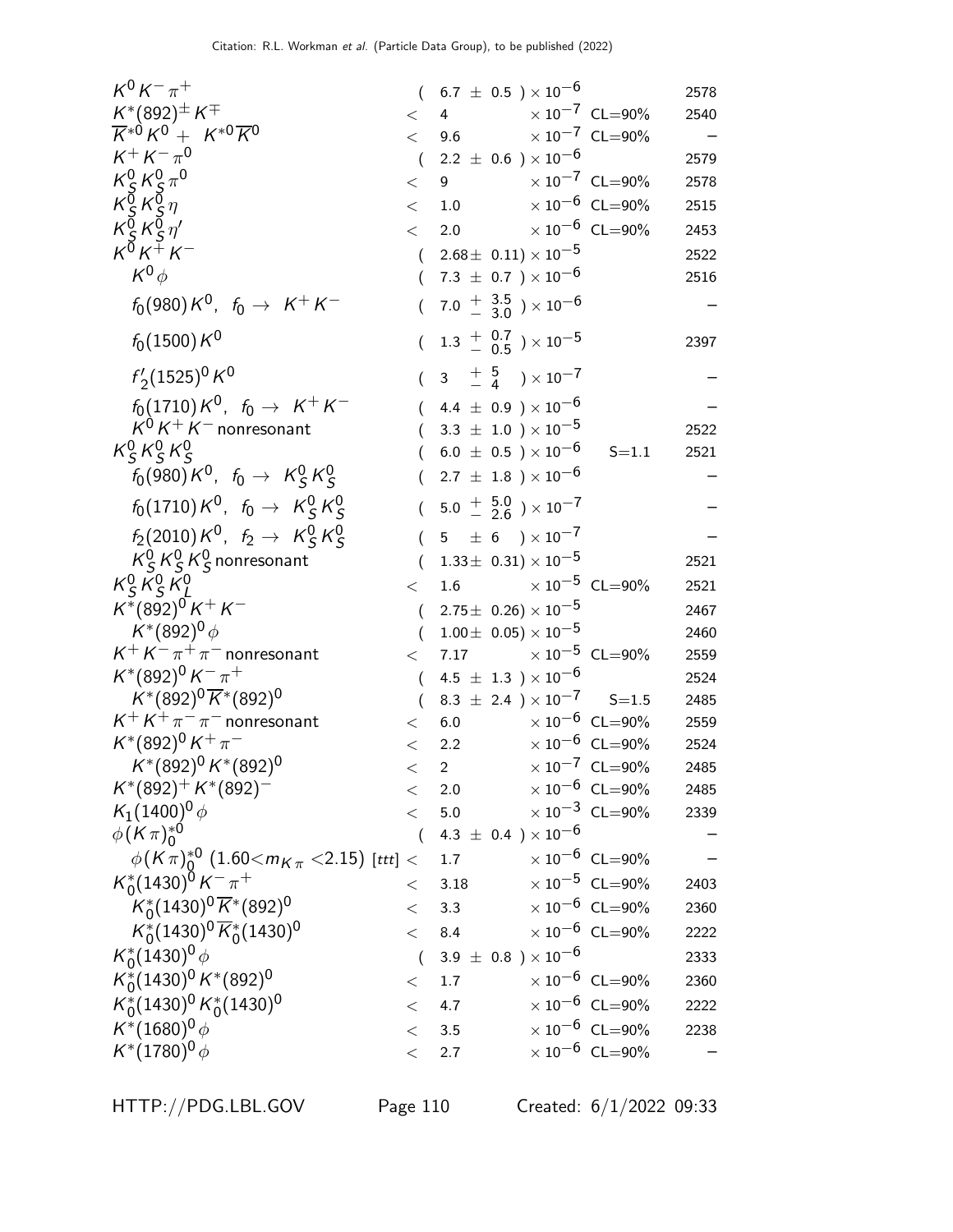| $K^*(2045)^0 \phi$                                                                             |            | $<$ 1.53 $\times 10^{-5}$ CL=90%                |                                  |                                  |              |
|------------------------------------------------------------------------------------------------|------------|-------------------------------------------------|----------------------------------|----------------------------------|--------------|
| $K_2^*(1430)^0 \rho^0$                                                                         | $\lt$      | 1.1 $\times 10^{-3}$ CL=90%                     |                                  |                                  | 2381         |
| $K_2^*(1430)^0 \phi$                                                                           | $\left($   | $6.8~\pm~0.9~$ ) $\times~10^{-6}$               |                                  | $S = 1.2$                        | 2332         |
| $K^0\phi\phi$                                                                                  | $\left($   | $3.7 \pm 0.7$ $) \times 10^{-6}$ S=1.3          |                                  |                                  | 2305         |
| $\eta' \eta' K^0$                                                                              | $\lt$      | 3.1                                             |                                  | $\times 10^{-5}$ CL=90%          | 2337         |
| $\eta K^0 \gamma$                                                                              | $\left($   | $7.6~\pm~1.8~$ ) $\times\,10^{-6}$              |                                  |                                  | 2587         |
| $\eta^{\prime} K^{0} \gamma$                                                                   | $\lt$      | 6.4                                             | $\times$ 10 $^{-6}$ CL=90%       |                                  | 2528         |
| $K^0 \phi \gamma$                                                                              | $\left($   | 2.7 $\pm$ 0.7 $\times$ 10 <sup>-6</sup>         |                                  |                                  | 2516         |
| $K^+\pi^-\gamma$                                                                               | $\left($   | 4.6 $\pm$ 1.4 ) $\times$ 10 <sup>-6</sup>       |                                  |                                  | 2615         |
| $K^{*}(892)^{0}\gamma$                                                                         | $\left($   | $4.18 \pm 0.25 \times 10^{-5}$ S=2.1            |                                  |                                  | 2565         |
| $\mathcal{K}^*(1410)\gamma$                                                                    | $\lt$      | 1.3 $\times 10^{-4}$ CL=90%                     |                                  |                                  | 2451         |
| $K^+\pi^-\gamma$ nonresonant                                                                   | $\lt$      | 2.6 $\times 10^{-6}$ CL=90%                     |                                  |                                  | 2615         |
| $K^*(892)^0 X(214), X \to$                                                                     |            | $[uuu] < 2.26$ $\times 10^{-8}$ CL=90%          |                                  |                                  |              |
| $\kappa^0 \frac{\mu^+ \mu^-}{\pi^+ \pi^- \gamma}$                                              |            |                                                 |                                  |                                  |              |
|                                                                                                |            | $1.99\pm 0.18 \times 10^{-5}$                   |                                  |                                  | 2609         |
| $K^+\pi^-\pi^0\gamma$                                                                          | $\left($   | 4.1 $\pm$ 0.4 $) \times 10^{-5}$                |                                  |                                  | 2609         |
| $K_1(1270)^0 \gamma$                                                                           | $\lt$      | 5.8 $\times 10^{-5}$ CL=90%                     |                                  |                                  | 2491         |
| $K_1(1400)^0\gamma$                                                                            | $\lt$      | 1.2                                             |                                  | $\times$ $10^{-5}\,$ CL=90%      | 2454         |
| $K_2^*(1430)^0 \gamma$                                                                         | $\sqrt{ }$ | $1.24 \pm 0.24 \times 10^{-5}$                  |                                  |                                  | 2447         |
| $K^*(1680)^0 \gamma$                                                                           | $\,<\,$    | 2.0 $\times 10^{-3}$ CL=90%                     |                                  |                                  | 2360         |
| $K_3^*(1780)^0 \gamma$                                                                         | $\lt$      | 8.3                                             | $\times$ 10 $^{-5}~$ CL=90%      |                                  | 2340         |
| $K_4^*(2045)^0 \gamma$                                                                         | $\,<$      | 4.3 $\times 10^{-3}$ CL=90%                     |                                  |                                  | 2243         |
|                                                                                                |            |                                                 |                                  |                                  |              |
|                                                                                                |            | Light unflavored meson modes                    |                                  |                                  |              |
| $\rho^0 \gamma$                                                                                |            | $(8.6 \pm 1.5) \times 10^{-7}$                  |                                  |                                  | 2583         |
| $ho^0 X(214), X \to \mu^+ \mu^-$                                                               | [uuu] <    | 1.73 $\times 10^{-8}$ CL=90%                    |                                  |                                  |              |
| $\omega \gamma$                                                                                |            | $(4.4 + \frac{1.8}{1.6}) \times 10^{-7}$        |                                  |                                  | 2582         |
|                                                                                                |            |                                                 |                                  |                                  |              |
| $\phi \gamma$                                                                                  | $\lt$      | 1.0 $\times 10^{-7}$ CL=90%                     |                                  |                                  | 2541         |
| $\pi^+\pi^-$                                                                                   |            | $(5.12 \pm 0.19) \times 10^{-6}$                |                                  |                                  | 2636         |
| $\pi^0\pi^0$                                                                                   | $\left($   | $1.59\pm$ 0.26) $\times$ 10 <sup>-6</sup> S=1.4 |                                  |                                  | 2636<br>2610 |
| $\eta\pi^0$                                                                                    |            | $(4.1 \pm 1.7) \times 10^{-7}$<br>$<$ 1.0       |                                  | $\times 10^{-6}$ CL=90%          | 2582         |
| $\eta\eta$                                                                                     | $\sqrt{ }$ |                                                 |                                  |                                  | 2551         |
| $\eta' \pi^0$                                                                                  | $\lt$      | $1.2 \pm 0.6$ $)\times 10^{-6}$ S=1.7<br>1.7    | $\times$ 10 $^{-6}$ CL=90%       |                                  | 2460         |
| $\eta' \eta'$                                                                                  | $\lt$      | 1.2                                             |                                  | $\times 10^{-6}$ CL=90%          | 2523         |
| $\eta'\eta$<br>$\eta' \rho^0$                                                                  |            | < 1.3                                           |                                  | $\times$ 10 <sup>-6</sup> CL=90% | 2492         |
|                                                                                                |            | < 9                                             |                                  | $\times$ 10 <sup>-7</sup> CL=90% | 2454         |
| $\eta' f_{Q}(980)$ , $f_{0} \to \pi^{+} \pi^{-}$<br>$\eta \rho^0$                              |            | < 1.5                                           | $\times$ 10 $^{-6}$ CL=90%       |                                  | 2553         |
|                                                                                                | $\lt$ 4    |                                                 | $\times$ 10 <sup>-7</sup> CL=90% |                                  | 2516         |
| $\eta \rho^3$<br>$\eta \, f_0(980), \;\; f_0 \rightarrow \;\; \pi^+ \, \pi^-$<br>$\omega \eta$ |            | $(9.4 + 4.0) \times 10^{-7}$                    |                                  |                                  | 2552         |
| $\omega \eta'$                                                                                 |            | $(1.0 \frac{+}{0.5}) \times 10^{-6}$            |                                  |                                  | 2491         |

HTTP://PDG.LBL.GOV Page 111 Created: 6/1/2022 09:33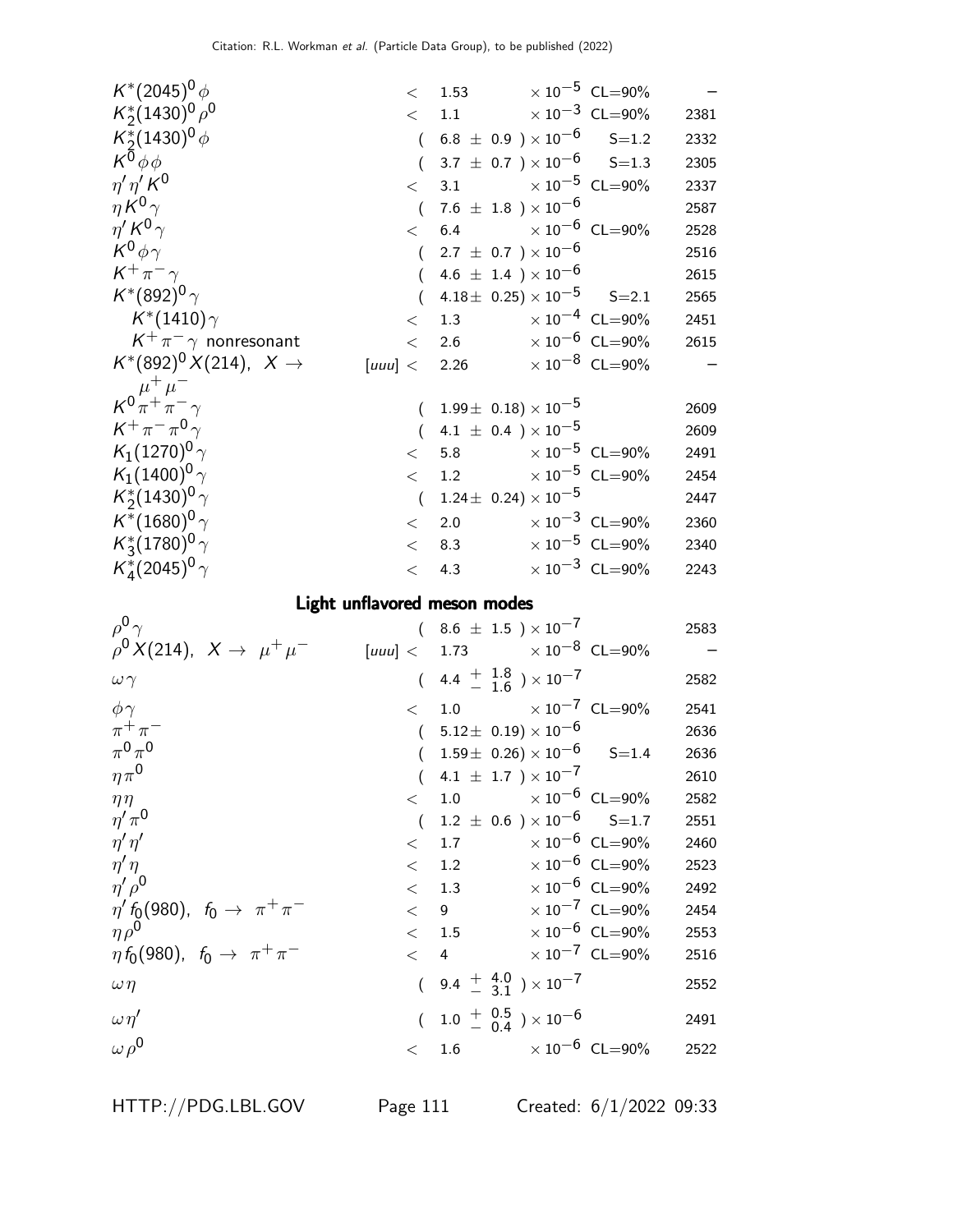| $\omega f_0(980)$ , $f_0 \to \pi^+ \pi^-$                                               | $\lt$            | 1.5 $\times 10^{-6}$ CL=90%               |      |                                  | 2485 |
|-----------------------------------------------------------------------------------------|------------------|-------------------------------------------|------|----------------------------------|------|
| $\omega\omega$                                                                          | $\overline{(\ }$ | $1.2 \pm 0.4$ ) $\times 10^{-6}$          |      |                                  | 2521 |
| $\phi \pi^0$                                                                            | $\lt$            | 1.5 $\times 10^{-7}$ CL=90%               |      |                                  | 2540 |
| $\phi\eta$                                                                              |                  | < 5                                       |      | $\times 10^{-7}$ CL=90%          | 2511 |
| $\phi \eta'$                                                                            | < 5              |                                           |      | $\times$ $10^{-7}$ $\,$ CL=90%   | 2448 |
| $\phi \pi^+ \pi^-$                                                                      | $\left($         | $1.8 \pm 0.5$ ) $\times 10^{-7}$          |      |                                  | 2533 |
| $\phi \rho^0$                                                                           | $\,<\,$          | 3.3                                       |      | $\times 10^{-7}$ CL=90%          | 2480 |
| $\phi f_0(980)$ , $f_0 \to \pi^+ \pi^-$                                                 | $\,<\,$          | 3.8                                       |      | $\times 10^{-7}$ CL=90%          | 2441 |
| $\phi\omega$                                                                            | $\lt$            | $7 \quad \text{ }$                        |      | $\times 10^{-7}$ CL=90%          | 2479 |
| $\phi\phi$                                                                              | $\lt$            | 2.7                                       |      | $\times$ $10^{-8}\,$ CL=90%      | 2435 |
| $a_0(980)^{\pm} \pi^{\mp}$ , $a_0^{\pm} \to \eta \pi^{\pm}$                             | $\,<\,$          | 3.1                                       |      | $\times 10^{-6}$ CL=90%          |      |
| $a_0(1450)^{\pm} \pi^{\mp}$ , $a_0^{\pm} \to \eta \pi^{\pm}$                            |                  |                                           |      | $\times$ 10 <sup>-6</sup> CL=90% |      |
|                                                                                         | $\lt$            | 2.3                                       |      |                                  |      |
| $\pi^{+}\pi^{-}\pi^{0}$                                                                 | $\lt$            | 7.2                                       |      | $\times$ $10^{-4}$ $\,$ CL=90%   | 2631 |
| $\rho^{0} \pi^{0}$                                                                      | $\left($         | $2.0 \pm 0.5$ ) $\times 10^{-6}$          |      |                                  | 2581 |
| $\rho^{\mp} \pi^{\pm}$                                                                  |                  | [aa] $(2.30 \pm 0.23) \times 10^{-5}$     |      |                                  | 2581 |
| $\pi^{+}\pi^{-}\pi^{+}\pi^{-}$                                                          | $\lt$            | 1.12                                      |      | $\times 10^{-5}$ CL=90%          | 2621 |
| $\rho^{0} \pi^{+} \pi^{-}$                                                              | $\lt$            | 8.8                                       |      | $\times\,10^{-6}$ CL=90%         | 2575 |
| $\rho^0 \rho^0$                                                                         | $\left($         | 9.6 $\pm$ 1.5 $\times$ 10 <sup>-7</sup>   |      |                                  | 2523 |
| $f_0(980)\pi^+\pi^-$ , $f_0 \to$                                                        | $\lt$            | 3.0 $\times 10^{-6}$ CL=90%               |      |                                  |      |
| $\pi^+\pi^-$<br>$\rho^0 f_0(980)$ , $f_0 \to \pi^+ \pi^-$                               |                  | $(7.8 \pm 2.5) \times 10^{-7}$            |      |                                  | 2486 |
| $f_0(980) f_0(980)$ , $f_0 \rightarrow$                                                 | $\lt$            | 1.9                                       |      | $\times$ 10 <sup>-7</sup> CL=90% | 2447 |
| $\pi^+ \pi^-$ , $f_0 \to \pi^+ \pi^-$                                                   |                  |                                           |      |                                  |      |
| $f_0(980) f_0(980)$ , $f_0 \rightarrow \pi^+ \pi^-$ ,                                   | $\lt$            | 2.3                                       |      | $\times 10^{-7}$ CL=90%          | 2447 |
| $f_0 \rightarrow K^+ K^-$                                                               |                  |                                           |      |                                  |      |
| $a_1(1260)^{\pm} \pi^{\pm}$                                                             |                  | [aa] $(2.6 \pm 0.5) \times 10^{-5}$ S=1.9 |      |                                  | 2494 |
| $a_2(1320)^{\mp} \pi^{\pm}$                                                             |                  | $[aa] < 6.3$ $\times 10^{-6}$ CL=90%      |      |                                  | 2473 |
| $\pi^+ \pi^- \pi^0 \pi^0$                                                               | $\lt$            | 3.1                                       |      | $\times$ $10^{-3}$ $\,$ CL=90%   | 2622 |
| $\rho^+ \rho^-$                                                                         |                  | $(2.77 \pm 0.19) \times 10^{-5}$          |      |                                  | 2523 |
| $a_1(1260)^0 \pi^0$                                                                     | $\lt$            | 1.1 $\times 10^{-3}$ CL=90%               |      |                                  | 2495 |
| $\omega \pi^0$                                                                          | $\lt$            | $5^{\circ}$                               |      | $\times$ 10 <sup>-7</sup> CL=90% | 2580 |
| $\pi^{+}\pi^{+}\pi^{-}\pi^{-}\pi^{0}$                                                   | $\lt$            | 9.0                                       |      | $\times 10^{-3}$ CL=90%          | 2609 |
| $a_1(1260)^+$ $\rho^-$                                                                  |                  | < 6.1                                     |      | $\times$ $10^{-5}\,$ CL=90%      | 2433 |
| $a_1(1260)^0\rho^0$                                                                     |                  | $\lt$ 2.4                                 |      | $\times$ 10 <sup>-3</sup> CL=90% | 2433 |
| $b_1^\mp \pi^\pm$ , $b_1^\mp \rightarrow \omega \pi^\mp$                                |                  | $(1.09\pm\ 0.15)\times 10^{-5}$           |      |                                  |      |
| $b_1^0 \pi^0$ , $b_1^0 \to \omega \pi^0$                                                | $\lt$            | 1.9                                       |      | $\times$ 10 $^{-6}$ CL=90%       |      |
|                                                                                         |                  | $<$ 1.4 $\times 10^{-6}$ CL=90%           |      |                                  |      |
| $b_1^- \rho^+$ , $b_1^- \to \omega \pi^-$<br>$b_1^0 \rho^0$ , $b_1^0 \to \omega \pi^0$  |                  | < 3.4                                     |      | $\times$ 10 $^{-6}$ CL=90%       |      |
| $\pi^+ \pi^+ \pi^+ \pi^- \pi^- \pi^-$                                                   |                  |                                           |      |                                  |      |
|                                                                                         |                  | $< 3.0 \times 10^{-3} \text{ CL} = 90\%$  |      |                                  | 2592 |
| $a_1(1260)^+ a_1(1260)^-, a_1^+ \rightarrow$                                            |                  | $(1.18\pm\ 0.31)\times 10^{-5}$           |      |                                  | 2336 |
| $2\pi^+\pi^-$ , $a_1^ \to$ $2\pi^-\pi^+$<br>$\pi^+ \pi^+ \pi^+ \pi^- \pi^- \pi^- \pi^0$ |                  |                                           |      |                                  |      |
|                                                                                         |                  | $<$ 1.1                                   | $\%$ | $CL = 90\%$                      | 2572 |

HTTP://PDG.LBL.GOV Page 112 Created: 6/1/2022 09:33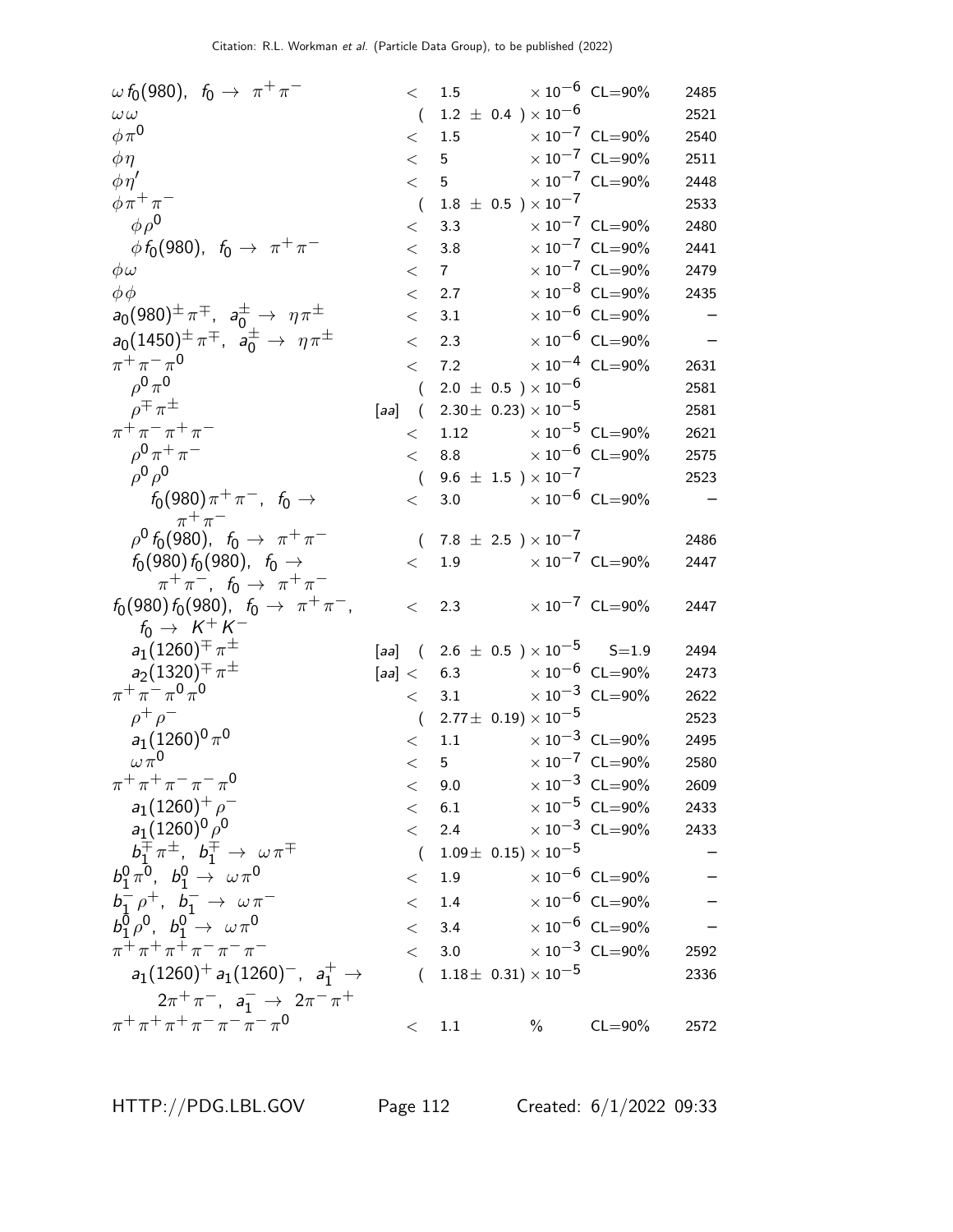Baryon modes

| $p\overline{p}$                                                             |                  |                | $1.25 \pm 0.32 \times 10^{-8}$                           |                                  | 2467 |
|-----------------------------------------------------------------------------|------------------|----------------|----------------------------------------------------------|----------------------------------|------|
| $p\overline{p}\pi^+\pi^-$                                                   |                  |                | $2.87\pm\ 0.19) \times 10^{-6}$                          |                                  | 2406 |
| $p\overline{p}K^+\pi^-$                                                     |                  |                | 6.3 $\pm$ 0.5 ) $\times$ 10 <sup>-6</sup>                |                                  | 2306 |
| $p\overline{p}K^0$                                                          |                  |                | $2.66 \pm 0.32 \times 10^{-6}$                           |                                  | 2347 |
| $\Theta(1540)^+\overline{p}$ , $\Theta^+$ $\rightarrow$ $pK^0_S$            | [vv] <           | 5 <sup>1</sup> | $\times$ 10 $^{-8}\,$ CL $=$ 90%                         |                                  | 2318 |
| $f_I(2220)K^0$ , $f_J \rightarrow p\overline{p}$                            | $\lt$            | 4.5            | $\times$ 10 $^{-7}~$ CL $=$ 90%                          |                                  | 2135 |
| $p\overline{p}K^*(892)^0$                                                   | $\overline{(}$   |                | $1.24 + {0.28 \choose 0.25} \times 10^{-6}$              |                                  | 2216 |
| $f_J(2220)K_0^*$ , $f_J \rightarrow p\overline{p}$                          | $\lt$            | 1.5            | $\times$ 10 $^{-7}$ CL=90%                               |                                  |      |
| $p\overline{p}K^+K^-$                                                       | $\overline{(}$   |                | $1.21 \pm 0.32 \times 10^{-7}$                           |                                  | 2179 |
| $p\overline{p}\pi^0$                                                        | $\overline{(}$   |                | $5.0 \pm 1.9$ ) $\times 10^{-7}$                         |                                  | 2440 |
| $p p \overline{p} \overline{p}$                                             | $\lt$            | 2.0            |                                                          | $\times 10^{-7}$ CL=90%          | 1735 |
| $p\Lambda\pi^-$                                                             | $\overline{ }$   |                | $3.14\pm 0.29 \times 10^{-6}$                            |                                  | 2401 |
| $p\overline{\Lambda}\pi^{-}\gamma$                                          | $\lt$            | 6.5            |                                                          | $\times 10^{-7}$ CL=90%          | 2401 |
| $p\overline{\Sigma}$ (1385) <sup>-1</sup>                                   | $\lt$            | 2.6            |                                                          | $\times$ $10^{-7}$ $\,$ CL=90%   | 2363 |
| $\Delta(1232)^+\overline{p} + \Delta(1232)^- p$                             | $\lt$            | 1.6            | $\times$ 10 $^{-6}$                                      |                                  |      |
| $\Delta^0\overline{\Lambda}$                                                | $\lt$            | 9.3            |                                                          | $\times 10^{-7}$ CL=90%          | 2364 |
| $p\overline{\Lambda K^{-}}$                                                 | $\lt$            | 8.2            |                                                          | $\times$ $10^{-7}$ $\,$ CL=90%   | 2308 |
| $p\overline{AD}^-$                                                          | $\left($         |                | $2.5 \pm 0.4$ ) $\times 10^{-5}$                         |                                  | 1765 |
| $p\overline{A}D^{*-}$                                                       | $\left($         |                | 3.4 $\pm$ 0.8 ) $\times$ 10 <sup>-5</sup>                |                                  | 1685 |
| $\frac{\rho}{\Lambda} \frac{\overline{\Sigma}^0}{\Lambda} \pi^-$            | $\lt$            | 3.8            |                                                          | $\times 10^{-6}$ CL=90%          | 2383 |
|                                                                             | $\lt$            | 3.2            |                                                          | $\times 10^{-7}$ CL=90%          | 2392 |
| $\overline{\Lambda}$ $\Lambda$ K <sup>0</sup>                               |                  |                | $(4.8 \frac{+}{-} \frac{1.0}{0.9}) \times 10^{-6}$       |                                  | 2250 |
| $\overline{\Lambda}$ AK <sup>*0</sup>                                       |                  |                | $(2.5 \frac{+}{-} 0.9 \overline{) \times 10^{-6}}$       |                                  | 2098 |
| $\overline{A}AD^0$                                                          | $\overline{(\ }$ |                | $1.00^{+}$ $^{0.30}_{-0.26}$ ) $\times$ 10 <sup>-5</sup> |                                  | 1662 |
| $D^0 \Sigma^0 \overline{\Lambda}$ + c.c.                                    | $\lt$            | 3.1            |                                                          | $\times 10^{-5}$ CL=90%          | 1611 |
| $\Delta^{0}\overline{\Delta}^{0}$                                           | $\lt$            | 1.5            |                                                          | $\times$ 10 <sup>-3</sup> CL=90% | 2335 |
| $\varDelta ^{++}\overline{\varDelta }^{--}$                                 | $\lt$            | 1.1            |                                                          | $\times$ 10 <sup>-4</sup> CL=90% | 2335 |
| $\overline{D}{}^0 \rho \overline{\rho}$                                     | $\overline{(}$   |                | $1.04 \pm 0.07 \times 10^{-4}$                           |                                  | 1863 |
| $D_s^ Ap$                                                                   | $\sqrt{2}$       |                | $2.8 \pm 0.9$ ) $\times 10^{-5}$                         |                                  | 1710 |
| $\overline{D}^*(2007)^0 p \overline{p}$                                     |                  |                | $9.9 \;\pm\; 1.1\;\; )\times 10^{-5}$                    |                                  | 1788 |
| $D^{*}(2010)^{-} p \overline{n}$                                            |                  |                | $(1.4 \pm 0.4) \times 10^{-3}$                           |                                  | 1785 |
| $D^- p \overline{p} \pi^+$                                                  |                  |                | $(3.32\pm 0.31)\times 10^{-4}$                           |                                  | 1786 |
| $D^{*}(2010)^{-} p \overline{p} \pi^{+}$                                    |                  |                | 4.7 $\pm$ 0.5 $)\times10^{-4}$                           | $S = 1.2$                        | 1708 |
| $\overline{D}{}^0 \rho \overline{\rho} \pi^+ \pi^-$                         |                  |                | $3.0 \pm 0.5$ ) $\times 10^{-4}$                         |                                  | 1708 |
| $\overline{D}^{*0} p \overline{p} \pi^+ \pi^-$                              |                  |                | $1.9 \pm 0.5$ ) $\times 10^{-4}$                         |                                  | 1623 |
| $\Theta_c \overline{p} \pi^+$ , $\Theta_c \rightarrow D^- p$                | $\lt$            | 9              |                                                          | $\times 10^{-6}$ CL=90%          |      |
| $\frac{\Theta_c}{\rho} \overline{\rho} \pi^+, \ \Theta_c \to \ D^{*-} \rho$ | $\lt$            | 1.4            |                                                          | $\times 10^{-5}$ CL=90%          |      |
| $\overline{\Sigma}_c^{--} \Delta^{++}$                                      | $\lt$            | 8              |                                                          | $\times 10^{-4}$ CL=90%          | 1839 |
| $\frac{\overline{\Lambda}_c^c}{\overline{\Lambda}_c^c} p \pi^+ \pi^-$       | $\overline{(}$   |                | $1.02 \pm 0.14 \times 10^{-3}$ S=1.3                     |                                  | 1934 |
|                                                                             | $\left($         |                | $1.54 \pm 0.18 \times 10^{-5}$                           |                                  | 2021 |

HTTP://PDG.LBL.GOV Page 113 Created: 6/1/2022 09:33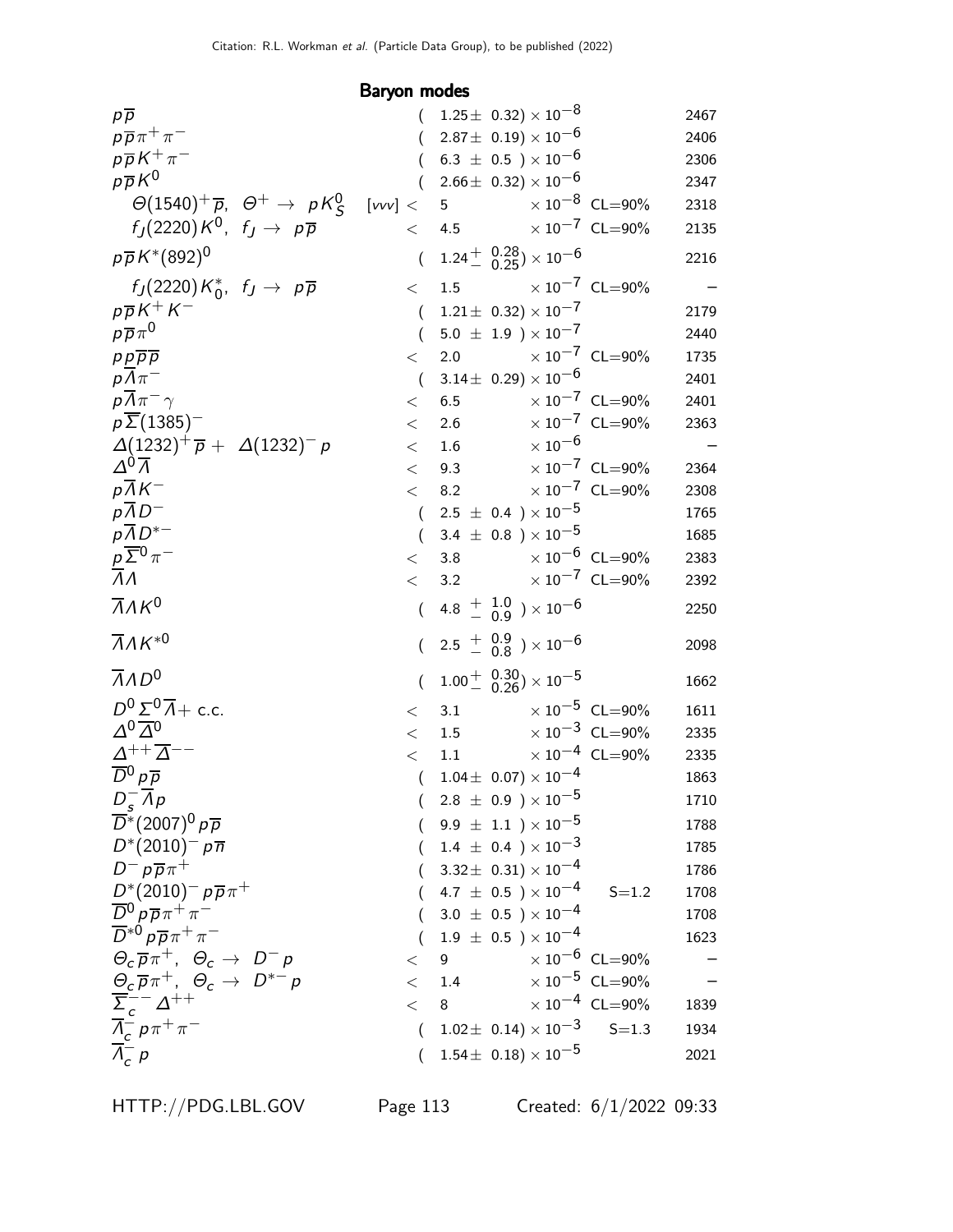| $\overline{\Lambda}_c^- p \pi^0$                                                                                                                                                                                                                                                                                                                                                                                                                                                                                                                   | $(1.55 \pm 0.19) \times 10^{-4}$<br>1982                |
|----------------------------------------------------------------------------------------------------------------------------------------------------------------------------------------------------------------------------------------------------------------------------------------------------------------------------------------------------------------------------------------------------------------------------------------------------------------------------------------------------------------------------------------------------|---------------------------------------------------------|
| $\Sigma_c(2455)^- p$<br>$\lt$                                                                                                                                                                                                                                                                                                                                                                                                                                                                                                                      | $\times$ 10 $^{-5}$<br>2.4                              |
| $\overline{\Lambda}_{c}^{-} p \pi^{+} \pi^{-} \pi^{0}$                                                                                                                                                                                                                                                                                                                                                                                                                                                                                             | $< 5.07 \times 10^{-3} \text{ CL} = 90\%$<br>1883       |
| $\overline{\Lambda}_{c}^{-} p \pi^{+} \pi^{-} \pi^{+} \pi^{-}$<br>$\lt$                                                                                                                                                                                                                                                                                                                                                                                                                                                                            | 2.74 $\times 10^{-3}$ CL=90%<br>1821                    |
| $\overline{\Lambda}_c^- p \pi^+ \pi^-$ (nonresonant)                                                                                                                                                                                                                                                                                                                                                                                                                                                                                               | $(5.5 \pm 1.0) \times 10^{-4}$<br>$S = 1.3$<br>1934     |
| $\overline{\Sigma}_c (2520)^{--} p \pi^+$<br>$\overline{(\ }$                                                                                                                                                                                                                                                                                                                                                                                                                                                                                      | $1.02 \pm 0.18 \times 10^{-4}$<br>1860                  |
| $\overline{\Sigma}_c(2520)^0 p \pi^-$<br>$\lt$                                                                                                                                                                                                                                                                                                                                                                                                                                                                                                     | 3.1 $\times 10^{-5}$ CL=90%<br>1860                     |
| $\overline{\Sigma}_c(2455)^0 p \pi^-$                                                                                                                                                                                                                                                                                                                                                                                                                                                                                                              | $1.08\pm\ 0.16) \times 10^{-4}$<br>$\left($<br>1895     |
| $\overline{\Sigma}_c(2455)^0 N^0$ , $N^0 \rightarrow$                                                                                                                                                                                                                                                                                                                                                                                                                                                                                              | $(6.4 \pm 1.7) \times 10^{-5}$                          |
| $p\pi^-$                                                                                                                                                                                                                                                                                                                                                                                                                                                                                                                                           |                                                         |
| $\overline{\Sigma}_c (2455)^{--} p \pi^+$                                                                                                                                                                                                                                                                                                                                                                                                                                                                                                          | $(1.83 \pm 0.24) \times 10^{-4}$<br>1895                |
| $\Lambda_c^- p K^+ \pi^-$                                                                                                                                                                                                                                                                                                                                                                                                                                                                                                                          | $(3.4 \pm 0.7) \times 10^{-5}$<br>1786                  |
| $\overline{\Sigma}_c(2455)^{--}$ pK <sup>+</sup> , $\overline{\Sigma}_c^{--}$ $\rightarrow$                                                                                                                                                                                                                                                                                                                                                                                                                                                        | $8.8 \pm 2.5$ ) $\times 10^{-6}$<br>1754                |
| $\Lambda_c^- \pi^-$                                                                                                                                                                                                                                                                                                                                                                                                                                                                                                                                |                                                         |
| $\Lambda_c^- p K^*(892)^0$                                                                                                                                                                                                                                                                                                                                                                                                                                                                                                                         | $\langle 2.42 \times 10^{-5} \text{ CL} = 90\%$<br>1647 |
| $\Lambda_{c}^{-} p K^{+} K^{-}$                                                                                                                                                                                                                                                                                                                                                                                                                                                                                                                    | $(2.0 \pm 0.4) \times 10^{-5}$<br>1588                  |
| $\Lambda_{c}^{-} p \phi$                                                                                                                                                                                                                                                                                                                                                                                                                                                                                                                           | $<$ 1.0 $\times 10^{-5}$ CL=90%<br>1567                 |
| $\Lambda_{c}^{-}$ p $\overline{p}$ p<br>$\lt$                                                                                                                                                                                                                                                                                                                                                                                                                                                                                                      | 2.8 $\times 10^{-6}$<br>677                             |
| $\overline{\Lambda}_{c}^{-} \Lambda K^{+}$                                                                                                                                                                                                                                                                                                                                                                                                                                                                                                         | $4.8~\pm~1.1~$ ) $\times\,10^{-5}$<br>$\left($<br>1767  |
| $\overline{\Lambda}_{c}^{-} \Lambda_{c}^{+}$<br>$\lt$                                                                                                                                                                                                                                                                                                                                                                                                                                                                                              | 1.6 $\times 10^{-5}$ CL=95%<br>1319                     |
|                                                                                                                                                                                                                                                                                                                                                                                                                                                                                                                                                    | $<$ 1.1 $\times 10^{-4}$ CL=90%                         |
|                                                                                                                                                                                                                                                                                                                                                                                                                                                                                                                                                    | $1.2~\pm~0.8~$ $)\times10^{-3}$<br>$\left($<br>1147     |
| $\frac{\overline{\Lambda}_c(2593)^{-}}{\overline{\Xi}_c^{-}} \overline{\Lambda}_c^{+} \\ \frac{\overline{\Xi}_c^{-}}{\overline{\Xi}_c^{-}} \Lambda_c^{+} \\ \frac{\overline{\Xi}_c^{-}}{\overline{\Xi}_c^{-}} \Lambda_c^{+}, \frac{\overline{\Xi}_c^{-}}{\overline{\Xi}_c^{-}} \rightarrow \frac{\overline{\Xi}_c^{+}}{\overline{\rho}} \overline{\kappa}^{+} \pi^{-} \\ \frac{\Lambda_c^{+}}{\Lambda_c^{-}} \overline{\Lambda}_c^{-} \overline{\kappa}^{0} \\ \frac{\Lambda_c^{+}}{\Lambda_c^{-}} \overline{\Lambda}_c^{-} \overline{\kappa}^{0}$ | $(2.4 \pm 1.1) \times 10^{-5}$ S=1.8<br>1147            |
|                                                                                                                                                                                                                                                                                                                                                                                                                                                                                                                                                    | $(5.3 \pm 1.7) \times 10^{-6}$                          |
|                                                                                                                                                                                                                                                                                                                                                                                                                                                                                                                                                    |                                                         |
|                                                                                                                                                                                                                                                                                                                                                                                                                                                                                                                                                    | 4.0 $\pm$ 0.9 $) \times 10^{-4}$<br>732<br>(            |

Lepton Family number  $(LF)$  or Lepton number  $(L)$  or Baryon number  $(B)$ violating modes, or/and  $\Delta B = 1$  weak neutral current (B1) modes

| $\gamma\gamma$                   | Β1        |             | < 3.2         |                                                      | $\times 10^{-7}$ CL=90%           | 2640                            |
|----------------------------------|-----------|-------------|---------------|------------------------------------------------------|-----------------------------------|---------------------------------|
| $e^+e^-$                         | B1        |             | < 2.5         |                                                      | $\times 10^{-9}$ CL=90%           | 2640                            |
| $e^+e^-\gamma$                   | B1        |             | $\langle$ 1.2 |                                                      | $\times 10^{-7}$ CL=90%           | 2640                            |
| $\mu^+ \mu^-$                    | B1        |             |               | $\begin{pmatrix} 7 & +13 \\ -11 & -11 \end{pmatrix}$ | $\chi$ 10 <sup>-11</sup> S=1.8    | 2638                            |
| $\mu^+ \mu^- \gamma$             | B1        |             | $\langle$ 2.0 |                                                      | $\times 10^{-9}$ CL=95%           | 2638                            |
| $\mu^+ \mu^- \mu^+ \mu^-$        | B1        |             | $\langle 6.9$ |                                                      | $\times$ 10 <sup>-10</sup> CL=95% | 2629                            |
| $SP, S \rightarrow \mu^+ \mu^-,$ | B1        | [xxx] < 6.0 |               |                                                      | $\times$ 10 <sup>-10</sup> CL=95% | $\hspace{0.1mm}-\hspace{0.1mm}$ |
| $P \rightarrow \mu^+ \mu^-$      |           |             |               |                                                      |                                   |                                 |
| $\tau^+\tau^-$                   | B1        |             | $\langle$ 2.1 |                                                      | $\times 10^{-3}$ CL=95%           | 1952                            |
| $\pi^0 \ell^+ \ell^-$            | <b>B1</b> |             | $\lt$ 5.3     |                                                      | $\times$ 10 <sup>-8</sup> CL=90%  | 2638                            |
| $\pi^{0} e^{+} e^{-}$            | <b>B1</b> |             | $<$ 8.4       |                                                      | $\times$ 10 $^{-8}$ CL=90%        | 2638                            |
| $\pi^{0} \mu^{+} \mu^{-}$        | <b>B1</b> |             | < 6.9         |                                                      | $\times$ 10 <sup>-8</sup> CL=90%  | 2634                            |
| $\eta \ell^+ \ell^-$             | B1        |             | $<$ 6.4       |                                                      | $\times$ 10 <sup>-8</sup> CL=90%  | 2611                            |
|                                  |           |             |               |                                                      |                                   |                                 |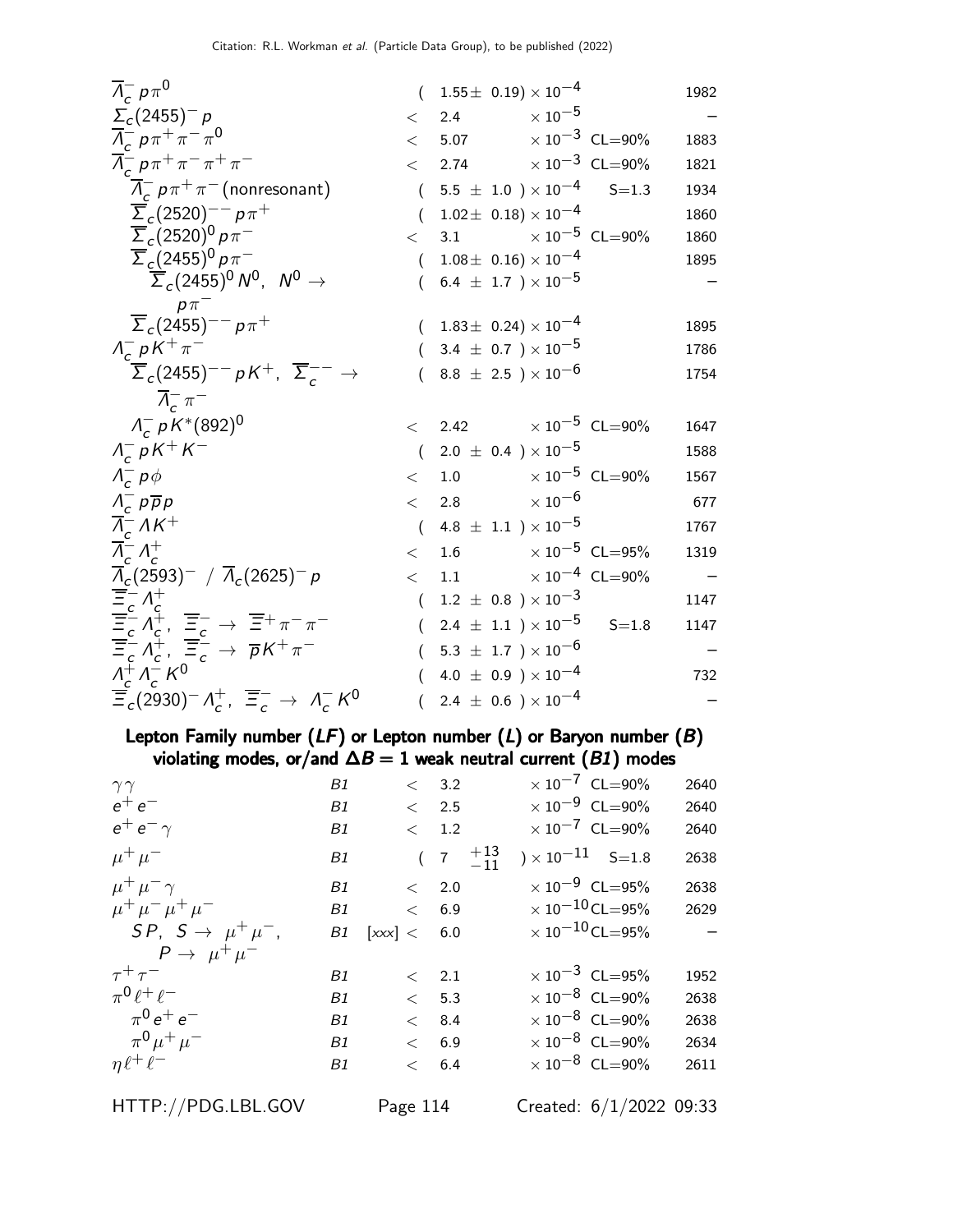| $\eta e^+ e^-$                  | B1   | $\lt$                                     | 1.08                                                      | $\times 10^{-7}$ CL=90%          | 2611 |
|---------------------------------|------|-------------------------------------------|-----------------------------------------------------------|----------------------------------|------|
| $\eta\mu^+\mu^-$                | B1   | $\,<\,$                                   | 1.12                                                      | $\times 10^{-7}$ CL=90%          | 2607 |
| $\pi^0\nu\overline{\nu}$        | B1   | $\lt$                                     | 9                                                         | $\times$ 10 <sup>-6</sup> CL=90% | 2638 |
| $K^0\ell^+\ell^-$               | B1   | $\left[\ddot{m}\right]$<br>$\overline{a}$ | 3.3 $\pm$ 0.6 $) \times 10^{-7}$                          |                                  | 2616 |
| $K^0 e^+ e^-$                   | B1   | $\overline{(\ }$                          | $2.5 \frac{+}{-}$ $\frac{1.1}{0.9}$ $\times 10^{-7}$      | $S = 1.3$                        | 2616 |
| $K^{0}\mu^{+}\mu^{-}$           | B1   | $\overline{(\ }$                          | $3.39\pm$ 0.35) $\times$ 10 <sup>-7</sup>                 | $S = 1.1$                        | 2612 |
| $K^0\nu\overline{\nu}$          | B1   | $\lt$                                     | 2.6                                                       | $\times$ 10 $^{-5}$ CL=90%       | 2616 |
| $\rho^0 \nu \overline{\nu}$     | B1   | $\lt$                                     | 4.0                                                       | $\times$ 10 <sup>-5</sup> CL=90% | 2583 |
| $K^*(892)^0 \ell^+ \ell^-$      | B1   | [iii]                                     | $(9.9 \frac{+}{0.11}) \times 10^{-7}$                     |                                  | 2565 |
| $K^*(892)^0 e^+ e^-$            | B1   | $\overline{(\ }$                          | $1.03^{+}_{-}$ $^{0.19}_{0.17}$ $\times$ 10 <sup>-6</sup> |                                  | 2565 |
| $K^*(892)^0 \mu^+ \mu^-$        | B1   | $\overline{(\ }$                          | 9.4 $\pm$ 0.5 $\times$ 10 <sup>-7</sup>                   |                                  | 2560 |
| $\pi^+ \pi^- \mu^+ \mu^-$       | B1   | $\left($                                  | $2.1 \pm 0.5$ ) $\times 10^{-8}$                          |                                  | 2626 |
| $K^*(892)^0 \nu \overline{\nu}$ | B1   | $\lt$                                     | 1.8                                                       | $\times 10^{-5}$ CL=90%          | 2565 |
| invisible                       | B1   | $\lt$                                     | 2.4                                                       | $\times$ 10 <sup>-5</sup> CL=90% |      |
| $\nu\overline{\nu}\gamma$       | B1   | $\lt$                                     | 1.6                                                       | $\times$ 10 <sup>-5</sup> CL=90% | 2640 |
| $\phi \nu \overline{\nu}$       | B1   | $\lt$                                     | 1.27                                                      | $\times$ 10 <sup>-4</sup> CL=90% | 2541 |
| $e^{\pm}$ $\mu^{\mp}$           | LF   | [aa] <                                    | $1.0\,$                                                   | $\times$ 10 <sup>-9</sup> CL=90% | 2639 |
| $\pi^0 e^{\pm} \mu^{\mp}$       | LF   | $\lt$                                     | 1.4                                                       | $\times$ 10 <sup>-7</sup> CL=90% | 2637 |
| $K^0 e^{\pm} \mu^{\mp}$         | LF   | $\lt$                                     | 3.8                                                       | $\times$ 10 <sup>-8</sup> CL=90% | 2615 |
| $K^*(892)^0 e^+ \mu^-$          | LF   | $\,<\,$                                   | 1.6                                                       | $\times$ $10^{-7}$ CL=90%        | 2563 |
| $K^*(892)^0 e^- \mu^+$          | LF   | $\lt$                                     | 1.2                                                       | $\times$ 10 <sup>-7</sup> CL=90% | 2563 |
| $K^*(892)^0 e^{\pm} \mu^{\mp}$  | LF   | $\lt$                                     | $1.8\,$                                                   | $\times$ 10 <sup>-7</sup> CL=90% | 2563 |
| $e^{\pm} \tau^{\mp}$            | LF   | [aa] <                                    | $1.6\,$                                                   | $\times$ 10 <sup>-5</sup> CL=90% | 2341 |
| $\mu^{\pm} \tau^{\mp}$          | LF   | [aa] <                                    | 1.4                                                       | $\times$ 10 <sup>-5</sup> CL=95% | 2340 |
| $\Lambda_c^+\mu^-$              | L, B | $\lt$                                     | 1.4                                                       | $\times$ 10 <sup>-6</sup> CL=90% | 2143 |
| $\Lambda_c^+ e^-$               | L, B | $\,<$                                     | $\overline{4}$                                            | $\times$ 10 <sup>-6</sup> CL=90% | 2145 |

## $B^{\pm}/B^0$  ADMIXTURE

CP violation

$$
A_{CP}(B \to K^*(892)\gamma) = -0.003 \pm 0.011
$$
  
\n
$$
A_{CP}(B \to s\gamma) = 0.015 \pm 0.011
$$
  
\n
$$
A_{CP}(B \to (s+d)\gamma) = 0.010 \pm 0.031
$$
  
\n
$$
A_{CP}(B \to X_s \ell^+ \ell^-) = 0.04 \pm 0.11
$$
  
\n
$$
A_{CP}(B \to X_s \ell^+ \ell^-) (1.0 < q^2 < 6.0 \text{ GeV}^2/\text{c}^4) = -0.06 \pm 0.22
$$
  
\n
$$
A_{CP}(B \to X_s \ell^+ \ell^-) (10.1 < q^2 < 12.9 \text{ or } q^2 > 14.2 \text{ GeV}^2/\text{c}^4)
$$
  
\n= 0.19 ± 0.18  
\n
$$
A_{CP}(B \to K^* e^+ e^-) = -0.18 \pm 0.15
$$
  
\n
$$
A_{CP}(B \to K^* \mu^+ \mu^-) = -0.03 \pm 0.13
$$
  
\n
$$
A_{CP}(B \to K^* \ell^+ \ell^-) = -0.04 \pm 0.07
$$

HTTP://PDG.LBL.GOV Page 115 Created: 6/1/2022 09:33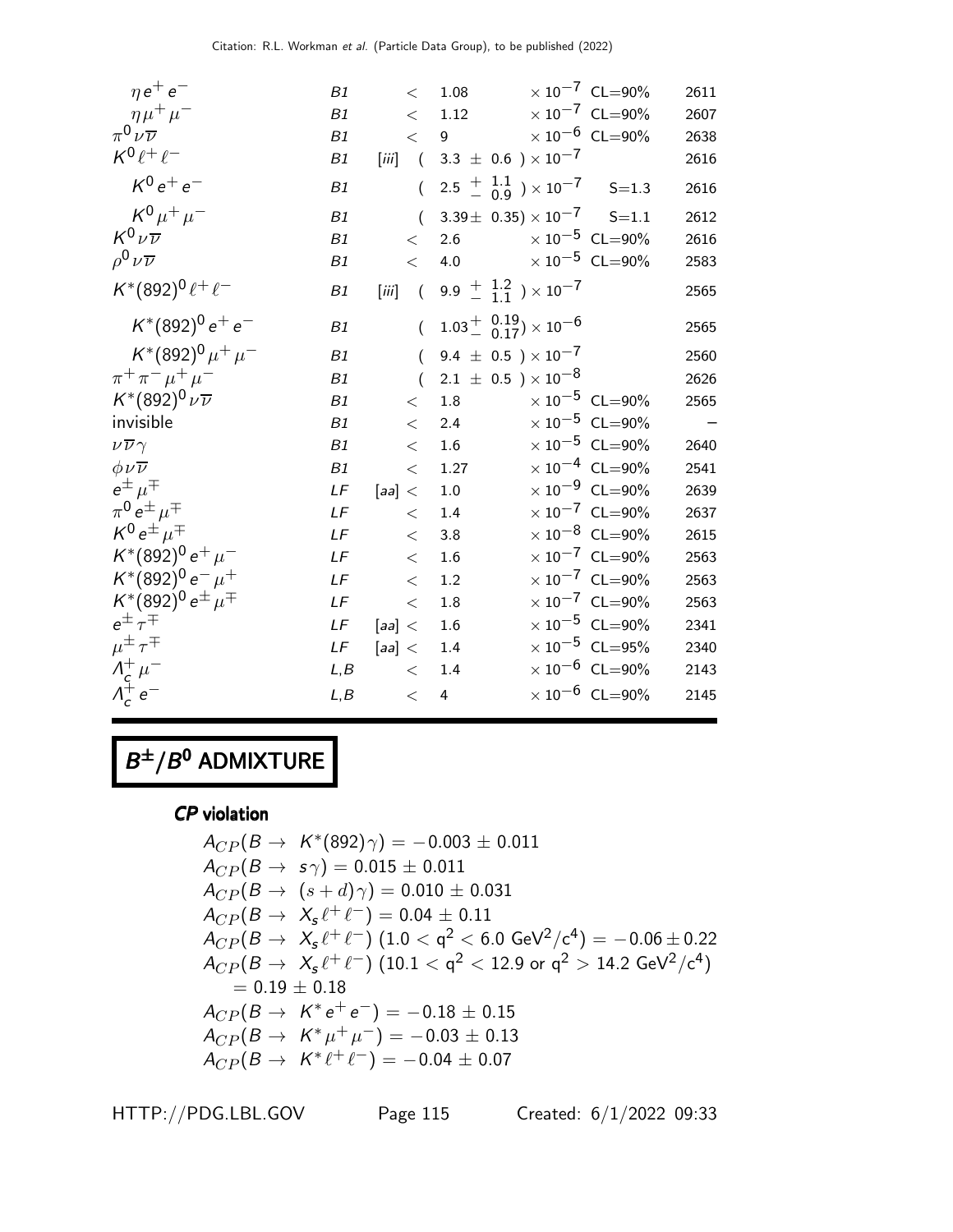Citation: R.L. Workman et al. (Particle Data Group), to be published (2022)

$$
A_{CP}(B \rightarrow \eta \text{anything}) = -0.13^{+0.04}_{-0.05}
$$
  
\n
$$
\Delta A_{CP}(X_s \gamma) = A_{CP}(B^{\pm} \rightarrow X_s \gamma) - A_{CP}(B^0 \rightarrow X_s \gamma) =
$$
  
\n0.041 ± 0.023  
\n
$$
\overline{A}_{CP}(B \rightarrow X_s \gamma) = (A_{CP}(B^+ \rightarrow X_s \gamma) + A_{CP}(B^0 \rightarrow X_s \gamma))/2 = 0.009 \pm 0.012
$$
  
\n
$$
\Delta A_{CP}(B \rightarrow K^* \gamma) = A_{CP}(B^+ \rightarrow K^{*+} \gamma) - A_{CP}(B^0 \rightarrow K^{*0} \gamma) = 0.024 \pm 0.028
$$
  
\n
$$
\overline{A}_{CP}(B \rightarrow K^* \gamma) = (A_{CP}(B^+ \rightarrow K^{*+} \gamma) + A_{CP}(B^0 \rightarrow K^{*0} \gamma))/2 = -0.001 \pm 0.014
$$

The branching fraction measurements are for an admixture of B mesons at the  $\Upsilon(4S)$ . The values quoted assume that B( $\Upsilon(4S) \rightarrow B\overline{B}$ ) = 100%.

For inclusive branching fractions, e.g.,  $B \to D^{\pm}$  anything, the treatment of multiple D's in the final state must be defined. One possibility would be to count the number of events with one-or-more  $D$ 's and divide by the total number of  $B$ 's. Another possibility would be to count the total number of  $D$ 's and divide by the total number of  $B$ 's, which is the definition of average multiplicity. The two definitions are identical if only one  $D$  is allowed in the final state. Even though the "one-or-more" definition seems sensible, for practical reasons inclusive branching fractions are almost always measured using the multiplicity definition. For heavy final state particles, authors call their results inclusive branching fractions while for light particles some authors call their results multiplicities. In the B sections, we list all results as inclusive branching fractions, adopting a multiplicity definition. This means that inclusive branching fractions can exceed 100% and that inclusive partial widths can exceed total widths, just as inclusive cross sections can exceed total cross section.

 $\overline{B}$  modes are charge conjugates of the modes below. Reactions indicate the weak decay vertex and do not include mixing.

| <b>B DECAY MODES</b>                            | Fraction $(\Gamma_i/\Gamma)$           |                  |                                  |  |                   | Scale factor/<br>Confidence level (MeV/c) | $\overline{p}$ |      |
|-------------------------------------------------|----------------------------------------|------------------|----------------------------------|--|-------------------|-------------------------------------------|----------------|------|
|                                                 | Semileptonic and leptonic modes        |                  |                                  |  |                   |                                           |                |      |
| $\ell^+ \nu_\ell$ anything                      | [iii, yyy] $(10.84 \pm 0.16)$ %        |                  |                                  |  |                   |                                           |                |      |
| $D^- \ell^+ \nu_\ell$ anything                  |                                        |                  | [ <i>iii</i> ] $(2.6 \pm 0.5)$ % |  |                   |                                           |                |      |
| $\overline{D}{}^0\ell^+\nu_\ell$ anything       |                                        |                  | [iii] $(7.3 \pm 1.5)$ %          |  |                   |                                           |                |      |
| $\overline{D}\ell^+\nu_\ell$                    |                                        |                  | $($ 2.42 $\pm$ 0.12 $)$ %        |  |                   |                                           |                | 2310 |
| $D^{*-}\ell^+\nu_\ell$ anything                 | [zzz]                                  |                  |                                  |  |                   | $(6.7 \pm 1.3) \times 10^{-3}$            |                |      |
| $\overline{D}^*\ell^+\nu_\ell$                  | [aaaa] $(4.95 \pm 0.11)^{\frac{0}{2}}$ |                  |                                  |  |                   |                                           |                | 2257 |
| $\overline{D}^{**}\ell^+\nu_\ell$               | [iii, bbaa] $(2.7 \pm 0.7)$ %          |                  |                                  |  |                   |                                           |                |      |
| $\overline{D}_1(2420)\ell^+\nu_\ell$ anything   |                                        | $\left($         |                                  |  |                   | 3.8 $\pm$ 1.3 $) \times 10^{-3}$          | $S = 2.4$      |      |
| $\overline{D}\pi \ell^+ \nu_\ell$ anything +    |                                        | $\overline{(\ }$ |                                  |  |                   | $2.6 \pm 0.5$ ) %                         | $S = 1.5$      |      |
| $\overline{D}^* \pi \ell^+ \nu_\ell$ anything   |                                        |                  |                                  |  |                   |                                           |                |      |
| $\overline{D}\pi \ell^+ \nu_\ell$ anything      |                                        |                  | $1.5$ $\pm$ 0.6 $)\%$            |  |                   |                                           |                |      |
| $\overline{D}^* \pi \ell^+ \nu_\ell$ anything   |                                        |                  |                                  |  | $1.9 \pm 0.4$ ) % |                                           |                |      |
| $\overline{D}_2^*(2460)\ell^+\nu_\ell$ anything |                                        |                  |                                  |  |                   | 4.4 $\pm$ 1.6 $) \times 10^{-3}$          |                |      |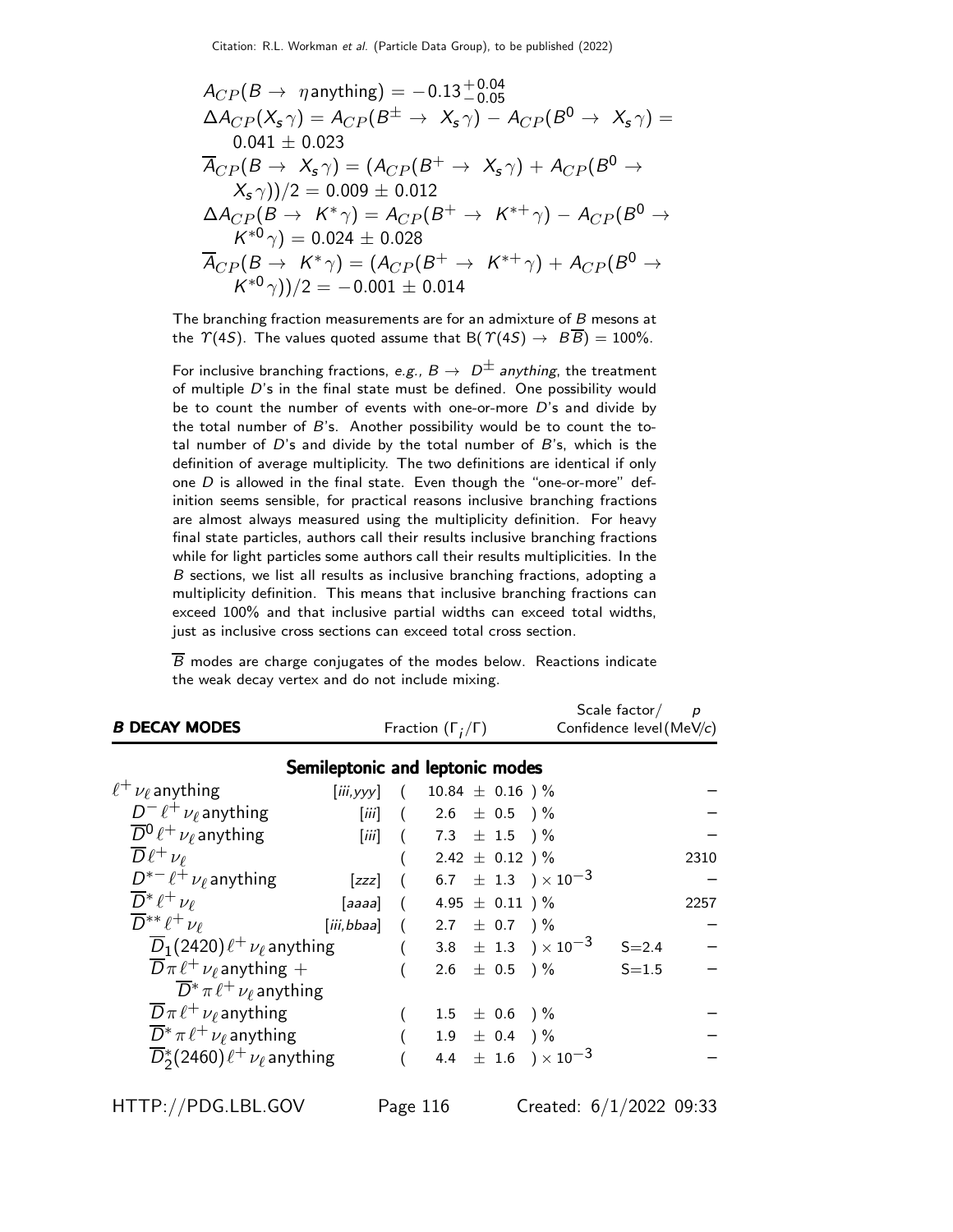| $D^{*-}\pi^+\ell^+\nu_\ell$ anything                                                                                         |                                       |                  |                              | $1.00 \pm 0.34$ )% |                                    |                                  |      |
|------------------------------------------------------------------------------------------------------------------------------|---------------------------------------|------------------|------------------------------|--------------------|------------------------------------|----------------------------------|------|
| $\overline{D}\pi^+\pi^-\ell^+\nu_\ell$                                                                                       |                                       |                  |                              |                    | $1.62 \pm 0.32$ ) $\times 10^{-3}$ |                                  | 2301 |
| $\overline{D}^* \pi^+ \pi^- \ell^+ \nu_\ell$                                                                                 |                                       |                  |                              |                    | 9.4 $\pm$ 3.2 $) \times 10^{-4}$   |                                  | 2247 |
| $D_s^- \ell^+ \nu_\ell$ anything                                                                                             | [iii] <                               |                  | $\overline{7}$               |                    |                                    | $\times 10^{-3}$ CL=90%          |      |
| $D_{s}^{-} \ell^{+} \nu_{\ell} K^{+}$ anything                                                                               | [iii] <                               |                  | 5                            |                    |                                    | $\times 10^{-3}$ CL=90%          |      |
| $D_{\epsilon}^{-} \ell^{+} \nu_{\ell} K^{0}$ anything                                                                        | [iii] <                               |                  | $\overline{7}$               |                    |                                    | $\times 10^{-3}$ CL=90%          |      |
| $X_c \ell^+ \nu_\ell$                                                                                                        |                                       |                  | $10.65 \pm 0.16$ )%          |                    |                                    |                                  |      |
| $X_{\mu} \ell^+ \nu_{\ell}$                                                                                                  |                                       |                  |                              |                    | $1.91 \pm 0.27$ ) $\times 10^{-3}$ |                                  |      |
| $X_{\mu}e^+\nu_{\rho}$                                                                                                       |                                       |                  |                              |                    | $1.57 \pm 0.19$ ) $\times 10^{-3}$ |                                  |      |
| $X_{\mu}\mu^{+}\nu_{\mu}$                                                                                                    |                                       |                  |                              |                    | $1.62 \pm 0.21$ ) $\times 10^{-3}$ |                                  |      |
| $K^+ \ell^+ \nu_{\ell}$ anything                                                                                             | [iii]                                 |                  | $6.3$ $\pm$ $0.6$ $)\%$      |                    |                                    |                                  |      |
| $K^- \ell^+ \nu_\ell$ anything                                                                                               | [iii]                                 |                  |                              |                    | 10 $\pm$ 4 $\sqrt{10^{-3}}$        |                                  |      |
| $K^0/\overline{K}{}^0\ell^+\nu_\ell$ anything                                                                                | [iii]                                 | $\overline{(\ }$ | 4.6 $\pm$ 0.5 $\frac{1}{2}$  |                    |                                    |                                  |      |
| $\overline{D}\tau^+\nu_\tau$                                                                                                 |                                       |                  |                              |                    | 8.2 $\pm$ 0.8 $) \times 10^{-3}$   |                                  | 1911 |
| $\overline{D}^* \tau^+ \nu_\tau$                                                                                             |                                       |                  |                              | $1.46 \pm 0.08$ )% |                                    |                                  | 1838 |
|                                                                                                                              |                                       |                  | D, $D^*$ , or $D_s$ modes    |                    |                                    |                                  |      |
| $D^{\pm}$ anything                                                                                                           |                                       |                  | 23.1 $\pm$ 1.2 $\frac{1}{6}$ |                    |                                    |                                  |      |
| $D^0/\overline{D}{}^0$ anything                                                                                              |                                       |                  | 61.6 $\pm$ 2.9 ) %           |                    |                                    | $S = 1.3$                        |      |
| $D^*(2010)^{\pm}$ anything                                                                                                   |                                       |                  | 22.5 $\pm$ 1.5 $\frac{1}{2}$ |                    |                                    |                                  |      |
| $\overline{D}^*(2007)^0$ anything                                                                                            |                                       |                  | $26.0 \pm 2.7$ ) %           |                    |                                    |                                  |      |
| $D_s^{\pm}$ anything                                                                                                         | [aa]                                  | €                | $8.3$ $\pm$ $0.8$ $)\,\%$    |                    |                                    |                                  |      |
| $D_{\epsilon}^{*\pm}$ anything                                                                                               |                                       |                  | $6.3$ $\pm$ $1.0$ $)\,\%$    |                    |                                    |                                  |      |
| $D_{s}^{* \pm} \overline{D}^{(*)}$                                                                                           |                                       |                  |                              | 3.4 $\pm$ 0.6 ) %  |                                    |                                  |      |
| $\overline{D}D_{s0}(2317)$                                                                                                   |                                       |                  | seen                         |                    |                                    |                                  | 1605 |
| $\overline{D}D_{sJ}(2457)$                                                                                                   |                                       |                  | seen                         |                    |                                    |                                  |      |
| $D^{(*)}\overline{D}^{(*)}K^0 +$                                                                                             | [aa,ccaa] $(7.1 + \frac{2.7}{1.7})\%$ |                  |                              |                    |                                    |                                  |      |
| $D^{(*)}\overline{D}^{(*)}K^{\pm}$                                                                                           |                                       |                  |                              |                    |                                    |                                  |      |
| $b \rightarrow c \overline{c} s$                                                                                             |                                       | $\left($         | 22 $\pm$ 4 $\frac{1}{6}$     |                    |                                    |                                  |      |
| $D_{\rm s}$ <sup>(*)</sup> $\overline{D}$ <sup>(*)</sup>                                                                     | [aa,ccaa] $(3.9 \pm 0.4)$ %           |                  |                              |                    |                                    |                                  |      |
| $D^* \, D^*(2010)^\pm$                                                                                                       | [aa] <                                |                  | 5.9                          |                    |                                    | $\times$ 10 <sup>-3</sup> CL=90% | 1711 |
| $DD^*(2010)^{\pm} + D^*D^{\pm}$                                                                                              |                                       |                  | [aa] < 5.5                   |                    |                                    | $\times 10^{-3}$ CL=90%          |      |
| D D $\pm$                                                                                                                    |                                       |                  | [aa] < 3.1                   |                    |                                    | $\times$ 10 <sup>-3</sup> CL=90% | 1866 |
| $D_{\mathcal{\mathcal{S}}}$ $^{(*)}\pm\overline{D}$ $^{(*)}\overline{X}$ $(n\pi^{\pm})$ [aa,ccaa] ( $9$ $\pm\frac{5}{4}$ ) % |                                       |                  |                              |                    |                                    |                                  |      |
| $\overline{D}^*(2010)\gamma$                                                                                                 |                                       |                  | $<$ 1.1                      |                    |                                    | $\times$ 10 $^{-3}$ CL=90%       | 2257 |
| $D_{\rm s}^+\pi^-$ , $D_{\rm s}^{*+}\pi^-$ , $D_{\rm s}^+\rho^-$ , [aa] $<$                                                  |                                       |                  | 4                            |                    |                                    | $\times$ 10 <sup>-4</sup> CL=90% |      |
| $D_{s}^{*+} \rho^{-}$ , $D_{s}^{+} \pi^{0}$ , $D_{s}^{*+} \pi^{0}$ ,                                                         |                                       |                  |                              |                    |                                    |                                  |      |
| $D_s^+ \eta$ , $D_s^{*+} \eta$ , $D_s^+ \rho^0$ ,                                                                            |                                       |                  |                              |                    |                                    |                                  |      |
| $D_{s}^{*+}\rho^{0}$ , $D_{s}^{+}\omega$ , $D_{s}^{*+}\omega$                                                                |                                       |                  |                              |                    |                                    |                                  |      |
| $D_{s1}(2536)^+$ anything                                                                                                    |                                       | $\,<\,$          | 9.5                          |                    |                                    | $\times 10^{-3}$ CL=90%          |      |
|                                                                                                                              |                                       |                  |                              |                    |                                    |                                  |      |

HTTP://PDG.LBL.GOV Page 117 Created: 6/1/2022 09:33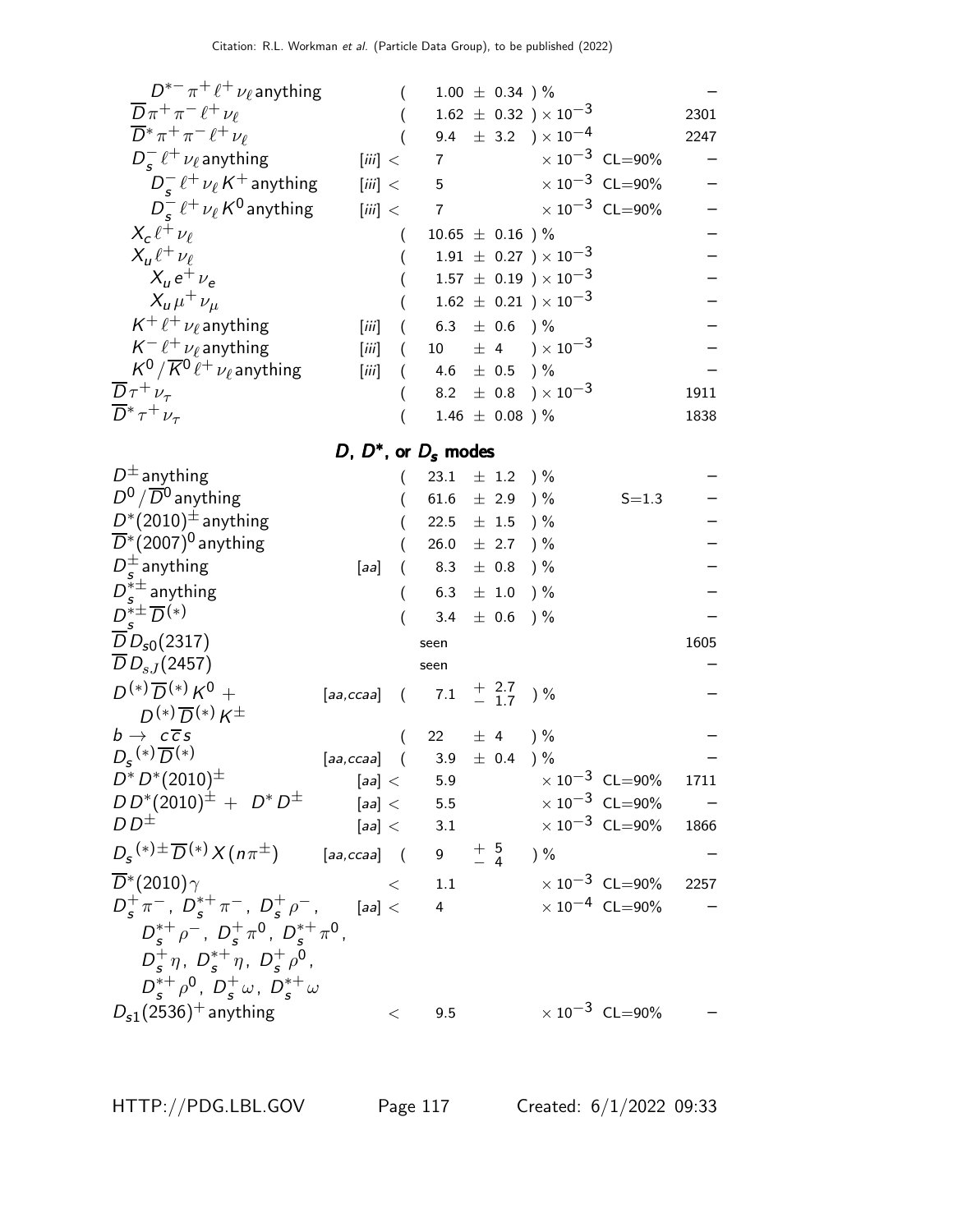### Charmonium modes

| $J/\psi(1S)$ anything                                                   |                              |                |         | $1.094 \pm 0.032$ ) % |                                                                            | $S = 1.1$                              |      |
|-------------------------------------------------------------------------|------------------------------|----------------|---------|-----------------------|----------------------------------------------------------------------------|----------------------------------------|------|
| $J/\psi(1S)$ (direct) anything                                          |                              |                |         |                       | 7.8 $\pm$ 0.4 $\right) \times 10^{-3}$                                     | $S = 1.1$                              |      |
| $\psi(2S)$ anything                                                     |                              |                |         |                       | $3.07 \pm 0.21$ ) $\times 10^{-3}$                                         |                                        |      |
| $\chi_{c1}(1P)$ anything                                                |                              |                |         |                       | 3.55 $\pm$ 0.27 $) \times 10^{-3}$                                         | $S = 1.3$                              |      |
| $\chi_{c1}(1P)$ (direct) anything                                       |                              |                |         |                       | $3.08 \pm 0.19$ ) $\times 10^{-3}$                                         |                                        |      |
| $\chi_{c2}(1P)$ anything                                                |                              | 10.0           |         |                       | $\pm$ 1.7 $\rightarrow$ $\times$ 10 <sup>-4</sup>                          | $S = 1.6$                              |      |
| $\chi_{c2}(1P)$ (direct) anything                                       |                              | 7.5            |         |                       | $\pm$ 1.1 $\times$ 10 <sup>-4</sup>                                        |                                        |      |
| $\eta_c(1S)$ anything                                                   | $\,<\,$                      | 9              |         |                       |                                                                            | $\times 10^{-3}$ CL=90%                |      |
| $K\chi_{c1}(3872)$                                                      | $\overline{(}$               | 2.3            |         |                       | $\pm$ 0.7 ) $\times$ 10 $^{-4}$                                            |                                        | 1141 |
| $KX(3940), X \to D^{*0}D^0$                                             | $\lt$                        | 6.7            |         |                       |                                                                            | $\times 10^{-5}$ CL=90%                | 1084 |
| $K\chi_{c0}(3915)$ , $\chi_{c0} \to \omega J/\psi$ [ddaa]               | $\sqrt{ }$                   | 7.1            |         |                       | $\pm$ 3.4 $)\times10^{-5}$                                                 |                                        | 1103 |
|                                                                         | $K$ or $K^*$ modes           |                |         |                       |                                                                            |                                        |      |
| $K^{\pm}$ anything                                                      | [aa]<br>€                    | $78.9 \pm 2.5$ |         |                       | ) %                                                                        |                                        |      |
| $K^+$ anything                                                          |                              | 66             | ± 5     |                       | ) %                                                                        |                                        |      |
| $K^-$ anything                                                          |                              | 13             | $\pm$ 4 |                       | ) %                                                                        |                                        |      |
| $K^0/\overline{K}{}^0$ anything                                         | [aa]<br>$\left($             | 64             | ± 4     |                       | $)$ %                                                                      |                                        |      |
| $K^*(892)^{\pm}$ anything                                               |                              | 18             | ± 6     |                       | $)$ %                                                                      |                                        |      |
| $K^{*}(892)^{0}/\overline{K}^{*}(892)^{0}$ anything [aa]                | $\left($                     | $14.6 \pm 2.6$ |         |                       | ) %                                                                        |                                        |      |
| $K^*(892)\gamma$                                                        | (                            | 4.2            |         |                       | $\pm$ 0.6 ) $\times\,10^{-5}$                                              |                                        | 2565 |
| $\eta K \gamma$                                                         | (                            | 8.5            |         |                       | $^{+\hspace{+0.4em}1.8}_{-\hspace{+0.4em}1.6}$ ) $\times$ 10 <sup>-6</sup> |                                        | 2588 |
| $K_1(1400)\gamma$                                                       | $<\,$                        | 1.27           |         |                       |                                                                            | $\times$ 10 $^{-4}~$ CL $=$ 90%        | 2454 |
| $K_2^*(1430)\gamma$                                                     | $\overline{\phantom{a}}$     | 1.7            |         |                       | $^{+}_{-}$ $^{0.6}_{0.5}$ ) $\times$ 10 <sup>-5</sup>                      |                                        | 2447 |
| $K_2(1770)\gamma$                                                       | $<\,$                        | 1.2            |         |                       |                                                                            | $\times 10^{-3}$ CL=90%                | 2342 |
| $K_3^*(1780)\gamma$                                                     | $<\,$                        | 3.7            |         |                       |                                                                            | $\times$ 10 <sup>-5</sup> CL=90%       | 2340 |
| $K_{4}^{*}(2045)\gamma$                                                 | $\,<\,$                      | 1.0            |         |                       |                                                                            | $\times$ $10^{-3}$ $\,$ CL=90%         | 2243 |
| $K \eta' (958)$                                                         | $\overline{(}$               | 8.3            |         |                       | $\pm$ 1.1 $\rightarrow \times 10^{-5}$                                     |                                        | 2528 |
| $K^*(892)\eta'(958)$                                                    | $\overline{ }$               | 4.1            |         |                       | $\pm$ 1.1 $\times$ 10 <sup>-6</sup>                                        |                                        | 2472 |
| $K\eta$                                                                 | $\,<$                        | 5.2            |         |                       |                                                                            | $\times$ 10 <sup>-6</sup> CL=90%       | 2588 |
| $K^*(892)\eta$                                                          | $\overline{(}$               | $1.8\,$        |         |                       | $\pm~~0.5~~)\times 10^{-5}$                                                |                                        | 2534 |
| $K\phi\phi$                                                             |                              |                |         |                       | 2.3 $\pm$ 0.9 $) \times 10^{-6}$                                           |                                        | 2306 |
| $\overline{\frac{b}{b}} \rightarrow \frac{\overline{s}\gamma}{d\gamma}$ |                              |                |         |                       | 3.49 $\pm$ 0.19 $) \times 10^{-4}$                                         |                                        |      |
|                                                                         |                              |                |         |                       | 9.2 $\pm$ 3.0 $\times$ 10 <sup>-6</sup>                                    |                                        |      |
| $\overline{b} \rightarrow \overline{s}$ gluon                           | $\,<\,$                      | 6.8            |         |                       |                                                                            | $\%$ CL=90%                            |      |
| $\eta$ anything                                                         | $\overline{(\ }$             |                |         |                       | $2.6 \quad + \quad 0.5 \quad + \quad 0.8 \quad + \quad 10^{-4}$            |                                        |      |
| $\eta'$ anything                                                        |                              |                |         |                       | 4.2 $\pm$ 0.9 $) \times 10^{-4}$                                           |                                        |      |
| $K^+$ gluon (charmless)                                                 | $\lt$                        |                |         |                       |                                                                            | 1.87 $\times 10^{-4}$ CL=90%           |      |
| $K^0$ gluon (charmless)                                                 | $\left($                     |                |         |                       | $1.9 \pm 0.7$ $) \times 10^{-4}$                                           |                                        |      |
|                                                                         | Light unflavored meson modes |                |         |                       |                                                                            |                                        |      |
| $\rho\gamma$                                                            |                              |                |         |                       |                                                                            | $1.39 \pm 0.25$ $\times 10^{-6}$ S=1.2 | 2583 |
| $\rho/\omega\gamma$                                                     |                              |                |         |                       |                                                                            | $1.30 \pm 0.23$ $\times 10^{-6}$ S=1.2 |      |
|                                                                         |                              |                |         |                       |                                                                            |                                        |      |
| HTTP://PDG.LBL.GOV                                                      |                              | Page 118       |         |                       |                                                                            | Created: $6/1/2022$ 09:33              |      |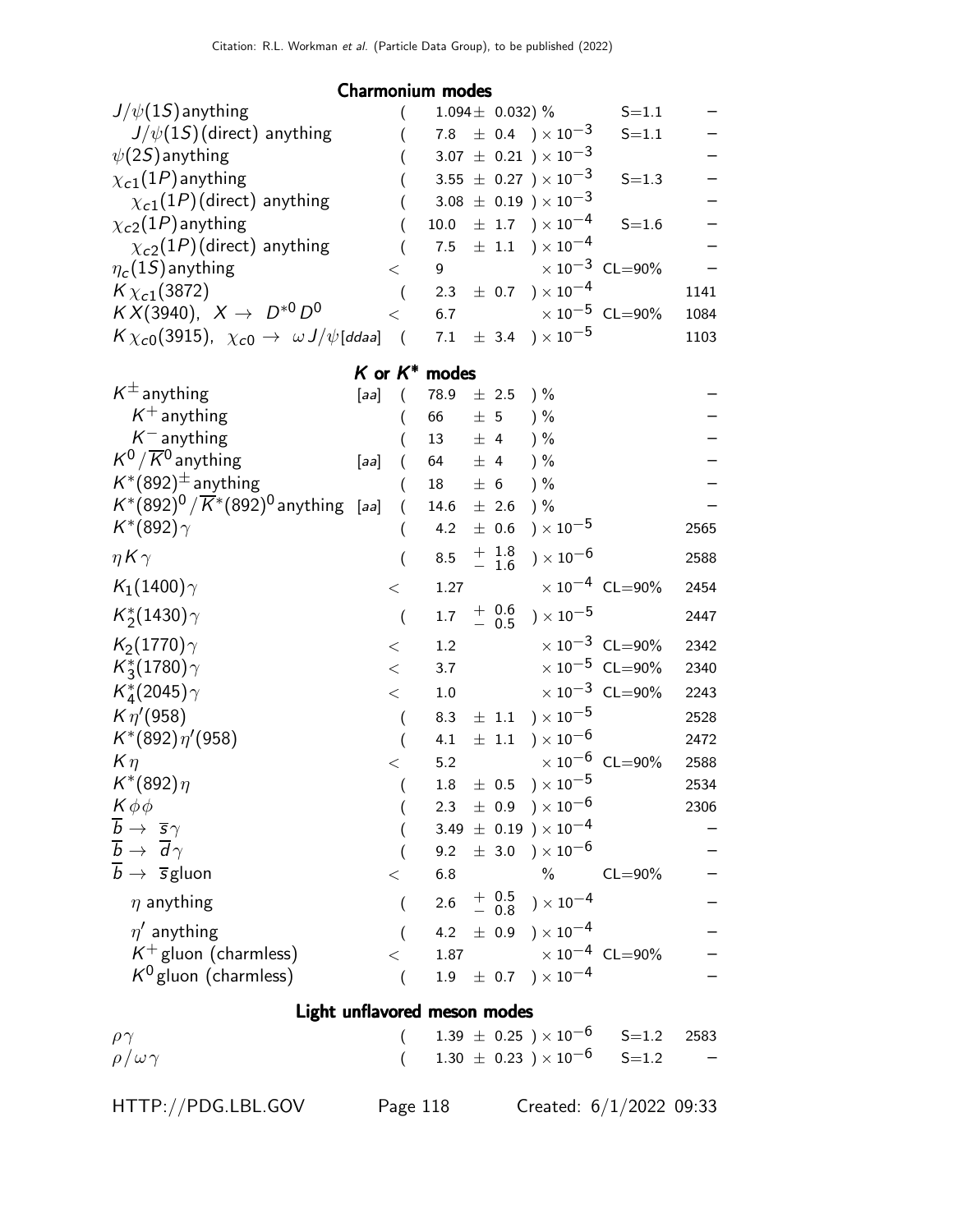| $\pi^{\pm}$ anything                              | [aa,eeaa] ( 358 $\pm$ 7 ) $\%$ |         |                     |                          |                                  |             |      |
|---------------------------------------------------|--------------------------------|---------|---------------------|--------------------------|----------------------------------|-------------|------|
| $\pi^0$ anything                                  |                                |         |                     | 235 $\pm 11$ ) %         |                                  |             |      |
| $\eta$ anything                                   |                                |         |                     | $17.6 \pm 1.6$ ) %       |                                  |             |      |
| $\rho^0$ anything                                 |                                |         |                     | 21 $\pm$ 5 $\frac{1}{6}$ |                                  |             |      |
| $\omega$ anything                                 |                                | $\,<\,$ | 81                  |                          | $\%$                             | $CL = 90\%$ |      |
| $\phi$ anything                                   |                                |         |                     | 3.43 $\pm$ 0.12 ) %      |                                  |             |      |
| $\phi K^{*}(892)$                                 |                                |         |                     |                          | $<$ 2.2 $\times 10^{-5}$ CL=90%  |             | 2460 |
| $\pi^+$ gluon (charmless)                         |                                |         |                     |                          | 3.7 $\pm$ 0.8 $) \times 10^{-4}$ |             |      |
|                                                   |                                |         | <b>Baryon modes</b> |                          |                                  |             |      |
| $\Lambda_c^+$ / $\overline{\Lambda}_c^-$ anything |                                |         |                     | 3.6 $\pm$ 0.4 ) %        |                                  |             |      |
| $\Lambda_c^+$ anything                            |                                | $\,<\,$ | 1.3                 |                          | $\%$                             | $CL = 90\%$ |      |
| $\overline{A}$ anything                           |                                |         | $\overline{z}$      |                          | $\mathbf{0}$                     | $C1 - 0.00$ |      |

| $\Lambda_c^-$ anything                                           | $\,<\,$                | $7\overline{ }$       |                                                      | $\%$ CL=90%                |      |
|------------------------------------------------------------------|------------------------|-----------------------|------------------------------------------------------|----------------------------|------|
| $\overline{\Lambda}_{c}^{-}$ $\ell^{+}$ anything                 | $\lt$                  | 9                     |                                                      | $\times 10^{-4}$ CL=90%    |      |
| $\overline{\Lambda}_{c}^{-}$ e <sup>+</sup> anything             | $\lt$                  | 1.8                   |                                                      | $\times 10^{-3}$ CL=90%    |      |
| $\overline{\Lambda}_{c}^{-}$ $\mu^{+}$ anything                  | $\lt$                  | 1.4                   | $\times$ 10 $^{-3}$ CL=90%                           |                            |      |
| $\Lambda_c^-$ p anything                                         | $\overline{(}$         | $2.04 \pm 0.33$ )%    |                                                      |                            |      |
| $\overline{\Lambda}_c^-$ p e <sup>+</sup> $\nu_e$                | $\lt$                  |                       | 8 $\times 10^{-4}$ CL=90%                            |                            | 2021 |
| $\sum_{c}^{c}$ anything                                          |                        |                       | 3.3 $\pm$ 1.7 $\right) \times 10^{-3}$               |                            |      |
| $\overline{\Sigma}_c^-$ anything                                 | $\langle$              | 8                     | $\times$ 10 <sup>-3</sup> CL=90%                     |                            |      |
| $\overline{\Sigma}_c^0$ anything                                 |                        |                       | 3.7 $\pm$ 1.7 $\right) \times 10^{-3}$               |                            |      |
| $\overline{\Sigma}_{c}^{\stackrel{\sim}{0}}N(N=p \text{ or } n)$ | $\lt$                  | 1.2                   |                                                      | $\times$ 10 $^{-3}$ CL=90% | 1938 |
| $\Xi_c^0$ anything, $\Xi_c^0 \to \Xi^- \pi^+$                    | $\left($               |                       | $1.93 \pm 0.30$ $) \times 10^{-4}$ S=1.1             |                            |      |
| $\Xi_c^+$ , $\Xi_c^+$ $\rightarrow$ $\Xi^- \pi^+ \pi^+$          |                        |                       | 4.5 $\frac{+}{-}$ $\frac{1.3}{1.2}$ $\times 10^{-4}$ |                            |      |
| $p/\overline{p}$ anything                                        | [aa] $(8.0 \pm 0.4)$ % |                       |                                                      |                            |      |
| $p/\overline{p}$ (direct) anything                               | [aa] $(5.5 \pm 0.5)$ % |                       |                                                      |                            |      |
| $\overline{p}e^+\nu_e$ anything                                  | $\lt$                  |                       | 5.9 $\times 10^{-4}$ CL=90%                          |                            |      |
| $\sqrt{\Lambda}$ anything                                        | $[aa]$ (               | $4.0$ $\pm$ 0.5 $)\%$ |                                                      |                            |      |
| $\Lambda$ anything                                               |                        | seen                  |                                                      |                            |      |
| $\Lambda$ anything                                               |                        | seen                  |                                                      |                            |      |
| $\Xi^-/\overline{\Xi}{}^+$ anything                              | [aa]<br>$\left($       |                       | $2.7$ $\pm$ 0.6 $)\times10^{-3}$                     |                            |      |
| baryons anything                                                 |                        | 6.8 $\pm$ 0.6 ) %     |                                                      |                            |      |
| $p\overline{p}$ anything                                         |                        | 2.47 $\pm$ 0.23 ) %   |                                                      |                            |      |
| $\sqrt{p}/\overline{\Lambda}p$ anything                          | [aa] $(2.5 \pm 0.4)$ % |                       |                                                      |                            |      |
| $\Lambda\Lambda$ anything                                        | $\lt$                  | $5\overline{)}$       |                                                      | $\times 10^{-3}$ CL=90%    |      |
|                                                                  |                        |                       |                                                      |                            |      |

## Lepton Family number (LF) violating modes or  $\Delta B = 1$  weak neutral current  $(B1)$  modes

| $se^+e^-$           |      |                | B1 ( $6.7 \pm 1.7$ ) $\times 10^{-6}$ S=2.0         |  |
|---------------------|------|----------------|-----------------------------------------------------|--|
| $5 \mu^+ \mu^-$     |      |                | B1 ( $4.3 \pm 1.0$ ) $\times 10^{-6}$               |  |
| $s\ell^+\ell^-$     |      |                | B1 [iii] $(5.8 \pm 1.3) \times 10^{-6}$ S=1.8 -     |  |
| $\pi \ell^+ \ell^-$ | B1 — |                | $\langle 5.9 \times 10^{-8} \text{ CL} = 90\%$ 2638 |  |
| $\pi e^+ e^-$       | B1 — | $\langle 1.10$ | $\times 10^{-7}$ CL=90% 2638                        |  |
|                     |      |                |                                                     |  |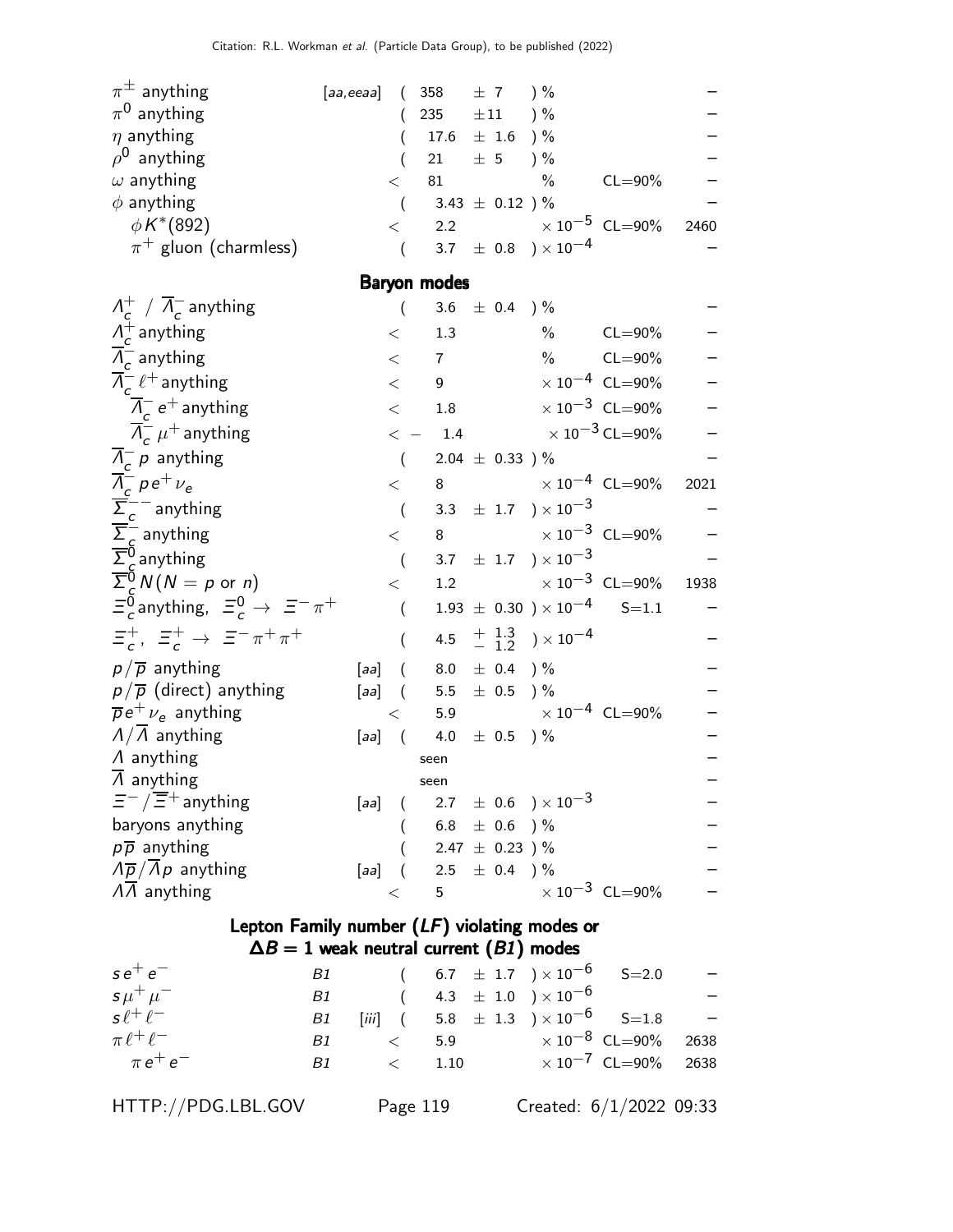| $\pi \mu^+ \mu^-$                                 | B1 | $\lt$   |         | 5.0 $\times 10^{-8}$ CL=90%            |                                  | 2634                     |
|---------------------------------------------------|----|---------|---------|----------------------------------------|----------------------------------|--------------------------|
| $Ke^+e^-$                                         | B1 |         |         | 4.4 $\pm$ 0.6 $\right) \times 10^{-7}$ |                                  | 2617                     |
| $K^*(892) e^+ e^-$                                | B1 |         |         | $1.19 \pm 0.20$ ) $\times 10^{-6}$     | $S = 1.2$                        | 2565                     |
| $K \mu^+ \mu^-$                                   | B1 |         |         | 4.4 $\pm$ 0.4 $) \times 10^{-7}$       |                                  | 2612                     |
| $K^*(892)\mu^+\mu^-$                              | B1 |         |         | $1.06 \pm 0.09$ ) $\times 10^{-6}$     |                                  | 2560                     |
| $K\ell^+\ell^-$                                   | B1 |         |         | 4.8 $\pm$ 0.4 $) \times 10^{-7}$       |                                  | 2617                     |
| $K^*(892)\ell^+\ell^-$                            | B1 |         |         | $1.05 \pm 0.10$ ) $\times 10^{-6}$     |                                  | 2565                     |
| $K\nu\overline{\nu}$                              | B1 | $\lt$   | $1.6\,$ |                                        | $\times$ 10 <sup>-5</sup> CL=90% | 2617                     |
| $K^* \nu \overline{\nu}$                          | B1 | $\,<\,$ | 2.7     |                                        | $\times 10^{-5}$ CL=90%          | $\overline{a}$           |
| $\pi\,\nu\overline{\nu}$                          | B1 | $\lt$   | 8       |                                        | $\times 10^{-6}$ CL=90%          | 2638                     |
| $\rho\nu\overline{\nu}$                           | B1 | $\lt$   | 2.8     |                                        | $\times 10^{-5}$ CL=90%          | 2583                     |
| $se^{\pm}$ $\mu^{\mp}$                            | LF | [aa] <  | 2.2     |                                        | $\times$ 10 <sup>-5</sup> CL=90% | $\overline{\phantom{0}}$ |
| $\pi e^{\pm} \mu^{\mp}$                           | LF | $\lt$   | 9.2     |                                        | $\times 10^{-8}$ CL=90%          | 2637                     |
| $\rho e^{\pm} \mu^{\mp}$<br>K $e^{\pm} \mu^{\mp}$ | LF | $\lt$   | 3.2     |                                        | $\times$ 10 <sup>-6</sup> CL=90% | 2582                     |
|                                                   | LF | $\,<$   | 3.8     |                                        | $\times$ 10 <sup>-8</sup> CL=90% | 2616                     |
| $K^*(892) e^{\pm} \mu^{\mp}$                      | LF | $\,<$   | 5.1     |                                        | $\times 10^{-7}$ CL=90%          | 2563                     |
|                                                   |    |         |         |                                        |                                  |                          |

#### $B^{\pm}/B^0/B_s^0$  $B^{\pm}/B^0/B_s^0/b$ -baryon ADMIXTURE

These measurements are for an admixture of bottom particles at high energy (LHC, LEP, Tevatron,  $Sp\overline{p}S$ ).

Mean life  $\tau = (1.5672 \pm 0.0029) \times 10^{-12}$  s Mean life  $\tau = (1.72 \pm 0.10) \times 10^{-12}$  s Charged b-hadron admixture

Mean life  $\tau = (1.58 \pm 0.14) \times 10^{-12}$  s Neutral b-hadron admixture

$$
\tau_{\text{charged }b-\text{hadron}}/\tau_{\text{neutral }b-\text{hadron}} = 1.09 \pm 0.13
$$
\n
$$
|\Delta \tau_b|/\tau_{b,\overline{b}} = -0.001 \pm 0.014
$$

The branching fraction measurements are for an admixture of B mesons and baryons at energies above the  $\Upsilon(4S)$ . Only the highest energy results (LHC, LEP, Tevatron,  $Sp\overline{p}S$ ) are used in the branching fraction averages. In the following, we assume that the production fractions are the same at the LHC, LEP, and at the Tevatron.

For inclusive branching fractions, e.g.,  $B \to D^{\pm}$  anything, the values usually are multiplicities, not branching fractions. They can be greater than one.

The modes below are listed for a  $\overline{b}$  initial state. *b* modes are their charge conjugates. Reactions indicate the weak decay vertex and do not include mixing.

HTTP://PDG.LBL.GOV Page 120 Created: 6/1/2022 09:33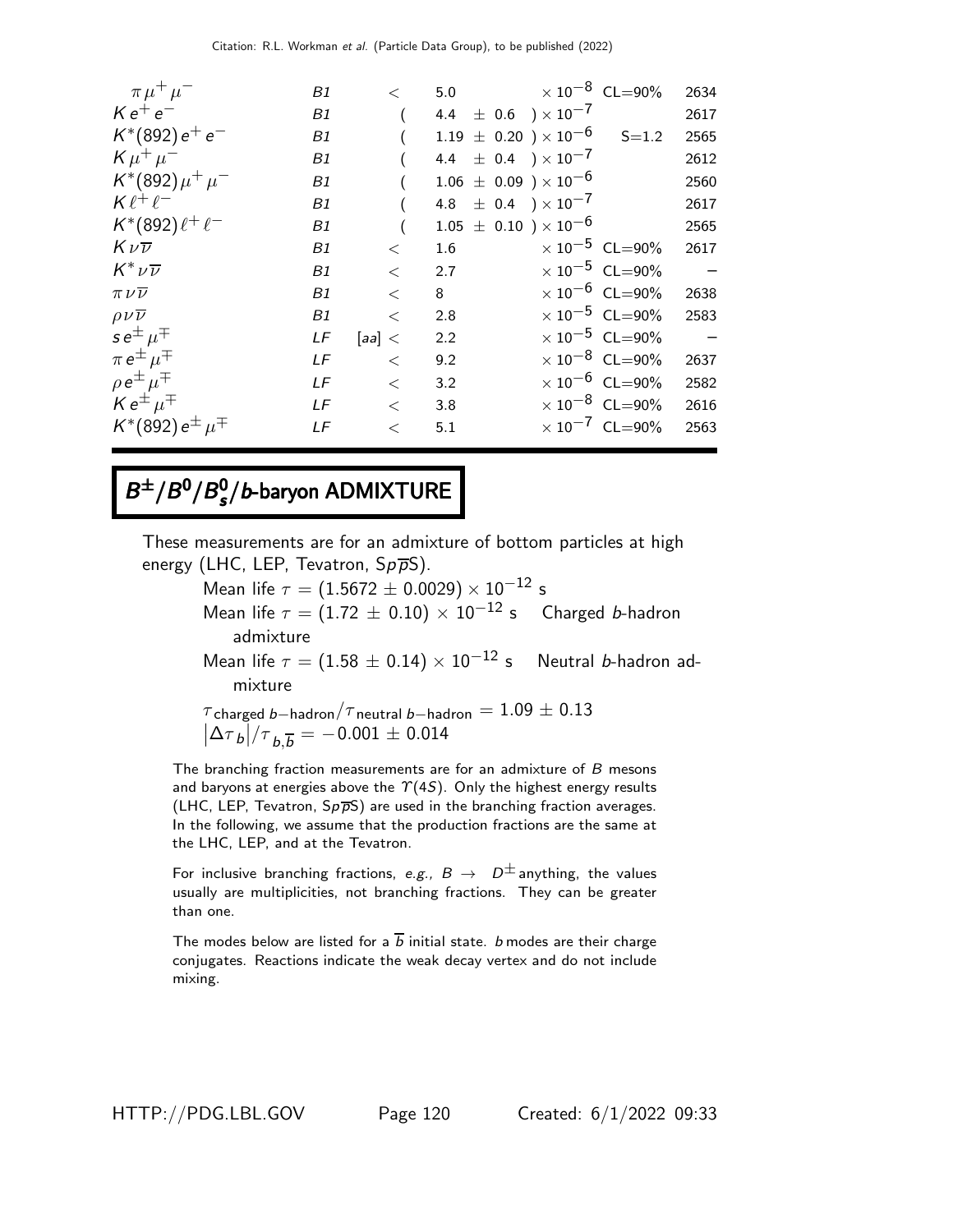|                             |                              | Scale factor $/$ p       |  |
|-----------------------------|------------------------------|--------------------------|--|
| <b><i>b</i></b> DECAY MODES | Fraction $(\Gamma_i/\Gamma)$ | Confidence level (MeV/c) |  |

#### PRODUCTION FRACTIONS

The production fractions for weakly decaying b-hadrons at high energy have been calculated from the best values of mean lives, mixing parameters, and branching fractions in this edition by the Heavy Flavor Averaging Group (HFLAV) as described in the note " $B^{0}$ - $\overline{B}^{0}$  Mixing" in the  $B^{0}$ Particle Listings. We no longer provide world averages of the b-hadron production fractions, where results from LEP, Tevatron and LHC are averaged together; indeed the available data (from CDF and LHCb) shows that the fractions depend on the kinematics (in particular the  $p_T$ ) of the produced  $b$  hadron. Hence we would like to list the fractions in  $Z$  decays instead, which are well-defined physics observables. The production fractions in  $p\bar{p}$  collisions at the Tevatron are also listed at the end of the section. Values assume

$$
B(\overline{b} \rightarrow B^+) = B(\overline{b} \rightarrow B^0)
$$
  
\n
$$
B(\overline{b} \rightarrow B^+) + B(\overline{b} \rightarrow B^0) + B(\overline{b} \rightarrow B^0_s) + B(b \rightarrow b\text{-baryon}) = 100\%.
$$

The correlation coefficients between production fractions are also reported:

 $\textit{cor}(B_{\frac{5}{2}}^0, \textit{ b}$ -baryon) = 0.064  $\text{cor}(B^0_{\bf s}, B^{\pm} = B^0) = -0.633$  $\cot(b$ -baryon,  $B^{\pm} = B^0$ ) = -0.813.

The notation for production fractions varies in the literature  $(f_d, d_{B^0},$  $f(b \to \overline{B}0)$ , Br $(b \to \overline{B}0)$ ). We use our own branching fraction notation here,  $B(\overline{b} \rightarrow B^0)$ .

Note these production fractions are b-hadronization fractions, not the conventional branching fractions of b-quark to a B-hadron, which may have considerable dependence on the initial and final state kinematic and production environment.

| $B^+$         | $(40.8 \pm 0.7)$ %  |  |
|---------------|---------------------|--|
| $B^0$         | $(40.8 \pm 0.7)$ %  |  |
| $B_{\rm c}^0$ | $(10.0 \pm 0.8) \%$ |  |
| b-baryon      | $(8.4 \pm 1.1) \%$  |  |

#### DECAY MODES

#### Semileptonic and leptonic modes

| $\nu$ anything                       |       | $(23.1 \pm 1.5) \%$            |                         |  |
|--------------------------------------|-------|--------------------------------|-------------------------|--|
| $\ell^+ \nu_\ell$ anything           | [jjj] | $(10.69 \pm 0.22)\%$           |                         |  |
| $e^{\pm}$ $\nu_e$ anything           |       | $(10.86 \pm 0.35)\%$           |                         |  |
| $\mu^+ \nu_\mu$ anything             |       | $(10.95 \frac{+}{0} 0.29)$ %   |                         |  |
| $D^- \ell^+ \nu_\ell$ anything       |       | [iii] $(2.2 \pm 0.4) \%$       | $S = 1.9$               |  |
| $D^- \pi^+ \ell^+ \nu_\ell$ anything |       | $(4.9 \pm 1.9) \times 10^{-3}$ |                         |  |
| HTTP://PDG.LBL.GOV                   |       | Page 121                       | Created: 6/1/2022 09:33 |  |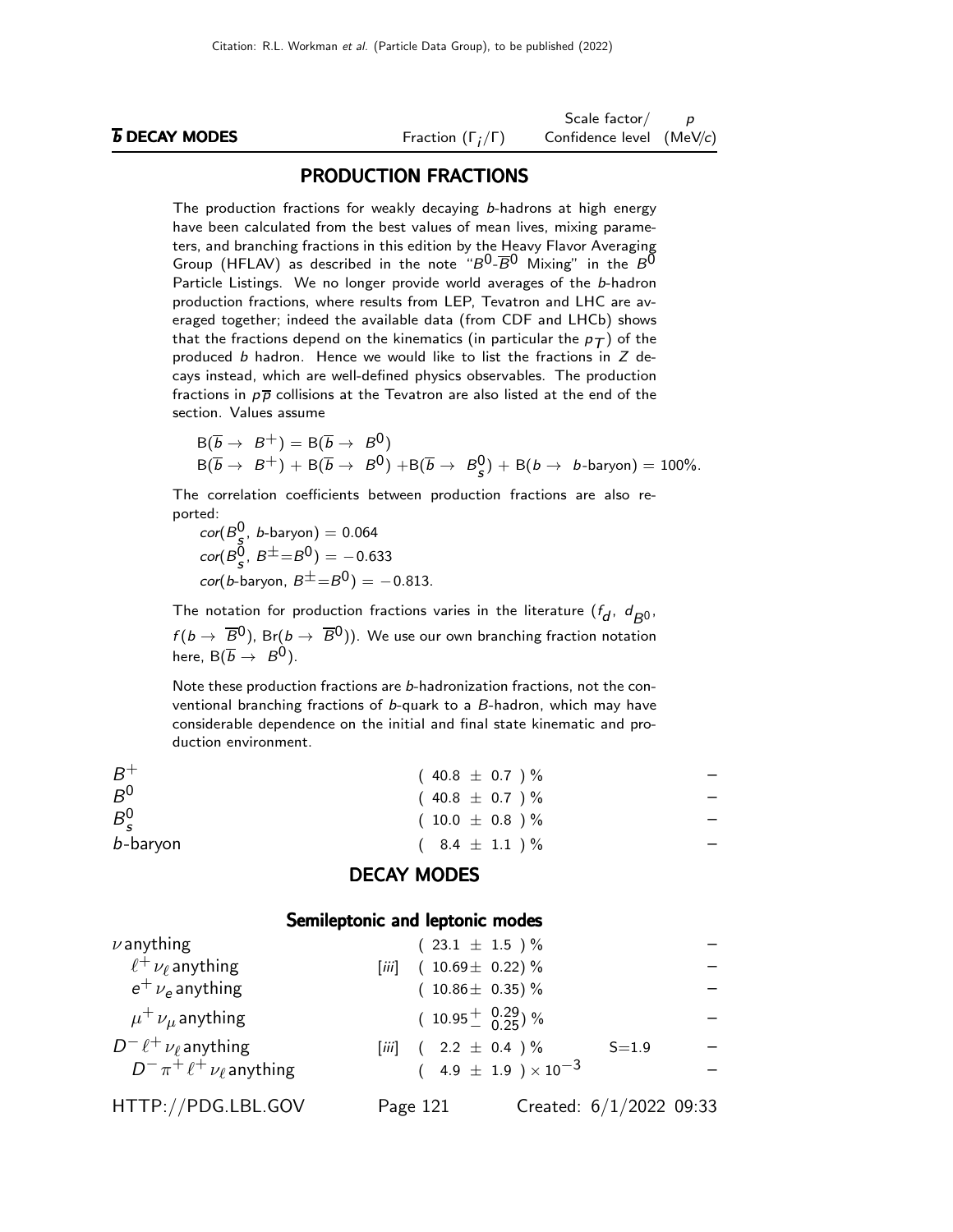| $D^- \pi^- \ell^+ \nu_\ell$ anything                                                                      |             |                                                        | $(2.6 \pm 1.6) \times 10^{-3}$                                     |  |
|-----------------------------------------------------------------------------------------------------------|-------------|--------------------------------------------------------|--------------------------------------------------------------------|--|
| $\overline{D}{}^0\ell^+\nu_\ell$ anything                                                                 | [iii]       | $(6.79 \pm 0.34)\%$                                    |                                                                    |  |
| $\overline{D}{}^0 \pi^- \ell^+ \nu_\ell$ anything                                                         |             | $(1.07 \pm 0.27)\%$                                    |                                                                    |  |
| $\overline{D}{}^0\pi^+\ell^+\nu_\ell$ anything                                                            |             |                                                        | $(2.3 \pm 1.6) \times 10^{-3}$                                     |  |
| $D^{*-}\ell^+\nu_\ell$ anything                                                                           | [iii]       | $(2.75\pm 0.19)\%$                                     |                                                                    |  |
| $D^{\ast -} \pi^- \, \ell^+ \, \nu_\ell$ anything                                                         |             |                                                        | $(6 \pm 7) \times 10^{-4}$                                         |  |
| $D^{*-}\pi^+\ell^+\nu_\ell$ anything<br>$\overline{D}_i^0 \ell^+ \nu_\ell$ anything $\times$              | [iii, ffaa] |                                                        | $4.8 \pm 1.0$ ) $\times 10^{-3}$<br>$(2.6 \pm 0.9) \times 10^{-3}$ |  |
| $B(\overline{D}_{i}^{0} \rightarrow D^{*+}\pi^{-})$                                                       |             |                                                        |                                                                    |  |
| $D_i^-\ell^+\nu_\ell$ anything $\times$ [iii, ffaa] (7.0 $\pm$ 2.3 ) $\times$ 10 <sup>-3</sup>            |             |                                                        |                                                                    |  |
| $B(D_{i}^{-} \to D^{0}\pi^{-})$                                                                           |             |                                                        |                                                                    |  |
| $\overline{D}_2^*(2460)^0 \ell^+ \nu_\ell$ anything<br>$\times$ B( $\overline{D}_2^*(2460)^0 \rightarrow$ |             | $\langle$ 1.4                                          | $\times$ 10 $^{-3}$ CL=90%                                         |  |
| $D^{*-}\pi^+$                                                                                             |             |                                                        |                                                                    |  |
| $D_{2}^{*}(2460)^{-}$ $\ell^{+}$ $\nu_{\ell}$ anything                                                    |             |                                                        | $(4.2 \frac{+}{-} \frac{1.5}{1.8}) \times 10^{-3}$                 |  |
| $\times$ B(D <sub>2</sub> <sup>*</sup> (2460) <sup>-</sup> $\rightarrow$                                  |             |                                                        |                                                                    |  |
| $D^{0}\pi^{-}$ )                                                                                          |             |                                                        |                                                                    |  |
| $\overline{D}_2^*(2460)^0 \ell^+ \nu_\ell$ anything                                                       |             |                                                        | $(1.6 \pm 0.8) \times 10^{-3}$                                     |  |
| $\times$ B( $\overline{D}_2^*(2460)^0 \rightarrow$                                                        |             |                                                        |                                                                    |  |
| $D^{-} \pi^{+}$ )                                                                                         |             |                                                        |                                                                    |  |
| charmless $\ell \overline{\nu}_{\ell}$                                                                    |             |                                                        | [iii] $(1.7 \pm 0.5) \times 10^{-3}$                               |  |
| $\tau^+ \nu_\tau$ anything<br>$D^{*-} \tau \nu_{\tau}$ anything                                           |             | $(2.41 \pm 0.23)\%$                                    | $(9 \pm 4) \times 10^{-3}$                                         |  |
| $\overline{c} \rightarrow \ell^- \overline{\nu}_{\ell}$ anything                                          | [iii]       | $(8.02 \pm 0.19)\%$                                    |                                                                    |  |
| $c \rightarrow \ell^+ \nu$ anything                                                                       |             | $(1.6 \pm \begin{array}{c} 0.4 \\ -0.5 \end{array})$ % |                                                                    |  |
|                                                                                                           |             |                                                        |                                                                    |  |
| Charmed meson and baryon modes                                                                            |             |                                                        |                                                                    |  |
| $\overline{D}{}^0$ anything                                                                               |             | $(58.7 \pm 2.8) \%$                                    |                                                                    |  |
| $D^0 D_s^{\pm}$ anything                                                                                  |             | $[aa]$ ( $9.1 + 4.0$ ) %                               |                                                                    |  |
| $D^{\pm} D_s^{\pm}$ anything                                                                              |             | [aa] $(4.0 \frac{+}{-} \frac{2.3}{1.8})\%$             |                                                                    |  |
| $\overline{D}{}^0$ $D^0$ anything                                                                         |             | [aa] $(5.1 \frac{+}{-} 1.8)$ %                         |                                                                    |  |
| $D^0 D^{\pm}$ anything                                                                                    |             | [aa] $(2.7 \frac{+}{-} 1.8)$ %                         |                                                                    |  |
| $D^{\pm} D^{\mp}$ anything                                                                                |             |                                                        | $[aa] < 9$ $\times 10^{-3}$ CL=90%                                 |  |
| $D^-$ anything                                                                                            |             | $(22.7 \pm 1.6) \%$                                    |                                                                    |  |
| $D^*(2010)^+$ anything                                                                                    |             | $(17.3 \pm 2.0) \%$                                    |                                                                    |  |
| $D_1(2420)^0$ anything                                                                                    |             | $(5.0 \pm 1.5)$ %                                      |                                                                    |  |
| $D^*(2010)^\mp\,D_S^\pm$ anything                                                                         |             | [aa] $(3.3 \frac{+}{-} 1.6)^{9/6}$                     |                                                                    |  |
| $D^0 D^*(2010)^{\pm}$ anything                                                                            |             | [aa] $(3.0 \frac{+}{-} 1.1 \over 0.9)$ %               |                                                                    |  |
|                                                                                                           |             |                                                        |                                                                    |  |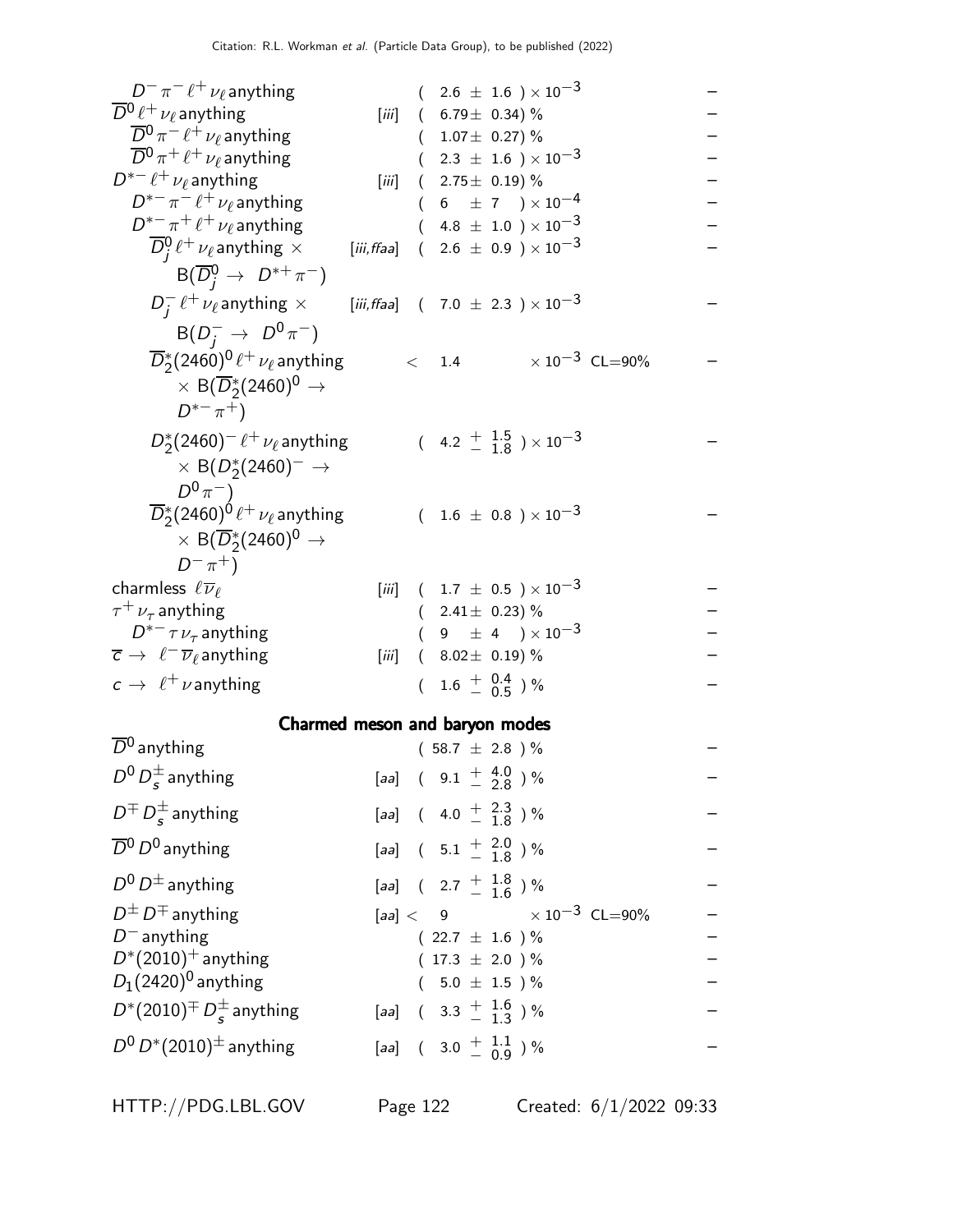| $D^*(2010)^{\pm} D^{\mp}$ anything [aa] ( 2.5 $^+$ 1.2 ) %          |                            |                           |  |                                      |                                          |                   |
|---------------------------------------------------------------------|----------------------------|---------------------------|--|--------------------------------------|------------------------------------------|-------------------|
| $D^*(2010)^{\pm} D^*(2010)^{\mp}$ anything [aa] ( 1.2 $\pm$ 0.4 ) % |                            |                           |  |                                      |                                          |                   |
| $\overline{D}$ D anything                                           |                            | $(10 \tfrac{+11}{-10})\%$ |  |                                      |                                          | — — — — — — —     |
| $D_2^*(2460)^0$ anything                                            |                            | $(4.7 \pm 2.7) \%$        |  |                                      |                                          |                   |
| $D_s^-$ anything                                                    |                            | $(14.7 \pm 2.1) \%$       |  |                                      |                                          |                   |
| $D_{\epsilon}^{+}$ anything                                         |                            | $(10.1 \pm 3.1) \%$       |  |                                      |                                          |                   |
| $\Lambda_c^+$ anything                                              |                            | $(7.7 \pm 1.1) \%$        |  |                                      |                                          |                   |
| $\overline{c}/c$ anything                                           | [eeaa] $(116.2 \pm 3.2)$ % |                           |  |                                      |                                          |                   |
|                                                                     | <b>Charmonium modes</b>    |                           |  |                                      |                                          |                   |
| $J/\psi(1S)$ anything                                               |                            | $(1.16 \pm 0.10)\%$       |  |                                      |                                          |                   |
| $\psi(2S)$ anything                                                 |                            |                           |  | $(3.06 \pm 0.30) \times 10^{-3}$     |                                          | — — — — — — — — — |
| $\chi_{c0}(1P)$ anything                                            |                            | $(1.5 \pm 0.6) \%$        |  |                                      |                                          |                   |
| $\chi_{c1}(1P)$ anything                                            |                            | $(1.4 \pm 0.4) \%$        |  |                                      |                                          |                   |
| $\chi_{c2}(1P)$ anything                                            |                            |                           |  | $(6.2 \pm 2.9) \times 10^{-3}$       |                                          |                   |
| $\chi_c(2P)$ anything, $\chi_c \to \phi \phi$                       |                            |                           |  |                                      | $< 2.8 \times 10^{-7} \text{ CL} = 95\%$ |                   |
| $\eta_c(1S)$ anything                                               |                            |                           |  | $(5.6 \pm 0.9) \times 10^{-3}$       |                                          |                   |
| $\eta_c(2S)$ anything, $\eta_c \to \phi \phi$                       |                            |                           |  | $(3.9 \pm 1.4) \times 10^{-7}$       |                                          |                   |
| $\chi_{c1}(3872)$ anything, $\chi_{c1} \rightarrow$<br>$\phi\phi$   |                            |                           |  |                                      | $< 4.5 \times 10^{-7}$ CL=95%            |                   |
| $\chi_{c0}(3915)$ anything, $\chi_{c0} \rightarrow$<br>$\phi\phi$   |                            |                           |  |                                      | $< 3.1 \times 10^{-7}$ CL=95%            |                   |
|                                                                     | $K$ or $K^*$ modes         |                           |  |                                      |                                          |                   |
| $\overline{s}\gamma$                                                |                            |                           |  | $(3.1 \pm 1.1) \times 10^{-4}$       |                                          |                   |
| $\overline{s}\overline{\nu}\nu$<br>B1                               |                            |                           |  |                                      | $< 6.4 \times 10^{-4} \text{ CL} = 90\%$ |                   |
| $K^{\pm}$ anything                                                  |                            | $(74 \pm 6) \%$           |  |                                      |                                          |                   |
| $K^0_S$ anything                                                    |                            | $(29.0 \pm 2.9) \%$       |  |                                      |                                          |                   |
|                                                                     | Pion modes                 |                           |  |                                      |                                          |                   |
| $\pi^{\pm}$ anything                                                |                            | $(397 \pm 21)$ %          |  |                                      |                                          |                   |
| $\pi^0$ anything                                                    | [eeaa] $(278 \pm 60)$ %    |                           |  |                                      |                                          |                   |
| $\phi$ anything                                                     |                            | $(2.82 \pm 0.23)\%$       |  |                                      |                                          |                   |
|                                                                     | Baryon modes               |                           |  |                                      |                                          |                   |
| $p/\overline{p}$ anything                                           |                            | $(13.1 \pm 1.1)$ %        |  |                                      |                                          |                   |
| $\Lambda/\Lambda$ anything                                          |                            | $(5.9 \pm 0.6)$ %         |  |                                      |                                          |                   |
| b-baryon anything                                                   |                            | $(10.2 \pm 2.8)$ %        |  |                                      |                                          |                   |
|                                                                     | Other modes                |                           |  |                                      |                                          |                   |
| charged anything                                                    | [eeaa] $(497 \pm 7)$ %     |                           |  |                                      |                                          |                   |
| hadron $^+$ hadron $^-$                                             |                            |                           |  | $(1.7 \frac{+}{0.7}) \times 10^{-5}$ |                                          |                   |
| charmless                                                           |                            |                           |  | $(7 \pm 21) \times 10^{-3}$          |                                          |                   |
|                                                                     |                            |                           |  |                                      |                                          |                   |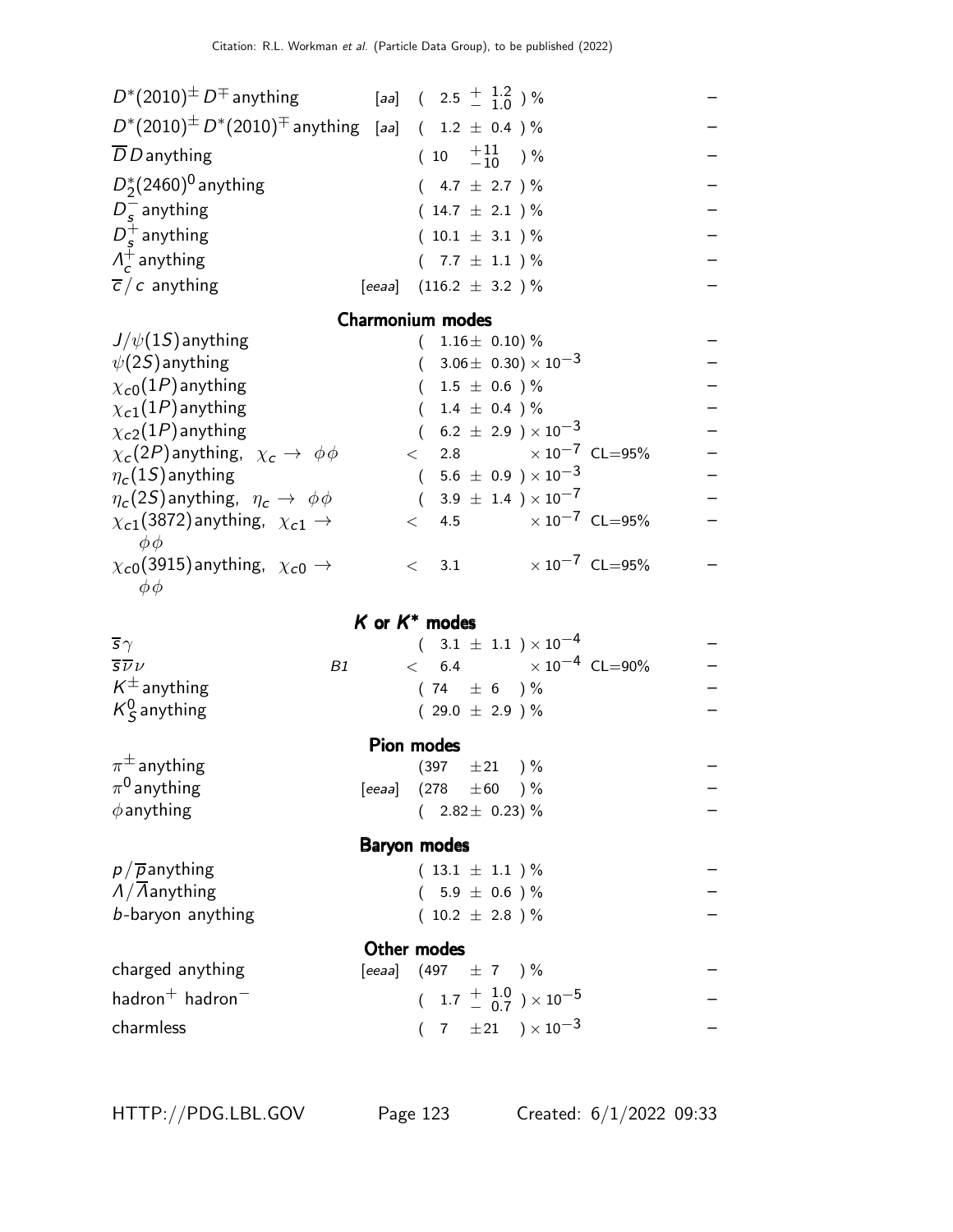

Full width  $\Gamma(B_2^{\frac{1}{2}}(5747)^{0}) = 24.2 \pm 1.7$  MeV

HTTP://PDG.LBL.GOV Page 124 Created: 6/1/2022 09:33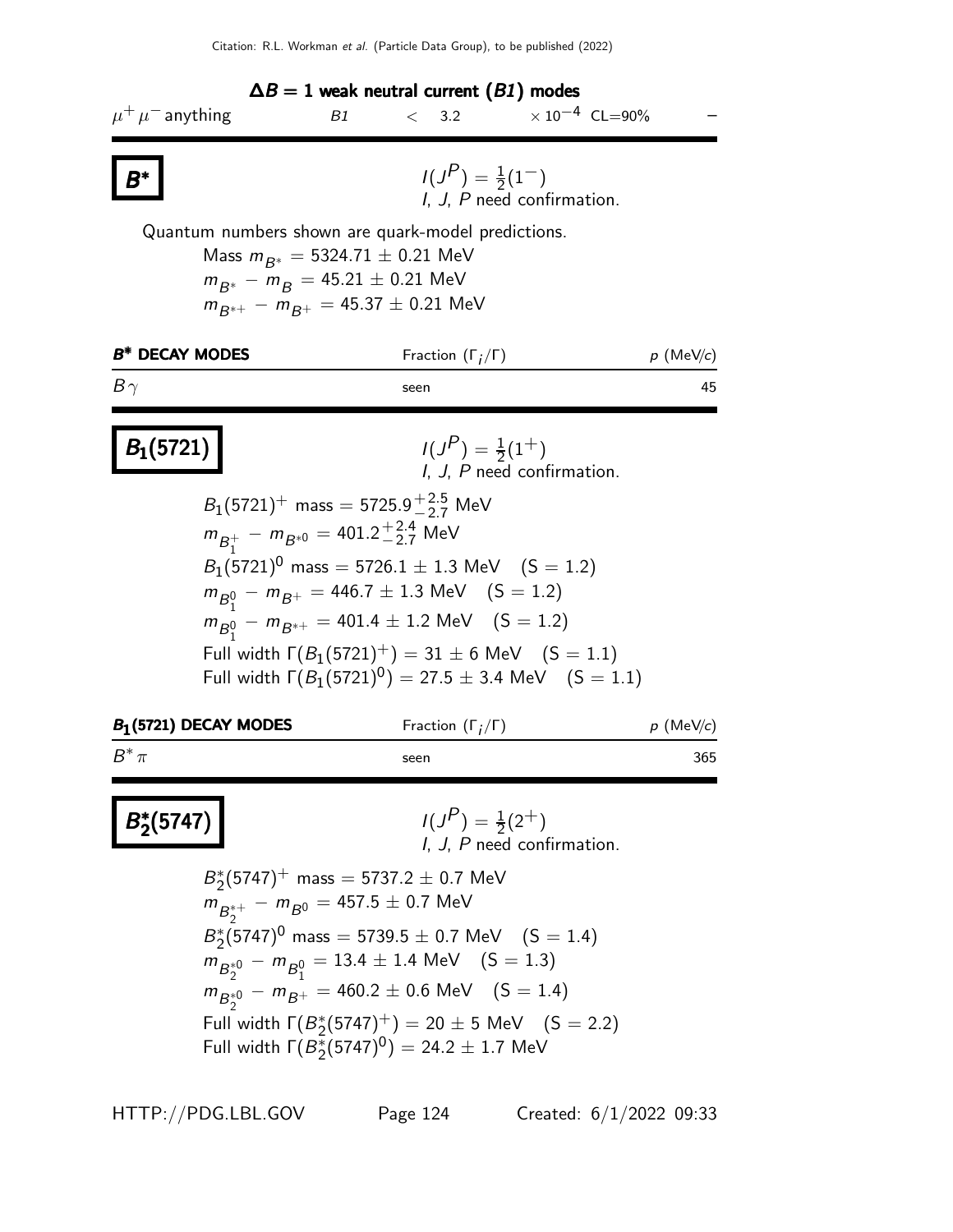| $B_2^*(5747)$ DECAY MODES | Fraction $(\Gamma_i/\Gamma)$    | $p$ (MeV/c) |  |
|---------------------------|---------------------------------|-------------|--|
| $B\pi$<br>$B^*\pi$        | seen<br>seen                    | 420<br>376  |  |
| $B_J(5970)$               | $I(J^{P}) = \frac{1}{2}(?^{?})$ |             |  |

| ן (5970) [ | $I(J^{\prime}) = \frac{1}{2}(?^{T})$<br>I. J. P need confirmation.                                                                                                                                                                                                                         |
|------------|--------------------------------------------------------------------------------------------------------------------------------------------------------------------------------------------------------------------------------------------------------------------------------------------|
|            | $B_1(5970)^+$ mass $m = 5964 \pm 5$ MeV<br>$m_{B_1(5970)^+} - m_{B^0} = 685 \pm 5$ MeV<br>$B_1(5970)^0$ mass $m = 5971 \pm 5$ MeV<br>$m_{B_1(5970)^0} - m_{B^+} = 691 \pm 5$ MeV<br>$B_1(5970)^+$ full width $\Gamma = 62 \pm 20$ MeV<br>$B_J(5970)^0$ full width $\Gamma = 81 \pm 12$ MeV |
|            |                                                                                                                                                                                                                                                                                            |

| $B_J(5970)$ DECAY MODES | Fraction $(\Gamma_i/\Gamma)$ | $p$ (MeV/c) |  |
|-------------------------|------------------------------|-------------|--|
| $B\pi$                  | possibly seen                | 633         |  |
| $B^*\pi$                | seen                         | 592         |  |

BOTTOM, STRANGE MESONS  $(B = \pm 1, S = \mp 1)$  $B_s^0 = s\overline{b}$ ,  $\overline{B}_s^0 = \overline{s}b$ , similarly for  $B_s^*$ 's

B 0 s

$$
I(J^P) = 0(0^-)
$$

I, J, P need confirmation. Quantum numbers shown are quark-model predictions.

Mass  $m_{B^0_s} = 5366.92 \pm 0.10$  MeV  $m_{B^0_c}-\tilde{m_B}=87.42\pm0.14$  MeV Mean life  $\tau = (1.520 \pm 0.005) \times 10^{-12}$  s  $c\tau = 455.7 \; \mu m$  $\Delta\Gamma_{\mathcal{B}^0_{S}}=\Gamma_{\mathcal{B}^0_{S L}}-\Gamma_{\mathcal{B}^0_{S H}}=(0.084\pm 0.005)\times 10^{12} \;\mathsf{s}^{-1} \quad \ \ \mathrm{(S=1.7)}$  $B_{s}^{0}$  $\overline{s}^0$ - $\overline{B}{}^0_s$  mixing parameters  $\Delta m_{B^0_{_S}}=m_{B^0_{_S\,H}}-m_{B^0_{_S\,L}}=(17.765\pm 0.006)\times 10^{12}\,\,\hbar\,\,\text{s}^{-1}$  $=(1.1693\pm 0.0004)\times 10^{-8}$  MeV  $x_s = \Delta m_{B^0_s}/\Gamma_{B^0_s} = 27.01 \pm 0.10$  $\chi_{\bm{s}}$  ( $B_{\bm{s}}^{\bm{0}}$  $\overline{S}_s^0$ – $\overline{B}_s^0$  mixing parameter)  $= 0.499318 \pm 0.000005$ 

HTTP://PDG.LBL.GOV Page 125 Created: 6/1/2022 09:33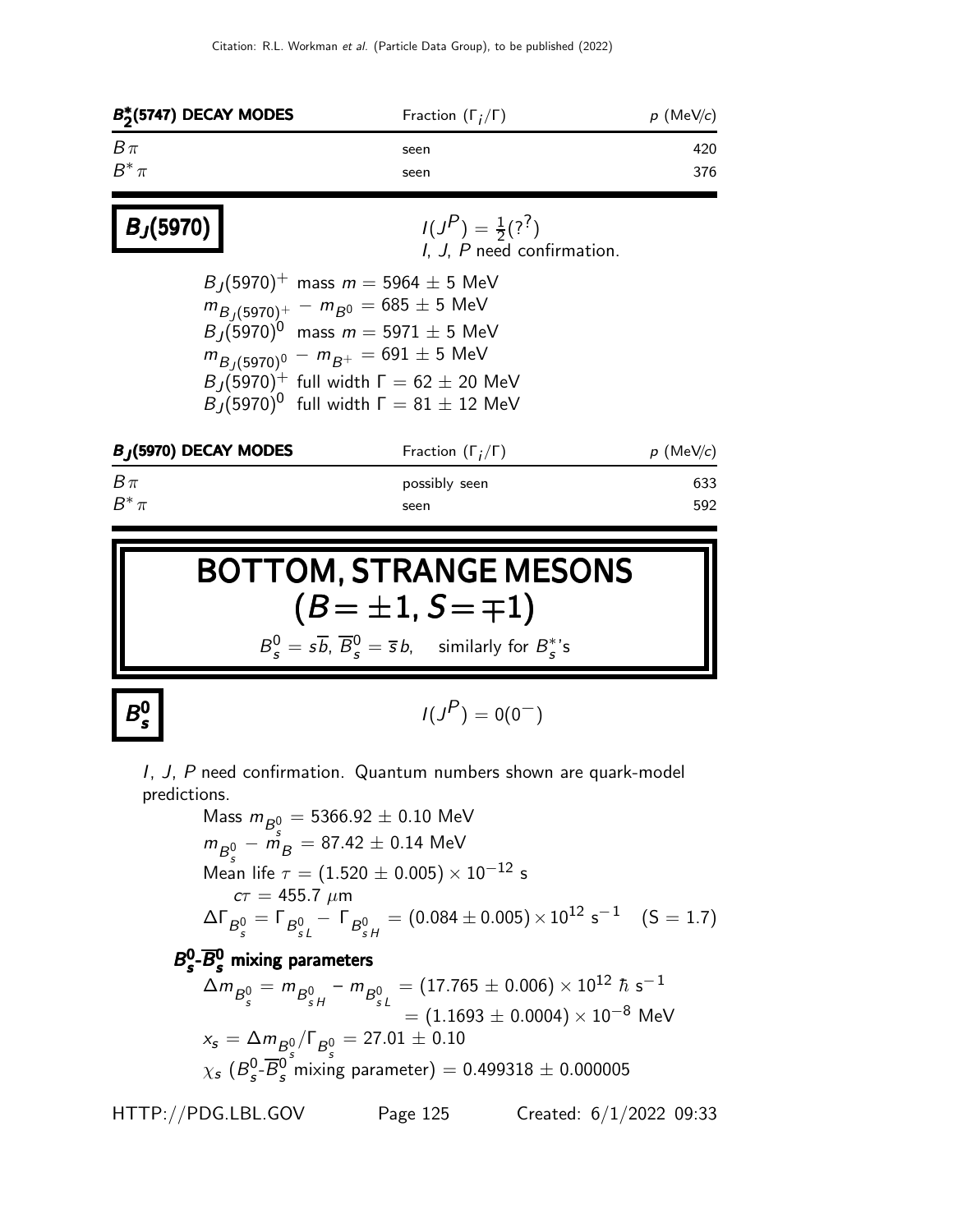#### CP violation parameters in  $B_s^0$ s

 ${\sf Re}(\epsilon_{B_s^0}$ ) /  $(1 + \big| \epsilon_{B_s^0})$  $\begin{array}{c} \hline \end{array}$  $^2) = (-0.15 \pm 0.70) \times 10^{-3}$  $C_{K K} (B_s^0 \rightarrow K^+ K^-) = 0.162 \pm 0.035$  $S_{K K} (B_s^0 \rightarrow K^+ K^-) = 0.14 \pm 0.05 \quad (S = 1.3)$  $r_B(B_s^0 \rightarrow D_s^\mp K^\pm) = 0.37^{+0.10}_{-0.09}$  ${\sf r}_{B}(B_{\sf s}^0\to~D_{\sf s}^\mp\,K^\pm\pi^\pm\pi^\mp)=0.47\pm0.08$  $\delta_B(B_{\mathcal{S}}^0 \rightarrow \ D_{\mathcal{S}}^{\pm} \mathcal{K}^{\mp}) = (358 \pm 14)^{\circ}$  $\delta_B(B_s^0 \to D_s^{\pm} K^{\mp} \pi^{\pm} \pi^{\mp}) = (-6^{+10}_{-13})^{\circ}$ CP Violation phase  $\beta_s = (2.5 \pm 1.0) \times 10^{-2}$  rad  $\left|\lambda\right|$   $\left(B_{s}^{0} \rightarrow J/\psi(15)\phi\right) = 1.001 \pm 0.018$   $\left(S = 1.2\right)$  $|\lambda| = 0.999 \pm 0.017$ A, CP violation parameter =  $-0.79 \pm 0.08$ C, CP violation parameter =  $0.19 \pm 0.06$ S, CP violation parameter =  $0.17 \pm 0.06$  $A^L_{CP} (B_s \to~J/\psi \overline{K}{}^*(892)^0) = -\,0.05 \pm 0.06$  $A_{CP}^{\parallel}(B_s \to \frac{J/\psi \overline{K}^*(892)^0)}{20} = 0.17 \pm 0.15$  $\mathcal{A}_{CP}^{\mathbb{1}}(\mathcal{B}_{\bm{s}} \rightarrow \frac{J/\psi}{K^{*}}(892)^{0}) = -0.05 \pm 0.10$  $A_{CP}(B_5 \to \pi^+ K^-) = 0.224 \pm 0.012$  $A_{CP}(B_{\AA}^0 \rightarrow\ \llbracket K^+K^-\rrbracket_D \overline{K}^*(892)^0) = -0.04\pm0.07$  $A_{CP} (B_{\AA}^{\bar{0}} \to~[ \pi^+ K^-]_D K^{*}(892)^0) = -0.01 \pm 0.04$  $A_{CP} (B_{\cal S}^{\overline{0}} \rightarrow \ [\pi^+ \pi^-]_D K^{*}(892)^0) = 0.06 \pm 0.13$  $S(B_{\rm s}^0\rightarrow~\phi\gamma)=0.43\pm0.32$  $C(B^0_s \rightarrow \phi \gamma) = 0.11 \pm 0.31$  $A^\Delta(\bar B^0_s\to\ \phi\gamma) = -0.7\pm0.4$  $\Delta a_{\perp} \times 1.2 \times 10^{-12}$  GeV, CL = 95%  $\Delta a_{\parallel} = (-0.9 \pm 1.5) \times 10^{-14}$  GeV  $\Delta a_X = (1.0 \pm 2.2) \times 10^{-14}$  GeV  $\Delta$ a $\gamma = (-3.8 \pm 2.2) \times 10^{-14}$  GeV  $Re(\xi) = -0.022 \pm 0.033$  $Im(\xi) = 0.004 \pm 0.011$ 

These branching fractions all scale with  $\mathsf{B}(\overline{b}\rightarrow\ B^0_S).$ 

The branching fraction  $\mathsf{B}(B_{S}^{0} \to D_{S}^{-}\ell^{+}\nu_{\ell}$ anything) is not a pure measurement since the measured product branching fraction  ${\sf B}(\overline{b}\to~B_{\cal S}^0)\times$  ${\sf B}(B_{\cal S}^0\to~D_{\cal S}^- \ell^+\nu_\ell$ anything) was used to determine  ${\sf B}(\overline{b}\to~B_{\cal S}^0)$ , as described in the note on " $B^0$ - $\overline{B}^0$  Mixing"

For inclusive branching fractions, e.g.,  $B \to D^{\pm}$  anything, the values usually are multiplicities, not branching fractions. They can be greater than one.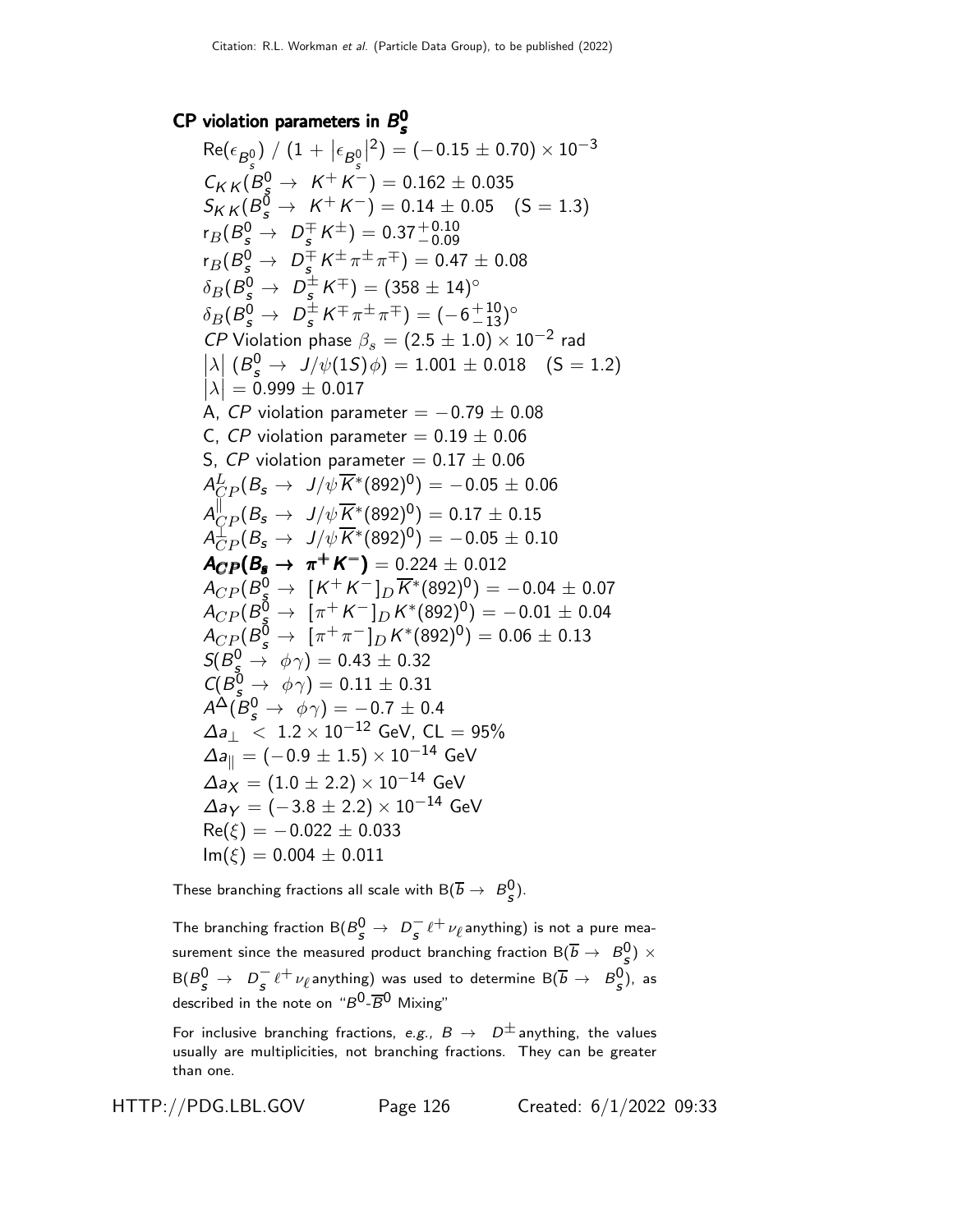|                                                                                                                                                                                                                                                                                                                                                  |                                        | Scale factor $\hspace{0.1mm}/\hspace{0.1mm}$ | $\boldsymbol{p}$ |
|--------------------------------------------------------------------------------------------------------------------------------------------------------------------------------------------------------------------------------------------------------------------------------------------------------------------------------------------------|----------------------------------------|----------------------------------------------|------------------|
| $B_s^0$ DECAY MODES                                                                                                                                                                                                                                                                                                                              | Fraction $(\Gamma_i/\Gamma)$           | Confidence level (MeV/c)                     |                  |
| $D_s^-$ anything                                                                                                                                                                                                                                                                                                                                 | $(62 \pm 6) \%$                        |                                              |                  |
| $\ell \nu_{\ell} X$                                                                                                                                                                                                                                                                                                                              | $(9.6 \pm 0.8)$ %                      |                                              |                  |
| $e^+ \nu X^-$                                                                                                                                                                                                                                                                                                                                    | $(9.1 \pm 0.8) \%$                     |                                              |                  |
| $\mu^+\nu X^-$                                                                                                                                                                                                                                                                                                                                   | $(10.2 \pm 1.0) \%$                    |                                              |                  |
| $D_{\rm c}^{-}$ $\ell^{+}$ $\nu_{\ell}$ anything                                                                                                                                                                                                                                                                                                 | $(8.1 \pm 1.3)$ %<br>[ggaa]            |                                              |                  |
| $D_{\rm c}^{*-}$ $\ell^+$ $\nu_{\ell}$ anything                                                                                                                                                                                                                                                                                                  | $(5.4 \pm 1.1) \%$                     |                                              |                  |
| $D_{s}^{-} \mu^{+} \nu_{\mu}$                                                                                                                                                                                                                                                                                                                    | $(2.44 \pm 0.23)\%$                    |                                              | 2321             |
| $D_{s}^{*-}\mu^{+}\nu_{\mu}$                                                                                                                                                                                                                                                                                                                     | $(5.3 \pm 0.5) \%$                     |                                              | 2266             |
| $D_{s1}(2536)^{-} \mu^{+} \nu_{\mu}$ , $D_{s1}^{-} \rightarrow$<br>$D^{*-}K_S^0$                                                                                                                                                                                                                                                                 | $(2.7 \pm 0.7) \times 10^{-3}$         |                                              |                  |
| $D_{s1}(2536)^{-} X \mu^{+} \nu$ , $D_{s1}^{-} \rightarrow$<br>$\overline{D}{}^0 K^+$                                                                                                                                                                                                                                                            | $(4.4 \pm 1.3) \times 10^{-3}$         |                                              |                  |
| $D_{s2}(2573)^{-} X \mu^{+} \nu$ , $D_{s2}^{-} \rightarrow$                                                                                                                                                                                                                                                                                      | $(2.7 \pm 1.0) \times 10^{-3}$         |                                              |                  |
| $\overline{D}{}^0 K^+$<br>$K^- \mu^+ \nu_\mu$                                                                                                                                                                                                                                                                                                    | $(1.06\pm 0.09)\times 10^{-4}$         |                                              | 2660             |
| $D_{s}^{-} \pi^{+}$                                                                                                                                                                                                                                                                                                                              | $(2.98\pm 0.14)\times 10^{-3}$         |                                              | 2320             |
| $D_{\epsilon}^ \rho^+$                                                                                                                                                                                                                                                                                                                           | $(6.8 \pm 1.4) \times 10^{-3}$         |                                              | 2249             |
| $D_{s}^{-} \pi^{+} \pi^{+} \pi^{-}$                                                                                                                                                                                                                                                                                                              | $(6.1 \pm 1.0) \times 10^{-3}$         |                                              | 2301             |
| $D_{s1}(2536)^{-} \pi^{+}$ , $D_{s1}^{-}$ $\rightarrow$                                                                                                                                                                                                                                                                                          | $(2.4 \pm 0.8) \times 10^{-5}$         |                                              |                  |
|                                                                                                                                                                                                                                                                                                                                                  |                                        |                                              |                  |
| $\stackrel{\textstyle\mathop{D^-\tau}\limits^-\pi^+\pi^-}{D^+_s\kappa^\pm}$                                                                                                                                                                                                                                                                      | $(2.25 \pm 0.12) \times 10^{-4}$       |                                              | 2293             |
| $D_s^- K^+ \pi^+ \pi^-$                                                                                                                                                                                                                                                                                                                          | $(3.2 \pm 0.6) \times 10^{-4}$         |                                              | 2249             |
| $D_s^+ D_s^-$                                                                                                                                                                                                                                                                                                                                    | $(4.4 \pm 0.5) \times 10^{-3}$         |                                              | 1824             |
| $D_{\rm s}^- D^+$                                                                                                                                                                                                                                                                                                                                | $(2.8 \pm 0.5) \times 10^{-4}$         |                                              | 1875             |
| $D^+D^-$                                                                                                                                                                                                                                                                                                                                         | $(2.2 \pm 0.6) \times 10^{-4}$         |                                              | 1925             |
| $D^0\overline{D}{}^0$                                                                                                                                                                                                                                                                                                                            | $(1.9 \pm 0.5) \times 10^{-4}$         |                                              | 1930             |
| $D_s^{*-}\pi^+$                                                                                                                                                                                                                                                                                                                                  | $(1.9 + 0.5 \n- 0.4) \times 10^{-3}$   |                                              | 2265             |
| $D_{s}^{*\mp}K^{\pm}$                                                                                                                                                                                                                                                                                                                            | $(1.32^{+0.40}_{-0.32})\times 10^{-4}$ |                                              |                  |
|                                                                                                                                                                                                                                                                                                                                                  | $(9.5 \pm 2.0) \times 10^{-3}$         |                                              | 2191             |
|                                                                                                                                                                                                                                                                                                                                                  | $(1.39 \pm 0.17)\%$                    |                                              | 1742             |
|                                                                                                                                                                                                                                                                                                                                                  | $(1.44 \pm 0.21)\%$                    | $S = 1.1$                                    | 1655             |
|                                                                                                                                                                                                                                                                                                                                                  | $(4.5 \pm 1.4) \%$                     |                                              |                  |
| $\begin{array}{l} \stackrel{\rightarrow}{D_s^*-\rho^+} \\ D_s^*+D_s^- + D_s^*-D_s^+ \\ D_s^{*+}D_s^{*-} \\ D_s^{(*)+}D_s^{(*)-} \\ D^{*-}D_s^+ \\ \stackrel{\rightarrow}{D^*0} \stackrel{\rightarrow}{K^0} \\ \stackrel{\rightarrow}{D^0} \stackrel{\rightarrow}{K^0} \\ \stackrel{\rightarrow}{D^0} \stackrel{\rightarrow}{K^0} \\ \end{array}$ | $(3.9 \pm 0.8) \times 10^{-4}$         |                                              | 1801             |
|                                                                                                                                                                                                                                                                                                                                                  | $(2.8 \pm 1.1) \times 10^{-4}$         |                                              | 2278             |
|                                                                                                                                                                                                                                                                                                                                                  | $(4.3 \pm 0.9) \times 10^{-4}$         |                                              | 2330             |
| $\overline{D}{}^0 K^- \pi^+$                                                                                                                                                                                                                                                                                                                     | $(1.04\pm 0.13)\times 10^{-3}$         |                                              | 2312             |

HTTP://PDG.LBL.GOV Page 127 Created: 6/1/2022 09:33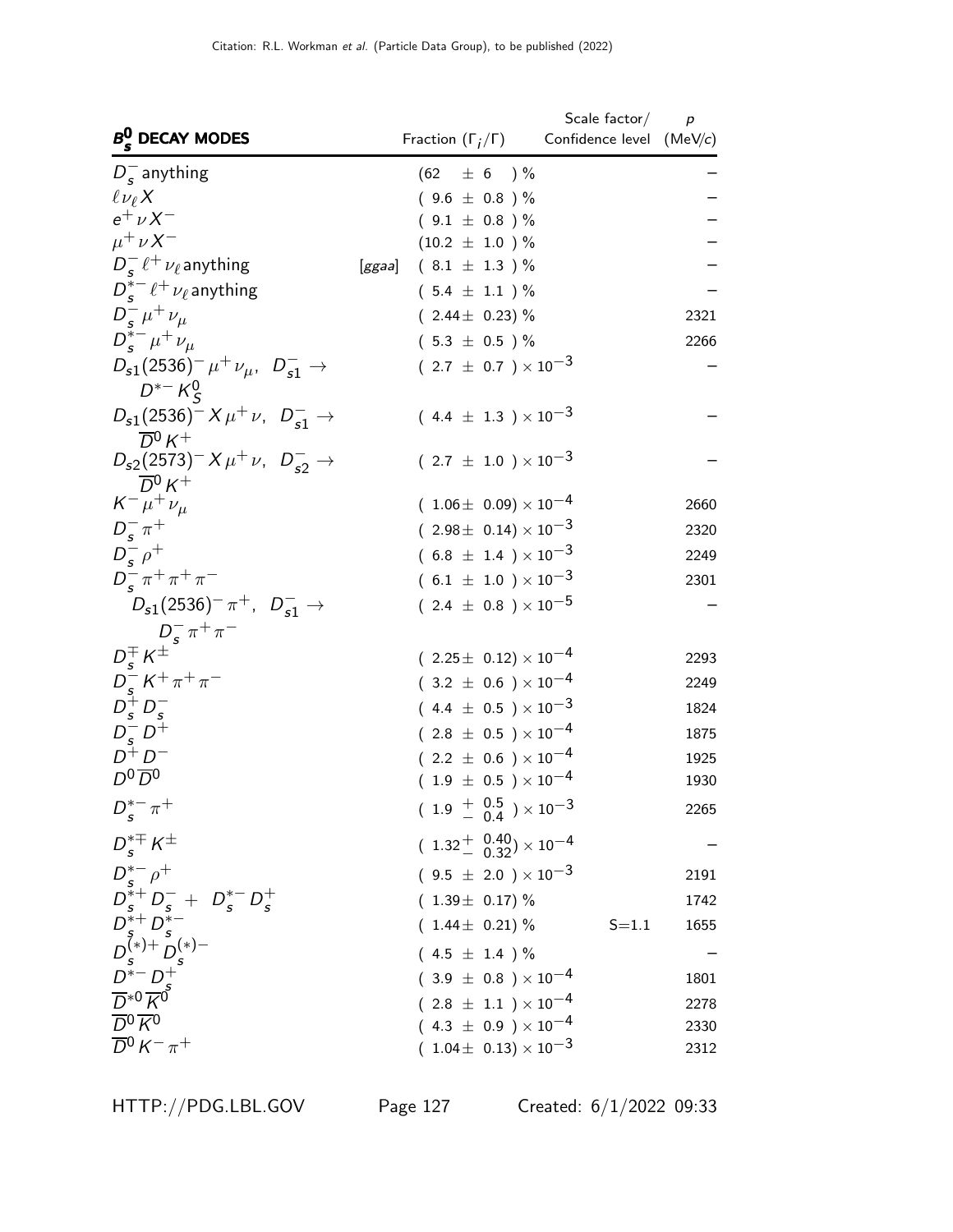| $\overline{D}{}^0 \overline{K}{}^*(892)^0$                                                   | $(4.4 \pm 0.6) \times 10^{-4}$         |                         | 2264                     |
|----------------------------------------------------------------------------------------------|----------------------------------------|-------------------------|--------------------------|
| $\overline{D}{}^0 \overline{K}{}^*(1410)$                                                    | $(3.9 \pm 3.5) \times 10^{-4}$         |                         | 2117                     |
| $\overline{D}{}^0 \overline{K}_0^*(1430)$                                                    | $(3.0 \pm 0.7) \times 10^{-4}$         |                         | 2113                     |
| $\overline{D}{}^0 \overline{K}{}^*_2(1430)$                                                  | $(1.1 \pm 0.4) \times 10^{-4}$         |                         | 2112                     |
| $\overline{D^0}\overline{K^*}$ (1680)                                                        | $\times\,10^{-5}$<br>< 7.8             | $CL = 90\%$             | 1997                     |
| $\overline{D}{}^0\overline{K}_0^*(1950)$                                                     | $\times$ 10 $^{-4}$<br>< 1.1           | $CL = 90\%$             | 1890                     |
| $\overline{D}^0 \overline{K}^*_3$ (1780)                                                     | $\times\,10^{-5}$<br>< 2.6             | $CL = 90\%$             | 1970                     |
| $\overline{D}{}^0 \overline{K}_4^*(2045)$                                                    | $\times$ 10 $^{-5}$<br>< 3.1           | $CL = 90\%$             | 1835                     |
| $\overline{D}{}^0 K^- \pi^+$ (non-resonant)                                                  | $(2.1 \pm 0.8) \times 10^{-4}$         |                         | 2312                     |
| $D_{s2}^*(2573)^-\pi^+$ , $D_{s2}^*\to$<br>$\overline{D}{}^0 K^-$                            | $(2.6 \pm 0.4) \times 10^{-4}$         |                         |                          |
| $D_{s1}^*(2700)^-\pi^+$ , $D_{s1}^*\to$<br>$\overline{D}{}^0 K^-$                            | $(1.6 \pm 0.8) \times 10^{-5}$         |                         |                          |
| $D_{s1}^*(2860)^{-} \pi^+$ , $D_{s1}^* \to$<br>$\overline{D}{}^0 K^-$                        | $(5 \pm 4) \times 10^{-5}$             |                         |                          |
| $D_{s3}^*(2860)^-\pi^+$ , $D_{s3}^*\to$<br>$\overline{D}{}^0 K^-$                            | $(2.2 \pm 0.6) \times 10^{-5}$         |                         |                          |
| $\overline{D}{}^0$ K $^+$ K $^-$                                                             | $(5.6 \pm 0.9) \times 10^{-5}$         |                         | 2243                     |
| $\frac{\overline{D}^0}{\overline{D}^0}\mathit{f}_0(980) \over \overline{D}{}^0\mathit{\phi}$ | $\times$ 10 $^{-6}$<br>< 3.1           | $CL = 90\%$             | 2242                     |
|                                                                                              | $(3.0 \pm 0.5) \times 10^{-5}$         |                         | 2235                     |
| $\overline{D}^{*0}\phi$                                                                      | $(3.7 \pm 0.6) \times 10^{-5}$         |                         | 2178                     |
| $D^{*\mp}\pi^{\pm}$                                                                          | $\times$ 10 <sup>-6</sup><br>< 6.1     | $CL = 90\%$             | $\overline{\phantom{0}}$ |
| $\eta_{\bm{c}}\phi$                                                                          | $(5.0 \pm 0.9) \times 10^{-4}$         |                         | 1663                     |
| $\eta_c \pi^+ \pi^-$                                                                         | $(1.8 \pm 0.7) \times 10^{-4}$         |                         | 1840                     |
| $J/\psi(1S)\phi$                                                                             | $(1.04 \pm 0.04) \times 10^{-3}$       |                         | 1588                     |
| $J/\psi(1S)\phi\phi$                                                                         | $(1.20 \frac{+}{0.16}) \times 10^{-5}$ |                         | 764                      |
| $J/\psi(1S)\pi^0$                                                                            | $< 1.2 \times 10^{-3}$                 | $CL = 90\%$             | 1787                     |
| $J/\psi(1S)\eta$                                                                             | $(4.0 \pm 0.7) \times 10^{-4}$         | $S = 1.4$               | 1733                     |
| $J/\psi(1S)K_S^0$                                                                            | $(1.92 \pm 0.14) \times 10^{-5}$       |                         | 1743                     |
| $J/\psi(1S)\overline{K^*}(892)^0$                                                            | $(4.1 \pm 0.4) \times 10^{-5}$         |                         | 1637                     |
| $J/\psi(1S)\eta'$                                                                            | $(3.3 \pm 0.4) \times 10^{-4}$         |                         | 1612                     |
| $J/\psi(1S)\pi^{+}\pi^{-}$                                                                   | $(2.02 \pm 0.17) \times 10^{-4}$ S=1.7 |                         | 1775                     |
| $J/\psi(1S) f_0(500)$ , $f_0 \to$<br>$\pi^+\pi^-$                                            | < 4                                    | $\times 10^{-6}$ CL=90% |                          |
| $J/\psi(1S)\rho$ , $\rho \rightarrow \pi^+\pi^-$                                             | < 3.4                                  | $\times 10^{-6}$ CL=90% |                          |
| $J/\psi(1S) f_0(980)$ , $f_0 \to$<br>$\pi^+\pi^-$                                            | $(1.24 \pm 0.15) \times 10^{-4}$       | $S = 2.1$               |                          |
| $J/\psi(1S) f_2(1270)$ , $f_2 \rightarrow$<br>$\pi^+\pi^-$                                   | $(1.0 \pm 0.4) \times 10^{-6}$         |                         |                          |
| $J/\psi(1S) f_2(1270)_0, f_2 \rightarrow$<br>$\pi^+\pi^-$                                    | $(7.3 \pm 1.7) \times 10^{-7}$         |                         |                          |
| $J/\psi(1S) f_2(1270)_{\parallel}$ , $f_2 \rightarrow$<br>$\pi^+\pi^-$                       | $(1.05 \pm 0.33) \times 10^{-6}$       |                         |                          |
|                                                                                              |                                        |                         |                          |

HTTP://PDG.LBL.GOV Page 128 Created: 6/1/2022 09:33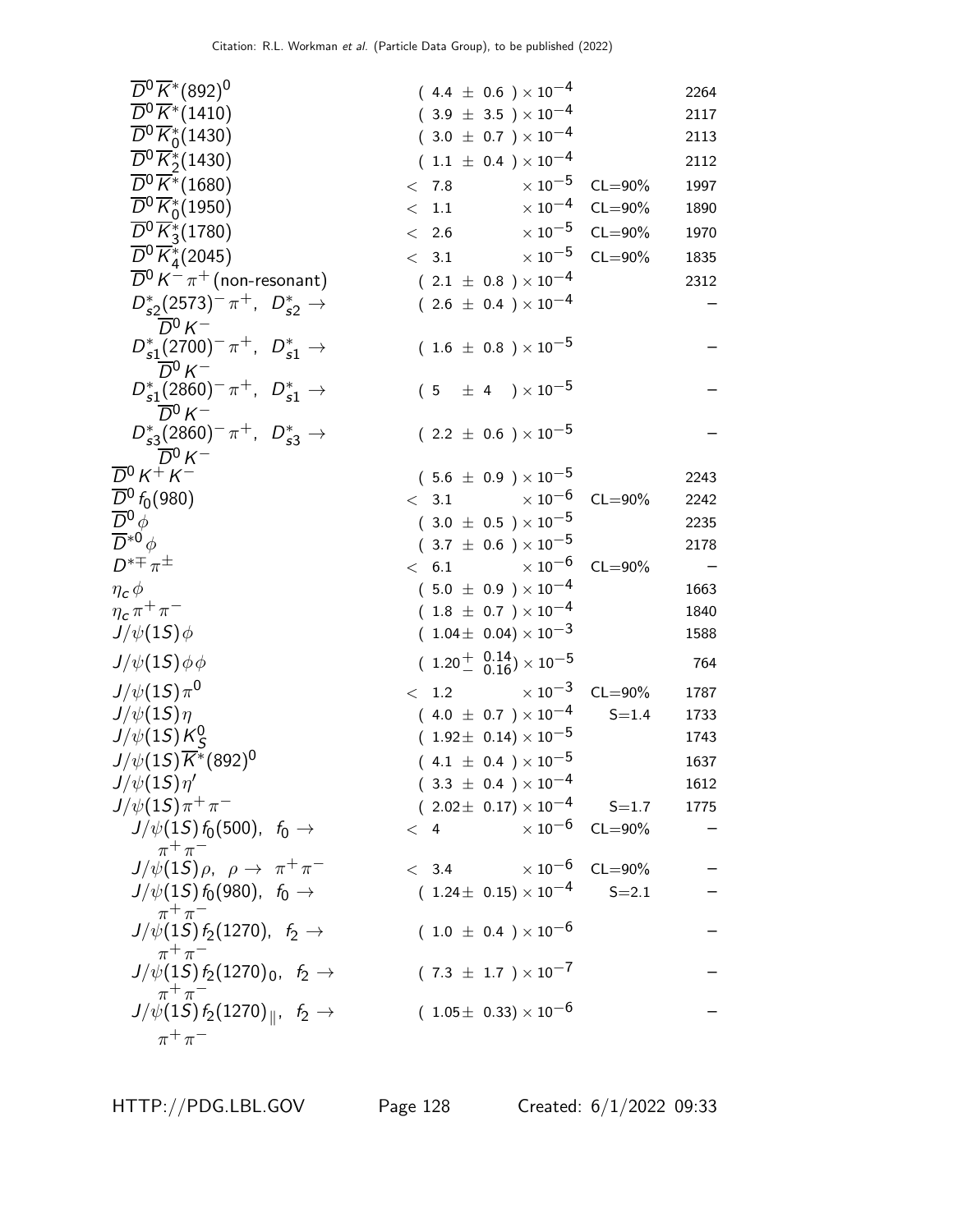| $J/\psi(1S) f_2(1270)$ , $f_2 \to$<br>$\pi^+\pi^-$                             | $(1.3 \pm 0.7) \times 10^{-6}$                     |             |      |
|--------------------------------------------------------------------------------|----------------------------------------------------|-------------|------|
| $J/\psi(1S) f_0(1370)$ , $f_0 \to$<br>$\pi^+\pi^-$                             | $(4.4 \frac{+}{-} \frac{0.6}{4.0}) \times 10^{-5}$ |             |      |
| $J/\psi(1S) f_0(1500)$ , $f_0 \rightarrow$                                     | $(2.04 \frac{+}{0.24}) \times 10^{-5}$             |             |      |
| $\pi^+\pi^-$<br>$J/\psi(1S) f'_2(1525)_0$ , $f'_2 \rightarrow$<br>$\pi^+\pi^-$ | $(1.03\pm 0.22)\times 10^{-6}$                     |             |      |
| $J/\psi(1S) f'_2(1525)_{\parallel}$ , $f'_2 \rightarrow$                       | $(1.2 \frac{+}{0.8}) \times 10^{-7}$               |             |      |
| $\pi^+\pi^-$<br>$J/\psi(1S) f'_2(1525)_{\perp}$ , $f'_2 \rightarrow$           | $(5 \pm 4) \times 10^{-7}$                         |             |      |
| $\pi^+\pi^-$<br>$J/\psi(1S) f_0(1790)$ , $f_0 \to$<br>$\pi^+\pi^-$             | $(4.9 +10.0) \times 10^{-6}$                       |             |      |
| $J/\psi(1S)\pi^+\pi^-$ (nonresonant)                                           | $(1.74 + \frac{1.10}{0.34}) \times 10^{-5}$        |             | 1775 |
| $J/\psi(1S)\overline{K}^0\pi^+\pi^-$                                           | $< 4.4$ $\times 10^{-5}$                           | $CL = 90\%$ | 1675 |
| $J/\psi(1S)K^+K^-$                                                             | $(7.9 \pm 0.7) \times 10^{-4}$                     |             | 1601 |
| $J/\psi(15)K^0K^-\pi^+ +$ c.c.                                                 | $(9.5 \pm 1.3) \times 10^{-4}$                     |             | 1538 |
| $J/\psi(1S) \overline{K}{}^0 K^+ K^-$                                          | $< 1.2 \times 10^{-5}$                             | $CL = 90\%$ | 1333 |
| $J/\psi K^{*}(892)^{0}\overline{K}^{*}(892)^{0}$                               | $(1.10\pm 0.09)\times 10^{-4}$                     |             | 1083 |
| $J/\psi(1S) f'_{2}(1525)$                                                      | $(2.6 \pm 0.6) \times 10^{-4}$                     |             | 1310 |
| $J/\psi(1S) p\overline{p}$                                                     | $(3.6 \pm 0.4) \times 10^{-6}$                     |             | 982  |
| $J/\psi(1S)\gamma$                                                             | $< 7.3 \times 10^{-6}$                             | $CL = 90%$  | 1790 |
| $J/\psi(1S)\pi^+\pi^-\pi^+\pi^-$                                               | $(7.5 \pm 0.8) \times 10^{-5}$                     |             | 1731 |
| $J/\psi(1S) f_1(1285)$                                                         | $(7.2 \pm 1.4) \times 10^{-5}$                     |             | 1460 |
| $\psi(2S)\eta$                                                                 | $(3.3 \pm 0.9) \times 10^{-4}$                     |             | 1338 |
| $\psi(2S)\eta'$                                                                | $(1.29 \pm 0.35) \times 10^{-4}$                   |             | 1158 |
| $\psi(2S)\pi^{+}\pi^{-}$                                                       | $(6.9 \pm 1.2) \times 10^{-5}$                     |             | 1397 |
| $\psi(2S)\phi$                                                                 | $(5.2 \pm 0.4) \times 10^{-4}$                     |             | 1120 |
| $\psi(2S)K^{-}\pi^{+}$                                                         | $(3.1 \pm 0.4) \times 10^{-5}$                     |             | 1310 |
| $\psi(2S)\overline{K}^*(892)^0$                                                | $(3.3 \pm 0.5) \times 10^{-5}$                     |             | 1196 |
| $\chi$ c1 $\phi$                                                               | $(1.97\pm 0.25)\times 10^{-4}$                     |             | 1274 |
| $\chi_{c1}(3872)\phi$                                                          | $(1.1 \pm 0.4) \times 10^{-4}$                     |             | 936  |
| $\chi_{c1}(3872)(K^+K^-)$ non- $\phi$                                          | $(8.6 \pm 3.5) \times 10^{-5}$                     |             | 961  |
| $\pi^+\pi^-$                                                                   | $(7.0 \pm 1.0) \times 10^{-7}$                     |             | 2680 |
| $\pi^0\pi^0$                                                                   | $\times$ 10 <sup>-4</sup><br>< 2.1                 | $CL = 90\%$ | 2680 |
| $\eta \pi^0$                                                                   | $\times$ 10 $^{-3}$<br>< 1.0                       | $CL = 90\%$ | 2654 |
| $\eta\eta$                                                                     | $\times$ 10 <sup>-4</sup><br>1.43<br>$\lt$         | $CL = 90\%$ | 2627 |
| $\rho^0 \rho^0$                                                                | $\times$ 10 <sup>-4</sup><br>< 3.20                | $CL = 90\%$ | 2569 |
| $\eta'\eta$                                                                    | $\times$ 10 $^{-5}$<br>< 6.5                       | $CL = 90\%$ | 2568 |
| $\eta'\eta'$                                                                   | $(3.3 \pm 0.7) \times 10^{-5}$                     |             | 2507 |
| $\eta' \phi$                                                                   | $\times$ 10 <sup>-7</sup><br>< 8.2                 | $CL = 90\%$ | 2495 |
| $\phi f_0(980)$ , $f_0(980) \to \pi^+ \pi^-$                                   | $(1.12 \pm 0.21) \times 10^{-6}$                   |             |      |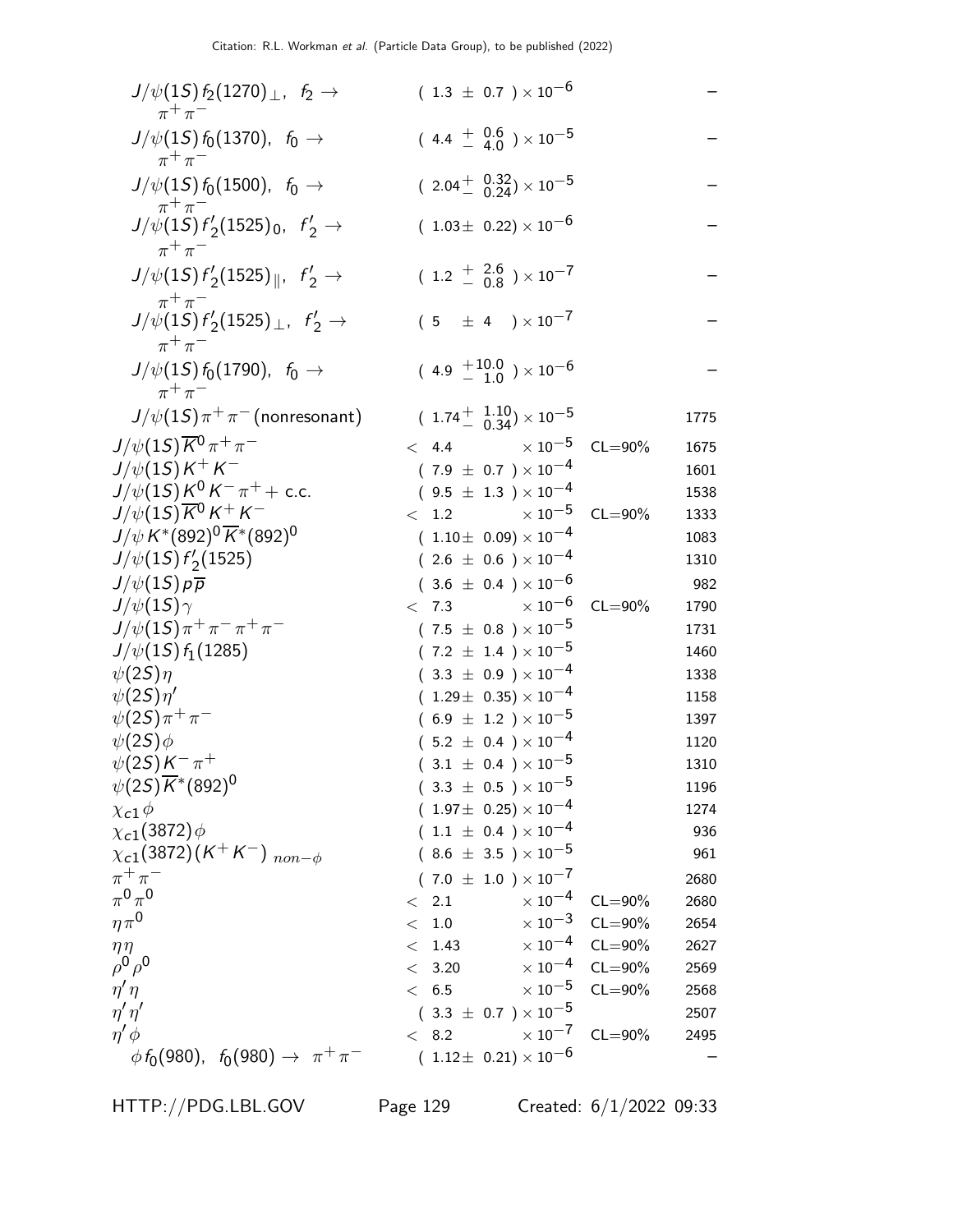| $\phi f_2(1270), f_2(1270) \rightarrow$                                 | $(6.1 + \frac{1.8}{1.5}) \times 10^{-7}$  |                     |
|-------------------------------------------------------------------------|-------------------------------------------|---------------------|
| $\pi^+\pi^-$<br>$\phi \rho^0$                                           | $(2.7 \pm 0.8) \times 10^{-7}$            | 2526                |
| $\phi \pi^+ \pi^-$                                                      | $(3.5 \pm 0.5) \times 10^{-6}$            | 2579                |
| $\phi \phi$                                                             | $(1.85\pm 0.14)\times 10^{-5}$            | 2482                |
| $\phi \phi \phi$                                                        | $(2.2 \pm 0.6) \times 10^{-6}$            | 2165                |
| $\pi^+ K^-$                                                             | $(5.8 \pm 0.7) \times 10^{-6}$            | 2659                |
| $K^+ K^-$                                                               | $(2.66\pm 0.22)\times 10^{-5}$            | 2638                |
| $K^0\overline{K}{}^0$                                                   | $(1.76\pm 0.31)\times 10^{-5}$            | 2637                |
| $K^{0}\pi^{+}\pi^{-}$                                                   | $(9.5 \pm 2.1) \times 10^{-6}$            | 2653                |
| $K^0 K^{\pm} \pi^{\mp}$                                                 | $(8.4 \pm 0.9) \times 10^{-5}$            | 2622                |
| $K^*(892)^- \pi^+$                                                      | $(2.9 \pm 1.1) \times 10^{-6}$            | 2607                |
| $K^*(892)^\pm K^\mp$                                                    | $(1.9 \pm 0.5) \times 10^{-5}$            | 2585                |
| $K_0^*(1430)^{\pm} K^{\mp}$                                             | $(3.1 \pm 2.5) \times 10^{-5}$            |                     |
| $K_2^*(1430)^{\pm} K^{\mp}$                                             | $(1.0 \pm 1.7) \times 10^{-5}$            |                     |
| $K^*(892)^0 \overline{K}{}^0$ + c.c.                                    | $(2.0 \pm 0.6) \times 10^{-5}$            | 2585                |
| $K_0^*(1430)\overline{K}^0$ + c.c.                                      | $(3.3 \pm 1.0) \times 10^{-5}$            | 2468                |
| $K_2^*(1430)^0 \overline{K}^0$ + c.c.                                   | $(1.7 \pm 2.2) \times 10^{-5}$            | 2467                |
| $K_S^{\overline{0}}\overline{K}$ <sup>*</sup> (892) <sup>0</sup> + c.c. | $(1.6 \pm 0.4) \times 10^{-5}$            | 2585                |
| $K^{\bar{0}}K^+K^-$                                                     | $(1.3 \pm 0.6) \times 10^{-6}$            | 2568                |
| $\overline{K}$ *(892) <sup>0</sup> $\rho$ <sup>0</sup>                  | $\times\,10^{-4}$<br>< 7.67               | $CL = 90\%$<br>2550 |
| $\overline{K}$ *(892) <sup>0</sup> K*(892) <sup>0</sup>                 | $(1.11 \pm 0.27) \times 10^{-5}$          | 2531                |
| $\phi K^{*}(892)^{0}$                                                   | $(1.14\pm 0.30)\times 10^{-6}$            | 2507                |
| $p\overline{p}$                                                         | $\times$ 10 <sup>-8</sup><br>1.5<br>$\lt$ | $CL = 90\%$<br>2514 |
| $p\overline{p}K^+K^-$                                                   | $(4.5 \pm 0.5) \times 10^{-6}$            | 2231                |
| $p\overline{p}K^{+}\pi^{-}$                                             | $(1.39\pm 0.26)\times 10^{-6}$            | 2355                |
| $p\overline{p}\pi^+\pi^-$                                               | $(4.3 \pm 2.0) \times 10^{-7}$            | 2454                |
| $p\overline{\Lambda}K^-$ + c.c.                                         | $(5.5 \pm 1.0) \times 10^{-6}$            | 2358                |
| $\Lambda_c^- \Lambda \pi^+$                                             | $(3.6 \pm 1.6) \times 10^{-4}$            | 1979                |
| $\Lambda_c^- \Lambda_c^+$                                               | $\times$ 10 $^{-5}$<br>< 8.0              | $CL = 95%$<br>1405  |

## Lepton Family number (LF) violating modes or  $\Delta B = 1$  weak neutral current ( $B1$ ) modes

| $\gamma\gamma$                   | B1        |               | $< 3.1 \times 10^{-6}$ CL=90%       |                                  | 2683       |
|----------------------------------|-----------|---------------|-------------------------------------|----------------------------------|------------|
| $\phi \gamma$                    | B1        |               | $(3.4 \pm 0.4) \times 10^{-5}$      |                                  | 2587       |
| $\mu^+ \mu^-$                    | B1        |               | $(3.01 \pm 0.35) \times 10^{-9}$    |                                  | 2681       |
| $e^+e^-$                         | B1        | < 9.4         | $\times$ 10 $^{-9}$ $\,$ CL $=$ 90% |                                  | 2683       |
| $\tau^+\tau^-$                   | <b>B1</b> | < 6.8         |                                     | $\times$ 10 <sup>-3</sup> CL=95% | 2011       |
| $\mu^+ \mu^- \mu^+ \mu^-$        | B1        | $\langle$ 2.5 |                                     | $\times$ 10 $^{-9}$ CL=95%       | 2673       |
| $SP, S \rightarrow \mu^+ \mu^-,$ | B1        | [xxx] < 2.2   |                                     | $\times 10^{-9}$ CL=95%          | $\sim$ $-$ |
| $P \rightarrow \mu^+ \mu^-$      |           |               |                                     |                                  |            |
| $\phi(1020)\mu^{+}\mu^{-}$       | B1        |               | $(8.4 \pm 0.4) \times 10^{-7}$      |                                  | 2582       |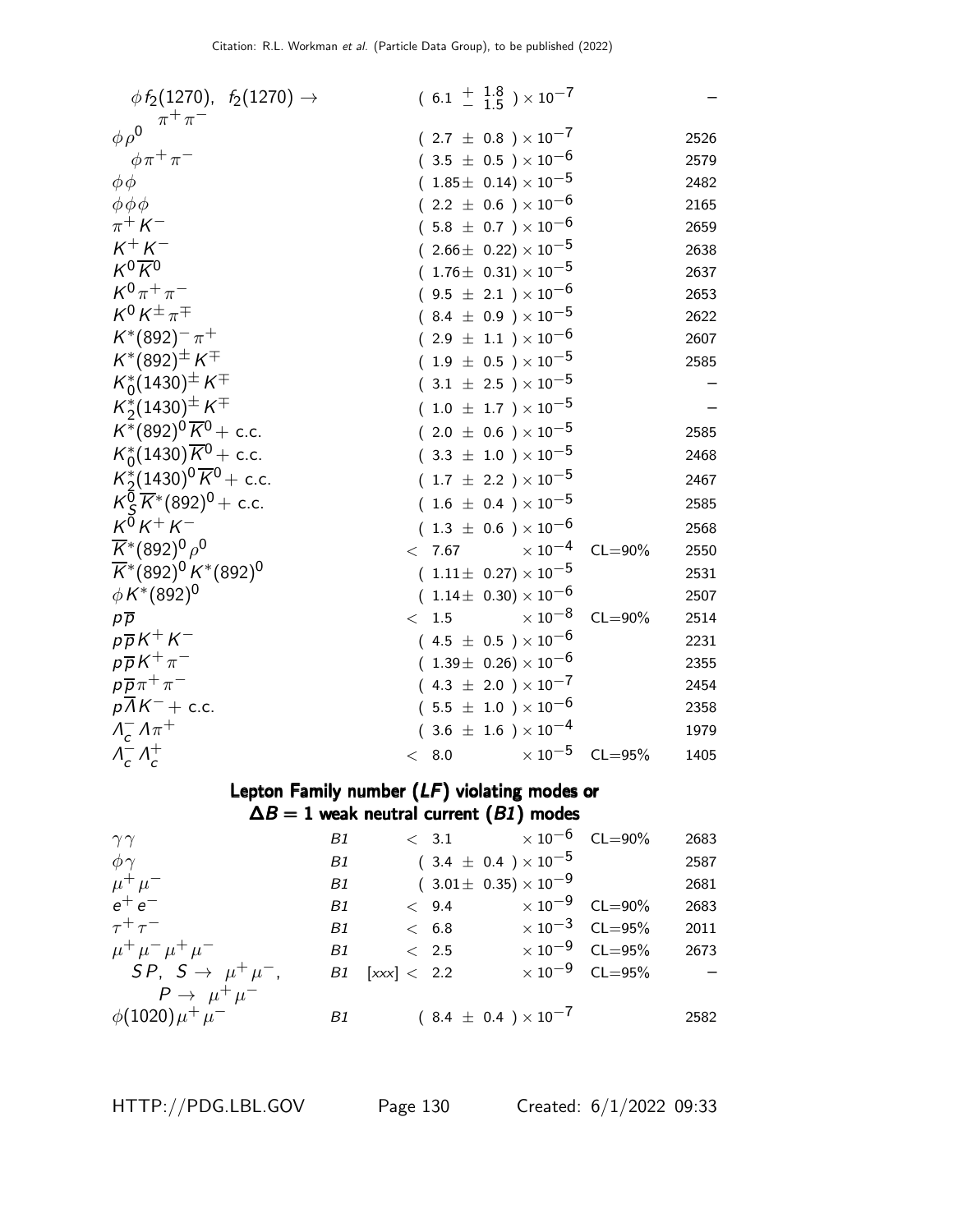| $f'_{2}(1525)\mu^{+}\mu^{-}$                                             |      | $(1.62 \pm 0.22) \times 10^{-7}$ |                                  | 2464 |
|--------------------------------------------------------------------------|------|----------------------------------|----------------------------------|------|
| $\overline{K}$ *(892) <sup>0</sup> $\mu$ <sup>+</sup> $\mu$ <sup>-</sup> | Β1   | $(2.9 \pm 1.1) \times 10^{-8}$   |                                  | 2605 |
| $\pi^+ \pi^- \mu^+ \mu^-$                                                | B1 - | $(8.4 \pm 1.7) \times 10^{-8}$   |                                  | 2670 |
| $\phi \nu \overline{\nu}$                                                | B1   | $< 5.4 \times 10^{-3}$ CL=90%    |                                  | 2587 |
| $e^{\pm}$ $\mu^{\mp}$                                                    | LF   | [aa] $< 5.4$                     | $\times 10^{-9}$ CL=90%          | 2682 |
| $\mu^{\pm} \tau^{\mp}$                                                   | IF   | $\lt$ 4.2                        | $\times$ 10 <sup>-5</sup> CL=95% | 2388 |

#### B ∗ s

$$
I(J^P) = 0(1^-)
$$

I, J, P need confirmation. Quantum numbers shown are quark-model predictions.

> Mass  $m = 5415.4^{+1.8}_{-1.5}$  MeV  $(S = 2.9)$  $m_{B_s^*} - m_{B_s} = 48.5^{+1.8}_{-1.5}$  MeV  $(S = 2.9)$

| $B_{\epsilon}^*$ DECAY MODES | Fraction $(\Gamma_i/\Gamma)$ | $p$ (MeV/c) |
|------------------------------|------------------------------|-------------|
| $B_{\rm s}$ $\gamma$         | seen                         | 48          |

# $B_{s1}(5830)^{0}$

## $P$ ) = 0(1<sup>+</sup>) I, J, P need confirmation.

Mass  $m = 5828.70 \pm 0.20$  MeV  $m_{B_{\rm s1}^{0}} - m_{B^{*+}} = 503.99 \pm 0.17$  MeV Full width  $\Gamma = 0.5 \pm 0.4$  MeV

| $p$ (MeV/c)                          |
|--------------------------------------|
|                                      |
| Fraction $(\Gamma_i/\Gamma)$<br>seen |

 $B^*$  $B_{s2}^*(5840)^0$ 

 $I(J^P) = 0(2^+)$  $I, J, P$  need confirmation.

Mass  $m = 5839.86 \pm 0.12$  MeV  $m_{B^{*0}_{52}} - m_{B^{+}} = 560.52 \pm 0.14$  MeV Full width  $Γ = 1.49 \pm 0.27$  MeV

Branching fractions are given relative to the one DEFINED AS 1.

| $B_{s2}^*(5840)^0$ DECAY MODES | Fraction $(\Gamma_i/\Gamma)$ | $p$ (MeV/c) |
|--------------------------------|------------------------------|-------------|
| $B^+ K^-$                      | <b>DEFINED AS 1</b>          | 252         |
| $R^{*+} K^-$                   | $0.093 \pm 0.018$            | 141         |

|  | HTTP://PDG.LBL.GOV |  |
|--|--------------------|--|
|--|--------------------|--|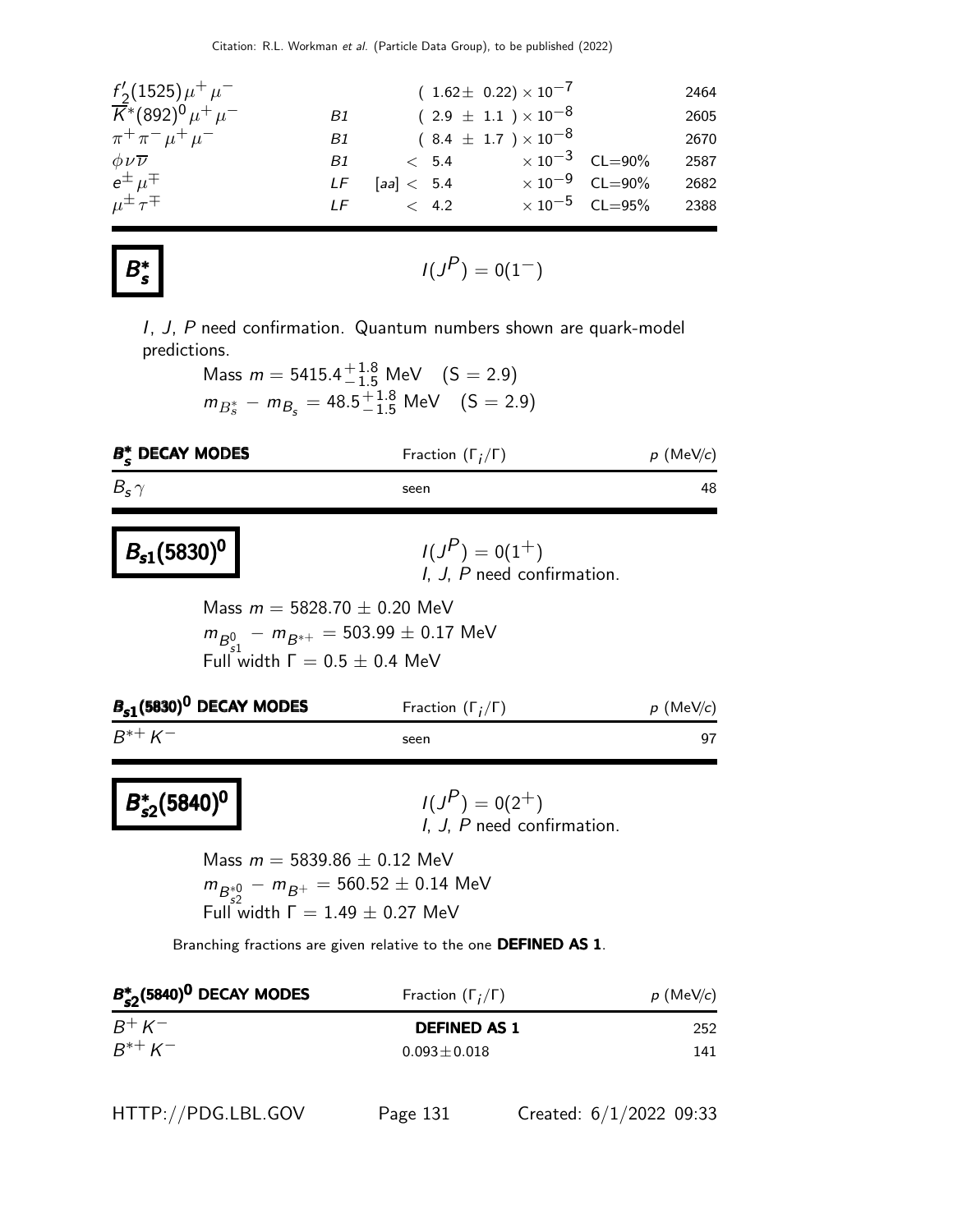

$$
0.43 \pm 0.11
$$
  
245  
0.04 \pm 0.04

**BOTTOM, CHARMED MESONS**

\n
$$
(B = C = \pm 1)
$$
\n
$$
B_c^+ = c\overline{b}, B_c^- = \overline{c}b, \text{ similarly for } B_c^* \text{'s}
$$

 $B^+$ c

 $I(J^P) = 0(0^-)$ I, J, P need confirmation.

Quantum numbers shown are quark-model predictions.

Mass  $m = 6274.47 \pm 0.32$  MeV  $m_{B_c^+} - m_{B_s^0} = 907.8 \pm 0.5$  MeV Mean life  $\tau = (0.510 \pm 0.009) \times 10^{-12}$  s

 $B_{\cal C}^-$  modes are charge conjugates of the modes below.

| $B_{c}^{+}$ DECAY MODES $\times$ B( $\overline{b}$ $\rightarrow$ $B_{c}$ ) | Fraction $(\Gamma_i/\Gamma)$ Confidence level (MeV/c) | p    |
|----------------------------------------------------------------------------|-------------------------------------------------------|------|
| $J/\psi(1S)\ell^+\nu_\ell$ anything                                        | seen                                                  |      |
| $J/\psi(1S)\mu^+\nu_\mu$                                                   | seen                                                  | 2372 |
| $J/\psi(1S)\tau^+\nu_\tau$                                                 | seen                                                  | 1932 |
| $J/\psi(1S)\pi^+$                                                          | seen                                                  | 2370 |
| $J/\psi(1S)K^+$                                                            | seen                                                  | 2341 |
| $J/\psi(1S)\pi^+\pi^+\pi^-$                                                | seen                                                  | 2350 |
| $J/\psi(1S) a_1(1260)$                                                     | not seen                                              | 2169 |
| $J/\psi(1S)K^+K^-\pi^+$                                                    | seen                                                  | 2203 |
| $J/\psi(1S)\pi^+\pi^+\pi^+\pi^-\pi^-$                                      | seen                                                  | 2309 |
| $\psi(2S)\pi^+$                                                            | seen                                                  | 2051 |
| $J/\psi(1S)D^0K^+$                                                         | seen                                                  | 1539 |
| $J/\psi(1S) D^*(2007)^0 K^+$                                               | seen                                                  | 1411 |
| $J/\psi(1S) D^*(2010)^+ K^{*0}$                                            | seen                                                  | 919  |
| $J/\psi(1S) D^{+} K^{*0}$                                                  | seen                                                  | 1122 |
| $J/\psi(1S)D_c^+$                                                          | seen                                                  | 1821 |
| $J/\psi(15)D_{c}^{*+}$                                                     | seen                                                  | 1727 |
| $J/\psi(1S) p \overline{p} \pi^+$                                          | seen                                                  | 1791 |
| $\chi^0_c \pi^+$                                                           | $(2.4\frac{+0.9}{0.8}) \times 10^{-5}$                | 2205 |
| $p\overline{p}\pi^+$                                                       | not seen                                              | 2970 |
| $D^0 K^+$                                                                  | seen                                                  | 2837 |

HTTP://PDG.LBL.GOV Page 132 Created: 6/1/2022 09:33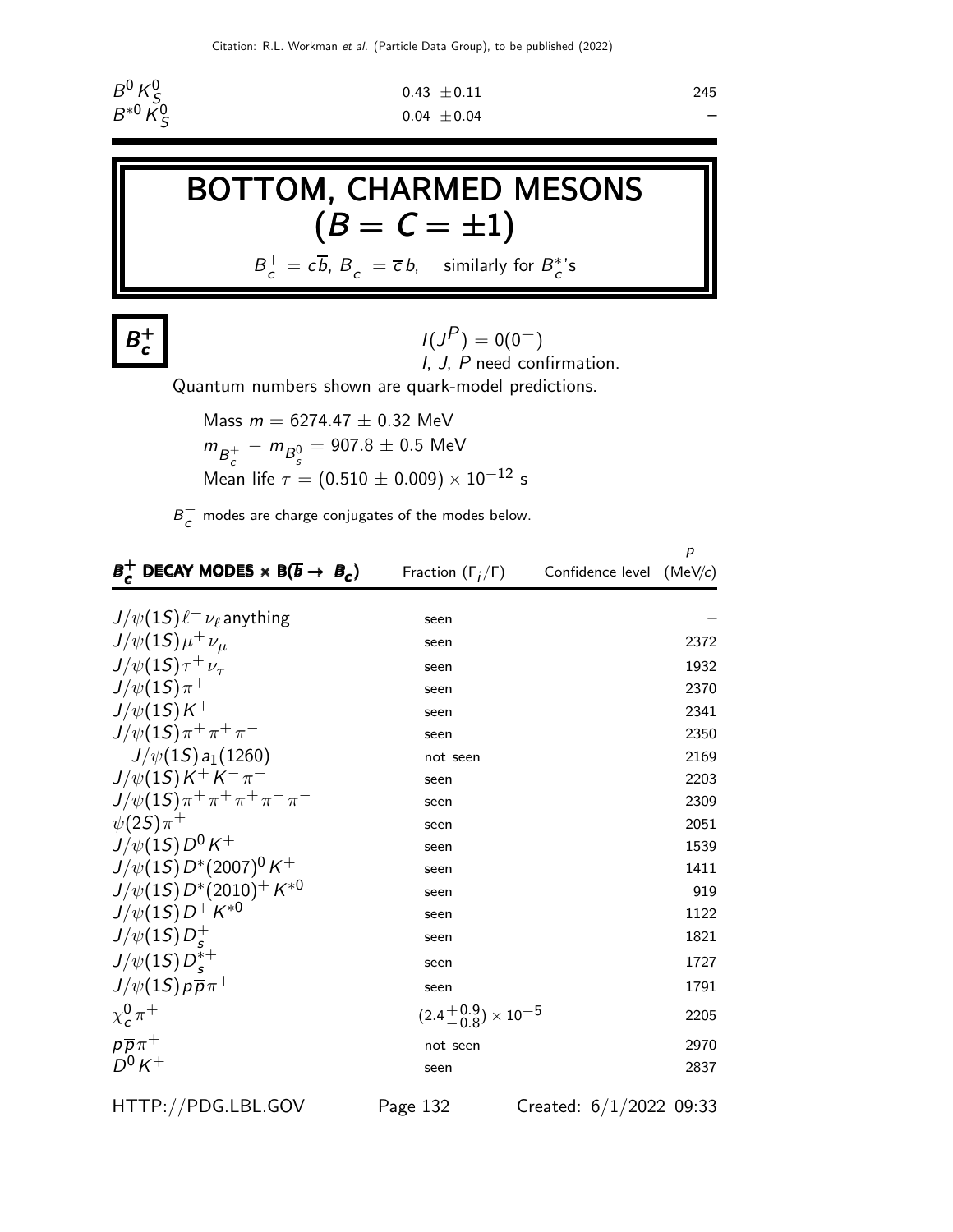| $D^0\pi^+$                                                                                 | not seen |                           |     | 2858 |
|--------------------------------------------------------------------------------------------|----------|---------------------------|-----|------|
| $D^{*0}\pi^+$                                                                              | not seen |                           |     | 2814 |
| $D^{*0} K^+$                                                                               | not seen |                           |     | 2792 |
|                                                                                            | < 7.2    | $\times$ 10 <sup>-4</sup> | 90% | 2483 |
| $D_s^+ \overline{D}^0$<br>$D_s^+ D^0$                                                      | $<$ 3.0  | $\times$ 10 <sup>-4</sup> | 90% | 2483 |
| $D^{\mp} \overline{D}{}^0$                                                                 | < 1.9    | $\times$ $10^{-4}$        | 90% | 2521 |
| $D^+D^0$                                                                                   | < 1.4    | $\times$ 10 $^{-4}$       | 90% | 2521 |
|                                                                                            | < 5.3    | $\times$ $10^{-4}$        | 90% | 2425 |
| $D_s^* + \overline{D^0}$<br>$D_s^+ \overline{D}^*$ (2007) <sup>0</sup><br>$D_s^{*+}$ $D^0$ | < 4.6    | $\times$ $10^{-4}$        | 90% | 2427 |
|                                                                                            | < 9      | $\times$ $10^{-4}$        | 90% | 2425 |
| $D_s^+ D^*(2007)^0$                                                                        | < 6.6    | $\times$ 10 <sup>-4</sup> | 90% | 2427 |
| $D^*(2010)^+\overline{D}{}^0$                                                              | $<$ 3.8  | $\times$ 10 $^{-4}$       | 90% | 2467 |
| $D^*(2010)^+\overline{D}^0$ , $D^{*+} \rightarrow$                                         | not seen |                           |     |      |
| $D^+\pi^0/\gamma$                                                                          |          |                           |     |      |
| $D^+ \overline{D}^*(2007)^0$                                                               | < 6.5    | $\times$ 10 $^{-4}$       | 90% | 2466 |
| $D^*(2007)^+ D^0$                                                                          | < 2.0    | $\times$ 10 <sup>-4</sup> | 90% |      |
| $D^*(2010)^+ D^0$ , $D^{*+} \rightarrow$                                                   | not seen |                           |     | 2467 |
| $D^+\pi^0/\gamma$                                                                          |          |                           |     |      |
| $D^+ D^*(2007)^0$                                                                          | < 3.7    | $\times$ 10 <sup>-4</sup> | 90% | 2466 |
| $D_s^{*+}\overline{D}{}^*(2007)^0$                                                         | $<\,1.3$ | $\times\,10^{-3}$         | 90% | 2366 |
| $D_s^{*+}D^{*}(2007)^0$                                                                    | < 1.3    | $\times$ 10 <sup>-3</sup> | 90% | 2366 |
| $D^*(2010)^+ \overline{D}^*(2007)^0$                                                       | < 1.0    | $\times$ 10 $^{-3}$       | 90% | 2410 |
| $D^*(2010)^+ D^*(2007)^0$                                                                  | < 7.7    | $\times$ 10 <sup>-4</sup> | 90% | 2410 |
| $D^{+} K^{*0}$                                                                             | not seen |                           |     | 2783 |
| $D^+\overline{K}{}^{*0}$                                                                   | not seen |                           |     | 2783 |
|                                                                                            | not seen |                           |     | 2751 |
| $D_s^+ K^{*0}$<br>$D_s^+ K^{*0}$<br>$D_s^+ \phi$<br>$K^+ K^0$                              | not seen |                           |     | 2751 |
|                                                                                            | not seen |                           |     | 2727 |
|                                                                                            | not seen |                           |     | 3098 |
| $B_s^0 \pi^+ / B(\overline{b} \rightarrow B_s)$                                            | seen     |                           |     |      |
|                                                                                            |          |                           |     |      |

Citation: R.L. Workman et al. (Particle Data Group), to be published (2022)

$$
B_c(2S)^{\pm} \qquad \qquad I(J^P) = 0(0^-)
$$

Mass  $m = 6871.2 \pm 1.0$  MeV

| $B_c(2S)$ <sup><math>\pm</math></sup> DECAY MODES | Fraction $(\Gamma_i/\Gamma)$ | $p$ (MeV/c) |
|---------------------------------------------------|------------------------------|-------------|
| $B_{c}^{+}\pi^{+}\pi^{-}$                         | seen                         | 504         |

HTTP://PDG.LBL.GOV Page 133 Created: 6/1/2022 09:33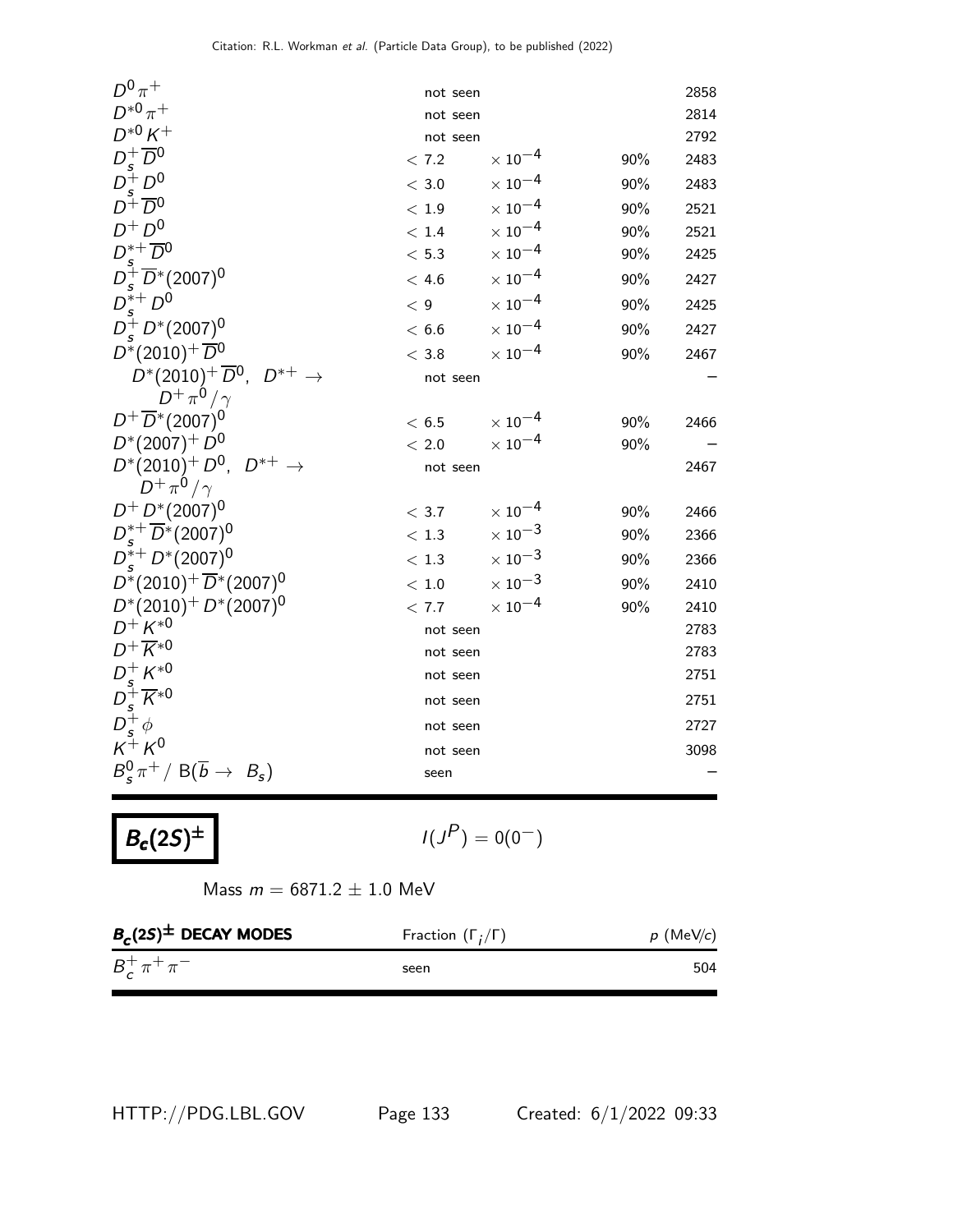## $c\overline{c}$  MESONS (including possibly non- $q\overline{q}$  states)

 $\eta_c(1S)$ 

$$
I^G(J^{PC}) = 0^+(0^{-+})
$$

Mass  $m = 2983.9 \pm 0.4$  MeV  $(S = 1.2)$ Full width  $Γ = 32.0 ± 0.7$  MeV

| $\eta_c(1S)$ DECAY MODES                       | Fraction $(\Gamma_i/\Gamma)$         | Confidence level          |     | p<br>(MeV/c) |
|------------------------------------------------|--------------------------------------|---------------------------|-----|--------------|
|                                                | Decays involving hadronic resonances |                           |     |              |
| $\eta'(958)\pi\pi$                             | $(4.1 \pm 1.7) \%$                   |                           |     | 1323         |
| $\eta'(958)K\overline{K}$                      | $(3.5 \pm 1.5)$ %                    |                           |     | 1131         |
| $\rho \rho$                                    | $(1.8 \pm 0.5)$ %                    |                           |     | 1275         |
| $K^*(892)^0 K^- \pi^+ +$ c.c.                  | $(2.0 \pm 0.7)$ %                    |                           |     | 1278         |
| $K^*(892)\overline{K}^*(892)$                  | $(6.9 \pm 1.3) \times 10^{-3}$       |                           |     | 1196         |
| $K^*(892)^0 \overline{K}^*(892)^0 \pi^+ \pi^-$ | $(1.1 \pm 0.5) \%$                   |                           |     | 1073         |
| $\phi K^+ K^-$                                 | $(2.9 \pm 1.4) \times 10^{-3}$       |                           |     | 1104         |
| $\phi \phi$                                    | $(.1.74\!\pm\!0.19)\times 10^{-3}$   |                           |     | 1089         |
| $\phi 2(\pi^+\pi^-)$                           | $<$ 4                                | $\times$ 10 <sup>-3</sup> | 90% | 1251         |
| $a_0(980)\pi$                                  | seen                                 |                           |     | 1327         |
| $a_2(1320)\pi$                                 | $\overline{2}$<br>$\,<\,$            | $\frac{0}{0}$             | 90% | 1196         |
| $K^*(892)\overline{K}$ + c.c.                  | 1.28<br>$\lt$                        | $\%$                      | 90% | 1310         |
| $f_2(1270)\eta$                                | 1.1<br>$\lt$                         | $\%$                      | 90% | 1145         |
| $f_2(1270)\eta'$                               | seen                                 |                           |     | 984          |
| $\omega \omega$                                | $(2.9 \pm 0.8) \times 10^{-3}$       |                           |     | 1270         |
| $\omega \phi$                                  | 2.5<br>$\lt$                         | $\times$ 10 $^{-4}$       | 90% | 1185         |
| $f_2(1270) f_2(1270)$                          | $(9.8 \pm 2.5) \times 10^{-3}$       |                           |     | 774          |
| $f_2(1270) f'_2(1525)$                         | $(9.5 \pm 3.2) \times 10^{-3}$       |                           |     | 524          |
| $f_0(500)\eta$                                 | seen                                 |                           |     |              |
| $f_0(500)\eta'$                                | seen                                 |                           |     |              |
| $f_0(980)\eta$                                 | seen                                 |                           |     | 1264         |
| $f_0(980)\eta'$                                | seen                                 |                           |     | 1130         |
| $f_0(1500)\eta$                                | seen                                 |                           |     | 1025         |
| $f_0(1710)\eta'$                               | seen                                 |                           |     | 653          |
| $f_0(2100)\eta'$                               | seen                                 |                           |     | $\dagger$    |
| $f_0(2200)\eta$                                | seen                                 |                           |     | 498          |
| $a_0(1320)\pi$                                 | seen                                 |                           |     |              |
| $a_0(1450)\pi$                                 | seen                                 |                           |     | 1123         |
| $a_0(1700)\pi$                                 | seen                                 |                           |     |              |
| $a_0(1950)\pi$                                 | seen                                 |                           |     | 860          |

HTTP://PDG.LBL.GOV Page 134 Created: 6/1/2022 09:33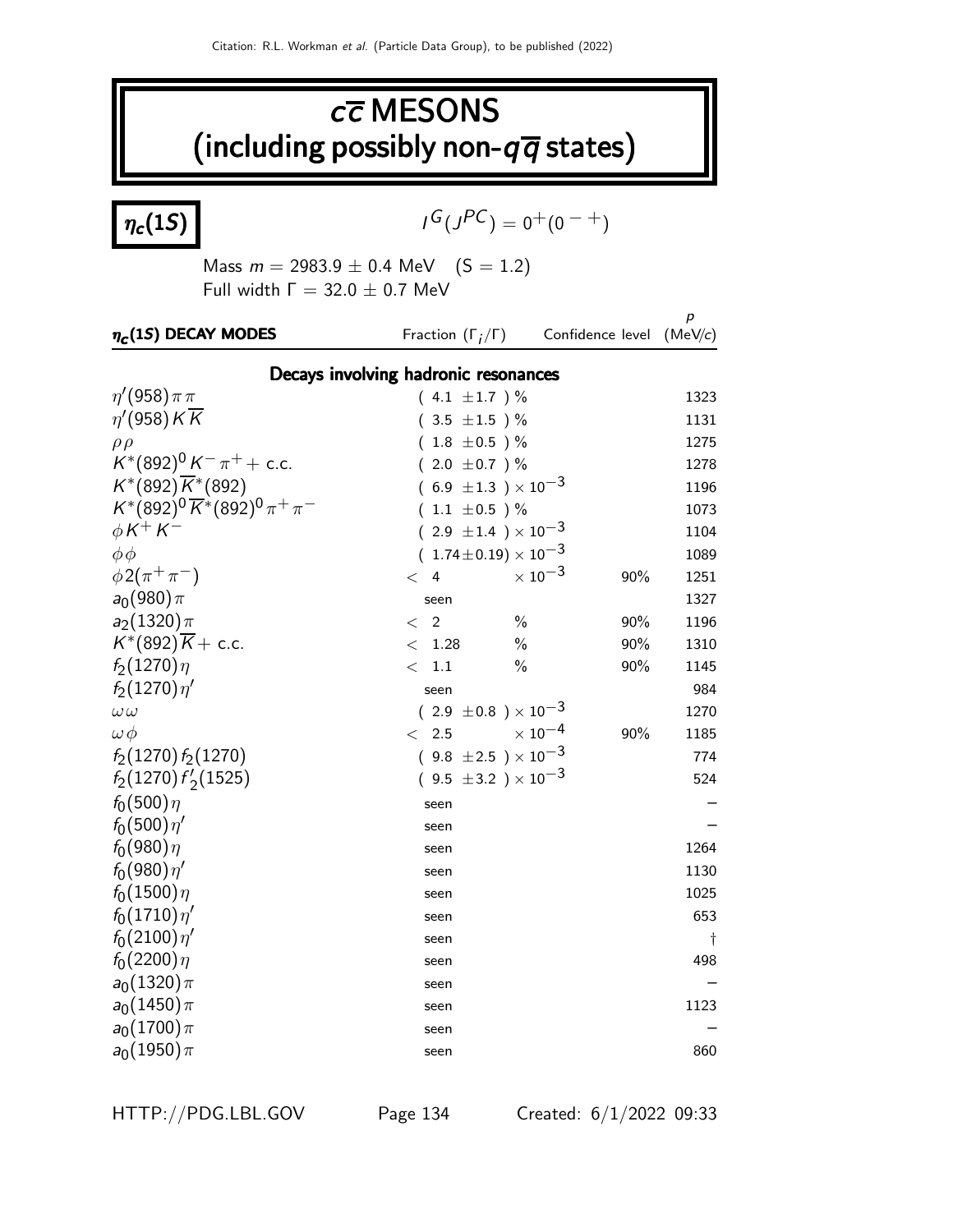| $K_0^*(1430)\overline{K}$                                    | seen                                 |                           |     |      |
|--------------------------------------------------------------|--------------------------------------|---------------------------|-----|------|
| $K_2^*(1430)\overline{K}$                                    | seen                                 |                           |     |      |
| $K_0^*(1950)\overline{K}$                                    | seen                                 |                           |     |      |
|                                                              | Decays into stable hadrons           |                           |     |      |
| $K\overline{K}\pi$                                           | $(7.3 \pm 0.4)$ %                    |                           |     | 1381 |
| $K\overline{K}\eta$                                          | $(1.36 \pm 0.15)\%$                  |                           |     | 1265 |
| $\eta \pi^+ \pi^-$                                           | $(1.7 \pm 0.6)$ %                    |                           |     | 1428 |
| $\eta 2(\pi^+\pi^-)$                                         | $(4.4 \pm 1.6)$ %                    |                           |     | 1386 |
| $K^+ K^- \pi^+ \pi^-$                                        | (6.6 $\pm 1.1$ ) $\times$ 10 $^{-3}$ |                           |     | 1345 |
| $K^+ K^- \pi^+ \pi^- \pi^0$                                  | $(3.5 \pm 0.6)$ %                    |                           |     | 1304 |
| $K^0 K^- \pi^+ \pi^- \pi^+ + c.c.$                           | $(5.6 \pm 1.9)$ %                    |                           |     |      |
| $K^+ K^- 2(\pi^+ \pi^-)$                                     | $(7.5 \pm 2.4) \times 10^{-3}$       |                           |     | 1254 |
| $2(K^+K^-)$                                                  | $(1.43 \pm 0.30) \times 10^{-3}$     |                           |     | 1056 |
| $\pi^{+}\pi^{-}\pi^{0}$                                      | < 5                                  | $\times$ 10 <sup>-4</sup> | 90% | 1476 |
| $\pi^{+}\pi^{-}\pi^{0}\pi^{0}$                               | $(4.7 \pm 1.4)$ %                    |                           |     | 1460 |
| $2(\pi^{+}\pi^{-})$                                          | $(9.1 \pm 1.2) \times 10^{-3}$       |                           |     | 1459 |
| $2(\pi^+\pi^-\pi^0)$                                         | $(15.8 \pm 2.3)$ %                   |                           |     | 1409 |
| $3(\pi^{+}\pi^{-})$                                          | $(1.7 \pm 0.4)$ %                    |                           |     | 1407 |
| $p\overline{p}$                                              | $(1.44 \pm 0.14) \times 10^{-3}$     |                           |     | 1160 |
| $\frac{\rho\overline{\rho}\pi^0}{\Lambda\overline{\Lambda}}$ | $(3.6 \pm 1.5) \times 10^{-3}$       |                           |     | 1101 |
|                                                              | $(1.06\pm0.23)\times10^{-3}$         |                           |     | 991  |
| $K^+\overline{p}A+$ c.c.                                     | $(2.5 \pm 0.4) \times 10^{-3}$       |                           |     | 772  |
| $\overline{\Lambda}(1520)$ $\Lambda$ + c.c.                  | $(3.1 \pm 1.3) \times 10^{-3}$       |                           |     | 694  |
| $\Sigma^+\overline{\Sigma}^-$                                | $(2.1\ \pm0.6\ )\times10^{-3}$       |                           |     | 901  |
| $=-\overline{\Xi}+$                                          | $(9.0 \pm 2.6) \times 10^{-4}$       |                           |     | 692  |
| $\pi^+\pi^-p\overline{p}$                                    | $(5.3 \pm 2.1) \times 10^{-3}$       |                           |     | 1027 |
|                                                              | Radiative decays                     |                           |     |      |
| $\gamma\gamma$                                               | $(1.61 \pm 0.12) \times 10^{-4}$     |                           |     | 1492 |
| Charge conjugation $(C)$ , Parity $(P)$ ,                    |                                      |                           |     |      |
| Lepton family number $(LF)$ violating modes                  |                                      |                           |     |      |
| $\pi^+\pi^-$                                                 | $P, CP \leq 1.1$                     | $\times$ 10 <sup>-4</sup> | 90% | 1485 |
| $\pi^0\pi^0$                                                 | $P, CP \leq 4$                       | $\times$ $10^{-5}$        | 90% | 1486 |
| $K^+ K^-$                                                    | $P, CP \leq 6$                       | $\times$ 10 <sup>-4</sup> | 90% | 1408 |
| $K_S^0 K_S^0$                                                | $P, CP \leq 3.1$                     | $\times$ 10 $^{-4}$       | 90% | 1407 |
|                                                              |                                      |                           |     |      |
|                                                              |                                      |                           |     |      |
| $J/\psi(1S)$                                                 | $I^G(J^{PC})=0^-(1^{--})$            |                           |     |      |
| 2006.000 $\pm$ 0.006 $\mu$ $\lambda$                         |                                      |                           |     |      |

Mass  $m = 3096.900 \pm 0.006$  MeV Full width  $\Gamma = 92.6 \pm 1.7$  keV  $(S = 1.1)$ 

HTTP://PDG.LBL.GOV Page 135 Created: 6/1/2022 09:33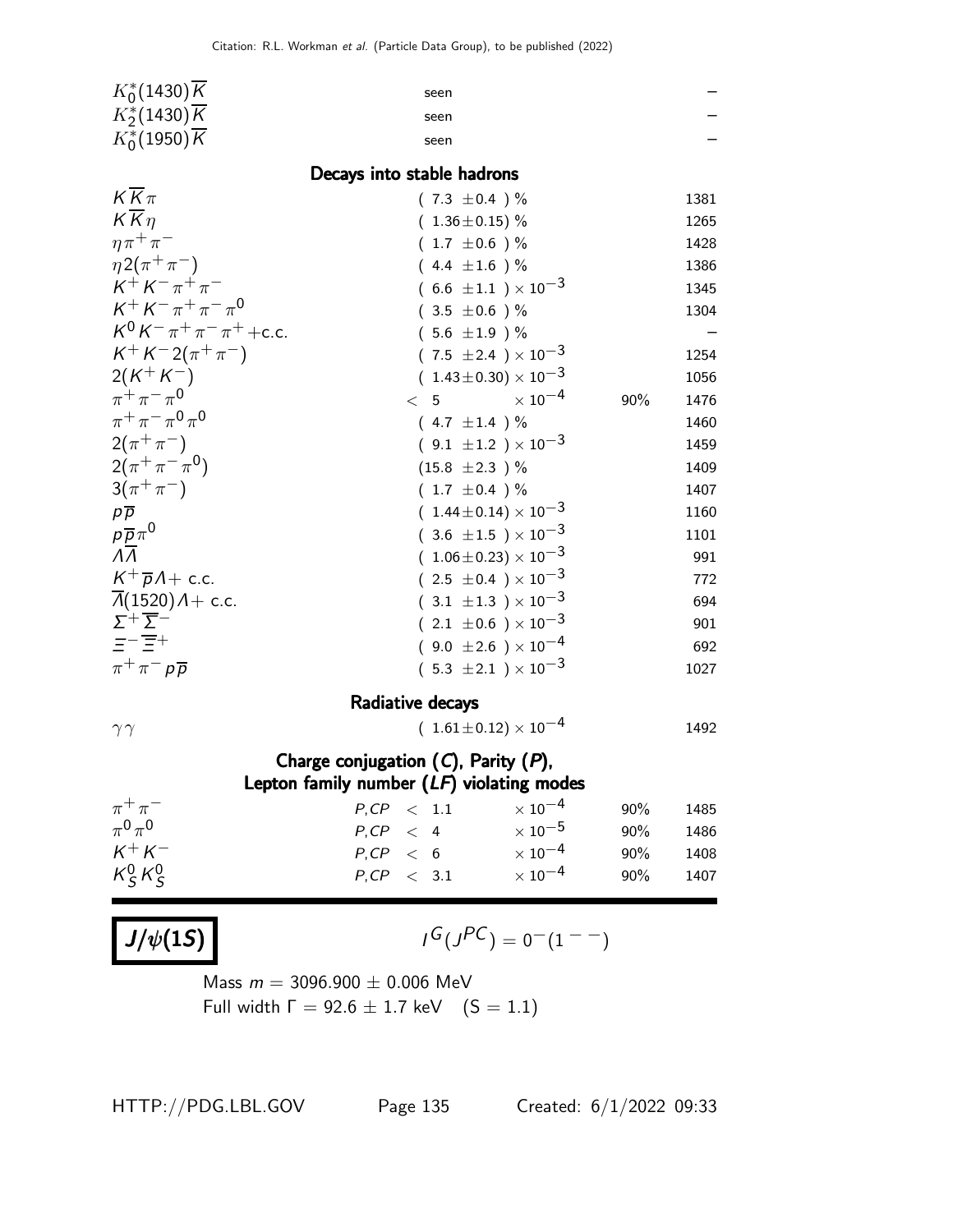| $J/\psi(1S)$ DECAY MODES                                         | Fraction $(\Gamma_i/\Gamma)$         | Scale factor $/$ p<br>Confidence level (MeV/c) |
|------------------------------------------------------------------|--------------------------------------|------------------------------------------------|
| hadrons                                                          | $(87.7 \pm 0.5)$ %                   |                                                |
| virtual $\gamma \rightarrow$ hadrons                             | $(13.50 \pm 0.30)$ %                 |                                                |
| ggg                                                              | $(64.1 \pm 1.0)$ %                   |                                                |
| $\gamma$ gg                                                      | $(8.8 \pm 1.1) \%$                   |                                                |
| $e^+e^-$                                                         | $(5.971 \pm 0.032)$ %                | 1548                                           |
| $e^+e^-\gamma$<br>[hhaa]                                         | $(8.8 \pm 1.4) \times 10^{-3}$       | 1548                                           |
| $\mu^+ \mu^-$                                                    | $(5.961 \pm 0.033)$ %                | 1545                                           |
|                                                                  | Decays involving hadronic resonances |                                                |
| $\rho \pi$                                                       | $(1.69 \pm 0.15) \%$                 | $S = 2.4$<br>1448                              |
| $\rho^0 \pi^0$                                                   | $(5.6 \pm 0.7) \times 10^{-3}$       | 1448                                           |
| $a_2(1320)\rho$                                                  | $(1.09 \pm 0.22)$ %                  | 1123                                           |
| $\eta \pi^+ \pi^-$                                               | $(3.8 \pm 0.7) \times 10^{-4}$       | 1487                                           |
| $\eta \pi^+ \pi^- \pi^0$                                         | $(1.17 \pm 0.20)$ %                  | 1470                                           |
| $\eta \pi^+ \pi^- 3 \pi^0$                                       | $(4.9 \pm 1.0) \times 10^{-3}$       | 1419                                           |
| $\eta \rho$                                                      | $(1.93 \pm 0.23) \times 10^{-4}$     | 1396                                           |
| $\eta \phi(2170) \rightarrow \eta \phi f_0(980) \rightarrow$     | $(1.2 \pm 0.4) \times 10^{-4}$       | 628                                            |
| $\eta \phi \pi^+ \pi^-$                                          |                                      |                                                |
| $\eta \phi(2170) \rightarrow$                                    | $< 2.52$                             | $\times$ 10 $^{-4}$<br>$CL = 90\%$             |
| $\eta K^{*}(892)^{0} \overline{K}^{*}(892)^{0}$                  |                                      |                                                |
| $\eta K^{\pm} K_S^0 \pi^{\mp}$                                   | [aa] $(2.2 \pm 0.4) \times 10^{-3}$  | 1278                                           |
| $\eta K^*(892)^0 \overline{K}^*(892)^0$                          | $(1.15 \pm 0.26) \times 10^{-3}$     | 1003                                           |
| $\rho\eta^{\prime}(958)$                                         | $(8.1 \pm 0.8) \times 10^{-5}$       | $S = 1.6$<br>1281                              |
| $\rho^{\pm} \pi^{\mp} \pi^+ \pi^- 2\pi^0$                        | $(2.8 \pm 0.8)$ %                    | 1364                                           |
| $\rho^+ \rho^- \pi^+ \pi^- \pi^0$                                | $(6 \pm 4) \times 10^{-3}$           | 1186                                           |
| $\rho^{\mp} K^{\pm} K^0_S$                                       | $(1.9 \pm 0.4) \times 10^{-3}$       | 1269                                           |
| $\rho(1450)\pi \to \pi^+\pi^-\pi^0$                              | $(2.3 \pm 0.7) \times 10^{-3}$       |                                                |
| $\rho(1450)^{\pm} \pi^{\mp} \rightarrow K^0_S K^{\pm} \pi^{\mp}$ | $(3.5 \pm 0.6) \times 10^{-4}$       |                                                |
| $\rho (1450)^0 \pi^0 \to K^+ K^- \pi^0$                          | $(2.7 \pm 0.6) \times 10^{-4}$       |                                                |
| $\rho(1450)\eta'(958)\to$                                        | $(3.3 \pm 0.7) \times 10^{-6}$       |                                                |
| $\pi^{+}\pi^{-}\eta'$ (958)                                      |                                      |                                                |
| $\rho(1700)\pi \to \pi^+\pi^-\pi^0$                              | $(1.7 \pm 1.1) \times 10^{-4}$       |                                                |
| $\rho(2150)\pi \to \pi^+\pi^-\pi^0$                              | $(8 + 40) \times 10^{-6}$            |                                                |
| $\omega \pi^0$                                                   | $(4.5 \pm 0.5) \times 10^{-4}$       | $S = 1.4$<br>1446                              |
| $\omega \pi^0 \rightarrow \pi^+ \pi^- \pi^0$                     | $(1.7 \pm 0.8) \times 10^{-5}$       |                                                |
| $\omega \pi^+ \pi^-$                                             | $(7.2 \pm 1.0) \times 10^{-3}$       | 1435                                           |
| $\omega\pi^{0}\pi^{0}$                                           | $(3.4 \pm 0.8) \times 10^{-3}$       | 1436                                           |
| $\omega\,3\pi^0$                                                 | $(1.9 \pm 0.6) \times 10^{-3}$       | 1419                                           |
| $\omega f_2(1270)$                                               | $(4.3 \pm 0.6) \times 10^{-3}$       | 1142                                           |
| $\omega \eta$                                                    | $(1.74 \pm 0.20) \times 10^{-3}$     | $S = 1.6$<br>1394                              |
| $\omega \pi^+ \pi^- \pi^0$                                       | $(4.0 \pm 0.7) \times 10^{-3}$       | 1418                                           |
| $\omega \pi^0 \eta$                                              | $(3.4 \pm 1.7) \times 10^{-4}$       | 1363                                           |

HTTP://PDG.LBL.GOV Page 136 Created: 6/1/2022 09:33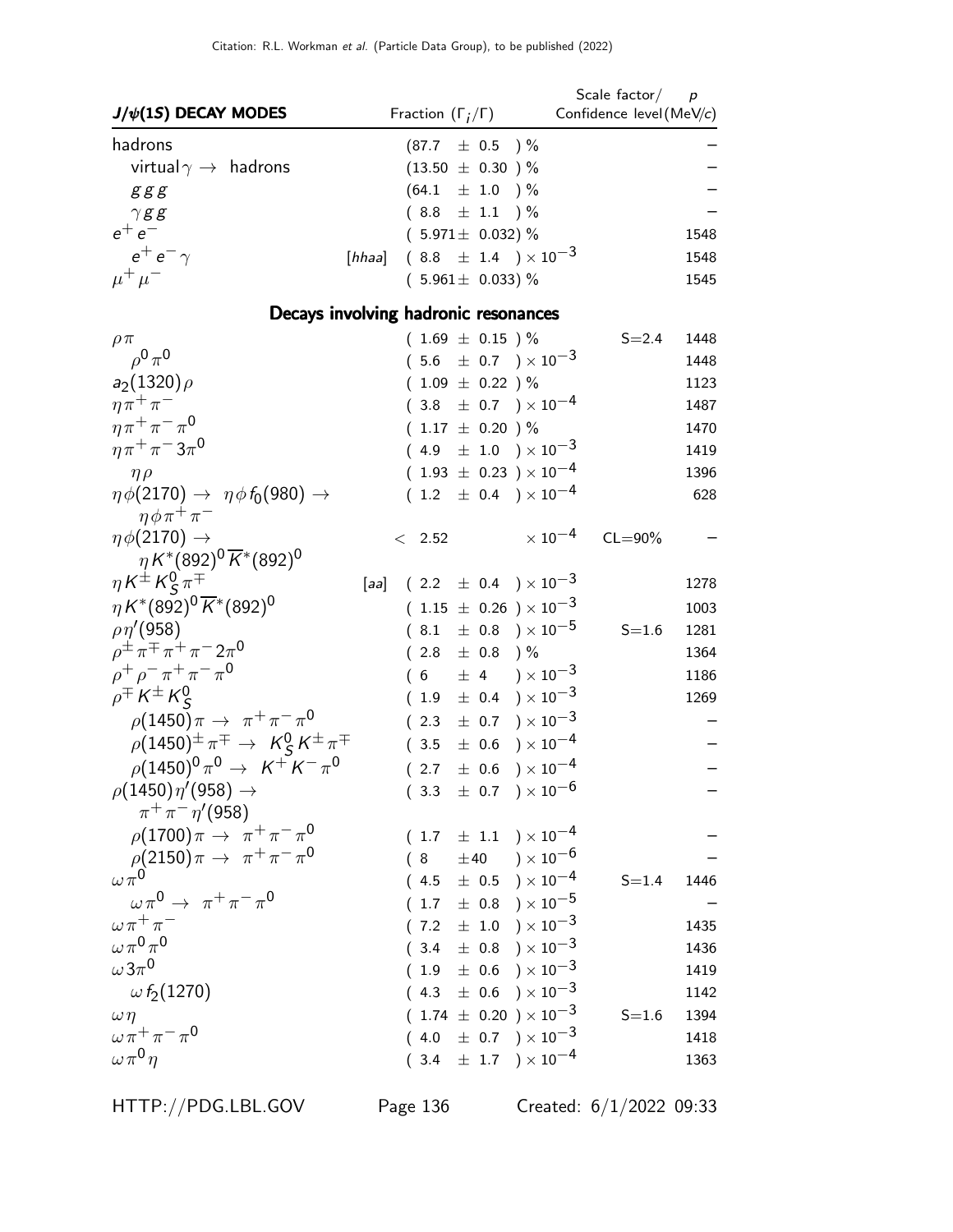| $\omega \pi^+ \pi^+ \pi^- \pi^-$                                                     |      |                   |  | $(8.5 \pm 3.4) \times 10^{-3}$                                        |             | 1392 |
|--------------------------------------------------------------------------------------|------|-------------------|--|-----------------------------------------------------------------------|-------------|------|
| $\omega \pi^+ \pi^- 2 \pi^0$                                                         |      | $(3.3 \pm 0.5)$ % |  |                                                                       |             | 1394 |
| $\omega \eta' \pi^+ \pi^-$                                                           |      |                   |  | $(1.12 \pm 0.13) \times 10^{-3}$                                      |             | 1173 |
| $\omega \eta^{\prime}(958)$                                                          |      |                   |  | $(1.89 \pm 0.18) \times 10^{-4}$                                      |             | 1279 |
| $\omega f_0(980)$                                                                    |      |                   |  | $(1.4 \pm 0.5) \times 10^{-4}$                                        |             | 1267 |
| $\omega f_0(1710) \rightarrow \omega K K$                                            |      |                   |  | $(4.8 \pm 1.1) \times 10^{-4}$                                        |             | 878  |
| $\omega f_1(1420)$                                                                   |      |                   |  | $(6.8 \pm 2.4) \times 10^{-4}$                                        |             | 1062 |
| $\omega f_2(1525)$                                                                   |      | $\langle$ 2.2     |  | $\times$ 10 $^{-4}$                                                   | $CL = 90\%$ | 1007 |
| $\omega X(1835) \rightarrow \omega p \overline{p}$                                   |      | < 3.9             |  | $\times$ 10 $^{-6}$                                                   | $CL = 95%$  |      |
| $\omega X(1835), X \rightarrow \eta' \pi^+ \pi^-$                                    |      |                   |  | $< 6.2 \times 10^{-5}$                                                |             |      |
| $\omega K^{\pm} K^0_S \pi^{\mp}$                                                     | [aa] |                   |  | $(3.4 \pm 0.5) \times 10^{-3}$                                        |             | 1210 |
| W K K                                                                                |      |                   |  | $(1.9 \pm 0.4) \times 10^{-3}$                                        |             | 1268 |
| $\omega K^{*}(892)K +$ c.c.<br>$\eta' K^{*\pm} K^{\mp}$                              |      |                   |  | $(6.1 \pm 0.9) \times 10^{-3}$                                        |             | 1097 |
| $\eta' K^{*0} \overline{K}{}^0$ + c.c.                                               |      |                   |  | $(1.48 \pm 0.13) \times 10^{-3}$<br>$(1.66 \pm 0.21) \times 10^{-3}$  |             | 1000 |
| $\eta' h_1(1415) \rightarrow \eta' K^* \overline{K}$ + c.c.                          |      |                   |  | $(2.16 \pm 0.31) \times 10^{-4}$                                      |             |      |
| $\eta' h_1(1415) \rightarrow \eta' K^{*\pm} K^{\mp}$                                 |      |                   |  | $(1.51 \pm 0.23) \times 10^{-4}$                                      |             |      |
|                                                                                      |      |                   |  | $(5.0 \pm 0.5) \times 10^{-3}$                                        |             |      |
| $\frac{\overline{K}K^*(892)+c.c. \rightarrow}{K^0_S K^{\pm}\pi^{\mp}}$               |      |                   |  |                                                                       |             |      |
| $K^+ K^*(892)^-$ + c.c.                                                              |      |                   |  | $(6.0 + \frac{0.8}{1.0}) \times 10^{-3}$                              | $S = 2.9$   | 1373 |
| $K^+ K^*(892)^-$ + c.c. $\rightarrow$                                                |      |                   |  | $(2.69 + \begin{array}{c} 0.13 \\ - 0.20 \end{array}) \times 10^{-3}$ |             |      |
| $K^+ K^- \pi^0$<br>$K^+ K^*(892)^- +$ c.c. $\rightarrow$                             |      |                   |  | $(3.0 \pm 0.4) \times 10^{-3}$                                        |             |      |
| $K^0 K^{\pm} \pi^{\mp} +$ c.c.                                                       |      |                   |  |                                                                       |             |      |
| $K^0 \overline{K}{}^* (892)^0$ + c.c.                                                |      |                   |  | $(4.2 \pm 0.4) \times 10^{-3}$                                        |             | 1373 |
| $K^0 \overline{K}{}^*(892)^0$ + c.c. $\rightarrow$<br>$K^0 K^{\pm} \pi^{\mp} +$ c.c. |      |                   |  | $(3.2 \pm 0.4) \times 10^{-3}$                                        |             |      |
| $\overline{K}$ *(892) <sup>0</sup> K <sup>+</sup> $\pi^-$ + c.c.                     |      |                   |  | $(7.7 \pm 1.6) \times 10^{-3}$                                        |             | 1343 |
| $K^{*}(892)^{\pm} K^{\mp} \pi^{0}$                                                   |      |                   |  | $(4.1 \pm 1.3) \times 10^{-3}$                                        |             | 1344 |
| $K^*(892)^+ K^0_S \pi^-$ + c.c.                                                      |      |                   |  | $(2.0 \pm 0.5) \times 10^{-3}$                                        |             | 1342 |
| $K^*(892)^+$ $K^0_S \pi^-$ + c.c. $\rightarrow$                                      |      |                   |  | $(6.7 \pm 2.2) \times 10^{-4}$                                        |             |      |
| $K_S^0 K_S^0 \pi^+ \pi^-$                                                            |      |                   |  |                                                                       |             |      |
| $K^*(892)^0 K^0_S \to \gamma K^0_S K^0_S$                                            |      |                   |  | $(6.3 + \frac{0.6}{0.5}) \times 10^{-6}$                              |             |      |
| $K^*(892)^0 K_S^0 \pi^0$                                                             |      |                   |  | $(7 \pm 4) \times 10^{-4}$                                            |             | 1343 |
| $K^*(892)^\pm K^*(700)^\mp$                                                          |      |                   |  | $(1.1 + \frac{1.0}{0.6}) \times 10^{-3}$                              |             |      |
| $K^*(892)^0 \overline{K}^*(892)^0$                                                   |      |                   |  | $(2.3 \pm 0.6) \times 10^{-4}$                                        |             | 1266 |
| $K^*(892)^\pm K^*(892)^\mp$                                                          |      |                   |  | $(1.00 + \begin{array}{c} 0.22 \\ - 0.40 \end{array}) \times 10^{-3}$ |             | 1266 |
| $K_1(1400)^{\pm} K^{\mp}$                                                            |      |                   |  | $(3.8 \pm 1.4) \times 10^{-3}$                                        |             | 1170 |
| $K^*(1410)\overline{K}$ + c.c $\rightarrow$<br>$K^{\pm} K^{\mp} \pi^0$               |      |                   |  | $(7 \pm 4) \times 10^{-5}$                                            |             |      |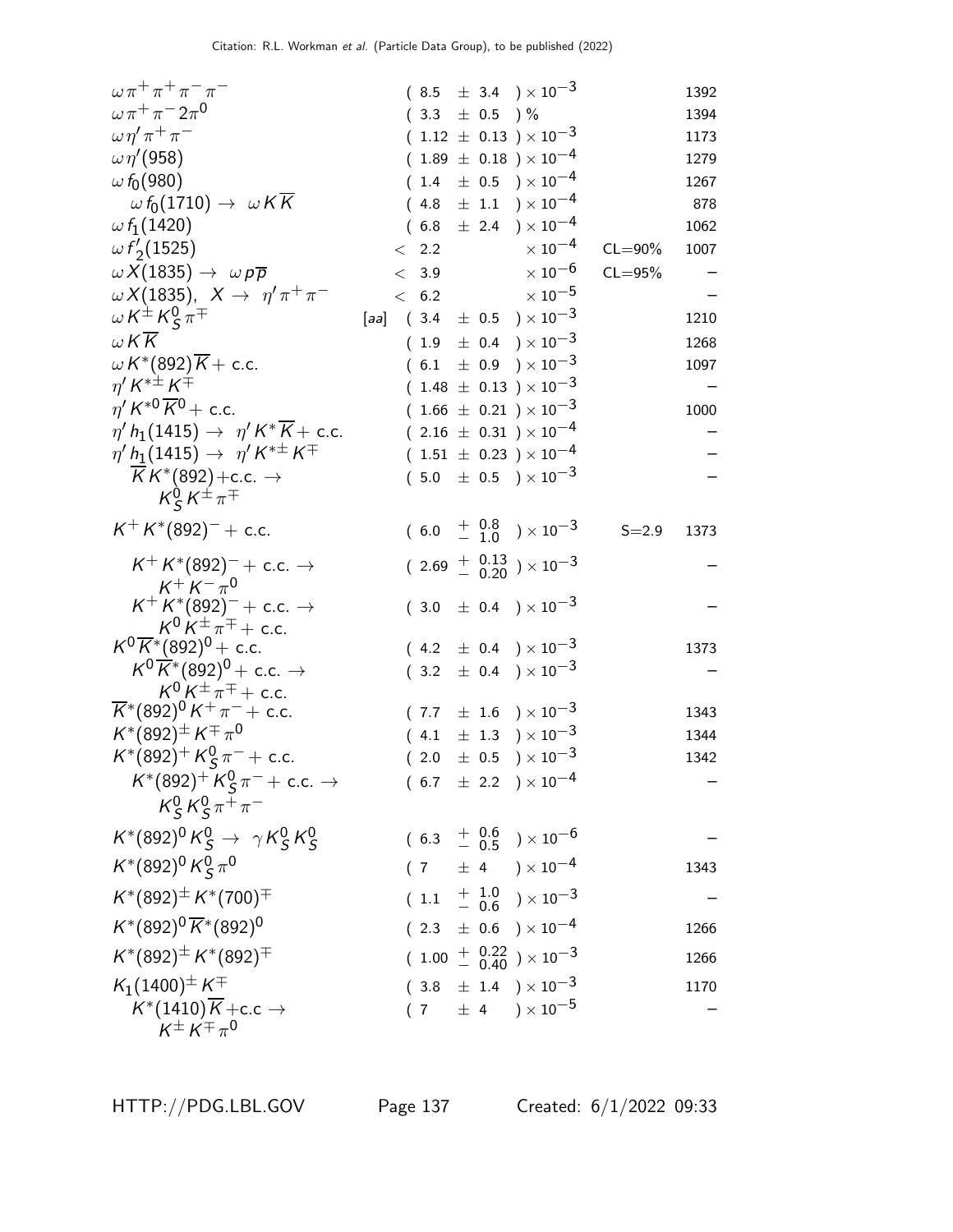| $K^*(1410)\overline{K}$ + c.c. $\rightarrow$<br>$K_S^0 K^{\pm} \pi^{\mp}$                                 |            |                                      |           | $(8 \pm 6) \times 10^{-5}$                                                 |             |             |
|-----------------------------------------------------------------------------------------------------------|------------|--------------------------------------|-----------|----------------------------------------------------------------------------|-------------|-------------|
| $K_2^*(1430)\overline{K}$ + c.c. $\rightarrow$                                                            |            |                                      |           | $(1.0 \pm 0.5) \times 10^{-4}$                                             |             |             |
| $K^{\pm} K^{\mp} \pi^0$<br>$K_{2}^{*}(1430)\overline{K}+$ c.c. $\rightarrow$<br>$K_S^0 K^{\pm} \pi^{\mp}$ |            |                                      |           | $(4.0 \pm 1.0) \times 10^{-4}$                                             |             |             |
| $\overline{K}_{2}^{*}(1430)K+$ c.c.                                                                       |            | < 4.0                                |           | $\times$ 10 $^{-3}$                                                        | $CL = 90\%$ | 1158        |
| $K_2^*(1430)^+ K^- +$ c.c. $\rightarrow$<br>$K^+ K^- \pi^0$                                               |            |                                      |           | $(2.69 + \begin{array}{c} 0.25 \\ 0.19 \end{array}) \times 10^{-4}$        |             |             |
| $K_2^*(1430)^+ K_S^0 \pi^- +$ c.c.                                                                        |            |                                      |           | $(3.6 \pm 1.8) \times 10^{-3}$                                             |             | 1116        |
| $\overline{K}_2^*(1430)^0 K^*(892)^0$ + c.c.                                                              |            |                                      |           | $(4.67 \pm 0.29) \times 10^{-3}$                                           |             | 1011        |
| $K_2^*(1430)^- K^*(892)^+ +$ c.c.                                                                         |            |                                      |           | $(3.4 \pm 2.9) \times 10^{-3}$                                             |             | 1011        |
| $K_2^*(1430)^- K^*(892)^+ +$                                                                              |            |                                      |           | $(4 \pm 4) \times 10^{-4}$                                                 |             |             |
| $c.c. \rightarrow$                                                                                        |            |                                      |           |                                                                            |             |             |
| $K^*(892)^+ K^0_S \pi^-$ + c.c.                                                                           |            |                                      |           |                                                                            |             |             |
| $K_2^*(1430)^0\overline{K}_2^*(1430)^0$                                                                   |            | < 2.9                                |           | $\times$ 10 $^{-3}$                                                        | $CL = 90\%$ | 601         |
| $\overline{\mathsf{K}}_2(1770)^0\,\mathsf{K}^*(892)^0\!+$ c.c. $\rightarrow$                              |            |                                      |           | $(6.9 \pm 0.9) \times 10^{-4}$                                             |             |             |
| $K^*(892)^0 K^- \pi^+ +$ c.c.                                                                             |            |                                      |           |                                                                            |             |             |
| $K_2^*(1980)^+ K^- +$ c.c. $\rightarrow$<br>$K^+ K^- \pi^0$                                               |            |                                      |           | $(1.10 + \begin{array}{c} 0.60 \\ - 0.14 \end{array}) \times 10^{-5}$      |             |             |
| $K_4^*(2045)^+ K^- +$ c.c. $\rightarrow$<br>$K^+ K^- \pi^0$                                               |            |                                      |           | $(6.2 + \frac{2.9}{1.6}) \times 10^{-6}$                                   |             |             |
| $K_1(1270)^{\pm} K^{\mp}$                                                                                 |            |                                      |           | $< 3.0 \times 10^{-3}$                                                     | $CL = 90\%$ | 1240        |
| $K_1(1270)K_S^0\rightarrow \gamma K_S^0K_S^0$                                                             |            |                                      |           | $(8.5 \pm 2.5) \times 10^{-7}$                                             |             |             |
| $a_2(1320)^{\pm} \pi^{\mp}$                                                                               | [aa] < 4.3 |                                      |           | $\times$ 10 $^{-3}$                                                        | $CL = 90\%$ | 1263        |
| $\phi\pi^0$                                                                                               |            | $3\times10^{-6}$ or $1\times10^{-7}$ |           |                                                                            |             | 1377        |
| $\phi \pi^+ \pi^-$                                                                                        |            |                                      |           | $(9.4 \pm 1.5) \times 10^{-4}$                                             | $S = 1.7$   | 1365        |
| $\phi \pi^0 \pi^0$                                                                                        |            |                                      |           | $(5.0 \pm 1.0) \times 10^{-4}$                                             |             | 1366        |
| $\phi 2(\pi^+\pi^-)$                                                                                      |            |                                      |           | $(1.60 \pm 0.32) \times 10^{-3}$                                           |             | 1318        |
| $\phi\eta$                                                                                                |            |                                      |           | $(7.4 \pm 0.8) \times 10^{-4}$                                             | $S = 1.5$   | 1320        |
| $\phi \eta' (958)$                                                                                        |            |                                      |           | $(4.6 \pm 0.5) \times 10^{-4}$                                             | $S = 2.2$   | 1192        |
| $\phi \eta \eta'$<br>$\phi f_0(980)$                                                                      |            |                                      |           | $(2.32 \pm 0.17) \times 10^{-4}$<br>$(3.2 \pm 0.9) \times 10^{-4}$         | $S = 1.9$   | 885<br>1178 |
| $\phi f_0(980) \rightarrow \phi \pi^+ \pi^-$                                                              |            |                                      |           | $(2.60 \pm 0.34) \times 10^{-4}$                                           |             |             |
| $\phi f_0(980) \to \phi \pi^0 \pi^0$                                                                      |            |                                      |           | $(1.8\pm 0.5)\times 10^{-4}$                                               |             |             |
| $\phi \pi^0 f_0(980) \rightarrow \phi \pi^0 \pi^+ \pi^-$                                                  |            |                                      |           | $(4.5 \pm 1.0) \times 10^{-6}$                                             |             |             |
| $\phi \pi^0 f_0(980) \rightarrow \phi \pi^0 \rho^0 \pi^0$                                                 |            |                                      |           | $(\begin{array}{cc} 1.7 & \pm \end{array} 0.6 \end{array} )\times 10^{-6}$ |             | 1045        |
| $\phi f_0(980)\eta \rightarrow \eta \phi \pi^+ \pi^-$                                                     |            | (3.2)                                | $\pm$ 1.0 | ) $\times$ 10 $^{-4}$                                                      |             |             |
| $\phi a_0(980)^0 \rightarrow \phi \eta \pi^0$                                                             |            |                                      |           | $(4.4 \pm 1.4) \times 10^{-6}$                                             |             |             |
| $\phi f_2(1270)$                                                                                          |            | (3.2)                                |           |                                                                            |             |             |
| $\phi f_1(1285)$                                                                                          |            |                                      | $\pm$ 0.6 | $)\times10^{-4}$<br>$) \times 10^{-4}$                                     |             | 1036        |

HTTP://PDG.LBL.GOV Page 138 Created: 6/1/2022 09:33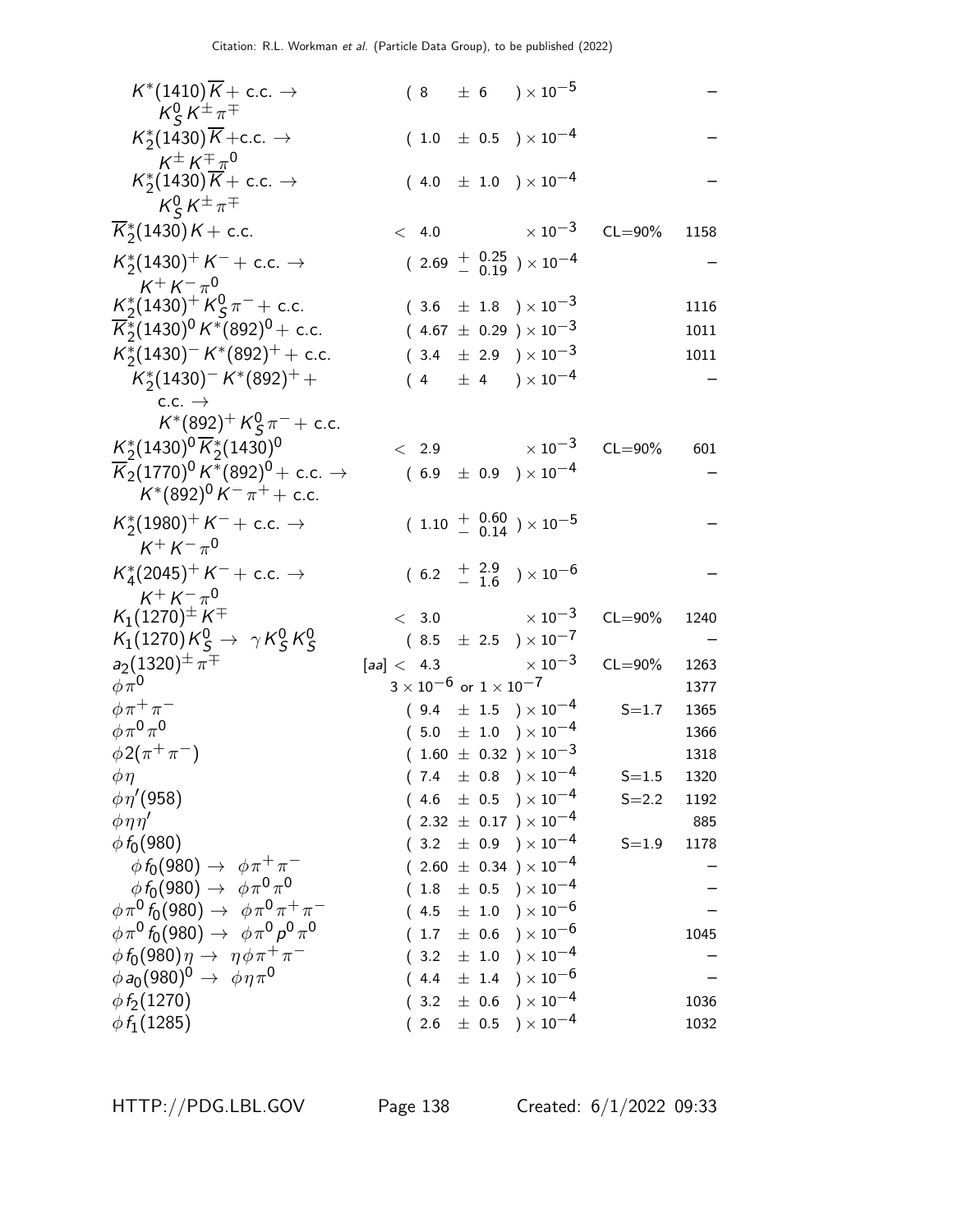| $\phi f_1(1285) \rightarrow$<br>$\phi \pi^0 f_0(980) \rightarrow$                                                               |                            |                     |  | $(9.4 \pm 2.8) \times 10^{-7}$                    |                         | 952                                                  |
|---------------------------------------------------------------------------------------------------------------------------------|----------------------------|---------------------|--|---------------------------------------------------|-------------------------|------------------------------------------------------|
| $\phi \pi^0 \pi^+ \pi^-$                                                                                                        |                            |                     |  |                                                   |                         |                                                      |
| $\phi f_1(1285) \rightarrow$                                                                                                    |                            |                     |  | $(2.1 \pm 2.2) \times 10^{-7}$                    |                         | 955                                                  |
| $\phi\pi^0 f_0(980) \rightarrow \phi 3\pi^0$                                                                                    |                            |                     |  |                                                   |                         |                                                      |
| $\phi \eta(1405) \rightarrow \phi \eta \pi^+ \pi^-$                                                                             |                            | (2.0)               |  | $\pm$ 1.0 $\$ $\times$ 10 <sup>-5</sup>           |                         | 946                                                  |
| $\phi f_2(1525)$                                                                                                                |                            | (8)                 |  | $\pm$ 4 ) $\times$ 10 <sup>-4</sup>               | $S = 2.7$               | 877                                                  |
| $\phi X(1835) \rightarrow \phi p \overline{p}$                                                                                  |                            | 2.1<br>$\lt$        |  | $\times$ 10 <sup>-7</sup>                         | $CL = 90\%$             | $\overline{\phantom{m}}$                             |
| $\phi X(1835) \rightarrow \phi \eta \pi^+ \pi^-$                                                                                |                            | 2.8<br>$\lt$        |  | $\times$ $10^{-4}$                                | $CL = 90\%$             | 578                                                  |
| $\phi X(1870) \rightarrow \phi \eta \pi^+ \pi^-$                                                                                |                            | < 6.13              |  | $\times$ 10 $^{-5}$                               | $CL = 90\%$             |                                                      |
| $\phi$ KK                                                                                                                       |                            |                     |  | $(1.77 \pm 0.16) \times 10^{-3}$                  | $S = 1.3$               | 1179                                                 |
| $\phi f_0(1710) \rightarrow \phi K K$                                                                                           |                            | (3.6)               |  | $\pm$ 0.6 $\mathrm{)}\times10^{-4}$               |                         | 875                                                  |
| $\phi K^+ K^-$                                                                                                                  |                            | (8.3)               |  | $\pm$ 1.1 $\rightarrow$ $\times$ 10 <sup>-4</sup> |                         | 1179                                                 |
| $\phi K_S^0 K_S^0$                                                                                                              |                            | (5.9)               |  | $\pm$ 1.5 $)\times10^{-4}$                        |                         | 1176                                                 |
| $\phi K^{\pm} K^0_S \pi^{\mp}$                                                                                                  | [aa]                       |                     |  | $(7.2 \pm 0.8) \times 10^{-4}$                    |                         | 1114                                                 |
| $\phi K^*(892)\overline{K}$ + c.c.                                                                                              |                            |                     |  | $(2.18 \pm 0.23) \times 10^{-3}$                  |                         | 969                                                  |
| $b_1(1235)^{\pm} \pi^{\mp}$                                                                                                     | [aa]                       |                     |  | $(3.0 \pm 0.5) \times 10^{-3}$                    |                         | 1300                                                 |
| $b_1(1235)^0 \pi^0$                                                                                                             |                            | (2.3)               |  | $\pm$ 0.6 ) $\times$ 10 $^{-3}$                   |                         | 1300                                                 |
| $f'_{2}(1525)K^{+}K^{-}$                                                                                                        |                            |                     |  | $(1.06 \pm 0.35) \times 10^{-3}$                  |                         | 897                                                  |
| $\Delta(1232)^{+}\overline{p}$                                                                                                  |                            | < 1                 |  | $\times$ 10 <sup>-4</sup>                         | $CL = 90\%$             | 1100                                                 |
| $\Delta(1232)^{++}$ $\overline{p}\pi^-$                                                                                         |                            |                     |  | $(1.6 \pm 0.5) \times 10^{-3}$                    |                         | 1030                                                 |
| $\Delta(1232)^{++} \overline{\Delta}(1232)^{--}$                                                                                |                            |                     |  | $(1.10 \pm 0.29) \times 10^{-3}$                  |                         | 938                                                  |
| $\overline{\Sigma}$ (1385) <sup>0</sup> pK <sup>-1</sup>                                                                        |                            |                     |  | $(5.1 \pm 3.2) \times 10^{-4}$                    |                         | 646                                                  |
| $\Sigma(1385)^{0}\overline{A}$ + c.c.                                                                                           |                            | < 8.2               |  | $\times$ 10 $^{-6}$                               | $CL = 90\%$             | 911                                                  |
| $\Sigma(1385)^{-} \overline{\Sigma}^{+}$ (or c.c.)                                                                              | [aa]                       |                     |  | $(3.1 \pm 0.5) \times 10^{-4}$                    |                         | 855                                                  |
| $\Sigma(1385)^{-} \Sigma(1385)^{+}$ (or c.c.)                                                                                   | [aa]                       |                     |  | $(1.16 \pm 0.05) \times 10^{-3}$                  |                         | 697                                                  |
| $\Sigma(1385)^{0}\overline{\Sigma}(1385)^{0}$                                                                                   |                            |                     |  | $(1.07 \pm 0.08) \times 10^{-3}$                  |                         | 697                                                  |
| $\Lambda(1520)\Lambda + \text{c.c.} \rightarrow \gamma \Lambda \Lambda$                                                         |                            | 4.1<br>$\lt$        |  | $\times$ 10 <sup>-6</sup>                         | $CL = 90\%$             | $\overline{\phantom{a}}$                             |
| $\overline{\Lambda}$ (1520) $\Lambda$ + c.c.<br>$\overline{z}$ <sup>0</sup> $\overline{\overline{z}}$ <sup>0</sup>              |                            | < 1.80              |  | $\times$ 10 <sup>-3</sup>                         | $CL = 90\%$             | 807                                                  |
|                                                                                                                                 |                            |                     |  | $(1.17 \pm 0.04) \times 10^{-3}$                  |                         | 818                                                  |
| $\Xi(1530)^-\overline{\Xi}{}^+{}+$ c.c.                                                                                         |                            |                     |  | $(3.18 \pm 0.08) \times 10^{-4}$                  |                         | 600                                                  |
| $\Xi(1530)^{0}\overline{\Xi}{}^{0}$                                                                                             |                            |                     |  | $(3.2 \pm 1.4) \times 10^{-4}$                    |                         | 608                                                  |
| $\Theta(1540)\overline{\Theta}(1540)\rightarrow$<br>$K_S^0 p K^- \overline{n}$ + c.c.                                           | [iiaa] < 1.1               |                     |  | $\times$ 10 <sup>-5</sup>                         | $CL = 90\%$             |                                                      |
| $\Theta(1540) K^- \overline{n} \rightarrow K_S^0 p K^- \overline{n}$ [iiaa] < 2.1                                               |                            |                     |  | $\times$ 10 $^{-5}$                               | $CL = 90\%$             |                                                      |
| $\mathcal{O}(1540)K_S^0\overline{p} \rightarrow K_S^0\overline{p}K^+n$ [iiaa] < 1.6                                             |                            |                     |  | $\times$ 10 $^{-5}$                               | $CL = 90\%$             |                                                      |
| $\overline{\Theta}$ (1540) $K^+ n \rightarrow K_S^0 \overline{p} K^+ n$ [iiaa] < 5.6                                            |                            |                     |  | $\times$ 10 $^{-5}$                               | $CL = 90\%$             | $\begin{array}{ccccccccc} 1 & 1 & 1 & 1 \end{array}$ |
| $\overline{\Theta}$ (1540) K $^0$ <sub>S</sub> p $\rightarrow$ K $^0$ <sub>S</sub> p K <sup>-</sup> $\overline{n}$ [iiaa] < 1.1 |                            |                     |  |                                                   | $\times 10^{-5}$ CL=90% |                                                      |
|                                                                                                                                 | Decays into stable hadrons |                     |  |                                                   |                         |                                                      |
| $2(\pi^+\pi^-)\pi^0$                                                                                                            |                            | $(3.71 \pm 0.28)$ % |  |                                                   | $S = 1.3$               | 1496                                                 |
| $3(\pi^{+}\pi^{-})\pi^{0}$                                                                                                      |                            | $(2.9 \pm 0.6) \%$  |  |                                                   |                         | 1433                                                 |
| $\pi^{+}\pi^{-}3\pi^{0}$                                                                                                        |                            | $(1.9 \pm 0.9)$ %   |  |                                                   |                         | 1497                                                 |
| $\pi^{+}\pi^{-}4\pi^{0}$                                                                                                        |                            |                     |  | $(6.5~\pm~1.3~)\times10^{-3}$                     |                         | 1470                                                 |

HTTP://PDG.LBL.GOV Page 139 Created: 6/1/2022 09:33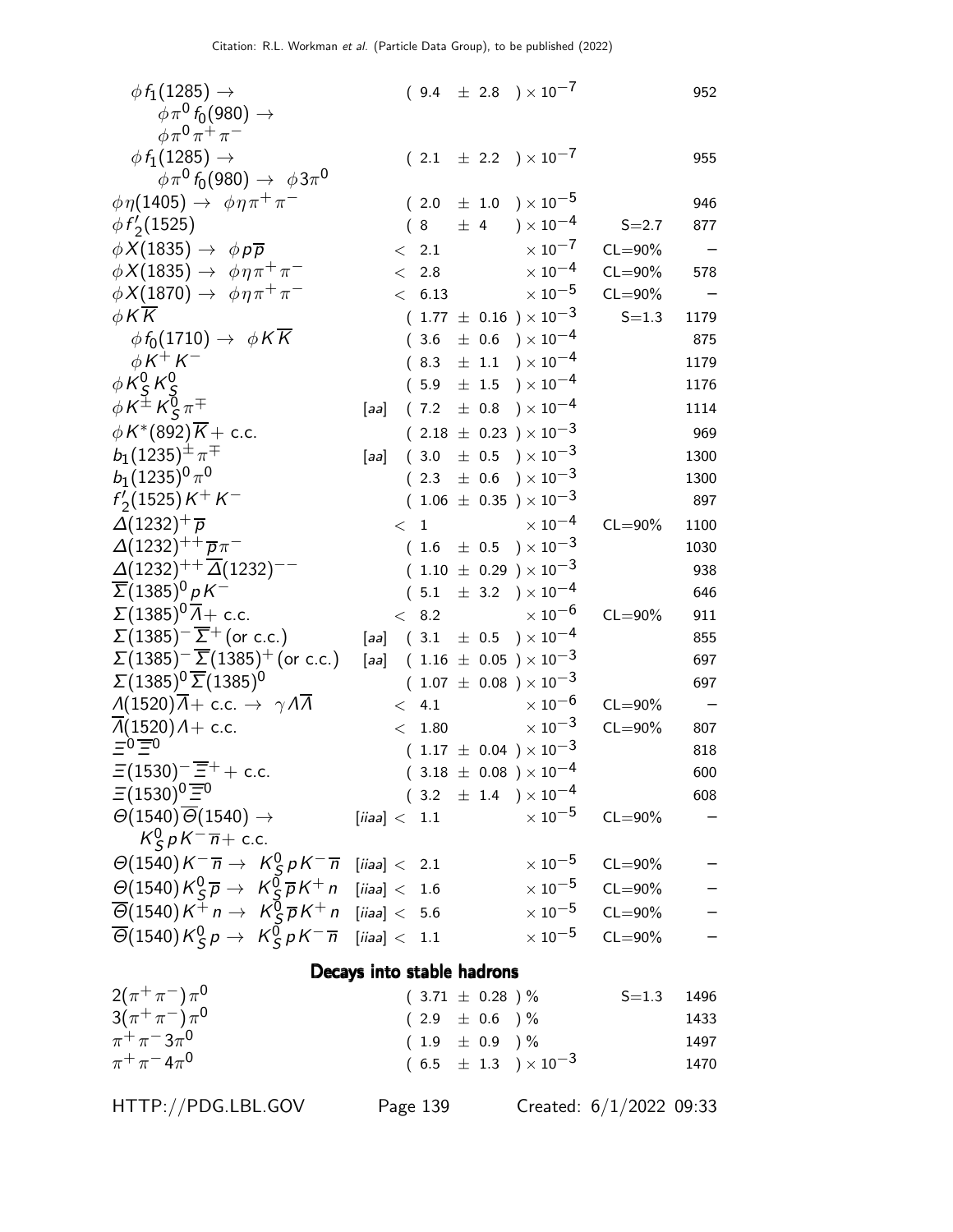| $\rho^{\pm} \pi^{\mp} \pi^0 \pi^0$                                     |        | $(1.41 \pm 0.22)$ %  |  |                                    |             | 1421 |
|------------------------------------------------------------------------|--------|----------------------|--|------------------------------------|-------------|------|
| $\rho^+ \rho^- \pi^0$                                                  |        |                      |  | $(6.0 \pm 1.1) \times 10^{-3}$     |             | 1298 |
| $\pi^{+}\pi^{-}\pi^{0}$                                                |        | $(2.10 \pm 0.08) \%$ |  |                                    | $S = 1.6$   | 1533 |
| $2(\pi^+\pi^-\pi^0)$                                                   |        | $(1.61 \pm 0.20)$ %  |  |                                    |             | 1468 |
| $\pi^+ \pi^- \pi^0 K^+ K^-$                                            |        | $(1.20 \pm 0.30)$ %  |  |                                    |             | 1368 |
| $\pi^+\pi^-$                                                           |        |                      |  | $(1.47 \pm 0.14) \times 10^{-4}$   |             | 1542 |
| $2(\pi^{+}\pi^{-})$                                                    |        |                      |  | $(3.57 \pm 0.30) \times 10^{-3}$   |             | 1517 |
| $3(\pi^{+}\pi^{-})$                                                    |        |                      |  | $(4.3 \pm 0.4) \times 10^{-3}$     |             | 1466 |
| $2(\pi^+\pi^-)3\pi^0$                                                  |        | $(6.2 \pm 0.9)$ %    |  |                                    |             | 1435 |
| $4(\pi^{+}\pi^{-})\pi^{0}$                                             |        |                      |  | $(9.0 \pm 3.0) \times 10^{-3}$     |             | 1345 |
| $2(\pi^{+}\pi^{-})\eta$                                                |        |                      |  | $(2.29 \pm 0.28) \times 10^{-3}$   |             | 1446 |
| $3(\pi^{+}\pi^{-})\eta$                                                |        |                      |  | $(7.2 \pm 1.5) \times 10^{-4}$     |             | 1379 |
| $2(\pi^+\pi^-\pi^0)\eta$                                               |        |                      |  | $(1.6 \pm 0.5) \times 10^{-3}$     |             | 1381 |
| $\pi^+ \pi^- \pi^0 \pi^0 n$                                            |        |                      |  | $(2.4 \pm 0.5) \times 10^{-3}$     |             | 1448 |
| $\rho^{\pm} \pi^{\mp} \pi^{\prime \prime} \eta$                        |        |                      |  | $(1.9 \pm 0.8) \times 10^{-3}$     |             | 1326 |
| $K^+ K^-$                                                              |        |                      |  | $(2.86 \pm 0.21) \times 10^{-4}$   |             | 1468 |
|                                                                        |        |                      |  | $(1.95 \pm 0.11) \times 10^{-4}$   | $S = 2.4$   | 1466 |
| $\begin{array}{c} K_S^0 \, K_L^0 \\ K_S^0 \, K_S^0 \end{array}$        |        | < 1.4                |  | $\times$ 10 <sup>-8</sup>          | $CL = 95%$  | 1466 |
| $K\overline{K}\pi$                                                     |        |                      |  | $(6.1 \pm 1.0) \times 10^{-3}$     |             | 1442 |
| $K^+ K^- \pi^0$                                                        |        |                      |  | $(2.88 \pm 0.12) \times 10^{-3}$   |             | 1442 |
| $K_S^0 K^{\pm} \pi^{\mp}$                                              |        |                      |  | $(5.6 \pm 0.5) \times 10^{-3}$     |             | 1440 |
| $K_S^0 K_I^0 \pi^0$                                                    |        |                      |  | $(2.06 \pm 0.26) \times 10^{-3}$   |             | 1440 |
| $K^*(892)^0\overline{K}^0$ + c.c. $\rightarrow$<br>$K_S^0 K_I^0 \pi^0$ |        |                      |  | $(1.21 \pm 0.18) \times 10^{-3}$   |             |      |
| $K_2^*(1430)^0\overline{K}^0$ + c.c. $\rightarrow$                     |        |                      |  | $(4.3 \pm 1.3) \times 10^{-4}$     |             |      |
| $K_S^0 K_I^0 \pi^0$                                                    |        |                      |  |                                    |             |      |
| $K^+ K^- \pi^+ \pi^-$                                                  |        |                      |  | $(6.86 \pm 0.28) \times 10^{-3}$   |             | 1407 |
| $K^+ K^- \pi^0 \pi^0$                                                  |        |                      |  | $(2.13 \pm 0.22) \times 10^{-3}$   |             | 1410 |
| $K_S^0 K_I^0 \pi^+ \pi^-$                                              |        |                      |  | $(3.8 \pm 0.6) \times 10^{-3}$     |             | 1406 |
| $K_S^{\bar{0}} K_I^{\bar{0}} \pi^0 \pi^0$                              |        |                      |  | $(1.9 \pm 0.4) \times 10^{-3}$     |             | 1408 |
| $K^{\overline{0}}_S K^{\overline{0}}_I \eta$                           |        |                      |  | $(1.45 \pm 0.33) \times 10^{-3}$   |             | 1328 |
| $K_S^0 K_S^0 \pi^+ \pi^-$                                              |        |                      |  | $(1.68 \pm 0.19) \times 10^{-3}$   |             | 1406 |
| $K^{\pm} K^0_S \pi^{\pm} \pi^0$                                        |        |                      |  | $(5.7 \pm 0.5) \times 10^{-3}$     |             | 1408 |
| $K^+ K^- 2(\pi^+ \pi^-)$                                               |        |                      |  | $(3.1 \pm 1.3) \times 10^{-3}$     |             | 1320 |
| $K^+ K^- \pi^+ \pi^- \eta$                                             |        |                      |  | $(4.7 \pm 0.7) \times 10^{-3}$     |             | 1221 |
| $2(K^+K^-)$                                                            |        |                      |  | $(7.2 \pm 0.8) \times 10^{-4}$     |             | 1131 |
| $K^+ K^- K^0_S K^0_S$                                                  |        |                      |  | $(4.2 \pm 0.7) \times 10^{-4}$     |             | 1127 |
| $p\overline{p}$                                                        |        |                      |  | $(2.120 \pm 0.029) \times 10^{-3}$ |             | 1232 |
| $p\overline{p}\pi^0$                                                   |        |                      |  | $(1.19 \pm 0.08) \times 10^{-3}$   | $S = 1.1$   | 1176 |
| $p\overline{p}\pi^+\pi^-$                                              |        |                      |  | $(6.0 \pm 0.5) \times 10^{-3}$     | $S = 1.3$   | 1107 |
| $p\overline{p}\pi^+\pi^-\pi^0$                                         | [jjaa] |                      |  | $(2.3 \pm 0.9) \times 10^{-3}$     | $S = 1.9$   | 1033 |
| $p\overline{p}\eta$                                                    |        |                      |  | $(2.00 \pm 0.12) \times 10^{-3}$   |             | 948  |
| $p\overline{p}\rho$                                                    |        | < 3.1                |  | $\times$ 10 <sup>-4</sup>          | $CL = 90\%$ | 774  |

HTTP://PDG.LBL.GOV Page 140 Created: 6/1/2022 09:33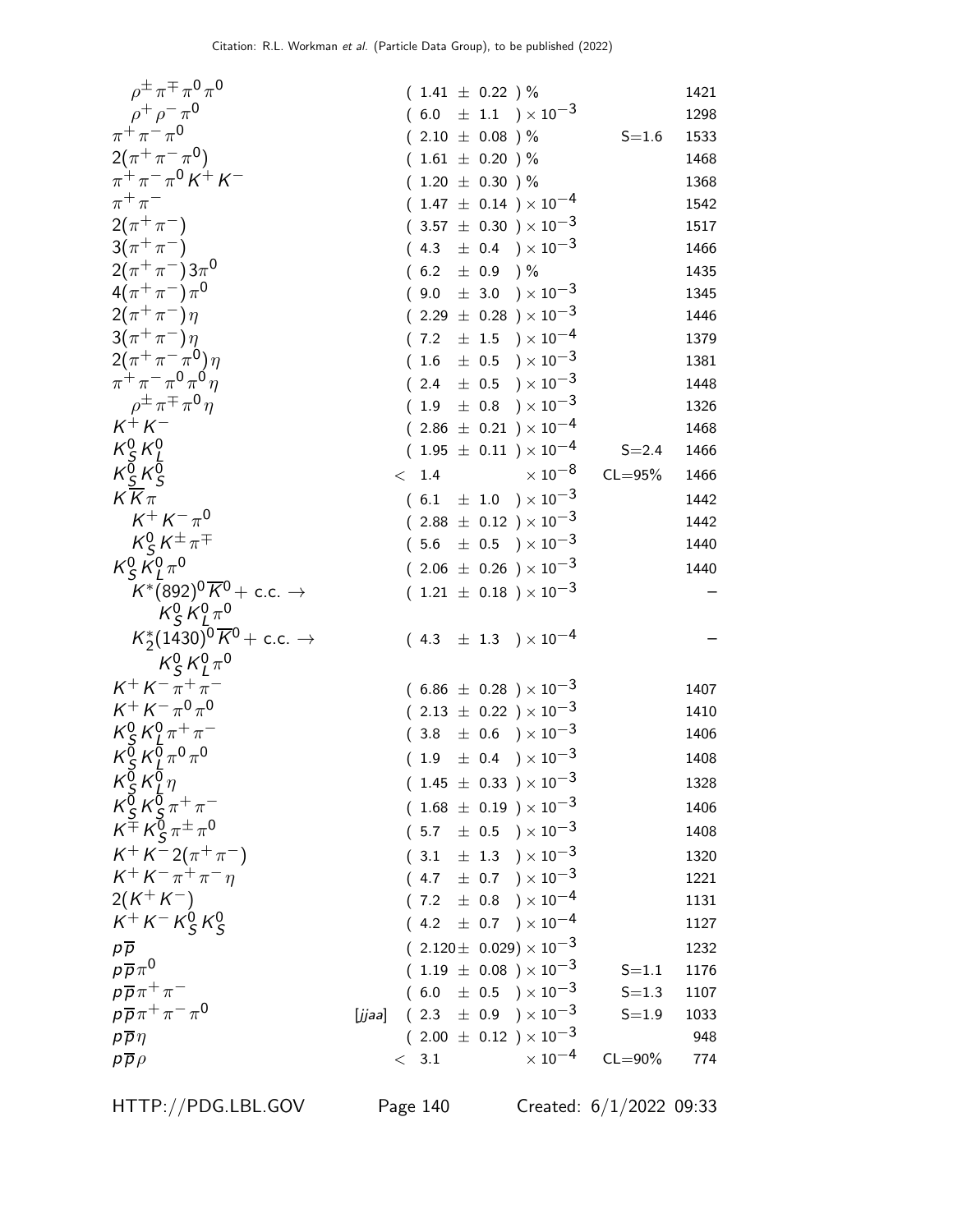| $p\overline{p}\omega$                                                     |                  |                     |      |                   | $(9.8 \pm 1.0) \times 10^{-4}$                        | $S = 1.3$   | 768  |
|---------------------------------------------------------------------------|------------------|---------------------|------|-------------------|-------------------------------------------------------|-------------|------|
| $p\overline{p}\eta'(958)$                                                 |                  |                     |      |                   | $(1.29 \pm 0.14) \times 10^{-4}$                      | $S = 2.0$   | 596  |
| $p\overline{p}a_0(980) \rightarrow p\overline{p}\pi^0\eta$                |                  |                     |      |                   | $(6.8 \pm 1.8) \times 10^{-5}$                        |             |      |
| $p\overline{p}\phi$                                                       |                  |                     |      |                   | $(5.19 \pm 0.33) \times 10^{-5}$                      |             | 527  |
| $p\overline{n}\pi^-$                                                      |                  |                     |      |                   | $(2.12 \pm 0.09) \times 10^{-3}$                      |             | 1174 |
| $n\overline{n}$                                                           |                  |                     |      |                   | $(2.09 \pm 0.16) \times 10^{-3}$                      |             | 1231 |
| $n\overline{n}\pi^+\pi^-$                                                 |                  |                     |      |                   | $(4 \pm 4) \times 10^{-3}$                            |             | 1106 |
| nN(1440)                                                                  |                  |                     | seen |                   |                                                       |             | 978  |
| nN(1520)                                                                  |                  |                     | seen |                   |                                                       |             | 928  |
| nN(1535)                                                                  |                  |                     | seen |                   |                                                       |             | 917  |
| $\Lambda\Lambda$                                                          |                  |                     |      |                   | $(1.89 \pm 0.09) \times 10^{-3}$                      | $S = 2.8$   | 1074 |
| $\Lambda \overline{\Lambda} \pi^0$                                        |                  |                     |      |                   | $(3.8 \pm 0.4) \times 10^{-5}$                        |             | 998  |
| $\Lambda \overline{\Lambda} \pi^+ \pi^-$                                  |                  |                     |      |                   | $(4.3 \pm 1.0) \times 10^{-3}$                        |             | 903  |
| $\overline{\Lambda} \overline{\Lambda} \eta$                              |                  |                     |      |                   | $(1.62 \pm 0.17) \times 10^{-4}$                      |             | 672  |
| $\Lambda \overline{\Sigma}^- \pi^+$ (or c.c.)                             | [aa]             |                     |      |                   | $(8.3 \pm 0.7) \times 10^{-4}$                        | $S = 1.2$   | 950  |
| $pK^{-1}\overline{\Lambda}+c.c.$                                          |                  | (8.6)               |      |                   | $\pm$ 1.1 $)\times10^{-4}$                            |             | 876  |
| $pK^{-}\overline{\Sigma}{}^{0}$                                           |                  | (                   |      |                   | $2.9 \pm 0.8$ ) $\times 10^{-4}$                      |             | 819  |
| $\overline{A}nK_S^0$ + c.c.                                               |                  |                     |      |                   | $(6.5 \pm 1.1) \times 10^{-4}$                        |             | 872  |
| $\Lambda \overline{\Sigma}$ + c.c.                                        |                  |                     |      |                   | $(2.83 \pm 0.23) \times 10^{-5}$                      |             | 1034 |
| $\Sigma^+\overline{\Sigma}^-$                                             |                  |                     |      |                   | $(1.07 \pm 0.04) \times 10^{-3}$                      |             | 992  |
| $\Sigma^0 \overline{\Sigma}{}^0$                                          |                  |                     |      |                   | $(1.172 \pm 0.032) \times 10^{-3}$                    | $S = 1.4$   | 988  |
| $\Xi^-\overline{\Xi}{}^+$                                                 |                  |                     |      |                   | $(9.7 \pm 0.8) \times 10^{-4}$                        | $S = 1.4$   | 807  |
|                                                                           | Radiative decays |                     |      |                   |                                                       |             |      |
| $\gamma\eta_c(1S)$                                                        |                  |                     |      | $(1.7 \pm 0.4)$ % |                                                       | $S = 1.5$   | 111  |
| $\gamma \, \eta_{\mathsf{c}}(1S) \rightarrow \, 3\gamma$                  |                  |                     |      |                   | $(3.8 + \frac{1.3}{-1.0}) \times 10^{-6}$             | $S = 1.1$   |      |
| $\gamma \eta_c(1S) \rightarrow \gamma \eta \eta \eta'$                    |                  | (4.9)               |      |                   | $\pm$ 0.8 ) $\times\,10^{-5}$                         |             |      |
| $3\gamma$                                                                 |                  |                     |      |                   | $(1.16 \pm 0.22) \times 10^{-5}$                      |             | 1548 |
| $4\gamma$                                                                 |                  | $\,<\,$ $\,$ 9 $\,$ |      |                   | $\times$ 10 $^{-6}$                                   | $CL = 90\%$ | 1548 |
| $5\gamma$                                                                 |                  | < 1.5               |      |                   | $\times$ 10 <sup>-5</sup>                             | $CL = 90\%$ | 1548 |
| $\gamma \pi^0$                                                            |                  |                     |      |                   | $(3.56 \pm 0.17) \times 10^{-5}$                      |             | 1546 |
| $\gamma \pi^0 \pi^0$                                                      |                  |                     |      |                   | $(1.15 \pm 0.05) \times 10^{-3}$                      |             | 1543 |
| $\gamma 2\pi^{+} 2\pi^{-}$                                                |                  |                     |      |                   | $(2.8 \pm 0.5) \times 10^{-3}$                        | $S = 1.9$   | 1517 |
| $\gamma f_2(1270) f_2(1270)$                                              |                  |                     |      |                   | $(9.5 \pm 1.7) \times 10^{-4}$                        |             | 878  |
| $\gamma f_2(1270) f_2(1270)$ (non reso-                                   |                  |                     |      |                   | $(8.2 \pm 1.9) \times 10^{-4}$                        |             |      |
| nant)                                                                     |                  |                     |      |                   |                                                       |             |      |
| $\gamma \pi^+ \pi^- 2 \pi^0$                                              |                  |                     |      |                   |                                                       |             |      |
|                                                                           |                  |                     |      |                   |                                                       |             | 1518 |
|                                                                           |                  |                     |      |                   | $(8.3 \pm 3.1) \times 10^{-3}$                        |             | 1466 |
| $\gamma K_S^0 K_S^0$                                                      |                  |                     |      |                   | $(8.1 \pm 0.4) \times 10^{-4}$                        |             |      |
| $\gamma(K\overline{K}\pi)[J^{PC}=0^{-+}]$<br>$\gamma K^+ K^- \pi^+ \pi^-$ |                  |                     |      |                   | $(7 \pm 4) \times 10^{-4}$                            | $S = 2.1$   | 1442 |
|                                                                           |                  |                     |      |                   | $(2.1 \pm 0.6) \times 10^{-3}$                        |             | 1407 |
| $\gamma K^*(892)\overline{K}^*(892)$                                      |                  |                     |      |                   | $(4.0 \pm 1.3) \times 10^{-3}$                        |             | 1266 |
| $\gamma\eta$                                                              |                  |                     |      |                   | $(1.085 \pm 0.018) \times 10^{-3}$                    |             | 1500 |
| $\gamma \eta \pi^0$<br>$\gamma a_0(980)^0 \rightarrow \gamma \eta \pi^0$  |                  | $\lt$ 2.5           |      |                   | $(2.14 \pm 0.31)\times 10^{-5}$<br>$\times$ $10^{-6}$ | $CL = 95%$  | 1497 |

HTTP://PDG.LBL.GOV Page 141 Created: 6/1/2022 09:33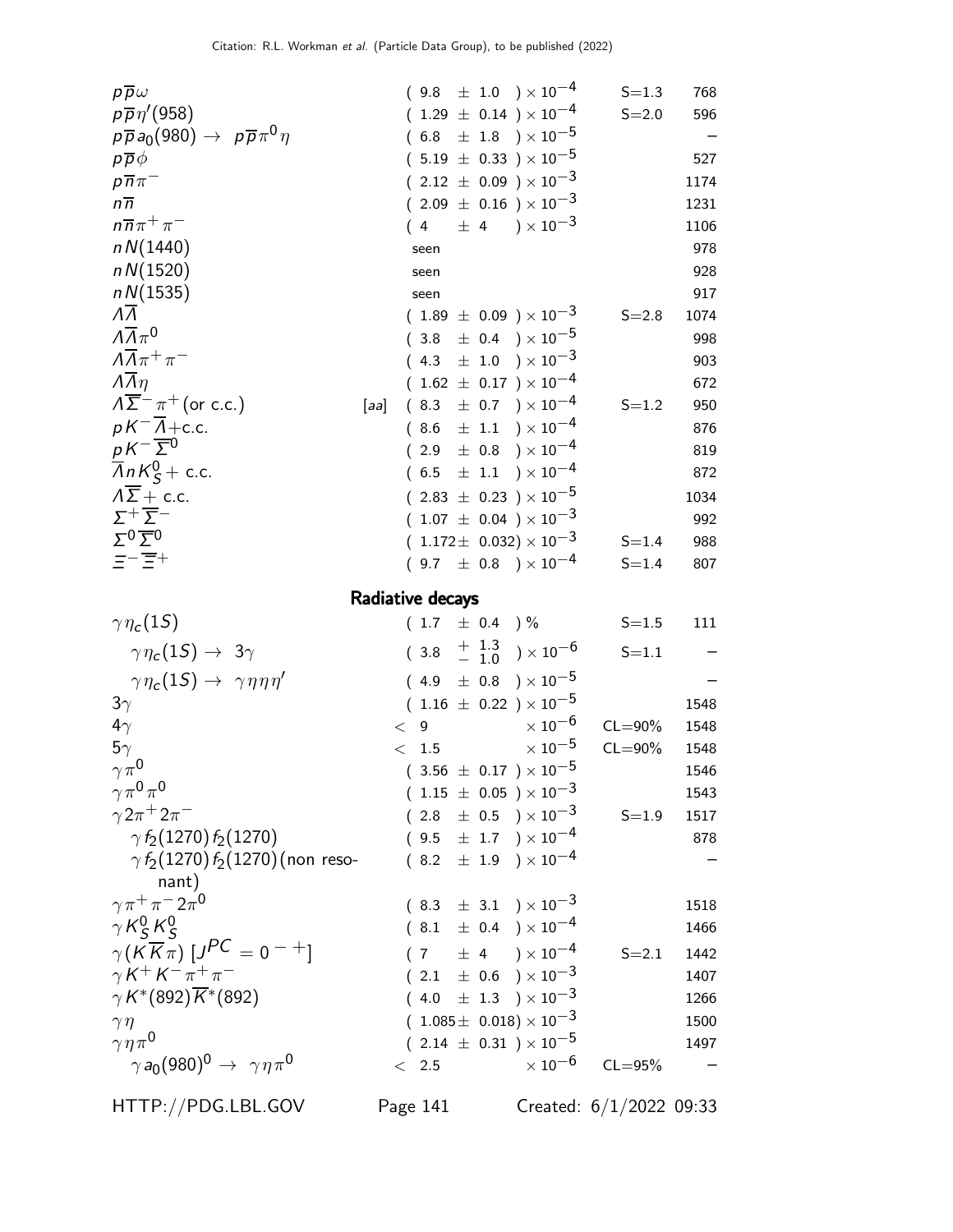| $\gamma a_2(1320)^0 \rightarrow \gamma \eta \pi^0$            | < 6.6  |          | $\times$ 10 <sup>-6</sup>                                                  | $CL = 95%$  |      |
|---------------------------------------------------------------|--------|----------|----------------------------------------------------------------------------|-------------|------|
| $\gamma \eta \pi \pi$                                         |        |          | $(6.1 \pm 1.0) \times 10^{-3}$                                             |             | 1487 |
| $\gamma \eta_2(1870) \rightarrow \gamma \eta \pi^+ \pi^-$     |        | (6.2)    | $\pm$ 2.4 ) $\times$ $10^{-4}$                                             |             |      |
| $\gamma\eta^{\prime}(958)$                                    |        |          | $(5.25 \pm 0.07) \times 10^{-3}$                                           | $S = 1.3$   | 1400 |
| $\gamma \rho \rho$                                            |        |          | $(4.5 \pm 0.8) \times 10^{-3}$                                             |             | 1340 |
| $\gamma \rho \omega$                                          | $\lt$  | 5.4      | $\times$ 10 <sup>-4</sup>                                                  | $CL = 90\%$ | 1338 |
| $\gamma \rho \phi$                                            |        | < 8.8    | $\times$ 10 $^{-5}$                                                        | $CL = 90\%$ | 1258 |
| $\gamma \omega \omega$                                        |        |          | $(1.61 \pm 0.33) \times 10^{-3}$                                           |             | 1336 |
| $\gamma \phi \phi$                                            |        |          | $(4.0 \pm 1.2) \times 10^{-4}$                                             | $S = 2.1$   | 1166 |
| $\gamma \eta (1405/1475) \rightarrow \gamma K K \pi$          |        | (2.8)    | $\pm$ 0.6 $)\times 10^{-3}$                                                | $S = 1.6$   | 1223 |
| $\gamma \eta (1405/1475) \rightarrow \gamma \gamma \rho^0$    |        | (7.8)    | $\pm$ 2.0 ) $\times$ 10 $^{-5}$                                            | $S = 1.8$   | 1223 |
| $\gamma \eta (1405/1475) \rightarrow \gamma \eta \pi^+ \pi^-$ |        |          | $(3.0 \pm 0.5) \times 10^{-4}$                                             |             |      |
| $\gamma \eta(1405/1475) \rightarrow \gamma \rho^0 \rho^0$     |        | 1.7      | $\pm$ 0.4 ) $\times$ $10^{-3}$                                             | $S = 1.3$   | 1223 |
| $\gamma \eta (1405/1475) \rightarrow \gamma \gamma \phi$      | $\lt$  | 8.2      | $\times$ 10 $^{-5}$                                                        | $CL = 95%$  |      |
| $\gamma \eta(1405) \rightarrow \gamma \gamma \gamma$          |        | < 2.63   | $\times$ 10 <sup>-6</sup>                                                  | $CL = 90\%$ |      |
| $\gamma\eta(1475) \rightarrow \gamma\gamma\gamma$             |        | $<$ 1.86 | $\times$ 10 $^{-6}$                                                        | $CL = 90\%$ |      |
| $\gamma \eta(1760) \rightarrow \gamma \rho^0 \rho^0$          |        |          | $(1.3 \pm 0.9) \times 10^{-4}$                                             |             | 1048 |
| $\gamma\eta(1760) \rightarrow \gamma\omega\omega$             |        |          | $(1.98 \pm 0.33) \times 10^{-3}$                                           |             |      |
| $\gamma\eta(1760) \rightarrow \gamma\gamma\gamma$             | < 4.80 |          | $\times$ 10 $^{-6}$                                                        | $CL = 90\%$ |      |
| $\gamma\eta(2225)$                                            |        |          | $(3.14 \frac{+}{-0.19}) \times 10^{-4}$                                    |             | 752  |
| $\gamma f_2(1270)$                                            |        |          | $(1.64 \pm 0.12) \times 10^{-3}$                                           | $S = 1.3$   | 1286 |
| $\gamma f_2(1270) \rightarrow \gamma K_S^0 K_S^0$             |        |          | $(2.58 \frac{+}{-0.22}) \times 10^{-5}$                                    |             |      |
| $\gamma f_1(1285)$                                            |        |          | $(6.1 \pm 0.8) \times 10^{-4}$                                             |             | 1283 |
| $\gamma f_0(1370) \rightarrow \gamma K \overline{K}$          |        |          | $(4.2 \pm 1.5) \times 10^{-4}$                                             |             |      |
| $\gamma f_0(1370) \rightarrow \gamma K_S^0 K_S^0$             |        |          | $(1.1 \pm 0.4) \times 10^{-5}$                                             |             |      |
| $\gamma f_1(1420) \rightarrow \gamma K K \pi$                 |        |          | $(7.9 \pm 1.3) \times 10^{-4}$                                             |             | 1220 |
| $\gamma f_0(1500) \rightarrow \gamma \pi \pi$                 |        |          | $(1.09 \pm 0.24) \times 10^{-4}$                                           |             | 1183 |
| $\gamma f_0(1500) \rightarrow \gamma \eta \eta$               |        |          | $(1.7 \t + 0.6 \t) \times 10^{-5}$                                         |             |      |
| $\gamma f_0(1500) \rightarrow \gamma K_S^0 K_S^0$             |        |          | $(1.59 \begin{array}{cc} + & 0.24 \\ - & 0.60 \end{array}) \times 10^{-5}$ |             |      |
| $\gamma f_1(1510) \rightarrow \gamma \eta \pi^+ \pi^-$        |        |          | $(4.5 \pm 1.2) \times 10^{-4}$                                             |             |      |
| $\gamma f'_{2}(1525)$                                         |        |          | $(5.7 \frac{+}{-} 0.8 \over 0.5) \times 10^{-4}$                           | $S=1.5$     | 1177 |
| $\gamma f_2(1525) \rightarrow \gamma K_S^0 K_S^0$             |        | (8.0)    | $^{+~}_{-~~0.5}$ $^{+~0.7}_{-~0.5}$ $^{+~0.7}_{-~0.5}$                     |             |      |
|                                                               |        |          |                                                                            |             |      |
| $\gamma f_2'(1525) \rightarrow \gamma \eta \eta$              |        |          | $(3.4 \pm 1.4) \times 10^{-5}$                                             |             |      |
| $\gamma f_2(1640) \rightarrow \gamma \omega \omega$           |        |          | $(2.8 \pm 1.8) \times 10^{-4}$                                             |             |      |
| $\gamma f_0(1710) \rightarrow \gamma \pi \pi$                 |        | (3.8)    | $\pm$ 0.5 $)\times10^{-4}$                                                 |             |      |
| $\gamma f_0(1710) \rightarrow \gamma K \overline{K}$          |        | (9.5)    | $^{+\hspace{+0.4em}1.0}_{-\hspace{+0.4em}0.5}$ ) $\times$ 10 $^{-4}$       | $S = 1.5$   | 1075 |
| $\gamma f_0(1710) \rightarrow \gamma \omega \omega$           |        |          | $(3.1 \pm 1.0) \times 10^{-4}$                                             |             |      |
| $\gamma f_0(1710) \rightarrow \gamma \eta \eta$               |        |          | $(2.4 + \frac{1.2}{0.7}) \times 10^{-4}$                                   |             |      |
| $\gamma f_0(1710) \rightarrow \gamma \omega \phi$             |        |          | $(2.5 \pm 0.6) \times 10^{-4}$                                             |             |      |
|                                                               |        |          |                                                                            |             |      |

HTTP://PDG.LBL.GOV Page 142 Created: 6/1/2022 09:33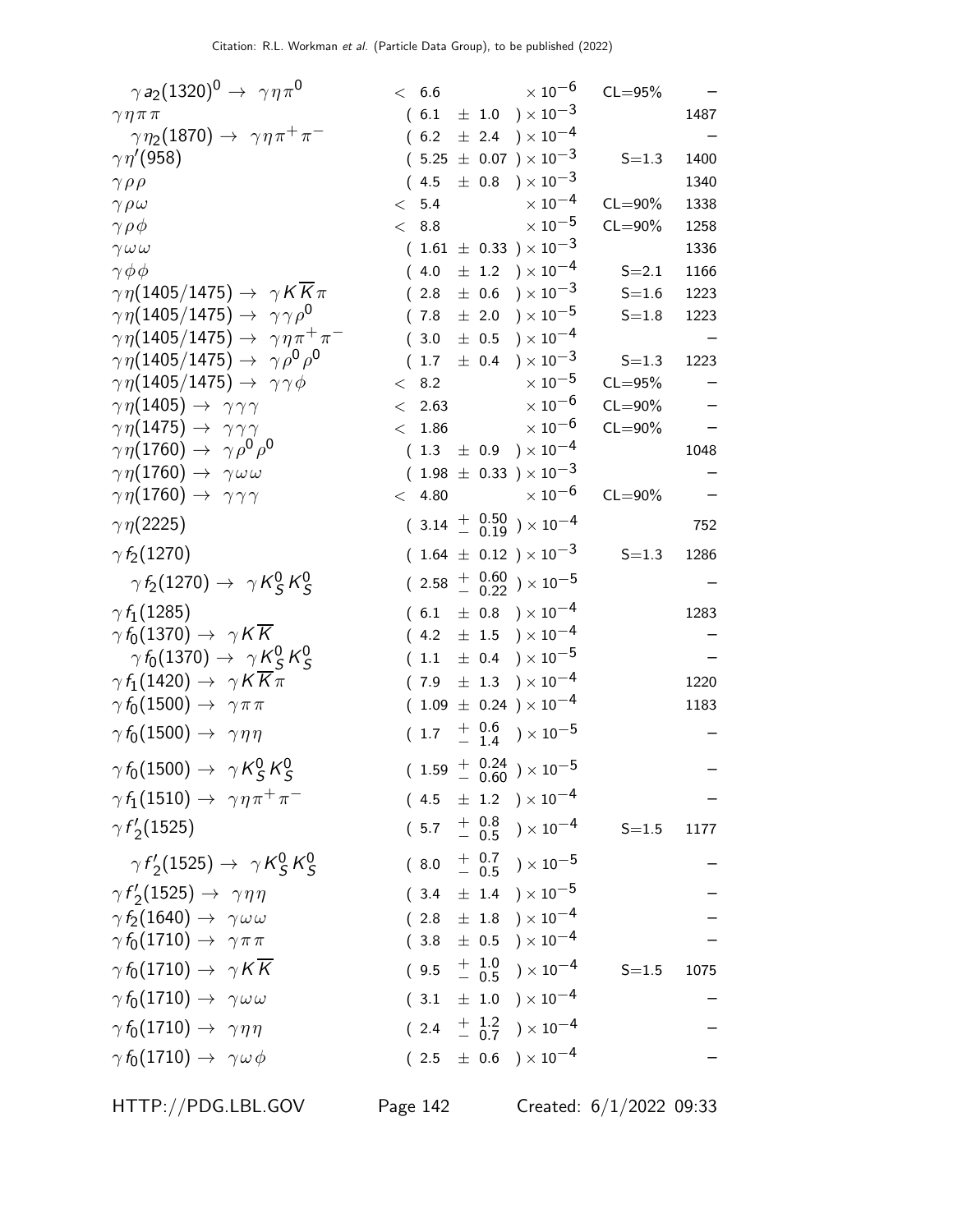| $\gamma f_0(1750) \rightarrow \gamma K_S^0 K_S^0$     |                    |       |  | $(1.11 + \begin{array}{c} 0.20 \\ - 0.33 \end{array}) \times 10^{-5}$ |             |      |
|-------------------------------------------------------|--------------------|-------|--|-----------------------------------------------------------------------|-------------|------|
| $\gamma f_2(1810) \rightarrow \gamma \eta \eta$       |                    |       |  | $(5.4 + \frac{3.5}{2.4}) \times 10^{-5}$                              |             |      |
| $\gamma f_2(1910) \rightarrow \gamma \omega \omega$   |                    |       |  | $(2.0 \pm 1.4) \times 10^{-4}$                                        |             |      |
| $\gamma f_2(1950) \rightarrow$                        |                    |       |  | $(7.0 \pm 2.2) \times 10^{-4}$                                        |             |      |
| $\gamma K^*(892)\overline{K}^*(892)$                  |                    |       |  |                                                                       |             |      |
| $\gamma f_4(2050)$                                    |                    |       |  | $(2.7 \pm 0.7) \times 10^{-3}$                                        |             | 891  |
| $\gamma f_0(2100) \rightarrow \gamma \eta \eta$       |                    |       |  | $(1.13 + 0.60) \times 10^{-4}$                                        |             |      |
| $\gamma f_0(2100) \rightarrow \gamma \pi \pi$         |                    |       |  | $(6.2 \pm 1.0) \times 10^{-4}$                                        |             |      |
| $\gamma f_0(2200) \rightarrow \gamma K K$             |                    |       |  | $(5.9 \pm 1.3) \times 10^{-4}$                                        |             |      |
| $\gamma f_0(2200) \rightarrow \gamma K_S^0 K_S^0$     |                    |       |  | $(2.72 + 0.19 + 0.50) \times 10^{-4}$                                 |             |      |
| $\gamma f_J(2220) \rightarrow \gamma \pi \pi$         |                    | < 3.9 |  | $\times$ 10 $^{-5}$                                                   | $CL = 90\%$ |      |
| $\gamma f_J(2220) \rightarrow \gamma K \overline{K}$  |                    | < 4.1 |  | $\times$ 10 $^{-5}$                                                   | $CL = 90\%$ |      |
| $\gamma f_I(2220) \rightarrow \gamma p \overline{p}$  |                    |       |  | $(1.5 \pm 0.8) \times 10^{-5}$                                        |             |      |
| $\gamma f_0(2330) \rightarrow \gamma K_S^0 K_S^0$     |                    |       |  | $(4.9 \pm 0.7) \times 10^{-5}$                                        |             |      |
| $\gamma f_2(2340) \rightarrow \gamma \eta \eta$       |                    |       |  | $(5.6 \tfrac{+}{-} \tfrac{2.4}{2.2}) \times 10^{-5}$                  |             |      |
| $\gamma f_2(2340) \rightarrow \gamma K_S^0 K_S^0$     |                    |       |  | $(5.5 \tfrac{+4.0}{-1.5}) \times 10^{-5}$                             |             |      |
| $\gamma X(1835) \rightarrow \gamma \pi^+ \pi^- \eta'$ |                    |       |  | $(2.7 + 0.6 \n- 0.8) \times 10^{-4}$                                  | $S = 1.6$   | 1006 |
| $\gamma X(1835) \rightarrow \gamma p \overline{p}$    |                    |       |  | $(7.7 \tfrac{+1.5}{-0.9}) \times 10^{-5}$                             |             |      |
| $\gamma X(1835) \rightarrow \gamma K_S^0 K_S^0 \eta$  |                    |       |  | $(3.3 + 2.0 + 1.3) \times 10^{-5}$                                    |             |      |
| $\gamma X(1835) \rightarrow \gamma \gamma \gamma$     |                    |       |  | $< 3.56$ $\times 10^{-6}$                                             | $CL = 90\%$ |      |
| $\gamma X(1835) \rightarrow \gamma 3(\pi^+\pi^-)$     |                    |       |  | $(2.4 + \frac{0.7}{0.8}) \times 10^{-5}$                              |             |      |
| $\gamma X(2370) \rightarrow \gamma K^+ K^- \eta'$     |                    | (1.8) |  | $\pm$ 0.7 ) $\times\,10^{-5}$                                         |             |      |
| $\gamma X(2370) \rightarrow \gamma K_S^0 K_S^0 \eta'$ |                    |       |  | $(1.2 \pm 0.5) \times 10^{-5}$                                        |             |      |
| $\gamma X(2370) \rightarrow \gamma \eta \eta \eta'$   | $\lt$              | 9.2   |  | $\times$ 10 <sup>-6</sup>                                             | $CL = 90\%$ |      |
| $\gamma p \overline{p}$                               |                    |       |  | $(3.8 \pm 1.0) \times 10^{-4}$                                        |             | 1232 |
| $\gamma p \overline{p} \pi^+ \pi^-$                   |                    | < 7.9 |  | $\times$ $10^{-4}$                                                    | $CL = 90\%$ | 1107 |
| $\gamma \Lambda \overline{\Lambda}$                   |                    | < 1.3 |  | $\times$ 10 <sup>-4</sup>                                             | $CL = 90\%$ | 1074 |
| $\gamma A \rightarrow \gamma$ invisible               | [kkaa] < 1.7       |       |  | $\times$ 10 $^{-6}$                                                   | $CL = 90\%$ |      |
| $\gamma A^0 \rightarrow \gamma \mu^+ \mu^-$           | [llaa] < 5         |       |  | $\times$ 10 $^{-6}$                                                   | $CL = 90\%$ |      |
|                                                       | Dalitz decays      |       |  |                                                                       |             |      |
| $\pi^{0} e^{+} e^{-}$                                 |                    |       |  | $(7.6 \pm 1.4) \times 10^{-7}$                                        |             | 1546 |
| $\eta e^+ e^-$                                        |                    |       |  | $(1.42 \pm 0.08) \times 10^{-5}$                                      |             | 1500 |
| $\eta'(958) e^+ e^-$                                  |                    |       |  | $(6.59 \pm 0.18) \times 10^{-5}$                                      |             | 1400 |
| $\eta U \rightarrow \eta e^+ e^-$                     | [nnaa] < 9.11      |       |  | $\times$ 10 $^{-7}$                                                   | $CL = 90\%$ |      |
| $\eta'(958) U \to \eta'(958) e^+ e^-$                 | [ $nnaa$ ] $<$ 2.0 |       |  | $\times$ 10 <sup>-7</sup>                                             | $CL = 90\%$ |      |
| $\phi e^+ e^-$                                        |                    | < 1.2 |  | $\times$ 10 $^{-7}$                                                   | $CL = 90\%$ | 1381 |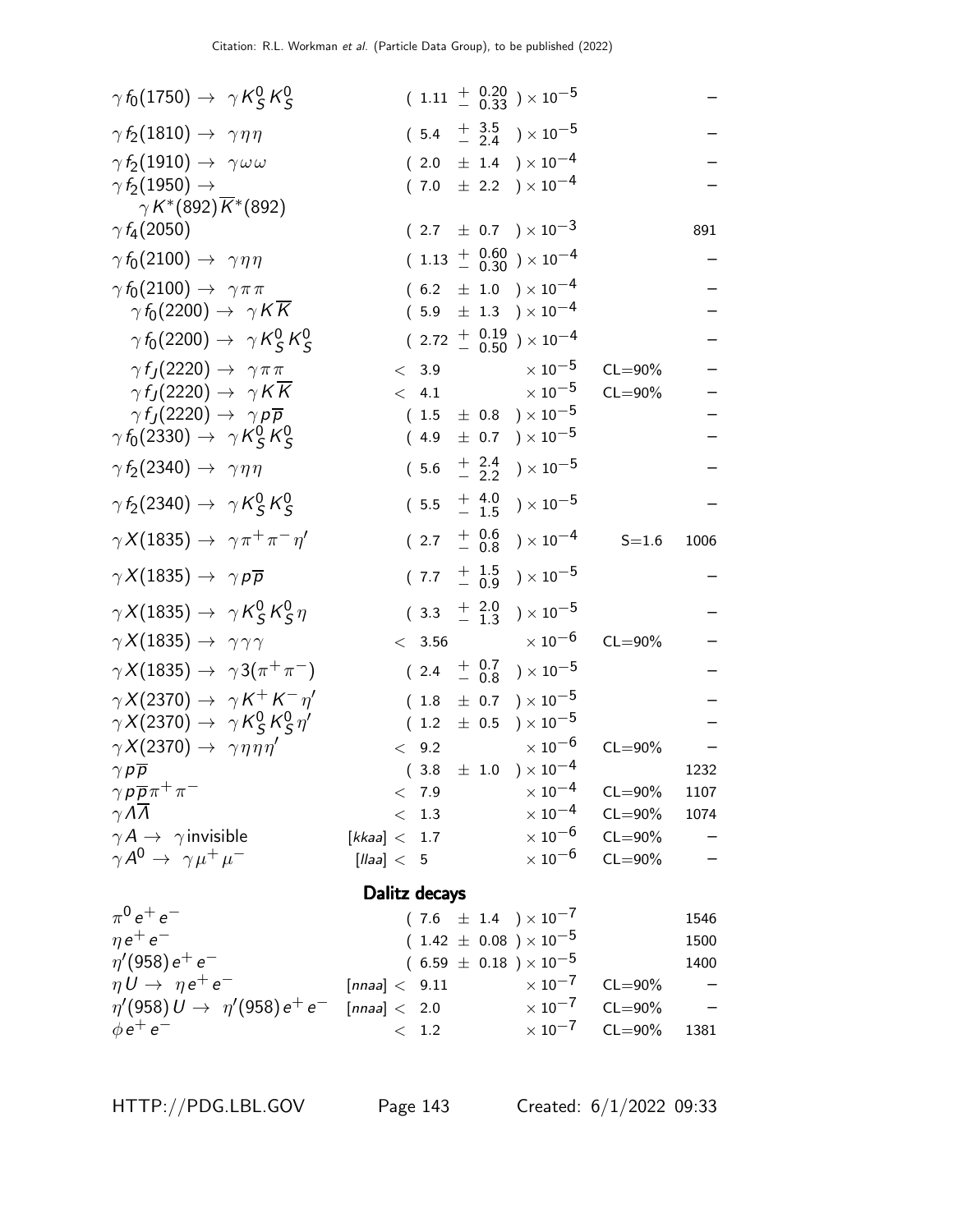### Weak decays

| $D^- e^+ \nu_e + c.c.$                        | < 7.1         | $\times 10^{-8}$ CL=90%          | 984 |
|-----------------------------------------------|---------------|----------------------------------|-----|
| $\overline{D}^0 e^+ e^- +$ c.c.               | < 8.5         | $\times$ 10 <sup>-8</sup> CL=90% | 987 |
| $D_{s}^{-} e^{+} \nu_{e} +$ c.c.              | < 1.3         | $\times 10^{-6}$ CL=90%          | 923 |
| $D_{c}^{*-}e^{+}\nu_{e}$ + c.c.               | < 1.8         | $\times 10^{-6}$ CL=90%          | 828 |
| $D^{-} \pi^{+} +$ c.c.                        | < 7.5         | $\times 10^{-5}$ CL=90%          | 977 |
| $\overline{D}{}^0 \overline{K}{}^0 +$ c.c.    | < 1.7         | $\times$ 10 <sup>-4</sup> CL=90% | 898 |
| $\overline{D}{}^0 \overline{K}{}^{*0}$ + c.c. | $\langle$ 2.5 | $\times 10^{-6}$ CL=90%          | 670 |
| $D_{\rm s}^{-} \pi^{+}$ + c.c.                | < 1.3         | $\times 10^{-4}$ CL=90%          | 915 |
| $D_{s}^{-} \rho^{+} +$ c.c.                   | $\langle$ 1.3 | $\times$ 10 <sup>-5</sup> CL=90% | 663 |

### Charge conjugation  $(C)$ , Parity  $(P)$ , Lepton Family number (LF) violating modes

| $\gamma\gamma$                                                                |            |             | < 2.7        |                     | $\times$ 10 <sup>-7</sup> CL=90% | 1548 |
|-------------------------------------------------------------------------------|------------|-------------|--------------|---------------------|----------------------------------|------|
|                                                                               | $\epsilon$ |             | < 1.4        | $\times$ 10 $^{-6}$ | $CL = 90\%$                      | 1381 |
| $\begin{array}{l} \gamma \phi \\ e^\pm \mu^\mp \\ e^\pm \tau^\mp \end{array}$ | LF         |             | < 1.6        |                     | $\times 10^{-7}$ CL=90%          | 1547 |
|                                                                               | IF         |             | < 7.5        |                     | $\times$ 10 <sup>-8</sup> CL=90% | 1039 |
| $\mu^{\pm} \tau^{\mp}$                                                        | LF         |             | $\rm <$ 2.0  |                     | $\times$ 10 <sup>-6</sup> CL=90% | 1035 |
| $\Lambda_c^+ e^- + c.c.$                                                      |            |             | < 6.9        |                     | $\times$ 10 <sup>-8</sup> CL=90% |      |
|                                                                               |            |             | Other decays |                     |                                  |      |
| invisible                                                                     |            | $\langle 7$ |              | $\times$ 10 $^{-4}$ | $CL = 90\%$                      |      |

 $\chi_{c0}(1P)$ 

$$
\iota^G(\jmath^{PC})=0^+(0^{++})
$$

Mass  $m = 3414.71 \pm 0.30$  MeV Full width  $Γ = 10.8 ± 0.6$  MeV

| $\chi_{c0}(1P)$ DECAY MODES                                                                                     | Fraction $(\Gamma_i/\Gamma)$              | Scale factor/ $p$<br>Confidence level (MeV/c) |      |
|-----------------------------------------------------------------------------------------------------------------|-------------------------------------------|-----------------------------------------------|------|
| <b>Hadronic decays</b>                                                                                          |                                           |                                               |      |
| $2(\pi^+\pi^-)$                                                                                                 | $(2.34 \pm 0.18)$ %                       |                                               | 1679 |
| $\rho^{0} \pi^{+} \pi^{-}$                                                                                      | $(9.1 \pm 2.9) \times 10^{-3}$            |                                               | 1607 |
| $f_0(980) f_0(980)$                                                                                             | $(6.6 \pm 2.1) \times 10^{-4}$            |                                               | 1391 |
| $\pi^+ \pi^- \pi^0 \pi^0$                                                                                       | $(3.3 \pm 0.4)$ %                         |                                               | 1680 |
| $\rho^+ \pi^- \pi^0 + \text{c.c.}$<br>4 $\pi^0$                                                                 | $(2.9 \pm 0.4)$ %                         |                                               | 1607 |
|                                                                                                                 | $(3.3 \pm 0.4) \times 10^{-3}$            |                                               | 1681 |
| $\pi^{+}\pi^{-} K^{+} K^{-}$                                                                                    | $(1.81 \pm 0.14)$ %                       |                                               | 1580 |
| $K_0^*(1430)^0 \overline{K}_0^*(1430)^0 \rightarrow$<br>$\pi^{+}\pi^{-}$ K <sup>+</sup> K <sup>-</sup>          | $(9.8 \tfrac{+4.0}{2.8}) \times 10^{-4}$  |                                               |      |
| $K_0^*(1430)^0 \overline{K}_2^*(1430)^0$ + c.c. $\rightarrow$<br>$\pi^{+}\pi^{-}$ K <sup>+</sup> K <sup>-</sup> | $(8.0 \tfrac{+2.0}{-2.4}) \times 10^{-4}$ |                                               |      |
| $K_1(1270)^+ K^- +$ c.c. $\rightarrow$<br>$\pi^{+}\pi^{-}$ K <sup>+</sup> K <sup>-</sup>                        | $(6.3 \pm 1.9) \times 10^{-3}$            |                                               |      |

HTTP://PDG.LBL.GOV Page 144 Created: 6/1/2022 09:33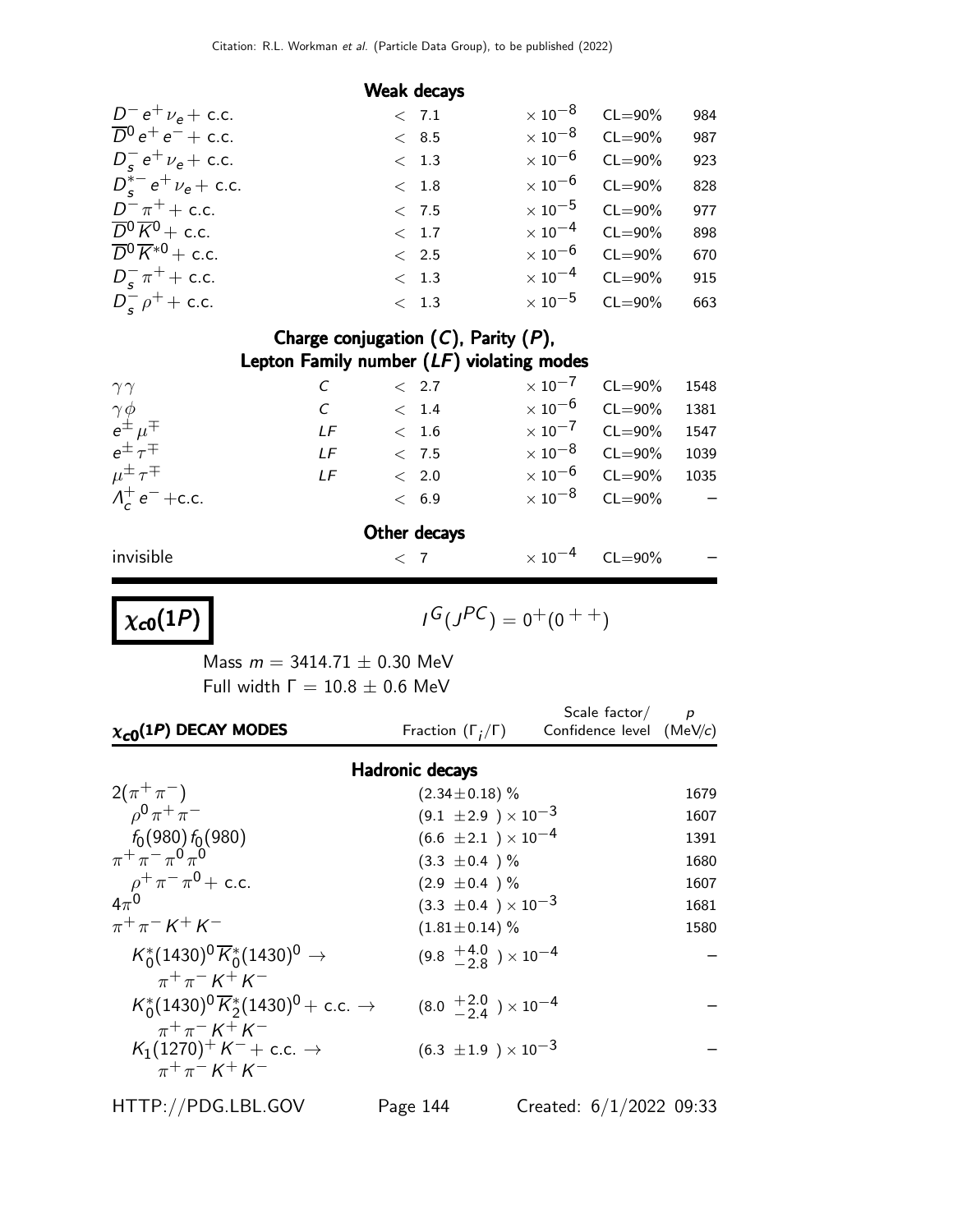| $K_1(1400)^+ K^- +$ c.c. $\rightarrow$<br>$\pi^{+}\pi^{-} K^{+} K^{-}$       | < 2.7               | $\times$ 10 <sup>-3</sup>                 | $CL = 90\%$ |      |
|------------------------------------------------------------------------------|---------------------|-------------------------------------------|-------------|------|
| $f_0(980) f_0(980)$                                                          |                     | $(1.6 \tfrac{+1.0}{-0.9}) \times 10^{-4}$ |             | 1391 |
| $f_0(980) f_0(2200)$                                                         |                     | $(7.9 \tfrac{+2.0}{-2.5}) \times 10^{-4}$ |             | 586  |
| $f_0(1370) f_0(1370)$                                                        | < 2.7               | $\times$ 10 $^{-4}$                       | $CL = 90\%$ | 1019 |
| $f_0(1370) f_0(1500)$                                                        | < 1.7               | $\times$ 10 $^{-4}$                       | $CL = 90\%$ | 920  |
| $f_0(1370) f_0(1710)$                                                        |                     | $(6.7 \frac{+3.5}{-2.3}) \times 10^{-4}$  |             | 740  |
| $f_0(1500) f_0(1370)$                                                        | < 1.3               | $\times$ 10 $^{-4}$                       | $CL = 90\%$ | 920  |
| $f_0(1500) f_0(1500)$                                                        | < 5                 | $\times$ $10^{-5}$                        | $CL = 90\%$ | 804  |
| $f_0(1500) f_0(1710)$                                                        | < 7                 | $\times$ 10 $^{-5}$                       | $CL = 90\%$ | 581  |
| $K^+ K^- \pi^+ \pi^- \pi^0$                                                  |                     | $(8.6 \pm 0.9) \times 10^{-3}$            |             | 1545 |
| $K_S^0 K^{\pm} \pi^{\mp} \pi^+ \pi^-$                                        |                     | $(4.2 \pm 0.4) \times 10^{-3}$            |             | 1543 |
| $K^+ K^- \pi^0 \pi^0$                                                        |                     | $(5.6 \pm 0.9) \times 10^{-3}$            |             | 1582 |
| $K^+\pi^-\overline{K}{}^0\pi^0$ + c.c.                                       | $(2.49 \pm 0.33)$ % |                                           |             | 1581 |
| $\rho^+ K^- K^0 + c.c.$                                                      | $(1.21 \pm 0.21)$ % |                                           |             | 1458 |
| $K^*(892)^- K^+ \pi^0 \rightarrow$<br>$K^+\pi^-\overline{K}{}^0\pi^0$ + c.c. |                     | $(4.6 \pm 1.2) \times 10^{-3}$            |             |      |
| $K_S^0 K_S^0 \pi^+ \pi^-$                                                    |                     | $(5.7 \pm 1.1) \times 10^{-3}$            |             | 1579 |
| $K^+ K^- \eta \pi^0$                                                         |                     | $(3.0 \pm 0.7) \times 10^{-3}$            |             | 1468 |
| $3(\pi^{+}\pi^{-})$                                                          | $(1.20 \pm 0.18)$ % |                                           |             | 1633 |
| $\overrightarrow{K}$ + $\overline{K}$ * (892) <sup>0</sup> $\pi$ – + c.c.    |                     | $(7.5 \pm 1.6) \times 10^{-3}$            |             | 1523 |
| $K^*(892)^0 \overline{K}^*(892)^0$                                           |                     | $(1.7 \pm 0.6) \times 10^{-3}$            |             | 1456 |
| $\pi\,\pi$                                                                   |                     | $(8.51 \pm 0.33) \times 10^{-3}$          |             | 1702 |
| $\pi^0\eta$                                                                  | < 1.8               | $\times$ 10 $^{-4}$                       |             | 1661 |
| $\pi^0\eta'$                                                                 | < 1.1               | $\times$ 10 $^{-3}$                       |             | 1570 |
| $\pi^0 \eta_c$                                                               | < 1.6               | $\times$ 10 $^{-3}$                       | $CL = 90\%$ | 383  |
| $\eta\eta$                                                                   |                     | $(3.01 \pm 0.19) \times 10^{-3}$          |             | 1617 |
| $\eta\eta'$                                                                  |                     | $(9.1 \pm 1.1) \times 10^{-5}$            |             | 1521 |
| $\eta' \eta'$                                                                |                     | $(2.17\pm0.12)\times10^{-3}$              |             | 1413 |
| $\omega\,\omega$                                                             |                     | $(9.7 \pm 1.1) \times 10^{-4}$            |             | 1517 |
| $\omega\,\phi$                                                               |                     | $(1.41 \pm 0.13) \times 10^{-4}$          |             | 1447 |
| $\omega K^+ K^-$                                                             |                     | $(1.94 \pm 0.21) \times 10^{-3}$          |             | 1457 |
| $K^+ K^-$                                                                    |                     | $(6.05 \pm 0.31) \times 10^{-3}$          |             | 1634 |
| $K_S^0 K_S^0$                                                                |                     | $(3.16 \pm 0.17) \times 10^{-3}$          |             | 1633 |
| $\pi^+\pi^-\eta$                                                             | < 2.0               | $\times$ $10^{-4}$                        | $CL = 90\%$ | 1651 |
| $\pi^+\pi^-\eta^{\prime}$                                                    | < 4                 | $\times$ $10^{-4}$                        | $CL = 90\%$ | 1560 |
| $\overline{K}{}^0 K^+ \pi^-$ + c.c.                                          | < 9                 | $\times$ 10 $^{-5}$                       | $CL = 90\%$ | 1610 |
| $K^+ K^- \pi^0$                                                              | < 6                 | $\times$ 10 $^{-5}$                       | $CL = 90\%$ | 1611 |
| $K^+ K^- \eta$                                                               | < 2.3               | $\times$ $10^{-4}$                        | $CL = 90\%$ | 1512 |
| $K^+ K^- K^0_S K^0_S$                                                        |                     | $(1.4 \pm 0.5) \times 10^{-3}$            |             | 1331 |
| $K_S^0 K_S^0 K_S^0 K_S^0$                                                    |                     | $(5.8 \pm 0.5) \times 10^{-4}$            |             | 1327 |
| $K^{+}K^{-}K^{+}K^{-}$                                                       |                     | $(2.82 \pm 0.29) \times 10^{-3}$          |             | 1333 |

HTTP://PDG.LBL.GOV Page 145 Created: 6/1/2022 09:33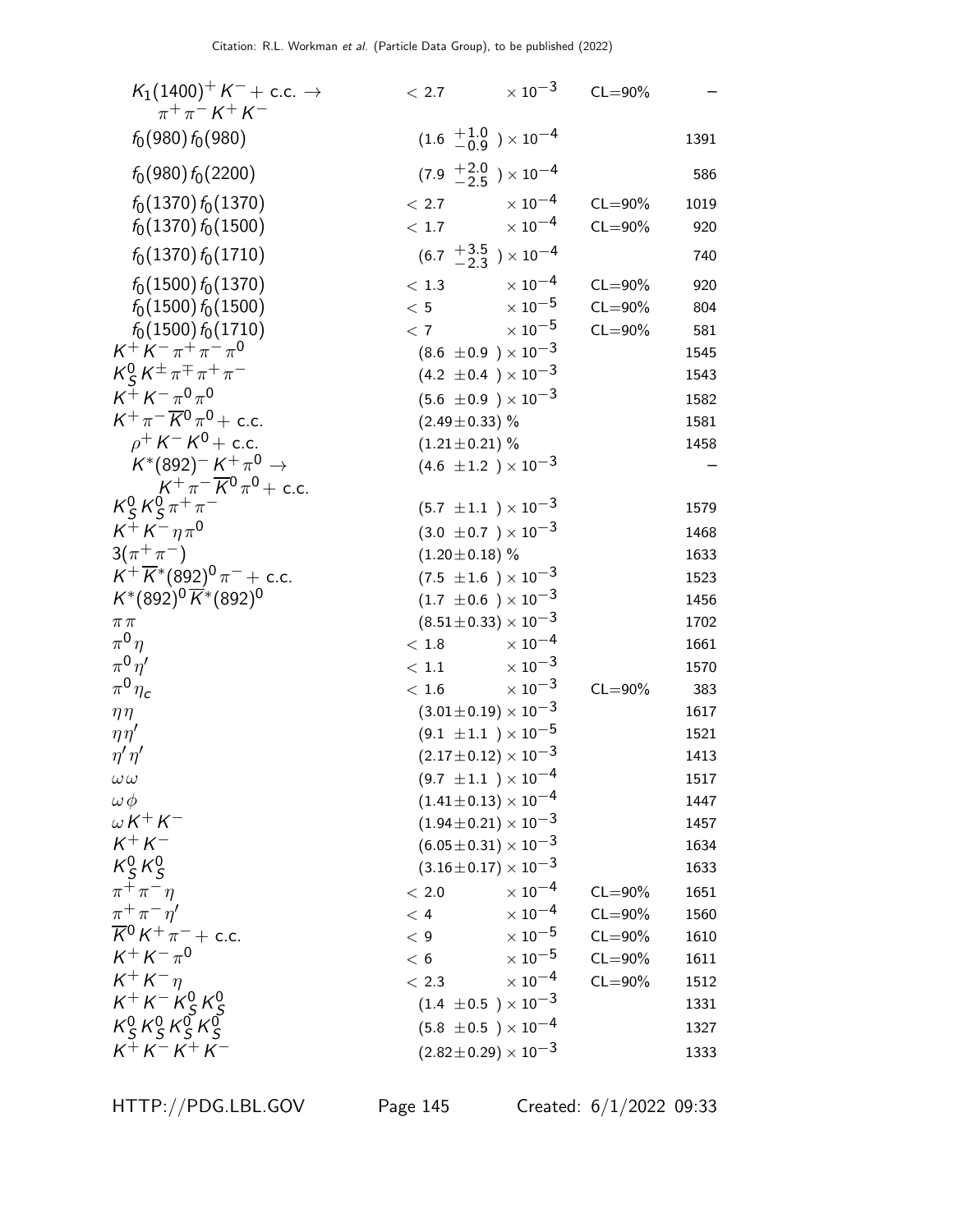| $K^+ K^- \phi$                                                                     | $(9.7 \pm 2.5) \times 10^{-4}$       |             | 1381 |
|------------------------------------------------------------------------------------|--------------------------------------|-------------|------|
| $\overline{K}{}^0 K^+ \pi^- \phi + \text{c.c.}$                                    | $(3.7 \pm 0.6) \times 10^{-3}$       |             | 1326 |
| $K^+ K^- \pi^0 \phi$                                                               | $(1.90\pm0.35)\times10^{-3}$         |             | 1329 |
| $\phi \pi^+ \pi^- \pi^0$                                                           | $(1.18\!\pm\!0.15)\times10^{-3}$     |             | 1525 |
| $\phi \phi$                                                                        | $(8.0 \pm 0.7) \times 10^{-4}$       |             | 1370 |
| $\phi \phi \eta$                                                                   | $(8.4 \pm 1.0) \times 10^{-4}$       |             | 1100 |
| $p\overline{p}$                                                                    | $(2.21 \pm 0.08) \times 10^{-4}$     |             | 1426 |
| $p\overline{p}\pi^0$                                                               | $(7.0 \pm 0.7) \times 10^{-4}$       | $S = 1.3$   | 1379 |
| $p\overline{p}\eta$                                                                | $(3.5 \pm 0.4) \times 10^{-4}$       |             | 1187 |
| $p\overline{p}\omega$                                                              | $(5.2 \pm 0.6) \times 10^{-4}$       |             | 1043 |
| $p\overline{p}\phi$                                                                | $(6.0 \pm 1.4) \times 10^{-5}$       |             | 876  |
| $p\overline{p}\pi^+\pi^-$                                                          | $(2.1 \pm 0.7) \times 10^{-3}$       | $S = 1.4$   | 1320 |
| $p\overline{p}\pi^0\pi^0$                                                          | $(1.04\pm0.28)\times10^{-3}$         |             | 1324 |
| $p\overline{p}K^+K^-$ (non-resonant)                                               | $(1.22 \!\pm\! 0.26) \times 10^{-4}$ |             | 890  |
| $p\overline{p}K_S^0K_S^0$                                                          | $\times$ 10 $^{-4}$<br>< 8.8         | $CL = 90\%$ | 884  |
| $p\overline{n}\pi^-$                                                               | $(1.27 \pm 0.11) \times 10^{-3}$     |             | 1376 |
| $\overline{p}n\pi^+$                                                               | $(1.37 \pm 0.12) \times 10^{-3}$     |             | 1376 |
| $p\overline{n}\pi^{-}\pi^{0}$                                                      | $(2.34\pm0.21)\times10^{-3}$         |             | 1321 |
| $\overline{p}n\pi^+\pi^0$                                                          | $(2.21 \pm 0.18) \times 10^{-3}$     |             | 1321 |
| $\overline{\Lambda}$                                                               | $(3.59\!\pm\!0.15)\times10^{-4}$     |             | 1292 |
| $\Lambda \overline{\Lambda} \pi^+ \pi^-$                                           | $(1.18\!\pm\!0.13)\times10^{-3}$     |             | 1153 |
| $\sqrt{\Lambda}\pi^+\pi^-$ (non-resonant)                                          | $\times$ 10 <sup>-4</sup><br>< 5     | $CL = 90\%$ | 1153 |
| $\Sigma(1385)^{+} \overline{\Lambda}\pi^{-}$ + c.c.                                | $\times$ 10 <sup>-4</sup><br>< 5     | $CL = 90\%$ | 1083 |
| $\Sigma(1385)^{-}\overline{A}\pi^{+} + \text{c.c.}$                                | $\times$ 10 <sup>-4</sup><br>< 5     | $CL = 90\%$ | 1083 |
| $K^+\overline{p}A$ + c.c.                                                          | $(1.25 \pm 0.12) \times 10^{-3}$     | $S = 1.3$   | 1132 |
| $nK_{\mathsf{S}}^0\overline{\Lambda}$ + c.c.                                       | $(6.6 \pm 0.5) \times 10^{-4}$       |             | 1129 |
| $K^*(892)^+\overline{p}A + c.c.$                                                   | $(4.8 \pm 0.9) \times 10^{-4}$       |             | 845  |
| $K^+\overline{p}A(1520) + c.c.$                                                    | $(2.9 \pm 0.7) \times 10^{-4}$       |             | 859  |
| $\Lambda(1520)\overline{\Lambda}(1520)$                                            | $(3.1 \pm 1.2) \times 10^{-4}$       |             | 780  |
| $\sum 0 \overline{\sum} 0$                                                         | $(4.68\!\pm\!0.32)\times10^{-4}$     |             | 1222 |
| $\label{eq:2.1} \Sigma^+ \overline{\rho} \, \mathit{K}^0_S + \text{ c.c.}$         | $(3.52 \pm 0.27) \times 10^{-4}$     |             | 1089 |
| $\Sigma^0 \overline{\rho} K^+ +$ c.c.                                              | $(3.03\!\pm\!0.20)\times10^{-4}$     |             | 1090 |
| $\Sigma^+ \overline{\Sigma}^-$                                                     | $(4.6 \pm 0.8) \times 10^{-4}$       | $S = 2.6$   | 1225 |
| $\Sigma^{-}$ $\overline{\Sigma}$ <sup>+</sup>                                      | $(5.1 \pm 0.5) \times 10^{-4}$       |             | 1217 |
| $\Sigma(1385)^{+}\overline{\Sigma}(1385)^{-}$                                      | $(1.6 \pm 0.6) \times 10^{-4}$       |             | 1001 |
| $\Sigma(1385)^{-}$ $\overline{\Sigma}(1385)^{+}$                                   | $(2.3 \pm 0.7) \times 10^{-4}$       |             | 1001 |
| $K^-\Lambda \overline{\Xi^+} + \text{c.c.}$<br>$\overline{\Xi^0 \overline{\Xi^0}}$ | $(1.94\!\pm\!0.35)\times10^{-4}$     |             | 873  |
|                                                                                    | $(3.1 \pm 0.8) \times 10^{-4}$       |             | 1089 |
| $=-\overline{\Xi}+$                                                                | $(4.8 \pm 0.7) \times 10^{-4}$       |             | 1081 |
| $\eta_c \pi^+ \pi^-$                                                               | $\times$ 10 <sup>-4</sup><br>< 7     | $CL = 90\%$ | 307  |
|                                                                                    | Radiative decays                     |             |      |
|                                                                                    |                                      |             |      |
| $\gamma J/\psi(1S)$                                                                | $(1.40 \pm 0.05)$ %                  |             | 303  |
| $\gamma \rho^0$                                                                    | $\times$ 10 $^{-6}$<br>< 9           | $CL = 90\%$ | 1619 |

HTTP://PDG.LBL.GOV Page 146 Created: 6/1/2022 09:33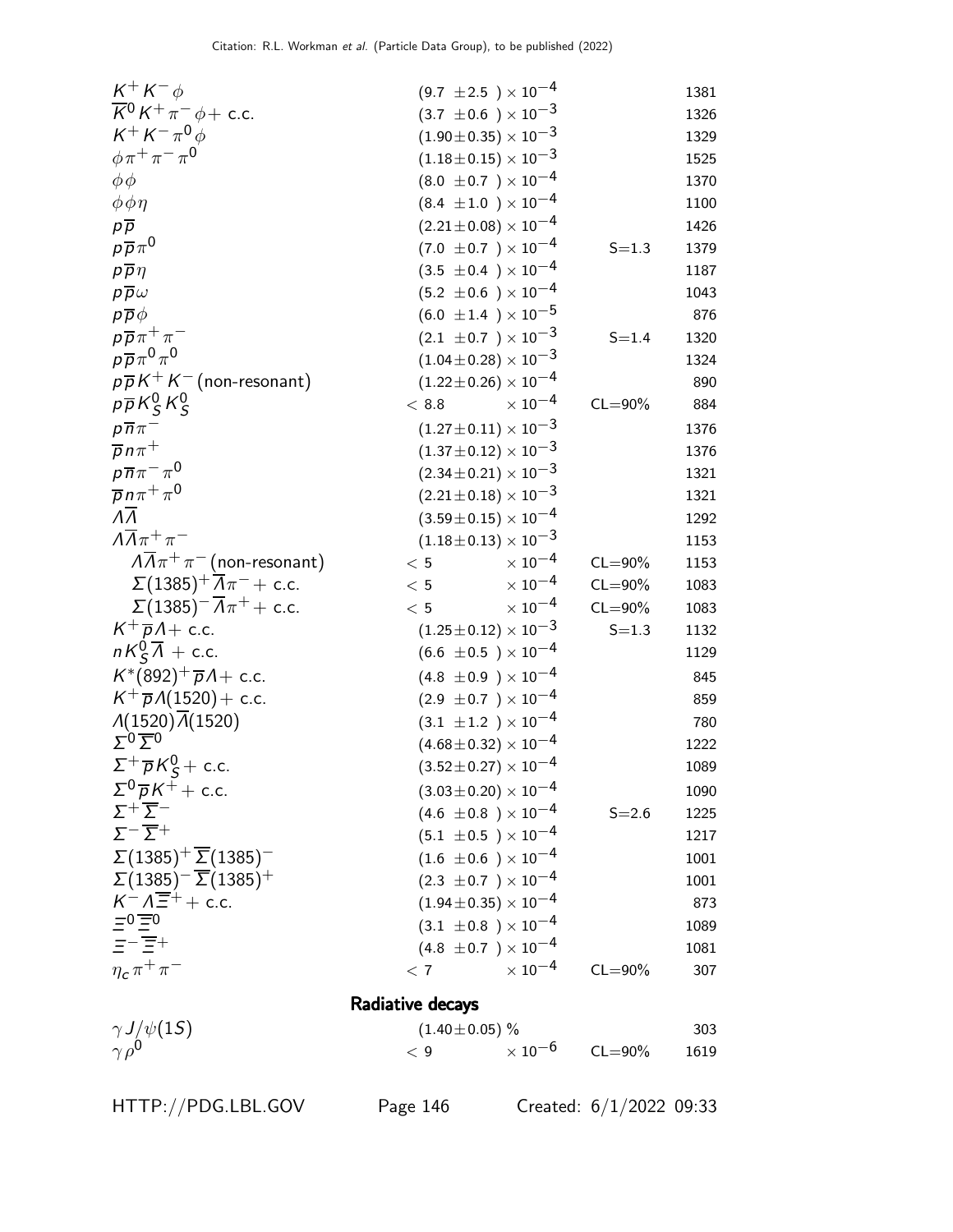| $\gamma \omega$          | $\rm < 8$ | $\times$ 10 $^{-6}$          | $CL = 90\%$ | 1618 |
|--------------------------|-----------|------------------------------|-------------|------|
| $\gamma \phi$            | $\lt 6$   | $\times$ 10 $^{-6}$          | $CL = 90\%$ | 1555 |
| $\gamma\gamma$           |           | $(2.04\pm0.09)\times10^{-4}$ |             | 1707 |
| $e^+ e^- J/\psi(1S)$     |           | $(1.33\pm0.29)\times10^{-4}$ |             | 303  |
| $\mu^+ \mu^- J/\psi(15)$ | < 1.9     | $\times$ 10 $^{-5}$          | $CL = 90\%$ | 226  |

 $\chi_{c1}(1P)$ 

$$
\mathit{I}^G(\mathit{J}^{PC})=0^+(1^{++})
$$

Mass  $m = 3510.67 \pm 0.05$  MeV  $(S = 1.2)$ Full width  $Γ = 0.84 ± 0.04$  MeV

| $\chi_{c1}(1P)$ DECAY MODES                                           | Fraction $(\Gamma_i/\Gamma)$         | Scale $factor/$<br>Confidence level (MeV/c) | $\boldsymbol{p}$ |  |  |  |
|-----------------------------------------------------------------------|--------------------------------------|---------------------------------------------|------------------|--|--|--|
| <b>Hadronic decays</b>                                                |                                      |                                             |                  |  |  |  |
| $3(\pi^{+}\pi^{-})$                                                   | $(5.8 \pm 1.4) \times 10^{-3}$       | $S = 1.2$                                   | 1683             |  |  |  |
| $\frac{2(\pi^{+}\pi^{-})}{\pi^{+}\pi^{-}\pi^{0}\pi^{0}}$              | $(7.6 \pm 2.6) \times 10^{-3}$       |                                             | 1728             |  |  |  |
|                                                                       | $(1.19 \pm 0.15)\%$                  |                                             | 1729             |  |  |  |
| $\rho^+ \pi^- \pi^0$ + c.c.                                           | $(1.45 \pm 0.24)$ %                  |                                             | 1658             |  |  |  |
|                                                                       | $(3.9 \pm 3.5) \times 10^{-3}$       |                                             | 1657             |  |  |  |
|                                                                       | $(.5.4 \pm 0.8) \times 10^{-4}$      |                                             | 1729             |  |  |  |
| $\pi^{+}\pi^{-} K^{+} K^{-}$                                          | $(.4.5 \pm 1.0) \times 10^{-3}$      |                                             | 1632             |  |  |  |
| $K^+ K^- \pi^0 \pi^0$                                                 | $(1.12\pm0.27)\times10^{-3}$         |                                             | 1634             |  |  |  |
| $K^+ K^- \pi^+ \pi^- \pi^0$                                           | $(1.15 \pm 0.13)$ %                  |                                             | 1598             |  |  |  |
| $K_S^0 K^{\pm} \pi^{\mp} \pi^+ \pi^-$                                 | $(7.5 \pm 0.8) \times 10^{-3}$       |                                             | 1596             |  |  |  |
| $K^+\pi^-\overline{K^0}\pi^0 + c.c.$                                  | $(8.6 \pm 1.4) \times 10^{-3}$       |                                             | 1632             |  |  |  |
| $\rho$ <sup>-</sup> K <sup>+</sup> $\overline{K}$ <sup>0</sup> + c.c. | $(.5.0 \pm 1.2) \times 10^{-3}$      |                                             | 1514             |  |  |  |
| $K^*(892)^0\overline{K}^0\pi^0\to$                                    | $(2.3 \pm 0.6) \times 10^{-3}$       |                                             |                  |  |  |  |
| $K^+ \pi^- \overline{K}{}^0 \pi^0 +$ c.c.                             |                                      |                                             |                  |  |  |  |
| $K^+ K^- \eta \pi^0$                                                  | $(1.12\pm0.34)\times10^{-3}$         |                                             | 1523             |  |  |  |
| $\pi^{+}\pi^{-}K_{S}^{0}K_{S}^{0}$                                    | $(6.9 \pm 2.9) \times 10^{-4}$       |                                             | 1630             |  |  |  |
| $K^+ K^- \eta$                                                        | $(3.2 \pm 1.0) \times 10^{-4}$       |                                             | 1566             |  |  |  |
| $\overline{K}{}^0 K^+ \pi^-$ + c.c.                                   | (7.0 $\pm$ 0.6 ) $\times$ 10 $^{-3}$ |                                             | 1661             |  |  |  |
| $K^*(892)^0 \overline{K}{}^0$ + c.c.                                  | $(10 \pm 4) \times 10^{-4}$          |                                             | 1602             |  |  |  |
| $K^*(892)^+ K^- +$ c.c.                                               | $(1.4 \pm 0.6) \times 10^{-3}$       |                                             | 1602             |  |  |  |
| $K_I^*(1430)^0\overline{K}^0$ + c.c. $\rightarrow$                    | < 8                                  | $\times$ $10^{-4}$<br>$CL = 90\%$           |                  |  |  |  |
| $K_S^0 K^+ \pi^-$ + c.c.                                              |                                      |                                             |                  |  |  |  |
| $K_I^*(1430)^+ K^- +$ c.c. $\rightarrow$                              | $\langle$ 2.1                        | $\times$ 10 $^{-3}$<br>$CL = 90\%$          |                  |  |  |  |
| $K_S^0 K^+ \pi^-$ + c.c.                                              |                                      |                                             |                  |  |  |  |
| $K^+ K^- \tilde{\pi}^0$                                               | $(1.81 \pm 0.24) \times 10^{-3}$     |                                             | 1662             |  |  |  |
| $\eta \pi^+ \pi^-$                                                    | $(.4.62 \pm 0.23) \times 10^{-3}$    |                                             | 1701             |  |  |  |
| $a_0(980)^+ \pi^- +$ c.c. $\rightarrow \eta \pi^+ \pi^-$              | $(3.2 \pm 0.4) \times 10^{-3}$       | $S = 2.2$                                   |                  |  |  |  |
| $a_2(1320)^+ \pi^- +$ c.c. $\rightarrow \eta \pi^+ \pi^-$             | $(1.76 \pm 0.24) \times 10^{-4}$     |                                             |                  |  |  |  |
| $a_2(1700)^+ \pi^- +$ c.c. $\rightarrow \eta \pi^+ \pi^-$             | $(4.6 \pm 0.7) \times 10^{-5}$       |                                             |                  |  |  |  |

HTTP://PDG.LBL.GOV Page 147 Created: 6/1/2022 09:33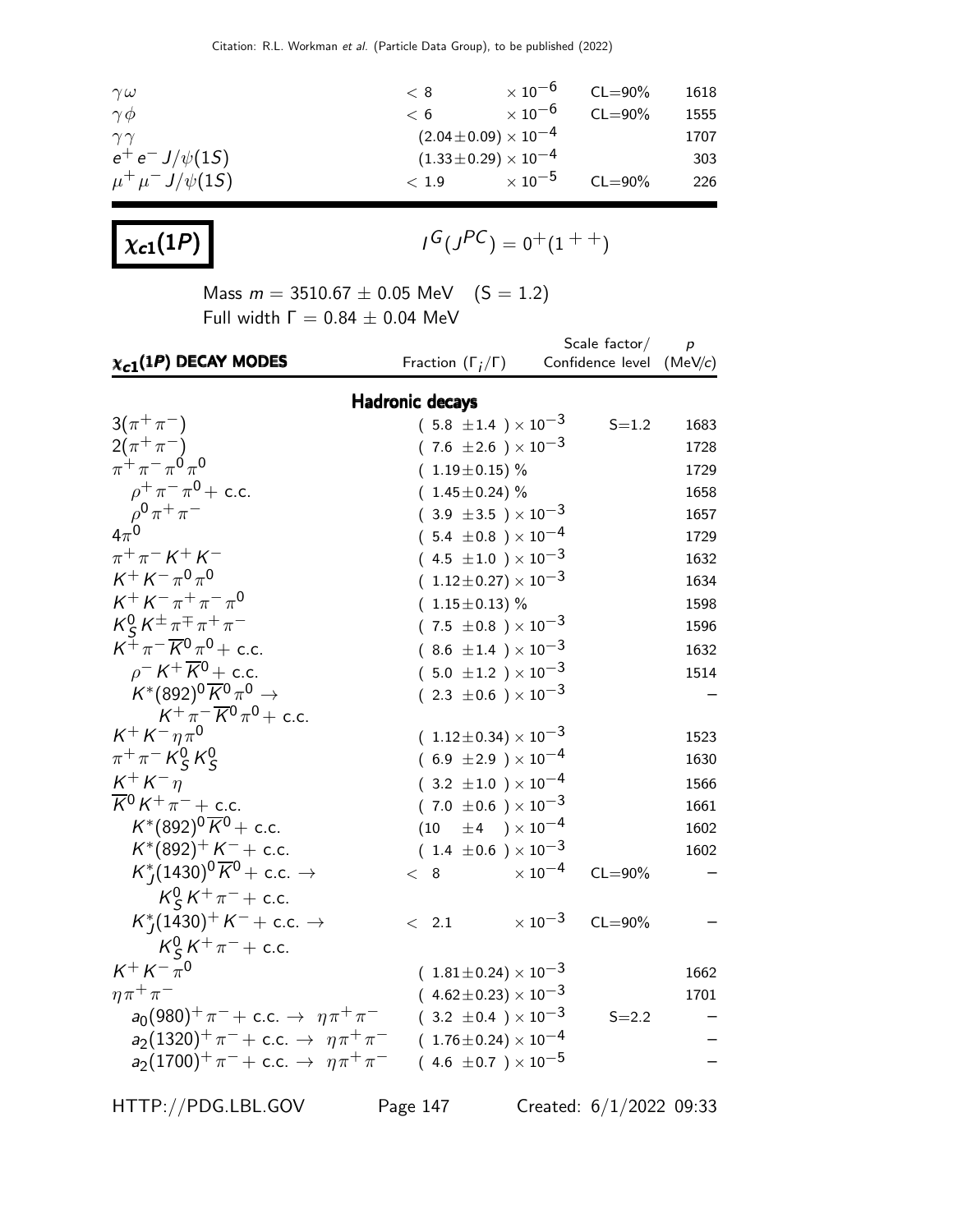| $f_2(1270)\eta \to \eta \pi^+ \pi^-$                                                 | $(3.5 \pm 0.6) \times 10^{-4}$            |                         |      |
|--------------------------------------------------------------------------------------|-------------------------------------------|-------------------------|------|
| $f_4(2050)\eta \to \eta \pi^+ \pi^-$                                                 | $(2.5 \pm 0.9) \times 10^{-5}$            |                         |      |
| $\pi_1(1400)^+ \pi^- + \text{c.c.} \rightarrow$<br>$\eta \pi^+ \pi^-$                | $\times$ 10 $^{-5}$<br>< 5                | $CL = 90\%$             |      |
| $\pi_1(1600)^+ \pi^- + \text{ c.c.} \rightarrow$                                     | $\times$ 10 $^{-5}$<br>< 1.5              | $CL = 90\%$             |      |
| $\eta \pi^+ \pi^-$<br>$\pi_1(2015)^+\pi^-+$ c.c. $\rightarrow$<br>$\eta \pi^+ \pi^-$ | < 8                                       | $\times 10^{-6}$ CL=90% |      |
| $f_2(1270)\eta$                                                                      | $(6.7 \pm 1.1) \times 10^{-4}$            |                         | 1467 |
| $\pi^+\pi^-\eta^{\prime}$                                                            | $(2.2 \pm 0.4) \times 10^{-3}$            |                         | 1612 |
| $K^+ K^- \eta' (958)$                                                                | $(8.8 \pm 0.9) \times 10^{-4}$            |                         | 1461 |
| $K_0^*(1430)^+ K^- +$ c.c.                                                           | $(6.4 \frac{+2.2}{-2.8}) \times 10^{-4}$  |                         |      |
| $f_0(980)\eta'(958)$                                                                 | $(1.6 \tfrac{+1.4}{-0.7}) \times 10^{-4}$ |                         | 1460 |
| $f_0(1710)\eta'(958)$                                                                | $(7 \tfrac{+7}{-5}) \times 10^{-5}$       |                         | 1118 |
| $f'_{2}(1525)\eta'(958)$                                                             | $(9 \pm 6) \times 10^{-5}$                |                         | 1229 |
| $\pi^0 f_0(980) \rightarrow \pi^0 \pi^+ \pi^-$                                       | $(3.5 \pm 0.9) \times 10^{-7}$            |                         |      |
| $K^+ \overline{K}^* (892)^0 \pi^- +$ c.c.                                            | $(3.2 \pm 2.1) \times 10^{-3}$            |                         | 1577 |
| $K^*(892)^0 \overline{K}^*(892)^0$                                                   | $(1.4 \pm 0.4) \times 10^{-3}$            |                         | 1512 |
| $K^+ K^- K^0_S K^0_S$                                                                | $< 4 \times 10^{-4}$                      | $CL = 90\%$             | 1390 |
| $K_S^0 K_S^0 K_S^0 K_S^0$                                                            | $(.3.5 \pm 1.0) \times 10^{-5}$           |                         | 1387 |
| $K^{+} K^{-} K^{+} K^{-}$                                                            | $(5.4 \pm 1.1) \times 10^{-4}$            |                         | 1393 |
| $K^+ K^- \phi$                                                                       | $(4.1 \pm 1.5) \times 10^{-4}$            |                         | 1440 |
| $\overline{K}{}^0 K^+ \pi^- \phi + \text{c.c.}$                                      | $(3.3 \pm 0.5) \times 10^{-3}$            |                         | 1387 |
| $K^+ K^- \pi^0 \phi$                                                                 | $(1.62 \pm 0.30) \times 10^{-3}$          |                         | 1390 |
| $\phi \pi^+ \pi^- \pi^0$                                                             | $(7.5 \pm 1.0) \times 10^{-4}$            |                         | 1578 |
| $\omega \omega$                                                                      | $(.5.7 \pm 0.7) \times 10^{-4}$           |                         | 1571 |
| $\omega K^+ K^-$                                                                     | $(7.8 \pm 0.9) \times 10^{-4}$            |                         | 1513 |
| $\omega \phi$                                                                        | $(2.7 \pm 0.4) \times 10^{-5}$            |                         | 1503 |
| $\phi\phi$                                                                           | $(4.2 \pm 0.5) \times 10^{-4}$            |                         | 1429 |
| $\phi \phi \eta$                                                                     | $(.3.0 \pm 0.5) \times 10^{-4}$           |                         | 1172 |
| $p\overline{p}$                                                                      | $(7.60 \pm 0.34) \times 10^{-5}$          |                         | 1484 |
| $p\overline{p}\pi^0$                                                                 | $1.55\!\pm\!0.18) \times 10^{-4}$         |                         | 1438 |
| $p\overline{p}\eta$                                                                  | $(1.45\pm0.25)\times10^{-4}$              |                         | 1254 |
| $p\overline{p}\omega$                                                                | $(2.12 \pm 0.31) \times 10^{-4}$          |                         | 1117 |
| $p\overline{p}\phi$                                                                  | $\times$ $10^{-5}$<br>< 1.7               | $CL = 90\%$             | 962  |
| $p\overline{p}\pi^+\pi^-$                                                            | $(5.0 \pm 1.9) \times 10^{-4}$            |                         | 1381 |
| $p\overline{p}\pi^0\pi^0$                                                            | $\times$ 10 <sup>-4</sup><br>< 5          | $CL = 90\%$             | 1385 |
| $p\overline{p}K^{+}K^{-}$ (non-resonant)                                             | $(1.27 \pm 0.22) \times 10^{-4}$          |                         | 974  |
| $p\overline{p}K_S^0K_S^0$                                                            | $\times$ 10 <sup>-4</sup><br>< 4.5        | $CL = 90\%$             | 968  |
| $p\overline{n}\pi^-$                                                                 | $(3.8 \pm 0.5) \times 10^{-4}$            |                         | 1435 |
| $\overline{p}n\pi^+$                                                                 | $(3.9 \pm 0.5) \times 10^{-4}$            |                         | 1435 |
| $p\overline{n}\pi^{-}\pi^{0}$                                                        | $(1.03\!\pm\!0.12)\times10^{-3}$          |                         | 1383 |

HTTP://PDG.LBL.GOV Page 148 Created: 6/1/2022 09:33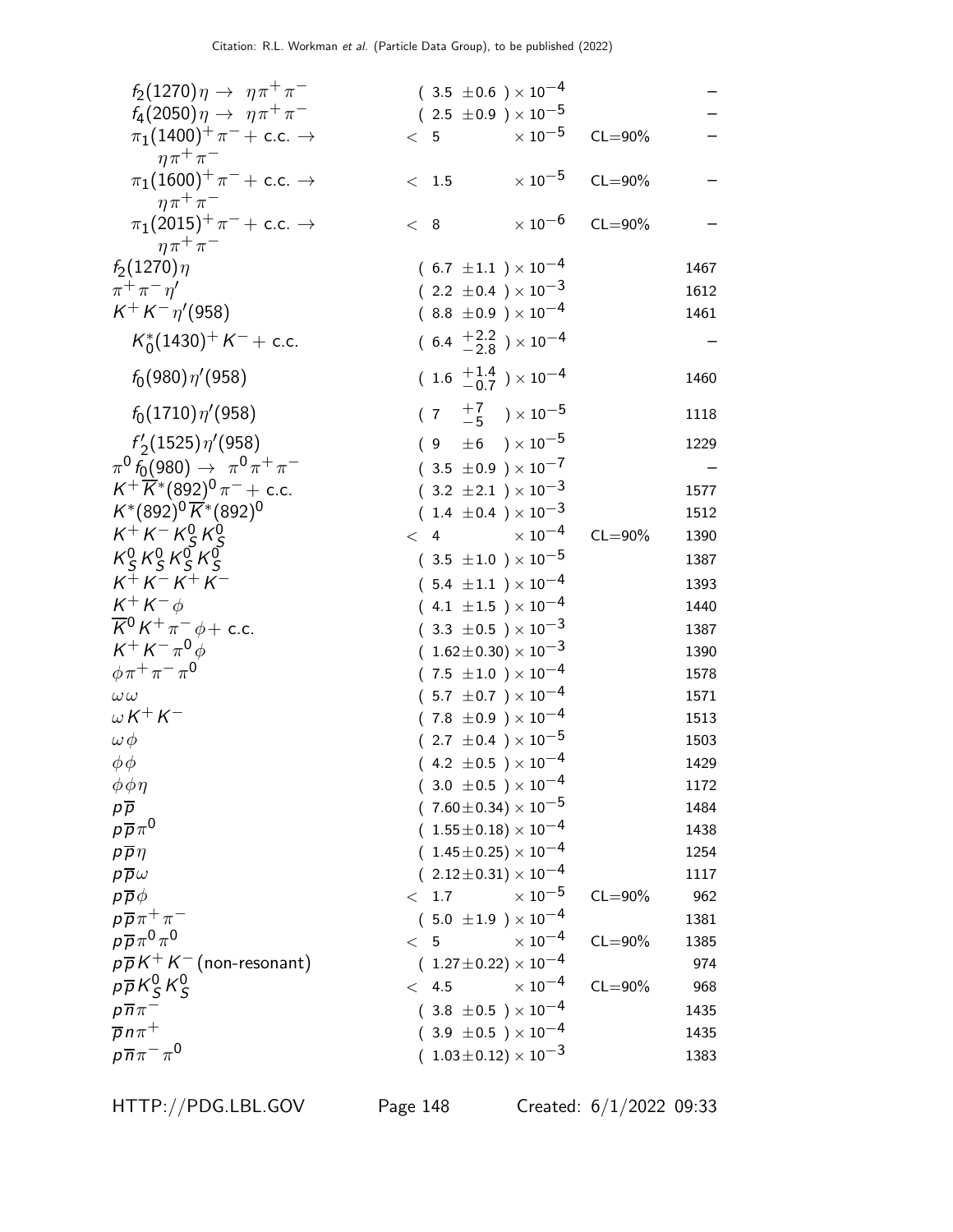| $\overline{p}n\pi^+\pi^0$                                                                                       | $(1.01 \pm 0.12) \times 10^{-3}$ |                           |             | 1383 |
|-----------------------------------------------------------------------------------------------------------------|----------------------------------|---------------------------|-------------|------|
| $\overline{\Lambda}$                                                                                            | $(1.27 \pm 0.08) \times 10^{-4}$ |                           |             | 1355 |
| $\Lambda \overline{\Lambda} \pi^+ \pi^-$                                                                        | $(2.9 \pm 0.5) \times 10^{-4}$   |                           |             | 1223 |
| $A\overline{A}\pi^+\pi^-$ (non-resonant)                                                                        | $(2.5 \pm 0.6) \times 10^{-4}$   |                           |             | 1223 |
| $\Sigma(1385)^{+} \overline{\Lambda}\pi^{-}$ + c.c.                                                             | < 1.3                            | $\times$ $10^{-4}$        | $CL = 90\%$ | 1157 |
| $\sum (1385)^{-} \overline{A} \pi^{+} + \text{c.c.}$                                                            | < 1.3                            | $\times$ 10 $^{-4}$       | $CL = 90\%$ | 1157 |
| $K^+\overline{p}A + c.c.$                                                                                       | $(4.2 \pm 0.4) \times 10^{-4}$   |                           | $S = 1.2$   | 1203 |
| $nK_{\mathsf{S}}^0\overline{\Lambda}$ + c.c.                                                                    | $(1.66 \pm 0.17) \times 10^{-4}$ |                           |             | 1200 |
| $K^*(892)^+\overline{p}A + c.c.$                                                                                | $(4.9 \pm 0.7) \times 10^{-4}$   |                           |             | 935  |
| $K^+\overline{p}A(1520) + c.c.$                                                                                 | $(1.7 \pm 0.4) \times 10^{-4}$   |                           |             | 951  |
| $\Lambda(1520)\overline{\Lambda}(1520)$                                                                         | < 9                              | $\times$ 10 $^{-5}$       | $CL = 90\%$ | 880  |
| $\Sigma^0 \overline{\Sigma}{}^0$                                                                                | $(4.2 \pm 0.6) \times 10^{-5}$   |                           |             | 1288 |
| $\Sigma^+ \overline{\rho} K^0_S + \text{c.c.}$                                                                  | $(1.53 \pm 0.12) \times 10^{-4}$ |                           |             | 1163 |
| $\Sigma^0 \overline{p} K^+ +$ c.c.                                                                              | $(1.46 \pm 0.10) \times 10^{-4}$ |                           |             | 1163 |
| $\Sigma^+\overline{\Sigma}^-$                                                                                   | $(3.6 \pm 0.7) \times 10^{-5}$   |                           |             | 1291 |
| $\Sigma^{-}$ $\overline{\Sigma}$ +                                                                              | $(.5.7 \pm 1.5) \times 10^{-5}$  |                           |             | 1283 |
| $\Sigma(1385)^{+}\overline{\Sigma}(1385)^{-}$                                                                   | $\lt$ 9                          | $\times$ $10^{-5}$        | $CL = 90\%$ | 1081 |
| $\Sigma(1385)^{-}$ $\overline{\Sigma}(1385)^{+}$                                                                | < 5                              | $\times$ 10 $^{-5}$       | $CL = 90\%$ | 1081 |
| $K^ \overline{A}$ $\overline{E}$ <sup>+</sup> + c.c.<br>$\overline{E}$ <sup>0</sup> $\overline{E}$ <sup>0</sup> | $(1.35 \pm 0.24) \times 10^{-4}$ |                           |             | 963  |
|                                                                                                                 | < 6                              | $\times$ 10 $^{-5}$       | $CL = 90\%$ | 1163 |
| $\equiv -\equiv +$                                                                                              | $(8.0 \pm 2.1) \times 10^{-5}$   |                           |             | 1155 |
| $\pi^+\pi^- + K^+K^-$                                                                                           | < 2.1                            | $\times$ 10 <sup>-3</sup> |             |      |
| $K_S^0 K_S^0$                                                                                                   | < 6                              | $\times$ 10 $^{-5}$       | $CL = 90\%$ | 1683 |
| $\eta_c \pi^+ \pi^-$                                                                                            | < 3.2                            | $\times$ 10 <sup>-3</sup> | $CL = 90\%$ | 413  |
|                                                                                                                 | Radiative decays                 |                           |             |      |
| $\gamma J/\psi(15)$                                                                                             | $(34.3 \pm 1.0)$ %               |                           |             | 389  |
| $\gamma \rho^0$                                                                                                 | $(2.16\pm0.17)\times10^{-4}$     |                           |             | 1670 |
| $\gamma \omega$                                                                                                 | $(6.8 \pm 0.8) \times 10^{-5}$   |                           |             | 1668 |
| $\gamma \phi$                                                                                                   | $(2.4 \pm 0.5) \times 10^{-5}$   |                           |             | 1607 |
| $\gamma\gamma$                                                                                                  | 6.3<br>$\lt$                     | $\times$ $10^{-6}$        | $CL = 90\%$ | 1755 |
| $e^+e^- J/\psi(1S)$                                                                                             | $(3.46 \pm 0.22) \times 10^{-3}$ |                           |             | 389  |
| $\mu^+ \mu^- J/\psi(15)$                                                                                        | $(2.33 \pm 0.29) \times 10^{-4}$ |                           |             | 335  |
|                                                                                                                 |                                  |                           |             |      |

 $h_c(1P)$   $\qquad \qquad$ 

$$
G\bigl(J^{PC}\bigr)=0^-(1^{+-})
$$

Mass  $m = 3525.38 \pm 0.11$  MeV Full width  $Γ = 0.7 ± 0.4$  MeV

| $h_c(1P)$ DECAY MODES      | Fraction $(\Gamma_i/\Gamma)$ |                           | Confidence level (MeV/c)  |      |
|----------------------------|------------------------------|---------------------------|---------------------------|------|
| $J/\psi(1S)\pi\pi$         | not seen                     |                           |                           | 312  |
| $J/\psi(1S)\pi^{+}\pi^{-}$ | $\langle 2.3 \rangle$        | $\times$ 10 <sup>-3</sup> | $90\%$                    | 305  |
| $p\overline{p}$            | $\langle 1.5 \rangle$        | $\times$ 10 <sup>-4</sup> | $90\%$                    | 1492 |
| HTTP://PDG.LBL.GOV         | Page 149                     |                           | Created: $6/1/2022$ 09:33 |      |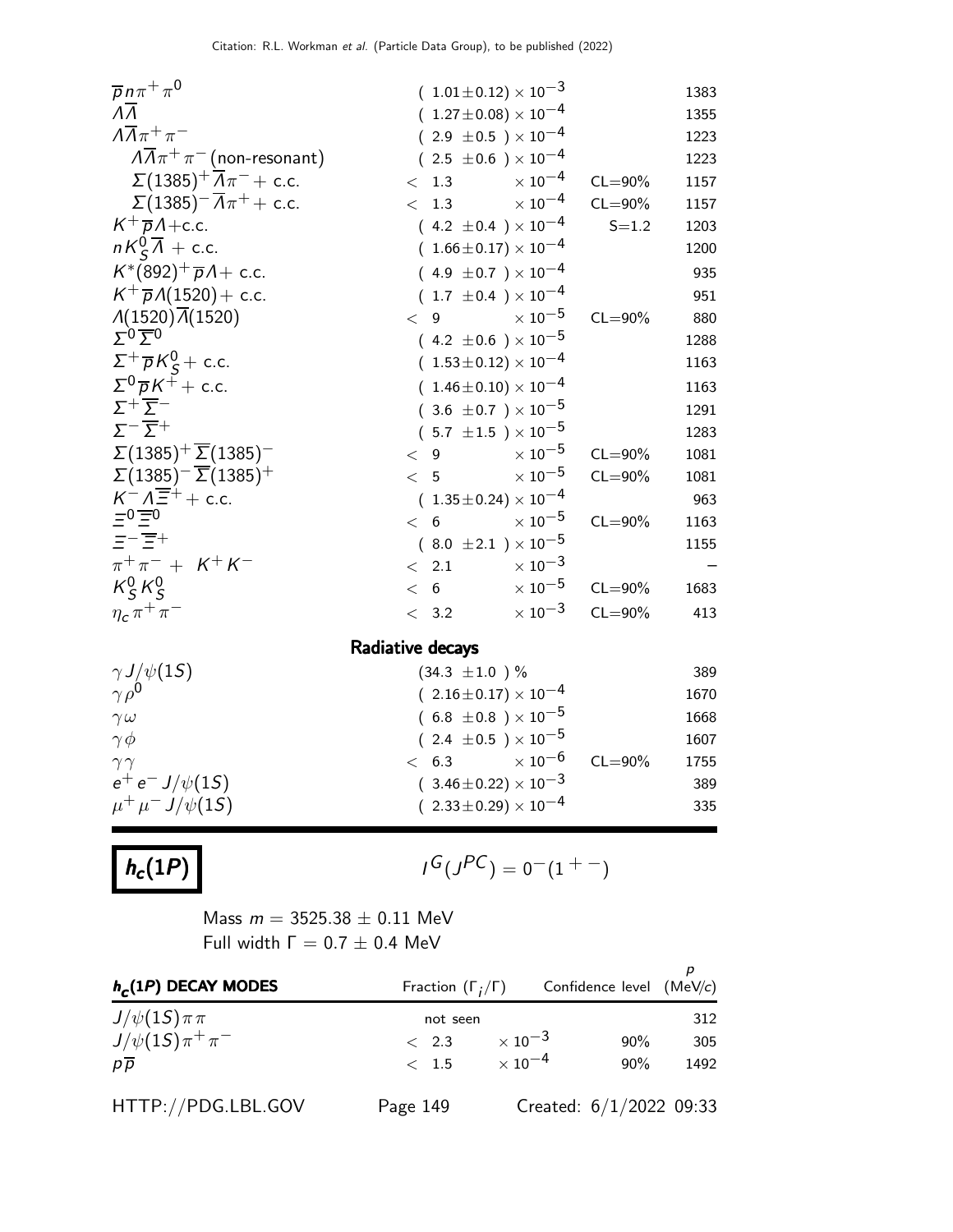| $p\overline{p}\pi^+\pi^-$                                             |                        | $(2.9\pm0.6)\times10^{-3}$     |     | 1390 |
|-----------------------------------------------------------------------|------------------------|--------------------------------|-----|------|
| $p\overline{p}\pi^0\pi^0$                                             | $< 5$ $\times 10^{-4}$ |                                | 90% | 1394 |
| $\pi^{+}\pi^{-}\pi^{0}$                                               |                        | $(1.6 \pm 0.5) \times 10^{-3}$ |     | 1749 |
| $\pi^{+}\pi^{-}\pi^{0}\eta$                                           |                        | $(7.2 \pm 2.3) \times 10^{-3}$ |     | 1695 |
| $2\pi + 2\pi - \pi^0$                                                 |                        | $(8.1 \pm 1.8) \times 10^{-3}$ |     | 1716 |
| $3\pi + 3\pi - \pi^0$                                                 | < 9                    | $\times$ 10 $^{-3}$            | 90% | 1661 |
| $K^+ K^- \pi^+ \pi^-$                                                 | $< 6$ $\times 10^{-4}$ |                                | 90% | 1640 |
| $K^+ K^- \pi^+ \pi^- \pi^0$                                           |                        | $(3.2 \pm 0.8) \times 10^{-3}$ |     | 1606 |
| $K^+ K^- \pi^+ \pi^- \eta$                                            | $\langle$ 2.3          | $\times$ 10 <sup>-3</sup>      | 90% | 1480 |
| $K^+ K^- \pi^0$                                                       | < 6                    | $\times$ 10 $^{-4}$            | 90% | 1670 |
| $K^+ K^- \pi^0 \eta$                                                  | $\langle$ 2.1          | $\times$ 10 <sup>-3</sup>      | 90% | 1532 |
| $K^+ K^-$                                                             | $\langle 9 \rangle$    | $\times$ 10 <sup>-4</sup>      | 90% | 1574 |
| $2K^{+}2K^{-}\pi^{0}$                                                 | $\langle$ 2.4          | $\times$ 10 <sup>-4</sup>      | 90% | 1339 |
|                                                                       | < 6                    | $\times$ 10 <sup>-4</sup>      | 90% | 1668 |
| $\frac{K^0_S K^{\pm} \pi^{\mp}}{K^0_S K^{\pm} \pi^{\mp} \pi^+ \pi^-}$ |                        | $(2.8 \pm 1.0) \times 10^{-3}$ |     | 1604 |
|                                                                       | Radiative decays       |                                |     |      |

| $\gamma \eta$              | $(4.7 \pm 2.1) \times 10^{-4}$ | 1720 |
|----------------------------|--------------------------------|------|
| $\gamma\eta^{\prime}(958)$ | $(1.5 \pm 0.4) \times 10^{-3}$ | 1633 |
| $\gamma \eta_c(1S)$        | $(50 \pm 9)$ %                 | 500  |

# $\chi_{c2}(1P)$

$$
I^G(J^{PC}) = 0^+(2^{++})
$$

Mass  $m = 3556.17 \pm 0.07$  MeV Full width  $Γ = 1.97 ± 0.09$  MeV

| $\chi_{c2}(1P)$ DECAY MODES                                                                                 | Fraction $(\Gamma_i/\Gamma)$     | Confidence level $(MeV/c)$ | р    |
|-------------------------------------------------------------------------------------------------------------|----------------------------------|----------------------------|------|
|                                                                                                             | <b>Hadronic decays</b>           |                            |      |
| $2(\pi^{+}\pi^{-})$                                                                                         | $(1.02 \pm 0.09)$ %              |                            | 1751 |
| $\pi^+ \pi^- \pi^0 \pi^0$                                                                                   | $(1.83 \pm 0.23)$ %              |                            | 1752 |
| $\rho^+ \pi^- \pi^0$ + c.c.                                                                                 | $(2.19 \pm 0.34)$ %              |                            | 1682 |
| $4\pi^0$                                                                                                    | $(1.11 \pm 0.15) \times 10^{-3}$ |                            | 1752 |
| $K^+ K^- \pi^0 \pi^0$                                                                                       | $(2.1 \pm 0.4) \times 10^{-3}$   |                            | 1658 |
| $K^+\pi^-\overline{K^0}\pi^0$ + c.c.                                                                        | $(1.38 \pm 0.20)\%$              |                            | 1657 |
| $\rho$ <sup>-</sup> K <sup>+</sup> $\overline{K}$ <sup>0</sup> + c.c.                                       | $(4.1 \pm 1.2) \times 10^{-3}$   |                            | 1540 |
| $K^*(892)^0 K^- \pi^+ \to$                                                                                  | $(2.9 \pm 0.8) \times 10^{-3}$   |                            |      |
| $K^-\pi^+ K^0 \pi^0$ + c.c.<br>$K^*(892)^0\overline{K}^0\pi^0\to$<br>$K^+\pi^-\overline{K}{}^0\pi^0$ + c.c. | $(3.8 \pm 0.9) \times 10^{-3}$   |                            |      |
| $K^*(892)^- K^+\pi^0 \to$<br>$K^+\pi^-\overline{K^0}\pi^0 + c.c.$                                           | $(3.7 \pm 0.8) \times 10^{-3}$   |                            |      |
| $K^*(892)^+\overline{K}{}^0\pi^- \rightarrow$<br>$K^+\pi^-\overline{K}{}^0\pi^0$ + c.c.                     | $(2.9 \pm 0.8) \times 10^{-3}$   |                            |      |
|                                                                                                             |                                  |                            |      |

HTTP://PDG.LBL.GOV Page 150 Created: 6/1/2022 09:33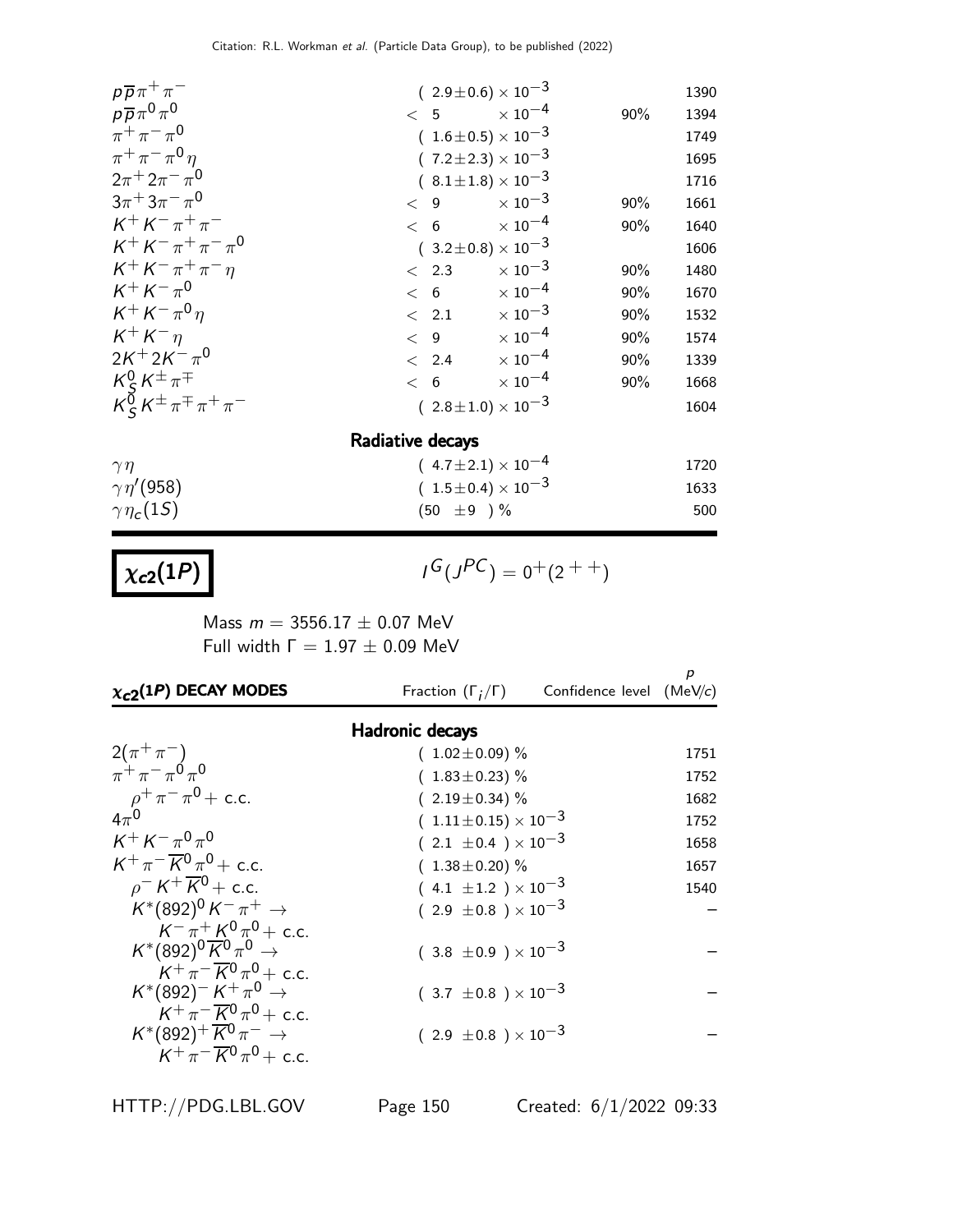| $K^+ K^- \eta \pi^0$                                                                               | $(1.3 \pm 0.4) \times 10^{-3}$        |     | 1549 |
|----------------------------------------------------------------------------------------------------|---------------------------------------|-----|------|
| $K^+ K^- \pi^+ \pi^-$                                                                              | $(8.4 \pm 0.9) \times 10^{-3}$        |     | 1656 |
| $K^+ K^- \pi^+ \pi^- \pi^0$                                                                        | $(1.17 \pm 0.13)$ %                   |     | 1623 |
| $K_S^0 K^{\pm} \pi^{\mp} \pi^+ \pi^-$                                                              | $(7.3 \pm 0.8) \times 10^{-3}$        |     | 1621 |
| $K^+ \overline{K}^* (892)^0 \pi^- +$ c.c.                                                          | $(2.1 \pm 1.1) \times 10^{-3}$        |     | 1602 |
| $K^*(892)^0\overline{K}^*(892)^0$                                                                  | $(2.3 \pm 0.4) \times 10^{-3}$        |     | 1538 |
| $3(\pi^{+}\pi^{-})$                                                                                | $(8.6 \pm 1.8) \times 10^{-3}$        |     | 1707 |
| $\phi \phi$                                                                                        | $(1.06\pm0.09)\times10^{-3}$          |     | 1457 |
| $\phi \phi \eta$                                                                                   | $(5.3 \pm 0.6) \times 10^{-4}$        |     | 1206 |
| $\omega\,\omega$                                                                                   | $(8.4 \pm 1.0) \times 10^{-4}$        |     | 1597 |
| $\omega K^+ K^-$                                                                                   | $(7.3 \pm 0.9) \times 10^{-4}$        |     | 1540 |
| $\omega \phi$                                                                                      | $(9.6 \pm 2.7) \times 10^{-6}$        |     | 1529 |
| $\pi\pi$                                                                                           | $(2.23 \pm 0.09) \times 10^{-3}$      |     | 1773 |
| $\rho^{0} \pi^{+} \pi^{-}$                                                                         | $(3.7 \pm 1.6) \times 10^{-3}$        |     | 1682 |
| $\pi^+\pi^-\pi^0$ (non-resonant)                                                                   | $(2.0 \pm 0.4) \times 10^{-5}$        |     | 1765 |
| $\rho(770)^{\pm} \pi^{\mp}$                                                                        | $(6 \pm 4) \times 10^{-6}$            |     |      |
| $\pi^+\pi^-\eta$                                                                                   | $(4.8 \pm 1.3) \times 10^{-4}$        |     | 1724 |
| $\pi^+\pi^-\eta^{\prime}$                                                                          | $(5.0 \pm 1.8) \times 10^{-4}$        |     | 1636 |
| $\eta\eta$                                                                                         | $(5.4 \pm 0.4) \times 10^{-4}$        |     | 1692 |
| $K^+ K^-$                                                                                          | $(1.01 \pm 0.06) \times 10^{-3}$      |     | 1708 |
| $K_S^0 K_S^0$                                                                                      | $(5.2 \pm 0.4) \times 10^{-4}$        |     | 1707 |
| $K^{*}(892)^{\pm} K^{\mp}$                                                                         | $(1.44 \pm 0.21) \times 10^{-4}$      |     | 1627 |
| $K^*(892)^0 \overline{K}^0$ + c.c.                                                                 | $(1.24 \pm 0.27) \times 10^{-4}$      |     | 1627 |
| $K_2^*(1430)^{\pm} K^{\mp}$                                                                        | $(1.48 \pm 0.12) \times 10^{-3}$      |     |      |
| $K_2^*(1430)^0 \overline{K}^0$ + c.c.                                                              | $(1.24 \pm 0.17) \times 10^{-3}$      |     | 1443 |
| $K_3^*(1780)^\pm K^\mp$                                                                            | $(5.2 \pm 0.8) \times 10^{-4}$        |     |      |
| $K_3^*(1780)^0 \overline{K}^0$ + c.c.                                                              | $(5.6 \pm 2.1) \times 10^{-4}$        |     | 1274 |
| $a_2(1320)^0\pi^0$                                                                                 | $(1.29 \pm 0.34) \times 10^{-3}$      |     |      |
|                                                                                                    | $(1.8 \pm 0.6) \times 10^{-3}$        |     | 1530 |
| $\frac{a_2}{K^0}$ (1320) <sup>±</sup> $\pi^{\mp}$<br>$\frac{1}{K^0}$ K <sup>+</sup> $\pi^-$ + c.c. | $(1.28 \pm 0.18) \times 10^{-3}$      |     | 1685 |
| $K^+ K^- \pi^0$                                                                                    | $(3.0 \pm 0.8) \times 10^{-4}$        |     | 1686 |
| $K^+ K^- \eta$                                                                                     | $\times$ $10^{-4}$<br>< 3.2           | 90% | 1592 |
| $K^+ K^- \eta' (958)$                                                                              | $(1.94 \pm 0.34) \times 10^{-4}$      |     | 1488 |
| $\eta\eta'$                                                                                        | $(2.2 \pm 0.5) \times 10^{-5}$        |     | 1600 |
| $\eta' \eta'$                                                                                      | $(4.6 \pm 0.6) \times 10^{-5}$        |     | 1498 |
| $\pi^{+}\pi^{-}$ K <sub>S</sub> K <sub>S</sub>                                                     | $(2.2 \pm 0.5) \times 10^{-3}$        |     | 1655 |
|                                                                                                    | $\times$ $10^{-4}$<br>$<\phantom{1}4$ | 90% | 1418 |
| $K^{+} K^{-} K^{0}_{S} K^{0}_{S}$<br>$K^{0}_{S} K^{0}_{S} K^{0}_{S} K^{0}_{S}$                     | $(1.13\pm0.18)\times10^{-4}$          |     | 1415 |
| $K^{+} K^{-} K^{+} K^{-}$                                                                          | $(1.65 \pm 0.20) \times 10^{-3}$      |     | 1421 |
| $K^+ K^- \phi$                                                                                     | $(1.42 \pm 0.29) \times 10^{-3}$      |     | 1468 |
| $\overline{K}{}^0 K^+ \pi^- \phi + \text{c.c.}$                                                    | $(4.8 \pm 0.7) \times 10^{-3}$        |     | 1416 |
| $K^+ K^- \pi^0 \phi$                                                                               | $(2.7 \pm 0.5) \times 10^{-3}$        |     | 1419 |
| $\phi \pi^+ \pi^- \pi^0$                                                                           | $(9.3 \pm 1.2) \times 10^{-4}$        |     | 1603 |
|                                                                                                    |                                       |     |      |

HTTP://PDG.LBL.GOV Page 151 Created: 6/1/2022 09:33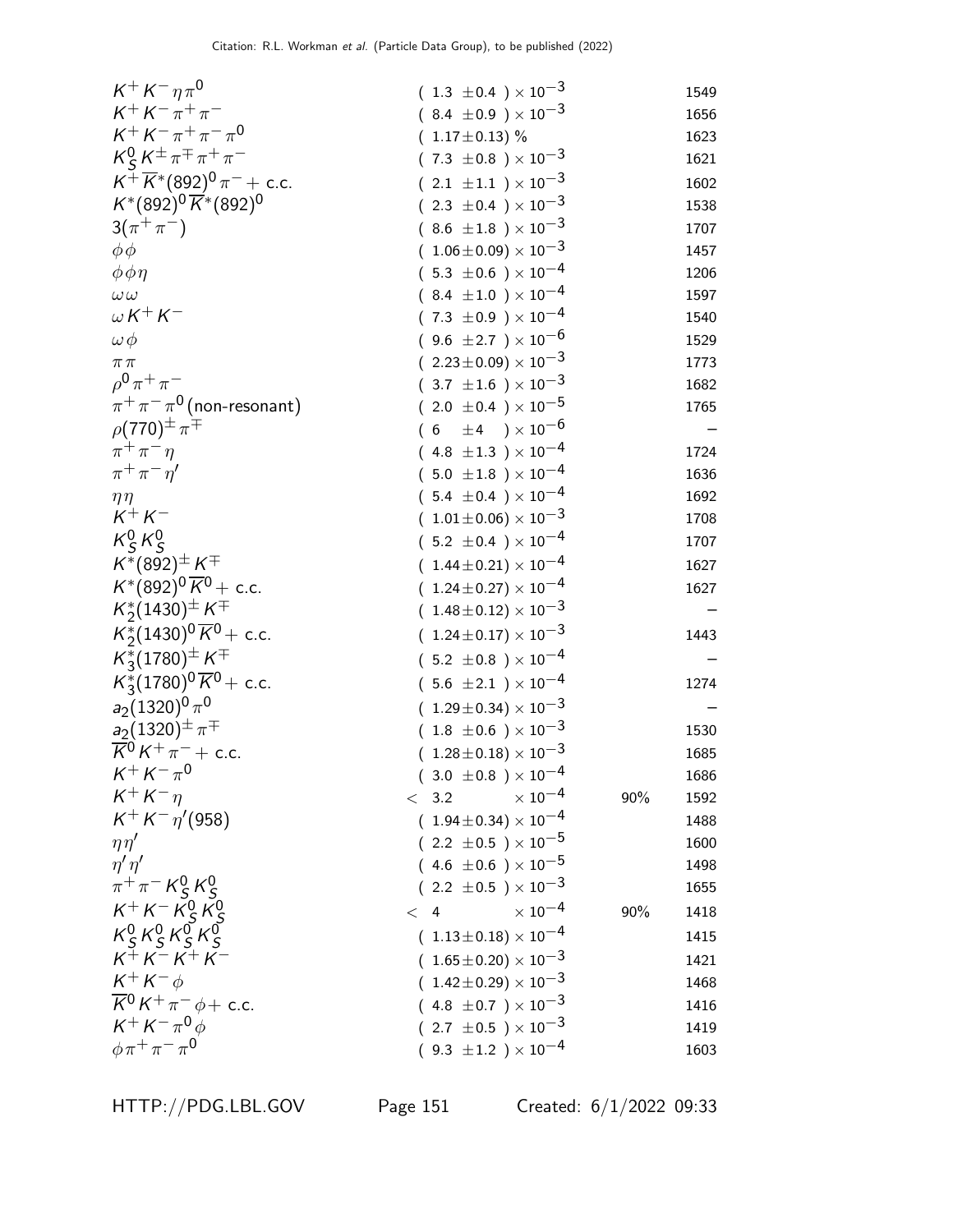| $p\overline{p}$                                   |                    | $(7.33 \pm 0.33) \times 10^{-5}$ |     | 1510 |
|---------------------------------------------------|--------------------|----------------------------------|-----|------|
| $p\overline{p}\pi^0$                              |                    | $(4.7 \pm 0.4) \times 10^{-4}$   |     | 1465 |
| $p\overline{p}\eta$                               |                    | $(1.74 \pm 0.25) \times 10^{-4}$ |     | 1285 |
| $p\overline{p}\omega$                             |                    | $(3.6 \pm 0.4) \times 10^{-4}$   |     | 1152 |
| $p\overline{p}\phi$                               |                    | $(2.8 \pm 0.9) \times 10^{-5}$   |     | 1002 |
| $p\overline{p}\pi^+\pi^-$                         |                    | $(1.32 \pm 0.34) \times 10^{-3}$ |     | 1410 |
| $p\overline{p}\pi^0\pi^0$                         |                    | $(7.8 \pm 2.3) \times 10^{-4}$   |     | 1414 |
| $p\overline{p}K^{+}K^{-}$ (non-resonant)          |                    | $(1.91 \pm 0.32) \times 10^{-4}$ |     | 1013 |
| $p\overline{p}K_S^0K_S^0$                         | < 7.9              | $\times$ 10 <sup>-4</sup>        | 90% | 1007 |
| $p\overline{n}\pi^-$                              |                    | $(8.5 \pm 0.9) \times 10^{-4}$   |     | 1463 |
| $\overline{p} n \pi^+$                            |                    | $(8.9 \pm 0.8) \times 10^{-4}$   |     | 1463 |
| $p\overline{n}\pi^{-}\pi^{0}$                     |                    | $(2.17 \pm 0.18) \times 10^{-3}$ |     | 1411 |
| $\overline{p} n \pi^+ \pi^0$                      |                    | $(2.11 \pm 0.18) \times 10^{-3}$ |     | 1411 |
| $\overline{\Lambda}$                              |                    | $(1.83\pm0.16)\times10^{-4}$     |     | 1384 |
| $\Lambda \overline{\Lambda} \pi^+ \pi^-$          |                    | $(1.25 \pm 0.15) \times 10^{-3}$ |     | 1255 |
| $\sqrt{\Lambda}\pi^+\pi^-$ (non-resonant)         |                    | $(6.6 \pm 1.5) \times 10^{-4}$   |     | 1255 |
| $\Sigma(1385)^{+} \overline{A} \pi^{-}$ + c.c.    | < 4                | $\times$ $10^{-4}$               | 90% | 1192 |
| $\Sigma(1385)^{-}\overline{\Lambda}\pi^{+}+$ c.c. | 6<br>$\lt$         | $\times$ $10^{-4}$               | 90% | 1192 |
| $K^+\overline{p}A$ + c.c.                         |                    | $(7.8 \pm 0.5) \times 10^{-4}$   |     | 1236 |
| $nK_{\mathsf{S}}^0\overline{\Lambda}$ + c.c.      |                    | $(3.58 \pm 0.28) \times 10^{-4}$ |     | 1233 |
| $K^*(892)^+\overline{p}A + c.c.$                  |                    | $(8.2 \pm 1.1) \times 10^{-4}$   |     | 976  |
| $K^{+} \overline{p} \Lambda(1520) + \text{c.c.}$  |                    | $(2.8 \pm 0.7) \times 10^{-4}$   |     | 992  |
| $\Lambda(1520)\overline{\Lambda}(1520)$           |                    | $(4.6 \pm 1.5) \times 10^{-4}$   |     | 924  |
| $\Sigma_0 \overline{\Sigma}_0$                    |                    | $(.3.7 \pm 0.6) \times 10^{-5}$  |     | 1319 |
| $\Sigma^+ \overline{p} K^0_S$ + c.c.              |                    | $(8.2 \pm 0.9) \times 10^{-5}$   |     | 1197 |
| $\Sigma^0 \overline{p} K^+ +$ c.c.                |                    | $(9.1 \pm 0.8) \times 10^{-5}$   |     | 1197 |
| $\Sigma^+\overline{\Sigma}^-$                     |                    | $(.3.4 \pm 0.7) \times 10^{-5}$  |     | 1322 |
| $\Sigma^{-} \overline{\Sigma}{}^{+}$              |                    | $(4.4 \pm 1.8) \times 10^{-5}$   |     | 1314 |
| $\Sigma(1385)^{+}\overline{\Sigma}(1385)^{-}$     | 1.6<br>$\lt$       | $\times$ $10^{-4}$               | 90% | 1118 |
| $\Sigma(1385)^{-}$ $\overline{\Sigma}(1385)^{+}$  | 8<br>$\lt$         | $\times$ $10^{-5}$               | 90% | 1118 |
| $K^- \Lambda \overline{\Xi}^+$ + c.c.             |                    | $(1.76 \pm 0.32) \times 10^{-4}$ |     | 1004 |
| $=0$ $\equiv$ 0                                   | < 1.0              | $\times$ $10^{-4}$               | 90% | 1197 |
| $\equiv -\equiv +$                                |                    | $(1.42 \pm 0.32) \times 10^{-4}$ |     | 1189 |
| $J/\psi(1S)\pi^+\pi^-\pi^0$                       | < 1.5              | $\%$                             | 90% | 185  |
| $\pi^0 \eta_c$                                    | < 3.2              | $\times$ 10 $^{-3}$              | 90% | 511  |
| $\eta_c(1S)\pi^+\pi^-$                            | < 5.4              | $\times$ 10 <sup>-3</sup>        | 90% | 459  |
|                                                   | Radiative decays   |                                  |     |      |
| $\gamma J/\psi(15)$                               | $(19.0 \pm 0.5)$ % |                                  |     | 430  |
| $\gamma \rho^0$                                   | $\rm <$ $1.9$      | $\times$ 10 <sup>-5</sup>        | 90% | 1694 |
| $\gamma\,\omega$                                  | < 6                | $\times$ 10 $^{-6}$              | 90% | 1692 |
| $\gamma\,\phi$                                    | < 7                | $\times$ $10^{-6}$               | 90% | 1632 |
|                                                   |                    | $(2.85 \pm 0.10) \times 10^{-4}$ |     | 1778 |
| $\gamma\gamma$                                    |                    |                                  |     |      |

HTTP://PDG.LBL.GOV Page 152 Created: 6/1/2022 09:33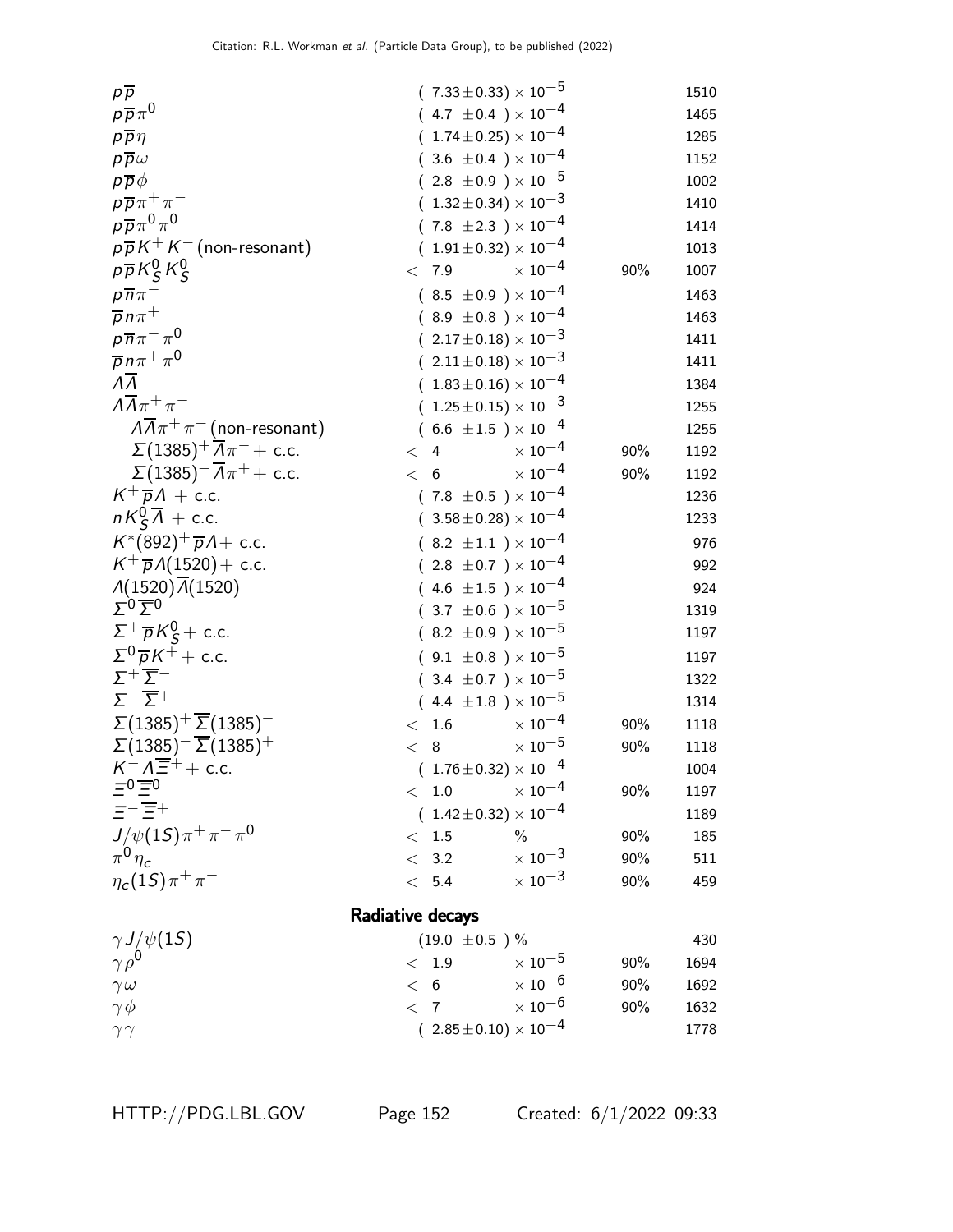$$
e^{+}e^{-} J/\psi(1S) \qquad (2.15 \pm 0.14) \times 10^{-3} \qquad 430
$$
  

$$
\mu^{+} \mu^{-} J/\psi(1S) \qquad (2.02 \pm 0.33) \times 10^{-4} \qquad 381
$$



 $G(J^{PC}) = 0^+(0^{-+})$ 

Quantum numbers are quark model predictions.

Mass  $m = 3637.5 \pm 1.1$  MeV  $(S = 1.2)$ Full width  $\Gamma = 11.3^{+3.2}_{-2.9}$  MeV

| $\eta_c(2S)$ DECAY MODES        |                                |               | Fraction $(\Gamma_i/\Gamma)$ Confidence level (MeV/c) | p    |
|---------------------------------|--------------------------------|---------------|-------------------------------------------------------|------|
| hadrons                         | not seen                       |               |                                                       |      |
| $K\overline{K}\pi$              | $(1.9 \pm 1.2)$ %              |               |                                                       | 1729 |
| $K\overline{K}\eta$             | $(5 \pm 4) \times 10^{-3}$     |               |                                                       | 1637 |
| $2\pi + 2\pi^-$                 | not seen                       |               |                                                       | 1792 |
| $\rho^0 \rho^0$                 | not seen                       |               |                                                       | 1645 |
| $3\pi + 3\pi$                   | not seen                       |               |                                                       | 1749 |
| $K^+ K^- \pi^+ \pi^-$           | not seen                       |               |                                                       | 1700 |
| $K^{*0}\overline{K}^{*0}$       | not seen                       |               |                                                       | 1585 |
| $K^+ K^- \pi^+ \pi^- \pi^0$     | $(1.4 \pm 1.0) \%$             |               |                                                       | 1667 |
| $K^{+} K^{-} 2\pi^{+} 2\pi^{-}$ | not seen                       |               |                                                       | 1627 |
| $K_S^0 K^- 2\pi^+\pi^-$ + c.c.  | seen                           |               |                                                       | 1666 |
| $2K^{+}2K^{-}$                  | not seen                       |               |                                                       | 1470 |
| $\phi\phi$                      | not seen                       |               |                                                       | 1506 |
| $p\overline{p}$                 | seen                           |               |                                                       | 1558 |
| $p\overline{p}\pi^+\pi^-$       | seen                           |               |                                                       | 1461 |
| $\gamma\gamma$                  | $(1.9 \pm 1.3) \times 10^{-4}$ |               |                                                       | 1819 |
| $\gamma J/\psi(15)$             | < 1.4                          | $\frac{0}{0}$ | 90%                                                   | 500  |
| $\pi^+\pi^-\eta$                | not seen                       |               |                                                       | 1766 |
| $\pi^+\pi^-\eta^{\prime}$       | not seen                       |               |                                                       | 1680 |
| $\pi^{+}\pi^{-}\eta_{c}(1S)$    | < 25                           | $\%$          | 90%                                                   | 537  |

 $\psi$ (2S)

$$
I^G(J^{PC})=0^-(1^{--})
$$

Mass  $m = 3686.10 \pm 0.06 \text{ MeV}$  (S = 5.9) Full width  $Γ = 294 ± 8$  keV

| $\psi$ (2S) DECAY MODES              | Fraction $(\Gamma_i/\Gamma)$ | Scale $factor/$<br>Confidence level (MeV/c) | $\overline{p}$ |
|--------------------------------------|------------------------------|---------------------------------------------|----------------|
| hadrons                              | $(97.85 \pm 0.13)$ %         |                                             |                |
| virtual $\gamma \rightarrow$ hadrons | $(1.73 \pm 0.14)$ %          | $S = 1.5$                                   |                |
| ggg                                  | $(10.6 \pm 1.6)$ %           |                                             |                |
| $\gamma$ gg                          | $(1.03 \pm 0.29)$ %          |                                             |                |
| HTTP://PDG.LBL.GOV                   | Page 153                     | Created: $6/1/2022$ 09:33                   |                |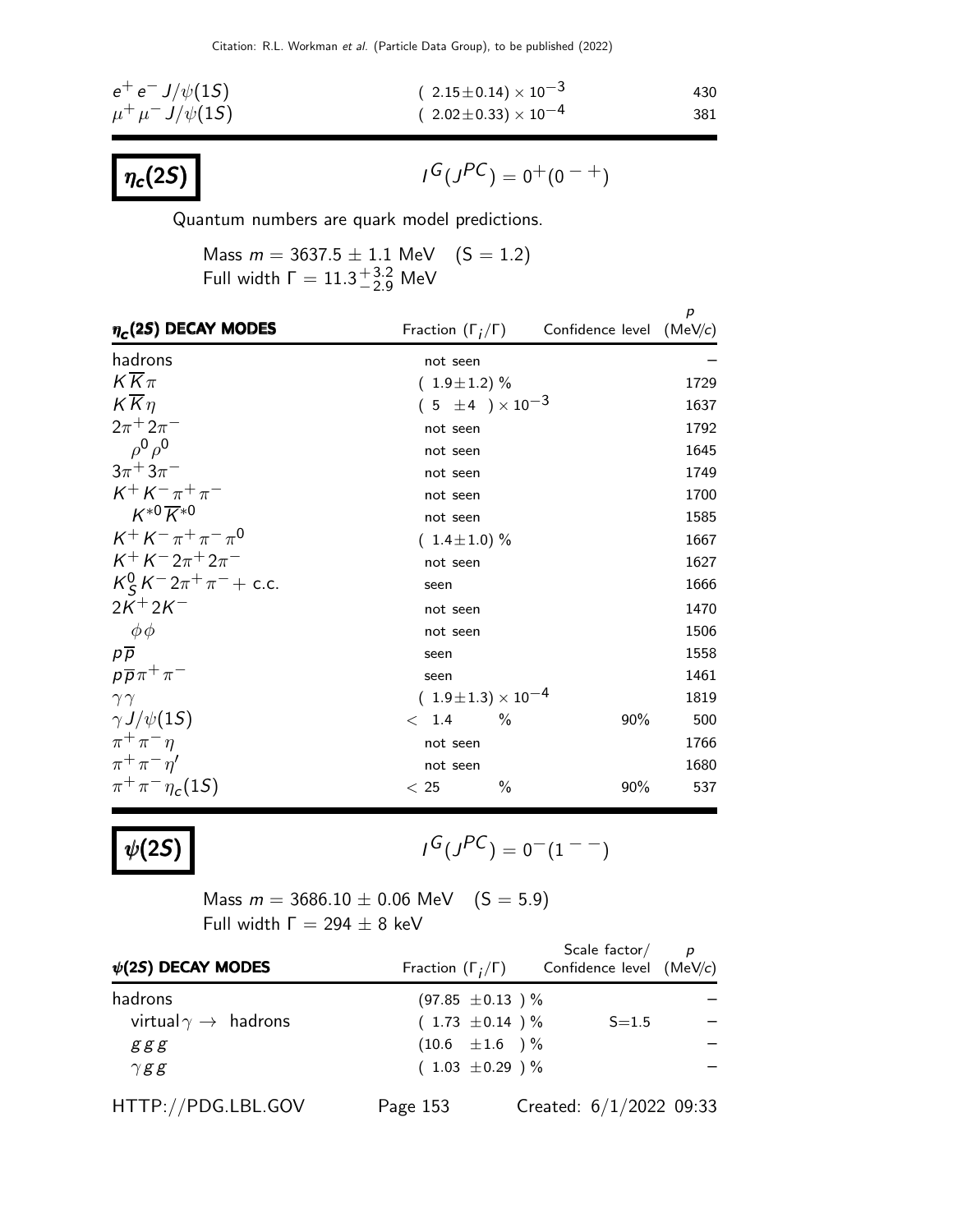| light hadrons            | $(15.4 \pm 1.5)$ %               |      |
|--------------------------|----------------------------------|------|
| $K^0_\varsigma$ anything | $(16.0 \pm 1.1) \%$              |      |
| $e^+e^-$                 | $(7.93 \pm 0.17) \times 10^{-3}$ | 1843 |
| $\mu^+ \mu^-$            | $(8.0 \pm 0.6) \times 10^{-3}$   | 1840 |
| $\tau^+\tau^-$           | $(3.1 \pm 0.4) \times 10^{-3}$   | 489  |
|                          |                                  |      |

### Decays into  $J/\psi(1S)$  and anything

| $(61.4 \pm 0.6)$ %                 |     |
|------------------------------------|-----|
| $(25.38 \pm 0.32)$ %               |     |
| $(34.68 \pm 0.30)$ %               | 477 |
| $(18.24 \pm 0.31)$ %               | 481 |
| $(3.37 \pm 0.05)$ %                | 199 |
| $(1.268 \pm 0.032) \times 10^{-3}$ | 528 |
|                                    |     |

Hadronic decays

| $\pi^+\pi^-$                                                             |              |                     | $(7.8 \pm 2.6) \times 10^{-6}$           |                                | 1838 |
|--------------------------------------------------------------------------|--------------|---------------------|------------------------------------------|--------------------------------|------|
| $\pi^{+}\pi^{-}\pi^{0}$                                                  |              |                     | $(2.01 \pm 0.17) \times 10^{-4}$         | $S = 1.7$                      | 1830 |
| $\rho(770)\pi \to \pi^+\pi^-\pi^0$                                       | (3.2)        |                     | $\pm 1.2$ ) $\times 10^{-5}$             | $S = 1.8$                      |      |
| $\rho(2150)\pi \to \pi^+\pi^-\pi^0$                                      | (1.9)        |                     | $^{+1.2}_{-0.4}$ ) $\times 10^{-4}$      |                                |      |
| $2(\pi^{+}\pi^{-})$                                                      | (2.4)        |                     | $\pm 0.6$ ) $\times 10^{-4}$             | $S = 2.2$                      | 1817 |
| $\rho^{0} \pi^{+} \pi^{-}$                                               | (2.2)        |                     | $\pm 0.6$ ) $\times 10^{-4}$             | $S = 1.4$                      | 1750 |
| $2(\pi^{+}\pi^{-})\pi^{0}$                                               | (2.9)        |                     | $\pm 1.0$ $\phantom{0}$ $\times 10^{-3}$ | $S = 4.7$                      | 1799 |
| $\rho a_2(1320)$<br>$\pi^+ \pi^- \pi^0 \pi^0 \pi^0$                      | (2.6)        |                     | $\pm 0.9$ ) $\times 10^{-4}$             |                                | 1500 |
|                                                                          | (5.3)        |                     | $\pm 0.9$ ) $\times 10^{-3}$             |                                | 1800 |
| $\pi^{+}\pi^{-}4\pi^{0}$                                                 | (1.4)        |                     | $\pm 1.0$ ) $\times 10^{-3}$             |                                | 1778 |
| $\rho^{\pm} \pi^{\mp} \pi^0 \pi^0$                                       | 2.7<br>$\lt$ |                     |                                          | $\times 10^{-3}$ CL=90%        | 1737 |
| $3(\pi^{+}\pi^{-})$                                                      | (3.5)        |                     | $\pm 2.0$ ) $\times 10^{-4}$             | $S = 2.8$                      | 1774 |
| $2(\pi^{+}\pi^{-}\pi^{0})$                                               | (4.8)        |                     | $\pm 1.5$ $\rightarrow$ $\times 10^{-3}$ |                                | 1776 |
| $3(\pi^{+}\pi^{-})\pi^{0}$                                               | (3.5)        | $\pm 1.6$           | $\chi \times 10^{-3}$                    |                                | 1746 |
| $2(\pi^{+}\pi^{-})3\pi^{0}$                                              |              | $(1.42 \pm 0.31)$ % |                                          |                                | 1748 |
| $\eta \pi^+ \pi^-$                                                       | 1.6<br>$\lt$ |                     |                                          | $\times$ $10^{-4}$ $\,$ CL=90% | 1791 |
| $\eta \pi^+ \pi^- \pi^0$                                                 | (9.5)        |                     | $\pm 1.7$ ) $\times 10^{-4}$             |                                | 1778 |
| $\substack{\eta \, 2\left(\pi^+\pi^-\right)\\ \eta\pi^+\pi^-\pi^0\pi^0}$ | (1.2)        |                     | $\pm 0.6$ ) $\times 10^{-3}$             |                                | 1758 |
|                                                                          | < 4          |                     |                                          | $\times 10^{-4}$ CL=90%        | 1760 |
| $\eta \pi^+ \pi^- 3 \pi^0$                                               | $\lt$<br>2.1 |                     |                                          | $\times 10^{-3}$ CL=90%        | 1736 |
| $\eta 2(\pi^+\pi^-\pi^0)$                                                | 2.1<br>$\lt$ |                     |                                          | $\times$ $10^{-3}$ $\,$ CL=90% | 1705 |
| $\rho\eta$                                                               | (2.2)        |                     | $\pm 0.6$ ) $\times 10^{-5}$             | $S = 1.1$                      | 1717 |
| $\eta' \pi^+ \pi^- \pi^0$                                                | (4.5)        |                     | $\pm 2.1$ ) $\times 10^{-4}$             |                                | 1692 |
| $\eta' \rho$                                                             | (1.9)        |                     | $^{+1.7}_{-1.2}$ ) $\times 10^{-5}$      |                                | 1625 |
| $\omega \pi^0$                                                           | (2.1)        | $\pm 0.6$           | ) $\times$ 10 $^{-5}$                    |                                | 1757 |
| $\omega \pi^+ \pi^-$                                                     | (7.3)        |                     | $\pm 1.2$ ) $\times 10^{-4}$             | $S = 2.1$                      | 1748 |
| $\omega\pi^+\pi^-2\pi^0$                                                 | (8.7)        |                     | $\pm 2.4$ ) $\times 10^{-3}$             |                                | 1715 |
| $b_1^{\pm} \pi^{\mp}$                                                    | (4.0)        | $\pm 0.6$           | ) $\times$ 10 <sup>-4</sup>              | $S = 1.1$                      | 1635 |
| $\omega f_2(1270)$                                                       | (2.2)        |                     | $\pm 0.4$ ) $\times 10^{-4}$             |                                | 1515 |
| HTTP://PDG.LBL.GOV                                                       | Page 154     |                     |                                          | Created: $6/1/2022$ 09:33      |      |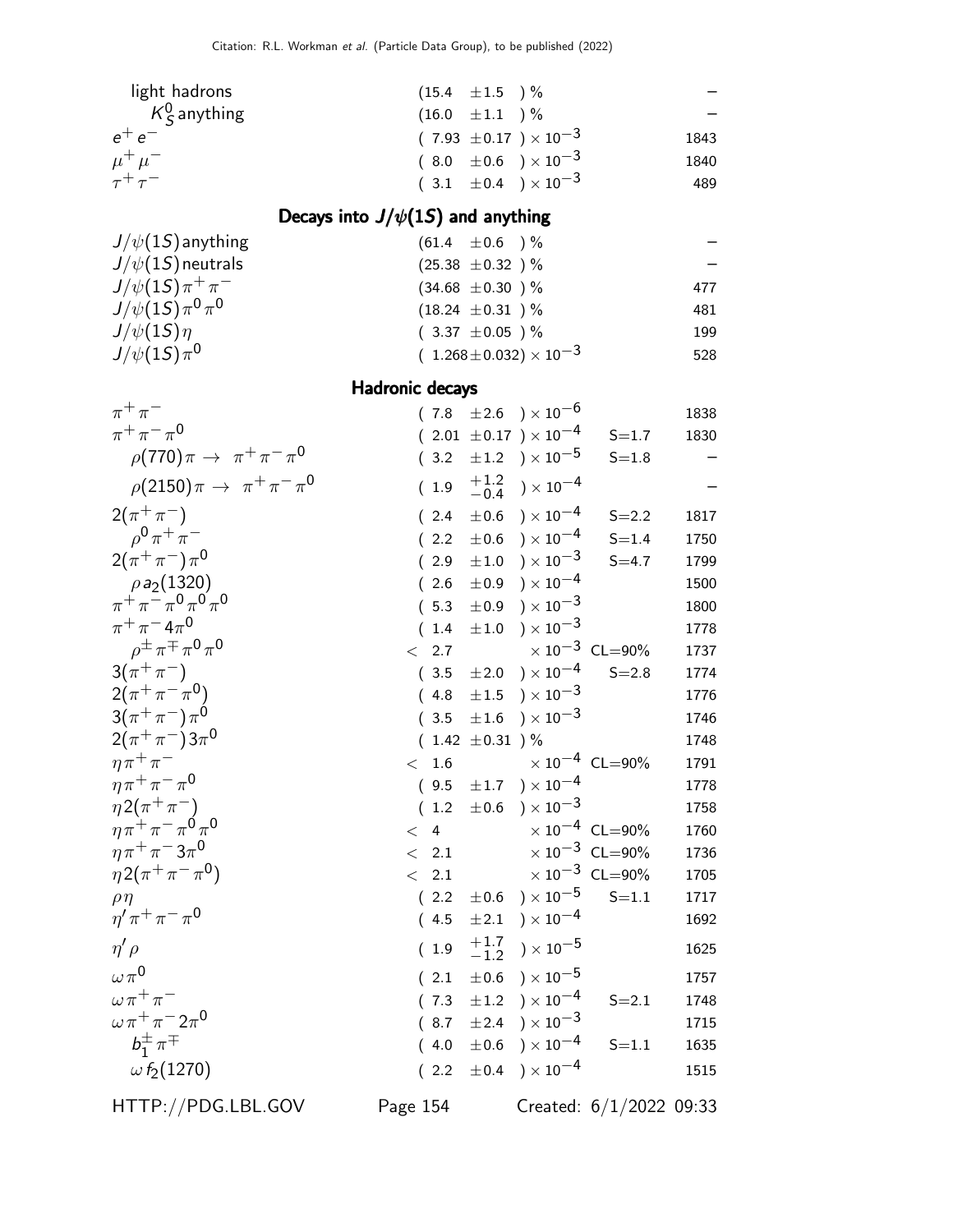$\omega\,\pi^{\mathsf{0}}\,\pi^{\mathsf{0}}$  $\begin{array}{l} ( \ \, 1.11 \ \pm 0.35 \ \, ) \times 10^{-3} \ \, 3.1749 \ \times \ \, 8 \qquad \quad \times 10^{-4} \ \, {\sf CL}{=}90\% \qquad \, 1736 \end{array}$ ω3π  $\times 10^{-4}$  CL=90% 1736<br> $\times 10^{-4}$  –  $b_1^0$  $^0_1\pi^0$  $(2.4 \pm 0.6) \times 10^{-4}$  $\omega \, \eta \qquad \qquad < \; 1.1 \qquad \qquad \times 10^{-5}$  CL=90% 1715  $\omega \eta'$  $(3.2 \tfrac{+2.5}{-2.1})$  $^{+2.5}_{-2.1}$  ) × 10<sup>-5</sup> 1623  $\phi \pi^0$  < 4  $\times 10^{-7}$  CL=90% 1699  $\phi \pi^+ \pi^ ( \hspace{.1cm} 1.18 \hspace{.1cm} \pm 0.26 \hspace{.1cm} ) \times 10^{-4} \hspace{.6cm} \hspace{.3cm} \hspace{.3cm} \mathrm{S=}1.5 \hspace{.6cm} 1690$  $\phi f_0(980) \rightarrow \pi^+ \pi$  $(7.5 \pm 3.3) \times 10^{-5}$  S=1.6  $\phi \eta$  (3.10 ±0.31 ) × 10<sup>-5</sup> 1654<br>  $\eta \phi(2170)$ ,  $\phi(2170)$   $\rightarrow$  (2.2  $\times 10^{-6}$  CL=90% - $\eta \phi(2170), \phi(2170) \rightarrow$  $\phi f_0(980)$ ,  $f_0 \to \pi^+ \pi^ \times$  10<sup>-6</sup> CL=90%  $\phi$ η' ( 1.54  $\pm$  0.20 )  $\times$  10<sup>-5</sup> 1555  $\phi f_1(1285)$  ( 3.0  $\pm 1.3$  ) × 10<sup>-5</sup> 1436  $\phi \eta(1405) \rightarrow \phi \pi^+ \pi^- \eta$  $(8.5 \pm 1.7) \times 10^{-6}$  –  $\phi f_2'$ ( $4.4 \pm 1.6$  )  $\times 10^{-5}$  1325  $K^+ K$  $(7.5 \pm 0.5) \times 10^{-5}$  1776  $K^+ K^- \pi$  $( 7.3 \pm 0.5 ) \times 10^{-4}$  1754  $K^+ K^- \pi^0$  $\begin{array}{l} ( \ \, 4.07 \ \, \pm 0.31 \ \, ) \times 10^{-5} \ \, \times \ \, 10^{-6} \qquad \qquad \quad \quad \ \, 1754 \ \, \times \ \, 10^{-6} \qquad \qquad \quad \ \, 1775 \end{array}$  $K^0_S$  $^0_\varsigma$ K $^0_\varsigma$ S  $\times$  10 $^{-6}$  $K^{\bar{0}}_{\cal S} K^{\bar{0}}_{I}$ S L  $(5.34 \pm 0.33) \times 10^{-5}$  1775  $\kappa_{\varsigma}^{\v{0}}$  $\frac{\bar{0}}{\bar{S}}K^{\bar{0}}_L$  $\frac{0}{L}\pi$  $0 < 3.0$   $\times 10^{-4}$  CL=90% 1753  $K^+ K^- \pi^0 \pi^0$  $(2.6 \pm 1.3) \times 10^{-4}$  1728  $K^+ K^- \pi^+ \pi^- \pi^0$  $( 1.26 \pm 0.09 ) \times 10^{-3}$  1694  $\omega f_0(1710) \rightarrow \omega K^+ K$  $(5.9 \pm 2.2) \times 10^{-5}$  $K^*(892)^0 K^- \pi^+ \pi^ (8.6 \pm 2.2) \times 10^{-4}$  –  $K^*(892)^+ K^- \pi^+ \pi$  $(9.6 \pm 2.8) \times 10^{-4}$  $K^*(892)^+ K^- \rho$  $(7.3 \pm 2.6) \times 10^{-4}$  –  $K^*(892)^0 K^- \rho$  $(6.1 \pm 1.8) \times 10^{-4}$  –  $K^0_S$  $^0_\varsigma$ K $^0_\varsigma$  $\frac{0}{5} \pi^+ \pi$  $(2.2 \pm 0.4) \times 10^{-4}$  1724  $\kappa_{\varsigma}^{\v{0}}$  $\frac{1}{2}$  K $\frac{1}{2}$  $\int\limits_{\mathcal{L}}^{\mathcal{D}}\pi^{0}\pi^{0}$  $(1.3 \pm 0.6) \times 10^{-3}$  1726  $K^{\bar{0}}_{\varsigma}$  $\frac{\bar{0}}{S}K^{\overline{0}}_L$ L  $(1.3 \pm 0.5) \times 10^{-3}$  1661  $K^+ K^- \rho^0$  $(2.2 \pm 0.4) \times 10^{-4}$  1616  $K^*(892)^0\overline{K}_2^*(1430)^0$  $(1.9 \pm 0.5) \times 10^{-4}$  1417  $K^{+} K^{-} \pi^{+} \pi$  $(1.3 \pm 0.7) \times 10^{-3}$  1574  $K^+ K^- 2(\pi^+ \pi^ (\begin{array}{ccc} 1.9 & \pm 0.9 \end{array}) \times 10^{-3}$  1654  $K^+ K^- 2(\pi^+ \pi^-) \pi^0$  $( 1.00 \ \pm 0.31 \ ) \times 10^{-3}$  1611  $K^+ K^*$  $(2.9 \pm 0.4) \times 10^{-5}$  S=1.2 1698  $2(K^+K)$  $(6.3 \pm 1.3) \times 10^{-5}$  1499  $2(K^+K^-)\pi^0$  $(1.10 \pm 0.28) \times 10^{-4}$  1440  $K^+ K$  $(7.0 \pm 1.6) \times 10^{-5}$  1546  $K_1(1270)^{\pm} K^{\mp}$  $( \hspace{.1cm} 1.00 \hspace{.1cm} \pm 0.28 \hspace{.1cm} ) \times 10^{-3} \hspace{3cm} 1588$  $K^+\overline{K}{}^*(892)^0\pi$  $(6.7 \pm 2.5) \times 10^{-4}$  1674  $\eta$  K  $^+$  K  $(3.49 \pm 0.17) \times 10^{-5}$  1664

HTTP://PDG.LBL.GOV Page 155 Created: 6/1/2022 09:33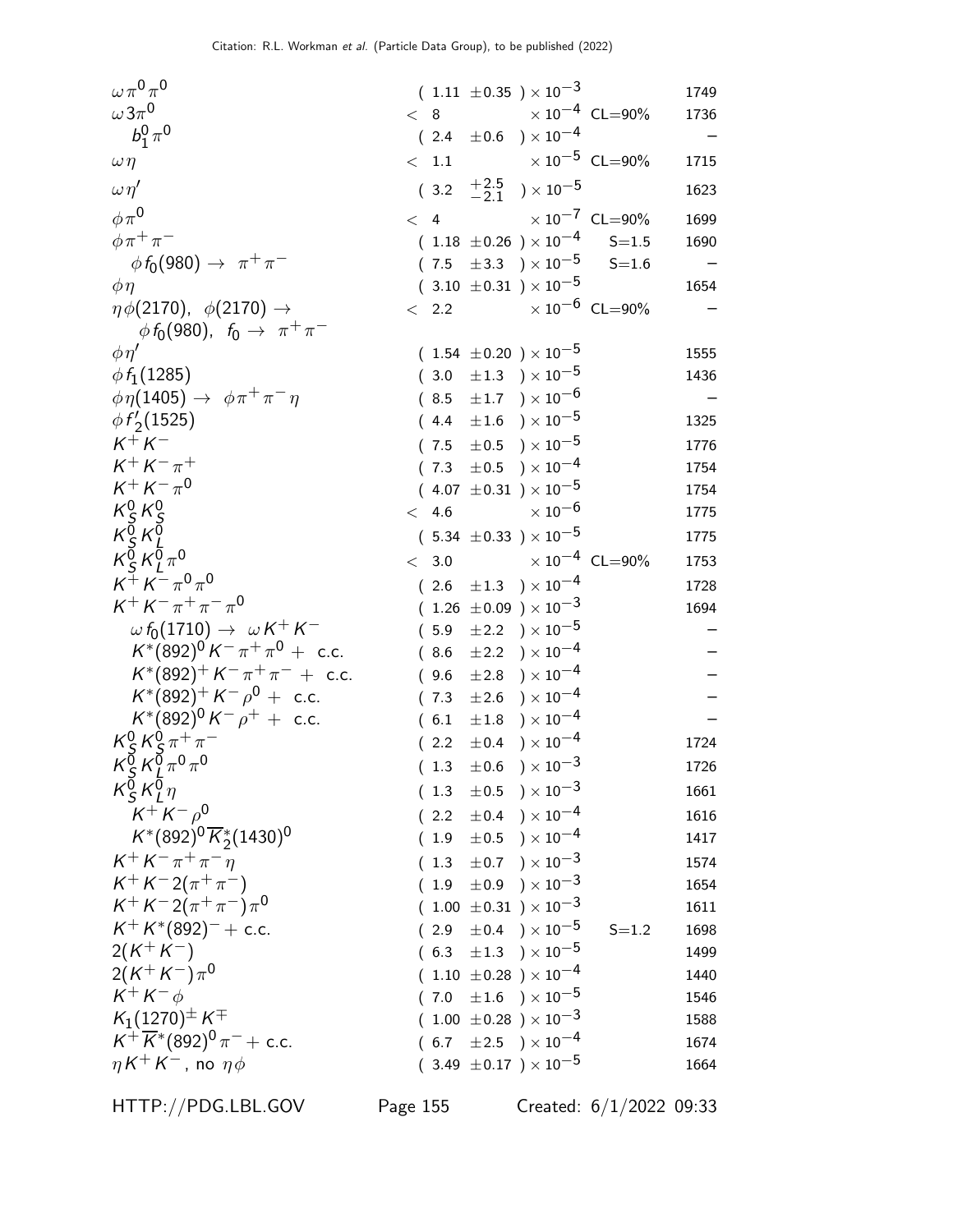| $X(1750)\eta \rightarrow K^+K^-\eta$                                 | $(4.8 \pm 2.8) \times 10^{-6}$                                      |      |
|----------------------------------------------------------------------|---------------------------------------------------------------------|------|
| $K_1(1400)^{\pm} K^{\mp}$                                            | $\times$ 10 $^{-4}$ CL=90%<br>< 3.1                                 | 1532 |
| $K_2^*(1430)^{\pm} K^{\mp}$                                          | $(7.1 \t +1.3 \t -0.9) \times 10^{-5}$                              |      |
| $K^*(892)^0 \overline{K}{}^0$ + c.c.                                 | $(1.09 \pm 0.20) \times 10^{-4}$                                    | 1697 |
| $\omega K^+ K^-$                                                     | $(1.62 \pm 0.11) \times 10^{-4}$<br>$S = 1.1$                       | 1614 |
| $\omega K_S^0 K_S^0$                                                 | $(7.0 \pm 0.5) \times 10^{-5}$                                      | 1612 |
| $\omega K^*(892)^+ K^- +$ c.c.                                       | $(2.07 \pm 0.26) \times 10^{-4}$                                    | 1482 |
| $\omega K_2^*(1430)^+ K^- +$ c.c.                                    | $(6.1 \pm 1.2) \times 10^{-5}$                                      | 1252 |
| $\omega\overline{K}^*(892)^0$ K <sup>0</sup>                         | $(1.68 \pm 0.30) \times 10^{-4}$                                    | 1481 |
| $\omega \overline{K}_2^*(1430)^0 K^0$                                | $(5.8 \pm 2.2) \times 10^{-5}$                                      | 1250 |
| $\omega X(1440) \rightarrow \omega K_S^0 K^- \pi^+ +$                | $(1.6 \pm 0.4) \times 10^{-5}$                                      |      |
| c.c.<br>$\omega X(1440) \rightarrow \omega K^+ K^- \pi^0$            | $(1.09 \pm 0.26) \times 10^{-5}$                                    |      |
| $\omega f_1(1285) \rightarrow \omega K_S^0 K^- \pi^+ +$              | $(3.0 \pm 1.0) \times 10^{-6}$                                      |      |
| C.C.<br>$\omega f_1(1285) \rightarrow \omega K^+ K^- \pi^0$          |                                                                     |      |
|                                                                      | $(1.2 \pm 0.7) \times 10^{-6}$<br>$(2.94 \pm 0.08) \times 10^{-4}$  | 1586 |
| $p\overline{p}$<br>$n\overline{n}$                                   | $(3.06 \pm 0.15) \times 10^{-4}$                                    | 1586 |
| $p\overline{p}\pi^0$                                                 | $(1.53 \pm 0.07) \times 10^{-4}$                                    | 1543 |
| $N(940)\overline{p} + \text{c.c.} \rightarrow p\overline{p}\pi^0$    | $(6.4 \tfrac{+1.8}{-1.3}) \times 10^{-5}$                           |      |
|                                                                      |                                                                     |      |
| $N(1440)\overline{p} + \text{c.c.} \rightarrow p\overline{p}\pi^0$   | $(7.3 \tfrac{+1.7}{-1.5}) \times 10^{-5}$<br>$S = 2.5$              |      |
| $N(1520)\overline{p} + \text{c.c.} \rightarrow p\overline{p}\pi^{0}$ | $(6.4 \tfrac{+2.3}{-1.8}) \times 10^{-6}$                           |      |
| $N(1535)\overline{p} + \text{c.c.} \rightarrow p\overline{p}\pi^0$   | $(2.5 \pm 1.0) \times 10^{-5}$                                      |      |
| $N(1650)\overline{p} + \text{c.c.} \rightarrow p\overline{p}\pi^0$   | $(3.8 \tfrac{+1.4}{-1.7}) \times 10^{-5}$                           |      |
| $N(1720)\overline{p} + \text{c.c.} \rightarrow p\overline{p}\pi^0$   | $(1.79 + 0.26 / 0.70) \times 10^{-5}$                               |      |
| $N(2300)\overline{p} + \text{c.c.} \rightarrow p\overline{p}\pi^{0}$ | $(2.6 \tfrac{+1.2}{-0.7}) \times 10^{-5}$                           |      |
| $N(2570)\overline{p} + \text{c.c.} \rightarrow p\overline{p}\pi^0$   | $(2.13 \begin{array}{l} +0.40 \\ -0.31 \end{array}) \times 10^{-5}$ |      |
| $p\overline{p}\pi^+\pi^-$                                            | $(6.0 \pm 0.4) \times 10^{-4}$                                      | 1491 |
| $p\overline{p}K^+K^-$                                                | $(2.7 \pm 0.7) \times 10^{-5}$                                      | 1118 |
| $p\overline{p}\eta$                                                  | $(6.0 \pm 0.4) \times 10^{-5}$                                      | 1373 |
| $N(1535)\overline{p} + c.c. \rightarrow p\overline{p}\eta$           | $^{+0.7}_{-0.6}$ ) $\times 10^{-5}$<br>(4.5)                        |      |
| $p\overline{p}\pi^+\pi^-\pi^0$                                       | $(7.3 \pm 0.7) \times 10^{-4}$                                      | 1435 |
| $p\overline{p}\rho^0$                                                | $(5.0 \pm 2.2) \times 10^{-5}$                                      | 1252 |
| $p\overline{p}\omega$                                                | $(6.9 \pm 2.1) \times 10^{-5}$                                      | 1247 |
| $p\overline{p}\eta'$                                                 | $(1.10 \pm 0.13) \times 10^{-5}$                                    | 1141 |
| $p\overline{p}\phi$                                                  | $(6.1 \pm 0.6) \times 10^{-6}$                                      | 1109 |
| $\phi X(1835) \rightarrow p\overline{p}\phi$                         | $\times$ $10^{-7}$ $\,$ CL=90%<br>$<$ 1.82                          |      |
| $p\overline{n}\pi$ <sup>-</sup> or c.c.                              | $(2.48 \pm 0.17) \times 10^{-4}$                                    |      |
| $p\overline{n}\pi^{-}\pi^{0}$                                        | $(3.2 \pm 0.7) \times 10^{-4}$                                      | 1492 |

HTTP://PDG.LBL.GOV Page 156 Created: 6/1/2022 09:33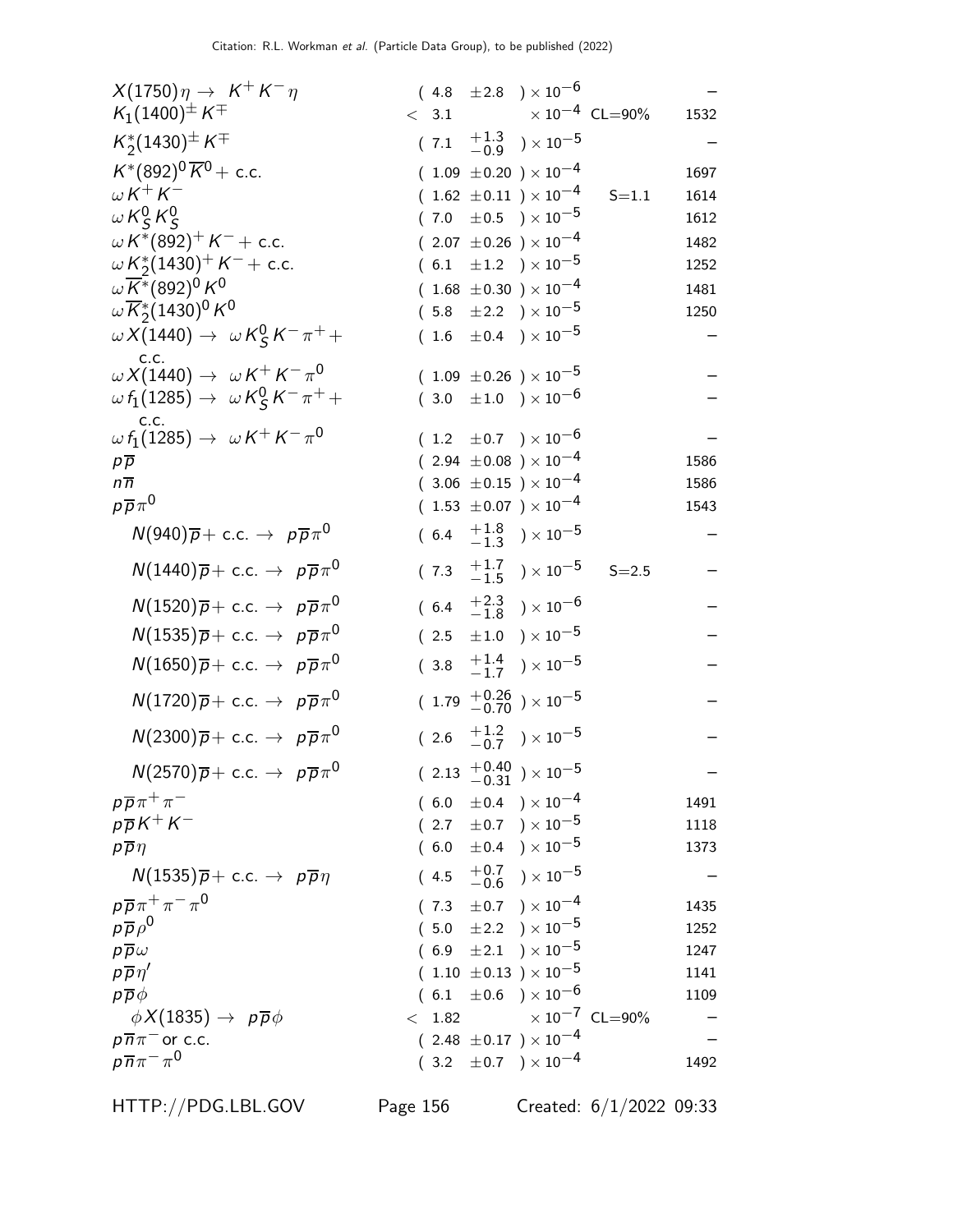| ΛΛ                                                                                                                    |                  |       |                     | $(3.81 \pm 0.13) \times 10^{-4}$ S=1.4 |                             | 1467 |
|-----------------------------------------------------------------------------------------------------------------------|------------------|-------|---------------------|----------------------------------------|-----------------------------|------|
| $\Lambda \overline{\Lambda} \pi^0$                                                                                    |                  | < 2.9 |                     |                                        | $\times$ $10^{-6}\,$ CL=90% | 1412 |
| $\overline{\Lambda} \overline{\Lambda} \eta$                                                                          |                  |       |                     | $(2.5 \pm 0.4) \times 10^{-5}$         |                             | 1197 |
| $\Lambda \overline{\Lambda} \pi^+ \pi^-$                                                                              |                  |       |                     | $(2.8 \pm 0.6) \times 10^{-4}$         |                             | 1346 |
| $\Lambda \overline{p} K^+$                                                                                            |                  |       |                     | $(1.00 \pm 0.14) \times 10^{-4}$       |                             | 1327 |
| $\lambda \overline{p} K^{*}(892)^{+}$ + c.c.                                                                          |                  |       |                     | $(6.3 \pm 0.7) \times 10^{-5}$         |                             | 1087 |
| $\Lambda \overline{\rho} K^+ \pi^+ \pi^-$                                                                             |                  |       |                     | $(1.8 \pm 0.4) \times 10^{-4}$         |                             | 1167 |
| $\overline{\Lambda}$ n K <sup>0</sup> <sub>S</sub> + c.c.                                                             |                  |       |                     | $(8.1 \pm 1.8) \times 10^{-5}$         |                             | 1324 |
| $\Delta^{++}$ $\overline{\Delta}^{--}$                                                                                |                  |       |                     | $(1.28 \pm 0.35) \times 10^{-4}$       |                             | 1371 |
| $\Lambda \overline{\Sigma}^+ \pi^-$ + c.c.                                                                            |                  |       |                     | $(1.40 \pm 0.13) \times 10^{-4}$       |                             | 1376 |
| $\Lambda \overline{\Sigma}^- \pi^+ +$ c.c.                                                                            |                  |       |                     | $(1.54 \pm 0.14) \times 10^{-4}$       |                             | 1379 |
| $\Lambda \overline{\Sigma}{}^0$ + c.c.                                                                                |                  |       |                     | $(1.6 \pm 0.7) \times 10^{-6}$         |                             | 1437 |
| $\Sigma^0 \overline{p} K^+ +$ c.c.                                                                                    |                  |       |                     | $(1.67 \pm 0.18) \times 10^{-5}$       |                             | 1291 |
| $\Sigma^+\overline{\Sigma}^-$                                                                                         |                  |       |                     | $(2.43 \pm 0.10) \times 10^{-4}$       | $S = 1.4$                   | 1408 |
| $\Sigma^0 \overline{\Sigma}{}^0$                                                                                      |                  |       |                     | $(2.35 \pm 0.09) \times 10^{-4}$       | $S = 1.1$                   | 1405 |
| $\Sigma(1385)^{+}\overline{\Sigma}(1385)^{-}$                                                                         |                  |       |                     | $(8.5 \pm 0.7) \times 10^{-5}$         |                             | 1218 |
| $\Sigma(1385)^{-}$ $\overline{\Sigma}(1385)^{+}$                                                                      |                  |       |                     | $(8.5 \pm 0.8) \times 10^{-5}$         |                             | 1218 |
| $\Sigma(1385)^{0}\overline{\Sigma(1385)}^{0}$                                                                         |                  |       |                     | $(6.9 \pm 0.7) \times 10^{-5}$         |                             | 1218 |
| $\Xi^{-} \overline{\Xi^{+}}$<br>$\Xi^{0} \overline{\Xi^{0}}$                                                          |                  |       |                     | $(2.87 \pm 0.11) \times 10^{-4}$       | $S = 1.1$                   | 1284 |
|                                                                                                                       |                  |       |                     | $(2.3 \pm 0.4) \times 10^{-4}$         | $S = 4.2$                   | 1291 |
| $\Xi(1530)^{0}\overline{\Xi}(1530)^{0}$                                                                               |                  |       |                     | $(6.8 \pm 0.4) \times 10^{-5}$         |                             | 1025 |
| $\Lambda \overline{\Xi}^+ K^-$ + c.c.                                                                                 |                  |       |                     | $(3.9 \pm 0.4) \times 10^{-5}$         |                             | 1114 |
| $\Xi(1530)^{-} \overline{\Xi}(1530)^{+}$                                                                              |                  |       |                     | $(1.15 \pm 0.07) \times 10^{-4}$       |                             | 1025 |
| $\Xi(1530)^{-}$ $\overline{\Xi}^{+}$                                                                                  |                  |       |                     | $(7.0 \pm 1.2) \times 10^{-6}$         |                             | 1165 |
| $\Xi(1530)^{0}\overline{\Xi}{}^{0}$                                                                                   |                  |       |                     | $(5.3 \pm 0.5) \times 10^{-6}$         |                             | 1169 |
| $\Xi(1690)^{-} \overline{\Xi}^{+} \rightarrow K^{-} \Lambda \overline{\Xi}^{+} +$                                     |                  |       |                     | $(5.2 \pm 1.6) \times 10^{-6}$         |                             |      |
| C.C.<br>$\Xi(1820)^{-} \overline{\Xi}^{+} \rightarrow K^{-} \Lambda \overline{\Xi}^{+} +$                             |                  |       |                     | $(1.20 \pm 0.32) \times 10^{-5}$       |                             |      |
| $\Sigma^0 \overline{\Xi}^+ K^-$ + c.c.                                                                                |                  |       |                     | $(3.7 \pm 0.4) \times 10^{-5}$         |                             | 1060 |
| $\Omega^{-} \overline{\Omega}{}^{+}$                                                                                  |                  |       |                     | $(5.66 \pm 0.30) \times 10^{-5}$ S=1.3 |                             | 774  |
| $\eta_c \pi^+ \pi^- \pi^0$                                                                                            |                  |       |                     | $< 1.0$ $\times 10^{-3}$ CL=90%        |                             | 512  |
| $h_c(1P)\pi^0$                                                                                                        |                  |       |                     | $(8.6 \pm 1.3) \times 10^{-4}$         |                             | 85   |
| $\Lambda_c^+ \overline{\rho} e^+ e^- +$ c.c.                                                                          |                  | < 1.7 |                     | $\times$ 10 $^{-6}$ CL=90%             |                             | 830  |
| $\Theta(1540)\overline{\Theta}(1540)\rightarrow$                                                                      | [iiaa] < 8.8     |       |                     |                                        | $\times 10^{-6}$ CL=90%     |      |
| $K_S^0 p K^- \overline{n}$ + c.c.                                                                                     |                  |       |                     |                                        |                             |      |
| $\Theta(1540) K^- \overline{n} \rightarrow K_S^0 p K^- \overline{n}$                                                  | [iiaa] $<$ 1.0   |       |                     |                                        | $\times 10^{-5}$ CL=90%     |      |
| $\Theta(1540)K_S^0\overline{p}\rightarrow K_S^0\overline{p}K^+n$                                                      | [iiaa] $<$ 7.0   |       |                     |                                        | $\times 10^{-6}$ CL=90%     |      |
| $\overline{\Theta}$ (1540) K <sup>+</sup> n $\rightarrow$ K <sup>0</sup> <sub>S</sub> $\overline{p}$ K <sup>+</sup> n | [iiaa] $<$ 2.6   |       |                     |                                        | $\times$ $10^{-5}\,$ CL=90% |      |
| $\overline{\Theta}$ (1540) $K_S^0 p \rightarrow K_S^0 p K^- \overline{n}$                                             | [iiaa] < 6.0     |       |                     |                                        | $\times 10^{-6}$ CL=90%     |      |
|                                                                                                                       | Radiative decays |       |                     |                                        |                             |      |
| $\gamma \chi_{c0}(1P)$                                                                                                |                  |       | $(9.79 \pm 0.20)$ % |                                        |                             | 261  |
| $\gamma \chi_{c1}(1P)$                                                                                                |                  |       | $(9.75 \pm 0.24)$ % |                                        |                             | 171  |
|                                                                                                                       |                  |       |                     |                                        |                             |      |

HTTP://PDG.LBL.GOV Page 157 Created: 6/1/2022 09:33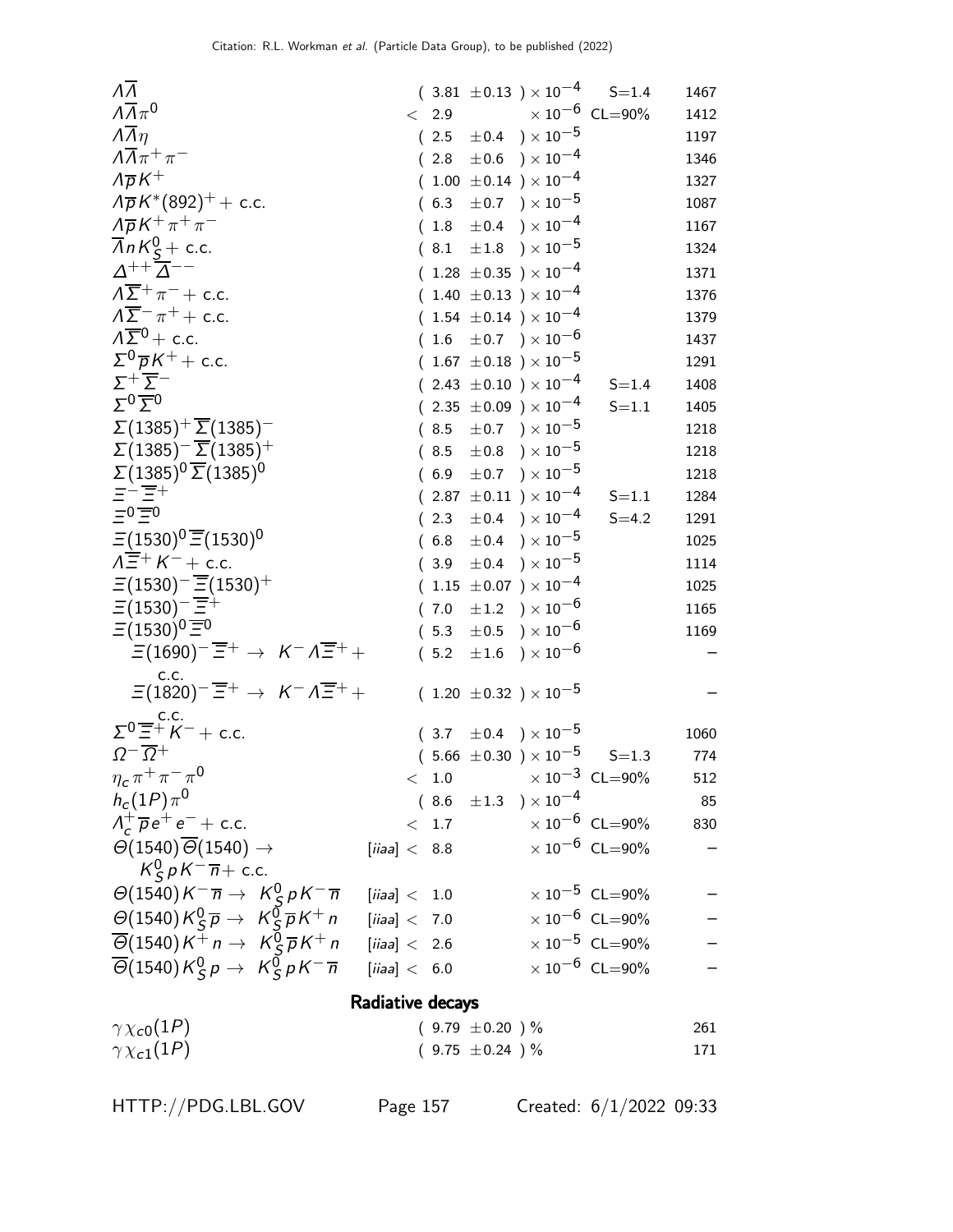| $\gamma \chi_{c2}(1P)$                                                                           |  |               | $(9.52 \pm 0.20)$ % |                                              |                                  | 128  |
|--------------------------------------------------------------------------------------------------|--|---------------|---------------------|----------------------------------------------|----------------------------------|------|
| $\gamma\eta_c(1S)$                                                                               |  |               |                     | $(3.4 \pm 0.5) \times 10^{-3}$               | $S = 1.3$                        | 635  |
| $\gamma\eta_{\varsigma}(2S)$                                                                     |  |               |                     | $(7 \pm 5) \times 10^{-4}$                   |                                  | 48   |
| $\gamma \pi^0$                                                                                   |  |               |                     | $(1.04 \pm 0.22) \times 10^{-6}$             | $S = 1.4$                        | 1841 |
| $\gamma 2(\pi^+\pi^-)$                                                                           |  |               |                     | $(4.0 \pm 0.6) \times 10^{-4}$               |                                  | 1817 |
| $\gamma 3(\pi^+\pi^-)$                                                                           |  |               |                     | $<$ 1.7 $\times 10^{-4}$ CL=90%              |                                  | 1774 |
| $\gamma\eta^{\prime}(958)$                                                                       |  |               |                     | $(1.24 \pm 0.04) \times 10^{-4}$             |                                  | 1719 |
| $\gamma f_2(1270)$                                                                               |  |               |                     | $(2.73 \t + 0.29 \t - 0.25) \times 10^{-4}$  | $S = 1.8$                        | 1622 |
| $\gamma f_0(1370) \rightarrow \gamma K \overline{K}$                                             |  |               |                     | $(3.1 \pm 1.7) \times 10^{-5}$               |                                  | 1588 |
| $\gamma f_0(1500)$                                                                               |  |               |                     | $(9.3 \pm 1.9) \times 10^{-5}$               |                                  | 1535 |
| $\gamma f_2(1525)$                                                                               |  | (3.3)         |                     | $\pm 0.8$ ) $\times 10^{-5}$                 |                                  | 1531 |
| $\gamma f_0(1710) \rightarrow \gamma \pi \pi$                                                    |  | (3.5)         |                     | $\pm 0.6$ ) $\times 10^{-5}$                 |                                  |      |
| $\gamma f_0(1710) \rightarrow \gamma K \overline{K}$                                             |  | (6.6)         |                     | $\pm 0.7$ ) $\times 10^{-5}$                 |                                  |      |
| $\gamma f_0(2100) \rightarrow \gamma \pi \pi$                                                    |  | (4.8)         |                     | $\pm 1.0$ ) $\times 10^{-6}$                 |                                  | 1244 |
| $\gamma f_0(2200) \rightarrow \gamma K \overline{K}$                                             |  | (3.2)         |                     | $\pm 1.0$ $\phantom{0}$ ) $\times$ $10^{-6}$ |                                  | 1193 |
| $\gamma f_J(2220) \rightarrow \gamma \pi \pi$                                                    |  | < 5.8         |                     |                                              | $\times 10^{-6}$ CL=90%          | 1168 |
| $\gamma f_J(2220) \rightarrow \gamma K K$                                                        |  |               | < 9.5               |                                              | $\times$ 10 <sup>-6</sup> CL=90% | 1168 |
| $\gamma\eta$                                                                                     |  |               |                     | $(9.2 \pm 1.8) \times 10^{-7}$               |                                  | 1802 |
| $\gamma \eta \pi^+ \pi^-$                                                                        |  |               |                     | $(8.7 \pm 2.1) \times 10^{-4}$               |                                  | 1791 |
| $\gamma \eta(1405) \rightarrow \gamma K K \pi$                                                   |  |               | < 9                 |                                              | $\times\,10^{-5}$ CL=90%         | 1569 |
| $\gamma \eta(1405) \rightarrow \gamma \eta \pi^+ \pi^-$                                          |  |               |                     | $(3.6 \pm 2.5) \times 10^{-5}$               |                                  |      |
| $\gamma\,\eta(1405) \rightarrow \gamma\,f_0(980)\pi^0 \rightarrow$<br>$\gamma \pi^+ \pi^- \pi^0$ |  | $<$ 5.0       |                     |                                              | $\times 10^{-7}$ CL=90%          |      |
| $\gamma \eta(1475) \rightarrow \gamma K \overline{K} \pi$                                        |  | < 1.4         |                     |                                              | $\times$ 10 <sup>-4</sup> CL=90% |      |
| $\gamma \eta(1475) \rightarrow \gamma \eta \pi^+ \pi^-$                                          |  |               | < 8.8               |                                              | $\times$ $10^{-5}\,$ CL=90%      |      |
| $\gamma K^{*0} K^+ \pi^- +$ c.c.                                                                 |  | (3.7)         |                     | $\pm 0.9$ ) $\times 10^{-4}$                 |                                  | 1674 |
| $\gamma K^{*0} \overline{K}^{*0}$                                                                |  | (2.4)         |                     | $\pm 0.7$ ) $\times 10^{-4}$                 |                                  | 1613 |
| $\gamma K_S^0 K^+ \pi^- +$ c.c.                                                                  |  | (2.6)         | $\pm 0.5$           | $)\times10^{-4}$                             |                                  | 1753 |
| $\gamma K^+ K^- \pi^+ \pi^-$                                                                     |  | (1.9)         |                     | $\pm 0.5$ ) $\times 10^{-4}$                 |                                  | 1726 |
| $\gamma K^+ K^- 2(\pi^+ \pi^-)$                                                                  |  | $\langle$ 2.2 |                     |                                              | $\times 10^{-4}$ CL=90%          | 1654 |
| $\gamma 2(K^+K^-)$                                                                               |  |               |                     | $< 4$ $\times 10^{-5}$ CL=90%                |                                  | 1499 |
| $\gamma p \overline{p}$                                                                          |  |               |                     | $(3.9 \pm 0.5) \times 10^{-5}$ S=2.0         |                                  | 1586 |
| $\gamma f_2(1950) \rightarrow \gamma p \overline{p}$                                             |  |               |                     | $(1.20 \pm 0.22) \times 10^{-5}$             |                                  |      |
| $\gamma f_2(2150) \rightarrow \gamma p \overline{p}$                                             |  |               |                     | $(7.2 \pm 1.8) \times 10^{-6}$               |                                  |      |
| $\gamma X(1835) \rightarrow \gamma p \overline{p}$                                               |  |               |                     | $(4.6 \tfrac{+1.8}{-4.0}) \times 10^{-6}$    |                                  |      |
| $\gamma X \rightarrow \gamma p \overline{p}$                                                     |  |               |                     | $[ooaa] < 2$ $\times 10^{-6}$ CL=90%         |                                  |      |
| $\gamma p \overline{p} \pi^+ \pi^-$                                                              |  |               |                     | $(2.8 \pm 1.4) \times 10^{-5}$               |                                  | 1491 |
| $\gamma\gamma$                                                                                   |  |               |                     | $< 1.5$ $\times 10^{-4}$ CL=90%              |                                  | 1843 |
| $\gamma \gamma J/\psi$                                                                           |  |               |                     | $(3.1 \t +1.0 \t -1.2) \times 10^{-4}$       |                                  | 542  |
| $e^+e^-\eta'$                                                                                    |  |               |                     | $(1.90 \pm 0.26) \times 10^{-6}$             |                                  | 1719 |
|                                                                                                  |  |               |                     |                                              |                                  |      |

HTTP://PDG.LBL.GOV Page 158 Created: 6/1/2022 09:33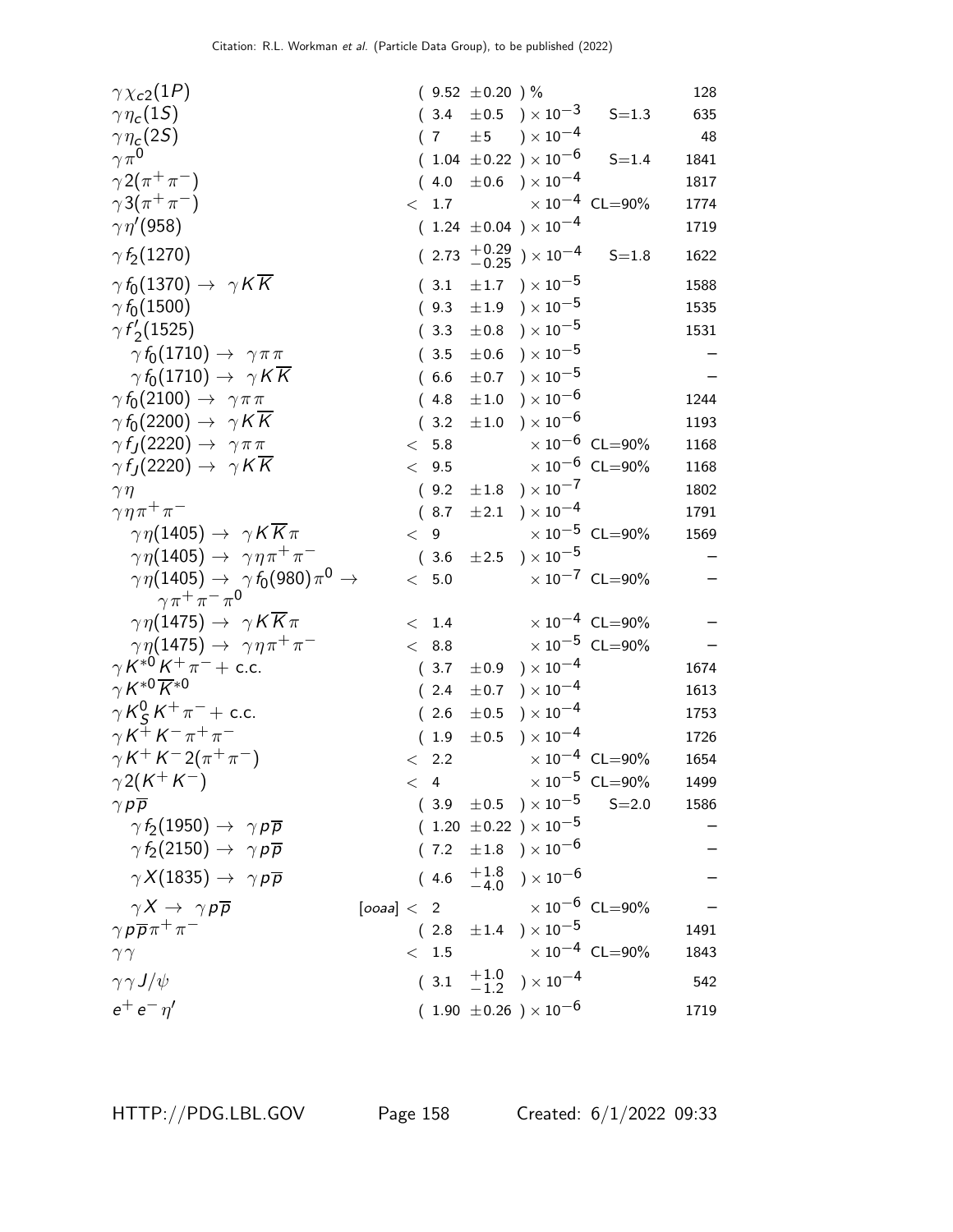| $e^+e^- \chi_{c0}(1P)$ | $(1.06 \pm 0.24) \times 10^{-3}$ |      |                         | 261  |
|------------------------|----------------------------------|------|-------------------------|------|
| $e^+e^- \chi_{c1}(1P)$ | $(8.5 \pm 0.6) \times 10^{-4}$   |      |                         | 171  |
| $e^+e^- \chi_{c2}(1P)$ | $(7.0 \pm 0.8) \times 10^{-4}$   |      |                         | 128  |
|                        | <b>Weak decays</b>               |      |                         |      |
| $D^0 e^+ e^- +$ c.c.   | < 1.4                            |      | $\times 10^{-7}$ CL=90% | 1371 |
|                        | Other decays                     |      |                         |      |
| invisible              | < 1.6                            | $\%$ | $CL = 90\%$             |      |
|                        |                                  |      |                         |      |

### $\psi(3770)$

 $G(J^{PC}) = 0(1^{--})$ 

Mass  $m = 3773.7 \pm 0.4$  MeV  $(S = 1.4)$ Full width  $Γ = 27.2 ± 1.0$  MeV

| $\psi$ (3770) DECAY MODES            | Fraction $(\Gamma_i/\Gamma)$   |                           | Scale factor/<br>Confidence level | $\boldsymbol{p}$<br>(MeV/c) |
|--------------------------------------|--------------------------------|---------------------------|-----------------------------------|-----------------------------|
| $D\overline{D}$                      | $^{+8}_{-9}$<br>(93)           | $)$ %                     | $S = 2.0$                         | 287                         |
| $D^0\overline{D}{}^0$                | $^{+4}_{-5}$<br>(52)           | ) %                       | $S = 2.0$                         | 287                         |
| $D^+D^-$                             | ±4<br>(41)                     | $) \%$                    | $S = 2.0$                         | 254                         |
| $J/\psi X$                           | $(5.0 \pm 2.2) \times 10^{-3}$ |                           |                                   |                             |
| $J/\psi \pi^+ \pi^-$                 | $(1.93\pm0.28)\times10^{-3}$   |                           |                                   | 561                         |
| $J/\psi \pi^0 \pi^0$                 | $(8.0 \pm 3.0) \times 10^{-4}$ |                           |                                   | 565                         |
| $J/\psi \eta$                        | ±4<br>9                        | $)\times10^{-4}$          |                                   | 361                         |
| $J/\psi \pi^0$                       | 2.8<br>$\lt$                   | $\times$ 10 $^{-4}$       | $CL = 90\%$                       | 604                         |
| $e^+e^-$                             | $(9.6 \pm 0.7) \times 10^{-6}$ |                           | $S = 1.3$                         | 1887                        |
|                                      | Decays to light hadrons        |                           |                                   |                             |
| $b_1(1235)\pi$                       | 1.4<br>$\lt$                   | $\times$ 10 $^{-5}$       | $CL = 90\%$                       | 1684                        |
| $\phi \eta'$                         | $\overline{7}$<br>$\lt$        | $\times$ 10 <sup>-4</sup> | $CL = 90\%$                       | 1607                        |
| $\omega \eta'$                       | $\overline{4}$<br>$\lt$        | $\times$ 10 <sup>-4</sup> | $CL = 90\%$                       | 1672                        |
| $\rho^0\eta^{\prime}$                | 6<br>$\lt$                     | $\times$ 10 <sup>-4</sup> | $CL = 90\%$                       | 1674                        |
| $\phi \eta$                          | $(3.1 \pm 0.7) \times 10^{-4}$ |                           |                                   | 1703                        |
| $\omega \eta$                        | 1.4<br>$\lt$                   | $\times$ 10 $^{-5}$       | $CL = 90\%$                       | 1762                        |
| $\rho^0 \eta$                        | 5<br>$\lt$                     | $\times$ 10 <sup>-4</sup> | $CL = 90\%$                       | 1764                        |
| $\phi \pi^0$                         | $\mathbf{3}$<br>$\lt$          | $\times$ 10 $^{-5}$       | $CL = 90\%$                       | 1746                        |
| $\omega \pi^0$                       | 6<br>$\lt$                     | $\times$ 10 <sup>-4</sup> | $CL = 90\%$                       | 1803                        |
| $\pi^{+}\pi^{-}\pi^{0}$              | 5<br>$\lt$                     | $\times$ $10^{-6}$        | $CL = 90\%$                       | 1874                        |
| $\rho \pi$                           | 5<br>$\lt$                     | $\times$ $10^{-6}$        | $CL = 90\%$                       | 1805                        |
| $K^*(892)^+ K^- +$ c.c.              | 1.4<br>$\lt$                   | $\times$ 10 $^{-5}$       | $CL = 90\%$                       | 1745                        |
| $K^*(892)^0 \overline{K}{}^0$ + c.c. | 1.2<br>$\lt$                   | $\times$ $10^{-3}$        | $CL = 90\%$                       | 1745                        |
| $K_S^0 K_l^0$                        | 1.2<br>$\lt$                   | $\times$ $10^{-5}$        | $CL = 90\%$                       | 1820                        |
| $2(\pi^{+}\pi^{-})$                  | 1.12<br>$\lt$                  | $\times$ $10^{-3}$        | $CL = 90\%$                       | 1861                        |
| $2(\pi^+\pi^-)\pi^0$                 | 1.06<br>$\lt$                  | $\times$ 10 <sup>-3</sup> | $CL = 90\%$                       | 1844                        |

HTTP://PDG.LBL.GOV Page 159 Created: 6/1/2022 09:33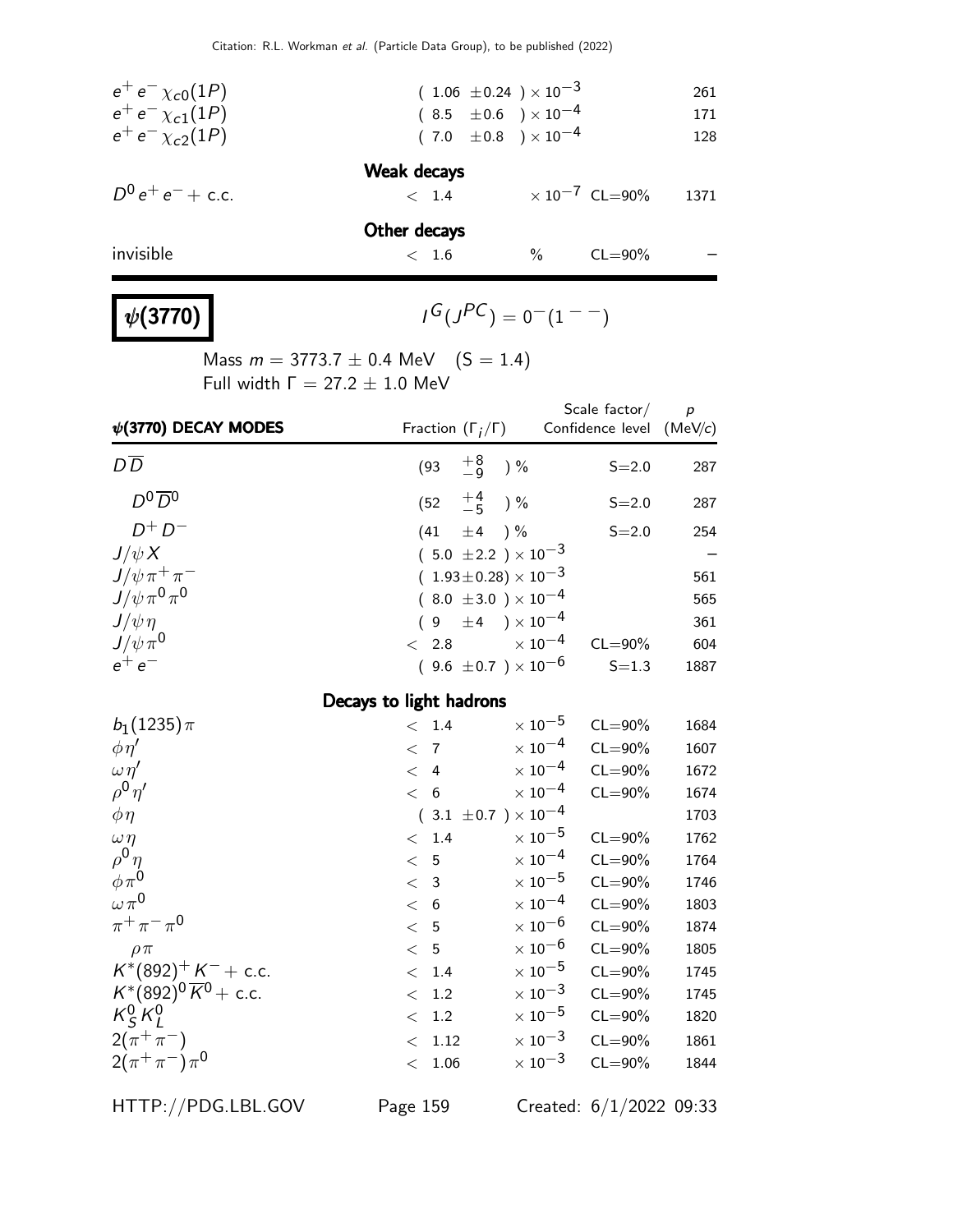| $2(\pi^+\pi^-\pi^0)$                                                                                             |         | $<\;$ 5.85 $\;$ | $\%$                                     | $CL = 90\%$                | 1821 |
|------------------------------------------------------------------------------------------------------------------|---------|-----------------|------------------------------------------|----------------------------|------|
| $\omega \pi^+ \pi^-$                                                                                             | $\lt$   | 6.0             | $\times$ 10 $^{-4}$                      | $CL = 90\%$                | 1794 |
| $3(\pi^{+}\pi^{-})$                                                                                              | $\lt$   | 9.1             | $\times$ 10 <sup>-3</sup>                | $CL = 90\%$                | 1820 |
| $3(\pi^{+}\pi^{-})\pi^{0}$                                                                                       | $\lt$   | 1.37            | $\%$                                     | $CL = 90\%$                | 1792 |
| $3(\pi^{+}\pi^{-})2\pi^{0}$                                                                                      |         | < 11.74         | $\%$                                     | $CL = 90\%$                | 1760 |
| $\eta \pi^+ \pi^-$                                                                                               | $\,<\,$ | 1.24            | $\times$ $10^{-3}$                       | $CL = 90\%$                | 1836 |
| $\pi^{+}\pi^{-}2\pi^{0}$                                                                                         | $\lt$   | 8.9             | $\times$ 10 <sup>-3</sup>                | $CL = 90\%$                | 1862 |
| $\rho^{0} \pi^{+} \pi^{-}$                                                                                       | $\lt$   | 6.9             | $\times$ 10 <sup>-3</sup>                | $CL = 90\%$                | 1796 |
| $\eta 3\pi$                                                                                                      | $\lt$   | 1.34            | $\times$ 10 <sup>-3</sup>                | $CL = 90\%$                | 1824 |
| $\eta 2(\pi^+\pi^-)$                                                                                             | $\lt$   | 2.43            | $\%$                                     | $CL = 90\%$                | 1804 |
| $\eta \rho^0 \pi^+ \pi^-$                                                                                        | $\lt$   | 1.45            | $\frac{0}{0}$                            | $CL = 90\%$                | 1708 |
| $\eta'3\pi$                                                                                                      | $\lt$   | 2.44            | $\times$ 10 $^{-3}$                      | $CL = 90\%$                | 1741 |
| $K^+ K^- \pi^+ \pi^-$                                                                                            | $\lt$   | 9.0             | $\times$ $10^{-4}$                       | $CL = 90\%$                | 1773 |
| $\phi \pi^+ \pi^-$                                                                                               | $\lt$   | 4.1             | $\times$ 10 <sup>-4</sup>                | $CL = 90\%$                | 1737 |
| $K^+ K^- 2\pi^0$                                                                                                 | $\lt$   | 4.2             | $\times$ 10 <sup>-3</sup>                | $CL = 90\%$                | 1774 |
| $4(\pi^{+}\pi^{-})$                                                                                              | $\,<\,$ | 1.67            | $\%$                                     | $CL = 90\%$                | 1757 |
| $4(\pi^{+}\pi^{-})\pi^{0}$                                                                                       | $\lt$   | 3.06            | $\%$                                     | $CL = 90\%$                | 1720 |
| $\phi f_0(980)$                                                                                                  | $\,<\,$ | 4.5             | $\times$ $10^{-4}$                       | $CL = 90\%$                | 1597 |
| $K^+ K^- \pi^+ \pi^- \pi^0$                                                                                      | $\lt$   | 2.36            | $\times$ 10 <sup>-3</sup>                | $CL = 90\%$                | 1741 |
| $K^+ K^- \rho^0 \pi^0$                                                                                           | $\lt$   | $\, 8$          | $\times$ 10 <sup>-4</sup>                | $CL = 90\%$                | 1624 |
| $K^+ K^- \rho^+ \pi^-$                                                                                           | $\lt$   | 1.46            | $\%$                                     | $CL = 90\%$                | 1623 |
| $W K^+ K^-$                                                                                                      | $\lt$   | 3.4             | $\times$ 10 <sup>-4</sup>                | $CL = 90\%$                | 1664 |
| $\phi \pi^+ \pi^- \pi^0$                                                                                         | $\lt$   | $3.8\,$         | $\times$ 10 <sup>-3</sup>                | $CL = 90\%$                | 1723 |
| $K^{*0} K^- \pi^+ \pi^0$ + c.c.                                                                                  | $\lt$   | 1.62            | $\%$                                     | $CL = 90\%$                | 1694 |
| $K^{*+} K^- \pi^+ \pi^-$ + c.c.                                                                                  | $\,<\,$ | 3.23            | $\%$                                     | $CL = 90\%$                | 1693 |
| $K^+ K^- \pi^+ \pi^- 2 \pi^0$                                                                                    | $\,<\,$ | 2.67            | $\%$                                     | $CL = 90\%$                | 1705 |
| $K^+ K^- 2(\pi^+ \pi^-)$                                                                                         | $\,<\,$ | 1.03            | $\%$                                     | $CL = 90\%$                | 1702 |
| $K^+ K^- 2(\pi^+\pi^-)\pi^0$                                                                                     | $\,<\,$ | 3.60            | $\%$                                     | $CL = 90\%$                | 1661 |
| $\eta K^+ K^-$                                                                                                   | $\lt$   | 4.1             | $\times$ 10 <sup>-4</sup>                | $CL = 90\%$                | 1712 |
| $\eta K^+ K^- \pi^+ \pi^-$                                                                                       | $\lt$   | 1.24            | $\%$                                     | $CL = 90\%$                | 1624 |
| $\rho^0 K^+ K^-$                                                                                                 |         | $<$ 5.0         | $\times$ $10^{-3}$                       | $CL = 90\%$                | 1666 |
| $2(K^+K^-)$<br>$\phi K^+ K^-$                                                                                    |         | < 6.0           | $\times$ $10^{-4}$<br>$\times$ $10^{-4}$ | $CL = 90\%$                | 1552 |
| $2(K^+K^-)\pi^0$                                                                                                 |         | < 7.5           | $\times$ 10 <sup>-4</sup>                | $CL = 90\%$<br>$CL = 90\%$ | 1598 |
|                                                                                                                  | $\lt$   | 2.9             | $\times$ $10^{-3}$                       |                            | 1494 |
| $2(K^+K^-)\pi^+\pi^-$<br>$K^0_S K^-\pi^+$                                                                        | $\lt$   | 3.2<br>3.2      | $\times$ 10 <sup>-3</sup>                | $CL = 90\%$<br>$CL = 90\%$ | 1426 |
| $K_S^{\bar{0}} K^- \pi^+ \pi^0$                                                                                  | $\lt$   |                 |                                          |                            | 1799 |
| $K_S^{\delta} K^- \rho^+$                                                                                        | $\lt$   | 1.33            | $\%$                                     | $CL = 90\%$                | 1773 |
|                                                                                                                  | $\lt$   | 6.6             | $\times$ 10 <sup>-3</sup>                | $CL = 90\%$                | 1665 |
|                                                                                                                  | $\,<\,$ | 8.7             | $\times$ 10 <sup>-3</sup>                | $CL = 90\%$                | 1740 |
|                                                                                                                  | $\lt$   | $1.6\,$         | $\%$                                     | $CL = 90\%$                | 1621 |
|                                                                                                                  | $\lt$   | $1.3\,$         | $\%$                                     | $CL = 90\%$                | 1670 |
| $K_S^0 K^- 2\pi^+ \pi^-$<br>$K_S^0 K^- \pi^+ \rho^0$<br>$K_S^0 K^- \pi^+ \eta$<br>$K_S^0 K^- 2\pi^+ \pi^- \pi^0$ | $\lt$   | 4.18            | $\frac{0}{0}$                            | $CL = 90\%$                | 1703 |
| $K_S^{\vec{0}} K^- 2\pi^+ \pi^- \eta$                                                                            |         | < 4.8           | $\%$                                     | $CL = 90\%$                | 1570 |
|                                                                                                                  |         |                 |                                          |                            |      |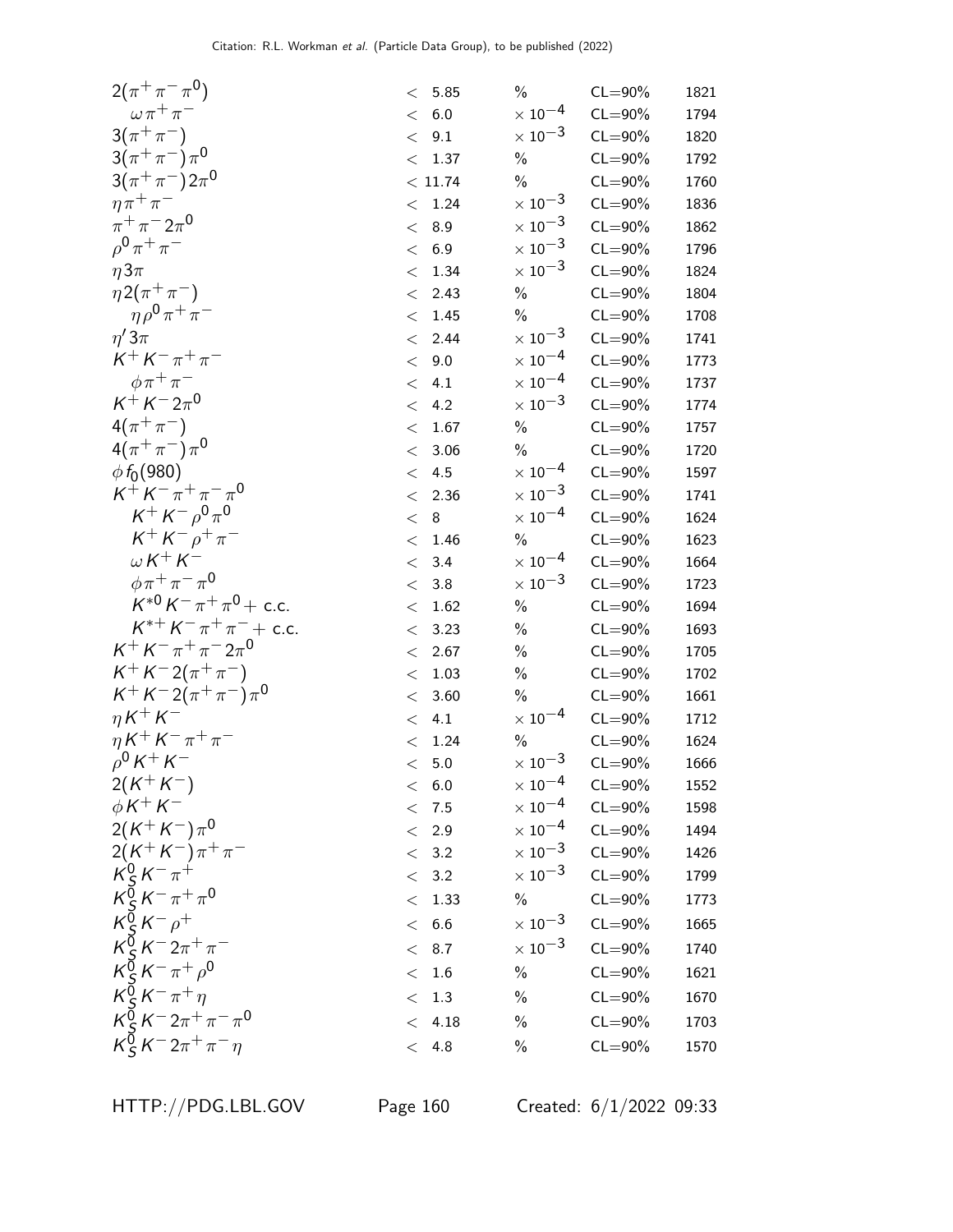| $K_S^0 K^- \pi^+ 2(\pi^+ \pi^-)$                                                                                                                                                                                | $\lt$   | 1.22                             | $\%$                      | $CL = 90\%$ | 1658 |  |  |  |
|-----------------------------------------------------------------------------------------------------------------------------------------------------------------------------------------------------------------|---------|----------------------------------|---------------------------|-------------|------|--|--|--|
| $K_S^{\bar{0}} K^- \pi^+ 2\pi^0$                                                                                                                                                                                | $\lt$   | 2.65                             | $\%$                      | $CL = 90\%$ | 1742 |  |  |  |
| $K_{c}^{\sigma} K^{-} K^{+} K^{-} \pi^{+}$                                                                                                                                                                      | $\,<\,$ | 4.9                              | $\times$ 10 <sup>-3</sup> | $CL = 90\%$ | 1491 |  |  |  |
| $K_S^{\bar{0}} K^- K^+ K^- \pi^+ \pi^0$                                                                                                                                                                         | $\lt$   | 3.0                              | $\%$                      | $CL = 90\%$ | 1427 |  |  |  |
| $K_S^{\bar{0}} K^- K^+ K^- \pi^+ \eta$                                                                                                                                                                          | $\lt$   | 2.2                              | $\%$                      | $CL = 90\%$ | 1214 |  |  |  |
| $K^{*0} K^- \pi^+ +$ c.c.                                                                                                                                                                                       | $\lt$   | 9.7                              | $\times$ 10 <sup>-3</sup> | $CL = 90\%$ | 1722 |  |  |  |
| $p\overline{p}\pi^0$                                                                                                                                                                                            | $\lt$   | $\overline{4}$                   | $\times$ 10 $^{-5}$       | $CL = 90\%$ | 1595 |  |  |  |
| $p\overline{p}\pi^+\pi^-$                                                                                                                                                                                       | $\lt$   | 5.8                              | $\times$ $10^{-4}$        | $CL = 90\%$ | 1544 |  |  |  |
| $\overline{\Lambda}$                                                                                                                                                                                            | $<\,$   | $1.2\,$                          | $\times$ 10 <sup>-4</sup> | $CL = 90\%$ | 1522 |  |  |  |
| $p\overline{p}\pi^+\pi^-\pi^0$                                                                                                                                                                                  | $\lt$   | 1.85                             | $\times$ 10 <sup>-3</sup> | $CL = 90\%$ | 1490 |  |  |  |
| $\frac{\omega p\overline{p}}{\Lambda\overline{\Lambda}\pi^0}$                                                                                                                                                   | $\lt$   | 2.9                              | $\times$ 10 <sup>-4</sup> | $CL = 90\%$ | 1310 |  |  |  |
|                                                                                                                                                                                                                 | $\lt$   | $\overline{7}$                   | $\times$ $10^{-5}$        | $CL = 90\%$ | 1469 |  |  |  |
| $p\overline{p}2(\pi^+\pi^-)$                                                                                                                                                                                    | $\lt$   | 2.6                              | $\times$ 10 <sup>-3</sup> | $CL = 90\%$ | 1426 |  |  |  |
| $\eta p \overline{p}$                                                                                                                                                                                           | $\lt$   | 5.4                              | $\times$ $10^{-4}$        | $CL = 90\%$ | 1431 |  |  |  |
| $\eta \rho \overline{\rho} \pi^+ \pi^-$                                                                                                                                                                         | $\lt$   | 3.3                              | $\times$ 10 <sup>-3</sup> | $CL = 90\%$ | 1284 |  |  |  |
| $\rho^0 p \overline{p}$                                                                                                                                                                                         | $<\,$   | 1.7                              | $\times$ 10 <sup>-3</sup> | $CL = 90\%$ | 1314 |  |  |  |
| $p\overline{p}K^+K^-$                                                                                                                                                                                           | $\lt$   | 3.2                              | $\times$ 10 <sup>-4</sup> | $CL = 90\%$ | 1186 |  |  |  |
| $\eta\,p\overline{p}\,K^+\,K^-$                                                                                                                                                                                 | $\lt$   | 6.9                              | $\times$ $10^{-3}$        | $CL = 90\%$ | 737  |  |  |  |
| $\pi^0 p \overline{p} K^+ K^-$                                                                                                                                                                                  | $<\,$   | $1.2\,$                          | $\times$ 10 <sup>-3</sup> | $CL = 90\%$ | 1094 |  |  |  |
| $\phi p \overline{p}$                                                                                                                                                                                           | $\lt$   | 1.3                              | $\times$ 10 <sup>-4</sup> | $CL = 90\%$ | 1178 |  |  |  |
| $\Lambda \overline{\Lambda} \pi^+ \pi^-$                                                                                                                                                                        | $\,<$   | 2.5                              | $\times$ 10 <sup>-4</sup> | $CL = 90\%$ | 1405 |  |  |  |
| $\Lambda \overline{\rho} K^+$                                                                                                                                                                                   | $\lt$   | 2.8                              | $\times$ 10 <sup>-4</sup> | $CL = 90\%$ | 1387 |  |  |  |
| $\Lambda \overline{\rho} K^+ \pi^+ \pi^-$                                                                                                                                                                       | $\,<\,$ | 6.3                              | $\times$ 10 <sup>-4</sup> | $CL = 90\%$ | 1234 |  |  |  |
| $\overline{\Lambda} \overline{\Lambda} \eta$                                                                                                                                                                    | $\,<$   | 1.9                              | $\times$ 10 <sup>-4</sup> | $CL = 90\%$ | 1263 |  |  |  |
|                                                                                                                                                                                                                 | $\lt$   | $1.0\,$                          | $\times$ 10 <sup>-4</sup> | $CL = 90\%$ | 1465 |  |  |  |
| $\Sigma^+\overline{\Sigma^-}^- \overline{\Sigma^0} \overline{\Sigma^0} \overline{\Xi^0} \overline{\Xi^+ \overline{\Xi^-}} \overline{\Xi^-} \overline{\Xi^-} \overline{\Xi^-} \overline{\Xi^-} \overline{\Xi^-}$ | $\,<\,$ | 4                                | $\times$ 10 $^{-5}$       | $CL = 90\%$ | 1462 |  |  |  |
|                                                                                                                                                                                                                 | $<\,$   | 1.5                              | $\times$ 10 <sup>-4</sup> | $CL = 90\%$ | 1347 |  |  |  |
|                                                                                                                                                                                                                 | $\lt$   | 1.4                              | $\times$ $10^{-4}$        | $CL = 90\%$ | 1353 |  |  |  |
| Radiative decays                                                                                                                                                                                                |         |                                  |                           |             |      |  |  |  |
| $\gamma \chi_{c2}$                                                                                                                                                                                              |         | < 6.4                            | $\times$ 10 $^{-4}$       | $CL = 90\%$ | 211  |  |  |  |
| $\gamma \chi_{c1}$                                                                                                                                                                                              |         | $(2.49 \pm 0.23) \times 10^{-3}$ |                           |             | 254  |  |  |  |
| $\gamma \chi_{c0}$                                                                                                                                                                                              |         | $(6.9 \pm 0.6) \times 10^{-3}$   |                           |             | 342  |  |  |  |
| $\gamma \eta_c$                                                                                                                                                                                                 | $\,<\,$ | $\overline{7}$                   | $\times$ 10 <sup>-4</sup> | $CL = 90\%$ | 707  |  |  |  |
| $\gamma\eta_c(2S)$                                                                                                                                                                                              | $\,<\,$ | 9                                | $\times$ $10^{-4}$        | $CL = 90\%$ | 134  |  |  |  |
| $\gamma\eta'$                                                                                                                                                                                                   | $\lt$   | $1.8\,$                          | $\times$ 10 <sup>-4</sup> | $CL = 90\%$ | 1765 |  |  |  |
| $\gamma \eta$                                                                                                                                                                                                   | $\lt$   | $1.5\,$                          | $\times$ 10 <sup>-4</sup> | $CL = 90\%$ | 1847 |  |  |  |
| $\gamma \pi^0$                                                                                                                                                                                                  | $\lt$   | $\overline{2}$                   | $\times$ 10 $^{-4}$       | $CL = 90\%$ | 1884 |  |  |  |
|                                                                                                                                                                                                                 |         |                                  |                           |             |      |  |  |  |

 $G(J^{PC}) = 0(2^{--})$ I, J, P need confirmation.

was  $\psi(3823)$ ,  $X(3823)$ 

 $|\psi_2(3823)|$ 

Mass  $m = 3823.7 \pm 0.5$  MeV  $(S = 1.1)$ Full width  $\Gamma$  < 5.2 MeV,  $CL = 90\%$ 

HTTP://PDG.LBL.GOV Page 161 Created: 6/1/2022 09:33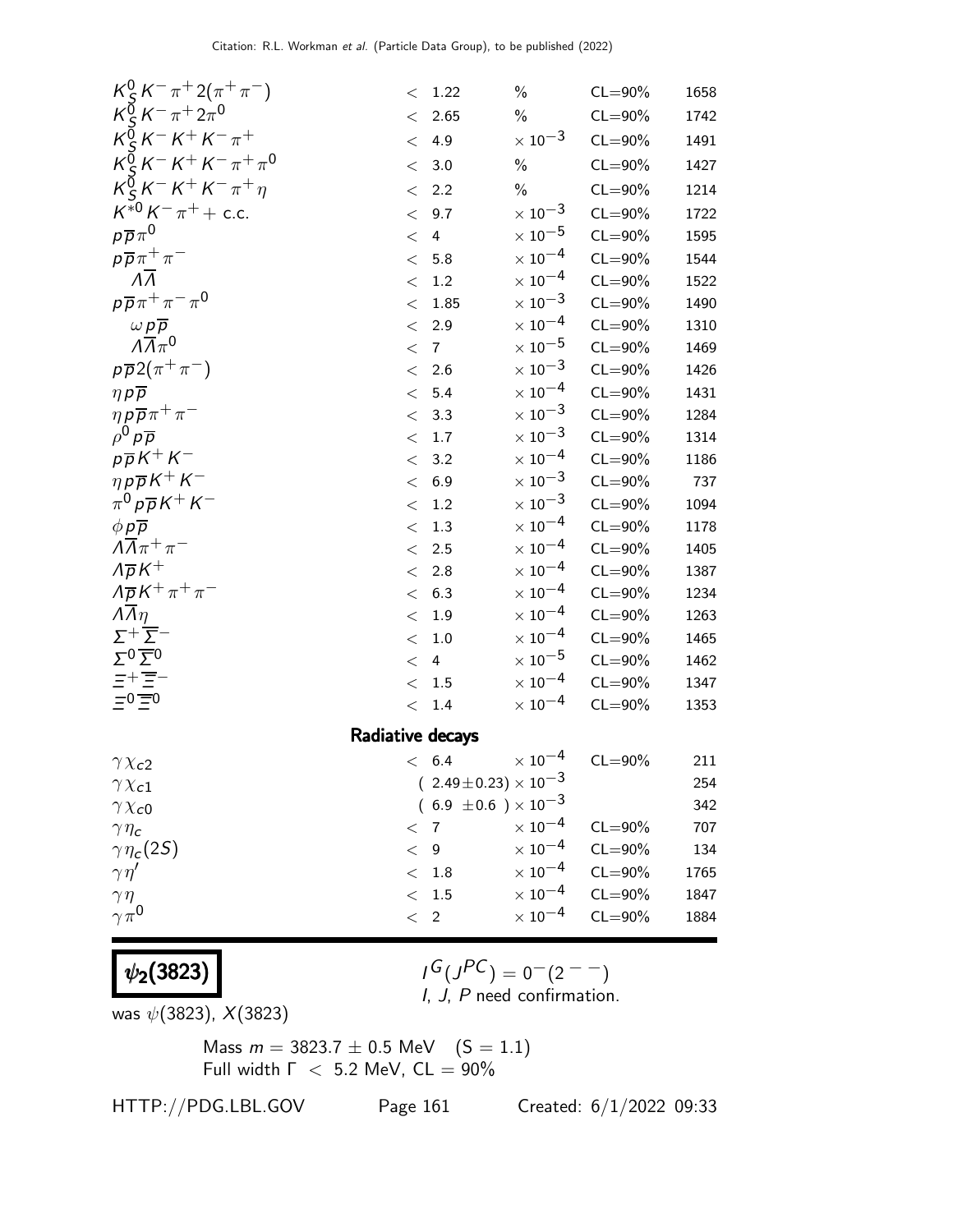p  $\boldsymbol{\psi_2}$ (3823) DECAY MODES Fraction (Γ<sub>i</sub> Fraction  $(\Gamma_i/\Gamma)$  Confidence level (MeV/c)  $J/\psi(1S)\,\pi^+\,\pi$  $<$  0.06 90% 607  $J/\psi(1S)\,\pi^{\mathsf{0}}\,\pi$ 0  $< 0.11$  90% 610  $J/\psi(1S)\pi^0$ 0  $<$  0.030  $>$  90% 646  $J/\psi(1S)\eta$   $< 0.14$  90% 431  $\chi_{c0} \gamma$  387  $\chi_{c1} \gamma$  **DEFINED AS 1** 300  $\chi_{c2} \gamma$  0.28  $^{+0.14}_{-0.11}$  258

Branching fractions are given relative to the one DEFINED AS 1.

| $\psi_3(3842)$ |  |  |
|----------------|--|--|
|----------------|--|--|

 $G(J^{PC}) = 0(3^{--})$ J, P need confirmation.

Seen by a single experiment only. Mass  $m = 3842.71 \pm 0.20$  MeV Full width  $Γ = 2.8 ± 0.6$  MeV

 $\psi_3$ (3842) DECAY MODES Fraction (Γ<sub>i</sub> Fraction  $(\Gamma_i/\Gamma)$  p (MeV/c)  $D^+ D$  $-$  seen 443  $D^0\overline{D}{}^0$ seen 463

 $\chi_{c1}(3872)$ 

$$
\iota^G(\jmath^{PC})=0^+(1^{++})
$$

also known as  $X(3872)$ 

Mass  $m = 3871.65 \pm 0.06$  MeV  $m_{\chi_{c1}(3872)} - m_{J/\psi} = 775 \pm 4$  MeV Full width  $\Gamma = 1.19 \pm 0.21$  MeV  $(S = 1.1)$ 

| $\chi_{c1}$ (3872) DECAY MODES | Fraction $(\Gamma_i/\Gamma)$ Confidence level (MeV/c) |        |            |
|--------------------------------|-------------------------------------------------------|--------|------------|
| $e^+e^-$                       | $< 2.8 \times 10^{-6}$                                | $90\%$ | 1936       |
| $\pi^{+}\pi^{-}J/\psi(1S)$     | $(3.8 \pm 1.2)\%$                                     |        | 650        |
| $\pi^+ \pi^- \pi^0 J/\psi(15)$ | not seen                                              |        | 588        |
| $\omega \eta_c(15)$            | $\frac{0}{2}$<br>$<$ 33                               | $90\%$ | 368        |
| $\omega J/\psi(15)$            | $(4.3 \pm 2.1)\%$                                     |        | $\ddagger$ |
| $\phi\phi$                     | not seen                                              |        | 1646       |
| $D^0\overline{D}^0\pi^0$       | $(49 \tfrac{+18}{-20})\%$                             |        | 116        |
| $\overline{D}^{*0}D^0$         | $(37 \pm 9) \%$                                       |        | $\dagger$  |

HTTP://PDG.LBL.GOV Page 162 Created: 6/1/2022 09:33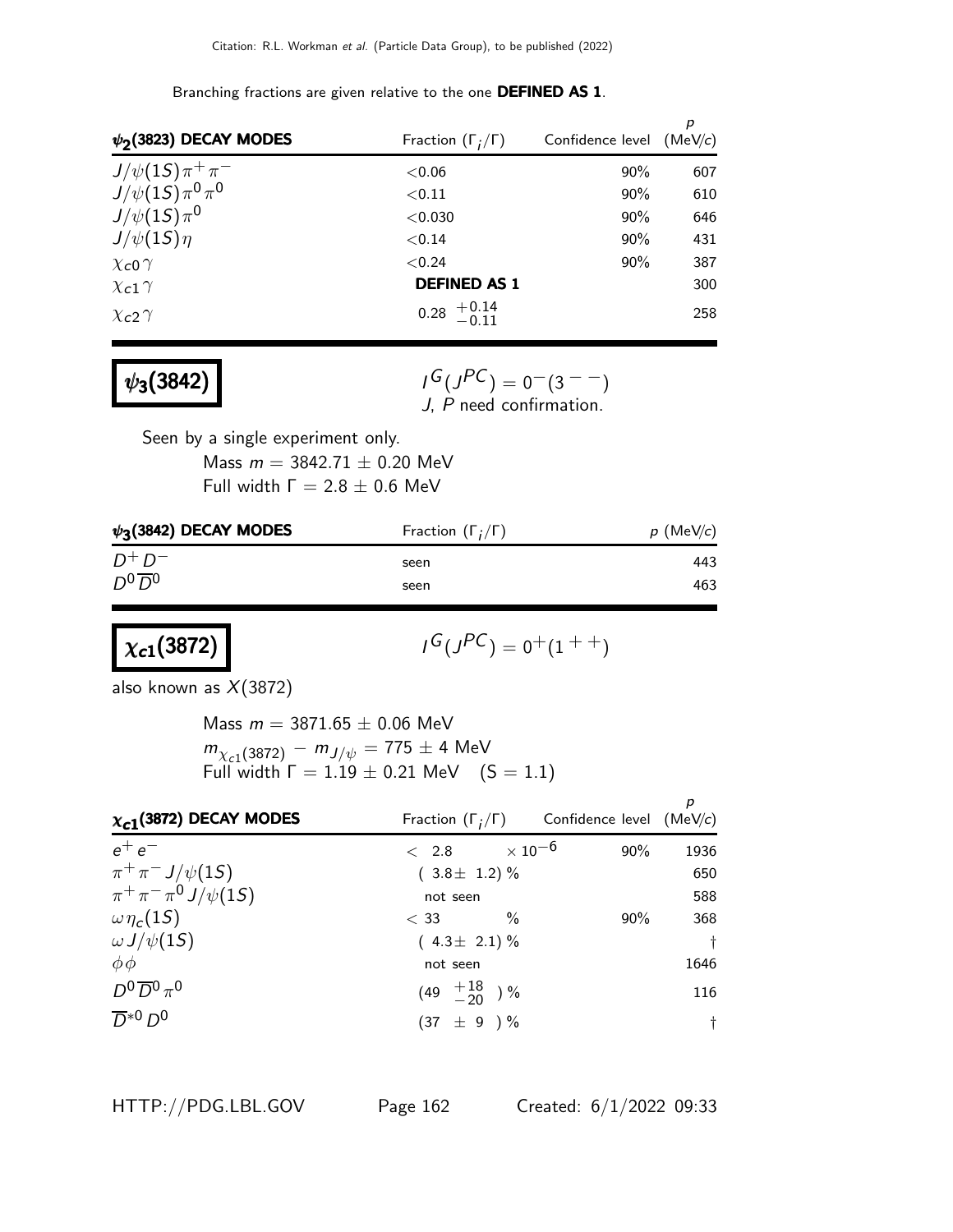| $\gamma \gamma D^0 \overline{D}{}^0$      | $<\,11$            | $\%$                       | 90% | 1936 |
|-------------------------------------------|--------------------|----------------------------|-----|------|
|                                           | < 29               | $\%$                       | 90% | 519  |
| $D^+D^-$                                  | < 19               | $\%$                       | 90% | 502  |
| $\pi^0 \chi_{c2}$                         | $\langle 4$        | $\%$                       | 90% | 273  |
| $\pi^0\chi_{c1}$                          | $(3.4 \pm 1.6)\%$  |                            |     | 319  |
| $\pi^0 \chi_{c0}$                         | < 70               | $\%$                       | 90% |      |
| $\pi^{+}\pi^{-}\eta_{c}(1S)$              | < 14               | $\%$                       | 90% | 745  |
| $\pi^+\pi^-\chi_{c1}$                     | $\langle 7$        | $\times$ 10 <sup>-3</sup>  | 90% | 218  |
| $p\overline{p}$                           | $\langle$ 2.4      | $\times$ 10 $^{-5}$        | 95% | 1693 |
|                                           | Radiative decays   |                            |     |      |
|                                           | $\lt$ 4            | $\frac{0}{0}$              | 90% | 502  |
| $\frac{\gamma}{\gamma}\frac{D^+}{D^0}D^-$ | < 6                | $\frac{0}{0}$              | 90% | 519  |
| $\gamma J/\psi$                           |                    | $(8 \pm 4) \times 10^{-3}$ |     | 697  |
| $\gamma \chi_{c1}$                        | < 9                | $\times$ 10 $^{-3}$        | 90% | 344  |
| $\gamma \chi_{c2}$                        | < 3.2              | $\%$                       | 90% | 303  |
| $\gamma\psi(2S)$                          | $(4.5 \pm 2.0)\%$  |                            |     | 181  |
|                                           | C-violating decays |                            |     |      |
| $\eta J/\psi$                             | < 1.8              | $\%$                       | 90% | 491  |
|                                           |                    |                            |     |      |
| $Z_c(3900)$                               |                    | $I^G(J^{PC}) = 1^+(1^+)$   |     |      |
|                                           |                    |                            |     |      |

was X(3900)

Mass  $m = 3887.1 \pm 2.6$  MeV  $(S = 1.7)$ Full width  $Γ = 28.4 ± 2.6$  MeV

| $Z_c$ (3900) DECAY MODES        | Fraction $(\Gamma_i/\Gamma)$ | $p$ (MeV/c) |
|---------------------------------|------------------------------|-------------|
| $J/\psi \pi$<br>$h_c \pi^{\pm}$ | seen                         | 699         |
|                                 | not seen                     | 318         |
| $\eta_c \pi^+ \pi^-$            | not seen                     | 759         |
| $(D\overline{D}^*)^{\pm}$       | seen                         |             |
| $D^0 D^{*-}$ + c.c.             | seen                         | 152         |
| $D^{-}D^{*0}$ + c.c.            | seen                         | 143         |
| $\omega \pi^{\pm}$              | not seen                     | 1862        |
| $J/\psi \eta$                   | not seen                     | 510         |
| $D^+D^{*-}+c.c$                 | seen                         |             |
| $D^0\overline{D}^{*0}$ + c.c    | seen                         |             |

HTTP://PDG.LBL.GOV Page 163 Created: 6/1/2022 09:33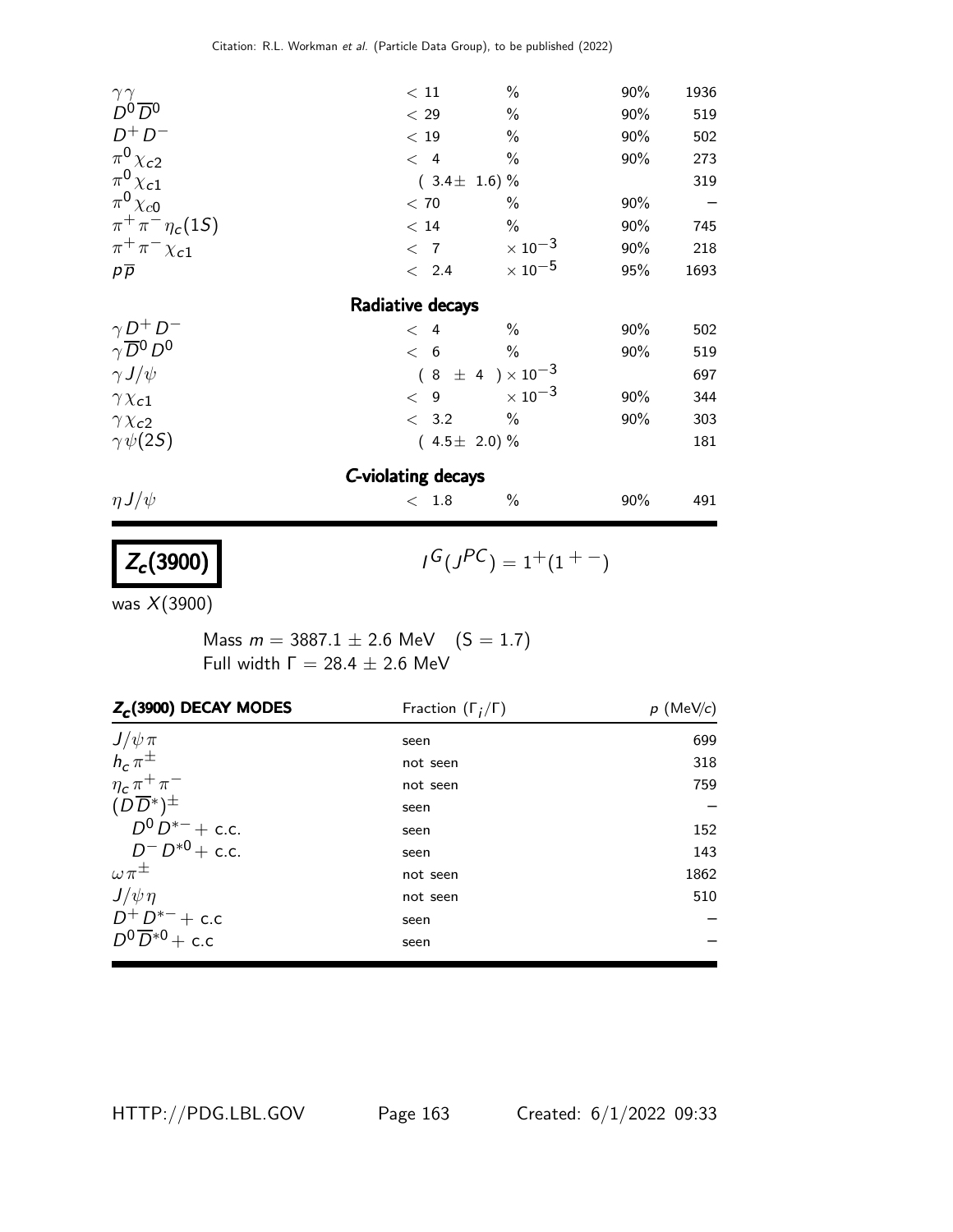$$
\chi_{c0}(3915)
$$

$$
I^G(J^{PC}) = 0^+(0^{++})
$$

was  $X(3915)$ 

Mass  $m = 3921.7 \pm 1.8$  MeV  $(S = 1.5)$ Full width  $Γ = 18.8 ± 3.5$  MeV

| $\chi_{c0}$ (3915) DECAY MODES                                            | Fraction $(\Gamma_i/\Gamma)$ | $p$ (MeV/c) |
|---------------------------------------------------------------------------|------------------------------|-------------|
| $\frac{\omega J/\psi}{D^*0}$                                              | seen                         | 231         |
|                                                                           | not seen                     | 312         |
| $D^+D^-$                                                                  | seen                         | 591         |
| $\pi^{+}\pi^{-}\eta_{c}(1S)$                                              | not seen                     | 788         |
|                                                                           | not seen                     | 668         |
| $\begin{array}{l} \eta_c\eta \\ \eta_c\pi^0 \\ K\overline{K} \end{array}$ | not seen                     | 817         |
|                                                                           | not seen                     | 1898        |
|                                                                           | seen                         | 1961        |
| $\begin{array}{c}\gamma\gamma\\pi^0\chi_{c1}\end{array}$                  | not seen                     | 368         |

### $\chi_{c2}(3930)$

 $G(J^{PC}) = 0^+(2^{++})$ 

Mass  $m = 3922.5 \pm 1.0$  MeV  $(S = 1.7)$ Full width  $\Gamma = 35.2 \pm 2.2$  MeV  $(S = 1.2)$ 

| $\chi_{c2}$ (3930) DECAY MODES | Fraction $(\Gamma_i/\Gamma)$ | $p$ (MeV/c) |  |
|--------------------------------|------------------------------|-------------|--|
| $\gamma\gamma$                 | seen                         | 1961        |  |
| $D\overline{D}$                | seen                         | 607         |  |
| $D^+D^-$                       | seen                         | 592         |  |
| $D^0\overline{D}{}^0$          | seen                         | 607         |  |
| $\pi^+\pi^-\eta_c(1S)$         | not seen                     | 788         |  |
| $K\overline{K}$                | not seen                     | 1898        |  |

$$
X(4020)^{\pm}
$$

$$
\iota^G(\jmath^{PC})=1^+(\wr^?^-)
$$

Mass  $m = 4024.1 \pm 1.9$  MeV Full width  $\Gamma = 13 \pm 5$  MeV  $(S = 1.7)$ 

| $X(4020)^{\pm}$ DECAY MODES    | Fraction $(\Gamma_i/\Gamma)$ | $p$ (MeV/c)               |
|--------------------------------|------------------------------|---------------------------|
| $h_c(1P)\pi$                   | seen                         | 450                       |
| $\overline{D^*}\overline{D^*}$ | seen                         | 85                        |
| $D\overline{D}^*$ + c.c.       | not seen                     | 542                       |
| $\eta_c \pi^+ \pi^-$           | not seen                     | 872                       |
| $J/\psi(1S)\pi^{\pm}$          | not seen                     | 811                       |
| HTTP://PDG.LBL.GOV             | Page 164                     | Created: $6/1/2022$ 09:33 |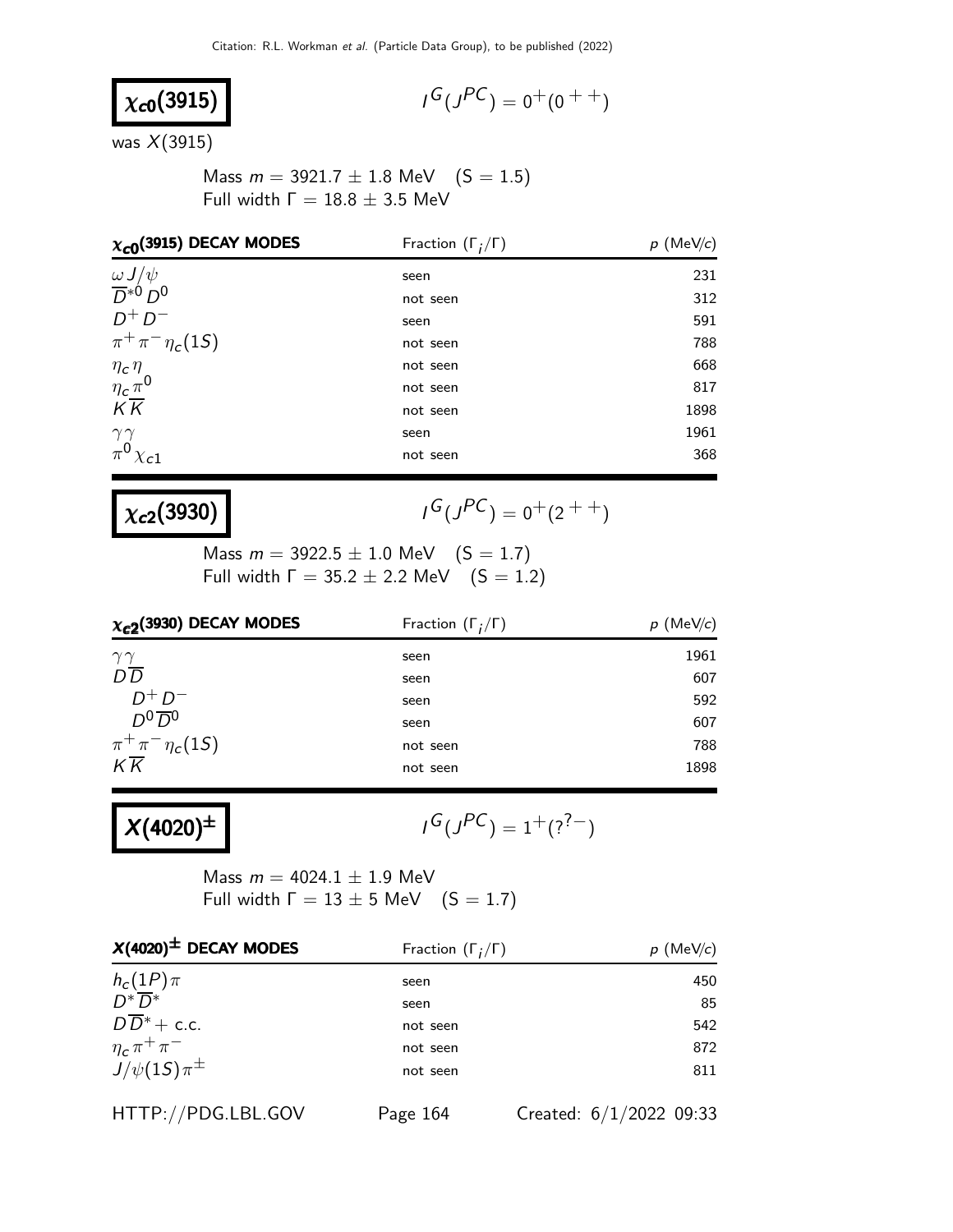## $\psi(4040)$ <sup>[ppaa]</sup>

$$
I^G(J^{PC})=\mathbf{0}^{-}(1^{--})
$$

Mass  $m = 4039 \pm 1$  MeV Full width  $Γ = 80 ± 10$  MeV

Due to the complexity of the  $c\overline{c}$  threshold region, in this listing, "seen" ("not seen") means that a cross section for the mode in question has been measured at effective  $\sqrt{s}$  near this particle's central mass value, more (less) than  $2\sigma$  above zero, without regard to any peaking behavior in  $\sqrt{s}$ or absence thereof. See mode listing(s) for details and references.

| $\psi$ (4040) DECAY MODES                         | Fraction $(\Gamma_i/\Gamma)$     |                           | Confidence level | p<br>(MeV/c) |
|---------------------------------------------------|----------------------------------|---------------------------|------------------|--------------|
| $e^+e^-$                                          | $(1.07\!\pm\!0.16)\times10^{-5}$ |                           |                  | 2019         |
| $D\overline{D}$                                   | seen                             |                           |                  | 775          |
| $D^0\overline{D}{}^0$                             | seen                             |                           |                  | 775          |
| $D^+D^-$                                          | seen                             |                           |                  | 763          |
| $D^*\overline{D}$ + c.c.                          | seen                             |                           |                  | 569          |
| $D^*(2007)^0 \overline{D}^0$ + c.c.               | seen                             |                           |                  | 575          |
| $D^*(2010)^+$ $D^-$ + c.c.                        | seen                             |                           |                  | 561          |
| $D^*\overline{D}{}^*$                             | seen                             |                           |                  | 193          |
| $D^*(2007)^0 \overline{D}^*(2007)^0$              | seen                             |                           |                  | 226          |
| $D^*(2010)^+ D^*(2010)^-$                         | seen                             |                           |                  | 193          |
| $D^0 D^- \pi^+$ + c.c. (excl.                     | not seen                         |                           |                  |              |
| $D^*(2007)^0 \overline{D}^0$ +c.c.,               |                                  |                           |                  |              |
| $D^*(2010)^+ D^-$ +c.c.)                          |                                  |                           |                  |              |
| $D\overline{D}^*\pi$ (excl. $D^*\overline{D}^*$ ) | not seen                         |                           |                  |              |
| $D^0\overline{D}^{*-}\pi^+$ + c.c. (excl.         | seen                             |                           |                  |              |
| $D^*(2010)^+ D^*(2010)^-)$                        |                                  |                           |                  |              |
| $D_s^+ D_s^-$                                     | seen                             |                           |                  | 452          |
| $J/\psi \pi^+ \pi^-$                              | < 4                              | $\times$ 10 $^{-3}$       | 90%              | 794          |
| $J/\psi \pi^0 \pi^0$                              | < 2                              | $\times$ 10 $^{-3}$       | 90%              | 797          |
| $J/\psi \eta$                                     | $(5.2 \pm 0.7) \times 10^{-3}$   |                           |                  | 675          |
| $J/\psi \pi^0$                                    | < 2.8                            | $\times$ $10^{-4}$        | 90%              | 823          |
| $J/\psi \pi^+ \pi^- \pi^0$                        | $\langle 2$                      | $\times$ $10^{-3}$        | 90%              | 746          |
| $\chi_{c1} \gamma$                                | < 3.4                            | $\times$ 10 $^{-3}$       | 90%              | 494          |
| $\chi$ <sub>c</sub> 2 $\gamma$                    | < 5                              | $\times$ 10 $^{-3}$       | 90%              | 454          |
| $\chi_{c1} \pi^+ \pi^- \pi^0$                     | $\,<\,1.1$                       | $\frac{0}{0}$             | 90%              | 306          |
| $\chi_{c2} \pi^+ \pi^- \pi^0$                     | < 3.2                            | $\%$                      | 90%              | 233          |
| $h_c(1P)\pi^+\pi^-$                               | $<$ 3                            | $\times$ 10 <sup>-3</sup> | 90%              | 403          |
| $\phi \pi^+ \pi^-$                                | $<$ 3                            | $\times$ $10^{-3}$        | 90%              | 1880         |
| $\Lambda \overline{\Lambda} \pi^+ \pi^-$          | < 2.9                            | $\times$ 10 <sup>-4</sup> | 90%              | 1578         |
| $\Lambda \overline{\Lambda} \pi^0$                | $<\,9$                           | $\times$ 10 $^{-5}$       | 90%              | 1636         |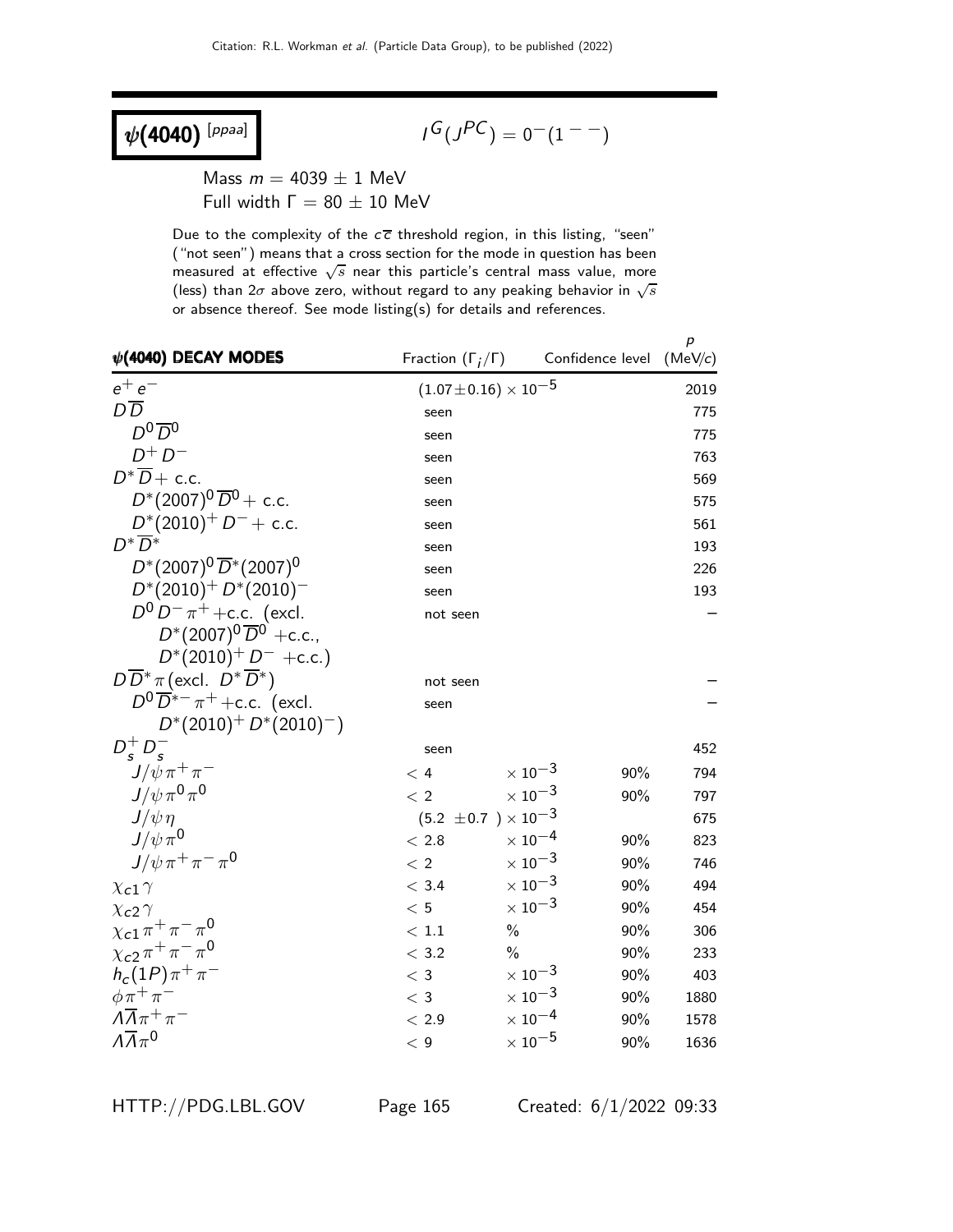| $\overline{\Lambda}$<br>$\times$ 10 $^{-6}$<br>90%<br>1683<br>< 6<br>$\Sigma^+ \overline{\Sigma}^-$<br>$\times$ 10 $^{-4}$<br>90%<br>1632<br>< 1.3<br>$\Sigma_0 \underline{\Sigma}_0$<br>$\times$ 10 $^{-5}$<br>90%<br>1630<br>< 7<br>ニ+ 三一<br>$\times$ 10 <sup>-4</sup><br>90%<br>1527<br>< 1.6<br>$=0$ $\equiv$ 0<br>$\times$ 10 <sup>-4</sup><br>90%<br>1533<br>< 1.8<br>$)\times10^{-6}$<br>$\mu^+ \mu^-$<br>$\pm 6$<br>2017<br>(9) | $\Lambda \overline{\Lambda} \eta$ | < 3.0 | $\times$ 10 $^{-4}$ | 90% | 1452 |
|-----------------------------------------------------------------------------------------------------------------------------------------------------------------------------------------------------------------------------------------------------------------------------------------------------------------------------------------------------------------------------------------------------------------------------------------|-----------------------------------|-------|---------------------|-----|------|
|                                                                                                                                                                                                                                                                                                                                                                                                                                         |                                   |       |                     |     |      |
|                                                                                                                                                                                                                                                                                                                                                                                                                                         |                                   |       |                     |     |      |
|                                                                                                                                                                                                                                                                                                                                                                                                                                         |                                   |       |                     |     |      |
|                                                                                                                                                                                                                                                                                                                                                                                                                                         |                                   |       |                     |     |      |
|                                                                                                                                                                                                                                                                                                                                                                                                                                         |                                   |       |                     |     |      |
|                                                                                                                                                                                                                                                                                                                                                                                                                                         |                                   |       |                     |     |      |

$$
\chi_{c1}(4140)
$$

$$
\digamma^{G}(J^{PC})=0^{+}(1^{++})
$$

was  $X(4140)$ 

Mass  $m = 4146.5 \pm 3.0$  MeV  $(S = 1.3)$ Full width  $\Gamma = 19 \frac{+ 7}{- 5}$  MeV

| $\chi_{c1}$ (4140) DECAY MODES | Fraction $(\Gamma_i/\Gamma)$ | $p$ (MeV/c) |
|--------------------------------|------------------------------|-------------|
| $J/\psi \phi$                  | seen                         | 216         |
| $\gamma\gamma$                 | not seen                     | 2073        |
|                                |                              |             |

$$
\psi(4160) [^{ppaa}]
$$

 $I^G(J^{PC}) = 0^-(1^{--})$ 

Mass  $m = 4191 \pm 5$  MeV Full width  $Γ = 70 ± 10$  MeV

Due to the complexity of the  $c\overline{c}$  threshold region, in this listing, "seen" ("not seen") means that a cross section for the mode in question has been measured at effective  $\sqrt{s}$  near this particle's central mass value, more (less) than  $2\sigma$  above zero, without regard to any peaking behavior in  $\sqrt{s}$ or absence thereof. See mode listing(s) for details and references.

| $\psi$ (4160) DECAY MODES             | Fraction $(\Gamma_i/\Gamma)$   | Confidence level $(MeV/c)$ | р    |
|---------------------------------------|--------------------------------|----------------------------|------|
| $e^+e^-$                              | $(6.9 \pm 3.3) \times 10^{-6}$ |                            | 2096 |
| $\frac{\mu^+ \mu^-}{D\, \overline D}$ | seen                           |                            | 2093 |
|                                       | seen                           |                            | 956  |
| $D^0\overline{D}{}^0$                 | seen                           |                            | 956  |
| $D^+D^-$                              | seen                           |                            | 947  |
| $D^*\overline{D}$ + c.c.              | seen                           |                            | 798  |
| $D^*(2007)^0 \overline{D}^0$ + c.c.   | seen                           |                            | 802  |
| $D^*(2010)^+$ $D^-$ + c.c.            | seen                           |                            | 792  |
| $D^*\overline{D}{}^*$                 | seen                           |                            | 592  |
| $D^*(2007)^0 \overline{D}^*(2007)^0$  | seen                           |                            | 604  |
| $D^*(2010)^+ D^*(2010)^-$             | seen                           |                            | 592  |

HTTP://PDG.LBL.GOV Page 166 Created: 6/1/2022 09:33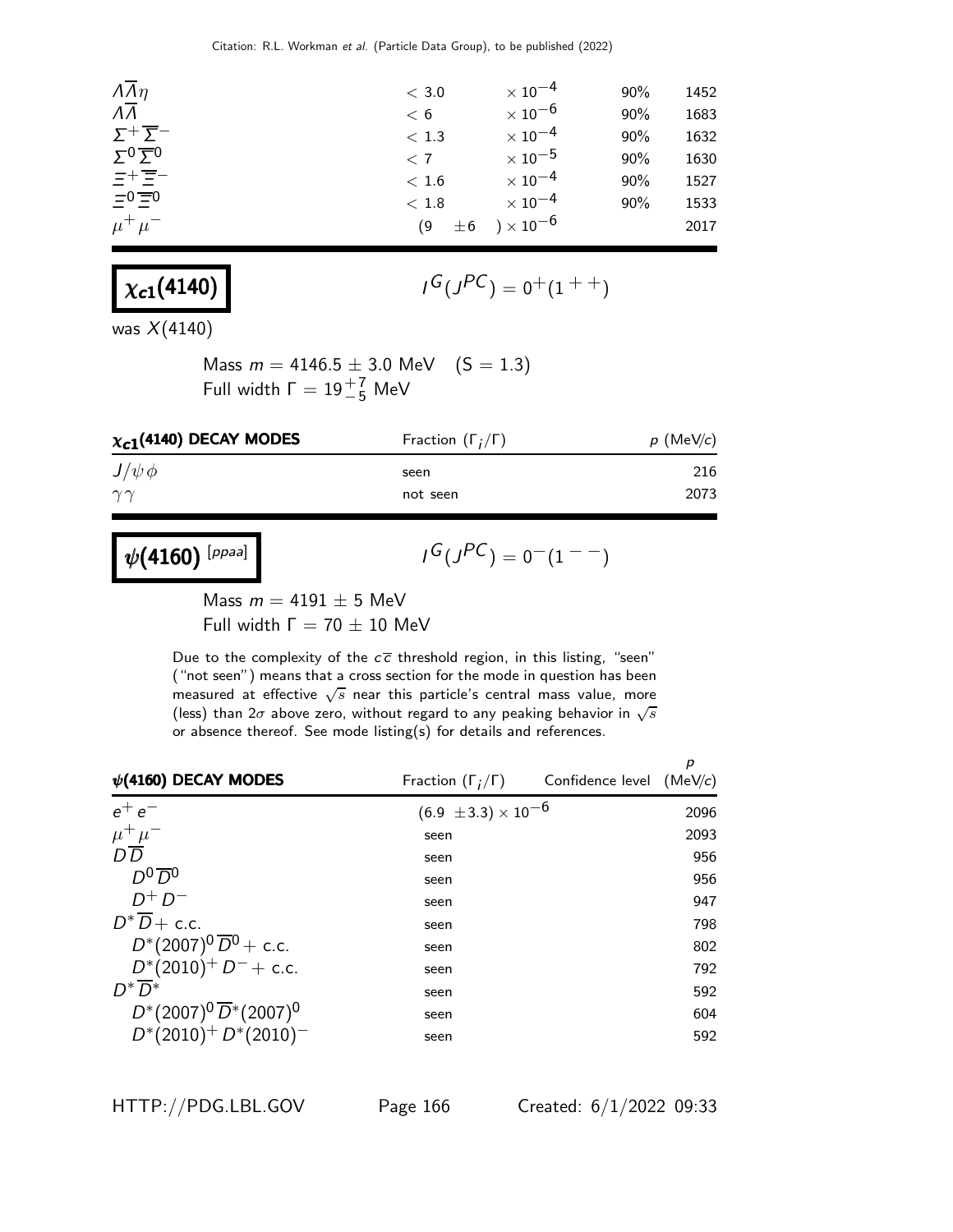| $D^0 D^- \pi^+$ + c.c. (excl.<br>$D^*(2007)^0 \overline{D}{}^0$ +c.c., | not seen    |                           |     |      |
|------------------------------------------------------------------------|-------------|---------------------------|-----|------|
| $D^*(2010)^+ D^-$ +c.c.)                                               |             |                           |     |      |
| $D\overline{D}^*\pi$ + c.c. (excl. $D^*\overline{D}^*$ )               | seen        |                           |     |      |
| $D^0 D^{*-} \pi^+$ + c.c. (excl.                                       | not seen    |                           |     |      |
| $D^*(2010)^+ D^*(2010)^-)$                                             |             |                           |     |      |
|                                                                        | not seen    |                           |     | 719  |
| $D_s^+ D_s^-$<br>$D_s^{*+} D_s^-$ +c.c.                                | seen        |                           |     | 385  |
| $J/\psi \pi^+ \pi^-$                                                   | $\rm <~3$   | $\times$ 10 <sup>-3</sup> | 90% | 919  |
| $J/\psi \pi^0 \pi^0$                                                   | $<$ 3       | $\times$ 10 <sup>-3</sup> | 90% | 922  |
| $J/\psi K^+ K^-$                                                       | < 2         | $\times$ 10 $^{-3}$       | 90% | 407  |
| $J/\psi \eta$                                                          | < 8         | $\times$ 10 <sup>-3</sup> | 90% | 822  |
| $J/\psi \pi^0$                                                         | < 1         | $\times$ 10 <sup>-3</sup> | 90% | 944  |
| $J/\psi \eta'$                                                         | < 5         | $\times$ 10 <sup>-3</sup> | 90% | 457  |
| $J/\psi \pi^+ \pi^- \pi^0$                                             | < 1         | $\times$ 10 <sup>-3</sup> | 90% | 879  |
| $\psi(2S)\pi^{+}\pi^{-}$                                               | < 4         | $\times$ 10 $^{-3}$       | 90% | 396  |
| $\chi$ c1 $\gamma$                                                     | < 5         | $\times$ 10 <sup>-3</sup> | 90% | 625  |
| $\chi$ <sub>c</sub> 2 $\gamma$                                         | $<\,1.3$    | $\frac{0}{0}$             | 90% | 587  |
| $\chi_{c1} \pi^+ \pi^- \pi^0$                                          | $\langle 2$ | $\times$ 10 <sup>-3</sup> | 90% | 496  |
| $\chi_{c2} \pi^+ \pi^- \pi^0$                                          | < 8         | $\times$ 10 <sup>-3</sup> | 90% | 445  |
| $h_c(1P)\pi^+\pi^-$                                                    | < 5         | $\times$ 10 $^{-3}$       | 90% | 556  |
| $h_c(1P)\pi^0\pi^0$                                                    | < 2         | $\times$ 10 <sup>-3</sup> | 90% | 560  |
| $h_c(1P)\eta$                                                          | < 2         | $\times$ 10 <sup>-3</sup> | 90% | 348  |
| $h_c(1P)\pi^0$                                                         | < 4         | $\times$ 10 <sup>-4</sup> | 90% | 600  |
| $\phi \pi^+ \pi^-$                                                     | < 2         | $\times$ 10 <sup>-3</sup> | 90% | 1961 |
| $\gamma \chi_{c1}(3872)$                                               | < 1.8       | $\times$ 10 <sup>-3</sup> | 90% | 308  |
| $\gamma \chi_{c0}(3915) \rightarrow \gamma J/\psi \pi^+ \pi^-$         | < 1.36      | $\times$ 10 <sup>-4</sup> | 90% |      |
| $\gamma X(3930) \rightarrow \gamma J/\psi \pi^+ \pi^-$                 | < 1.18      | $\times$ 10 $^{-4}$       | 90% |      |
| $\gamma X(3940) \rightarrow \gamma J/\psi \pi^+ \pi^-$                 | < 1.47      | $\times$ 10 $^{-4}$       | 90% |      |
| $\gamma \chi_{c0}(3915) \rightarrow \gamma \gamma J/\psi$              | < 1.26      | $\times$ 10 <sup>-4</sup> | 90% |      |
| $\gamma X(3930) \rightarrow \gamma \gamma J/\psi$                      | < 8.8       | $\times$ 10 $^{-5}$       | 90% |      |
| $\gamma X(3940) \rightarrow \gamma \gamma J/\psi$                      | < 1.79      | $\times$ 10 $^{-4}$       | 90% |      |
| $p\overline{p}p\overline{p}$                                           | not seen    |                           |     | 834  |
| $\Lambda\Lambda$                                                       | < 1.5       | $\times$ 10 $^{-6}$       | 90% | 1774 |

 $\psi(4230)$ 

$$
I^G(J^{PC}) = 0^-(1^{--})
$$

also known as  $Y(4230)$ ; was  $\psi(4260)$ 

Mass  $m = 4222.7 \pm 2.6$  MeV  $(S = 1.7)$ Full width  $\Gamma = 49 \pm 8$  MeV  $(S = 3.5)$ 

| $\psi$ (4230) DECAY MODES | Fraction $(\Gamma_i/\Gamma)$   |                           | $p$ (MeV/c) |
|---------------------------|--------------------------------|---------------------------|-------------|
| $\mu^+ \mu^-$             | $(3.1 \pm 2.8) \times 10^{-5}$ |                           | 2107        |
| HTTP://PDG.LBL.GOV        | Page 167                       | Created: $6/1/2022$ 09:33 |             |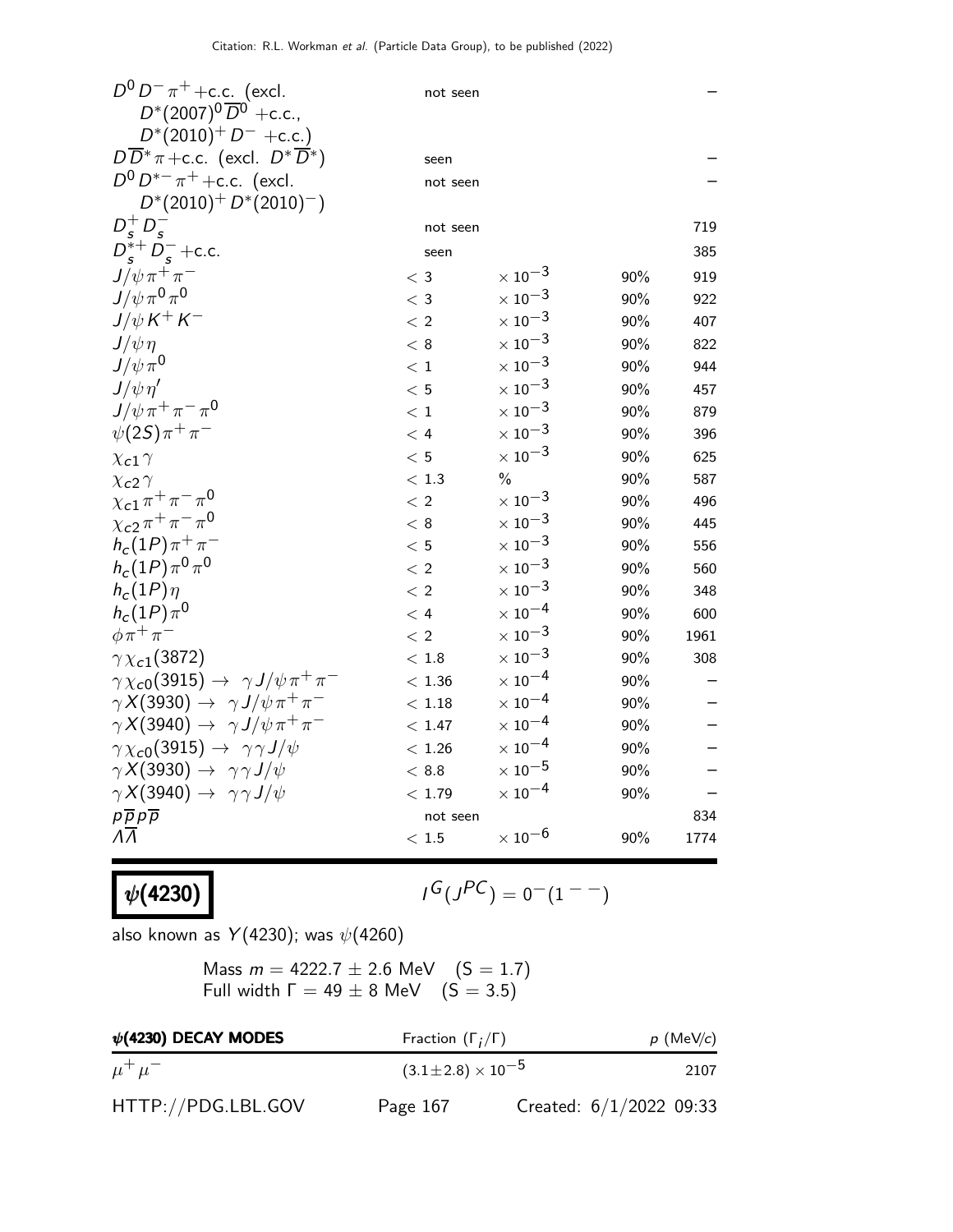| $\eta_c(1S)\pi^+\pi^-$                                         | not seen | 1027 |
|----------------------------------------------------------------|----------|------|
| $\eta_c(1S)\pi^+\pi^-\pi^0$                                    | seen     | 992  |
| $J/\psi \pi^+ \pi^-$                                           | seen     | 942  |
| $J/\psi f_0(980)$ , $f_0(980) \rightarrow \pi^+\pi^-$          | seen     |      |
| $Z_c(3900)^{\pm} \pi^{\mp}$ , $Z_c^{\pm} \to J/\psi \pi^{\pm}$ | seen     |      |
| $J/\psi \pi^0 \pi^0$                                           | seen     | 944  |
| $J/\psi\,K^+\,K^-$                                             | seen     | 460  |
| $J/\psi K_S^0 K_S^0$                                           | not seen | 447  |
| $J/\psi \eta$                                                  | seen     | 848  |
| $J/\psi \pi^0$                                                 | not seen | 966  |
| $J/\psi \eta'$                                                 | seen     | 504  |
| $J/\psi \pi^+ \pi^- \pi^0$                                     | not seen | 904  |
| $J/\psi \eta \pi^0$                                            | not seen | 770  |
| $J/\psi \eta \eta$                                             | not seen | 211  |
| $\psi(2S)\pi^{+}\pi^{-}$                                       | seen     | 426  |
| $\psi(2S)\eta$                                                 | not seen | t    |
| $\chi_{c0}\omega$                                              | seen     | 171  |
| $\chi_{c1} \pi^+ \pi^- \pi^0$                                  | not seen | 527  |
| $\chi_{c2} \pi^+ \pi^- \pi^0$                                  | not seen | 477  |
| $h_c(1P)\pi^+\pi^-$                                            | seen     | 583  |
| $\phi \pi^+ \pi^-$                                             | not seen | 1976 |
| $\frac{\phi f_0(980)}{D D} \rightarrow \phi \pi^+ \pi^-$       | not seen |      |
|                                                                | not seen | 987  |
| $D^0\overline{D}{}^0$                                          | not seen | 987  |
| $D^+D^-$                                                       | not seen | 978  |
| $D^* \overline{D}$ + c.c.                                      | not seen | 887  |
| $D^*(2007)^0 \overline{D}^0$ + c.c.                            | not seen |      |
| $D^*(2010)^+$ D <sup>-</sup> + c.c.                            | not seen |      |
| $D^*(2007)^0 \overline{D}^*(2007)^0$                           | not seen | 652  |
| $D^*(2010)^+ D^*(2010)^-$                                      | not seen | 641  |
| $D^0 D^- \pi^+$ + c.c. (excl.                                  | not seen |      |
| $D^*(2007)^0 \overline{D}^{*0}$ +c.c.,                         |          |      |
| $D^*(2010)^+ D^-$ +c.c.)                                       |          |      |
| $D\overline{D}^*\pi$ +c.c. (excl. $D^*\overline{D}^*$ )        | not seen | 723  |
| $D^0 D^{*-} \pi^+$ + c.c. (excl.                               | not seen |      |
| $D^*(2010)^+ D^*(2010)^-)$                                     |          |      |
| $D^0 D^*(2010)^- \pi^+$ + c.c.                                 | seen     | 716  |
| $D_1(2420)D + c.c.$<br>$D^* \overline{D}{}^* \pi$              | not seen | Ť    |
|                                                                | not seen | 367  |
| $D_s^+ D_s^-$                                                  | not seen | 760  |
|                                                                | not seen | 615  |
| $D_s^{*+} D_s^-$ +c.c.<br>$D_s^{*+} D_s^{*-}$                  | not seen | Ť    |
|                                                                | not seen | 1890 |

HTTP://PDG.LBL.GOV Page 168 Created: 6/1/2022 09:33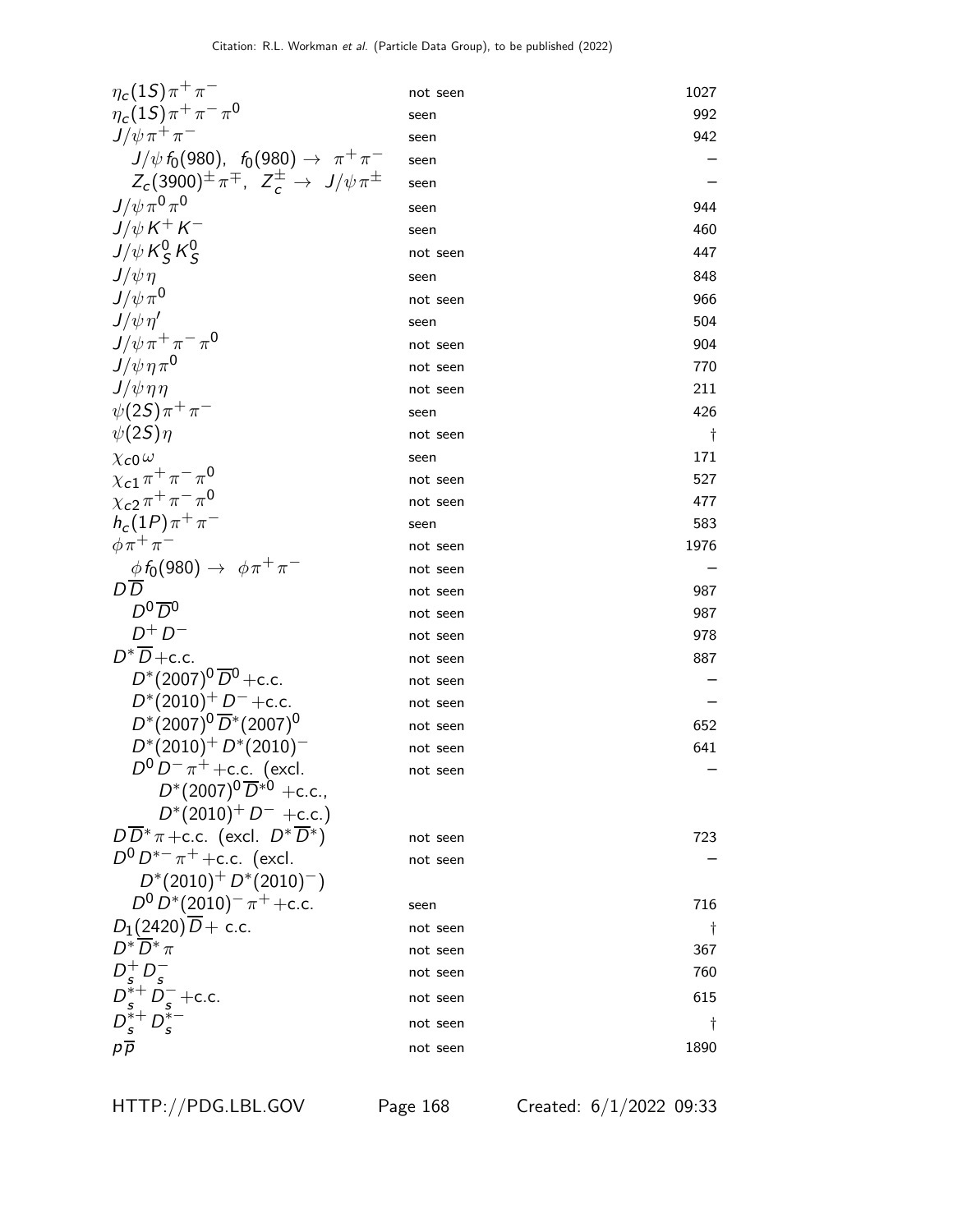| $p\overline{p}\pi^0$                                                                                              | not seen         | 1854 |
|-------------------------------------------------------------------------------------------------------------------|------------------|------|
| $p\overline{p}\eta$                                                                                               | not seen         | 1712 |
| $p\overline{p}\omega$<br>$\overline{=}-\overline{\overline{=}}+$                                                  | not seen         | 1610 |
|                                                                                                                   | not seen         | 1645 |
| $\pi^+ \pi^+ \pi^- \pi^-$                                                                                         | not seen         | 2087 |
| $\pi^+ \pi^+ \pi^- \pi^- \pi^0$                                                                                   | not seen         | 2071 |
|                                                                                                                   | not seen         | 2032 |
| $\begin{array}{l} K^0_S\,K^\pm\,\pi^\mp\\ K^0_S\,K^\pm\,\pi^\mp\,\pi^0\\ K^0_S\,K^\pm\,\pi^\mp\,\eta \end{array}$ | not seen         | 2009 |
|                                                                                                                   | not seen         | 1917 |
| $K^{\pm} K^{-} \pi^{0}$                                                                                           | not seen         | 2033 |
| $K^+ K^- \pi^+ \pi^-$                                                                                             | not seen         | 2008 |
| $K^+ K^- \pi^+ \pi^- \pi^0$                                                                                       | not seen         | 1981 |
| $K^{+}K^{+}K^{-}K^{-}$                                                                                            | not seen         | 1813 |
| $K^+ K^+ K^- K^- \pi^0$                                                                                           | not seen         | 1762 |
| $p\overline{p}\pi^+\pi^-$                                                                                         | not seen         | 1810 |
| $p\overline{p}\pi^+\pi^-\pi^0$                                                                                    | not seen         | 1764 |
| $\rho \overline{\rho} \rho \overline{\rho}$<br>$\overline{\Lambda} \overline{\Lambda}$                            | not seen         | 864  |
|                                                                                                                   | not seen         | 1791 |
|                                                                                                                   | Radiative decays |      |
| $\eta_c(1S)\gamma$                                                                                                | possibly seen    | 1055 |
| $\eta_c(1S)\pi^0\gamma$                                                                                           | not seen         | 1049 |
| $\chi$ <sub>c</sub> 1 $\gamma$                                                                                    | not seen         | 650  |
| $\chi$ <sub>c</sub> 2 $\gamma$                                                                                    | not seen         | 612  |
| $\chi_{c1}(3872)\gamma$                                                                                           | seen             | 334  |
|                                                                                                                   |                  |      |

## $\chi_{c1}(4274)$  |  $\qquad \qquad$

$$
G(J^{PC})=0^+(1^{++})
$$

was X(4274)

 $\psi(4360)$ 

Mass  $m = 4286^{+8}_{-9}$  MeV  $(S = 1.7)$ Full width  $\Gamma = 51 \pm 7$  MeV

| $\chi_{c1}$ (4274) DECAY MODES | Fraction $(\Gamma_i/\Gamma)$ | $p$ (MeV/c) |
|--------------------------------|------------------------------|-------------|
| $J/\psi \phi$                  | seen                         | 522         |

$$
I^G(J^{PC})=0^-(1^{--})
$$

also known as  $Y(4360)$ ; was  $X(4360)$ 

$$
\psi(4360) \text{ MASS} = 4372 \pm 9 \text{ MeV} \quad (S = 2.9) \n\psi(4360) \text{ WIDTH} = 115 \pm 13 \text{ MeV} \quad (S = 2.2)
$$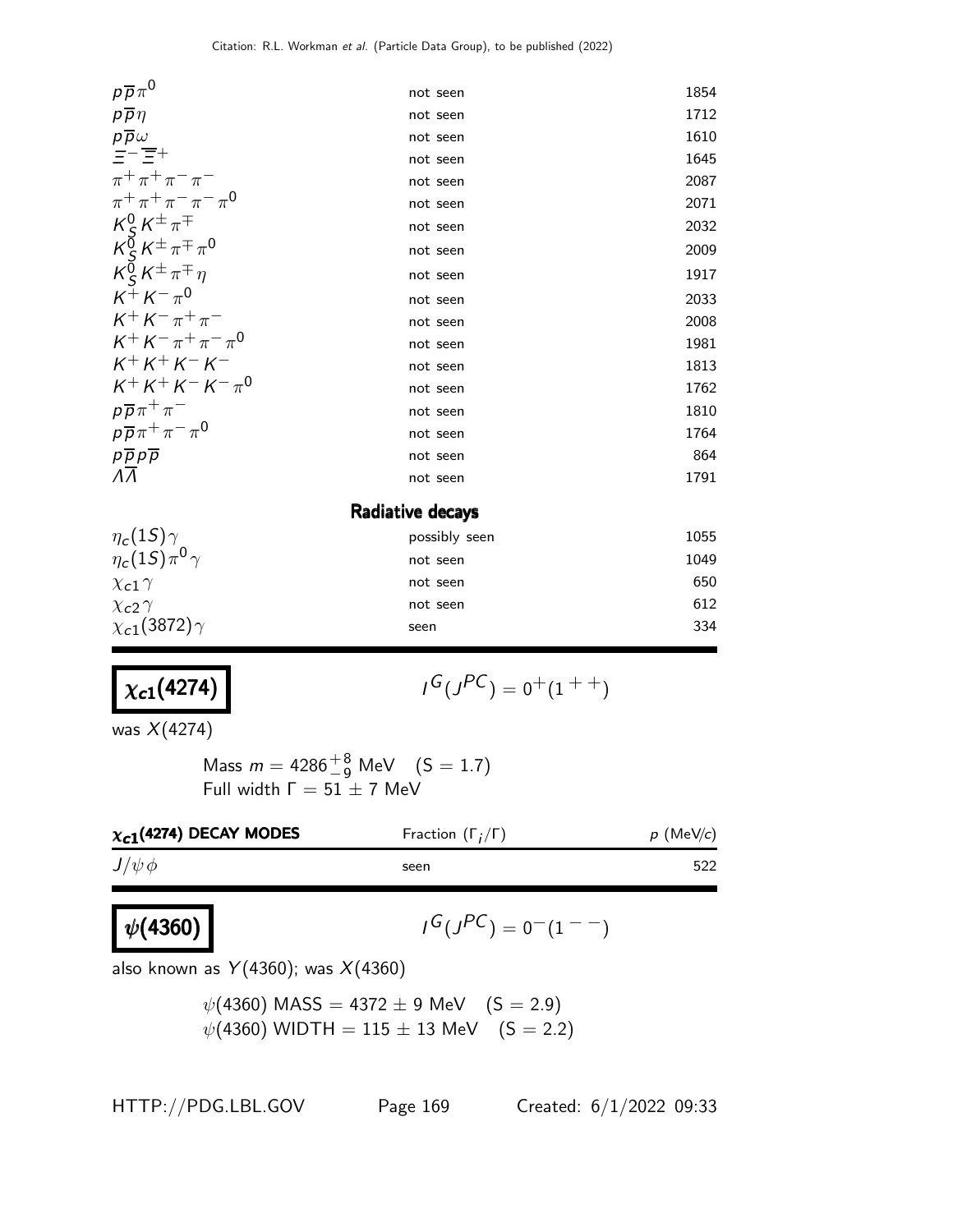| $\psi$ (4360) DECAY MODES      | Fraction $(\Gamma_i/\Gamma)$ | $p$ (MeV/c) |
|--------------------------------|------------------------------|-------------|
| $h_c \pi^+ \pi^-$              | seen                         | 721         |
| $\psi(2S)\pi^{+}\pi^{-}$       | seen                         | 577         |
| $\psi(3770)\pi^{+}\pi^{-}$     | possibly seen                | 493         |
| $\psi_2(3823)\pi^+\pi^-$       | possibly seen                | 442         |
| $J/\psi \eta$                  | seen                         | 981         |
| $D_1(2420)\overline{D}$ + c.c. | possibly seen                | 426         |
| $p\overline{p}\eta$            | not seen                     | 1805        |
| $p\overline{p}\omega$          | not seen                     | 1707        |

 $\psi(4415)^{[ppaa]}$ 

 $I^G(J^{PC}) = 0^-(1^{--})$ 

Mass  $m = 4421 \pm 4$  MeV Full width  $Γ = 62 ± 20$  MeV

Due to the complexity of the  $c\bar{c}$  threshold region, in this listing, "seen" ("not seen") means that a cross section for the mode in question has been measured at effective  $\sqrt{s}$  near this particle's central mass value, more (less) than  $2\sigma$  above zero, without regard to any peaking behavior in  $\sqrt{s}$ or absence thereof. See mode listing(s) for details and references.

| $\psi$ (4415) DECAY MODES                             | Fraction $(\Gamma_i/\Gamma)$ | Confidence level | р<br>(MeV/c) |
|-------------------------------------------------------|------------------------------|------------------|--------------|
| $D\overline{D}$                                       | seen                         |                  | 1187         |
| $D^0\overline{D}{}^0$                                 | seen                         |                  | 1187         |
| $D^+D^-$                                              | seen                         |                  | 1179         |
| $D^*\overline{D}$ + c.c.                              | seen                         |                  | 1063         |
| $D^*(2007)^0 \overline{D}^0$ + c.c.                   | seen                         |                  | 1067         |
| $D^*(2010)^+$ $D^-$ + c.c.                            | seen                         |                  | 1059         |
| $D^*\overline{D}^*$                                   | seen                         |                  | 919          |
| $D^*(2007)^0 \overline{D}^*(2007)^0$ + c.c.           | seen                         |                  | 927          |
| $D^*(2010)^+ D^*(2010)^- +$ c.c.                      | seen                         |                  | 919          |
| $D^0 D^- \pi^+$ (excl. $D^*(2007)^0 \overline{D}{}^0$ | $\%$<br>< 2.3                | 90%              |              |
| +c.c., $D^*(2010)^+$ D <sup>-</sup> +c.c.             |                              |                  |              |
| $D\overline{D}_2^*(2460) \to D^0 D^- \pi^+ + c.c.$    | $(10 \pm 4) \%$              |                  |              |
| $D^0 D^{*-} \pi^+ + c.c.$                             | $\frac{0}{0}$<br>$<\,11$     | $90\%$           | 926          |
| $D_1(2420)$ $\overline{D}$ + c.c.                     | possibly seen                |                  | 537          |
| $D_{\rm s}^+ D_{\rm s}^-$                             | not seen                     |                  | 1006         |
| $\omega \chi_{c2}$                                    | possibly seen                |                  | 330          |
| $D_s^{*+} D_s^-$ +c.c.                                | seen                         |                  |              |
| $D_{s}^{*+}D_{s}^{*-}$                                | not seen                     |                  | 652          |
| $\psi_2(3823)\pi^+\pi^-$                              | possibly seen                |                  | 492          |

HTTP://PDG.LBL.GOV Page 170 Created: 6/1/2022 09:33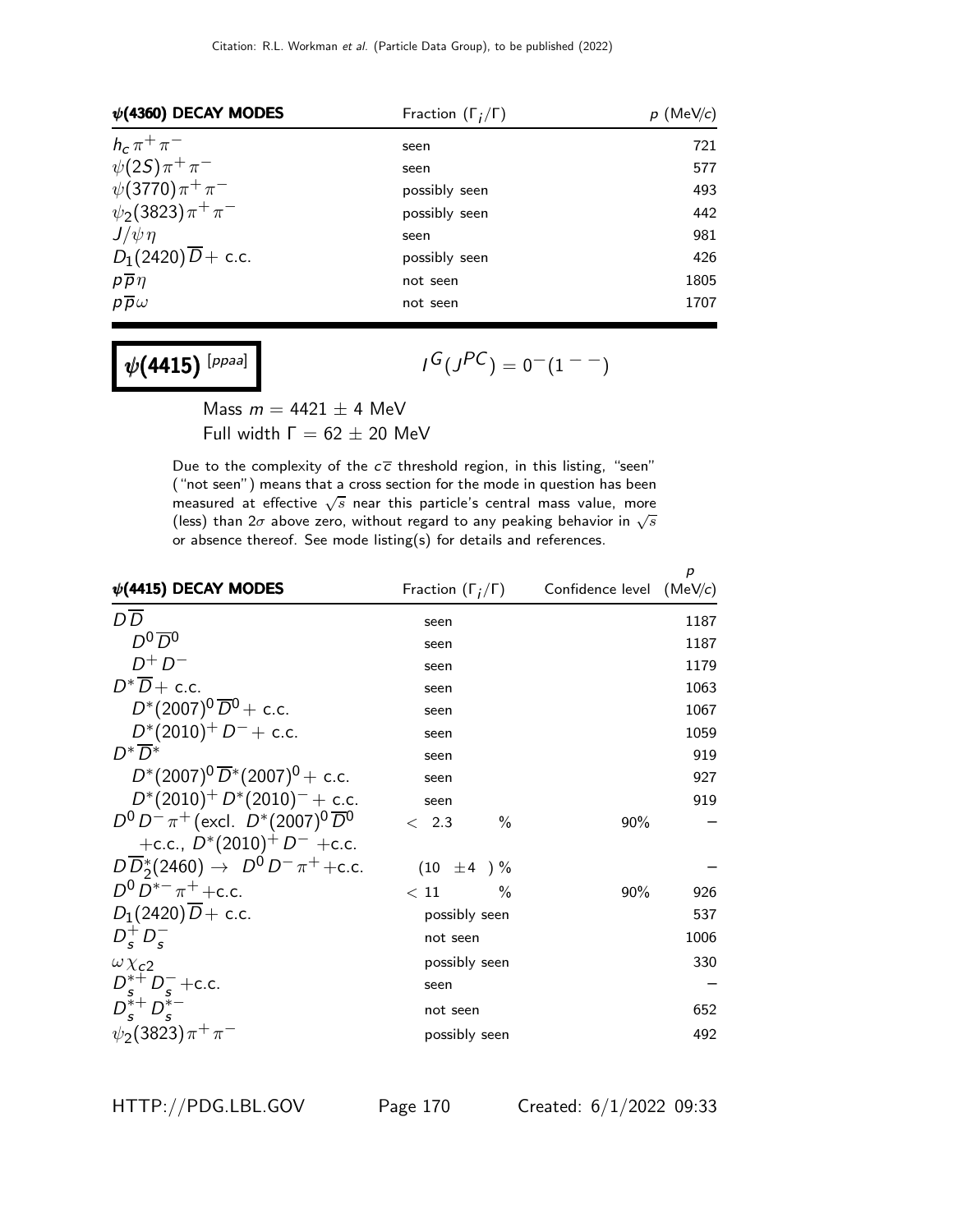| $\psi(3770)\pi^{+}\pi^{-}$                    | possibly seen                  |                           |     | 541  |
|-----------------------------------------------|--------------------------------|---------------------------|-----|------|
| $J/\psi \eta$                                 | < 6                            | $\times$ 10 <sup>-3</sup> | 90% | 1022 |
| $\chi$ <sub>c</sub> 1 $\gamma$                | < 8                            | $\times$ 10 $^{-4}$       | 90% | 817  |
| $\frac{\chi_{c2}}{\Lambda\overline{\Lambda}}$ | $\lt$ 4                        | $\times$ 10 <sup>-3</sup> | 90% | 780  |
|                                               | $\langle$ 3.1                  | $\times$ 10 <sup>-6</sup> | 90% | 1908 |
| $e^+e^-$                                      | $(9.4 \pm 3.2) \times 10^{-6}$ |                           |     | 2210 |
| $\mu^+ \mu^-$                                 | $(2.0 \pm 1.0) \times 10^{-5}$ |                           |     | 2208 |



$$
I^G(J^{PC}) = 1^+(1^{+-})
$$
  
G, C need confirmation.

was  $X(4430)^{\pm}$ 

 $\psi(4660)$ 

Quantum numbers not established.

Mass  $m = 4478^{+15}_{-18}$  MeV Full width  $\Gamma = 181 \pm 31$  MeV

| $Z_c$ (4430) DECAY MODES | Fraction $(\Gamma_i/\Gamma)$ | $p$ (MeV/c) |
|--------------------------|------------------------------|-------------|
| $\pi^+ \psi(2S)$         | seen                         | 711         |
| $\pi^+ J/\psi$           | seen                         | 1162        |

$$
I^G(J^{PC})=0^-(1^{--})
$$

also known as  $Y(4660)$ ; was  $X(4660)$ 

 $\psi($ 4660) MASS  $=$  4630  $\pm$  6 MeV  $\quad$   $(S=1.4)$  $\psi(4660)$  WIDTH = 72 $^{+14}_{-12}$  MeV  $(S = 1.7)$ 

| $\psi$ (4660) DECAY MODES                                               | Fraction $(\Gamma_i/\Gamma)$ | $p$ (MeV/c) |
|-------------------------------------------------------------------------|------------------------------|-------------|
| $e^+e^-$                                                                | not seen                     | 2315        |
| $\psi(2S)\pi^+\pi^-$                                                    | seen                         | 809         |
| $J/\psi \eta$                                                           | not seen                     | 1192        |
| $D^{0} D^{*-} \pi^{+}$                                                  | not seen                     | 1153        |
| $\chi$ <sub>c</sub> 1 $\gamma$                                          | not seen                     | 984         |
| $\chi$ <sub>c</sub> 2 $\gamma$                                          | not seen                     | 949         |
|                                                                         | seen                         | 363         |
| $A_c^+ A_c^-$<br>D <sub>s</sub> $D_s$ <sub>51</sub> (2536) <sup>-</sup> | seen                         | 534         |

HTTP://PDG.LBL.GOV Page 171 Created: 6/1/2022 09:33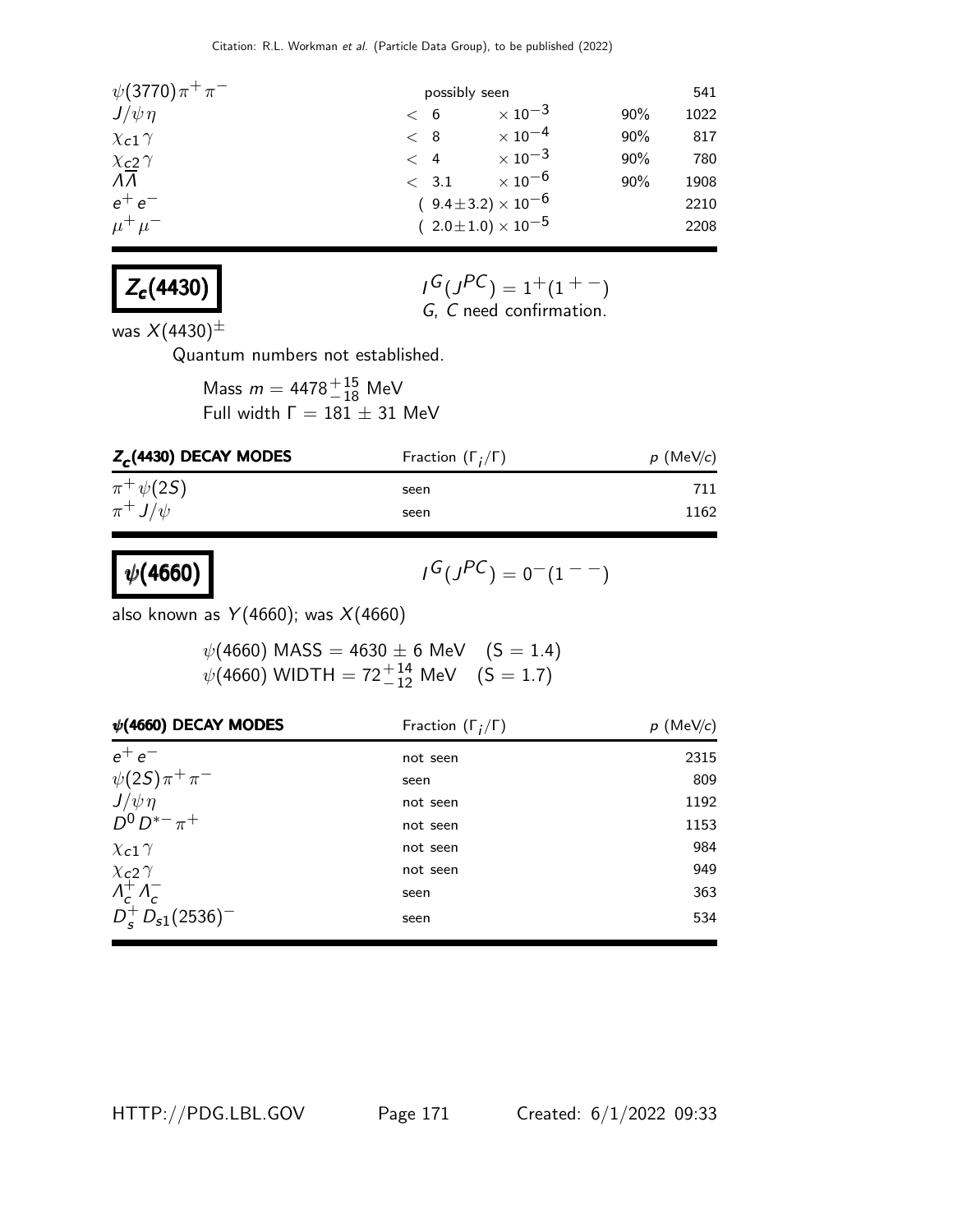## $b\overline{b}$  MESONS (including possibly non- $q\overline{q}$  states)

 $\eta_b(1S)$ 

 $G(J^{PC}) = 0^+(0^{-+})$ 

Mass  $m = 9398.7 \pm 2.0 \text{ MeV}$  (S = 1.5) Full width  $\Gamma = 10^{+5}_{-4}$  MeV

| $\eta_b(1S)$ DECAY MODES         | Fraction $(\Gamma_i/\Gamma)$ | Confidence level $(MeV/c)$ |      |
|----------------------------------|------------------------------|----------------------------|------|
| hadrons                          | seen                         |                            |      |
| $3h^{+}3h^{-}$                   | not seen                     |                            | 4672 |
| $2h^{+}2h^{-}$                   | not seen                     |                            | 4689 |
| $4h^{+}4h^{-}$                   | not seen                     |                            | 4648 |
| $\gamma\gamma$                   | not seen                     |                            | 4699 |
| $\mu^+ \mu^-$<br>$\tau^+ \tau^-$ | ${<}9 \times 10^{-3}$        | 90%                        | 4698 |
|                                  | ${<}8%$                      | 90%                        | 4350 |

 $\Upsilon(1S)$ 

 $G(J^{PC}) = 0^{-}(1^{--})$ 

Mass  $m = 9460.30 \pm 0.26$  MeV  $(S = 3.3)$ Full width  $\Gamma = 54.02 \pm 1.25$  keV

| $\Upsilon(1S)$ DECAY MODES | Scale factor/<br>Confidence level (MeV/c)<br>Fraction $(\Gamma_i/\Gamma)$ | D    |
|----------------------------|---------------------------------------------------------------------------|------|
| $\tau^+\tau^-$             | $(2.60 \pm 0.10)$ %                                                       | 4384 |
| $e^+e^-$                   | $(2.38 \pm 0.11)$ %                                                       | 4730 |
| $\mu^+ \mu^-$              | $(2.48 \pm 0.05)$ %                                                       | 4729 |

#### Hadronic decays

| ggg                    | $(81.7 \pm 0.7)$ %                    |                                  |      |
|------------------------|---------------------------------------|----------------------------------|------|
| $\gamma$ gg            | $(2.2 \pm 0.6)$ %                     |                                  |      |
| $\eta$ '(958) anything | $(2.94 \pm 0.24)$ %                   |                                  |      |
| $J/\psi(15)$ anything  | $(5.4 \pm 0.4) \times 10^{-4}$ S=1.4  |                                  | 4223 |
| $J/\psi(1S)\eta_c$     | $\langle$ 2.2                         | $\times$ 10 $^{-6}$ CL=90%       | 3623 |
| $J/\psi(15)\chi_{c0}$  | $\times$ 10 $^{-6}$ CL=90%<br>< 3.4   |                                  | 3429 |
| $J/\psi(15)\chi_{c1}$  | $\pm 1.2$ ) $\times 10^{-6}$<br>(3.9) |                                  | 3382 |
| $J/\psi(15)\chi_{c2}$  | < 1.4                                 | $\times$ 10 <sup>-6</sup> CL=90% | 3359 |
| $J/\psi(15)\eta_c(25)$ | < 2.2                                 | $\times$ 10 <sup>-6</sup> CL=90% | 3317 |
| $J/\psi(1S)X(3940)$    | < 5.4                                 | $\times 10^{-6}$ CL=90%          | 3148 |
| $J/\psi(15)X(4160)$    | < 5.4                                 | $\times$ 10 <sup>-6</sup> CL=90% | 3020 |
|                        |                                       |                                  |      |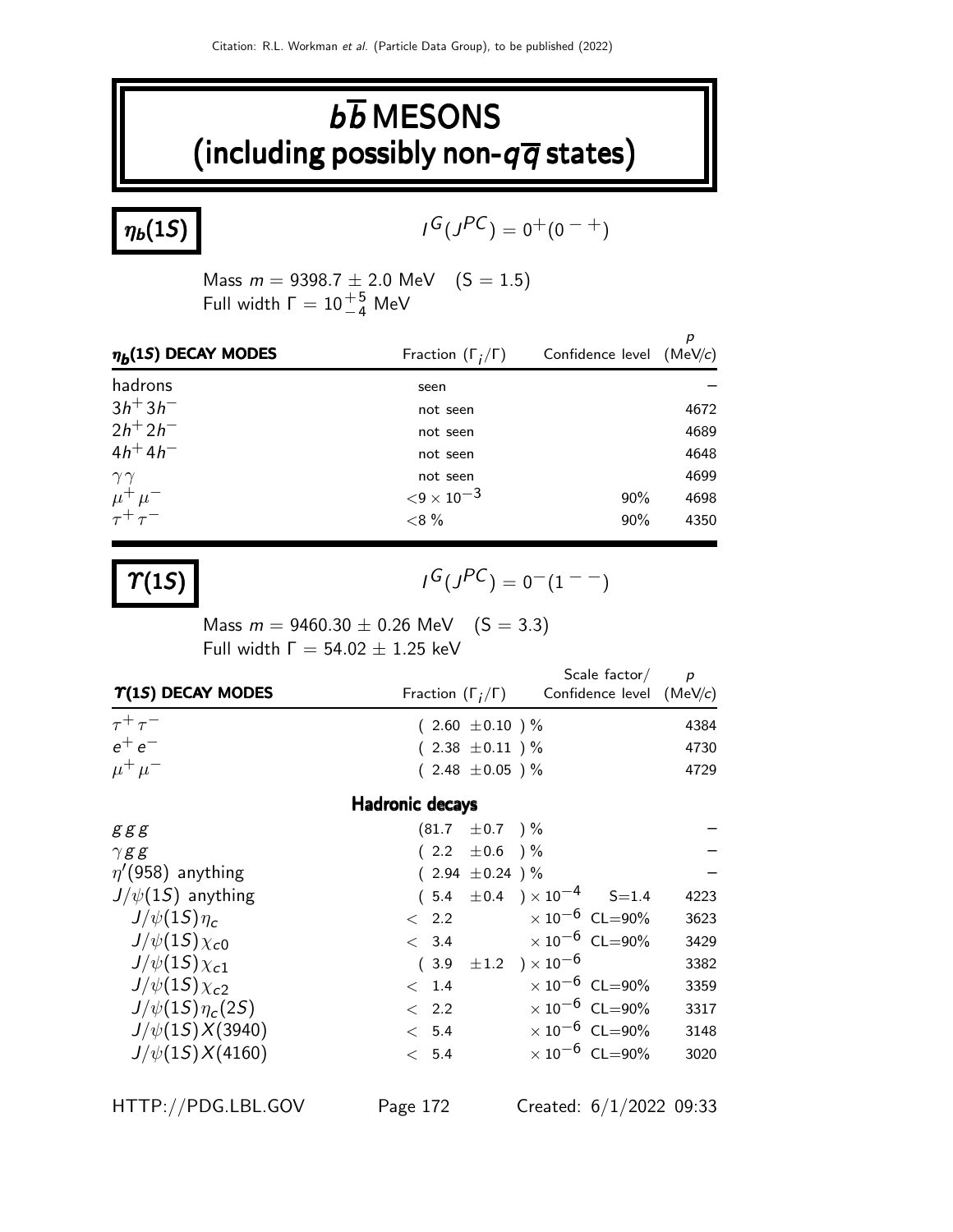| $X(4350)$ anything, $X \rightarrow$<br>$J/\psi(1S)\phi$                 | < 8.1                            | $\times$ 10 <sup>-6</sup> CL=90% |      |
|-------------------------------------------------------------------------|----------------------------------|----------------------------------|------|
| $Z_c(3900)^{\pm}$ anything, $Z_c \rightarrow$                           | < 1.3                            | $\times$ 10 $^{-5}$ CL=90%       |      |
| $J/\psi(1S)\pi^{\pm}$<br>$Z_c(4200)^{\pm}$ anything, $Z_c \rightarrow$  | < 6.0                            | $\times$ 10 <sup>-5</sup> CL=90% |      |
| $J/\psi(1S)\pi^{\pm}$<br>$Z_c(4430)^{\pm}$ anything, $Z_c \rightarrow$  | < 4.9                            | $\times$ 10 <sup>-5</sup> CL=90% |      |
| $J/\psi(1S)\pi^{\pm}$<br>$X_{cs}^{\pm}$ anything, $X \rightarrow$       | < 5.7                            | $\times$ 10 $^{-6}$ CL=90%       |      |
| $J/\psi K^{\pm}$<br>$\psi$ (4230) anything, $\psi \rightarrow$          | < 3.8                            | $\times$ 10 <sup>-5</sup> CL=90% |      |
| $J/\psi(1S)\pi^{+}\pi^{-}$                                              |                                  | $\times 10^{-6}$ CL=90%          |      |
| $\psi$ (4230) anything, $\psi \rightarrow$<br>$J/\psi(1S)K^{+}K^{-}$    | < 7.5                            |                                  |      |
| $\chi_{c1}(4140)$ anything, $\chi_{c1} \rightarrow$<br>$J/\psi(1S)\phi$ | < 5.2                            | $\times 10^{-6}$ CL=90%          |      |
| $\chi_{\textsf{\scriptsize{c}}0}$ anything                              | < 4                              | $\times 10^{-3}$ CL=90%          |      |
| $\chi_{c1}$ anything                                                    | $(1.90 \pm 0.35) \times 10^{-4}$ |                                  |      |
| $\chi_{c1}(1P)X_{tetra}$                                                | < 3.78                           | $\times$ 10 <sup>-5</sup> CL=90% |      |
| $\chi_{c2}$ anything                                                    | $(2.8 \pm 0.8) \times 10^{-4}$   |                                  |      |
| $\psi(2\mathcal{S})$ anything                                           | $(1.23 \pm 0.20) \times 10^{-4}$ |                                  |      |
| $\psi(2S)\eta_c$                                                        | < 3.6                            | $\times$ 10 <sup>-6</sup> CL=90% | 3345 |
| $\psi(2S)\chi_{c0}$                                                     | < 6.5                            | $\times$ 10 $^{-6}$ CL=90%       | 3124 |
| $\psi(2S)\chi_{c1}$                                                     | < 4.5                            | $\times$ 10 $^{-6}$ CL=90%       | 3070 |
| $\psi(2S)\chi_{c2}$                                                     | $\langle$ 2.1                    | $\times$ 10 $^{-6}$ CL=90%       | 3043 |
|                                                                         |                                  | $\times$ 10 $^{-6}$ CL=90%       |      |
| $\psi(2S)\eta_c(2S)$                                                    | < 3.2                            | $\times$ $10^{-6}\,$ CL=90%      | 2994 |
| $\psi(2S)X(3940)$                                                       | $\lt$ 2.9                        | $\times$ 10 $^{-6}$ CL=90%       | 2797 |
| $\psi(2S)X(4160)$                                                       | < 2.9                            |                                  | 2645 |
| $\psi$ (4230) anything, $\psi \rightarrow$<br>$\psi(2S)\pi^{+}\pi^{-}$  | < 7.9                            | $\times$ 10 <sup>-5</sup> CL=90% |      |
| $\psi(4360)$ anything, $\psi \rightarrow$<br>$\psi(2S)\pi^{+}\pi^{-}$   | < 5.2                            | $\times$ 10 <sup>-5</sup> CL=90% |      |
| $\psi(4660)$ anything, $\psi \rightarrow$<br>$\psi(2S)\pi^{+}\pi^{-}$   | < 2.2                            | $\times$ 10 <sup>-5</sup> CL=90% |      |
| $X(4050)^{\pm}$ anything, $X \rightarrow$<br>$\psi(2S)\pi^{\pm}$        | < 8.8                            | $\times$ 10 <sup>-5</sup> CL=90% |      |
| $Z_c(4430)^{\pm}$ anything, $Z_c \rightarrow$<br>$\psi(25)\pi^{\pm}$    | < 6.7                            | $\times 10^{-5}$ CL=90%          |      |
| $\chi_{c1}(3872)$ anything                                              | < 2.5                            | $\times 10^{-4}$ CL=90%          |      |
| $Z_c(4200)^+ Z_c(4200)^-$                                               | < 2.23                           | $\times$ 10 <sup>-5</sup> CL=90% |      |
| $Z_c(3900)^{\pm} Z_c(4200)^{\mp}$                                       | < 8.1                            | $\times$ 10 $^{-6}$ CL=90%       |      |
| $Z_c(3900)^+ Z_c(3900)^-$                                               | < 1.8                            | $\times$ $10^{-6}\,$ CL=90%      |      |
| $X(4050)^{+} X(4050)^{-}$                                               | $<$ 1.58                         | $\times$ 10 <sup>-5</sup> CL=90% |      |
| $X(4250)^{+} X(4250)^{-}$                                               | < 2.66                           | $\times$ 10 <sup>-5</sup> CL=90% |      |
|                                                                         |                                  |                                  |      |
|                                                                         |                                  |                                  |      |

HTTP://PDG.LBL.GOV Page 173 Created: 6/1/2022 09:33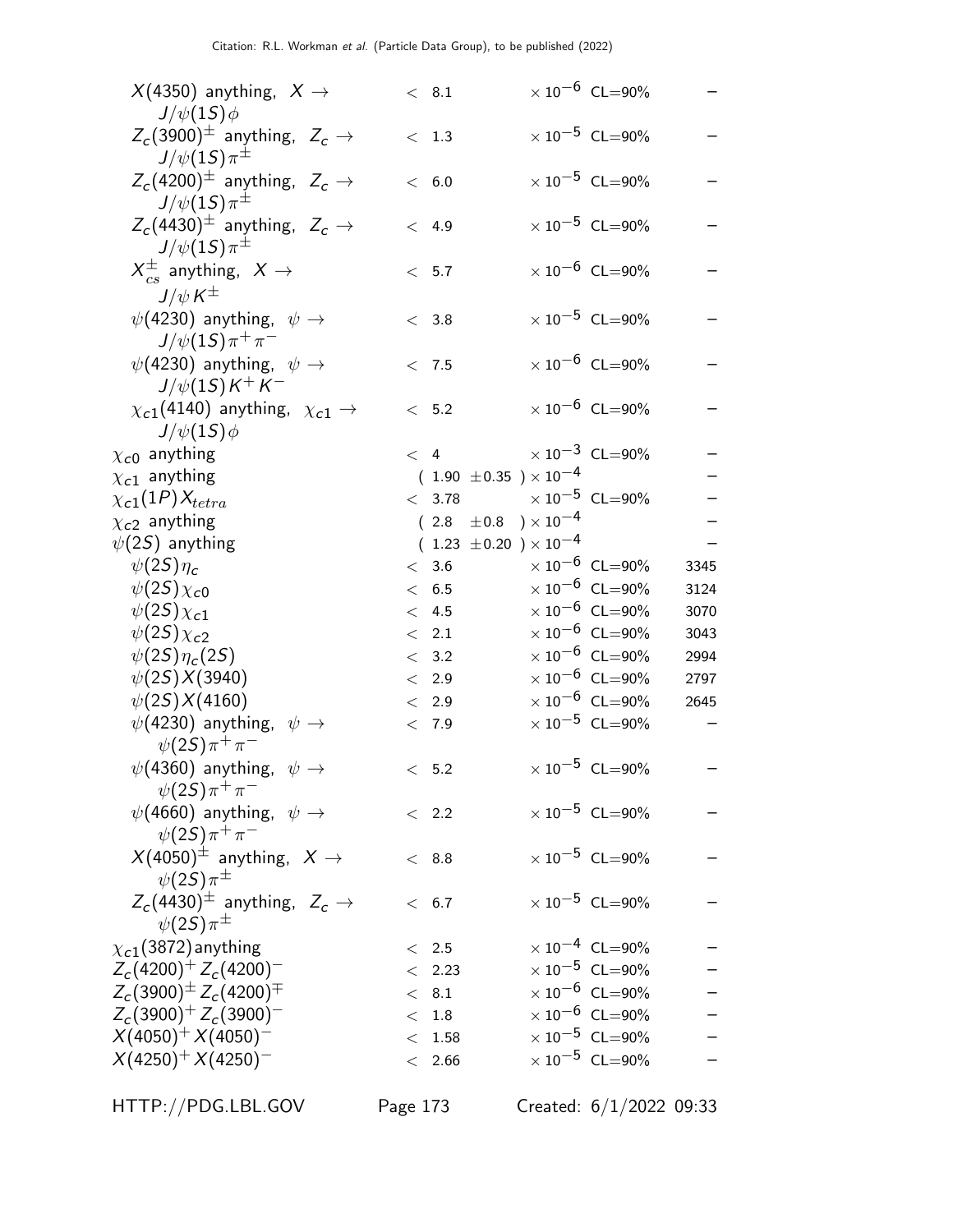| $X(4050)^{\pm} X(4250)^{\mp}$                | $\times 10^{-5}$ CL=90%<br>< 4.42                 |      |
|----------------------------------------------|---------------------------------------------------|------|
| $Z_c(4430)^+ Z_c(4430)^-$                    | $\times$ $10^{-5}\,$ CL=90%<br>2.03<br>$\lt$      |      |
| $X(4055)^{\pm} X(4055)^{\mp}$                | $\times$ 10 <sup>-5</sup> CL=90%<br>2.33<br>$\lt$ |      |
| $X(4055)^{\pm} Z_c(4430)^{\mp}$              | $\times$ $10^{-5}\,$ CL=90%<br>4.55<br>$\lt$      |      |
| $\rho \pi$                                   | $\times$ 10 <sup>-6</sup> CL=90%<br>3.68<br>$\lt$ | 4697 |
| $\omega \pi^0$                               | $\times$ 10 <sup>-6</sup> CL=90%<br>< 3.90        | 4697 |
| $\pi^+\pi^-$                                 | $\times$ 10 <sup>-4</sup> CL=90%<br>< 5           | 4728 |
| $K^+K^-$                                     | $\times$ $10^{-4}$ $\,$ CL=90%<br>< 5             | 4704 |
| $p\overline{p}$                              | $\times$ 10 <sup>-4</sup> CL=90%<br>< 5           | 4636 |
| $\pi^{+}\pi^{-}\pi^{0}$                      | $(2.1 \pm 0.8) \times 10^{-6}$                    | 4725 |
| $\phi K^+ K^-$                               | ) $\times$ 10 $^{-6}$<br>(2.4)<br>$\pm 0.5$       | 4622 |
| $\omega \pi^+ \pi^-$                         | $(4.5 \pm 1.0) \times 10^{-6}$                    | 4694 |
| $K^*(892)^0 K^- \pi^+ +$ c.c.                | $\pm 0.8$ ) $\times 10^{-6}$<br>(4.4)             | 4667 |
| $\phi f'_2(1525)$                            | $\times 10^{-6}$ CL=90%<br>< 1.63                 | 4551 |
| $\omega f_2(1270)$                           | 1.79 $\times 10^{-6}$ CL=90%<br>$\lt$             | 4611 |
| $\rho(770) a_2(1320)$                        | $\times$ 10 <sup>-6</sup> CL=90%<br>< 2.24        | 4605 |
| $K^*(892)^0 \overline{K}_2^*(1430)^0$ + c.c. | $(3.0 \pm 0.8) \times 10^{-6}$                    | 4578 |
| $K_1(1270)^{\pm} K^{\mp}$                    | $< 2.41 \times 10^{-6} \text{ CL} = 90\%$         | 4634 |
| $K_1(1400)^{\pm} K^{\mp}$                    | $(1.0 \pm 0.4) \times 10^{-6}$                    | 4613 |
| $b_1(1235)^{\pm} \pi^{\mp}$                  | $<$ 1.25 $\times$ 10 $^{-6}$ CL=90%               | 4649 |
| $\pi^{+}\pi^{-}\pi^{0}\pi^{0}$               | $(1.28 \pm 0.30) \times 10^{-5}$                  | 4720 |
| $K_S^0 K^+ \pi^-$ + c.c.                     | $(1.6 \pm 0.4) \times 10^{-6}$                    | 4696 |
| $K^*(892)^0 \overline{K}^0$ + c.c.           | $(2.9 \pm 0.9) \times 10^{-6}$                    | 4675 |
| $K^*(892)^-K^+ +$ c.c.                       | $<$ 1.11 $\times 10^{-6}$ CL=90%                  | 4675 |
| $f_1(1285)$ anything                         | $(4.6 \pm 3.1) \times 10^{-3}$                    |      |
| $D^*(2010)^{\pm}$ anything                   | $(2.52 \pm 0.20)$ %                               |      |
| $f_1(1285)X_{tetra}$                         | $\times 10^{-5}$ CL=90%<br>< 6.24                 |      |
| $2H$ anything                                | $(2.85 \pm 0.25) \times 10^{-5}$                  |      |
| Sum of 100 exclusive modes                   | $(1.200 \pm 0.017)\%$                             |      |
|                                              | Radiative decays                                  |      |
|                                              |                                                   |      |

| $\gamma \pi^+ \pi^-$                      |  | $(6.3 \pm 1.8) \times 10^{-5}$              | 4728 |
|-------------------------------------------|--|---------------------------------------------|------|
| $\gamma \pi^0 \pi^0$                      |  | $(1.7 \pm 0.7) \times 10^{-5}$              | 4728 |
| $\gamma \pi \pi$ (S-wave)                 |  | $(4.6 \pm 0.7) \times 10^{-5}$              | 4728 |
| $\gamma \pi^0 \eta$                       |  | $< 2.4 \times 10^{-6}$ CL=90%               | 4713 |
| $\gamma K^+ K^-$                          |  | [qqaa] $(1.14 \pm 0.13) \times 10^{-5}$     | 4704 |
| $\gamma p \overline{p}$                   |  | [ <i>rraa</i> ] < 6 $\times 10^{-6}$ CL=90% | 4636 |
| $\gamma 2h^+ 2h^-$                        |  | $(7.0 \pm 1.5) \times 10^{-4}$              | 4720 |
| $\gamma$ 3h <sup>+</sup> 3h <sup>-1</sup> |  | $(5.4 \pm 2.0) \times 10^{-4}$              | 4703 |
| $\gamma$ 4h <sup>+</sup> 4h <sup>-</sup>  |  | $(7.4 \pm 3.5) \times 10^{-4}$              | 4679 |
| $\gamma \pi^+ \pi^- K^+ K^-$              |  | $(2.9 \pm 0.9) \times 10^{-4}$              | 4686 |
| $\gamma 2\pi^+ 2\pi^-$                    |  | $(2.5 \pm 0.9) \times 10^{-4}$              | 4720 |
| $\gamma 3\pi^+ 3\pi^-$                    |  | $(2.5 \pm 1.2) \times 10^{-4}$              | 4703 |
| $\gamma 2\pi^+ 2\pi^- K^+ K^-$            |  | $(2.4 \pm 1.2) \times 10^{-4}$              | 4658 |
|                                           |  |                                             |      |

HTTP://PDG.LBL.GOV Page 174 Created: 6/1/2022 09:33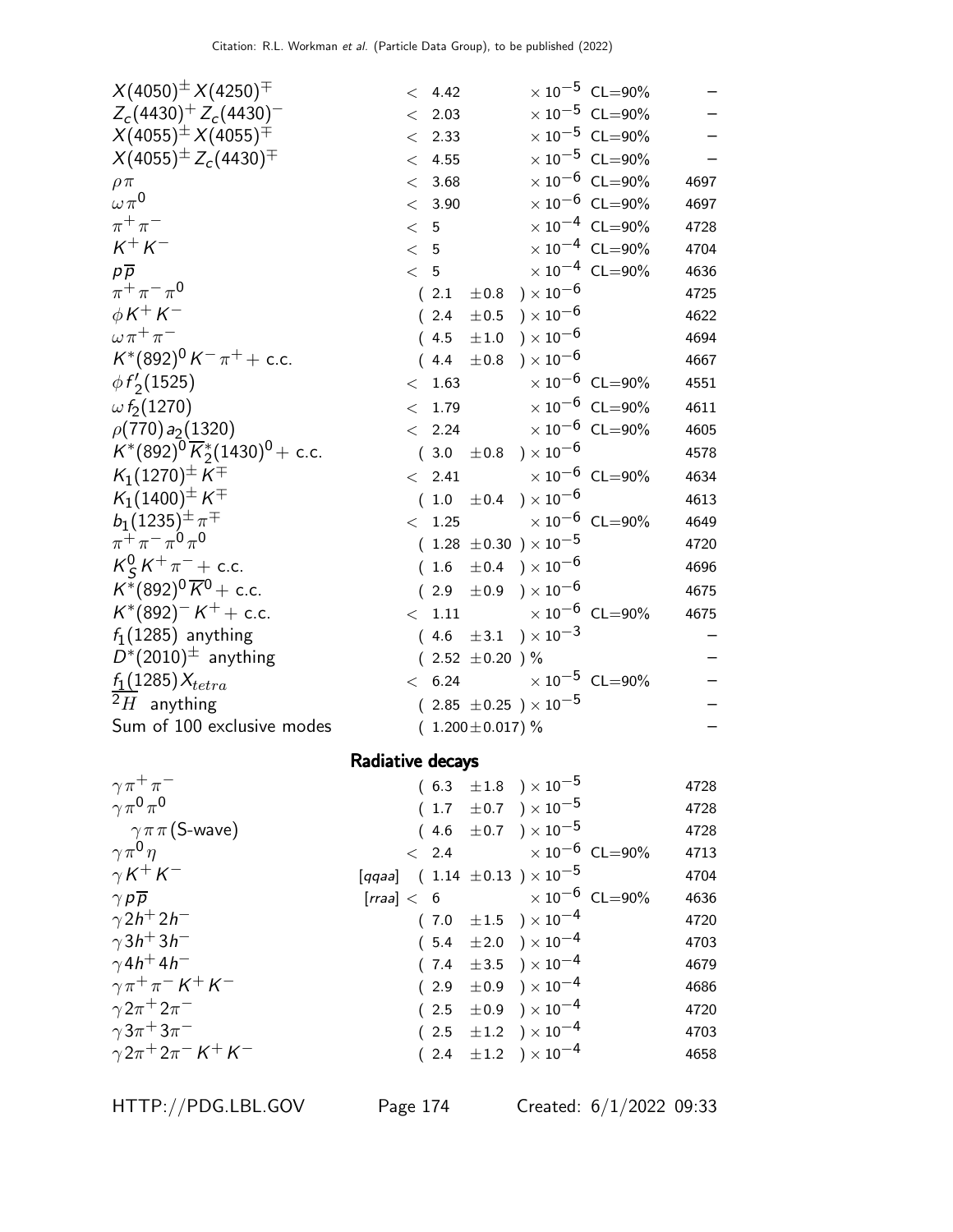| $\gamma \pi^+ \pi^- p \overline{p}$                                    |                 |             | (1.5)          | $\pm 0.6$ ) $\times 10^{-4}$     |                       |                                  | 4604              |
|------------------------------------------------------------------------|-----------------|-------------|----------------|----------------------------------|-----------------------|----------------------------------|-------------------|
| $\gamma 2\pi^+ 2\pi^- p\overline{p}$                                   |                 |             | (4)            | $\pm 6$ ) $\times 10^{-5}$       |                       |                                  | 4563              |
| $\gamma 2K^+ 2K^-$                                                     |                 |             | (2.0)          | ±2.0                             | $)\times10^{-5}$      |                                  | 4601              |
| $\gamma\eta^{\prime}(958)$                                             |                 |             | < 1.9          |                                  |                       | $\times 10^{-6}$ CL=90%          | 4682              |
| $\gamma \eta$                                                          |                 | $\lt$       | $1.0\,$        |                                  |                       | $\times 10^{-6}$ CL=90%          | 4714              |
| $\gamma f_0(980)$                                                      |                 |             | < 3            |                                  |                       | $\times$ $10^{-5}\,$ CL=90%      | 4678              |
| $\gamma f_2(1525)$                                                     |                 |             | (2.9)          | $\pm 0.6$ ) $\times 10^{-5}$     |                       |                                  | 4608              |
| $\gamma f_2(1270)$                                                     |                 |             |                | $(1.01 \pm 0.06) \times 10^{-4}$ |                       |                                  | 4644              |
| $\gamma\eta(1405)$                                                     |                 | $\lt$       | 8.2            |                                  |                       | $\times 10^{-5}$ CL=90%          | 4625              |
| $\gamma f_0(1500)$                                                     |                 | $\lt$       | 1.5            |                                  |                       | $\times$ 10 <sup>-5</sup> CL=90% | 4610              |
| $\gamma f_0(1500) \rightarrow \gamma K^+ K^-$                          |                 |             |                | $(1.0 \pm 0.4) \times 10^{-5}$   |                       |                                  |                   |
| $\gamma f_0(1710)$                                                     |                 | $\lt$       | 2.6            |                                  |                       | $\times 10^{-4}$ CL=90%          | 4577              |
| $\gamma f_0(1710) \rightarrow \gamma K^+ K^-$                          |                 |             |                | $(1.01 \pm 0.32) \times 10^{-5}$ |                       |                                  |                   |
| $\gamma f_0(1710) \rightarrow \gamma \pi^+ \pi^-$                      |                 |             |                | $(5.3 \pm 2.0) \times 10^{-6}$   |                       |                                  |                   |
| $\gamma f_0(1710) \rightarrow \gamma \pi^0 \pi^0$                      |                 | $\lt$       | 1.4            |                                  |                       | $\times$ 10 <sup>-6</sup> CL=90% |                   |
| $\gamma f_0(1710) \rightarrow \gamma \eta \eta$                        |                 | $\lt$       | 1.8            |                                  |                       | $\times$ 10 <sup>-6</sup> CL=90% |                   |
| $\gamma f_4(2050)$                                                     |                 |             | < 5.3          |                                  |                       | $\times$ 10 <sup>-5</sup> CL=90% | 4515              |
| $\gamma f_0(2200) \rightarrow \gamma K^+ K^-$                          |                 | $\langle$ 2 |                |                                  |                       | $\times$ 10 <sup>-4</sup> CL=90% | 4475              |
| $\gamma f_J(2220) \rightarrow \gamma K^+ K^-$                          |                 | < 8         |                |                                  |                       | $\times$ 10 <sup>-7</sup> CL=90% | 4469              |
| $\gamma f_J(2220) \rightarrow \gamma \pi^+ \pi^-$                      |                 | < 6         |                |                                  |                       | $\times 10^{-7}$ CL=90%          |                   |
| $\gamma f_J(2220) \rightarrow \gamma p \overline{p}$                   |                 |             | $\rm <~1.1$    |                                  |                       | $\times$ 10 <sup>-6</sup> CL=90% |                   |
| $\gamma \eta(2225) \rightarrow \gamma \phi \phi$                       |                 | $\lt$       | $\mathbf{3}$   |                                  |                       | $\times$ 10 <sup>-3</sup> CL=90% | 4469              |
| $\gamma\eta_c(1S)$                                                     |                 |             | $< 2.9$        |                                  |                       | $\times$ 10 <sup>-5</sup> CL=90% | 4260              |
| $\gamma\eta_c(2S)$                                                     |                 | $\lt$       | $\overline{4}$ |                                  |                       | $\times 10^{-4}$ CL=90%          | 4031              |
| $\gamma \chi_{c0}$                                                     |                 |             | < 6.6          |                                  |                       | $\times$ $10^{-5}\,$ CL=90%      | 4114              |
| $\gamma \chi_{c1}$                                                     |                 |             | (4.7)          | $^{+2.4}_{-1.9}$                 | ) $\times$ 10 $^{-5}$ |                                  | 4079              |
| $\gamma \chi_{c2}$                                                     |                 |             | < 7.6          |                                  |                       | $\times$ 10 <sup>-6</sup> CL=90% | 4062              |
| $\gamma \chi_{c1}(3872)$                                               |                 |             | < 4            |                                  |                       | $\times$ 10 <sup>-5</sup> CL=90% | 3938              |
| $\gamma \chi_{c1}(3872)$ , $\chi_{c1} \to$<br>$\pi^+\pi^-\pi^0 J/\psi$ |                 |             | < 2.8          |                                  |                       | $\times$ 10 <sup>-6</sup> CL=90% |                   |
| $\gamma \chi_{c0}(3915) \rightarrow \omega J/\psi$                     |                 |             | < 3.0          |                                  |                       | $\times$ 10 <sup>-6</sup> CL=90% | —                 |
| $\gamma \chi_{c1}(4140) \rightarrow \phi J/\psi$                       |                 |             | $\langle$ 2.2  |                                  |                       | $\times$ 10 <sup>-6</sup> CL=90% |                   |
| $\gamma X$                                                             | [ssaa] < 4.5    |             |                |                                  |                       | $\times$ 10 $^{-6}$ CL=90%       |                   |
| $\gamma X \overline{X}$ ( <i>m</i> <sub>X</sub> < 3.1 GeV)             | [ttaa] < 1      |             |                |                                  |                       | $\times$ 10 <sup>-3</sup> CL=90% |                   |
| $\gamma X \overline{X}$ ( <i>m</i> $_X$ < 4.5 GeV)                     | [uuaa] < 2.4    |             |                |                                  |                       | $\times$ 10 <sup>-4</sup> CL=90% |                   |
| $\gamma X \rightarrow \gamma + \geq 4$ prongs                          | [vvaa] $<$ 1.78 |             |                |                                  |                       | $\times 10^{-4}$ CL=95%          | $\qquad \qquad -$ |
| $\gamma a_1^0 \rightarrow \gamma \mu^+ \mu^-$                          | [xxa] < 9       |             |                |                                  |                       | $\times$ 10 <sup>-6</sup> CL=90% |                   |
| $\gamma a_1^0 \rightarrow \gamma \tau^+ \tau^-$                        | [qqaa] < 1.30   |             |                |                                  |                       | $\times 10^{-4}$ CL=90%          |                   |
| $\gamma a_1^0 \rightarrow \gamma g g$                                  | [yyaa] < 1      |             |                |                                  |                       | $\%$ CL=90%                      |                   |
|                                                                        |                 |             |                |                                  |                       | $\times$ $10^{-3}$ $\,$ CL=90%   |                   |
| $\gamma a_1^0 \rightarrow \gamma s \overline{s}$                       | [yyaa] < 1      |             |                |                                  |                       |                                  |                   |

#### Lepton Family number (LF) violating modes

 $\mu^\pm\,\tau$  $\mp$  LF  $< 6.0$   $\times 10^{-6}$  CL=95% 4563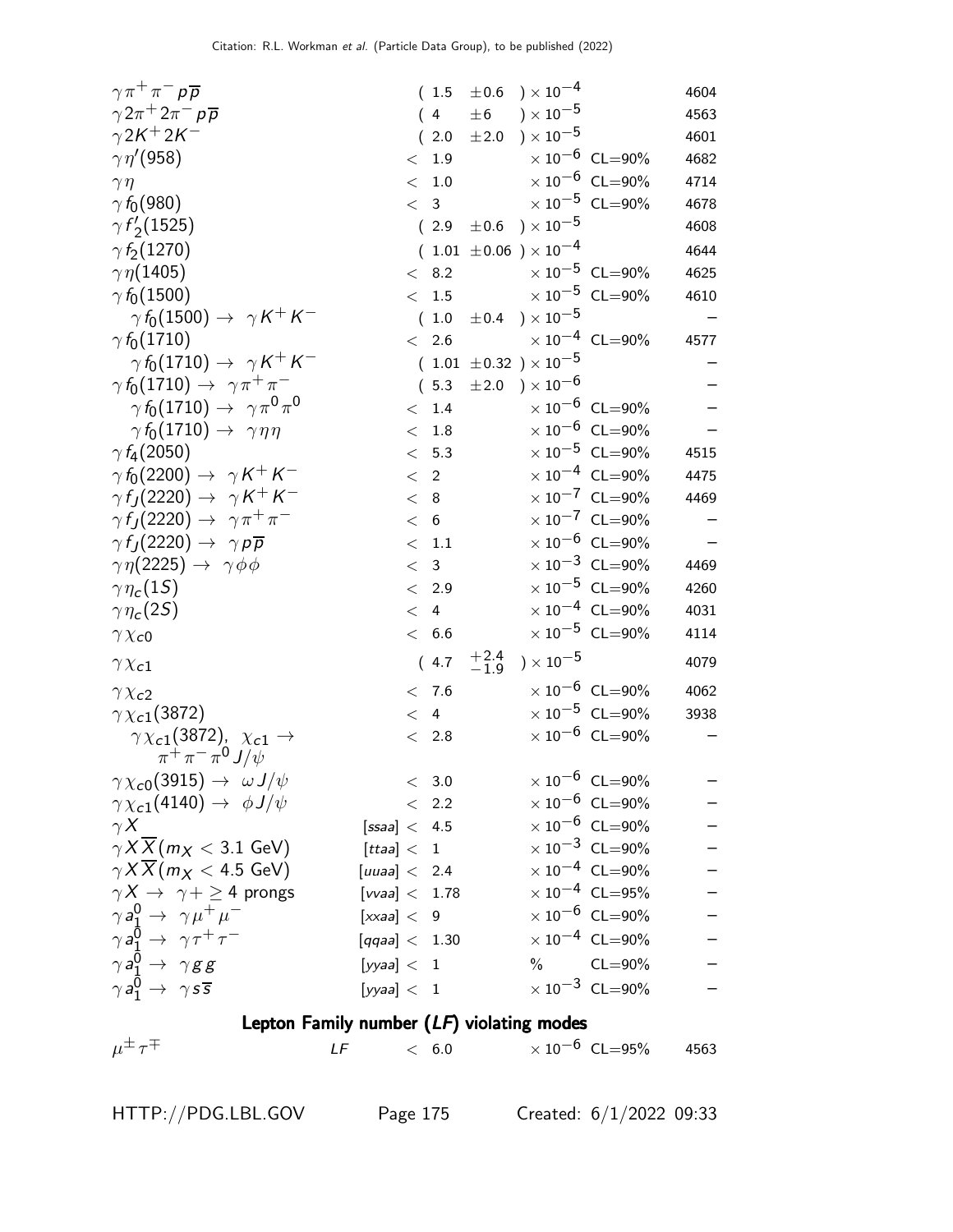|           | Other decays    |                                  |     |
|-----------|-----------------|----------------------------------|-----|
| invisible | $\langle$ 3.0   | $\times$ 10 <sup>-4</sup> CL=90% | $-$ |
| hadrons   | $(97 \pm 5) \%$ |                                  |     |

 $\chi_{\bm{b} \bm{0}}(1P)$  [zzaa]

 $\chi_{\bm{b} \bm{1}}(1P)$  [zzaa]

 $I^G(J^{PC}) = 0^+(0^{++})$ J needs confirmation.

Mass  $m = 9859.44 \pm 0.42 \pm 0.31$  MeV

|                                                              |                                  |                           |                  | p       |
|--------------------------------------------------------------|----------------------------------|---------------------------|------------------|---------|
| $\chi_{b0}(1P)$ DECAY MODES                                  | Fraction $(\Gamma_i/\Gamma)$     |                           | Confidence level | (MeV/c) |
| $\gamma \Upsilon(15)$                                        | $(1.94 \pm 0.27)\%$              |                           |                  | 391     |
| $D^0 X$                                                      | < 10.4                           | $\frac{0}{0}$             | 90%              |         |
| $\pi^+ \pi^- K^+ K^- \pi^0$                                  | 1.6<br>$\lt$                     | $\times$ 10 <sup>-4</sup> | 90%              | 4875    |
| $2\pi^{+}\pi^{-}$ K <sup>-</sup> K <sup>0</sup> <sub>S</sub> | < 5                              | $\times$ 10 $^{-5}$       | 90%              | 4875    |
| $2\pi^{+}\pi^{-} K^{-} K_{S}^{\sigma} 2\pi^{0}$              | < 5                              | $\times$ 10 <sup>-4</sup> | 90%              | 4846    |
| $2\pi^+ 2\pi^- 2\pi^0$                                       | < 2.1                            | $\times$ 10 <sup>-4</sup> | 90%              | 4905    |
| $2\pi + 2\pi - K + K$                                        | 1.1 $\pm 0.6$ ) $\times 10^{-4}$ |                           |                  | 4861    |
| $2\pi + 2\pi - K + K - \pi^0$                                | < 2.7                            | $\times$ 10 <sup>-4</sup> | 90%              | 4846    |
| $2\pi + 2\pi - K + K - 2\pi$ <sup>0</sup>                    | 5<br>$\lt$                       | $\times$ 10 <sup>-4</sup> | 90%              | 4828    |
| $3\pi^+ 2\pi^- K^- K^0_S \pi^0$                              | 1.6<br>$\lt$                     | $\times$ 10 $^{-4}$       | 90%              | 4827    |
| $3\pi + 3\pi^-$                                              | $\mathbf{8}$<br>$\lt$            | $\times$ 10 $^{-5}$       | 90%              | 4904    |
| $3\pi + 3\pi - 2\pi^0$                                       | < 6                              | $\times$ 10 $^{-4}$       | 90%              | 4881    |
| $3\pi + 3\pi - K + K$                                        | 2.4 $\pm 1.2$ ) $\times 10^{-4}$ |                           |                  | 4827    |
| $3\pi + 3\pi - K + K - \pi^0$                                | 1.0<br>$\lt$                     | $\times$ 10 $^{-3}$       | 90%              | 4808    |
| $4\pi^{+}4\pi^{-}$                                           | 8<br>$\lt$                       | $\times$ 10 $^{-5}$       | 90%              | 4880    |
| $4\pi^+ 4\pi^- 2\pi^0$                                       | 2.1<br>$\lt$                     | $\times$ 10 $^{-3}$       | 90%              | 4850    |
| $J/\psi J/\psi$                                              | $\langle$ 7                      | $\times$ 10 $^{-5}$       | 90%              | 3836    |
| $J/\psi \psi(2S)$                                            | 1.2<br>$\lt$                     | $\times$ 10 <sup>-4</sup> | 90%              | 3571    |
| $\psi(2S)\psi(2S)$                                           | 3.1<br>$\lt$                     | $\times$ 10 $^{-5}$       | 90%              | 3273    |
| $J/\psi(1S)$ anything                                        | 2.3<br>$\lt$                     | $\times$ 10 $^{-3}$       | 90%              |         |

| $I^G(J^{PC}) = 0^+(1^{++})$ |  |
|-----------------------------|--|
| J needs confirmation.       |  |

Mass  $m = 9892.78 \pm 0.26 \pm 0.31$  MeV

| $\chi_{b1}(1P)$ DECAY MODES                                             | Fraction $(\Gamma_i/\Gamma)$   | Confidence level $(MeV/c)$ | р    |
|-------------------------------------------------------------------------|--------------------------------|----------------------------|------|
| $\gamma$ $\gamma$ (15)                                                  | $(35.2 \pm 2.0)\%$             |                            | 423  |
| $D^0 X$                                                                 | $(12.6 \pm 2.2)\%$             |                            |      |
| $\pi^{+}\pi^{-} K^{+} K^{-}\pi^{0}$                                     | $(2.0 \pm 0.6) \times 10^{-4}$ |                            | 4892 |
| $2\pi^{+}\pi^{-}$ K <sup>-</sup> K <sup>0</sup> <sub>S</sub>            | $(1.3 \pm 0.5) \times 10^{-4}$ |                            | 4892 |
| $2\pi^{+}\pi^{-}$ K <sup>-</sup> K <sup>0</sup> <sub>S</sub> $2\pi^{0}$ | $< 6$ $\times 10^{-4}$         | $90\%$                     | 4863 |
| $2\pi + 2\pi - 2\pi$ <sup>0</sup>                                       | $(8.0 \pm 2.5) \times 10^{-4}$ |                            | 4921 |
| HTTP://PDG.LBL.GOV                                                      | Page 176                       | Created: $6/1/2022$ 09:33  |      |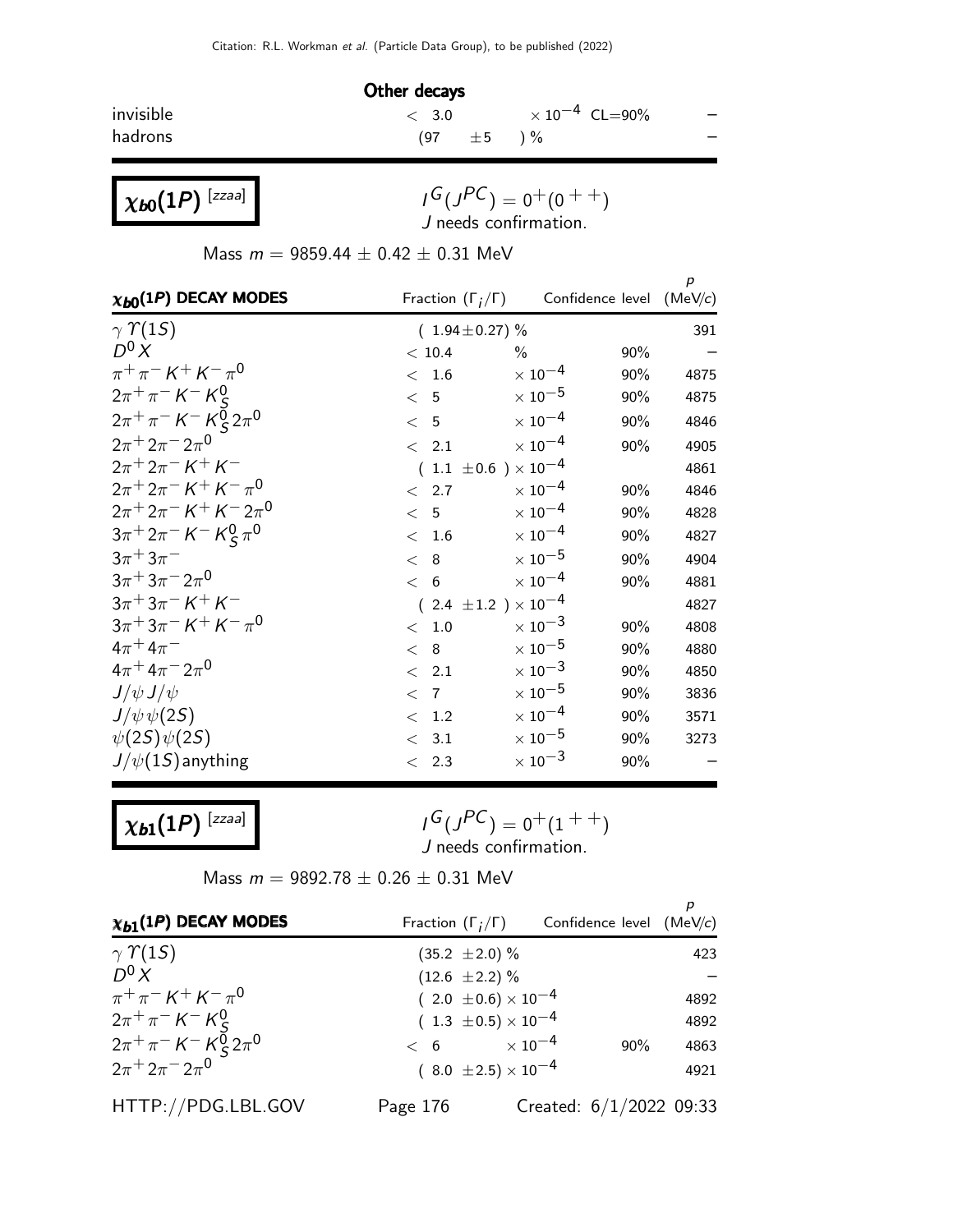| $2\pi + 2\pi - K + K$                                                                        |                       | $(1.5 \pm 0.5) \times 10^{-4}$ |     | 4878 |
|----------------------------------------------------------------------------------------------|-----------------------|--------------------------------|-----|------|
| $2\pi + 2\pi - K + K - \pi^0$                                                                |                       | $(3.5 \pm 1.2) \times 10^{-4}$ |     | 4863 |
| $2\pi + 2\pi - K + K - 2\pi$ <sup>0</sup>                                                    |                       | $(8.6 \pm 3.2) \times 10^{-4}$ |     | 4845 |
| $3\pi^+ 2\pi^- K^- K^0_S \pi^0$                                                              |                       | $(9.3 \pm 3.3) \times 10^{-4}$ |     | 4844 |
| $3\pi + 3\pi^-$                                                                              |                       | $(1.9 \pm 0.6) \times 10^{-4}$ |     | 4921 |
| $3\pi + 3\pi - 2\pi^0$                                                                       |                       | $(1.7 \pm 0.5) \times 10^{-3}$ |     | 4898 |
| $3\pi + 3\pi - K + K$                                                                        |                       | $(2.6 \pm 0.8) \times 10^{-4}$ |     | 4844 |
| $3\pi$ <sup>+</sup> $3\pi$ <sup>-</sup> $K$ <sup>+</sup> $K$ <sup>-</sup> $\pi$ <sup>0</sup> |                       | $(7.5 \pm 2.6) \times 10^{-4}$ |     | 4825 |
| $4\pi + 4\pi^-$                                                                              |                       | $(2.6 \pm 0.9) \times 10^{-4}$ |     | 4897 |
| $4\pi + 4\pi - 2\pi$ <sup>0</sup>                                                            |                       | $(1.4 \pm 0.6) \times 10^{-3}$ |     | 4867 |
| $\omega$ anything                                                                            | $(4.9 \pm 1.4)\%$     |                                |     |      |
| $\omega X_{tetra}$                                                                           | < 4.44                | $\times$ 10 <sup>-4</sup>      | 90% |      |
| $J/\psi J/\psi$                                                                              | $\langle 2.7 \rangle$ | $\times$ 10 <sup>-5</sup>      | 90% | 3857 |
| $J/\psi \psi(2S)$                                                                            | $\langle 1.7$         | $\times$ 10 $^{-5}$            | 90% | 3594 |
| $\psi(2S)\psi(2S)$                                                                           | < 6                   | $\times$ 10 $^{-5}$            | 90% | 3298 |
| $J/\psi(1S)$ anything                                                                        | $<$ 1.1               | $\times$ 10 <sup>-3</sup>      | 90% |      |
| $J/\psi(1S)X_{tetra}$                                                                        | < 2.27                | $\times$ 10 $^{-4}$            | 90% |      |
|                                                                                              |                       |                                |     |      |

### $h_b(1P)$

 $G(J^{PC}) = 0(1 + 1)$ 

Mass  $m = 9899.3 \pm 0.8$  MeV

| $h_b(1P)$ DECAY MODES | Fraction $(\Gamma_i/\Gamma)$ | $p$ (MeV/c) |
|-----------------------|------------------------------|-------------|
| $\eta_b(1S)\gamma$    | $(52\frac{+6}{-5})$ %        | 488         |

| $\chi_{b2}(1P)^{[zzaa]}$ |  |
|--------------------------|--|
|                          |  |

$$
I^G(J^{PC}) = 0^+(2^{++})
$$
  
J needs confirmation.

Mass  $m = 9912.21 \pm 0.26 \pm 0.31$  MeV

| $\chi_{b2}(1P)$ DECAY MODES                                       | Fraction $(\Gamma_i/\Gamma)$   | Confidence level $(MeV/c)$ | р    |
|-------------------------------------------------------------------|--------------------------------|----------------------------|------|
| $\gamma$ $\gamma$ (15)                                            | $(18.0 \pm 1.0)$ %             |                            | 442  |
| $D^0 X$                                                           | $< 7.9$ %                      | $90\%$                     |      |
| $\pi^{+}\pi^{-} K^{+} K^{-}\pi^{0}$                               | $(8 \pm 5) \times 10^{-5}$     |                            | 4902 |
| $2\pi^{+}\pi^{-} K^{-} K^{0}_{c}$                                 | $< 1.0 \times 10^{-4}$         | 90%                        | 4901 |
| $2\pi^+\pi^-$ K <sup>-</sup> K <sup>0</sup> <sub>S</sub> $2\pi^0$ | $(5.3 \pm 2.4) \times 10^{-4}$ |                            | 4873 |
| $2\pi^+ 2\pi^- 2\pi^0$                                            | $(3.5 \pm 1.4) \times 10^{-4}$ |                            | 4931 |
| $2\pi + 2\pi - K + K$                                             | $(1.1 \pm 0.4) \times 10^{-4}$ |                            | 4888 |
| $2\pi + 2\pi - K + K - \pi^0$                                     | $(2.1 \pm 0.9) \times 10^{-4}$ |                            | 4872 |
| $2\pi^+ 2\pi^- K^+ K^- 2\pi^0$                                    | $(3.9 \pm 1.8) \times 10^{-4}$ |                            | 4855 |
| $3\pi^+ 2\pi^- K^- K^0_S \pi^0$                                   | $< 5$ $\times 10^{-4}$         | 90%                        | 4854 |

HTTP://PDG.LBL.GOV Page 177 Created: 6/1/2022 09:33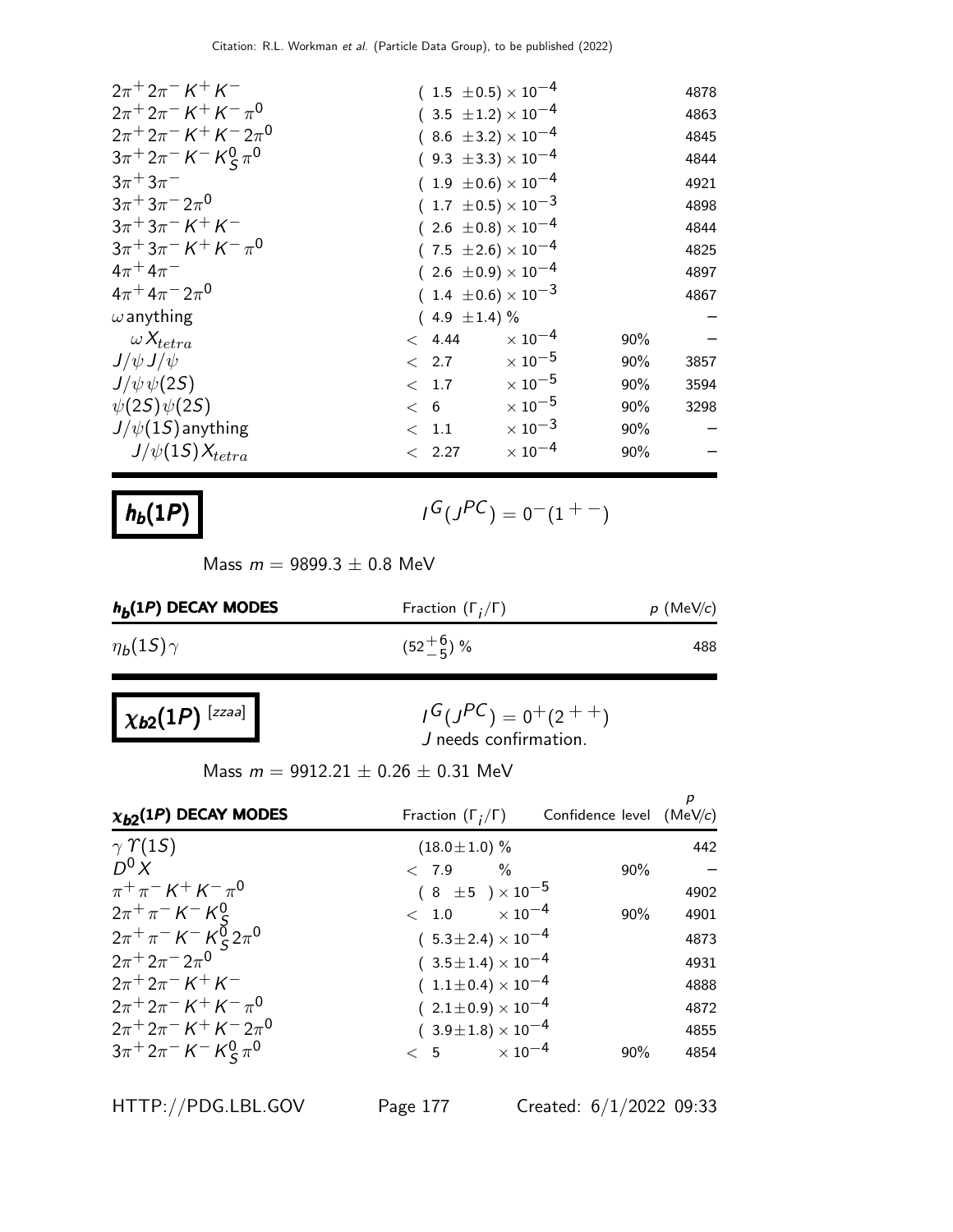| $3\pi + 3\pi^-$                                                                              |       | $(7.0 \pm 3.1) \times 10^{-5}$ |                     |     | 4931 |
|----------------------------------------------------------------------------------------------|-------|--------------------------------|---------------------|-----|------|
| $3\pi + 3\pi - 2\pi^0$                                                                       |       | $(1.0 \pm 0.4) \times 10^{-3}$ |                     |     | 4908 |
| $3\pi + 3\pi - K + K$                                                                        |       | $< 8$ $\times 10^{-5}$         |                     | 90% | 4854 |
| $3\pi$ <sup>+</sup> $3\pi$ <sup>-</sup> $K$ <sup>+</sup> $K$ <sup>-</sup> $\pi$ <sup>0</sup> |       | $(3.6 \pm 1.5) \times 10^{-4}$ |                     |     | 4835 |
| $4\pi^{+}4\pi^{-}$                                                                           |       | $(8 \pm 4) \times 10^{-5}$     |                     |     | 4907 |
| $4\pi + 4\pi - 2\pi$ <sup>0</sup>                                                            |       | $(1.8 \pm 0.7) \times 10^{-3}$ |                     |     | 4877 |
| $J/\psi J/\psi$                                                                              |       | $< 4 \times 10^{-5}$           |                     | 90% | 3869 |
| $J/\psi \psi(2S)$                                                                            |       | $< 5$ $\times 10^{-5}$         |                     | 90% | 3608 |
| $\psi(2S)\psi(2S)$                                                                           | < 1.6 |                                | $\times$ 10 $^{-5}$ | 90% | 3313 |
| $J/\psi(1S)$ anything                                                                        |       | $(1.5\pm0.4)\times10^{-3}$     |                     |     |      |

$$
\Upsilon(2S)
$$

 $G(J^{PC}) = 0(1 - 1)$ 

Mass  $m = 10023.26 \pm 0.31$  MeV  $m_{\, \varUpsilon (3S)} \,-\, m_{\, \varUpsilon (2S)} = 331.50 \pm 0.13 \; \textrm{MeV}$ Full width  $\Gamma = 31.98 \pm 2.63$  keV

|                                 |                                | Scale factor/                            | $\boldsymbol{p}$ |
|---------------------------------|--------------------------------|------------------------------------------|------------------|
| $\Upsilon(2S)$ DECAY MODES      | Fraction $(\Gamma_i/\Gamma)$   | Confidence level (MeV/c)                 |                  |
| $\gamma(1S)\pi^+\pi^-$          | $(17.85 \pm 0.26)$ %           |                                          | 475              |
| $\gamma(1S)\pi^{0}\pi^{0}$      | $(8.6 \pm 0.4) \%$             |                                          | 480              |
| $\tau^+\tau^-$                  | $(2.00 \pm 0.21)$ %            |                                          | 4686             |
| $\mu^+ \mu^-$                   | $(1.93 \pm 0.17)\%$            | $S = 2.2$                                | 5011             |
| $e^+e^-$                        | $(1.91 \pm 0.16)$ %            |                                          | 5012             |
| $\gamma(1S)\pi^0$               | $\overline{4}$<br>$\lt$        | $\times$ 10 <sup>-5</sup><br>$CL = 90\%$ | 531              |
| $\gamma(1S)\eta$                | $(2.9 \pm 0.4) \times 10^{-4}$ | $S = 2.0$                                | 126              |
| $J/\psi(1S)$ anything           | 6<br>$\lt$                     | $\times$ 10 <sup>-3</sup><br>$CL = 90\%$ | 4533             |
| $J/\psi(1S)\eta_c$              | 5.4<br>$\lt$                   | $\times$ 10 <sup>-6</sup><br>$CL = 90\%$ | 3984             |
| $J/\psi(15)\chi_{c0}$           | 3.4<br>$\lt$                   | $\times$ 10 <sup>-6</sup><br>$CL = 90\%$ | 3808             |
| $J/\psi(15)\chi_{c1}$           | 1.2<br>$\lt$                   | $\times$ 10 <sup>-6</sup><br>$CL = 90\%$ | 3765             |
| $J/\psi(15)\chi_{c2}$           | 2.0<br>$\lt$                   | $\times$ 10 $^{-6}$<br>$CL = 90\%$       | 3744             |
| $J/\psi(1S)\eta_c(2S)$          | 2.5<br>$\lt$                   | $\times$ 10 <sup>-6</sup><br>$CL = 90\%$ | 3707             |
| $J/\psi(1S)X(3940)$             | 2.0<br>$\lt$                   | $\times$ 10 <sup>-6</sup><br>$CL = 90\%$ | 3555             |
| $J/\psi(1S)X(4160)$             | 2.0<br>$\lt$                   | $\times$ 10 <sup>-6</sup><br>$CL = 90\%$ | 3442             |
| $\chi_{c1}$ anything            | $(2.2 \pm 0.5) \times 10^{-4}$ |                                          |                  |
| $\chi_{c1}(1P)^{0}\chi_{tetra}$ | 3.67<br>$\lt$                  | $\times$ 10 $^{-5}$<br>$CL = 90\%$       |                  |
| $\chi_{c2}$ anything            | $(2.3 \pm 0.8) \times 10^{-4}$ |                                          |                  |
| $\psi(2S)\eta_c$                | 5.1<br>$\lt$                   | $\times$ 10 <sup>-6</sup><br>$CL = 90\%$ | 3732             |
| $\psi(2S)\chi_{c0}$             | 4.7<br>$\lt$                   | $\times$ 10 $^{-6}$<br>$CL = 90\%$       | 3536             |
| $\psi(2S)\chi_{c1}$             | 2.5<br>$\lt$                   | $\times$ 10 $^{-6}$<br>$CL = 90\%$       | 3488             |
| $\psi(2S)\chi_{c2}$             | 1.9<br>$\lt$                   | $\times$ 10 <sup>-6</sup><br>$CL = 90\%$ | 3464             |
| $\psi(2S)\eta_c(2S)$            | 3.3<br>$\lt$                   | $\times\,10^{-6}$<br>$CL = 90\%$         | 3422             |
| $\psi(2S)X(3940)$               | 3.9<br>$\lt$                   | $\times$ 10 $^{-6}$<br>$CL = 90\%$       | 3250             |
| $\psi(2S)X(4160)$               | 3.9<br>$\lt$                   | $\times$ 10 $^{-6}$<br>$CL = 90\%$       | 3120             |
|                                 |                                |                                          |                  |

HTTP://PDG.LBL.GOV Page 178 Created: 6/1/2022 09:33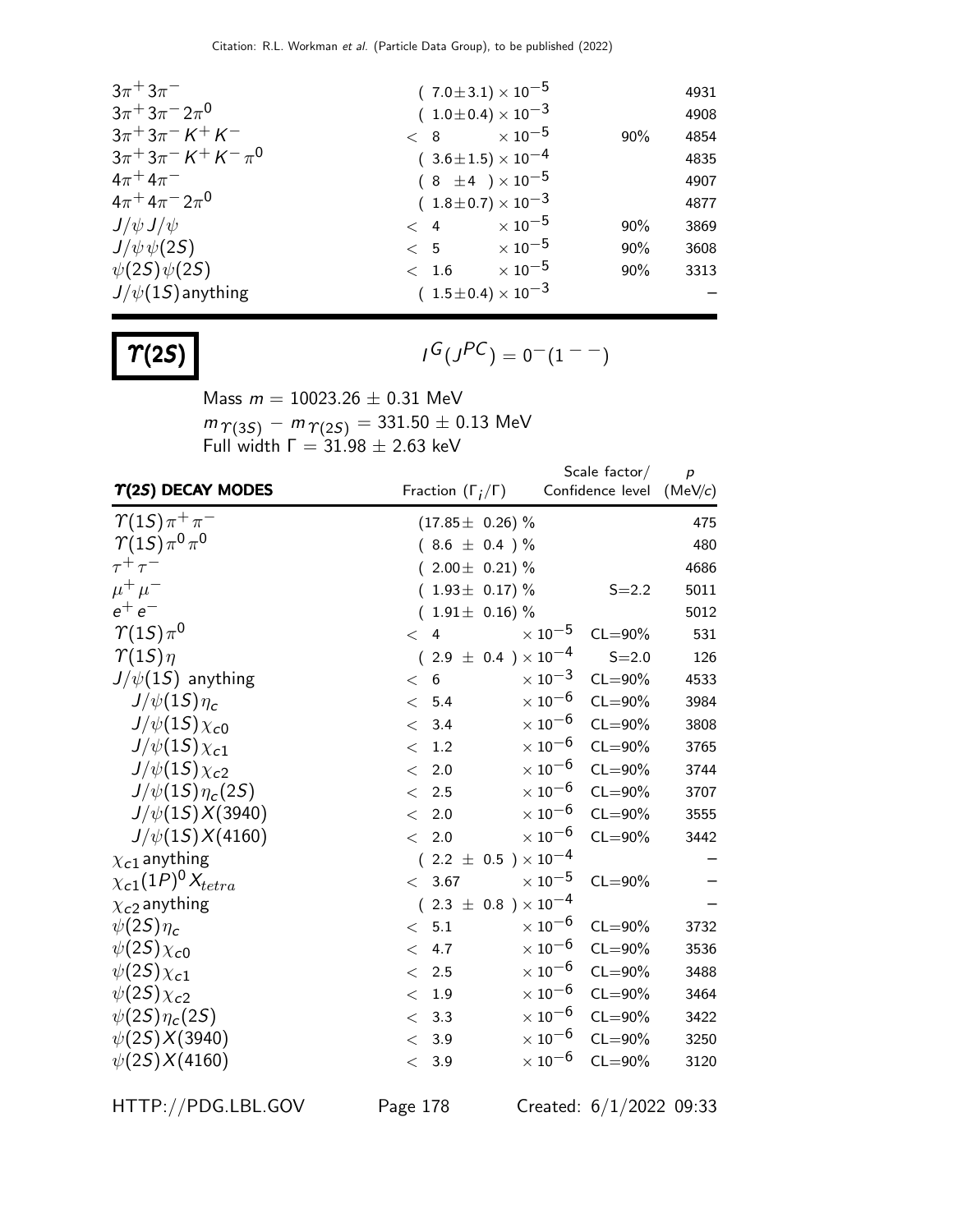|                                              | Radiative decays                                                    |                           |             |          |
|----------------------------------------------|---------------------------------------------------------------------|---------------------------|-------------|----------|
| Sum of 100 exclusive modes                   | $(2.90 \pm 0.30) \times 10^{-3}$                                    |                           |             |          |
| $f_1(1285)X_{tetra}$                         | < 6.47                                                              | $\times$ 10 <sup>-5</sup> | $CL = 90\%$ |          |
| $f_1(1285)$ anything                         | $(2.2 \pm 1.6) \times 10^{-3}$                                      |                           |             |          |
| $K^*(892)^{-}K^+ +$ c.c.                     | < 1.45                                                              | $\times$ 10 $^{-6}$       | $CL = 90\%$ | 4960     |
| $K^*(892)^0 \overline{K}{}^0$ + c.c.         | 4.22<br>$\lt$                                                       | $\times$ 10 <sup>-6</sup> | $CL = 90\%$ | 4959     |
| $K_S^0 K^+ \pi^-$ + c.c.                     | $(1.14\pm 0.33)\times 10^{-6}$                                      |                           |             | 4979     |
| $\pi^{+}\pi^{-}\pi^{0}\pi^{0}$               | $(1.30 \pm 0.28) \times 10^{-5}$                                    |                           |             | 5002     |
| $\omega \pi^0$                               | < 1.63                                                              | $\times\,10^{-6}$         | $CL = 90\%$ | 4980     |
| $\pi^{+}\pi^{-}\pi^{0}$                      | 8.0<br>$\lt$                                                        | $\times\,10^{-7}$         | $CL = 90\%$ | 5007     |
| $\rho \pi$                                   | 1.16<br>$\lt$                                                       | $\times\,10^{-6}$         | $CL = 90\%$ | 4981     |
| $b_1(1235)^{\pm} \pi^{\mp}$                  | 4.0<br>$\lt$                                                        | $\times$ $10^{-7}$        | $CL = 90\%$ | 4935     |
| $K_1(1400)^\pm K^\mp$                        | 8.3<br>$\lt$                                                        | $\times$ 10 <sup>-7</sup> | $CL = 90\%$ | 4901     |
| $K_1(1270)^{\pm} K^{\mp}$                    | 3.22<br>$\lt$                                                       | $\times$ 10 $^{-6}$       | $CL = 90\%$ | 4921     |
| $K^*(892)^0 \overline{K}_2^*(1430)^0$ + c.c. | $(1.5 \pm 0.6) \times 10^{-6}$                                      |                           |             | 4869     |
| $\rho(770) a_2(1320)$                        | < 8.8                                                               | $\times$ 10 <sup>-7</sup> | $CL = 90\%$ | 4894     |
| $\omega f_2(1270)$                           | < 5.7                                                               | $\times$ 10 <sup>-7</sup> | $CL = 90\%$ | 4899     |
| $\phi f'_2(1525)$                            | < 1.33                                                              | $\times$ 10 <sup>-6</sup> | $CL = 90\%$ | 4842     |
| $K^*(892)^0 K^- \pi^+ +$ c.c.                | $(2.3 \pm 0.7) \times 10^{-6}$                                      |                           |             | 4952     |
| $\omega \pi^+ \pi^-$                         | < 2.58                                                              | $\times$ 10 <sup>-6</sup> | $CL = 90\%$ | 4977     |
| $\phi K^+ K^-$                               | $(1.6 \pm 0.4) \times 10^{-6}$                                      |                           |             | 4910     |
| $\gamma$ gg                                  | $(1.87 \pm 0.28)\%$                                                 |                           |             |          |
| g g g                                        | $(58.8 \pm 1.2) \%$                                                 |                           |             |          |
| hadrons                                      | $\pm 11$ ) %<br>(94)                                                |                           |             |          |
| $\overline{^2H}$ anything                    | $(2.78 + \begin{array}{c} 0.30 \\ 0.26 \end{array}) \times 10^{-5}$ |                           | $S = 1.2$   |          |
| $X(4055)^{\pm} Z_c(4430)^{\mp}$              | 2.11<br>$\leq$                                                      | $\times$ 10 $^{-5}$       | $CL = 90\%$ |          |
| $X(4055)^{\pm}X(4055)^{\mp}$                 | 1.11<br>$\lt$                                                       | $\times\,10^{-5}$         | $CL = 90\%$ |          |
| $Z_c(4430)^+ Z_c(4430)^-$                    | < 2.03                                                              | $\times$ 10 $^{-5}$       | $CL = 90\%$ |          |
| $X(4050)^{\pm}X(4250)^{\mp}$                 | < 2.72                                                              | $\times$ 10 $^{-5}$       | $CL = 90\%$ | $     -$ |
| $X(4250)^{+} X(4250)^{-}$                    | < 2.67                                                              | $\times$ 10 $^{-5}$       | $CL = 90\%$ |          |
| $X(4050)^{+} X(4050)^{-}$                    | 1.35<br>$\lt$                                                       | $\times$ 10 $^{-5}$       | $CL = 90\%$ |          |
| $Z_c(3900)^{\pm} Z_c(4200)^{\mp}$            | 7.3<br>$\lt$                                                        | $\times$ 10 <sup>-6</sup> | $CL = 90\%$ |          |
| $Z_c(4200)^+ Z_c(4200)^-$                    | 1.67<br>$\lt$                                                       | $\times$ 10 $^{-5}$       | $CL = 90\%$ |          |
| $Z_c(3900)^+ Z_c(3900)^-$                    | $\rm <~1.0$                                                         | $\times$ 10 $^{-6}$       | $CL = 90\%$ |          |

| $\gamma \chi_{b1}(1P)$ | $(6.9 \pm 0.4) \%$  |                                  |                         | 130  |
|------------------------|---------------------|----------------------------------|-------------------------|------|
| $\gamma \chi_{b2}(1P)$ | $(7.15 \pm 0.35)\%$ |                                  |                         | 110  |
| $\gamma \chi_{b0}(1P)$ | $(3.8 \pm 0.4) \%$  |                                  |                         | 162  |
| $\gamma f_0(1710)$     | < 5.9               | $\times$ 10 $^{-4}$ CL=90%       |                         | 4867 |
| $\gamma f_2(1525)$     | < 5.3               | $\times$ 10 <sup>-4</sup> CL=90% |                         | 4897 |
| $\gamma f_2(1270)$     | < 2.41              | $\times$ 10 <sup>-4</sup> CL=90% |                         | 4930 |
| $\gamma \eta_c(1S)$    | < 2.7               |                                  | $\times 10^{-5}$ CL=90% | 4567 |
| $\gamma \chi_{c0}$     | < 1.0               |                                  | $\times 10^{-4}$ CL=90% | 4430 |
| $\gamma \chi_{c1}$     | < 3.6               |                                  | $\times 10^{-6}$ CL=90% | 4397 |
| HTTP://PDG.LBL.GOV     | Page 179            |                                  | Created: 6/1/2022 09:33 |      |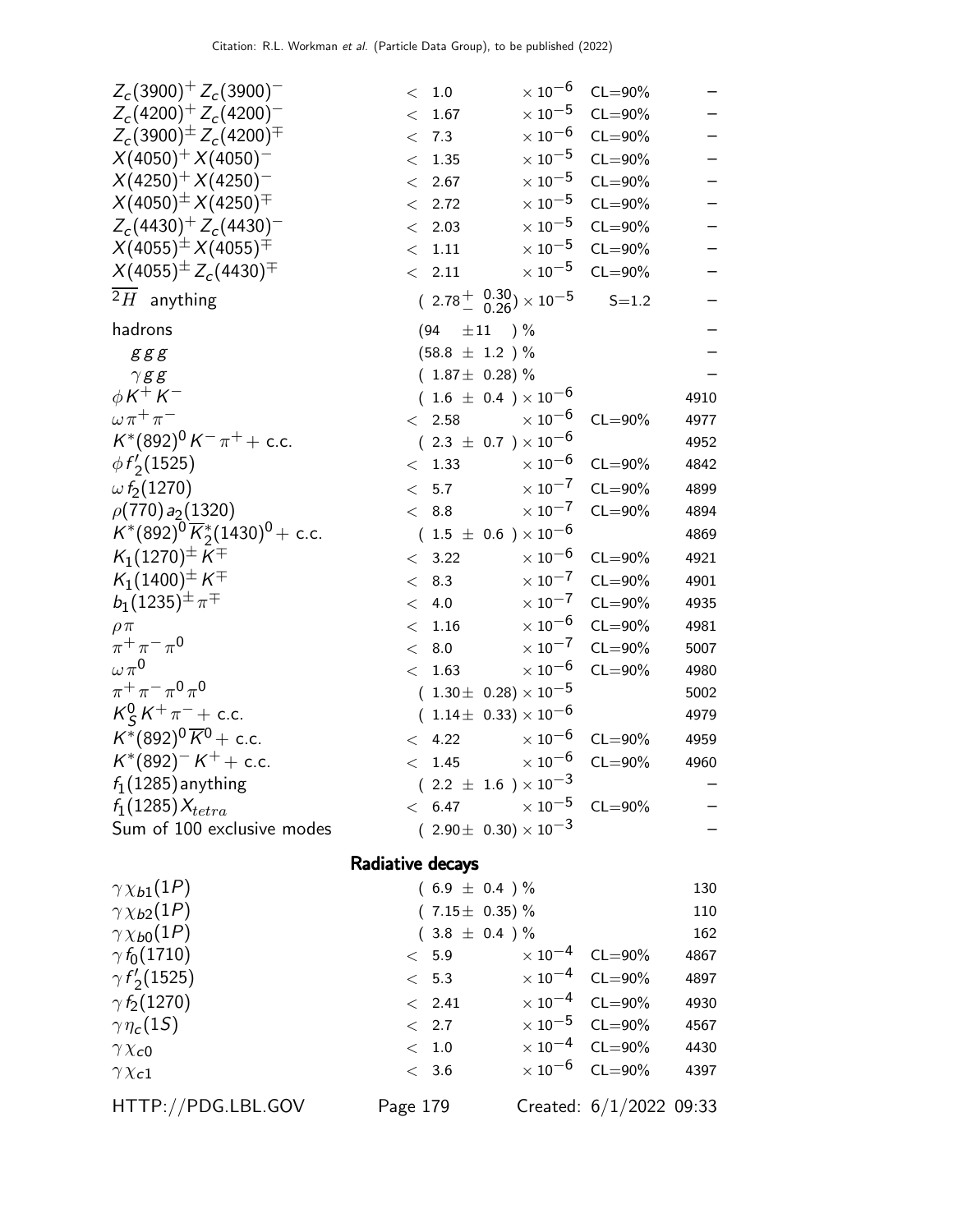|  |                                                                                                      | 4381                                                                                                                                                                                                                                                                                                                                                                              |
|--|------------------------------------------------------------------------------------------------------|-----------------------------------------------------------------------------------------------------------------------------------------------------------------------------------------------------------------------------------------------------------------------------------------------------------------------------------------------------------------------------------|
|  |                                                                                                      | 4264                                                                                                                                                                                                                                                                                                                                                                              |
|  |                                                                                                      |                                                                                                                                                                                                                                                                                                                                                                                   |
|  |                                                                                                      |                                                                                                                                                                                                                                                                                                                                                                                   |
|  |                                                                                                      |                                                                                                                                                                                                                                                                                                                                                                                   |
|  |                                                                                                      | $\overline{\phantom{0}}$                                                                                                                                                                                                                                                                                                                                                          |
|  |                                                                                                      |                                                                                                                                                                                                                                                                                                                                                                                   |
|  |                                                                                                      | 605                                                                                                                                                                                                                                                                                                                                                                               |
|  |                                                                                                      |                                                                                                                                                                                                                                                                                                                                                                                   |
|  |                                                                                                      |                                                                                                                                                                                                                                                                                                                                                                                   |
|  |                                                                                                      |                                                                                                                                                                                                                                                                                                                                                                                   |
|  |                                                                                                      |                                                                                                                                                                                                                                                                                                                                                                                   |
|  |                                                                                                      |                                                                                                                                                                                                                                                                                                                                                                                   |
|  | < 1.5<br>$\langle$ 2.1<br>< 2.4<br>< 2.8<br>< 1.2<br>< 1.3<br>< 4.9<br>[aabb] < 1.95<br>< 8<br>< 8.3 | $\times 10^{-5}$ CL=90%<br>$\times$ 10 <sup>-5</sup> CL=90%<br>$\times 10^{-6}$ CL=90%<br>$\times 10^{-6}$ CL=90%<br>$\times 10^{-6}$ CL=90%<br>$\times$ 10 <sup>-6</sup> CL=90%<br>$(5.5 \frac{+1.1}{-0.9}) \times 10^{-4}$ S=1.2<br>$< 3.7$ $\times 10^{-6}$ CL=90%<br>$\times 10^{-6}$ CL=90%<br>$\times 10^{-4}$ CL=95%<br>$\times 10^{-5}$ CL=90%<br>$\times 10^{-6}$ CL=90% |

#### Lepton Family number (LF) violating modes

| $e^{\pm} \tau^{\mp}$   | $LF \t 3.2$  |  | $\times$ 10 $^{-6}$ $\,$ CL $=$ 90 $\%$ $\,$ 4854 |  |
|------------------------|--------------|--|---------------------------------------------------|--|
| $\mu^{\pm} \tau^{\mp}$ | $LF \t< 3.3$ |  | $\times\,10^{-6}$ CL $=$ 90% 4854                 |  |

## $\mathcal{T}_2(1D)$

$$
I^G(J^{PC}) = 0^-(2^{--})
$$

was  $\Upsilon(1D)$ 

Mass  $m = 10163.7 \pm 1.4$  MeV  $(S = 1.7)$ 

| $\gamma_2(1D)$ DECAY MODES         |                              |
|------------------------------------|------------------------------|
| seen                               | 679                          |
| seen                               | 300                          |
| not seen                           | 426                          |
| $(6.6 \!\pm\! 1.6) \times 10^{-3}$ | 623                          |
|                                    | Fraction $(\Gamma_i/\Gamma)$ |

 $\chi_{b0}(2P)$  [zzaa]

$$
I^G(J^{PC}) = 0^+(0^{++})
$$
  
J needs confirmation.

Mass  $m = 10232.5 \pm 0.4 \pm 0.5$  MeV

| $\chi_{b0}(2P)$ DECAY MODES                                  | Fraction $(\Gamma_i/\Gamma)$   |                     | Confidence level $(MeV/c)$ |      |
|--------------------------------------------------------------|--------------------------------|---------------------|----------------------------|------|
| $\gamma$ $\gamma$ (2S)                                       | $(1.38 \pm 0.30)$ %            |                     |                            | 207  |
| $\gamma$ $\gamma$ (15)                                       | $(3.8 \pm 1.7) \times 10^{-3}$ |                     |                            | 743  |
| D <sup>0</sup> X                                             | < 8.2                          | $\%$                | $90\%$                     |      |
| $\pi^{+}\pi^{-} K^{+} K^{-}\pi^{0}$                          | < 3.4                          | $\times$ 10 $^{-5}$ | $90\%$                     | 5064 |
| $2\pi^{+}\pi^{-}$ K <sup>-</sup> K <sup>0</sup> <sub>S</sub> | < 5                            | $\times$ 10 $^{-5}$ | $90\%$                     | 5063 |
| HTTP://PDG.LBL.GOV                                           | Page 180                       |                     | Created: $6/1/2022$ 09:33  |      |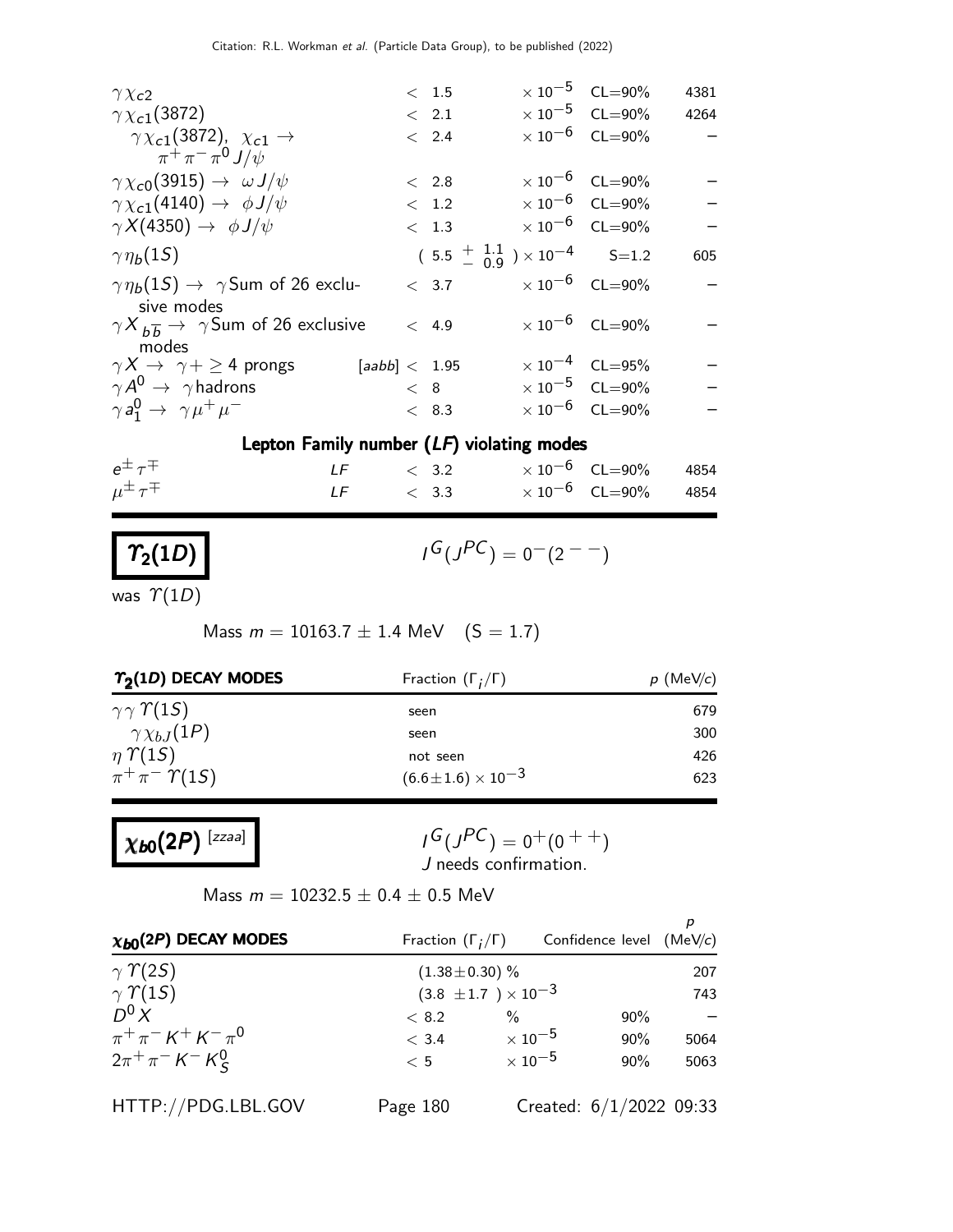| $2\pi^{+}\pi^{-}$ K <sup>-</sup> K <sup>0</sup> <sub>S</sub> $2\pi^{0}$                      | < 2.2    | $\times$ 10 $^{-4}$       | 90% | 5036 |
|----------------------------------------------------------------------------------------------|----------|---------------------------|-----|------|
| $2\pi^+ 2\pi^- 2\pi^0$                                                                       | < 2.4    | $\times$ 10 <sup>-4</sup> | 90% | 5092 |
| $2\pi + 2\pi - K + K$                                                                        | < 1.5    | $\times$ 10 <sup>-4</sup> | 90% | 5050 |
| $2\pi + 2\pi - K + K - \pi^0$                                                                | < 2.2    | $\times$ 10 <sup>-4</sup> | 90% | 5035 |
| $2\pi^+ 2\pi^- K^+ K^- 2\pi^0$                                                               | < 1.1    | $\times$ 10 <sup>-3</sup> | 90% | 5019 |
| $3\pi^+ 2\pi^- K^- K^0_S \pi^0$                                                              | < 7      | $\times$ 10 $^{-4}$       | 90% | 5018 |
| $3\pi^+3\pi^-$                                                                               | < 7      | $\times$ 10 $^{-5}$       | 90% | 5091 |
| $3\pi + 3\pi - 2\pi$ <sup>0</sup>                                                            | $<\,1.2$ | $\times$ 10 <sup>-3</sup> | 90% | 5070 |
| $3\pi + 3\pi - K + K$                                                                        | < 1.5    | $\times$ 10 <sup>-4</sup> | 90% | 5017 |
| $3\pi$ <sup>+</sup> $3\pi$ <sup>-</sup> $K$ <sup>+</sup> $K$ <sup>-</sup> $\pi$ <sup>0</sup> | < 7      | $\times$ 10 $^{-4}$       | 90% | 4999 |
| $4\pi^+ 4\pi^-$                                                                              | < 1.7    | $\times$ 10 $^{-4}$       | 90% | 5069 |
| $4\pi + 4\pi - 2\pi$ <sup>0</sup>                                                            | < 6      | $\times$ 10 $^{-4}$       | 90% | 5039 |
|                                                                                              |          |                           |     |      |

 $\chi_{b1}(2P)$  [zzaa]

 $I^G(J^{PC}) = 0^+(1^{++})$ J needs confirmation.

Mass  $m = 10255.46 \pm 0.22 \pm 0.50$  MeV  $m_{\chi_{b1}(2P)}^{} - m_{\chi_{b0}(2P)}^{} = 23.5 \pm 1.0~\rm{MeV}$ 

| $\chi_{b1}(2P)$ DECAY MODES                     | Fraction $(\Gamma_i/\Gamma)$   | $p$ (MeV/c) |
|-------------------------------------------------|--------------------------------|-------------|
| $\omega$ $\Upsilon(15)$                         | $(1.63 + 0.40)$ %              | 135         |
| $\gamma \Upsilon(25)$                           | $(18.1 \pm 1.9) \%$            | 230         |
| $\gamma \Upsilon(15)$                           | $(9.9 \pm 1.0) \%$             | 764         |
| $\pi \pi \chi_{b1}(1P)$                         | $(9.1 \pm 1.3) \times 10^{-3}$ | 238         |
| $D^0 X$                                         | $(8.8 \pm 1.7)$ %              |             |
| $\pi^{+}\pi^{-} K^{+} K^{-}\pi^{0}$             | $(3.1 \pm 1.0) \times 10^{-4}$ | 5075        |
| $2\pi^{+}\pi^{-} K^{-} K^{0}_{c}$               | $(1.1 \pm 0.5) \times 10^{-4}$ | 5075        |
| $2\pi^{+}\pi^{-} K^{-} K \overline{Q} 2\pi^{0}$ | $(7.7 \pm 3.2) \times 10^{-4}$ | 5047        |
| $2\pi + 2\pi - 2\pi^0$                          | $(5.9 \pm 2.0) \times 10^{-4}$ | 5104        |
| $2\pi + 2\pi - K + K$                           | $(10 \pm 4) \times 10^{-5}$    | 5062        |
| $2\pi + 2\pi - K + K - \pi^0$                   | $(5.5 \pm 1.8) \times 10^{-4}$ | 5047        |
| $2\pi + 2\pi - K + K - 2\pi$ <sup>0</sup>       | $(10 \pm 4) \times 10^{-4}$    | 5030        |
| $3\pi^+ 2\pi^- K^- K^0_S \pi^0$                 | $(6.7 \pm 2.6) \times 10^{-4}$ | 5029        |
| $3\pi + 3\pi^-$                                 | $(1.2 \pm 0.4) \times 10^{-4}$ | 5103        |
| $3\pi + 3\pi - 2\pi$ <sup>0</sup>               | $(1.2 \pm 0.4) \times 10^{-3}$ | 5081        |
| $3\pi + 3\pi - K + K$                           | $(2.0 \pm 0.8) \times 10^{-4}$ | 5029        |
| $3\pi + 3\pi - K + K - \pi^0$                   | $(6.1 \pm 2.2) \times 10^{-4}$ | 5011        |
| $4\pi + 4\pi^-$                                 | $(1.7 \pm 0.6) \times 10^{-4}$ | 5080        |
| $4\pi + 4\pi - 2\pi$ <sup>0</sup>               | $(1.9 \pm 0.7) \times 10^{-3}$ | 5051        |

HTTP://PDG.LBL.GOV Page 181 Created: 6/1/2022 09:33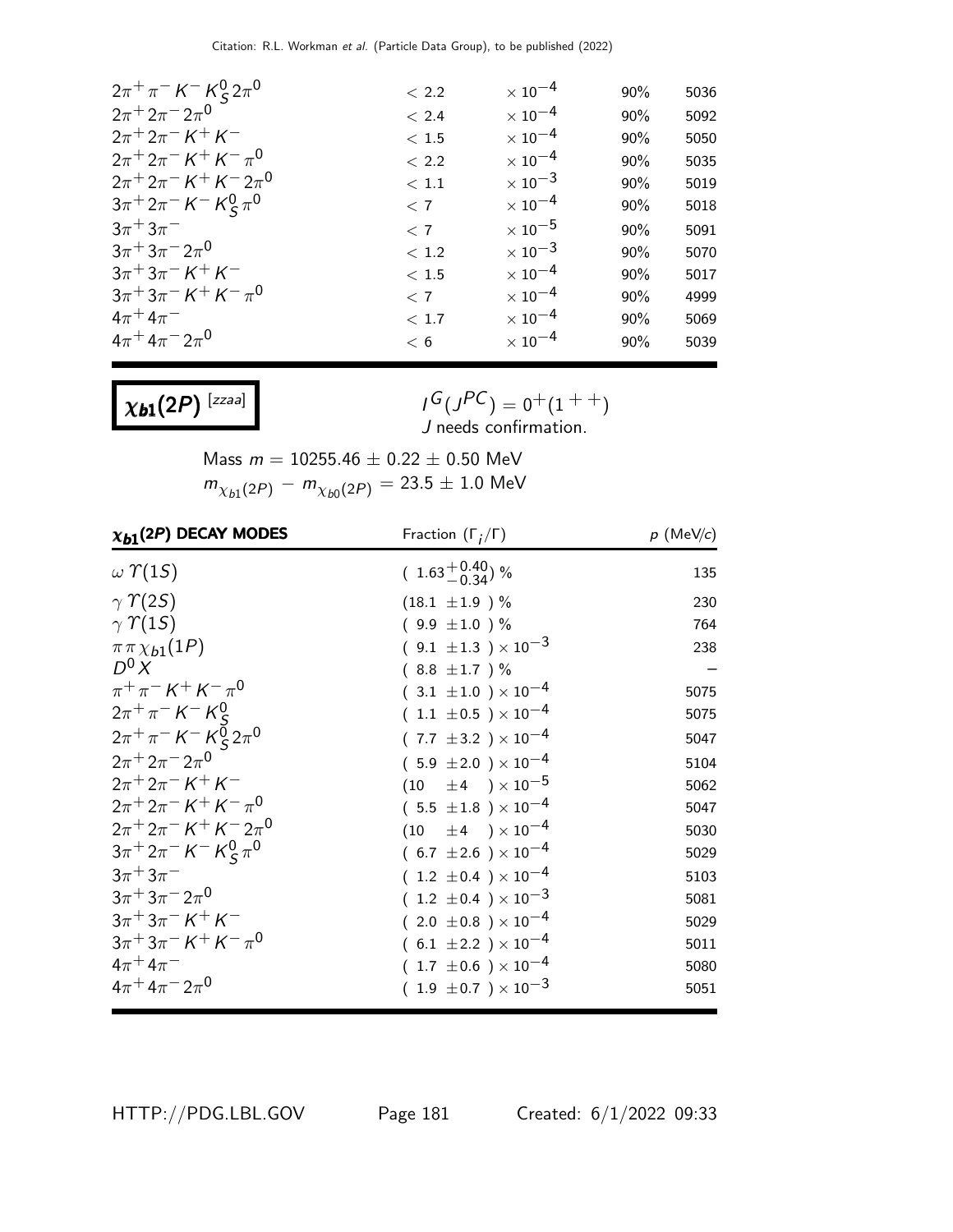#### $h_b(2P)$

 $G(J^{PC}) = 0(1 + 1)$ 

Mass  $m = 10259.8 \pm 1.2$  MeV

| $h_h(2P)$ DECAY MODES | Fraction $(\Gamma_i/\Gamma)$ | $p$ (MeV/c) |  |
|-----------------------|------------------------------|-------------|--|
| hadrons               | not seen                     |             |  |
| $\eta_b(1S)\gamma$    | $(22 \pm 5)\%$               | 825         |  |
| $\eta_b(2S)\gamma$    | $(48 \pm 13)$ %              | 257         |  |

 $\chi_{b2}(2P)$  [zzaa]

 $I^G(J^{PC}) = 0^+(2^{++})$ J needs confirmation.

Mass  $m = 10268.65 \pm 0.22 \pm 0.50$  MeV  $m_{\chi_{b2}(2P)}^{} - m_{\chi_{b1}(2P)}^{} = 13.10 \pm 0.24$  MeV

| $\chi_{b2}(2P)$ DECAY MODES                                             |                                |                               | Fraction $(\Gamma_i/\Gamma)$ Confidence level (MeV/c) | $\boldsymbol{p}$ |
|-------------------------------------------------------------------------|--------------------------------|-------------------------------|-------------------------------------------------------|------------------|
| $\omega$ $\Upsilon(1S)$                                                 | $(1.10^{+0.34}_{-0.30})$ %     |                               |                                                       | 194              |
| $\gamma$ $\gamma$ (2S)                                                  | $(8.9 \pm 1.2) \%$             |                               |                                                       | 242              |
| $\gamma \Upsilon(15)$                                                   | $(6.6 \pm 0.8)$ %              |                               |                                                       | 777              |
| $\pi \pi \chi_{b2}(1P)$                                                 | $(5.1 \pm 0.9) \times 10^{-3}$ |                               |                                                       | 229              |
| $D^0 X$                                                                 | < 2.4                          | $\%$                          | 90%                                                   |                  |
| $\pi^{+}\pi^{-} K^{+} K^{-}\pi^{0}$                                     | $< 1.1$ $\times 10^{-4}$       |                               | 90%                                                   | 5082             |
| $2\pi^{+}\pi^{-}K^{-}K_{S}^{0}$                                         | $< 9$ $\times 10^{-5}$         |                               | 90%                                                   | 5082             |
| $2\pi^{+}\pi^{-}$ K <sup>-</sup> K <sup>o</sup> <sub>S</sub> $2\pi^{0}$ | $< 7$ $\times 10^{-4}$         |                               | 90%                                                   | 5054             |
| $2\pi + 2\pi - 2\pi$ <sup>0</sup>                                       | $(3.9 \pm 1.6) \times 10^{-4}$ |                               |                                                       | 5110             |
| $2\pi + 2\pi - K + K$                                                   | (9)                            | $\pm$ 4 ) $\times$ 10 $^{-5}$ |                                                       | 5068             |
| $2\pi + 2\pi - K + K - \pi^0$                                           | $(2.4 \pm 1.1) \times 10^{-4}$ |                               |                                                       | 5054             |
| $2\pi + 2\pi - K + K - 2\pi$ <sup>0</sup>                               | $(4.7 \pm 2.3) \times 10^{-4}$ |                               |                                                       | 5037             |
| $3\pi^+ 2\pi^- K^- K^0_S \pi^0$                                         | $< 4$ $\times 10^{-4}$         |                               | 90%                                                   | 5036             |
| $3\pi + 3\pi^-$                                                         | $(9 \pm 4) \times 10^{-5}$     |                               |                                                       | 5110             |
| $3\pi + 3\pi - 2\pi^0$                                                  | $(1.2 \pm 0.4) \times 10^{-3}$ |                               |                                                       | 5088             |
| $3\pi + 3\pi - K + K$                                                   | $(1.4 \pm 0.7) \times 10^{-4}$ |                               |                                                       | 5036             |
| $3\pi + 3\pi - K + K - \pi^0$                                           | $(4.2 \pm 1.7) \times 10^{-4}$ |                               |                                                       | 5017             |
| $4\pi + 4\pi^-$                                                         | $(9 \pm 5) \times 10^{-5}$     |                               |                                                       | 5087             |
| $4\pi + 4\pi - 2\pi$ <sup>0</sup>                                       | $(1.3 \pm 0.5) \times 10^{-3}$ |                               |                                                       | 5058             |

 $\Upsilon(35)$ 

$$
I^G(J^{PC})=0^-(1^{--})
$$

Mass  $m = 10355.2 \pm 0.5$  MeV  $m_{\Upsilon(3S)} - m_{\Upsilon(2S)} = 331.50 \pm 0.13$  MeV Full width  $Γ = 20.32 ± 1.85$  keV

HTTP://PDG.LBL.GOV Page 182 Created: 6/1/2022 09:33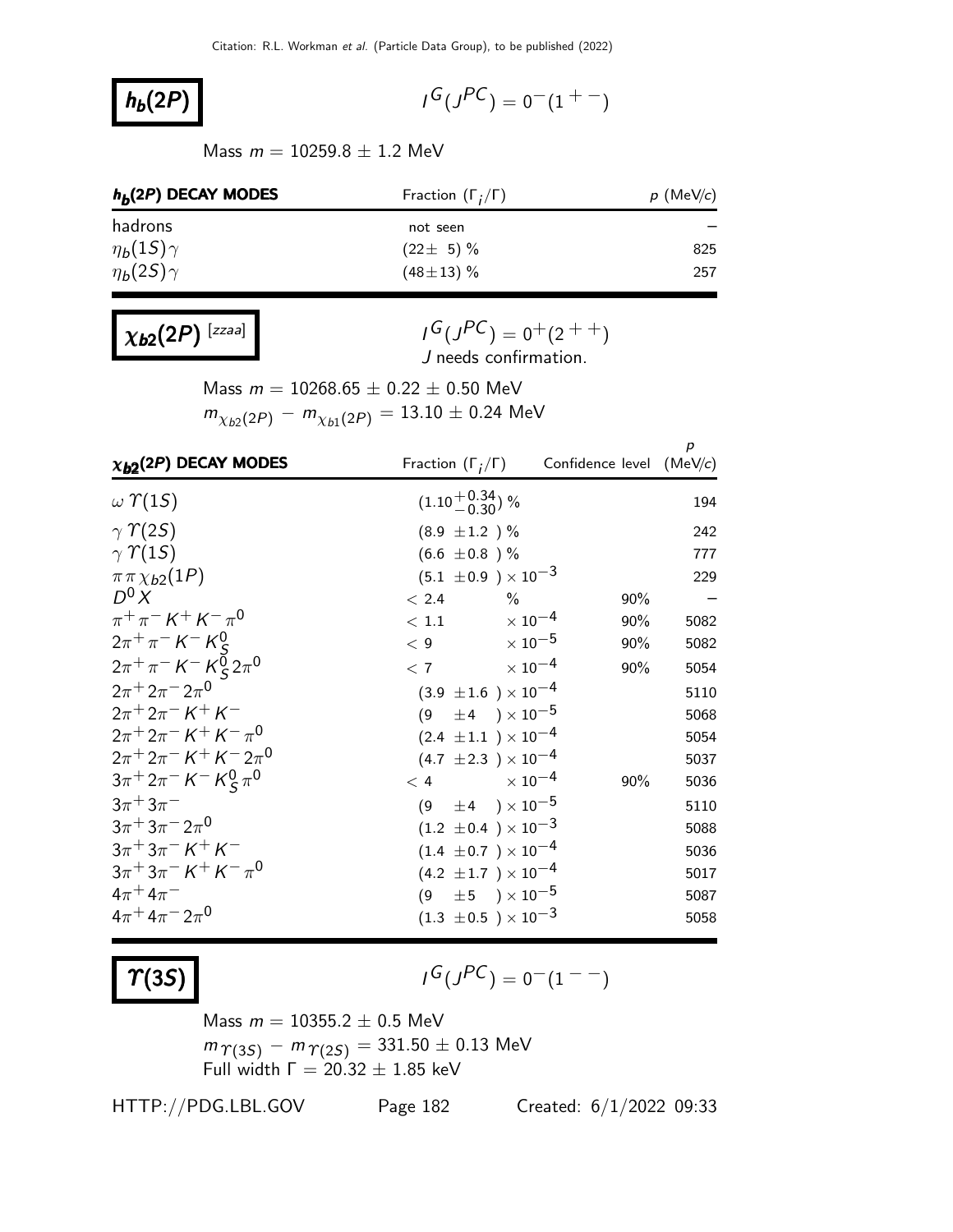| $\Upsilon(35)$ DECAY MODES                              | Fraction $(\Gamma_i/\Gamma)$                | Scale $factor/$<br>Confidence level (MeV/c) | p                        |
|---------------------------------------------------------|---------------------------------------------|---------------------------------------------|--------------------------|
| $\gamma(2S)$ anything                                   | $(10.6 \pm 0.8)$ %                          |                                             | 296                      |
| $\gamma(2S)\pi^+\pi^-$                                  | $(2.82 \pm 0.18)\%$                         | $S = 1.6$                                   | 177                      |
| $\gamma(2S)\pi^{0}\pi^{0}$                              | $(1.85 \pm 0.14)$ %                         |                                             | 190                      |
| $\gamma(2S)\gamma\gamma$                                | $(5.0 \pm 0.7)$ %                           |                                             | 327                      |
| $\gamma(2S)\pi^{0}$                                     | < 5.1                                       | $\times 10^{-4}$ CL=90%                     | 298                      |
| $\gamma(1S)\pi^+\pi^-$                                  | $(4.37 \pm 0.08)\%$                         |                                             | 813                      |
| $\gamma(1S)\pi^{0}\pi^{0}$                              | $(2.20 \pm 0.13)\%$                         |                                             | 816                      |
| $\gamma(1S)\eta$                                        | < 1                                         | $\times 10^{-4}$ CL=90%                     | 677                      |
| $\gamma(1S)\pi^0$                                       | $<$ 7                                       | $\times$ 10 <sup>-5</sup><br>$CL = 90\%$    | 846                      |
| $h_b(1P)\pi^0$                                          | $< 1.2 \times 10^{-3}$                      | $CL = 90\%$                                 | 426                      |
| $h_b(1P)\pi^0 \rightarrow \gamma \eta_b(1S)\pi^0$       | $(4.3 \pm 1.4) \times 10^{-4}$              |                                             |                          |
| $h_b(1P)\pi^+\pi^-$                                     | $< 1.2 \times 10^{-4} \text{ CL} = 90\%$    |                                             | 353                      |
| $\tau^+\tau^-$                                          | $(2.29 \pm 0.30)\%$                         |                                             | 4863                     |
| $\mu^+ \mu^-$                                           | $(2.18 \pm 0.21)\%$                         | $S = 2.1$                                   | 5177                     |
| $e^+e^-$                                                | $(2.18 \pm 0.20)\%$                         |                                             | 5178                     |
| hadrons                                                 | (93)<br>$\pm 12$ ) %                        |                                             |                          |
| g g g                                                   | $(35.7 \pm 2.6) \%$                         |                                             |                          |
| $18.8$                                                  | $(9.7 \pm 1.8) \times 10^{-3}$              |                                             |                          |
| $2H$ anything                                           | $(2.33\pm 0.33)\times 10^{-5}$              |                                             |                          |
|                                                         | Radiative decays                            |                                             |                          |
| $\gamma \chi_{b2}(2P)$                                  | $(13.1 \pm 1.6) \%$                         | $S = 3.4$                                   | 86                       |
| $\gamma \chi_{b1}(2P)$                                  | $(12.6 \pm 1.2) \%$                         | $S = 2.4$                                   | 99                       |
| $\gamma \chi_{b0}(2P)$                                  | $(5.9 \pm 0.6) \%$                          | $S = 1.4$                                   | 122                      |
| $\gamma \chi_{b2}(1P)$                                  | $(10.0 \pm 1.0) \times 10^{-3}$             | $S = 1.7$                                   | 434                      |
| $\gamma \chi_{b1}(1P)$                                  | $(9 \pm 5) \times 10^{-4}$                  | $S = 1.8$                                   | 452                      |
| $\gamma \chi_{b0}(1P)$                                  | $(2.7 \pm 0.4) \times 10^{-3}$              |                                             | 484                      |
| $\gamma\eta_b(2S)$                                      | $\times$ 10 $^{-4}$<br>< 6.2                | $CL = 90\%$                                 | 350                      |
| $\gamma \eta_b(1S)$                                     | $(5.1 \pm 0.7) \times 10^{-4}$              |                                             | 912                      |
| $\gamma A^0 \rightarrow \gamma$ hadrons                 | $< 8$ $\times 10^{-5}$ CL=90%               |                                             | $\overline{\phantom{0}}$ |
| $\gamma X \rightarrow \gamma + \geq 4$ prongs           | [bbbb] < 2.2                                | $\times 10^{-4}$ CL=95%                     |                          |
| $\gamma a_1^0 \rightarrow \gamma \mu^+ \mu^-$           | < 5.5                                       | $\times 10^{-6}$ CL=90%                     |                          |
| $\gamma a_1^{\bar{0}} \rightarrow \gamma \tau^+ \tau^-$ | [ccbb] < 1.6                                | $\times 10^{-4}$ CL=90%                     |                          |
|                                                         | Lepton Family number $(LF)$ violating modes |                                             |                          |
| $e^{\pm} \tau^{\mp}$<br>LF                              | < 4.2                                       | $\times 10^{-6}$ CL=90%                     | 5025                     |
| $\mu^{\pm} \tau^{\mp}$<br>LF                            | < 3.1                                       | $\times$ 10 <sup>-6</sup> CL=90%            | 5025                     |
|                                                         |                                             |                                             |                          |
| $\chi_{b1}(3P)$ <sup>[zzaa]</sup>                       | $I^G(J^{PC}) = 0^+(1^{++})$                 |                                             |                          |
|                                                         |                                             |                                             |                          |

J needs confirmation. Mass  $m = 10513.4 \pm 0.7$  MeV

HTTP://PDG.LBL.GOV Page 183 Created: 6/1/2022 09:33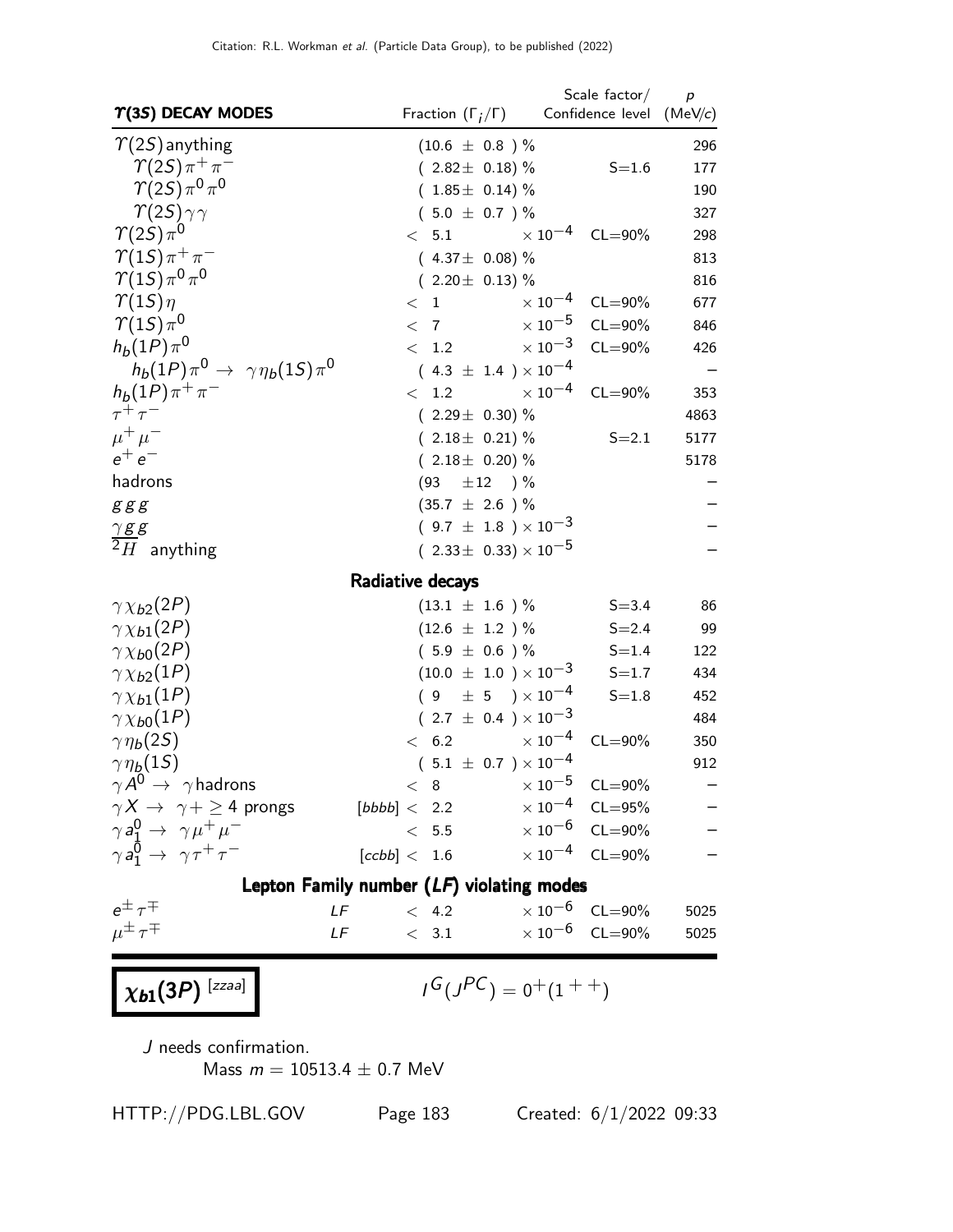| $\chi_{b1}(3P)$ DECAY MODES | Fraction $(\Gamma_i/\Gamma)$ | $p$ (MeV/c) |  |
|-----------------------------|------------------------------|-------------|--|
| $\gamma(15)\gamma$          | seen                         | 1000        |  |
| $\gamma(2S)\gamma$          | seen                         | 479         |  |
| $\gamma(35)\gamma$          | seen                         | 157         |  |

$$
\chi_{b2}(3P)^{[zzaa]}
$$
  $I^G(J^{PC}) = 0^+(2^{++})$ 

J needs confirmation.

Mass  $m = 10524.0 \pm 0.8$  MeV

| $\chi_{b2}$ (3P) DECAY MODES | Fraction $(\Gamma_i/\Gamma)$ | $p$ (MeV/c) |
|------------------------------|------------------------------|-------------|
| $\gamma(35)\gamma$           | seen                         | 167         |
| $\boxed{\tau(4S)}$           | $I^G(J^{PC}) = 0^-(1^{--})$  |             |

also known as  $\Upsilon(10580)$ 

Mass  $m = 10579.4 \pm 1.2$  MeV Full width  $Γ = 20.5 ± 2.5$  MeV

| $\Upsilon(4S)$ DECAY MODES              |                    |                                  | Fraction $(\Gamma_i/\Gamma)$ Confidence level (MeV/c) | p    |
|-----------------------------------------|--------------------|----------------------------------|-------------------------------------------------------|------|
| $B\overline{B}$                         | >96                | $\frac{0}{0}$                    | 95%                                                   | 326  |
| $B^+B^-$                                | $(51.4 \pm 0.6)$ % |                                  |                                                       | 331  |
| $D_{s}^{+}$ anything + c.c.             | $(17.8 \pm 2.6)$ % |                                  |                                                       |      |
| $B^0\overline{B}{}^0$                   | $(48.6 \pm 0.6)$ % |                                  |                                                       | 326  |
| $J/\psi K_S^0 + (J/\psi, \eta_c) K_S^0$ | < 4                | $\times$ 10 $^{-7}$              | 90%                                                   |      |
| non- $B\overline{B}$                    | $\lt$ 4            | $\frac{0}{0}$                    | 95%                                                   |      |
| $e^+e^-$                                |                    | $(1.57 \pm 0.08) \times 10^{-5}$ |                                                       | 5290 |
| $\rho^+ \rho^-$                         | < 5.7              | $\times$ 10 $^{-6}$              | $90\%$                                                | 5233 |
| $K^{*}(892)^{0} \overline{K}^{0}$       | 2.0<br>$\lt$       | $\times$ 10 <sup>-6</sup>        | 90%                                                   | 5240 |
| $J/\psi(15)$ anything                   | 1.9<br>$\lt$       | $\times$ 10 <sup>-4</sup>        | 95%                                                   |      |
| $D^{*+}$ anything + c.c.                | < 7.4              | $\%$                             | 90%                                                   | 5099 |
| $\phi$ anything                         | $(7.1 \pm 0.6)$ %  |                                  |                                                       | 5240 |
| $\phi\eta$                              | $<$ 1.8            | $\times$ 10 $^{-6}$              | 90%                                                   | 5226 |
| $\phi \eta'$                            | < 4.3              | $\times$ 10 $^{-6}$              | 90%                                                   | 5196 |
| $\rho\eta$                              | 1.3<br>$\lt$       | $\times$ 10 $^{-6}$              | 90%                                                   | 5247 |
| $\rho\eta'$                             | $\langle$ 2.5      | $\times$ 10 $^{-6}$              | $90\%$                                                | 5217 |
| $\Upsilon(1S)$ anything                 | $\langle 4$        | $\times$ 10 <sup>-3</sup>        | 90%                                                   | 1053 |
| $\gamma(15)\pi^{+}\pi^{-}$              |                    | $(8.2 \pm 0.4) \times 10^{-5}$   |                                                       | 1026 |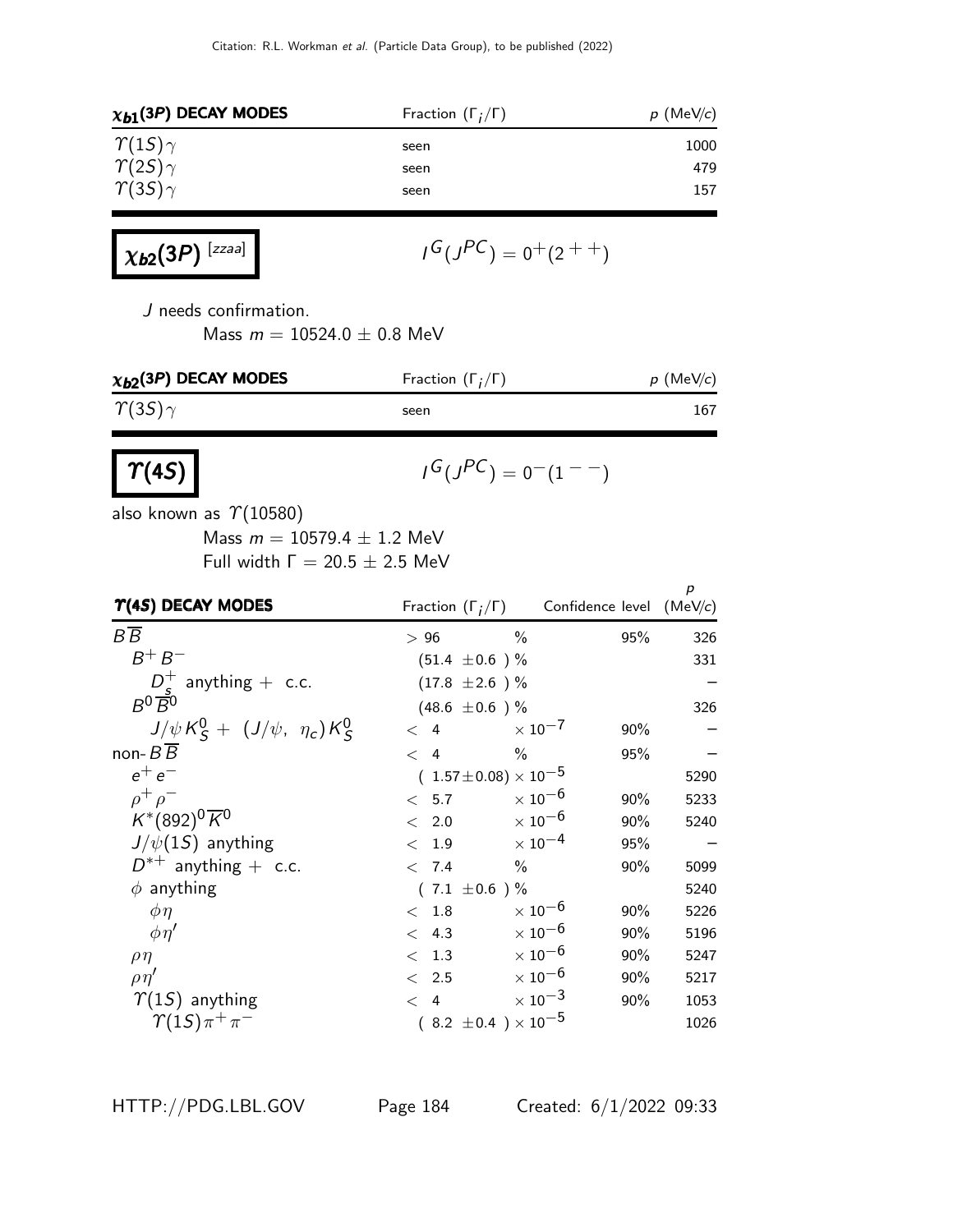| $\gamma(1S)\eta$               | $(1.81 \pm 0.18) \times 10^{-4}$ |                     |     | 924 |
|--------------------------------|----------------------------------|---------------------|-----|-----|
| $\gamma(1S)\eta'$              | $(3.4 \pm 0.9) \times 10^{-5}$   |                     |     |     |
| $\gamma(2S)\pi^+\pi^-$         | $(8.2 \pm 0.8) \times 10^{-5}$   |                     |     | 468 |
| $h_b(1P)\pi^+\pi^-$            | not seen                         |                     |     | 600 |
| $h_b(1P)\eta$                  | $(2.18\pm0.21)\times10^{-3}$     |                     |     | 390 |
| $\eta_b(1S)\omega$             | $<$ 1.8                          | $\times$ 10 $^{-4}$ | 90% |     |
| $2H$ anything                  | < 1.3                            | $\times$ 10 $^{-5}$ | 90% |     |
| <b>Double Radiative Decays</b> |                                  |                     |     |     |

### $\gamma \gamma \Upsilon(D) \rightarrow \gamma \gamma \eta \Upsilon(15)$  < 2.3  $\times 10^{-5}$  90%

## $Z_b(10610)$  /

$$
{}^{\mathsf{I}}\mathsf{G}({}^{\mathsf{P}}\mathsf{C}) = 1^+(1^{++})
$$

was X(10610)

Mass  $m = 10607.2 \pm 2.0$  MeV Full width  $Γ = 18.4 ± 2.4$  MeV

| $Z_b(10610)$ DECAY MODES                    | Fraction $(\Gamma_i/\Gamma)$         | $p \,$ (MeV/c) |
|---------------------------------------------|--------------------------------------|----------------|
| $\gamma(15)\pi^+$                           | $(5.4^{+1.9}_{-1.5}) \times 10^{-3}$ | 1077           |
| $\gamma(1S)\pi^0$                           | not seen                             | 1077           |
| $\gamma(2S)\pi^+$                           | $(3.6\frac{+1.1}{-0.8})\%$           | 551            |
| $\gamma(2S)\pi^{0}$                         | seen                                 | 552            |
| $\gamma(35)\pi^+$                           | $(2.1\frac{+0.8}{-0.6})$ %           | 207            |
| $\gamma(35)\pi^{0}$                         | seen                                 | 210            |
| $h_b(1P)\pi^+$                              | $(3.5\frac{+1.2}{-0.9})%$            | 671            |
| $h_b(2P)\pi^+$                              | $(4.7+1.7-1.3)$ %                    | 313            |
| $B^+\overline{B}{}^0$                       | not seen                             | 505            |
| $B^+\overline{B}^{*0}+B^{*+}\overline{B}^0$ | $(85.6 \frac{+2.1}{2.9})$ %          |                |

## $Z_b(10650)$

 $G(J^{PC}) = 1+(1^{+}-)$ I, G, C need confirmation.

was  $X(10650)^{\pm}$ 

Mass  $m = 10652.2 \pm 1.5$  MeV Full width  $Γ = 11.5 ± 2.2$  MeV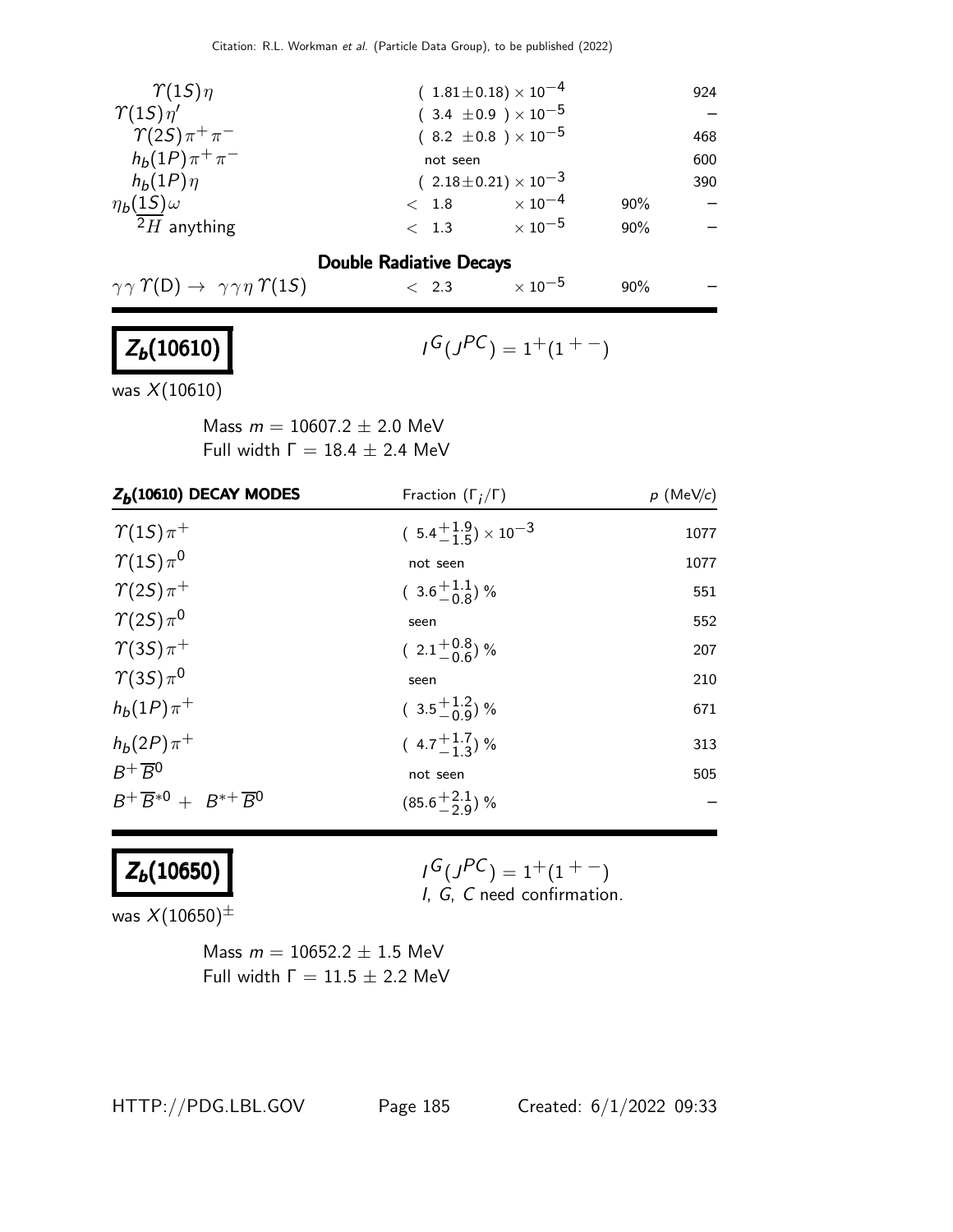| $Z_h(10650)^-$ decay modes are charge conjugates of the modes below. |  |
|----------------------------------------------------------------------|--|
|----------------------------------------------------------------------|--|

| $Z_b(10650)^+$ DECAY MODES                      | Fraction $(\Gamma_i/\Gamma)$            | $p$ (MeV/c)              |
|-------------------------------------------------|-----------------------------------------|--------------------------|
| $\gamma(1S)\pi^+$                               | $(1.7\frac{+0.8}{-0.6}) \times 10^{-3}$ | 1117                     |
| $\gamma(2S)\pi^+$                               | $(1.4\frac{+0.6}{-0.4})\%$              | 595                      |
| $\gamma(3S)\pi^+$                               | $(1.6 \frac{+0.7}{-0.5})$ %             | 259                      |
| $h_b(1P)\pi^+$                                  | $(8.4\frac{+2.9}{2.4})\%$               | 714                      |
| $h_b(2P)\pi^+$<br>B <sup>+</sup> B <sup>0</sup> | $(15 \pm 4) \%$                         | 360                      |
|                                                 | not seen                                | 703                      |
| $B^+\overline{B}^{*0}+B^{*+}\overline{B}^0$     | not seen                                | $\overline{\phantom{0}}$ |
| $B^{*+} \overline{B}^{*0}$                      | $(74 \tfrac{+4}{-6})\%$                 | 122                      |

# $\Upsilon(10860)$

$$
\iota^G(\jmath^{PC})=0^-(1^{--})
$$

Mass  $m = 10885.2^{+2.6}_{-1.6}$  MeV Full width  $\Gamma = 37 \pm 4$  MeV

| $\Upsilon(10860)$ DECAY MODES                               | Fraction $(\Gamma_i/\Gamma)$ Confidence level (MeV/c) |     | р    |
|-------------------------------------------------------------|-------------------------------------------------------|-----|------|
| $B\overline{B}X$                                            | $(76.2 \pm 2.7)$ %                                    |     |      |
| $B\overline{B}$                                             | $(5.5 \pm 1.0) \%$                                    |     | 1322 |
| $B\overline{B}^* +$ c.c.                                    | $(13.7 \pm 1.6)$ %                                    |     |      |
| $B^*\overline{B^*}$                                         | $(38.1 \pm 3.4)$ %                                    |     | 1127 |
| $B\overline{B}^{(*)}\pi$                                    | $< 19.7$ %                                            | 90% | 1015 |
| $B\overline{B}\pi$                                          | $(0.0 \pm 1.2) \%$                                    |     | 1015 |
| $B^* \overline{B} \pi + B \overline{B}^* \pi$               | 7.3 $\pm 2.3$ ) %                                     |     |      |
| $B^* \overline{B}^* \pi$                                    | $1.0 \pm 1.4$ )%                                      |     | 739  |
| $BB\pi\pi$                                                  | 8.9<br>$\%$<br>$\lt$                                  | 90% | 551  |
| $B_{s}^{(*)}\overline{B}_{s}^{(*)}$ $B_{s}\overline{B}_{s}$ | $(20.1 \pm 3.1)$ %                                    |     | 905  |
|                                                             | $(5 \pm 5) \times 10^{-3}$                            |     | 905  |
| $B_s \overline{B}_s^*$ + c.c.                               | $1.35\!\pm\!0.32)~\%$                                 |     |      |
| $B_{\epsilon}^* B_{\epsilon}^*$                             | $(17.6 \pm 2.7)$ %                                    |     | 543  |
| no open-bottom                                              | $(3.8 \tfrac{+5.0}{-0.5})\%$                          |     |      |
| $e^+e^-$                                                    | $(8.3 \pm 2.1) \times 10^{-6}$                        |     | 5443 |
| $K^{*}(892)^{0} \overline{K}{}^{0}$                         | $<$ 1.0 $\times 10^{-5}$                              | 90% | 5395 |
| $\gamma(1S)\pi^+\pi^-$                                      | $5.3\ \pm0.6$ $)\times10^{-3}$<br>$\overline{(\ }$    |     | 1306 |
| $\gamma(1S)\eta$                                            | 8.5 $\pm$ 1.7 ) $\times$ 10 <sup>-4</sup>             |     | 1229 |
| $\gamma(1S)\eta'$                                           | 6.9 $\times 10^{-5}$<br>$\lt$                         | 90% | 985  |

HTTP://PDG.LBL.GOV Page 186 Created: 6/1/2022 09:33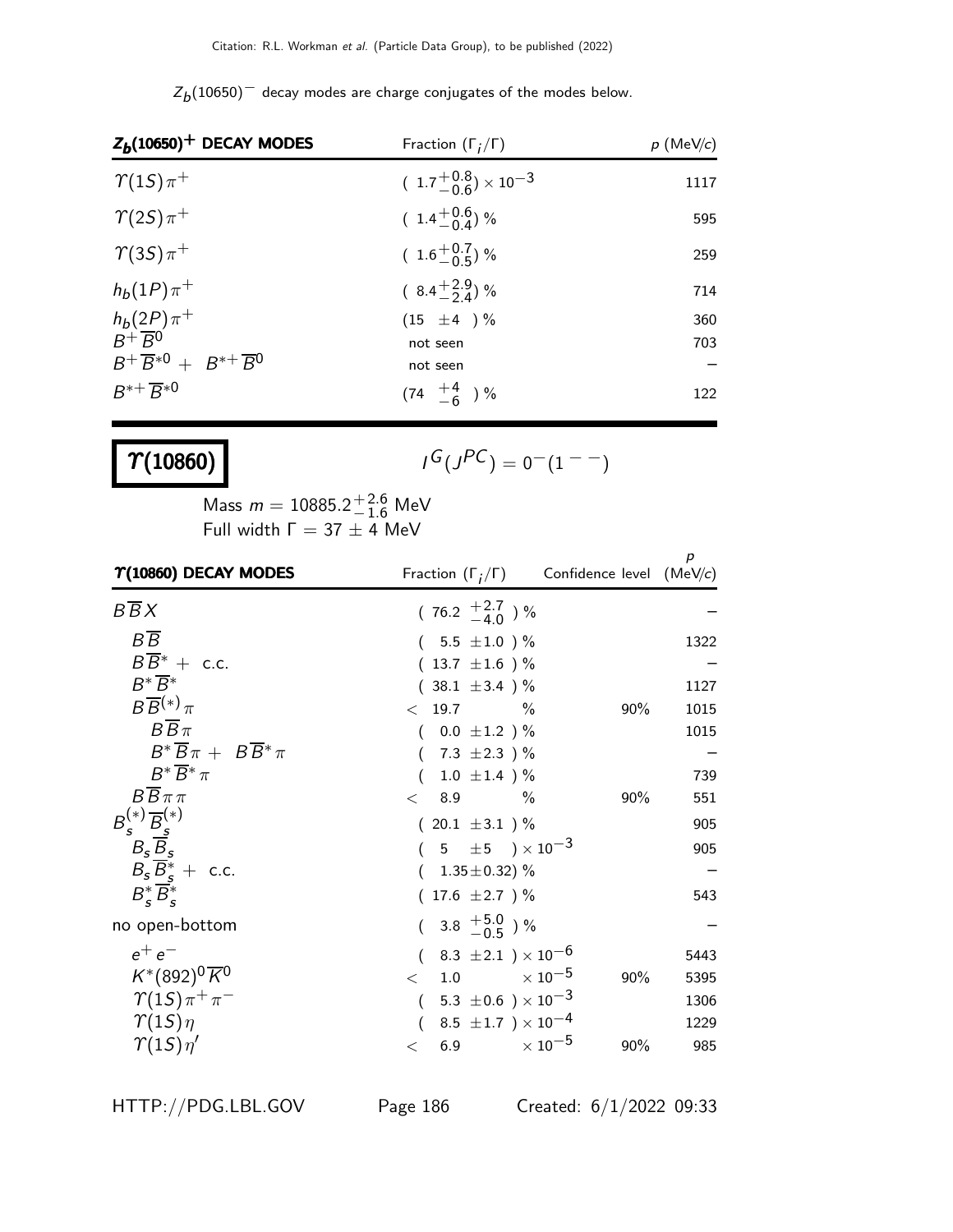| $\gamma(2S)\pi^+\pi^-$                                     |       | $7.8\ \pm1.3\ \mathrm{)}\times10^{-3}$      |                           |     | 783  |
|------------------------------------------------------------|-------|---------------------------------------------|---------------------------|-----|------|
| $\gamma(2S)\eta$                                           |       | 4.1 $\pm$ 0.6 ) $\times$ 10 <sup>-3</sup>   |                           |     | 639  |
| $\gamma(35)\pi^{+}\pi^{-}$                                 |       | 4.8 $\frac{+1.9}{-1.7}$ ) $\times 10^{-3}$  |                           |     | 440  |
| $\gamma(1S)K^+K^-$                                         |       | 6.1 $\pm 1.8$ ) $\times$ 10 <sup>-4</sup>   |                           |     | 959  |
| $\eta \Upsilon_I(1D)$                                      |       | 4.8 $\pm 1.1$ $\times 10^{-3}$              |                           |     |      |
| $h_b(1P)\pi^+\pi^-$                                        |       | $(3.5 \tfrac{+1.0}{-1.3}) \times 10^{-3}$   |                           |     | 903  |
| $h_b(2P)\pi^+\pi^-$                                        |       | $(5.7 \frac{+1.7}{2.1}) \times 10^{-3}$     |                           |     | 544  |
| $\chi_{bJ}(1P)\pi^+\pi^-\pi^0$                             |       | 2.5 $\pm$ 2.3 $\,\mathrm{)} \times 10^{-3}$ |                           |     | 894  |
| $\chi_{b0}(1P)\pi^+\pi^-\pi^0$                             | $\lt$ | 6.3                                         | $\times$ 10 $^{-3}$       | 90% | 894  |
| $\chi_{b0}(1P)\omega$                                      | $\lt$ | 3.9                                         | $\times$ 10 <sup>-3</sup> | 90% | 631  |
| $\chi_{b0}(1P)(\pi^+\pi^-\pi^0)_{\text{non}-\omega}$       | $\lt$ | 4.8                                         | $\times$ 10 $^{-3}$       | 90% |      |
| $\chi_{b1}(1P)\pi^+\pi^-\pi^0$                             |       | $1.85 \pm 0.33 \times 10^{-3}$              |                           |     | 861  |
| $\chi_{b1}(1P)\omega$                                      |       | $1.57 \pm 0.30 \times 10^{-3}$              |                           |     | 582  |
| $\chi_{b1}(1P)(\pi^{+}\pi^{-}\pi^{0})_{\text{non}-\omega}$ |       | 5.2 $\pm 1.9$ ) $\times 10^{-4}$            |                           |     |      |
| $\chi_{b2}(1P)\pi^+\pi^-\pi^0$                             |       | $1.17 \pm 0.30 \times 10^{-3}$              |                           |     | 841  |
| $\chi_{b2}(1P)\omega$                                      |       | 6.0 $\pm 2.7$ ) $\times 10^{-4}$            |                           |     | 552  |
| $\chi_{b2}(1P)(\pi^+\pi^-\pi^0)_{\text{non}-\omega}$       |       | 6 $\pm 4$ ) $\times 10^{-4}$                |                           |     |      |
| $\gamma X_b \rightarrow \gamma \Upsilon(15) \omega$        | $\lt$ | 3.8                                         | $\times$ 10 $^{-5}$       | 90% |      |
| $\eta_b(1S)\omega$                                         | $\lt$ | 1.3                                         | $\times$ 10 <sup>-3</sup> | 90% | 1177 |
| $\eta_b(2S)\omega$                                         | $\,<$ | 5.6                                         | $\times$ 10 <sup>-3</sup> | 90% | 399  |

#### Inclusive Decays.

These decay modes are submodes of one or more of the decay modes above.

| $\phi$ anything       | $(13.8 \tfrac{+2.4}{-1.7})\%$ |  |
|-----------------------|-------------------------------|--|
| $D^0$ anything + c.c. | $(108 \pm 8) \%$              |  |
| $D_s$ anything + c.c. | $(46 \pm 6)$ %                |  |
| $J/\psi$ anything     | $(2.06 \pm 0.21)\%$           |  |
| $B^0$ anything + c.c. | $(77 \pm 8)$ %                |  |
| $B^+$ anything + c.c. | $(72 \pm 6) \%$               |  |
|                       |                               |  |

## $\lvert \Upsilon (11020) \rvert$

$$
I^G(J^{PC}) = 0^-(1^{--})
$$

Mass  $m = 11000 \pm 4$  MeV Full width  $\Gamma = 24\frac{+8}{-6}$  MeV

| $\Upsilon(11020)$ DECAY MODES  | Fraction $(\Gamma_i/\Gamma)$        | $p$ (MeV/c) |
|--------------------------------|-------------------------------------|-------------|
| $e^+e^-$                       | $(5.4^{+1.9}_{-2.1})\times 10^{-6}$ | 5500        |
| $\chi_{bJ}(1P)\pi^+\pi^-\pi^0$ | $(9 \tfrac{+9}{-8}) \times 10^{-3}$ | 1007        |

HTTP://PDG.LBL.GOV Page 187 Created: 6/1/2022 09:33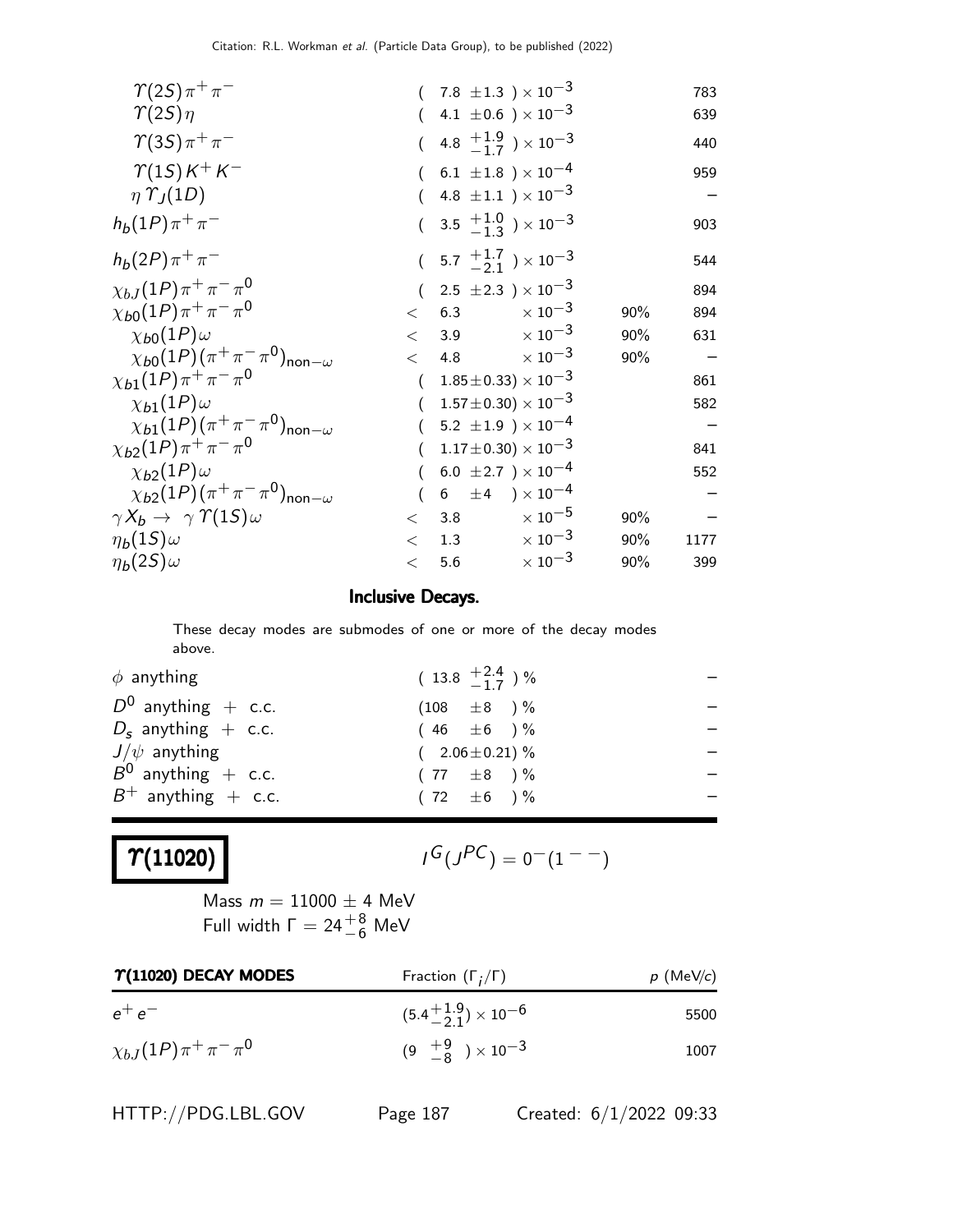Citation: R.L. Workman et al. (Particle Data Group), to be published (2022)

| $\chi_{b1}(1P)\pi^{+}\pi^{-}\pi^{0}$ | seen | 975 |
|--------------------------------------|------|-----|
| $\chi_{b2}(1P)\pi^+\pi^-\pi^0$       | seen | 956 |

NOTES

- [a] See the review on "Form Factors for Radiative Pion and Kaon Decays" for definitions and details.
- [b] Measurements of  $\Gamma(e^+\nu_e)/\Gamma(\mu^+\nu_\mu)$  always include decays with  $\gamma$ 's, and measurements of  $\mathsf{\Gamma}(e^+\nu_{\rm e}\gamma)$  and  $\mathsf{\Gamma}(\mu^+\nu_{\mu}\gamma)$  never include lowenergy  $\gamma$ 's. Therefore, since no clean separation is possible, we consider the modes with  $\gamma$ 's to be subreactions of the modes without them, and let  $[\Gamma(e^+ \nu_e) + \Gamma(\mu^+ \nu_\mu)]/\Gamma_{\rm total} = 100\%.$
- [c] See the  $\pi^{\pm}$  Particle Listings for the energy limits used in this measurement; low-energy  $\gamma$ 's are not included.
- [d] Derived from an analysis of neutrino-oscillation experiments.
- [e] Astrophysical and cosmological arguments give limits of order  $10^{-13}$ , but they are model dependent and for the summary value we use the best laboratory limit, which includes any final state of invisible particles.
- $[f]$  Forbidden by angular momentum conservation.
- $[g]$  C parity forbids this to occur as a single-photon process.
- [h] The  $\omega \rho$  interference is then due to  $\omega \rho$  mixing only, and is expected to be small. If  $e\mu$  universality holds,  $\Gamma(\rho^0 \to \mu^+ \mu^-) = \Gamma(\rho^0 \to e^+ e^-)$  $\times$  0.99785.
- [i] Our estimate. See the Particle Listings for details.
- [j] See the "Note on  $a_1(1260)$ " in the  $a_1(1260)$  Particle Listings in PDG 06, Journal of Physics **G33** 1 (2006).
- [k] See also the  $\omega(1650)$ .
- [*I*] See also the  $\omega(1420)$ .
- [n] See the note in the  $K^{\pm}$  Particle Listings.
- [o] Neglecting photon channels. See, e.g., A. Pais and S.B. Treiman, Phys. Rev. D12, 2744 (1975).
- [p] The definition of the slope parameters of the  $K \to 3\pi$  Dalitz plot is as follows (see also "Note on Dalitz Plot Parameters for  $K \to 3\pi$ Decays" in the  $K^{\pm}$  Particle Listings):

$$
|M|^2 = 1 + g(s_3 - s_0)/m_{\pi^+}^2 + \cdots.
$$

- [q] For more details and definitions of parameters see the Particle Listings.
- $[r]$  See the  $K^{\pm}$  Particle Listings for the energy limits used in this measurement.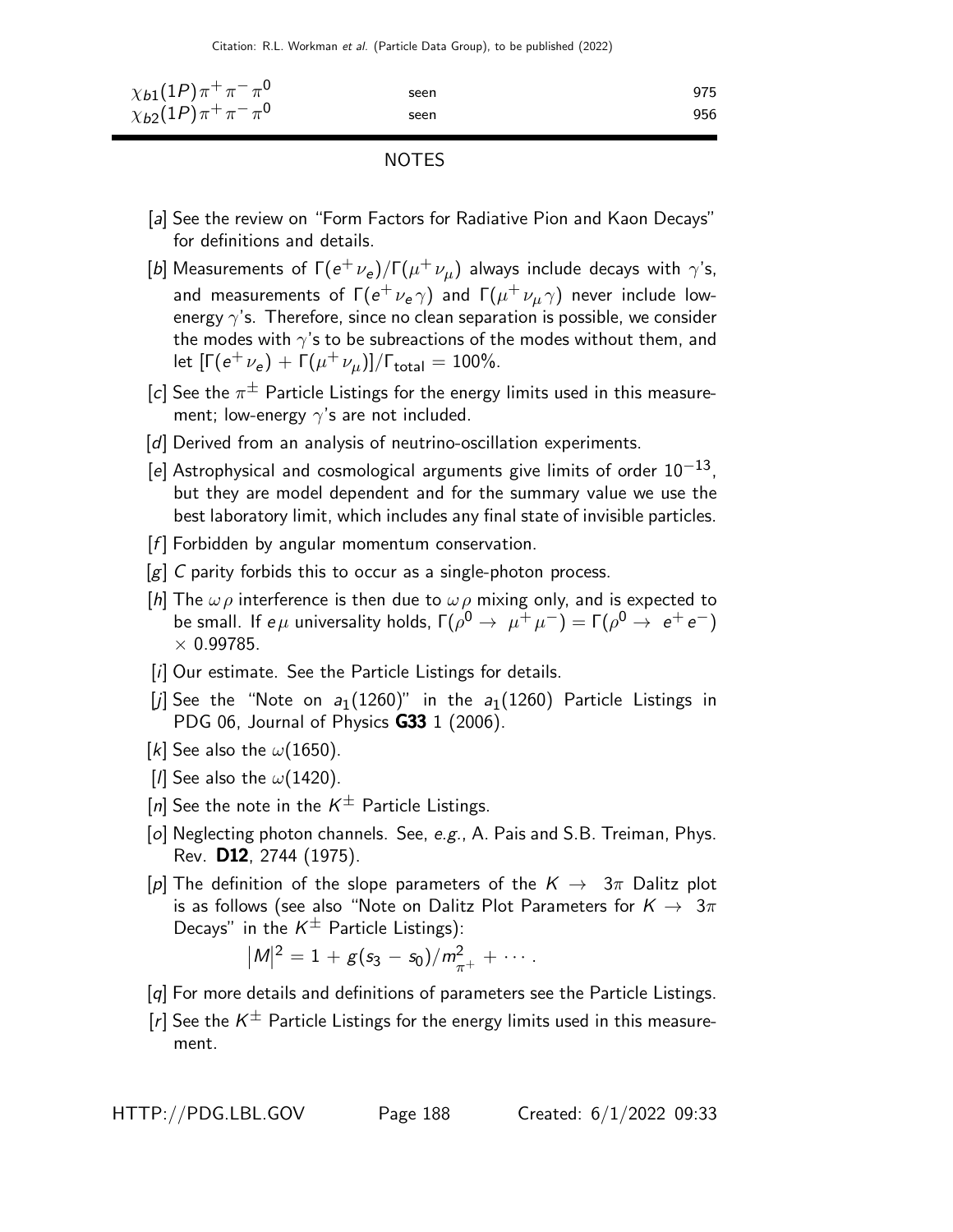- [s] Most of this radiative mode, the low-momentum  $\gamma$  part, is also included in the parent mode listed without  $\gamma$ 's.
- [t] Structure-dependent part.
- [u] Direct-emission branching fraction.
- [v] Violates angular-momentum conservation.
- [x] Derived from measured values of  $\phi_{+-}$ ,  $\phi_{00}$ ,  $|\eta|$ ,  $|m_{K^0_L} m_{K^0_S}$  $\vert$ , and  $\tau_{\kappa_{\mathcal{S}}^{0}}$ , as described in the introduction to "Tests of Conservation Laws."
- [y] The CP-violation parameters are defined as follows (see also "Note on *CP* Violation in  $K_S \to 3\pi$ " and "Note on *CP* Violation in  $K_L^0$  Decay" in the Particle Listings):

$$
\eta_{+-} = |\eta_{+-}| e^{i\phi_{+-}} = \frac{A(K_L^0 \to \pi^+ \pi^-)}{A(K_S^0 \to \pi^+ \pi^-)} = \epsilon + \epsilon'
$$
  
\n
$$
\eta_{00} = |\eta_{00}| e^{i\phi_{00}} = \frac{A(K_L^0 \to \pi^0 \pi^0)}{A(K_S^0 \to \pi^0 \pi^0)} = \epsilon - 2\epsilon'
$$
  
\n
$$
\delta = \frac{\Gamma(K_L^0 \to \pi^- \ell^+ \nu) - \Gamma(K_L^0 \to \pi^+ \ell^- \nu)}{\Gamma(K_L^0 \to \pi^- \ell^+ \nu) + \Gamma(K_L^0 \to \pi^+ \ell^- \nu)},
$$
  
\n
$$
\text{Im}(\eta_{+-0})^2 = \frac{\Gamma(K_S^0 \to \pi^+ \pi^- \pi^0) \text{CP void.}}{\Gamma(K_L^0 \to \pi^+ \pi^- \pi^0)},
$$
  
\n
$$
\text{Im}(\eta_{000})^2 = \frac{\Gamma(K_S^0 \to \pi^0 \pi^0 \pi^0)}{\Gamma(K_L^0 \to \pi^0 \pi^0 \pi^0)}.
$$

where for the last two relations CPT is assumed valid, *i.e.*, Re( $\eta_{+-0}$ )  $\simeq$ 0 and Re( $\eta_{000}$ )  $\simeq$  0.

- [z] See the  $K^0_S$  $S<sub>S</sub>$  Particle Listings for the energy limits used in this measurement.
- [aa] The value is for the sum of the charge states or particle/antiparticle states indicated.
- $[bb]$   $\mathsf{Re}(\epsilon'/\epsilon) \, = \, \epsilon'/\epsilon$  to a very good approximation provided the phases satisfy CPT invariance.
- [cc] This mode includes gammas from inner bremsstrahlung but not the direct emission mode  $K^0_L \rightarrow \pi^+ \pi^- \gamma(\text{DE}).$
- [dd] See the  $K_I^0$  $_{L}^{0}$  Particle Listings for the energy limits used in this measurement.
- [ee] Allowed by higher-order electroweak interactions.
- $[ff]$  Violates CP in leading order. Test of direct CP violation since the indirect CP-violating and CP-conserving contributions are expected to be suppressed.

|  | HTTP://PDG.LBL.GOV |
|--|--------------------|
|--|--------------------|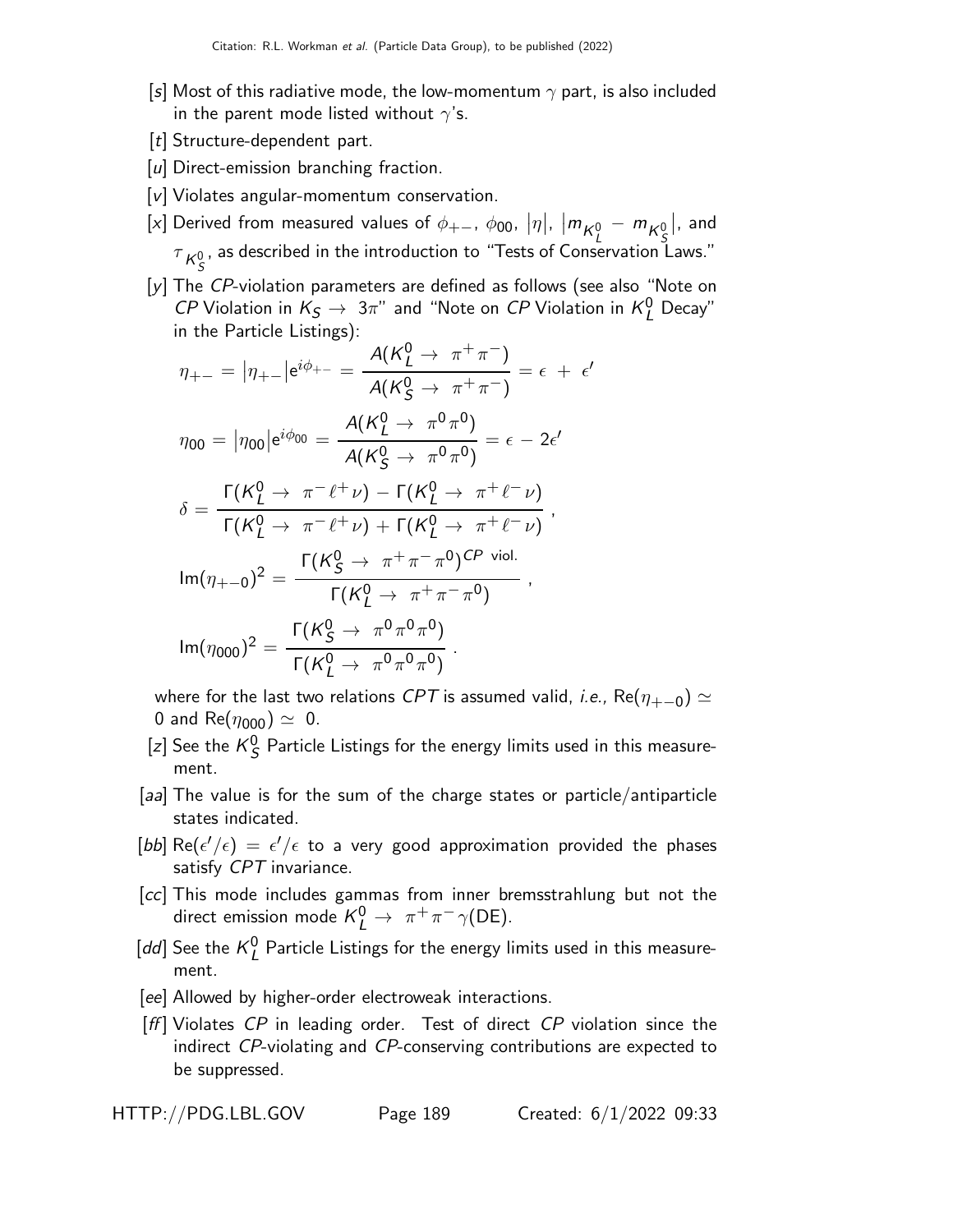- [gg] See our minireview under the  $K_2(1770)$  in the 2004 edition of this Review.
- [hh] This result applies to  $Z^0 \rightarrow c\overline{c}$  decays only. Here  $\ell^+$  is an average (not a sum) of  $e^+$  and  $\mu^+$  decays.
- [ii] See the Particle Listings for the (complicated) definition of this quantity.
- [jj] The branching fraction for this mode may differ from the sum of the submodes that contribute to it, due to interference effects. See the relevant papers in the Particle Listings.
- [kk] These subfractions of the  $K^- 2\pi^+$  mode are uncertain: see the Particle Listings.
- [*II*] Submodes of the  $D^+ \rightarrow K^- 2\pi^+ \pi^0$  and  $K^0$ <sub>5</sub>  $\frac{0}{\mathcal{S}} 2\pi^+\pi^-$  modes were studied by ANJOS 92C and COFFMAN 92B, but with at most 142 events for the first mode and 229 for the second – not enough for precise results. With nothing new for 18 years, we refer to our 2008 edition, Physics Letters B667 1 (2008), for those results.
- [nn] The unseen decay modes of the resonances are included.
- [oo] This is not a test for the  $\Delta C=1$  weak neutral current, but leads to the  $\pi^+\ell^+\ell^-$  final state.
- [pp] This mode is not a useful test for a  $\Delta \mathsf{C}=1$  weak neutral current because both quarks must change flavor in this decay.
- $\lceil qq \rceil$  In the 2010 Review, the values for these quantities were given using a measure of the asymmetry that was inconsistent with the usual definition.
- [rr] This value is obtained by subtracting the branching fractions for 2-, 4 and 6-prongs from unity.
- [ss] This is the sum of our  $K^- 2\pi^+\pi^-, \quad K^- 2\pi^+\pi^-\pi^0,$  $\overline{K}{}^0\,2\pi^+\,2\pi^-$ ,  $K^+\,2K^-\,\pi^+$ ,  $2\pi^+\,2\pi^-$ ,  $2\pi^+\,2\pi^-\,\pi^0$ ,  $K^+\,K^-\,\pi^+\,\pi^-$ , and  $K^+ K^- \pi^+ \pi^- \pi^0$ , branching fractions.
- [tt] This is the sum of our  $K^-3\pi^+2\pi^-$  and  $3\pi^+3\pi^-$  branching fractions.
- [uu] The branching fractions for the  $K^-e^+\nu_e$ ,  $K^*(892)^-e^+\nu_e$ ,  $\pi^-e^+\nu_e$ , and  $\rho^ e^+$   $\nu_e$  modes add up to 6.17  $\pm$  0.17 %.
- [vv] This is a doubly Cabibbo-suppressed mode.
- [xx] Submodes of the  $D^0 \rightarrow K^0_S$  $\frac{0}{S} \pi^+ \pi^- \pi^0$  mode with a  $K^*$  and/or  $\rho$  were studied by COFFMAN 92B, but with only 140 events. With nothing new for 18 years, we refer to our 2008 edition, Physics Letters B667 1 (2008), for those results.
- [yy] This branching fraction includes all the decay modes of the resonance in the final state.
- [zz] This limit is for either  $D^0$  or  $\overline{D}{}^0$  to  $\rho e^-$ .

HTTP://PDG.LBL.GOV Page 190 Created: 6/1/2022 09:33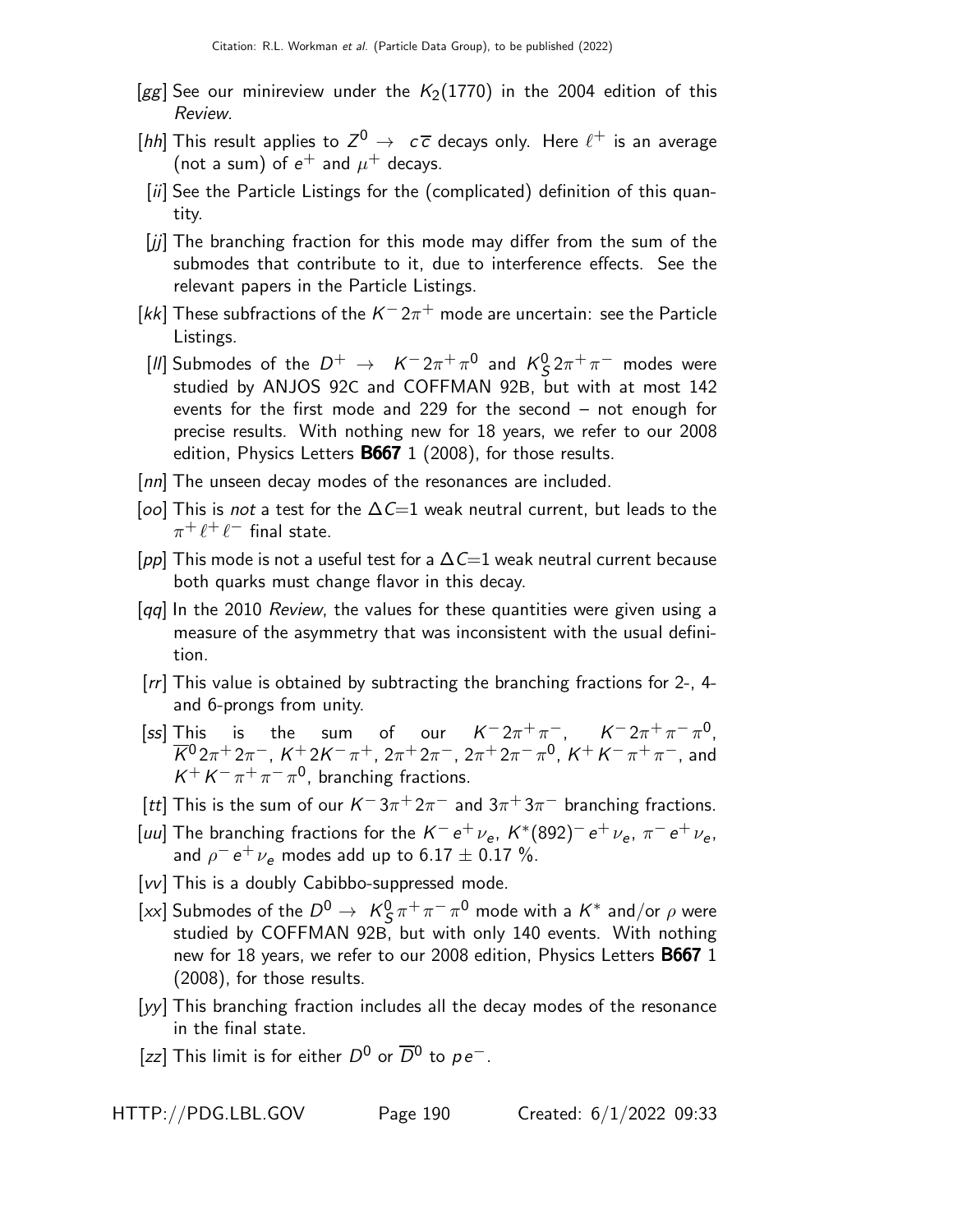- [aaa] This limit is for either  $D^0$  or  $\overline{D}{}^0$  to  $\overline{\rho}\, e^+$ .
- [bbb] This is the purely  $e^+$  semileptonic branching fraction: the  $e^+$  fraction from  $\tau^+$  decays has been subtracted off. The sum of our (non- $\tau)$   $e^+$ exclusive fractions — an  $e^+ \, \nu_e$  with an  $\eta$ ,  $\eta'$ ,  $\phi$ ,  $K^0$ , or  $K^{*0}$  — is  $5.99 \pm 0.31 \%$ .
- [ccc] This fraction includes  $\eta$  from  $\eta'$  decays.
- [ddd] The sum of our exclusive  $\eta'$  fractions  $\eta'$  e $^+$   $\nu_{\sf e}$ ,  $\eta'$   $\mu^+$   $\nu_{\mu}$ ,  $\eta'$   $\pi^+$ ,  $\eta'$   $\rho^+$ , and  $\eta'$  K  $^+$  — is  $11.8 \pm 1.6\%$ .
- [eee] This branching fraction includes all the decay modes of the final-state resonance.
- [fff] A test for  $u\overline{u}$  or  $d\overline{d}$  content in the  $D_s^+$  $\frac{+}{5}$ . Neither Cabibbo-favored nor Cabibbo-suppressed decays can contribute, and  $\omega - \phi$  mixing is an unlikely explanation for any fraction above about  $2\times 10^{-4}$ .
- [ggg] We decouple the  $D_s^+ \rightarrow \ \phi \pi^+$  branching fraction obtained from mass projections (and used to get some of the other branching fractions) from the  $D_s^+ \rightarrow \ \phi \pi^+, \, \phi \rightarrow \ K^+ \ K^-$  branching fraction obtained from the Dalitz-plot analysis of  $D_s^+ \,\rightarrow\,\, K^+K^-\pi^+.$  That is, the ratio of these two branching fractions is not exactly the  $\phi \to K^+K^-$  branching fraction 0.491.
- [hhh] This is the average of a model-independent and a  $K$ -matrix parametrization of the  $\pi^+\pi^-$  S-wave and is a sum over several  $f_0$  mesons.
	- [iii] An  $\ell$  indicates an e or a  $\mu$  mode, not a sum over these modes.
	- $[jjj]$  An CP(±1) indicates the CP=+1 and CP=−1 eigenstates of the D<sup>0</sup>- $\overline{D}{}^0$  system.
- [kkk] D denotes  $D^0$  or  $\overline{D}{}^0$ .
	- $[{\sf III}]\ D^{*0}_{CP+}$  decays into  $D^0 \, \pi^0$  with the  $D^0$  reconstructed in  $CP$ -even eigenstates  $\mathcal{K}^+ \, \mathcal{K}^-$  and  $\pi^+ \, \pi^-$ .
- [nnn]  $\overline{D}^{**}$  represents an excited state with mass 2.2  $<$  M  $<$  2.8 GeV/c<sup>2</sup>.
- [ooo]  $\chi_{c1}(3872)^+$  is a hypothetical charged partner of the  $\chi_{c1}(3872)$ .
- [ppp]  $\Theta(1710)^{++}$  is a possible narrow pentaquark state and  $G(2220)$  is a possible glueball resonance.
- $\left[ qqq\right] (\overline{A}_{c}^{-}\rho)_{s}$  denotes a low-mass enhancement near 3.35 GeV/c<sup>2</sup>.
- [rrr] Stands for the possible candidates of  $K^*(1410)$ ,  $K^*_0(1430)$  and  $K_2^*(1430)$ .
- [sss]  $B^0$  and  $B^0_s$  $\frac{0}{s}$  contributions not separated. Limit is on weighted average of the two decay rates.
- [ttt] This decay refers to the coherent sum of resonant and nonresonant  ${\it J}^{\it P}$  $= 0^+$  K  $\pi$  components with  $1.60 < m_{K\pi} < 2.15$  GeV/c<sup>2</sup>.

HTTP://PDG.LBL.GOV Page 191 Created: 6/1/2022 09:33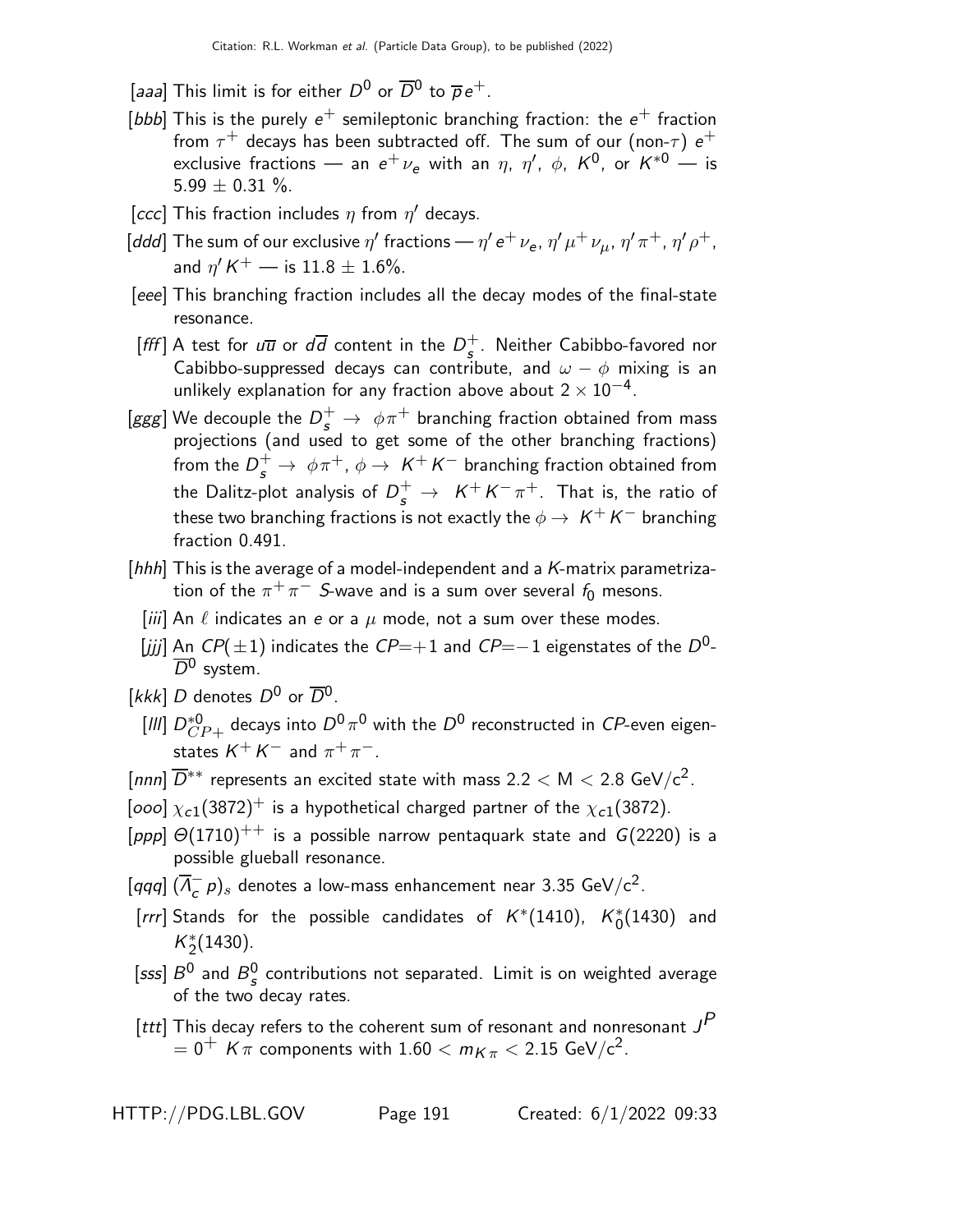- [uuu]  $X(214)$  is a hypothetical particle of mass 214 MeV/c<sup>2</sup> reported by the HyperCP experiment, Physical Review Letters 94 021801 (2005)
- [vvv]  $\Theta(1540)^+$  denotes a possible narrow pentaquark state.
- $[xxx]$  Here S and P are the hypothetical scalar and pseudoscalar particles with masses of 2.5 GeV/ $\rm c^2$  and 214.3 MeV/ $\rm c^2$ , respectively.
- [yyy] These values are model dependent.
- [zzz] Here "anything" means at least one particle observed.
- [aaaa] This is a  $B(B^0 \rightarrow D^{*-} \ell^+ \nu_{\ell})$  value.
- [bbaa]  $D^{**}$  stands for the sum of the  $D(1^{1}P_1)$ ,  $D(1^{3}P_0)$ ,  $D(1^{3}P_1)$ ,  $D(1^{3}P_2)$ ,  $D(2<sup>1</sup>S<sub>0</sub>)$ , and  $D(2<sup>1</sup>S<sub>1</sub>)$  resonances.
- [ccaa]  $D^{(*)}\overline{D}^{(*)}$  stands for the sum of  $D^*\overline{D}^*, D^*\overline{D}, D\overline{D}^*,$  and  $D\overline{D}$ .
- [ddaa]  $X(3915)$  denotes a near-threshold enhancement in the  $\omega J/\psi$  mass spectrum.
- [eeaa] Inclusive branching fractions have a multiplicity definition and can be greater than 100%.
- [ffaa]  $D_j$  represents an unresolved mixture of pseudoscalar and tensor  $D^{\ast\ast}$ (P-wave) states.
- [ggaa] Not a pure measurement. See note at head of  $B_{s}^{0}$  Decay Modes.
- [hhaa] For  $E_{\gamma} > 100$  MeV.
- [iiaa]  $\Theta(1540)$  is a hypothetical pentaquark state of 1.54 GeV/c<sup>2</sup> mass and a width of less than 25  $\mathsf{MeV}/\mathsf{c}^2$ .
- [jjaa] Includes  $p\overline{p}\pi^+\pi^-\gamma$  and excludes  $p\overline{p}\eta$ ,  $p\overline{p}\omega$ ,  $p\overline{p}\eta'$ .
- [ $kkaa$ ] For a narrow state  $A$  with mass less than 960 MeV.
- [*Ilaa*] For a narrow scalar or pseudoscalar  $A^0$  with mass 0.21–3.0 GeV.
- [ $nnaa$ ] For a dark photon U with mass between 100 and 2100 MeV.

[ooaa] For a narrow resonance in the range  $2.2 < M(X) < 2.8$  GeV.

[ppaa]  $J^{PC}$  known by production in  $e^+e^-$  via single photon annihilation.  $I^G$  is not known; interpretation of this state as a single resonance is unclear because of the expectation of substantial threshold effects in this energy region.

 $\left[ q$ qaa $\right] 2m_{\tau} < \mathsf{M}(\tau^+\tau^-) < 9.2 \; \mathsf{GeV}$ [rraa] 2 GeV  $< m<sub>K+</sub> <$   $<$  3 GeV [ssaa]  $X =$  scalar with  $m < 8.0$  GeV [ttaa]  $X\overline{X}$  = vectors with  $m < 3.1$  GeV [uuaa] X and  $\overline{X}$  = zero spin with  $m < 4.5$  GeV [vvaa]  $1.5 \text{ GeV} < m_X < 5.0 \text{ GeV}$ [xxaa] 201 MeV  $<$  M $(\mu^+ \mu^-)$   $<$  3565 MeV